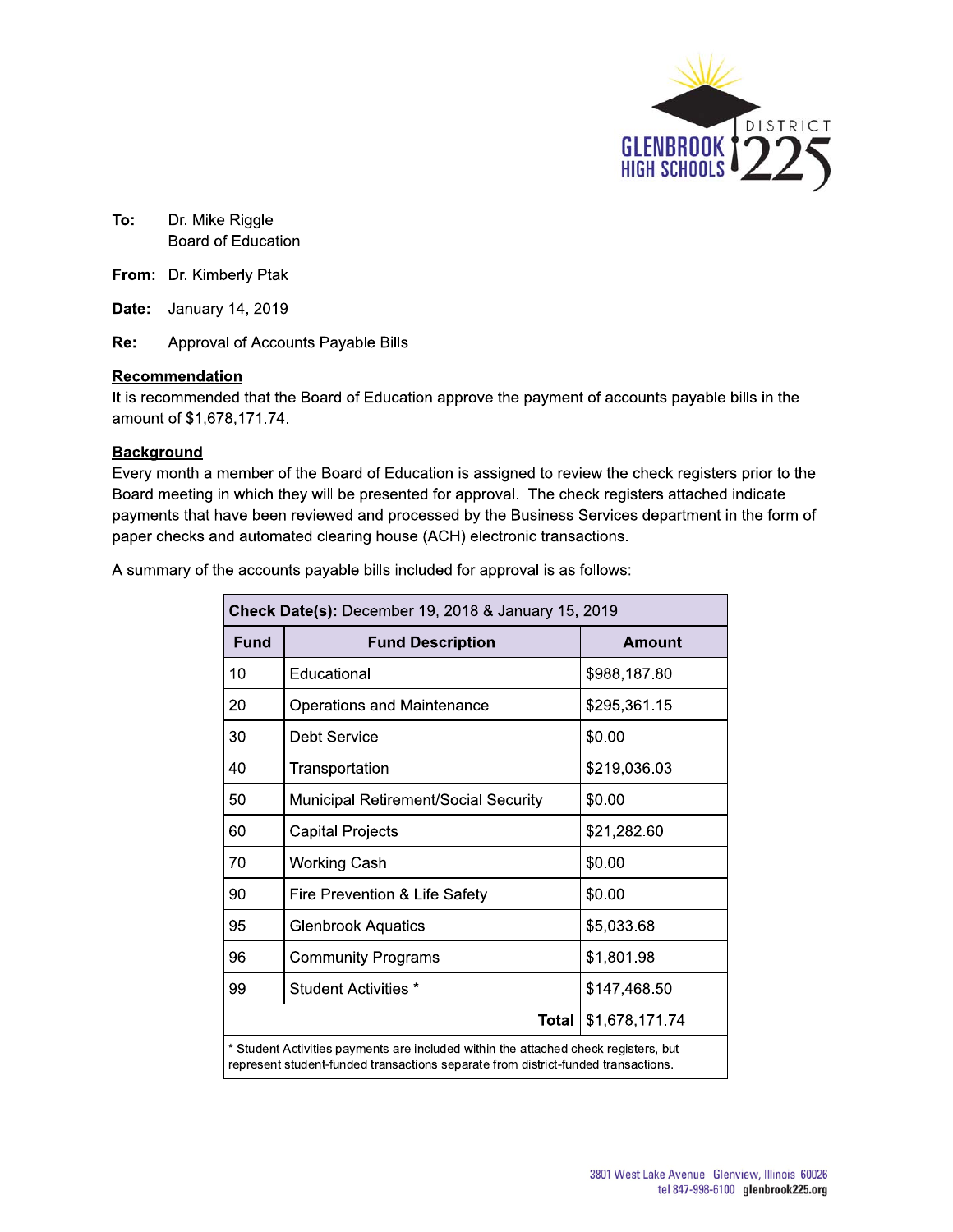#### NORTHFIELD TOWNSHIP HIGH SCHOOL DISTRICT NO. 225 PAYMENT OF ACCOUNTS PAYABLE BILLS

NORTHFIELD TOWNSHIP HIGH SCHOOL DISTRICT NO. 225<br>
PAYMENT OF ACCOUNTS PAYABLE BILLS<br>
WHEREAS Illinois School Code (105 ILCS 5/10-20.19) permits the school board to submit to the<br>
ra certified copy of board minutes, properl treasurer a certified copy of board minutes, properly signed by the secretary and president, showing all bills approved for payment by the board and clearly showing to whom, and for what purpose each payment is to be made by the treasurer, and to what budgetary item each payment shall be debited; and

WHEREAS the board minutes have not yet been approved by the Board of Education;

NOW, THEREFORE Be it Resolved by the Board of Education of Northfield Township High

Section 1: The amounts of money, as indicated on the Approval of Accounts Payable Bills attached to and made part of this document, shall be paid to the designated recipients.

treasurer a certified copy of board minutes, properly signed<br>bills approved for payment by the board and clearly showin<br>payment is to be made by the treasurer, and to what budge<br>WHEREAS the board minutes have not yet been Section 2: The President and Secretary are hereby authorized and directed to sign this Board Order and file or cause the same to be filed with the Treasurer of the Northfield Township School Treasurer Office.

Section 3: This Board Order shall be in full force and effect upon its adoption.

|          |     | Upon motion by Member _____________ to adopt the above Board Order, seconded by                                                                                                                                                      |
|----------|-----|--------------------------------------------------------------------------------------------------------------------------------------------------------------------------------------------------------------------------------------|
|          |     | Member _____________, a roll call vote was taken, and the Members voted as follows:                                                                                                                                                  |
| AYES:    |     |                                                                                                                                                                                                                                      |
| NAYS:    |     |                                                                                                                                                                                                                                      |
| ABSTAIN: |     |                                                                                                                                                                                                                                      |
| ABSENT:  |     |                                                                                                                                                                                                                                      |
|          | By: | The President declared the Motion duly carried this 14th day of January, 2019.<br>BOARD OF EDUCATION OF NORTHFIELD<br>TOWNSHIP HIGH SCHOOL DISTRICT NO. 225,<br>COOK COUNTY, ILLINOIS<br>Skip Shein<br>President, Board of Education |

otion duly carried this 14th day of January, 2019.<br>
BOARD OF EDUCATION OF NORTHFIELD<br>
TOWNSHIP HIGH SCHOOL DISTRICT NO. 225,<br>
COOK COUNTY, ILLINOIS<br>
By:<br>
Skip Shein<br>
President, Board of Education dent declared the Motion duly carried this 14th day of<br>
BOARD OF EDUCATION OF<br>
TOWNSHIP HIGH SCHOOL I<br>
COOK COUNTY, ILLINOIS<br>
By:<br>
Skip Shein<br>
President, Board of Equation

ATTEST:

PPPPPPPPPPPPPPPPPPPPPPPPPPPPPPPP #\$:"")! !:7\$#" Secretary, Board of Education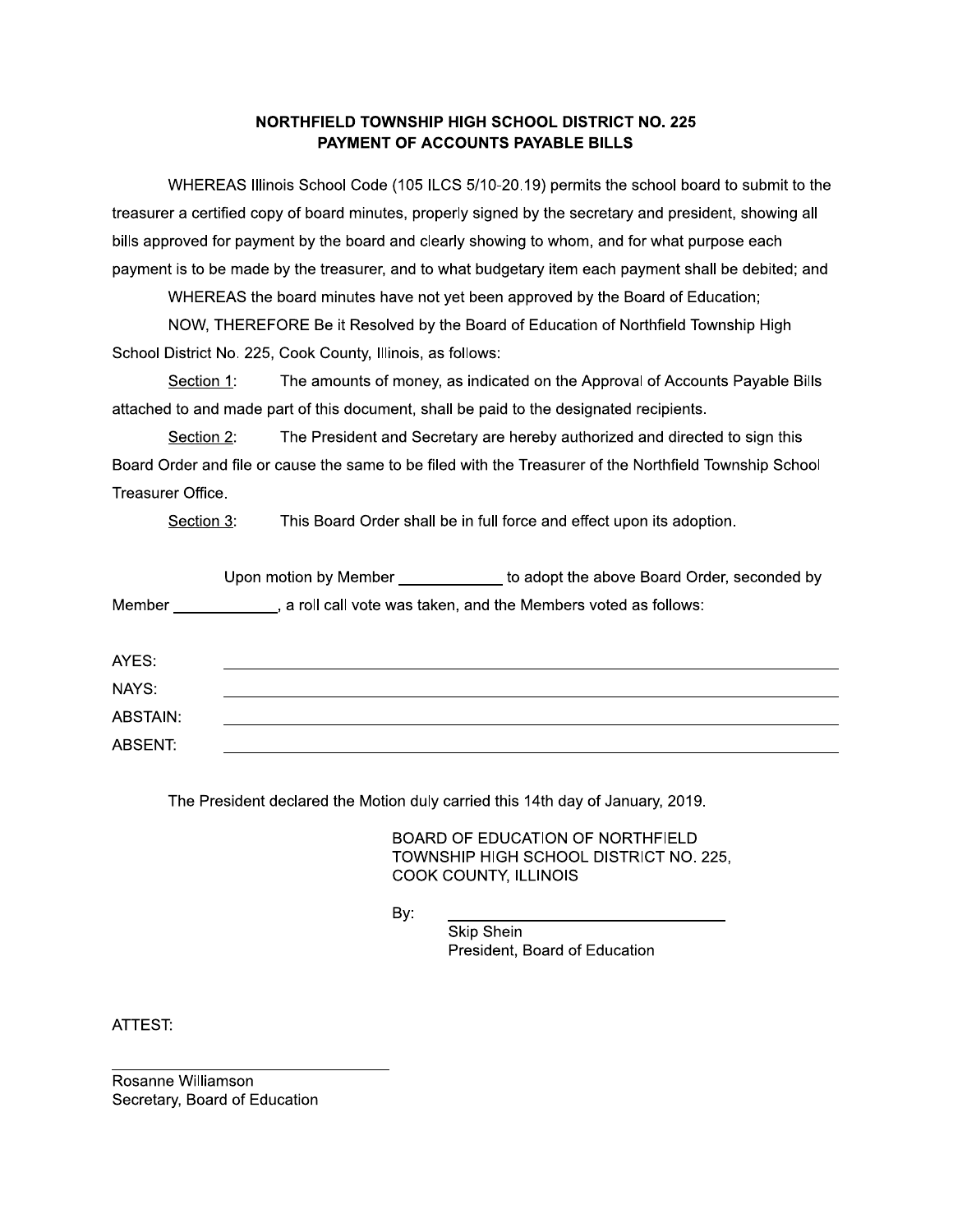|                       |                     | AP Run: AP-V-12/12/2018 ---- Post Date: 2018-12-12 - AP Run Type: R  |                       |                     |                               |                              | <b>Glenbrook High School District 225</b> |                     |
|-----------------------|---------------------|----------------------------------------------------------------------|-----------------------|---------------------|-------------------------------|------------------------------|-------------------------------------------|---------------------|
| <b>Check Date</b>     | <b>Check Number</b> | <b>Payment Type</b>                                                  | <b>Name</b>           |                     |                               |                              |                                           | <b>Check Amount</b> |
| 12/12/2018            | 103905              | Check                                                                | Weiss, James or Betsy |                     |                               |                              |                                           | 45,878.00           |
| <b>Invoice Number</b> | <b>Description</b>  |                                                                      |                       | <b>Invoice Date</b> | <b>Invoice Amount Account</b> |                              |                                           | <b>Amount</b>       |
| 12142018              |                     | Special Education Legal Agreement - First of Two Payments 12/14/2018 |                       |                     | 45,878.00                     |                              |                                           |                     |
|                       |                     |                                                                      |                       |                     |                               | 10 E 100 2310 6550 10 002311 |                                           | 45,878.00           |
|                       |                     |                                                                      |                       |                     |                               | Administraton                | Tort                                      |                     |
|                       |                     |                                                                      |                       |                     |                               |                              | Total:                                    | \$45,878.00         |
|                       |                     |                                                                      |                       |                     |                               |                              | <b>AP-V-12/12/2018 Summary</b>            |                     |

| <b>Type</b>        | Count | Amount      |  |  |  |  |  |  |
|--------------------|-------|-------------|--|--|--|--|--|--|
| Regular            | 1     | 45,878.00   |  |  |  |  |  |  |
| <b>ACH Checks:</b> | 0     | 0.00        |  |  |  |  |  |  |
| Wire Transfers:    | 0     | 0.00        |  |  |  |  |  |  |
| Total:             |       | \$45,878.00 |  |  |  |  |  |  |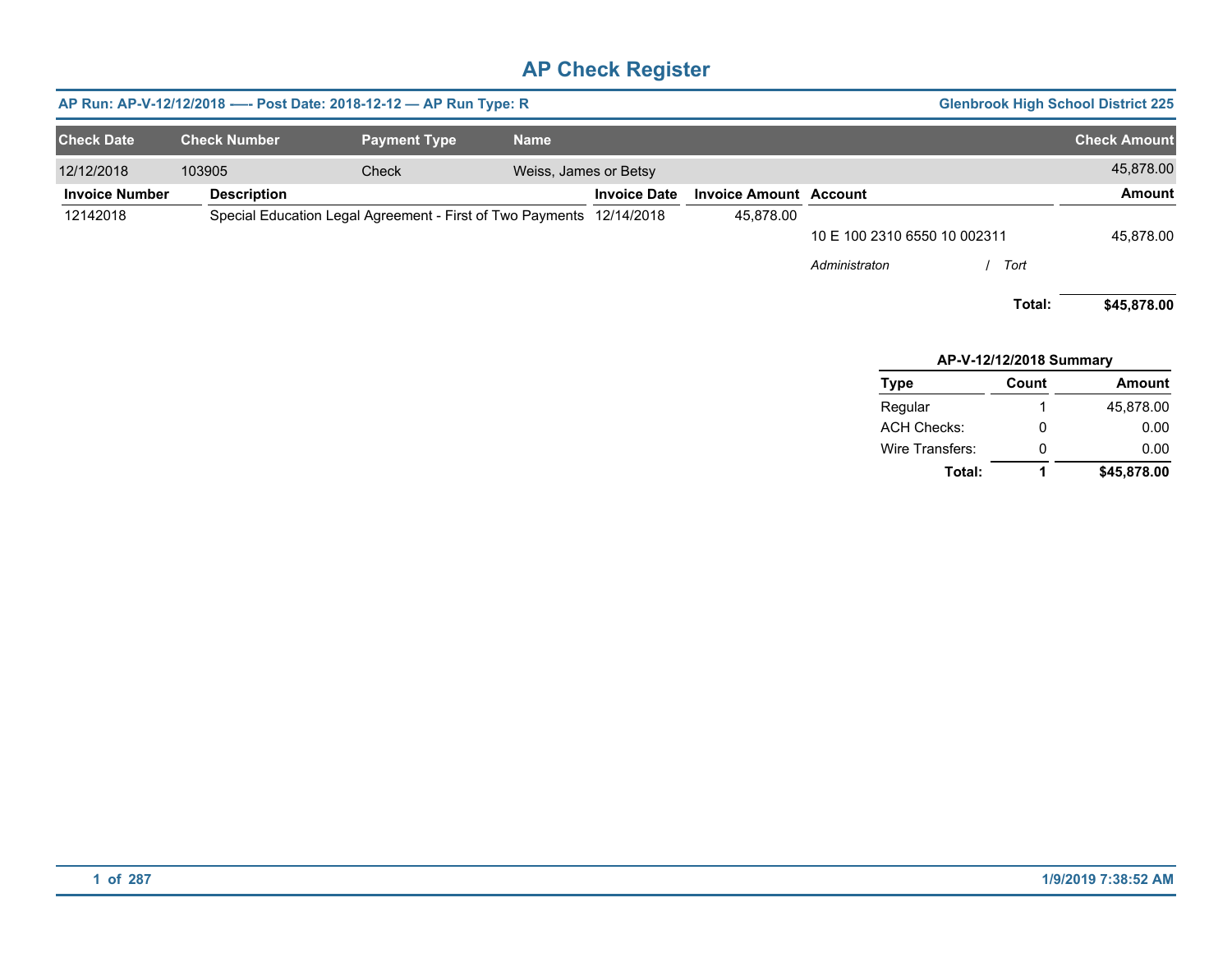|                       |                                 | AP Run: AP-V-12/19/2018 ---- Post Date: 2018-12-19 - AP Run Type: R |                           |                     |                               |                                                  | <b>Glenbrook High School District 225</b> |                     |
|-----------------------|---------------------------------|---------------------------------------------------------------------|---------------------------|---------------------|-------------------------------|--------------------------------------------------|-------------------------------------------|---------------------|
| <b>Check Date</b>     | <b>Check Number</b>             | <b>Payment Type</b>                                                 | <b>Name</b>               |                     |                               |                                                  |                                           | <b>Check Amount</b> |
| 12/19/2018            | 103906                          | <b>Check</b>                                                        | 1st Ayd Corporation       |                     |                               |                                                  |                                           | 2,256.67            |
| <b>Invoice Number</b> | <b>Description</b>              |                                                                     |                           | <b>Invoice Date</b> | <b>Invoice Amount Account</b> |                                                  |                                           | <b>Amount</b>       |
| PSI238248             |                                 | Hi Vis Bomber Jackets for Grounds Crew                              |                           | 11/28/2018          | 189.38                        |                                                  |                                           |                     |
|                       |                                 |                                                                     |                           |                     |                               | 20 E 300 2542 4130 30 009010                     |                                           | 189.38              |
|                       |                                 |                                                                     |                           |                     |                               | Glenbrook South High School / Custodial Services |                                           |                     |
| PSI239737             |                                 | Trash Liners - 60 Gallon                                            |                           | 12/03/2018          | 2,067.29                      |                                                  |                                           |                     |
|                       |                                 |                                                                     |                           |                     |                               | 20 E 300 2542 4100 30 009010                     |                                           | 2,067.29            |
|                       |                                 |                                                                     |                           |                     |                               | Glenbrook South High School / Custodial Services |                                           |                     |
| 12/19/2018            | 103907                          | Check                                                               | 22nd Century Media LLC    |                     |                               |                                                  |                                           | 1,685.21            |
| <b>Invoice Number</b> | <b>Description</b>              |                                                                     |                           | <b>Invoice Date</b> | <b>Invoice Amount Account</b> |                                                  |                                           | <b>Amount</b>       |
| 2018-69498            | 2018 Tax Levy - Legal Notice    |                                                                     | 11/29/2018                | 267.21              |                               |                                                  |                                           |                     |
|                       |                                 |                                                                     |                           |                     |                               |                                                  | 10 E 100 2510 3510 10 002510              |                     |
|                       |                                 |                                                                     |                           |                     |                               | Administraton                                    | <b>Business Services</b>                  |                     |
| 2018ci-6752           |                                 | Annual Statement of Affairs FY 17/18                                |                           | 11/21/2018          | 1,418.00                      |                                                  |                                           |                     |
|                       |                                 |                                                                     |                           |                     |                               | 10 E 100 2510 3510 10 002510                     |                                           | 1,418.00            |
|                       |                                 |                                                                     |                           |                     |                               | Administraton                                    | <b>Business Services</b>                  |                     |
| 12/19/2018            | 103908                          | Check                                                               | <b>4FX Spirit Apparel</b> |                     |                               |                                                  |                                           | 168.00              |
| <b>Invoice Number</b> | <b>Description</b>              |                                                                     |                           | <b>Invoice Date</b> | <b>Invoice Amount Account</b> |                                                  |                                           | <b>Amount</b>       |
| 06-1783               | <b>Winter Showcase T-Shirts</b> |                                                                     |                           | 12/05/2018          | 168.00                        |                                                  |                                           |                     |
|                       |                                 |                                                                     |                           |                     |                               | 10 E 200 1520 4100 20 005825                     |                                           | 168.00              |
|                       |                                 |                                                                     |                           |                     |                               | Glenbrook North High School   Drama Productions  |                                           |                     |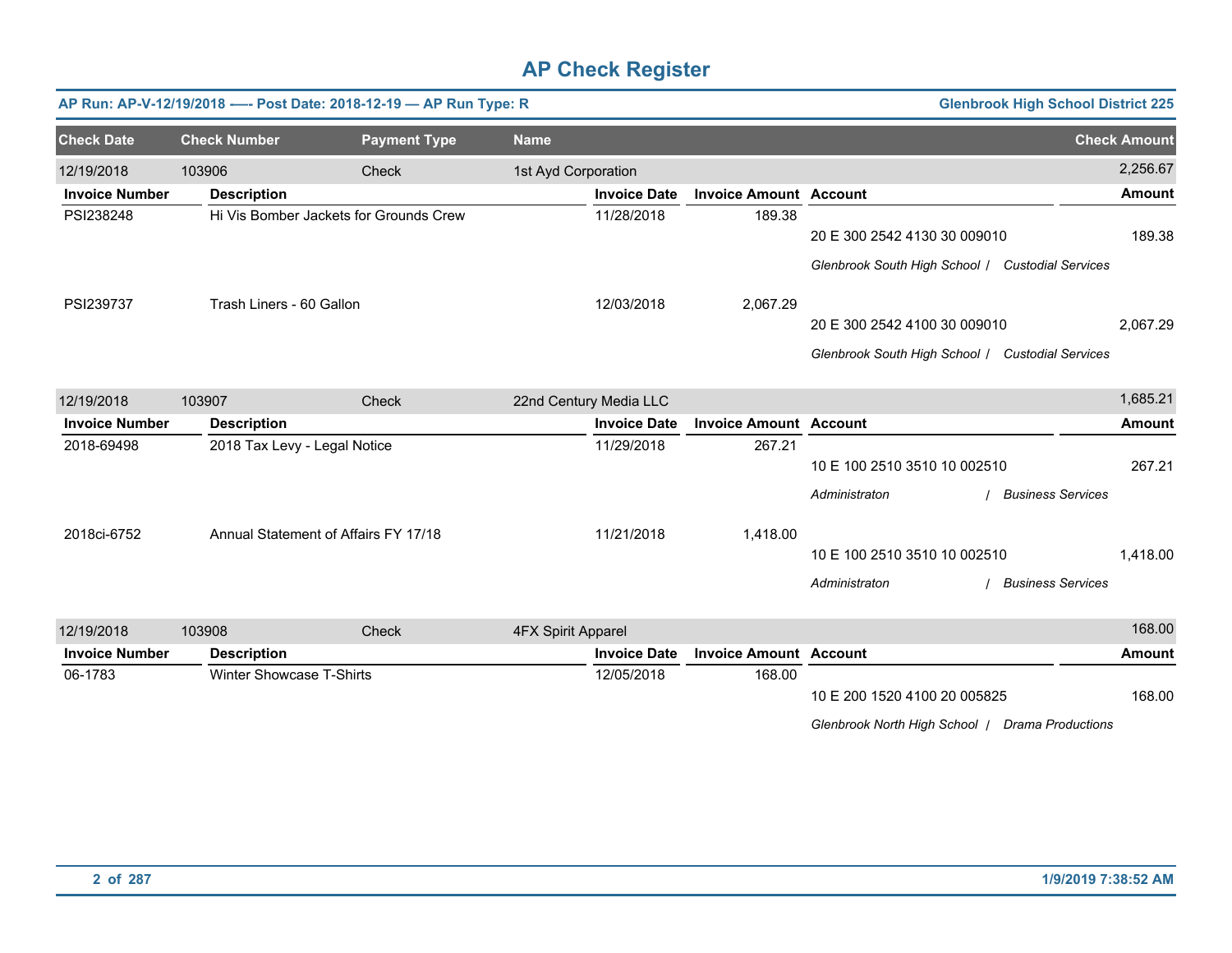|                           | AP Run: AP-V-12/19/2018 ---- Post Date: 2018-12-19 - AP Run Type: R |                                                             |                          |                                        |                               | <b>Glenbrook High School District 225</b>                                                |                     |
|---------------------------|---------------------------------------------------------------------|-------------------------------------------------------------|--------------------------|----------------------------------------|-------------------------------|------------------------------------------------------------------------------------------|---------------------|
| <b>Check Date</b>         | <b>Check Number</b>                                                 | <b>Payment Type</b>                                         | <b>Name</b>              |                                        |                               |                                                                                          | <b>Check Amount</b> |
| 12/19/2018                | 103909                                                              | Check                                                       | AAA Lock & Key           |                                        |                               |                                                                                          | 78.11               |
| <b>Invoice Number</b>     | <b>Description</b>                                                  |                                                             |                          | <b>Invoice Date</b>                    | <b>Invoice Amount Account</b> |                                                                                          | <b>Amount</b>       |
| 0000033312                | <b>GBN Keys and Rings</b>                                           |                                                             |                          | 06/07/2018                             | 13.00                         | 20 E 200 2544 4840 20 009050                                                             | 13.00               |
|                           |                                                                     |                                                             |                          |                                        |                               | Glenbrook North High School   Building Maintenance                                       |                     |
| 0000034110                | GBN Keys and Lock                                                   |                                                             |                          | 12/06/2018                             | 65.11                         | 20 E 200 2544 4840 20 009050                                                             | 65.11               |
|                           |                                                                     |                                                             |                          |                                        |                               | Glenbrook North High School   Building Maintenance                                       |                     |
| 12/19/2018                | 103910                                                              | <b>Check</b>                                                | Abbate, Jasper           |                                        |                               |                                                                                          | 91.00               |
| <b>Invoice Number</b>     | <b>Description</b>                                                  |                                                             |                          | <b>Invoice Date</b>                    | <b>Invoice Amount Account</b> |                                                                                          | <b>Amount</b>       |
| 12072018                  | More Officials Basketball - Boys at GBS                             | Athletic Official for 12/07/2018 Lower Level, 2 Games, 2 or |                          | 12/07/2018                             | 91.00                         | 10 E 300 1510 3105 30 005215<br>Glenbrook South High School   Boys Basketball            | 91.00               |
| 12/19/2018                | 103911                                                              | Check                                                       | <b>Abbey Specialties</b> |                                        |                               |                                                                                          | 440.00              |
| <b>Invoice Number</b>     | <b>Description</b>                                                  |                                                             |                          | <b>Invoice Date</b>                    | <b>Invoice Amount Account</b> |                                                                                          | <b>Amount</b>       |
| gbs soccer sept 5<br>2018 | GBS - Girls' JV Soccer Sweatpants                                   |                                                             |                          | 09/05/2018                             | 440.00                        | 99 L 990 1529 0000 30 830901<br><b>Student Based Activity</b><br>Soccer-girls<br>Account | 440.00              |
| 12/19/2018                | 103912                                                              | Check                                                       |                          | Accelerated Athletics LLC DBA TC Boost |                               |                                                                                          | 27,696.80           |
| <b>Invoice Number</b>     | <b>Description</b>                                                  |                                                             |                          | <b>Invoice Date</b>                    | <b>Invoice Amount Account</b> |                                                                                          | <b>Amount</b>       |
| 1031                      |                                                                     | Strength & Conditioning Contract 2018/19 - Payment 1 of 3   |                          | 12/07/2018                             | 27,696.80                     | 10 E 200 1510 3190 10 005100<br>Glenbrook North High School / Athletics                  | 13,848.40           |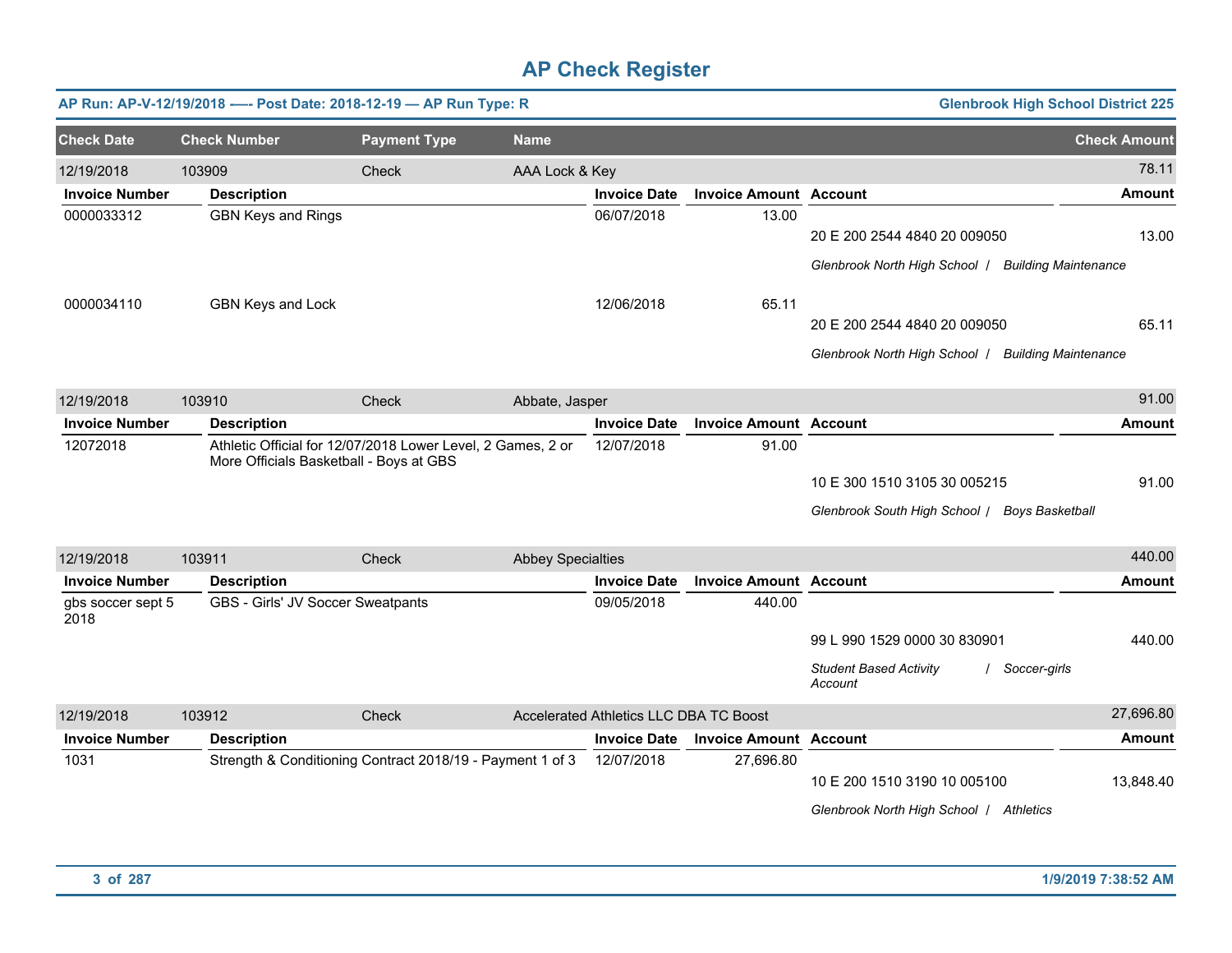|                       |                     | AP Run: AP-V-12/19/2018 ---- Post Date: 2018-12-19 - AP Run Type: R |             |                                           |                               | <b>Glenbrook High School District 225</b> |                     |
|-----------------------|---------------------|---------------------------------------------------------------------|-------------|-------------------------------------------|-------------------------------|-------------------------------------------|---------------------|
| <b>Check Date</b>     | <b>Check Number</b> | <b>Payment Type</b>                                                 | <b>Name</b> |                                           |                               |                                           | <b>Check Amount</b> |
| 12/19/2018            | 103912              | Check                                                               |             | Accelerated Athletics LLC DBA TC Boost    |                               |                                           | 27,696.80           |
| <b>Invoice Number</b> | <b>Description</b>  |                                                                     |             | <b>Invoice Date</b>                       | <b>Invoice Amount Account</b> |                                           | <b>Amount</b>       |
|                       |                     |                                                                     |             |                                           |                               | 10 E 300 1510 3190 10 005100              | 13,848.40           |
|                       |                     |                                                                     |             |                                           |                               | Glenbrook South High School / Athletics   |                     |
| 12/19/2018            | 103913              | Check                                                               |             | Acutrak Solutions Inc/Accutrack Recording |                               |                                           | 1,586.93            |
| <b>Invoice Number</b> | <b>Description</b>  |                                                                     |             | <b>Invoice Date</b>                       | <b>Invoice Amount Account</b> |                                           | <b>Amount</b>       |
| 121180                |                     | GBS - Auditorium Sound/Projector Equipment Repairs                  |             | 09/29/2018                                | 1,170.25                      |                                           |                     |
|                       |                     |                                                                     |             |                                           |                               | 10 E 300 1530 3230 30 005805              | 1,170.25            |
|                       |                     |                                                                     |             |                                           |                               | Glenbrook South High School / Auditorium  |                     |
| 121181                |                     | GBS - Auditorium Mic Stand w/ Mic                                   |             | 09/29/2018                                | 71.96                         |                                           |                     |
|                       |                     |                                                                     |             |                                           |                               | 10 E 300 1530 4100 30 005805              | 71.96               |
|                       |                     |                                                                     |             |                                           |                               | Glenbrook South High School / Auditorium  |                     |
| 26826                 |                     | GBS - Auditorium Sound Equipment Repairs                            |             | 09/07/2018                                | 40.06                         |                                           |                     |
|                       |                     |                                                                     |             |                                           |                               | 10 E 300 1530 3230 30 005805              | 40.06               |
|                       |                     |                                                                     |             |                                           |                               | Glenbrook South High School / Auditorium  |                     |
| 26867                 |                     | GBS - Auditorium Sound Equipment Repairs                            |             | 09/29/2018                                | 149.96                        |                                           |                     |
|                       |                     |                                                                     |             |                                           |                               | 10 E 300 1530 3230 30 005805              | 149.96              |
|                       |                     |                                                                     |             |                                           |                               | Glenbrook South High School / Auditorium  |                     |
| 26904                 |                     | GBS - Auditorium Sound Equipment Repairs                            |             | 12/06/2018                                | 154.70                        |                                           |                     |
|                       |                     |                                                                     |             |                                           |                               | 10 E 300 1530 3230 30 005805              | 154.70              |
|                       |                     |                                                                     |             |                                           |                               | Glenbrook South High School / Auditorium  |                     |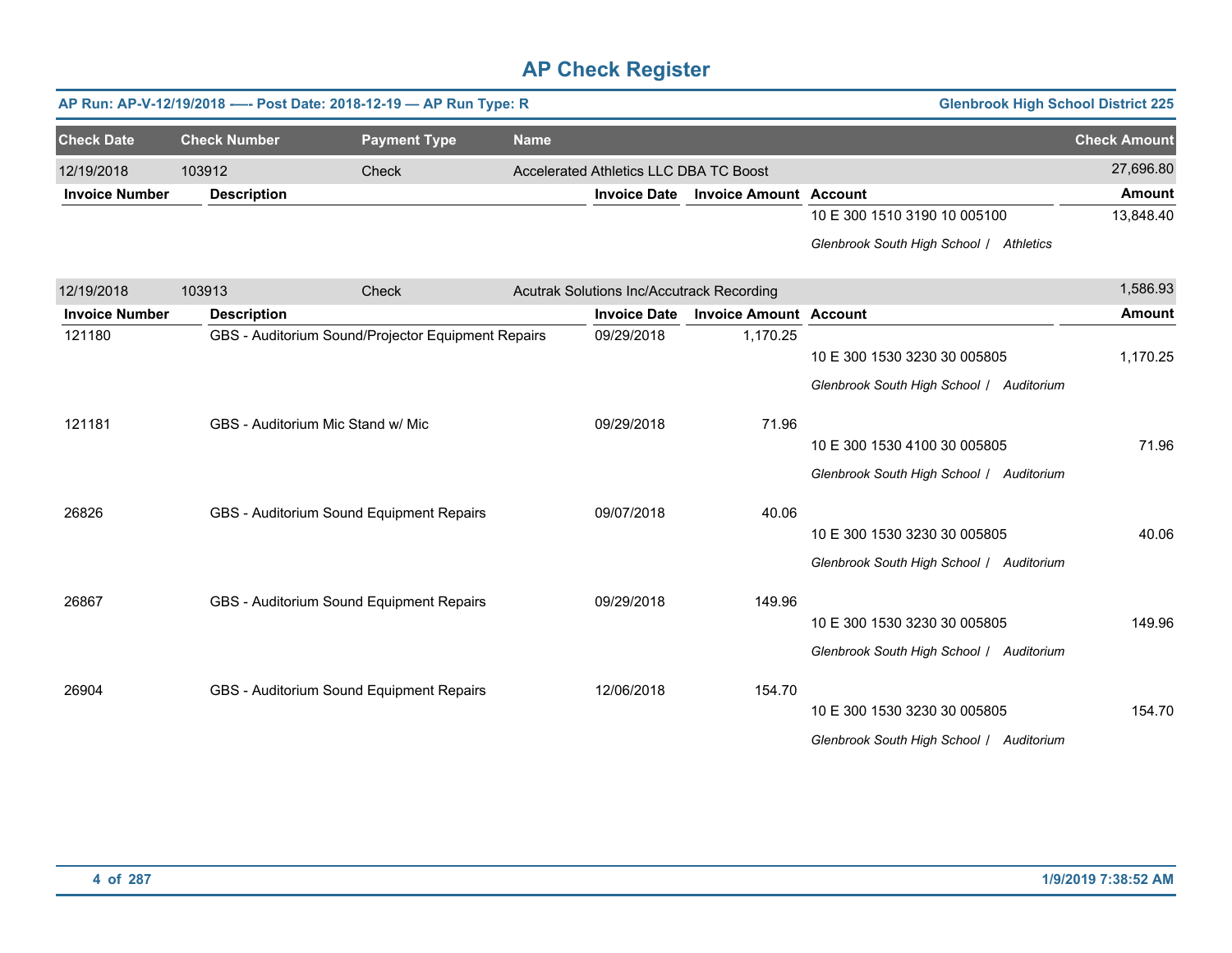| AP Run: AP-V-12/19/2018 ---- Post Date: 2018-12-19 - AP Run Type: R      |                     |                                     |                                                       |                           |                                      |                               |                                                   | <b>Glenbrook High School District 225</b> |
|--------------------------------------------------------------------------|---------------------|-------------------------------------|-------------------------------------------------------|---------------------------|--------------------------------------|-------------------------------|---------------------------------------------------|-------------------------------------------|
| <b>Check Date</b>                                                        | <b>Check Number</b> |                                     | <b>Payment Type</b>                                   | <b>Name</b>               |                                      |                               |                                                   | <b>Check Amount</b>                       |
| 12/19/2018                                                               | 103914              |                                     | Check                                                 |                           | Addison Trail High School            |                               |                                                   | 160.00                                    |
| <b>Invoice Number</b>                                                    | <b>Description</b>  |                                     |                                                       |                           | <b>Invoice Date</b>                  | <b>Invoice Amount Account</b> |                                                   | <b>Amount</b>                             |
| <b>Area Dues 23-0031</b><br>GBS - BPA Area Membership Dues for 2018/2019 |                     |                                     | 12/07/2018                                            | 160.00                    |                                      |                               |                                                   |                                           |
|                                                                          |                     |                                     |                                                       |                           |                                      |                               | 99 L 990 1529 0000 30 830164                      | 160.00                                    |
|                                                                          |                     |                                     |                                                       |                           |                                      |                               | <b>Student Based Activity</b><br>Account          | <b>Business Professionals Of</b><br>Amer  |
| 12/19/2018                                                               | 103915              |                                     | Check                                                 | <b>Advance Auto Parts</b> |                                      |                               |                                                   | 169.87                                    |
| <b>Invoice Number</b>                                                    | <b>Description</b>  |                                     |                                                       |                           | <b>Invoice Date</b>                  | <b>Invoice Amount Account</b> |                                                   | <b>Amount</b>                             |
| 7639833416728                                                            |                     | <b>GBN Grounds Vehicle Supplies</b> |                                                       |                           | 11/30/2018                           | 34.23                         |                                                   |                                           |
|                                                                          |                     |                                     |                                                       |                           |                                      |                               | 20 E 200 2543 4870 20 009080                      | 34.23                                     |
|                                                                          |                     |                                     |                                                       |                           |                                      |                               | Glenbrook North High School   Grounds Maintenance |                                           |
| 7639833416733                                                            |                     | <b>GBN Grounds Vehicle Repair</b>   |                                                       |                           | 11/30/2018<br>27.98                  |                               |                                                   |                                           |
|                                                                          |                     |                                     |                                                       |                           |                                      |                               | 20 E 200 2543 4870 20 009080                      | 27.98                                     |
|                                                                          |                     |                                     |                                                       |                           |                                      |                               | Glenbrook North High School   Grounds Maintenance |                                           |
| 7639834517032                                                            |                     | GBN Salt Spreader Truck Maintenance |                                                       |                           | 12/11/2018                           | 107.66                        |                                                   |                                           |
|                                                                          |                     |                                     |                                                       |                           |                                      |                               | 20 E 200 2543 4870 20 009080                      | 107.66                                    |
|                                                                          |                     |                                     |                                                       |                           |                                      |                               | Glenbrook North High School / Grounds Maintenance |                                           |
| 12/19/2018                                                               | 103916              |                                     | Check                                                 |                           | Alexian Brothers Behavioral Hospital |                               |                                                   | 400.00                                    |
| <b>Invoice Number</b>                                                    | <b>Description</b>  |                                     |                                                       |                           | <b>Invoice Date</b>                  | <b>Invoice Amount Account</b> |                                                   | <b>Amount</b>                             |
| 105112144                                                                |                     |                                     | Special Education - Home Hospital Services - Nov 2018 |                           | 11/30/2018                           | 400.00                        |                                                   |                                           |
|                                                                          |                     |                                     |                                                       |                           |                                      |                               | 10 E 100 1213 3111 10 001370                      | 400.00                                    |
|                                                                          |                     |                                     |                                                       |                           |                                      |                               | Administraton                                     | / Hospital Instruction Services           |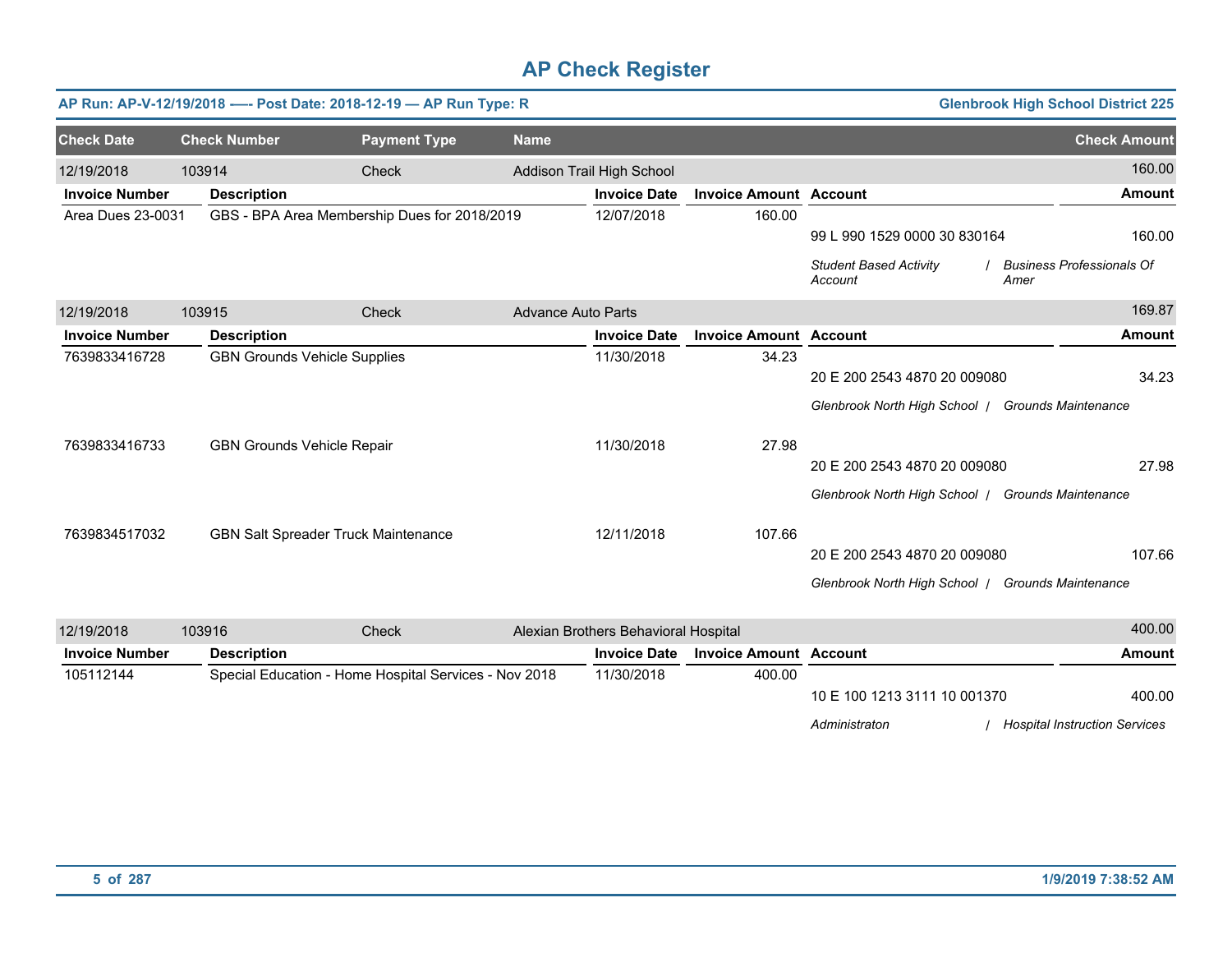|                       |                               | AP Run: AP-V-12/19/2018 ---- Post Date: 2018-12-19 -- AP Run Type: R                                  |                      |                            |                               |                                                  | <b>Glenbrook High School District 225</b> |
|-----------------------|-------------------------------|-------------------------------------------------------------------------------------------------------|----------------------|----------------------------|-------------------------------|--------------------------------------------------|-------------------------------------------|
| <b>Check Date</b>     | <b>Check Number</b>           | <b>Payment Type</b>                                                                                   | <b>Name</b>          |                            |                               |                                                  | <b>Check Amount</b>                       |
| 12/19/2018            | 103917                        | Check                                                                                                 | Alkhovsky, Jeffery E |                            |                               |                                                  | 104.00                                    |
| <b>Invoice Number</b> | <b>Description</b>            |                                                                                                       |                      | <b>Invoice Date</b>        | <b>Invoice Amount Account</b> |                                                  | <b>Amount</b>                             |
| 12072018              |                               | Athletic Official for 12/07/2018 Lower Level, 1 Game, 2 or<br>More Officials Basketball - Boys at GBS |                      | 12/07/2018                 | 52.00                         |                                                  |                                           |
|                       |                               |                                                                                                       |                      |                            |                               | 10 E 300 1510 3105 30 005215                     | 52.00                                     |
|                       |                               |                                                                                                       |                      |                            |                               | Glenbrook South High School / Boys Basketball    |                                           |
| 12122018              |                               | Athletic Official for 12/12/2018 Lower Level, 1 Game, 2 or<br>More Officials Basketball (Boys) at GBS |                      | 12/12/2018                 | 52.00                         |                                                  |                                           |
|                       |                               |                                                                                                       |                      |                            |                               | 10 E 300 1510 3105 30 005215                     | 52.00                                     |
|                       |                               |                                                                                                       |                      |                            |                               | Glenbrook South High School / Boys Basketball    |                                           |
| 12/19/2018            | 103918                        | Check                                                                                                 | Allied 100           |                            |                               |                                                  | 326.40                                    |
| <b>Invoice Number</b> | <b>Description</b>            |                                                                                                       |                      | <b>Invoice Date</b>        | <b>Invoice Amount Account</b> |                                                  | <b>Amount</b>                             |
| 993876                | <b>GBN - AED Supplies</b>     |                                                                                                       |                      | 12/05/2018                 | 326.40                        | 20 E 200 2530 4100 10 009015                     | 326.40                                    |
|                       |                               |                                                                                                       |                      |                            |                               | Glenbrook North High School   Safety Committee   |                                           |
|                       |                               |                                                                                                       |                      |                            |                               |                                                  |                                           |
| 12/19/2018            | 103919                        | Check                                                                                                 | Allison, Corinne     |                            |                               |                                                  | 350.00                                    |
| <b>Invoice Number</b> | <b>Description</b>            |                                                                                                       |                      | <b>Invoice Date</b>        | <b>Invoice Amount Account</b> |                                                  | <b>Amount</b>                             |
| 12092018              | <b>Officials Dance at GBS</b> | Athletic Official for 12/09/2018 Varsity, 1 Game, 2 or More                                           |                      | 12/09/2018                 | 350.00                        |                                                  |                                           |
|                       |                               |                                                                                                       |                      |                            |                               | 10 E 300 1510 3105 30 005355                     | 350.00                                    |
|                       |                               |                                                                                                       |                      |                            |                               | Glenbrook South High School   Poms - Competitive |                                           |
| 12/19/2018            | 103920                        | Check                                                                                                 |                      | Alpha Prime Communications |                               |                                                  | 1,427.00                                  |
| <b>Invoice Number</b> | <b>Description</b>            |                                                                                                       |                      | <b>Invoice Date</b>        | <b>Invoice Amount</b>         | <b>Account</b>                                   | <b>Amount</b>                             |
| 115367-2              |                               | Supplies for GBN Radio Project                                                                        |                      | 12/07/2018                 | 144.00                        | 10 E 100 2660 4100 10 002660                     | 144.00                                    |
|                       |                               |                                                                                                       |                      |                            |                               | Administraton                                    | <b>Technology Services</b>                |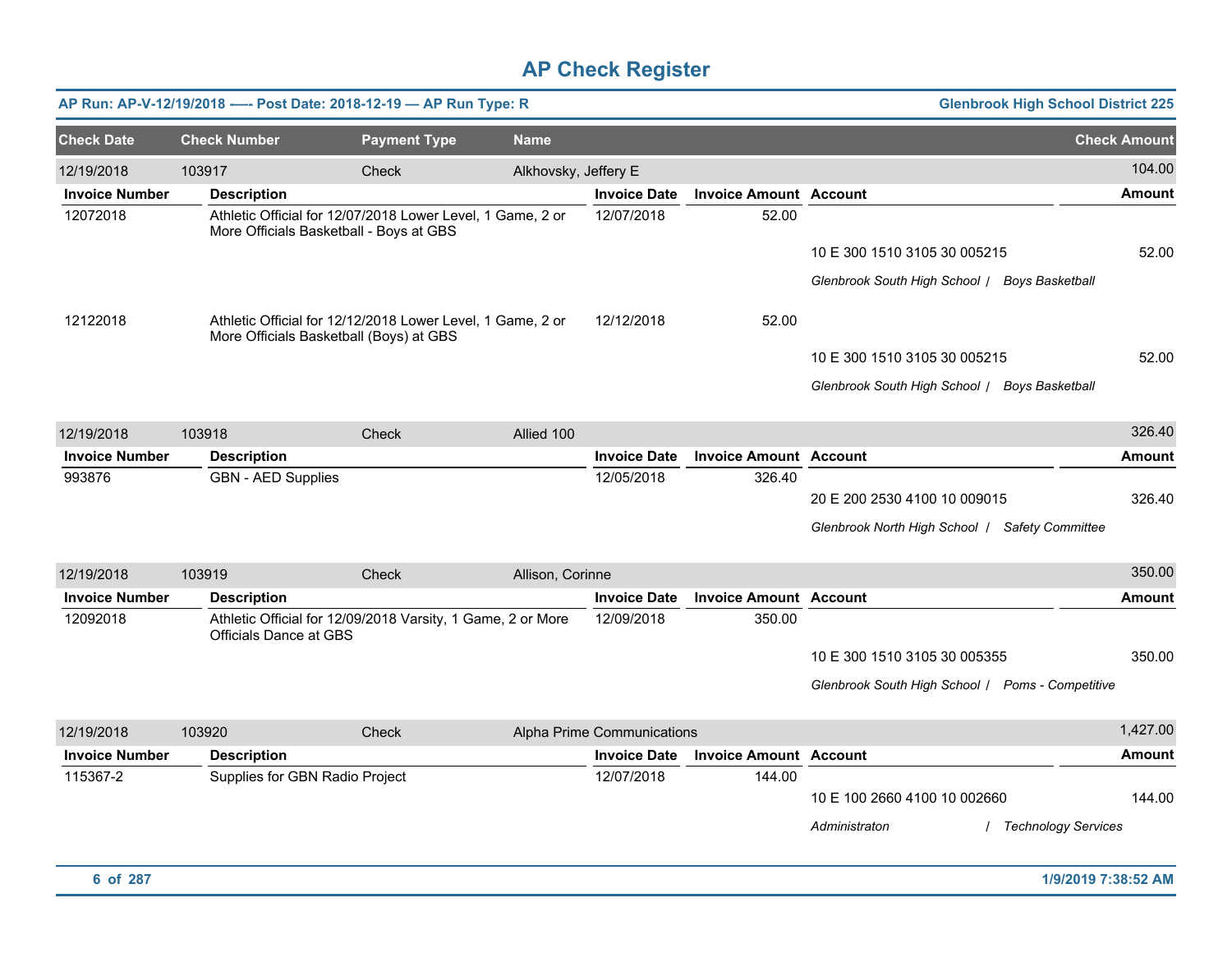|                       |                                | AP Run: AP-V-12/19/2018 ---- Post Date: 2018-12-19 - AP Run Type: R |                     |                                  |                               |                                                    | <b>Glenbrook High School District 225</b> |
|-----------------------|--------------------------------|---------------------------------------------------------------------|---------------------|----------------------------------|-------------------------------|----------------------------------------------------|-------------------------------------------|
| <b>Check Date</b>     | <b>Check Number</b>            | <b>Payment Type</b>                                                 | <b>Name</b>         |                                  |                               |                                                    | <b>Check Amount</b>                       |
| 12/19/2018            | 103920                         | Check                                                               |                     | Alpha Prime Communications       |                               |                                                    | 1,427.00                                  |
| <b>Invoice Number</b> | <b>Description</b>             |                                                                     |                     | <b>Invoice Date</b>              | <b>Invoice Amount Account</b> |                                                    | <b>Amount</b>                             |
| 115509                | <b>Custodial Radio Repairs</b> |                                                                     |                     | 11/30/2018                       | 630.00                        |                                                    |                                           |
|                       |                                |                                                                     |                     |                                  |                               | 20 E 300 2542 3230 30 009010                       | 630.00                                    |
|                       |                                |                                                                     |                     |                                  |                               | Glenbrook South High School / Custodial Services   |                                           |
| 115546                | <b>GBN Radio Repair</b>        |                                                                     |                     | 12/05/2018                       | 653.00                        |                                                    |                                           |
|                       |                                |                                                                     |                     |                                  |                               | 20 E 200 2544 3270 20 009050                       | 653.00                                    |
|                       |                                |                                                                     |                     |                                  |                               | Glenbrook North High School   Building Maintenance |                                           |
| 12/19/2018            | 103921                         | Check                                                               | Alvarado, Alejandro |                                  |                               |                                                    | 220.00                                    |
| <b>Invoice Number</b> | <b>Description</b>             |                                                                     |                     | <b>Invoice Date</b>              | <b>Invoice Amount Account</b> |                                                    | <b>Amount</b>                             |
| palatine judge dec 8  |                                | GBS Speech - Judging Fee - Palatine Tournament 12/8/18              |                     |                                  | 100.00                        |                                                    |                                           |
|                       |                                |                                                                     |                     |                                  |                               | 10 E 300 1520 3105 30 005835                       | 100.00                                    |
|                       |                                |                                                                     |                     |                                  |                               | Glenbrook South High School / Forensics            |                                           |
| speech judge dec 1    |                                | GBS Speech - Judging Fee - Elk Grove Tournament 12/1/18 12/01/2018  |                     |                                  | 120.00                        |                                                    |                                           |
|                       |                                |                                                                     |                     |                                  |                               | 10 E 300 1520 3105 30 005835                       | 120.00                                    |
|                       |                                |                                                                     |                     |                                  |                               | Glenbrook South High School / Forensics            |                                           |
| 12/19/2018            | 103922                         | Check                                                               |                     | American Computer Science League |                               |                                                    | 145.00                                    |
| <b>Invoice Number</b> | <b>Description</b>             |                                                                     |                     | <b>Invoice Date</b>              | <b>Invoice Amount Account</b> |                                                    | <b>Amount</b>                             |
| 12112018a             | Registration                   | GBN American Computer Science League Contest                        |                     |                                  | 145.00                        |                                                    |                                           |
|                       |                                |                                                                     |                     |                                  |                               | 10 E 200 1520 6500 20 005850                       | 145.00                                    |
|                       |                                |                                                                     |                     |                                  |                               | Glenbrook North High School / Mathletes            |                                           |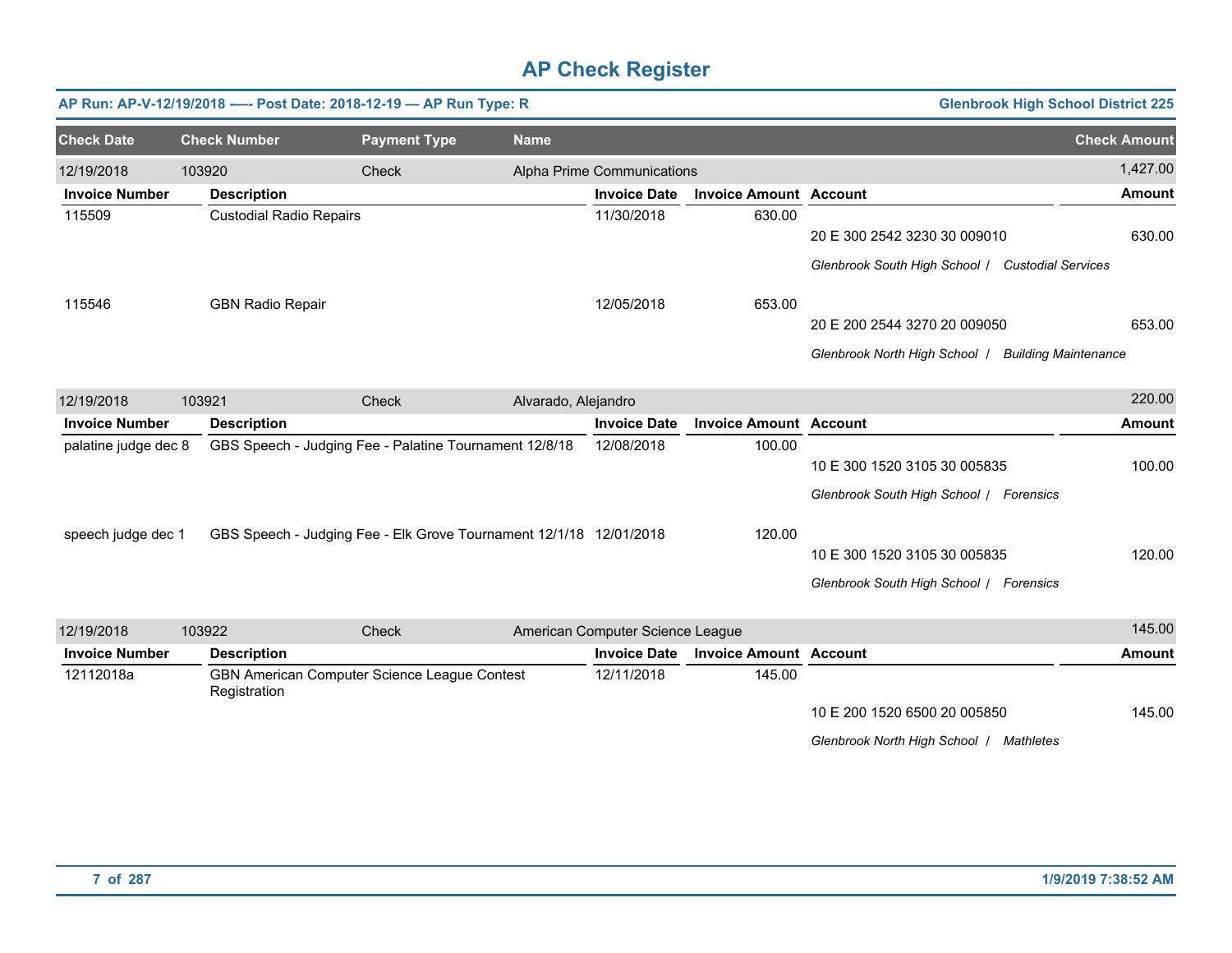|                       |                                       | AP Run: AP-V-12/19/2018 ---- Post Date: 2018-12-19 - AP Run Type: R |                         |                                           |                               |                                                                                    | <b>Glenbrook High School District 225</b> |                                      |
|-----------------------|---------------------------------------|---------------------------------------------------------------------|-------------------------|-------------------------------------------|-------------------------------|------------------------------------------------------------------------------------|-------------------------------------------|--------------------------------------|
| <b>Check Date</b>     | <b>Check Number</b>                   | <b>Payment Type</b>                                                 | <b>Name</b>             |                                           |                               |                                                                                    |                                           | <b>Check Amount</b>                  |
| 12/19/2018            | 103923                                | Check                                                               |                         | American Heritage Protective Services Inc |                               |                                                                                    |                                           | 8,309.76                             |
| <b>Invoice Number</b> | <b>Description</b>                    |                                                                     |                         | <b>Invoice Date</b>                       | <b>Invoice Amount Account</b> |                                                                                    |                                           | <b>Amount</b>                        |
| 71579                 |                                       | GBN & GBS Security Services Week of 11/25/18 - 12/1/18              |                         | 12/03/2018                                | 8,309.76                      | 20 E 100 2542 3770 10 009010<br>Administraton                                      | <b>Custodial Services</b>                 | 8,309.76                             |
| 12/19/2018            | 103924                                | Check                                                               | American Outfitters Ltd |                                           |                               |                                                                                    |                                           | 203.00                               |
| <b>Invoice Number</b> | <b>Description</b>                    |                                                                     |                         | <b>Invoice Date</b>                       | <b>Invoice Amount Account</b> |                                                                                    |                                           | <b>Amount</b>                        |
| 270123                | <b>GBN - Girls' Bowling Pullovers</b> |                                                                     |                         | 11/21/2018                                | 203.00                        | 99 L 990 1529 0000 20 820490<br><b>Student Based Activity</b><br>Account           |                                           | 203.00<br>/ Gbn Sports Tournaments   |
| 12/19/2018            | 103925                                | Check                                                               |                         | Americaneagle.Com Inc                     |                               |                                                                                    |                                           | 1,018.00                             |
| <b>Invoice Number</b> | <b>Description</b>                    |                                                                     |                         | <b>Invoice Date</b>                       | <b>Invoice Amount Account</b> |                                                                                    |                                           | <b>Amount</b>                        |
| 280033                | November 2018                         | GBN & GBS - Monthly Hosting Services for Curriculum -               |                         | 12/10/2018                                | 1,018.00                      | 10 E 100 2660 3160 10 002660<br>Administraton                                      | / Technology Services                     | 1,018.00                             |
| 12/19/2018            | 103926                                | Check                                                               |                         | <b>Anderson Pest Solutions</b>            |                               |                                                                                    |                                           | 540.65                               |
| <b>Invoice Number</b> | <b>Description</b>                    |                                                                     |                         | <b>Invoice Date</b>                       | <b>Invoice Amount Account</b> |                                                                                    |                                           | <b>Amount</b>                        |
| 5019661               |                                       | GBA - Pest Management Services - December 2018                      |                         | 12/03/2018                                | 58.35                         | 20 E 100 2544 3234 10 009050<br>Administraton                                      |                                           | 58.35<br><b>Building Maintenance</b> |
| 5019783               |                                       | GBN Pest Management Services - December 2018                        |                         | 12/01/2018                                | 204.46                        | 20 E 200 2544 3270 20 009050<br>Glenbrook North High School / Building Maintenance |                                           | 204.46                               |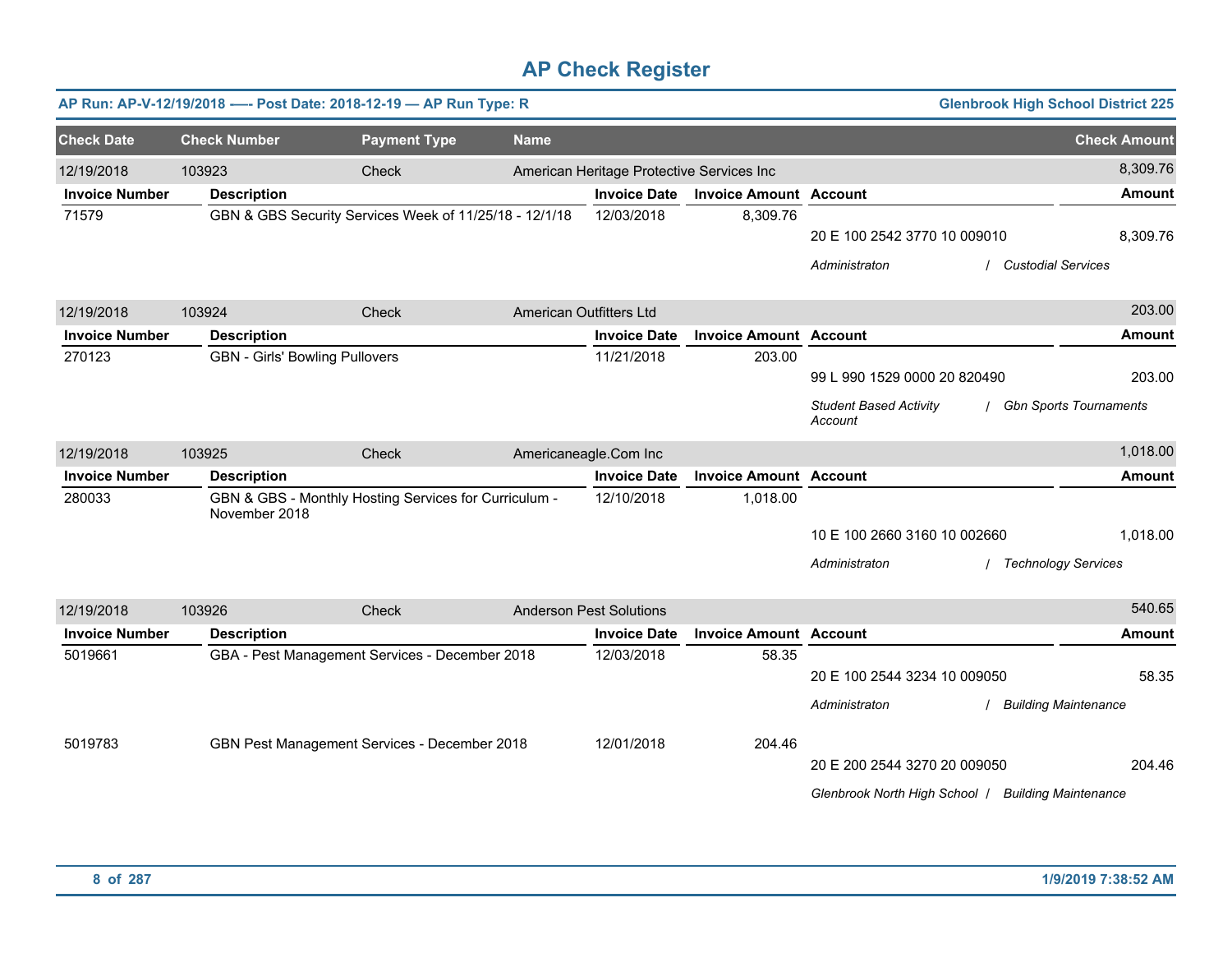|                       |                                | AP Run: AP-V-12/19/2018 ---- Post Date: 2018-12-19 - AP Run Type: R |                             |                                |                               |                                                    | <b>Glenbrook High School District 225</b> |
|-----------------------|--------------------------------|---------------------------------------------------------------------|-----------------------------|--------------------------------|-------------------------------|----------------------------------------------------|-------------------------------------------|
| <b>Check Date</b>     | <b>Check Number</b>            | <b>Payment Type</b>                                                 | <b>Name</b>                 |                                |                               |                                                    | <b>Check Amount</b>                       |
| 12/19/2018            | 103926                         | Check                                                               |                             | <b>Anderson Pest Solutions</b> |                               |                                                    | 540.65                                    |
| <b>Invoice Number</b> | <b>Description</b>             |                                                                     |                             | <b>Invoice Date</b>            | <b>Invoice Amount Account</b> |                                                    | <b>Amount</b>                             |
| 5019785               |                                | GBN Pest Management Sewer Treatment - December 2018                 |                             | 12/01/2018                     | 205.74                        |                                                    |                                           |
|                       |                                |                                                                     |                             |                                |                               | 20 E 200 2544 3270 20 009050                       | 205.74                                    |
|                       |                                |                                                                     |                             |                                |                               | Glenbrook North High School   Building Maintenance |                                           |
| 5020531               |                                | GBOC - Pest Management Services - December 2018                     |                             | 12/03/2018                     | 72.10                         |                                                    |                                           |
|                       |                                |                                                                     |                             |                                |                               | 20 E 500 2544 3234 10 009050                       | 72.10                                     |
|                       |                                |                                                                     |                             |                                |                               | <b>Glenbrook Off Campus</b><br>Center              | <b>Building Maintenance</b>               |
| 12/19/2018            | 103927                         | <b>Check</b>                                                        | Apperson                    |                                |                               |                                                    | 515.09                                    |
| <b>Invoice Number</b> | <b>Description</b>             |                                                                     |                             | <b>Invoice Date</b>            | <b>Invoice Amount Account</b> |                                                    | <b>Amount</b>                             |
| <b>INV063200</b>      | GBN - Scantrons for Department |                                                                     |                             | 11/21/2018                     | 515.09                        |                                                    |                                           |
|                       |                                |                                                                     |                             |                                |                               | 10 E 200 1130 4200 20 001055                       | 515.09                                    |
|                       |                                |                                                                     |                             |                                |                               | Glenbrook North High School   Science              |                                           |
| 12/19/2018            | 103928                         | Check                                                               | <b>Arcon Associates Inc</b> |                                |                               |                                                    | 9,971.78                                  |
| <b>Invoice Number</b> | <b>Description</b>             |                                                                     |                             | <b>Invoice Date</b>            | <b>Invoice Amount Account</b> |                                                    | <b>Amount</b>                             |
| 25103                 |                                | <b>GBN &amp; GBS Security Assessment</b>                            |                             | 11/30/2018                     | 5,463.78                      |                                                    |                                           |
|                       |                                |                                                                     |                             |                                |                               | 20 E 100 2530 5210 10 009823                       | 5,463.78                                  |
|                       |                                |                                                                     |                             |                                |                               | Administraton                                      | <b>Construction Projects</b>              |
| 25108                 | 2019 Building Projects         |                                                                     |                             | 11/30/2018                     | 4,508.00                      |                                                    |                                           |
|                       |                                |                                                                     |                             |                                |                               | 60 E 100 2530 3190 10 009823                       | 4,508.00                                  |
|                       |                                |                                                                     |                             |                                |                               | Administraton                                      | <b>Construction Projects</b>              |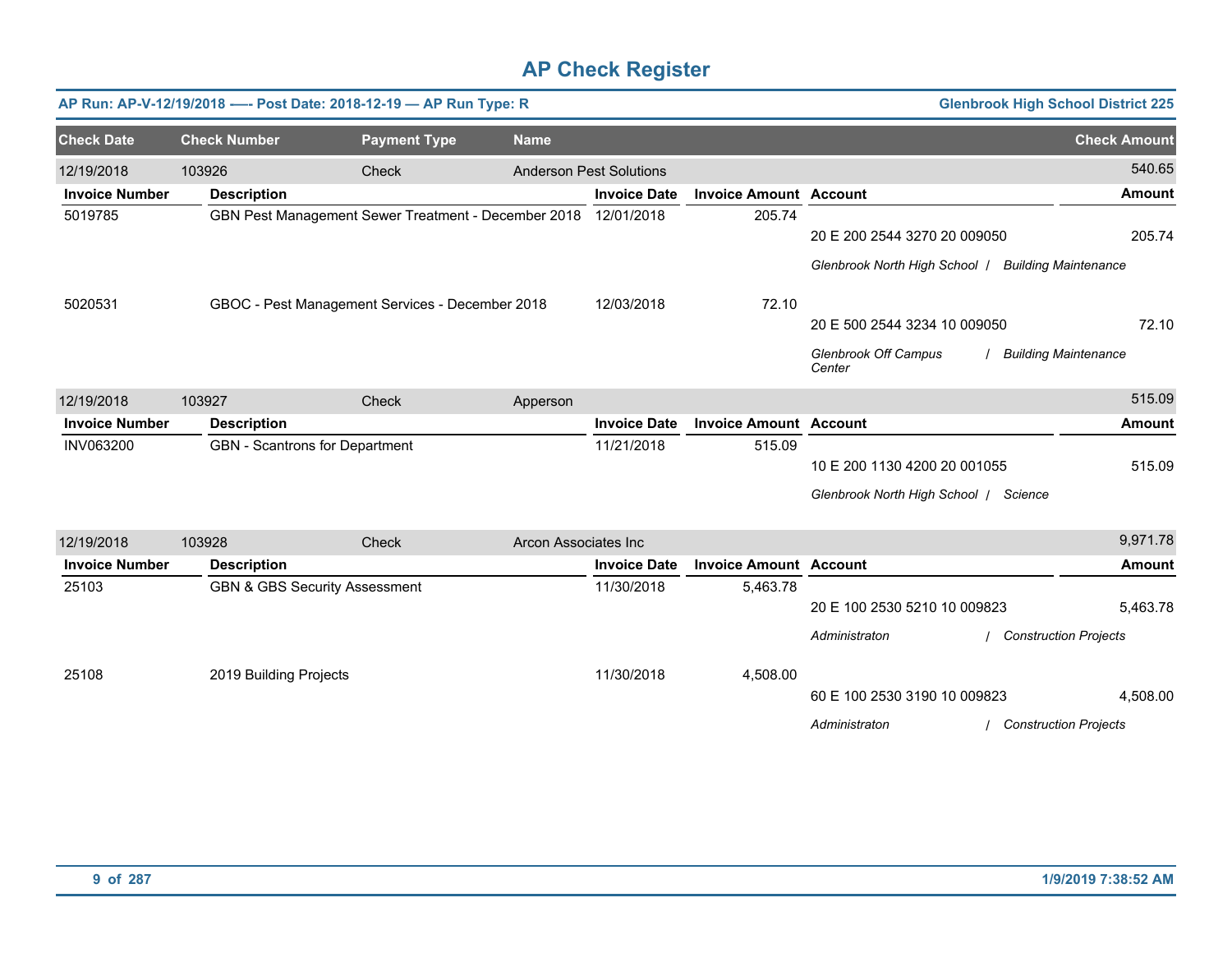|                        |                     | AP Run: AP-V-12/19/2018 ---- Post Date: 2018-12-19 - AP Run Type: R                     |                     |                                    |                               |                                                  | <b>Glenbrook High School District 225</b> |
|------------------------|---------------------|-----------------------------------------------------------------------------------------|---------------------|------------------------------------|-------------------------------|--------------------------------------------------|-------------------------------------------|
| <b>Check Date</b>      | <b>Check Number</b> | <b>Payment Type</b>                                                                     | <b>Name</b>         |                                    |                               |                                                  | <b>Check Amount</b>                       |
| 12/19/2018             | 103929              | Check                                                                                   | AT&T                |                                    |                               |                                                  | 48.24                                     |
| <b>Invoice Number</b>  | <b>Description</b>  |                                                                                         |                     | <b>Invoice Date</b>                | <b>Invoice Amount Account</b> |                                                  | <b>Amount</b>                             |
| 827129631<br>X12082018 |                     | GBN - Broadcasting Telephone Services - November 2018                                   |                     | 11/01/2018                         | 48.24                         |                                                  |                                           |
|                        |                     |                                                                                         |                     |                                    |                               | 10 E 100 2660 3430 10 002660                     | 48.24                                     |
|                        |                     |                                                                                         |                     |                                    |                               | Administraton                                    | / Technology Services                     |
| 12/19/2018             | 103930              | Check                                                                                   |                     | <b>Bankers Advertising Company</b> |                               |                                                  | 488.90                                    |
| <b>Invoice Number</b>  | <b>Description</b>  |                                                                                         |                     | <b>Invoice Date</b>                | <b>Invoice Amount Account</b> |                                                  | <b>Amount</b>                             |
| 738275                 |                     | GBS - Water Bottles for Women in Business Breakfast                                     |                     | 12/05/2018                         | 488.90                        |                                                  |                                           |
|                        |                     |                                                                                         |                     |                                    |                               | 10 E 300 1400 4100 30 001415                     | 488.90                                    |
|                        |                     |                                                                                         |                     |                                    |                               | Glenbrook South High School / Business Education |                                           |
| 12/19/2018             | 103931              | Check                                                                                   |                     | Barber, Christopher or Andrea      |                               |                                                  | 149.60                                    |
| <b>Invoice Number</b>  | <b>Description</b>  |                                                                                         |                     | <b>Invoice Date</b>                | <b>Invoice Amount Account</b> |                                                  | <b>Amount</b>                             |
| GD121118a              |                     | Parent Reimbursement - Glenbrook Debate Tournament<br>11/17/18 - 11/21/18 - Hospitality |                     | 11/16/2018                         | 149.60                        |                                                  |                                           |
|                        |                     |                                                                                         |                     |                                    |                               | 99 L 990 1529 0000 10 810250                     | 149.60                                    |
|                        |                     |                                                                                         |                     |                                    |                               | <b>Student Based Activity</b><br>Account         | Debate Tournament                         |
| 12/19/2018             | 103932              | Check                                                                                   | <b>Bard College</b> |                                    |                               |                                                  | 1,125.00                                  |
| <b>Invoice Number</b>  | <b>Description</b>  |                                                                                         |                     | <b>Invoice Date</b>                | <b>Invoice Amount Account</b> |                                                  | <b>Amount</b>                             |
| IWT20181213-GHS        | Workshops 1/25/19   | GBN - Registration for IWT Thinking One-Day Core                                        |                     | 12/13/2018                         | 1,125.00                      |                                                  |                                           |
|                        |                     |                                                                                         |                     |                                    |                               | 10 E 200 1130 3320 20 001020                     | 1,125.00                                  |
|                        |                     |                                                                                         |                     |                                    |                               | Glenbrook North High School   English            |                                           |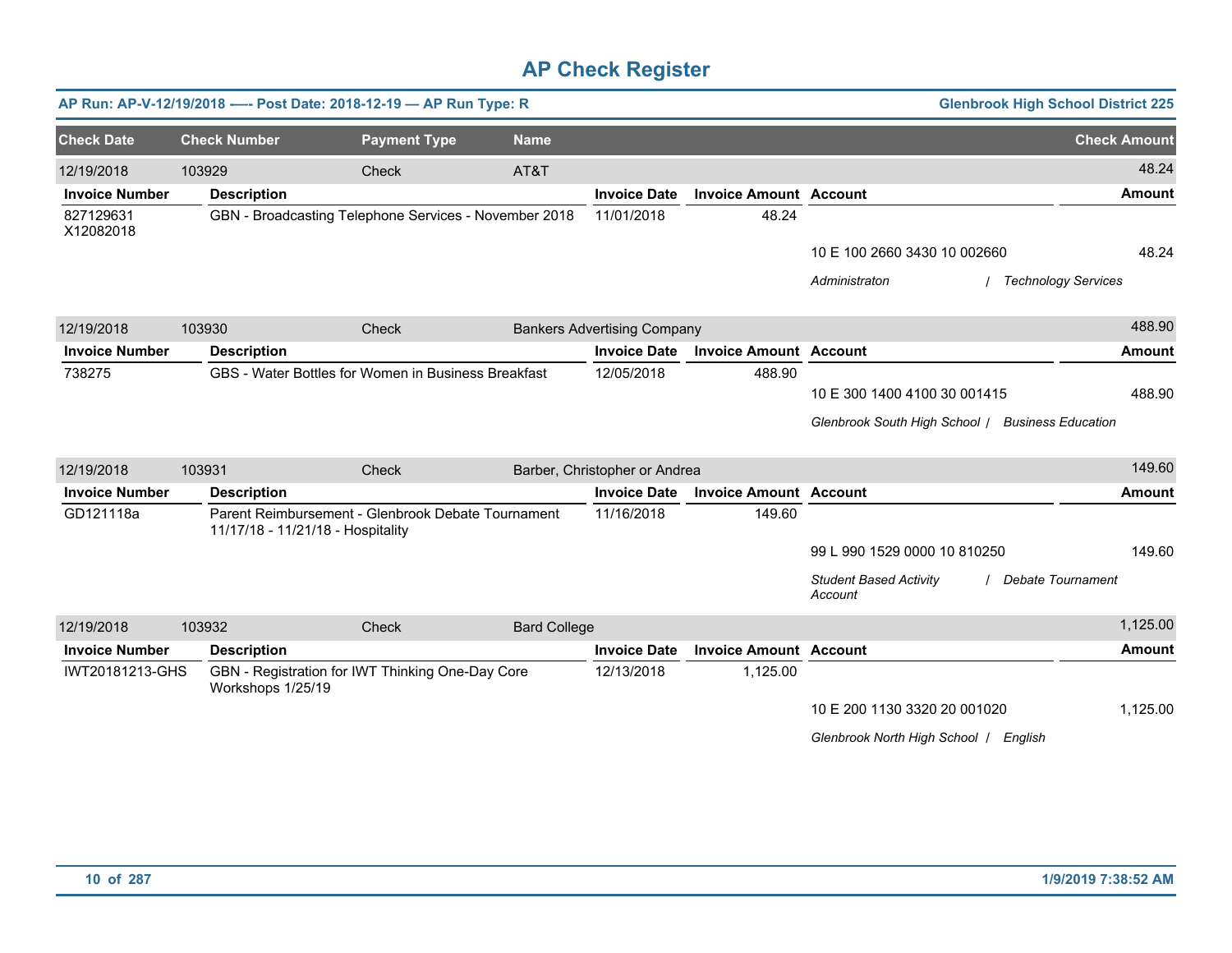|                       |                              | AP Run: AP-V-12/19/2018 ---- Post Date: 2018-12-19 - AP Run Type: R |                |                                       |                               | <b>Glenbrook High School District 225</b>                     |                     |
|-----------------------|------------------------------|---------------------------------------------------------------------|----------------|---------------------------------------|-------------------------------|---------------------------------------------------------------|---------------------|
| <b>Check Date</b>     | <b>Check Number</b>          | <b>Payment Type</b>                                                 | <b>Name</b>    |                                       |                               |                                                               | <b>Check Amount</b> |
| 12/19/2018            | 103933                       | Check                                                               |                | <b>Barkley Forum-Emory University</b> |                               |                                                               | 725.00              |
| <b>Invoice Number</b> | <b>Description</b>           |                                                                     |                | <b>Invoice Date</b>                   | <b>Invoice Amount Account</b> |                                                               | <b>Amount</b>       |
| 229305                | Tournament 1/25/19 - 1/27/19 | GBS Debate - Entry Fees - Barkley Forum Debate                      |                | 12/13/2018                            | 725.00                        |                                                               |                     |
|                       |                              |                                                                     |                |                                       |                               | 10 E 300 1520 6500 30 005820                                  | 725.00              |
|                       |                              |                                                                     |                |                                       |                               | Glenbrook South High School / Debate                          |                     |
| 12/19/2018            | 103934                       | Check                                                               |                | <b>Barrington High School</b>         |                               |                                                               | 175.00              |
| <b>Invoice Number</b> | <b>Description</b>           |                                                                     |                | <b>Invoice Date</b>                   | <b>Invoice Amount Account</b> |                                                               | Amount              |
| 04/06/2019            |                              | GBS - Entry Fees - Girls' Water Polo 4/6/19                         |                | 04/06/2019                            | 175.00                        |                                                               |                     |
|                       |                              |                                                                     |                |                                       |                               | 10 E 300 1510 6500 30 005390                                  | 175.00              |
|                       |                              |                                                                     |                |                                       |                               | Glenbrook South High School / Girls Water Polo                |                     |
| 12/19/2018            | 103935                       | Check                                                               | Bean, Ronald E |                                       |                               |                                                               | 25.83               |
| <b>Invoice Number</b> | <b>Description</b>           |                                                                     |                | <b>Invoice Date</b>                   | <b>Invoice Amount Account</b> |                                                               | <b>Amount</b>       |
| 12072018a             | Safety Conference 12/7/18    | Employee Reimbursement - Mileage To/From Campus                     |                | 12/07/2018                            | 25.83                         |                                                               |                     |
|                       |                              |                                                                     |                |                                       |                               | 10 E 300 2111 3320 30 002110                                  | 25.83               |
|                       |                              |                                                                     |                |                                       |                               | Glenbrook South High School / Dean's Office                   |                     |
| 12/19/2018            | 103936                       | Check                                                               |                | Berkowitz, Doug or Melanie            |                               |                                                               | 80.80               |
| <b>Invoice Number</b> | <b>Description</b>           |                                                                     |                | <b>Invoice Date</b>                   | <b>Invoice Amount Account</b> |                                                               | <b>Amount</b>       |
| 12142018c             |                              | Parent Reimbursement - Senior Board Holiday Gift Drive              |                | 12/01/2018                            | 80.80                         |                                                               |                     |
|                       |                              |                                                                     |                |                                       |                               | 99 L 990 1529 0000 20 822019                                  | 80.80               |
|                       |                              |                                                                     |                |                                       |                               | <b>Student Based Activity</b><br>GBN Class of 2019<br>Account |                     |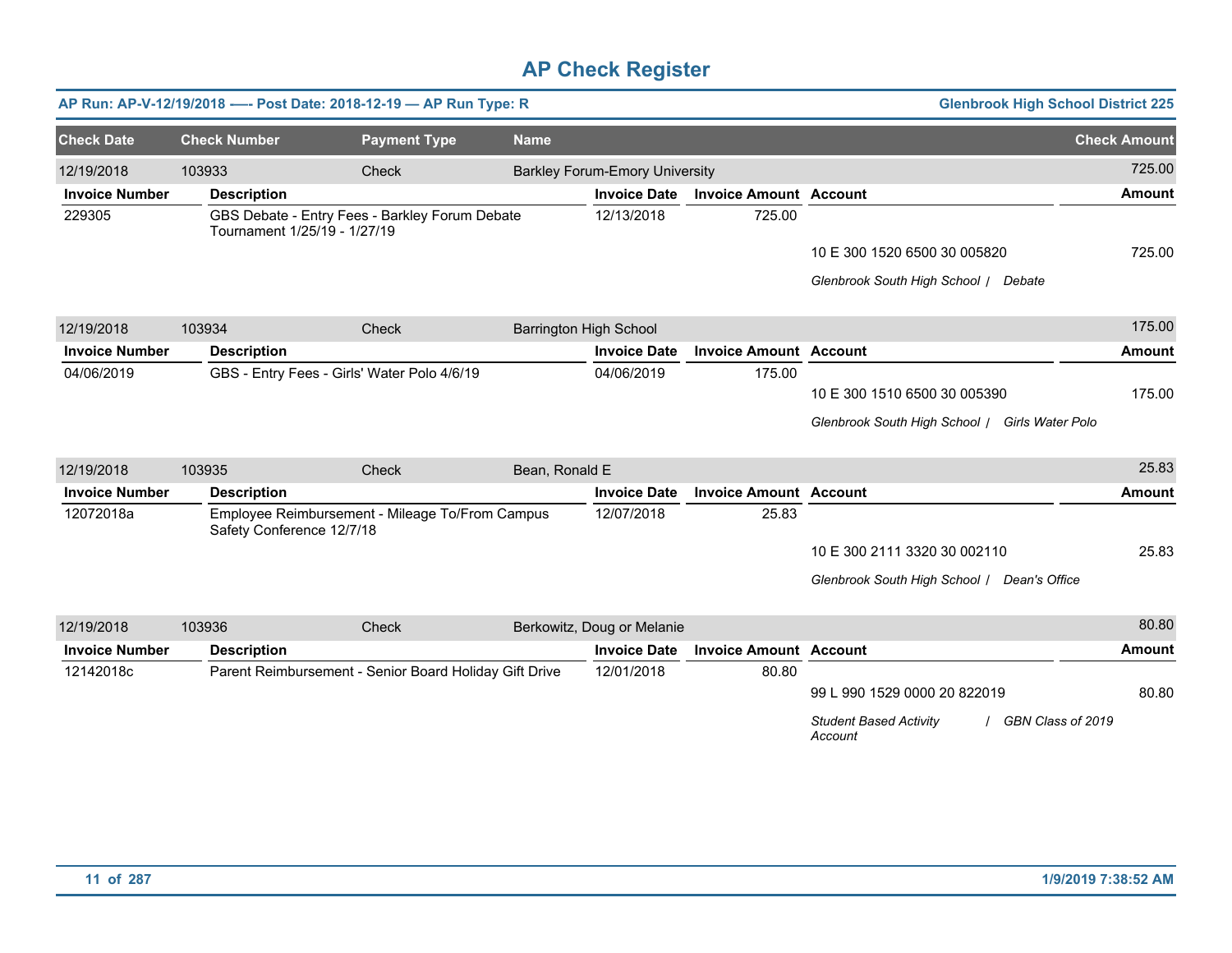|                       |                           | AP Run: AP-V-12/19/2018 ---- Post Date: 2018-12-19 - AP Run Type: R                                   |                            |                                           |                               | <b>Glenbrook High School District 225</b>                |                       |
|-----------------------|---------------------------|-------------------------------------------------------------------------------------------------------|----------------------------|-------------------------------------------|-------------------------------|----------------------------------------------------------|-----------------------|
| <b>Check Date</b>     | <b>Check Number</b>       | <b>Payment Type</b>                                                                                   | <b>Name</b>                |                                           |                               |                                                          | <b>Check Amount</b>   |
| 12/19/2018            | 103937                    | Check                                                                                                 | Bilotti, Jeffrey R         |                                           |                               |                                                          | 52.00                 |
| <b>Invoice Number</b> | <b>Description</b>        |                                                                                                       |                            | <b>Invoice Date</b>                       | <b>Invoice Amount Account</b> |                                                          | <b>Amount</b>         |
| 12152018              |                           | Athletic Official for 12/15/2018 Lower Level, 1 Game, 2 or<br>More Officials Basketball (Boys) at GBN |                            | 12/15/2018                                | 52.00                         |                                                          |                       |
|                       |                           |                                                                                                       |                            |                                           |                               | 10 E 200 1510 3105 20 005335                             | 52.00                 |
|                       |                           |                                                                                                       |                            |                                           |                               | Glenbrook North High School  <br><b>Girls Gymnastics</b> |                       |
| 12/19/2018            | 103938                    | Check                                                                                                 |                            | <b>Biltmore Refrigeration Service Inc</b> |                               |                                                          | 2,031.86              |
| <b>Invoice Number</b> | <b>Description</b>        |                                                                                                       |                            | <b>Invoice Date</b>                       | <b>Invoice Amount Account</b> |                                                          | <b>Amount</b>         |
| 121118BCM             |                           | GBS Science - Ice Machine for Prep Room                                                               |                            | 12/11/2018                                | 2,031.86                      |                                                          |                       |
|                       |                           |                                                                                                       |                            |                                           |                               | 10 E 300 1130 7400 30 001055                             | 2,031.86              |
|                       |                           |                                                                                                       |                            |                                           |                               | Glenbrook South High School / Science                    |                       |
| 12/19/2018            | 103939                    | Check                                                                                                 |                            | <b>Bizar Entertainment Inc</b>            |                               |                                                          | 1,750.00              |
| <b>Invoice Number</b> | <b>Description</b>        |                                                                                                       |                            | <b>Invoice Date</b>                       | <b>Invoice Amount Account</b> |                                                          | <b>Amount</b>         |
| Invoice-12112018a     |                           | DJ for Turnabout Dance 2/9/19 - Deposit                                                               |                            | 02/09/2019                                | 1,750.00                      |                                                          |                       |
|                       |                           |                                                                                                       |                            |                                           |                               | 99 L 990 1529 0000 20 820925                             | 1,750.00              |
|                       |                           |                                                                                                       |                            |                                           |                               | <b>Student Based Activity</b><br>Account                 | Spartan Marching Band |
| 12/19/2018            | 103940                    | Check                                                                                                 | <b>Blick Art Materials</b> |                                           |                               |                                                          | 157.20                |
| <b>Invoice Number</b> | <b>Description</b>        |                                                                                                       |                            | <b>Invoice Date</b>                       | <b>Invoice Amount Account</b> |                                                          | <b>Amount</b>         |
| 686522                | <b>GBN</b> - Art Supplies |                                                                                                       |                            | 11/30/2018                                | 157.20                        |                                                          |                       |
|                       |                           |                                                                                                       |                            |                                           |                               | 10 E 200 1130 4100 20 001005                             | 157.20                |
|                       |                           |                                                                                                       |                            |                                           |                               | Glenbrook North High School  <br>Visual Arts             |                       |
|                       |                           |                                                                                                       |                            |                                           |                               |                                                          |                       |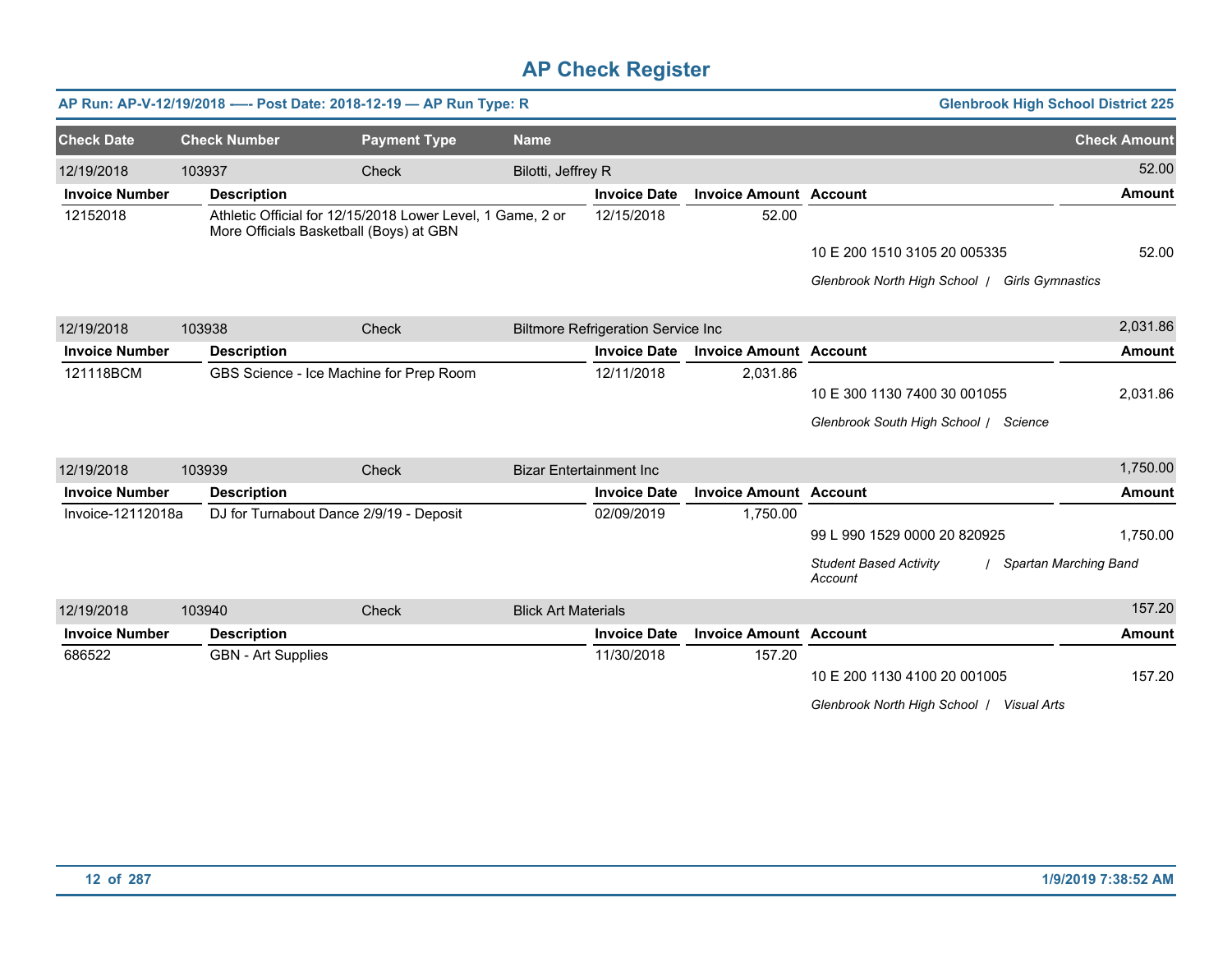|                       |        |                                          | AP Run: AP-V-12/19/2018 ---- Post Date: 2018-12-19 - AP Run Type: R |                           |                     |                               | <b>Glenbrook High School District 225</b>                            |                     |
|-----------------------|--------|------------------------------------------|---------------------------------------------------------------------|---------------------------|---------------------|-------------------------------|----------------------------------------------------------------------|---------------------|
| <b>Check Date</b>     |        | <b>Check Number</b>                      | <b>Payment Type</b>                                                 | <b>Name</b>               |                     |                               |                                                                      | <b>Check Amount</b> |
| 12/19/2018            | 103941 |                                          | Check                                                               | Block, Leanne Kuhlman     |                     |                               |                                                                      | 133.80              |
| <b>Invoice Number</b> |        | <b>Description</b>                       |                                                                     |                           | <b>Invoice Date</b> | <b>Invoice Amount Account</b> |                                                                      | <b>Amount</b>       |
| Invoice-12112018c     |        | Employee Reimbursement - Class Supplies  |                                                                     |                           | 12/06/2018          | 133.80                        |                                                                      |                     |
|                       |        |                                          |                                                                     |                           |                     |                               | 10 E 200 1130 4900 20 001005                                         | 133.80              |
|                       |        |                                          |                                                                     |                           |                     |                               | Glenbrook North High School   Visual Arts                            |                     |
| 12/19/2018            | 103942 |                                          | Check                                                               | <b>Blue Sky Marketing</b> |                     |                               |                                                                      | 457.20              |
| <b>Invoice Number</b> |        | <b>Description</b>                       |                                                                     |                           | <b>Invoice Date</b> | <b>Invoice Amount Account</b> |                                                                      | <b>Amount</b>       |
| 133149                |        | GBN - T-Shirts for Pep Band              |                                                                     |                           | 11/30/2018          | 457.20                        |                                                                      |                     |
|                       |        |                                          |                                                                     |                           |                     |                               | 10 E 200 2410 4100 20 002410                                         | 457.20              |
|                       |        |                                          |                                                                     |                           |                     |                               | Glenbrook North High School   Principal's Office                     |                     |
| 12/19/2018            | 103943 |                                          | Check                                                               | Bowles, Paul or Jennifer  |                     |                               |                                                                      | 93.02               |
| <b>Invoice Number</b> |        | <b>Description</b>                       |                                                                     |                           | <b>Invoice Date</b> | <b>Invoice Amount Account</b> |                                                                      | Amount              |
| GD121118b             |        | 11/17/18 - 11/21/18 - Hospitality        | Parent Reimbursement - Glenbrook Debate Tournament                  |                           | 11/17/2018          | 93.02                         |                                                                      |                     |
|                       |        |                                          |                                                                     |                           |                     |                               | 99 L 990 1529 0000 10 810250                                         | 93.02               |
|                       |        |                                          |                                                                     |                           |                     |                               | <b>Debate Tournament</b><br><b>Student Based Activity</b><br>Account |                     |
| 12/19/2018            | 103944 |                                          | Check                                                               | Boyke, John M             |                     |                               |                                                                      | 52.00               |
| <b>Invoice Number</b> |        | <b>Description</b>                       |                                                                     |                           | <b>Invoice Date</b> | <b>Invoice Amount Account</b> |                                                                      | <b>Amount</b>       |
| 12012018              |        | More Officials Basketball - Girls at GBS | Athletic Official for 12/01/2018 Lower Level, 1 Game, 2 or          |                           | 12/01/2018          | 52.00                         |                                                                      |                     |
|                       |        |                                          |                                                                     |                           |                     |                               | 10 E 300 1510 3105 30 005315                                         | 52.00               |
|                       |        |                                          |                                                                     |                           |                     |                               | Glenbrook South High School   Girls Basketball                       |                     |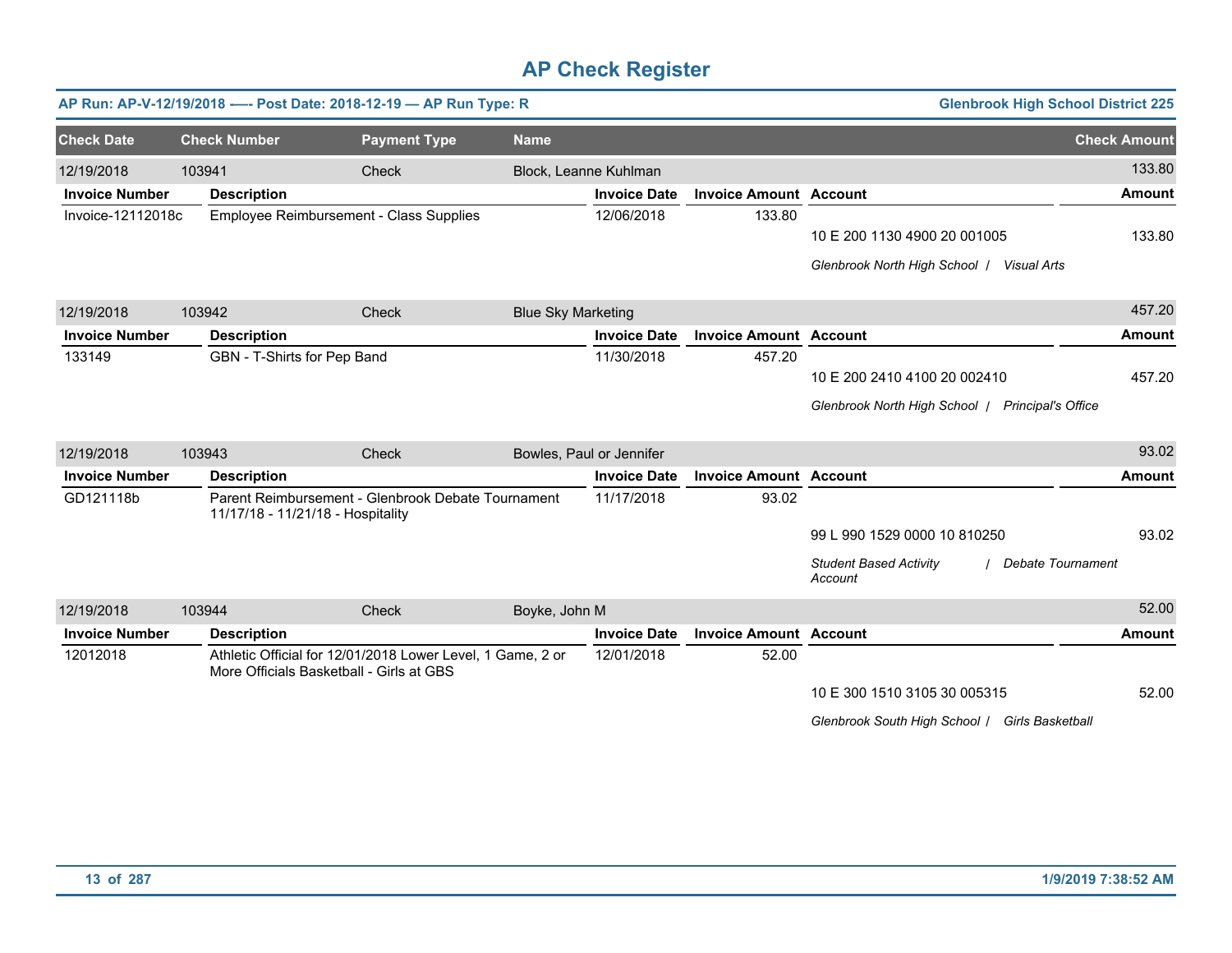|                                   |        |                                      | AP Run: AP-V-12/19/2018 ---- Post Date: 2018-12-19 - AP Run Type: R                               |                   |                                     |                               | <b>Glenbrook High School District 225</b>           |                          |
|-----------------------------------|--------|--------------------------------------|---------------------------------------------------------------------------------------------------|-------------------|-------------------------------------|-------------------------------|-----------------------------------------------------|--------------------------|
| <b>Check Date</b>                 |        | <b>Check Number</b>                  | <b>Payment Type</b>                                                                               | <b>Name</b>       |                                     |                               |                                                     | <b>Check Amount</b>      |
| 12/19/2018                        | 103945 |                                      | Check                                                                                             |                   | Bp Canada Energy Marketing Co       |                               |                                                     | 37,136.32                |
| <b>Invoice Number</b>             |        | <b>Description</b>                   |                                                                                                   |                   | <b>Invoice Date</b>                 | <b>Invoice Amount Account</b> |                                                     | Amount                   |
| 5565957                           |        | Natural Gas All Locations Nov 2018   |                                                                                                   |                   | 12/14/2018                          | 37,136.32                     |                                                     |                          |
|                                   |        |                                      |                                                                                                   |                   |                                     |                               | 10 E 100 2540 4650 10 009005                        | 37,136.32                |
|                                   |        |                                      |                                                                                                   |                   |                                     |                               | Administraton<br><b>Utilities</b>                   |                          |
| 12/19/2018                        | 103946 |                                      | Check                                                                                             |                   | <b>Bradford Systems Corporation</b> |                               |                                                     | 499.58                   |
| <b>Invoice Number</b>             |        | <b>Description</b>                   |                                                                                                   |                   | <b>Invoice Date</b>                 | <b>Invoice Amount Account</b> |                                                     | Amount                   |
| 29234-1                           |        | GBS Band - Music Files for Band Room |                                                                                                   |                   | 11/30/2018                          | 499.58                        |                                                     |                          |
|                                   |        |                                      |                                                                                                   |                   |                                     |                               | 10 E 300 1130 4100 30 001045                        | 499.58                   |
|                                   |        |                                      |                                                                                                   |                   |                                     |                               | Glenbrook South High School / Music/Performing Arts |                          |
| 12/19/2018                        | 103947 |                                      | Check                                                                                             |                   | Brennan, Patrick or Michele         |                               |                                                     | 1,363.03                 |
| <b>Invoice Number</b>             |        | <b>Description</b>                   |                                                                                                   |                   | <b>Invoice Date</b>                 | <b>Invoice Amount Account</b> |                                                     | Amount                   |
| CkReq2018                         |        | Competitions 2018                    | Parent Reimbursement - Truck Rentals for Marching Band                                            |                   | 10/21/2018                          | 1,363.03                      |                                                     |                          |
|                                   |        |                                      |                                                                                                   |                   |                                     |                               | 10 E 300 1130 3250 30 001045                        | 1,363.03                 |
|                                   |        |                                      |                                                                                                   |                   |                                     |                               | Glenbrook South High School / Music/Performing Arts |                          |
| 12/19/2018                        | 103948 |                                      | Check                                                                                             | Bretag, Ryan Scot |                                     |                               |                                                     | 225.74                   |
| <b>Invoice Number</b>             |        | <b>Description</b>                   |                                                                                                   |                   | <b>Invoice Date</b>                 | <b>Invoice Amount Account</b> |                                                     | <b>Amount</b>            |
| BretagLearningSCAP<br><b>ES18</b> |        |                                      | Employee Reimbursement - Parking & Mileage To/From<br>LearningSCAPES Conference 11/1/18 - 11/4/18 |                   | 11/01/2018                          | 225.74                        |                                                     |                          |
|                                   |        |                                      |                                                                                                   |                   |                                     |                               | 10 E 100 2225 3320 10 002665                        | 225.74                   |
|                                   |        |                                      |                                                                                                   |                   |                                     |                               | Administraton                                       | Instructional Innovation |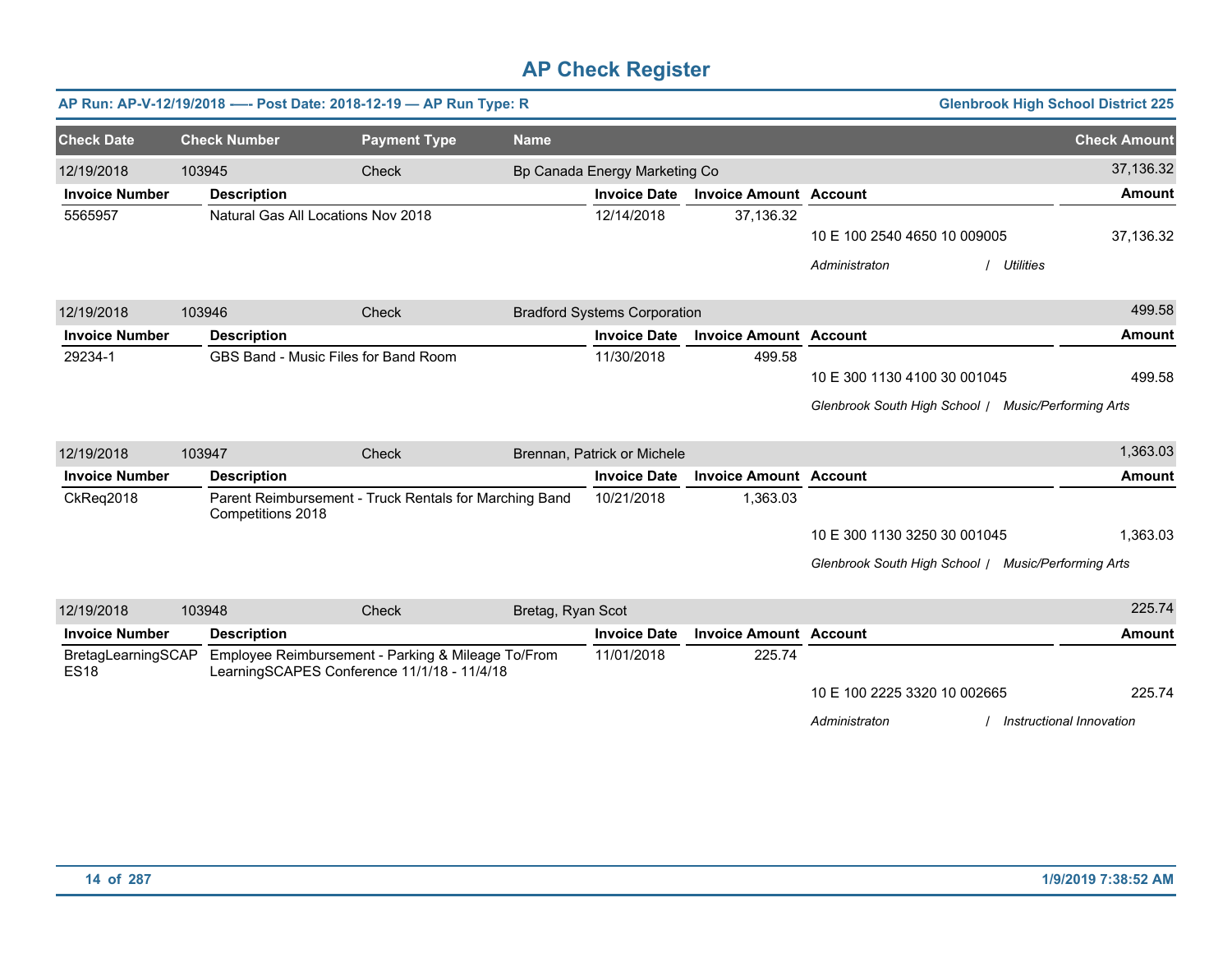|                       |                                     | AP Run: AP-V-12/19/2018 ---- Post Date: 2018-12-19 - AP Run Type: R |                     |                     |                                           |                                                                         | <b>Glenbrook High School District 225</b> |
|-----------------------|-------------------------------------|---------------------------------------------------------------------|---------------------|---------------------|-------------------------------------------|-------------------------------------------------------------------------|-------------------------------------------|
| <b>Check Date</b>     | <b>Check Number</b>                 | <b>Payment Type</b>                                                 | <b>Name</b>         |                     |                                           |                                                                         | <b>Check Amount</b>                       |
| 12/19/2018            | 103949                              | Check                                                               | Broadway In Chicago |                     |                                           |                                                                         | 3,225.00                                  |
| <b>Invoice Number</b> | <b>Description</b>                  |                                                                     |                     | <b>Invoice Date</b> | <b>Invoice Amount Account</b>             |                                                                         | <b>Amount</b>                             |
| 207278                |                                     | GBS Field Trip - Hamilton Tickets for 3/12/19                       |                     | 09/27/2018          | 3,225.00                                  | 10 L 300 4850 0000 00 000000<br>Glenbrook South High School / Undefined | 3,225.00                                  |
|                       |                                     |                                                                     |                     |                     |                                           |                                                                         |                                           |
| 12/19/2018            | 103950                              | Check                                                               |                     |                     | Bsn Sport Supply Group Inc/Varsity Brands |                                                                         | 2,010.45                                  |
| <b>Invoice Number</b> | <b>Description</b>                  |                                                                     |                     | <b>Invoice Date</b> | <b>Invoice Amount Account</b>             |                                                                         | <b>Amount</b>                             |
| 902998547             |                                     | GBN - Soccer Summer Camp Clothing                                   |                     | 09/11/2018          | 277.27                                    | 10 E 200 1510 4100 10 005400                                            | 277.27                                    |
|                       |                                     |                                                                     |                     |                     |                                           | Glenbrook North High School   Summer Athletic Camp                      |                                           |
| 903643524             | <b>GBN</b> - Breakaway Pants        |                                                                     |                     | 11/16/2018          | 26.10                                     | 99 L 990 1529 0000 20 820490                                            | 26.10                                     |
|                       |                                     |                                                                     |                     |                     |                                           | <b>Student Based Activity</b><br>Account                                | <b>Gbn Sports Tournaments</b>             |
| 903748164             |                                     | <b>GBN</b> - Basketball Possession Arrows                           |                     | 11/29/2018          | 275.98                                    |                                                                         |                                           |
|                       |                                     |                                                                     |                     |                     |                                           | 10 E 200 1510 4100 20 005100                                            | 275.98                                    |
|                       |                                     |                                                                     |                     |                     |                                           | Glenbrook North High School / Athletics                                 |                                           |
| 903763015             | <b>GBN</b> - Basketball Staff Polos |                                                                     |                     | 11/30/2018          | 207.30                                    |                                                                         |                                           |
|                       |                                     |                                                                     |                     |                     |                                           | 99 L 990 1529 0000 20 820490                                            | 207.30                                    |
|                       |                                     |                                                                     |                     |                     |                                           | <b>Student Based Activity</b><br>Account                                | <b>Gbn Sports Tournaments</b>             |
| 903828086             |                                     | GBN - Boys' Basketball Shorts                                       |                     | 12/06/2018          | 801.30                                    |                                                                         |                                           |
|                       |                                     |                                                                     |                     |                     |                                           | 99 L 990 1529 0000 20 820490                                            | 801.30                                    |
|                       |                                     |                                                                     |                     |                     |                                           | <b>Student Based Activity</b><br>Account                                | <b>Gbn Sports Tournaments</b>             |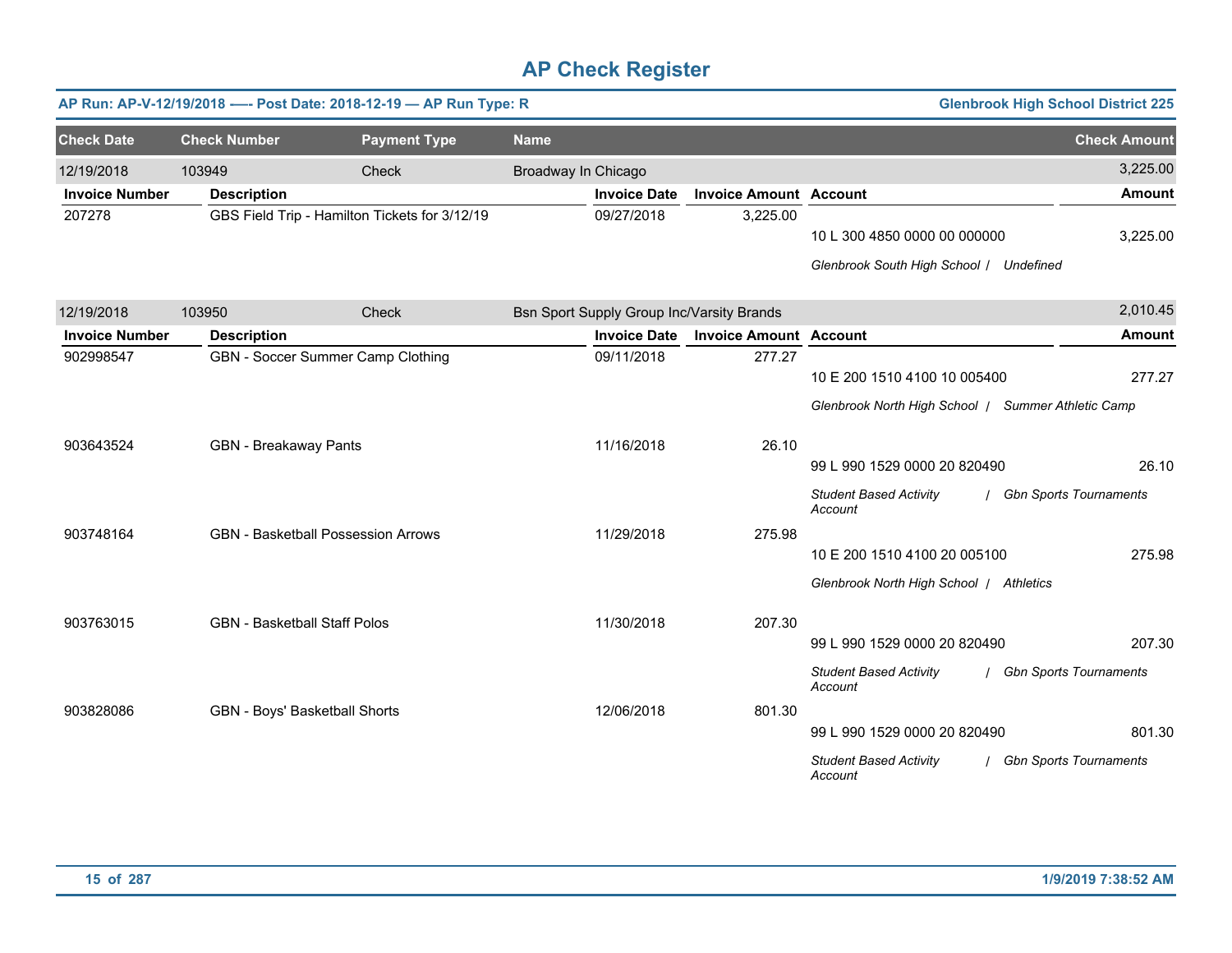|                                        |        | AP Run: AP-V-12/19/2018 ---- Post Date: 2018-12-19 - AP Run Type: R                               |                     |                   |                     |                                                  | <b>Glenbrook High School District 225</b>                                        |                     |
|----------------------------------------|--------|---------------------------------------------------------------------------------------------------|---------------------|-------------------|---------------------|--------------------------------------------------|----------------------------------------------------------------------------------|---------------------|
| <b>Check Date</b>                      |        | <b>Check Number</b>                                                                               | <b>Payment Type</b> | <b>Name</b>       |                     |                                                  |                                                                                  | <b>Check Amount</b> |
| 12/19/2018                             | 103950 |                                                                                                   | Check               |                   |                     | <b>Bsn Sport Supply Group Inc/Varsity Brands</b> |                                                                                  | 2,010.45            |
| <b>Invoice Number</b>                  |        | <b>Description</b>                                                                                |                     |                   | <b>Invoice Date</b> | <b>Invoice Amount Account</b>                    |                                                                                  | <b>Amount</b>       |
| 903914098                              |        | <b>GBN Frosh Orientation T-Shirts</b>                                                             |                     |                   | 12/13/2018          | 422.50                                           | 10 E 200 2410 4100 20 002410<br>Glenbrook North High School   Principal's Office | 422.50              |
| 12/19/2018                             | 103951 |                                                                                                   | Check               | Buehler, A C      |                     |                                                  |                                                                                  | 300.00              |
| <b>Invoice Number</b>                  |        | <b>Description</b>                                                                                |                     |                   | <b>Invoice Date</b> | <b>Invoice Amount Account</b>                    |                                                                                  | <b>Amount</b>       |
| 12082018                               |        | Athletic Official for 12/08/2018 Tournament - Swimming /<br>Diving (Boys) Varsity 1 Game at GBN   |                     |                   | 12/08/2018          | 150.00                                           | 10 E 200 1510 3105 20 005260                                                     | 150.00              |
|                                        |        |                                                                                                   |                     |                   |                     |                                                  | Glenbrook North High School /<br><b>Boys Swimming</b>                            |                     |
| 12152018                               |        | Athletic Official for 12/15/2018 Tournament Swimming /<br>Diving (Boys) Lower Level 1 Game at GBN |                     |                   | 12/15/2018          | 150.00                                           |                                                                                  |                     |
|                                        |        |                                                                                                   |                     |                   |                     |                                                  | 10 E 200 1510 3105 20 005315                                                     | 150.00              |
|                                        |        |                                                                                                   |                     |                   |                     |                                                  | Glenbrook North High School   Girls Basketball                                   |                     |
| 12/19/2018                             | 103952 |                                                                                                   | <b>Check</b>        | Bushek, Elizabeth |                     |                                                  |                                                                                  | 178.08              |
| <b>Invoice Number</b>                  |        | <b>Description</b>                                                                                |                     |                   | <b>Invoice Date</b> | <b>Invoice Amount Account</b>                    |                                                                                  | <b>Amount</b>       |
| BushekLearningSCA<br>PES <sub>18</sub> |        | Employee Reimbursement - Parking & Mileage To/From<br>LearningSCAPES Conference 11/1/18 - 11/4/18 |                     |                   | 11/01/2018          | 178.08                                           |                                                                                  |                     |
|                                        |        |                                                                                                   |                     |                   |                     |                                                  | 10 E 100 2225 3320 10 002665                                                     | 178.08              |
|                                        |        |                                                                                                   |                     |                   |                     |                                                  | Administraton<br>Instructional Innovation                                        |                     |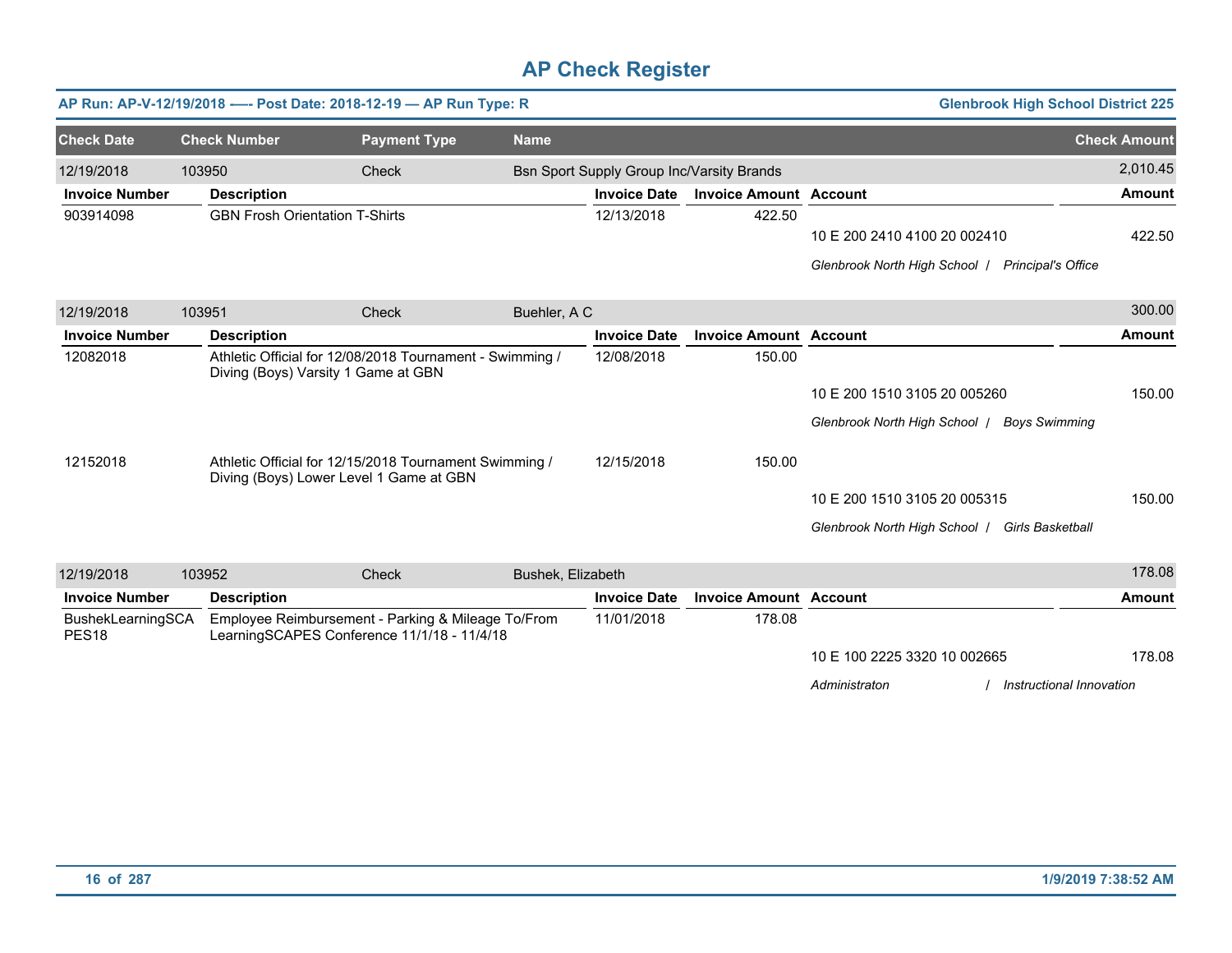|                            |                      | AP Run: AP-V-12/19/2018 ---- Post Date: 2018-12-19 - AP Run Type: R |                       |                     |                               |                                          | <b>Glenbrook High School District 225</b> |
|----------------------------|----------------------|---------------------------------------------------------------------|-----------------------|---------------------|-------------------------------|------------------------------------------|-------------------------------------------|
| <b>Check Date</b>          | <b>Check Number</b>  | <b>Payment Type</b>                                                 | <b>Name</b>           |                     |                               |                                          | <b>Check Amount</b>                       |
| 12/19/2018                 | 103953               | Check                                                               | Call One              |                     |                               |                                          | 11,062.48                                 |
| <b>Invoice Number</b>      | <b>Description</b>   |                                                                     |                       | <b>Invoice Date</b> | <b>Invoice Amount Account</b> |                                          | <b>Amount</b>                             |
| 1205947-1113201<br>11-2018 |                      | District-Wide Telephone Services - 11/15/18 - 12/14/18              |                       | 11/15/2018          | 5,467.69                      |                                          |                                           |
|                            |                      |                                                                     |                       |                     |                               | 10 E 100 2660 3430 10 002660             | 5,467.69                                  |
|                            |                      |                                                                     |                       |                     |                               | Administraton                            | / Technology Services                     |
| 1205947-1113201<br>12-2018 |                      | District-Wide Telephone Services - 12/15/18 - 01/14/19              |                       | 12/15/2018          | 5,594.79                      |                                          |                                           |
|                            |                      |                                                                     |                       |                     |                               | 10 E 100 2660 3430 10 002660             | 5,594.79                                  |
|                            |                      |                                                                     |                       |                     |                               | Administraton                            | <b>Technology Services</b>                |
| 12/19/2018                 | 103954               | Check                                                               | Callahan, Christopher |                     |                               |                                          | 375.00                                    |
| <b>Invoice Number</b>      | <b>Description</b>   |                                                                     |                       | <b>Invoice Date</b> | <b>Invoice Amount Account</b> |                                          | <b>Amount</b>                             |
| 12102018                   | 12/7/18 - 12/9/18    | GBS Debate - Judging Fee - Dowling Catholic Paradigm -              |                       | 12/07/2018          | 375.00                        |                                          |                                           |
|                            |                      |                                                                     |                       |                     |                               | 10 E 300 1520 3105 30 005820             | 375.00                                    |
|                            |                      |                                                                     |                       |                     |                               | Glenbrook South High School / Debate     |                                           |
| 12/19/2018                 | 103955               | Check                                                               | Campbell, Michael A   |                     |                               |                                          | 324.00                                    |
| <b>Invoice Number</b>      | <b>Description</b>   |                                                                     |                       | <b>Invoice Date</b> | <b>Invoice Amount Account</b> |                                          | <b>Amount</b>                             |
| CT110318                   | Evanston 11/03/18    | Employee Reimbursement - GBN Chess Team Entry Fees - 11/03/2018     |                       |                     | 120.00                        |                                          |                                           |
|                            |                      |                                                                     |                       |                     |                               | 10 E 200 1520 6500 20 005810             | 120.00                                    |
|                            |                      |                                                                     |                       |                     |                               | Glenbrook North High School / Chess Team |                                           |
| CT120118                   | Bolingbrook 12/01/18 | Employee Reimbursement - GBN Chess Team Entry Fees - 12/01/2018     |                       |                     | 84.00                         |                                          |                                           |
|                            |                      |                                                                     |                       |                     |                               | 10 E 200 1520 6500 20 005810             | 84.00                                     |
|                            |                      |                                                                     |                       |                     |                               | Glenbrook North High School   Chess Team |                                           |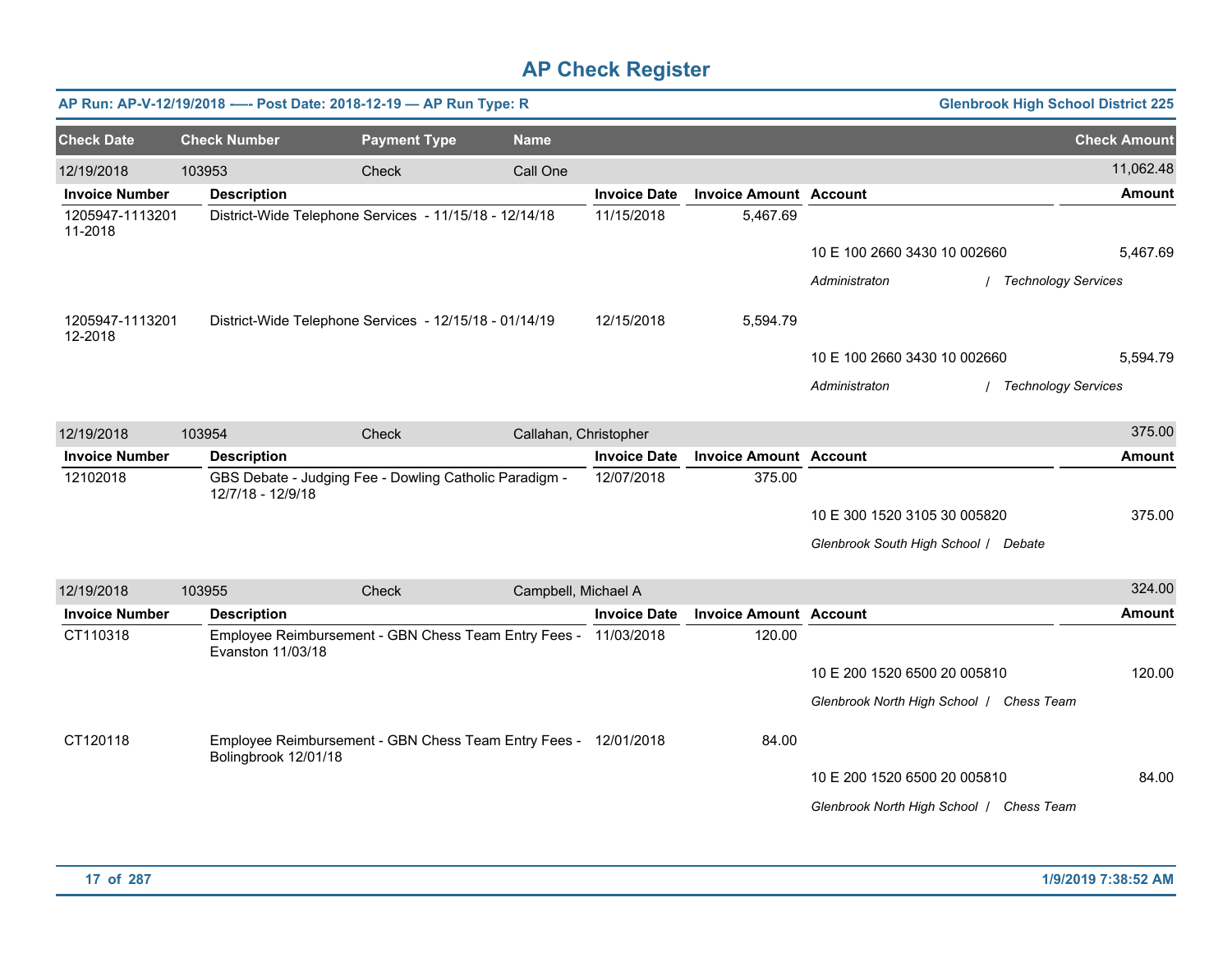|                       |                      | AP Run: AP-V-12/19/2018 ---- Post Date: 2018-12-19 - AP Run Type: R                                    |                     |                               |                               |                                               | <b>Glenbrook High School District 225</b> |
|-----------------------|----------------------|--------------------------------------------------------------------------------------------------------|---------------------|-------------------------------|-------------------------------|-----------------------------------------------|-------------------------------------------|
| <b>Check Date</b>     | <b>Check Number</b>  | <b>Payment Type</b>                                                                                    | <b>Name</b>         |                               |                               |                                               | <b>Check Amount</b>                       |
| 12/19/2018            | 103955               | Check                                                                                                  | Campbell, Michael A |                               |                               |                                               | 324.00                                    |
| <b>Invoice Number</b> | <b>Description</b>   |                                                                                                        |                     | <b>Invoice Date</b>           | <b>Invoice Amount Account</b> |                                               | <b>Amount</b>                             |
| CT120818              | Bloom Trail 12/08/18 | Employee Reimbursement - GBN Chess Team Entry Fees - 12/08/2018                                        |                     |                               | 120.00                        |                                               |                                           |
|                       |                      |                                                                                                        |                     |                               |                               | 10 E 200 1520 6500 20 005810                  | 120.00                                    |
|                       |                      |                                                                                                        |                     |                               |                               | Glenbrook North High School / Chess Team      |                                           |
| 12/19/2018            | 103956               | Check                                                                                                  | Cannon, Shane       |                               |                               |                                               | 52.00                                     |
| <b>Invoice Number</b> | <b>Description</b>   |                                                                                                        |                     | <b>Invoice Date</b>           | <b>Invoice Amount Account</b> |                                               | Amount                                    |
| 12012018              |                      | Athletic Official for 12/01/2018 Lower Level, 2 Games, 2 or<br>More Officials Basketball (Boys) at GBN |                     | 12/01/2018                    | 52.00                         |                                               |                                           |
|                       |                      |                                                                                                        |                     |                               |                               | 10 E 200 1510 3105 20 005215                  | 52.00                                     |
|                       |                      |                                                                                                        |                     |                               |                               | Glenbrook North High School   Boys Basketball |                                           |
| 12/19/2018            | 103957               | Check                                                                                                  |                     | Canon Solutions America, Inc. |                               |                                               | 11,447.02                                 |
| <b>Invoice Number</b> | <b>Description</b>   |                                                                                                        |                     | <b>Invoice Date</b>           | <b>Invoice Amount Account</b> |                                               | <b>Amount</b>                             |
| 162823752             |                      | Papercut Software Packages for 10 Canon Copier Units                                                   |                     | 09/10/2018                    | 3,375.00                      |                                               |                                           |
|                       |                      |                                                                                                        |                     |                               |                               | 10 E 100 2660 3240 10 002660                  | 3,375.00                                  |
|                       |                      |                                                                                                        |                     |                               |                               | Administraton                                 | <b>Technology Services</b>                |
| 4027696662            |                      | GBA Copier Usage - 10/28/18 - 11/27/18                                                                 |                     | 11/28/2018                    | 158.83                        |                                               |                                           |
|                       |                      |                                                                                                        |                     |                               |                               | 10 E 100 2660 3240 10 002660                  | 158.83                                    |
|                       |                      |                                                                                                        |                     |                               |                               | Administraton                                 | <b>Technology Services</b>                |
| 4027702152            |                      | GBA, GBN & GBS - Copier Usage - 10/29/18 - 11/28/18                                                    |                     | 11/29/2018                    | 806.33                        |                                               |                                           |
|                       |                      |                                                                                                        |                     |                               |                               | 10 E 100 2660 3240 10 002660                  | 806.33                                    |
|                       |                      |                                                                                                        |                     |                               |                               | Administraton                                 | <b>Technology Services</b>                |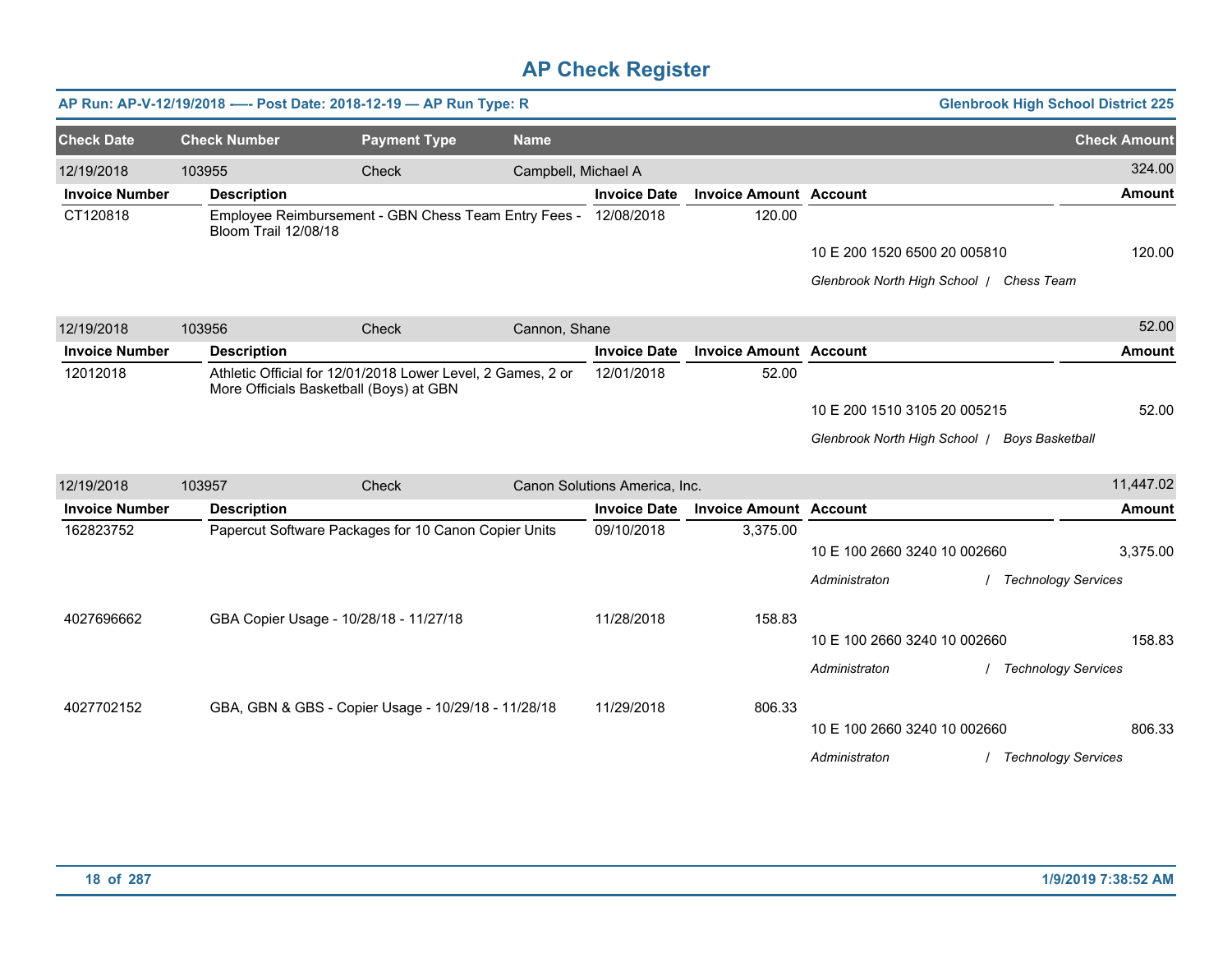|                       |                     | AP Run: AP-V-12/19/2018 ---- Post Date: 2018-12-19 - AP Run Type: R |             |                               |                               |                              |                       | <b>Glenbrook High School District 225</b> |
|-----------------------|---------------------|---------------------------------------------------------------------|-------------|-------------------------------|-------------------------------|------------------------------|-----------------------|-------------------------------------------|
| <b>Check Date</b>     | <b>Check Number</b> | <b>Payment Type</b>                                                 | <b>Name</b> |                               |                               |                              |                       | <b>Check Amount</b>                       |
| 12/19/2018            | 103957              | Check                                                               |             | Canon Solutions America, Inc. |                               |                              |                       | 11,447.02                                 |
| <b>Invoice Number</b> | <b>Description</b>  |                                                                     |             | <b>Invoice Date</b>           | <b>Invoice Amount Account</b> |                              |                       | <b>Amount</b>                             |
| 4027702153            |                     | GBN Copier Usage - 10/29/18 - 11/28/18                              |             | 11/29/2018                    | 1,222.96                      | 10 E 100 2660 3240 10 002660 |                       | 1,222.96                                  |
|                       |                     |                                                                     |             |                               |                               | Administraton                |                       | <b>Technology Services</b>                |
| 4027702154            |                     | GBS Copier Usage - 10/29/18 - 11/28/18                              |             | 11/29/2018                    | 1,932.30                      |                              |                       |                                           |
|                       |                     |                                                                     |             |                               |                               | 10 E 100 2660 3240 10 002660 |                       | 1,932.30                                  |
|                       |                     |                                                                     |             |                               |                               | Administraton                | / Technology Services |                                           |
| 4027702155            |                     | GBO, GBN & GBS Copier Usage - 10/29/18 - 11/28/18                   |             | 11/29/2018                    | 656.77                        |                              |                       |                                           |
|                       |                     |                                                                     |             |                               |                               | 10 E 100 2660 3240 10 002660 |                       | 656.77                                    |
|                       |                     |                                                                     |             |                               |                               | Administraton                | / Technology Services |                                           |
| 4027702156            |                     | GBN & GBS Copier Usage - 10/29/18 - 11/28/18                        |             | 11/29/2018                    | 3,277.70                      |                              |                       |                                           |
|                       |                     |                                                                     |             |                               |                               | 10 E 100 2660 3240 10 002660 |                       | 3,277.70                                  |
|                       |                     |                                                                     |             |                               |                               | Administraton                |                       | / Technology Services                     |
| 4027702157            |                     | GBA Copier Usage - 10/29/18 - 11/28/18                              |             | 11/29/2018                    | 8.90                          |                              |                       |                                           |
|                       |                     |                                                                     |             |                               |                               | 10 E 100 2660 3240 10 002660 |                       | 8.90                                      |
|                       |                     |                                                                     |             |                               |                               | Administraton                |                       | / Technology Services                     |
| 4027702159            |                     | GBS Copier Usage - 10/29/18 - 11/28/18                              |             | 11/29/2018                    | 8.23                          |                              |                       |                                           |
|                       |                     |                                                                     |             |                               |                               | 10 E 100 2660 3240 10 002660 |                       | 8.23                                      |
|                       |                     |                                                                     |             |                               |                               | Administraton                |                       | / Technology Services                     |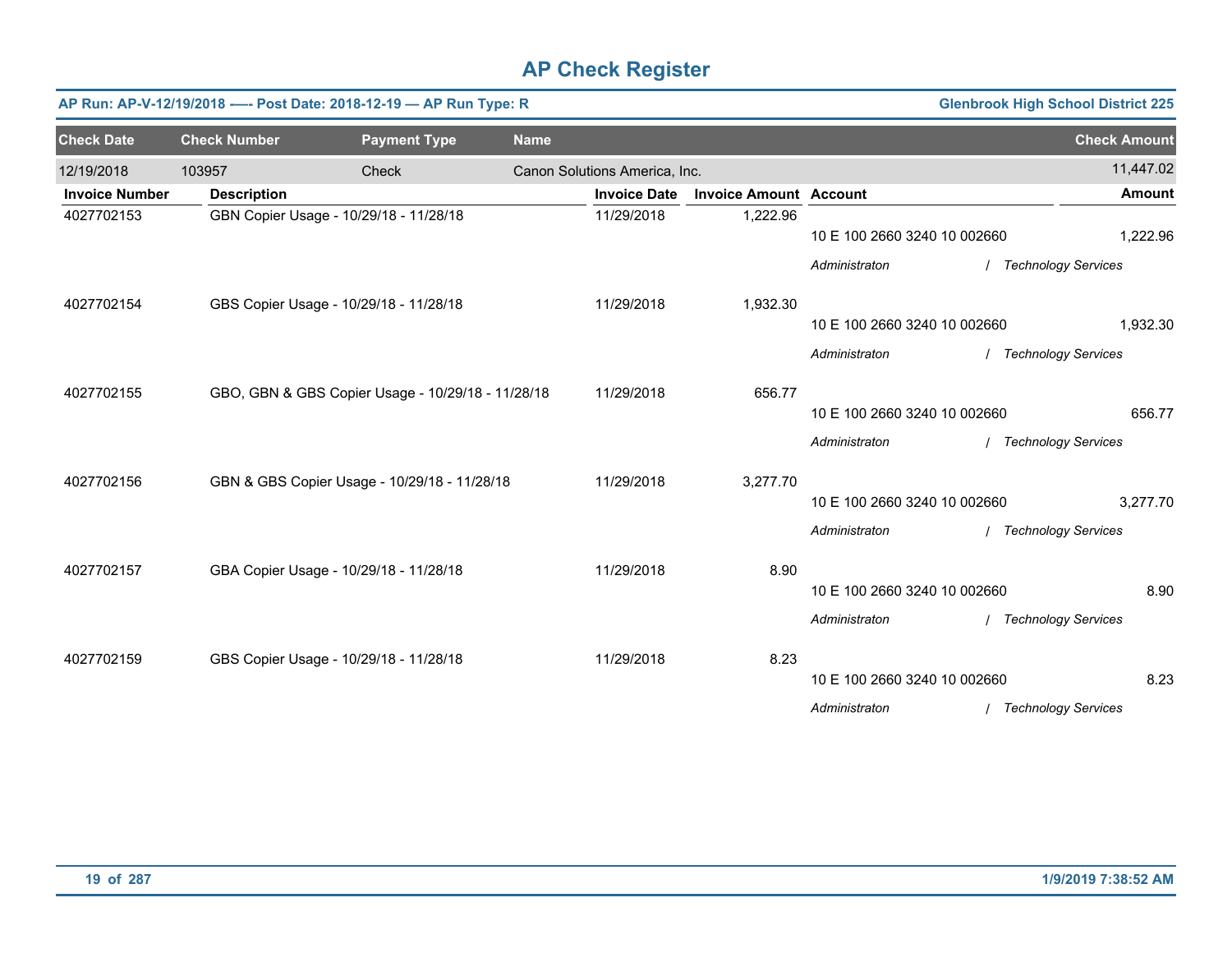|                       |                            | AP Run: AP-V-12/19/2018 ---- Post Date: 2018-12-19 - AP Run Type: R                           |                     |                             |                               | <b>Glenbrook High School District 225</b>      |                              |
|-----------------------|----------------------------|-----------------------------------------------------------------------------------------------|---------------------|-----------------------------|-------------------------------|------------------------------------------------|------------------------------|
| <b>Check Date</b>     | <b>Check Number</b>        | <b>Payment Type</b>                                                                           | <b>Name</b>         |                             |                               |                                                | <b>Check Amount</b>          |
| 12/19/2018            | 103958                     | Check                                                                                         | Carbine, Chris      |                             |                               |                                                | 175.00                       |
| <b>Invoice Number</b> | <b>Description</b>         |                                                                                               |                     | <b>Invoice Date</b>         | <b>Invoice Amount Account</b> |                                                | <b>Amount</b>                |
| 12152018              | Level 5 Games at GBN       | Athletic Official for 12/15/2018 Tournament Wrestling Lower                                   |                     | 12/15/2018                  | 175.00                        |                                                |                              |
|                       |                            |                                                                                               |                     |                             |                               | 10 E 200 1510 3105 20 005315                   | 175.00                       |
|                       |                            |                                                                                               |                     |                             |                               | Glenbrook North High School   Girls Basketball |                              |
| 12/19/2018            | 103959                     | Check                                                                                         | Carey, Bradley J    |                             |                               |                                                | 52.00                        |
| <b>Invoice Number</b> | <b>Description</b>         |                                                                                               |                     | <b>Invoice Date</b>         | <b>Invoice Amount Account</b> |                                                | Amount                       |
| 12142018              |                            | Athletic Official for 12/14/2018 Lower Level, 1 Game, 1<br>Official Basketball (Girls) at GBN |                     | 12/14/2018                  | 52.00                         |                                                |                              |
|                       |                            |                                                                                               |                     |                             |                               | 10 E 200 1510 3105 20 005215                   | 52.00                        |
|                       |                            |                                                                                               |                     |                             |                               | Glenbrook North High School   Boys Basketball  |                              |
| 12/19/2018            | 103960                     | Check                                                                                         |                     | Carroll Seating Company Inc |                               |                                                | 14,850.00                    |
| <b>Invoice Number</b> | <b>Description</b>         |                                                                                               |                     | <b>Invoice Date</b>         | <b>Invoice Amount Account</b> |                                                | <b>Amount</b>                |
| INV-1011790           | <b>Suspended Backstops</b> | GBN D106 Gym Backboard & D108 Gym Ceiling                                                     |                     | 11/30/2018                  | 14,850.00                     |                                                |                              |
|                       |                            |                                                                                               |                     |                             |                               | 60 E 100 2530 5200 10 009823                   | 14,850.00                    |
|                       |                            |                                                                                               |                     |                             |                               | Administraton                                  | <b>Construction Projects</b> |
| 12/19/2018            | 103961                     | Check                                                                                         | Carsello, Rosemarie |                             |                               |                                                | 70.76                        |
| <b>Invoice Number</b> | <b>Description</b>         |                                                                                               |                     | <b>Invoice Date</b>         | <b>Invoice Amount Account</b> |                                                | <b>Amount</b>                |
| 121718                |                            | Employee Reimbursement - Art Supplies for ASL Art Gallery 10/24/2018                          |                     |                             | 70.76                         |                                                |                              |
|                       |                            |                                                                                               |                     |                             |                               | 10 E 300 1130 4100 30 001030                   | 70.76                        |
|                       |                            |                                                                                               |                     |                             |                               | Glenbrook South High School / World Language   |                              |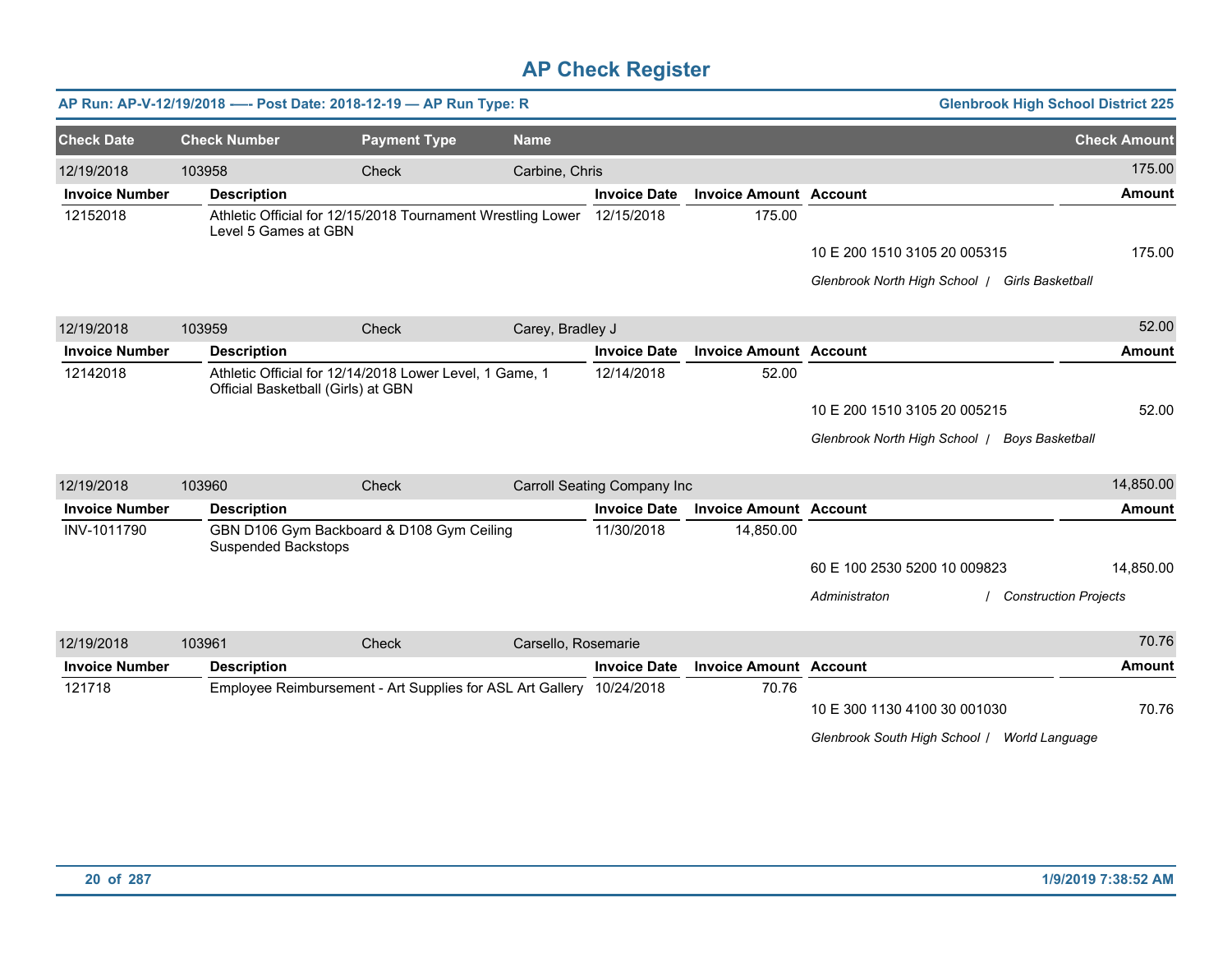|                       |                        | AP Run: AP-V-12/19/2018 ---- Post Date: 2018-12-19 - AP Run Type: R |                     |                     |                               |                                                             | <b>Glenbrook High School District 225</b> |
|-----------------------|------------------------|---------------------------------------------------------------------|---------------------|---------------------|-------------------------------|-------------------------------------------------------------|-------------------------------------------|
| <b>Check Date</b>     | <b>Check Number</b>    | <b>Payment Type</b>                                                 | <b>Name</b>         |                     |                               |                                                             | <b>Check Amount</b>                       |
| 12/19/2018            | 103962                 | Check                                                               | Cartagena, Hector A |                     |                               |                                                             | 9.00                                      |
| <b>Invoice Number</b> | <b>Description</b>     |                                                                     |                     | <b>Invoice Date</b> | <b>Invoice Amount Account</b> |                                                             | <b>Amount</b>                             |
| ReimbDec18            | Appearance on 12/3/18  | Employee Reimbursement - Parking for Required Court                 |                     | 12/03/2018          | 9.00                          |                                                             |                                           |
|                       |                        |                                                                     |                     |                     |                               | 10 E 100 2640 3323 10 002640                                | 9.00                                      |
|                       |                        |                                                                     |                     |                     |                               | Administraton<br>Department                                 | / Human Resources                         |
| 12/19/2018            | 103963                 | Check                                                               | Chambers, Heather M |                     |                               |                                                             | 50.00                                     |
| <b>Invoice Number</b> | <b>Description</b>     |                                                                     |                     | <b>Invoice Date</b> | <b>Invoice Amount Account</b> |                                                             | <b>Amount</b>                             |
| Dues2019              |                        | Employee Reimbursement - Professional Dues                          |                     | 12/13/2018          | 50.00                         |                                                             |                                           |
|                       |                        |                                                                     |                     |                     |                               | 10 E 100 2640 2404 10 002645                                | 50.00                                     |
|                       |                        |                                                                     |                     |                     |                               | Administraton                                               | <b>Employee Benefits</b>                  |
| 12/19/2018            | 103964                 | Check                                                               | Christianson, Kent  |                     |                               |                                                             | 149.00                                    |
| <b>Invoice Number</b> | <b>Description</b>     |                                                                     |                     | <b>Invoice Date</b> | <b>Invoice Amount Account</b> |                                                             | <b>Amount</b>                             |
| 12012018              | Varsity 3 Games at GBN | Athletic Official for 12/01/2018 Tournament - Wrestling             |                     | 12/01/2018          | 149.00                        |                                                             |                                           |
|                       |                        |                                                                     |                     |                     |                               | 10 E 200 1510 3105 20 005215                                | 149.00                                    |
|                       |                        |                                                                     |                     |                     |                               | Glenbrook North High School /                               | <b>Boys Basketball</b>                    |
| 12/19/2018            | 103965                 | Check                                                               | Cintas              |                     |                               |                                                             | 153.57                                    |
| <b>Invoice Number</b> | <b>Description</b>     |                                                                     |                     | <b>Invoice Date</b> | <b>Invoice Amount Account</b> |                                                             | <b>Amount</b>                             |
| 5012300670            |                        | GBN - Monthly First Aid Station Maintenance                         |                     | 11/30/2018          | 153.57                        | 20 E 200 2544 3270 20 009050<br>Glenbrook North High School | 153.57<br><b>Building Maintenance</b>     |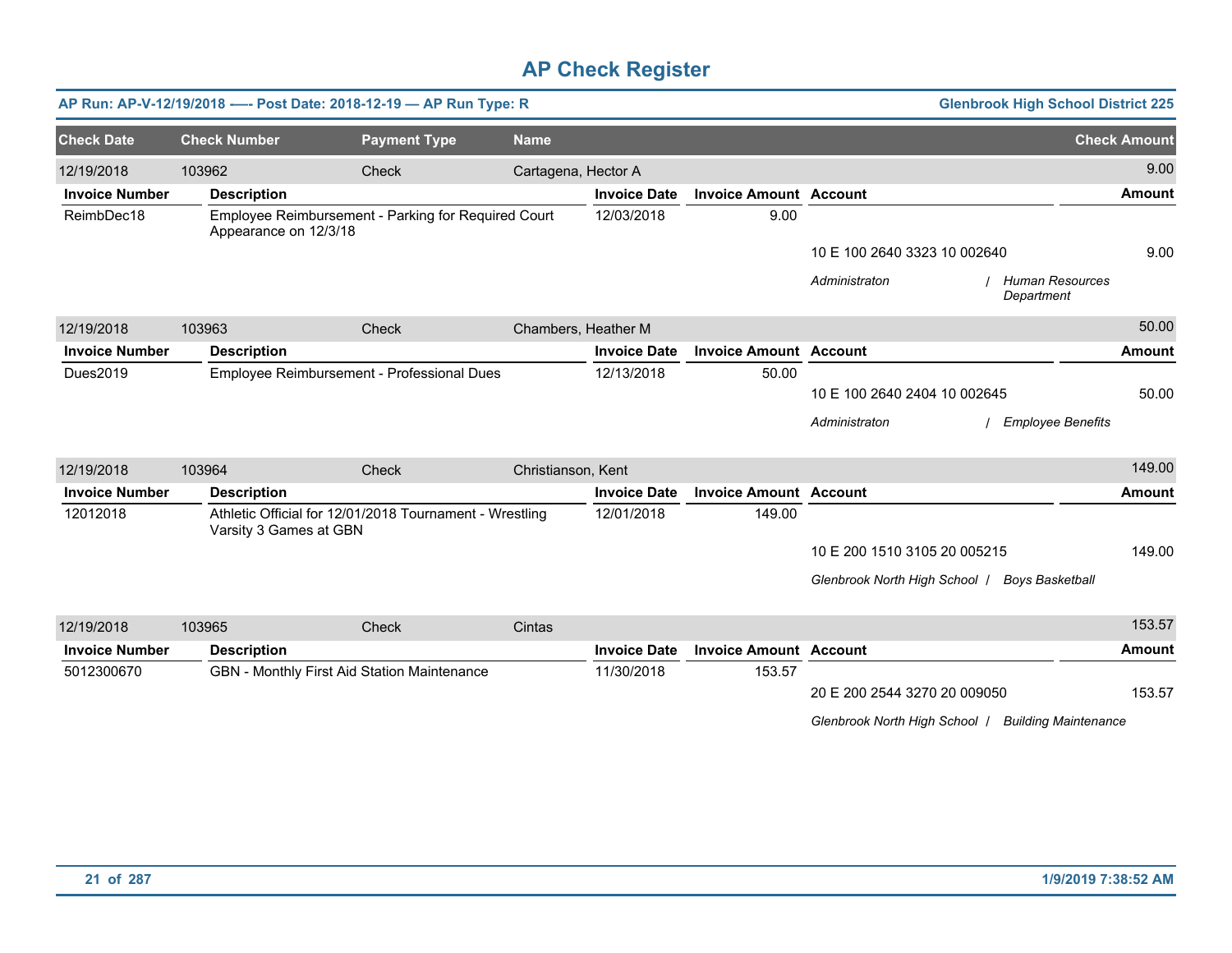|                             |                            | AP Run: AP-V-12/19/2018 ---- Post Date: 2018-12-19 - AP Run Type: R |                      |                                  |                               | <b>Glenbrook High School District 225</b>   |                            |
|-----------------------------|----------------------------|---------------------------------------------------------------------|----------------------|----------------------------------|-------------------------------|---------------------------------------------|----------------------------|
| <b>Check Date</b>           | <b>Check Number</b>        | <b>Payment Type</b>                                                 | <b>Name</b>          |                                  |                               |                                             | <b>Check Amount</b>        |
| 12/19/2018                  | 103966                     | Check                                                               |                      | City Welding Sales & Service Inc |                               |                                             | 12.50                      |
| <b>Invoice Number</b>       | <b>Description</b>         |                                                                     |                      | <b>Invoice Date</b>              | <b>Invoice Amount Account</b> |                                             | <b>Amount</b>              |
| 154829                      |                            | GBS Art - Nitrogen Tank Rental - Nov 2018                           |                      | 11/30/2018                       | 12.50                         |                                             |                            |
|                             |                            |                                                                     |                      |                                  |                               | 10 E 300 1130 3250 30 001005                | 12.50                      |
|                             |                            |                                                                     |                      |                                  |                               | Glenbrook South High School / Visual Arts   |                            |
| 12/19/2018                  | 103967                     | Check                                                               | Clark, Jerrell       |                                  |                               |                                             | 137.00                     |
| <b>Invoice Number</b>       | <b>Description</b>         |                                                                     |                      | <b>Invoice Date</b>              | <b>Invoice Amount Account</b> |                                             | <b>Amount</b>              |
| 12012018                    | Lower Level 3 Games at GBN | Athletic Official for 12/01/2018 Tournament - Wrestling             |                      | 12/01/2018                       | 137.00                        |                                             |                            |
|                             |                            |                                                                     |                      |                                  |                               | 10 E 200 1510 3105 20 005295                | 137.00                     |
|                             |                            |                                                                     |                      |                                  |                               | Glenbrook North High School   Wrestling     |                            |
| 12/19/2018                  | 103968                     | Check                                                               | <b>Comcast Cable</b> |                                  |                               |                                             | 70.36                      |
| <b>Invoice Number</b>       | <b>Description</b>         |                                                                     |                      | <b>Invoice Date</b>              | <b>Invoice Amount Account</b> |                                             | <b>Amount</b>              |
| 8771100770046157<br>12-2018 |                            | GBN Television Services 12/11/18 through 1/10/19                    |                      | 12/02/2018                       | 70.36                         |                                             |                            |
|                             |                            |                                                                     |                      |                                  |                               | 10 E 100 2660 3430 10 002660                | 70.36                      |
|                             |                            |                                                                     |                      |                                  |                               | Administraton<br><b>Technology Services</b> |                            |
| 12/19/2018                  | 103969                     | Check                                                               | <b>Comcast Cable</b> |                                  |                               |                                             | 223.69                     |
| <b>Invoice Number</b>       | <b>Description</b>         |                                                                     |                      | <b>Invoice Date</b>              | <b>Invoice Amount Account</b> |                                             | <b>Amount</b>              |
| 8771100780241343<br>12-2018 |                            | GBOC Monthly Television Services - 12/12/18 to 01/11/19             |                      | 12/05/2018                       | 223.69                        |                                             |                            |
|                             |                            |                                                                     |                      |                                  |                               | 10 E 100 2660 3430 10 002660                | 223.69                     |
|                             |                            |                                                                     |                      |                                  |                               | Administraton                               | <b>Technology Services</b> |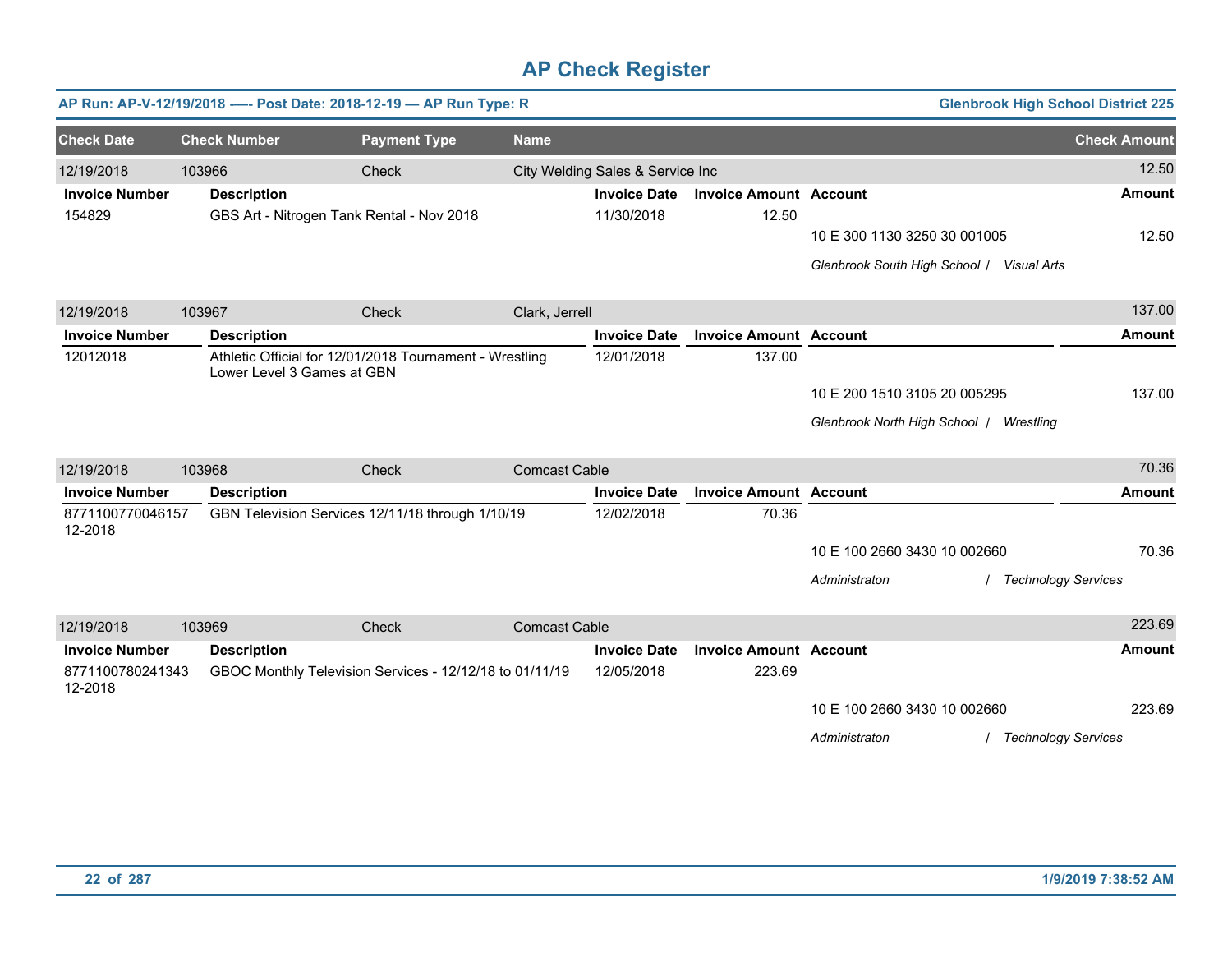|                       |        |                                          | AP Run: AP-V-12/19/2018 ---- Post Date: 2018-12-19 - AP Run Type: R |                      |                           |                               |                              | <b>Glenbrook High School District 225</b> |
|-----------------------|--------|------------------------------------------|---------------------------------------------------------------------|----------------------|---------------------------|-------------------------------|------------------------------|-------------------------------------------|
| <b>Check Date</b>     |        | <b>Check Number</b>                      | <b>Payment Type</b>                                                 | <b>Name</b>          |                           |                               |                              | <b>Check Amount</b>                       |
| 12/19/2018            | 103970 |                                          | Check                                                               | <b>Comcast Cable</b> |                           |                               |                              | 537.94                                    |
| <b>Invoice Number</b> |        | <b>Description</b>                       |                                                                     |                      | <b>Invoice Date</b>       | <b>Invoice Amount Account</b> |                              | <b>Amount</b>                             |
| 8771100780137764      |        |                                          | GBA - Monthly Television Services - 12/13/18 to 1/12/19             |                      | 12/06/2018                | 537.94                        |                              |                                           |
| 12-2018               |        |                                          |                                                                     |                      |                           |                               | 10 E 100 2660 3430 10 002660 | 537.94                                    |
|                       |        |                                          |                                                                     |                      |                           |                               | Administraton                | <b>Technology Services</b>                |
|                       |        |                                          |                                                                     |                      |                           |                               |                              |                                           |
| 12/19/2018            | 103971 |                                          | Check                                                               | <b>Comcast Cable</b> |                           |                               |                              | 186.65                                    |
| <b>Invoice Number</b> |        | <b>Description</b>                       |                                                                     |                      | <b>Invoice Date</b>       | <b>Invoice Amount Account</b> |                              | <b>Amount</b>                             |
| 8771100770340840      |        |                                          | Transition - Monthly Television Services - 12/14/18 to              |                      | 12/07/2018                | 186.65                        |                              |                                           |
|                       |        | 1/13/19                                  |                                                                     |                      |                           |                               | 10 E 100 2660 3430 10 002660 | 186.65                                    |
|                       |        |                                          |                                                                     |                      |                           |                               | Administraton                | <b>Technology Services</b>                |
|                       |        |                                          |                                                                     |                      |                           |                               |                              |                                           |
| 12/19/2018            | 103972 |                                          | Check                                                               |                      | Community HS District 117 |                               |                              | 123.00                                    |
| <b>Invoice Number</b> |        | <b>Description</b>                       |                                                                     |                      | <b>Invoice Date</b>       | <b>Invoice Amount Account</b> |                              | <b>Amount</b>                             |
| 2148                  |        |                                          | Home Hospital Instruction - Alternative Placement                   |                      | 09/06/2018                | 123.00                        |                              |                                           |
|                       |        |                                          |                                                                     |                      |                           |                               | 10 E 100 1213 3111 10 001370 | 123.00                                    |
|                       |        |                                          |                                                                     |                      |                           |                               | Administraton                | <b>Hospital Instruction Services</b>      |
|                       |        |                                          |                                                                     |                      |                           |                               |                              |                                           |
| 12/19/2018            | 103973 |                                          | Check                                                               |                      | Compass Health Center LLC |                               |                              | 1,200.00                                  |
| <b>Invoice Number</b> |        | <b>Description</b>                       |                                                                     |                      | <b>Invoice Date</b>       | <b>Invoice Amount Account</b> |                              | <b>Amount</b>                             |
| 6566                  |        | Home/Hospital Instruction - October 2018 |                                                                     |                      | 11/28/2018                | 400.00                        |                              |                                           |
|                       |        |                                          |                                                                     |                      |                           |                               | 10 E 100 1213 3111 10 001370 | 400.00                                    |
|                       |        |                                          |                                                                     |                      |                           |                               | Administraton                | / Hospital Instruction Services           |
| 6619                  |        |                                          | Home Hospital Instruction - Oct & Nov 2018                          |                      | 12/04/2018                | 800.00                        |                              |                                           |
|                       |        |                                          |                                                                     |                      |                           |                               | 10 E 100 1213 3111 10 001370 | 800.00                                    |
|                       |        |                                          |                                                                     |                      |                           |                               | Administraton                | / Hospital Instruction Services           |
|                       |        |                                          |                                                                     |                      |                           |                               |                              |                                           |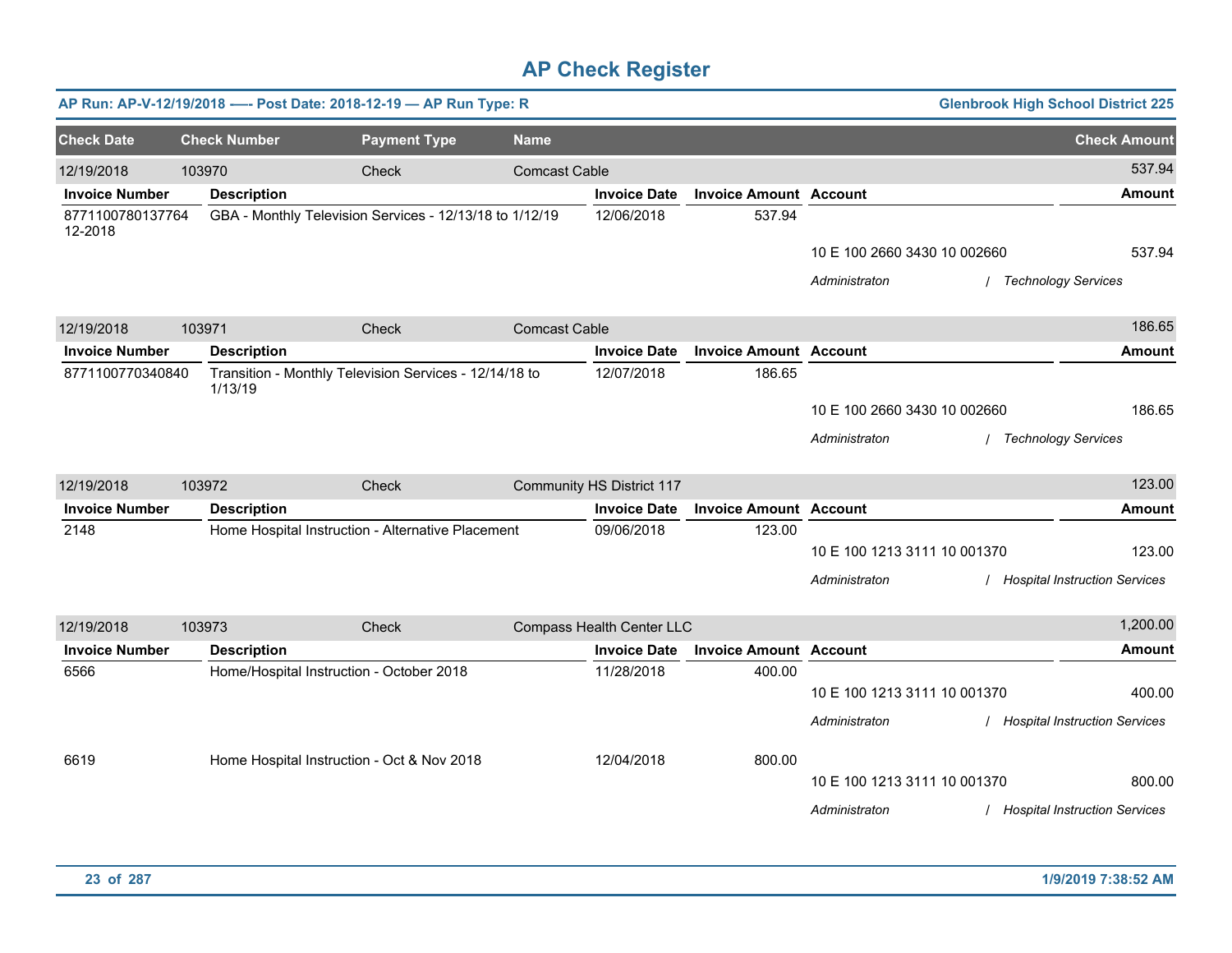|                       |                              | AP Run: AP-V-12/19/2018 ---- Post Date: 2018-12-19 - AP Run Type: R |                             |                                |                               |                                                                                   | <b>Glenbrook High School District 225</b> |
|-----------------------|------------------------------|---------------------------------------------------------------------|-----------------------------|--------------------------------|-------------------------------|-----------------------------------------------------------------------------------|-------------------------------------------|
| <b>Check Date</b>     | <b>Check Number</b>          | <b>Payment Type</b>                                                 | <b>Name</b>                 |                                |                               |                                                                                   | <b>Check Amount</b>                       |
| 12/19/2018            | 103974                       | Check                                                               |                             | <b>Compound Sportswear LLC</b> |                               |                                                                                   | 1,154.00                                  |
| <b>Invoice Number</b> | <b>Description</b>           |                                                                     |                             | <b>Invoice Date</b>            | <b>Invoice Amount Account</b> |                                                                                   | <b>Amount</b>                             |
| 2616                  | <b>Wrestling Shorts</b>      |                                                                     |                             | 10/30/2018                     | 1,154.00                      | 99 L 990 1529 0000 20 820490                                                      | 1,154.00                                  |
|                       |                              |                                                                     |                             |                                |                               | <b>Student Based Activity</b><br>Account                                          | <b>Gbn Sports Tournaments</b>             |
| 12/19/2018            | 103975                       | Check                                                               |                             | Computer Drive of Skokie, Inc  |                               |                                                                                   | 2,292.00                                  |
| <b>Invoice Number</b> | <b>Description</b>           |                                                                     |                             | <b>Invoice Date</b>            | <b>Invoice Amount Account</b> |                                                                                   | <b>Amount</b>                             |
| 230969                |                              | Repairs of District-Wide Computer Equipment                         |                             | 10/12/2018                     | 2,292.00                      | 10 E 100 2660 3120 10 002660<br>Administraton                                     | 600.00<br><b>Technology Services</b>      |
|                       |                              |                                                                     |                             |                                |                               | 10 E 100 2660 7411 10 002660<br>Administraton                                     | 1,692.00<br><b>Technology Services</b>    |
| 12/19/2018            | 103976                       | Check                                                               | <b>Conserve Farm Supply</b> |                                |                               |                                                                                   | 3,793.67                                  |
| <b>Invoice Number</b> | <b>Description</b>           |                                                                     |                             | <b>Invoice Date</b>            | <b>Invoice Amount Account</b> |                                                                                   | <b>Amount</b>                             |
| 101010292             |                              | GBN Grounds Vehicle Regular Gasoline                                |                             | 12/05/2018                     | 1,149.06                      | 20 E 200 2543 4640 20 009080<br>Glenbrook North High School / Grounds Maintenance | 1,149.06                                  |
| 101010293             |                              | <b>GBN Grounds Vehicle Dieselex Gasoline</b>                        |                             | 12/05/2018                     | 215.80                        | 20 E 200 2543 4640 20 009080<br>Glenbrook North High School / Grounds Maintenance | 215.80                                    |
| 65066063              | <b>GBN Grounds Road Salt</b> |                                                                     |                             | 12/06/2018                     | 2,428.81                      | 20 E 200 2543 4100 20 009080<br>Glenbrook North High School   Grounds Maintenance | 2,428.81                                  |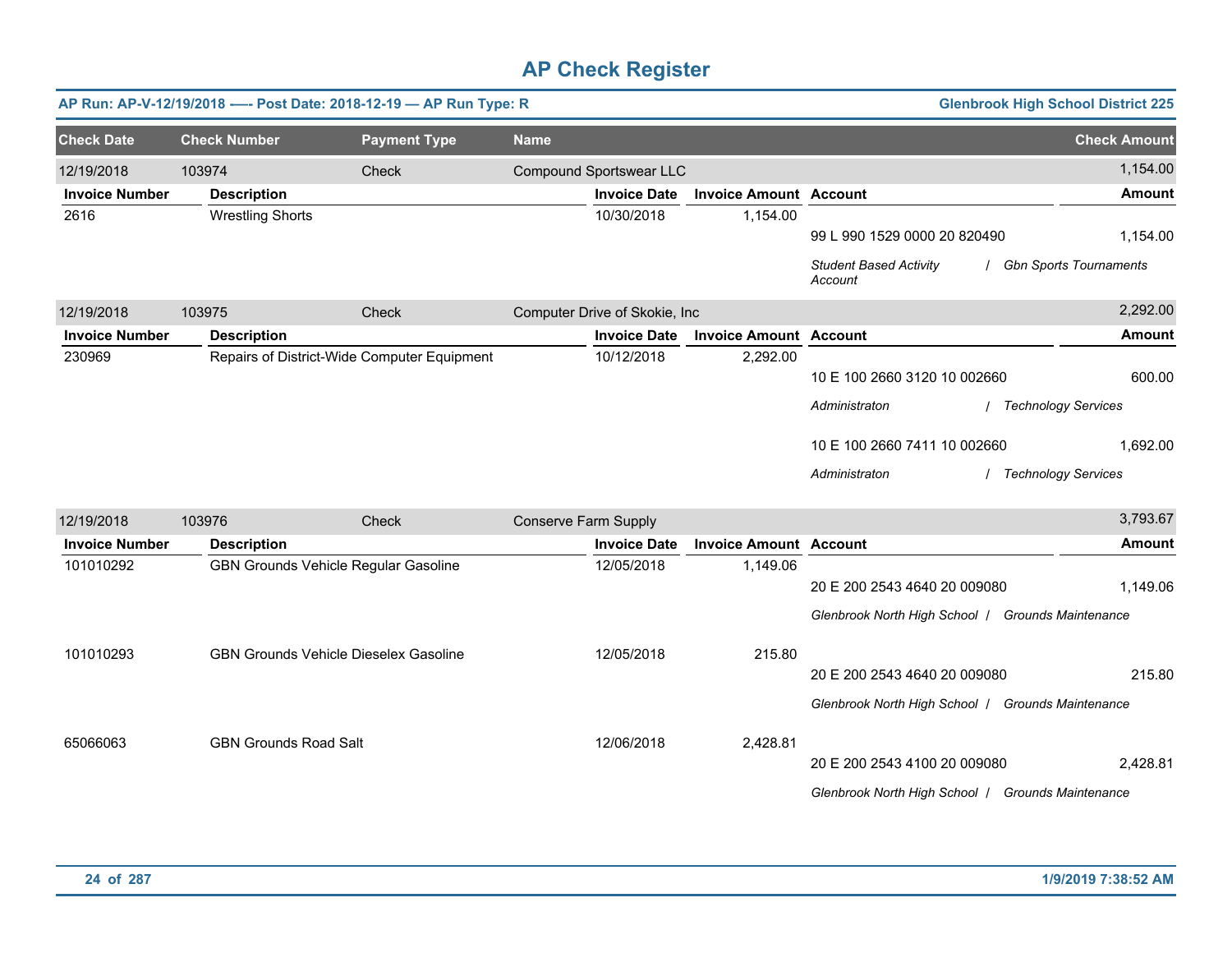|                       |                     | AP Run: AP-V-12/19/2018 ---- Post Date: 2018-12-19 - AP Run Type: R                                |                       |                     |                               | <b>Glenbrook High School District 225</b>           |                     |
|-----------------------|---------------------|----------------------------------------------------------------------------------------------------|-----------------------|---------------------|-------------------------------|-----------------------------------------------------|---------------------|
| <b>Check Date</b>     | <b>Check Number</b> | <b>Payment Type</b>                                                                                | <b>Name</b>           |                     |                               |                                                     | <b>Check Amount</b> |
| 12/19/2018            | 103977              | Check                                                                                              | Cook, Gregory         |                     |                               |                                                     | 65.00               |
| <b>Invoice Number</b> | <b>Description</b>  |                                                                                                    |                       | <b>Invoice Date</b> | <b>Invoice Amount Account</b> |                                                     | <b>Amount</b>       |
| 11302018              |                     | Athletic Official for 11/30/2018 Varsity, 1 Game, 2 or More<br>Officials Basketball - Girls at GBS |                       | 11/30/2018          | 65.00                         |                                                     |                     |
|                       |                     |                                                                                                    |                       |                     |                               | 10 E 300 1510 3105 30 005315                        | 65.00               |
|                       |                     |                                                                                                    |                       |                     |                               | Glenbrook South High School / Girls Basketball      |                     |
| 12/19/2018            | 103978              | Check                                                                                              | Cooper, Christopher J |                     |                               |                                                     | 20.98               |
| <b>Invoice Number</b> | <b>Description</b>  |                                                                                                    |                       | <b>Invoice Date</b> | <b>Invoice Amount Account</b> |                                                     | <b>Amount</b>       |
| 12072018              |                     | Employee Reimbursement - Lab Supplies                                                              |                       | 12/07/2018          | 20.98                         |                                                     |                     |
|                       |                     |                                                                                                    |                       |                     |                               | 10 E 200 1130 4100 20 001055                        | 20.98               |
|                       |                     |                                                                                                    |                       |                     |                               | Glenbrook North High School   Science               |                     |
| 12/19/2018            | 103979              | Check                                                                                              | Cooper, Joy           |                     |                               |                                                     | 77.67               |
| <b>Invoice Number</b> | <b>Description</b>  |                                                                                                    |                       | <b>Invoice Date</b> | <b>Invoice Amount Account</b> |                                                     | <b>Amount</b>       |
| 121718 JCooper        | <b>TLC</b>          | Employee Reimbursement - December Cake Day in the                                                  |                       | 12/17/2018          | 77.67                         |                                                     |                     |
|                       |                     |                                                                                                    |                       |                     |                               | 10 E 300 1130 4900 30 001155                        | 77.67               |
|                       |                     |                                                                                                    |                       |                     |                               | Glenbrook South High School   Titan Learning Center |                     |
| 12/19/2018            | 103980              | Check                                                                                              | Cordogan, Tom         |                     |                               |                                                     | 130.00              |
| <b>Invoice Number</b> | <b>Description</b>  |                                                                                                    |                       | <b>Invoice Date</b> | <b>Invoice Amount Account</b> |                                                     | <b>Amount</b>       |
| 11212018              |                     | Athletic Official for 11/21/2018 Varsity, 1 Game, 2 or More<br>Officials Basketball (Boys) at GBN  |                       | 11/21/2018          | 65.00                         |                                                     |                     |
|                       |                     |                                                                                                    |                       |                     |                               | 10 E 200 1510 3105 20 005215                        | 65.00               |
|                       |                     |                                                                                                    |                       |                     |                               | Glenbrook North High School   Boys Basketball       |                     |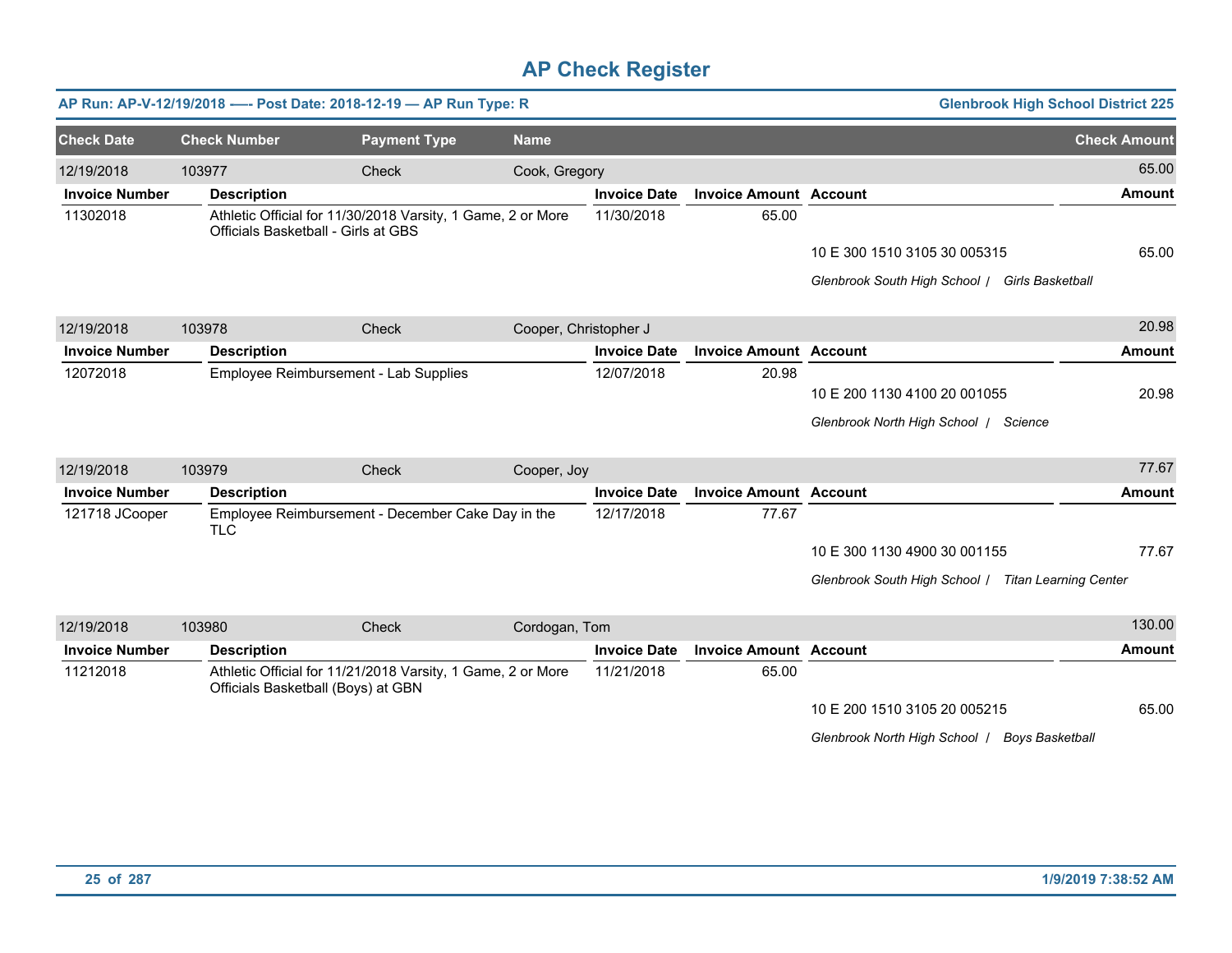|                       |                     | AP Run: AP-V-12/19/2018 ---- Post Date: 2018-12-19 - AP Run Type: R                               |                    |                        |                               | <b>Glenbrook High School District 225</b>           |                     |
|-----------------------|---------------------|---------------------------------------------------------------------------------------------------|--------------------|------------------------|-------------------------------|-----------------------------------------------------|---------------------|
| <b>Check Date</b>     | <b>Check Number</b> | <b>Payment Type</b>                                                                               | <b>Name</b>        |                        |                               |                                                     | <b>Check Amount</b> |
| 12/19/2018            | 103980              | Check                                                                                             | Cordogan, Tom      |                        |                               |                                                     | 130.00              |
| <b>Invoice Number</b> | <b>Description</b>  |                                                                                                   |                    | <b>Invoice Date</b>    | <b>Invoice Amount Account</b> |                                                     | <b>Amount</b>       |
| 12082018              |                     | Athletic Official for 12/08/2018 Varsity, 1 Game, 2 or More<br>Officials Basketball (Boys) at GBN |                    | 12/08/2018             | 65.00                         |                                                     |                     |
|                       |                     |                                                                                                   |                    |                        |                               | 10 E 200 1510 3105 20 005215                        | 65.00               |
|                       |                     |                                                                                                   |                    |                        |                               | Glenbrook North High School   Boys Basketball       |                     |
| 12/19/2018            | 103981              | Check                                                                                             |                    | Corporate Concepts Inc |                               |                                                     | 10,335.74           |
| <b>Invoice Number</b> | <b>Description</b>  |                                                                                                   |                    | <b>Invoice Date</b>    | <b>Invoice Amount Account</b> |                                                     | <b>Amount</b>       |
| 219069                |                     | GBS - Furniture for Fine Arts Conference Room                                                     |                    | 10/23/2018             | 1,238.98                      |                                                     |                     |
|                       |                     |                                                                                                   |                    |                        |                               | 10 E 300 1130 7400 30 001045                        | 1,238.98            |
|                       |                     |                                                                                                   |                    |                        |                               | Glenbrook South High School / Music/Performing Arts |                     |
| 219463                |                     | GBS - Office Furniture for L Cummings                                                             |                    | 11/14/2018             | 3,095.04                      |                                                     |                     |
|                       |                     |                                                                                                   |                    |                        |                               | 10 E 300 2121 7400 30 002120                        | 3.095.04            |
|                       |                     |                                                                                                   |                    |                        |                               | Glenbrook South High School / Guidance Services     |                     |
| 219463-2              |                     | GBS - Office Furniture for C Muir                                                                 |                    | 11/14/2018             | 6,001.72                      |                                                     |                     |
|                       |                     |                                                                                                   |                    |                        |                               | 10 E 300 2410 7400 30 002410                        | 6,001.72            |
|                       |                     |                                                                                                   |                    |                        |                               | Glenbrook South High School / Principal's Office    |                     |
| 12/19/2018            | 103982              | Check                                                                                             | Corrigan, Alyssa V |                        |                               |                                                     | 96.00               |
| <b>Invoice Number</b> | <b>Description</b>  |                                                                                                   |                    | <b>Invoice Date</b>    | <b>Invoice Amount Account</b> |                                                     | <b>Amount</b>       |
| 12132018              | $-1/29/19$          | Employee Meal Advance - Debate - Barkley Forum 1/27/19                                            |                    | 01/27/2019             | 96.00                         |                                                     |                     |
|                       |                     |                                                                                                   |                    |                        |                               | 10 E 300 1520 3330 30 005820                        | 96.00               |
|                       |                     |                                                                                                   |                    |                        |                               | Glenbrook South High School / Debate                |                     |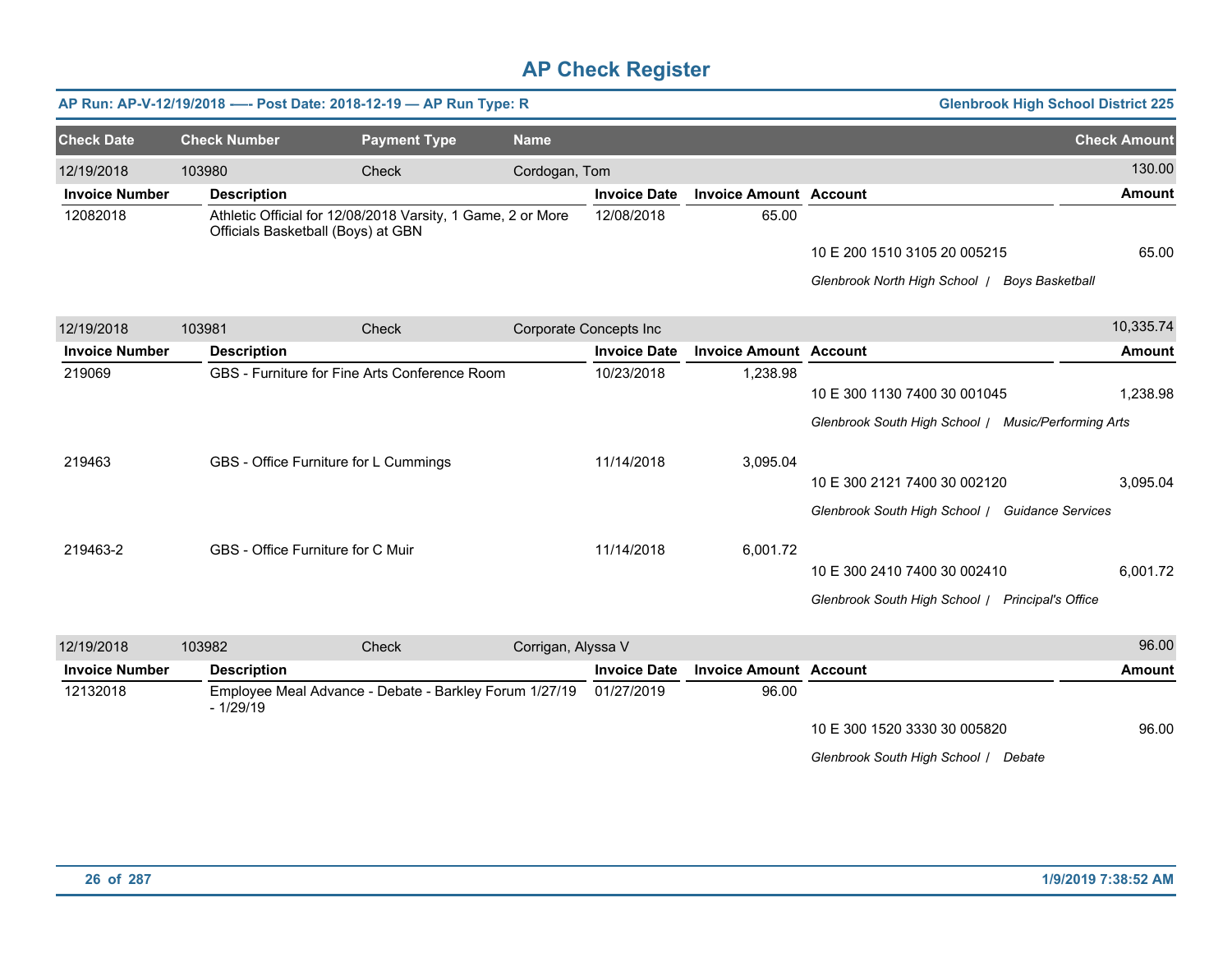|                       |                     | AP Run: AP-V-12/19/2018 ---- Post Date: 2018-12-19 - AP Run Type: R                                    |                    |                           |                               | <b>Glenbrook High School District 225</b>                                              |                     |
|-----------------------|---------------------|--------------------------------------------------------------------------------------------------------|--------------------|---------------------------|-------------------------------|----------------------------------------------------------------------------------------|---------------------|
| <b>Check Date</b>     | <b>Check Number</b> | <b>Payment Type</b>                                                                                    | <b>Name</b>        |                           |                               |                                                                                        | <b>Check Amount</b> |
| 12/19/2018            | 103983              | Check                                                                                                  | Cove School        |                           |                               |                                                                                        | 29,373.12           |
| <b>Invoice Number</b> | <b>Description</b>  |                                                                                                        |                    | <b>Invoice Date</b>       | <b>Invoice Amount Account</b> |                                                                                        | <b>Amount</b>       |
| SD255-1118            |                     | Special Education - Tuition - November 2018                                                            |                    | 11/30/2018                | 29,373.12                     | 10 E 100 1912 6707 10 001305<br><b>District SpEd Placements</b><br>Administraton       | 29,373.12           |
| 12/19/2018            | 103984              | Check                                                                                                  |                    | Creative Graphic Arts Inc |                               |                                                                                        | 11,145.00           |
| <b>Invoice Number</b> | <b>Description</b>  |                                                                                                        |                    | <b>Invoice Date</b>       | <b>Invoice Amount Account</b> |                                                                                        | <b>Amount</b>       |
| 11518-1               |                     | GBN 2018-19 Student/Parent Handbooks                                                                   |                    | 11/05/2018                | 9,050.00                      | 10 E 200 2574 3600 20 002574<br>Glenbrook North High School / Printing and Duplicating | 9,050.00            |
| 12518-1               |                     | GBN Orchesis Show Posters, Programs & Tickets                                                          |                    | 12/05/2018                | 2,095.00                      | 99 L 990 1529 0000 20 820800<br><b>Student Based Activity</b><br>/ Orchesis<br>Account | 2,095.00            |
| 12/19/2018            | 103985              | Check                                                                                                  | Cunningham, Edward |                           |                               |                                                                                        | 52.00               |
| <b>Invoice Number</b> | <b>Description</b>  |                                                                                                        |                    | <b>Invoice Date</b>       | <b>Invoice Amount Account</b> |                                                                                        | <b>Amount</b>       |
| 12012018              |                     | Athletic Official for 12/01/2018 Lower Level, 1 Game, 2 or<br>More Officials Basketball - Girls at GBS |                    | 12/01/2018                | 52.00                         | 10 E 300 1510 3105 30 005315<br>Glenbrook South High School / Girls Basketball         | 52.00               |
| 12/19/2018            | 103986              | Check                                                                                                  | Dacey, John        |                           |                               |                                                                                        | 65.00               |
| <b>Invoice Number</b> | <b>Description</b>  |                                                                                                        |                    | <b>Invoice Date</b>       | <b>Invoice Amount Account</b> |                                                                                        | <b>Amount</b>       |
| 12012018              |                     | Athletic Official for 12/01/2018 Varsity, 1 Game, 2 or More<br>Officials Basketball - Boys at GBS      |                    | 12/01/2018                | 65.00                         | 10 E 300 1510 3105 30 005215<br>Glenbrook South High School   Boys Basketball          | 65.00               |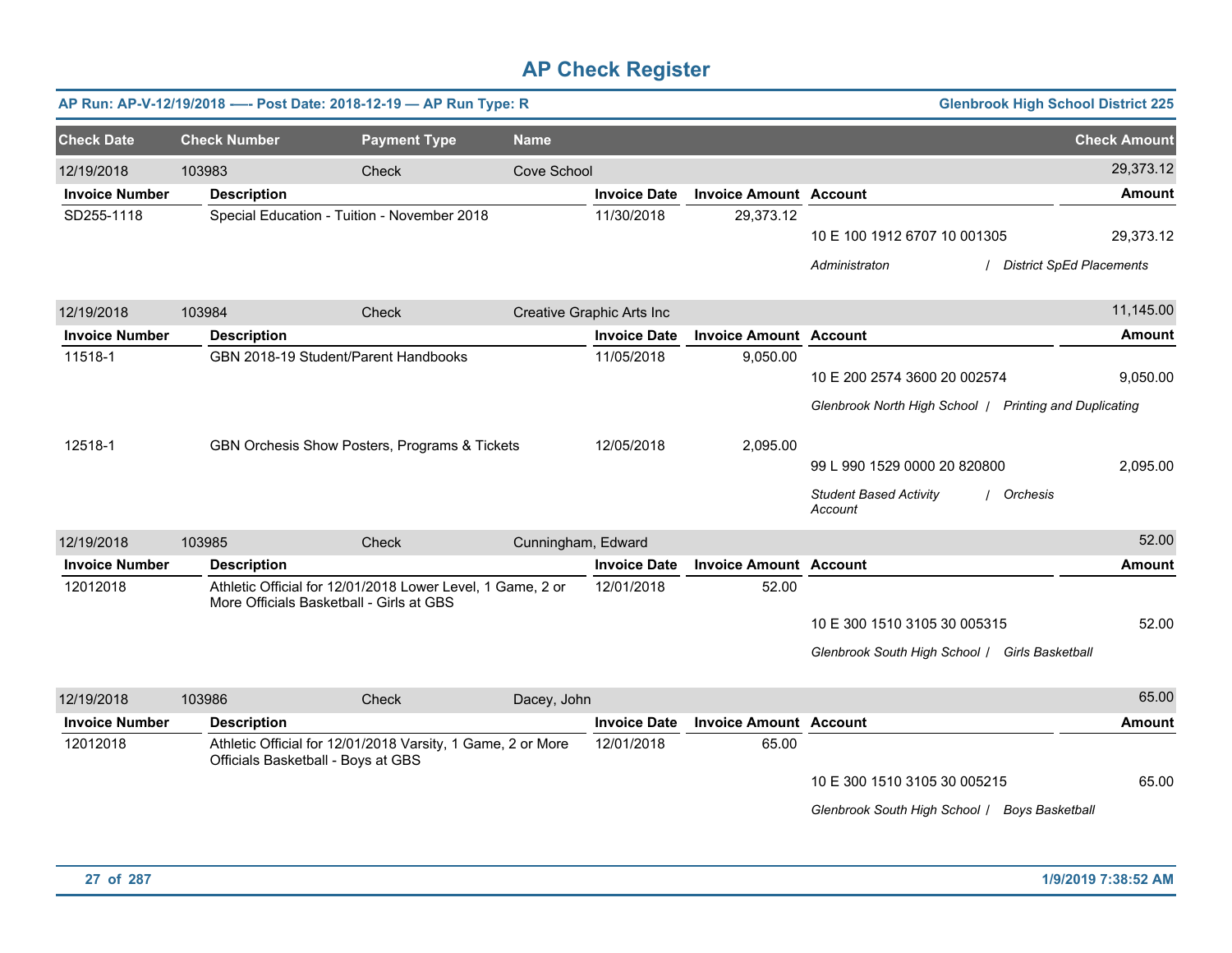|                       |        |                                         | AP Run: AP-V-12/19/2018 ---- Post Date: 2018-12-19 - AP Run Type: R |                         |                     |                               | <b>Glenbrook High School District 225</b>               |                     |
|-----------------------|--------|-----------------------------------------|---------------------------------------------------------------------|-------------------------|---------------------|-------------------------------|---------------------------------------------------------|---------------------|
| <b>Check Date</b>     |        | <b>Check Number</b>                     | <b>Payment Type</b>                                                 | <b>Name</b>             |                     |                               |                                                         | <b>Check Amount</b> |
| 12/19/2018            | 103987 |                                         | Check                                                               | Dahdal, Michael         |                     |                               |                                                         | 143.00              |
| <b>Invoice Number</b> |        | <b>Description</b>                      |                                                                     |                         | <b>Invoice Date</b> | <b>Invoice Amount Account</b> |                                                         | <b>Amount</b>       |
| 12012018              |        | More Officials Basketball - Boys at GBS | Athletic Official for 12/01/2018 Lower Level, 1 Game, 2 or          |                         | 12/01/2018          | 91.00                         |                                                         |                     |
|                       |        |                                         |                                                                     |                         |                     |                               | 10 E 300 1510 3105 30 005215                            | 91.00               |
|                       |        |                                         |                                                                     |                         |                     |                               | Glenbrook South High School / Boys Basketball           |                     |
| 12032018              |        | Officials Basketball - Boys at GBS      | Athletic Official for 12/03/2018 Varsity, 1 Game, 2 or More         |                         | 12/03/2018          | 52.00                         |                                                         |                     |
|                       |        |                                         |                                                                     |                         |                     |                               | 10 E 300 1510 3105 30 005215                            | 52.00               |
|                       |        |                                         |                                                                     |                         |                     |                               | Glenbrook South High School /<br><b>Boys Basketball</b> |                     |
| 12/19/2018            | 103988 |                                         | Check                                                               | Dajani, Lisa            |                     |                               |                                                         | 350.00              |
| <b>Invoice Number</b> |        | <b>Description</b>                      |                                                                     |                         | <b>Invoice Date</b> | <b>Invoice Amount Account</b> |                                                         | <b>Amount</b>       |
| 12092018              |        | Officials Dance at GBS                  | Athletic Official for 12/09/2018 Varsity, 1 Game, 2 or More         |                         | 12/09/2018          | 350.00                        |                                                         |                     |
|                       |        |                                         |                                                                     |                         |                     |                               | 10 E 300 1510 3105 30 005355                            | 350.00              |
|                       |        |                                         |                                                                     |                         |                     |                               | Glenbrook South High School   Poms - Competitive        |                     |
| 12/19/2018            | 103989 |                                         | Check                                                               | Darling Ingredients Inc |                     |                               |                                                         | 203.00              |
| <b>Invoice Number</b> |        | <b>Description</b>                      |                                                                     |                         | <b>Invoice Date</b> | <b>Invoice Amount Account</b> |                                                         | <b>Amount</b>       |
| 090:3171519           |        | GBS - Grease Trap Service               |                                                                     |                         | 11/28/2018          | 203.00                        |                                                         |                     |
|                       |        |                                         |                                                                     |                         |                     |                               | 20 E 300 2544 3270 30 009050                            | 203.00              |

*Glenbrook South High School* / *Building Maintenance*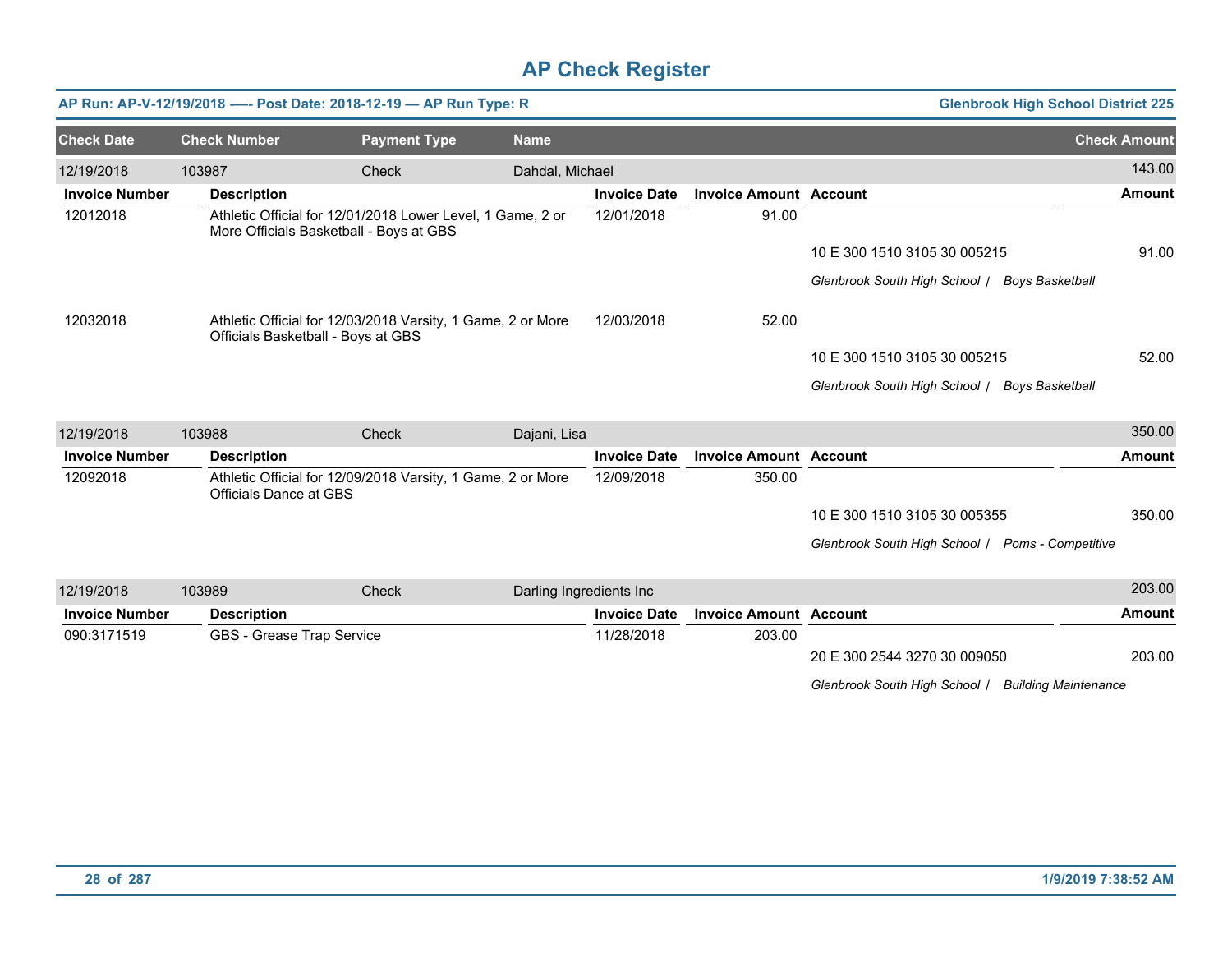|                       |                     | AP Run: AP-V-12/19/2018 ---- Post Date: 2018-12-19 - AP Run Type: R                                   |                 |                                  |                               |                                                   | <b>Glenbrook High School District 225</b> |
|-----------------------|---------------------|-------------------------------------------------------------------------------------------------------|-----------------|----------------------------------|-------------------------------|---------------------------------------------------|-------------------------------------------|
| <b>Check Date</b>     | <b>Check Number</b> | <b>Payment Type</b>                                                                                   | <b>Name</b>     |                                  |                               |                                                   | <b>Check Amount</b>                       |
| 12/19/2018            | 103990              | Check                                                                                                 | Del Mastro, Jim |                                  |                               |                                                   | 52.00                                     |
| <b>Invoice Number</b> | <b>Description</b>  |                                                                                                       |                 | <b>Invoice Date</b>              | <b>Invoice Amount Account</b> |                                                   | <b>Amount</b>                             |
| 12102018              |                     | Athletic Official for 12/10/2018 Lower Level, 1 Game, 2 or<br>More Officials Basketball (Boys) at GBN |                 | 12/10/2018                       | 52.00                         |                                                   |                                           |
|                       |                     |                                                                                                       |                 |                                  |                               | 10 E 200 1510 3105 20 005215                      | 52.00                                     |
|                       |                     |                                                                                                       |                 |                                  |                               | Glenbrook North High School   Boys Basketball     |                                           |
| 12/19/2018            | 103991              | Check                                                                                                 |                 | Desert Springs Water Company Inc |                               |                                                   | 510.00                                    |
| <b>Invoice Number</b> | <b>Description</b>  |                                                                                                       |                 | <b>Invoice Date</b>              | <b>Invoice Amount Account</b> |                                                   | <b>Amount</b>                             |
| 1270                  | 8/1/18 - 10/31/18   | <b>GBN Student Activities - Water Cooler Rental Services</b>                                          |                 | 07/31/2018                       | 90.00                         |                                                   |                                           |
|                       |                     |                                                                                                       |                 |                                  |                               | 10 E 200 1520 4900 20 005800                      | 90.00                                     |
|                       |                     |                                                                                                       |                 |                                  |                               | Glenbrook North High School   Extra/Co-Curricular | <b>Activities</b>                         |
| 1408                  | $-1/31/19$          | GBN Nurses' Office - Water Cooler Rental Services 11/1/18                                             |                 | 10/31/2018                       | 150.00                        |                                                   |                                           |
|                       |                     |                                                                                                       |                 |                                  |                               | 10 E 200 2130 4100 20 002130                      | 150.00                                    |
|                       |                     |                                                                                                       |                 |                                  |                               | Glenbrook North High School   Health Services     |                                           |
| 1428                  | 12/1/18 - 2/28/19   | <b>GBN Social Studies - Water Cooler Rental Services -</b>                                            |                 | 11/30/2018                       | 90.00                         |                                                   |                                           |
|                       |                     |                                                                                                       |                 |                                  |                               | 10 E 200 1130 4900 20 001060                      | 90.00                                     |
|                       |                     |                                                                                                       |                 |                                  |                               | Glenbrook North High School / Social Studies      |                                           |
| 1429                  | 2/28/19             | GBS Science - Water Cooler Rental Services 12/1/18 -                                                  |                 | 11/30/2018                       | 90.00                         |                                                   |                                           |
|                       |                     |                                                                                                       |                 |                                  |                               | 99 L 990 1529 0000 30 830860                      | 90.00                                     |
|                       |                     |                                                                                                       |                 |                                  |                               | <b>Student Based Activity</b><br>Account          | Science Club                              |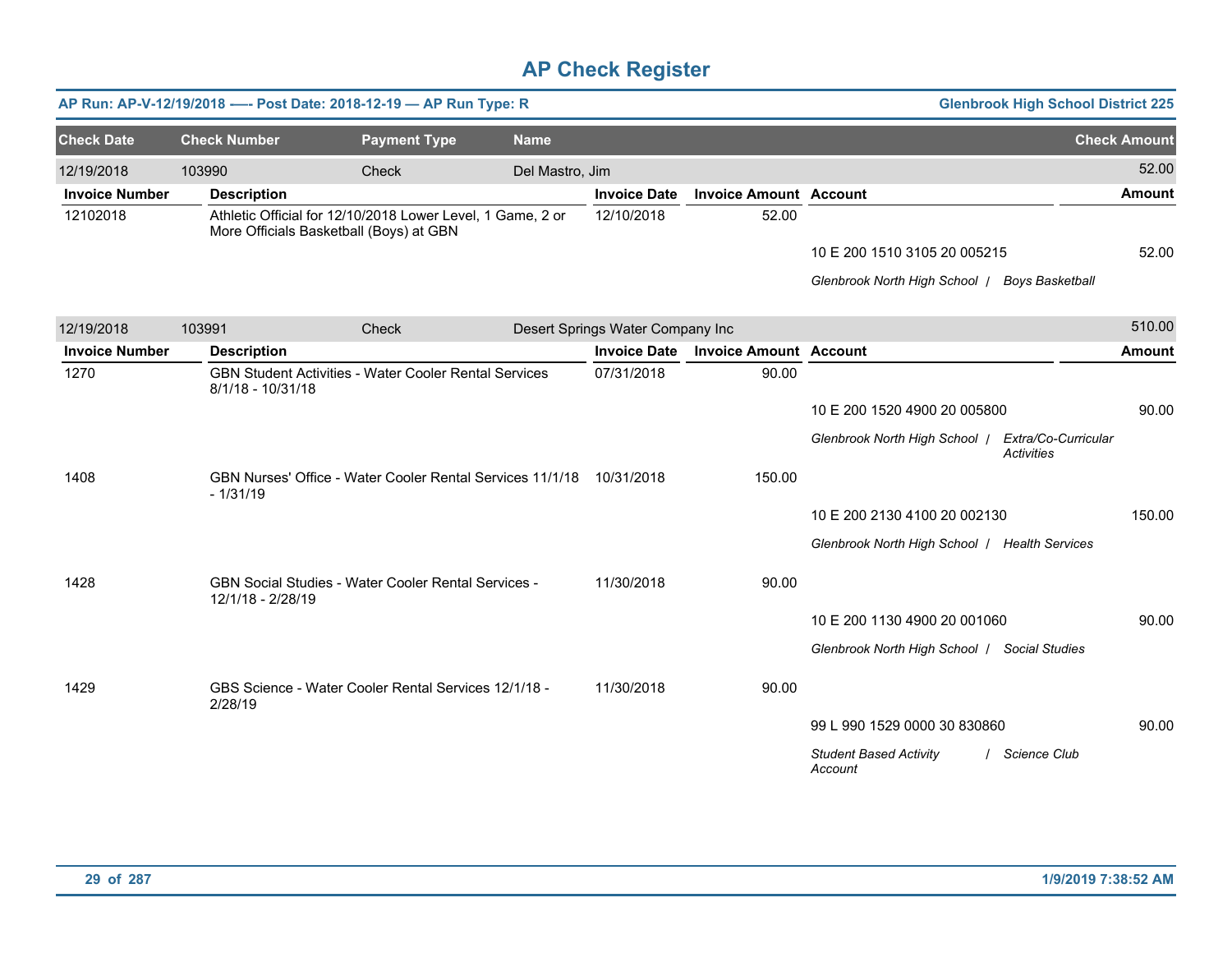|                       |                     | AP Run: AP-V-12/19/2018 ---- Post Date: 2018-12-19 - AP Run Type: R                            |                              |                                  |                               | <b>Glenbrook High School District 225</b>        |                     |
|-----------------------|---------------------|------------------------------------------------------------------------------------------------|------------------------------|----------------------------------|-------------------------------|--------------------------------------------------|---------------------|
| <b>Check Date</b>     | <b>Check Number</b> | <b>Payment Type</b>                                                                            | <b>Name</b>                  |                                  |                               |                                                  | <b>Check Amount</b> |
| 12/19/2018            | 103991              | Check                                                                                          |                              | Desert Springs Water Company Inc |                               |                                                  | 510.00              |
| <b>Invoice Number</b> | <b>Description</b>  |                                                                                                |                              | <b>Invoice Date</b>              | <b>Invoice Amount Account</b> |                                                  | <b>Amount</b>       |
| 1431                  | 12/1/18 - 2/28/19   | GBS World Languages - Water Cooler Rental Services                                             |                              | 11/30/2018                       | 90.00                         |                                                  |                     |
|                       |                     |                                                                                                |                              |                                  |                               | 10 E 300 1130 4900 30 001030                     | 90.00               |
|                       |                     |                                                                                                |                              |                                  |                               | Glenbrook South High School   World Language     |                     |
| 12/19/2018            | 103992              | Check                                                                                          | Digby, Derrill               |                                  |                               |                                                  | 100.00              |
| <b>Invoice Number</b> | <b>Description</b>  |                                                                                                |                              | <b>Invoice Date</b>              | <b>Invoice Amount Account</b> |                                                  | <b>Amount</b>       |
| 11302018              |                     | Athletic Official for 11/30/2018 Lower Level, 2 Games, 2 or<br>More Officials Wrestling at GBN |                              | 11/30/2018                       | 100.00                        |                                                  |                     |
|                       |                     |                                                                                                |                              |                                  |                               | 10 E 200 1510 3105 20 005295                     | 100.00              |
|                       |                     |                                                                                                |                              |                                  |                               | Glenbrook North High School   Wrestling          |                     |
| 12/19/2018            | 103993              | Check                                                                                          | <b>Discount Dance Supply</b> |                                  |                               |                                                  | 178.32              |
| <b>Invoice Number</b> | <b>Description</b>  |                                                                                                |                              | <b>Invoice Date</b>              | <b>Invoice Amount Account</b> |                                                  | <b>Amount</b>       |
| 19012864              |                     | GBN PE - Tap Shoes for Dance Classes                                                           |                              | 12/03/2018                       | 178.32                        | 10 E 200 1130 4100 20 001050                     | 178.32              |
|                       |                     |                                                                                                |                              |                                  |                               | Glenbrook North High School   Physical Education |                     |
| 12/19/2018            | 103994              | Check                                                                                          | Disrude, Kirk A              |                                  |                               |                                                  | 100.00              |
| <b>Invoice Number</b> | <b>Description</b>  |                                                                                                |                              | <b>Invoice Date</b>              | <b>Invoice Amount Account</b> |                                                  | <b>Amount</b>       |
| 12142018              |                     | Athletic Official for 12/14/2018 Lower Level, 2 Games, 2 or<br>More Officials Wrestling at GBN |                              | 12/14/2018                       | 100.00                        |                                                  |                     |
|                       |                     |                                                                                                |                              |                                  |                               | 10 E 200 1510 3105 20 005215                     | 100.00              |
|                       |                     |                                                                                                |                              |                                  |                               | Glenbrook North High School   Boys Basketball    |                     |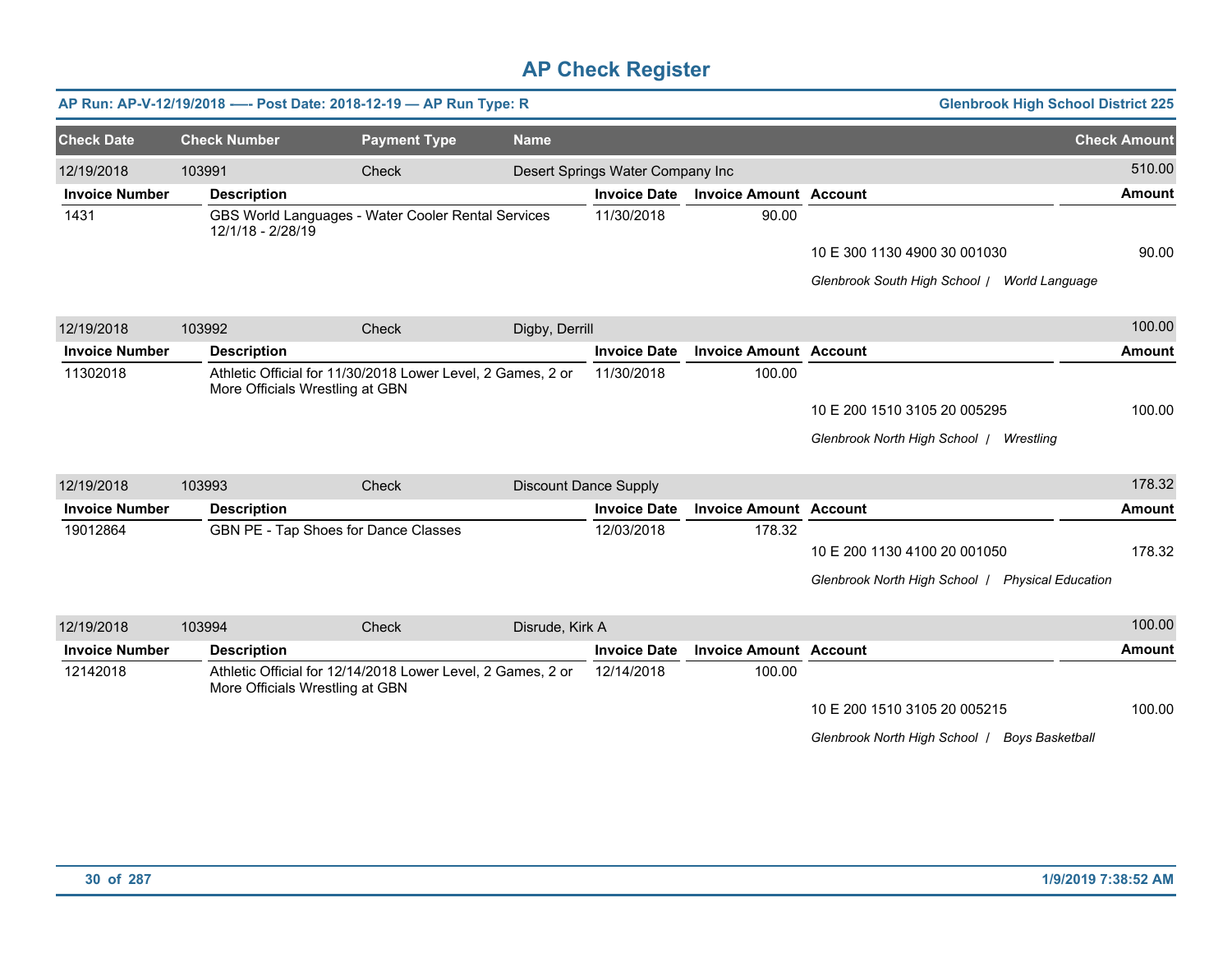|                       |                                    | AP Run: AP-V-12/19/2018 ---- Post Date: 2018-12-19 - AP Run Type: R                               |                |                                 |                               |                                               | <b>Glenbrook High School District 225</b> |
|-----------------------|------------------------------------|---------------------------------------------------------------------------------------------------|----------------|---------------------------------|-------------------------------|-----------------------------------------------|-------------------------------------------|
| <b>Check Date</b>     | <b>Check Number</b>                | <b>Payment Type</b>                                                                               | <b>Name</b>    |                                 |                               |                                               | <b>Check Amount</b>                       |
| 12/19/2018            | 103995                             | Check                                                                                             | Doran, John    |                                 |                               |                                               | 52.00                                     |
| <b>Invoice Number</b> | <b>Description</b>                 |                                                                                                   |                | <b>Invoice Date</b>             | <b>Invoice Amount Account</b> |                                               | <b>Amount</b>                             |
| 12102018              |                                    | Athletic Official for 12/10/2018 Varsity, 1 Game, 2 or More<br>Officials Basketball (Boys) at GBN |                | 12/10/2018                      | 52.00                         |                                               |                                           |
|                       |                                    |                                                                                                   |                |                                 |                               | 10 E 200 1510 3105 20 005215                  | 52.00                                     |
|                       |                                    |                                                                                                   |                |                                 |                               | Glenbrook North High School   Boys Basketball |                                           |
| 12/19/2018            | 103996                             | Check                                                                                             |                | Double B Entertainment Inc      |                               |                                               | 900.00                                    |
| <b>Invoice Number</b> | <b>Description</b>                 |                                                                                                   |                | <b>Invoice Date</b>             | <b>Invoice Amount Account</b> |                                               | <b>Amount</b>                             |
| 1830                  | <b>GBN</b> - Competition Cheer Mix |                                                                                                   |                | 12/06/2018                      | 900.00                        |                                               |                                           |
|                       |                                    |                                                                                                   |                |                                 |                               | 10 E 200 1510 4100 20 005318                  | 900.00                                    |
|                       |                                    |                                                                                                   |                |                                 |                               | Glenbrook North High School   Cheerleading    |                                           |
| 12/19/2018            | 103997                             | Check                                                                                             | Doughty, Bruce |                                 |                               |                                               | 44.95                                     |
| <b>Invoice Number</b> | <b>Description</b>                 |                                                                                                   |                | <b>Invoice Date</b>             | <b>Invoice Amount Account</b> |                                               | <b>Amount</b>                             |
| GD121018c             | 11/17/18 - 11/21/18 - Hospitality  | Parent Reimbursement - Glenbrook Debate Tournament                                                |                | 11/17/2018                      | 44.95                         |                                               |                                           |
|                       |                                    |                                                                                                   |                |                                 |                               | 99 L 990 1529 0000 10 810250                  | 44.95                                     |
|                       |                                    |                                                                                                   |                |                                 |                               | <b>Student Based Activity</b><br>Account      | Debate Tournament                         |
| 12/19/2018            | 103998                             | Check                                                                                             |                | Ed Dunkelblau and Associates PC |                               |                                               | 5,727.50                                  |
| <b>Invoice Number</b> | <b>Description</b>                 |                                                                                                   |                | <b>Invoice Date</b>             | <b>Invoice Amount Account</b> |                                               | <b>Amount</b>                             |
| 12-7-2018             | through December 2018              | Special Education - Program Consulting Fees - August                                              |                | 12/07/2018                      | 5,727.50                      |                                               |                                           |
|                       |                                    |                                                                                                   |                |                                 |                               | 10 E 500 1212 3120 50 001360                  | 5,727.50                                  |
|                       |                                    |                                                                                                   |                |                                 |                               | <b>Glenbrook Off Campus</b><br>Center         | <b>Off Campus Instruction</b>             |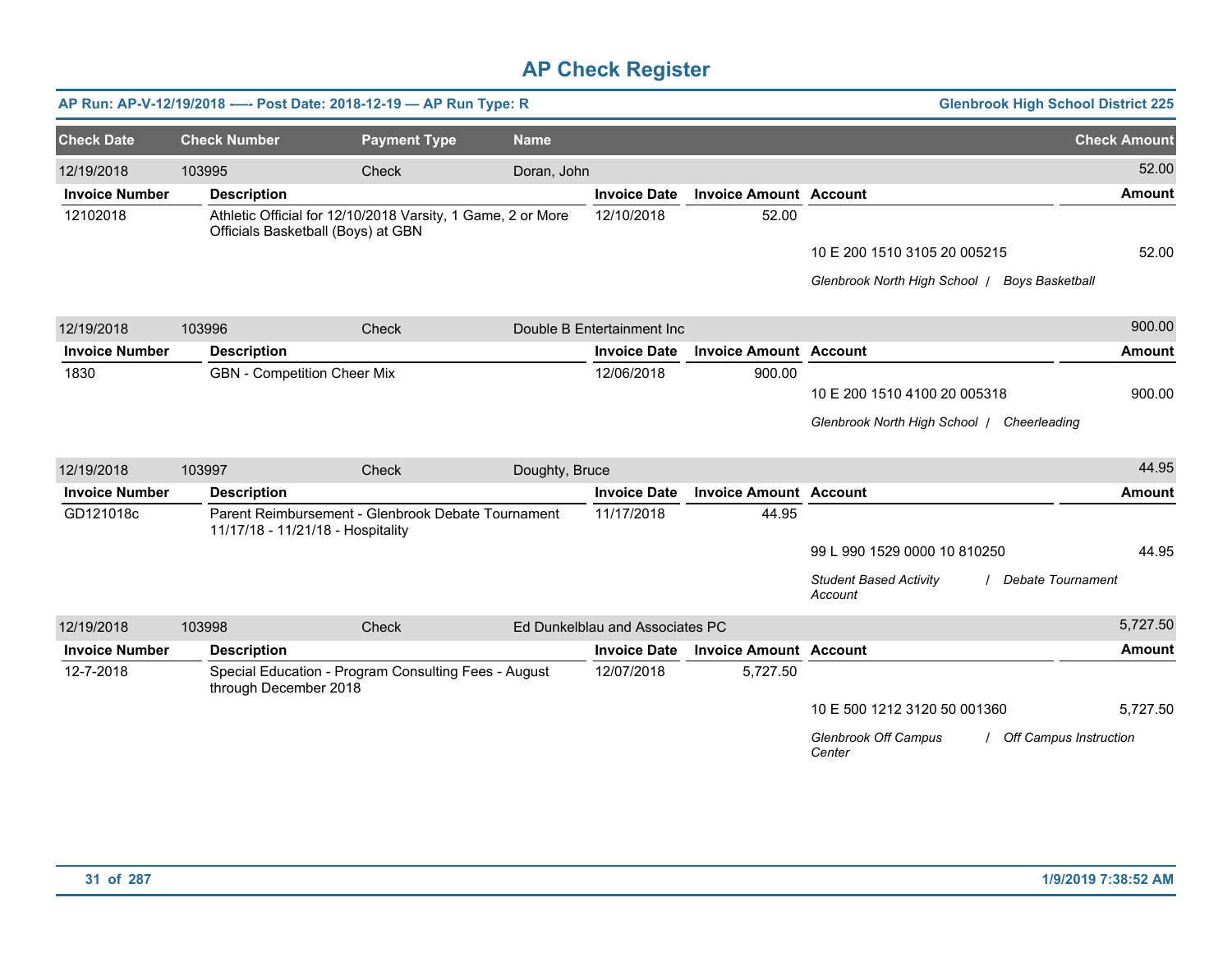|                           |        |                                 | AP Run: AP-V-12/19/2018 ---- Post Date: 2018-12-19 - AP Run Type: R                                    |                  |                             |                               | <b>Glenbrook High School District 225</b>                                                   |                     |
|---------------------------|--------|---------------------------------|--------------------------------------------------------------------------------------------------------|------------------|-----------------------------|-------------------------------|---------------------------------------------------------------------------------------------|---------------------|
| <b>Check Date</b>         |        | <b>Check Number</b>             | <b>Payment Type</b>                                                                                    | <b>Name</b>      |                             |                               |                                                                                             | <b>Check Amount</b> |
| 12/19/2018                | 103999 |                                 | Check                                                                                                  | Eisfelder, Noah  |                             |                               |                                                                                             | 220.00              |
| <b>Invoice Number</b>     |        | <b>Description</b>              |                                                                                                        |                  | <b>Invoice Date</b>         | <b>Invoice Amount Account</b> |                                                                                             | Amount              |
| palatine judge dec 8      |        |                                 | GBS Speech - Judging Fee - Palatine Tournament 12/8/18                                                 |                  | 12/08/2018                  | 100.00                        | 10 E 300 1520 3105 30 005835<br>Glenbrook South High School / Forensics                     | 100.00              |
| speech judge elk<br>grove |        |                                 | GBS Speech - Judging Fee - Elk Grove Tournament 12/1/18 12/01/2018                                     |                  |                             | 120.00                        |                                                                                             |                     |
|                           |        |                                 |                                                                                                        |                  |                             |                               | 10 E 300 1520 3105 30 005835                                                                | 120.00              |
|                           |        |                                 |                                                                                                        |                  |                             |                               | Glenbrook South High School / Forensics                                                     |                     |
| 12/19/2018                | 104000 |                                 | Check                                                                                                  | Ellingson, Steve |                             |                               |                                                                                             | 92.00               |
| <b>Invoice Number</b>     |        | <b>Description</b>              |                                                                                                        |                  | <b>Invoice Date</b>         | <b>Invoice Amount Account</b> |                                                                                             | <b>Amount</b>       |
| 12122018                  |        |                                 | Athletic Official for 12/12/2018 Lower Level, 2 Games, 2 or<br>More Officials Basketball (Boys) at GBS |                  | 12/12/2018                  | 92.00                         | 10 E 300 1510 3105 30 005215<br>Glenbrook South High School / Boys Basketball               | 92.00               |
| 12/19/2018                | 104001 |                                 | Check                                                                                                  | Energy Tees Inc  |                             |                               |                                                                                             | 576.00              |
| <b>Invoice Number</b>     |        | <b>Description</b>              |                                                                                                        |                  | <b>Invoice Date</b>         | <b>Invoice Amount Account</b> |                                                                                             | Amount              |
| 29804                     |        | <b>GBS</b> - Interact Club Hats |                                                                                                        |                  | 11/28/2018                  | 576.00                        | 99 L 990 1529 0000 30 830572<br><b>Student Based Activity</b><br>/ Interact Club<br>Account | 576.00              |
| 12/19/2018                | 104002 |                                 | Check                                                                                                  |                  | Equipment International Ltd |                               |                                                                                             | 47.70               |
| <b>Invoice Number</b>     |        | <b>Description</b>              |                                                                                                        |                  | <b>Invoice Date</b>         | <b>Invoice Amount</b>         | <b>Account</b>                                                                              | Amount              |
| 154598                    |        |                                 | <b>GBN Athletic Laundry Repair Parts</b>                                                               |                  | 12/05/2018                  | 47.70                         | 20 L 200 4840 0000 00 009010<br>Glenbrook North High School / Custodial Services            | 47.70               |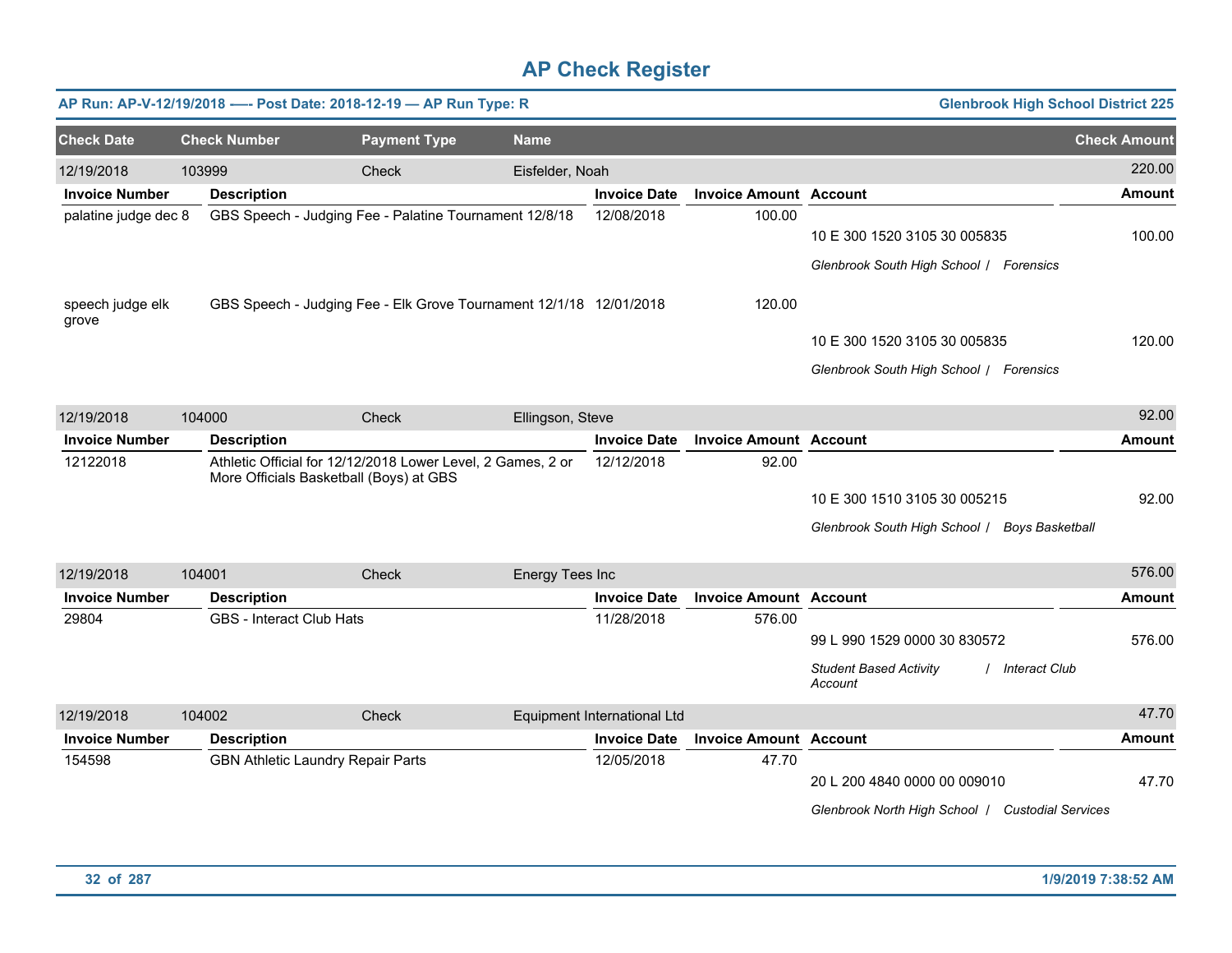|                       |                     | AP Run: AP-V-12/19/2018 ---- Post Date: 2018-12-19 - AP Run Type: R |                                                                    |                        |                               |                                                | <b>Glenbrook High School District 225</b> |
|-----------------------|---------------------|---------------------------------------------------------------------|--------------------------------------------------------------------|------------------------|-------------------------------|------------------------------------------------|-------------------------------------------|
| <b>Check Date</b>     | <b>Check Number</b> | <b>Payment Type</b>                                                 | <b>Name</b>                                                        |                        |                               |                                                | <b>Check Amount</b>                       |
| 12/19/2018            | 104003              | Check                                                               |                                                                    | Ericksen, Mary Ann     |                               |                                                | 20.97                                     |
| <b>Invoice Number</b> | <b>Description</b>  |                                                                     |                                                                    | <b>Invoice Date</b>    | <b>Invoice Amount Account</b> |                                                | <b>Amount</b>                             |
| 12-12-18              |                     | Employee Reimbursement - Lab Supplies                               |                                                                    | 12/12/2018             | 20.97                         |                                                |                                           |
|                       |                     |                                                                     |                                                                    |                        |                               | 10 E 300 1130 4200 30 001055                   | 20.97                                     |
|                       |                     |                                                                     |                                                                    |                        |                               | Glenbrook South High School / Science          |                                           |
| 12/19/2018            | 104004              | <b>Check</b>                                                        | Ewald, Michael                                                     |                        |                               |                                                | 375.00                                    |
| <b>Invoice Number</b> | <b>Description</b>  |                                                                     |                                                                    | <b>Invoice Date</b>    | <b>Invoice Amount Account</b> |                                                | <b>Amount</b>                             |
| MSU121018             | 12/9/18             |                                                                     | GBN Debate - Judging Fee - Dowling Tournament 12/7/18 - 12/07/2018 |                        | 375.00                        |                                                |                                           |
|                       |                     |                                                                     |                                                                    |                        |                               | 10 E 200 1520 3105 20 005820                   | 375.00                                    |
|                       |                     |                                                                     |                                                                    |                        |                               | Glenbrook North High School   Debate           |                                           |
| 12/19/2018            | 104005              | Check                                                               |                                                                    | Eydelman, Vlad or Olga |                               |                                                | 181.63                                    |
| <b>Invoice Number</b> | <b>Description</b>  |                                                                     |                                                                    | <b>Invoice Date</b>    | <b>Invoice Amount Account</b> |                                                | <b>Amount</b>                             |
| 12102018a             |                     | Parent Reimbursement - Winter Week Food Supplies                    |                                                                    | 12/07/2018             | 181.63                        |                                                |                                           |
|                       |                     |                                                                     |                                                                    |                        |                               | 99 L 990 1529 0000 20 820990                   | 181.63                                    |
|                       |                     |                                                                     |                                                                    |                        |                               | <b>Student Based Activity</b><br>Account       | <b>Student Association</b>                |
| 12/19/2018            | 104006              | Check                                                               | Fajardo, Patrick                                                   |                        |                               |                                                | 52.00                                     |
| <b>Invoice Number</b> | <b>Description</b>  |                                                                     |                                                                    | <b>Invoice Date</b>    | <b>Invoice Amount Account</b> |                                                | <b>Amount</b>                             |
| 12032018              |                     | More Officials Basketball - Girls at GBS                            | Athletic Official for 12/03/2018 Lower Level, 1 Game, 2 or         | 12/03/2018             | 52.00                         |                                                |                                           |
|                       |                     |                                                                     |                                                                    |                        |                               | 10 E 300 1510 3105 30 005315                   | 52.00                                     |
|                       |                     |                                                                     |                                                                    |                        |                               | Glenbrook South High School   Girls Basketball |                                           |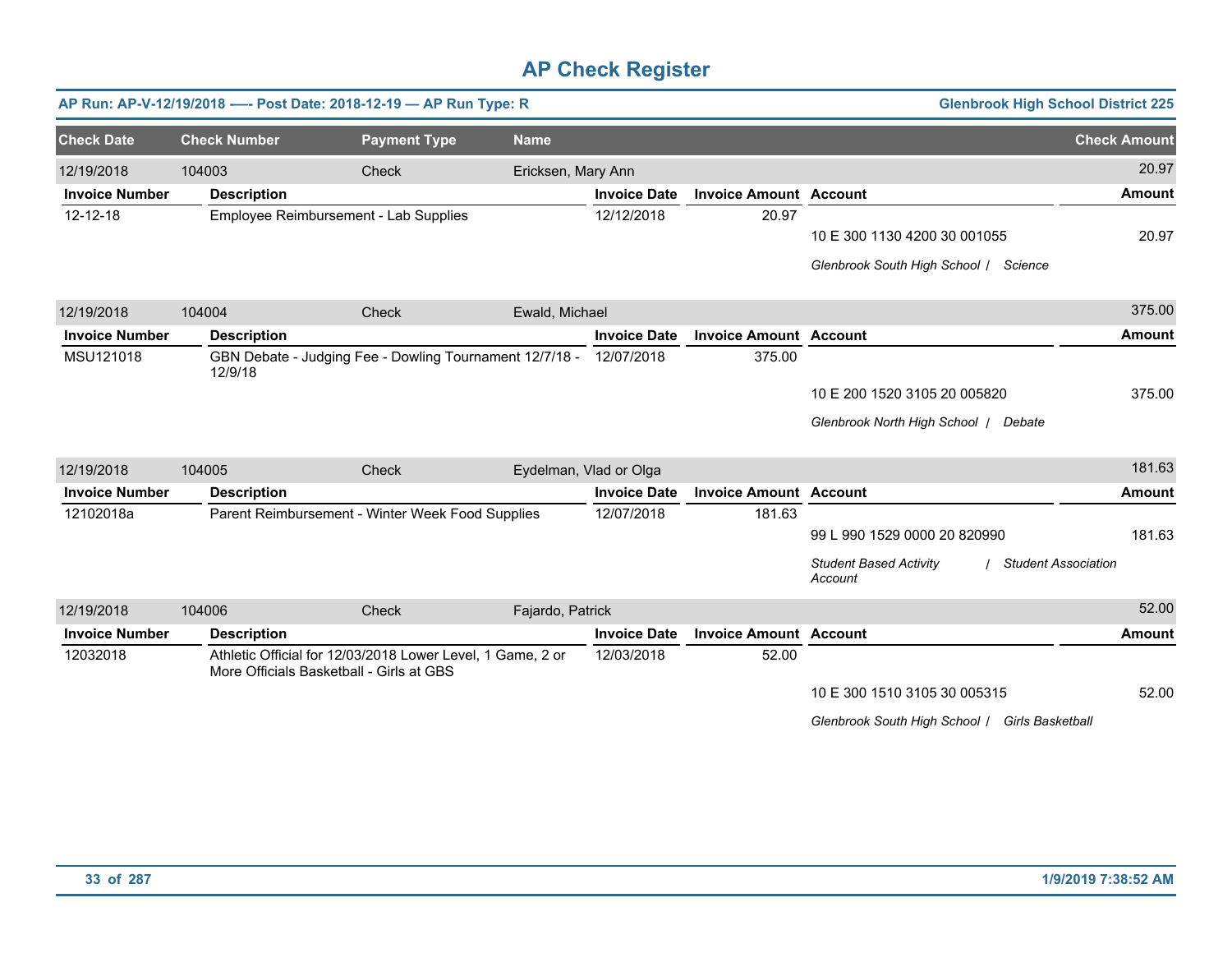|                           |                                   | AP Run: AP-V-12/19/2018 ---- Post Date: 2018-12-19 - AP Run Type: R                                      |                             |                     |                               | <b>Glenbrook High School District 225</b>                                      |                     |
|---------------------------|-----------------------------------|----------------------------------------------------------------------------------------------------------|-----------------------------|---------------------|-------------------------------|--------------------------------------------------------------------------------|---------------------|
| <b>Check Date</b>         | <b>Check Number</b>               | <b>Payment Type</b>                                                                                      | <b>Name</b>                 |                     |                               |                                                                                | <b>Check Amount</b> |
| 12/19/2018                | 104007                            | <b>Check</b>                                                                                             | Fedota, Stephen C           |                     |                               |                                                                                | 98.00               |
| <b>Invoice Number</b>     | <b>Description</b>                |                                                                                                          |                             | <b>Invoice Date</b> | <b>Invoice Amount Account</b> |                                                                                | <b>Amount</b>       |
| 12142018                  |                                   | Athletic Official for 12/14/2018 Varsity, 1 Game, 2 or More<br>Officials Swimming / Diving (Boys) at GBN |                             | 12/14/2018          | 98.00                         | 10 E 200 1510 3105 20 005315<br>Glenbrook North High School   Girls Basketball | 98.00               |
|                           |                                   |                                                                                                          |                             |                     |                               |                                                                                | 6,876.16            |
| 12/19/2018                | 104008                            | Check                                                                                                    | <b>Felicity Schools LLC</b> |                     |                               |                                                                                |                     |
| <b>Invoice Number</b>     | <b>Description</b>                |                                                                                                          |                             | <b>Invoice Date</b> | <b>Invoice Amount Account</b> |                                                                                | <b>Amount</b>       |
| 1070                      |                                   | Special Education - Tuition - November 2018                                                              |                             | 12/02/2018          | 6,876.16                      | 10 E 100 1912 6707 10 001305                                                   | 6,876.16            |
|                           |                                   |                                                                                                          |                             |                     |                               | / District SpEd Placements<br>Administraton                                    |                     |
| 12/19/2018                | 104009                            | <b>Check</b>                                                                                             | Fellinger, Dave W           |                     |                               |                                                                                | 107.00              |
| <b>Invoice Number</b>     | <b>Description</b>                |                                                                                                          |                             | <b>Invoice Date</b> | <b>Invoice Amount Account</b> |                                                                                | <b>Amount</b>       |
| 11302018                  | <b>Officials Wrestling at GBN</b> | Athletic Official for 11/30/2018 Varsity, 1 Game, 2 or More                                              |                             | 11/30/2018          | 107.00                        | 10 E 200 1510 3105 20 005295<br>Glenbrook North High School   Wrestling        | 107.00              |
| 12/19/2018                | 104010                            | Check                                                                                                    | Fergus, Nora                |                     |                               |                                                                                | 210.00              |
| <b>Invoice Number</b>     | <b>Description</b>                |                                                                                                          |                             | <b>Invoice Date</b> | <b>Invoice Amount Account</b> |                                                                                | Amount              |
| palatine judge dec 8      |                                   | GBS Speech - Judging Fee - Palatine Tournament 12/8/18                                                   |                             | 12/08/2018          | 120.00                        | 10 E 300 1520 3105 30 005835<br>Glenbrook South High School / Forensics        | 120.00              |
| speech judge elk<br>grove |                                   | GBS Speech - Judging Fee - Elk Grove Tournament 12/1/18 12/01/2018                                       |                             |                     | 90.00                         | 10 E 300 1520 3105 30 005835<br>Glenbrook South High School / Forensics        | 90.00               |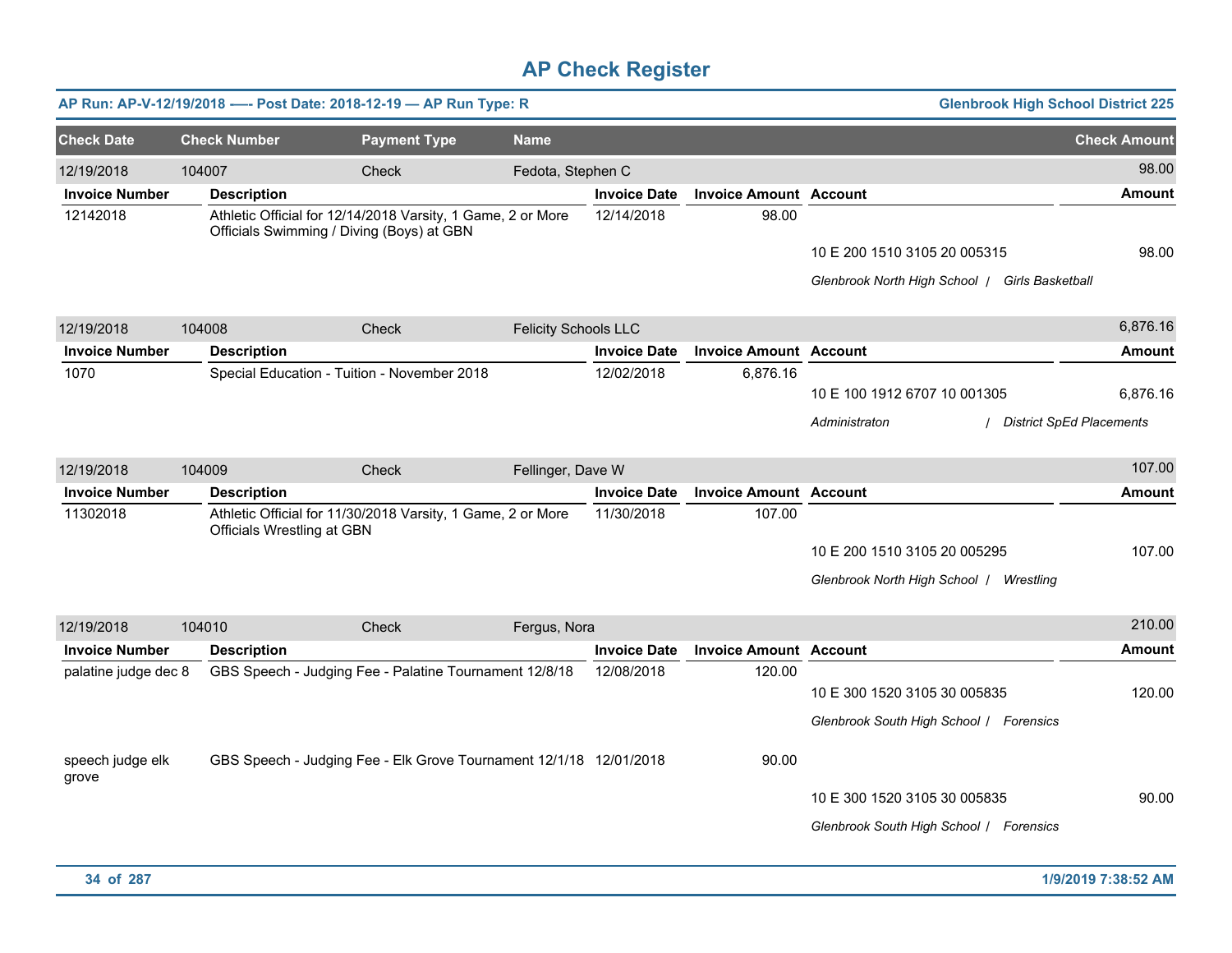|                       |                     | AP Run: AP-V-12/19/2018 ---- Post Date: 2018-12-19 - AP Run Type: R                                    |                  |                         |                               | <b>Glenbrook High School District 225</b>                      |                            |
|-----------------------|---------------------|--------------------------------------------------------------------------------------------------------|------------------|-------------------------|-------------------------------|----------------------------------------------------------------|----------------------------|
| <b>Check Date</b>     | <b>Check Number</b> | <b>Payment Type</b>                                                                                    | <b>Name</b>      |                         |                               |                                                                | <b>Check Amount</b>        |
| 12/19/2018            | 104011              | Check                                                                                                  | Ferrer, Joel F   |                         |                               |                                                                | 18.00                      |
| <b>Invoice Number</b> | <b>Description</b>  |                                                                                                        |                  | <b>Invoice Date</b>     | <b>Invoice Amount Account</b> |                                                                | <b>Amount</b>              |
| ReimbDec18            |                     | Employee Reimbursement - Transportation for Required<br>Court Appearance 12/3/18                       |                  | 12/03/2018              | 18.00                         |                                                                |                            |
|                       |                     |                                                                                                        |                  |                         |                               | 10 E 100 2640 3323 10 002640                                   | 18.00                      |
|                       |                     |                                                                                                        |                  |                         |                               | / Human Resources<br>Administraton<br>Department               |                            |
| 12/19/2018            | 104012              | Check                                                                                                  | Fifelski, Kurt D |                         |                               |                                                                | 56.42                      |
| <b>Invoice Number</b> | <b>Description</b>  |                                                                                                        |                  | <b>Invoice Date</b>     | <b>Invoice Amount Account</b> |                                                                | Amount                     |
| 12172018              |                     | Employee Reimbursement - Transportation To/From Blake<br>Tournament 12/14/18 - 12/16/18                |                  | 12/14/2018              | 56.42                         |                                                                |                            |
|                       |                     |                                                                                                        |                  |                         |                               | 40 E 300 2550 3310 30 005820                                   | 56.42                      |
|                       |                     |                                                                                                        |                  |                         |                               | Glenbrook South High School / Debate                           |                            |
| 12/19/2018            | 104013              | Check                                                                                                  | Fishbain, Mike   |                         |                               |                                                                | 52.00                      |
| <b>Invoice Number</b> | <b>Description</b>  |                                                                                                        |                  | <b>Invoice Date</b>     | <b>Invoice Amount Account</b> |                                                                | <b>Amount</b>              |
| 11302018              |                     | Athletic Official for 11/30/2018 Lower Level, 1 Game, 2 or<br>More Officials Basketball - Girls at GBS |                  | 11/30/2018              | 52.00                         |                                                                |                            |
|                       |                     |                                                                                                        |                  |                         |                               | 10 E 300 1510 3105 30 005315                                   | 52.00                      |
|                       |                     |                                                                                                        |                  |                         |                               | Glenbrook South High School   Girls Basketball                 |                            |
| 12/19/2018            | 104014              | Check                                                                                                  |                  | Fleck's Landscaping Inc |                               |                                                                | 995.00                     |
| <b>Invoice Number</b> | <b>Description</b>  |                                                                                                        |                  | <b>Invoice Date</b>     | <b>Invoice Amount Account</b> |                                                                | Amount                     |
| 1110381               |                     | GBA & GBOC Landscape Maintenance - November 2018                                                       |                  | 11/30/2018              | 995.00                        |                                                                |                            |
|                       |                     |                                                                                                        |                  |                         |                               | 20 E 100 2543 3270 10 009080                                   | 375.00                     |
|                       |                     |                                                                                                        |                  |                         |                               | Administraton                                                  | <b>Grounds Maintenance</b> |
|                       |                     |                                                                                                        |                  |                         |                               | 20 E 500 2543 3270 10 009080                                   | 620.00                     |
|                       |                     |                                                                                                        |                  |                         |                               | <b>Glenbrook Off Campus</b><br>/ Grounds Maintenance<br>Center |                            |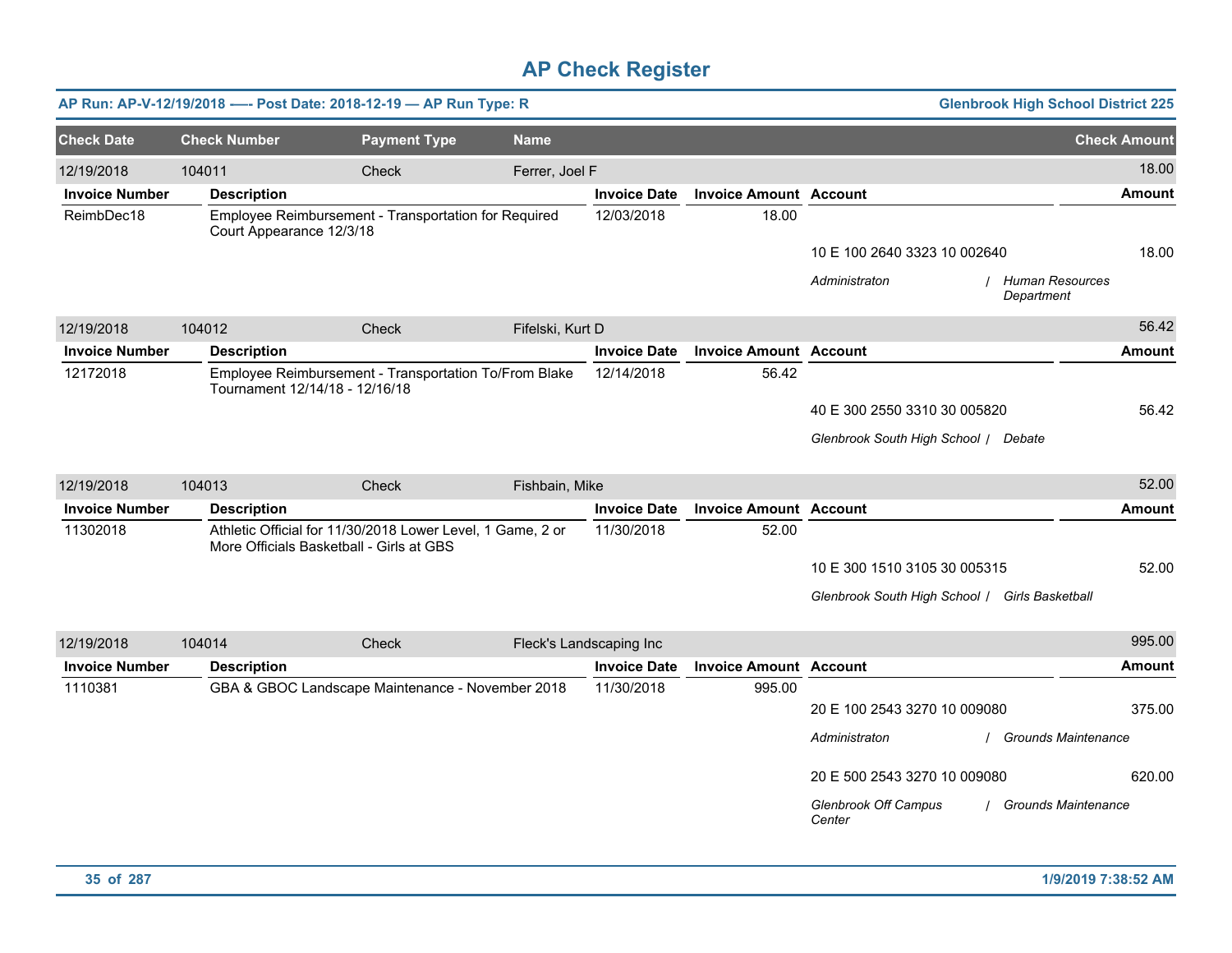|                       |                                 | AP Run: AP-V-12/19/2018 ---- Post Date: 2018-12-19 - AP Run Type: R                                      |                      |                     |                               |                                                | <b>Glenbrook High School District 225</b> |
|-----------------------|---------------------------------|----------------------------------------------------------------------------------------------------------|----------------------|---------------------|-------------------------------|------------------------------------------------|-------------------------------------------|
| <b>Check Date</b>     | <b>Check Number</b>             | <b>Payment Type</b>                                                                                      | <b>Name</b>          |                     |                               |                                                | <b>Check Amount</b>                       |
| 12/19/2018            | 104015                          | Check                                                                                                    | Flesher, Patricia    |                     |                               |                                                | 150.00                                    |
| <b>Invoice Number</b> | <b>Description</b>              |                                                                                                          |                      | <b>Invoice Date</b> | <b>Invoice Amount Account</b> |                                                | <b>Amount</b>                             |
| 12152018              |                                 | Athletic Official for 12/15/2018 Varsity, 1 Game, 2 or More<br>Officials Swimming / Diving (Boys) at GBN |                      | 12/15/2018          | 150.00                        |                                                |                                           |
|                       |                                 |                                                                                                          |                      |                     |                               | 10 E 200 1510 3105 20 005335                   | 150.00                                    |
|                       |                                 |                                                                                                          |                      |                     |                               | Glenbrook North High School / Girls Gymnastics |                                           |
| 12/19/2018            | 104016                          | Check                                                                                                    | Flickinger, Susan K  |                     |                               |                                                | 89.00                                     |
| <b>Invoice Number</b> | <b>Description</b>              |                                                                                                          |                      | <b>Invoice Date</b> | <b>Invoice Amount Account</b> |                                                | <b>Amount</b>                             |
| Dues2019              |                                 | Employee Reimbursement - Professional Dues                                                               |                      | 12/12/2018          | 89.00                         |                                                |                                           |
|                       |                                 |                                                                                                          |                      |                     |                               | 10 E 100 2640 2404 10 002645                   | 89.00                                     |
|                       |                                 |                                                                                                          |                      |                     |                               | Administraton                                  | <b>Employee Benefits</b>                  |
| 12/19/2018            | 104017                          | Check                                                                                                    | Flinn Scientific Inc |                     |                               |                                                | 272.07                                    |
| <b>Invoice Number</b> | <b>Description</b>              |                                                                                                          |                      | <b>Invoice Date</b> | <b>Invoice Amount Account</b> |                                                | <b>Amount</b>                             |
| 2292203               | <b>GBN</b> - Chemistry Supplies |                                                                                                          |                      | 11/26/2018          | 49.80                         |                                                |                                           |
|                       |                                 |                                                                                                          |                      |                     |                               | 10 E 200 1130 4100 20 001055                   | 49.80                                     |
|                       |                                 |                                                                                                          |                      |                     |                               | Glenbrook North High School   Science          |                                           |
| 2296432               | <b>GBN - Physics Supplies</b>   |                                                                                                          |                      | 12/06/2018          | 152.42                        |                                                |                                           |
|                       |                                 |                                                                                                          |                      |                     |                               | 10 E 200 1130 4100 20 001055                   | 152.42                                    |
|                       |                                 |                                                                                                          |                      |                     |                               | Glenbrook North High School   Science          |                                           |
| 2296433               | <b>GBN</b> - Chemistry Supplies |                                                                                                          |                      | 12/06/2018          | 69.85                         |                                                |                                           |
|                       |                                 |                                                                                                          |                      |                     |                               | 10 E 200 1130 4100 20 001055                   | 69.85                                     |
|                       |                                 |                                                                                                          |                      |                     |                               | Glenbrook North High School   Science          |                                           |
|                       |                                 |                                                                                                          |                      |                     |                               |                                                |                                           |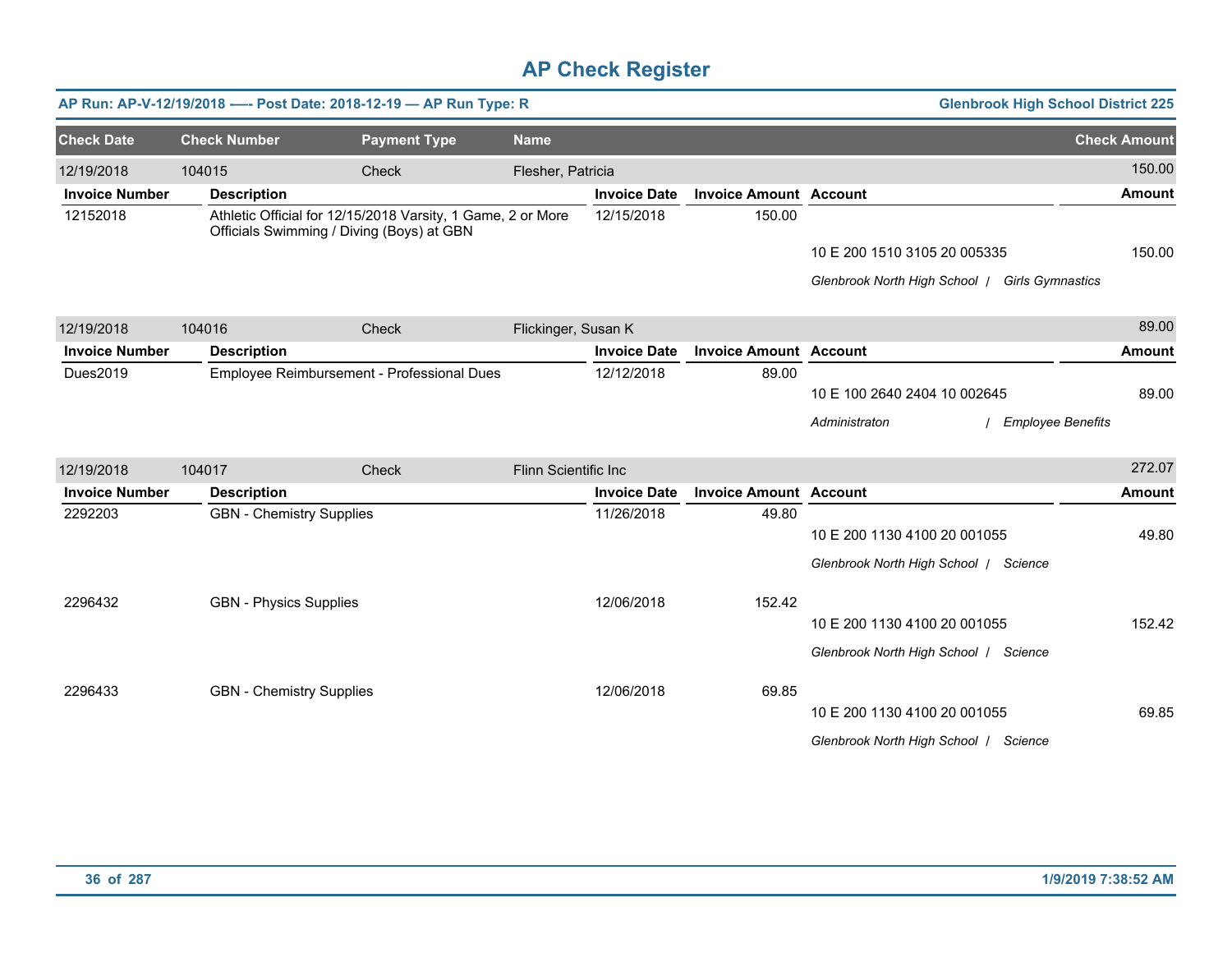|                       |                          | AP Run: AP-V-12/19/2018 ---- Post Date: 2018-12-19 - AP Run Type: R                                     |                      |                          |                               |                                                                                    | <b>Glenbrook High School District 225</b> |
|-----------------------|--------------------------|---------------------------------------------------------------------------------------------------------|----------------------|--------------------------|-------------------------------|------------------------------------------------------------------------------------|-------------------------------------------|
| <b>Check Date</b>     | <b>Check Number</b>      | <b>Payment Type</b>                                                                                     | <b>Name</b>          |                          |                               |                                                                                    | <b>Check Amount</b>                       |
| 12/19/2018            | 104018                   | Check                                                                                                   | Flolo Corporation    |                          |                               |                                                                                    | 19.88                                     |
| <b>Invoice Number</b> | <b>Description</b>       |                                                                                                         |                      | <b>Invoice Date</b>      | <b>Invoice Amount Account</b> |                                                                                    | <b>Amount</b>                             |
| 437505                | <b>GBN HVAC Supplies</b> |                                                                                                         |                      | 12/07/2018               | 19.88                         | 20 E 200 2544 4844 20 009050<br>Glenbrook North High School   Building Maintenance | 19.88                                     |
| 12/19/2018            | 104019                   | Check                                                                                                   | Forde, William F     |                          |                               |                                                                                    | 91.00                                     |
| <b>Invoice Number</b> | <b>Description</b>       |                                                                                                         |                      | <b>Invoice Date</b>      | <b>Invoice Amount Account</b> |                                                                                    | <b>Amount</b>                             |
| 12012018              |                          | Athletic Official for 12/01/2018 Lower Level, 2 Games, 2 or<br>More Officials Basketball - Girls at GBS |                      | 12/01/2018               | 91.00                         |                                                                                    |                                           |
|                       |                          |                                                                                                         |                      |                          |                               | 10 E 300 1510 3105 30 005315<br>Glenbrook South High School / Girls Basketball     | 91.00                                     |
| 12/19/2018            | 104020                   | Check                                                                                                   |                      | Fox Valley Fire & Safety |                               |                                                                                    | 1,440.00                                  |
| <b>Invoice Number</b> | <b>Description</b>       |                                                                                                         |                      | <b>Invoice Date</b>      | <b>Invoice Amount Account</b> |                                                                                    | <b>Amount</b>                             |
| IN00224219            |                          | GBOC Annual Fire Alarm Radio Monitoring                                                                 |                      | 12/05/2018               | 720.00                        | 20 E 500 2544 3234 10 009050<br><b>Glenbrook Off Campus</b><br>Center              | 720.00<br><b>Building Maintenance</b>     |
| IN00224220            |                          | GBA Annual Fire Alarm Radio Monitoring                                                                  |                      | 12/05/2018               | 720.00                        | 20 E 100 2544 3234 10 009050<br>Administraton                                      | 720.00<br><b>Building Maintenance</b>     |
| 12/19/2018            | 104021                   | Check                                                                                                   | FP Mailing Solutions |                          |                               |                                                                                    | 177.00                                    |
| <b>Invoice Number</b> | <b>Description</b>       |                                                                                                         |                      | <b>Invoice Date</b>      | <b>Invoice Amount Account</b> |                                                                                    | <b>Amount</b>                             |
| RI103876670           |                          | Business Services Postage Meter Rental - 12/1/18 - 2/28/19 12/03/2018                                   |                      |                          | 177.00                        | 10 E 100 2510 3410 10 002510<br>Administraton                                      | 177.00<br><b>Business Services</b>        |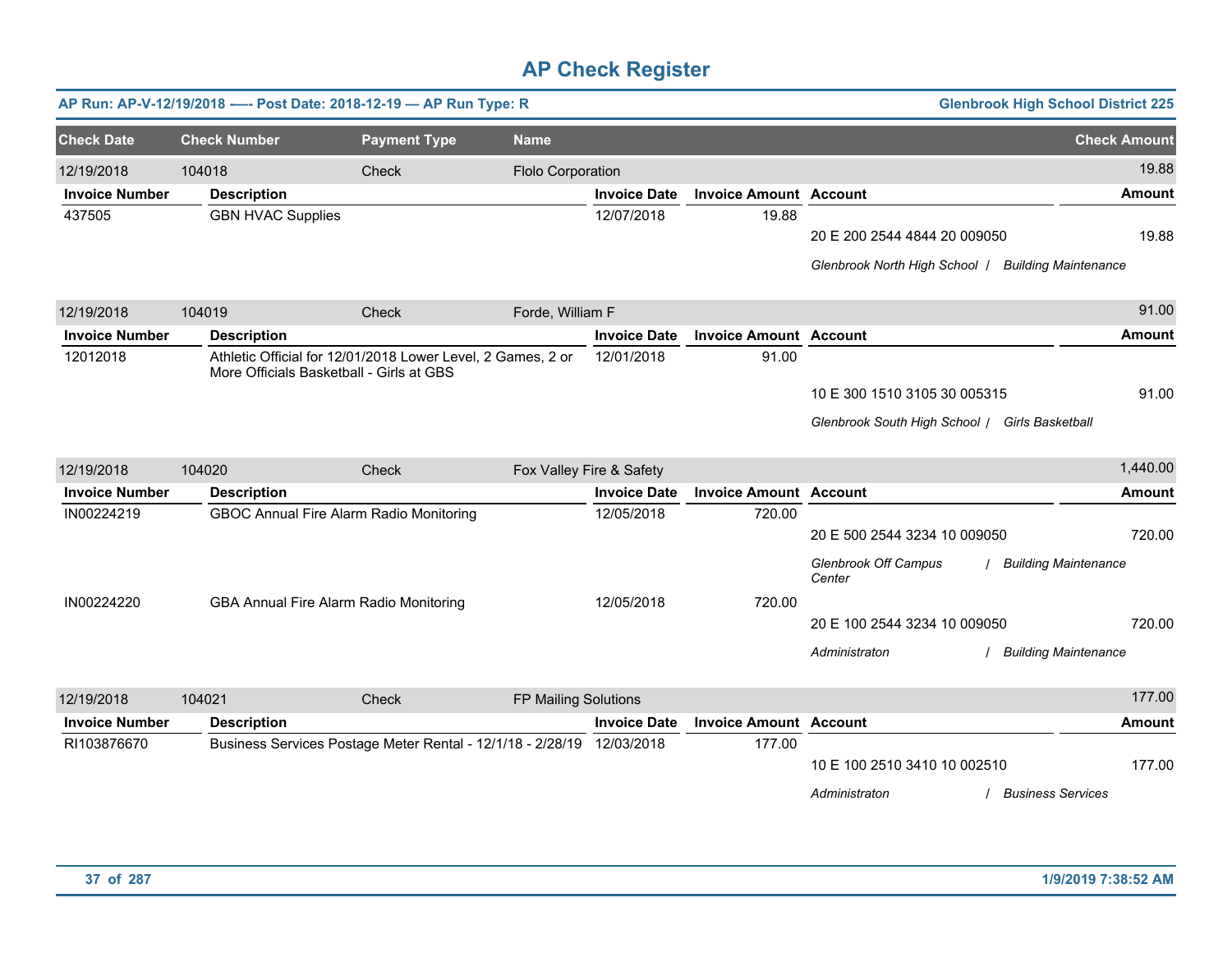|                       |                     | AP Run: AP-V-12/19/2018 ---- Post Date: 2018-12-19 - AP Run Type: R                                           |                  |                     |                               | <b>Glenbrook High School District 225</b>                                        |                     |
|-----------------------|---------------------|---------------------------------------------------------------------------------------------------------------|------------------|---------------------|-------------------------------|----------------------------------------------------------------------------------|---------------------|
| <b>Check Date</b>     | <b>Check Number</b> | <b>Payment Type</b>                                                                                           | <b>Name</b>      |                     |                               |                                                                                  | <b>Check Amount</b> |
| 12/19/2018            | 104022              | Check                                                                                                         | Frandson, Kris A |                     |                               |                                                                                  | 38.93               |
| <b>Invoice Number</b> | <b>Description</b>  |                                                                                                               |                  | <b>Invoice Date</b> | <b>Invoice Amount Account</b> |                                                                                  | <b>Amount</b>       |
| 121018a               |                     | Employee Reimbursement - Safety Meeting Lunch                                                                 |                  | 11/29/2018          | 38.93                         | 10 E 200 2410 4900 20 002410<br>Glenbrook North High School   Principal's Office | 38.93               |
| 12/19/2018            | 104023              | Check                                                                                                         | Fritsch, Joe     |                     |                               |                                                                                  | 65.00               |
| <b>Invoice Number</b> | <b>Description</b>  |                                                                                                               |                  | <b>Invoice Date</b> | <b>Invoice Amount Account</b> |                                                                                  | <b>Amount</b>       |
| 12142018              |                     | Athletic Official for 12/14/2018 Varsity, 1 Game, 2 or More<br>Officials Basketball (Girls) at GBN            |                  | 12/14/2018          | 65.00                         | 10 E 200 1510 3105 20 005215<br>Glenbrook North High School   Boys Basketball    | 65.00               |
| 12/19/2018            | 104024              | Check                                                                                                         | Gafrick, Fred    |                     |                               |                                                                                  | 98.00               |
| <b>Invoice Number</b> | <b>Description</b>  |                                                                                                               |                  | <b>Invoice Date</b> | <b>Invoice Amount Account</b> |                                                                                  | <b>Amount</b>       |
| 12142018              |                     | Athletic Official for 12/14/2018 Lower Level, 2 Games, 2 or<br>More Officials Swimming / Diving (Boys) at GBN |                  | 12/14/2018          | 98.00                         | 10 E 200 1510 3105 20 005215<br>Glenbrook North High School   Boys Basketball    | 98.00               |
| 12/19/2018            | 104025              | Check                                                                                                         | Galassini, Tim   |                     |                               |                                                                                  | 91.00               |
| <b>Invoice Number</b> | <b>Description</b>  |                                                                                                               |                  | <b>Invoice Date</b> | <b>Invoice Amount Account</b> |                                                                                  | <b>Amount</b>       |
| 12082018              |                     | Athletic Official for 12/30/2018 Lower Level, 2 Games, 2 or<br>More Officials Basketball (Boys) at GBN        |                  | 12/08/2018          | 91.00                         | 10 E 200 1510 3105 20 005215<br>Glenbrook North High School   Boys Basketball    | 91.00               |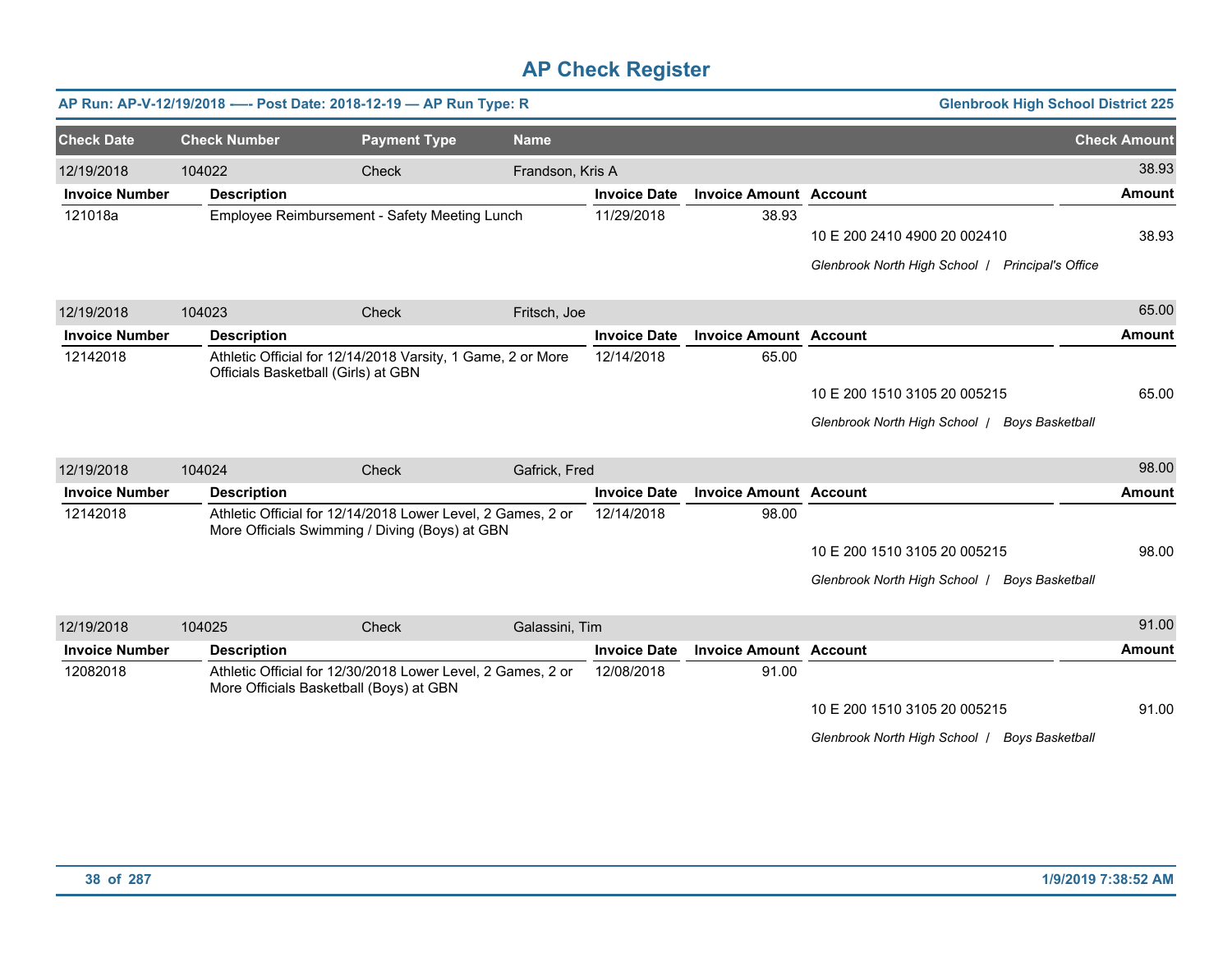|                       |                     | AP Run: AP-V-12/19/2018 ---- Post Date: 2018-12-19 - AP Run Type: R                               |                 |                     |                               | <b>Glenbrook High School District 225</b>               |                     |
|-----------------------|---------------------|---------------------------------------------------------------------------------------------------|-----------------|---------------------|-------------------------------|---------------------------------------------------------|---------------------|
| <b>Check Date</b>     | <b>Check Number</b> | <b>Payment Type</b>                                                                               | <b>Name</b>     |                     |                               |                                                         | <b>Check Amount</b> |
| 12/19/2018            | 104026              | Check                                                                                             | Galindo, Ivan H |                     |                               |                                                         | 137.00              |
| <b>Invoice Number</b> | <b>Description</b>  |                                                                                                   |                 | <b>Invoice Date</b> | <b>Invoice Amount Account</b> |                                                         | <b>Amount</b>       |
| 12012018              |                     | Athletic Official for 12/01/2018 Lower Level, 1 Game, 2 or<br>More Officials Wrestling at GBS     |                 | 12/01/2018          | 137.00                        |                                                         |                     |
|                       |                     |                                                                                                   |                 |                     |                               | 10 E 300 1510 3105 30 005295                            | 137.00              |
|                       |                     |                                                                                                   |                 |                     |                               | Glenbrook South High School / Wrestling                 |                     |
| 12/19/2018            | 104027              | Check                                                                                             | Gantz, Louis    |                     |                               |                                                         | 381.00              |
| <b>Invoice Number</b> | <b>Description</b>  |                                                                                                   |                 | <b>Invoice Date</b> | <b>Invoice Amount Account</b> |                                                         | <b>Amount</b>       |
| 12082018              |                     | Athletic Official for 12/08/2018 Tournament - Swimming /<br>Diving (Boys) Varsity 2 Games at GBN  |                 | 12/08/2018          | 231.00                        |                                                         |                     |
|                       |                     |                                                                                                   |                 |                     |                               | 10 E 200 1510 3105 20 005215                            | 231.00              |
|                       |                     |                                                                                                   |                 |                     |                               | Glenbrook North High School  <br><b>Boys Basketball</b> |                     |
| 12152018              |                     | Athletic Official for 12/15/2018 Tournament Swimming /<br>Diving (Boys) Lower Level 1 Game at GBN |                 | 12/15/2018          | 150.00                        |                                                         |                     |
|                       |                     |                                                                                                   |                 |                     |                               | 10 E 200 1510 3105 20 005295                            | 150.00              |
|                       |                     |                                                                                                   |                 |                     |                               | Glenbrook North High School / Wrestling                 |                     |
| 12/19/2018            | 104028              | Check                                                                                             | Garaventa Lift  |                     |                               |                                                         | 463.75              |
| <b>Invoice Number</b> | <b>Description</b>  |                                                                                                   |                 | <b>Invoice Date</b> | <b>Invoice Amount Account</b> |                                                         | <b>Amount</b>       |
| 51006                 |                     | <b>GBN Wheelchair Lift Repair Service</b>                                                         |                 | 11/27/2018          | 463.75                        |                                                         |                     |

20 E 200 2544 3273 20 009050 463.75

*Glenbrook North High School* / *Building Maintenance*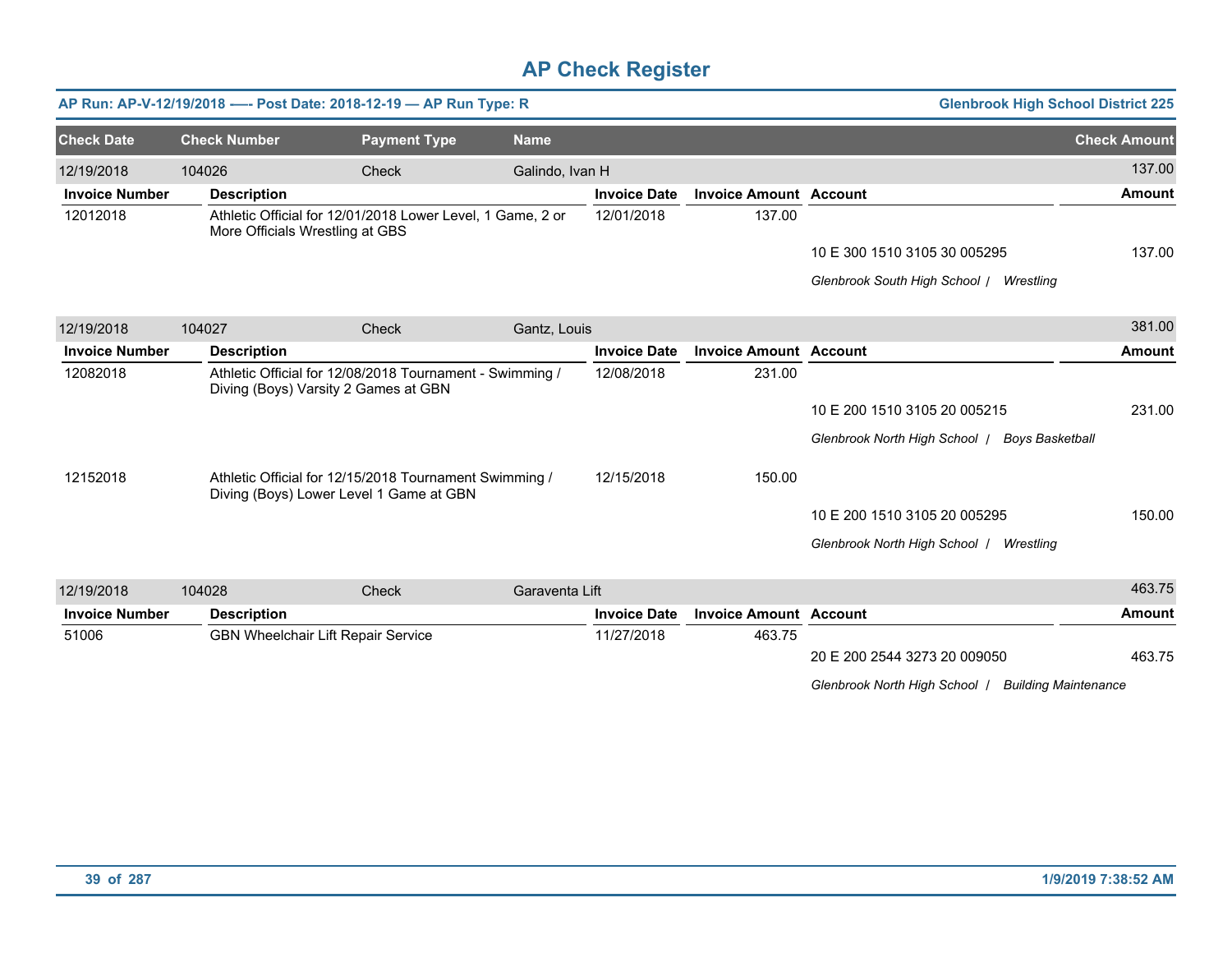|                       |                            | AP Run: AP-V-12/19/2018 ---- Post Date: 2018-12-19 - AP Run Type: R                                     |                      |                     |                               | <b>Glenbrook High School District 225</b>      |                     |
|-----------------------|----------------------------|---------------------------------------------------------------------------------------------------------|----------------------|---------------------|-------------------------------|------------------------------------------------|---------------------|
| <b>Check Date</b>     | <b>Check Number</b>        | <b>Payment Type</b>                                                                                     | <b>Name</b>          |                     |                               |                                                | <b>Check Amount</b> |
| 12/19/2018            | 104029                     | Check                                                                                                   | Garlock, Clark Alan  |                     |                               |                                                | 137.00              |
| <b>Invoice Number</b> | <b>Description</b>         |                                                                                                         |                      | <b>Invoice Date</b> | <b>Invoice Amount Account</b> |                                                | <b>Amount</b>       |
| 12012018              | Lower Level 3 Games at GBS | Athletic Official for 12/01/2018 Tournament - Wrestling                                                 |                      | 12/01/2018          | 137.00                        |                                                |                     |
|                       |                            |                                                                                                         |                      |                     |                               | 10 E 300 1510 3105 30 005295                   | 137.00              |
|                       |                            |                                                                                                         |                      |                     |                               | Glenbrook South High School / Wrestling        |                     |
| 12/19/2018            | 104030                     | Check                                                                                                   | Gause, Timothy       |                     |                               |                                                | 137.00              |
| <b>Invoice Number</b> | <b>Description</b>         |                                                                                                         |                      | <b>Invoice Date</b> | <b>Invoice Amount Account</b> |                                                | <b>Amount</b>       |
| 12012018              | Lower Level 3 Games at GBS | Athletic Official for 12/01/2018 Tournament - Wrestling                                                 |                      | 12/01/2018          | 137.00                        |                                                |                     |
|                       |                            |                                                                                                         |                      |                     |                               | 10 E 300 1510 3105 30 005295                   | 137.00              |
|                       |                            |                                                                                                         |                      |                     |                               | Glenbrook South High School / Wrestling        |                     |
| 12/19/2018            | 104031                     | Check                                                                                                   | Genesis Technologies |                     |                               |                                                | 950.51              |
| <b>Invoice Number</b> | <b>Description</b>         |                                                                                                         |                      | <b>Invoice Date</b> | <b>Invoice Amount Account</b> |                                                | <b>Amount</b>       |
| 675178                |                            | District-Wide Printer Usage 11/10/18 - 12/9/18                                                          |                      | 11/30/2018          | 950.51                        |                                                |                     |
|                       |                            |                                                                                                         |                      |                     |                               | 10 E 100 2660 3240 10 002660                   | 950.51              |
|                       |                            |                                                                                                         |                      |                     |                               | / Technology Services<br>Administraton         |                     |
| 12/19/2018            | 104032                     | Check                                                                                                   | George, Nikola       |                     |                               |                                                | 91.00               |
| <b>Invoice Number</b> | <b>Description</b>         |                                                                                                         |                      | <b>Invoice Date</b> | <b>Invoice Amount Account</b> |                                                | <b>Amount</b>       |
| 12012018              |                            | Athletic Official for 12/01/2018 Lower Level, 2 Games, 2 or<br>More Officials Basketball - Girls at GBS |                      | 12/01/2018          | 91.00                         |                                                |                     |
|                       |                            |                                                                                                         |                      |                     |                               | 10 E 300 1510 3105 30 005315                   | 91.00               |
|                       |                            |                                                                                                         |                      |                     |                               | Glenbrook South High School / Girls Basketball |                     |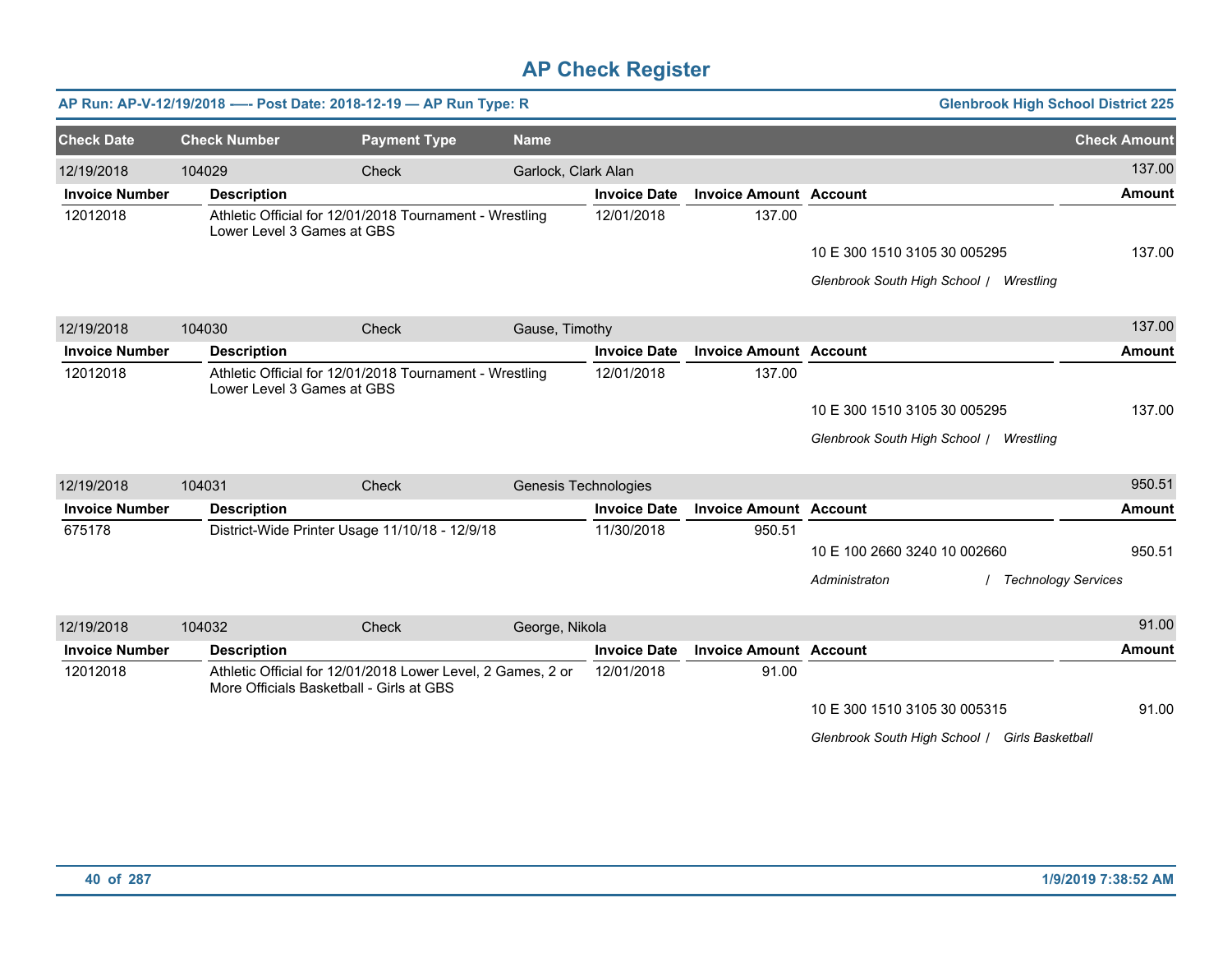|                       | AP Run: AP-V-12/19/2018 ---- Post Date: 2018-12-19 - AP Run Type: R<br><b>Glenbrook High School District 225</b> |                                                                                                       |                             |                     |                               |                                                                                   |                     |  |  |  |
|-----------------------|------------------------------------------------------------------------------------------------------------------|-------------------------------------------------------------------------------------------------------|-----------------------------|---------------------|-------------------------------|-----------------------------------------------------------------------------------|---------------------|--|--|--|
| <b>Check Date</b>     | <b>Check Number</b>                                                                                              | <b>Payment Type</b>                                                                                   | <b>Name</b>                 |                     |                               |                                                                                   | <b>Check Amount</b> |  |  |  |
| 12/19/2018            | 104033                                                                                                           | Check                                                                                                 | Glaser, John                |                     |                               |                                                                                   | 65.00               |  |  |  |
| <b>Invoice Number</b> | <b>Description</b>                                                                                               |                                                                                                       |                             | <b>Invoice Date</b> | <b>Invoice Amount Account</b> |                                                                                   | <b>Amount</b>       |  |  |  |
| 12012018              | Officials Basketball (Girls) at GBN                                                                              | Athletic Official for 12/01/2018 Varsity, 1 Game, 2 or More                                           |                             | 12/01/2018          | 65.00                         | 10 E 200 1510 3105 20 005315                                                      | 65.00               |  |  |  |
|                       |                                                                                                                  |                                                                                                       |                             |                     |                               | Glenbrook North High School   Girls Basketball                                    |                     |  |  |  |
| 12/19/2018            | 104034                                                                                                           | Check                                                                                                 | Glaser, Thomas J            |                     |                               |                                                                                   | 52.00               |  |  |  |
| <b>Invoice Number</b> | <b>Description</b>                                                                                               |                                                                                                       |                             | <b>Invoice Date</b> | <b>Invoice Amount Account</b> |                                                                                   | <b>Amount</b>       |  |  |  |
| 11292018              |                                                                                                                  | Athletic Official for 11/29/2018 Lower Level, 1 Game, 2 or<br>More Officials Basketball - Boys at GBS |                             | 11/29/2018          | 52.00                         | 10 E 300 1510 3105 30 005215<br>Glenbrook South High School / Boys Basketball     | 52.00               |  |  |  |
| 12/19/2018            | 104035                                                                                                           | <b>Check</b>                                                                                          | <b>Glenbrook Auto Parts</b> |                     |                               |                                                                                   | 1,151.35            |  |  |  |
| <b>Invoice Number</b> | <b>Description</b>                                                                                               |                                                                                                       |                             | <b>Invoice Date</b> | <b>Invoice Amount Account</b> |                                                                                   | <b>Amount</b>       |  |  |  |
| 113018                |                                                                                                                  | GBS - Supplies Purchased for Auto Shop                                                                |                             | 11/30/2018          | 892.69                        | 10 E 300 1400 4100 10 004745<br>Glenbrook South High School / Carl Perkins Grant  | 456.93              |  |  |  |
|                       |                                                                                                                  |                                                                                                       |                             |                     |                               | 10 E 300 1400 4870 30 001405                                                      | 435.76              |  |  |  |
|                       |                                                                                                                  |                                                                                                       |                             |                     |                               | Glenbrook South High School / Technical Education                                 |                     |  |  |  |
| 193812                | Vehicle Supplies for Grounds                                                                                     |                                                                                                       |                             | 11/14/2018          | 138.93                        | 20 E 300 2543 4870 30 009080<br>Glenbrook South High School / Grounds Maintenance | 138.93              |  |  |  |
| 197679                | <b>GBS Minivan Repairs</b>                                                                                       |                                                                                                       |                             | 12/06/2018          | 34.32                         | 40 E 300 2550 3230 30 005100<br>Glenbrook South High School / Athletics           | 34.32               |  |  |  |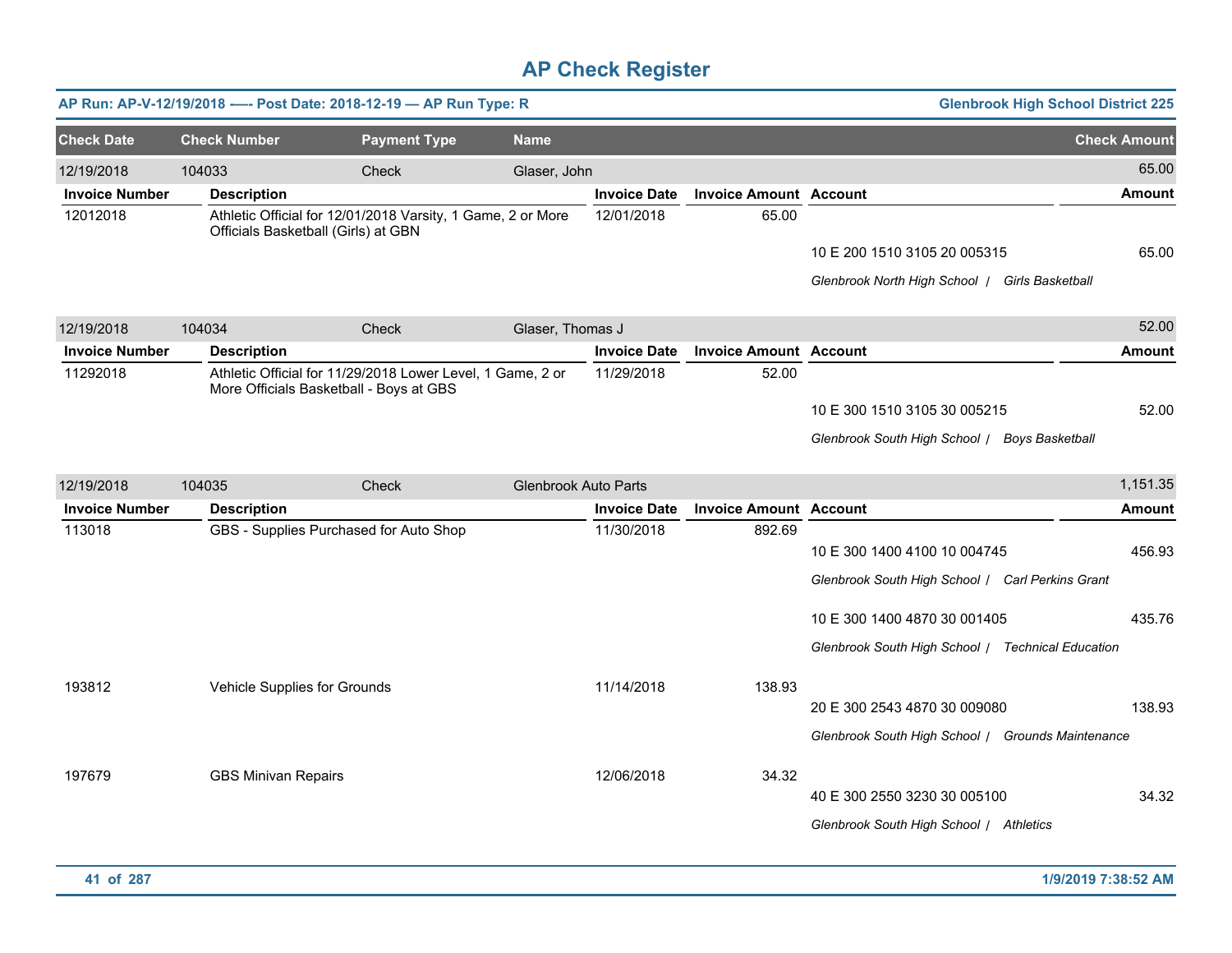|                       |                     | AP Run: AP-V-12/19/2018 ---- Post Date: 2018-12-19 - AP Run Type: R                                    |                             |                                       |                                           |                                                                                                                                                                                                                                  | <b>Glenbrook High School District 225</b>                                                                            |
|-----------------------|---------------------|--------------------------------------------------------------------------------------------------------|-----------------------------|---------------------------------------|-------------------------------------------|----------------------------------------------------------------------------------------------------------------------------------------------------------------------------------------------------------------------------------|----------------------------------------------------------------------------------------------------------------------|
| <b>Check Date</b>     | <b>Check Number</b> | <b>Payment Type</b>                                                                                    | <b>Name</b>                 |                                       |                                           |                                                                                                                                                                                                                                  | <b>Check Amount</b>                                                                                                  |
| 12/19/2018            | 104035              | Check                                                                                                  | <b>Glenbrook Auto Parts</b> |                                       |                                           |                                                                                                                                                                                                                                  | 1,151.35                                                                                                             |
| <b>Invoice Number</b> | <b>Description</b>  |                                                                                                        |                             | <b>Invoice Date</b>                   | <b>Invoice Amount Account</b>             |                                                                                                                                                                                                                                  | <b>Amount</b>                                                                                                        |
| 198242                |                     | GBN Grounds Pull Deck Motor Maintenance Parts                                                          |                             | 12/10/2018                            | 85.41                                     | 20 E 200 2543 4820 20 009080<br>Glenbrook North High School   Grounds Maintenance                                                                                                                                                | 85.41                                                                                                                |
| 12/19/2018            | 104036              | Check                                                                                                  |                             | Glenbrook HSD 225 - Business Services |                                           |                                                                                                                                                                                                                                  | 8,878.38                                                                                                             |
| <b>Invoice Number</b> | <b>Description</b>  |                                                                                                        |                             | <b>Invoice Date</b>                   | <b>Invoice Amount Account</b>             |                                                                                                                                                                                                                                  | <b>Amount</b>                                                                                                        |
| 20181130SAF           | Cycle)              | Repayment of Payroll Account From Student Activity<br>Funded Employee Compensation (11/30/2018 Payroll |                             | 11/30/2018                            | 8,878.38                                  | 99 L 990 1529 0000 20 820050<br><b>Student Based Activity</b><br>Account<br>99 L 990 1529 0000 20 820490<br><b>Student Based Activity</b><br>Account<br>99 L 990 1529 0000 30 830386<br><b>Student Based Activity</b><br>Account | 165.94<br>Advanced Placement<br>Testing<br>540.99<br>/ Gbn Sports Tournaments<br>7,535.50<br>/ Field Hockey Boosters |
|                       |                     |                                                                                                        |                             |                                       |                                           | 99 L 990 1529 0000 30 830685<br><b>Student Based Activity</b><br>Account                                                                                                                                                         | 635.95<br>/ Master Singers                                                                                           |
| 12/19/2018            | 104037              | Check                                                                                                  |                             |                                       | Glenbrook North Band Parents Organization |                                                                                                                                                                                                                                  | 1,550.00                                                                                                             |
| <b>Invoice Number</b> | <b>Description</b>  |                                                                                                        |                             | <b>Invoice Date</b>                   | <b>Invoice Amount Account</b>             |                                                                                                                                                                                                                                  | <b>Amount</b>                                                                                                        |
| RefundNov18           |                     | Booksale Disbursement of Funds for 2018-2019                                                           |                             | 12/17/2018                            | 1,550.00                                  | 99 L 990 1529 0000 10 810505<br><b>Student Based Activity</b><br>Account                                                                                                                                                         | 1,550.00<br>Friends/BPO (Band Parents<br>Org)                                                                        |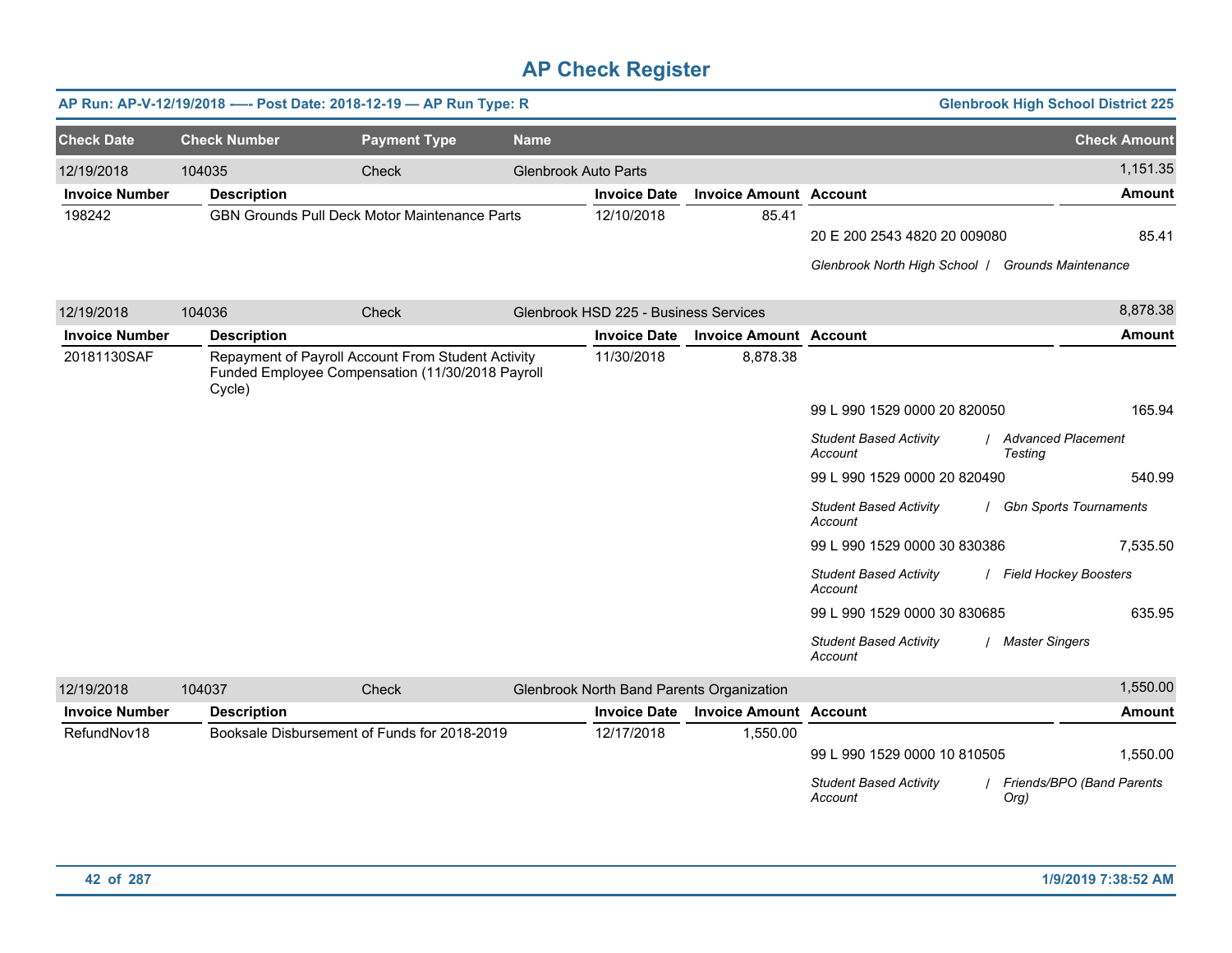|                       |                     | AP Run: AP-V-12/19/2018 ---- Post Date: 2018-12-19 - AP Run Type: R                                    |               |                                |                               |                                                                                       | <b>Glenbrook High School District 225</b> |
|-----------------------|---------------------|--------------------------------------------------------------------------------------------------------|---------------|--------------------------------|-------------------------------|---------------------------------------------------------------------------------------|-------------------------------------------|
| <b>Check Date</b>     | <b>Check Number</b> | <b>Payment Type</b>                                                                                    | <b>Name</b>   |                                |                               |                                                                                       | <b>Check Amount</b>                       |
| 12/19/2018            | 104038              | Check                                                                                                  |               | Goode & Fresh Pizza Bakery Inc |                               |                                                                                       | 138.47                                    |
| <b>Invoice Number</b> | <b>Description</b>  |                                                                                                        |               | <b>Invoice Date</b>            | <b>Invoice Amount Account</b> |                                                                                       | <b>Amount</b>                             |
| 02122018              |                     | GBS - PE/HE/DE Meeting Hospitality                                                                     |               | 12/02/2018                     | 102.87                        | 10 E 300 1130 4900 30 001050<br>Glenbrook South High School   Physical Education      | 102.87                                    |
| 2399                  |                     | GBS - Latino Heat Hospitality                                                                          |               | 12/01/2018                     | 35.60                         | 99 L 990 1529 0000 30 830010<br><b>Student Based Activity</b><br>Account              | 35.60<br><b>GBA Club Starter Account</b>  |
| 12/19/2018            | 104039              | Check                                                                                                  | Gooden, Jeff  |                                |                               |                                                                                       | 52.00                                     |
| <b>Invoice Number</b> | <b>Description</b>  |                                                                                                        |               | <b>Invoice Date</b>            | <b>Invoice Amount Account</b> |                                                                                       | Amount                                    |
| 12142018              |                     | Athletic Official for 12/14/2018 Lower Level, 1 Game, 2 or<br>More Officials Basketball (Girls) at GBN |               | 12/14/2018                     | 52.00                         | 10 E 200 1510 3105 20 005215<br>Glenbrook North High School   Boys Basketball         | 52.00                                     |
| 12/19/2018            | 104040              | <b>Check</b>                                                                                           |               | Gordon Food Service Inc        |                               |                                                                                       | 131.50                                    |
| <b>Invoice Number</b> | <b>Description</b>  |                                                                                                        |               | <b>Invoice Date</b>            | <b>Invoice Amount Account</b> |                                                                                       | Amount                                    |
| 190550326             |                     | GBS - Supplies for Foods Lab                                                                           |               | 12/03/2018                     | 131.50                        | 10 E 300 1400 4200 30 001425<br>Glenbrook South High School / Family/Consumer Science | 131.50                                    |
| 12/19/2018            | 104041              | Check                                                                                                  | Gordon, Kevin |                                |                               |                                                                                       | 375.00                                    |
| <b>Invoice Number</b> | <b>Description</b>  |                                                                                                        |               | <b>Invoice Date</b>            | <b>Invoice Amount Account</b> |                                                                                       | <b>Amount</b>                             |
| 12102018              | 12/7/18 - 12/9/18   | GBS Debate - Judging Fee - Dowling Catholic Paradigm -                                                 |               | 12/07/2018                     | 375.00                        | 10 E 300 1520 3105 30 005820<br>Glenbrook South High School / Debate                  | 375.00                                    |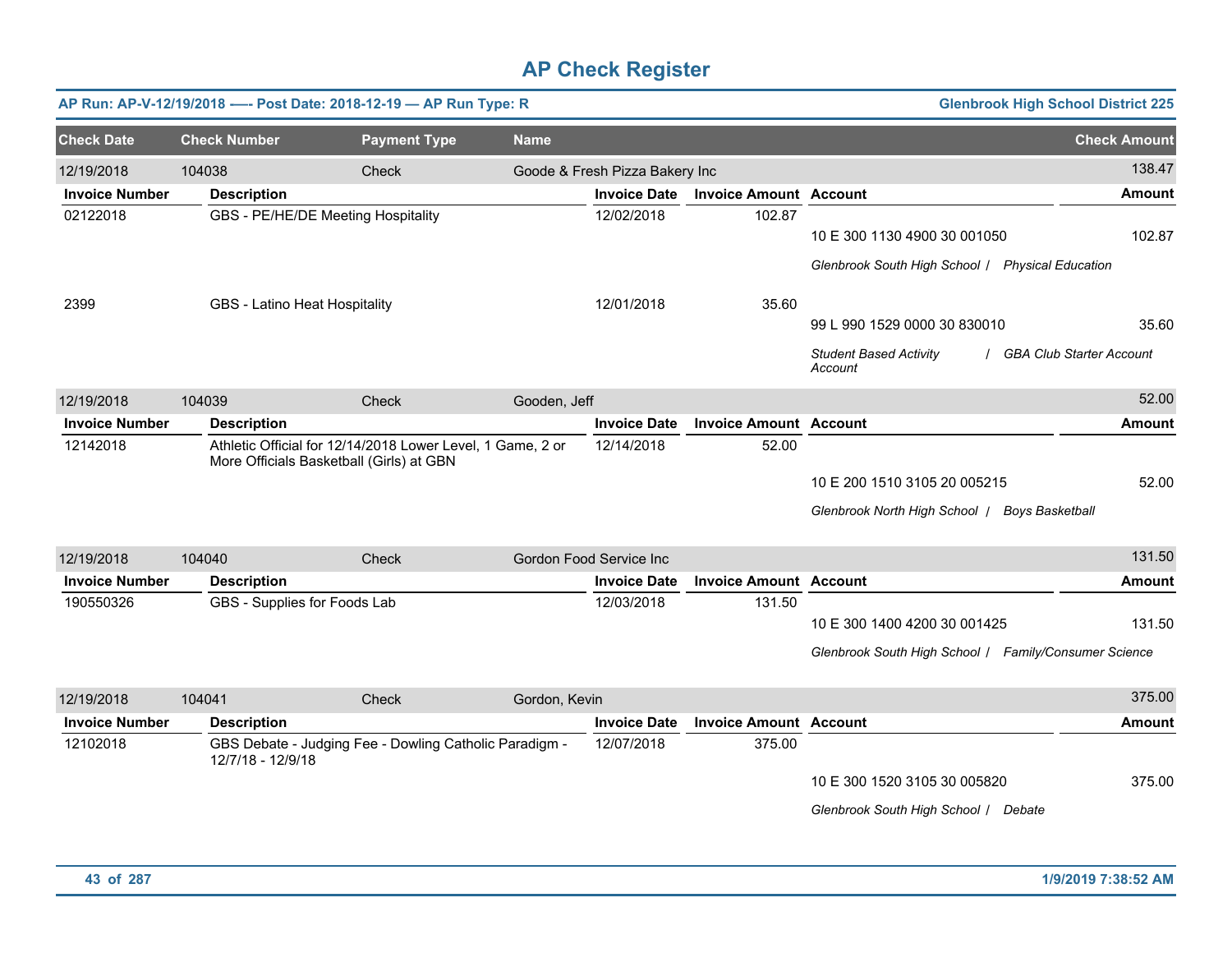|                       |                                       | AP Run: AP-V-12/19/2018 ---- Post Date: 2018-12-19 - AP Run Type: R |                       |                     |                               |                                                    | <b>Glenbrook High School District 225</b> |
|-----------------------|---------------------------------------|---------------------------------------------------------------------|-----------------------|---------------------|-------------------------------|----------------------------------------------------|-------------------------------------------|
| <b>Check Date</b>     | <b>Check Number</b>                   | <b>Payment Type</b>                                                 | <b>Name</b>           |                     |                               |                                                    | <b>Check Amount</b>                       |
| 12/19/2018            | 104042                                | <b>Check</b>                                                        | Grainger Inc          |                     |                               |                                                    | 41.28                                     |
| <b>Invoice Number</b> | <b>Description</b>                    |                                                                     |                       | <b>Invoice Date</b> | <b>Invoice Amount Account</b> |                                                    | Amount                                    |
| 9017584013            | <b>Rocker Switch</b>                  |                                                                     |                       | 11/29/2018          | 2.72                          |                                                    |                                           |
|                       |                                       |                                                                     |                       |                     |                               | 20 E 300 2544 4842 30 009050                       | 2.72                                      |
|                       |                                       |                                                                     |                       |                     |                               | Glenbrook South High School   Building Maintenance |                                           |
| 9017584021            | <b>Circuit Breaker</b>                |                                                                     |                       | 11/29/2018          | 1.90                          |                                                    |                                           |
|                       |                                       |                                                                     |                       |                     |                               | 20 E 300 2544 4842 30 009050                       | 1.90                                      |
|                       |                                       |                                                                     |                       |                     |                               | Glenbrook South High School / Building Maintenance |                                           |
| 9018374851            | <b>GBS</b> - Auditorium Mic Batteries |                                                                     |                       | 11/30/2018          | 36.66                         |                                                    |                                           |
|                       |                                       |                                                                     |                       |                     |                               | 10 E 300 1530 4100 30 005805                       | 36.66                                     |
|                       |                                       |                                                                     |                       |                     |                               | Glenbrook South High School / Auditorium           |                                           |
| 12/19/2018            | 104043                                | <b>Check</b>                                                        | Greenstein, Michael B |                     |                               |                                                    | 180.00                                    |
| <b>Invoice Number</b> | <b>Description</b>                    |                                                                     |                       | <b>Invoice Date</b> | <b>Invoice Amount Account</b> |                                                    | <b>Amount</b>                             |
| nsda 121218           | 3/3/19                                | Employee Meal Advance - Debate - NSDA District 3/2/19 -             |                       | 03/02/2019          | 60.00                         |                                                    |                                           |
|                       |                                       |                                                                     |                       |                     |                               | 10 E 200 1520 3340 20 005820                       | 60.00                                     |
|                       |                                       |                                                                     |                       |                     |                               | Glenbrook North High School   Debate               |                                           |
| pc121118a             |                                       | Employee Meal Advance - Debate - Crestian Tournament                |                       | 02/14/2019          | 120.00                        |                                                    |                                           |
|                       | 2/14/19 - 2/17/19                     |                                                                     |                       |                     |                               | 10 E 200 1520 3340 20 005820                       | 120.00                                    |
|                       |                                       |                                                                     |                       |                     |                               | Glenbrook North High School   Debate               |                                           |
|                       |                                       |                                                                     |                       |                     |                               |                                                    |                                           |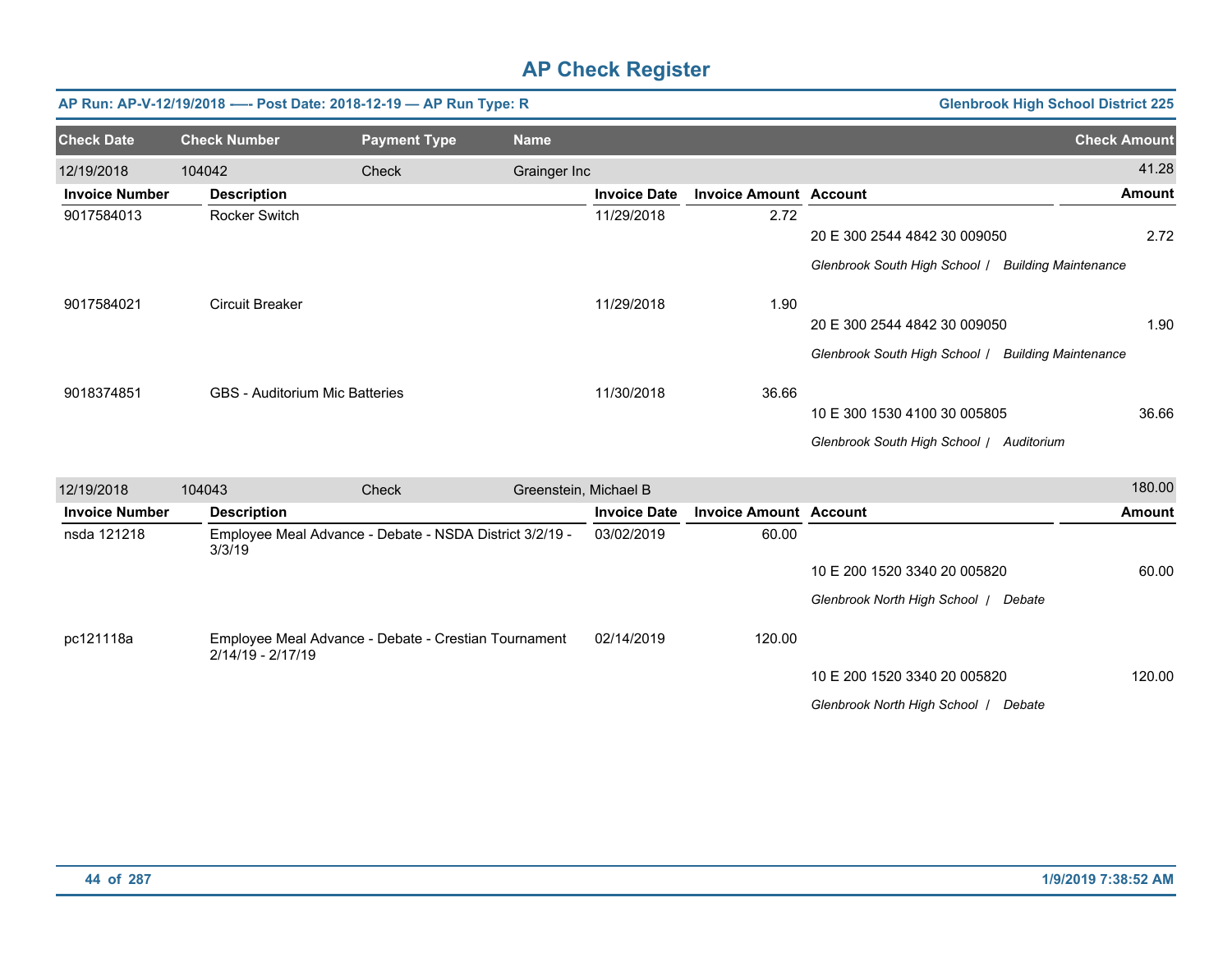|                       |                       | AP Run: AP-V-12/19/2018 ---- Post Date: 2018-12-19 - AP Run Type: R                                    |                    |                     |                               |                                                | <b>Glenbrook High School District 225</b> |
|-----------------------|-----------------------|--------------------------------------------------------------------------------------------------------|--------------------|---------------------|-------------------------------|------------------------------------------------|-------------------------------------------|
| <b>Check Date</b>     | <b>Check Number</b>   | <b>Payment Type</b>                                                                                    | <b>Name</b>        |                     |                               |                                                | <b>Check Amount</b>                       |
| 12/19/2018            | 104044                | Check                                                                                                  | Grember, Al        |                     |                               |                                                | 52.00                                     |
| <b>Invoice Number</b> | <b>Description</b>    |                                                                                                        |                    | <b>Invoice Date</b> | <b>Invoice Amount Account</b> |                                                | <b>Amount</b>                             |
| 12012018              |                       | Athletic Official for 12/01/2018 Lower Level, 1 Game, 2 or<br>More Officials Basketball (Girls) at GBN |                    | 12/01/2018          | 52.00                         |                                                |                                           |
|                       |                       |                                                                                                        |                    |                     |                               | 10 E 200 1510 3105 20 005315                   | 52.00                                     |
|                       |                       |                                                                                                        |                    |                     |                               | Glenbrook North High School   Girls Basketball |                                           |
| 12/19/2018            | 104045                | Check                                                                                                  | Gruber, Lauren E   |                     |                               |                                                | 77.74                                     |
| <b>Invoice Number</b> | <b>Description</b>    |                                                                                                        |                    | <b>Invoice Date</b> | <b>Invoice Amount Account</b> |                                                | <b>Amount</b>                             |
| 121118 LGruber        |                       | Employee Reimbursement - Book Club Hospitality                                                         |                    | 11/14/2018          | 77.74                         |                                                |                                           |
|                       |                       |                                                                                                        |                    |                     |                               | 10 E 300 2222 4900 30 002220                   | 77.74                                     |
|                       |                       |                                                                                                        |                    |                     |                               | Glenbrook South High School   Library Services |                                           |
| 12/19/2018            | 104046                | Check                                                                                                  | Gutierrez, Roberto |                     |                               |                                                | 14.00                                     |
| <b>Invoice Number</b> | <b>Description</b>    |                                                                                                        |                    | <b>Invoice Date</b> | <b>Invoice Amount Account</b> |                                                | <b>Amount</b>                             |
| Reimb12.2018          | Appearance on 12/3/18 | Employee Reimbursement - Parking for Required Court                                                    |                    | 12/03/2018          | 14.00                         |                                                |                                           |
|                       |                       |                                                                                                        |                    |                     |                               | 10 E 100 2640 3323 10 002640                   | 14.00                                     |
|                       |                       |                                                                                                        |                    |                     |                               | Administraton<br>Department                    | <b>Human Resources</b>                    |
| 12/19/2018            | 104047                | Check                                                                                                  | Halberg, Steven    |                     |                               |                                                | 65.00                                     |
| <b>Invoice Number</b> | <b>Description</b>    |                                                                                                        |                    | <b>Invoice Date</b> | <b>Invoice Amount Account</b> |                                                | Amount                                    |
| 11302018              |                       | Athletic Official for 11/30/2018 Varsity, 1 Game, 2 or More<br>Officials Basketball - Girls at GBS     |                    | 11/30/2018          | 65.00                         |                                                |                                           |
|                       |                       |                                                                                                        |                    |                     |                               | 10 E 300 1510 3105 30 005315                   | 65.00                                     |
|                       |                       |                                                                                                        |                    |                     |                               | Glenbrook South High School / Girls Basketball |                                           |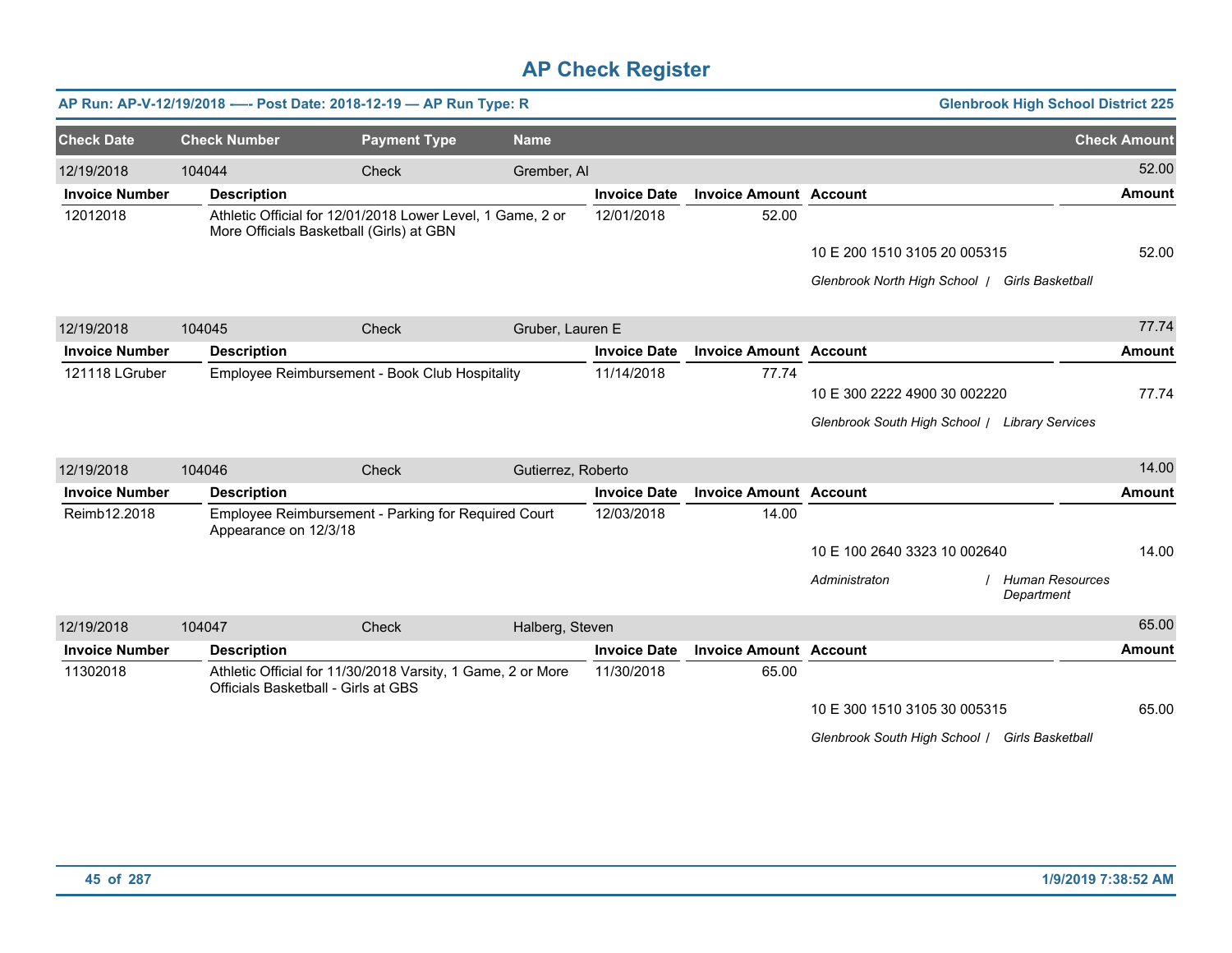|                       | AP Run: AP-V-12/19/2018 ---- Post Date: 2018-12-19 - AP Run Type: R<br><b>Glenbrook High School District 225</b> |                                                                                                   |                    |                        |                               |                                                   |                             |  |  |  |
|-----------------------|------------------------------------------------------------------------------------------------------------------|---------------------------------------------------------------------------------------------------|--------------------|------------------------|-------------------------------|---------------------------------------------------|-----------------------------|--|--|--|
| <b>Check Date</b>     | <b>Check Number</b>                                                                                              | <b>Payment Type</b>                                                                               | <b>Name</b>        |                        |                               |                                                   | <b>Check Amount</b>         |  |  |  |
| 12/19/2018            | 104048                                                                                                           | Check                                                                                             |                    | Halogen Supply Company |                               |                                                   | 127.29                      |  |  |  |
| <b>Invoice Number</b> | <b>Description</b>                                                                                               |                                                                                                   |                    | <b>Invoice Date</b>    | <b>Invoice Amount Account</b> |                                                   | <b>Amount</b>               |  |  |  |
| 115                   | <b>GBN Pool Mechanical Parts</b>                                                                                 |                                                                                                   |                    | 12/07/2018             | 127.29                        |                                                   |                             |  |  |  |
|                       |                                                                                                                  |                                                                                                   |                    |                        |                               | 20 E 200 2544 4860 20 009050                      | 127.29                      |  |  |  |
|                       |                                                                                                                  |                                                                                                   |                    |                        |                               | Glenbrook North High School /                     | <b>Building Maintenance</b> |  |  |  |
| 12/19/2018            | 104049                                                                                                           | Check                                                                                             | Halpern, Bryan     |                        |                               |                                                   | 197.00                      |  |  |  |
| <b>Invoice Number</b> | <b>Description</b>                                                                                               |                                                                                                   |                    | <b>Invoice Date</b>    | <b>Invoice Amount Account</b> |                                                   | <b>Amount</b>               |  |  |  |
| Halpern 12.14.18      | <b>Night Hospitality</b>                                                                                         | Employee Reimbursement - NISPA Membership and Press                                               |                    | 12/14/2018             | 197.00                        |                                                   |                             |  |  |  |
|                       |                                                                                                                  |                                                                                                   |                    |                        |                               | 99 L 990 1529 0000 20 821240                      | 197.00                      |  |  |  |
|                       |                                                                                                                  |                                                                                                   |                    |                        |                               | <b>Student Based Activity</b><br>Torch<br>Account |                             |  |  |  |
| 12/19/2018            | 104050                                                                                                           | Check                                                                                             | Hanna, Emma W      |                        |                               |                                                   | 45.00                       |  |  |  |
| <b>Invoice Number</b> | <b>Description</b>                                                                                               |                                                                                                   |                    | <b>Invoice Date</b>    | <b>Invoice Amount Account</b> |                                                   | <b>Amount</b>               |  |  |  |
| Dues2019              |                                                                                                                  | Employee Reimbursement - Professional Dues                                                        |                    | 12/07/2018             | 45.00                         |                                                   |                             |  |  |  |
|                       |                                                                                                                  |                                                                                                   |                    |                        |                               | 10 E 100 2640 2404 10 002645                      | 45.00                       |  |  |  |
|                       |                                                                                                                  |                                                                                                   |                    |                        |                               | Administraton<br><b>Employee Benefits</b>         |                             |  |  |  |
| 12/19/2018            | 104051                                                                                                           | Check                                                                                             | Hartzheim, Gregory |                        |                               |                                                   | 65.00                       |  |  |  |
| <b>Invoice Number</b> | <b>Description</b>                                                                                               |                                                                                                   |                    | <b>Invoice Date</b>    | <b>Invoice Amount Account</b> |                                                   | <b>Amount</b>               |  |  |  |
| 12122018              |                                                                                                                  | Athletic Official for 12/12/2018 Varsity, 1 Game, 2 or More<br>Officials Basketball (Boys) at GBS |                    | 12/12/2018             | 65.00                         |                                                   |                             |  |  |  |
|                       |                                                                                                                  |                                                                                                   |                    |                        |                               | 10 E 300 1510 3105 30 005215                      | 65.00                       |  |  |  |
|                       |                                                                                                                  |                                                                                                   |                    |                        |                               | Glenbrook South High School / Boys Basketball     |                             |  |  |  |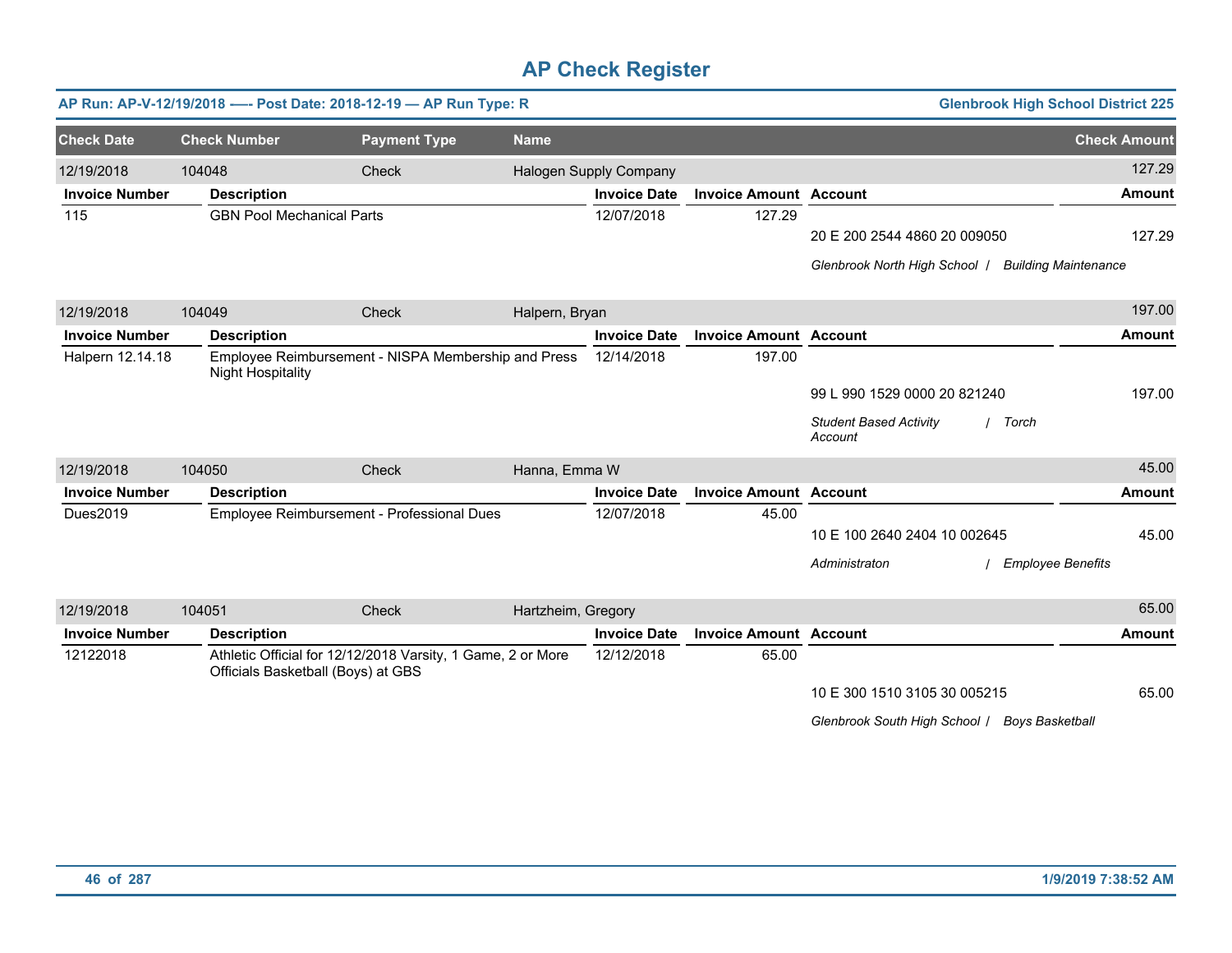|                       |                     | AP Run: AP-V-12/19/2018 ---- Post Date: 2018-12-19 - AP Run Type: R                               |               |                                       |                               |                                               | <b>Glenbrook High School District 225</b> |
|-----------------------|---------------------|---------------------------------------------------------------------------------------------------|---------------|---------------------------------------|-------------------------------|-----------------------------------------------|-------------------------------------------|
| <b>Check Date</b>     | <b>Check Number</b> | <b>Payment Type</b>                                                                               | <b>Name</b>   |                                       |                               |                                               | <b>Check Amount</b>                       |
| 12/19/2018            | 104052              | Check                                                                                             | Head, Chris S |                                       |                               |                                               | 65.00                                     |
| <b>Invoice Number</b> | <b>Description</b>  |                                                                                                   |               | <b>Invoice Date</b>                   | <b>Invoice Amount Account</b> |                                               | <b>Amount</b>                             |
| 12072018              |                     | Athletic Official for 12/07/2018 Varsity, 1 Game, 2 or More<br>Officials Basketball - Boys at GBS |               | 12/07/2018                            | 65.00                         |                                               |                                           |
|                       |                     |                                                                                                   |               |                                       |                               | 10 E 300 1510 3105 30 005215                  | 65.00                                     |
|                       |                     |                                                                                                   |               |                                       |                               | Glenbrook South High School / Boys Basketball |                                           |
| 12/19/2018            | 104053              | Check                                                                                             |               | <b>Heartland Health Outreach CCIS</b> |                               |                                               | 348.54                                    |
| <b>Invoice Number</b> | <b>Description</b>  |                                                                                                   |               | <b>Invoice Date</b>                   | <b>Invoice Amount Account</b> |                                               | <b>Amount</b>                             |
| 14273                 |                     | GBS - Interpretation Services - Nov 2018                                                          |               | 11/30/2018                            | 348.54                        |                                               |                                           |
|                       |                     |                                                                                                   |               |                                       |                               | 10 E 100 1220 3190 10 001320                  | 348.54                                    |
|                       |                     |                                                                                                   |               |                                       |                               | Administraton                                 | Developmental Learning<br><b>Skills</b>   |
| 12/19/2018            | 104054              | Check                                                                                             | Heartspring   |                                       |                               |                                               | 42,830.57                                 |
| <b>Invoice Number</b> | <b>Description</b>  |                                                                                                   |               | <b>Invoice Date</b>                   | <b>Invoice Amount Account</b> |                                               | <b>Amount</b>                             |
| 11331                 |                     | Special Education - Escort Travel Reimbursement                                                   |               | 10/31/2018                            | 1,907.61                      |                                               |                                           |
|                       |                     |                                                                                                   |               |                                       |                               | 40 E 100 2550 3311 10 001300                  | 1,907.61                                  |
|                       |                     |                                                                                                   |               |                                       |                               | Administraton                                 | <b>Special Education</b>                  |
| 11336                 | 2018                | Special Education - Tuition and Room & Board - November 11/30/2018                                |               |                                       | 20,461.48                     |                                               |                                           |
|                       |                     |                                                                                                   |               |                                       |                               | 10 E 100 1912 6707 10 001305                  | 5,988.58                                  |
|                       |                     |                                                                                                   |               |                                       |                               | Administraton                                 | / District SpEd Placements                |
|                       |                     |                                                                                                   |               |                                       |                               | 10 E 100 1912 6710 10 001305                  | 14,472.90                                 |
|                       |                     |                                                                                                   |               |                                       |                               | Administraton                                 | / District SpEd Placements                |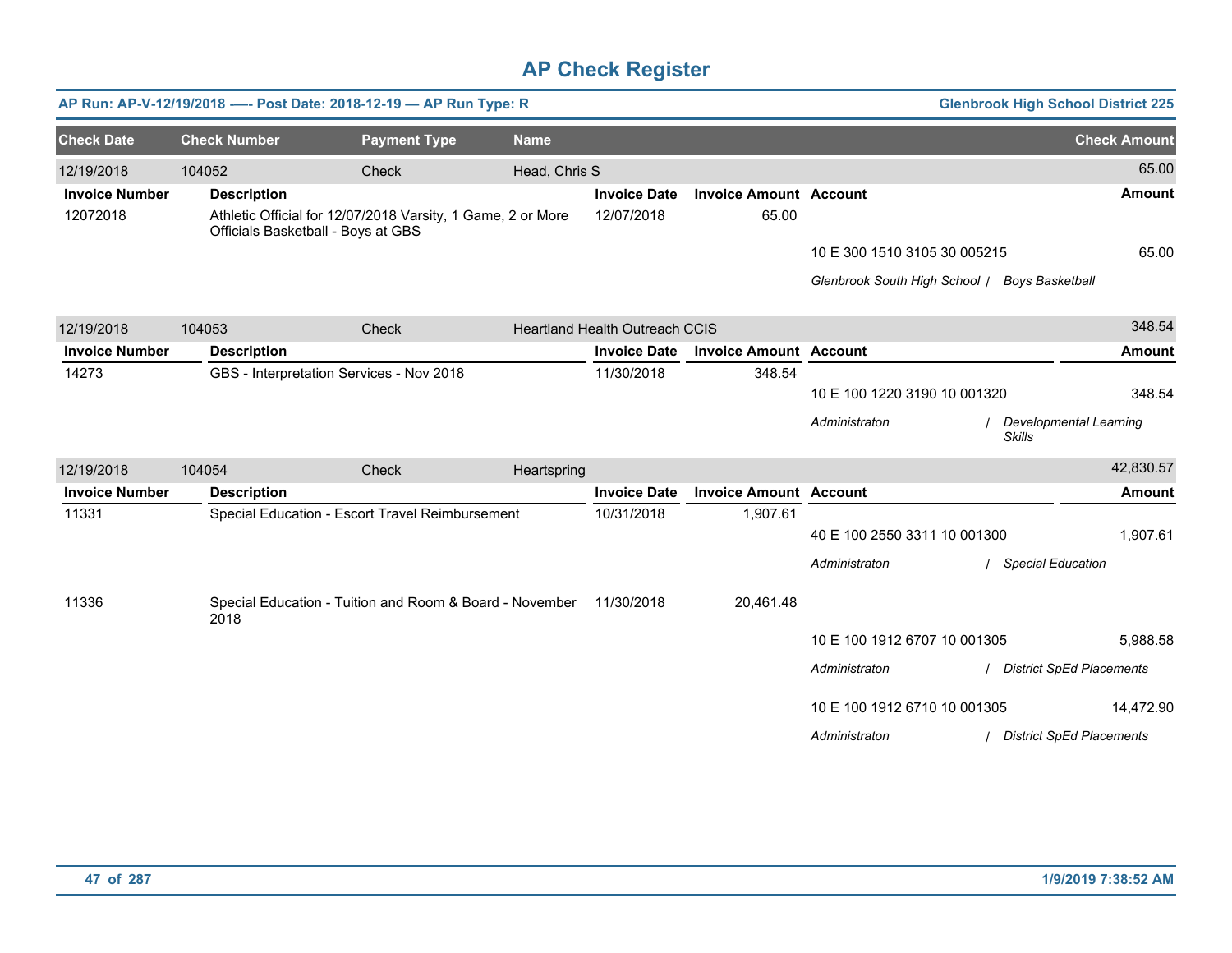|                       |                     | AP Run: AP-V-12/19/2018 ---- Post Date: 2018-12-19 - AP Run Type: R                                   |                       |                              |                               |                                                | <b>Glenbrook High School District 225</b> |
|-----------------------|---------------------|-------------------------------------------------------------------------------------------------------|-----------------------|------------------------------|-------------------------------|------------------------------------------------|-------------------------------------------|
| <b>Check Date</b>     | <b>Check Number</b> | <b>Payment Type</b>                                                                                   | <b>Name</b>           |                              |                               |                                                | <b>Check Amount</b>                       |
| 12/19/2018            | 104054              | Check                                                                                                 | Heartspring           |                              |                               |                                                | 42,830.57                                 |
| <b>Invoice Number</b> | <b>Description</b>  |                                                                                                       |                       | <b>Invoice Date</b>          | <b>Invoice Amount Account</b> |                                                | <b>Amount</b>                             |
| 11337                 | 2018                | Special Education - Tuition and Room & Board - November                                               |                       | 11/30/2018                   | 20,461.48                     |                                                |                                           |
|                       |                     |                                                                                                       |                       |                              |                               | 10 E 100 1912 6707 10 001305                   | 5,988.58                                  |
|                       |                     |                                                                                                       |                       |                              |                               | Administraton                                  | <b>District SpEd Placements</b>           |
|                       |                     |                                                                                                       |                       |                              |                               | 10 E 100 1912 6710 10 001305                   | 14,472.90                                 |
|                       |                     |                                                                                                       |                       |                              |                               | Administraton                                  | <b>District SpEd Placements</b>           |
| 12/19/2018            | 104055              | Check                                                                                                 | Hianik, Therese E     |                              |                               |                                                | 13.98                                     |
| <b>Invoice Number</b> | <b>Description</b>  |                                                                                                       |                       | <b>Invoice Date</b>          | <b>Invoice Amount</b>         | <b>Account</b>                                 | <b>Amount</b>                             |
| Walgreens             |                     | Employee Reimbursement - Holiday Luncheon Coffee                                                      |                       | 12/11/2018                   | 13.98                         |                                                |                                           |
|                       |                     |                                                                                                       |                       |                              |                               | 10 E 300 2222 4900 30 002220                   | 13.98                                     |
|                       |                     |                                                                                                       |                       |                              |                               | Glenbrook South High School   Library Services |                                           |
| 12/19/2018            | 104056              | Check                                                                                                 | Hillebrand, Timothy J |                              |                               |                                                | 52.00                                     |
| <b>Invoice Number</b> | <b>Description</b>  |                                                                                                       |                       | <b>Invoice Date</b>          | <b>Invoice Amount Account</b> |                                                | <b>Amount</b>                             |
| 12082018              |                     | Athletic Official for 12/08/2018 Lower Level, 1 Game, 2 or<br>More Officials Basketball (Boys) at GBN |                       | 12/08/2018                   | 52.00                         |                                                |                                           |
|                       |                     |                                                                                                       |                       |                              |                               | 10 E 200 1510 3105 20 005215                   | 52.00                                     |
|                       |                     |                                                                                                       |                       |                              |                               | Glenbrook North High School   Boys Basketball  |                                           |
| 12/19/2018            | 104057              | Check                                                                                                 |                       | Hinsdale Central High School |                               |                                                | 200.00                                    |
| <b>Invoice Number</b> | <b>Description</b>  |                                                                                                       |                       | <b>Invoice Date</b>          | <b>Invoice Amount Account</b> |                                                | <b>Amount</b>                             |
| 03/09/2019            |                     | GBS - Entry Fees - Girls' Water Polo 3/9/19                                                           |                       | 03/09/2019                   | 200.00                        |                                                |                                           |
|                       |                     |                                                                                                       |                       |                              |                               | 10 E 300 1510 6500 30 005390                   | 200.00                                    |
|                       |                     |                                                                                                       |                       |                              |                               | Glenbrook South High School / Girls Water Polo |                                           |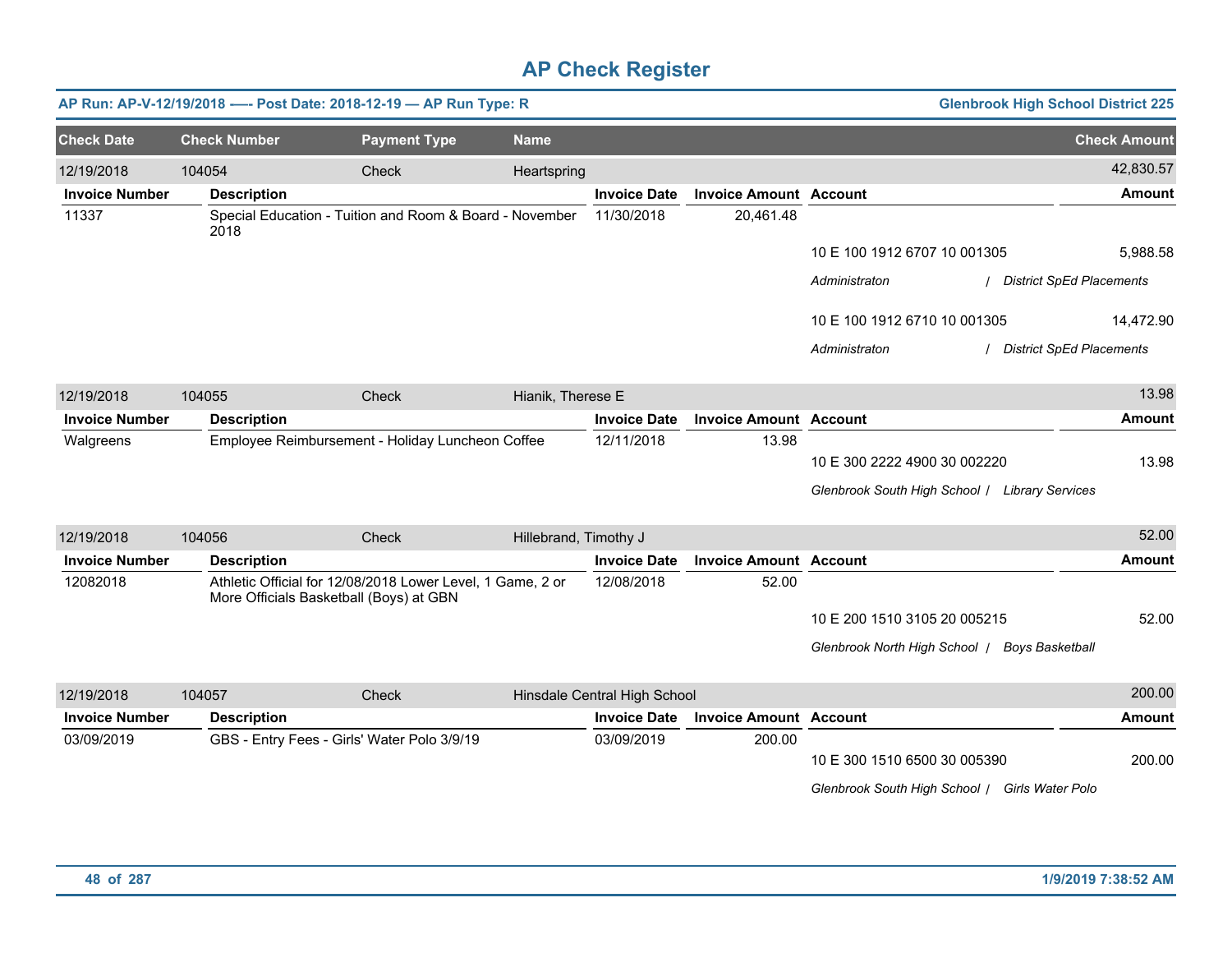|                       |                     | AP Run: AP-V-12/19/2018 ---- Post Date: 2018-12-19 - AP Run Type: R                                    |                 |                                     |                               | <b>Glenbrook High School District 225</b>                                |                     |
|-----------------------|---------------------|--------------------------------------------------------------------------------------------------------|-----------------|-------------------------------------|-------------------------------|--------------------------------------------------------------------------|---------------------|
| <b>Check Date</b>     | <b>Check Number</b> | <b>Payment Type</b>                                                                                    | <b>Name</b>     |                                     |                               |                                                                          | <b>Check Amount</b> |
| 12/19/2018            | 104058              | Check                                                                                                  |                 | <b>Hlavacek Florist Of Glenview</b> |                               |                                                                          | 58.00               |
| <b>Invoice Number</b> | <b>Description</b>  |                                                                                                        |                 | <b>Invoice Date</b>                 | <b>Invoice Amount Account</b> |                                                                          | Amount              |
| 005252                |                     | <b>GBN Get Well Plant for Employee</b>                                                                 |                 | 12/14/2018                          | 58.00                         |                                                                          |                     |
|                       |                     |                                                                                                        |                 |                                     |                               | 99 L 990 1529 0000 20 821330                                             | 58.00               |
|                       |                     |                                                                                                        |                 |                                     |                               | <b>Student Based Activity</b><br><b>Welfare Memorial Fund</b><br>Account |                     |
| 12/19/2018            | 104059              | Check                                                                                                  | Hobscheid, John |                                     |                               |                                                                          | 52.00               |
| <b>Invoice Number</b> | <b>Description</b>  |                                                                                                        |                 | <b>Invoice Date</b>                 | <b>Invoice Amount Account</b> |                                                                          | <b>Amount</b>       |
| 12032018              |                     | Athletic Official for 12/03/2018 Lower Level, 1 Game, 2 or<br>More Officials Basketball - Girls at GBS |                 | 12/03/2018                          | 52.00                         |                                                                          |                     |
|                       |                     |                                                                                                        |                 |                                     |                               | 10 E 300 1510 3105 30 005315                                             | 52.00               |
|                       |                     |                                                                                                        |                 |                                     |                               | Glenbrook South High School / Girls Basketball                           |                     |
|                       |                     |                                                                                                        |                 |                                     |                               |                                                                          |                     |
| 12/19/2018            | 104060              | Check                                                                                                  | Horton, Mark G  |                                     |                               |                                                                          | 130.00              |
| <b>Invoice Number</b> | <b>Description</b>  |                                                                                                        |                 | <b>Invoice Date</b>                 | <b>Invoice Amount Account</b> |                                                                          | <b>Amount</b>       |
| 12012018              |                     | Athletic Official for 12/01/2018 Varsity, 1 Game, 2 or More<br>Officials Basketball - Boys at GBS      |                 | 12/01/2018                          | 65.00                         |                                                                          |                     |
|                       |                     |                                                                                                        |                 |                                     |                               | 10 E 300 1510 3105 30 005215                                             | 65.00               |
|                       |                     |                                                                                                        |                 |                                     |                               | Glenbrook South High School / Boys Basketball                            |                     |
| 12152018              |                     | Athletic Official for 12/15/2018 Varsity, 1 Game, 2 or More<br>Officials Basketball (Boys) at GBN      |                 | 12/15/2018                          | 65.00                         |                                                                          |                     |
|                       |                     |                                                                                                        |                 |                                     |                               | 10 E 200 1510 3105 20 005315                                             | 65.00               |
|                       |                     |                                                                                                        |                 |                                     |                               | Glenbrook North High School / Girls Basketball                           |                     |
|                       |                     |                                                                                                        |                 |                                     |                               |                                                                          |                     |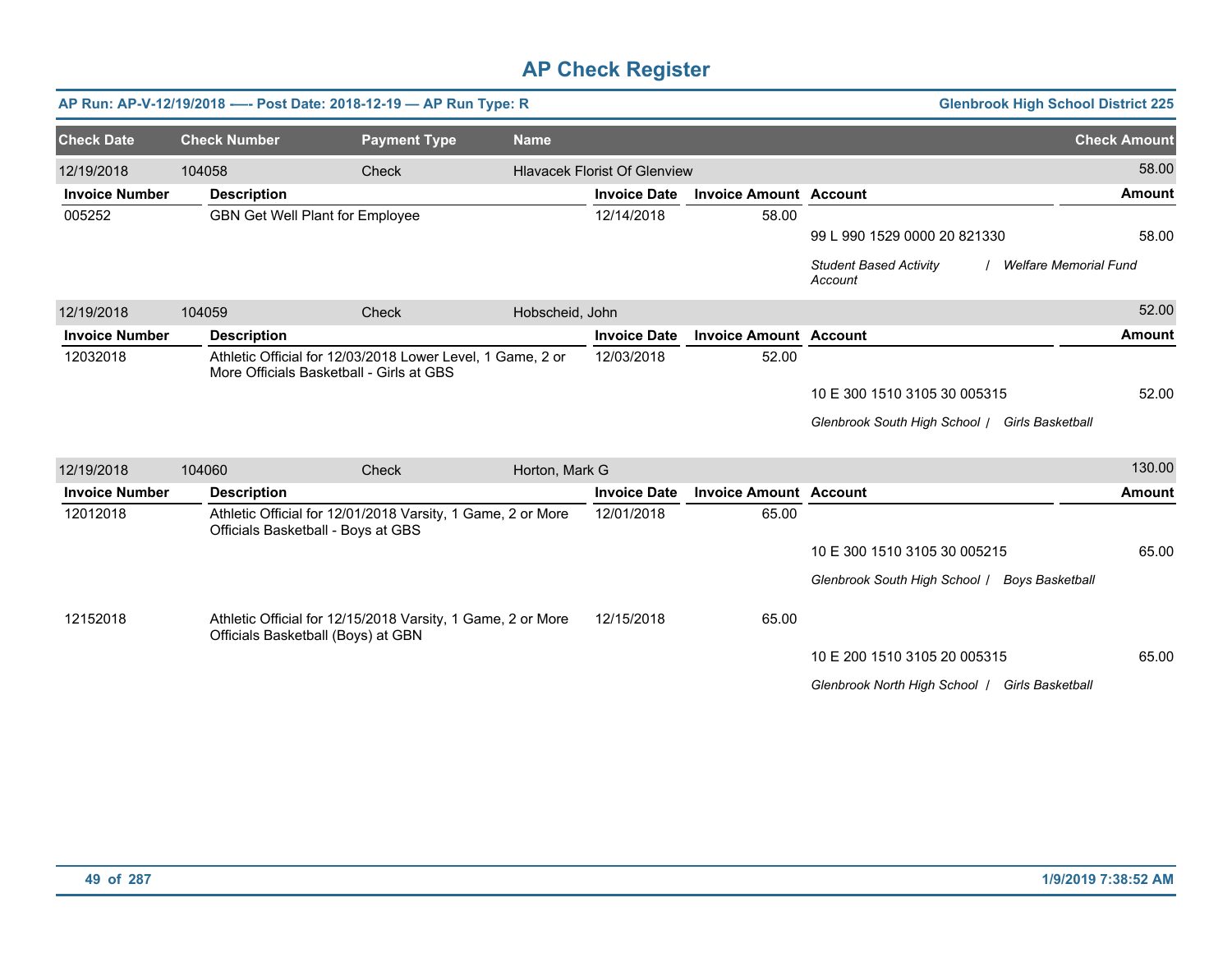|                       |                     | AP Run: AP-V-12/19/2018 ---- Post Date: 2018-12-19 - AP Run Type: R                                |                              |                     |                               | <b>Glenbrook High School District 225</b>                                                       |                     |
|-----------------------|---------------------|----------------------------------------------------------------------------------------------------|------------------------------|---------------------|-------------------------------|-------------------------------------------------------------------------------------------------|---------------------|
| <b>Check Date</b>     | <b>Check Number</b> | <b>Payment Type</b>                                                                                | <b>Name</b>                  |                     |                               |                                                                                                 | <b>Check Amount</b> |
| 12/19/2018            | 104061              | Check                                                                                              | Hugelier, Deborah            |                     |                               |                                                                                                 | 110.00              |
| <b>Invoice Number</b> | <b>Description</b>  |                                                                                                    |                              | <b>Invoice Date</b> | <b>Invoice Amount Account</b> |                                                                                                 | <b>Amount</b>       |
| 12072018              |                     | Athletic Official for 12/07/2018 Varsity, 1 Game, 2 or More<br>Officials Gymnastics (Girls) at GBN |                              | 12/07/2018          | 110.00                        | 10 E 200 1510 3105 20 005335<br>Glenbrook North High School   Girls Gymnastics                  | 110.00              |
| 12/19/2018            | 104062              | Check                                                                                              | Hutter, Gary                 |                     |                               |                                                                                                 | 91.00               |
| <b>Invoice Number</b> | <b>Description</b>  |                                                                                                    |                              | <b>Invoice Date</b> | <b>Invoice Amount Account</b> |                                                                                                 | <b>Amount</b>       |
| 11302018              |                     | Athletic Official for 11/30/2018 Lower Level, 2 Games, 1<br>Official Basketball (Boys) at GBN      |                              | 11/30/2018          | 91.00                         | 10 E 200 1510 3105 20 005215<br>Glenbrook North High School   Boys Basketball                   | 91.00               |
| 12/19/2018            | 104063              | Check                                                                                              | Ilie, Sarah H                |                     |                               |                                                                                                 | 145.77              |
| <b>Invoice Number</b> | <b>Description</b>  |                                                                                                    |                              | <b>Invoice Date</b> | <b>Invoice Amount Account</b> |                                                                                                 | <b>Amount</b>       |
| 12142018a             |                     | Employee Reimbursement - Hospitality & Supplies for<br>Korean Connections Club Dinner Event        |                              | 11/14/2018          | 145.77                        | 99 L 990 1529 0000 20 820605<br><b>Student Based Activity</b><br>/ Korean Connection<br>Account | 145.77              |
| 12/19/2018            | 104064              | <b>Check</b>                                                                                       | <b>Illini Power Products</b> |                     |                               |                                                                                                 | 1,055.15            |
| <b>Invoice Number</b> | <b>Description</b>  |                                                                                                    |                              | <b>Invoice Date</b> | <b>Invoice Amount Account</b> |                                                                                                 | <b>Amount</b>       |
| SWO021803-1           |                     | District Office Backup Generator Service                                                           |                              | 12/10/2018          | 475.46                        | 20 E 100 2544 3270 10 009050<br>Administraton<br><b>Building Maintenance</b>                    | 475.46              |
| SWO021803-2           |                     | District Office Backup Generator Service                                                           |                              | 12/10/2018          | 579.69                        | 20 E 100 2544 3270 10 009050<br>Administraton<br>/ Building Maintenance                         | 579.69              |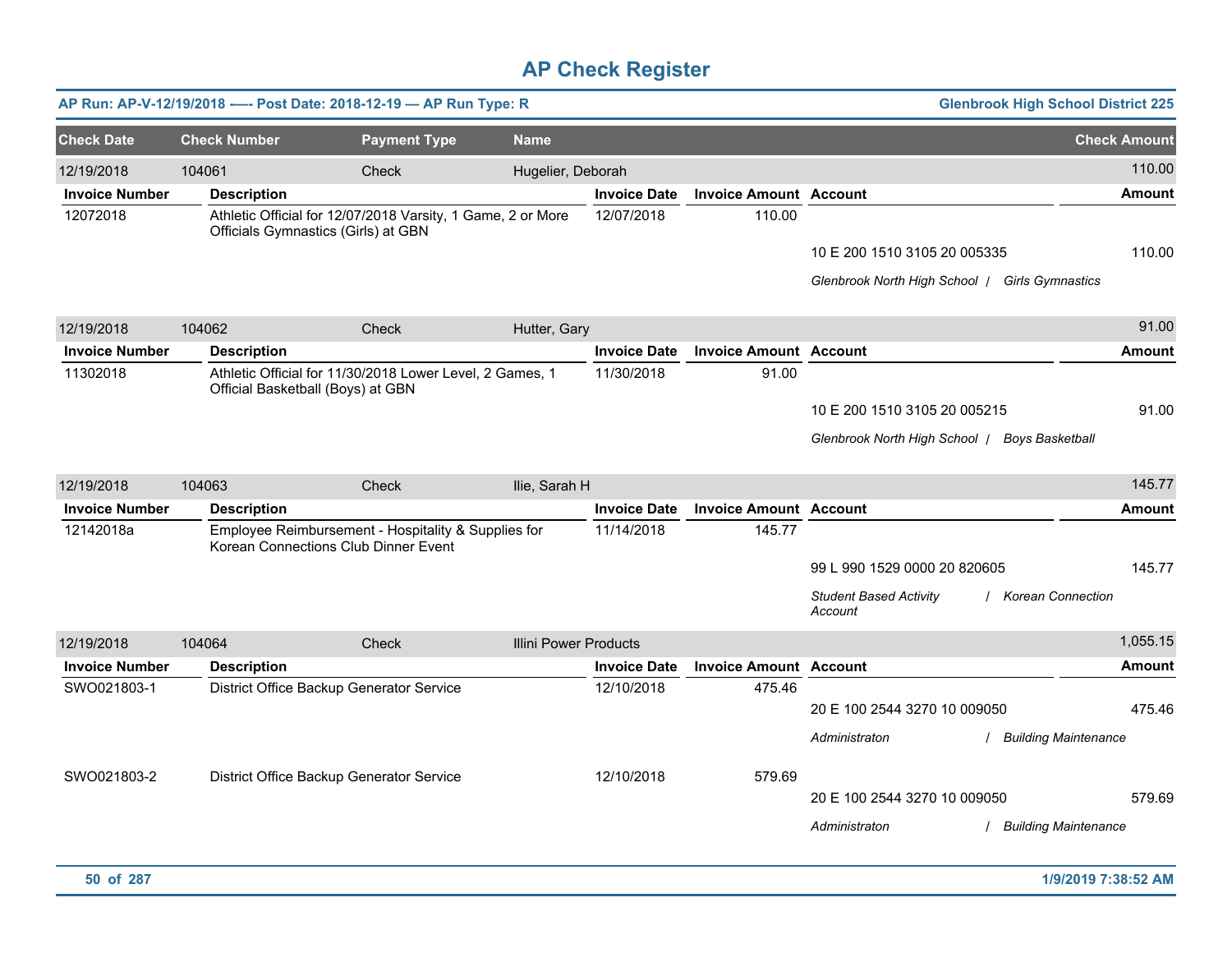|                       |        |                     | AP Run: AP-V-12/19/2018 ---- Post Date: 2018-12-19 - AP Run Type: R                                  |                              |                                   |                               |                                          | <b>Glenbrook High School District 225</b> |
|-----------------------|--------|---------------------|------------------------------------------------------------------------------------------------------|------------------------------|-----------------------------------|-------------------------------|------------------------------------------|-------------------------------------------|
| <b>Check Date</b>     |        | <b>Check Number</b> | <b>Payment Type</b>                                                                                  | <b>Name</b>                  |                                   |                               |                                          | <b>Check Amount</b>                       |
| 12/19/2018            | 104065 |                     | Check                                                                                                | <b>Illinois State Police</b> |                                   |                               |                                          | 432.00                                    |
| <b>Invoice Number</b> |        | <b>Description</b>  |                                                                                                      |                              | <b>Invoice Date</b>               | <b>Invoice Amount Account</b> |                                          | <b>Amount</b>                             |
| IL016225S Nov 2018    |        | Nov 2018            | Human Resources - Pre-Employment Background Checks -                                                 |                              | 11/30/2018                        | 432.00                        |                                          |                                           |
|                       |        |                     |                                                                                                      |                              |                                   |                               | 10 E 100 2640 3159 10 002640             | 432.00                                    |
|                       |        |                     |                                                                                                      |                              |                                   |                               | Administraton                            | Human Resources<br>Department             |
| 12/19/2018            | 104066 |                     | Check                                                                                                | Illinois Swimming Inc        |                                   |                               |                                          | 1,309.00                                  |
| <b>Invoice Number</b> |        | <b>Description</b>  |                                                                                                      |                              | <b>Invoice Date</b>               | <b>Invoice Amount Account</b> |                                          | <b>Amount</b>                             |
| Ck Req                |        |                     | Glenbrook Swim Club - USA Swimming Registration Fees                                                 |                              | 12/11/2018                        | 1,309.00                      |                                          |                                           |
|                       |        |                     |                                                                                                      |                              |                                   |                               | 95 R 200 1719 0000 00 005505             | 1,309.00                                  |
|                       |        |                     |                                                                                                      |                              |                                   |                               | Glenbrook North High School /            | <b>Glenbrook Aquatics</b>                 |
| 12/19/2018            | 104067 |                     | Check                                                                                                |                              | Image Specialties Of Glenview Inc |                               |                                          | 196.00                                    |
| <b>Invoice Number</b> |        | <b>Description</b>  |                                                                                                      |                              | <b>Invoice Date</b>               | <b>Invoice Amount Account</b> |                                          | <b>Amount</b>                             |
| 12132018              |        | 11/19/18            | GBS/GBN - Additional Trophy Order for the 2018<br>Glenbrooks Speech and Debate Tournament 11/17/18 - |                              | 12/07/2018                        | 180.00                        |                                          |                                           |
|                       |        |                     |                                                                                                      |                              |                                   |                               | 99 L 990 1529 0000 10 810250             | 180.00                                    |
|                       |        |                     |                                                                                                      |                              |                                   |                               | <b>Student Based Activity</b><br>Account | Debate Tournament                         |
| Nameplate             |        |                     | GBN - Two Nameplates for Men's Locker Room                                                           |                              | 11/16/2018                        | 16.00                         |                                          |                                           |
|                       |        |                     |                                                                                                      |                              |                                   |                               | 10 E 200 1510 4100 20 005100             | 16.00                                     |
|                       |        |                     |                                                                                                      |                              |                                   |                               | Glenbrook North High School / Athletics  |                                           |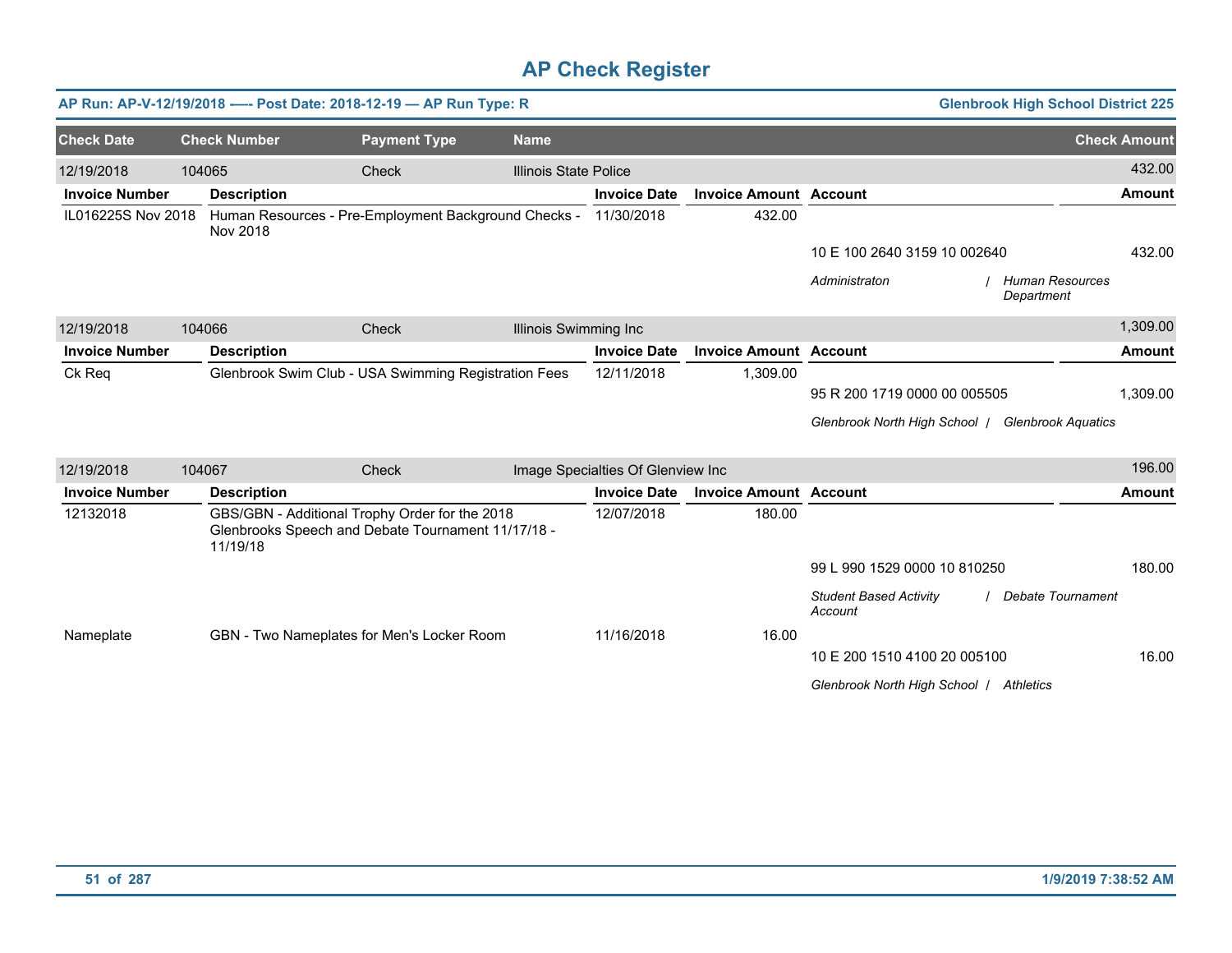|                       |                              | AP Run: AP-V-12/19/2018 ---- Post Date: 2018-12-19 - AP Run Type: R                                |                 |                                    |                               | <b>Glenbrook High School District 225</b>                                      |                     |
|-----------------------|------------------------------|----------------------------------------------------------------------------------------------------|-----------------|------------------------------------|-------------------------------|--------------------------------------------------------------------------------|---------------------|
| <b>Check Date</b>     | <b>Check Number</b>          | <b>Payment Type</b>                                                                                | <b>Name</b>     |                                    |                               |                                                                                | <b>Check Amount</b> |
| 12/19/2018            | 104068                       | Check                                                                                              | Imse, Breanna L |                                    |                               |                                                                                | 110.00              |
| <b>Invoice Number</b> | <b>Description</b>           |                                                                                                    |                 | <b>Invoice Date</b>                | <b>Invoice Amount Account</b> |                                                                                | <b>Amount</b>       |
| 12072018              |                              | Athletic Official for 12/07/2018 Varsity, 1 Game, 2 or More<br>Officials Gymnastics (Girls) at GBN |                 | 12/07/2018                         | 110.00                        | 10 E 200 1510 3105 20 005335<br>Glenbrook North High School   Girls Gymnastics | 110.00              |
| 12/19/2018            | 104069                       | Check                                                                                              |                 | Ingram Library Services            |                               |                                                                                | 9.57                |
| <b>Invoice Number</b> | <b>Description</b>           |                                                                                                    |                 | <b>Invoice Date</b>                | <b>Invoice Amount Account</b> |                                                                                | <b>Amount</b>       |
| 62541276              | GBN - Tuesday Book Order     |                                                                                                    |                 | 12/05/2018                         | 9.57                          | 10 E 200 2222 4300 20 002220<br>Glenbrook North High School / Library Services | 9.57                |
| 12/19/2018            | 104070                       | <b>Check</b>                                                                                       |                 | Intelligent Lighting Creations Inc |                               |                                                                                | 2,729.32            |
| <b>Invoice Number</b> | <b>Description</b>           |                                                                                                    |                 | <b>Invoice Date</b>                | <b>Invoice Amount Account</b> |                                                                                | <b>Amount</b>       |
| 34578                 |                              | GBS Broadcasting - TV Equipment                                                                    |                 | 11/30/2018                         | 576.71                        | 10 E 300 1400 7400 30 001410<br>Glenbrook South High School   Broadcasting     | 576.71              |
| 34598                 |                              | GBS - Auditorium Lighting Equipment                                                                |                 | 12/06/2018                         | 191.71                        | 10 E 300 1530 7400 30 005805<br>Glenbrook South High School   Auditorium       | 191.71              |
| 34599                 | GBS - Auditorium Gaff Tape   |                                                                                                    |                 | 12/06/2018                         | 148.00                        | 10 E 300 1530 4100 30 005805<br>Glenbrook South High School   Auditorium       | 148.00              |
| 34600                 | GBS - Auditorium Light Lamps |                                                                                                    |                 | 12/06/2018                         | 263.38                        | 10 E 300 1530 4100 30 005805<br>Glenbrook South High School / Auditorium       | 263.38              |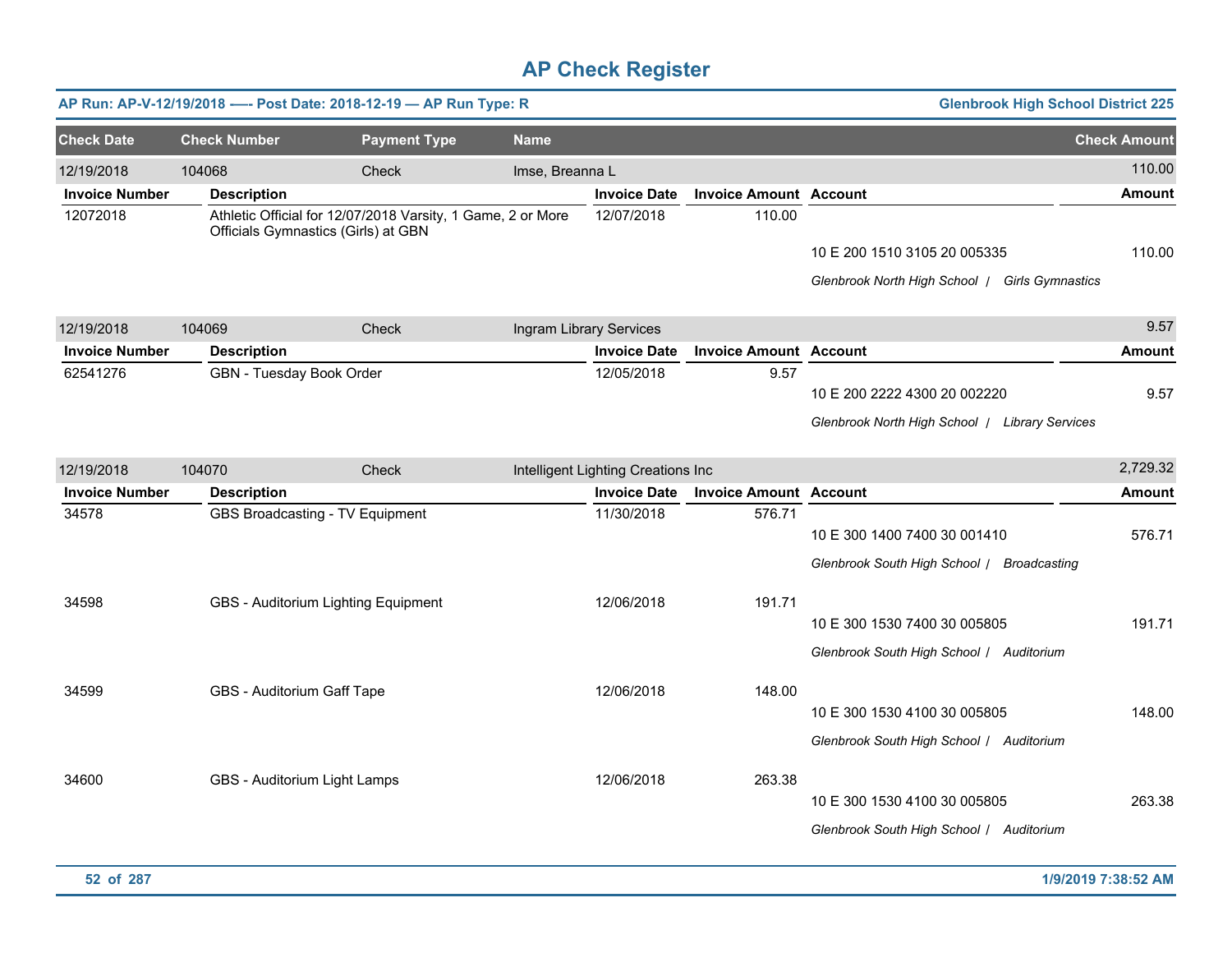|                       |                     | AP Run: AP-V-12/19/2018 ---- Post Date: 2018-12-19 - AP Run Type: R                                   |                        |                                    |                               |                                                                          | <b>Glenbrook High School District 225</b> |                     |
|-----------------------|---------------------|-------------------------------------------------------------------------------------------------------|------------------------|------------------------------------|-------------------------------|--------------------------------------------------------------------------|-------------------------------------------|---------------------|
| <b>Check Date</b>     | <b>Check Number</b> | <b>Payment Type</b>                                                                                   | <b>Name</b>            |                                    |                               |                                                                          |                                           | <b>Check Amount</b> |
| 12/19/2018            | 104070              | Check                                                                                                 |                        | Intelligent Lighting Creations Inc |                               |                                                                          |                                           | 2,729.32            |
| <b>Invoice Number</b> | <b>Description</b>  |                                                                                                       |                        | <b>Invoice Date</b>                | <b>Invoice Amount Account</b> |                                                                          |                                           | <b>Amount</b>       |
| H12256893             |                     | GBS - Auditorium Show Lights                                                                          |                        | 12/06/2018                         | 1,549.52                      | 10 E 300 1530 7400 30 005805<br>Glenbrook South High School   Auditorium |                                           | 1,549.52            |
| 12/19/2018            | 104071              | Check                                                                                                 | Interactive Health Inc |                                    |                               |                                                                          |                                           | 6,415.00            |
| <b>Invoice Number</b> | <b>Description</b>  |                                                                                                       |                        | <b>Invoice Date</b>                | <b>Invoice Amount Account</b> |                                                                          |                                           | <b>Amount</b>       |
| 63283                 | Evaluations         | Human Resources - Wellness Program - Off-Site Health                                                  |                        | 12/10/2018                         | 1,915.00                      |                                                                          |                                           |                     |
|                       |                     |                                                                                                       |                        |                                    |                               | 10 E 100 2640 2291 10 002649                                             |                                           | 1,915.00            |
|                       |                     |                                                                                                       |                        |                                    |                               | Administraton                                                            | <b>Employee Wellness</b><br>Program       |                     |
| 63514                 |                     | Human Resources - Wellness Program - Funding for<br>GiftCertificates.com Escrow Account               |                        | 12/17/2018                         | 4,500.00                      |                                                                          |                                           |                     |
|                       |                     |                                                                                                       |                        |                                    |                               | 10 E 100 2640 4100 10 002640                                             |                                           | 4,500.00            |
|                       |                     |                                                                                                       |                        |                                    |                               | Administraton                                                            | <b>Human Resources</b><br>Department      |                     |
| 12/19/2018            | 104072              | Check                                                                                                 |                        | Interior Investments LLC           |                               |                                                                          |                                           | 977.79              |
| <b>Invoice Number</b> | <b>Description</b>  |                                                                                                       |                        | <b>Invoice Date</b>                | <b>Invoice Amount Account</b> |                                                                          |                                           | Amount              |
| 152471                |                     | Glenbrook Swim Club - White Boards                                                                    |                        | 10/01/2018                         | 977.79                        | 95 E 950 3200 6909 95 005505                                             |                                           | 977.79              |
|                       |                     |                                                                                                       |                        |                                    |                               | <b>Glenbrook Aquatics</b>                                                | / Glenbrook Aquatics                      |                     |
| 12/19/2018            | 104073              | Check                                                                                                 | Irmiter, James         |                                    |                               |                                                                          |                                           | 52.00               |
| <b>Invoice Number</b> | <b>Description</b>  |                                                                                                       |                        | <b>Invoice Date</b>                | <b>Invoice Amount Account</b> |                                                                          |                                           | <b>Amount</b>       |
| 12012018              |                     | Athletic Official for 12/01/2018 Lower Level, 1 Game, 2 or<br>More Officials Basketball - Boys at GBS |                        | 12/01/2018                         | 52.00                         |                                                                          |                                           |                     |
|                       |                     |                                                                                                       |                        |                                    |                               | 10 E 300 1510 3105 30 005215                                             |                                           | 52.00               |
|                       |                     |                                                                                                       |                        |                                    |                               | Glenbrook South High School / Boys Basketball                            |                                           |                     |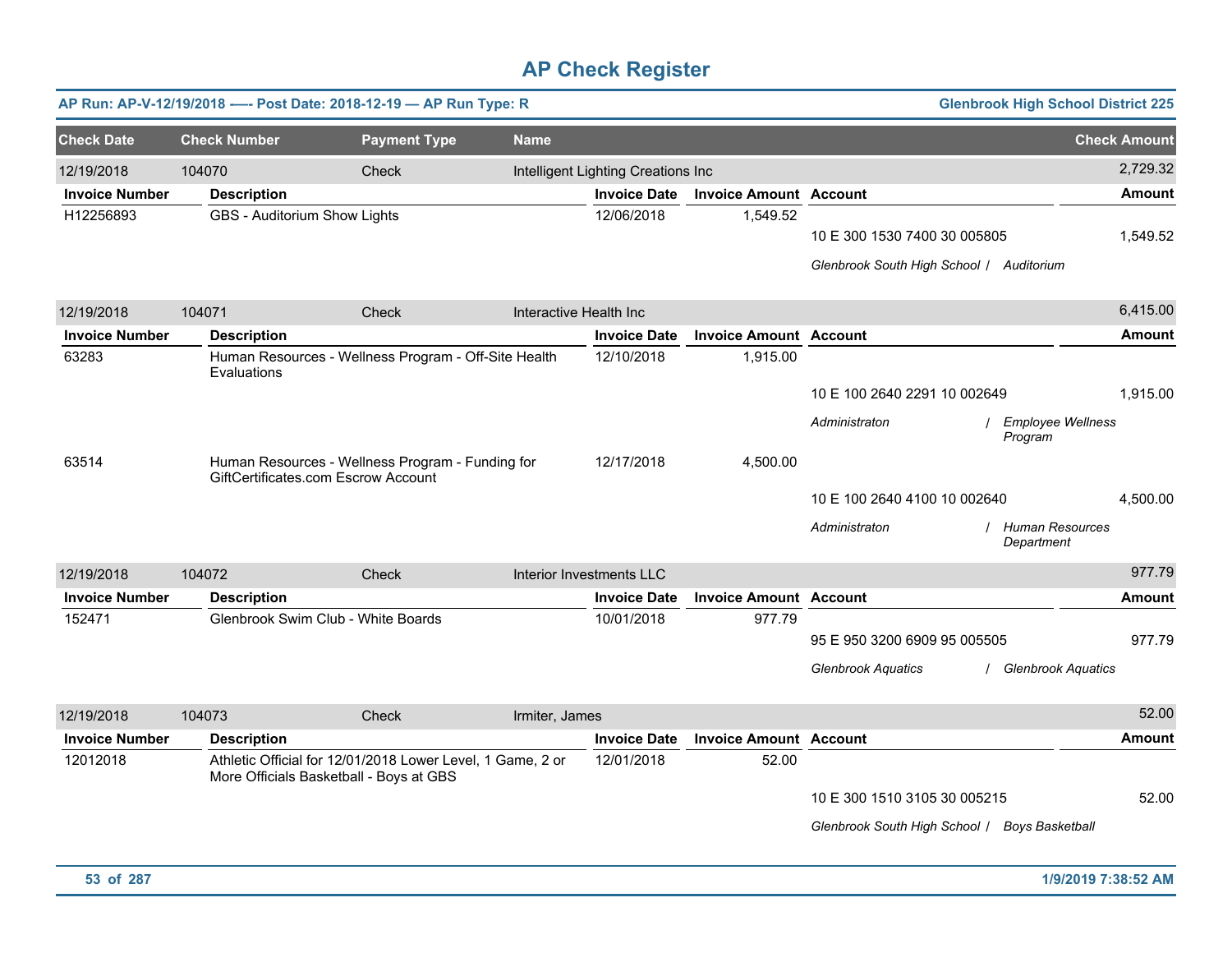|                       |                     | AP Run: AP-V-12/19/2018 ---- Post Date: 2018-12-19 - AP Run Type: R                                    |                    |                                 |                               | <b>Glenbrook High School District 225</b>               |                               |
|-----------------------|---------------------|--------------------------------------------------------------------------------------------------------|--------------------|---------------------------------|-------------------------------|---------------------------------------------------------|-------------------------------|
| <b>Check Date</b>     | <b>Check Number</b> | <b>Payment Type</b>                                                                                    | <b>Name</b>        |                                 |                               |                                                         | <b>Check Amount</b>           |
| 12/19/2018            | 104074              | Check                                                                                                  | Ivanova, Ivaylo    |                                 |                               |                                                         | 52.00                         |
| <b>Invoice Number</b> | <b>Description</b>  |                                                                                                        |                    | <b>Invoice Date</b>             | <b>Invoice Amount Account</b> |                                                         | <b>Amount</b>                 |
| 12072018              |                     | Athletic Official for 12/07/2018 Lower Level, 1 Game, 2 or<br>More Officials Basketball - Boys at GBS  |                    | 12/07/2018                      | 52.00                         |                                                         |                               |
|                       |                     |                                                                                                        |                    |                                 |                               | 10 E 300 1510 3105 30 005215                            | 52.00                         |
|                       |                     |                                                                                                        |                    |                                 |                               | Glenbrook South High School   Boys Basketball           |                               |
| 12/19/2018            | 104075              | Check                                                                                                  | Jakacki, Wesley A  |                                 |                               |                                                         | 91.00                         |
| <b>Invoice Number</b> | <b>Description</b>  |                                                                                                        |                    | <b>Invoice Date</b>             | <b>Invoice Amount Account</b> |                                                         | <b>Amount</b>                 |
| 12082018              |                     | Athletic Official for 12/08/2018 Lower Level, 2 Games, 2 or<br>More Officials Basketball (Boys) at GBN |                    | 12/08/2018                      | 91.00                         |                                                         |                               |
|                       |                     |                                                                                                        |                    |                                 |                               | 10 E 200 1510 3105 20 005215                            | 91.00                         |
|                       |                     |                                                                                                        |                    |                                 |                               | Glenbrook North High School  <br><b>Boys Basketball</b> |                               |
| 12/19/2018            | 104076              | Check                                                                                                  |                    | Jazzy Ape Custom Sports Apparel |                               |                                                         | 274.30                        |
| <b>Invoice Number</b> | <b>Description</b>  |                                                                                                        |                    | <b>Invoice Date</b>             | <b>Invoice Amount Account</b> |                                                         | <b>Amount</b>                 |
| 1101                  |                     | GBN - Boys' Bowling Jerseys                                                                            |                    | 11/09/2018                      | 274.30                        |                                                         |                               |
|                       |                     |                                                                                                        |                    |                                 |                               | 99 L 990 1529 0000 20 820490                            | 274.30                        |
|                       |                     |                                                                                                        |                    |                                 |                               | <b>Student Based Activity</b><br>Account                | <b>Gbn Sports Tournaments</b> |
| 12/19/2018            | 104077              | Check                                                                                                  | Jennings Chevrolet |                                 |                               |                                                         | 392.19                        |
| <b>Invoice Number</b> | <b>Description</b>  |                                                                                                        |                    | <b>Invoice Date</b>             | <b>Invoice Amount Account</b> |                                                         | <b>Amount</b>                 |
| CVCS871217            | Truck               | Diagnostics and Towing To/From Repair Shop - 99 Chevy                                                  |                    | 11/19/2018                      | 392.19                        |                                                         |                               |
|                       |                     |                                                                                                        |                    |                                 |                               | 20 E 300 2543 3270 30 009080                            | 392.19                        |
|                       |                     |                                                                                                        |                    |                                 |                               | Glenbrook South High School / Grounds Maintenance       |                               |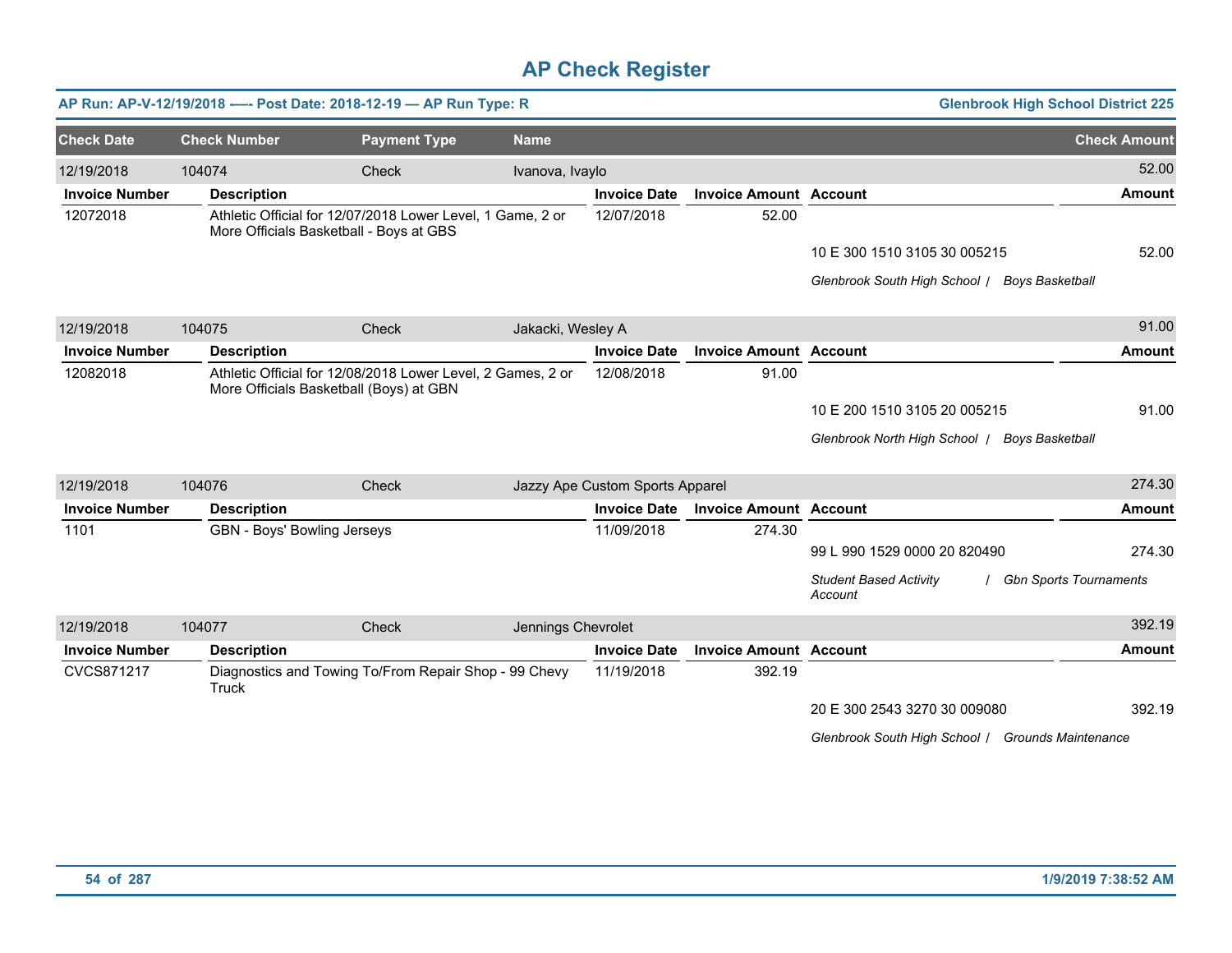|                       |        |                                             | AP Run: AP-V-12/19/2018 ---- Post Date: 2018-12-19 - AP Run Type: R |                    |                                     |                               | <b>Glenbrook High School District 225</b>          |                     |
|-----------------------|--------|---------------------------------------------|---------------------------------------------------------------------|--------------------|-------------------------------------|-------------------------------|----------------------------------------------------|---------------------|
| <b>Check Date</b>     |        | <b>Check Number</b>                         | <b>Payment Type</b>                                                 | <b>Name</b>        |                                     |                               |                                                    | <b>Check Amount</b> |
| 12/19/2018            | 104078 |                                             | Check                                                               |                    | John Hersey High School             |                               |                                                    | 225.00              |
| <b>Invoice Number</b> |        | <b>Description</b>                          |                                                                     |                    | <b>Invoice Date</b>                 | <b>Invoice Amount Account</b> |                                                    | <b>Amount</b>       |
| 03/09/2019            |        | GBS - Entry Fees - Girls' Water Polo 3/9/19 |                                                                     |                    | 03/09/2019                          | 225.00                        |                                                    |                     |
|                       |        |                                             |                                                                     |                    |                                     |                               | 10 E 300 1510 6500 30 005390                       | 225.00              |
|                       |        |                                             |                                                                     |                    |                                     |                               | Glenbrook South High School   Girls Water Polo     |                     |
| 12/19/2018            | 104079 |                                             | Check                                                               |                    | Johnson Controls Fire Protection LP |                               |                                                    | 1,967.62            |
| <b>Invoice Number</b> |        | <b>Description</b>                          |                                                                     |                    | <b>Invoice Date</b>                 | <b>Invoice Amount Account</b> |                                                    | <b>Amount</b>       |
| 85405998              |        | <b>GBN Life Safety Equipment Repair</b>     |                                                                     |                    | 11/20/2018                          | 1,967.62                      |                                                    |                     |
|                       |        |                                             |                                                                     |                    |                                     |                               | 20 E 200 2544 3275 20 009050                       | 1,967.62            |
|                       |        |                                             |                                                                     |                    |                                     |                               | Glenbrook North High School   Building Maintenance |                     |
| 12/19/2018            | 104080 |                                             | Check                                                               | Johnson, Matthew M |                                     |                               |                                                    | 52.00               |
| <b>Invoice Number</b> |        | <b>Description</b>                          |                                                                     |                    | <b>Invoice Date</b>                 | <b>Invoice Amount Account</b> |                                                    | <b>Amount</b>       |
| 12012018              |        | More Officials Basketball - Boys at GBS     | Athletic Official for 12/01/2018 Lower Level, 1 Game, 2 or          |                    | 12/01/2018                          | 52.00                         |                                                    |                     |
|                       |        |                                             |                                                                     |                    |                                     |                               | 10 E 300 1510 3105 30 005215                       | 52.00               |
|                       |        |                                             |                                                                     |                    |                                     |                               | Glenbrook South High School / Boys Basketball      |                     |
| 12/19/2018            | 104081 |                                             | Check                                                               | Jones, Darnell     |                                     |                               |                                                    | 65.00               |
| <b>Invoice Number</b> |        | <b>Description</b>                          |                                                                     |                    | <b>Invoice Date</b>                 | <b>Invoice Amount Account</b> |                                                    | <b>Amount</b>       |
| 12072018              |        | Officials Basketball - Boys at GBS          | Athletic Official for 12/07/2018 Varsity, 1 Game, 2 or More         |                    | 12/07/2018                          | 65.00                         |                                                    |                     |
|                       |        |                                             |                                                                     |                    |                                     |                               | 10 E 300 1510 3105 30 005215                       | 65.00               |
|                       |        |                                             |                                                                     |                    |                                     |                               | Glenbrook South High School / Boys Basketball      |                     |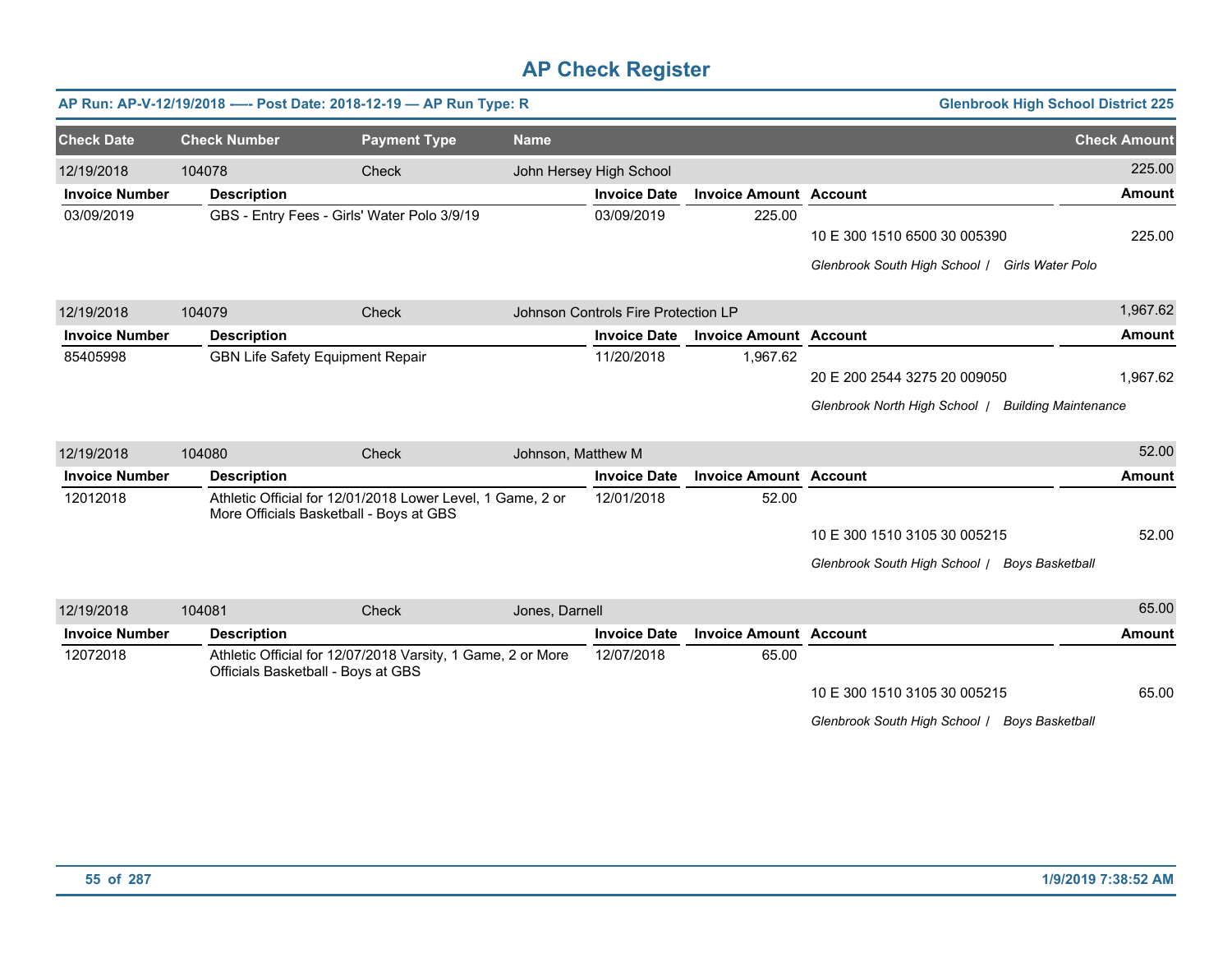|                       |                     | AP Run: AP-V-12/19/2018 ---- Post Date: 2018-12-19 - AP Run Type: R                                    |                       |                     |                               | <b>Glenbrook High School District 225</b>                            |                     |
|-----------------------|---------------------|--------------------------------------------------------------------------------------------------------|-----------------------|---------------------|-------------------------------|----------------------------------------------------------------------|---------------------|
| <b>Check Date</b>     | <b>Check Number</b> | <b>Payment Type</b>                                                                                    | <b>Name</b>           |                     |                               |                                                                      | <b>Check Amount</b> |
| 12/19/2018            | 104082              | Check                                                                                                  | Jostens               |                     |                               |                                                                      | 8.01                |
| <b>Invoice Number</b> | <b>Description</b>  |                                                                                                        |                       | <b>Invoice Date</b> | <b>Invoice Amount Account</b> |                                                                      | <b>Amount</b>       |
| 22205076              | GBS - Diploma       |                                                                                                        |                       | 11/26/2018          | 8.01                          |                                                                      |                     |
|                       |                     |                                                                                                        |                       |                     |                               | 10 E 300 2410 4121 30 002410                                         | 8.01                |
|                       |                     |                                                                                                        |                       |                     |                               | Glenbrook South High School / Principal's Office                     |                     |
| 12/19/2018            | 104083              | Check                                                                                                  | Kalfas, Thomas A      |                     |                               |                                                                      | 91.00               |
| <b>Invoice Number</b> | <b>Description</b>  |                                                                                                        |                       | <b>Invoice Date</b> | <b>Invoice Amount Account</b> |                                                                      | <b>Amount</b>       |
| 11292018              |                     | Athletic Official for 11/29/2018 Lower Level, 2 Games, 2 or<br>More Officials Basketball - Boys at GBS |                       | 11/29/2018          | 91.00                         |                                                                      |                     |
|                       |                     |                                                                                                        |                       |                     |                               | 10 E 300 1510 3105 30 005215                                         | 91.00               |
|                       |                     |                                                                                                        |                       |                     |                               | Glenbrook South High School / Boys Basketball                        |                     |
| 12/19/2018            | 104084              | Check                                                                                                  | Kats, Anatoliy        |                     |                               |                                                                      | 120.00              |
| <b>Invoice Number</b> | <b>Description</b>  |                                                                                                        |                       | <b>Invoice Date</b> | <b>Invoice Amount Account</b> |                                                                      | <b>Amount</b>       |
| $11 - 21 - 18$        |                     | Employee Reimbursement - Safety Work Boots                                                             |                       | 11/21/2018          | 120.00                        |                                                                      |                     |
|                       |                     |                                                                                                        |                       |                     |                               | 20 E 200 2530 2310 10 009015                                         | 120.00              |
|                       |                     |                                                                                                        |                       |                     |                               | Glenbrook North High School   Safety Committee                       |                     |
| 12/19/2018            | 104085              | Check                                                                                                  | Kaufman, Ian or Adina |                     |                               |                                                                      | 1,288.00            |
| <b>Invoice Number</b> | <b>Description</b>  |                                                                                                        |                       | <b>Invoice Date</b> | <b>Invoice Amount Account</b> |                                                                      | <b>Amount</b>       |
| GD121118              |                     | Parent Reimbursement - Glenbrook Debate Tournament<br>11/17/18 - 11/21/18 - Hospitality                |                       | 11/17/2018          | 1,288.00                      |                                                                      |                     |
|                       |                     |                                                                                                        |                       |                     |                               | 99 L 990 1529 0000 10 810250                                         | 1.288.00            |
|                       |                     |                                                                                                        |                       |                     |                               | <b>Student Based Activity</b><br><b>Debate Tournament</b><br>Account |                     |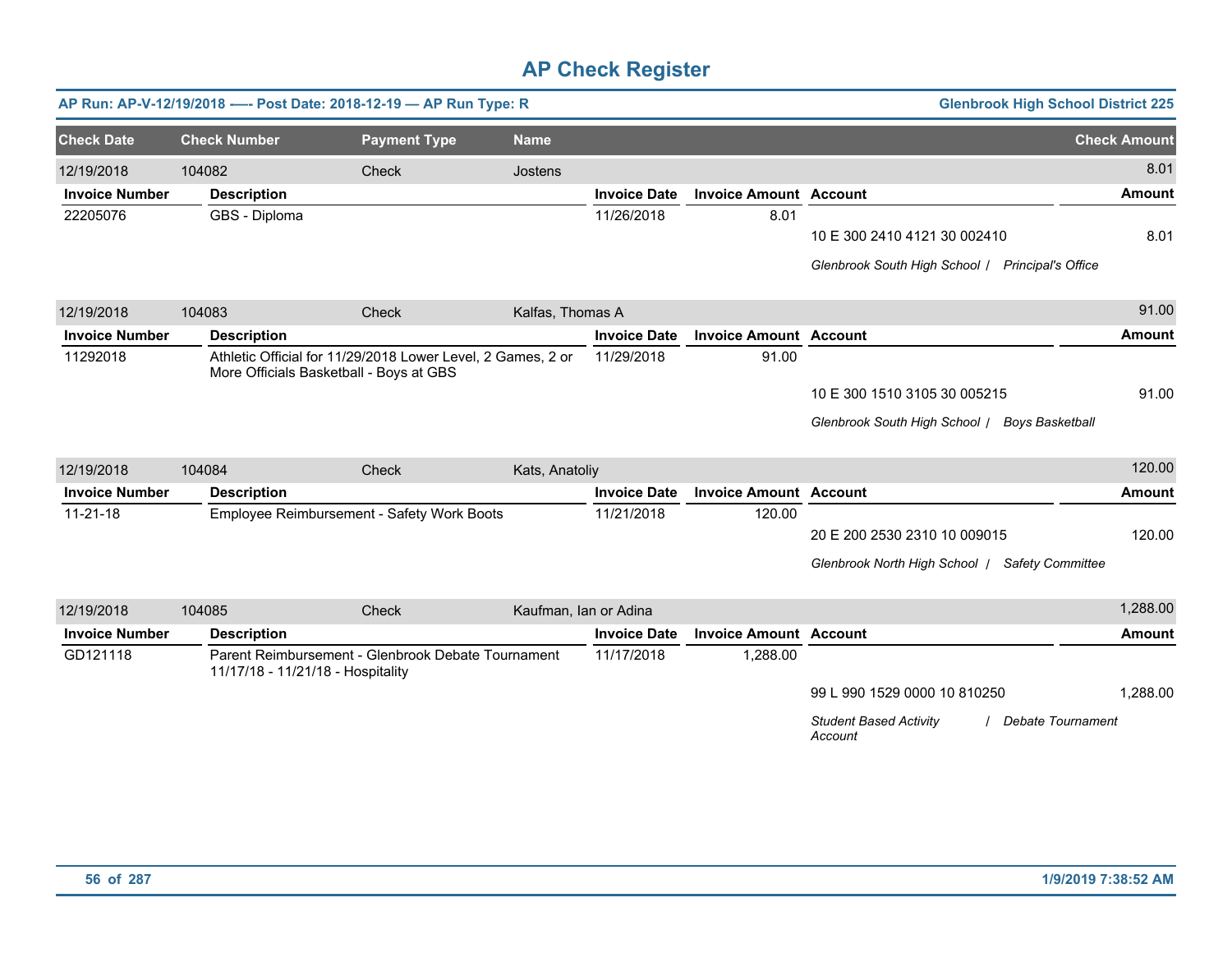|                       |                       | AP Run: AP-V-12/19/2018 ---- Post Date: 2018-12-19 - AP Run Type: R |                  |                     |                               | <b>Glenbrook High School District 225</b>            |                             |
|-----------------------|-----------------------|---------------------------------------------------------------------|------------------|---------------------|-------------------------------|------------------------------------------------------|-----------------------------|
| <b>Check Date</b>     | <b>Check Number</b>   | <b>Payment Type</b>                                                 | <b>Name</b>      |                     |                               |                                                      | <b>Check Amount</b>         |
| 12/19/2018            | 104086                | <b>Check</b>                                                        | Kele             |                     |                               |                                                      | 730.61                      |
| <b>Invoice Number</b> | <b>Description</b>    |                                                                     |                  | <b>Invoice Date</b> | <b>Invoice Amount Account</b> |                                                      | <b>Amount</b>               |
| 349452                | Field House DP Switch |                                                                     |                  | 11/12/2018          | 730.61                        |                                                      |                             |
|                       |                       |                                                                     |                  |                     |                               | 20 E 300 2544 4842 30 009050                         | 730.61                      |
|                       |                       |                                                                     |                  |                     |                               | Glenbrook South High School /                        | <b>Building Maintenance</b> |
| 12/19/2018            | 104087                | Check                                                               | Kelley, Vatenia  |                     |                               |                                                      | 475.00                      |
| <b>Invoice Number</b> | <b>Description</b>    |                                                                     |                  | <b>Invoice Date</b> | <b>Invoice Amount Account</b> |                                                      | <b>Amount</b>               |
| 12172018a             |                       | GBN Orchesis Dance Show Choreography 12/3/18                        |                  | 12/03/2018          | 475.00                        |                                                      |                             |
|                       |                       |                                                                     |                  |                     |                               | 99 L 990 1529 0000 20 820800                         | 475.00                      |
|                       |                       |                                                                     |                  |                     |                               | <b>Student Based Activity</b><br>Orchesis<br>Account |                             |
| 12/19/2018            | 104088                | Check                                                               | Kennedy, Matthew |                     |                               |                                                      | 210.00                      |
| <b>Invoice Number</b> | <b>Description</b>    |                                                                     |                  | <b>Invoice Date</b> | <b>Invoice Amount Account</b> |                                                      | <b>Amount</b>               |
| 12042018d             | 12/1/18               | GBN Speech - Judging Fee - Elk Grove Tournament                     |                  | 12/01/2018          | 210.00                        |                                                      |                             |
|                       |                       |                                                                     |                  |                     |                               | 10 E 200 1520 3105 20 005835                         | 210.00                      |
|                       |                       |                                                                     |                  |                     |                               | Glenbrook North High School   Forensics              |                             |
| 12/19/2018            | 104089                | Check                                                               | Kenyon, Matt     |                     |                               |                                                      | 375.00                      |
| <b>Invoice Number</b> | <b>Description</b>    |                                                                     |                  | <b>Invoice Date</b> | <b>Invoice Amount Account</b> |                                                      | <b>Amount</b>               |
| Dow1211018            | 12/9/18               | GBN Debate - Judging Fee - Dowling Tournament 12/7/18 -             |                  | 12/07/2018          | 375.00                        |                                                      |                             |
|                       |                       |                                                                     |                  |                     |                               | 10 E 200 1520 3105 20 005820                         | 375.00                      |
|                       |                       |                                                                     |                  |                     |                               | Glenbrook North High School / Debate                 |                             |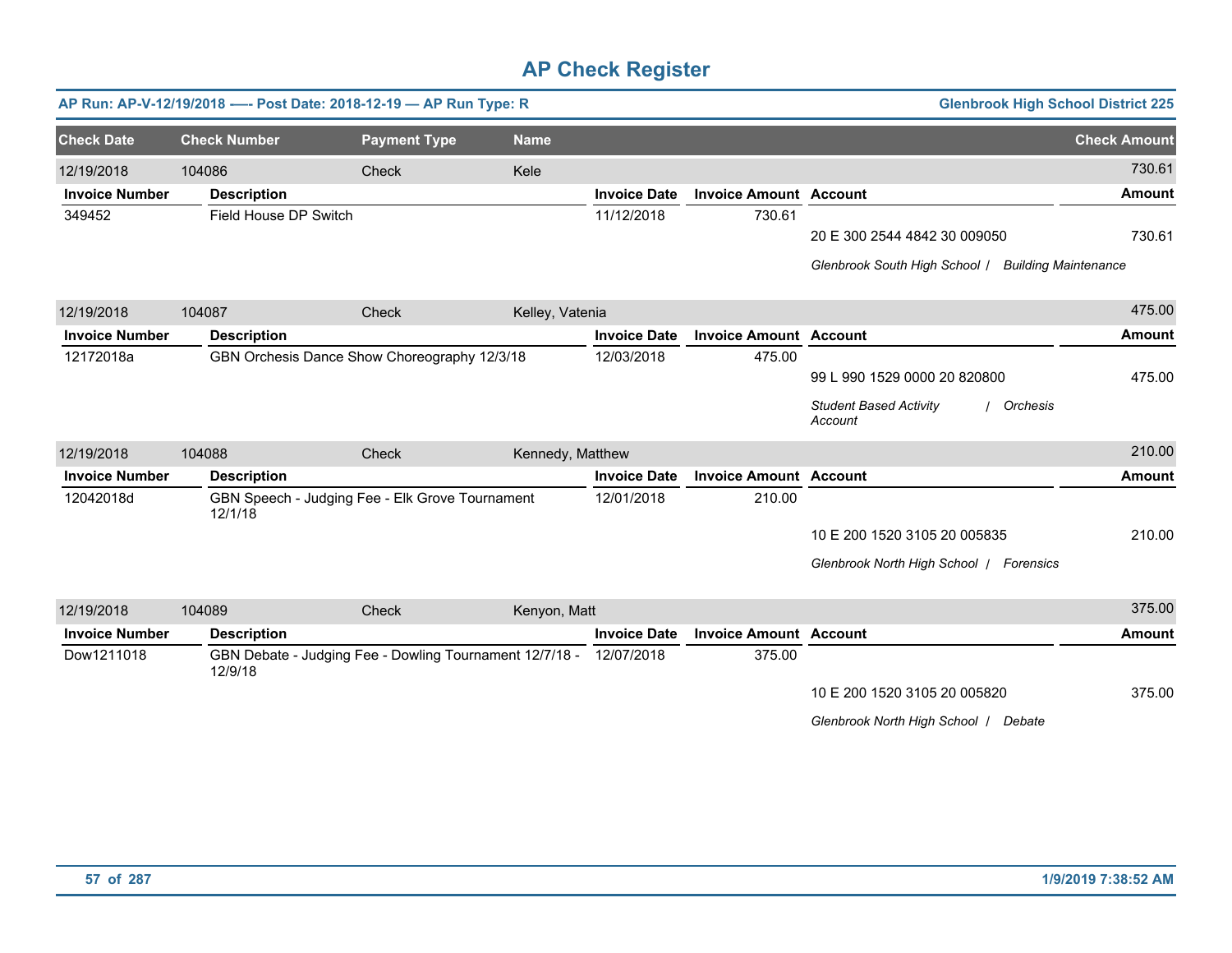|                       |                     | AP Run: AP-V-12/19/2018 ---- Post Date: 2018-12-19 - AP Run Type: R                                   |                 |                       |                               |                                               | <b>Glenbrook High School District 225</b> |
|-----------------------|---------------------|-------------------------------------------------------------------------------------------------------|-----------------|-----------------------|-------------------------------|-----------------------------------------------|-------------------------------------------|
| <b>Check Date</b>     | <b>Check Number</b> | <b>Payment Type</b>                                                                                   | <b>Name</b>     |                       |                               |                                               | <b>Check Amount</b>                       |
| 12/19/2018            | 104090              | Check                                                                                                 | Kim, Annie I    |                       |                               |                                               | 370.00                                    |
| <b>Invoice Number</b> | <b>Description</b>  |                                                                                                       |                 | <b>Invoice Date</b>   | <b>Invoice Amount Account</b> |                                               | <b>Amount</b>                             |
| TuitionFall18         |                     | Employee Reimbursement - Tuition Fall 2018                                                            |                 | 12/04/2018            | 370.00                        |                                               |                                           |
|                       |                     |                                                                                                       |                 |                       |                               | 10 E 100 2210 2300 10 002210                  | 370.00                                    |
|                       |                     |                                                                                                       |                 |                       |                               | Administraton                                 | Improvement Of Instruction                |
| 12/19/2018            | 104091              | Check                                                                                                 |                 | Kim, Joseph or Carmen |                               |                                               | 27.76                                     |
| <b>Invoice Number</b> | <b>Description</b>  |                                                                                                       |                 | <b>Invoice Date</b>   | <b>Invoice Amount Account</b> |                                               | <b>Amount</b>                             |
| GD121018e             |                     | Parent Reimbursement - Glenbrook Debate Tournament<br>11/17/18 - 11/21/18 - Hospitality               |                 | 11/18/2018            | 27.76                         |                                               |                                           |
|                       |                     |                                                                                                       |                 |                       |                               | 99 L 990 1529 0000 10 810250                  | 27.76                                     |
|                       |                     |                                                                                                       |                 |                       |                               | <b>Student Based Activity</b><br>Account      | / Debate Tournament                       |
| 12/19/2018            | 104092              | Check                                                                                                 | King, Alexander |                       |                               |                                               | 52.00                                     |
| <b>Invoice Number</b> | <b>Description</b>  |                                                                                                       |                 | <b>Invoice Date</b>   | <b>Invoice Amount Account</b> |                                               | <b>Amount</b>                             |
| 11302018              |                     | Athletic Official for 11/30/2018 Lower Level, 1 Game, 2 or<br>More Officials Basketball (Boys) at GBN |                 | 11/30/2018            | 52.00                         |                                               |                                           |
|                       |                     |                                                                                                       |                 |                       |                               | 10 E 200 1510 3105 20 005215                  | 52.00                                     |
|                       |                     |                                                                                                       |                 |                       |                               | Glenbrook North High School   Boys Basketball |                                           |
| 12/19/2018            | 104093              | Check                                                                                                 | King, Geraldine |                       |                               |                                               | 204.40                                    |
| <b>Invoice Number</b> | <b>Description</b>  |                                                                                                       |                 | <b>Invoice Date</b>   | <b>Invoice Amount Account</b> |                                               | <b>Amount</b>                             |
| Nov 2018 Mileage      | 2018                | Special Education - Parent Mileage Reimbursement - Nov                                                |                 | 12/01/2018            | 204.40                        |                                               |                                           |
|                       |                     |                                                                                                       |                 |                       |                               | 40 E 100 2550 3311 10 001300                  | 204.40                                    |
|                       |                     |                                                                                                       |                 |                       |                               | Administraton                                 | <b>Special Education</b>                  |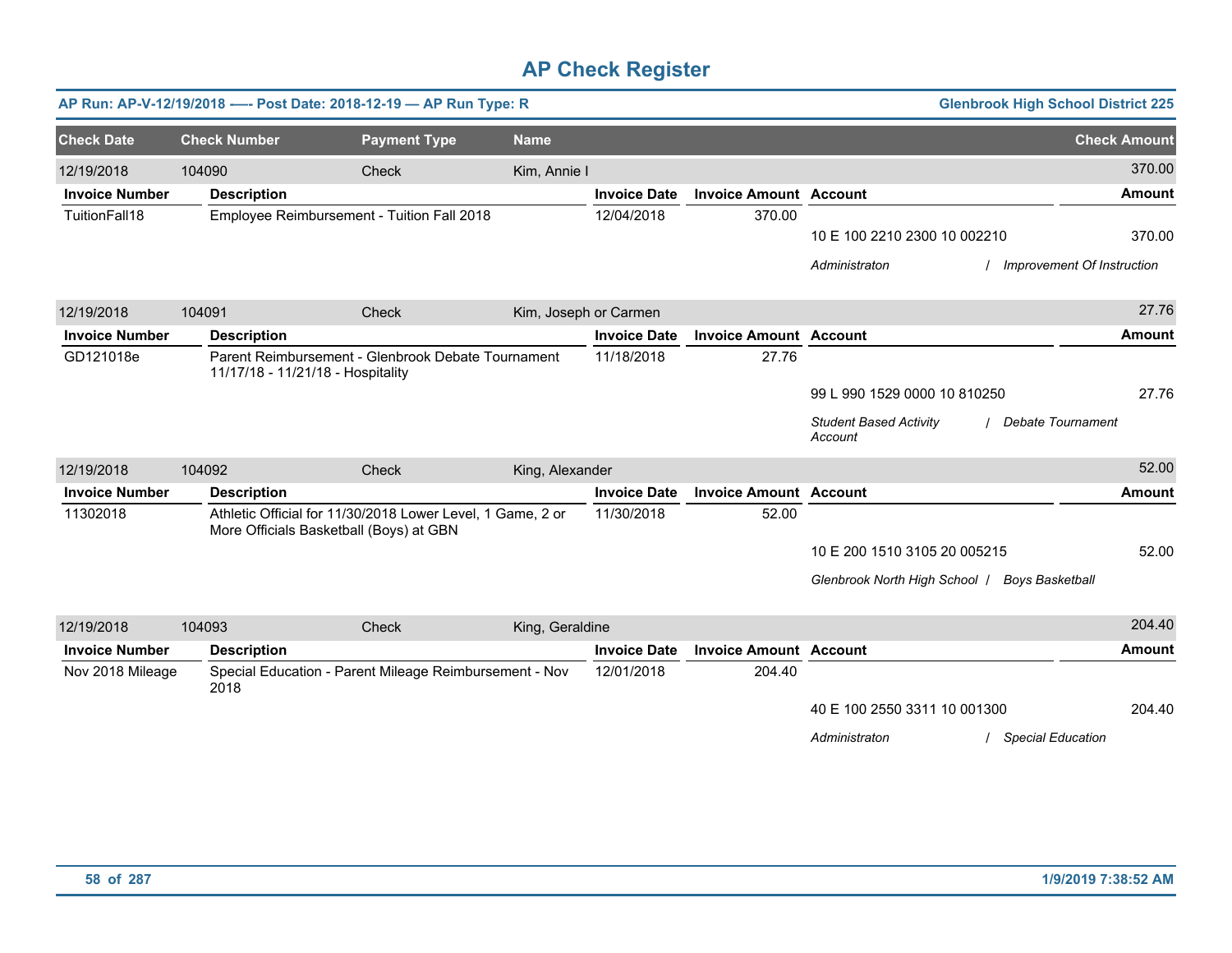|                       |                     | AP Run: AP-V-12/19/2018 ---- Post Date: 2018-12-19 - AP Run Type: R                                     |                      |                     |                               | <b>Glenbrook High School District 225</b>               |                     |
|-----------------------|---------------------|---------------------------------------------------------------------------------------------------------|----------------------|---------------------|-------------------------------|---------------------------------------------------------|---------------------|
| <b>Check Date</b>     | <b>Check Number</b> | <b>Payment Type</b>                                                                                     | <b>Name</b>          |                     |                               |                                                         | <b>Check Amount</b> |
| 12/19/2018            | 104094              | Check                                                                                                   | Kinka, Russell       |                     |                               |                                                         | 91.00               |
| <b>Invoice Number</b> | <b>Description</b>  |                                                                                                         |                      | <b>Invoice Date</b> | <b>Invoice Amount Account</b> |                                                         | Amount              |
| 11302018              |                     | Athletic Official for 11/30/2018 Lower Level, 2 Games, 2 or<br>More Officials Basketball - Girls at GBS |                      | 11/30/2018          | 91.00                         |                                                         |                     |
|                       |                     |                                                                                                         |                      |                     |                               | 10 E 300 1510 3105 30 005315                            | 91.00               |
|                       |                     |                                                                                                         |                      |                     |                               | Glenbrook South High School / Girls Basketball          |                     |
| 12/19/2018            | 104095              | <b>Check</b>                                                                                            | Kipp, Suzanne M      |                     |                               |                                                         | 34.01               |
| <b>Invoice Number</b> | <b>Description</b>  |                                                                                                         |                      | <b>Invoice Date</b> | <b>Invoice Amount Account</b> |                                                         | <b>Amount</b>       |
| Kipp 12.7.18          |                     | Employee Reimbursement - Tolls & Mileage To/From<br>Bilingual Conference 12/6/18                        |                      | 12/06/2018          | 34.01                         |                                                         |                     |
|                       |                     |                                                                                                         |                      |                     |                               | 10 E 200 1130 3320 20 001020                            | 34.01               |
|                       |                     |                                                                                                         |                      |                     |                               | Glenbrook North High School   English                   |                     |
| 12/19/2018            | 104096              | <b>Check</b>                                                                                            | Kiseliovas, Ernestas |                     |                               |                                                         | 144.00              |
| <b>Invoice Number</b> | <b>Description</b>  |                                                                                                         |                      | <b>Invoice Date</b> | <b>Invoice Amount Account</b> |                                                         | <b>Amount</b>       |
| 11302018              |                     | Athletic Official for 11/30/2018 Lower Level, 1 Game, 2 or<br>More Officials Basketball (Boys) at GBN   |                      | 11/30/2018          | 52.00                         |                                                         |                     |
|                       |                     |                                                                                                         |                      |                     |                               | 10 E 200 1510 3105 20 005215                            | 52.00               |
|                       |                     |                                                                                                         |                      |                     |                               | Glenbrook North High School /<br><b>Boys Basketball</b> |                     |
| 12122018              |                     | Athletic Official for 12/12/2018 Lower Level, 2 Games, 2 or<br>More Officials Basketball (Boys) at GBS  |                      | 12/12/2018          | 92.00                         |                                                         |                     |
|                       |                     |                                                                                                         |                      |                     |                               | 10 E 300 1510 3105 30 005215                            | 92.00               |
|                       |                     |                                                                                                         |                      |                     |                               | Glenbrook South High School   Boys Basketball           |                     |
|                       |                     |                                                                                                         |                      |                     |                               |                                                         |                     |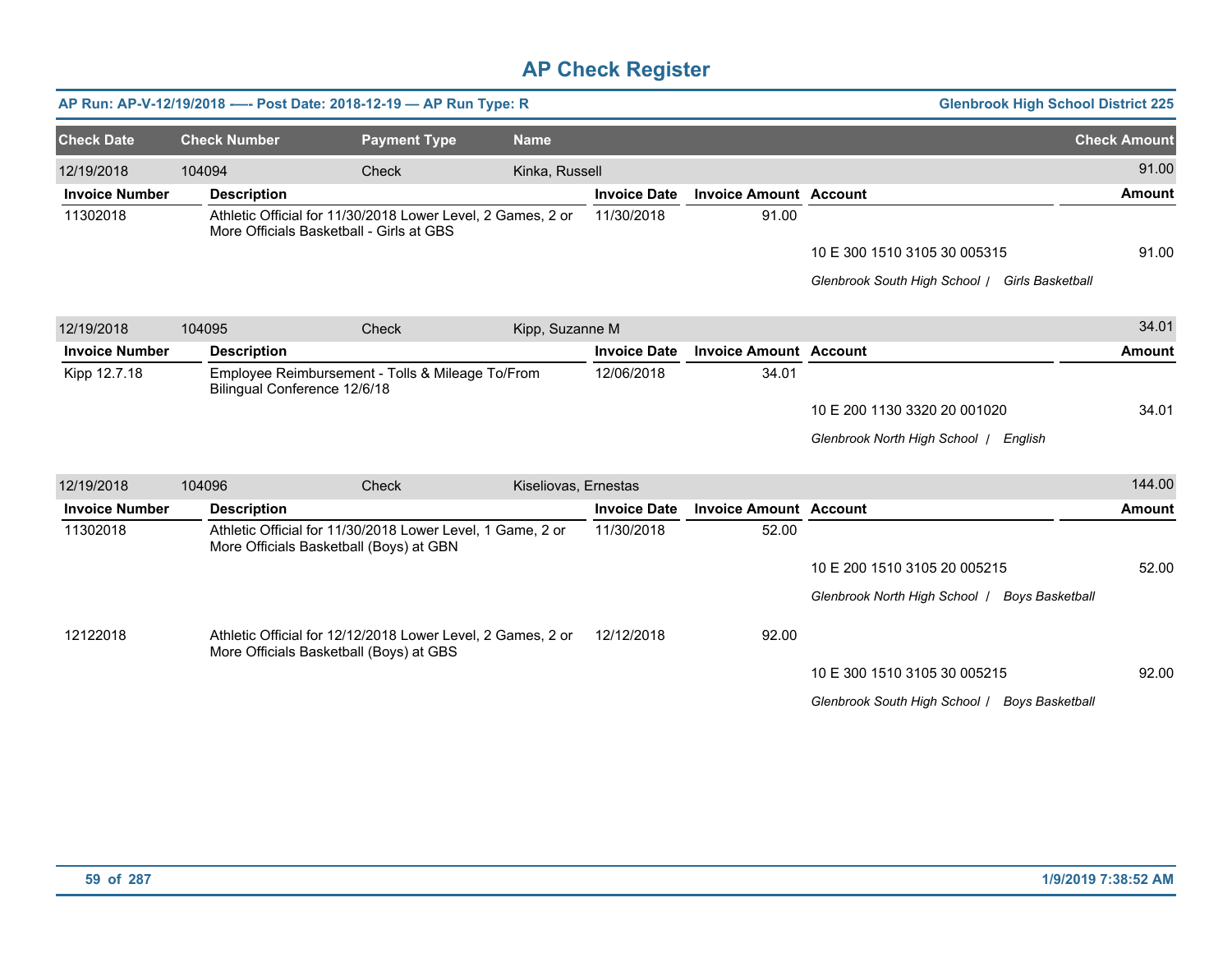|                       |        |                                         | AP Run: AP-V-12/19/2018 ---- Post Date: 2018-12-19 - AP Run Type: R |                    |                           |                               |                                                | <b>Glenbrook High School District 225</b> |                     |
|-----------------------|--------|-----------------------------------------|---------------------------------------------------------------------|--------------------|---------------------------|-------------------------------|------------------------------------------------|-------------------------------------------|---------------------|
| <b>Check Date</b>     |        | <b>Check Number</b>                     | <b>Payment Type</b>                                                 | <b>Name</b>        |                           |                               |                                                |                                           | <b>Check Amount</b> |
| 12/19/2018            | 104097 |                                         | Check                                                               | Klopp, Mark S      |                           |                               |                                                |                                           | 120.00              |
| <b>Invoice Number</b> |        | <b>Description</b>                      |                                                                     |                    | <b>Invoice Date</b>       | <b>Invoice Amount Account</b> |                                                |                                           | <b>Amount</b>       |
| 11-28-18              |        |                                         | Employee Reimbursement - Safety Work Boots                          |                    | 11/28/2018                | 120.00                        |                                                |                                           |                     |
|                       |        |                                         |                                                                     |                    |                           |                               | 20 E 200 2530 2310 10 009015                   |                                           | 120.00              |
|                       |        |                                         |                                                                     |                    |                           |                               | Glenbrook North High School   Safety Committee |                                           |                     |
| 12/19/2018            | 104098 |                                         | Check                                                               | Kocmar, Aleksander |                           |                               |                                                |                                           | 52.00               |
| <b>Invoice Number</b> |        | <b>Description</b>                      |                                                                     |                    | <b>Invoice Date</b>       | <b>Invoice Amount Account</b> |                                                |                                           | <b>Amount</b>       |
| 12012018              |        | More Officials Basketball (Boys) at GBN | Athletic Official for 12/01/2018 Lower Level, 1 Game, 2 or          |                    | 12/01/2018                | 52.00                         |                                                |                                           |                     |
|                       |        |                                         |                                                                     |                    |                           |                               | 10 E 200 1510 3105 20 005215                   |                                           | 52.00               |
|                       |        |                                         |                                                                     |                    |                           |                               | Glenbrook North High School   Boys Basketball  |                                           |                     |
| 12/19/2018            | 104099 |                                         | <b>Check</b>                                                        |                    | Krueger International Inc |                               |                                                |                                           | 5,810.00            |
| <b>Invoice Number</b> |        | <b>Description</b>                      |                                                                     |                    | <b>Invoice Date</b>       | <b>Invoice Amount Account</b> |                                                |                                           | <b>Amount</b>       |
| 13983882              |        | GBS - Tables for SAO Conference Room    |                                                                     |                    | 11/13/2018                | 5,810.00                      |                                                |                                           |                     |
|                       |        |                                         |                                                                     |                    |                           |                               | 10 E 300 1520 7400 30 005800                   |                                           | 5,810.00            |
|                       |        |                                         |                                                                     |                    |                           |                               | Glenbrook South High School /                  | Extra/Co-Curricular<br><b>Activities</b>  |                     |
| 12/19/2018            | 104100 |                                         | Check                                                               | Kush, Donald E     |                           |                               |                                                |                                           | 107.00              |
| <b>Invoice Number</b> |        | <b>Description</b>                      |                                                                     |                    | <b>Invoice Date</b>       | <b>Invoice Amount Account</b> |                                                |                                           | <b>Amount</b>       |
| 12142018              |        | Wrestling at GBN                        | Athletic Official for 12/14/2018 Varsity, 1 Game, 1 Official        |                    | 12/14/2018                | 107.00                        |                                                |                                           |                     |
|                       |        |                                         |                                                                     |                    |                           |                               | 10 E 200 1510 3105 20 005295                   |                                           | 107.00              |
|                       |        |                                         |                                                                     |                    |                           |                               | Glenbrook North High School /                  | Wrestling                                 |                     |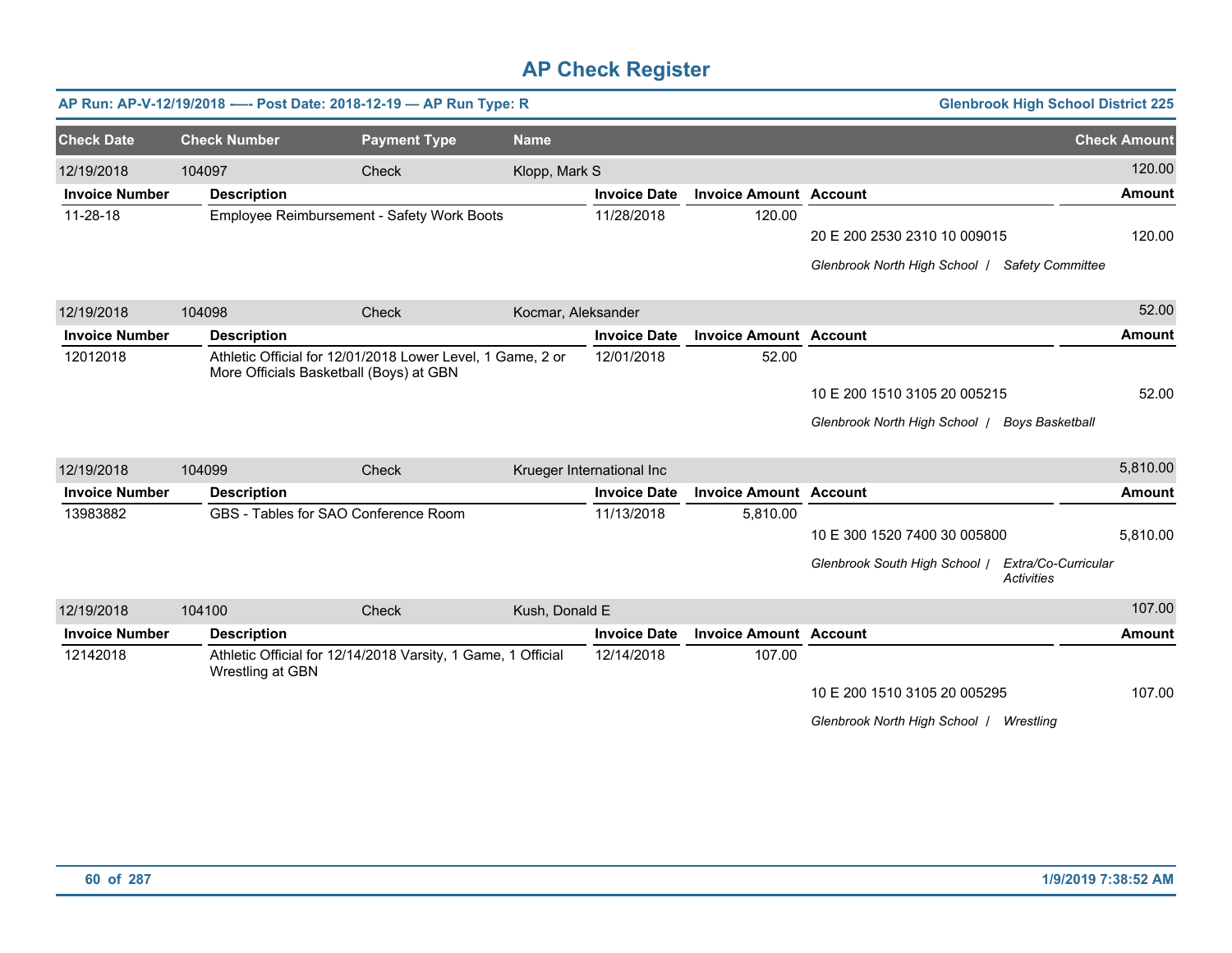|                       |                     | AP Run: AP-V-12/19/2018 ---- Post Date: 2018-12-19 - AP Run Type: R |                      |                                        |                               |                              |                                                   | <b>Glenbrook High School District 225</b> |
|-----------------------|---------------------|---------------------------------------------------------------------|----------------------|----------------------------------------|-------------------------------|------------------------------|---------------------------------------------------|-------------------------------------------|
| <b>Check Date</b>     | <b>Check Number</b> | <b>Payment Type</b>                                                 | <b>Name</b>          |                                        |                               |                              |                                                   | <b>Check Amount</b>                       |
| 12/19/2018            | 104101              | Check                                                               |                      | Language Line Services                 |                               |                              |                                                   | 429.17                                    |
| <b>Invoice Number</b> | <b>Description</b>  |                                                                     |                      | <b>Invoice Date</b>                    | <b>Invoice Amount Account</b> |                              |                                                   | <b>Amount</b>                             |
| 4428511               | 2018                | GBS - Over-the-Phone Interpretation Services - October              |                      | 10/31/2018                             | 216.55                        |                              |                                                   |                                           |
|                       |                     |                                                                     |                      |                                        |                               | 10 E 100 2660 3190 10 002660 |                                                   | 216.55                                    |
|                       |                     |                                                                     |                      |                                        |                               | Administraton                |                                                   | <b>Technology Services</b>                |
| 4449003               | 2018                | GBS - Over-the-Phone Interpretation Services - November             |                      | 11/30/2018                             | 109.12                        |                              |                                                   |                                           |
|                       |                     |                                                                     |                      |                                        |                               | 10 E 100 2660 3190 10 002660 |                                                   | 109.12                                    |
|                       |                     |                                                                     |                      |                                        |                               | Administraton                |                                                   | / Technology Services                     |
| 4449014               | 2018                | GBN - Over-the-Phone Interpretation Services - November             |                      | 11/30/2018                             | 103.50                        |                              |                                                   |                                           |
|                       |                     |                                                                     |                      |                                        |                               | 10 E 100 2660 3190 10 002660 |                                                   | 103.50                                    |
|                       |                     |                                                                     |                      |                                        |                               | Administraton                |                                                   | / Technology Services                     |
| 12/19/2018            | 104102              | Check                                                               |                      | Larson Equipment and Furniture Company |                               |                              |                                                   | 9,633.00                                  |
| <b>Invoice Number</b> | <b>Description</b>  |                                                                     |                      | <b>Invoice Date</b>                    | <b>Invoice Amount Account</b> |                              |                                                   | Amount                                    |
| 6502                  |                     | GBS - Furniture for ARC Conference Room                             |                      | 12/06/2018                             | 9,633.00                      |                              |                                                   |                                           |
|                       |                     |                                                                     |                      |                                        |                               | 10 E 300 1130 7400 30 001000 |                                                   | 9,633.00                                  |
|                       |                     |                                                                     |                      |                                        |                               |                              | Glenbrook South High School / General Instruction |                                           |
| 12/19/2018            | 104103              | Check                                                               | Laudadio, Jennifer A |                                        |                               |                              |                                                   | 94.69                                     |
| <b>Invoice Number</b> | <b>Description</b>  |                                                                     |                      | <b>Invoice Date</b>                    | <b>Invoice Amount Account</b> |                              |                                                   | <b>Amount</b>                             |
| Laudadio 12.13.18     |                     | Employee Reimbursement - ELL Meeting Refreshments                   |                      | 12/07/2018                             | 60.68                         |                              |                                                   |                                           |
|                       |                     |                                                                     |                      |                                        |                               | 10 E 200 1800 4900 20 001180 |                                                   | 60.68                                     |

*Glenbrook North High School* / *English Language Learners*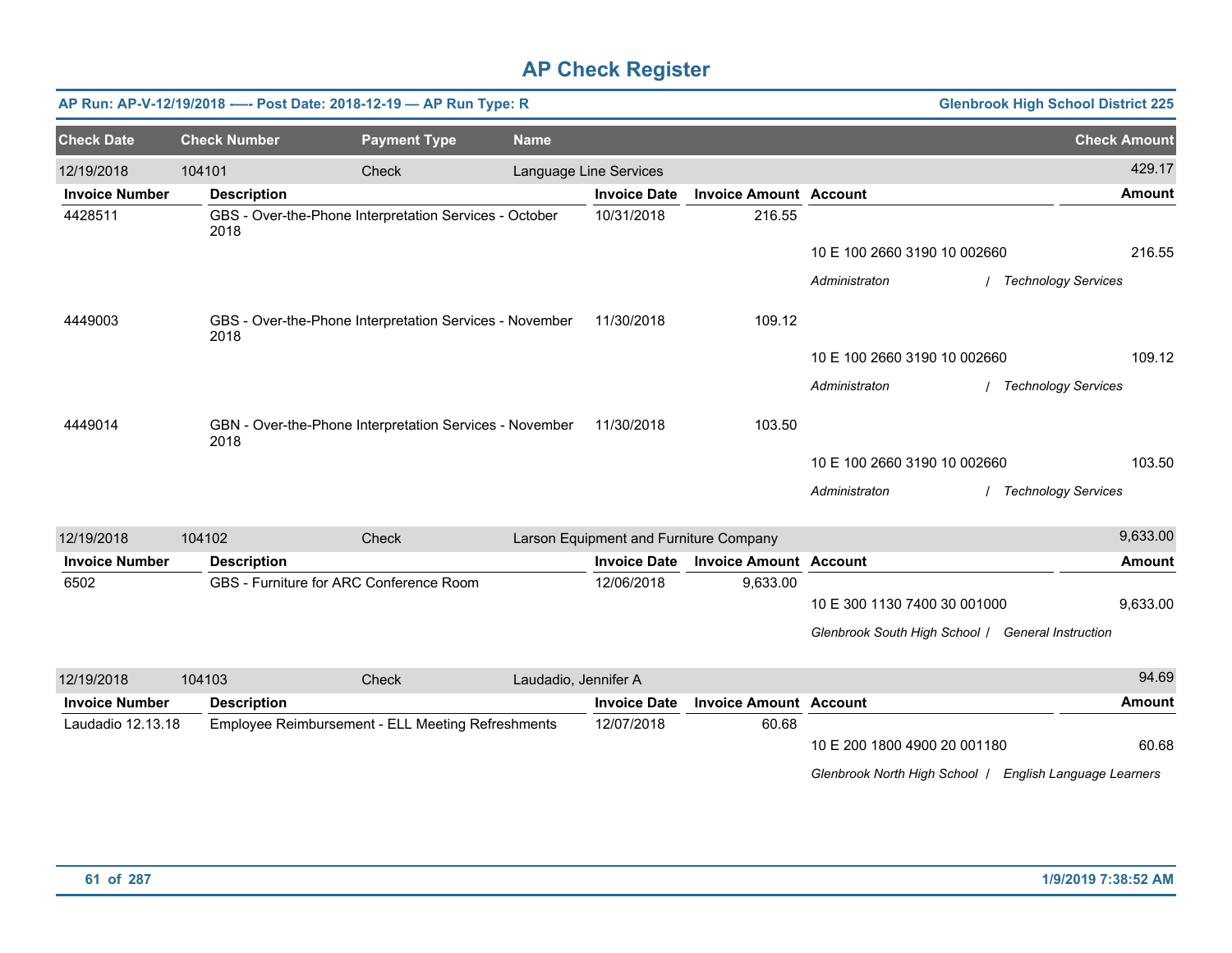|                       |                              | AP Run: AP-V-12/19/2018 ---- Post Date: 2018-12-19 - AP Run Type: R |                      |                     |                               | <b>Glenbrook High School District 225</b>                                          |                     |
|-----------------------|------------------------------|---------------------------------------------------------------------|----------------------|---------------------|-------------------------------|------------------------------------------------------------------------------------|---------------------|
| <b>Check Date</b>     | <b>Check Number</b>          | <b>Payment Type</b>                                                 | <b>Name</b>          |                     |                               |                                                                                    | <b>Check Amount</b> |
| 12/19/2018            | 104103                       | Check                                                               | Laudadio, Jennifer A |                     |                               |                                                                                    | 94.69               |
| <b>Invoice Number</b> | <b>Description</b>           |                                                                     |                      | <b>Invoice Date</b> | <b>Invoice Amount Account</b> |                                                                                    | <b>Amount</b>       |
| Laudadio 12.7.18      | Bilingual Conference 12/5/18 | Employee Reimbursement - Tolls & Mileage To/From                    |                      | 12/05/2018          | 34.01                         | 10 E 200 1130 3320 20 001020<br>Glenbrook North High School   English              | 34.01               |
| 12/19/2018            | 104104                       | Check                                                               | Lawson Products Inc  |                     |                               |                                                                                    | 266.80              |
| <b>Invoice Number</b> | <b>Description</b>           |                                                                     |                      | <b>Invoice Date</b> | <b>Invoice Amount</b>         | <b>Account</b>                                                                     | Amount              |
| 9306305778            |                              | <b>GBN Maintenance Hardware Supplies</b>                            |                      | 11/28/2018          | 266.80                        | 20 E 200 2544 4840 20 009050<br>Glenbrook North High School / Building Maintenance | 266.80              |
| 12/19/2018            | 104105                       | Check                                                               | LD Trading Inc       |                     |                               |                                                                                    | 721.70              |
| <b>Invoice Number</b> | <b>Description</b>           |                                                                     |                      | <b>Invoice Date</b> | <b>Invoice Amount Account</b> |                                                                                    | Amount              |
| 370318                |                              | GBS Science - Horticulture Supplies                                 |                      | 11/15/2018          | 54.45                         | 10 E 300 1130 4200 30 001055<br>Glenbrook South High School / Science              | 54.45               |
| 370963                |                              | GBS Science - Horticulture Supplies                                 |                      | 11/20/2018          | 14.00                         | 10 E 300 1130 4200 30 001055<br>Glenbrook South High School / Science              | 14.00               |
| 372229                |                              | GBS Science - Horticulture Supplies                                 |                      | 11/30/2018          | 48.75                         | 10 E 300 1130 4200 30 001055<br>Glenbrook South High School / Science              | 48.75               |
| 372462                |                              | GBS Science - Horticulture Supplies                                 |                      | 12/03/2018          | 482.95                        | 10 E 300 1130 4200 30 001055<br>Glenbrook South High School / Science              | 482.95              |
|                       |                              |                                                                     |                      |                     |                               |                                                                                    |                     |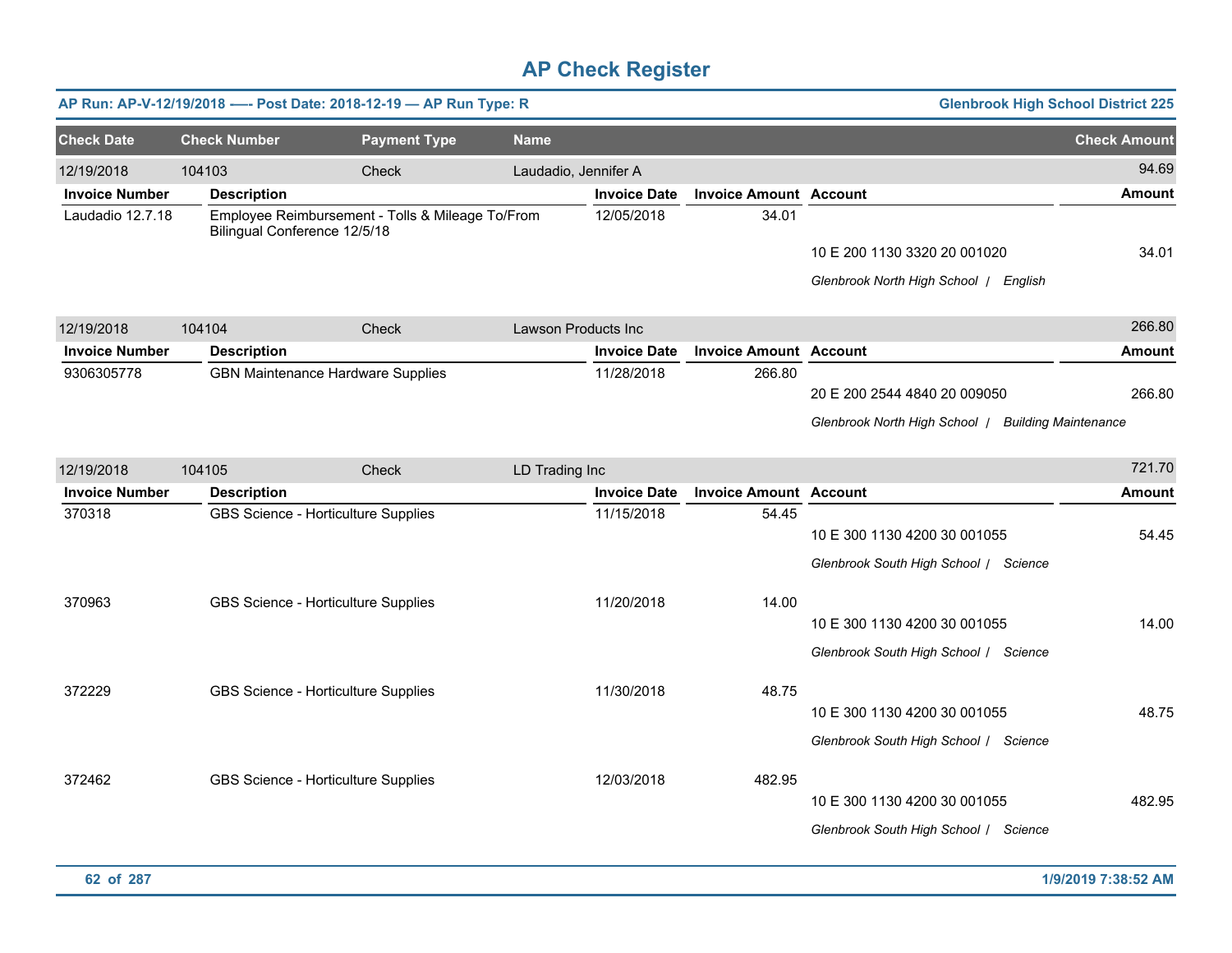| AP Run: AP-V-12/19/2018 ---- Post Date: 2018-12-19 - AP Run Type: R |        |                                                                                                   |                     |                |                     |                               |                                                                       | <b>Glenbrook High School District 225</b> |
|---------------------------------------------------------------------|--------|---------------------------------------------------------------------------------------------------|---------------------|----------------|---------------------|-------------------------------|-----------------------------------------------------------------------|-------------------------------------------|
| <b>Check Date</b>                                                   |        | <b>Check Number</b>                                                                               | <b>Payment Type</b> | <b>Name</b>    |                     |                               |                                                                       | <b>Check Amount</b>                       |
| 12/19/2018                                                          | 104105 |                                                                                                   | Check               | LD Trading Inc |                     |                               |                                                                       | 721.70                                    |
| <b>Invoice Number</b>                                               |        | <b>Description</b>                                                                                |                     |                | <b>Invoice Date</b> | <b>Invoice Amount Account</b> |                                                                       | <b>Amount</b>                             |
| 372487                                                              |        | GBS Science - Horticulture Supplies                                                               |                     |                | 12/03/2018          | 6.50                          | 10 E 300 1130 4200 30 001055                                          | 6.50                                      |
|                                                                     |        |                                                                                                   |                     |                |                     |                               | Glenbrook South High School / Science                                 |                                           |
| 372492                                                              |        | GBS Science - Horticulture Supplies                                                               |                     |                | 12/03/2018          | 40.15                         | 10 E 300 1130 4200 30 001055<br>Glenbrook South High School / Science | 40.15                                     |
| 373584                                                              |        | GBS - Supplies for Horticulture Class to Make Wreaths for<br>Holiday Luncheon                     |                     |                | 12/11/2018          | 34.35                         |                                                                       |                                           |
|                                                                     |        |                                                                                                   |                     |                |                     |                               | 10 E 300 2410 4100 30 002410                                          | 34.35                                     |
|                                                                     |        |                                                                                                   |                     |                |                     |                               | Glenbrook South High School / Principal's Office                      |                                           |
| 373888                                                              |        | GBS - Key Club RAK Project Supplies                                                               |                     |                | 12/14/2018          | 40.55                         |                                                                       |                                           |
|                                                                     |        |                                                                                                   |                     |                |                     |                               | 99 L 990 1529 0000 30 830600                                          | 40.55                                     |
|                                                                     |        |                                                                                                   |                     |                |                     |                               | <b>Student Based Activity</b><br>Account                              | / Key Club                                |
| 12/19/2018                                                          | 104106 |                                                                                                   | Check               | Leffler, Mark  |                     |                               |                                                                       | 65.00                                     |
| <b>Invoice Number</b>                                               |        | <b>Description</b>                                                                                |                     |                | <b>Invoice Date</b> | <b>Invoice Amount Account</b> |                                                                       | <b>Amount</b>                             |
| 11212018                                                            |        | Athletic Official for 11/21/2018 Varsity, 1 Game, 2 or More<br>Officials Basketball (Boys) at GBN |                     |                | 11/21/2018          | 65.00                         |                                                                       |                                           |
|                                                                     |        |                                                                                                   |                     |                |                     |                               | 10 E 200 1510 3105 20 005215                                          | 65.00                                     |
|                                                                     |        |                                                                                                   |                     |                |                     |                               | Glenbrook North High School   Boys Basketball                         |                                           |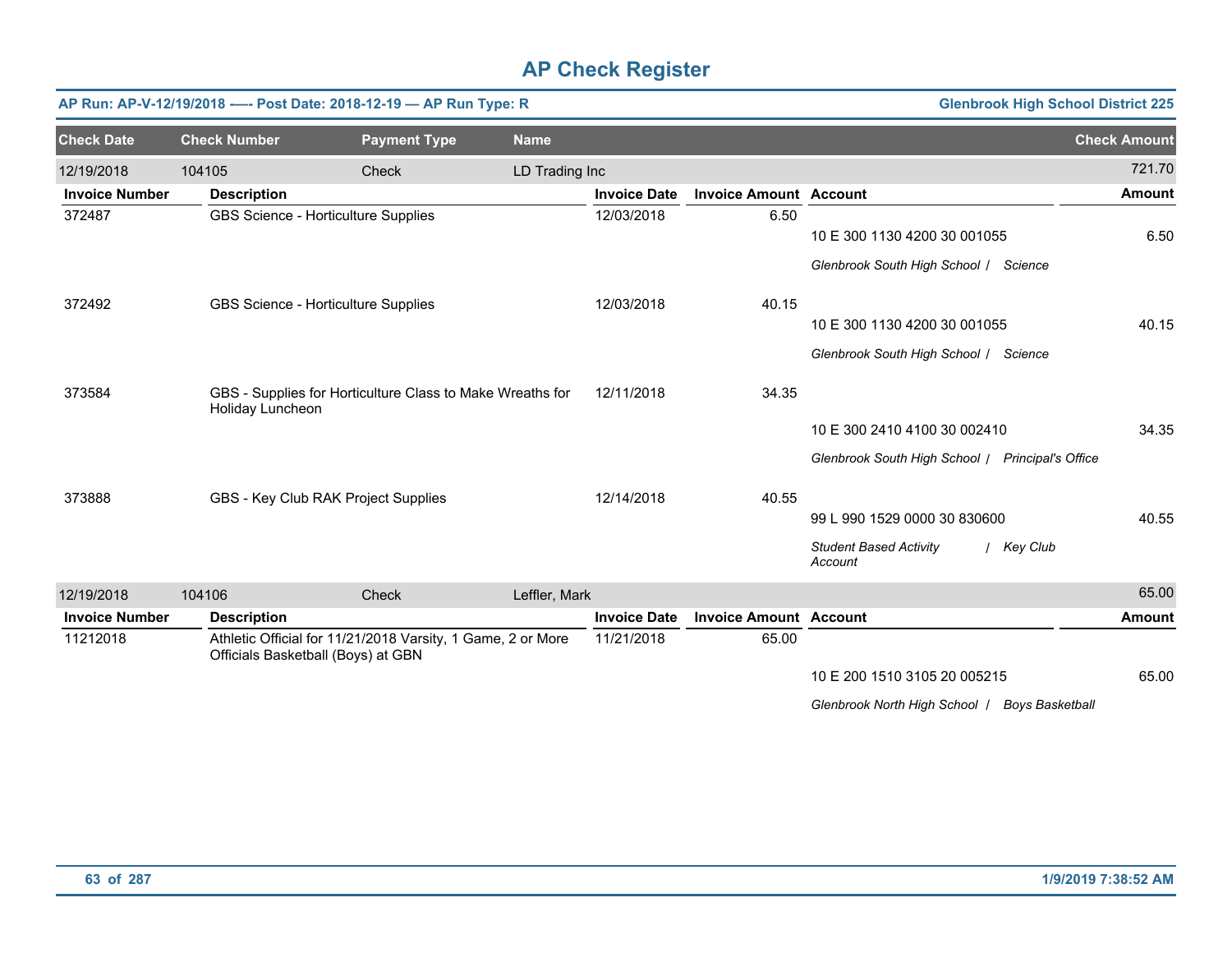|                       | AP Run: AP-V-12/19/2018 ---- Post Date: 2018-12-19 - AP Run Type: R  |                                            |                        |                         |                               |                                                        | <b>Glenbrook High School District 225</b> |
|-----------------------|----------------------------------------------------------------------|--------------------------------------------|------------------------|-------------------------|-------------------------------|--------------------------------------------------------|-------------------------------------------|
| <b>Check Date</b>     | <b>Check Number</b>                                                  | <b>Payment Type</b>                        | <b>Name</b>            |                         |                               |                                                        | <b>Check Amount</b>                       |
| 12/19/2018            | 104107                                                               | Check                                      | Lempa, Colleen N       |                         |                               |                                                        | 100.00                                    |
| <b>Invoice Number</b> | <b>Description</b>                                                   |                                            |                        | <b>Invoice Date</b>     | <b>Invoice Amount Account</b> |                                                        | <b>Amount</b>                             |
| Dues2019              |                                                                      | Employee Reimbursement - Professional Dues |                        | 12/17/2018              | 100.00                        | 10 E 100 2640 2404 10 002645<br>Administraton          | 100.00<br><b>Employee Benefits</b>        |
|                       |                                                                      |                                            |                        |                         |                               |                                                        |                                           |
| 12/19/2018            | 104108                                                               | Check                                      |                        | Lewis Paper Corporation |                               |                                                        | 1,344.00                                  |
| <b>Invoice Number</b> | <b>Description</b>                                                   |                                            |                        | <b>Invoice Date</b>     | <b>Invoice Amount Account</b> |                                                        | <b>Amount</b>                             |
| 251281                | <b>GBN Paper Order</b>                                               |                                            |                        | 12/05/2018              | 1,344.00                      | 10 E 200 2574 4100 20 002574                           | 1,344.00                                  |
|                       |                                                                      |                                            |                        |                         |                               | Glenbrook North High School   Printing and Duplicating |                                           |
| 12/19/2018            | 104109                                                               | Check                                      | Ley, Walter or Michele |                         |                               |                                                        | 25.00                                     |
| <b>Invoice Number</b> | <b>Description</b>                                                   |                                            |                        | <b>Invoice Date</b>     | <b>Invoice Amount Account</b> |                                                        | Amount                                    |
| 12042018              | Parent Refund - Duplicate Payment - Speech Team<br>Participation Fee |                                            |                        | 12/04/2018              | 25.00                         | 99 L 990 1529 0000 30 830410                           | 25.00                                     |
|                       |                                                                      |                                            |                        |                         |                               | <b>Student Based Activity</b><br>Account               | / Forensics                               |
| 12/19/2018            | 104110                                                               | Check                                      | Lifeguard Store Inc    |                         |                               |                                                        | 719.00                                    |
| <b>Invoice Number</b> | <b>Description</b>                                                   |                                            |                        | <b>Invoice Date</b>     | <b>Invoice Amount Account</b> |                                                        | <b>Amount</b>                             |
| INV776891             | Glenbrook Swim Club - Lane Cady                                      |                                            |                        | 12/07/2018              | 485.00                        | 95 E 950 3200 6909 95 005505                           | 485.00                                    |
|                       |                                                                      |                                            |                        |                         |                               | <b>Glenbrook Aquatics</b>                              | <b>Glenbrook Aquatics</b>                 |
| <b>INV777643</b>      | <b>GBN</b> - Swimsuits                                               |                                            |                        | 12/10/2018              | 234.00                        | 99 L 990 1529 0000 20 820490                           | 234.00                                    |
|                       |                                                                      |                                            |                        |                         |                               | <b>Student Based Activity</b><br>Account               | <b>Gbn Sports Tournaments</b>             |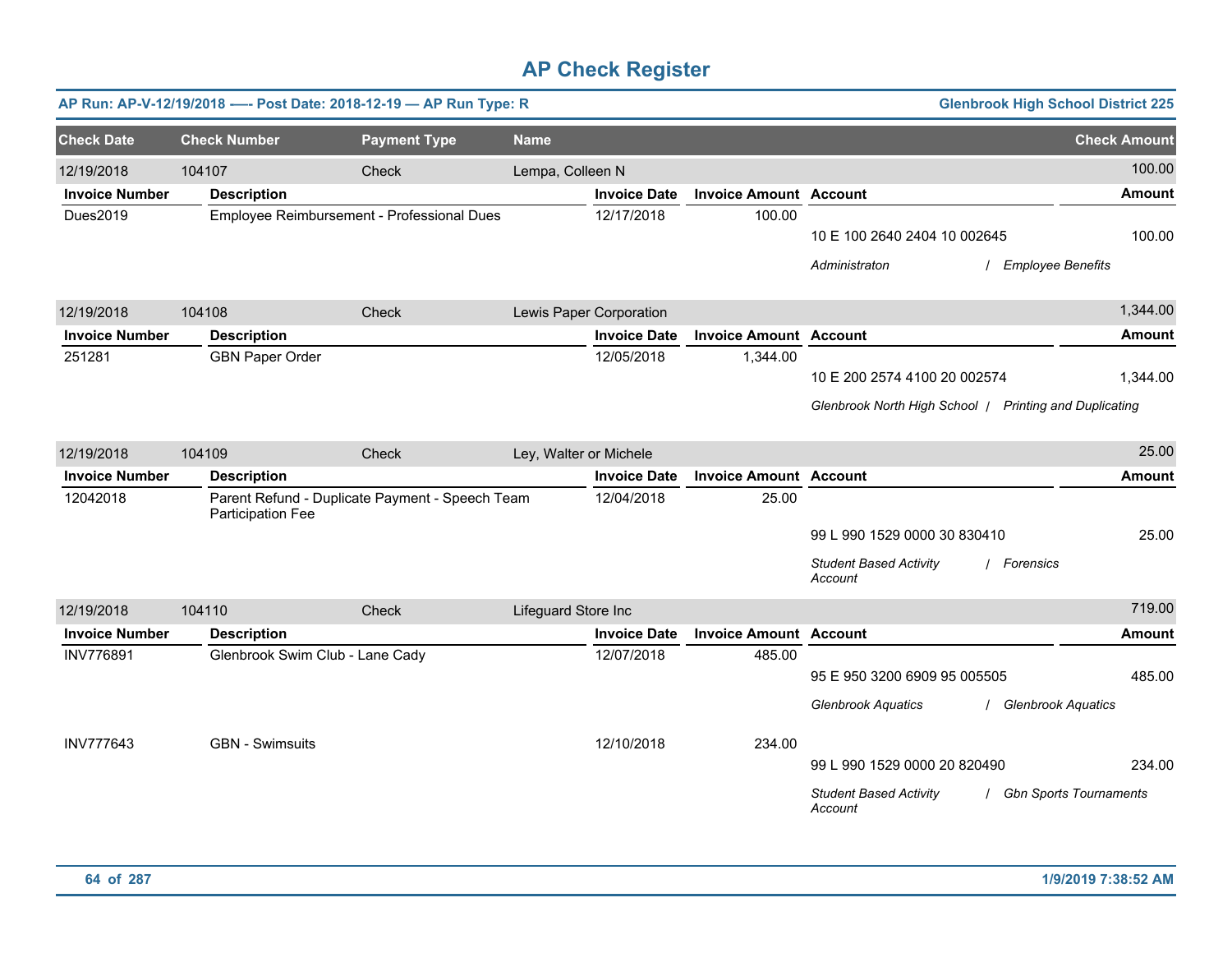|                       |        |                        | AP Run: AP-V-12/19/2018 ---- Post Date: 2018-12-19 - AP Run Type: R |                |                     |                               | <b>Glenbrook High School District 225</b>             |                             |
|-----------------------|--------|------------------------|---------------------------------------------------------------------|----------------|---------------------|-------------------------------|-------------------------------------------------------|-----------------------------|
| <b>Check Date</b>     |        | <b>Check Number</b>    | <b>Payment Type</b>                                                 | <b>Name</b>    |                     |                               |                                                       | <b>Check Amount</b>         |
| 12/19/2018            | 104111 |                        | Check                                                               | Lindell, Kevin |                     |                               |                                                       | 149.00                      |
| <b>Invoice Number</b> |        | <b>Description</b>     |                                                                     |                | <b>Invoice Date</b> | <b>Invoice Amount Account</b> |                                                       | <b>Amount</b>               |
| 12012018              |        | Varsity 3 Games at GBN | Athletic Official for 12/01/2018 Tournament - Wrestling             |                | 12/01/2018          | 149.00                        |                                                       |                             |
|                       |        |                        |                                                                     |                |                     |                               | 10 E 200 1510 3105 20 005295                          | 149.00                      |
|                       |        |                        |                                                                     |                |                     |                               | Glenbrook North High School   Wrestling               |                             |
| 12/19/2018            | 104112 |                        | Check                                                               | Lobono, Jeff   |                     |                               |                                                       | 175.00                      |
| <b>Invoice Number</b> |        | <b>Description</b>     |                                                                     |                | <b>Invoice Date</b> | <b>Invoice Amount Account</b> |                                                       | <b>Amount</b>               |
| 12152018              |        | Level 4 Games at GBN   | Athletic Official for 12/15/2018 Tournament Wrestling Lower         |                | 12/15/2018          | 175.00                        |                                                       |                             |
|                       |        |                        |                                                                     |                |                     |                               | 10 E 200 1510 3105 20 005315                          | 175.00                      |
|                       |        |                        |                                                                     |                |                     |                               | Glenbrook North High School   Girls Basketball        |                             |
| 12/19/2018            | 104113 |                        | Check                                                               | Loch, Craig T  |                     |                               |                                                       | 23.19                       |
| <b>Invoice Number</b> |        | <b>Description</b>     |                                                                     |                | <b>Invoice Date</b> | <b>Invoice Amount Account</b> |                                                       | <b>Amount</b>               |
| 83568                 |        |                        | <b>Employee Reimbursement - Culinary Supplies</b>                   |                | 12/05/2018          | 23.19                         |                                                       |                             |
|                       |        |                        |                                                                     |                |                     |                               | 10 E 200 1400 4100 20 001425                          | 23.19                       |
|                       |        |                        |                                                                     |                |                     |                               | Glenbrook North High School   Family/Consumer Science |                             |
| 12/19/2018            | 104114 |                        | Check                                                               | M C Glass      |                     |                               |                                                       | 137.47                      |
| <b>Invoice Number</b> |        | <b>Description</b>     |                                                                     |                | <b>Invoice Date</b> | <b>Invoice Amount Account</b> |                                                       | <b>Amount</b>               |
| 26826                 |        |                        | Wire Misco Glass Replacement for Broken Door                        |                | 11/26/2018          | 137.47                        |                                                       |                             |
|                       |        |                        |                                                                     |                |                     |                               | 20 E 300 2544 4840 30 009050                          | 137.47                      |
|                       |        |                        |                                                                     |                |                     |                               | Glenbrook South High School /                         | <b>Building Maintenance</b> |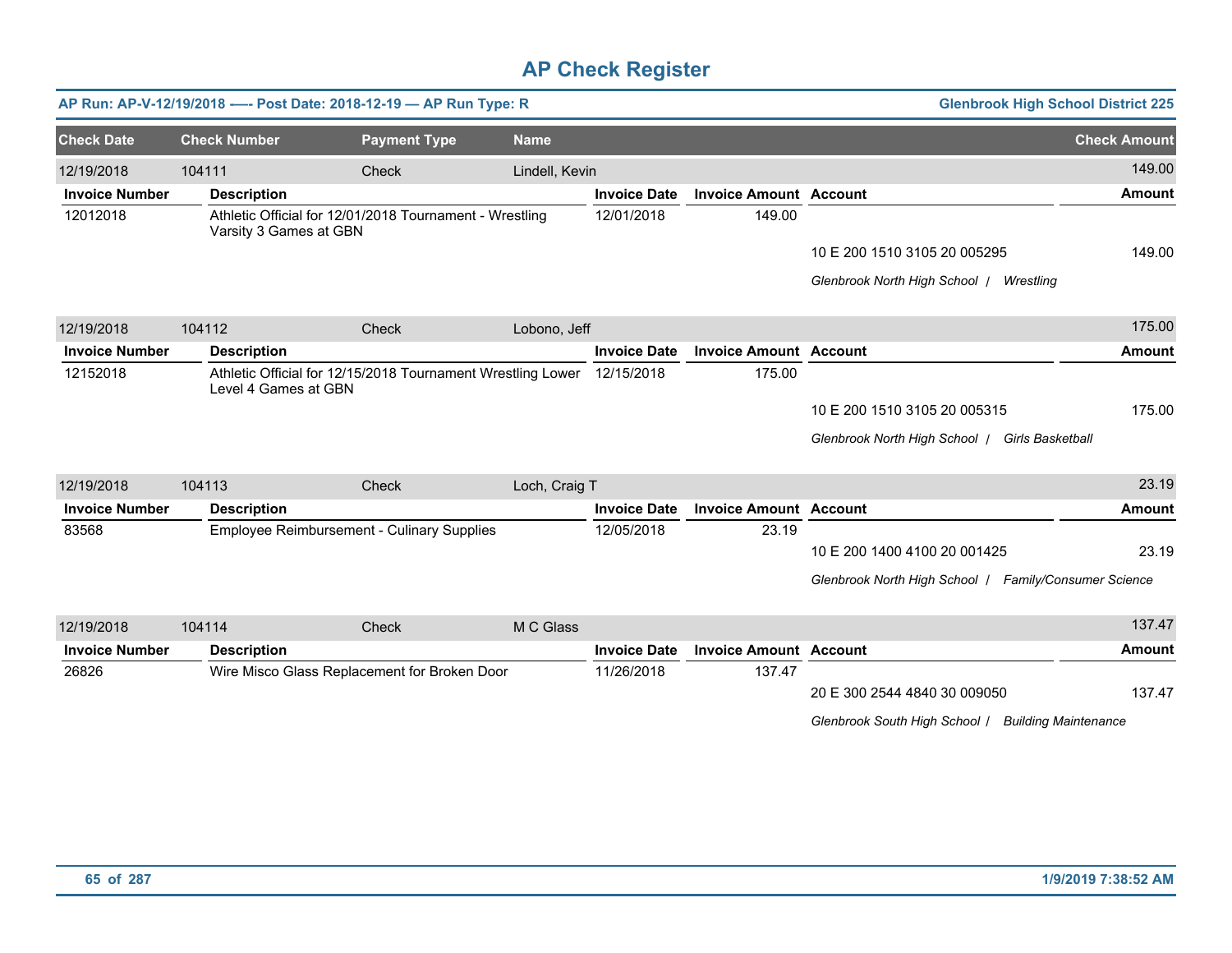|                       |        |                                       | AP Run: AP-V-12/19/2018 ---- Post Date: 2018-12-19 - AP Run Type: R |                    |                        |                               | <b>Glenbrook High School District 225</b>       |                     |
|-----------------------|--------|---------------------------------------|---------------------------------------------------------------------|--------------------|------------------------|-------------------------------|-------------------------------------------------|---------------------|
| <b>Check Date</b>     |        | <b>Check Number</b>                   | <b>Payment Type</b>                                                 | <b>Name</b>        |                        |                               |                                                 | <b>Check Amount</b> |
| 12/19/2018            | 104115 |                                       | <b>Check</b>                                                        | M Makki MD LLC     |                        |                               |                                                 | 1,200.00            |
| <b>Invoice Number</b> |        | <b>Description</b>                    |                                                                     |                    | <b>Invoice Date</b>    | <b>Invoice Amount Account</b> |                                                 | Amount              |
| October 2018          |        |                                       | GBS - Psychiatric Evaluation & Report 10/1/18                       |                    | 10/03/2018             | 1,200.00                      |                                                 |                     |
|                       |        |                                       |                                                                     |                    |                        |                               | 10 E 300 2121 3120 30 002120                    | 1,200.00            |
|                       |        |                                       |                                                                     |                    |                        |                               | Glenbrook South High School / Guidance Services |                     |
| 12/19/2018            | 104116 |                                       | Check                                                               |                    | Maine West High School |                               |                                                 | 205.00              |
| <b>Invoice Number</b> |        | <b>Description</b>                    |                                                                     |                    | <b>Invoice Date</b>    | <b>Invoice Amount Account</b> |                                                 | <b>Amount</b>       |
| 03/23/2019            |        |                                       | GBS - Entry Fees - Girls' Water Polo 3/23/19                        |                    | 03/23/2019             | 205.00                        |                                                 |                     |
|                       |        |                                       |                                                                     |                    |                        |                               | 10 E 300 1510 6500 30 005390                    | 205.00              |
|                       |        |                                       |                                                                     |                    |                        |                               | Glenbrook South High School / Girls Water Polo  |                     |
| 12/19/2018            | 104117 |                                       | Check                                                               | Mandarino, Despina |                        |                               |                                                 | 20.97               |
| <b>Invoice Number</b> |        | <b>Description</b>                    |                                                                     |                    | <b>Invoice Date</b>    | <b>Invoice Amount Account</b> |                                                 | <b>Amount</b>       |
| $12 - 12 - 18$        |        | Employee Reimbursement - Lab Supplies |                                                                     |                    | 12/05/2018             | 20.97                         |                                                 |                     |
|                       |        |                                       |                                                                     |                    |                        |                               | 10 E 300 1130 4200 30 001055                    | 20.97               |
|                       |        |                                       |                                                                     |                    |                        |                               | Glenbrook South High School / Science           |                     |
| 12/19/2018            | 104118 |                                       | Check                                                               | Maryville Academy  |                        |                               |                                                 | 2,550.33            |
| <b>Invoice Number</b> |        | <b>Description</b>                    |                                                                     |                    | <b>Invoice Date</b>    | <b>Invoice Amount Account</b> |                                                 | <b>Amount</b>       |
| JS000187-1118         |        |                                       | Special Education - Tuition - November 2018                         |                    | 12/03/2018             | 2,550.33                      |                                                 |                     |
|                       |        |                                       |                                                                     |                    |                        |                               | $10.5$ $100.1010.6707$ $10.001005$              | 2.550.22            |

10 E 100 1912 6707 10 001305 2,550.33

*Administraton* / *District SpEd Placements*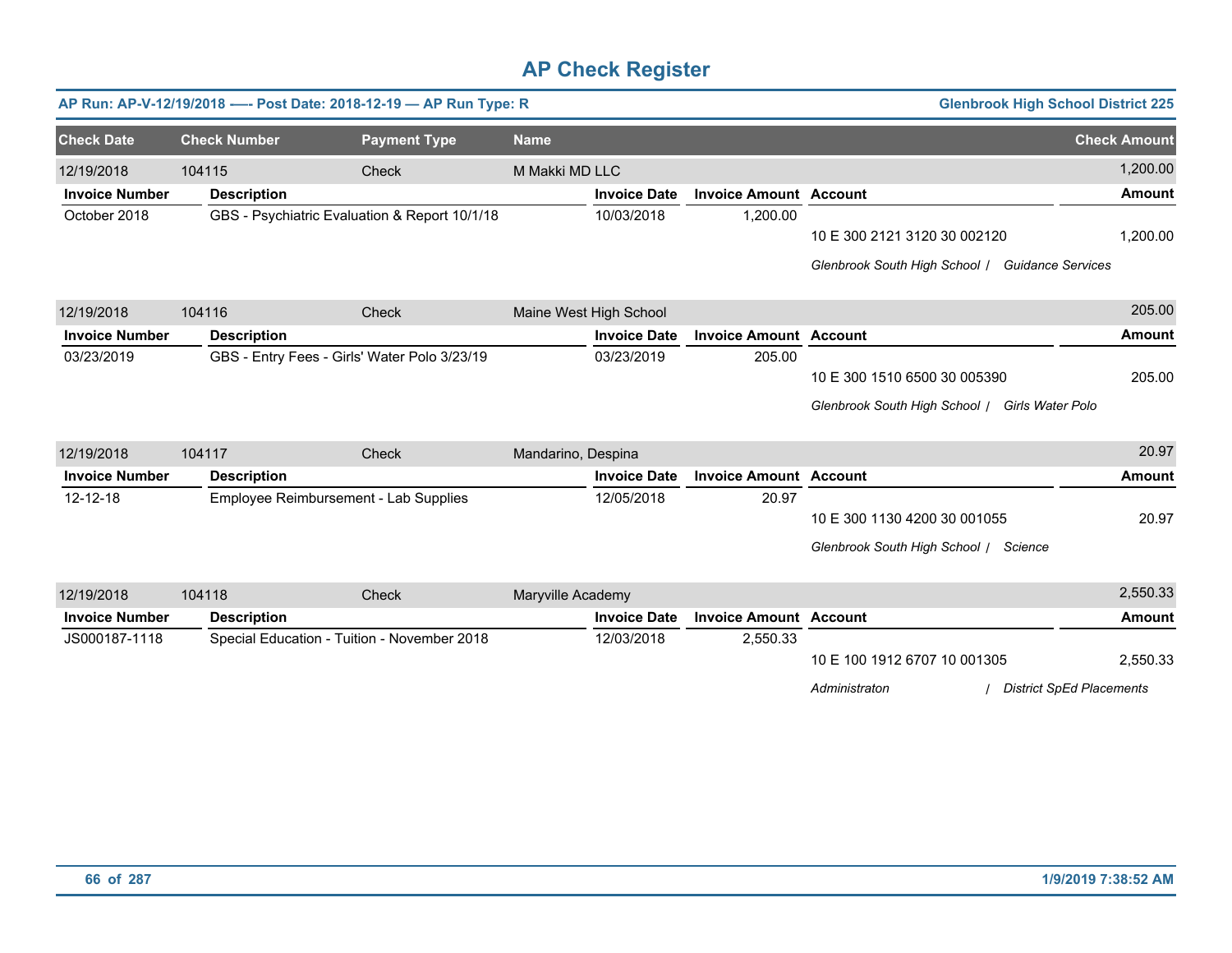|                       | AP Run: AP-V-12/19/2018 ---- Post Date: 2018-12-19 - AP Run Type: R |                                                             |                 |                            |                               | <b>Glenbrook High School District 225</b>                                          |                     |
|-----------------------|---------------------------------------------------------------------|-------------------------------------------------------------|-----------------|----------------------------|-------------------------------|------------------------------------------------------------------------------------|---------------------|
| <b>Check Date</b>     | <b>Check Number</b>                                                 | <b>Payment Type</b>                                         | <b>Name</b>     |                            |                               |                                                                                    | <b>Check Amount</b> |
| 12/19/2018            | 104119                                                              | Check                                                       | McGovern, Steve |                            |                               |                                                                                    | 65.00               |
| <b>Invoice Number</b> | <b>Description</b>                                                  |                                                             |                 | <b>Invoice Date</b>        | <b>Invoice Amount Account</b> |                                                                                    | <b>Amount</b>       |
| 12012018              | Officials Basketball (Girls) at GBN                                 | Athletic Official for 12/01/2018 Varsity, 1 Game, 2 or More |                 | 12/01/2018                 | 65.00                         |                                                                                    |                     |
|                       |                                                                     |                                                             |                 |                            |                               | 10 E 200 1510 3105 20 005315                                                       | 65.00               |
|                       |                                                                     |                                                             |                 |                            |                               | Glenbrook North High School   Girls Basketball                                     |                     |
| 12/19/2018            | 104120                                                              | <b>Check</b>                                                |                 | McMillin, Matthew or Susan |                               |                                                                                    | 150.00              |
| <b>Invoice Number</b> | <b>Description</b>                                                  |                                                             |                 | <b>Invoice Date</b>        | <b>Invoice Amount Account</b> |                                                                                    | <b>Amount</b>       |
| 11272018              | Parent Refund - Partial - Parking Permit                            |                                                             |                 | 11/27/2018                 | 150.00                        | 20 R 300 1721 0000 00 000000                                                       | 150.00              |
|                       |                                                                     |                                                             |                 |                            |                               | Glenbrook South High School / Undefined                                            |                     |
|                       |                                                                     |                                                             |                 |                            |                               |                                                                                    |                     |
| 12/19/2018            | 104121                                                              | Check                                                       | McNeill, Robert |                            |                               |                                                                                    | 252.00              |
| <b>Invoice Number</b> | <b>Description</b>                                                  |                                                             |                 | <b>Invoice Date</b>        | <b>Invoice Amount Account</b> |                                                                                    | <b>Amount</b>       |
| 12-06-18              | GBS - Private Lesson Teacher Scholarship                            |                                                             |                 | 12/06/2018                 | 252.00                        |                                                                                    |                     |
|                       |                                                                     |                                                             |                 |                            |                               | 99 L 990 1529 0000 30 830720                                                       | 252.00              |
|                       |                                                                     |                                                             |                 |                            |                               | <b>Student Based Activity</b><br><b>Music Choir Scholarship</b><br>Account<br>Fund |                     |
| 12/19/2018            | 104122                                                              | Check                                                       | Medox           |                            |                               |                                                                                    | 175.48              |
| <b>Invoice Number</b> | <b>Description</b>                                                  |                                                             |                 | <b>Invoice Date</b>        | <b>Invoice Amount Account</b> |                                                                                    | <b>Amount</b>       |
| 2321935               | GBS Science - Lab Supplies                                          |                                                             |                 | 11/29/2018                 | 133.23                        |                                                                                    |                     |
|                       |                                                                     |                                                             |                 |                            |                               | 10 E 300 1130 4200 30 001055                                                       | 133.23              |
|                       |                                                                     |                                                             |                 |                            |                               | Glenbrook South High School / Science                                              |                     |
| R 2329507             | GBN - Chemistry Cylinder Rentals                                    |                                                             |                 | 11/30/2018                 | 42.25                         |                                                                                    |                     |
|                       |                                                                     |                                                             |                 |                            |                               | 10 E 200 1130 4100 20 001055                                                       | 42.25               |
|                       |                                                                     |                                                             |                 |                            |                               | Glenbrook North High School / Science                                              |                     |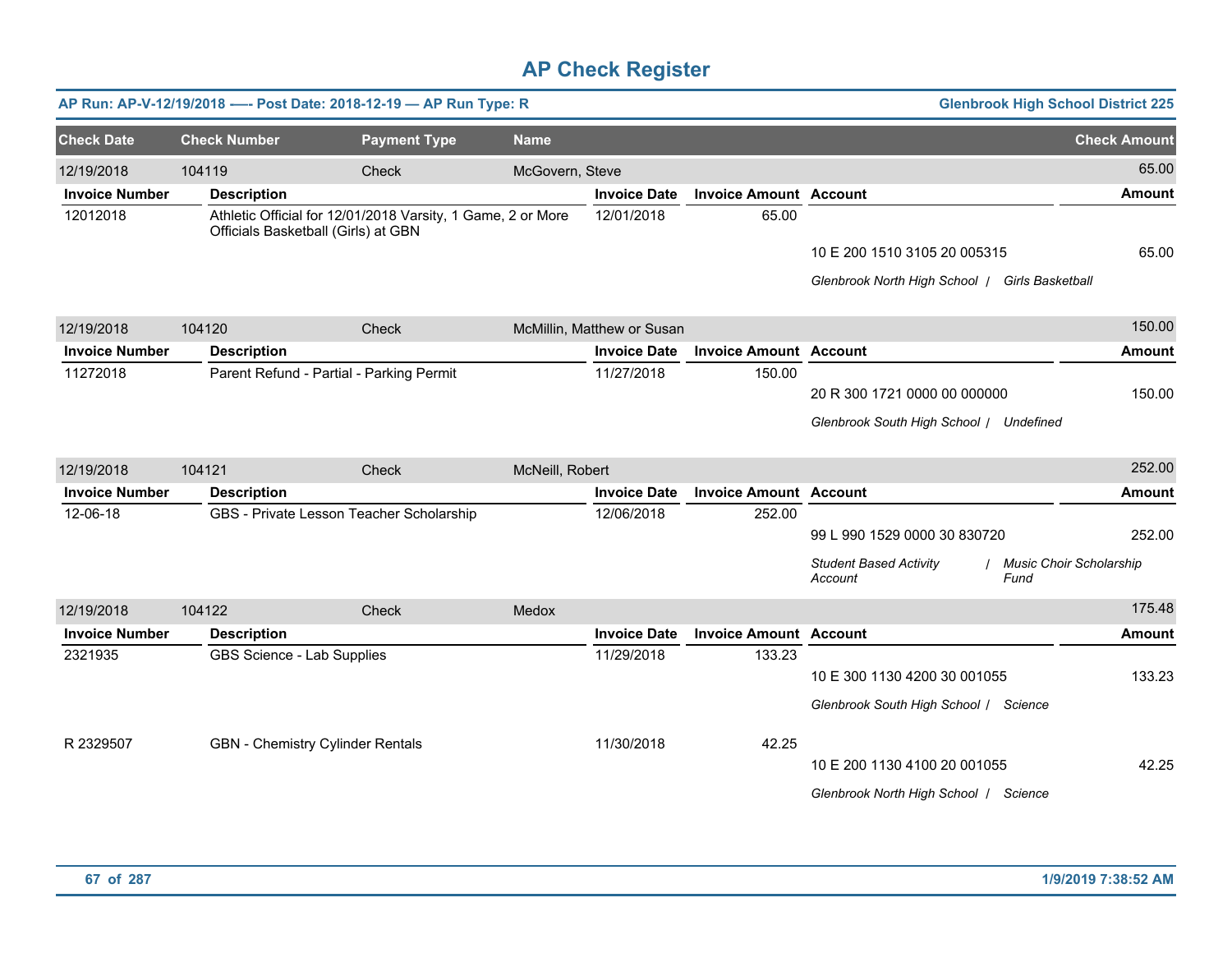|                       |                                     | AP Run: AP-V-12/19/2018 ---- Post Date: 2018-12-19 - AP Run Type: R |                  |                         |                               | <b>Glenbrook High School District 225</b>                            |                     |
|-----------------------|-------------------------------------|---------------------------------------------------------------------|------------------|-------------------------|-------------------------------|----------------------------------------------------------------------|---------------------|
| <b>Check Date</b>     | <b>Check Number</b>                 | <b>Payment Type</b>                                                 | <b>Name</b>      |                         |                               |                                                                      | <b>Check Amount</b> |
| 12/19/2018            | 104123                              | Check                                                               | Meehan, Peter    |                         |                               |                                                                      | 65.00               |
| <b>Invoice Number</b> | <b>Description</b>                  |                                                                     |                  | <b>Invoice Date</b>     | <b>Invoice Amount Account</b> |                                                                      | <b>Amount</b>       |
| 12012018              | Officials Basketball - Girls at GBS | Athletic Official for 12/01/2018 Varsity, 1 Game, 2 or More         |                  | 12/01/2018              | 65.00                         |                                                                      |                     |
|                       |                                     |                                                                     |                  |                         |                               | 10 E 300 1510 3105 30 005315                                         | 65.00               |
|                       |                                     |                                                                     |                  |                         |                               | Glenbrook South High School / Girls Basketball                       |                     |
| 12/19/2018            | 104124                              | Check                                                               |                  | Miklovis, John or Nancy |                               |                                                                      | 358.02              |
| <b>Invoice Number</b> | <b>Description</b>                  |                                                                     |                  | <b>Invoice Date</b>     | <b>Invoice Amount Account</b> |                                                                      | Amount              |
| GD121118d             | 11/17/18 - 11/21/18 - Hospitality   | Parent Reimbursement - Glenbrook Debate Tournament                  |                  | 11/17/2018              | 358.02                        |                                                                      |                     |
|                       |                                     |                                                                     |                  |                         |                               | 99 L 990 1529 0000 10 810250                                         | 358.02              |
|                       |                                     |                                                                     |                  |                         |                               | <b>Student Based Activity</b><br><b>Debate Tournament</b><br>Account |                     |
| 12/19/2018            | 104125                              | Check                                                               | Miller, Thomas J |                         |                               |                                                                      | 195.00              |
| <b>Invoice Number</b> | <b>Description</b>                  |                                                                     |                  | <b>Invoice Date</b>     | <b>Invoice Amount Account</b> |                                                                      | Amount              |
| 12012018              | Officials Basketball - Boys at GBS  | Athletic Official for 12/01/2018 Varsity, 1 Game, 2 or More         |                  | 12/01/2018              | 65.00                         |                                                                      |                     |
|                       |                                     |                                                                     |                  |                         |                               | 10 E 300 1510 3105 30 005215                                         | 65.00               |
|                       |                                     |                                                                     |                  |                         |                               | Glenbrook South High School   Boys Basketball                        |                     |
| 12152018              | Officials Basketball (Boys) at GBN  | Athletic Official for 12/15/2018 Varsity, 1 Game, 2 or More         |                  | 12/15/2018              | 65.00                         |                                                                      |                     |
|                       |                                     |                                                                     |                  |                         |                               | 10 E 200 1510 3105 20 005335                                         | 65.00               |
|                       |                                     |                                                                     |                  |                         |                               | Glenbrook North High School / Girls Gymnastics                       |                     |
| 12152018              | Officials Basketball (Boys) at GBN  | Athletic Official for 12/15/2018 Varsity, 1 Game, 2 or More         |                  | 12/15/2018              | 65.00                         |                                                                      |                     |
|                       |                                     |                                                                     |                  |                         |                               | 10 E 200 1510 3105 20 005215                                         | 65.00               |
|                       |                                     |                                                                     |                  |                         |                               | Glenbrook North High School   Boys Basketball                        |                     |
|                       |                                     |                                                                     |                  |                         |                               |                                                                      |                     |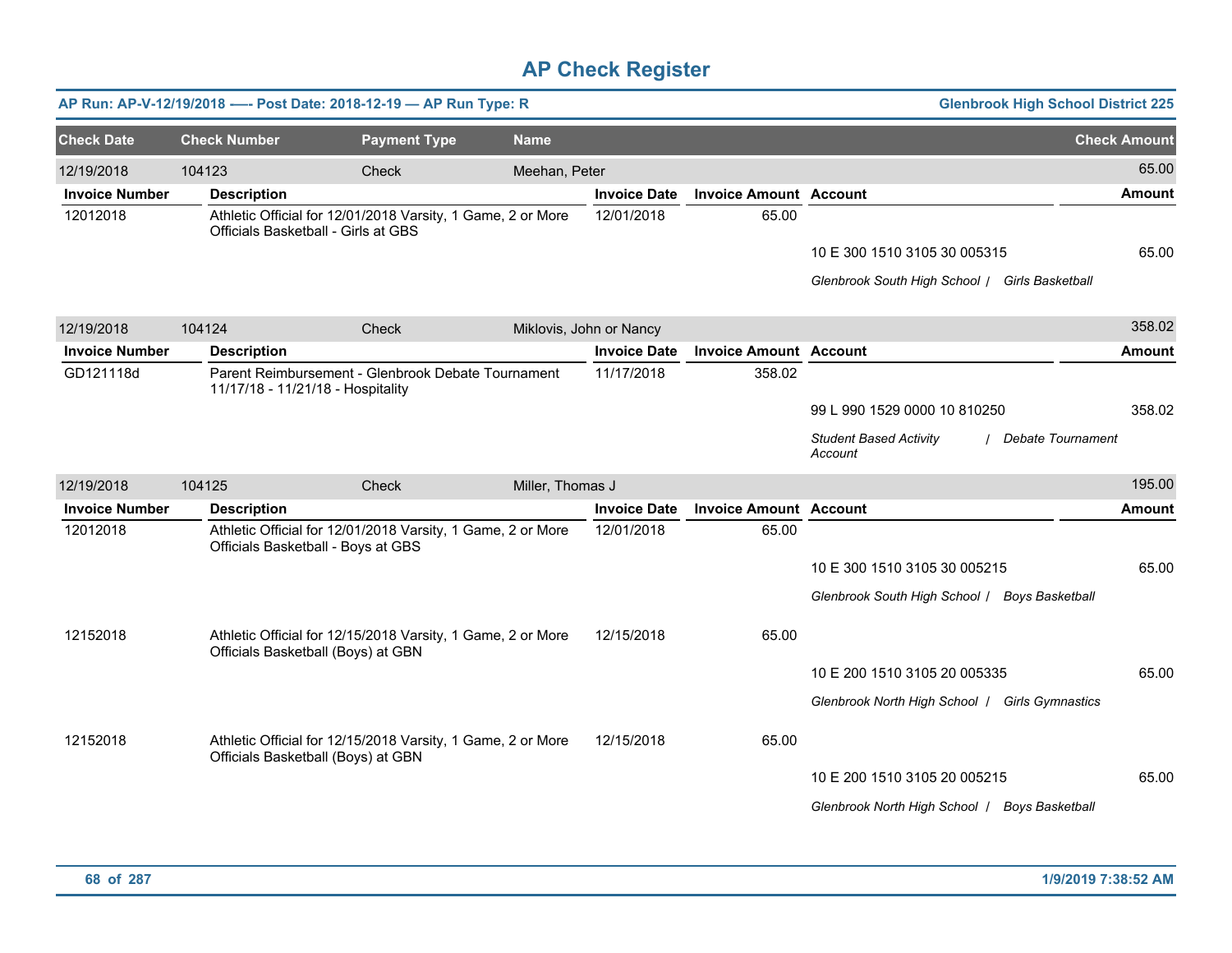|                       |                              | AP Run: AP-V-12/19/2018 ---- Post Date: 2018-12-19 - AP Run Type: R                                |                     |                     |                               | <b>Glenbrook High School District 225</b>                                             |                     |
|-----------------------|------------------------------|----------------------------------------------------------------------------------------------------|---------------------|---------------------|-------------------------------|---------------------------------------------------------------------------------------|---------------------|
| <b>Check Date</b>     | <b>Check Number</b>          | <b>Payment Type</b>                                                                                | <b>Name</b>         |                     |                               |                                                                                       | <b>Check Amount</b> |
| 12/19/2018            | 104126                       | Check                                                                                              | Mitchell, Jennifer  |                     |                               |                                                                                       | 120.00              |
| <b>Invoice Number</b> | <b>Description</b>           |                                                                                                    |                     | <b>Invoice Date</b> | <b>Invoice Amount Account</b> |                                                                                       | Amount              |
| speech judge dec 8    |                              | GBS Speech - Judging Fee - Palatine Tournament 12/8/18                                             |                     | 12/08/2018          | 120.00                        | 10 E 300 1520 3105 30 005835<br>Glenbrook South High School / Forensics               | 120.00              |
|                       |                              |                                                                                                    |                     |                     |                               |                                                                                       |                     |
| 12/19/2018            | 104127                       | Check                                                                                              | Mitchell, Stan      |                     |                               |                                                                                       | 65.00               |
| <b>Invoice Number</b> | <b>Description</b>           |                                                                                                    |                     | <b>Invoice Date</b> | <b>Invoice Amount Account</b> |                                                                                       | <b>Amount</b>       |
| 12122018              |                              | Athletic Official for 12/12/2018 Varsity, 1 Game, 2 or More<br>Officials Basketball (Boys) at GBS  |                     | 12/12/2018          | 65.00                         | 10 E 300 1510 3105 30 005215<br>Glenbrook South High School / Boys Basketball         | 65.00               |
| 12/19/2018            | 104128                       | Check                                                                                              | Mitchem, Kathleen J |                     |                               |                                                                                       | 109.04              |
| <b>Invoice Number</b> | <b>Description</b>           |                                                                                                    |                     | <b>Invoice Date</b> | <b>Invoice Amount Account</b> |                                                                                       | Amount              |
| 111618                |                              | Employee Reimbursement - FACS Supplies                                                             |                     | 12/05/2018          | 12.99                         | 10 E 200 1400 4100 20 001425<br>Glenbrook North High School   Family/Consumer Science | 12.99               |
| 1281214               | <b>Construction Supplies</b> | Employee Reimbursement - Culinary & Fashion                                                        |                     | 12/14/2018          | 96.05                         |                                                                                       |                     |
|                       |                              |                                                                                                    |                     |                     |                               | 10 E 200 1400 4100 20 001425                                                          | 96.05               |
|                       |                              |                                                                                                    |                     |                     |                               | Glenbrook North High School   Family/Consumer Science                                 |                     |
| 12/19/2018            | 104129                       | Check                                                                                              | Munch, Vicki        |                     |                               |                                                                                       | 110.00              |
| <b>Invoice Number</b> | <b>Description</b>           |                                                                                                    |                     | <b>Invoice Date</b> | <b>Invoice Amount Account</b> |                                                                                       | Amount              |
| 12072018              |                              | Athletic Official for 12/07/2018 Varsity, 1 Game, 2 or More<br>Officials Gymnastics (Girls) at GBN |                     | 12/07/2018          | 110.00                        | 10 E 200 1510 3105 20 005335<br>Glenbrook North High School   Girls Gymnastics        | 110.00              |
|                       |                              |                                                                                                    |                     |                     |                               |                                                                                       |                     |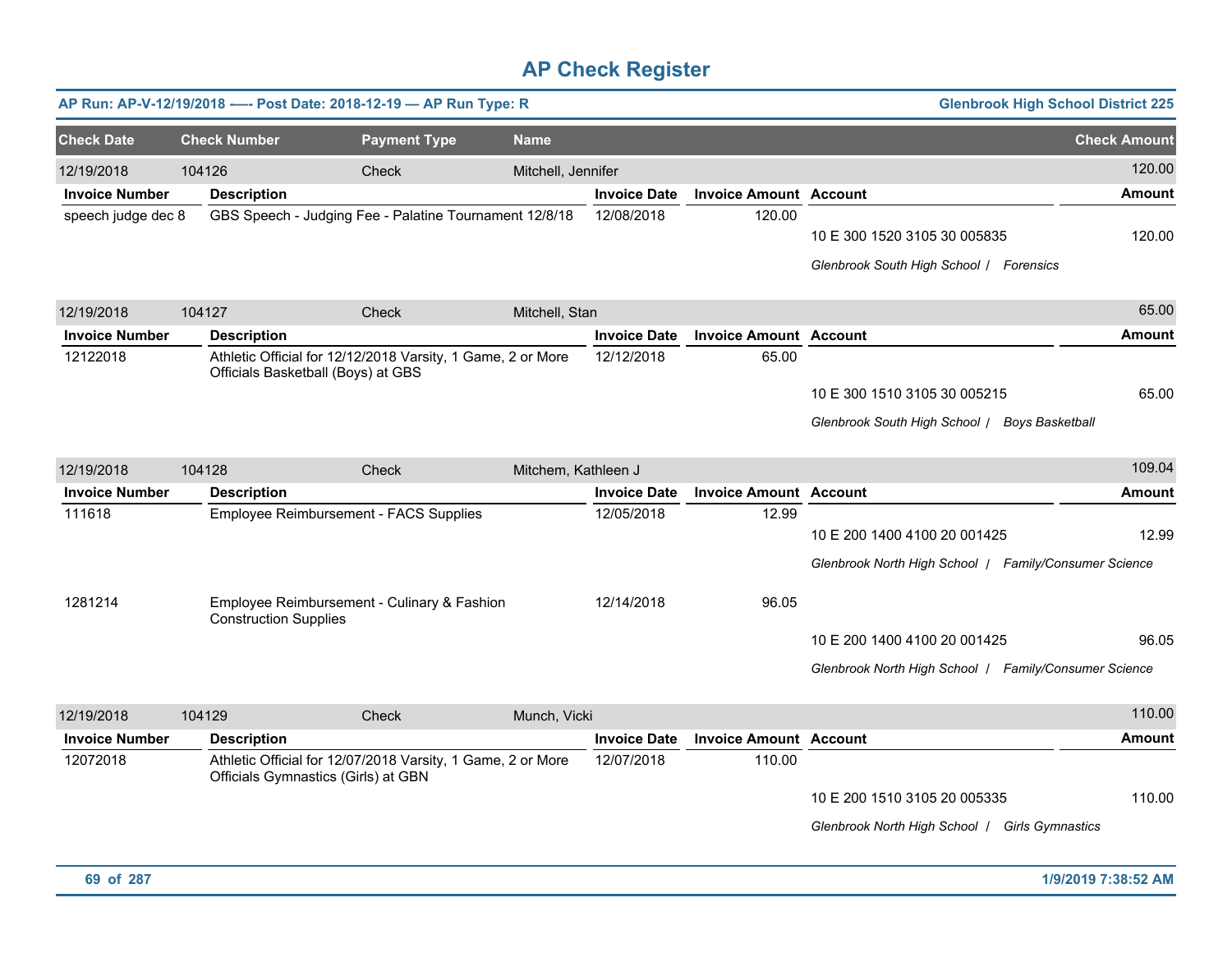|                       |                               | AP Run: AP-V-12/19/2018 ---- Post Date: 2018-12-19 - AP Run Type: R                     |                     |                                      |                               |                                                       | <b>Glenbrook High School District 225</b> |
|-----------------------|-------------------------------|-----------------------------------------------------------------------------------------|---------------------|--------------------------------------|-------------------------------|-------------------------------------------------------|-------------------------------------------|
| <b>Check Date</b>     | <b>Check Number</b>           | <b>Payment Type</b>                                                                     | <b>Name</b>         |                                      |                               |                                                       | <b>Check Amount</b>                       |
| 12/19/2018            | 104130                        | Check                                                                                   |                     | Music Center of Deerfield            |                               |                                                       | 21.50                                     |
| <b>Invoice Number</b> | <b>Description</b>            |                                                                                         |                     | <b>Invoice Date</b>                  | <b>Invoice Amount Account</b> |                                                       | <b>Amount</b>                             |
| 1544116               | <b>GBN</b> - Saxophone Reeds  |                                                                                         |                     | 12/08/2018                           | 21.50                         | 99 L 990 1529 0000 20 820925                          | 21.50                                     |
|                       |                               |                                                                                         |                     |                                      |                               | <b>Student Based Activity</b><br>Account              | Spartan Marching Band                     |
| 12/19/2018            | 104131                        | Check                                                                                   | Myers, Carol J      |                                      |                               |                                                       | 110.00                                    |
| <b>Invoice Number</b> | <b>Description</b>            |                                                                                         |                     | <b>Invoice Date</b>                  | <b>Invoice Amount Account</b> |                                                       | <b>Amount</b>                             |
| 12072018              | (Girls) Varsity 1 Game at GBN | Athletic Official for 12/07/2018 Tournament - Gymnastics                                |                     | 12/07/2018                           | 110.00                        |                                                       |                                           |
|                       |                               |                                                                                         |                     |                                      |                               | 10 E 200 1510 3105 20 005335                          | 110.00                                    |
|                       |                               |                                                                                         |                     |                                      |                               | Glenbrook North High School   Girls Gymnastics        |                                           |
| 12/19/2018            | 104132                        | Check                                                                                   | Nagar, Sat or Charu |                                      |                               |                                                       | 376.04                                    |
| <b>Invoice Number</b> | <b>Description</b>            |                                                                                         |                     | <b>Invoice Date</b>                  | <b>Invoice Amount Account</b> |                                                       | <b>Amount</b>                             |
| GD121018a             |                               | Parent Reimbursement - Glenbrook Debate Tournament<br>11/17/18 - 11/21/18 - Hospitality |                     | 11/17/2018                           | 376.04                        |                                                       |                                           |
|                       |                               |                                                                                         |                     |                                      |                               | 99 L 990 1529 0000 10 810250                          | 376.04                                    |
|                       |                               |                                                                                         |                     |                                      |                               | <b>Student Based Activity</b><br>Account              | <b>Debate Tournament</b>                  |
| 12/19/2018            | 104133                        | Check                                                                                   |                     | National Speech & Debate Association |                               |                                                       | 63.00                                     |
| <b>Invoice Number</b> | <b>Description</b>            |                                                                                         |                     | <b>Invoice Date</b>                  | <b>Invoice Amount Account</b> |                                                       | <b>Amount</b>                             |
| 28215                 |                               | GBS Speech - New Membership Dues 2018                                                   |                     | 12/01/2018                           | 63.00                         |                                                       |                                           |
|                       |                               |                                                                                         |                     |                                      |                               | 99 L 990 1529 0000 30 830410                          | 63.00                                     |
|                       |                               |                                                                                         |                     |                                      |                               | <b>Student Based Activity</b><br>Forensics<br>Account |                                           |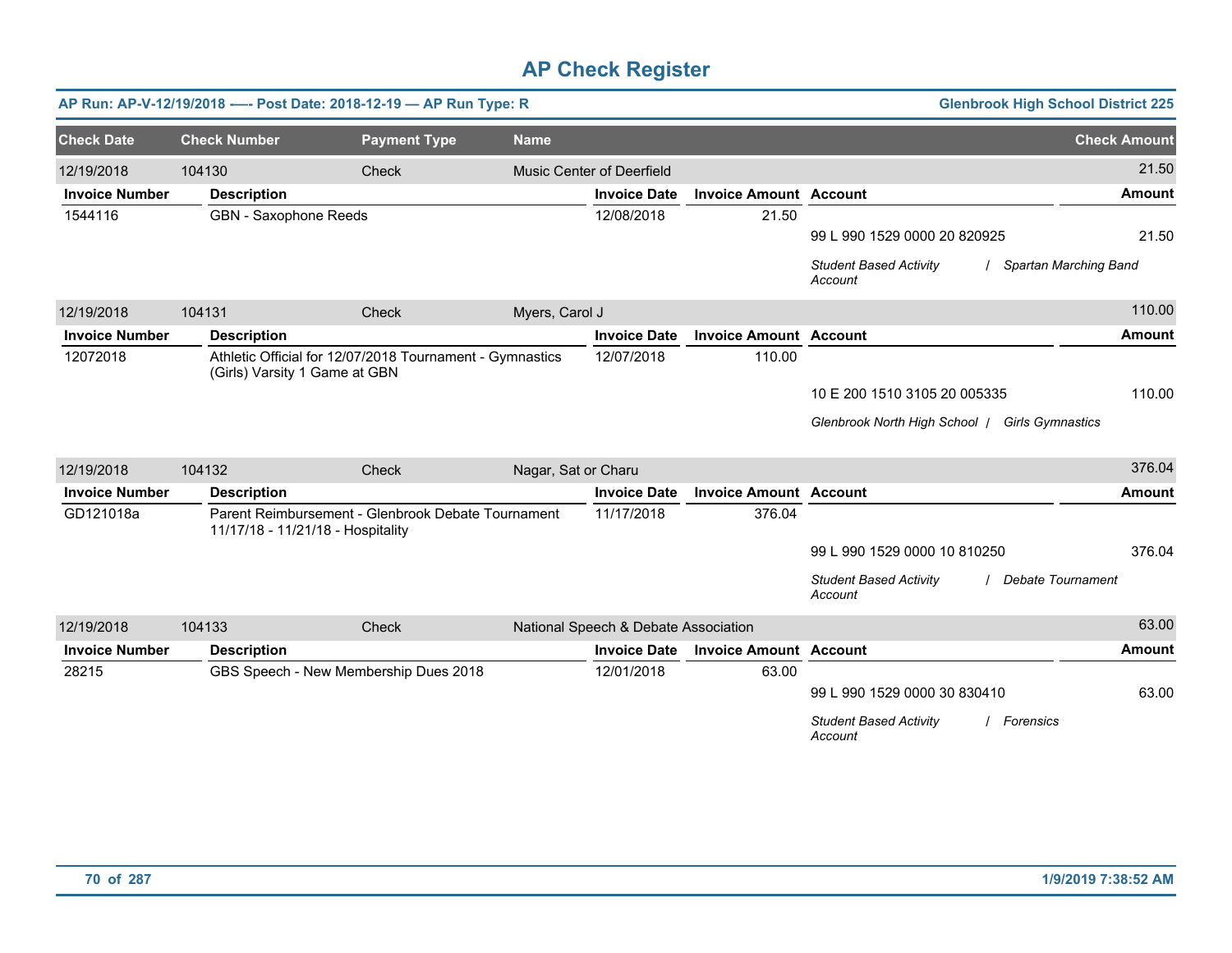|                       |                     |                            | AP Run: AP-V-12/19/2018 ---- Post Date: 2018-12-19 - AP Run Type: R |                |                     |                               |                                                    | <b>Glenbrook High School District 225</b> |
|-----------------------|---------------------|----------------------------|---------------------------------------------------------------------|----------------|---------------------|-------------------------------|----------------------------------------------------|-------------------------------------------|
| <b>Check Date</b>     | <b>Check Number</b> |                            | <b>Payment Type</b>                                                 | <b>Name</b>    |                     |                               |                                                    | <b>Check Amount</b>                       |
| 12/19/2018            | 104134              |                            | Check                                                               | Nelson, Jill K |                     |                               |                                                    | 72.81                                     |
| <b>Invoice Number</b> | <b>Description</b>  |                            |                                                                     |                | <b>Invoice Date</b> | <b>Invoice Amount Account</b> |                                                    | Amount                                    |
| Nov Mileage           | 11/1/18 - 11/13/18  |                            | Employee Reimbursement - Mileage To/From Transition                 |                | 11/13/2018          | 37.17                         |                                                    |                                           |
|                       |                     |                            |                                                                     |                |                     |                               | 10 E 200 2330 3323 20 001300                       | 37.17                                     |
|                       |                     |                            |                                                                     |                |                     |                               | Glenbrook North High School / Special Education    |                                           |
| Nov Mileage (2)       |                     | 11/14/18 - 11/29/18        | Employee Reimbursement - Mileage To/From Transition                 |                | 11/29/2018          | 35.64                         |                                                    |                                           |
|                       |                     |                            |                                                                     |                |                     |                               | 10 E 200 2330 3323 20 001300                       | 35.64                                     |
|                       |                     |                            |                                                                     |                |                     |                               | Glenbrook North High School   Special Education    |                                           |
| 12/19/2018            | 104135              |                            | Check                                                               | Netzky, Barry  |                     |                               |                                                    | 71.99                                     |
| <b>Invoice Number</b> | <b>Description</b>  |                            |                                                                     |                | <b>Invoice Date</b> | <b>Invoice Amount Account</b> |                                                    | <b>Amount</b>                             |
| 12142018b             | Gift                |                            | Parent Reimbursement - Senior Board Key Club Holiday                |                | 12/03/2018          | 71.99                         |                                                    |                                           |
|                       |                     |                            |                                                                     |                |                     |                               | 99 L 990 1529 0000 20 822019                       | 71.99                                     |
|                       |                     |                            |                                                                     |                |                     |                               | <b>Student Based Activity</b><br>Account           | GBN Class of 2019                         |
| 12/19/2018            | 104136              |                            | Check                                                               | Neuco Inc      |                     |                               |                                                    | 1,299.09                                  |
| <b>Invoice Number</b> | <b>Description</b>  |                            |                                                                     |                | <b>Invoice Date</b> | <b>Invoice Amount Account</b> |                                                    | Amount                                    |
| 3324257               |                     | <b>GBS - HVAC Actuator</b> |                                                                     |                | 10/29/2018          | 309.92                        |                                                    |                                           |
|                       |                     |                            |                                                                     |                |                     |                               | 20 E 300 2544 4844 30 009050                       | 309.92                                    |
|                       |                     |                            |                                                                     |                |                     |                               | Glenbrook South High School / Building Maintenance |                                           |
| 3326795               |                     | <b>GBN HVAC Supplies</b>   |                                                                     |                | 10/30/2018          | 175.08                        |                                                    |                                           |
|                       |                     |                            |                                                                     |                |                     |                               | 20 E 200 2544 4844 20 009050                       | 175.08                                    |
|                       |                     |                            |                                                                     |                |                     |                               | Glenbrook North High School   Building Maintenance |                                           |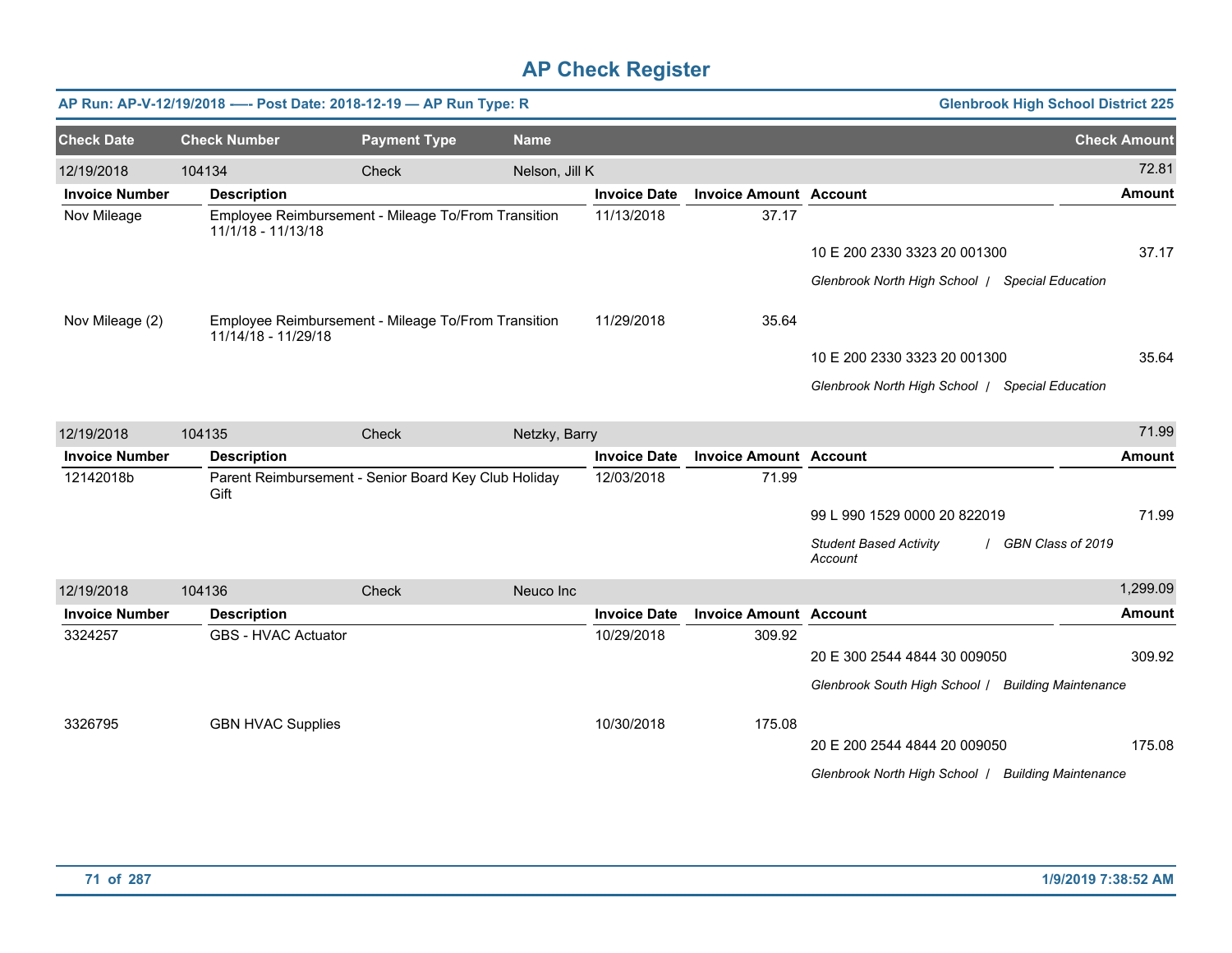|                          |                          | AP Run: AP-V-12/19/2018 ---- Post Date: 2018-12-19 - AP Run Type: R |                    |                     |                               |                                                    | <b>Glenbrook High School District 225</b> |
|--------------------------|--------------------------|---------------------------------------------------------------------|--------------------|---------------------|-------------------------------|----------------------------------------------------|-------------------------------------------|
| <b>Check Date</b>        | <b>Check Number</b>      | <b>Payment Type</b>                                                 | <b>Name</b>        |                     |                               |                                                    | <b>Check Amount</b>                       |
| 12/19/2018               | 104136                   | Check                                                               | Neuco Inc          |                     |                               |                                                    | 1,299.09                                  |
| <b>Invoice Number</b>    | <b>Description</b>       |                                                                     |                    | <b>Invoice Date</b> | <b>Invoice Amount Account</b> |                                                    | <b>Amount</b>                             |
| 3401500                  | <b>GBN HVAC Supplies</b> |                                                                     |                    | 11/29/2018          | 730.10                        |                                                    |                                           |
|                          |                          |                                                                     |                    |                     |                               | 20 E 200 2544 4844 20 009050                       | 730.10                                    |
|                          |                          |                                                                     |                    |                     |                               | Glenbrook North High School   Building Maintenance |                                           |
| 3430944                  | <b>GBN HVAC Supplies</b> |                                                                     |                    | 12/11/2018          | 69.02                         |                                                    |                                           |
|                          |                          |                                                                     |                    |                     |                               | 20 E 200 2544 4844 20 009050                       | 69.02                                     |
|                          |                          |                                                                     |                    |                     |                               | Glenbrook North High School   Building Maintenance |                                           |
| 3435382                  | <b>GBN HVAC Supplies</b> |                                                                     |                    | 12/12/2018          | 14.97                         |                                                    |                                           |
|                          |                          |                                                                     |                    |                     |                               | 20 E 200 2544 4844 20 009050                       | 14.97                                     |
|                          |                          |                                                                     |                    |                     |                               | Glenbrook North High School   Building Maintenance |                                           |
| 12/19/2018               | 104137                   | Check                                                               | Nevin, Rosa M      |                     |                               |                                                    | 71.94                                     |
| <b>Invoice Number</b>    | <b>Description</b>       |                                                                     |                    | <b>Invoice Date</b> | <b>Invoice Amount Account</b> |                                                    | <b>Amount</b>                             |
| speech snacks<br>nov/dec |                          | Employee Reimbursement - Speech Team Breakfast                      |                    | 12/01/2018          | 71.94                         |                                                    |                                           |
|                          |                          |                                                                     |                    |                     |                               | 10 E 300 1520 4900 30 005835                       | 71.94                                     |
|                          |                          |                                                                     |                    |                     |                               | Glenbrook South High School / Forensics            |                                           |
| 12/19/2018               | 104138                   | Check                                                               | New Horizon Center |                     |                               |                                                    | 16,959.60                                 |
| <b>Invoice Number</b>    | <b>Description</b>       |                                                                     |                    | <b>Invoice Date</b> | <b>Invoice Amount Account</b> |                                                    | <b>Amount</b>                             |
| 97                       |                          | Special Education - Tuition - November 2018                         |                    | 11/30/2018          | 16,959.60                     |                                                    |                                           |
|                          |                          |                                                                     |                    |                     |                               | 10 E 100 1912 6707 10 001305                       | 16,959.60                                 |
|                          |                          |                                                                     |                    |                     |                               | Administraton                                      | <b>District SpEd Placements</b>           |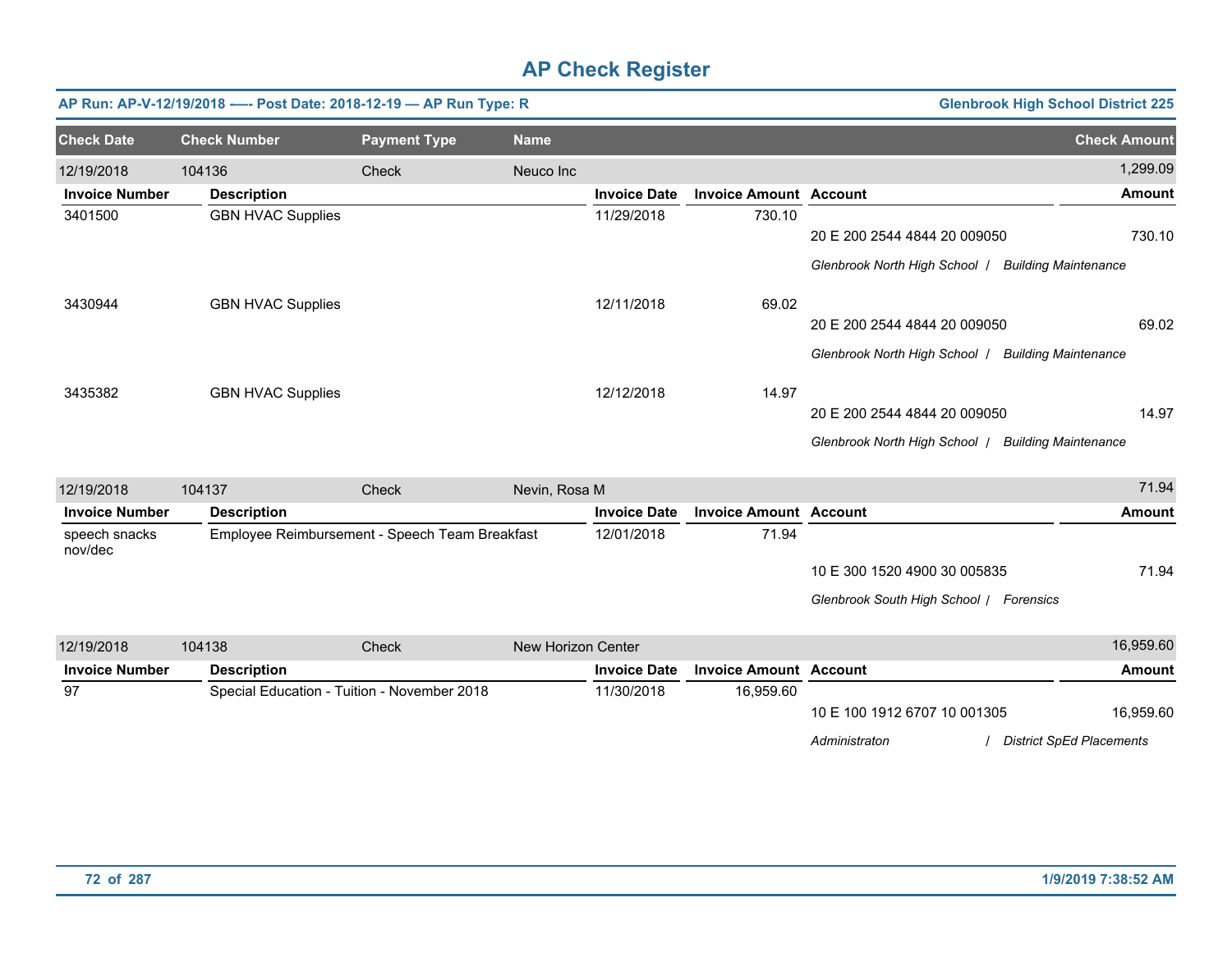|                       |                     | AP Run: AP-V-12/19/2018 ---- Post Date: 2018-12-19 - AP Run Type: R |                       |                         |                               |                                               | <b>Glenbrook High School District 225</b> |                     |
|-----------------------|---------------------|---------------------------------------------------------------------|-----------------------|-------------------------|-------------------------------|-----------------------------------------------|-------------------------------------------|---------------------|
| <b>Check Date</b>     | <b>Check Number</b> | <b>Payment Type</b>                                                 | <b>Name</b>           |                         |                               |                                               |                                           | <b>Check Amount</b> |
| 12/19/2018            | 104139              | Check                                                               | New Trier High School |                         |                               |                                               |                                           | 230.00              |
| <b>Invoice Number</b> | <b>Description</b>  |                                                                     |                       | <b>Invoice Date</b>     | <b>Invoice Amount Account</b> |                                               |                                           | <b>Amount</b>       |
| 04/27/2019            |                     | GBS - Entry Fees - Girls' Track 4/27/19                             |                       | 04/27/2019              | 230.00                        | 10 E 300 1510 6500 30 005380                  | Glenbrook South High School / Girls Track | 230.00              |
| 12/19/2018            | 104140              | Check                                                               | Nicor Gas             |                         |                               |                                               |                                           | 5,852.25            |
| <b>Invoice Number</b> | <b>Description</b>  |                                                                     |                       | <b>Invoice Date</b>     | <b>Invoice Amount Account</b> |                                               |                                           | <b>Amount</b>       |
| Set #8813             |                     | GBS Gas Service 11/01/18 - 12/01/18                                 |                       | 12/04/2018              | 5,852.25                      | 10 E 100 2540 4650 10 009005<br>Administraton | / Utilities                               | 5,852.25            |
| 12/19/2018            | 104141              | Check                                                               | Nicor Gas             |                         |                               |                                               |                                           | 3,278.93            |
| <b>Invoice Number</b> | <b>Description</b>  |                                                                     |                       | <b>Invoice Date</b>     | <b>Invoice Amount Account</b> |                                               |                                           | Amount              |
| Set #8808             |                     | GBN Gas Service 11/01/18 - 12/01/18                                 |                       | 12/04/2018              | 3,278.93                      | 10 E 100 2540 4650 10 009005<br>Administraton | / Utilities                               | 3,278.93            |
| 12/19/2018            | 104142              | Check                                                               | Nicor Gas             |                         |                               |                                               |                                           | 226.54              |
| <b>Invoice Number</b> | <b>Description</b>  |                                                                     |                       | <b>Invoice Date</b>     | <b>Invoice Amount</b>         | <b>Account</b>                                |                                           | <b>Amount</b>       |
| Set #8812             |                     | Off Campus Gas Service 11/01/18 - 12/01/18                          |                       | 12/04/2018              | 226.54                        | 10 E 100 2540 4650 10 009005<br>Administraton | Utilities                                 | 226.54              |
| 12/19/2018            | 104143              | Check                                                               |                       | Niles North High School |                               |                                               |                                           | 190.00              |
| <b>Invoice Number</b> | <b>Description</b>  |                                                                     |                       | <b>Invoice Date</b>     | <b>Invoice Amount</b>         | <b>Account</b>                                |                                           | <b>Amount</b>       |
| 12/08/2018            |                     | GBS - Entry Fees - Wrestling JV Invite 12/8/18                      |                       | 12/08/2018              | 190.00                        | 10 E 300 1510 6500 30 005295                  | Glenbrook South High School / Wrestling   | 190.00              |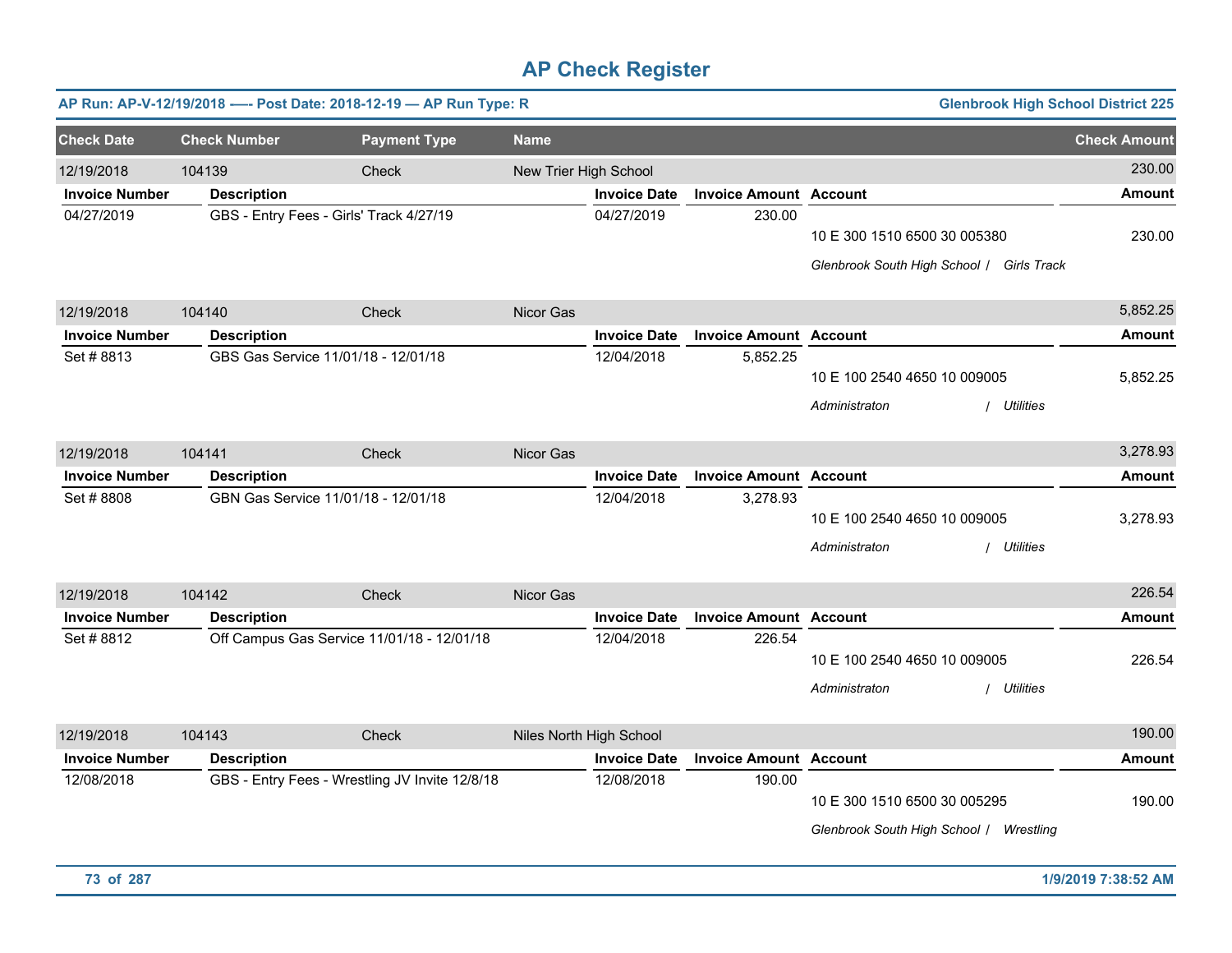|                       |                     | AP Run: AP-V-12/19/2018 ---- Post Date: 2018-12-19 - AP Run Type: R |                            |                               |                                                   | <b>Glenbrook High School District 225</b> |
|-----------------------|---------------------|---------------------------------------------------------------------|----------------------------|-------------------------------|---------------------------------------------------|-------------------------------------------|
| <b>Check Date</b>     | <b>Check Number</b> | <b>Payment Type</b>                                                 | <b>Name</b>                |                               |                                                   | <b>Check Amount</b>                       |
| 12/19/2018            | 104144              | Check                                                               | North American Corporation |                               |                                                   | 3,276.93                                  |
| <b>Invoice Number</b> | <b>Description</b>  |                                                                     | <b>Invoice Date</b>        | <b>Invoice Amount Account</b> |                                                   | <b>Amount</b>                             |
| 9532850               |                     | <b>GBN Custodial Disposable Supplies</b>                            | 12/04/2018                 | 245.42                        | 20 E 200 2542 4100 20 009010                      | 245.42                                    |
|                       |                     |                                                                     |                            |                               | Glenbrook North High School   Custodial Services  |                                           |
| 9534581               |                     | <b>GBN Custodial Disposable Supplies</b>                            | 12/05/2018                 | 1,471.14                      |                                                   |                                           |
|                       |                     |                                                                     |                            |                               | 20 E 200 2542 4100 20 009010                      | 1,471.14                                  |
|                       |                     |                                                                     |                            |                               | Glenbrook North High School   Custodial Services  |                                           |
| 9542988               |                     | <b>GBN Custodial Disposable Supplies</b>                            | 12/11/2018                 | 1,560.37                      |                                                   |                                           |
|                       |                     |                                                                     |                            |                               | 20 E 200 2542 4100 20 009010                      | 1,560.37                                  |
|                       |                     |                                                                     |                            |                               | Glenbrook North High School   Custodial Services  |                                           |
| 12/19/2018            | 104145              | Check                                                               | North Shore Turf Care      |                               |                                                   | 5,230.00                                  |
| <b>Invoice Number</b> | <b>Description</b>  |                                                                     | <b>Invoice Date</b>        | <b>Invoice Amount Account</b> |                                                   | <b>Amount</b>                             |
| 4157                  |                     | Lawn Maintenance - October 2018                                     | 11/01/2018                 | 3,860.00                      |                                                   |                                           |
|                       |                     |                                                                     |                            |                               | 20 E 300 2543 3270 30 009080                      | 3,860.00                                  |
|                       |                     |                                                                     |                            |                               | Glenbrook South High School / Grounds Maintenance |                                           |
| 4205                  |                     | Lawn Maintenance - November 2018                                    | 12/03/2018                 | 1,370.00                      |                                                   |                                           |
|                       |                     |                                                                     |                            |                               | 20 E 300 2543 3270 30 009080                      | 1,370.00                                  |
|                       |                     |                                                                     |                            |                               | Glenbrook South High School / Grounds Maintenance |                                           |
|                       |                     |                                                                     |                            |                               |                                                   |                                           |
| 12/19/2018            | 104146              | Check                                                               | North Suburban Math League |                               |                                                   | 39.00                                     |
| <b>Invoice Number</b> | <b>Description</b>  |                                                                     | <b>Invoice Date</b>        | <b>Invoice Amount Account</b> |                                                   | <b>Amount</b>                             |
| NSML 2018-2019        |                     | Art of Problem Solving Algebra Book                                 | 12/12/2018                 | 39.00                         | 10 E 300 1520 4300 30 005850                      | 39.00                                     |
|                       |                     |                                                                     |                            |                               | Glenbrook South High School / Mathletes           |                                           |
|                       |                     |                                                                     |                            |                               |                                                   |                                           |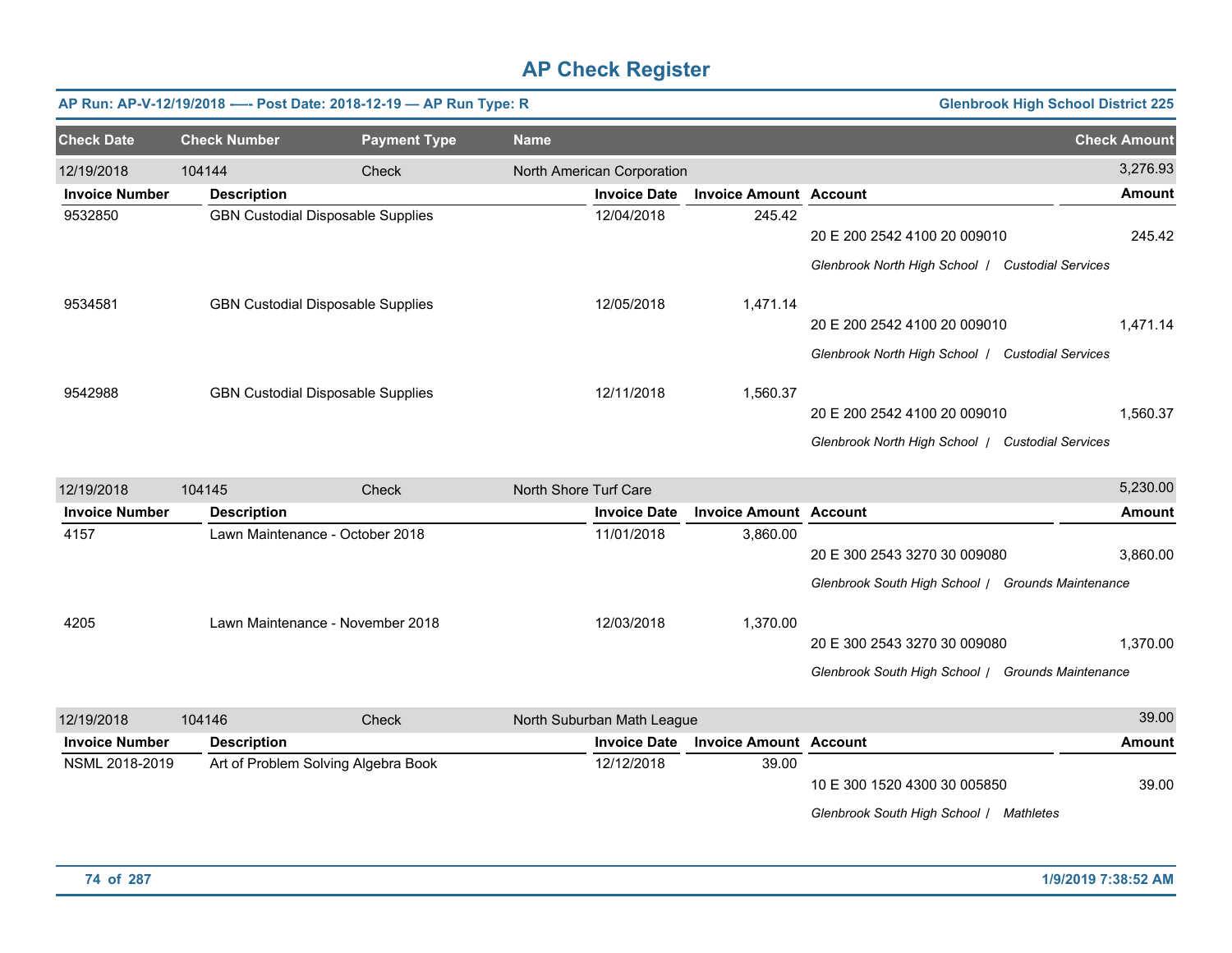|                            |        |                          | AP Run: AP-V-12/19/2018 ---- Post Date: 2018-12-19 - AP Run Type: R |             |                                 |                               | <b>Glenbrook High School District 225</b>                             |                     |
|----------------------------|--------|--------------------------|---------------------------------------------------------------------|-------------|---------------------------------|-------------------------------|-----------------------------------------------------------------------|---------------------|
| <b>Check Date</b>          |        | <b>Check Number</b>      | <b>Payment Type</b>                                                 | <b>Name</b> |                                 |                               |                                                                       | <b>Check Amount</b> |
| 12/19/2018                 | 104147 |                          | Check                                                               |             | Northbrook Covenant Church      |                               |                                                                       | 300.00              |
| <b>Invoice Number</b>      |        | <b>Description</b>       |                                                                     |             | <b>Invoice Date</b>             | <b>Invoice Amount Account</b> |                                                                       | <b>Amount</b>       |
| gbs snowball 2018          |        | Snowball Event           | GBS - Student to Student Use of Church Space for Annual             |             | 12/17/2018                      | 300.00                        |                                                                       |                     |
|                            |        |                          |                                                                     |             |                                 |                               | 99 L 990 1529 0000 30 830992                                          | 300.00              |
|                            |        |                          |                                                                     |             |                                 |                               | <b>Student Based Activity</b><br><b>Student To Student</b><br>Account |                     |
| 12/19/2018                 | 104148 |                          | Check                                                               |             | Northbrook Public Library       |                               |                                                                       | 75.00               |
| <b>Invoice Number</b>      |        | <b>Description</b>       |                                                                     |             | <b>Invoice Date</b>             | <b>Invoice Amount Account</b> |                                                                       | <b>Amount</b>       |
| Township Lunch Dist<br>225 |        | 12/31/19                 | Township Officials' Luncheon Annual Fee - 1/1/19 -                  |             | 12/06/2018                      | 75.00                         |                                                                       |                     |
|                            |        |                          |                                                                     |             |                                 |                               | 10 E 100 2321 6400 10 002320                                          | 75.00               |
|                            |        |                          |                                                                     |             |                                 |                               | Administraton<br>/ Superintendent's Office                            |                     |
| 12/19/2018                 | 104149 |                          | Check                                                               |             | Northern Illinois Dist NFL      |                               |                                                                       | 220.00              |
| <b>Invoice Number</b>      |        | <b>Description</b>       |                                                                     |             | <b>Invoice Date</b>             | <b>Invoice Amount Account</b> |                                                                       | <b>Amount</b>       |
| 244254                     |        |                          | GBN Debate - Entry Fees - NSDA District 3/2/19 - 3/3/19             |             | 12/12/2018                      | 220.00                        |                                                                       |                     |
|                            |        |                          |                                                                     |             |                                 |                               | 10 E 200 1520 6500 20 005820                                          | 220.00              |
|                            |        |                          |                                                                     |             |                                 |                               | Glenbrook North High School / Debate                                  |                     |
| 12/19/2018                 | 104150 |                          | Check                                                               |             | Northfield Township Food Pantry |                               |                                                                       | 9,000.00            |
| <b>Invoice Number</b>      |        | <b>Description</b>       |                                                                     |             | <b>Invoice Date</b>             | <b>Invoice Amount Account</b> |                                                                       | <b>Amount</b>       |
| 2018 donation              |        | <b>Canned Food Drive</b> | GBS - Annual Donation from Monies Raised During the                 |             | 12/17/2018                      | 9,000.00                      |                                                                       |                     |
|                            |        |                          |                                                                     |             |                                 |                               | 99 L 990 1529 0000 30 830990                                          | 9,000.00            |
|                            |        |                          |                                                                     |             |                                 |                               | <b>Student Based Activity</b><br><b>Student Council</b><br>Account    |                     |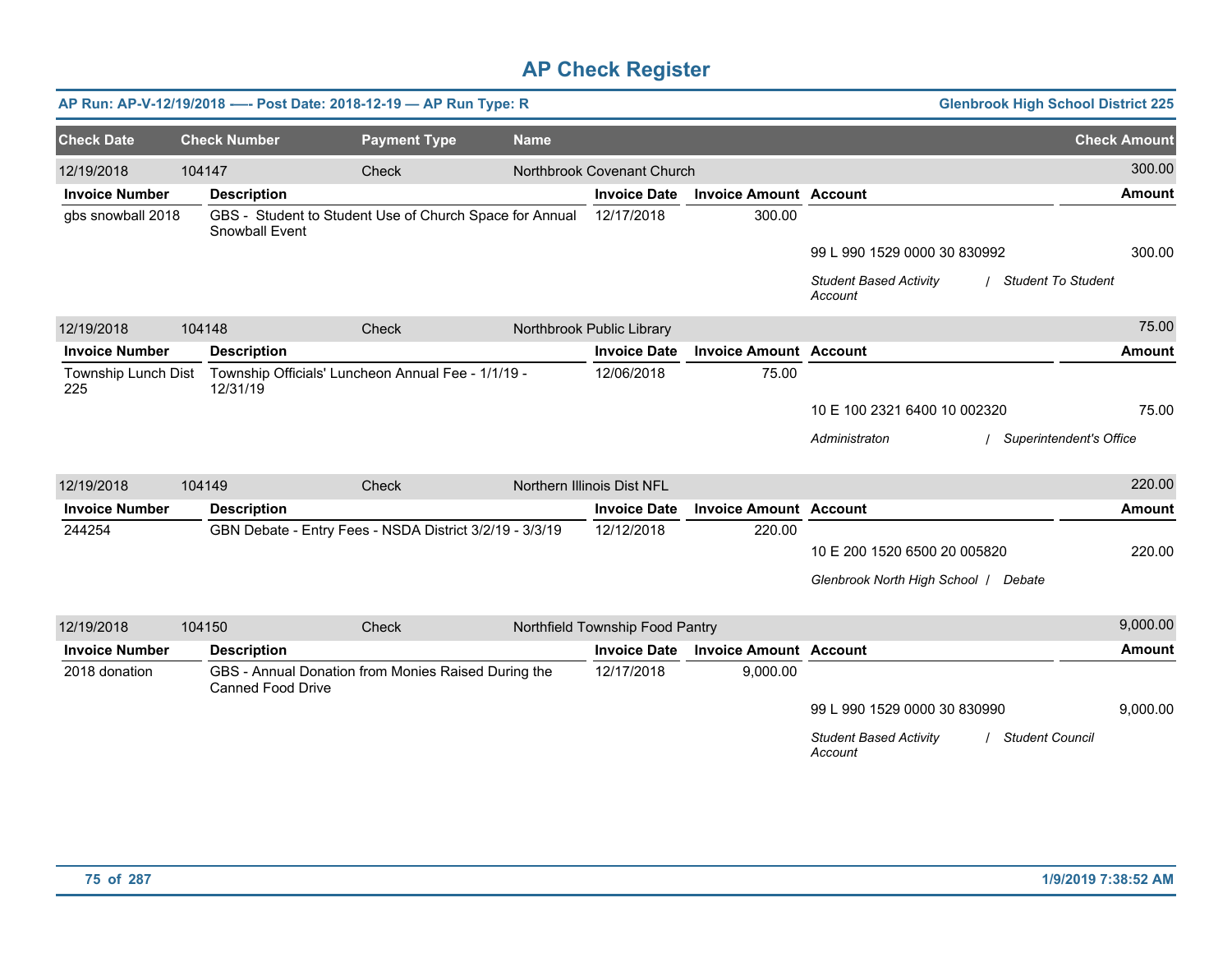|                       |                     | AP Run: AP-V-12/19/2018 ---- Post Date: 2018-12-19 -- AP Run Type: R |                    |                                 |                               |                                                                          | <b>Glenbrook High School District 225</b> |
|-----------------------|---------------------|----------------------------------------------------------------------|--------------------|---------------------------------|-------------------------------|--------------------------------------------------------------------------|-------------------------------------------|
| <b>Check Date</b>     | <b>Check Number</b> | <b>Payment Type</b>                                                  | <b>Name</b>        |                                 |                               |                                                                          | <b>Check Amount</b>                       |
| 12/19/2018            | 104151              | <b>Check</b>                                                         |                    | Northfield Township Food Pantry |                               |                                                                          | 546.00                                    |
| <b>Invoice Number</b> | <b>Description</b>  |                                                                      |                    | <b>Invoice Date</b>             | <b>Invoice Amount Account</b> |                                                                          | <b>Amount</b>                             |
| 12142018d             |                     | <b>GBN LAX Thanksgiving Fundraiser</b>                               |                    | 12/14/2018                      | 546.00                        | 99 L 990 1529 0000 20 820990<br><b>Student Based Activity</b><br>Account | 546.00<br><b>Student Association</b>      |
| 12/19/2018            | 104152              | Check                                                                | <b>NPN 360 Inc</b> |                                 |                               |                                                                          | 60.50                                     |
| <b>Invoice Number</b> | <b>Description</b>  |                                                                      |                    | <b>Invoice Date</b>             | <b>Invoice Amount Account</b> |                                                                          | <b>Amount</b>                             |
| 0584082               |                     | GBS - Business Cards - M Sinde                                       |                    | 11/29/2018                      | 60.50                         |                                                                          |                                           |
|                       |                     |                                                                      |                    |                                 |                               | 10 E 300 1400 4100 30 001405                                             | 60.50                                     |
|                       |                     |                                                                      |                    |                                 |                               | Glenbrook South High School / Technical Education                        |                                           |
| 12/19/2018            | 104153              | Check                                                                |                    | Oakton Community College        |                               |                                                                          | 50.00                                     |
| <b>Invoice Number</b> | <b>Description</b>  |                                                                      |                    | <b>Invoice Date</b>             | <b>Invoice Amount Account</b> |                                                                          | <b>Amount</b>                             |
| DC1819-1              |                     | <b>GBN Dual Credit Application Fee</b>                               |                    | 12/12/2018                      | 50.00                         |                                                                          |                                           |
|                       |                     |                                                                      |                    |                                 |                               | 10 L 200 4211 0000 00 000000                                             | 50.00                                     |
|                       |                     |                                                                      |                    |                                 |                               | Glenbrook North High School   Undefined                                  |                                           |
| 12/19/2018            | 104154              | Check                                                                |                    | O'Connell, Thomas G             |                               |                                                                          | 100.00                                    |
| <b>Invoice Number</b> | <b>Description</b>  |                                                                      |                    | <b>Invoice Date</b>             | <b>Invoice Amount Account</b> |                                                                          | <b>Amount</b>                             |
| Dues2019              |                     | Employee Reimbursement - Professional Dues                           |                    | 12/17/2018                      | 100.00                        |                                                                          |                                           |

10 E 100 2640 2404 10 002645 100.00

*Administraton* / *Employee Benefits*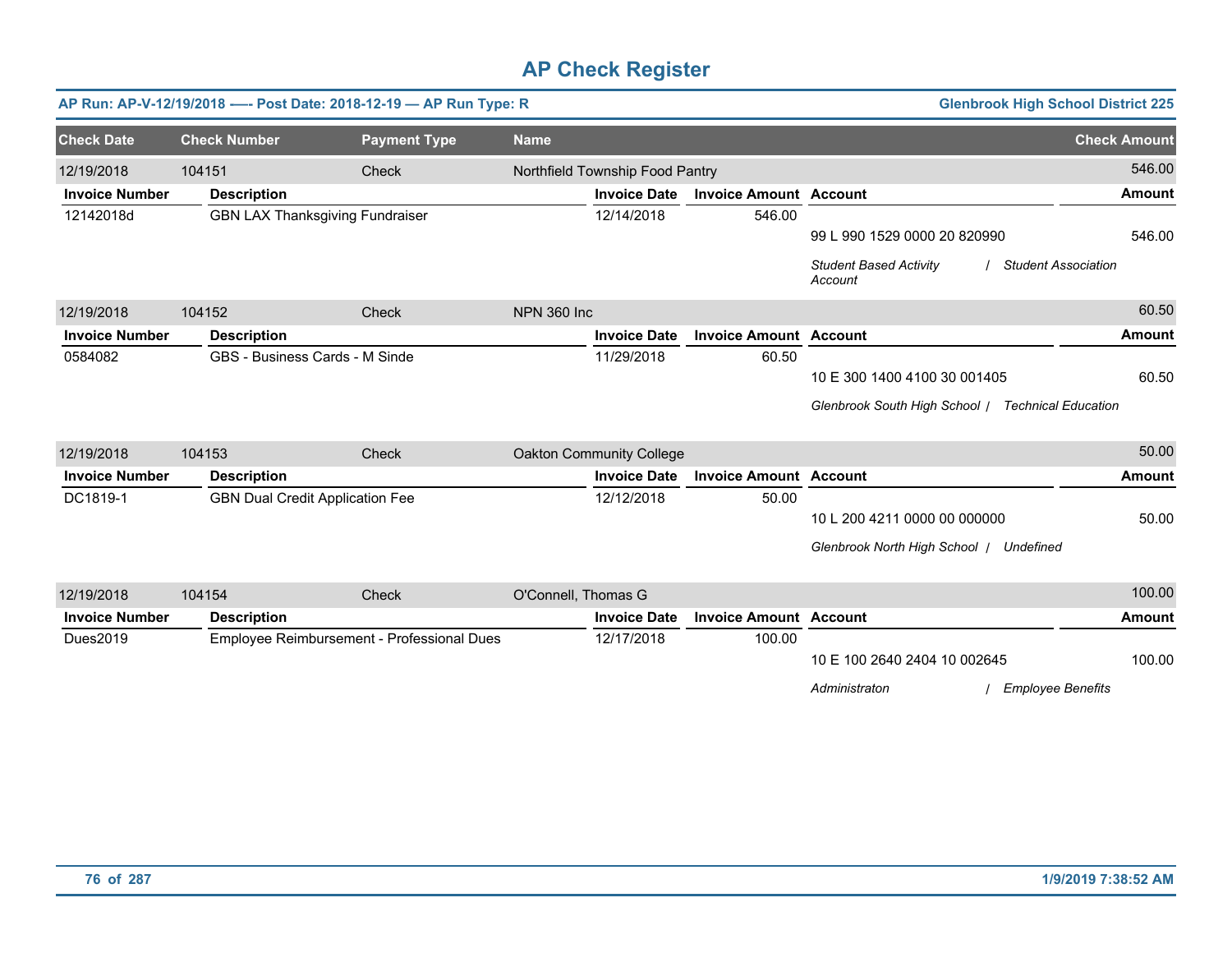|                       |        |                                     | AP Run: AP-V-12/19/2018 ---- Post Date: 2018-12-19 - AP Run Type: R |                   |                     |                                                            |                                                | <b>Glenbrook High School District 225</b> |
|-----------------------|--------|-------------------------------------|---------------------------------------------------------------------|-------------------|---------------------|------------------------------------------------------------|------------------------------------------------|-------------------------------------------|
| <b>Check Date</b>     |        | <b>Check Number</b>                 | <b>Payment Type</b>                                                 | <b>Name</b>       |                     |                                                            |                                                | <b>Check Amount</b>                       |
| 12/19/2018            | 104155 |                                     | Check                                                               |                   |                     | Oconomowoc Developmental Training Center LLC, Center of WI |                                                | 34,886.00                                 |
| <b>Invoice Number</b> |        | <b>Description</b>                  |                                                                     |                   | <b>Invoice Date</b> | <b>Invoice Amount Account</b>                              |                                                | <b>Amount</b>                             |
| 450592                |        | 2018                                | Special Education - Tuition and Room & Board - November             |                   | 12/03/2018          | 17,443.00                                                  |                                                |                                           |
|                       |        |                                     |                                                                     |                   |                     |                                                            | 10 E 100 1912 6707 10 001305                   | 7,676.80                                  |
|                       |        |                                     |                                                                     |                   |                     |                                                            | Administraton                                  | / District SpEd Placements                |
|                       |        |                                     |                                                                     |                   |                     |                                                            | 10 E 100 1912 6710 10 001305                   | 9,766.20                                  |
|                       |        |                                     |                                                                     |                   |                     |                                                            | Administraton                                  | / District SpEd Placements                |
| 450618                |        | 2018                                | Special Education - Tuition and Room & Board - November 12/03/2018  |                   |                     | 17,443.00                                                  |                                                |                                           |
|                       |        |                                     |                                                                     |                   |                     |                                                            | 10 E 100 1912 6707 10 001305                   | 7,676.80                                  |
|                       |        |                                     |                                                                     |                   |                     |                                                            | Administraton                                  | / District SpEd Placements                |
|                       |        |                                     |                                                                     |                   |                     |                                                            | 10 E 100 1912 6710 10 001305                   | 9,766.20                                  |
|                       |        |                                     |                                                                     |                   |                     |                                                            | Administraton                                  | / District SpEd Placements                |
| 12/19/2018            | 104156 |                                     | Check                                                               | Oh, Kiho or Susan |                     |                                                            |                                                | 7.98                                      |
| <b>Invoice Number</b> |        | <b>Description</b>                  |                                                                     |                   | <b>Invoice Date</b> | <b>Invoice Amount Account</b>                              |                                                | <b>Amount</b>                             |
| key club jewel dec 6  |        |                                     | Parent Reimbursement - Key Club Foster Family Cookies               |                   | 12/06/2018          | 7.98                                                       | 99 L 990 1529 0000 30 830600                   | 7.98                                      |
|                       |        |                                     |                                                                     |                   |                     |                                                            | <b>Student Based Activity</b><br>Account       | / Key Club                                |
| 12/19/2018            | 104157 |                                     | Check                                                               | Oldham, Sandra    |                     |                                                            |                                                | 110.00                                    |
| <b>Invoice Number</b> |        | <b>Description</b>                  |                                                                     |                   | <b>Invoice Date</b> | <b>Invoice Amount Account</b>                              |                                                | <b>Amount</b>                             |
| 12072018              |        | Officials Gymnastics (Girls) at GBN | Athletic Official for 12/07/2018 Varsity, 1 Game, 2 or More         |                   | 12/07/2018          | 110.00                                                     |                                                |                                           |
|                       |        |                                     |                                                                     |                   |                     |                                                            | 10 E 200 1510 3105 20 005335                   | 110.00                                    |
|                       |        |                                     |                                                                     |                   |                     |                                                            | Glenbrook North High School   Girls Gymnastics |                                           |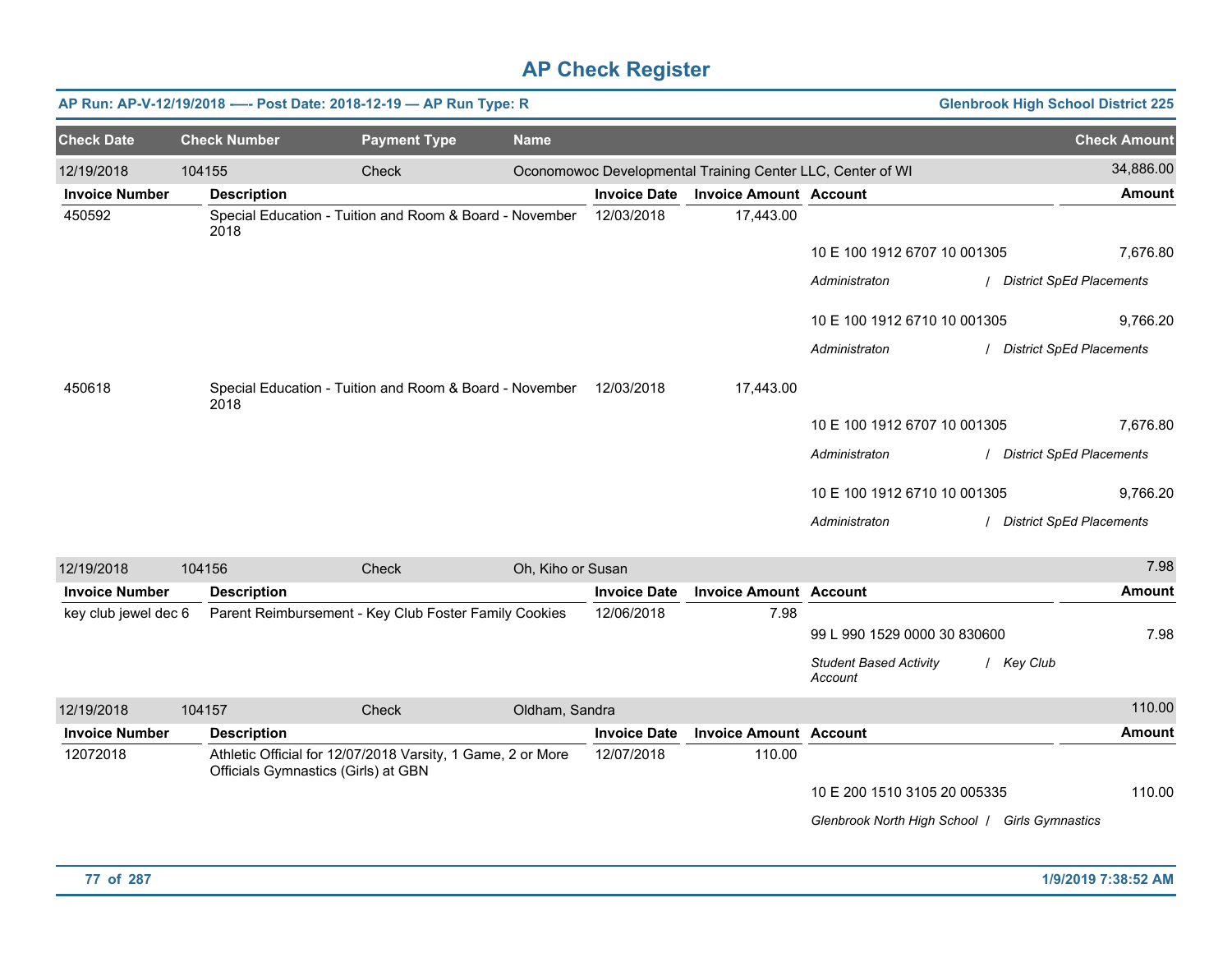|                       |        |                                             | AP Run: AP-V-12/19/2018 ---- Post Date: 2018-12-19 - AP Run Type: R |                  |                                           |                               | <b>Glenbrook High School District 225</b>                          |                                 |
|-----------------------|--------|---------------------------------------------|---------------------------------------------------------------------|------------------|-------------------------------------------|-------------------------------|--------------------------------------------------------------------|---------------------------------|
| <b>Check Date</b>     |        | <b>Check Number</b>                         | <b>Payment Type</b>                                                 | <b>Name</b>      |                                           |                               |                                                                    | <b>Check Amount</b>             |
| 12/19/2018            | 104158 |                                             | Check                                                               |                  | <b>Ombudsman Educational Services Inc</b> |                               |                                                                    | 400.00                          |
| <b>Invoice Number</b> |        | <b>Description</b>                          |                                                                     |                  | <b>Invoice Date</b>                       | <b>Invoice Amount Account</b> |                                                                    | <b>Amount</b>                   |
| IVC00000000027431     |        |                                             | Alternative Placement Tuition - November 2018                       |                  | 12/04/2018                                | 400.00                        |                                                                    |                                 |
|                       |        |                                             |                                                                     |                  |                                           |                               | 10 E 100 1900 6700 10 001900                                       | 400.00                          |
|                       |        |                                             |                                                                     |                  |                                           |                               | Administraton<br>/ Alternative Programs                            |                                 |
| 12/19/2018            | 104159 |                                             | Check                                                               | O'Neill, Melissa |                                           |                               |                                                                    | 350.00                          |
| <b>Invoice Number</b> |        | <b>Description</b>                          |                                                                     |                  | <b>Invoice Date</b>                       | <b>Invoice Amount Account</b> |                                                                    | <b>Amount</b>                   |
| Invoice-12112018b     |        | GBN - Ladies First V-Show Choreography      |                                                                     |                  | 12/11/2018                                | 350.00                        |                                                                    |                                 |
|                       |        |                                             |                                                                     |                  |                                           |                               | 99 L 990 1529 0000 20 820730                                       | 350.00                          |
|                       |        |                                             |                                                                     |                  |                                           |                               | / Music General Fund<br><b>Student Based Activity</b><br>Account   |                                 |
| 12/19/2018            | 104160 |                                             | Check                                                               |                  | Onward Neighborhood House                 |                               |                                                                    | 2,000.00                        |
| <b>Invoice Number</b> |        | <b>Description</b>                          |                                                                     |                  | <b>Invoice Date</b>                       | <b>Invoice Amount Account</b> |                                                                    | <b>Amount</b>                   |
| 2018 donation         |        | <b>Food Drive</b>                           | GBS - Annual Donation from Monies Raised During Canned              |                  | 12/17/2018                                | 2,000.00                      |                                                                    |                                 |
|                       |        |                                             |                                                                     |                  |                                           |                               | 99 L 990 1529 0000 30 830990                                       | 2,000.00                        |
|                       |        |                                             |                                                                     |                  |                                           |                               | <b>Student Based Activity</b><br><b>Student Council</b><br>Account |                                 |
| 12/19/2018            | 104161 |                                             | Check                                                               | Orchard Village  |                                           |                               |                                                                    | 5,645.88                        |
| <b>Invoice Number</b> |        | <b>Description</b>                          |                                                                     |                  | <b>Invoice Date</b>                       | <b>Invoice Amount Account</b> |                                                                    | <b>Amount</b>                   |
| 1203D225              |        | Special Education - Tuition - November 2018 |                                                                     |                  | 12/03/2018                                | 5,645.88                      |                                                                    |                                 |
|                       |        |                                             |                                                                     |                  |                                           |                               | 10 E 100 1912 6707 10 001305                                       | 5,645.88                        |
|                       |        |                                             |                                                                     |                  |                                           |                               | Administraton                                                      | <b>District SpEd Placements</b> |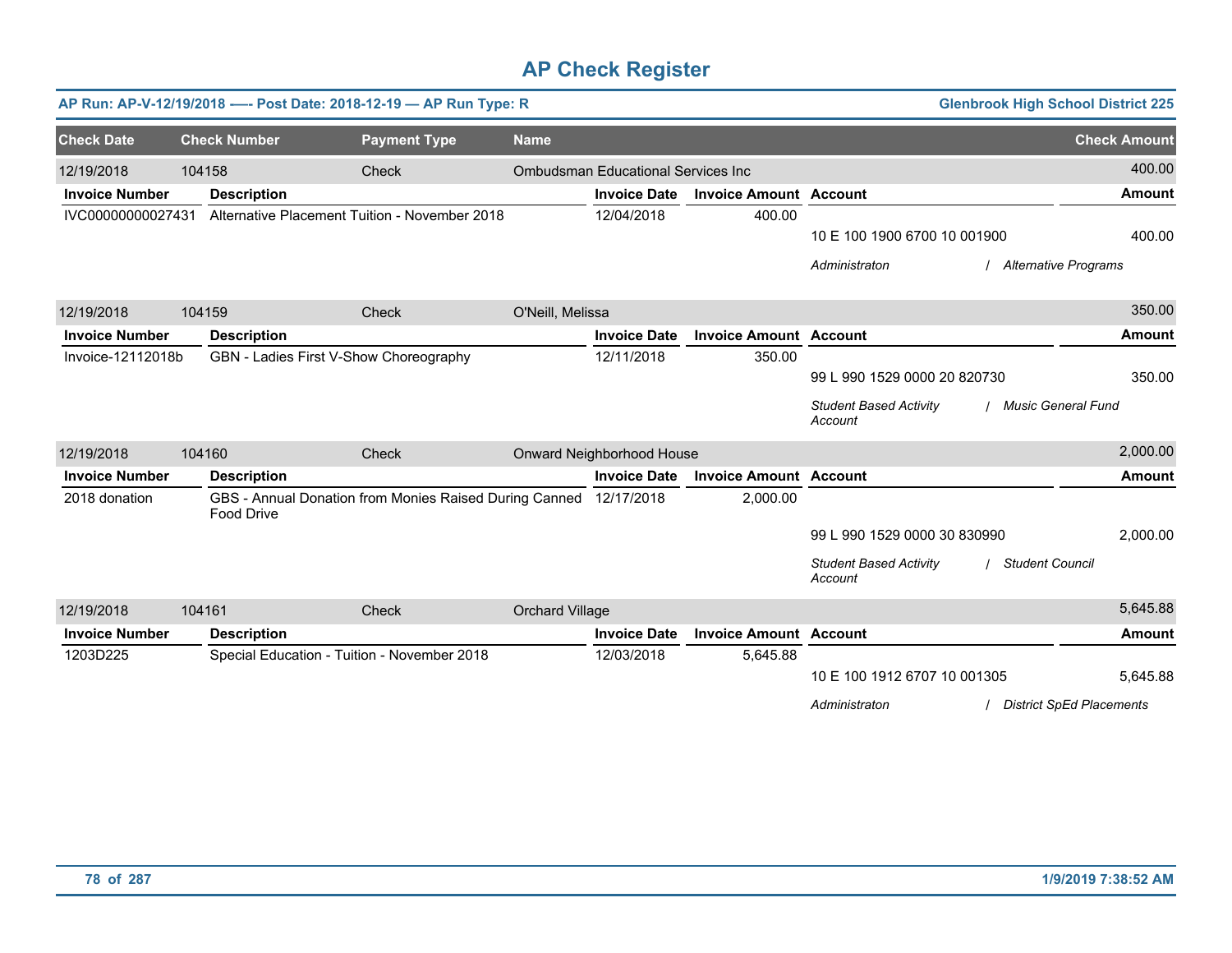|                       |        |                                     | AP Run: AP-V-12/19/2018 ---- Post Date: 2018-12-19 - AP Run Type: R |                              |                     |                               | <b>Glenbrook High School District 225</b>                    |                     |
|-----------------------|--------|-------------------------------------|---------------------------------------------------------------------|------------------------------|---------------------|-------------------------------|--------------------------------------------------------------|---------------------|
| <b>Check Date</b>     |        | <b>Check Number</b>                 | <b>Payment Type</b>                                                 | <b>Name</b>                  |                     |                               |                                                              | <b>Check Amount</b> |
| 12/19/2018            | 104162 |                                     | Check                                                               | Orris, William E             |                     |                               |                                                              | 130.00              |
| <b>Invoice Number</b> |        | <b>Description</b>                  |                                                                     |                              | <b>Invoice Date</b> | <b>Invoice Amount Account</b> |                                                              | <b>Amount</b>       |
| 11202018              |        | Officials Basketball (Boys) at GBN  | Athletic Official for 11/20/2018 Varsity, 1 Game, 2 or More         |                              | 11/20/2018          | 65.00                         |                                                              |                     |
|                       |        |                                     |                                                                     |                              |                     |                               | 10 E 200 1510 3105 20 005215                                 | 65.00               |
|                       |        |                                     |                                                                     |                              |                     |                               | Glenbrook North High School /<br><b>Boys Basketball</b>      |                     |
| 11302018              |        | Officials Basketball (Boys) at GBN  | Athletic Official for 11/30/2018 Varsity, 1 Game, 2 or More         |                              | 11/30/2018          | 65.00                         |                                                              |                     |
|                       |        |                                     |                                                                     |                              |                     |                               | 10 E 200 1510 3105 20 005215                                 | 65.00               |
|                       |        |                                     |                                                                     |                              |                     |                               | Glenbrook North High School /<br>Boys Basketball             |                     |
| 12/19/2018            | 104163 |                                     | <b>Check</b>                                                        | <b>Otis Elevator Company</b> |                     |                               |                                                              | 5,260.00            |
| <b>Invoice Number</b> |        | <b>Description</b>                  |                                                                     |                              | <b>Invoice Date</b> | <b>Invoice Amount Account</b> |                                                              | <b>Amount</b>       |
| CY17036001            |        | <b>GBN Main Elevator Repair</b>     |                                                                     |                              | 08/20/2018          | 5,260.00                      |                                                              |                     |
|                       |        |                                     |                                                                     |                              |                     |                               | 20 E 200 2544 3273 20 009050                                 | 5,260.00            |
|                       |        |                                     |                                                                     |                              |                     |                               | Glenbrook North High School /<br><b>Building Maintenance</b> |                     |
| 12/19/2018            | 104164 |                                     | Check                                                               | Palash, Carl                 |                     |                               |                                                              | 65.00               |
| <b>Invoice Number</b> |        | <b>Description</b>                  |                                                                     |                              | <b>Invoice Date</b> | <b>Invoice Amount Account</b> |                                                              | <b>Amount</b>       |
| 11302018              |        | Officials Basketball - Girls at GBS | Athletic Official for 11/30/2018 Varsity, 1 Game, 2 or More         |                              | 11/30/2018          | 65.00                         |                                                              |                     |
|                       |        |                                     |                                                                     |                              |                     |                               | 10 E 300 1510 3105 30 005315                                 | 65.00               |

*Glenbrook South High School* / *Girls Basketball*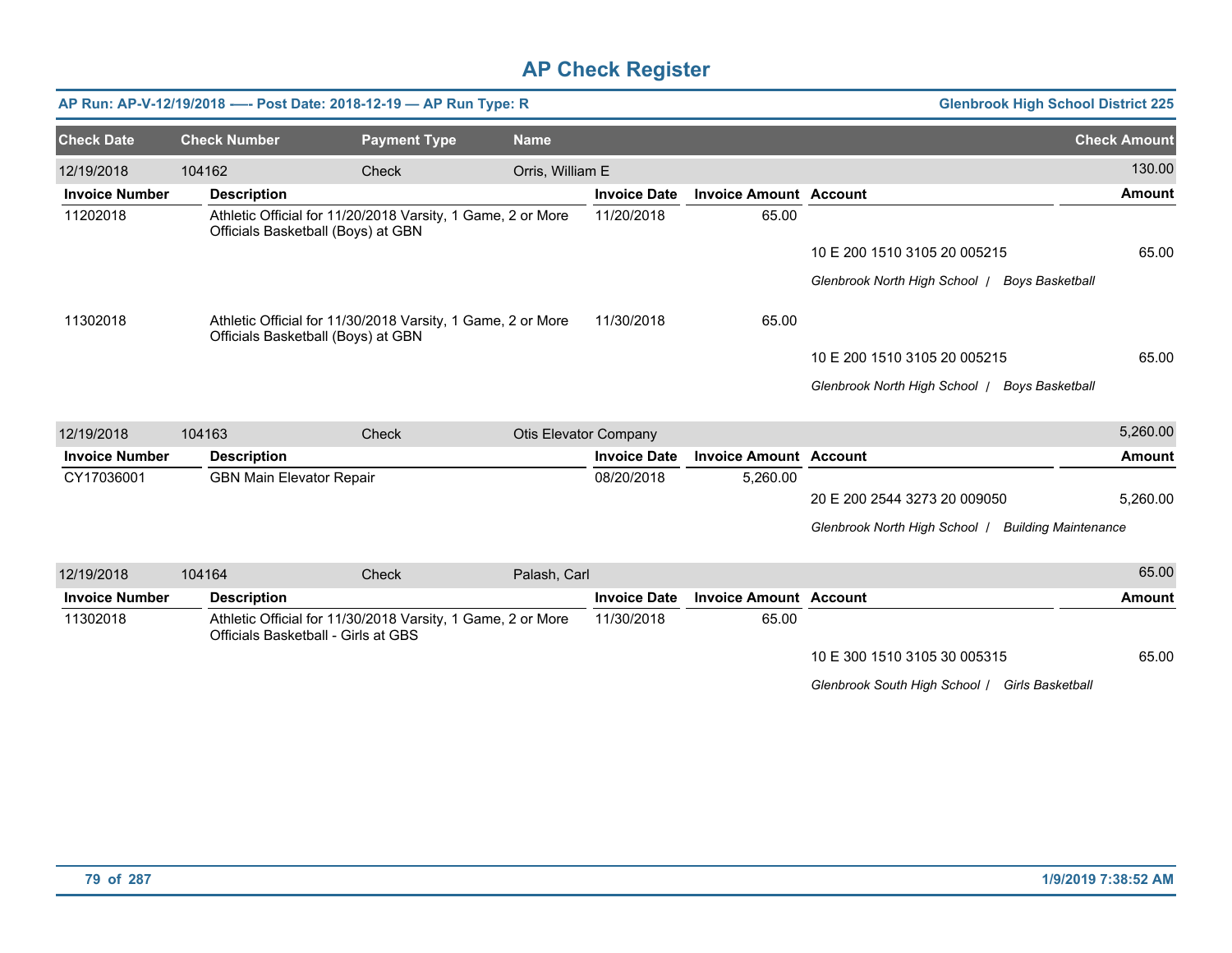|                       |                     | AP Run: AP-V-12/19/2018 ---- Post Date: 2018-12-19 - AP Run Type: R                                                                             |                         |                     |                               | <b>Glenbrook High School District 225</b>                            |                     |
|-----------------------|---------------------|-------------------------------------------------------------------------------------------------------------------------------------------------|-------------------------|---------------------|-------------------------------|----------------------------------------------------------------------|---------------------|
| <b>Check Date</b>     | <b>Check Number</b> | <b>Payment Type</b>                                                                                                                             | <b>Name</b>             |                     |                               |                                                                      | <b>Check Amount</b> |
| 12/19/2018            | 104165              | Check                                                                                                                                           | Palmer, Christopher     |                     |                               |                                                                      | 638.89              |
| <b>Invoice Number</b> | <b>Description</b>  |                                                                                                                                                 |                         | <b>Invoice Date</b> | <b>Invoice Amount Account</b> |                                                                      | <b>Amount</b>       |
| 12132018              |                     | GBS/GBN - Reimbursement for Travel Expenses for<br>Tabulation Chair for the 2018 Glenbrooks Speech and<br>Debate Tournament 11/17/18 - 11/19/18 |                         | 11/17/2018          | 638.89                        |                                                                      |                     |
|                       |                     |                                                                                                                                                 |                         |                     |                               | 99 L 990 1529 0000 10 810250                                         | 638.89              |
|                       |                     |                                                                                                                                                 |                         |                     |                               | <b>Student Based Activity</b><br>Debate Tournament<br>Account        |                     |
| 12/19/2018            | 104166              | Check                                                                                                                                           | Pandit, Kedar or Shital |                     |                               |                                                                      | 1,511.09            |
| <b>Invoice Number</b> | <b>Description</b>  |                                                                                                                                                 |                         | <b>Invoice Date</b> | <b>Invoice Amount Account</b> |                                                                      | <b>Amount</b>       |
| GD121018              |                     | Parent Reimbursement - Glenbrook Debate Tournament<br>11/17/18 - 11/21/18 - Hospitality                                                         |                         | 11/17/2018          | 1,511.09                      |                                                                      |                     |
|                       |                     |                                                                                                                                                 |                         |                     |                               | 99 L 990 1529 0000 10 810250                                         | 1,511.09            |
|                       |                     |                                                                                                                                                 |                         |                     |                               | <b>Student Based Activity</b><br><b>Debate Tournament</b><br>Account |                     |
| 12/19/2018            | 104167              | Check                                                                                                                                           | <b>Park Press</b>       |                     |                               |                                                                      | 903.00              |
| <b>Invoice Number</b> | <b>Description</b>  |                                                                                                                                                 |                         | <b>Invoice Date</b> | <b>Invoice Amount Account</b> |                                                                      | <b>Amount</b>       |
| 85050                 |                     | GBN Torch Printing - Vol 70 Issue 3                                                                                                             |                         | 12/06/2018          | 903.00                        |                                                                      |                     |
|                       |                     |                                                                                                                                                 |                         |                     |                               | 99 L 990 1529 0000 20 821240                                         | 903.00              |
|                       |                     |                                                                                                                                                 |                         |                     |                               | <b>Student Based Activity</b><br>/ Torch<br>Account                  |                     |
| 12/19/2018            | 104168              | Check                                                                                                                                           | Park, Jeung-Hee         |                     |                               |                                                                      | 185.51              |
| <b>Invoice Number</b> | <b>Description</b>  |                                                                                                                                                 |                         | <b>Invoice Date</b> | <b>Invoice Amount Account</b> |                                                                      | <b>Amount</b>       |
| 12.10.18              |                     | GBS - Reimbursement for Supplies/Gifts for Japan Quiz<br>Bowl through JCCC Grant Funds                                                          |                         | 12/10/2018          | 185.51                        |                                                                      |                     |
|                       |                     |                                                                                                                                                 |                         |                     |                               | 99 L 990 1529 0000 30 830920                                         | 185.51              |
|                       |                     |                                                                                                                                                 |                         |                     |                               | <b>Student Based Activity</b><br>Japanese Grant<br>Account           |                     |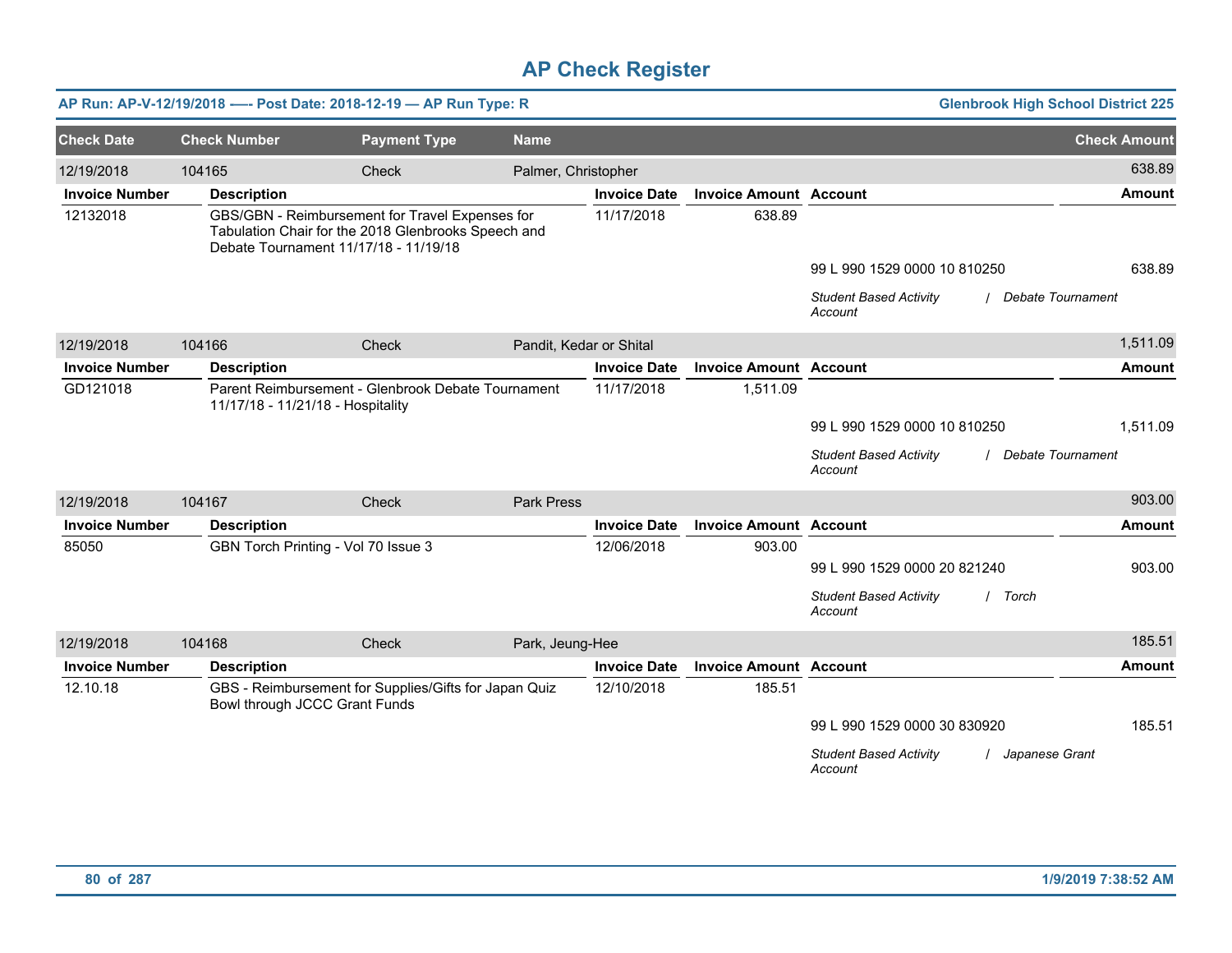|                       | AP Run: AP-V-12/19/2018 ---- Post Date: 2018-12-19 - AP Run Type: R |                                                                                                                                |               |                                |                               | <b>Glenbrook High School District 225</b>                          |                     |
|-----------------------|---------------------------------------------------------------------|--------------------------------------------------------------------------------------------------------------------------------|---------------|--------------------------------|-------------------------------|--------------------------------------------------------------------|---------------------|
| <b>Check Date</b>     | <b>Check Number</b>                                                 | <b>Payment Type</b>                                                                                                            | <b>Name</b>   |                                |                               |                                                                    | <b>Check Amount</b> |
| 12/19/2018            | 104169                                                              | Check                                                                                                                          | Patel, Nimil  |                                |                               |                                                                    | 436.00              |
| <b>Invoice Number</b> | <b>Description</b>                                                  |                                                                                                                                |               | <b>Invoice Date</b>            | <b>Invoice Amount Account</b> |                                                                    | <b>Amount</b>       |
| 12102018              | 12/7/18 - 12/9/18                                                   | GBS Debate - Judging Fee - Dowling Catholic Paradigm -                                                                         |               | 12/07/2018                     | 375.00                        |                                                                    |                     |
|                       |                                                                     |                                                                                                                                |               |                                |                               | 10 E 300 1520 3105 30 005820                                       | 375.00              |
|                       |                                                                     |                                                                                                                                |               |                                |                               | Glenbrook South High School / Debate                               |                     |
| 12102018              | 12/9/18                                                             | GBS - Reimbursement for Ground Transportation/Shuttle for 12/07/2018<br>Debate Judge for Dowling Catholic Paradigm - 12/7/18 - |               |                                | 61.00                         |                                                                    |                     |
|                       |                                                                     |                                                                                                                                |               |                                |                               | 40 E 300 2550 3310 30 005820                                       | 61.00               |
|                       |                                                                     |                                                                                                                                |               |                                |                               | Glenbrook South High School / Debate                               |                     |
| 12/19/2018            | 104170                                                              | <b>Check</b>                                                                                                                   |               | Pauly's Custom Apparel Company |                               |                                                                    | 691.87              |
| <b>Invoice Number</b> | <b>Description</b>                                                  |                                                                                                                                |               | <b>Invoice Date</b>            | <b>Invoice Amount Account</b> |                                                                    | <b>Amount</b>       |
| ARINV-559914          | <b>GBS - Winter Play T-Shirts</b>                                   |                                                                                                                                |               | 12/03/2018                     | 142.87                        | 99 L 990 1529 0000 30 830335                                       | 142.87              |
|                       |                                                                     |                                                                                                                                |               |                                |                               | <b>Student Based Activity</b><br>/ No Drama Productions<br>Account |                     |
| ARINV-60212           | GBS - Sports Assembly T-Shirts                                      |                                                                                                                                |               | 12/06/2018                     | 549.00                        |                                                                    |                     |
|                       |                                                                     |                                                                                                                                |               |                                |                               | 99 L 990 1529 0000 30 830040                                       | 549.00              |
|                       |                                                                     |                                                                                                                                |               |                                |                               | <b>Student Based Activity</b><br>/ Activity Tickets<br>Account     |                     |
| 12/19/2018            | 104171                                                              | Check                                                                                                                          | Pavic, Lisa N |                                |                               |                                                                    | 87.73               |
| <b>Invoice Number</b> | <b>Description</b>                                                  |                                                                                                                                |               | <b>Invoice Date</b>            | <b>Invoice Amount Account</b> |                                                                    | <b>Amount</b>       |
| 12-12-18              | Employee Reimbursement - Lab Supplies                               |                                                                                                                                |               | 12/08/2018                     | 87.73                         | 10 E 300 1130 4200 30 001055                                       | 87.73               |
|                       |                                                                     |                                                                                                                                |               |                                |                               | Glenbrook South High School / Science                              |                     |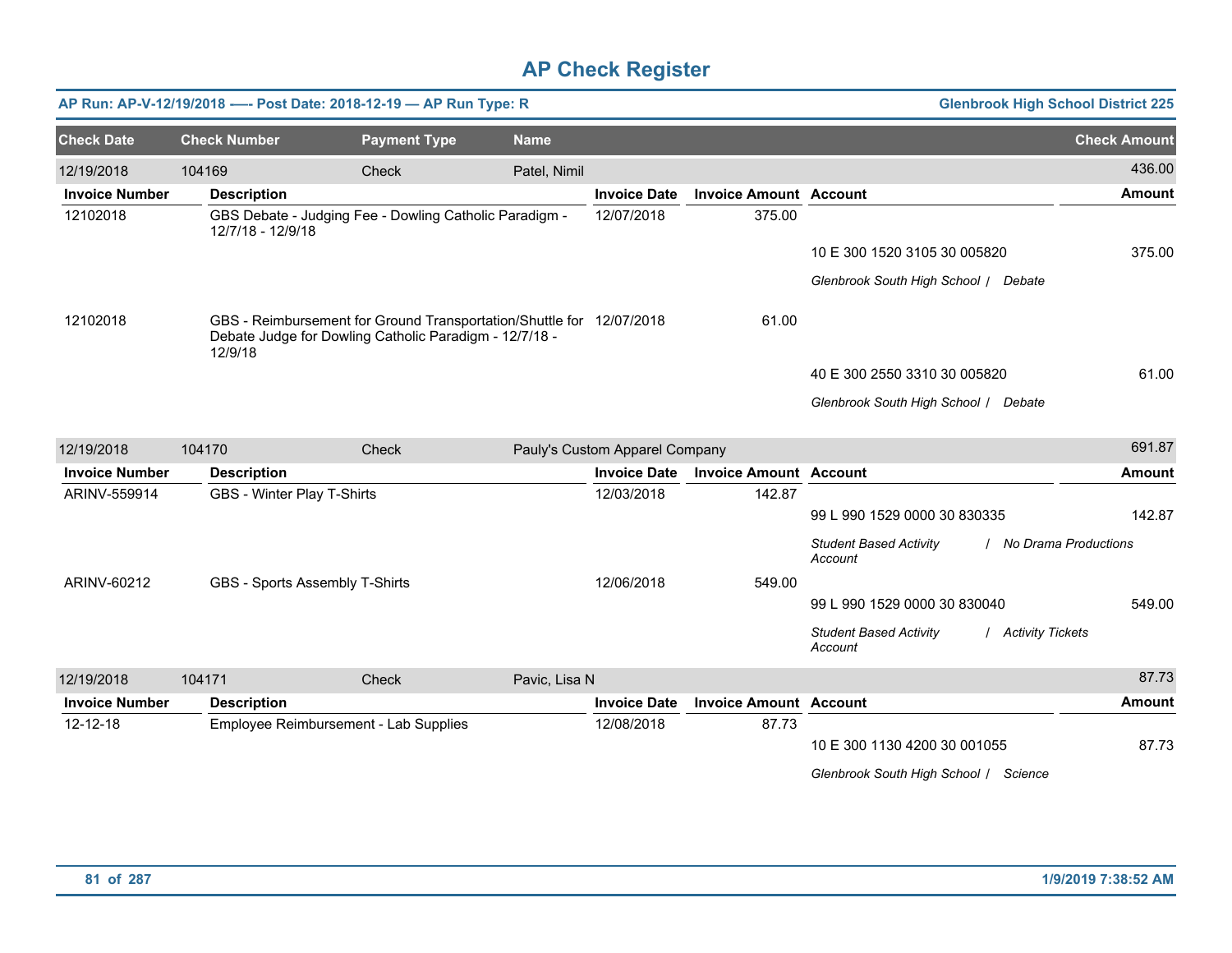|                       |                              | AP Run: AP-V-12/19/2018 ---- Post Date: 2018-12-19 - AP Run Type: R |                      |                     |                               |                                                       | <b>Glenbrook High School District 225</b> |
|-----------------------|------------------------------|---------------------------------------------------------------------|----------------------|---------------------|-------------------------------|-------------------------------------------------------|-------------------------------------------|
| <b>Check Date</b>     | <b>Check Number</b>          | <b>Payment Type</b>                                                 | <b>Name</b>          |                     |                               |                                                       | <b>Check Amount</b>                       |
| 12/19/2018            | 104172                       | Check                                                               | Peapod LLC           |                     |                               |                                                       | 819.91                                    |
| <b>Invoice Number</b> | <b>Description</b>           |                                                                     |                      | <b>Invoice Date</b> | <b>Invoice Amount Account</b> |                                                       | <b>Amount</b>                             |
| a127064843            |                              | GBS - Foods 1 & Adv Foods Grocery Supplies                          |                      | 12/03/2018          | 434.34                        |                                                       |                                           |
|                       |                              |                                                                     |                      |                     |                               | 10 E 300 1400 4200 30 001425                          | 434.34                                    |
|                       |                              |                                                                     |                      |                     |                               | Glenbrook South High School / Family/Consumer Science |                                           |
| a127135024            |                              | GBS - Foods 1 & Adv Foods Grocery Supplies                          |                      | 12/06/2018          | 385.57                        |                                                       |                                           |
|                       |                              |                                                                     |                      |                     |                               | 10 E 300 1400 4200 30 001425                          | 385.57                                    |
|                       |                              |                                                                     |                      |                     |                               | Glenbrook South High School / Family/Consumer Science |                                           |
| 12/19/2018            | 104173                       | Check                                                               | Pentegra Systems LLC |                     |                               |                                                       | 31,521.00                                 |
| <b>Invoice Number</b> | <b>Description</b>           |                                                                     |                      | <b>Invoice Date</b> | <b>Invoice Amount Account</b> |                                                       | <b>Amount</b>                             |
| 57522                 |                              | GBS - Fitness Center AV Upgrades                                    |                      | 09/30/2018          | 23,235.00                     |                                                       |                                           |
|                       |                              |                                                                     |                      |                     |                               | 10 E 300 1130 7400 30 001050                          | 23,235.00                                 |
|                       |                              |                                                                     |                      |                     |                               | Glenbrook South High School / Physical Education      |                                           |
| 57854                 | District-Wide Server Upgrade |                                                                     |                      | 11/30/2018          | 8,286.00                      |                                                       |                                           |
|                       |                              |                                                                     |                      |                     |                               | 10 E 100 2660 3120 10 002660                          | 135.00                                    |
|                       |                              |                                                                     |                      |                     |                               | Administraton                                         | <b>Technology Services</b>                |
|                       |                              |                                                                     |                      |                     |                               | 10 E 100 2660 3160 10 002660                          | 8,151.00                                  |
|                       |                              |                                                                     |                      |                     |                               | Administraton                                         | / Technology Services                     |
| 12/19/2018            | 104174                       | Check                                                               | Petrey, Brianne E    |                     |                               |                                                       | 100.00                                    |
| <b>Invoice Number</b> | <b>Description</b>           |                                                                     |                      | <b>Invoice Date</b> | <b>Invoice Amount Account</b> |                                                       | <b>Amount</b>                             |
| Dues2019              |                              | Employee Reimbursement - Professional Dues                          |                      | 12/05/2018          | 100.00                        |                                                       |                                           |
|                       |                              |                                                                     |                      |                     |                               | 10 E 100 2640 2404 10 002645                          | 100.00                                    |
|                       |                              |                                                                     |                      |                     |                               | Administraton                                         | <b>Employee Benefits</b>                  |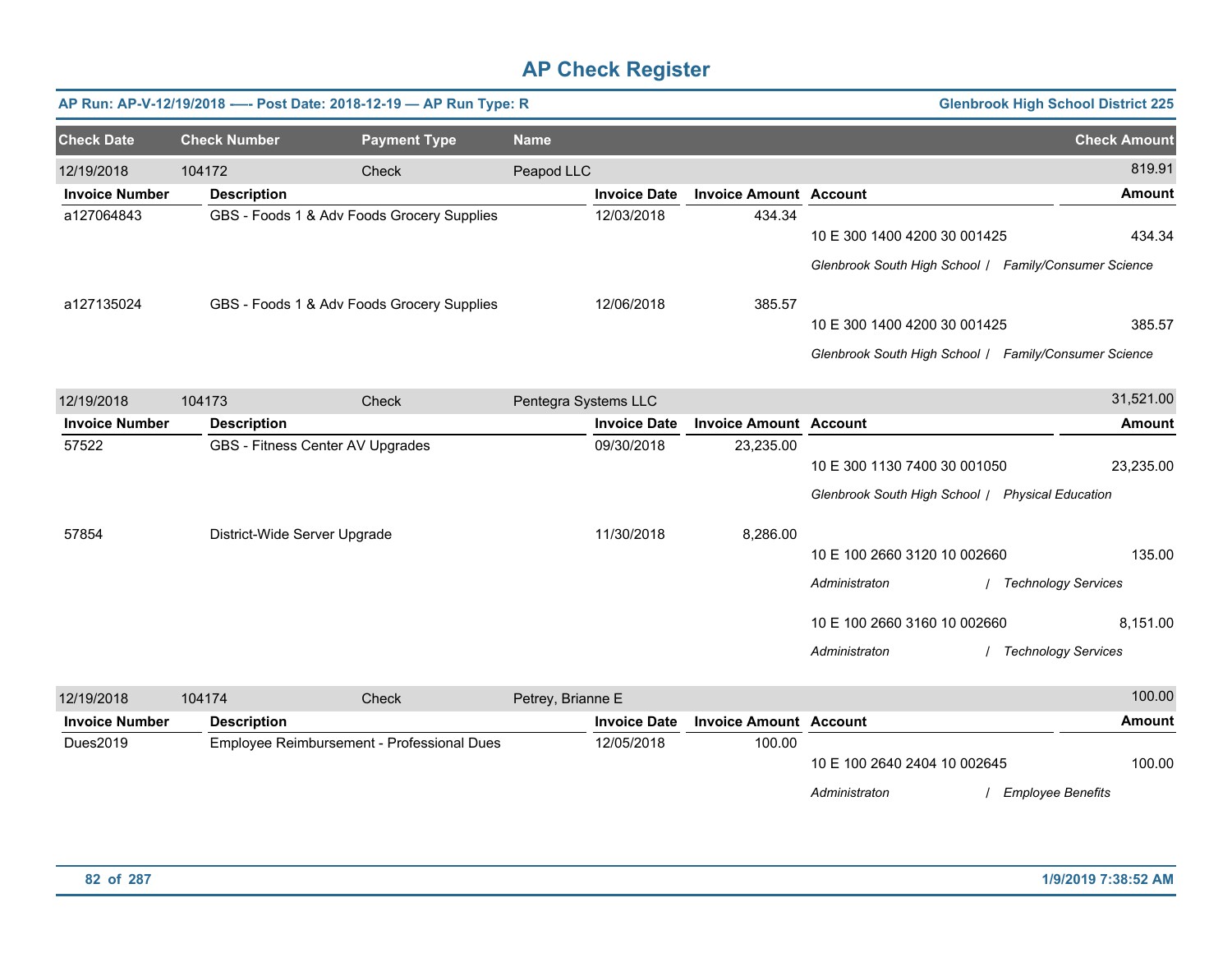|                       |                     |                                     | AP Run: AP-V-12/19/2018 ---- Post Date: 2018-12-19 - AP Run Type: R                                      |              |                               |                               | <b>Glenbrook High School District 225</b>             |                     |
|-----------------------|---------------------|-------------------------------------|----------------------------------------------------------------------------------------------------------|--------------|-------------------------------|-------------------------------|-------------------------------------------------------|---------------------|
| <b>Check Date</b>     | <b>Check Number</b> |                                     | <b>Payment Type</b>                                                                                      | <b>Name</b>  |                               |                               |                                                       | <b>Check Amount</b> |
| 12/19/2018            | 104175              |                                     | Check                                                                                                    |              | Pine Crest Preparatory School |                               |                                                       | 300.00              |
| <b>Invoice Number</b> |                     | <b>Description</b>                  |                                                                                                          |              | <b>Invoice Date</b>           | <b>Invoice Amount Account</b> |                                                       | <b>Amount</b>       |
| 236600                |                     | 2/15/19 - 2/17/19                   | GBS Debate - Entry Fees - Pine Crest Crestian Classic                                                    |              | 02/15/2019                    | 300.00                        |                                                       |                     |
|                       |                     |                                     |                                                                                                          |              |                               |                               | 10 E 300 1520 6500 30 005820                          | 300.00              |
|                       |                     |                                     |                                                                                                          |              |                               |                               | Glenbrook South High School / Debate                  |                     |
| 12/19/2018            | 104176              |                                     | Check                                                                                                    | Pitaro, Kori |                               |                               |                                                       | 350.00              |
| <b>Invoice Number</b> |                     | <b>Description</b>                  |                                                                                                          |              | <b>Invoice Date</b>           | <b>Invoice Amount Account</b> |                                                       | <b>Amount</b>       |
| 12092018              |                     | 1 Game at GBS                       | Athletic Official for 12/09/2018 Tournament - Dance Varsity                                              |              | 12/09/2018                    | 350.00                        |                                                       |                     |
|                       |                     |                                     |                                                                                                          |              |                               |                               | 10 E 300 1510 3105 30 005355                          | 350.00              |
|                       |                     |                                     |                                                                                                          |              |                               |                               | Glenbrook South High School   Poms - Competitive      |                     |
| 12/19/2018            | 104177              |                                     | Check                                                                                                    | Plack, Jeff  |                               |                               |                                                       | 248.00              |
| <b>Invoice Number</b> |                     | <b>Description</b>                  |                                                                                                          |              | <b>Invoice Date</b>           | <b>Invoice Amount Account</b> |                                                       | Amount              |
| 12072018              |                     |                                     | Athletic Official for 12/07/2018 Varsity, 1 Game, 2 or More<br>Officials Swimming / Diving - Boys at GBS |              | 12/07/2018                    | 98.00                         |                                                       |                     |
|                       |                     |                                     |                                                                                                          |              |                               |                               | 10 E 300 1510 3105 30 005260                          | 98.00               |
|                       |                     |                                     |                                                                                                          |              |                               |                               | Glenbrook South High School   Boys Swimming           |                     |
| 12082018              |                     | Diving (Boys) Varsity 1 Game at GBN | Athletic Official for 12/08/2018 Tournament - Swimming /                                                 |              | 12/08/2018                    | 150.00                        |                                                       |                     |
|                       |                     |                                     |                                                                                                          |              |                               |                               | 10 E 200 1510 3105 20 005260                          | 150.00              |
|                       |                     |                                     |                                                                                                          |              |                               |                               | Glenbrook North High School /<br><b>Boys Swimming</b> |                     |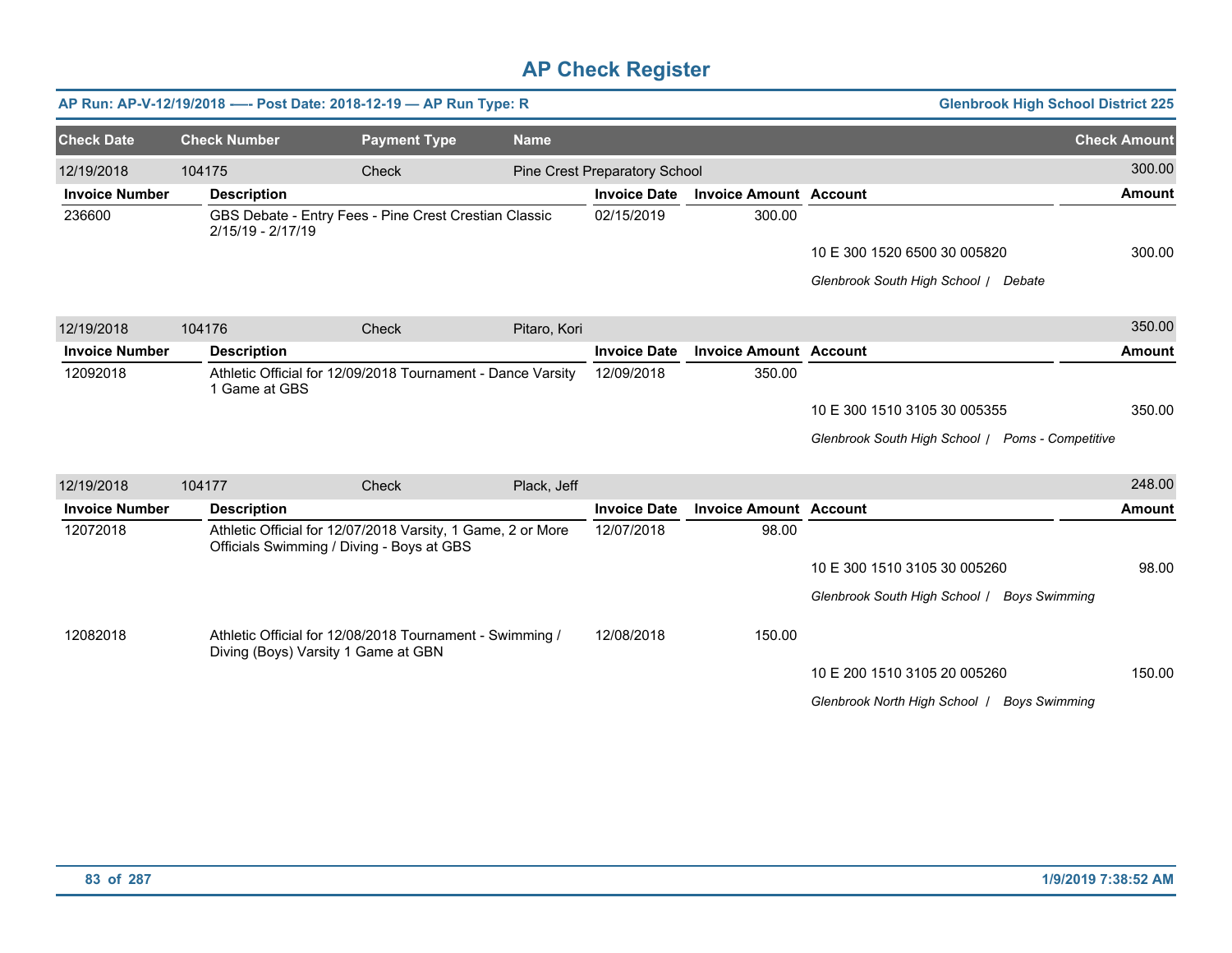|                       |                     | AP Run: AP-V-12/19/2018 ---- Post Date: 2018-12-19 - AP Run Type: R                                      |                    |                              |                               | <b>Glenbrook High School District 225</b>     |                     |
|-----------------------|---------------------|----------------------------------------------------------------------------------------------------------|--------------------|------------------------------|-------------------------------|-----------------------------------------------|---------------------|
| <b>Check Date</b>     | <b>Check Number</b> | <b>Payment Type</b>                                                                                      | <b>Name</b>        |                              |                               |                                               | <b>Check Amount</b> |
| 12/19/2018            | 104178              | Check                                                                                                    | Plack, Joe         |                              |                               |                                               | 98.00               |
| <b>Invoice Number</b> | <b>Description</b>  |                                                                                                          |                    | <b>Invoice Date</b>          | <b>Invoice Amount Account</b> |                                               | <b>Amount</b>       |
| 12072018              |                     | Athletic Official for 12/07/2018 Varsity, 1 Game, 2 or More<br>Officials Swimming / Diving - Boys at GBS |                    | 12/07/2018                   | 98.00                         |                                               |                     |
|                       |                     |                                                                                                          |                    |                              |                               | 10 E 300 1510 3105 30 005260                  | 98.00               |
|                       |                     |                                                                                                          |                    |                              |                               | Glenbrook South High School / Boys Swimming   |                     |
| 12/19/2018            | 104179              | Check                                                                                                    |                    | Plano Senior Speech & Debate |                               |                                               | 680.00              |
| <b>Invoice Number</b> | <b>Description</b>  |                                                                                                          |                    | <b>Invoice Date</b>          | <b>Invoice Amount Account</b> |                                               | <b>Amount</b>       |
| GBR1211018            | Fees                | GBN Debate - The Glenbrooks Tournament Refund of Entry 11/17/2018                                        |                    |                              | 680.00                        |                                               |                     |
|                       |                     |                                                                                                          |                    |                              |                               | 99 L 990 1529 0000 10 810250                  | 680.00              |
|                       |                     |                                                                                                          |                    |                              |                               | <b>Student Based Activity</b><br>Account      | Debate Tournament   |
| 12/19/2018            | 104180              | Check                                                                                                    | Pollack, Rebecca S |                              |                               |                                               | 1,624.56            |
| <b>Invoice Number</b> | <b>Description</b>  |                                                                                                          |                    | <b>Invoice Date</b>          | <b>Invoice Amount Account</b> |                                               | <b>Amount</b>       |
| CompBuy2018           | program             | Employee Reimbursement - BOE Approved Computer Buy                                                       |                    | 12/07/2018                   | 1,624.56                      |                                               |                     |
|                       |                     |                                                                                                          |                    |                              |                               | 10 A 100 1229 0000 00 000000                  | 1,624.56            |
|                       |                     |                                                                                                          |                    |                              |                               | Administraton<br>/ Undefined                  |                     |
| 12/19/2018            | 104181              | Check                                                                                                    | Prause, Jeff       |                              |                               |                                               | 91.00               |
| <b>Invoice Number</b> | <b>Description</b>  |                                                                                                          |                    | <b>Invoice Date</b>          | <b>Invoice Amount Account</b> |                                               | Amount              |
| 12152018              |                     | Athletic Official for 12/15/2018 Lower Level, 2 Games, 2 or<br>More Officials Basketball (Boys) at GBN   |                    | 12/15/2018                   | 91.00                         |                                               |                     |
|                       |                     |                                                                                                          |                    |                              |                               | 10 E 200 1510 3105 20 005215                  | 91.00               |
|                       |                     |                                                                                                          |                    |                              |                               | Glenbrook North High School   Boys Basketball |                     |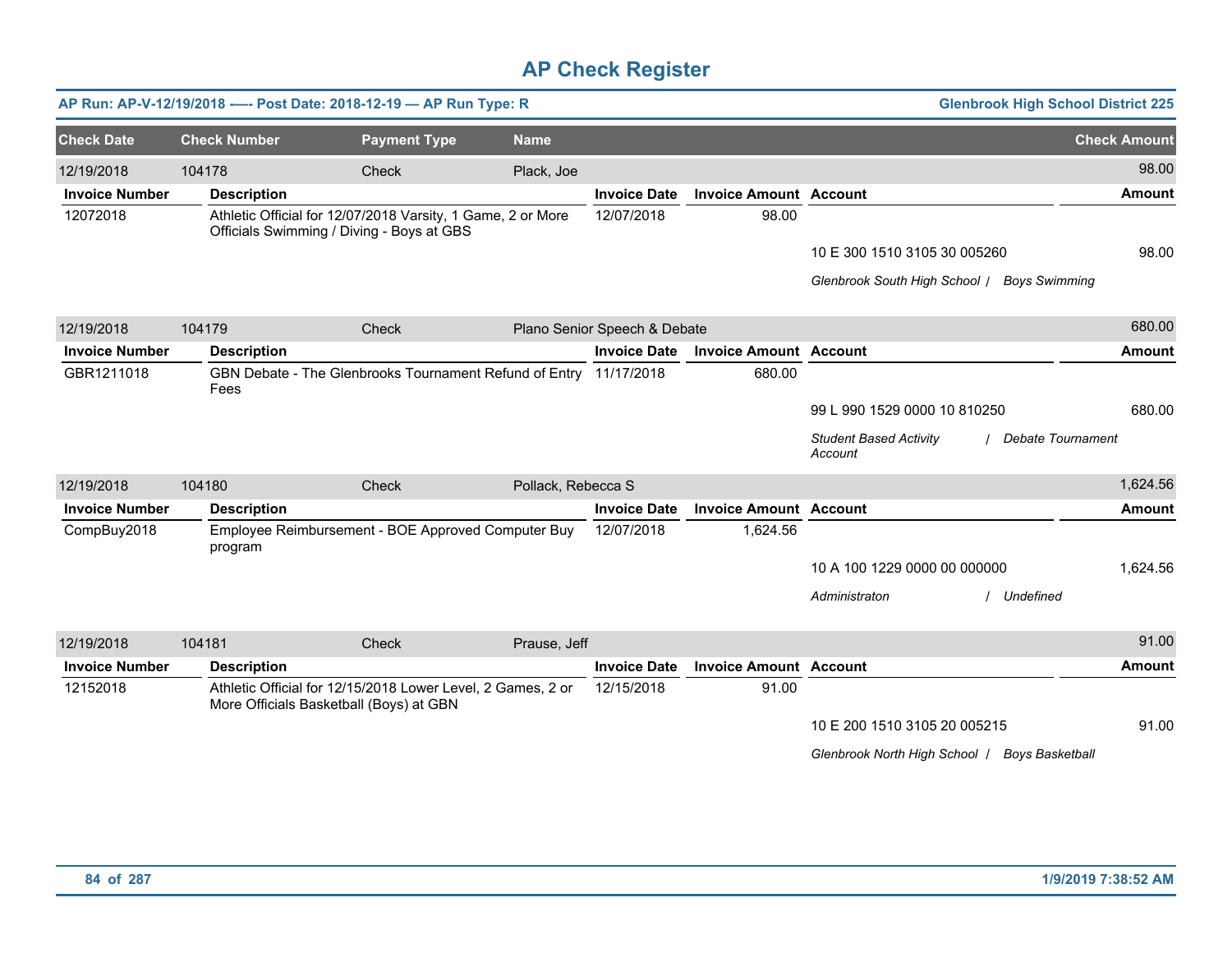|                       |        |                                          | AP Run: AP-V-12/19/2018 ---- Post Date: 2018-12-19 - AP Run Type: R  |                     |                            |                               | <b>Glenbrook High School District 225</b>              |                     |
|-----------------------|--------|------------------------------------------|----------------------------------------------------------------------|---------------------|----------------------------|-------------------------------|--------------------------------------------------------|---------------------|
| <b>Check Date</b>     |        | <b>Check Number</b>                      | <b>Payment Type</b>                                                  | <b>Name</b>         |                            |                               |                                                        | <b>Check Amount</b> |
| 12/19/2018            | 104182 |                                          | Check                                                                | Pritzker, Jessica O |                            |                               |                                                        | 199.44              |
| <b>Invoice Number</b> |        | <b>Description</b>                       |                                                                      |                     | <b>Invoice Date</b>        | <b>Invoice Amount Account</b> |                                                        | Amount              |
| $12 - 6 - 18$         |        | Employee Reimbursement - Lab Supplies    |                                                                      |                     | 11/29/2018                 | 16.99                         | 10 E 300 1130 4200 30 001055                           | 16.99               |
|                       |        |                                          |                                                                      |                     |                            |                               | Glenbrook South High School / Science                  |                     |
| costco dec 7          |        | Chocolate                                | Employee Reimbursement - Key Club RAK Week Hot                       |                     | 12/07/2018                 | 124.55                        |                                                        |                     |
|                       |        |                                          |                                                                      |                     |                            |                               | 99 L 990 1529 0000 30 830600                           | 124.55              |
|                       |        |                                          |                                                                      |                     |                            |                               | <b>Student Based Activity</b><br>/ Key Club<br>Account |                     |
| 6                     |        | Canes                                    | key club amazon dec Employee Reimbursement - Key Club RAK Week Candy |                     | 12/06/2018                 | 57.90                         |                                                        |                     |
|                       |        |                                          |                                                                      |                     |                            |                               | 99 L 990 1529 0000 30 830600                           | 57.90               |
|                       |        |                                          |                                                                      |                     |                            |                               | <b>Student Based Activity</b><br>/ Key Club<br>Account |                     |
| 12/19/2018            | 104183 |                                          | Check                                                                |                     | Pro-Line Door Systems, Inc |                               |                                                        | 280.00              |
| <b>Invoice Number</b> |        | <b>Description</b>                       |                                                                      |                     | <b>Invoice Date</b>        | <b>Invoice Amount Account</b> |                                                        | <b>Amount</b>       |
| 84127                 |        | GBS - Cafeteria Side Curtain Door Repair |                                                                      |                     | 12/10/2018                 | 280.00                        |                                                        |                     |
|                       |        |                                          |                                                                      |                     |                            |                               | 20 E 300 2544 3270 30 009050                           | 280.00              |
|                       |        |                                          |                                                                      |                     |                            |                               | Glenbrook South High School   Building Maintenance     |                     |
| 12/19/2018            | 104184 |                                          | Check                                                                | Propabilities Inc   |                            |                               |                                                        | 246.00              |
| <b>Invoice Number</b> |        | <b>Description</b>                       |                                                                      |                     | <b>Invoice Date</b>        | <b>Invoice Amount Account</b> |                                                        | Amount              |
| 41664                 |        | <b>GBS - Winter Play Props</b>           |                                                                      |                     | 12/06/2018                 | 246.00                        |                                                        |                     |
|                       |        |                                          |                                                                      |                     |                            |                               | 99 L 990 1529 0000 30 830335                           | 246.00              |

*Student Based Activity Account* / *No Drama Productions*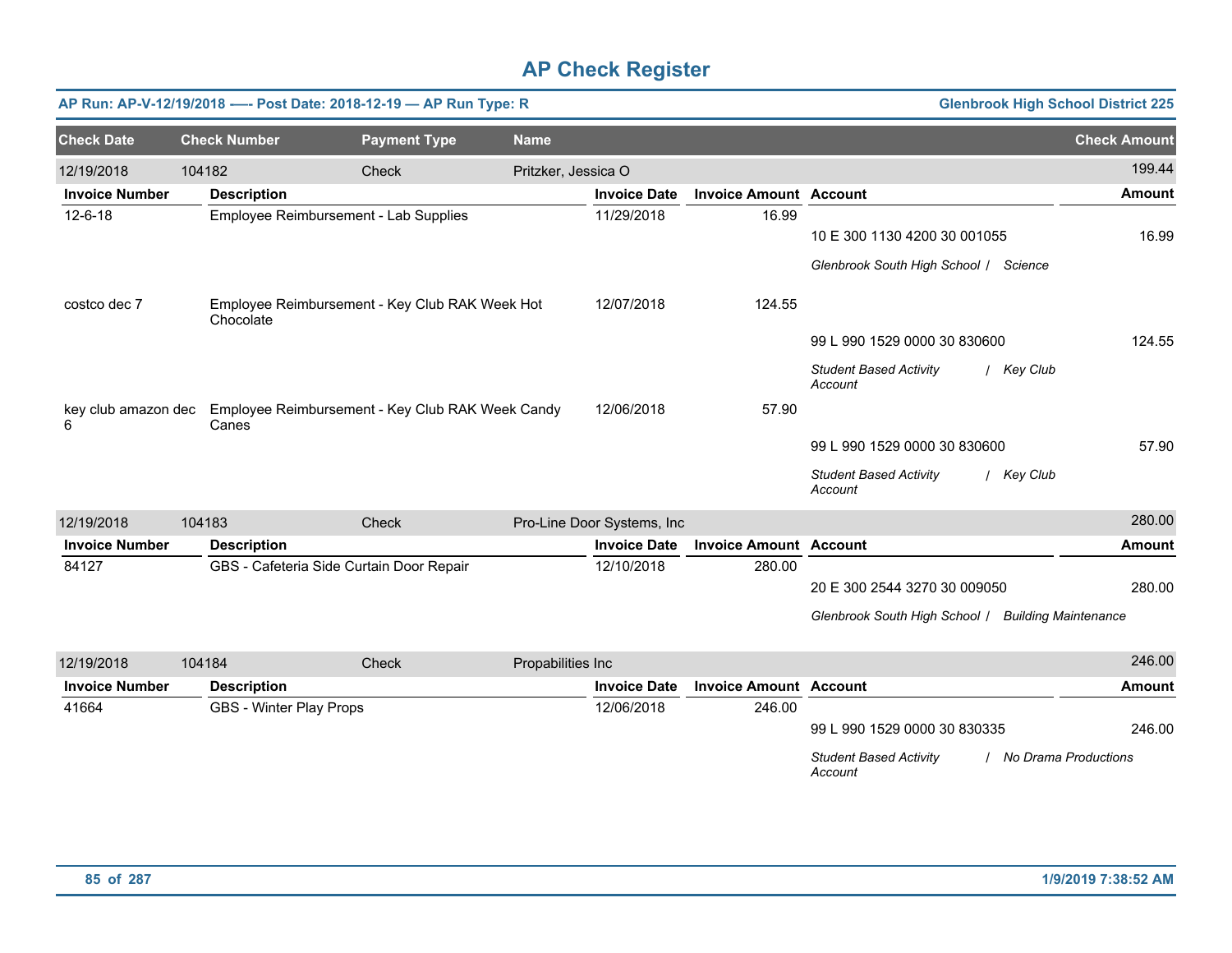|                       |                     | AP Run: AP-V-12/19/2018 ---- Post Date: 2018-12-19 - AP Run Type: R |             |                                |                               |                                                          | <b>Glenbrook High School District 225</b> |                     |
|-----------------------|---------------------|---------------------------------------------------------------------|-------------|--------------------------------|-------------------------------|----------------------------------------------------------|-------------------------------------------|---------------------|
| <b>Check Date</b>     | <b>Check Number</b> | <b>Payment Type</b>                                                 | <b>Name</b> |                                |                               |                                                          |                                           | <b>Check Amount</b> |
| 12/19/2018            | 104185              | Check                                                               |             | Quest Food Management Services |                               |                                                          |                                           | 8,465.30            |
| <b>Invoice Number</b> | <b>Description</b>  |                                                                     |             | <b>Invoice Date</b>            | <b>Invoice Amount Account</b> |                                                          |                                           | <b>Amount</b>       |
| IN101580              |                     | Quest Catering Services - November 2018                             |             | 11/30/2018                     | 51.50                         | 10 E 300 1400 4900 30 001405                             |                                           | 51.50               |
|                       |                     |                                                                     |             |                                |                               | Glenbrook South High School / Technical Education        |                                           |                     |
| IN101580              |                     | Quest Catering Services - November 2018                             |             | 11/30/2018                     | 715.00                        |                                                          |                                           |                     |
|                       |                     |                                                                     |             |                                |                               | 10 E 100 2640 4900 10 002649                             |                                           | 715.00              |
|                       |                     |                                                                     |             |                                |                               | Administraton                                            | <b>Employee Wellness</b><br>Program       |                     |
| IN101580              |                     | Quest Catering Services - November 2018                             |             | 11/30/2018                     | 715.00                        |                                                          |                                           |                     |
|                       |                     |                                                                     |             |                                |                               | 10 E 100 2640 4900 10 002649                             |                                           | 715.00              |
|                       |                     |                                                                     |             |                                |                               | Administraton                                            | Employee Wellness<br>Program              |                     |
| IN101580              |                     | Quest Catering Services - November 2018                             |             | 11/30/2018                     | 81.50                         | 10 E 100 2610 4900 10 002610                             |                                           | 81.50               |
|                       |                     |                                                                     |             |                                |                               |                                                          |                                           |                     |
|                       |                     |                                                                     |             |                                |                               | Administraton                                            | <b>General Administration</b>             |                     |
| IN101580              |                     | Quest Catering Services - November 2018                             |             | 11/30/2018                     | 12.00                         |                                                          |                                           |                     |
|                       |                     |                                                                     |             |                                |                               | 10 E 300 2210 4900 30 002210                             |                                           | 12.00               |
|                       |                     |                                                                     |             |                                |                               | Glenbrook South High School / Improvement Of Instruction |                                           |                     |
| IN101580              |                     | Quest Catering Services - November 2018                             |             | 11/30/2018                     | 127.50                        |                                                          |                                           |                     |
|                       |                     |                                                                     |             |                                |                               | 10 E 300 1130 4900 30 001055                             |                                           | 127.50              |
|                       |                     |                                                                     |             |                                |                               | Glenbrook South High School / Science                    |                                           |                     |
| IN101580              |                     | Quest Catering Services - November 2018                             |             | 11/30/2018                     | 715.00                        |                                                          |                                           |                     |
|                       |                     |                                                                     |             |                                |                               | 10 E 100 2640 4900 10 002649                             |                                           | 715.00              |
|                       |                     |                                                                     |             |                                |                               | Administraton                                            | <b>Employee Wellness</b><br>Program       |                     |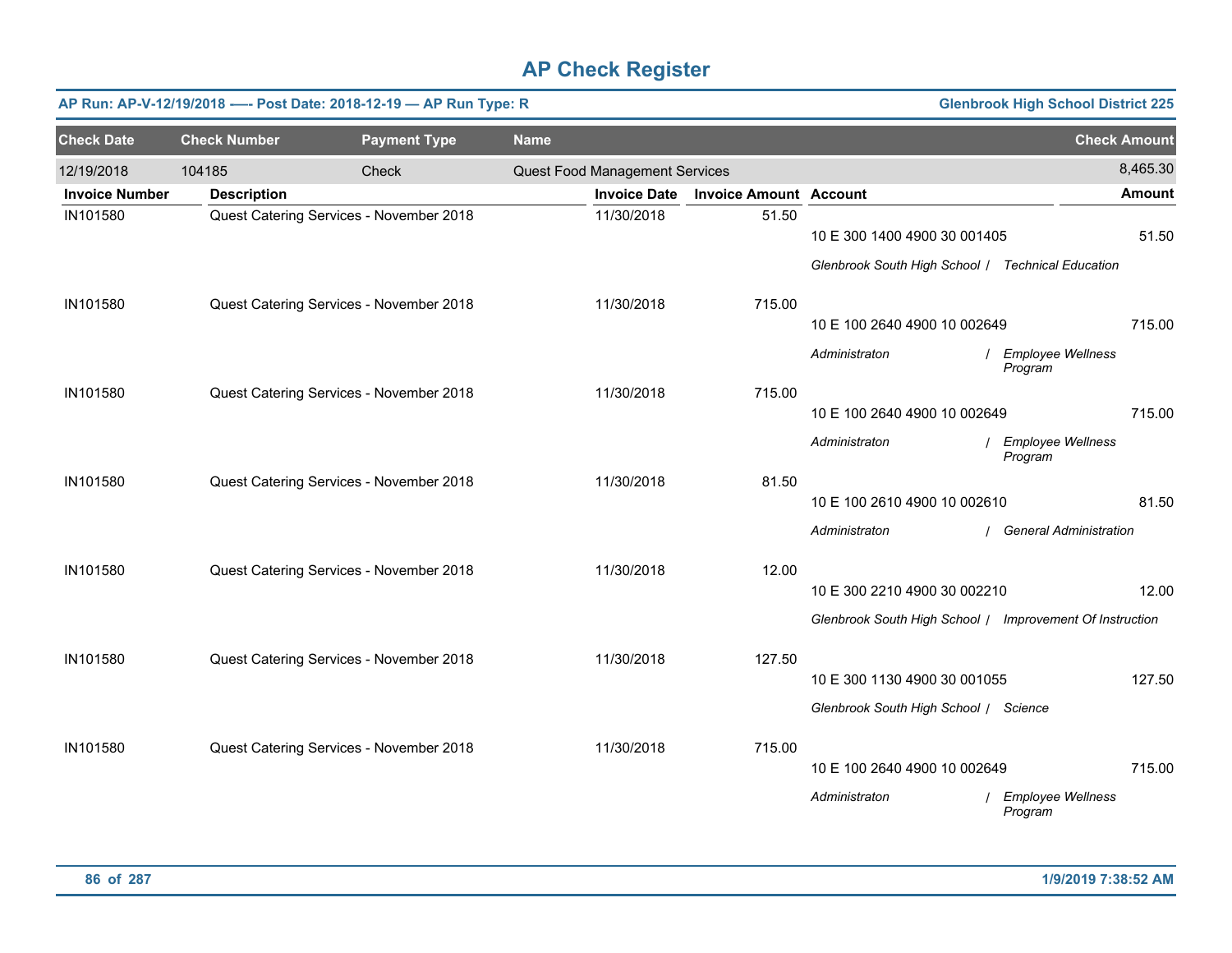|                       |                     | AP Run: AP-V-12/19/2018 ---- Post Date: 2018-12-19 - AP Run Type: R |             |                                |                               |                                                          | <b>Glenbrook High School District 225</b> |                     |
|-----------------------|---------------------|---------------------------------------------------------------------|-------------|--------------------------------|-------------------------------|----------------------------------------------------------|-------------------------------------------|---------------------|
| <b>Check Date</b>     | <b>Check Number</b> | <b>Payment Type</b>                                                 | <b>Name</b> |                                |                               |                                                          |                                           | <b>Check Amount</b> |
| 12/19/2018            | 104185              | Check                                                               |             | Quest Food Management Services |                               |                                                          |                                           | 8,465.30            |
| <b>Invoice Number</b> | <b>Description</b>  |                                                                     |             | <b>Invoice Date</b>            | <b>Invoice Amount Account</b> |                                                          |                                           | <b>Amount</b>       |
| IN101580              |                     | Quest Catering Services - November 2018                             |             | 11/30/2018                     | 55.80                         | 10 E 100 2310 4900 10 002310                             |                                           | 55.80               |
|                       |                     |                                                                     |             |                                |                               | Administraton                                            | / Board of Education                      |                     |
| IN101580              |                     | Quest Catering Services - November 2018                             |             | 11/30/2018                     | 174.00                        |                                                          |                                           |                     |
|                       |                     |                                                                     |             |                                |                               | 10 E 300 1130 4900 30 001020                             |                                           | 174.00              |
|                       |                     |                                                                     |             |                                |                               | Glenbrook South High School / English                    |                                           |                     |
| IN101580              |                     | Quest Catering Services - November 2018                             |             | 11/30/2018                     | 174.75                        |                                                          |                                           |                     |
|                       |                     |                                                                     |             |                                |                               | 10 E 200 1130 4900 20 001020                             |                                           | 174.75              |
|                       |                     |                                                                     |             |                                |                               | Glenbrook North High School / English                    |                                           |                     |
| IN101580              |                     | Quest Catering Services - November 2018                             |             | 11/30/2018                     | 12.00                         |                                                          |                                           |                     |
|                       |                     |                                                                     |             |                                |                               | 10 E 300 1400 4900 30 001405                             |                                           | 12.00               |
|                       |                     |                                                                     |             |                                |                               | Glenbrook South High School / Technical Education        |                                           |                     |
| IN101580              |                     | Quest Catering Services - November 2018                             |             | 11/30/2018                     | 580.00                        |                                                          |                                           |                     |
|                       |                     |                                                                     |             |                                |                               | 10 E 300 2210 4900 30 002210                             |                                           | 580.00              |
|                       |                     |                                                                     |             |                                |                               | Glenbrook South High School / Improvement Of Instruction |                                           |                     |
| IN101580              |                     | Quest Catering Services - November 2018                             |             | 11/30/2018                     | 12.00                         |                                                          |                                           |                     |
|                       |                     |                                                                     |             |                                |                               | 10 E 300 2210 4900 30 002210                             |                                           | 12.00               |
|                       |                     |                                                                     |             |                                |                               | Glenbrook South High School / Improvement Of Instruction |                                           |                     |
| IN101580              |                     | Quest Catering Services - November 2018                             |             | 11/30/2018                     | 119.75                        |                                                          |                                           |                     |
|                       |                     |                                                                     |             |                                |                               | 10 E 300 2210 4900 30 002210                             |                                           | 119.75              |
|                       |                     |                                                                     |             |                                |                               | Glenbrook South High School / Improvement Of Instruction |                                           |                     |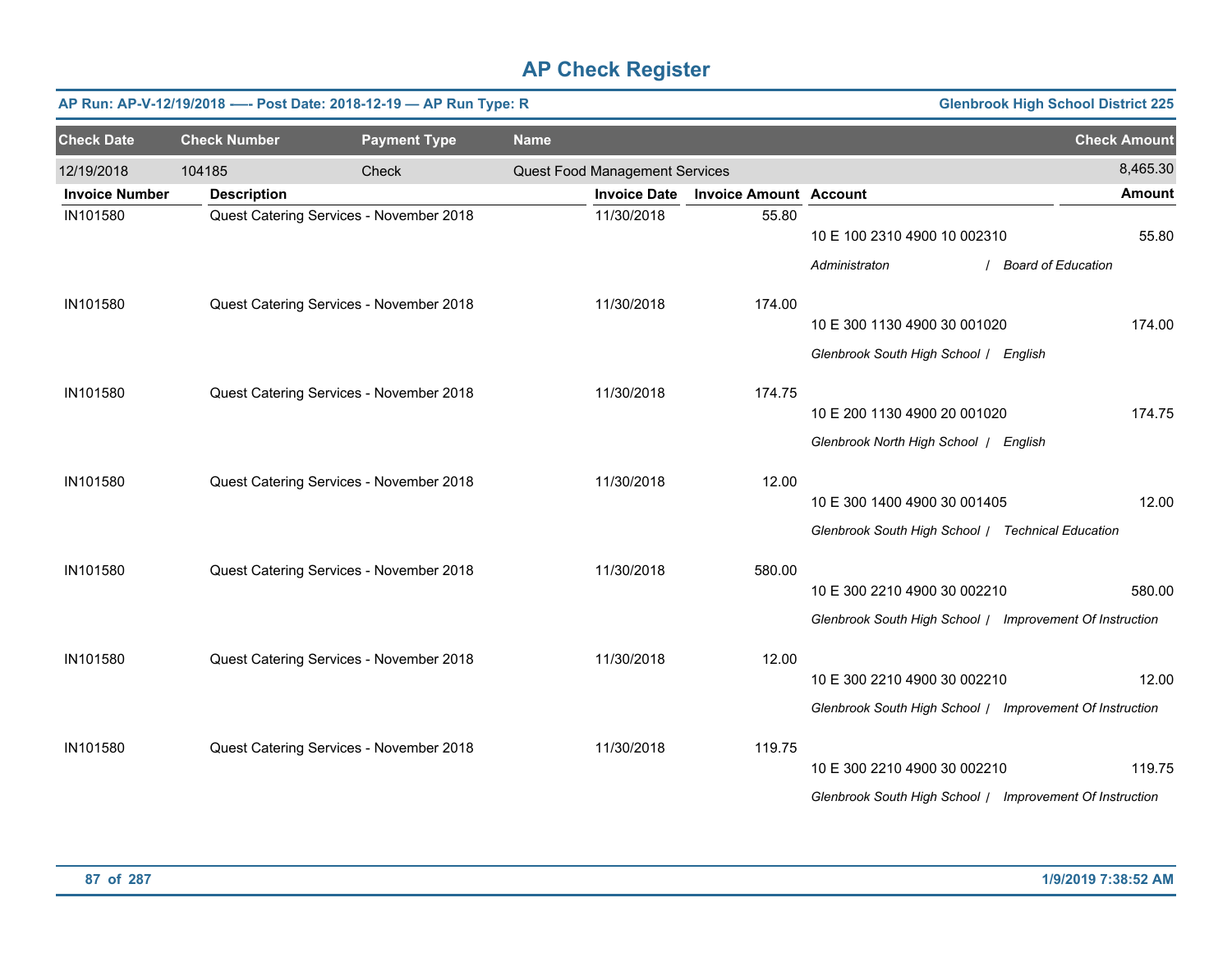|                       |                     | AP Run: AP-V-12/19/2018 ---- Post Date: 2018-12-19 - AP Run Type: R |             |                                |                               |                                                          | <b>Glenbrook High School District 225</b> |
|-----------------------|---------------------|---------------------------------------------------------------------|-------------|--------------------------------|-------------------------------|----------------------------------------------------------|-------------------------------------------|
| <b>Check Date</b>     | <b>Check Number</b> | <b>Payment Type</b>                                                 | <b>Name</b> |                                |                               |                                                          | <b>Check Amount</b>                       |
| 12/19/2018            | 104185              | Check                                                               |             | Quest Food Management Services |                               |                                                          | 8,465.30                                  |
| <b>Invoice Number</b> | <b>Description</b>  |                                                                     |             | <b>Invoice Date</b>            | <b>Invoice Amount Account</b> |                                                          | <b>Amount</b>                             |
| IN101580              |                     | Quest Catering Services - November 2018                             |             | 11/30/2018                     | 150.00                        | 10 E 300 2111 4900 30 002110                             | 150.00                                    |
|                       |                     |                                                                     |             |                                |                               | Glenbrook South High School / Dean's Office              |                                           |
| IN101580              |                     | Quest Catering Services - November 2018                             |             | 11/30/2018                     | 61.25                         |                                                          |                                           |
|                       |                     |                                                                     |             |                                |                               | 10 E 300 1130 4900 30 001055                             | 61.25                                     |
|                       |                     |                                                                     |             |                                |                               | Glenbrook South High School / Science                    |                                           |
| IN101580              |                     | Quest Catering Services - November 2018                             |             | 11/30/2018                     | 600.00                        |                                                          |                                           |
|                       |                     |                                                                     |             |                                |                               | 10 E 300 2410 4900 30 002410                             | 600.00                                    |
|                       |                     |                                                                     |             |                                |                               | Glenbrook South High School / Principal's Office         |                                           |
| IN101580              |                     | Quest Catering Services - November 2018                             |             | 11/30/2018                     | 12.00                         |                                                          |                                           |
|                       |                     |                                                                     |             |                                |                               | 10 E 300 2210 4900 30 002210                             | 12.00                                     |
|                       |                     |                                                                     |             |                                |                               | Glenbrook South High School / Improvement Of Instruction |                                           |
| IN101580              |                     | Quest Catering Services - November 2018                             |             | 11/30/2018                     | 123.00                        |                                                          |                                           |
|                       |                     |                                                                     |             |                                |                               | 10 E 100 2510 4900 10 002510                             | 123.00                                    |
|                       |                     |                                                                     |             |                                |                               | Administraton                                            | <b>Business Services</b>                  |
|                       |                     |                                                                     |             |                                |                               |                                                          |                                           |
| IN101580              |                     | Quest Catering Services - November 2018                             |             | 11/30/2018                     | 112.00                        | 10 E 300 2410 4900 30 002410                             | 112.00                                    |
|                       |                     |                                                                     |             |                                |                               |                                                          |                                           |
|                       |                     |                                                                     |             |                                |                               | Glenbrook South High School / Principal's Office         |                                           |
| IN101580              |                     | Quest Catering Services - November 2018                             |             | 11/30/2018                     | 16.00                         |                                                          |                                           |
|                       |                     |                                                                     |             |                                |                               | 10 E 300 1130 4900 30 001035                             | 16.00                                     |
|                       |                     |                                                                     |             |                                |                               | Glenbrook South High School / Health Education           |                                           |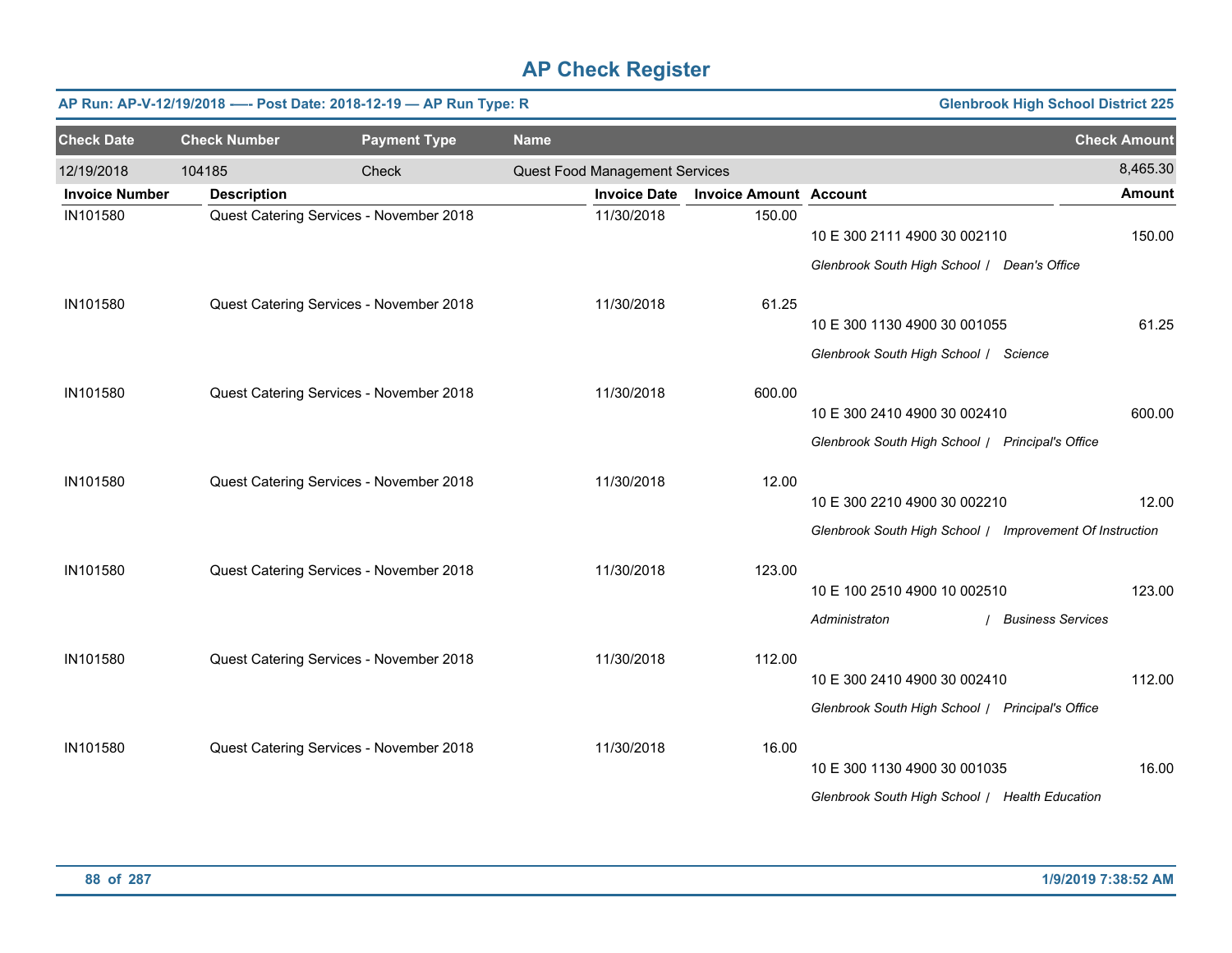|                       |                     | AP Run: AP-V-12/19/2018 ---- Post Date: 2018-12-19 - AP Run Type: R |             |                                |                               |                                                                                             | <b>Glenbrook High School District 225</b> |
|-----------------------|---------------------|---------------------------------------------------------------------|-------------|--------------------------------|-------------------------------|---------------------------------------------------------------------------------------------|-------------------------------------------|
| <b>Check Date</b>     | <b>Check Number</b> | <b>Payment Type</b>                                                 | <b>Name</b> |                                |                               |                                                                                             | <b>Check Amount</b>                       |
| 12/19/2018            | 104185              | Check                                                               |             | Quest Food Management Services |                               |                                                                                             | 8,465.30                                  |
| <b>Invoice Number</b> | <b>Description</b>  |                                                                     |             | <b>Invoice Date</b>            | <b>Invoice Amount Account</b> |                                                                                             | <b>Amount</b>                             |
| IN101580              |                     | Quest Catering Services - November 2018                             |             | 11/30/2018                     | 49.75                         | 10 E 300 2111 4900 30 002110<br>Glenbrook South High School / Dean's Office                 | 49.75                                     |
| IN101580              |                     | Quest Catering Services - November 2018                             |             | 11/30/2018                     | 1,512.50                      | 10 E 100 2560 4900 10 002560<br>Administraton                                               | 1,512.50<br>/ Food Service                |
| IN101661              |                     | Quest Catering Services - November 2018                             |             | 11/30/2018                     | 155.00                        | 99 L 990 1529 0000 20 820890<br><b>Student Based Activity</b><br>Account                    | 155.00<br>/ Snowball/reach                |
| IN101661              |                     | Quest Catering Services - November 2018                             |             | 11/30/2018                     | 139.50                        | 99 L 990 1529 0000 20 820890<br><b>Student Based Activity</b>                               | 139.50<br>/ Snowball/reach                |
| IN101661              |                     | Quest Catering Services - November 2018                             |             | 11/30/2018                     | 532.50                        | Account<br>10 E 200 2410 4900 20 002410<br>Glenbrook North High School   Principal's Office | 532.50                                    |
| IN101661              |                     | Quest Catering Services - November 2018                             |             | 11/30/2018                     | 435.00                        | 10 E 200 1510 4900 20 005100<br>Glenbrook North High School   Athletics                     | 435.00                                    |
| IN101661              |                     | Quest Catering Services - November 2018                             |             | 11/30/2018                     | 187.50                        | 10 E 200 2330 4900 20 001300<br>Glenbrook North High School   Special Education             | 187.50                                    |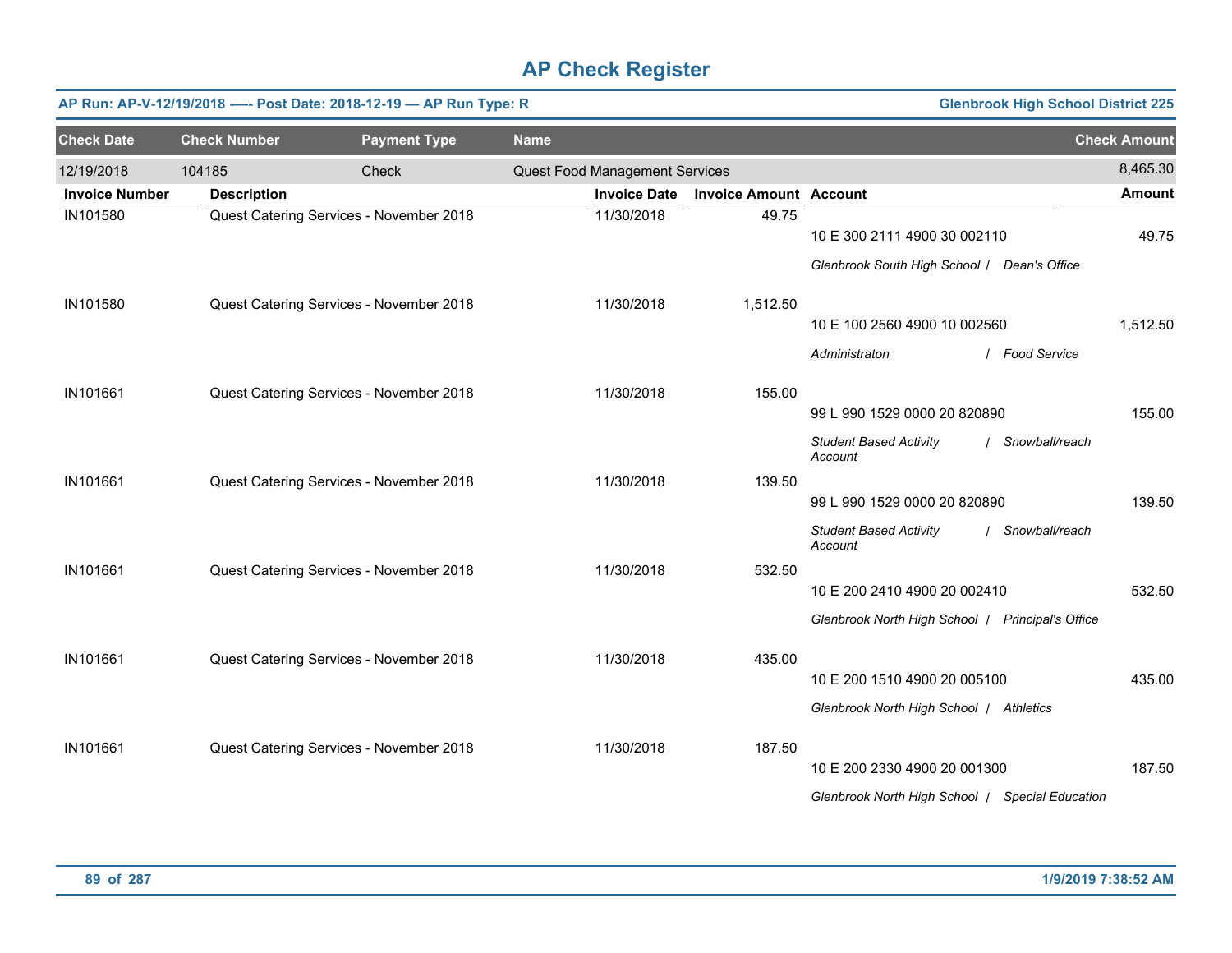|                       |                     | AP Run: AP-V-12/19/2018 ---- Post Date: 2018-12-19 - AP Run Type: R |                                |                               |                                                          | <b>Glenbrook High School District 225</b> |
|-----------------------|---------------------|---------------------------------------------------------------------|--------------------------------|-------------------------------|----------------------------------------------------------|-------------------------------------------|
| <b>Check Date</b>     | <b>Check Number</b> | <b>Payment Type</b>                                                 | <b>Name</b>                    |                               |                                                          | <b>Check Amount</b>                       |
| 12/19/2018            | 104185              | Check                                                               | Quest Food Management Services |                               |                                                          | 8,465.30                                  |
| <b>Invoice Number</b> | <b>Description</b>  |                                                                     | <b>Invoice Date</b>            | <b>Invoice Amount Account</b> |                                                          | <b>Amount</b>                             |
| IN101661              |                     | Quest Catering Services - November 2018                             | 11/30/2018                     | 187.50                        |                                                          |                                           |
|                       |                     |                                                                     |                                |                               | 10 E 200 2121 4900 20 002120                             | 187.50                                    |
|                       |                     |                                                                     |                                |                               | Glenbrook North High School   Guidance Services          |                                           |
| IN101661              |                     | Quest Catering Services - November 2018                             | 11/30/2018                     | 98.00                         |                                                          |                                           |
|                       |                     |                                                                     |                                |                               | 10 E 200 1130 4900 20 001060                             | 98.00                                     |
|                       |                     |                                                                     |                                |                               | Glenbrook North High School   Social Studies             |                                           |
| IN101661              |                     | Quest Catering Services - November 2018                             | 11/30/2018                     | 98.00                         |                                                          |                                           |
|                       |                     |                                                                     |                                |                               | 10 E 200 1800 4900 20 001180                             | 98.00                                     |
|                       |                     |                                                                     |                                |                               | Glenbrook North High School / English Language Learners  |                                           |
| IN101661              |                     | Quest Catering Services - November 2018                             | 11/30/2018                     | 300.00                        |                                                          |                                           |
|                       |                     |                                                                     |                                |                               | 10 E 200 2210 4900 20 002210                             | 300.00                                    |
|                       |                     |                                                                     |                                |                               | Glenbrook North High School   Improvement Of Instruction |                                           |
| IN101661              |                     | Quest Catering Services - November 2018                             | 11/30/2018                     | 15.00                         |                                                          |                                           |
|                       |                     |                                                                     |                                |                               | 10 E 200 1130 4900 20 001030                             | 15.00                                     |
|                       |                     |                                                                     |                                |                               | Glenbrook North High School   World Language             |                                           |
| IN101661              |                     | Quest Catering Services - November 2018                             | 11/30/2018                     | 135.00                        |                                                          |                                           |
|                       |                     |                                                                     |                                |                               | 99 L 990 1529 0000 20 820490                             | 135.00                                    |
|                       |                     |                                                                     |                                |                               | <b>Student Based Activity</b><br>Account                 | <b>Gbn Sports Tournaments</b>             |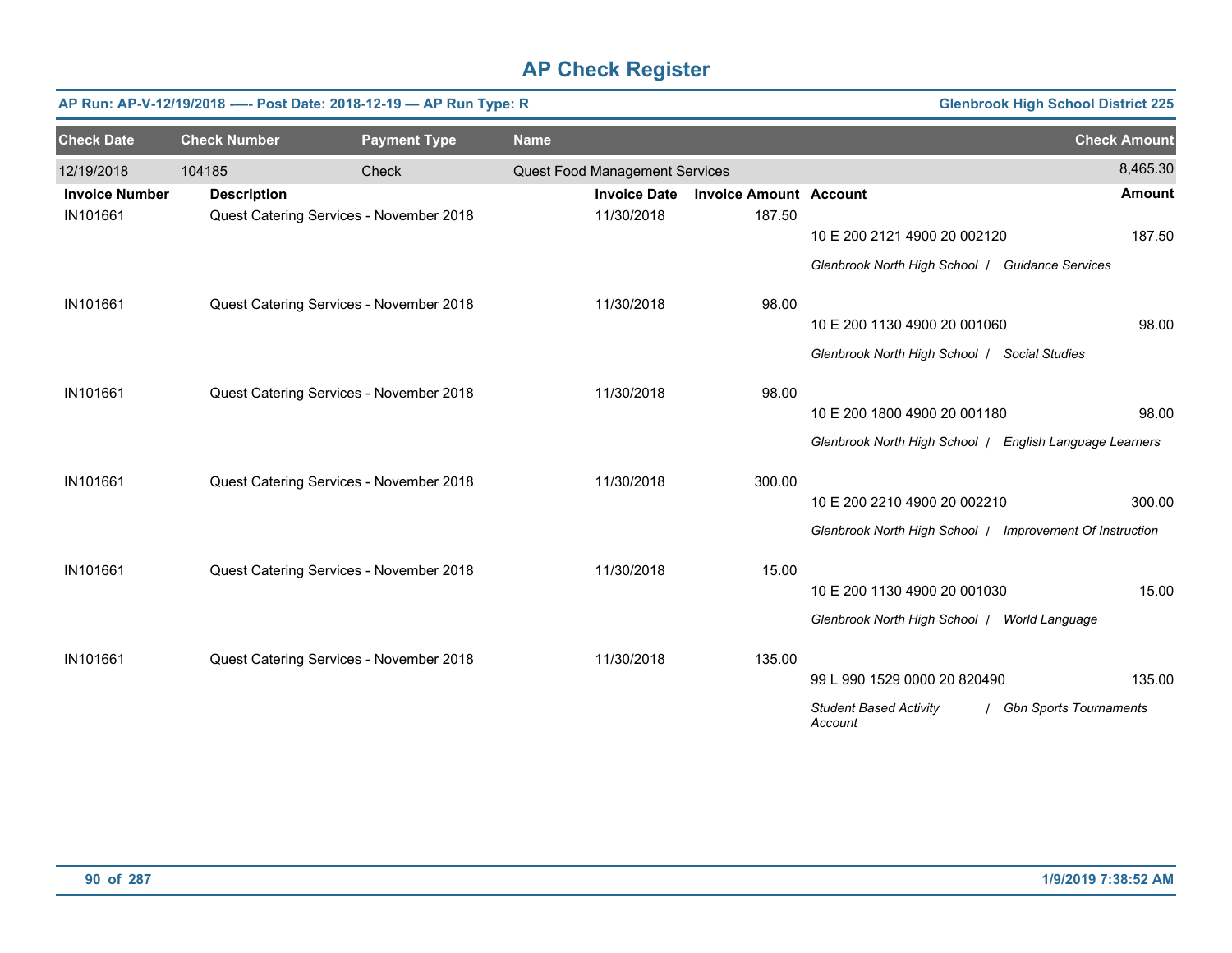|                       |                     | AP Run: AP-V-12/19/2018 ---- Post Date: 2018-12-19 - AP Run Type: R                                     |                                 |                     |                               |                              | <b>Glenbrook High School District 225</b>     |                     |
|-----------------------|---------------------|---------------------------------------------------------------------------------------------------------|---------------------------------|---------------------|-------------------------------|------------------------------|-----------------------------------------------|---------------------|
| <b>Check Date</b>     | <b>Check Number</b> | <b>Payment Type</b>                                                                                     | <b>Name</b>                     |                     |                               |                              |                                               | <b>Check Amount</b> |
| 12/19/2018            | 104186              | Check                                                                                                   | Quilty, Emmett                  |                     |                               |                              |                                               | 143.00              |
| <b>Invoice Number</b> | <b>Description</b>  |                                                                                                         |                                 | <b>Invoice Date</b> | <b>Invoice Amount Account</b> |                              |                                               | <b>Amount</b>       |
| 12012018              |                     | Athletic Official for 12/01/2018 Lower Level, 2 Games, 2 or<br>More Officials Basketball (Girls) at GBN |                                 | 12/01/2018          | 91.00                         |                              |                                               |                     |
|                       |                     |                                                                                                         |                                 |                     |                               | 10 E 200 1510 3105 20 005315 |                                               | 91.00               |
|                       |                     |                                                                                                         |                                 |                     |                               | Glenbrook North High School  | <b>Girls Basketball</b>                       |                     |
| 12082018              |                     | Athletic Official for 12/08/2018 Lower Level, 1 Game, 2 or<br>More Officials Basketball (Boys) at GBN   |                                 | 12/08/2018          | 52.00                         |                              |                                               |                     |
|                       |                     |                                                                                                         |                                 |                     |                               | 10 E 200 1510 3105 20 005215 |                                               | 52.00               |
|                       |                     |                                                                                                         |                                 |                     |                               |                              | Glenbrook North High School   Boys Basketball |                     |
| 12/19/2018            | 104187              | Check                                                                                                   | <b>R&amp;G Consultants Inc.</b> |                     |                               |                              |                                               | 1,590.06            |
| <b>Invoice Number</b> | <b>Description</b>  |                                                                                                         |                                 | <b>Invoice Date</b> | <b>Invoice Amount Account</b> |                              |                                               | <b>Amount</b>       |
| 4931                  |                     | Medicaid Recovery Service Fees - 7/1/18 - 9/30/18                                                       |                                 | 11/27/2018          | 1,590.06                      |                              |                                               |                     |
|                       |                     |                                                                                                         |                                 |                     |                               | 10 E 100 1200 3190 10 004990 |                                               | 1,590.06            |
|                       |                     |                                                                                                         |                                 |                     |                               | Administraton                | Medicaid                                      |                     |
| 12/19/2018            | 104188              | Check                                                                                                   | Ramel, Steven                   |                     |                               |                              |                                               | 65.00               |
| <b>Invoice Number</b> | <b>Description</b>  |                                                                                                         |                                 | <b>Invoice Date</b> | <b>Invoice Amount Account</b> |                              |                                               | <b>Amount</b>       |
| 12072018              |                     | Athletic Official for 12/07/2018 Varsity, 1 Game, 2 or More<br>Officials Basketball - Boys at GBS       |                                 | 12/07/2018          | 65.00                         |                              |                                               |                     |
|                       |                     |                                                                                                         |                                 |                     |                               | 10 E 300 1510 3105 30 005215 |                                               | 65.00               |

*Glenbrook South High School* / *Boys Basketball*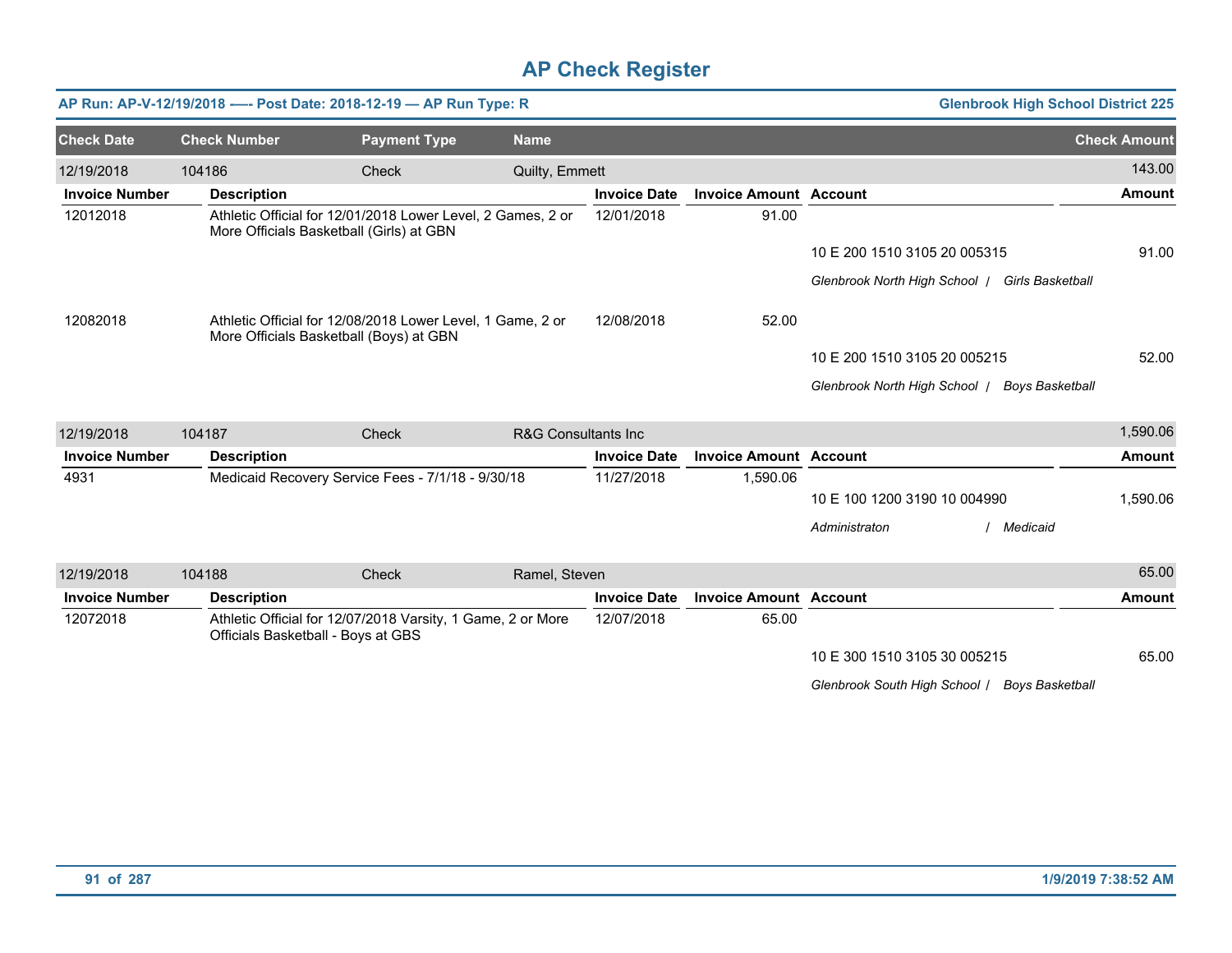|                       |                     | AP Run: AP-V-12/19/2018 ---- Post Date: 2018-12-19 - AP Run Type: R                                    |                     |                         |                               | <b>Glenbrook High School District 225</b>      |                     |
|-----------------------|---------------------|--------------------------------------------------------------------------------------------------------|---------------------|-------------------------|-------------------------------|------------------------------------------------|---------------------|
| <b>Check Date</b>     | <b>Check Number</b> | <b>Payment Type</b>                                                                                    | <b>Name</b>         |                         |                               |                                                | <b>Check Amount</b> |
| 12/19/2018            | 104189              | <b>Check</b>                                                                                           | Ramseyer, Stephen   |                         |                               |                                                | 65.00               |
| <b>Invoice Number</b> | <b>Description</b>  |                                                                                                        |                     | <b>Invoice Date</b>     | <b>Invoice Amount Account</b> |                                                | <b>Amount</b>       |
| 12012018              |                     | Athletic Official for 12/01/2018 Varsity, 1 Game, 2 or More<br>Officials Basketball - Girls at GBS     |                     | 12/01/2018              | 65.00                         |                                                |                     |
|                       |                     |                                                                                                        |                     |                         |                               | 10 E 300 1510 3105 30 005315                   | 65.00               |
|                       |                     |                                                                                                        |                     |                         |                               | Glenbrook South High School / Girls Basketball |                     |
| 12/19/2018            | 104190              | Check                                                                                                  |                     | Raptor Technologies Inc |                               |                                                | 525.00              |
| <b>Invoice Number</b> | <b>Description</b>  |                                                                                                        |                     | <b>Invoice Date</b>     | <b>Invoice Amount Account</b> |                                                | <b>Amount</b>       |
| 52911                 | February 1, 2020    | Off Campus Raptor 6 Annual Access Renewal Fee through                                                  |                     | 12/01/2018              | 525.00                        |                                                |                     |
|                       |                     |                                                                                                        |                     |                         |                               | 10 E 100 2660 3160 10 002660                   | 525.00              |
|                       |                     |                                                                                                        |                     |                         |                               | Administraton<br>/ Technology Services         |                     |
| 12/19/2018            | 104191              | Check                                                                                                  | Reyes, Veronica     |                         |                               |                                                | 30.00               |
| <b>Invoice Number</b> | <b>Description</b>  |                                                                                                        |                     | <b>Invoice Date</b>     | <b>Invoice Amount Account</b> |                                                | <b>Amount</b>       |
| 121018                | Competition         | Employee Reimbursement - Student Registration in Poetry                                                |                     | 11/17/2018              | 30.00                         |                                                |                     |
|                       |                     |                                                                                                        |                     |                         |                               | 10 E 300 1130 6500 30 001030                   | 30.00               |
|                       |                     |                                                                                                        |                     |                         |                               | Glenbrook South High School / World Language   |                     |
| 12/19/2018            | 104192              | Check                                                                                                  | Richardson, Arrie H |                         |                               |                                                | 91.00               |
| <b>Invoice Number</b> | <b>Description</b>  |                                                                                                        |                     | <b>Invoice Date</b>     | <b>Invoice Amount Account</b> |                                                | <b>Amount</b>       |
| 12072018              |                     | Athletic Official for 12/07/2018 Lower Level, 2 Games, 2 or<br>More Officials Basketball - Boys at GBS |                     | 12/07/2018              | 91.00                         |                                                |                     |
|                       |                     |                                                                                                        |                     |                         |                               | 10 E 300 1510 3105 30 005215                   | 91.00               |
|                       |                     |                                                                                                        |                     |                         |                               | Glenbrook South High School / Boys Basketball  |                     |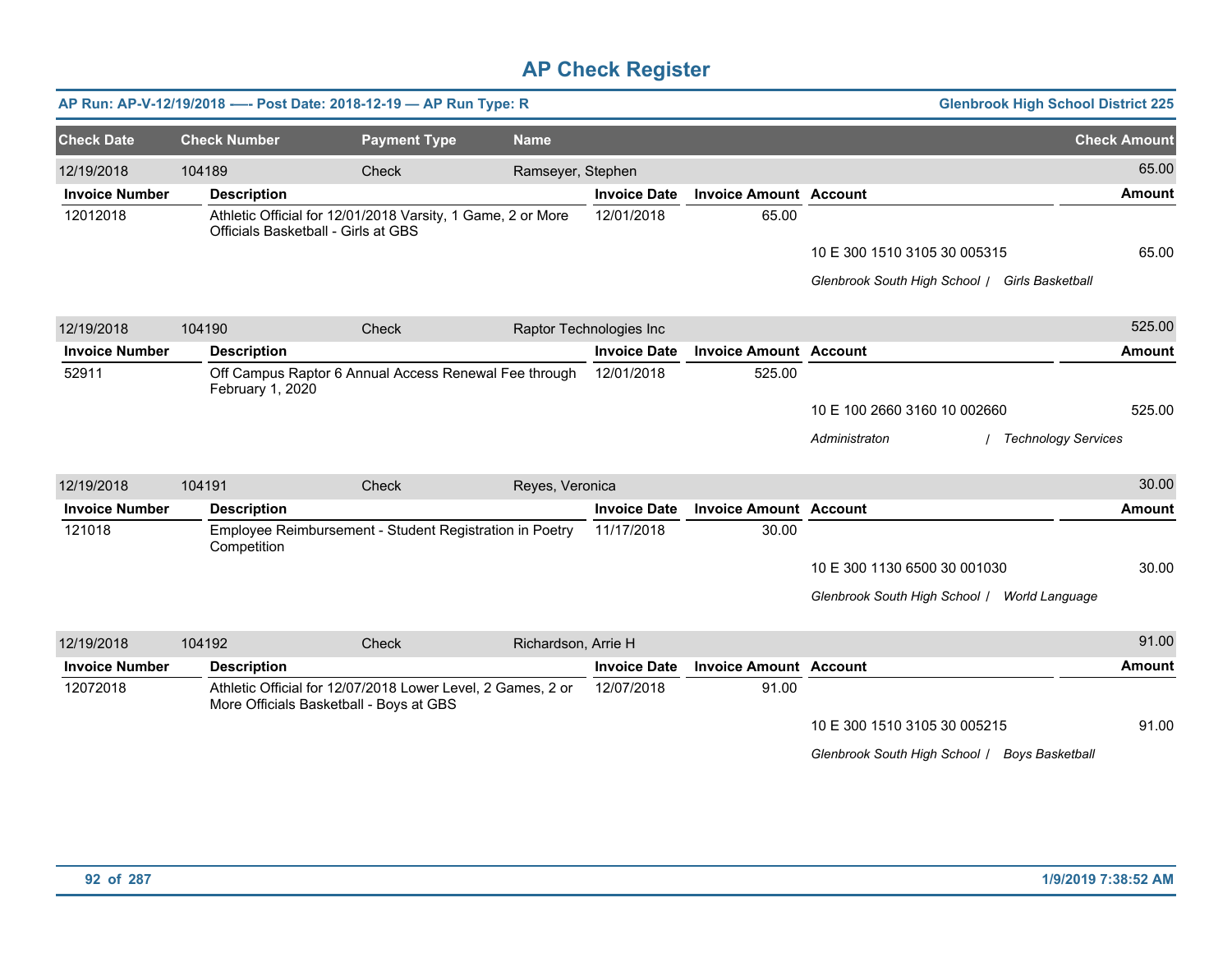|                       |                                       | AP Run: AP-V-12/19/2018 ---- Post Date: 2018-12-19 - AP Run Type: R                                |                |                                  |                               | <b>Glenbrook High School District 225</b>                           |                          |
|-----------------------|---------------------------------------|----------------------------------------------------------------------------------------------------|----------------|----------------------------------|-------------------------------|---------------------------------------------------------------------|--------------------------|
| <b>Check Date</b>     | <b>Check Number</b>                   | <b>Payment Type</b>                                                                                | <b>Name</b>    |                                  |                               |                                                                     | <b>Check Amount</b>      |
| 12/19/2018            | 104193                                | Check                                                                                              |                | Riddell/All American Sports Corp |                               |                                                                     | 16,297.00                |
| <b>Invoice Number</b> | <b>Description</b>                    |                                                                                                    |                | <b>Invoice Date</b>              | <b>Invoice Amount Account</b> |                                                                     | <b>Amount</b>            |
| 950787134             | GBN - Boys' Bowling Clothing          |                                                                                                    |                | 11/20/2018                       | 720.00                        |                                                                     |                          |
|                       |                                       |                                                                                                    |                |                                  |                               | 99 L 990 1529 0000 20 820490                                        | 720.00                   |
|                       |                                       |                                                                                                    |                |                                  |                               | <b>Student Based Activity</b><br>Account                            | / Gbn Sports Tournaments |
| 950791028             | <b>GBN</b> - Girls' Lacrosse Uniforms |                                                                                                    |                | 11/28/2018                       | 3,352.55                      |                                                                     |                          |
|                       |                                       |                                                                                                    |                |                                  |                               | 10 E 200 1510 4100 20 005340                                        | 3,352.55                 |
|                       |                                       |                                                                                                    |                |                                  |                               | Glenbrook North High School /<br>Girls Lacrosse                     |                          |
| 950794370             |                                       | GBS - Football Equipment Reconditioning                                                            |                | 12/04/2018                       | 10,648.45                     |                                                                     |                          |
|                       |                                       |                                                                                                    |                |                                  |                               | 10 E 300 1510 3230 30 005225                                        | 10.648.45                |
|                       |                                       |                                                                                                    |                |                                  |                               | Glenbrook South High School / Football                              |                          |
| 950794523             |                                       | GBS - Fencing Club Hoodies and Jackets                                                             |                | 12/04/2018                       | 1,576.00                      |                                                                     |                          |
|                       |                                       |                                                                                                    |                |                                  |                               | 99 L 990 1529 0000 30 830382                                        | 1,576.00                 |
|                       |                                       |                                                                                                    |                |                                  |                               | <b>Student Based Activity</b><br><b>GBS Fencing Club</b><br>Account |                          |
| 12/19/2018            | 104194                                | Check                                                                                              | Ritter, Ronald |                                  |                               |                                                                     | 65.00                    |
| <b>Invoice Number</b> | <b>Description</b>                    |                                                                                                    |                | <b>Invoice Date</b>              | <b>Invoice Amount Account</b> |                                                                     | <b>Amount</b>            |
| 12142018              |                                       | Athletic Official for 12/14/2018 Varsity, 1 Game, 2 or More<br>Officials Basketball (Girls) at GBN |                | 12/14/2018                       | 65.00                         |                                                                     |                          |
|                       |                                       |                                                                                                    |                |                                  |                               | 10 E 200 1510 3105 20 005315                                        | 65.00                    |
|                       |                                       |                                                                                                    |                |                                  |                               | Glenbrook North High School   Girls Basketball                      |                          |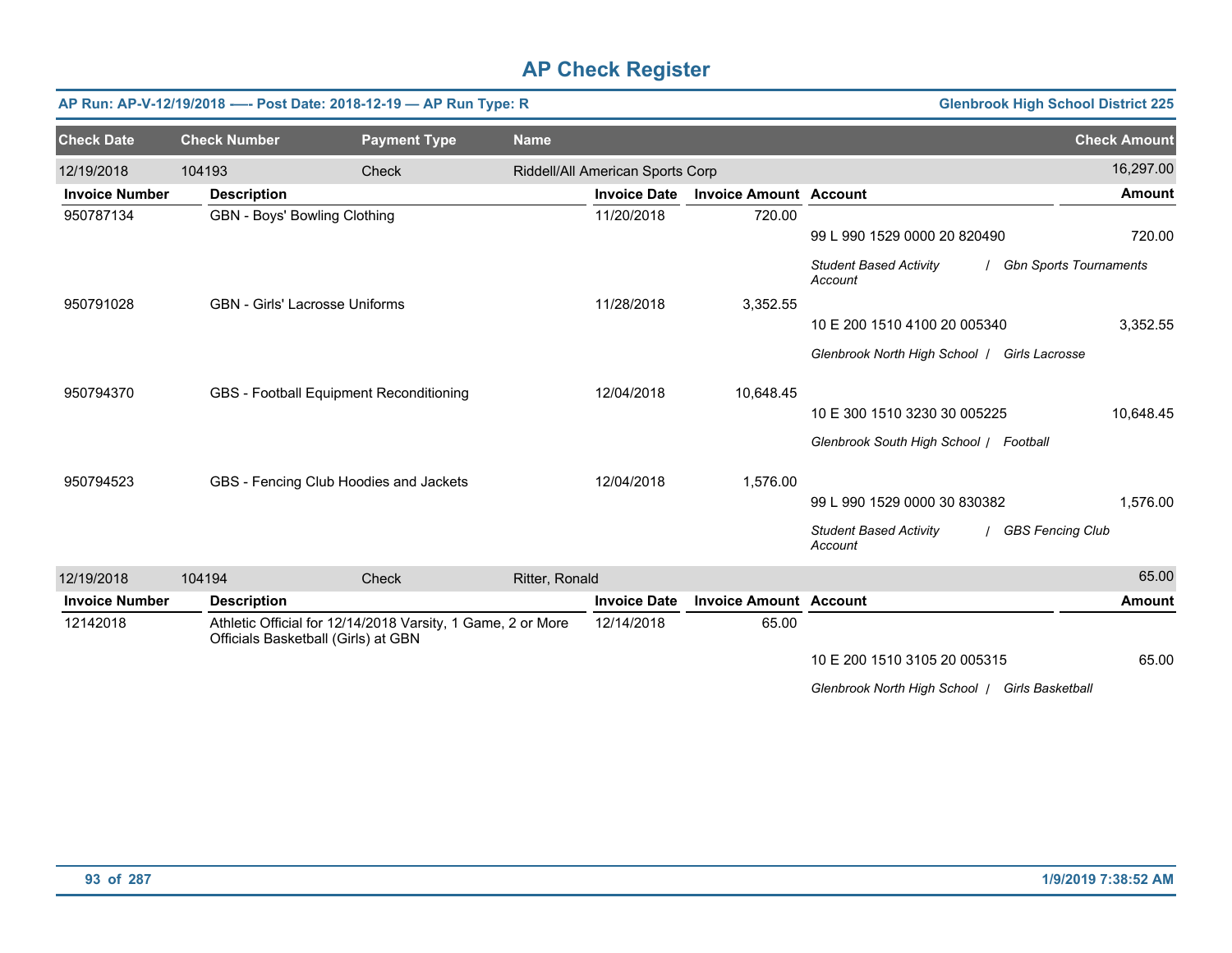|                                           |        |                                       | AP Run: AP-V-12/19/2018 ---- Post Date: 2018-12-19 - AP Run Type: R                                |                  |                     |                               | <b>Glenbrook High School District 225</b>                                                |                     |
|-------------------------------------------|--------|---------------------------------------|----------------------------------------------------------------------------------------------------|------------------|---------------------|-------------------------------|------------------------------------------------------------------------------------------|---------------------|
| <b>Check Date</b>                         |        | <b>Check Number</b>                   | <b>Payment Type</b>                                                                                | <b>Name</b>      |                     |                               |                                                                                          | <b>Check Amount</b> |
| 12/19/2018                                | 104195 |                                       | Check                                                                                              | Robbins, Tim     |                     |                               |                                                                                          | 65.00               |
| <b>Invoice Number</b>                     |        | <b>Description</b>                    |                                                                                                    |                  | <b>Invoice Date</b> | <b>Invoice Amount Account</b> |                                                                                          | Amount              |
| 11202018                                  |        | Officials Basketball (Boys) at GBN    | Athletic Official for 11/20/2018 Varsity, 1 Game, 2 or More                                        |                  | 11/20/2018          | 65.00                         | 10 E 200 1510 3105 20 005215<br>Glenbrook North High School   Boys Basketball            | 65.00               |
| 12/19/2018                                |        | 104196                                | Check                                                                                              | Rockrohr, Mary E |                     |                               |                                                                                          | 166.17              |
| <b>Invoice Number</b>                     |        | <b>Description</b>                    |                                                                                                    |                  | <b>Invoice Date</b> | <b>Invoice Amount Account</b> |                                                                                          | <b>Amount</b>       |
| 11302018                                  |        | Employee Reimbursement - Lab Supplies |                                                                                                    |                  | 10/26/2018          | 41.38                         | 10 E 200 1130 4100 20 001055<br>Glenbrook North High School / Science                    | 41.38               |
| MRockrohrLearningS<br>CAPES <sub>18</sub> |        |                                       | Employee Reimbursement - Parking & Mileage To/ From<br>LearningSCAPES Conference 11/1/18 - 11/2/18 |                  | 11/01/2018          | 124.79                        | 10 E 100 2225 3320 10 002665<br>/ Instructional Innovation<br>Administraton              | 124.79              |
| 12/19/2018                                | 104197 |                                       | Check                                                                                              | Rogan Shoes Inc  |                     |                               |                                                                                          | 159.98              |
| <b>Invoice Number</b>                     |        | <b>Description</b>                    |                                                                                                    |                  | <b>Invoice Date</b> | <b>Invoice Amount Account</b> |                                                                                          | <b>Amount</b>       |
| 244925                                    |        | <b>GBN</b> - Cheer Shoes              |                                                                                                    |                  | 11/23/2018          | 159.98                        | 99 L 990 1529 0000 20 820200<br><b>Student Based Activity</b><br>Cheerleaders<br>Account | 159.98              |
| 12/19/2018                                | 104198 |                                       | <b>Check</b>                                                                                       | Rogowski, Scott  |                     |                               |                                                                                          | 130.00              |
| <b>Invoice Number</b>                     |        | <b>Description</b>                    |                                                                                                    |                  | <b>Invoice Date</b> | <b>Invoice Amount Account</b> |                                                                                          | <b>Amount</b>       |
| 11232018                                  |        | (Boys) Varsity 1 Game at GBN          | Athletic Official for 11/23/2018 Tournament - Basketball                                           |                  | 11/23/2018          | 65.00                         | 10 E 200 1510 3105 20 005215<br>Glenbrook North High School   Boys Basketball            | 65.00               |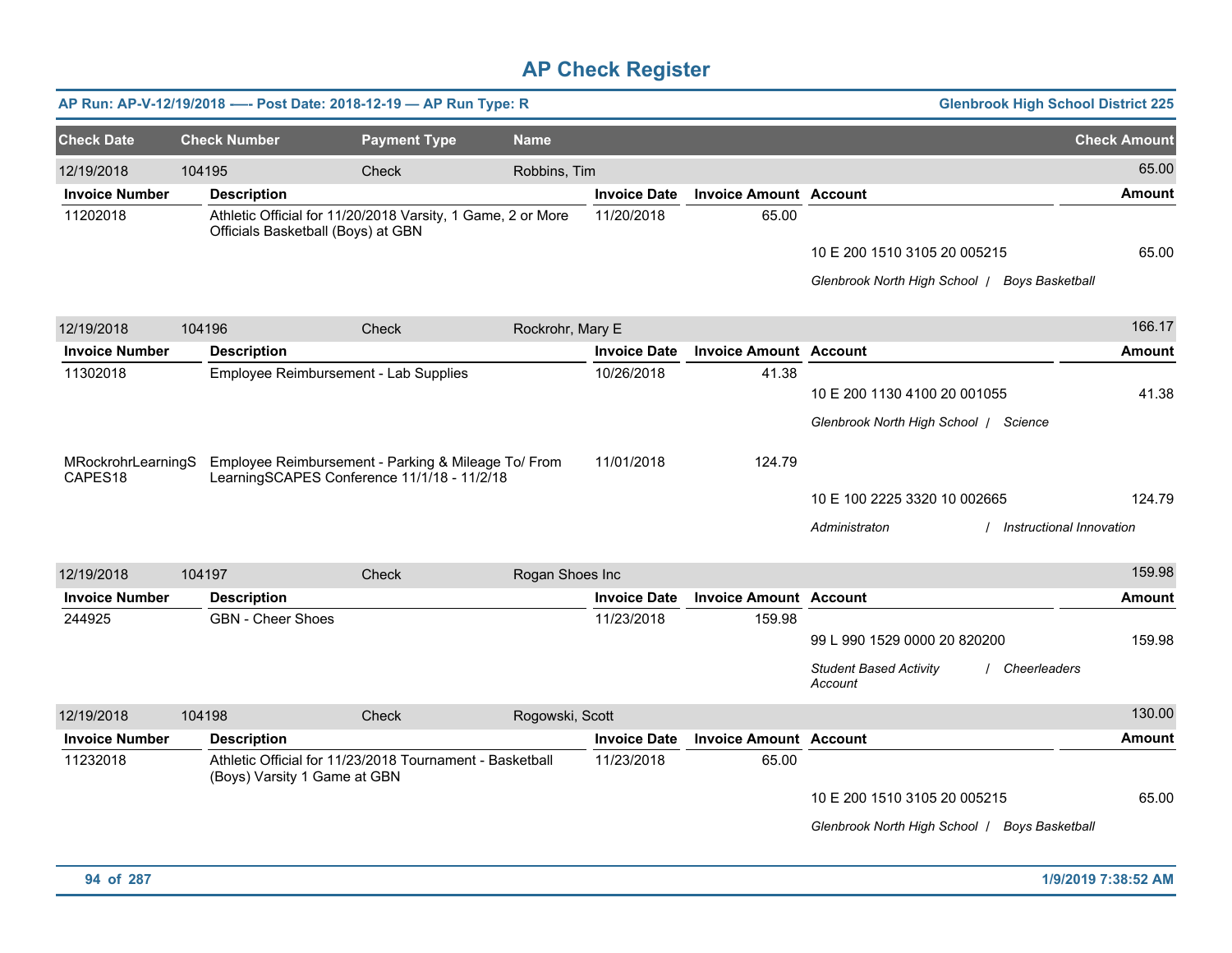|                       |        |                                    | AP Run: AP-V-12/19/2018 ---- Post Date: 2018-12-19 - AP Run Type: R |                      |                     |                               |                                               | <b>Glenbrook High School District 225</b> |
|-----------------------|--------|------------------------------------|---------------------------------------------------------------------|----------------------|---------------------|-------------------------------|-----------------------------------------------|-------------------------------------------|
| <b>Check Date</b>     |        | <b>Check Number</b>                | <b>Payment Type</b>                                                 | <b>Name</b>          |                     |                               |                                               | <b>Check Amount</b>                       |
| 12/19/2018            | 104198 |                                    | Check                                                               | Rogowski, Scott      |                     |                               |                                               | 130.00                                    |
| <b>Invoice Number</b> |        | <b>Description</b>                 |                                                                     |                      | <b>Invoice Date</b> | <b>Invoice Amount Account</b> |                                               | <b>Amount</b>                             |
| 11302018              |        | Officials Basketball (Boys) at GBN | Athletic Official for 11/30/2018 Varsity, 1 Game, 2 or More         |                      | 11/30/2018          | 65.00                         |                                               |                                           |
|                       |        |                                    |                                                                     |                      |                     |                               | 10 E 200 1510 3105 20 005215                  | 65.00                                     |
|                       |        |                                    |                                                                     |                      |                     |                               | Glenbrook North High School   Boys Basketball |                                           |
| 12/19/2018            | 104199 |                                    | Check                                                               | Roman, Joel          |                     |                               |                                               | 22.00                                     |
| <b>Invoice Number</b> |        | <b>Description</b>                 |                                                                     |                      | <b>Invoice Date</b> | <b>Invoice Amount Account</b> |                                               | <b>Amount</b>                             |
| Reimb12.18            |        | Appearance on 12/3/18              | Employee Reimbursement - Parking for Required Court                 |                      | 12/03/2018          | 22.00                         |                                               |                                           |
|                       |        |                                    |                                                                     |                      |                     |                               | 10 E 100 2640 3323 10 002640                  | 22.00                                     |
|                       |        |                                    |                                                                     |                      |                     |                               | Administraton<br>Department                   | Human Resources                           |
| 12/19/2018            | 104200 |                                    | Check                                                               | Rosen, Colleen       |                     |                               |                                               | 90.00                                     |
| <b>Invoice Number</b> |        | <b>Description</b>                 |                                                                     |                      | <b>Invoice Date</b> | <b>Invoice Amount Account</b> |                                               | <b>Amount</b>                             |
| speech judge nov 17   |        | 11/17/18                           | GBS Speech - Judging Fee - Schaumburg Tournament                    |                      | 11/17/2018          | 90.00                         |                                               |                                           |
|                       |        |                                    |                                                                     |                      |                     |                               | 10 E 300 1520 3105 30 005835                  | 90.00                                     |
|                       |        |                                    |                                                                     |                      |                     |                               | Glenbrook South High School / Forensics       |                                           |
| 12/19/2018            | 104201 |                                    | Check                                                               | Rothenbaum, Nathan A |                     |                               |                                               | 96.00                                     |
| <b>Invoice Number</b> |        | <b>Description</b>                 |                                                                     |                      | <b>Invoice Date</b> | <b>Invoice Amount Account</b> |                                               | Amount                                    |
| 12132018              |        | 1/29/19                            | Meal Advance - Coach for Barkley Forum Debate 1/27/19 -             |                      | 01/27/2019          | 96.00                         |                                               |                                           |
|                       |        |                                    |                                                                     |                      |                     |                               | 10 E 300 1520 3330 30 005820                  | 96.00                                     |
|                       |        |                                    |                                                                     |                      |                     |                               | Glenbrook South High School / Debate          |                                           |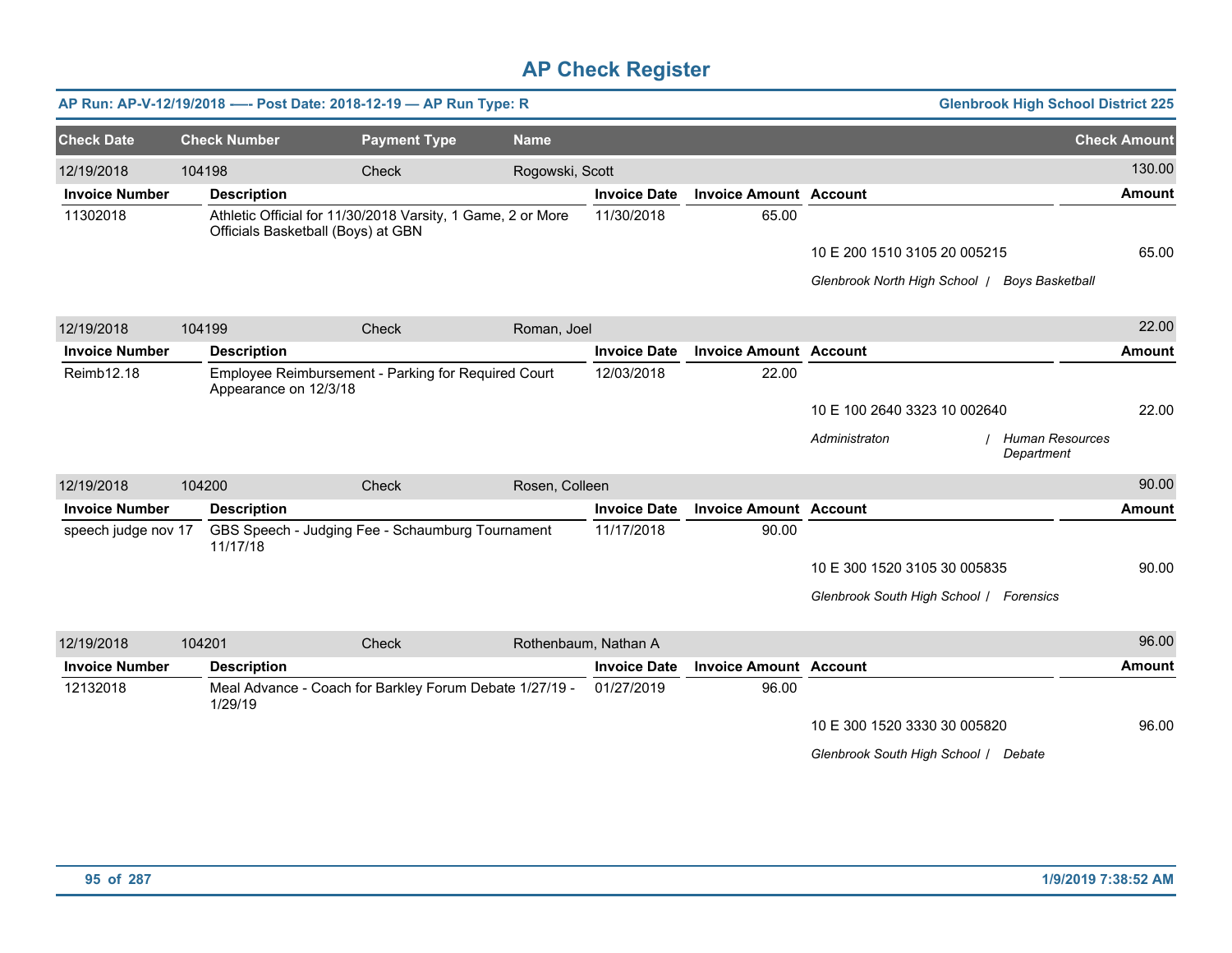|                       |                         | AP Run: AP-V-12/19/2018 ---- Post Date: 2018-12-19 - AP Run Type: R                                   |                  |                             |                               |                                                   | <b>Glenbrook High School District 225</b> |
|-----------------------|-------------------------|-------------------------------------------------------------------------------------------------------|------------------|-----------------------------|-------------------------------|---------------------------------------------------|-------------------------------------------|
| <b>Check Date</b>     | <b>Check Number</b>     | <b>Payment Type</b>                                                                                   | <b>Name</b>      |                             |                               |                                                   | <b>Check Amount</b>                       |
| 12/19/2018            | 104202                  | Check                                                                                                 | Rowland, Jake    |                             |                               |                                                   | 52.00                                     |
| <b>Invoice Number</b> | <b>Description</b>      |                                                                                                       |                  | <b>Invoice Date</b>         | <b>Invoice Amount Account</b> |                                                   | <b>Amount</b>                             |
| 12032018              |                         | Athletic Official for 12/03/2018 Lower Level, 1 Game, 2 or<br>More Officials Basketball - Boys at GBS |                  | 12/03/2018                  | 52.00                         |                                                   |                                           |
|                       |                         |                                                                                                       |                  |                             |                               | 10 E 300 1510 3105 30 005215                      | 52.00                                     |
|                       |                         |                                                                                                       |                  |                             |                               | Glenbrook South High School / Boys Basketball     |                                           |
| 12/19/2018            | 104203                  | Check                                                                                                 | Ruppert, Barry C |                             |                               |                                                   | 53.97                                     |
| <b>Invoice Number</b> | <b>Description</b>      |                                                                                                       |                  | <b>Invoice Date</b>         | <b>Invoice Amount Account</b> |                                                   | <b>Amount</b>                             |
| IM 121018             |                         | Employee Reimbursement - Intramural Supplies                                                          |                  | 12/01/2018                  | 53.97                         |                                                   |                                           |
|                       |                         |                                                                                                       |                  |                             |                               | 10 E 200 2410 4100 20 002410                      | 53.97                                     |
|                       |                         |                                                                                                       |                  |                             |                               | Glenbrook North High School   Principal's Office  |                                           |
| 12/19/2018            | 104204                  | Check                                                                                                 |                  | Russo's Power Equipment Inc |                               |                                                   | 30.86                                     |
| <b>Invoice Number</b> | <b>Description</b>      |                                                                                                       |                  | <b>Invoice Date</b>         | <b>Invoice Amount Account</b> |                                                   | <b>Amount</b>                             |
| 5503892               | Repair Parts for Kubota |                                                                                                       |                  | 11/12/2018                  | 30.86                         |                                                   |                                           |
|                       |                         |                                                                                                       |                  |                             |                               | 20 E 300 2543 4870 30 009080                      | 30.86                                     |
|                       |                         |                                                                                                       |                  |                             |                               | Glenbrook South High School / Grounds Maintenance |                                           |
| 12/19/2018            | 104205                  | Check                                                                                                 |                  | Sabau, Anton or Isabela     |                               |                                                   | 15.98                                     |
| <b>Invoice Number</b> | <b>Description</b>      |                                                                                                       |                  | <b>Invoice Date</b>         | <b>Invoice Amount Account</b> |                                                   | <b>Amount</b>                             |
| 12172018b             | Honor Society Event     | Parent Reimbursement - Supplies for World Language                                                    |                  | 12/12/2018                  | 15.98                         |                                                   |                                           |
|                       |                         |                                                                                                       |                  |                             |                               | 99 L 990 1529 0000 20 821335                      | 15.98                                     |
|                       |                         |                                                                                                       |                  |                             |                               | <b>Student Based Activity</b><br>Account          | <b>GBN World Lang Honor</b><br>Society    |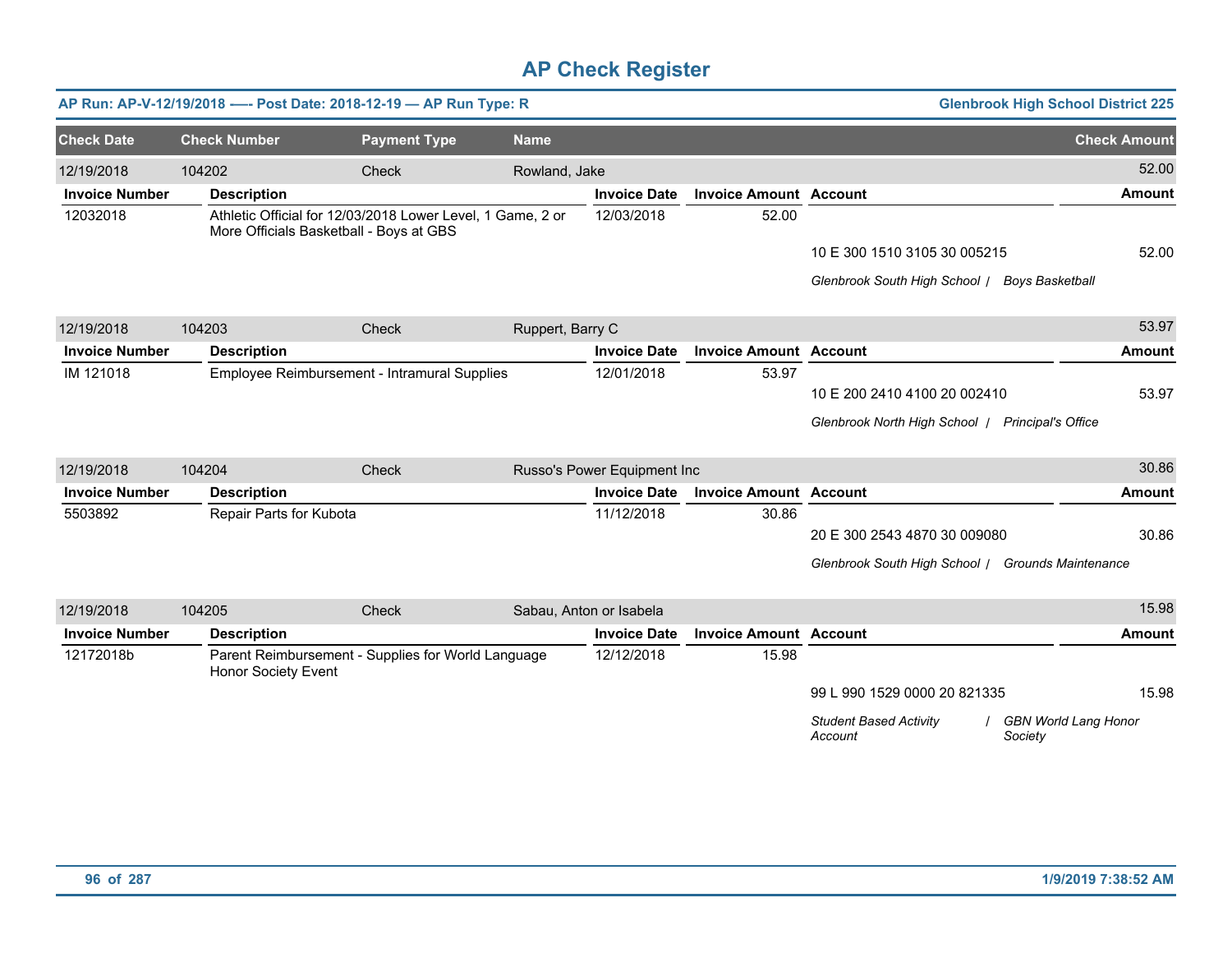|                           |                     | AP Run: AP-V-12/19/2018 ---- Post Date: 2018-12-19 - AP Run Type: R |                   |                                |                               | <b>Glenbrook High School District 225</b>      |                            |
|---------------------------|---------------------|---------------------------------------------------------------------|-------------------|--------------------------------|-------------------------------|------------------------------------------------|----------------------------|
| <b>Check Date</b>         | <b>Check Number</b> | <b>Payment Type</b>                                                 | <b>Name</b>       |                                |                               |                                                | <b>Check Amount</b>        |
| 12/19/2018                | 104206              | Check                                                               |                   | Saint Charles East High School |                               |                                                | 200.00                     |
| <b>Invoice Number</b>     | <b>Description</b>  |                                                                     |                   | <b>Invoice Date</b>            | <b>Invoice Amount Account</b> |                                                | <b>Amount</b>              |
| 04/27/2018                |                     | GBS - Entry Fees - Girls' Water Polo 4/27/19                        |                   | 04/27/2019                     | 200.00                        |                                                |                            |
|                           |                     |                                                                     |                   |                                |                               | 10 E 300 1510 6500 30 005390                   | 200.00                     |
|                           |                     |                                                                     |                   |                                |                               | Glenbrook South High School / Girls Water Polo |                            |
| 12/19/2018                | 104207              | Check                                                               | Sandrock, Hillary |                                |                               |                                                | 120.00                     |
| <b>Invoice Number</b>     | <b>Description</b>  |                                                                     |                   | <b>Invoice Date</b>            | <b>Invoice Amount Account</b> |                                                | <b>Amount</b>              |
| speech judge elk<br>grove |                     | GBS Speech - Judging Fee - Elk Grove Tournament 12/1/18 12/01/2018  |                   |                                | 120.00                        |                                                |                            |
|                           |                     |                                                                     |                   |                                |                               | 10 E 300 1520 3105 30 005835                   | 120.00                     |
|                           |                     |                                                                     |                   |                                |                               | Glenbrook South High School   Forensics        |                            |
| 12/19/2018                | 104208              | Check                                                               | Santoro, Julie R  |                                |                               |                                                | 51.18                      |
| <b>Invoice Number</b>     | <b>Description</b>  |                                                                     |                   | <b>Invoice Date</b>            | <b>Invoice Amount Account</b> |                                                | <b>Amount</b>              |
| 121218                    |                     | Employee Reimbursement - Teaching License Renewal                   |                   | 12/12/2018                     | 51.18                         |                                                |                            |
|                           |                     |                                                                     |                   |                                |                               | 10 E 100 2640 2405 10 002645                   | 51.18                      |
|                           |                     |                                                                     |                   |                                |                               | Administraton<br><b>Employee Benefits</b>      |                            |
| 12/19/2018                | 104209              | Check                                                               | SavATree          |                                |                               |                                                | 217.00                     |
| <b>Invoice Number</b>     | <b>Description</b>  |                                                                     |                   | <b>Invoice Date</b>            | <b>Invoice Amount Account</b> |                                                | <b>Amount</b>              |
| 5715427                   |                     | Off Campus Tree Maintenance - December 2018                         |                   | 12/02/2018                     | 217.00                        |                                                |                            |
|                           |                     |                                                                     |                   |                                |                               | 20 E 500 2543 3270 10 009080                   | 217.00                     |
|                           |                     |                                                                     |                   |                                |                               | <b>Glenbrook Off Campus</b><br>Center          | <b>Grounds Maintenance</b> |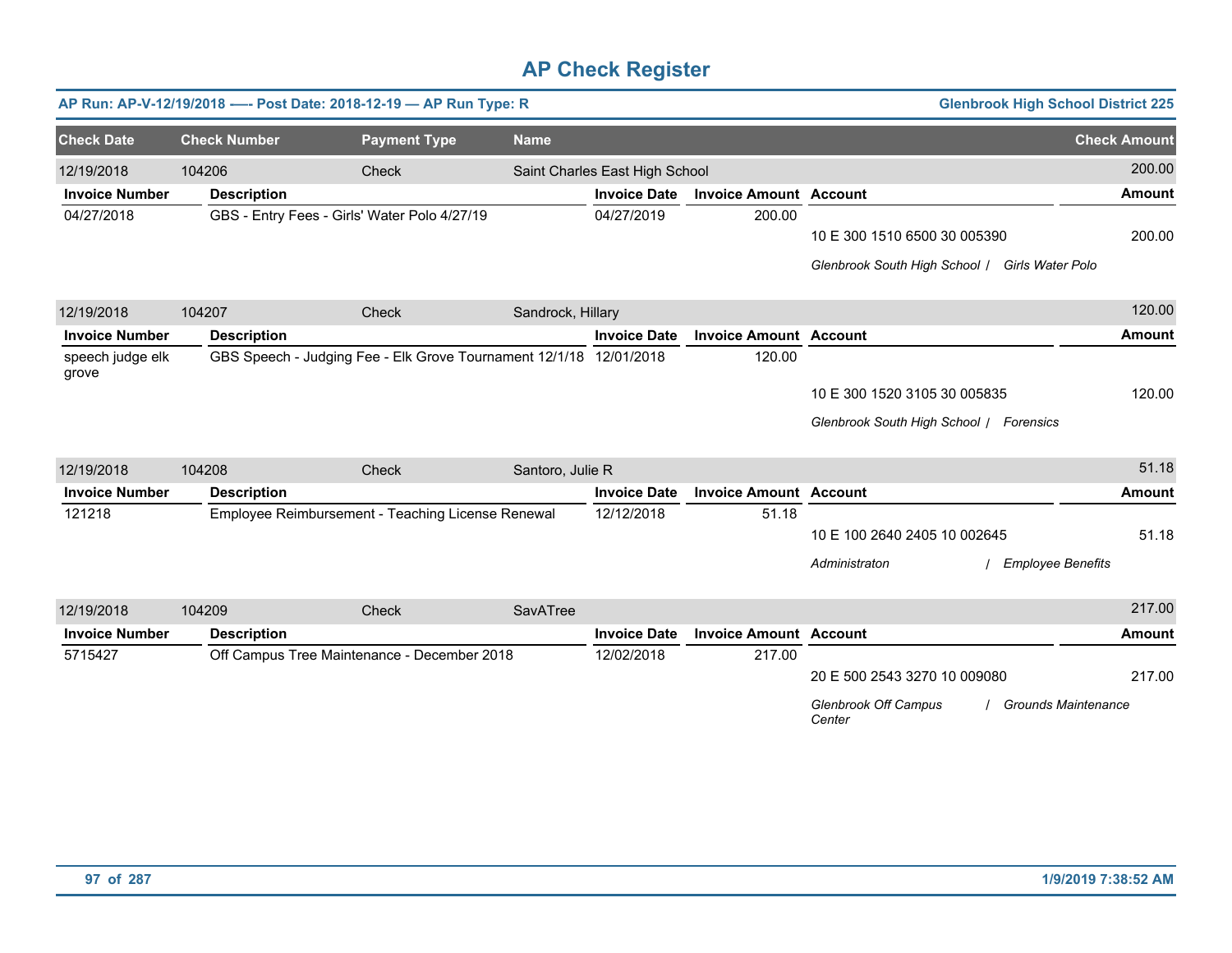|                       |                     | AP Run: AP-V-12/19/2018 ---- Post Date: 2018-12-19 - AP Run Type: R                                     |               |                           |                               | <b>Glenbrook High School District 225</b>                     |                     |
|-----------------------|---------------------|---------------------------------------------------------------------------------------------------------|---------------|---------------------------|-------------------------------|---------------------------------------------------------------|---------------------|
| <b>Check Date</b>     | <b>Check Number</b> | <b>Payment Type</b>                                                                                     | <b>Name</b>   |                           |                               |                                                               | <b>Check Amount</b> |
| 12/19/2018            | 104210              | Check                                                                                                   | Scharfe, Jim  |                           |                               |                                                               | 182.00              |
| <b>Invoice Number</b> | <b>Description</b>  |                                                                                                         |               | <b>Invoice Date</b>       | <b>Invoice Amount Account</b> |                                                               | <b>Amount</b>       |
| 11302018              |                     | Athletic Official for 11/30/2018 Lower Level, 2 Games, 2 or<br>More Officials Basketball - Girls at GBS |               | 11/30/2018                | 91.00                         |                                                               |                     |
|                       |                     |                                                                                                         |               |                           |                               | 10 E 300 1510 3105 30 005315                                  | 91.00               |
|                       |                     |                                                                                                         |               |                           |                               | Glenbrook South High School / Girls Basketball                |                     |
| 12012018              |                     | Athletic Official for 12/01/2018 Lower Level, 2 Games, 2 or<br>More Officials Basketball (Girls) at GBN |               | 12/01/2018                | 91.00                         |                                                               |                     |
|                       |                     |                                                                                                         |               |                           |                               | 10 E 200 1510 3105 20 005315                                  | 91.00               |
|                       |                     |                                                                                                         |               |                           |                               | Glenbrook North High School   Girls Basketball                |                     |
| 12/19/2018            | 104211              | Check                                                                                                   |               | School Health Corporation |                               |                                                               | 1,864.87            |
| <b>Invoice Number</b> | <b>Description</b>  |                                                                                                         |               | <b>Invoice Date</b>       | <b>Invoice Amount Account</b> |                                                               | <b>Amount</b>       |
| 3523004.01            |                     | <b>GBS - Training Room Supplies</b>                                                                     |               | 12/05/2018                | 577.51                        |                                                               |                     |
|                       |                     |                                                                                                         |               |                           |                               | 10 E 300 1510 4100 30 005110                                  | 577.51              |
|                       |                     |                                                                                                         |               |                           |                               | Glenbrook South High School   Training Room                   |                     |
| 3523004-00            |                     | <b>GBS - Training Room Supplies</b>                                                                     |               | 11/15/2018                | 1,287.36                      |                                                               |                     |
|                       |                     |                                                                                                         |               |                           |                               | 10 E 300 1510 4100 30 005110                                  | 1,287.36            |
|                       |                     |                                                                                                         |               |                           |                               | Glenbrook South High School   Training Room                   |                     |
| 12/19/2018            | 104212              | Check                                                                                                   | Schuler, Kris |                           |                               |                                                               | 1,816.30            |
| <b>Invoice Number</b> | <b>Description</b>  |                                                                                                         |               | <b>Invoice Date</b>       | <b>Invoice Amount Account</b> |                                                               | <b>Amount</b>       |
| 12102018              |                     | Parent Reimbursement - The 2018 Glenbrooks Speech and<br>Debate Tournament - Hospitality                |               | 11/17/2018                | 1,816.30                      |                                                               |                     |
|                       |                     |                                                                                                         |               |                           |                               | 99 L 990 1529 0000 10 810250                                  | 1,816.30            |
|                       |                     |                                                                                                         |               |                           |                               | <b>Student Based Activity</b><br>Debate Tournament<br>Account |                     |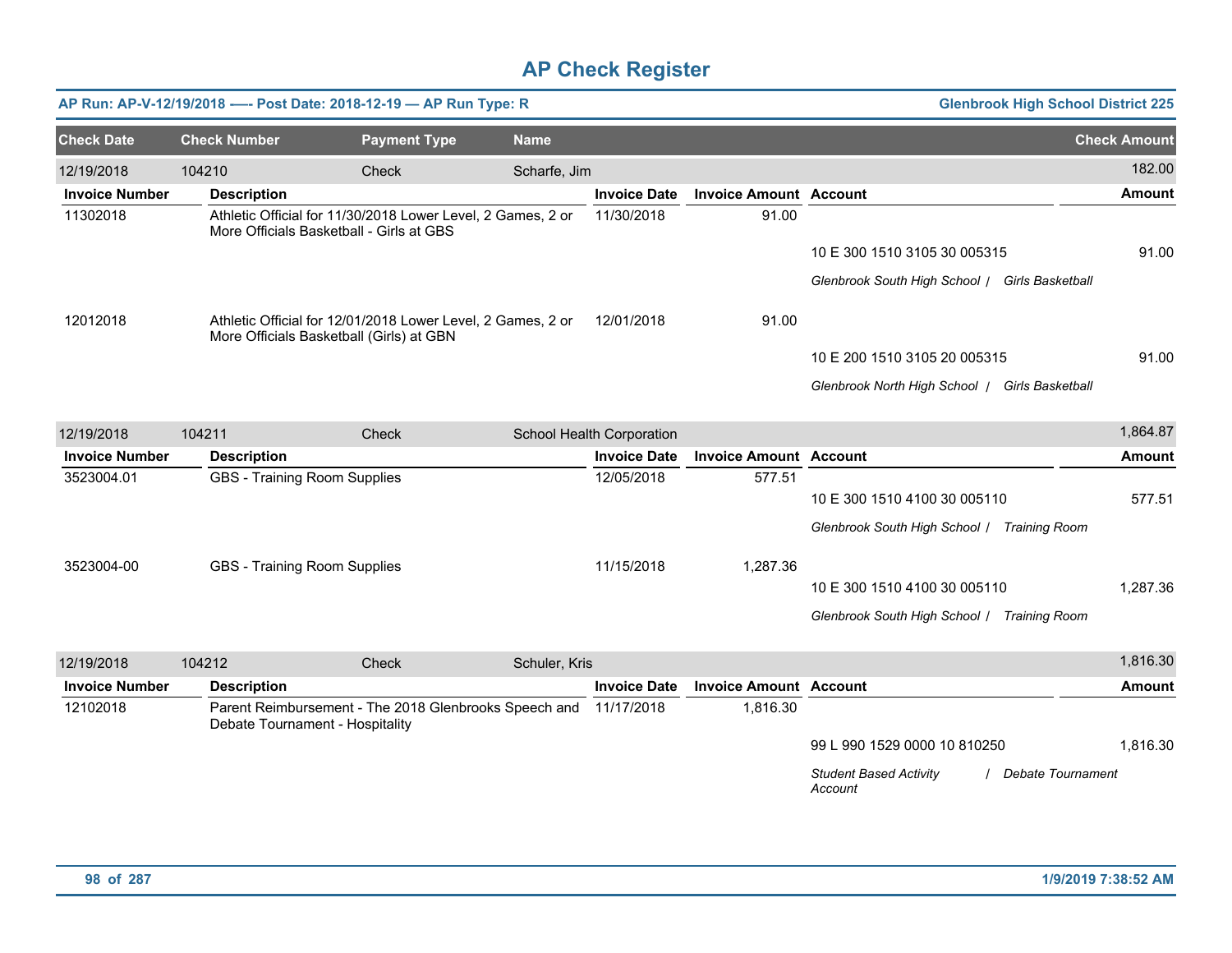|                                       |        |                                         | AP Run: AP-V-12/19/2018 ---- Post Date: 2018-12-19 - AP Run Type: R                            |                 |                     |                               |                                                | <b>Glenbrook High School District 225</b> |
|---------------------------------------|--------|-----------------------------------------|------------------------------------------------------------------------------------------------|-----------------|---------------------|-------------------------------|------------------------------------------------|-------------------------------------------|
| <b>Check Date</b>                     |        | <b>Check Number</b>                     | <b>Payment Type</b>                                                                            | <b>Name</b>     |                     |                               |                                                | <b>Check Amount</b>                       |
| 12/19/2018                            | 104213 |                                         | Check                                                                                          | Schullo, Sejal  |                     |                               |                                                | 605.00                                    |
| <b>Invoice Number</b>                 |        | <b>Description</b>                      |                                                                                                |                 | <b>Invoice Date</b> | <b>Invoice Amount Account</b> |                                                | <b>Amount</b>                             |
| TuitionFall2018                       |        |                                         | Employee Reimbursement - Tuition Fall 2018                                                     |                 | 12/13/2018          | 605.00                        |                                                |                                           |
|                                       |        |                                         |                                                                                                |                 |                     |                               | 10 E 100 2210 2300 10 002210                   | 605.00                                    |
|                                       |        |                                         |                                                                                                |                 |                     |                               | Administraton                                  | Improvement Of Instruction                |
| 12/19/2018                            | 104214 |                                         | Check                                                                                          | Shade, Marvin   |                     |                               |                                                | 65.00                                     |
| <b>Invoice Number</b>                 |        | <b>Description</b>                      |                                                                                                |                 | <b>Invoice Date</b> | <b>Invoice Amount Account</b> |                                                | <b>Amount</b>                             |
| 12012018                              |        | Officials Basketball (Girls) at GBN     | Athletic Official for 12/01/2018 Varsity, 1 Game, 2 or More                                    |                 | 12/01/2018          | 65.00                         |                                                |                                           |
|                                       |        |                                         |                                                                                                |                 |                     |                               | 10 E 200 1510 3105 20 005315                   | 65.00                                     |
|                                       |        |                                         |                                                                                                |                 |                     |                               | Glenbrook North High School   Girls Basketball |                                           |
| 12/19/2018                            | 104215 |                                         | <b>Check</b>                                                                                   | Silkaitis, Gary |                     |                               |                                                | 150.00                                    |
| <b>Invoice Number</b>                 |        | <b>Description</b>                      |                                                                                                |                 | <b>Invoice Date</b> | <b>Invoice Amount Account</b> |                                                | Amount                                    |
| 12152018                              |        | Diving (Boys) Lower Level 1 Game at GBN | Athletic Official for 12/15/2018 Tournament Swimming /                                         |                 | 12/15/2018          | 150.00                        |                                                |                                           |
|                                       |        |                                         |                                                                                                |                 |                     |                               | 10 E 200 1510 3105 20 005315                   | 150.00                                    |
|                                       |        |                                         |                                                                                                |                 |                     |                               | Glenbrook North High School   Girls Basketball |                                           |
|                                       |        |                                         |                                                                                                |                 |                     |                               |                                                |                                           |
| 12/19/2018                            | 104216 |                                         | Check                                                                                          | Solis, Edward A |                     |                               |                                                | 25.00                                     |
| <b>Invoice Number</b>                 |        | <b>Description</b>                      |                                                                                                |                 | <b>Invoice Date</b> | <b>Invoice Amount Account</b> |                                                | <b>Amount</b>                             |
| SolisLearningSCAPE<br>S <sub>18</sub> |        |                                         | Employee Reimbursement - Transportation To/From<br>LearningSCAPES Conference 11/1/18 - 11/2/18 |                 | 11/01/2018          | 25.00                         |                                                |                                           |
|                                       |        |                                         |                                                                                                |                 |                     |                               | 10 E 100 2225 3320 10 002665                   | 25.00                                     |
|                                       |        |                                         |                                                                                                |                 |                     |                               | Administraton                                  | Instructional Innovation                  |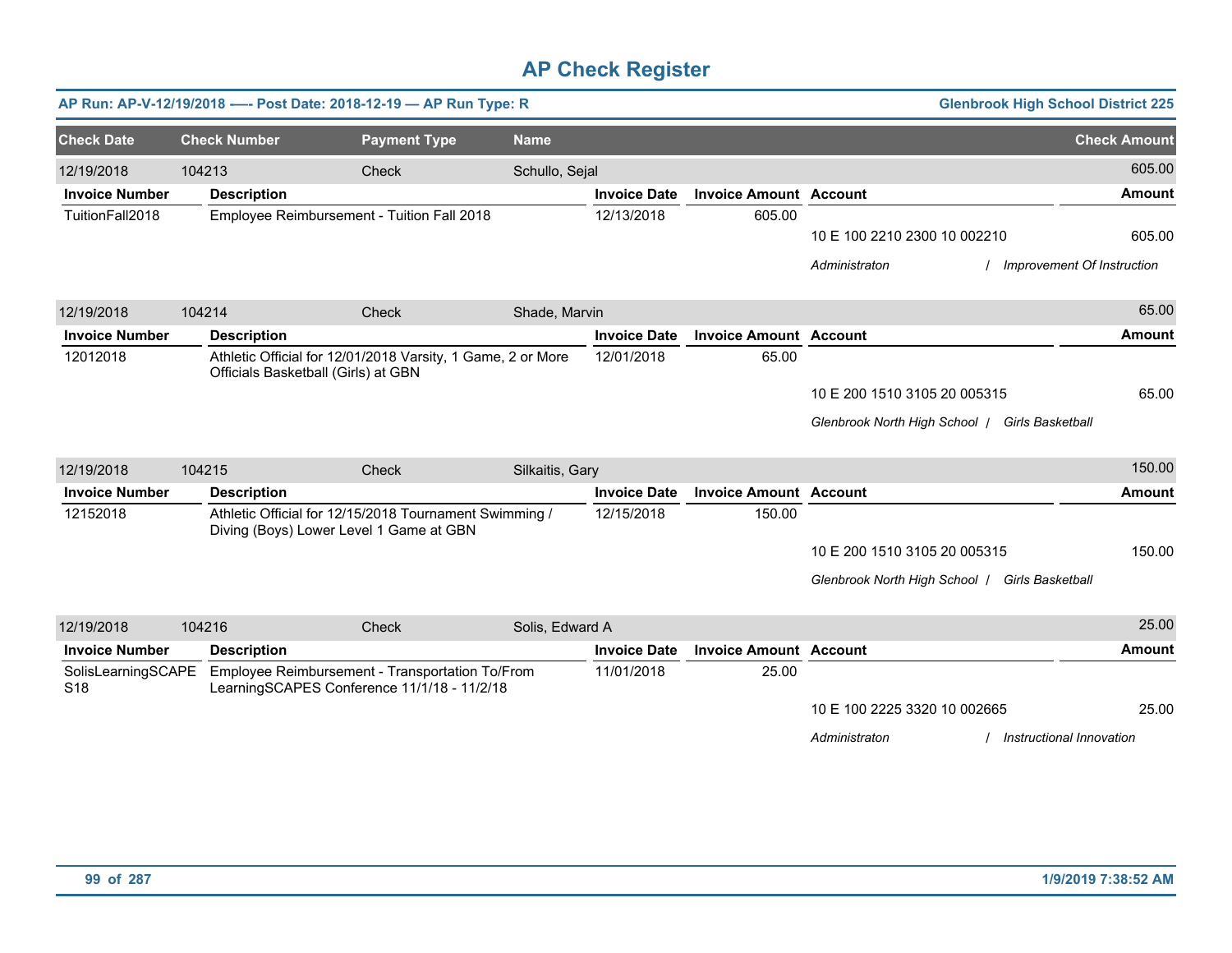|                       |                     | AP Run: AP-V-12/19/2018 ---- Post Date: 2018-12-19 - AP Run Type: R |             |                                   |                                          |                              | <b>Glenbrook High School District 225</b> |                                 |
|-----------------------|---------------------|---------------------------------------------------------------------|-------------|-----------------------------------|------------------------------------------|------------------------------|-------------------------------------------|---------------------------------|
| <b>Check Date</b>     | <b>Check Number</b> | <b>Payment Type</b>                                                 | <b>Name</b> |                                   |                                          |                              |                                           | <b>Check Amount</b>             |
| 12/19/2018            | 104217              | Check                                                               |             | Sonia Shankman Orthogenic School  |                                          |                              |                                           | 20,622.56                       |
| <b>Invoice Number</b> | <b>Description</b>  |                                                                     |             | <b>Invoice Date</b>               | <b>Invoice Amount Account</b>            |                              |                                           | <b>Amount</b>                   |
| 20181118              | 2018                | Special Education - Tuition and Room & Board - November             |             | 11/30/2018                        | 20,622.56                                |                              |                                           |                                 |
|                       |                     |                                                                     |             |                                   |                                          | 10 E 100 1912 6707 10 001305 |                                           | 9,732.56                        |
|                       |                     |                                                                     |             |                                   |                                          | Administraton                |                                           | / District SpEd Placements      |
|                       |                     |                                                                     |             |                                   |                                          | 10 E 100 1912 6710 10 001305 |                                           | 10,890.00                       |
|                       |                     |                                                                     |             |                                   |                                          | Administraton                |                                           | <b>District SpEd Placements</b> |
| 12/19/2018            | 104218              | Check                                                               |             | <b>Special Education Services</b> |                                          |                              |                                           | 3,257.54                        |
| <b>Invoice Number</b> | <b>Description</b>  |                                                                     |             | <b>Invoice Date</b>               | <b>Invoice Amount Account</b>            |                              |                                           | Amount                          |
| <b>SESINV-005408</b>  |                     | Special Education - Tuition - November 2018                         |             | 11/30/2018                        | 3,257.54                                 |                              |                                           |                                 |
|                       |                     |                                                                     |             |                                   |                                          | 10 E 100 1912 6707 10 001305 |                                           | 3,257.54                        |
|                       |                     |                                                                     |             |                                   |                                          | Administraton                |                                           | / District SpEd Placements      |
| 12/19/2018            | 104219              | Check                                                               |             | Special Education Systems Inc     |                                          |                              |                                           | 857.48                          |
| <b>Invoice Number</b> | <b>Description</b>  |                                                                     |             | <b>Invoice Date</b>               | <b>Invoice Amount Account</b>            |                              |                                           | <b>Amount</b>                   |
| SYSINV-002547         |                     | Special Education Transportation - November 2018                    |             | 11/30/2018                        | 857.48                                   |                              |                                           |                                 |
|                       |                     |                                                                     |             |                                   |                                          | 40 E 100 2550 3300 10 001300 |                                           | 857.48                          |
|                       |                     |                                                                     |             |                                   |                                          | Administraton                | <b>Special Education</b>                  |                                 |
| 12/19/2018            | 104220              | Check                                                               |             |                                   | SSCRMP/Secondary School Cooperative Risk |                              |                                           | 400,108.00                      |
| <b>Invoice Number</b> | <b>Description</b>  |                                                                     |             | <b>Invoice Date</b>               | <b>Invoice Amount Account</b>            |                              |                                           | Amount                          |
| 104                   |                     | 2019 Property, Liability & Cyber Premiums                           |             | 01/01/2019                        | 400,108.00                               | 10 E 100 2310 3820 10 002311 |                                           | 199,454.00                      |
|                       |                     |                                                                     |             |                                   |                                          |                              |                                           |                                 |
|                       |                     |                                                                     |             |                                   |                                          | Administraton                | / Tort                                    |                                 |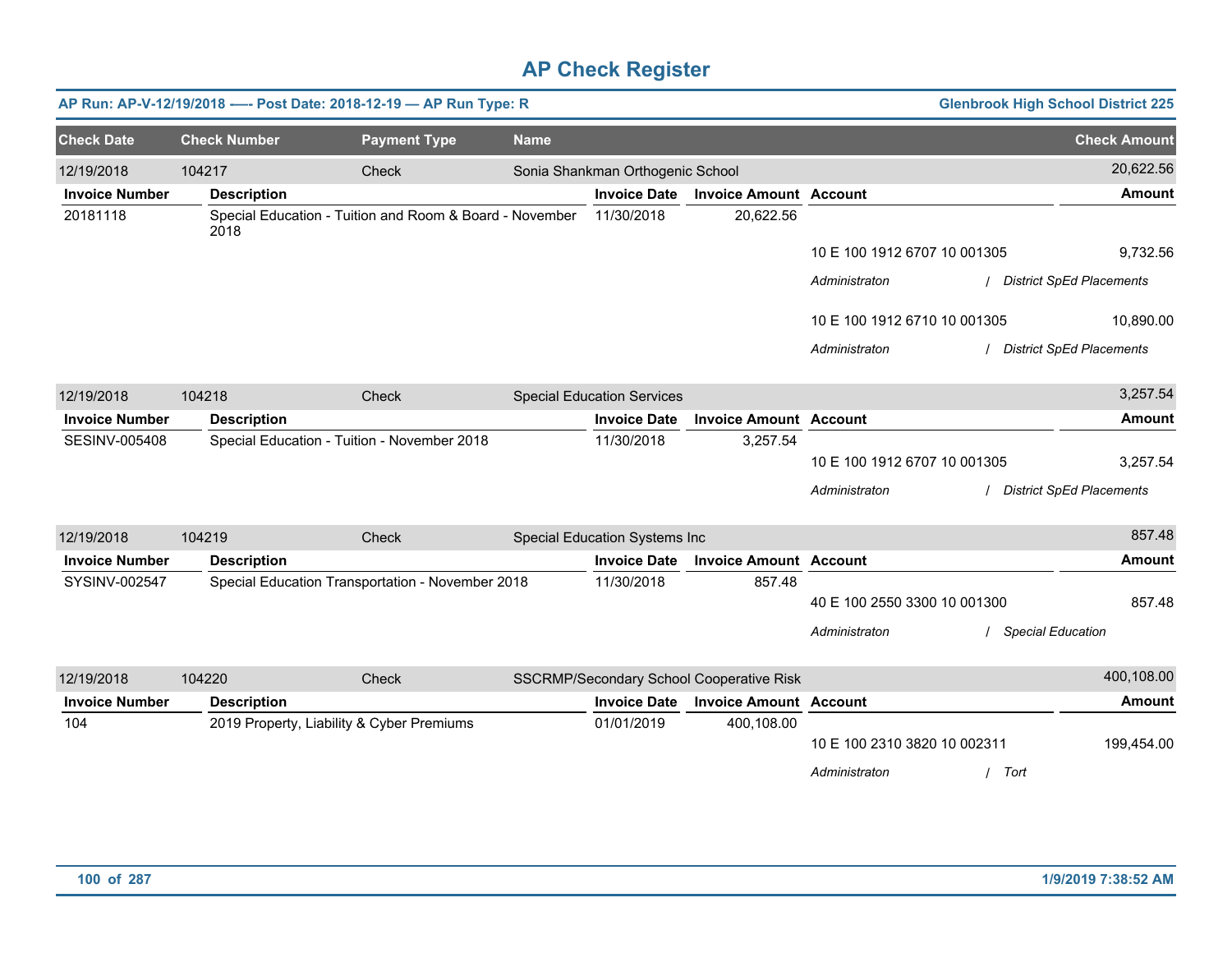|                       |                                     | AP Run: AP-V-12/19/2018 ---- Post Date: 2018-12-19 - AP Run Type: R |                 |                                 |                                          | <b>Glenbrook High School District 225</b>        |      |                             |
|-----------------------|-------------------------------------|---------------------------------------------------------------------|-----------------|---------------------------------|------------------------------------------|--------------------------------------------------|------|-----------------------------|
| <b>Check Date</b>     | <b>Check Number</b>                 | <b>Payment Type</b>                                                 | <b>Name</b>     |                                 |                                          |                                                  |      | <b>Check Amount</b>         |
| 12/19/2018            | 104220                              | Check                                                               |                 |                                 | SSCRMP/Secondary School Cooperative Risk |                                                  |      | 400,108.00                  |
| <b>Invoice Number</b> | <b>Description</b>                  |                                                                     |                 | <b>Invoice Date</b>             | <b>Invoice Amount Account</b>            |                                                  |      | <b>Amount</b>               |
|                       |                                     |                                                                     |                 |                                 |                                          | 20 E 100 2542 3810 10 002311                     |      | 200,654.00                  |
|                       |                                     |                                                                     |                 |                                 |                                          | Administraton                                    | Tort |                             |
| 12/19/2018            | 104221                              | Check                                                               | Steen, Randy    |                                 |                                          |                                                  |      | 65.00                       |
| <b>Invoice Number</b> | <b>Description</b>                  |                                                                     |                 | <b>Invoice Date</b>             | <b>Invoice Amount Account</b>            |                                                  |      | <b>Amount</b>               |
| 12012018              | Officials Basketball - Girls at GBS | Athletic Official for 12/01/2018 Varsity, 1 Game, 2 or More         |                 | 12/01/2018                      | 65.00                                    |                                                  |      |                             |
|                       |                                     |                                                                     |                 |                                 |                                          | 10 E 300 1510 3105 30 005315                     |      | 65.00                       |
|                       |                                     |                                                                     |                 |                                 |                                          | Glenbrook South High School / Girls Basketball   |      |                             |
| 12/19/2018            | 104222                              | <b>Check</b>                                                        |                 | <b>Steiner Electric Company</b> |                                          |                                                  |      | 122.20                      |
| <b>Invoice Number</b> | <b>Description</b>                  |                                                                     |                 | <b>Invoice Date</b>             | <b>Invoice Amount Account</b>            |                                                  |      | <b>Amount</b>               |
| S006208725.001        | <b>District Office Light Bulbs</b>  |                                                                     |                 | 11/30/2018                      | 122.20                                   |                                                  |      |                             |
|                       |                                     |                                                                     |                 |                                 |                                          | 20 E 100 2544 4842 10 009050                     |      | 122.20                      |
|                       |                                     |                                                                     |                 |                                 |                                          | Administraton                                    |      | <b>Building Maintenance</b> |
| 12/19/2018            | 104223                              | Check                                                               | Stelmach, Julia |                                 |                                          |                                                  |      | 350.00                      |
| <b>Invoice Number</b> | <b>Description</b>                  |                                                                     |                 | <b>Invoice Date</b>             | <b>Invoice Amount Account</b>            |                                                  |      | <b>Amount</b>               |
| 12092018              | 10 Games at GBS                     | Athletic Official for 12/09/2018 Tournament - Dance Varsity         |                 | 12/09/2018                      | 350.00                                   |                                                  |      |                             |
|                       |                                     |                                                                     |                 |                                 |                                          | 10 E 300 1510 3105 30 005355                     |      | 350.00                      |
|                       |                                     |                                                                     |                 |                                 |                                          | Glenbrook South High School   Poms - Competitive |      |                             |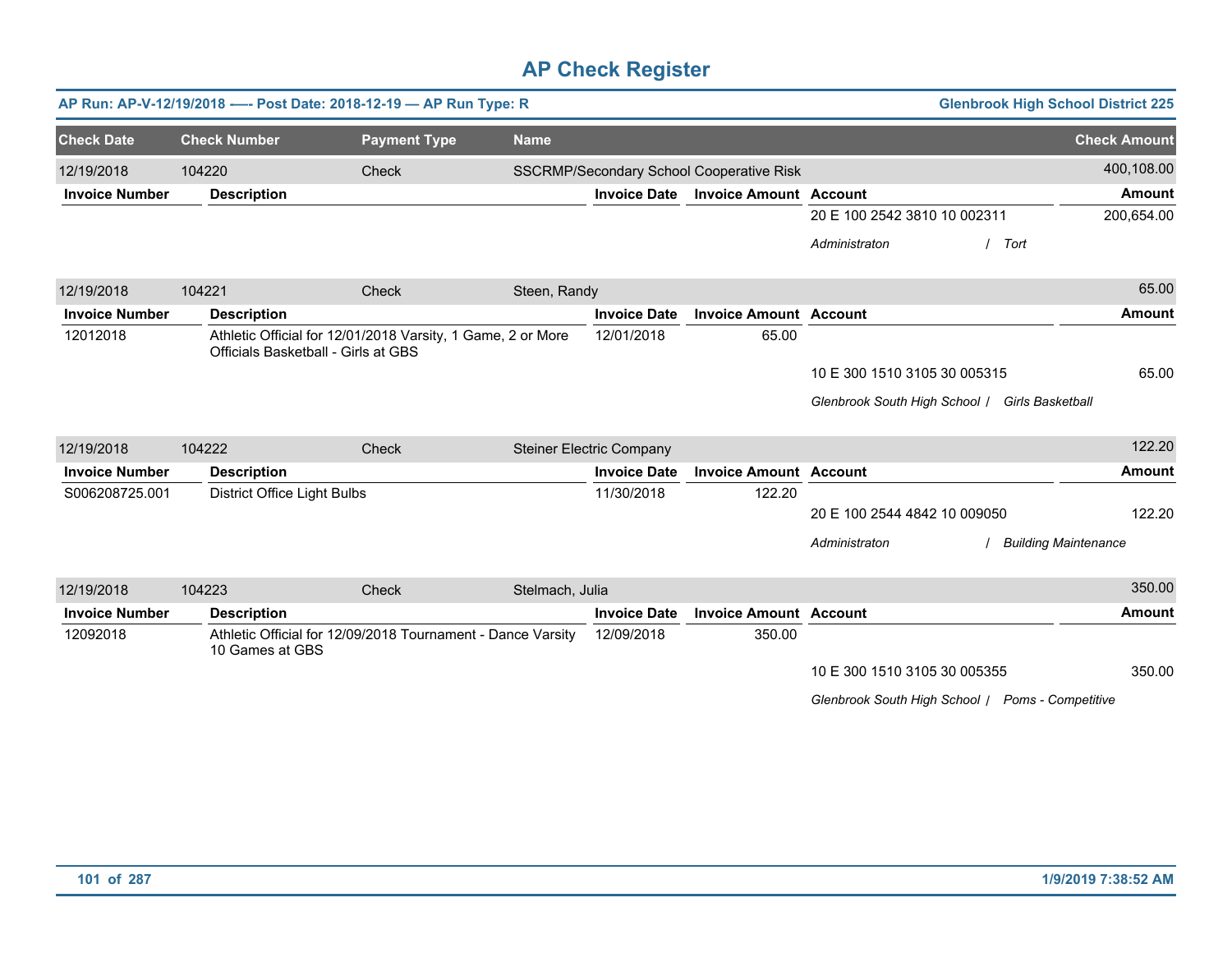|                       |                               | AP Run: AP-V-12/19/2018 ---- Post Date: 2018-12-19 -- AP Run Type: R                               |                      |                     |                               |                               | <b>Glenbrook High School District 225</b> |                     |
|-----------------------|-------------------------------|----------------------------------------------------------------------------------------------------|----------------------|---------------------|-------------------------------|-------------------------------|-------------------------------------------|---------------------|
| <b>Check Date</b>     | <b>Check Number</b>           | <b>Payment Type</b>                                                                                | <b>Name</b>          |                     |                               |                               |                                           | <b>Check Amount</b> |
| 12/19/2018            | 104224                        | Check                                                                                              | Straus, Robin P      |                     |                               |                               |                                           | 202.00              |
| <b>Invoice Number</b> | <b>Description</b>            |                                                                                                    |                      | <b>Invoice Date</b> | <b>Invoice Amount Account</b> |                               |                                           | Amount              |
| 12072018              | (Girls) Varsity 1 Game at GBN | Athletic Official for 12/07/2018 Tournament - Gymnastics                                           |                      | 12/07/2018          | 110.00                        |                               |                                           |                     |
|                       |                               |                                                                                                    |                      |                     |                               | 10 E 200 1510 3105 20 005335  |                                           | 110.00              |
|                       |                               |                                                                                                    |                      |                     |                               | Glenbrook North High School / | <b>Girls Gymnastics</b>                   |                     |
| 12112018              |                               | Athletic Official for 12/11/2018 Varsity, 1 Game, 2 or More<br>Officials Gymnastics (Girls) at GBS |                      | 12/11/2018          | 92.00                         |                               |                                           |                     |
|                       |                               |                                                                                                    |                      |                     |                               | 10 E 300 1510 3105 30 005335  |                                           | 92.00               |
|                       |                               |                                                                                                    |                      |                     |                               | Glenbrook South High School / | <b>Girls Gymnastics</b>                   |                     |
| 12/19/2018            | 104225                        | Check                                                                                              | Strong, Douglas Ward |                     |                               |                               |                                           | 200.31              |
| <b>Invoice Number</b> | <b>Description</b>            |                                                                                                    |                      | <b>Invoice Date</b> | Invoice Amount Account        |                               |                                           | Amount              |

| <b>Invoice Number</b>       | <b>Description</b>                                       | <b>Invoice Date</b> | <b>Invoice Amount Account</b> | Amount                                                                 |
|-----------------------------|----------------------------------------------------------|---------------------|-------------------------------|------------------------------------------------------------------------|
| 11-12-2018 Amazon           | Employee Reimbursement - Student Instructional Materials | 11/12/2018          | 44.15                         |                                                                        |
|                             |                                                          |                     |                               | 44.15<br>10 E 500 1212 4200 50 001360                                  |
|                             |                                                          |                     |                               | <b>Off Campus Instruction</b><br>Glenbrook Off Campus<br>Center        |
| 11-12-2018 Amazon           | Employee Reimbursement - Student Instructional Materials | 11/12/2018          | 18.67                         |                                                                        |
|                             |                                                          |                     |                               | 10 E 500 1212 4200 50 001360<br>18.67                                  |
|                             |                                                          |                     |                               | Glenbrook Off Campus<br><b>Off Campus Instruction</b><br>Center        |
| 11-27-2018 Books            | Employee Reimbursement - Student Instructional Materials | 11/27/2018          | 93.52                         |                                                                        |
|                             |                                                          |                     |                               | 10 E 500 1212 4200 50 001360<br>93.52                                  |
|                             |                                                          |                     |                               | <b>Glenbrook Off Campus</b><br><b>Off Campus Instruction</b><br>Center |
| 12-4-2018 Employee<br>Reim. | Employee Reimbursement - Supply & Refreshments           | 12/04/2018          | 43.97                         |                                                                        |
|                             |                                                          |                     |                               | 10 E 500 1212 4100 50 001360<br>33.98                                  |
|                             |                                                          |                     |                               | <b>Glenbrook Off Campus</b><br>Off Campus Instruction<br>Center        |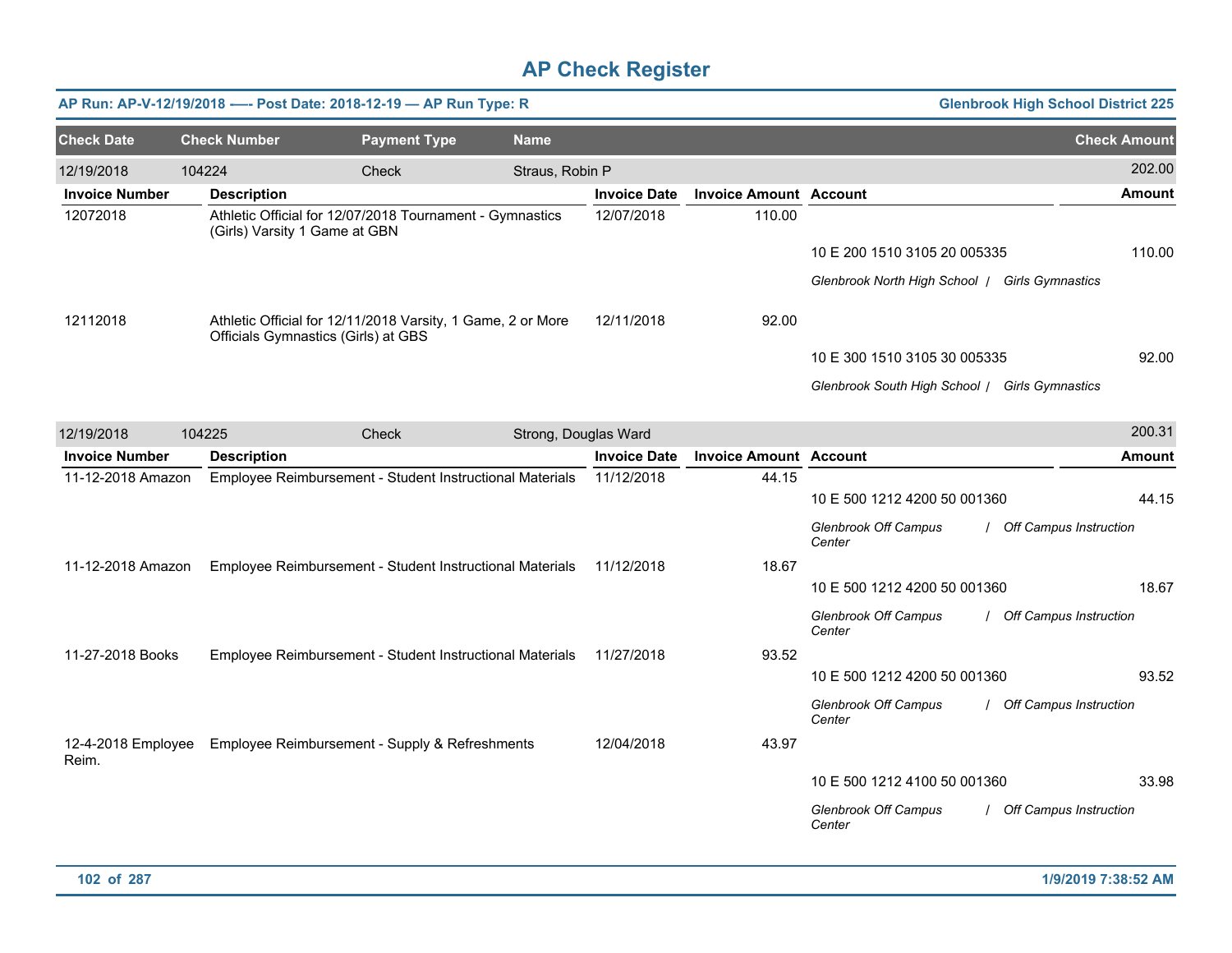|                       |                                      | AP Run: AP-V-12/19/2018 ---- Post Date: 2018-12-19 - AP Run Type: R                                      |                               |                     |                               | <b>Glenbrook High School District 225</b>                              |                     |
|-----------------------|--------------------------------------|----------------------------------------------------------------------------------------------------------|-------------------------------|---------------------|-------------------------------|------------------------------------------------------------------------|---------------------|
| <b>Check Date</b>     | <b>Check Number</b>                  | <b>Payment Type</b>                                                                                      | <b>Name</b>                   |                     |                               |                                                                        | <b>Check Amount</b> |
| 12/19/2018            | 104225                               | Check                                                                                                    | Strong, Douglas Ward          |                     |                               |                                                                        | 200.31              |
| <b>Invoice Number</b> | <b>Description</b>                   |                                                                                                          |                               | <b>Invoice Date</b> | <b>Invoice Amount Account</b> |                                                                        | Amount              |
|                       |                                      |                                                                                                          |                               |                     |                               | 10 E 500 1212 4900 50 001360                                           | 9.99                |
|                       |                                      |                                                                                                          |                               |                     |                               | <b>Glenbrook Off Campus</b><br><b>Off Campus Instruction</b><br>Center |                     |
| 12/19/2018            | 104226                               | <b>Check</b>                                                                                             | Strunk, Tom                   |                     |                               |                                                                        | 150.00              |
| <b>Invoice Number</b> | <b>Description</b>                   |                                                                                                          |                               | <b>Invoice Date</b> | <b>Invoice Amount Account</b> |                                                                        | <b>Amount</b>       |
| 12082018              |                                      | Athletic Official for 12/08/2018 Varsity, 1 Game, 2 or More<br>Officials Swimming / Diving (Boys) at GBN |                               | 12/08/2018          | 150.00                        |                                                                        |                     |
|                       |                                      |                                                                                                          |                               |                     |                               | 10 E 200 1510 3105 20 005215                                           | 150.00              |
|                       |                                      |                                                                                                          |                               |                     |                               | Glenbrook North High School   Boys Basketball                          |                     |
|                       |                                      |                                                                                                          |                               |                     |                               |                                                                        |                     |
| 12/19/2018            | 104227                               | Check                                                                                                    | Sunflower gallery             |                     |                               |                                                                        | 98.00               |
| <b>Invoice Number</b> | <b>Description</b>                   |                                                                                                          |                               | <b>Invoice Date</b> | <b>Invoice Amount Account</b> |                                                                        | <b>Amount</b>       |
| 120218GBS             |                                      | GBS - Homecoming Court Bouquet/Corsages                                                                  |                               | 12/02/2018          | 98.00                         |                                                                        |                     |
|                       |                                      |                                                                                                          |                               |                     |                               | 99 L 990 1529 0000 30 830990                                           | 98.00               |
|                       |                                      |                                                                                                          |                               |                     |                               | <b>Student Based Activity</b><br><b>Student Council</b><br>Account     |                     |
| 12/19/2018            | 104228                               | Check                                                                                                    | SuperCDA                      |                     |                               |                                                                        | 1,700.00            |
| <b>Invoice Number</b> | <b>Description</b>                   |                                                                                                          |                               | <b>Invoice Date</b> | <b>Invoice Amount Account</b> |                                                                        | <b>Amount</b>       |
| 180210                | GBN - JV Cheer Choreography          |                                                                                                          |                               | 12/03/2018          | 1,700.00                      |                                                                        |                     |
|                       |                                      |                                                                                                          |                               |                     |                               | 99 L 990 1529 0000 20 820200                                           | 1,700.00            |
|                       |                                      |                                                                                                          |                               |                     |                               | <b>Student Based Activity</b><br>Cheerleaders<br>Account               |                     |
| 12/19/2018            | 104229                               | Check                                                                                                    | <b>Superior Refrigeration</b> |                     |                               |                                                                        | 3,392.00            |
| <b>Invoice Number</b> | <b>Description</b>                   |                                                                                                          |                               | <b>Invoice Date</b> | <b>Invoice Amount Account</b> |                                                                        | Amount              |
| 96025                 | GBS Training Room - Ice Maker Repair |                                                                                                          |                               | 12/10/2018          | 3,392.00                      |                                                                        |                     |
|                       |                                      |                                                                                                          |                               |                     |                               | 10 E 300 1510 7400 30 005110                                           | 3,392.00            |
|                       |                                      |                                                                                                          |                               |                     |                               | Glenbrook South High School   Training Room                            |                     |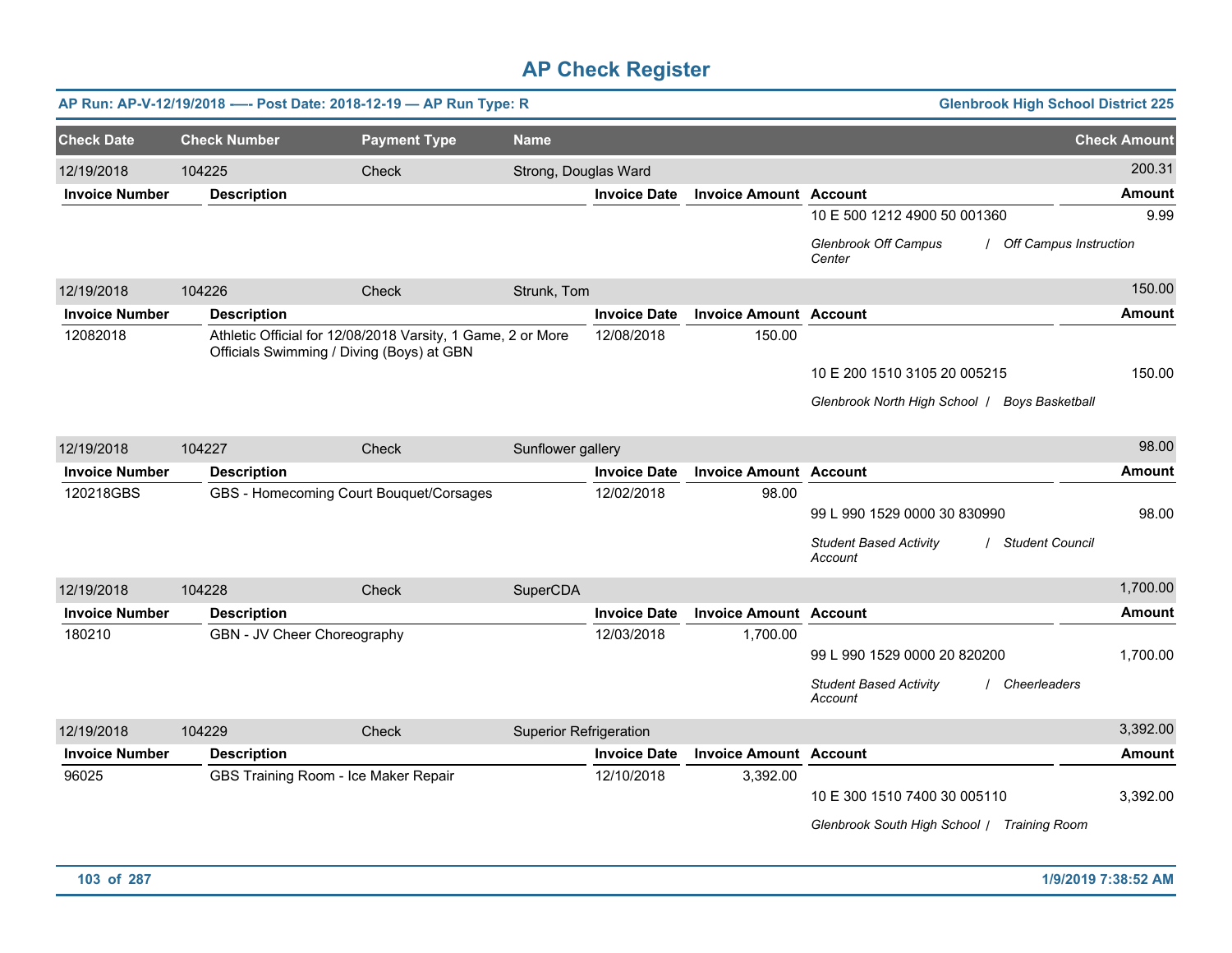|                       |                     | AP Run: AP-V-12/19/2018 ---- Post Date: 2018-12-19 - AP Run Type: R                                    |                    |                     |                               | <b>Glenbrook High School District 225</b>        |                     |
|-----------------------|---------------------|--------------------------------------------------------------------------------------------------------|--------------------|---------------------|-------------------------------|--------------------------------------------------|---------------------|
| <b>Check Date</b>     | <b>Check Number</b> | <b>Payment Type</b>                                                                                    | <b>Name</b>        |                     |                               |                                                  | <b>Check Amount</b> |
| 12/19/2018            | 104230              | Check                                                                                                  | Supplyworks        |                     |                               |                                                  | 1,064.38            |
| <b>Invoice Number</b> | <b>Description</b>  |                                                                                                        |                    | <b>Invoice Date</b> | <b>Invoice Amount Account</b> |                                                  | <b>Amount</b>       |
| 467051744             |                     | Consumable Bathroom Supplies                                                                           |                    | 11/30/2018          | 1,064.38                      |                                                  |                     |
|                       |                     |                                                                                                        |                    |                     |                               | 20 E 300 2542 4100 30 009010                     | 1,064.38            |
|                       |                     |                                                                                                        |                    |                     |                               | Glenbrook South High School / Custodial Services |                     |
| 12/19/2018            | 104231              | Check                                                                                                  | Supplyworks        |                     |                               |                                                  | 9.24                |
| <b>Invoice Number</b> | <b>Description</b>  |                                                                                                        |                    | <b>Invoice Date</b> | <b>Invoice Amount Account</b> |                                                  | Amount              |
| 467513644             |                     | District Office Bathroom Air Fresheners                                                                |                    | 12/04/2018          | 9.24                          |                                                  |                     |
|                       |                     |                                                                                                        |                    |                     |                               | 20 E 100 2542 4800 10 009010                     | 9.24                |
|                       |                     |                                                                                                        |                    |                     |                               | <b>Custodial Services</b><br>Administraton       |                     |
| 12/19/2018            | 104232              | Check                                                                                                  | Swid Sales Corp    |                     |                               |                                                  | 595.44              |
| <b>Invoice Number</b> | <b>Description</b>  |                                                                                                        |                    | <b>Invoice Date</b> | <b>Invoice Amount Account</b> |                                                  | <b>Amount</b>       |
| 30112                 |                     | Deep Cycle Batteries for Floor Cleaning Machines                                                       |                    | 12/05/2018          | 595.44                        |                                                  |                     |
|                       |                     |                                                                                                        |                    |                     |                               | 20 E 300 2542 4100 30 009010                     | 595.44              |
|                       |                     |                                                                                                        |                    |                     |                               | Glenbrook South High School / Custodial Services |                     |
| 12/19/2018            | 104233              | Check                                                                                                  | Szewczyk, Daniel Z |                     |                               |                                                  | 91.00               |
| <b>Invoice Number</b> | <b>Description</b>  |                                                                                                        |                    | <b>Invoice Date</b> | <b>Invoice Amount Account</b> |                                                  | <b>Amount</b>       |
| 12152018              |                     | Athletic Official for 12/15/2018 Lower Level, 2 Games, 2 or<br>More Officials Basketball (Boys) at GBN |                    | 12/15/2018          | 91.00                         |                                                  |                     |
|                       |                     |                                                                                                        |                    |                     |                               | 10 E 200 1510 3105 20 005215                     | 91.00               |

*Glenbrook North High School* / *Boys Basketball*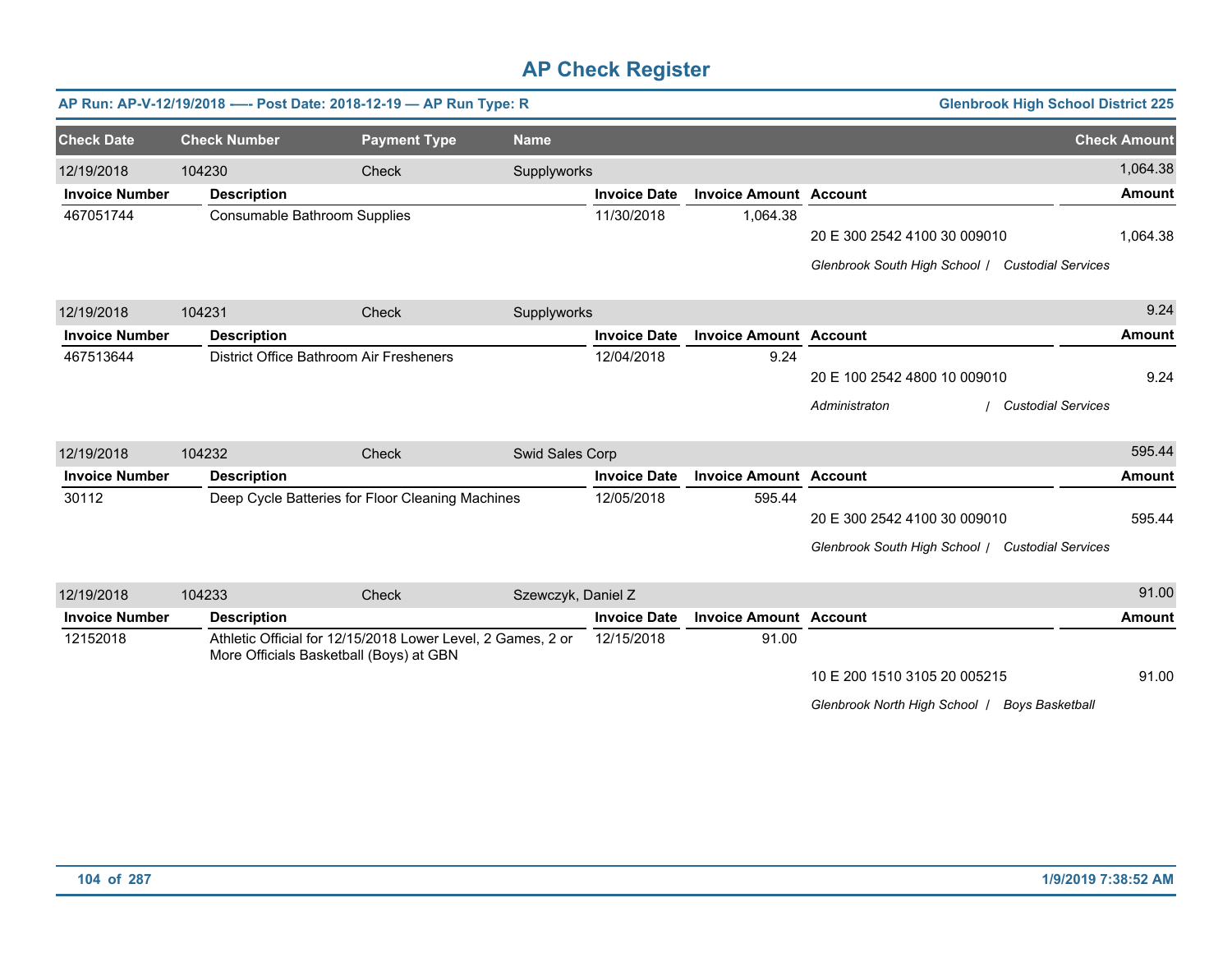|                       |                            | AP Run: AP-V-12/19/2018 ---- Post Date: 2018-12-19 - AP Run Type: R |             |                                          |                               | <b>Glenbrook High School District 225</b>                  |                     |
|-----------------------|----------------------------|---------------------------------------------------------------------|-------------|------------------------------------------|-------------------------------|------------------------------------------------------------|---------------------|
| <b>Check Date</b>     | <b>Check Number</b>        | <b>Payment Type</b>                                                 | <b>Name</b> |                                          |                               |                                                            | <b>Check Amount</b> |
| 12/19/2018            | 104234                     | Check                                                               |             | <b>Tennant Sales And Service Company</b> |                               |                                                            | 679.98              |
| <b>Invoice Number</b> | <b>Description</b>         |                                                                     |             | <b>Invoice Date</b>                      | <b>Invoice Amount Account</b> |                                                            | <b>Amount</b>       |
| 915934115             |                            | <b>GBN Custodial Equipment Maintenance Services</b>                 |             | 12/13/2018                               | 322.51                        |                                                            |                     |
|                       |                            |                                                                     |             |                                          |                               | 20 E 200 2542 3230 20 009010                               | 322.51              |
|                       |                            |                                                                     |             |                                          |                               | Glenbrook North High School / Custodial Services           |                     |
| 915934116             |                            | GBN Custodial Equipment Maintenance Services                        |             | 12/13/2018                               | 63.78                         |                                                            |                     |
|                       |                            |                                                                     |             |                                          |                               | 20 E 200 2542 3230 20 009010                               | 63.78               |
|                       |                            |                                                                     |             |                                          |                               | Glenbrook North High School   Custodial Services           |                     |
| 915934621             |                            | <b>GBN Custodial Equipment Maintenance Services</b>                 |             | 12/13/2018                               | 293.69                        |                                                            |                     |
|                       |                            |                                                                     |             |                                          |                               | 20 E 200 2542 3230 20 009010                               | 293.69              |
|                       |                            |                                                                     |             |                                          |                               | Glenbrook North High School   Custodial Services           |                     |
| 12/19/2018            | 104235                     | Check                                                               |             | TerraCycle Regulated Waste LLC           |                               |                                                            | 1,094.50            |
| <b>Invoice Number</b> | <b>Description</b>         |                                                                     |             | <b>Invoice Date</b>                      | <b>Invoice Amount Account</b> |                                                            | <b>Amount</b>       |
| 0030650-IN            | Recycle Charges for Lamps  |                                                                     |             | 11/30/2018                               | 1,094.50                      |                                                            |                     |
|                       |                            |                                                                     |             |                                          |                               | 20 E 300 2542 3760 30 009010                               | 1,094.50            |
|                       |                            |                                                                     |             |                                          |                               | Glenbrook South High School / Custodial Services           |                     |
| 12/19/2018            | 104236                     | Check                                                               |             | Texon Athletic Towel & Laundry Supply    |                               |                                                            | 2,743.50            |
| <b>Invoice Number</b> | <b>Description</b>         |                                                                     |             | <b>Invoice Date</b>                      | <b>Invoice Amount Account</b> |                                                            | <b>Amount</b>       |
| SI-110602             | <b>GBN Athletic Towels</b> |                                                                     |             | 12/06/2018                               | 2,743.50                      |                                                            |                     |
|                       |                            |                                                                     |             |                                          |                               | 20 L 200 4840 0000 00 009010                               | 2,743.50            |
|                       |                            |                                                                     |             |                                          |                               | Glenbrook North High School  <br><b>Custodial Services</b> |                     |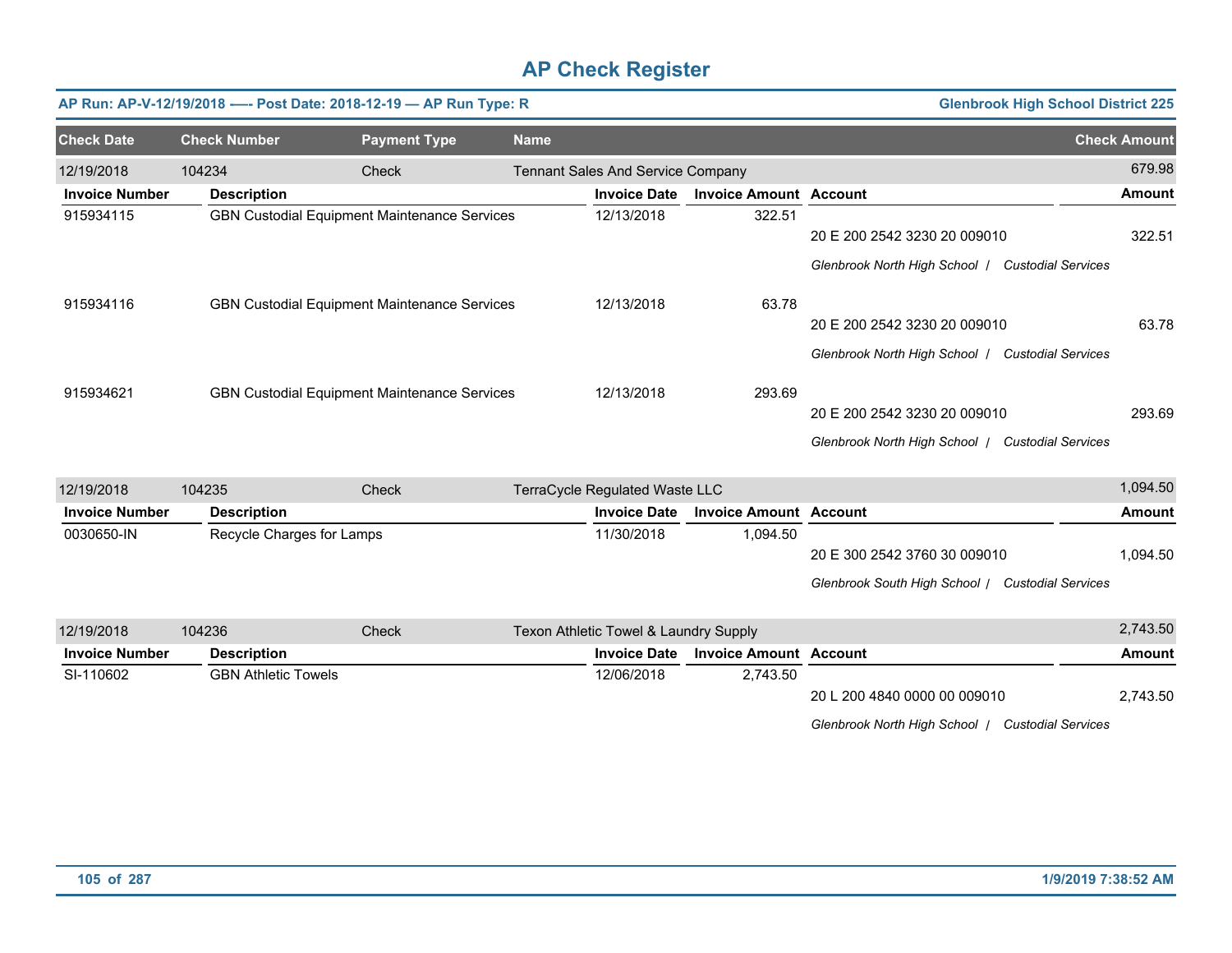|                       |                                                                             | AP Run: AP-V-12/19/2018 ---- Post Date: 2018-12-19 - AP Run Type: R |                          |                        |                               | <b>Glenbrook High School District 225</b> |                               |
|-----------------------|-----------------------------------------------------------------------------|---------------------------------------------------------------------|--------------------------|------------------------|-------------------------------|-------------------------------------------|-------------------------------|
| <b>Check Date</b>     | <b>Check Number</b>                                                         | <b>Payment Type</b>                                                 | <b>Name</b>              |                        |                               |                                           | <b>Check Amount</b>           |
| 12/19/2018            | 104237                                                                      | Check                                                               |                          | Thomson Reuters - West |                               |                                           | 321.00                        |
| <b>Invoice Number</b> | <b>Description</b>                                                          |                                                                     |                          | <b>Invoice Date</b>    | <b>Invoice Amount Account</b> |                                           | <b>Amount</b>                 |
| 839366737             | Technology Services - Investigative Suite of Services<br>11/1/18 - 11/30/18 |                                                                     |                          | 12/01/2018             | 321.00                        |                                           |                               |
|                       |                                                                             |                                                                     |                          |                        |                               | 10 E 100 2114 3165 10 002114              | 321.00                        |
|                       |                                                                             |                                                                     |                          |                        |                               | Administraton<br>/ Residency              |                               |
| 12/19/2018            | 104238                                                                      | Check                                                               | Thur, Tyler              |                        |                               |                                           | 96.00                         |
| <b>Invoice Number</b> | <b>Description</b>                                                          |                                                                     |                          | <b>Invoice Date</b>    | <b>Invoice Amount Account</b> |                                           | <b>Amount</b>                 |
| 12132018              | Employee Meal Advance - Debate - Barkley Forum 1/27/19<br>$-1/29/19$        |                                                                     |                          | 01/27/2019             | 96.00                         |                                           |                               |
|                       |                                                                             |                                                                     |                          |                        |                               | 10 E 300 1520 3330 30 005820              | 96.00                         |
|                       |                                                                             |                                                                     |                          |                        |                               | Glenbrook South High School / Debate      |                               |
| 12/19/2018            | 104239                                                                      | Check                                                               | <b>TLK Marketing Inc</b> |                        |                               |                                           | 360.00                        |
| <b>Invoice Number</b> | <b>Description</b>                                                          |                                                                     |                          | <b>Invoice Date</b>    | <b>Invoice Amount Account</b> |                                           | <b>Amount</b>                 |
| 13221                 |                                                                             | <b>GBN - IADA Executive Board Gifts - Blankets</b>                  |                          | 11/29/2018             | 360.00                        |                                           |                               |
|                       |                                                                             |                                                                     |                          |                        |                               | 99 L 990 1529 0000 20 820490              | 360.00                        |
|                       |                                                                             |                                                                     |                          |                        |                               | <b>Student Based Activity</b><br>Account  | <b>Gbn Sports Tournaments</b> |
| 12/19/2018            | 104240                                                                      | Check                                                               | Tom, Jean S              |                        |                               |                                           | 41.95                         |
| <b>Invoice Number</b> | <b>Description</b>                                                          |                                                                     |                          | <b>Invoice Date</b>    | <b>Invoice Amount Account</b> |                                           | <b>Amount</b>                 |
| Dec 18                |                                                                             | GBA - Interpretation Services - December 2018                       |                          | 12/10/2018             | 41.95                         |                                           |                               |
|                       |                                                                             |                                                                     |                          |                        |                               | 10 E 100 1220 3190 10 001320              | 41.95                         |
|                       |                                                                             |                                                                     |                          |                        |                               | Administraton<br><b>Skills</b>            | Developmental Learning        |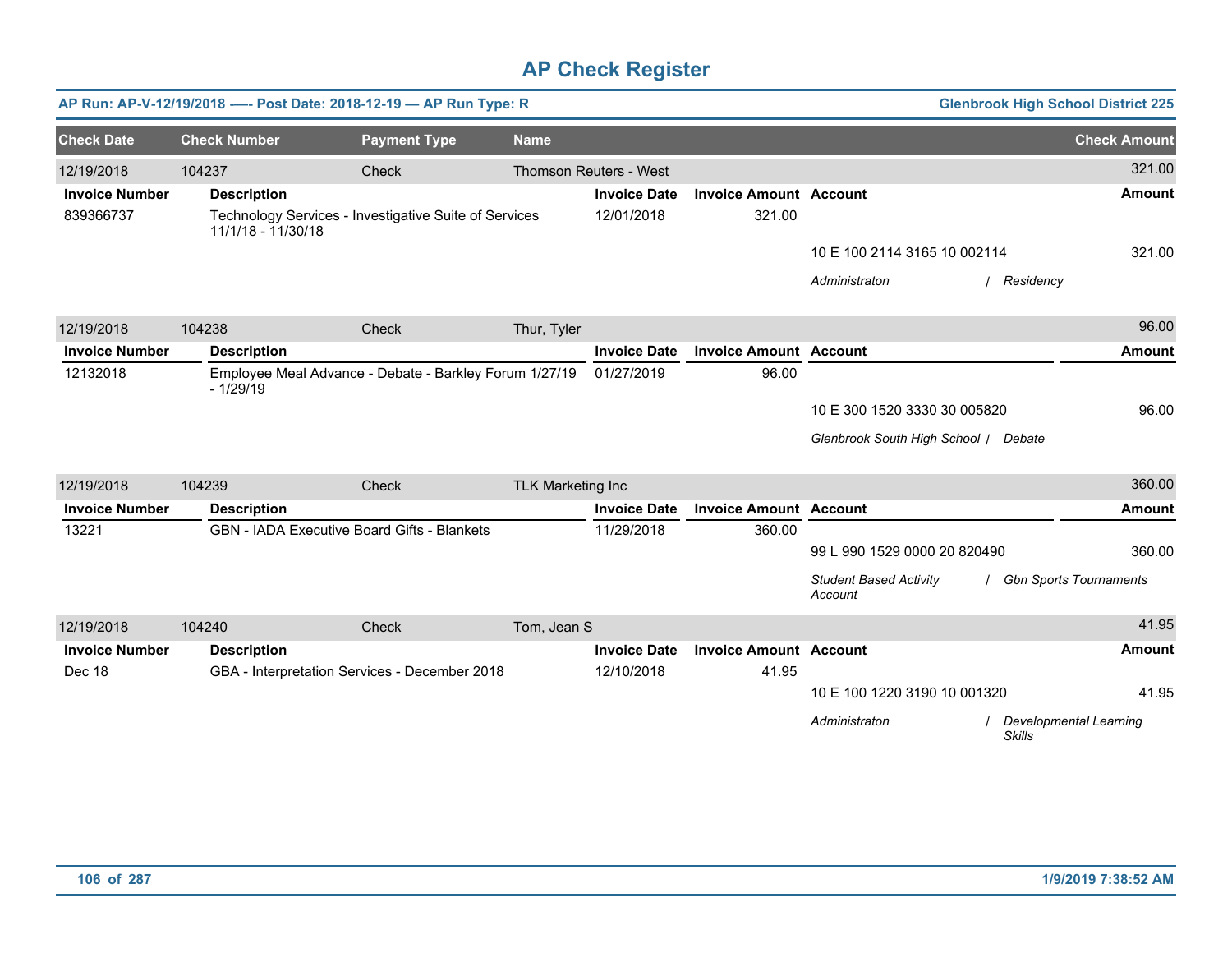|                       |                                  | AP Run: AP-V-12/19/2018 ---- Post Date: 2018-12-19 - AP Run Type: R |             |                                |                               | <b>Glenbrook High School District 225</b>     |                               |
|-----------------------|----------------------------------|---------------------------------------------------------------------|-------------|--------------------------------|-------------------------------|-----------------------------------------------|-------------------------------|
| <b>Check Date</b>     | <b>Check Number</b>              | <b>Payment Type</b>                                                 | <b>Name</b> |                                |                               |                                               | <b>Check Amount</b>           |
| 12/19/2018            | 104241                           | <b>Check</b>                                                        |             | Trophies By George Inc         |                               |                                               | 1,011.92                      |
| <b>Invoice Number</b> | <b>Description</b>               |                                                                     |             | <b>Invoice Date</b>            | <b>Invoice Amount Account</b> |                                               | <b>Amount</b>                 |
| 102909                |                                  | <b>GBN</b> - Additional Fall Swim Awards                            |             | 11/30/2018                     | 30.90                         |                                               |                               |
|                       |                                  |                                                                     |             |                                |                               | 99 L 990 1529 0000 20 820490                  | 30.90                         |
|                       |                                  |                                                                     |             |                                |                               | <b>Student Based Activity</b><br>Account      | <b>Gbn Sports Tournaments</b> |
| 695-18                | <b>GBN - Varsity Swim Awards</b> |                                                                     |             | 11/30/2018                     | 786.87                        |                                               |                               |
|                       |                                  |                                                                     |             |                                |                               | 99 L 990 1529 0000 20 820490                  | 786.87                        |
|                       |                                  |                                                                     |             |                                |                               | <b>Student Based Activity</b><br>Account      | <b>Gbn Sports Tournaments</b> |
| 696-18                | <b>GBN - Frosh Swim Awards</b>   |                                                                     |             | 11/30/2018                     | 194.15                        |                                               |                               |
|                       |                                  |                                                                     |             |                                |                               | 99 L 990 1529 0000 20 820490                  | 194.15                        |
|                       |                                  |                                                                     |             |                                |                               | <b>Student Based Activity</b><br>Account      | / Gbn Sports Tournaments      |
| 12/19/2018            | 104242                           | Check                                                               | Uline       |                                |                               |                                               | 31.06                         |
| <b>Invoice Number</b> | <b>Description</b>               |                                                                     |             | <b>Invoice Date</b>            | <b>Invoice Amount Account</b> |                                               | <b>Amount</b>                 |
| 103563227             | <b>GBN</b> - Pallet Markers      |                                                                     |             | 11/28/2018                     | 31.06                         |                                               |                               |
|                       |                                  |                                                                     |             |                                |                               | 10 E 200 1510 4100 20 005100                  | 31.06                         |
|                       |                                  |                                                                     |             |                                |                               | Glenbrook North High School / Athletics       |                               |
| 12/19/2018            | 104243                           | Check                                                               |             | United Analytical Services Inc |                               |                                               | 510.00                        |
| <b>Invoice Number</b> | <b>Description</b>               |                                                                     |             | <b>Invoice Date</b>            | <b>Invoice Amount Account</b> |                                               | <b>Amount</b>                 |
| 18569-01F             | <b>GBN Asbestos Inspection</b>   |                                                                     |             | 12/05/2018                     | 510.00                        |                                               |                               |
|                       |                                  |                                                                     |             |                                |                               | 60 E 100 2530 3190 10 009823                  | 510.00                        |
|                       |                                  |                                                                     |             |                                |                               | Administraton<br><b>Construction Projects</b> |                               |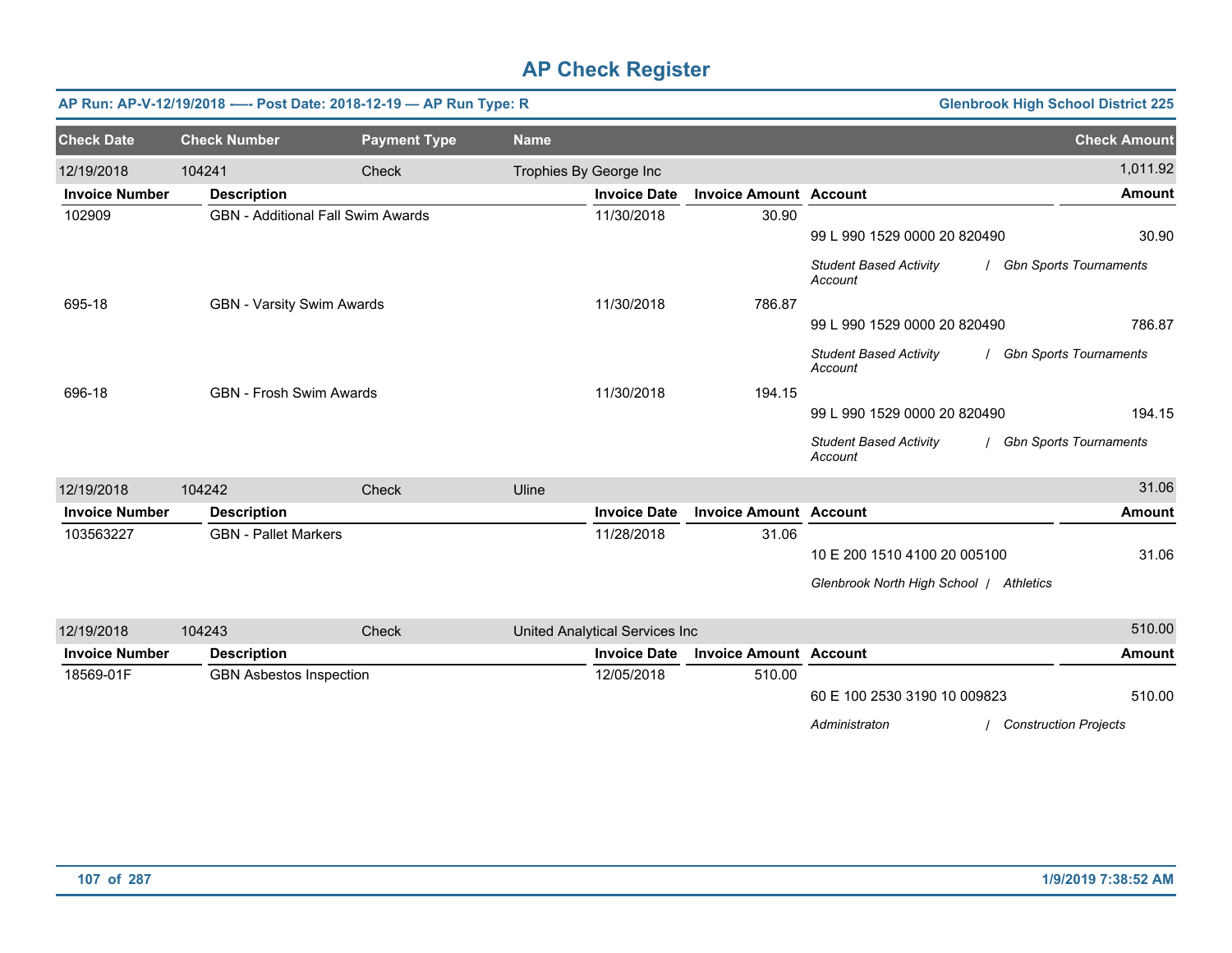|                       |                                    | AP Run: AP-V-12/19/2018 ---- Post Date: 2018-12-19 - AP Run Type: R                                |                      |                     |                               |                                                  | <b>Glenbrook High School District 225</b> |               |
|-----------------------|------------------------------------|----------------------------------------------------------------------------------------------------|----------------------|---------------------|-------------------------------|--------------------------------------------------|-------------------------------------------|---------------|
| <b>Check Date</b>     | <b>Check Number</b>                | <b>Payment Type</b>                                                                                | <b>Name</b>          |                     |                               |                                                  | <b>Check Amount</b>                       |               |
| 12/19/2018            | 104244                             | Check                                                                                              | <b>USA-Clean Inc</b> |                     |                               |                                                  |                                           | 101.58        |
| <b>Invoice Number</b> | <b>Description</b>                 |                                                                                                    |                      | <b>Invoice Date</b> | <b>Invoice Amount Account</b> |                                                  |                                           | <b>Amount</b> |
| 2335775               |                                    | <b>GBN Custodial Equipment Supplies</b>                                                            |                      | 12/05/2018          | 101.58                        | 20 E 200 2542 4800 20 009010                     |                                           | 101.58        |
|                       |                                    |                                                                                                    |                      |                     |                               | Glenbrook North High School / Custodial Services |                                           |               |
| 12/19/2018            | 104245                             | Check                                                                                              | Vandermoon, Scott    |                     |                               |                                                  |                                           | 65.00         |
| <b>Invoice Number</b> | <b>Description</b>                 |                                                                                                    |                      | <b>Invoice Date</b> | <b>Invoice Amount Account</b> |                                                  |                                           | <b>Amount</b> |
| 11292018              | Officials Basketball - Boys at GBS | Athletic Official for 11/29/2018 Varsity, 1 Game, 2 or More                                        |                      | 11/29/2018          | 65.00                         |                                                  |                                           |               |
|                       |                                    |                                                                                                    |                      |                     |                               | 10 E 300 1510 3105 30 005215                     |                                           | 65.00         |
|                       |                                    |                                                                                                    |                      |                     |                               | Glenbrook South High School /                    | <b>Boys Basketball</b>                    |               |
| 12/19/2018            | 104246                             | Check                                                                                              | Vanstrom, Kathy Ann  |                     |                               |                                                  |                                           | 110.00        |
| <b>Invoice Number</b> | <b>Description</b>                 |                                                                                                    |                      | <b>Invoice Date</b> | <b>Invoice Amount Account</b> |                                                  |                                           | <b>Amount</b> |
| 12072018              |                                    | Athletic Official for 12/07/2018 Varsity, 1 Game, 2 or More<br>Officials Gymnastics (Girls) at GBN |                      | 12/07/2018          | 110.00                        |                                                  |                                           |               |
|                       |                                    |                                                                                                    |                      |                     |                               | 10 E 200 1510 3105 20 005335                     |                                           | 110.00        |
|                       |                                    |                                                                                                    |                      |                     |                               | Glenbrook North High School   Girls Gymnastics   |                                           |               |
| 12/19/2018            | 104247                             | Check                                                                                              | Vignocchi, Paul M    |                     |                               |                                                  |                                           | 18.50         |
| <b>Invoice Number</b> | <b>Description</b>                 |                                                                                                    |                      | <b>Invoice Date</b> | <b>Invoice Amount Account</b> |                                                  |                                           | <b>Amount</b> |
| ReimbDec18            |                                    | Employee Reimbursement - Parking & Transportation for<br>Required Court Appearance on 12/3/18      |                      | 12/03/2018          | 18.50                         |                                                  |                                           |               |
|                       |                                    |                                                                                                    |                      |                     |                               | 10 E 100 2640 3323 10 002640                     |                                           | 18.50         |
|                       |                                    |                                                                                                    |                      |                     |                               | Administraton                                    | <b>Human Resources</b><br>Department      |               |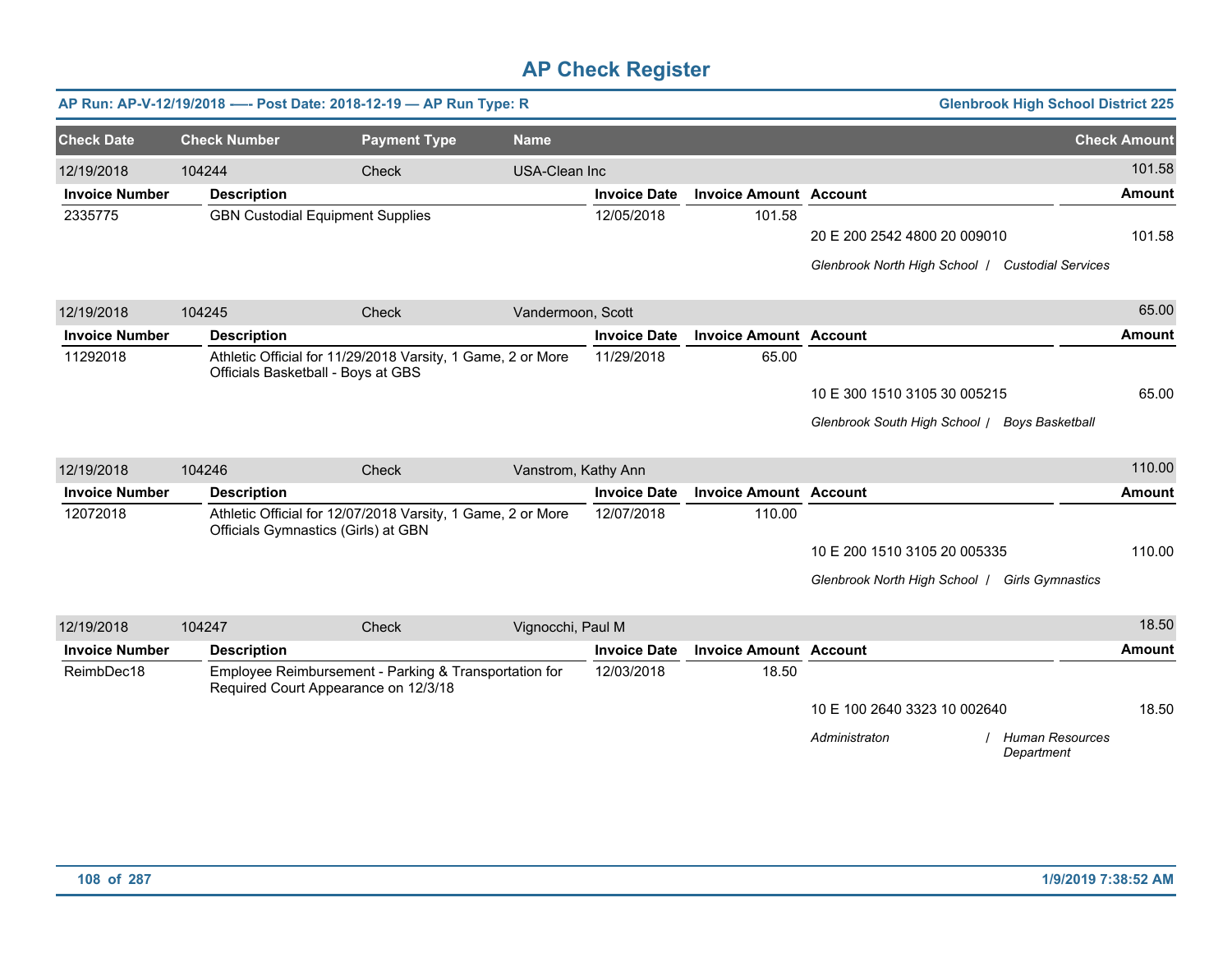|                       |                     | AP Run: AP-V-12/19/2018 ---- Post Date: 2018-12-19 - AP Run Type: R |                       |                               |                                                    | <b>Glenbrook High School District 225</b> |
|-----------------------|---------------------|---------------------------------------------------------------------|-----------------------|-------------------------------|----------------------------------------------------|-------------------------------------------|
| <b>Check Date</b>     | <b>Check Number</b> | <b>Payment Type</b>                                                 | <b>Name</b>           |                               |                                                    | <b>Check Amount</b>                       |
| 12/19/2018            | 104248              | <b>Check</b>                                                        | Village Of Northbrook |                               |                                                    | 1,100.00                                  |
| <b>Invoice Number</b> | <b>Description</b>  |                                                                     | <b>Invoice Date</b>   | <b>Invoice Amount Account</b> |                                                    | <b>Amount</b>                             |
| CE18-0069             |                     | GBN Elevator Inspection and Certification                           | 12/15/2018            | 150.00                        | 20 E 200 2544 3273 20 009050                       | 150.00                                    |
|                       |                     |                                                                     |                       |                               | Glenbrook North High School   Building Maintenance |                                           |
| CE18-0070             |                     | GBN Elevator Inspection and Certification                           | 12/15/2018            | 250.00                        |                                                    |                                           |
|                       |                     |                                                                     |                       |                               | 20 E 200 2544 3273 20 009050                       | 250.00                                    |
|                       |                     |                                                                     |                       |                               | Glenbrook North High School   Building Maintenance |                                           |
| CE18-0071             |                     | GBN Elevator Inspection and Certification                           | 12/15/2018            | 150.00                        |                                                    |                                           |
|                       |                     |                                                                     |                       |                               | 20 E 200 2544 3273 20 009050                       | 150.00                                    |
|                       |                     |                                                                     |                       |                               | Glenbrook North High School   Building Maintenance |                                           |
| CE18-0072             |                     | GBN Elevator Inspection and Certification                           | 12/15/2018            | 250.00                        |                                                    |                                           |
|                       |                     |                                                                     |                       |                               | 20 E 200 2544 3273 20 009050                       | 250.00                                    |
|                       |                     |                                                                     |                       |                               | Glenbrook North High School   Building Maintenance |                                           |
| CE18-0073             |                     | GBN Elevator Inspection and Certification                           | 12/15/2018            | 150.00                        |                                                    |                                           |
|                       |                     |                                                                     |                       |                               | 20 E 200 2544 3273 20 009050                       | 150.00                                    |
|                       |                     |                                                                     |                       |                               | Glenbrook North High School   Building Maintenance |                                           |
| CE18-0074             |                     | GBN Elevator Inspection and Certification                           | 12/15/2018            | 150.00                        |                                                    |                                           |
|                       |                     |                                                                     |                       |                               | 20 E 200 2544 3273 20 009050                       | 150.00                                    |
|                       |                     |                                                                     |                       |                               | Glenbrook North High School   Building Maintenance |                                           |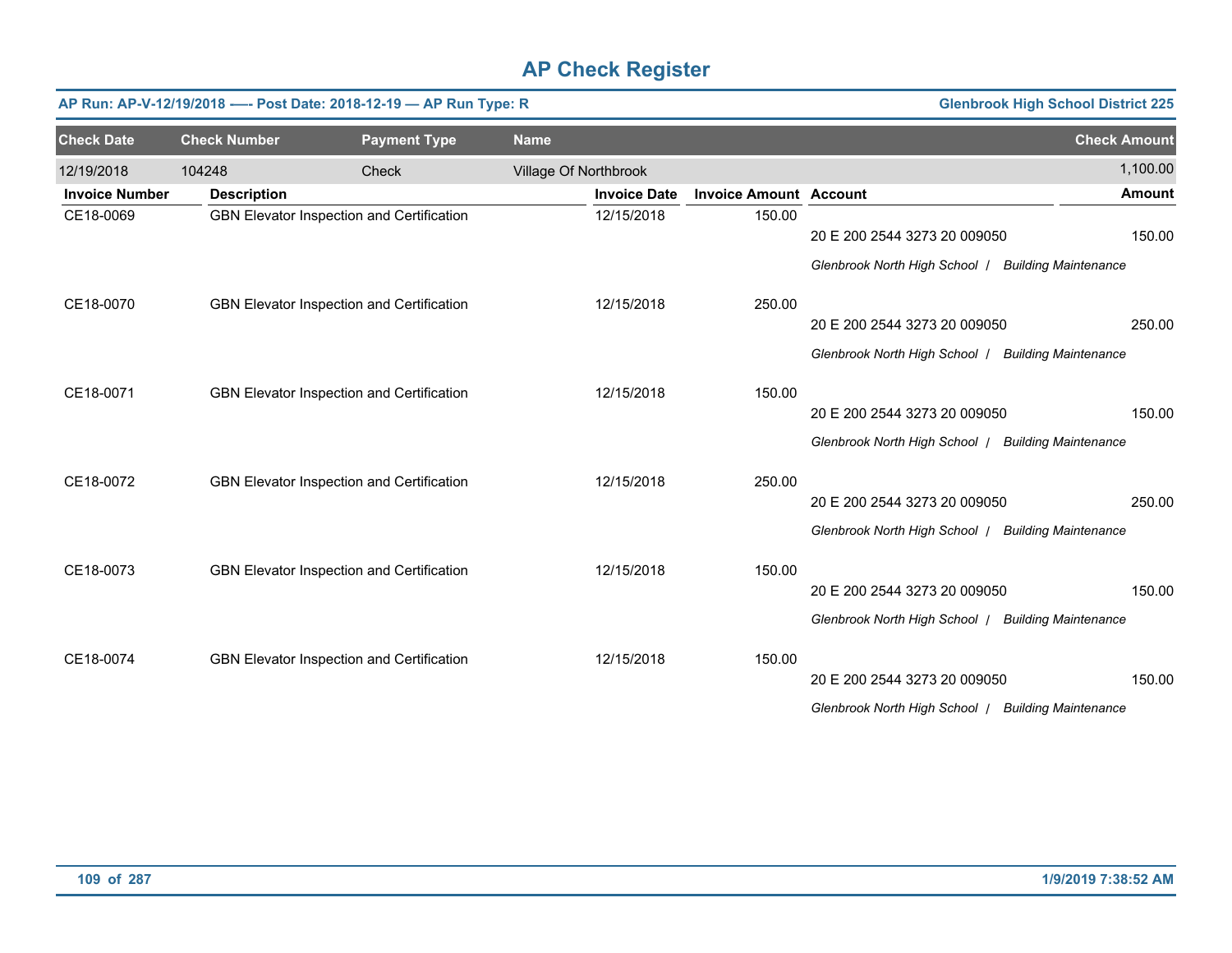|                       |                              | AP Run: AP-V-12/19/2018 ---- Post Date: 2018-12-19 - AP Run Type: R                                              |                               |                                |                               | <b>Glenbrook High School District 225</b>                                             |                     |
|-----------------------|------------------------------|------------------------------------------------------------------------------------------------------------------|-------------------------------|--------------------------------|-------------------------------|---------------------------------------------------------------------------------------|---------------------|
| <b>Check Date</b>     | <b>Check Number</b>          | <b>Payment Type</b>                                                                                              | <b>Name</b>                   |                                |                               |                                                                                       | <b>Check Amount</b> |
| 12/19/2018            | 104249                       | Check                                                                                                            |                               | Village Of Northbrook - Police |                               |                                                                                       | 1,425.00            |
| <b>Invoice Number</b> | <b>Description</b>           |                                                                                                                  |                               | <b>Invoice Date</b>            | <b>Invoice Amount Account</b> |                                                                                       | <b>Amount</b>       |
| 0000000305            |                              | GBN - Police Security - Basketball Game 11/30/18                                                                 |                               | 12/04/2018                     | 225.00                        | 10 E 200 1510 3770 20 005100<br>Glenbrook North High School / Athletics               | 225.00              |
| 0000000306            |                              | GBN - Security for Boys Basketball Tournament 11/19/18                                                           |                               | 12/04/2018                     | 1,200.00                      | 10 E 200 1510 3770 20 005100<br>Glenbrook North High School / Athletics               | 1,200.00            |
| 12/19/2018            | 104250                       | Check                                                                                                            | Vincent, David C              |                                |                               |                                                                                       | 8.50                |
| <b>Invoice Number</b> | <b>Description</b>           |                                                                                                                  |                               | <b>Invoice Date</b>            | <b>Invoice Amount Account</b> |                                                                                       | <b>Amount</b>       |
| 12/14/18              | 12/02/18                     | Employee Reimbursement - Transportation To/From the<br>National Council for Social Studies Conference 11/30/18 - |                               | 11/30/2018                     | 8.50                          | 10 E 200 1130 3320 20 001060<br>Glenbrook North High School   Social Studies          | 8.50                |
| 12/19/2018            | 104251                       | Check                                                                                                            | Walther, Peter or Mary        |                                |                               |                                                                                       | 11.74               |
| <b>Invoice Number</b> | <b>Description</b>           |                                                                                                                  |                               | <b>Invoice Date</b>            | <b>Invoice Amount Account</b> |                                                                                       | <b>Amount</b>       |
| 213486                |                              | Parent Reimbursement - Supplies for Culinary Class                                                               |                               | 12/05/2018                     | 11.74                         | 10 E 200 1400 4100 20 001425<br>Glenbrook North High School   Family/Consumer Science | 11.74               |
| 12/19/2018            | 104252                       | Check                                                                                                            | <b>Ward's Natural Science</b> |                                |                               |                                                                                       | 255.00              |
| <b>Invoice Number</b> | <b>Description</b>           |                                                                                                                  |                               | <b>Invoice Date</b>            | <b>Invoice Amount Account</b> |                                                                                       | <b>Amount</b>       |
| 8084611496            | <b>SELC Biology Supplies</b> |                                                                                                                  |                               | 12/10/2018                     | 255.00                        | 10 E 300 1130 4200 30 001055<br>Glenbrook South High School / Science                 | 255.00              |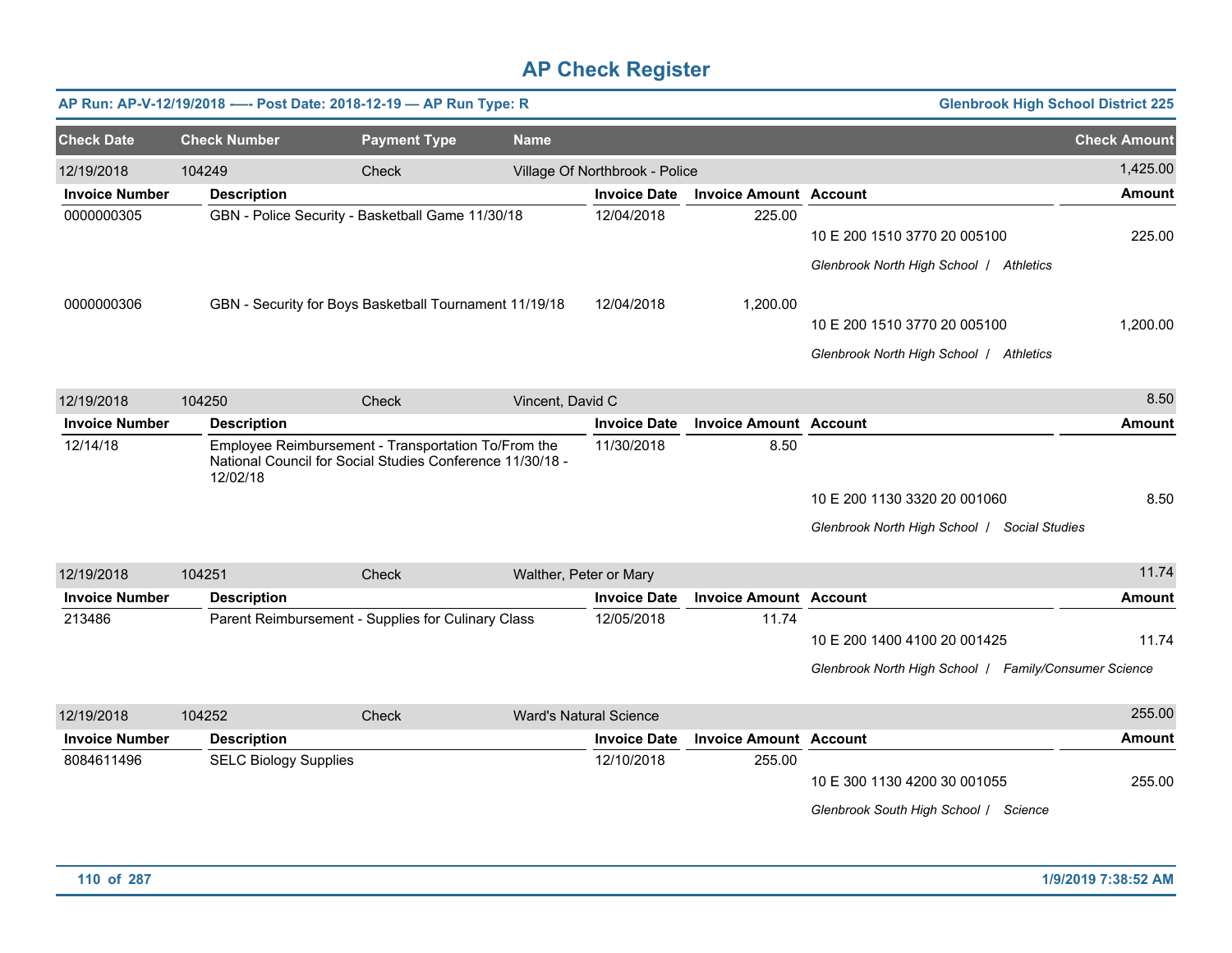|                       |                                    | AP Run: AP-V-12/19/2018 ---- Post Date: 2018-12-19 - AP Run Type: R                                    |                 |                                            |                               | <b>Glenbrook High School District 225</b>                    |                     |
|-----------------------|------------------------------------|--------------------------------------------------------------------------------------------------------|-----------------|--------------------------------------------|-------------------------------|--------------------------------------------------------------|---------------------|
| <b>Check Date</b>     | <b>Check Number</b>                | <b>Payment Type</b>                                                                                    | <b>Name</b>     |                                            |                               |                                                              | <b>Check Amount</b> |
| 12/19/2018            | 104253                             | Check                                                                                                  |                 | Wasserstrom, Marlene A                     |                               |                                                              | 200.00              |
| <b>Invoice Number</b> | <b>Description</b>                 |                                                                                                        |                 | <b>Invoice Date</b>                        | <b>Invoice Amount Account</b> |                                                              | <b>Amount</b>       |
| 4                     | 12/11/18                           | Alternative Placement - Tutoring Services - 12/4/18 and                                                |                 | 12/12/2018                                 | 200.00                        |                                                              |                     |
|                       |                                    |                                                                                                        |                 |                                            |                               | 10 E 300 2210 3110 10 004300                                 | 200.00              |
|                       |                                    |                                                                                                        |                 |                                            |                               | Glenbrook South High School   Title I - Basic                |                     |
| 12/19/2018            | 104254                             | Check                                                                                                  |                 | Wayne Griffin Travel & Cruise Services Inc |                               |                                                              | 28,798.28           |
| <b>Invoice Number</b> | <b>Description</b>                 |                                                                                                        |                 | <b>Invoice Date</b>                        | <b>Invoice Amount Account</b> |                                                              | <b>Amount</b>       |
| 522557                |                                    | GBS - Airfare for Spanish Exchange 12/4/18                                                             |                 | 01/18/2019                                 | 28,798.28                     |                                                              |                     |
|                       |                                    |                                                                                                        |                 |                                            |                               | 99 L 990 1529 0000 30 830925                                 | 28,798.28           |
|                       |                                    |                                                                                                        |                 |                                            |                               | <b>Student Based Activity</b><br>Spanish Exchange<br>Account |                     |
| 12/19/2018            | 104255                             | Check                                                                                                  | Wenc, Michael D |                                            |                               |                                                              | 52.00               |
| <b>Invoice Number</b> | <b>Description</b>                 |                                                                                                        |                 | <b>Invoice Date</b>                        | <b>Invoice Amount Account</b> |                                                              | <b>Amount</b>       |
| 12142018              |                                    | Athletic Official for 12/14/2018 Lower Level, 1 Game, 2 or<br>More Officials Basketball (Girls) at GBN |                 | 12/14/2018                                 | 52.00                         |                                                              |                     |
|                       |                                    |                                                                                                        |                 |                                            |                               | 10 E 200 1510 3105 20 005295                                 | 52.00               |
|                       |                                    |                                                                                                        |                 |                                            |                               | Glenbrook North High School   Wrestling                      |                     |
| 12/19/2018            | 104256                             | Check                                                                                                  | Wess, William M |                                            |                               |                                                              | 65.00               |
| <b>Invoice Number</b> | <b>Description</b>                 |                                                                                                        |                 | <b>Invoice Date</b>                        | <b>Invoice Amount Account</b> |                                                              | <b>Amount</b>       |
| 12082018              | Officials Basketball (Boys) at GBN | Athletic Official for 12/08/2018 Varsity, 1 Game, 2 or More                                            |                 | 12/08/2018                                 | 65.00                         |                                                              |                     |
|                       |                                    |                                                                                                        |                 |                                            |                               | 10 E 200 1510 3105 20 005215                                 | 65.00               |
|                       |                                    |                                                                                                        |                 |                                            |                               | Glenbrook North High School   Boys Basketball                |                     |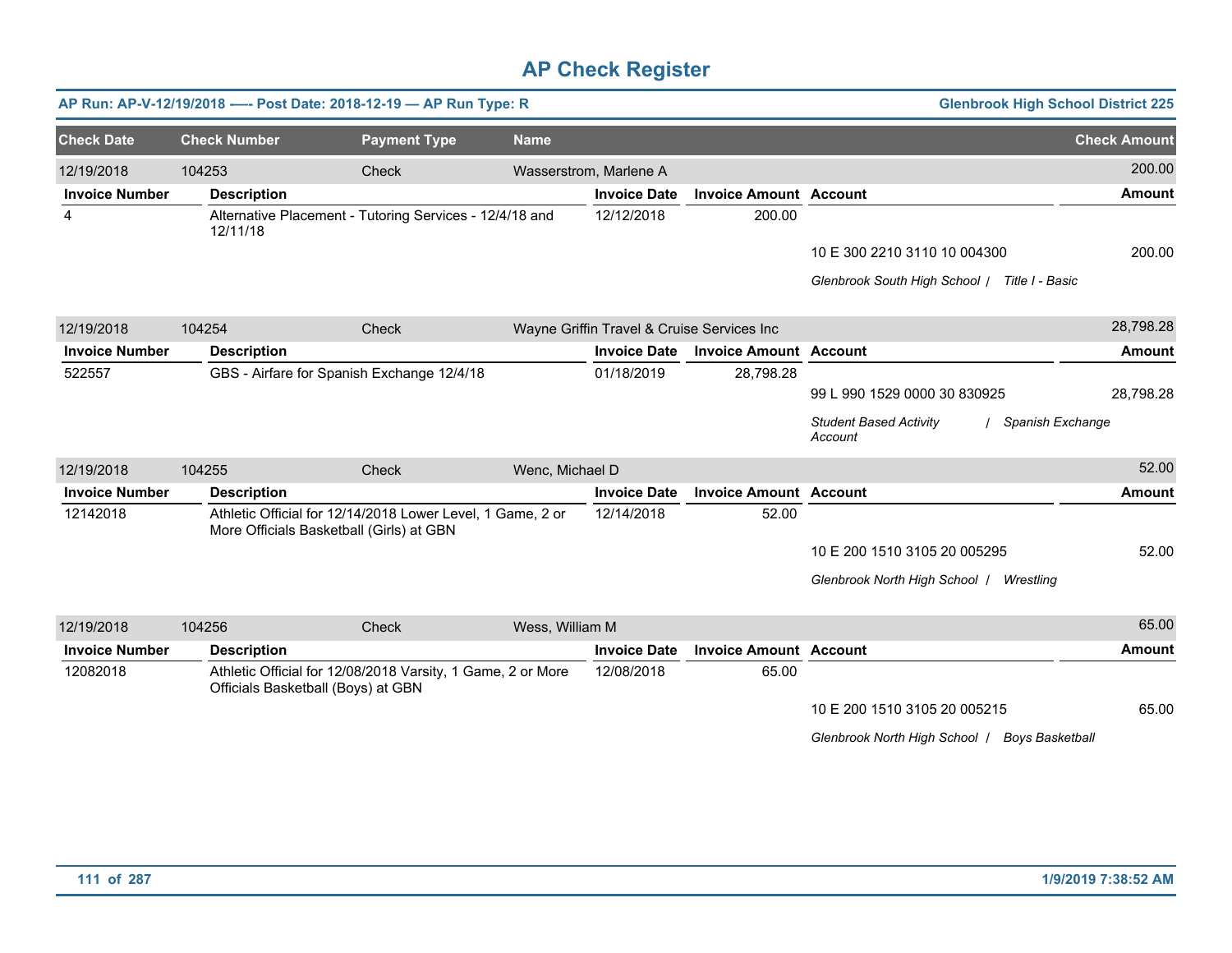|                       |                     | AP Run: AP-V-12/19/2018 ---- Post Date: 2018-12-19 - AP Run Type: R                                    |                       |                     |                               | <b>Glenbrook High School District 225</b>      |                     |
|-----------------------|---------------------|--------------------------------------------------------------------------------------------------------|-----------------------|---------------------|-------------------------------|------------------------------------------------|---------------------|
| <b>Check Date</b>     | <b>Check Number</b> | <b>Payment Type</b>                                                                                    | <b>Name</b>           |                     |                               |                                                | <b>Check Amount</b> |
| 12/19/2018            | 104257              | <b>Check</b>                                                                                           | Whipple, Matthew R    |                     |                               |                                                | 178.34              |
| <b>Invoice Number</b> | <b>Description</b>  |                                                                                                        |                       | <b>Invoice Date</b> | <b>Invoice Amount Account</b> |                                                | <b>Amount</b>       |
| 120518                | Academy - 10 Copies | Employee Reimbursement - Heart of Darkness for the                                                     |                       | 12/05/2018          | 178.34                        |                                                |                     |
|                       |                     |                                                                                                        |                       |                     |                               | 10 E 100 1650 4300 10 001650                   | 178.34              |
|                       |                     |                                                                                                        |                       |                     |                               | Administraton<br>/ Academy                     |                     |
| 12/19/2018            | 104258              | Check                                                                                                  |                       | Wiedemann, Thomas W |                               |                                                | 52.00               |
| <b>Invoice Number</b> | <b>Description</b>  |                                                                                                        |                       | <b>Invoice Date</b> | <b>Invoice Amount Account</b> |                                                | <b>Amount</b>       |
| 11302018              |                     | Athletic Official for 11/30/2018 Lower Level, 1 Game, 2 or<br>More Officials Basketball - Girls at GBS |                       | 11/30/2018          | 52.00                         |                                                |                     |
|                       |                     |                                                                                                        |                       |                     |                               | 10 E 300 1510 3105 30 005315                   | 52.00               |
|                       |                     |                                                                                                        |                       |                     |                               | Glenbrook South High School / Girls Basketball |                     |
| 12/19/2018            | 104259              | Check                                                                                                  | Wilcox, Dave or Karin |                     |                               |                                                | 14.50               |
| <b>Invoice Number</b> | <b>Description</b>  |                                                                                                        |                       | <b>Invoice Date</b> | <b>Invoice Amount Account</b> |                                                | <b>Amount</b>       |
| 12052018              | 12/07/2018          | Parent Refund - Non-Attendance - US Museum Field Trip                                                  |                       | 12/05/2018          | 14.50                         |                                                |                     |
|                       |                     |                                                                                                        |                       |                     |                               | 10 L 200 4850 0000 00 000000                   | 14.50               |
|                       |                     |                                                                                                        |                       |                     |                               | Glenbrook North High School   Undefined        |                     |
| 12/19/2018            | 104260              | Check                                                                                                  | Wilson, Randy L       |                     |                               |                                                | 65.00               |
| <b>Invoice Number</b> | <b>Description</b>  |                                                                                                        |                       | <b>Invoice Date</b> | <b>Invoice Amount Account</b> |                                                | <b>Amount</b>       |
| 12142018              |                     | Athletic Official for 12/14/2018 Varsity, 1 Game, 2 or More<br>Officials Basketball (Girls) at GBN     |                       | 12/14/2018          | 65.00                         |                                                |                     |
|                       |                     |                                                                                                        |                       |                     |                               | 10 E 200 1510 3105 20 005315                   | 65.00               |
|                       |                     |                                                                                                        |                       |                     |                               | Glenbrook North High School   Girls Basketball |                     |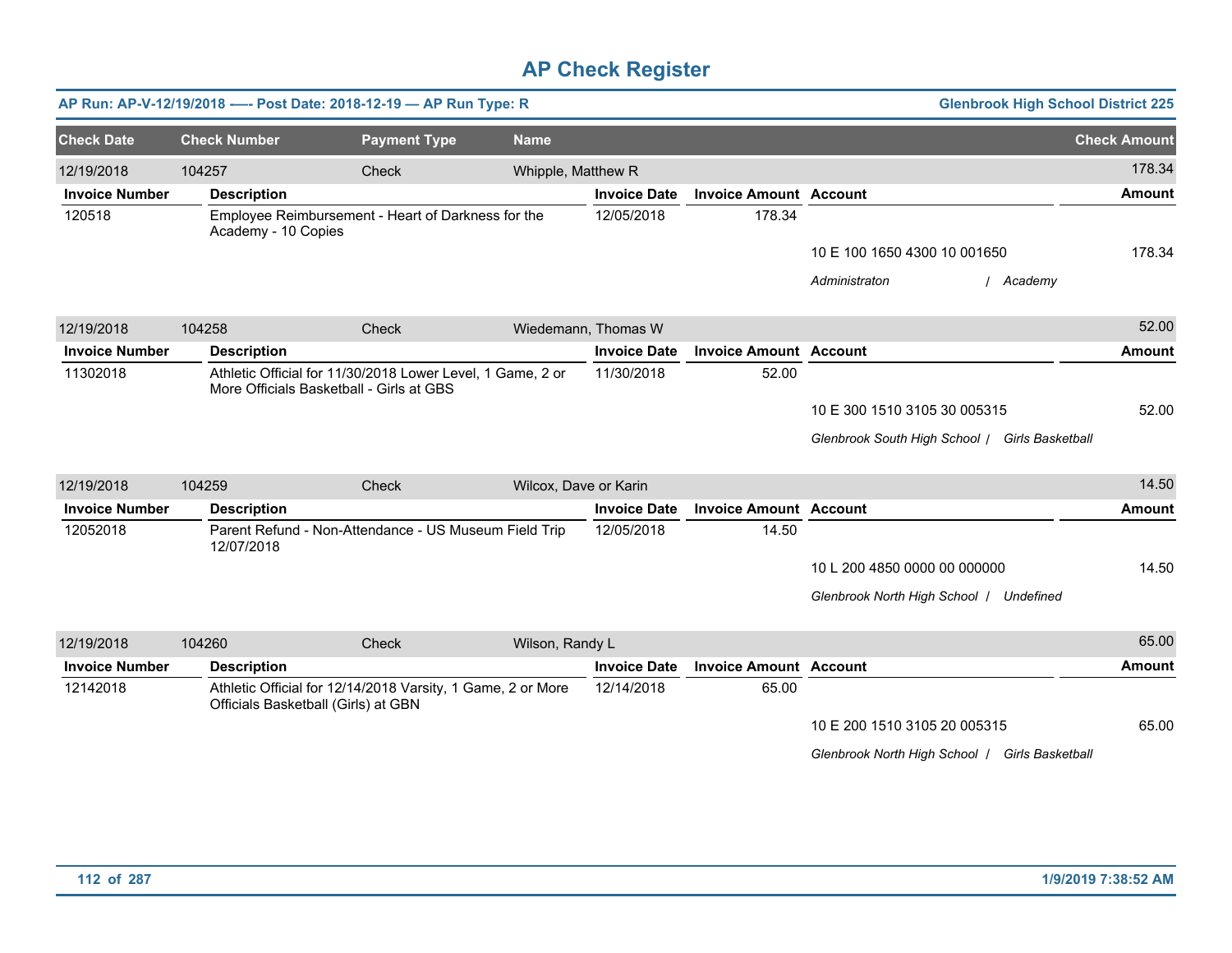|                                   |        |                                       | AP Run: AP-V-12/19/2018 ---- Post Date: 2018-12-19 - AP Run Type: R                                      |                        |                     |                               | <b>Glenbrook High School District 225</b>               |                          |
|-----------------------------------|--------|---------------------------------------|----------------------------------------------------------------------------------------------------------|------------------------|---------------------|-------------------------------|---------------------------------------------------------|--------------------------|
| <b>Check Date</b>                 |        | <b>Check Number</b>                   | <b>Payment Type</b>                                                                                      | <b>Name</b>            |                     |                               |                                                         | <b>Check Amount</b>      |
| 12/19/2018                        | 104261 |                                       | Check                                                                                                    | Window Tech Inc        |                     |                               |                                                         | 2,821.91                 |
| <b>Invoice Number</b>             |        | <b>Description</b>                    |                                                                                                          |                        | <b>Invoice Date</b> | <b>Invoice Amount Account</b> |                                                         | <b>Amount</b>            |
| 17239                             |        | GBN Blind Repairs - Sprinkler Leak    |                                                                                                          |                        | 12/07/2018          | 2,821.91                      |                                                         |                          |
|                                   |        |                                       |                                                                                                          |                        |                     |                               | 20 E 100 2530 5200 10 009823                            | 2,821.91                 |
|                                   |        |                                       |                                                                                                          |                        |                     |                               | <b>Construction Projects</b><br>Administraton           |                          |
| 12/19/2018                        | 104262 |                                       | Check                                                                                                    | Wittenstrom, Rebecka A |                     |                               |                                                         | 25.41                    |
| <b>Invoice Number</b>             |        | <b>Description</b>                    |                                                                                                          |                        | <b>Invoice Date</b> | <b>Invoice Amount Account</b> |                                                         | <b>Amount</b>            |
| $12 - 6 - 18$                     |        | Employee Reimbursement - Lab Supplies |                                                                                                          |                        | 12/01/2018          | 25.41                         |                                                         |                          |
|                                   |        |                                       |                                                                                                          |                        |                     |                               | 10 E 300 1130 4200 30 001055                            | 25.41                    |
|                                   |        |                                       |                                                                                                          |                        |                     |                               | Glenbrook South High School / Science                   |                          |
| 12/19/2018                        | 104263 |                                       | Check                                                                                                    | Wleklinski, Frank A    |                     |                               |                                                         | 65.00                    |
| <b>Invoice Number</b>             |        | <b>Description</b>                    |                                                                                                          |                        | <b>Invoice Date</b> | <b>Invoice Amount Account</b> |                                                         | <b>Amount</b>            |
| 12082018                          |        | Officials Basketball (Boys) at GBN    | Athletic Official for 12/08/2018 Varsity, 1 Game, 2 or More                                              |                        | 12/08/2018          | 65.00                         |                                                         |                          |
|                                   |        |                                       |                                                                                                          |                        |                     |                               | 10 E 200 1510 3105 20 005215                            | 65.00                    |
|                                   |        |                                       |                                                                                                          |                        |                     |                               | Glenbrook North High School /<br><b>Boys Basketball</b> |                          |
| 12/19/2018                        | 104264 |                                       | Check                                                                                                    | Wright, Casey P        |                     |                               |                                                         | 35.50                    |
| <b>Invoice Number</b>             |        | <b>Description</b>                    |                                                                                                          |                        | <b>Invoice Date</b> | <b>Invoice Amount Account</b> |                                                         | <b>Amount</b>            |
| WrightLearningSCAP<br><b>ES18</b> |        |                                       | Employee Reimbursement - Parking & Transportation<br>To/From LearningSCAPES Conference 11/1/18 - 11/2/18 |                        | 11/01/2018          | 35.50                         |                                                         |                          |
|                                   |        |                                       |                                                                                                          |                        |                     |                               | 10 E 100 2225 3320 10 002665                            | 35.50                    |
|                                   |        |                                       |                                                                                                          |                        |                     |                               | Administraton                                           | Instructional Innovation |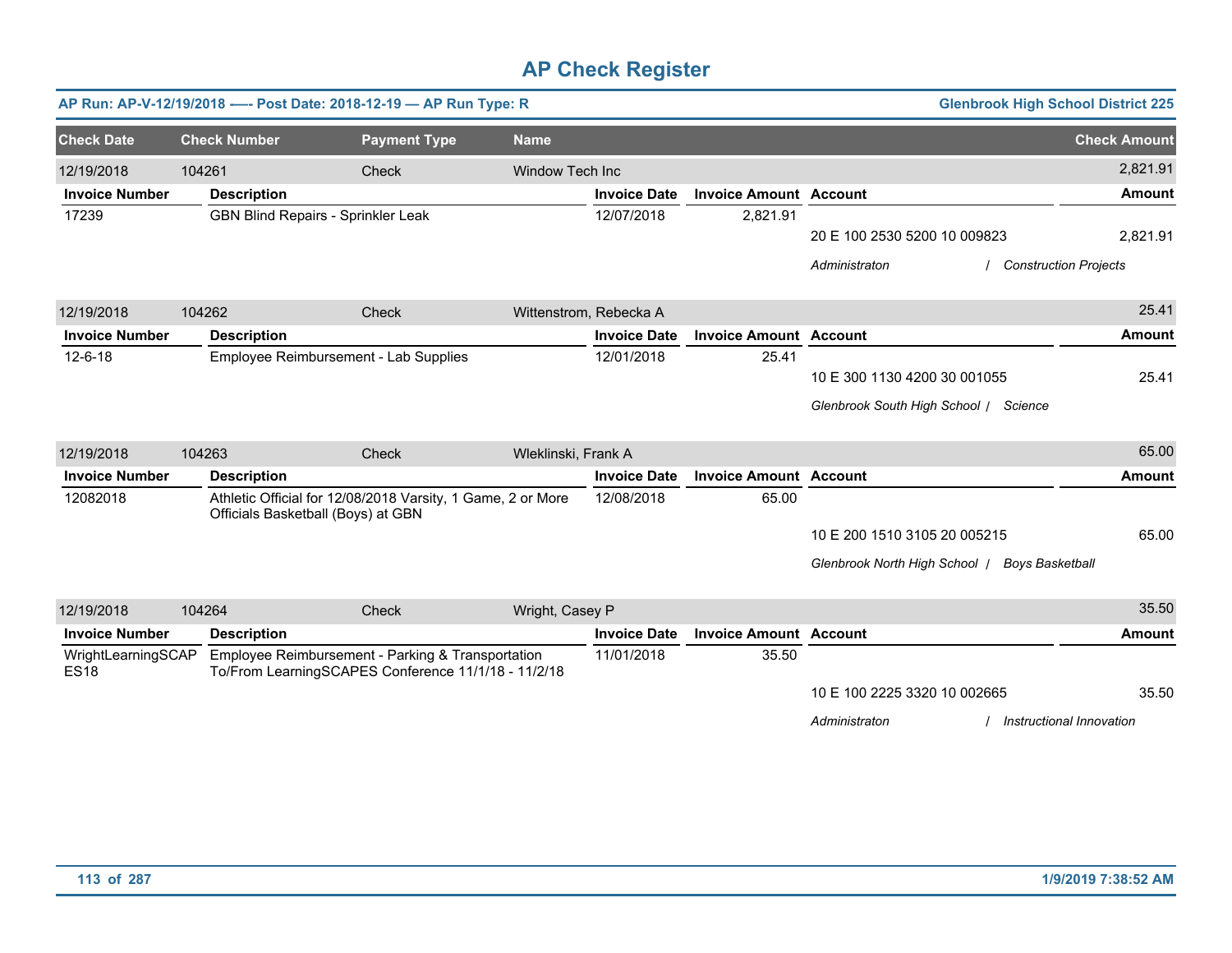|                       |                     | AP Run: AP-V-12/19/2018 ---- Post Date: 2018-12-19 - AP Run Type: R                        |               |                                    |                               |                                                    | <b>Glenbrook High School District 225</b> |
|-----------------------|---------------------|--------------------------------------------------------------------------------------------|---------------|------------------------------------|-------------------------------|----------------------------------------------------|-------------------------------------------|
| <b>Check Date</b>     | <b>Check Number</b> | <b>Payment Type</b>                                                                        | <b>Name</b>   |                                    |                               |                                                    | <b>Check Amount</b>                       |
| 12/19/2018            | 104265              | Check                                                                                      | Yocom, Claire |                                    |                               |                                                    | 125.00                                    |
| <b>Invoice Number</b> | <b>Description</b>  |                                                                                            |               | <b>Invoice Date</b>                | <b>Invoice Amount Account</b> |                                                    | <b>Amount</b>                             |
| 12132018              | 12/7/18 - 12/9/18   | GBS Debate - Judging Fee - Dowling Catholic Paradigm -                                     |               | 12/07/2018                         | 125.00                        |                                                    |                                           |
|                       |                     |                                                                                            |               |                                    |                               | 10 E 300 1520 3105 30 005820                       | 125.00                                    |
|                       |                     |                                                                                            |               |                                    |                               | Glenbrook South High School / Debate               |                                           |
| 12/19/2018            | 104266              | Check                                                                                      | Yocom, Taylor |                                    |                               |                                                    | 250.00                                    |
| <b>Invoice Number</b> | <b>Description</b>  |                                                                                            |               | <b>Invoice Date</b>                | <b>Invoice Amount Account</b> |                                                    | <b>Amount</b>                             |
| 12132018              | 12/7/18 - 12/9/18   | GBS Debate - Judging Fee - Dowling Catholic Paradigm -                                     |               | 12/07/2018                         | 250.00                        |                                                    |                                           |
|                       |                     |                                                                                            |               |                                    |                               | 10 E 300 1520 3105 30 005820                       | 250.00                                    |
|                       |                     |                                                                                            |               |                                    |                               | Glenbrook South High School / Debate               |                                           |
| 12/19/2018            | 104267              | Check                                                                                      |               | Youth Services Glenview Northbrook |                               |                                                    | 450.00                                    |
| <b>Invoice Number</b> | <b>Description</b>  |                                                                                            |               | <b>Invoice Date</b>                | <b>Invoice Amount Account</b> |                                                    | <b>Amount</b>                             |
| 20220                 |                     | GBS - Health Ed SHARE Program Fees                                                         |               | 12/10/2018                         | 450.00                        |                                                    |                                           |
|                       |                     |                                                                                            |               |                                    |                               | 10 E 300 1130 3120 30 001035                       | 450.00                                    |
|                       |                     |                                                                                            |               |                                    |                               | Glenbrook South High School / Health Education     |                                           |
| 12/19/2018            | 104268              | <b>Check</b>                                                                               | Zike, Sara    |                                    |                               |                                                    | 425.00                                    |
| <b>Invoice Number</b> | <b>Description</b>  |                                                                                            |               | <b>Invoice Date</b>                | <b>Invoice Amount Account</b> |                                                    | <b>Amount</b>                             |
| Zike Ck Rq            |                     | Glenbrook Swim Club - Entry Fees - GA Masters Water<br>Polo Tournament 11/17/18 - 11/18/18 |               | 11/17/2018                         | 425.00                        |                                                    |                                           |
|                       |                     |                                                                                            |               |                                    |                               | 95 E 950 3200 6500 95 005520                       | 425.00                                    |
|                       |                     |                                                                                            |               |                                    |                               | <b>Glenbrook Aquatics</b><br>/ Aquatics-Water Polo |                                           |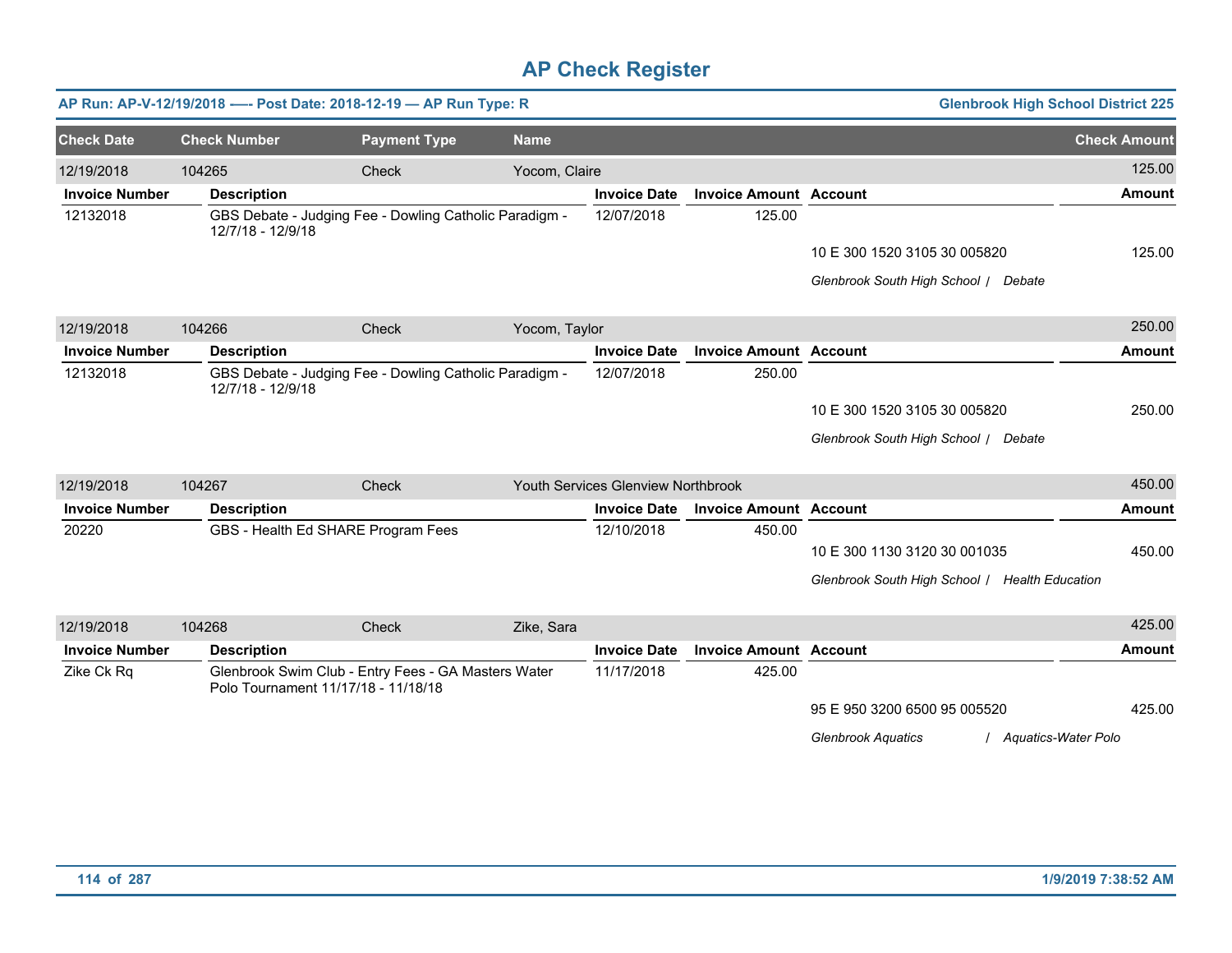|                       |                     | AP Run: AP-V-12/19/2018 ---- Post Date: 2018-12-19 - AP Run Type: R |                       |                     |                               |                                          |                                     | <b>Glenbrook High School District 225</b> |
|-----------------------|---------------------|---------------------------------------------------------------------|-----------------------|---------------------|-------------------------------|------------------------------------------|-------------------------------------|-------------------------------------------|
| <b>Check Date</b>     | <b>Check Number</b> | <b>Payment Type</b>                                                 | <b>Name</b>           |                     |                               |                                          |                                     | <b>Check Amount</b>                       |
| 12/19/2018            | 104269              | Check                                                               | Zuckerman, Jared J    |                     |                               |                                          |                                     | 150.00                                    |
| <b>Invoice Number</b> | <b>Description</b>  |                                                                     |                       | <b>Invoice Date</b> | <b>Invoice Amount Account</b> |                                          |                                     | <b>Amount</b>                             |
| nsda121218c           | 3/3/19              | Employee Meal Advance - Debate - NSDA District 3/2/19 -             |                       | 03/02/2019          | 60.00                         |                                          |                                     |                                           |
|                       |                     |                                                                     |                       |                     |                               | 10 E 200 1520 3340 20 005820             |                                     | 60.00                                     |
|                       |                     |                                                                     |                       |                     |                               | Glenbrook North High School   Debate     |                                     |                                           |
| pc121118c             | 2/14/19 - 2/17/19   | Employee Meal Advance - Debate - Crestian Tournament                |                       | 02/14/2019          | 90.00                         |                                          |                                     |                                           |
|                       |                     |                                                                     |                       |                     |                               | 10 E 200 1520 3340 20 005820             |                                     | 90.00                                     |
|                       |                     |                                                                     |                       |                     |                               | Glenbrook North High School   Debate     |                                     |                                           |
| 12/19/2018            | 9000000338          | <b>ACH</b>                                                          | Beck's Book Store Inc |                     |                               |                                          |                                     | 1,314.32                                  |
| <b>Invoice Number</b> | <b>Description</b>  |                                                                     |                       | <b>Invoice Date</b> | <b>Invoice Amount Account</b> |                                          |                                     | <b>Amount</b>                             |
| 112018                |                     | Becks Department Charges - November 2018                            |                       | 12/03/2018          | 14.03                         |                                          |                                     |                                           |
|                       |                     |                                                                     |                       |                     |                               | 99 L 990 1529 0000 30 831220             |                                     | 14.03                                     |
|                       |                     |                                                                     |                       |                     |                               | <b>Student Based Activity</b><br>Account | / Titan Poms                        |                                           |
| 112018                |                     | Becks Department Charges - November 2018                            |                       | 12/03/2018          | 8.99                          |                                          |                                     |                                           |
|                       |                     |                                                                     |                       |                     |                               | 10 E 100 2640 4100 10 002649             |                                     | 8.99                                      |
|                       |                     |                                                                     |                       |                     |                               | Administraton                            | <b>Employee Wellness</b><br>Program |                                           |
| 112018                |                     | Becks Department Charges - November 2018                            |                       | 12/03/2018          | 21.00                         |                                          |                                     |                                           |
|                       |                     |                                                                     |                       |                     |                               | 10 E 100 2664 3810 10 002664             |                                     | 21.00                                     |
|                       |                     |                                                                     |                       |                     |                               | Administraton                            | / Student 1:1 Technology            |                                           |
| 112018                |                     | Becks Department Charges - November 2018                            |                       | 12/03/2018          | 21.00                         |                                          |                                     |                                           |
|                       |                     |                                                                     |                       |                     |                               | 10 E 100 2664 3810 10 002664             |                                     | 21.00                                     |
|                       |                     |                                                                     |                       |                     |                               | Administraton                            |                                     | Student 1:1 Technology                    |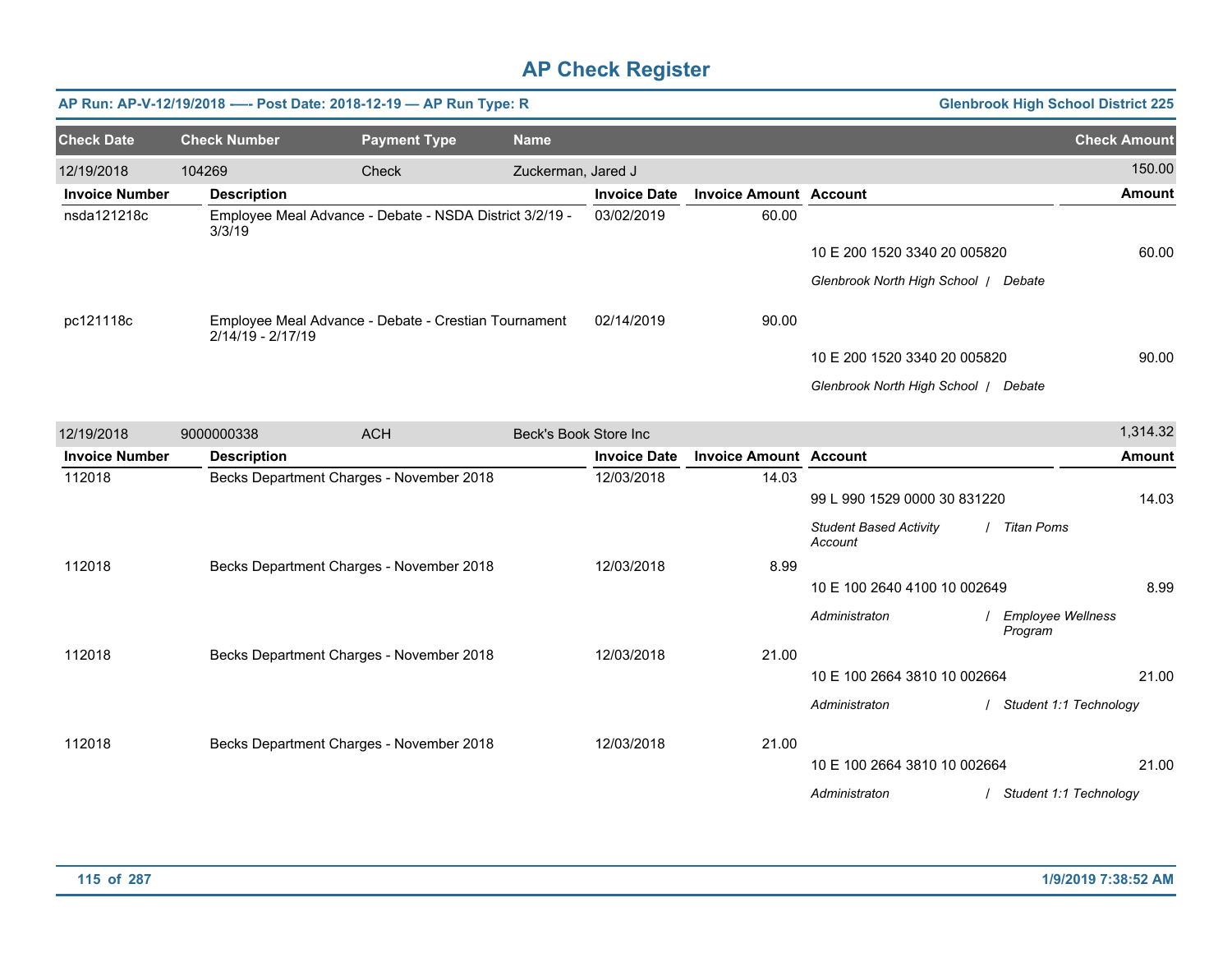|                       |                     | AP Run: AP-V-12/19/2018 ---- Post Date: 2018-12-19 - AP Run Type: R |                       |                     |                               |                                              | <b>Glenbrook High School District 225</b> |
|-----------------------|---------------------|---------------------------------------------------------------------|-----------------------|---------------------|-------------------------------|----------------------------------------------|-------------------------------------------|
| <b>Check Date</b>     | <b>Check Number</b> | <b>Payment Type</b>                                                 | <b>Name</b>           |                     |                               |                                              | <b>Check Amount</b>                       |
| 12/19/2018            | 9000000338          | <b>ACH</b>                                                          | Beck's Book Store Inc |                     |                               |                                              | 1,314.32                                  |
| <b>Invoice Number</b> | <b>Description</b>  |                                                                     |                       | <b>Invoice Date</b> | <b>Invoice Amount Account</b> |                                              | <b>Amount</b>                             |
| 112018                |                     | Becks Department Charges - November 2018                            |                       | 12/03/2018          | 21.00                         | 10 E 100 2664 3810 10 002664                 | 21.00                                     |
|                       |                     |                                                                     |                       |                     |                               | Administraton                                | / Student 1:1 Technology                  |
| 112018                |                     | Becks Department Charges - November 2018                            |                       | 12/03/2018          | 50.00                         | 10 E 100 2664 3810 10 002664                 | 50.00                                     |
|                       |                     |                                                                     |                       |                     |                               | Administraton                                | / Student 1:1 Technology                  |
| 112018                |                     | Becks Department Charges - November 2018                            |                       | 12/03/2018          | 89.00                         | 10 E 100 2664 3810 10 002664                 | 89.00                                     |
|                       |                     |                                                                     |                       |                     |                               |                                              |                                           |
|                       |                     |                                                                     |                       |                     |                               | Administraton                                | / Student 1:1 Technology                  |
| 112018                |                     | Becks Department Charges - November 2018                            |                       | 12/03/2018          | 38.00                         |                                              |                                           |
|                       |                     |                                                                     |                       |                     |                               | 10 E 100 2664 3810 10 002664                 | 38.00                                     |
|                       |                     |                                                                     |                       |                     |                               | Administraton                                | / Student 1:1 Technology                  |
| 112018                |                     | Becks Department Charges - November 2018                            |                       | 12/03/2018          | 38.00                         |                                              |                                           |
|                       |                     |                                                                     |                       |                     |                               | 10 E 100 2664 3810 10 002664                 | 38.00                                     |
|                       |                     |                                                                     |                       |                     |                               | Administraton                                | / Student 1:1 Technology                  |
| 112018                |                     | Becks Department Charges - November 2018                            |                       | 12/03/2018          | 30.00                         |                                              |                                           |
|                       |                     |                                                                     |                       |                     |                               | 10 E 300 2111 4100 30 002110                 | 30.00                                     |
|                       |                     |                                                                     |                       |                     |                               | Glenbrook South High School / Dean's Office  |                                           |
| 112018                |                     | Becks Department Charges - November 2018                            |                       | 12/03/2018          | 13.60                         |                                              |                                           |
|                       |                     |                                                                     |                       |                     |                               | 10 E 300 1130 4300 30 001060                 | 13.60                                     |
|                       |                     |                                                                     |                       |                     |                               | Glenbrook South High School / Social Studies |                                           |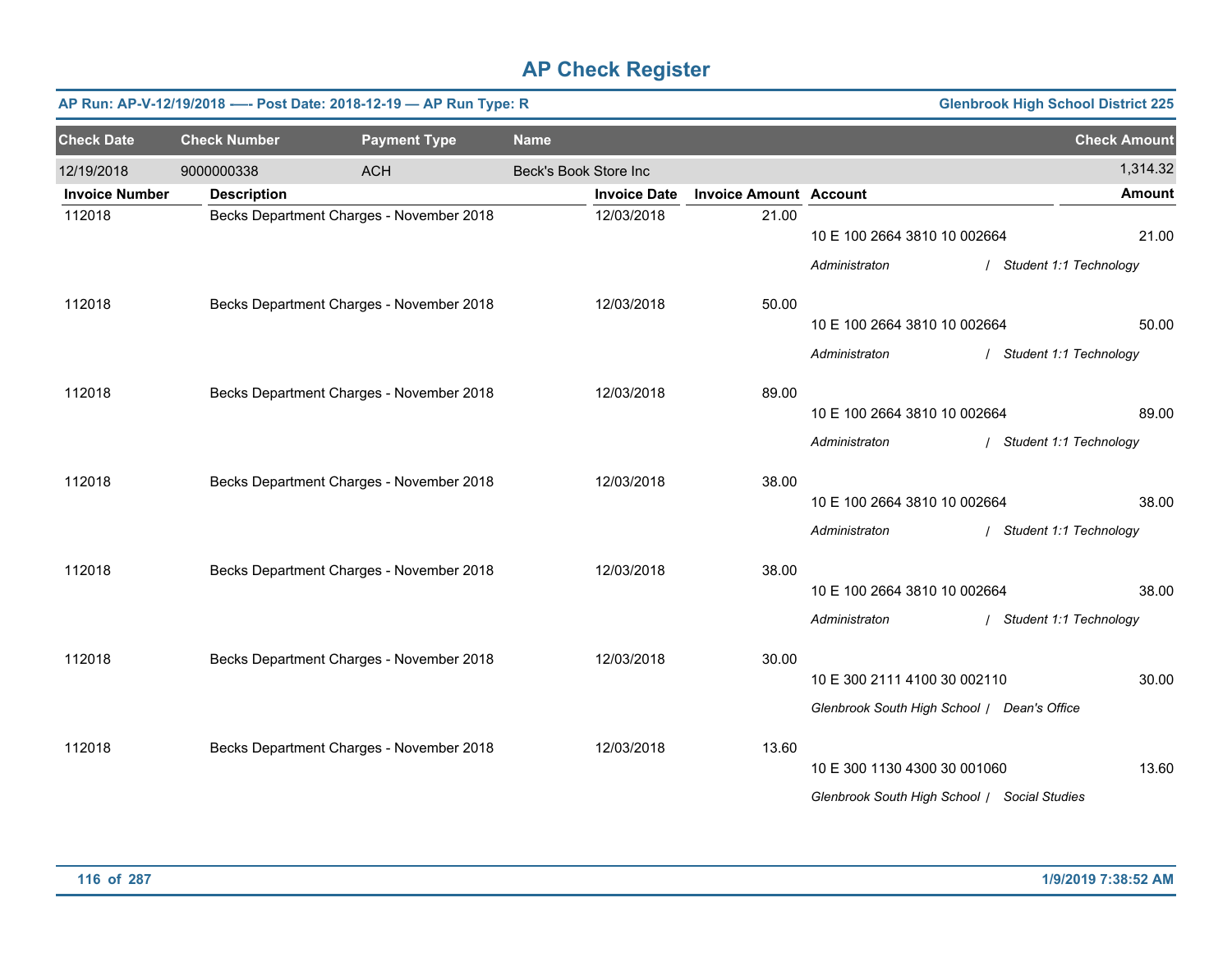|                       |                     | AP Run: AP-V-12/19/2018 ---- Post Date: 2018-12-19 - AP Run Type: R |                       |                     |                               |                                                                              | <b>Glenbrook High School District 225</b> |          |
|-----------------------|---------------------|---------------------------------------------------------------------|-----------------------|---------------------|-------------------------------|------------------------------------------------------------------------------|-------------------------------------------|----------|
| <b>Check Date</b>     | <b>Check Number</b> | <b>Payment Type</b>                                                 | <b>Name</b>           |                     |                               |                                                                              | <b>Check Amount</b>                       |          |
| 12/19/2018            | 9000000338          | <b>ACH</b>                                                          | Beck's Book Store Inc |                     |                               |                                                                              |                                           | 1,314.32 |
| <b>Invoice Number</b> | <b>Description</b>  |                                                                     |                       | <b>Invoice Date</b> | <b>Invoice Amount Account</b> |                                                                              |                                           | Amount   |
| 112018                |                     | Becks Department Charges - November 2018                            |                       | 12/03/2018          | 88.95                         | 10 E 300 1130 4100 30 001030<br>Glenbrook South High School / World Language |                                           | 88.95    |
| 112018                |                     | Becks Department Charges - November 2018                            |                       | 12/03/2018          | 19.99                         | 99 L 990 1529 0000 30 830050                                                 |                                           | 19.99    |
|                       |                     |                                                                     |                       |                     |                               | <b>Student Based Activity</b><br>Account                                     | / Advanced Placement<br>Testing           |          |
| 112018                |                     | Becks Department Charges - November 2018                            |                       | 12/03/2018          | 4.25                          | 10 E 300 1130 4300 30 001060<br>Glenbrook South High School / Social Studies |                                           | 4.25     |
| 112018                |                     | Becks Department Charges - November 2018                            |                       | 12/03/2018          | 14.75                         | 10 E 300 1130 4300 30 001060<br>Glenbrook South High School / Social Studies |                                           | 14.75    |
| 112018                |                     | Becks Department Charges - November 2018                            |                       | 12/03/2018          | 17.60                         | 10 E 300 1130 4300 30 001060<br>Glenbrook South High School / Social Studies |                                           | 17.60    |
| 112018                |                     | Becks Department Charges - November 2018                            |                       | 12/03/2018          | 12.80                         | 10 E 300 1130 4300 30 001060<br>Glenbrook South High School / Social Studies |                                           | 12.80    |
| 112018                |                     | Becks Department Charges - November 2018                            |                       | 12/03/2018          | 14.75                         | 10 E 300 1130 4300 30 001060<br>Glenbrook South High School / Social Studies |                                           | 14.75    |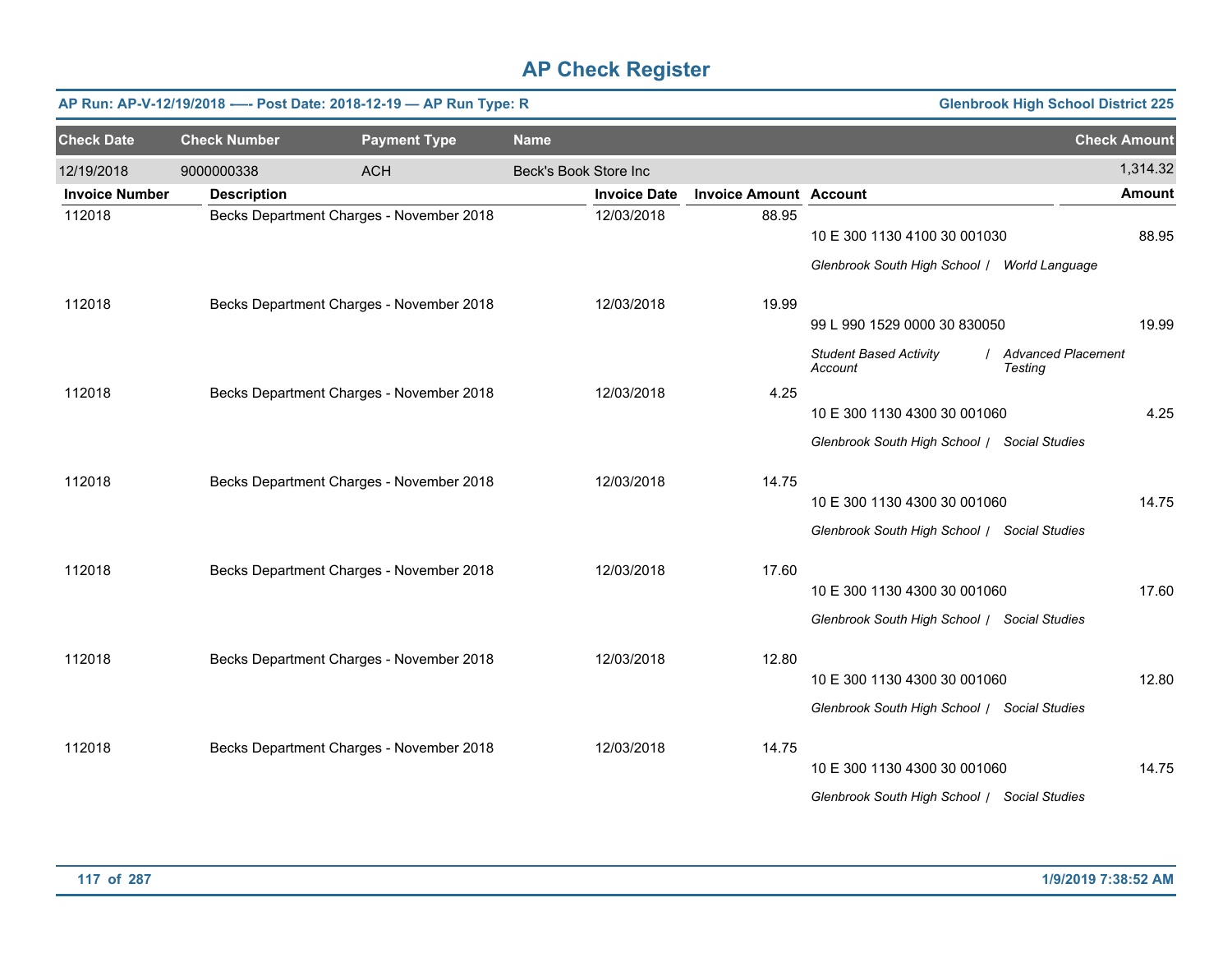|                       |                     | AP Run: AP-V-12/19/2018 ---- Post Date: 2018-12-19 - AP Run Type: R |                       |                     |                               |                                                          | <b>Glenbrook High School District 225</b> |
|-----------------------|---------------------|---------------------------------------------------------------------|-----------------------|---------------------|-------------------------------|----------------------------------------------------------|-------------------------------------------|
| <b>Check Date</b>     | <b>Check Number</b> | <b>Payment Type</b>                                                 | <b>Name</b>           |                     |                               |                                                          | <b>Check Amount</b>                       |
| 12/19/2018            | 9000000338          | <b>ACH</b>                                                          | Beck's Book Store Inc |                     |                               |                                                          | 1,314.32                                  |
| <b>Invoice Number</b> | <b>Description</b>  |                                                                     |                       | <b>Invoice Date</b> | <b>Invoice Amount Account</b> |                                                          | <b>Amount</b>                             |
| 112018                |                     | Becks Department Charges - November 2018                            |                       | 12/03/2018          | 27.65                         | 10 E 300 1130 4300 30 001060                             | 27.65                                     |
|                       |                     |                                                                     |                       |                     |                               | Glenbrook South High School / Social Studies             |                                           |
| 112018                |                     | Becks Department Charges - November 2018                            |                       | 12/03/2018          | 13.50                         |                                                          |                                           |
|                       |                     |                                                                     |                       |                     |                               | 10 E 200 1130 4300 20 001020                             | 13.50                                     |
|                       |                     |                                                                     |                       |                     |                               | Glenbrook North High School   English                    |                                           |
| 112018                |                     | Becks Department Charges - November 2018                            |                       | 12/03/2018          | 30.00                         |                                                          |                                           |
|                       |                     |                                                                     |                       |                     |                               | 10 E 300 2111 4100 30 002110                             | 30.00                                     |
|                       |                     |                                                                     |                       |                     |                               | Glenbrook South High School / Dean's Office              |                                           |
| 112018                |                     | Becks Department Charges - November 2018                            |                       | 12/03/2018          | 30.00                         |                                                          |                                           |
|                       |                     |                                                                     |                       |                     |                               | 10 E 300 2210 4100 30 002210                             | 30.00                                     |
|                       |                     |                                                                     |                       |                     |                               | Glenbrook South High School / Improvement Of Instruction |                                           |
| 112018                |                     | Becks Department Charges - November 2018                            |                       | 12/03/2018          | 14.08                         |                                                          |                                           |
|                       |                     |                                                                     |                       |                     |                               | 99 L 990 1529 0000 30 830260                             | 14.08                                     |
|                       |                     |                                                                     |                       |                     |                               | <b>Student Based Activity</b><br>Account                 | / Concessions                             |
| 112018                |                     | Becks Department Charges - November 2018                            |                       | 12/03/2018          | 21.00                         |                                                          |                                           |
|                       |                     |                                                                     |                       |                     |                               | 10 E 100 2664 3810 10 002664                             | 21.00                                     |
|                       |                     |                                                                     |                       |                     |                               | Administraton                                            | / Student 1:1 Technology                  |
| 112018                |                     | Becks Department Charges - November 2018                            |                       | 12/03/2018          | 21.00                         |                                                          |                                           |
|                       |                     |                                                                     |                       |                     |                               | 10 E 100 2664 3810 10 002664                             | 21.00                                     |
|                       |                     |                                                                     |                       |                     |                               | Administraton                                            | Student 1:1 Technology                    |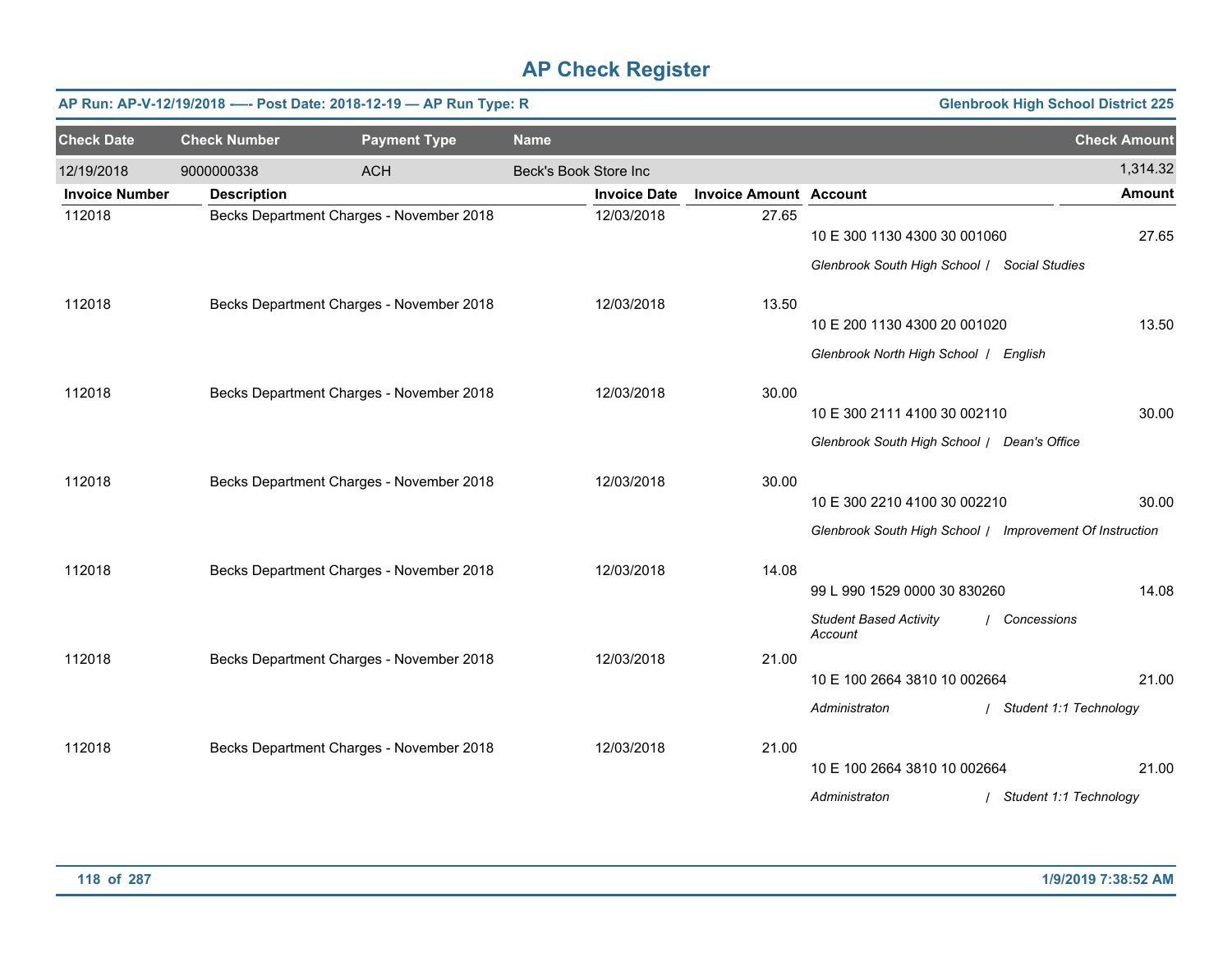|                       |                     | AP Run: AP-V-12/19/2018 ---- Post Date: 2018-12-19 - AP Run Type: R |                       |                     |                               |                                             | <b>Glenbrook High School District 225</b> |
|-----------------------|---------------------|---------------------------------------------------------------------|-----------------------|---------------------|-------------------------------|---------------------------------------------|-------------------------------------------|
| <b>Check Date</b>     | <b>Check Number</b> | <b>Payment Type</b>                                                 | <b>Name</b>           |                     |                               |                                             | <b>Check Amount</b>                       |
| 12/19/2018            | 9000000338          | <b>ACH</b>                                                          | Beck's Book Store Inc |                     |                               |                                             | 1,314.32                                  |
| <b>Invoice Number</b> | <b>Description</b>  |                                                                     |                       | <b>Invoice Date</b> | <b>Invoice Amount Account</b> |                                             | <b>Amount</b>                             |
| 112018                |                     | Becks Department Charges - November 2018                            |                       | 12/03/2018          | 21.00                         | 10 E 100 2664 3810 10 002664                | 21.00                                     |
|                       |                     |                                                                     |                       |                     |                               | Administraton                               | / Student 1:1 Technology                  |
| 112018                |                     | Becks Department Charges - November 2018                            |                       | 12/03/2018          | 21.00                         |                                             |                                           |
|                       |                     |                                                                     |                       |                     |                               | 10 E 100 2664 3810 10 002664                | 21.00                                     |
|                       |                     |                                                                     |                       |                     |                               | Administraton                               | / Student 1:1 Technology                  |
| 112018                |                     | Becks Department Charges - November 2018                            |                       | 12/03/2018          | 59.97                         |                                             |                                           |
|                       |                     |                                                                     |                       |                     |                               | 10 E 300 2111 4100 30 002110                | 59.97                                     |
|                       |                     |                                                                     |                       |                     |                               | Glenbrook South High School / Dean's Office |                                           |
| 112018                |                     | Becks Department Charges - November 2018                            |                       | 12/03/2018          | 19.99                         |                                             |                                           |
|                       |                     |                                                                     |                       |                     |                               | 10 E 300 2111 4100 30 002110                | 19.99                                     |
|                       |                     |                                                                     |                       |                     |                               | Glenbrook South High School / Dean's Office |                                           |
| 112018                |                     | Becks Department Charges - November 2018                            |                       | 12/03/2018          | 4.55                          | 10 E 300 1130 4300 30 001020                | 4.55                                      |
|                       |                     |                                                                     |                       |                     |                               | Glenbrook South High School / English       |                                           |
|                       |                     |                                                                     |                       |                     |                               |                                             |                                           |
| 112018                |                     | Becks Department Charges - November 2018                            |                       | 12/03/2018          | 4.55                          |                                             |                                           |
|                       |                     |                                                                     |                       |                     |                               | 10 E 300 1130 4300 30 001020                | 4.55                                      |
|                       |                     |                                                                     |                       |                     |                               | Glenbrook South High School / English       |                                           |
| 112018                |                     | Becks Department Charges - November 2018                            |                       | 12/03/2018          | 15.02                         |                                             |                                           |
|                       |                     |                                                                     |                       |                     |                               | 99 L 990 1529 0000 30 830380                | 15.02                                     |
|                       |                     |                                                                     |                       |                     |                               | <b>Student Based Activity</b><br>Account    | / Etruscan-yearbook                       |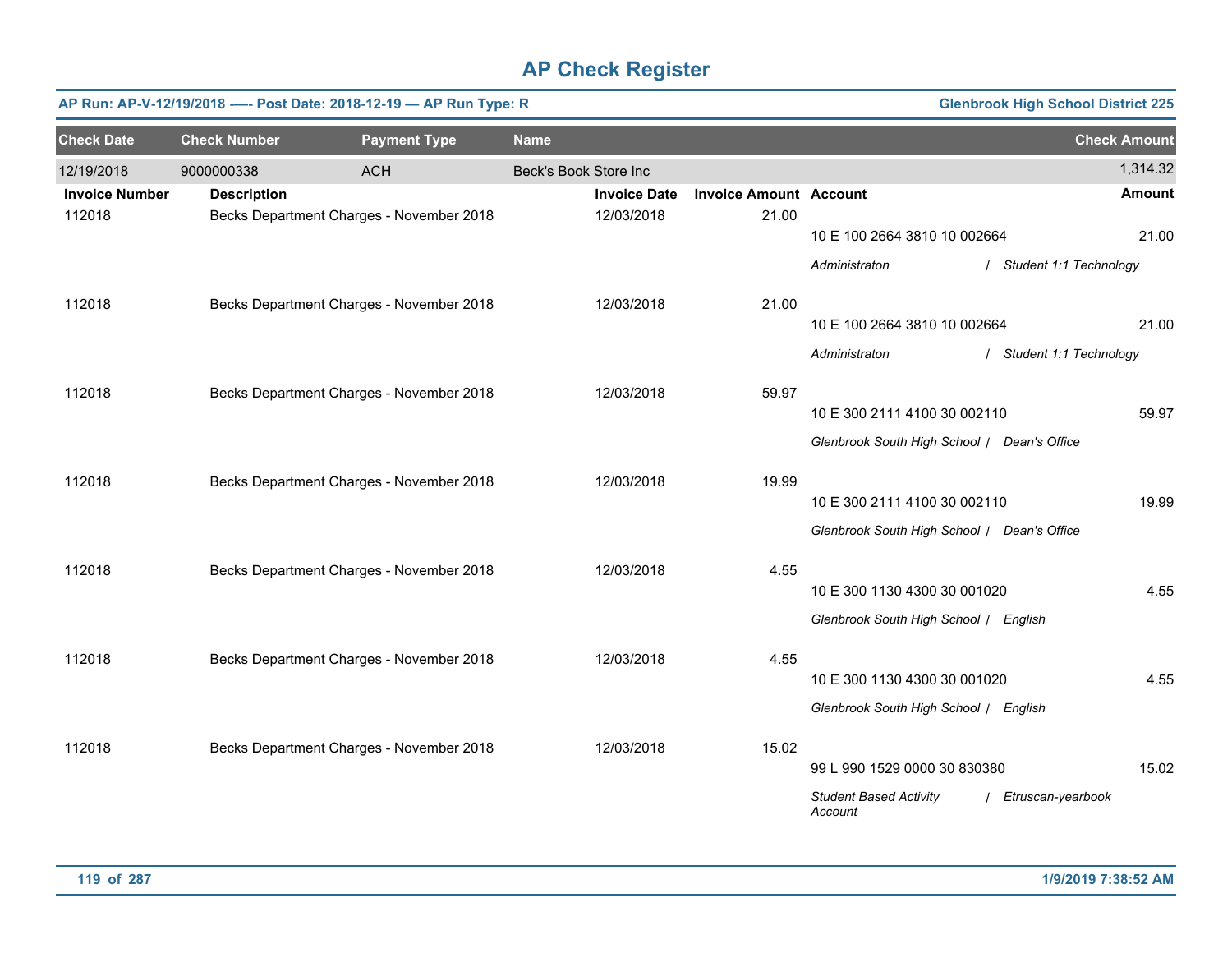| <b>Check Date</b><br><b>Check Number</b><br><b>Payment Type</b><br><b>Name</b>                            | <b>Check Amount</b> |
|-----------------------------------------------------------------------------------------------------------|---------------------|
|                                                                                                           |                     |
| Beck's Book Store Inc<br>12/19/2018<br>9000000338<br><b>ACH</b>                                           | 1,314.32            |
| <b>Invoice Number</b><br><b>Invoice Amount Account</b><br><b>Description</b><br><b>Invoice Date</b>       | <b>Amount</b>       |
| Becks Department Charges - November 2018<br>15.80<br>112018<br>12/03/2018<br>99 L 990 1529 0000 30 830380 | 15.80               |
| <b>Student Based Activity</b><br>/ Etruscan-yearbook<br>Account                                           |                     |
| 112018<br>Becks Department Charges - November 2018<br>12/03/2018<br>21.00                                 |                     |
| 10 E 200 1220 4100 20 001325                                                                              | 21.00               |
| Glenbrook North High School   Special Education Resource                                                  |                     |
| 13.50<br>112018<br>Becks Department Charges - November 2018<br>12/03/2018                                 |                     |
| 10 E 200 1220 4100 20 001325                                                                              | 13.50               |
| Glenbrook North High School   Special Education Resource                                                  |                     |
| 112018<br>Becks Department Charges - November 2018<br>12/03/2018<br>30.00                                 |                     |
| 10 E 300 2210 4100 30 002210                                                                              | 30.00               |
| Glenbrook South High School / Improvement Of Instruction                                                  |                     |
| Becks Department Charges - November 2018<br>21.00<br>112018<br>12/03/2018                                 |                     |
| 10 E 100 2664 3810 10 002664                                                                              | 21.00               |
| Administraton<br>/ Student 1:1 Technology                                                                 |                     |
| 112018<br>Becks Department Charges - November 2018<br>12/03/2018<br>21.00                                 |                     |
| 10 E 100 2664 3810 10 002664                                                                              | 21.00               |
| Administraton<br>/ Student 1:1 Technology                                                                 |                     |
| 12/03/2018<br>51.00<br>112018<br>Becks Department Charges - November 2018                                 |                     |
| 10 E 300 1130 4300 30 001020                                                                              | 51.00               |
| Glenbrook South High School   English                                                                     |                     |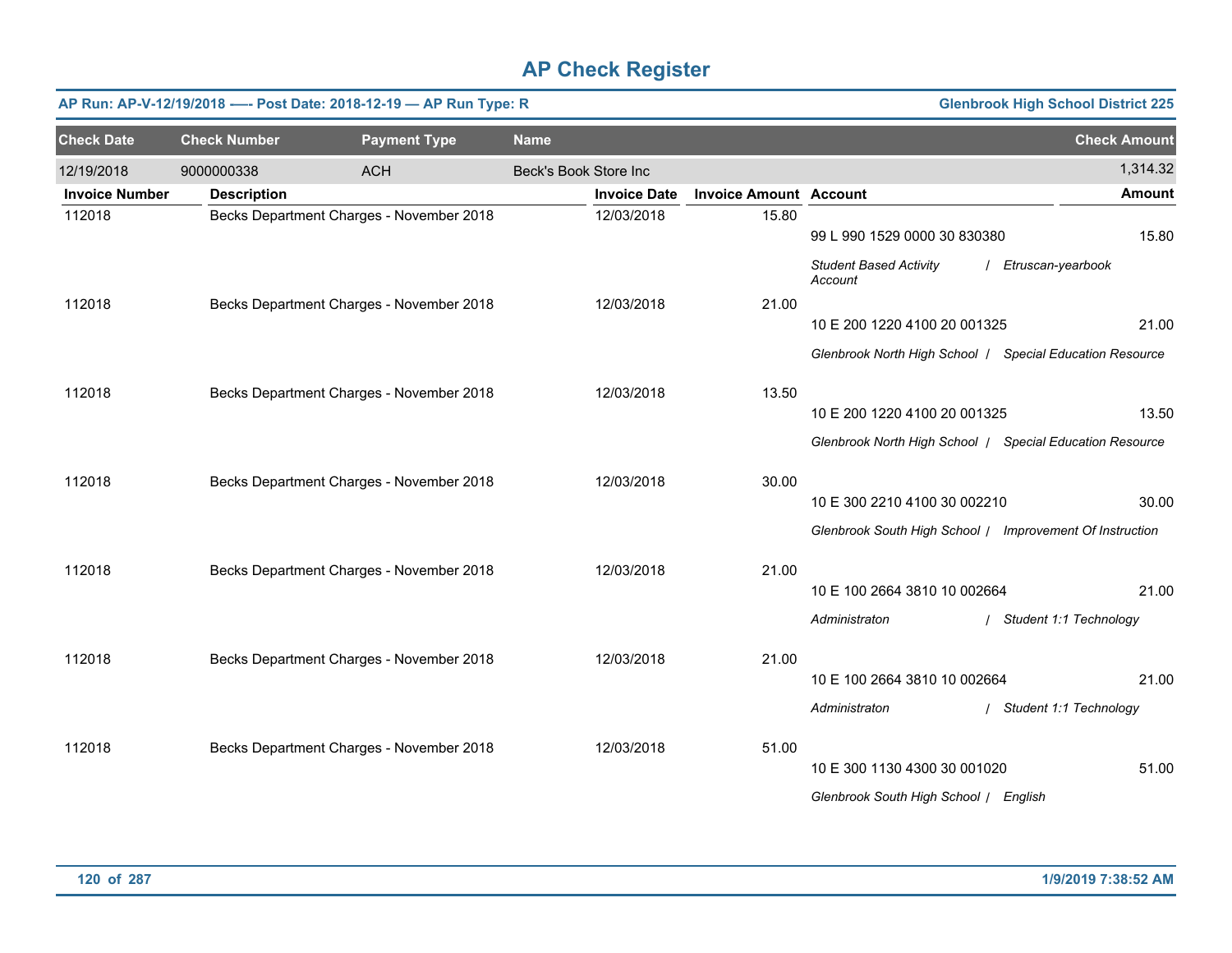|                       | AP Run: AP-V-12/19/2018 ---- Post Date: 2018-12-19 - AP Run Type: R<br><b>Glenbrook High School District 225</b> |                                          |                       |                     |                               |                              |  |                          |  |  |  |
|-----------------------|------------------------------------------------------------------------------------------------------------------|------------------------------------------|-----------------------|---------------------|-------------------------------|------------------------------|--|--------------------------|--|--|--|
| <b>Check Date</b>     | <b>Check Number</b>                                                                                              | <b>Payment Type</b>                      | <b>Name</b>           |                     |                               |                              |  | <b>Check Amount</b>      |  |  |  |
| 12/19/2018            | 9000000338                                                                                                       | <b>ACH</b>                               | Beck's Book Store Inc |                     |                               |                              |  | 1,314.32                 |  |  |  |
| <b>Invoice Number</b> | <b>Description</b>                                                                                               |                                          |                       | <b>Invoice Date</b> | <b>Invoice Amount Account</b> |                              |  | <b>Amount</b>            |  |  |  |
| 112018                |                                                                                                                  | Becks Department Charges - November 2018 |                       | 12/03/2018          | 50.00                         | 10 E 100 2664 3810 10 002664 |  | 50.00                    |  |  |  |
|                       |                                                                                                                  |                                          |                       |                     |                               | Administraton                |  | / Student 1:1 Technology |  |  |  |
| 112018                |                                                                                                                  | Becks Department Charges - November 2018 |                       | 12/03/2018          | 50.00                         |                              |  |                          |  |  |  |
|                       |                                                                                                                  |                                          |                       |                     |                               | 10 E 100 2664 3810 10 002664 |  | 50.00                    |  |  |  |
|                       |                                                                                                                  |                                          |                       |                     |                               | Administraton                |  | / Student 1:1 Technology |  |  |  |
| 112018                |                                                                                                                  | Becks Department Charges - November 2018 |                       | 12/03/2018          | 89.00                         |                              |  |                          |  |  |  |
|                       |                                                                                                                  |                                          |                       |                     |                               | 10 E 100 2664 3810 10 002664 |  | 89.00                    |  |  |  |
|                       |                                                                                                                  |                                          |                       |                     |                               | Administraton                |  | / Student 1:1 Technology |  |  |  |
| 112018                |                                                                                                                  | Becks Department Charges - November 2018 |                       | 12/03/2018          | 38.00                         |                              |  |                          |  |  |  |
|                       |                                                                                                                  |                                          |                       |                     |                               | 10 E 100 2664 3810 10 002664 |  | 38.00                    |  |  |  |
|                       |                                                                                                                  |                                          |                       |                     |                               | Administraton                |  | / Student 1:1 Technology |  |  |  |
| 112018                |                                                                                                                  | Becks Department Charges - November 2018 |                       | 12/03/2018          | 21.00                         |                              |  |                          |  |  |  |
|                       |                                                                                                                  |                                          |                       |                     |                               | 10 E 100 2664 3810 10 002664 |  | 21.00                    |  |  |  |
|                       |                                                                                                                  |                                          |                       |                     |                               | Administraton                |  | / Student 1:1 Technology |  |  |  |
| 112018                |                                                                                                                  | Becks Department Charges - November 2018 |                       | 12/03/2018          | 21.00                         |                              |  |                          |  |  |  |
|                       |                                                                                                                  |                                          |                       |                     |                               | 10 E 100 2664 3810 10 002664 |  | 21.00                    |  |  |  |
|                       |                                                                                                                  |                                          |                       |                     |                               | Administraton                |  | / Student 1:1 Technology |  |  |  |
| 112018                |                                                                                                                  | Becks Department Charges - November 2018 |                       | 12/03/2018          | 21.00                         |                              |  |                          |  |  |  |
|                       |                                                                                                                  |                                          |                       |                     |                               | 10 E 100 2664 3810 10 002664 |  | 21.00                    |  |  |  |
|                       |                                                                                                                  |                                          |                       |                     |                               | Administraton                |  | / Student 1:1 Technology |  |  |  |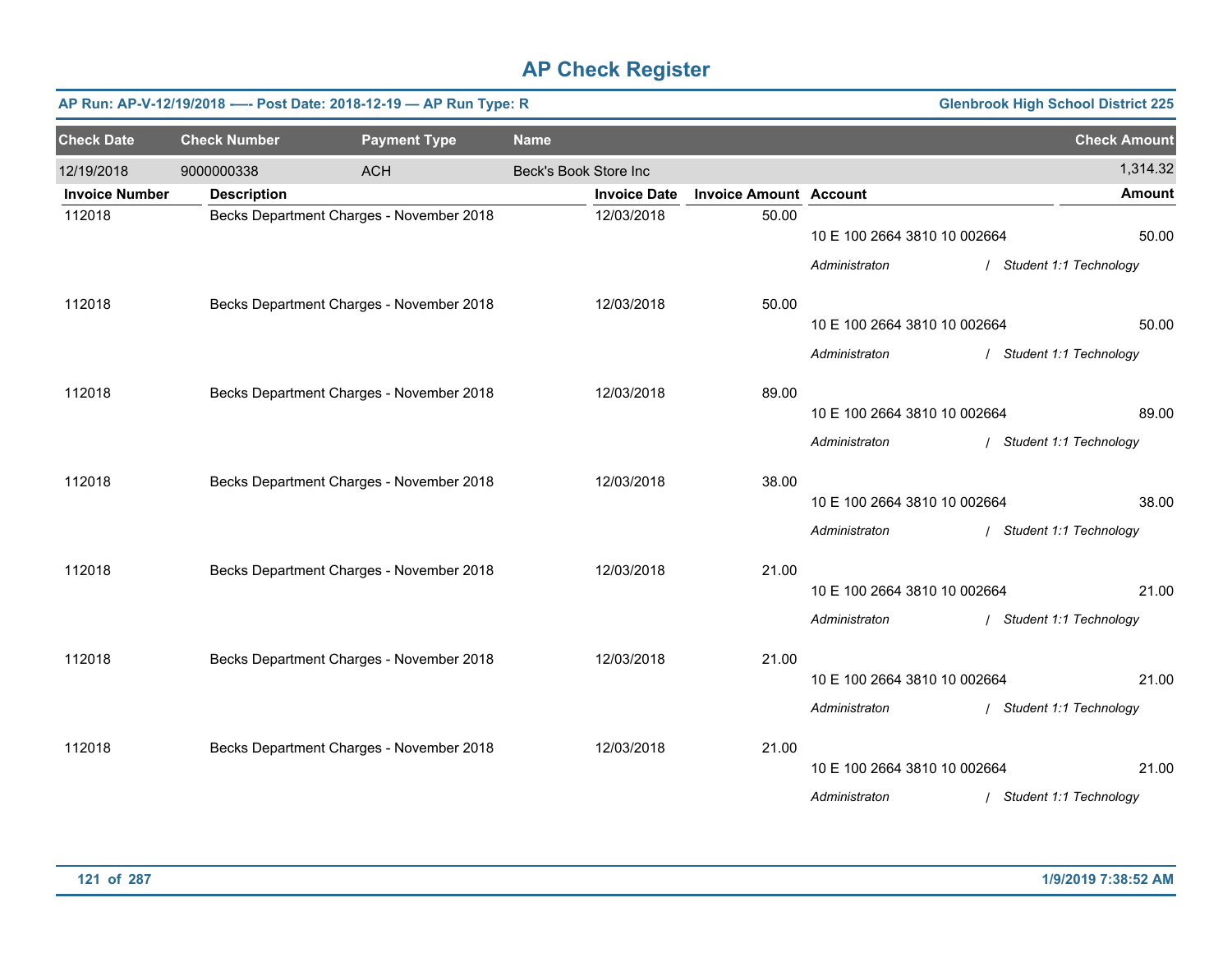|                       |                             | AP Run: AP-V-12/19/2018 ---- Post Date: 2018-12-19 - AP Run Type: R |                       |                             |                                                     |                              | <b>Glenbrook High School District 225</b>   |                            |
|-----------------------|-----------------------------|---------------------------------------------------------------------|-----------------------|-----------------------------|-----------------------------------------------------|------------------------------|---------------------------------------------|----------------------------|
| <b>Check Date</b>     | <b>Check Number</b>         | <b>Payment Type</b>                                                 | <b>Name</b>           |                             |                                                     |                              |                                             | <b>Check Amount</b>        |
| 12/19/2018            | 9000000338                  | <b>ACH</b>                                                          | Beck's Book Store Inc |                             |                                                     |                              |                                             | 1,314.32                   |
| <b>Invoice Number</b> | <b>Description</b>          |                                                                     |                       | <b>Invoice Date</b>         | <b>Invoice Amount Account</b>                       |                              |                                             | <b>Amount</b>              |
| 112018                |                             | Becks Department Charges - November 2018                            |                       | 12/03/2018                  | 30.00                                               |                              |                                             |                            |
|                       |                             |                                                                     |                       |                             |                                                     | 10 E 300 2111 4100 30 002110 |                                             | 30.00                      |
|                       |                             |                                                                     |                       |                             |                                                     |                              | Glenbrook South High School   Dean's Office |                            |
| 12/19/2018            | 9000000339                  | <b>ACH</b>                                                          | Benca, Julie          |                             |                                                     |                              |                                             | 449.00                     |
| <b>Invoice Number</b> | <b>Description</b>          |                                                                     |                       | <b>Invoice Date</b>         | <b>Invoice Amount Account</b>                       |                              |                                             | <b>Amount</b>              |
| TuitionFall18         |                             | Employee Reimbursement - Tuition Fall 2018                          |                       | 12/17/2018                  | 449.00                                              |                              |                                             |                            |
|                       |                             |                                                                     |                       |                             |                                                     | 10 E 100 2210 2300 10 002210 |                                             | 449.00                     |
|                       |                             |                                                                     |                       |                             |                                                     | Administraton                |                                             | Improvement Of Instruction |
| 12/19/2018            | 9000000340                  | <b>ACH</b>                                                          |                       |                             | <b>CCSMI/Cannon Cochran Management Services Inc</b> |                              |                                             | 7,707.51                   |
| <b>Invoice Number</b> | <b>Description</b>          |                                                                     |                       | <b>Invoice Date</b>         | <b>Invoice Amount Account</b>                       |                              |                                             | <b>Amount</b>              |
| 0063824-IN            | <b>Issued November 2018</b> | Workers' Compensation - Funding Reimbursement - Checks 11/30/2018   |                       |                             | 7,707.51                                            |                              |                                             |                            |
|                       |                             |                                                                     |                       |                             |                                                     | 10 E 100 2310 3830 10 002311 |                                             | 7,707.51                   |
|                       |                             |                                                                     |                       |                             |                                                     | Administraton                | Tort                                        |                            |
| 12/19/2018            | 9000000341                  | <b>ACH</b>                                                          |                       | Conduent HR Consulting, LLC |                                                     |                              |                                             | 229.50                     |
| <b>Invoice Number</b> | <b>Description</b>          |                                                                     |                       | <b>Invoice Date</b>         | <b>Invoice Amount Account</b>                       |                              |                                             | <b>Amount</b>              |
| 2390592               |                             | Human Resources - BCBS Service Fees - July 2018                     |                       | 08/31/2018                  | 229.50                                              |                              |                                             |                            |
|                       |                             |                                                                     |                       |                             |                                                     | 10 E 100 2640 3134 10 002645 |                                             | 229.50                     |
|                       |                             |                                                                     |                       |                             |                                                     | Administraton                | <b>Employee Benefits</b>                    |                            |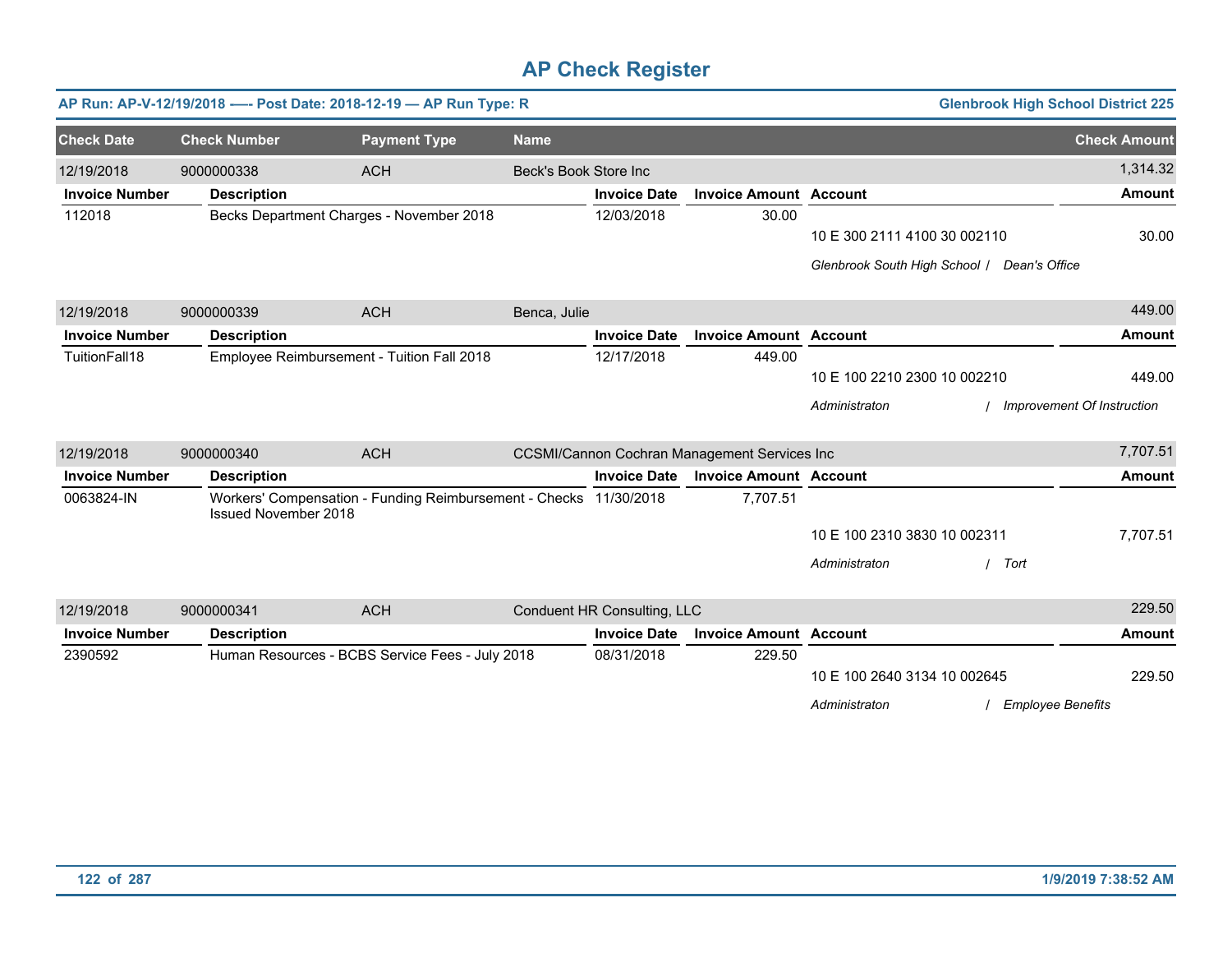|                             |                     | AP Run: AP-V-12/19/2018 ---- Post Date: 2018-12-19 - AP Run Type: R                        |             |                                      |                               |                                                  | <b>Glenbrook High School District 225</b> |
|-----------------------------|---------------------|--------------------------------------------------------------------------------------------|-------------|--------------------------------------|-------------------------------|--------------------------------------------------|-------------------------------------------|
| <b>Check Date</b>           | <b>Check Number</b> | <b>Payment Type</b>                                                                        | <b>Name</b> |                                      |                               |                                                  | <b>Check Amount</b>                       |
| 12/19/2018                  | 9000000342          | <b>ACH</b>                                                                                 |             | Converged Digital Networks LLC       |                               |                                                  | 11,816.00                                 |
| <b>Invoice Number</b>       | <b>Description</b>  |                                                                                            |             | <b>Invoice Date</b>                  | <b>Invoice Amount Account</b> |                                                  | <b>Amount</b>                             |
| 86872                       |                     | Maintenance and Service for Mitel Equipment                                                |             | 12/05/2018                           | 10,736.00                     | 10 E 100 2660 3230 10 002660                     | 10,736.00                                 |
|                             |                     |                                                                                            |             |                                      |                               | Administraton                                    | <b>Technology Services</b>                |
|                             |                     |                                                                                            |             |                                      |                               |                                                  |                                           |
| 86913                       |                     | Labor Charges for Troubleshooting Telephone System                                         |             | 12/06/2018                           | 1,080.00                      |                                                  |                                           |
|                             |                     |                                                                                            |             |                                      |                               | 10 E 100 2660 3120 10 002660                     | 1,080.00                                  |
|                             |                     |                                                                                            |             |                                      |                               | Administraton                                    | / Technology Services                     |
|                             |                     |                                                                                            |             |                                      |                               |                                                  |                                           |
| 12/19/2018                  | 9000000343          | <b>ACH</b>                                                                                 |             | Dick, Silas F                        |                               |                                                  | 70.85                                     |
| <b>Invoice Number</b>       | <b>Description</b>  |                                                                                            |             | <b>Invoice Date</b>                  | <b>Invoice Amount Account</b> |                                                  | <b>Amount</b>                             |
| 11-14 to 12-7-18<br>Mileage | 11/14/18 - 12/7/18  | Employee Reimbursement - Mileage To/From GBOC                                              |             | 12/07/2018                           | 70.85                         |                                                  |                                           |
|                             |                     |                                                                                            |             |                                      |                               | 10 E 100 1220 3323 10 001350                     | 70.85                                     |
|                             |                     |                                                                                            |             |                                      |                               | Administraton                                    | <b>Transition Services</b>                |
|                             |                     |                                                                                            |             |                                      |                               |                                                  | 954.16                                    |
| 12/19/2018                  | 9000000344          | <b>ACH</b>                                                                                 |             | <b>Employee Benefits Corporation</b> |                               |                                                  |                                           |
| <b>Invoice Number</b>       | <b>Description</b>  |                                                                                            |             | <b>Invoice Date</b>                  | <b>Invoice Amount Account</b> |                                                  | <b>Amount</b>                             |
| 2390273                     |                     | Human Resources - Admin Fees - BESTFlex Plan & Cobra<br>Secure - December 2018             |             | 12/15/2018                           | 954.16                        |                                                  |                                           |
|                             |                     |                                                                                            |             |                                      |                               | 10 E 100 2640 3134 10 002645                     | 954.16                                    |
|                             |                     |                                                                                            |             |                                      |                               | Administraton                                    | <b>Employee Benefits</b>                  |
|                             |                     |                                                                                            |             |                                      |                               |                                                  |                                           |
| 12/19/2018                  | 9000000345          | <b>ACH</b>                                                                                 |             | Fastert, Meaghan T                   |                               |                                                  | 96.20                                     |
| <b>Invoice Number</b>       | <b>Description</b>  |                                                                                            |             | <b>Invoice Date</b>                  | <b>Invoice Amount Account</b> |                                                  | <b>Amount</b>                             |
| 11152018                    |                     | Employee Reimbursement - Tolls & Mileage To/From<br>IAHPERD Convention 11/15/18 - 11/16/18 |             | 11/15/2018                           | 96.20                         |                                                  |                                           |
|                             |                     |                                                                                            |             |                                      |                               | 10 E 300 1130 3320 30 001050                     | 96.20                                     |
|                             |                     |                                                                                            |             |                                      |                               | Glenbrook South High School   Physical Education |                                           |
|                             |                     |                                                                                            |             |                                      |                               |                                                  |                                           |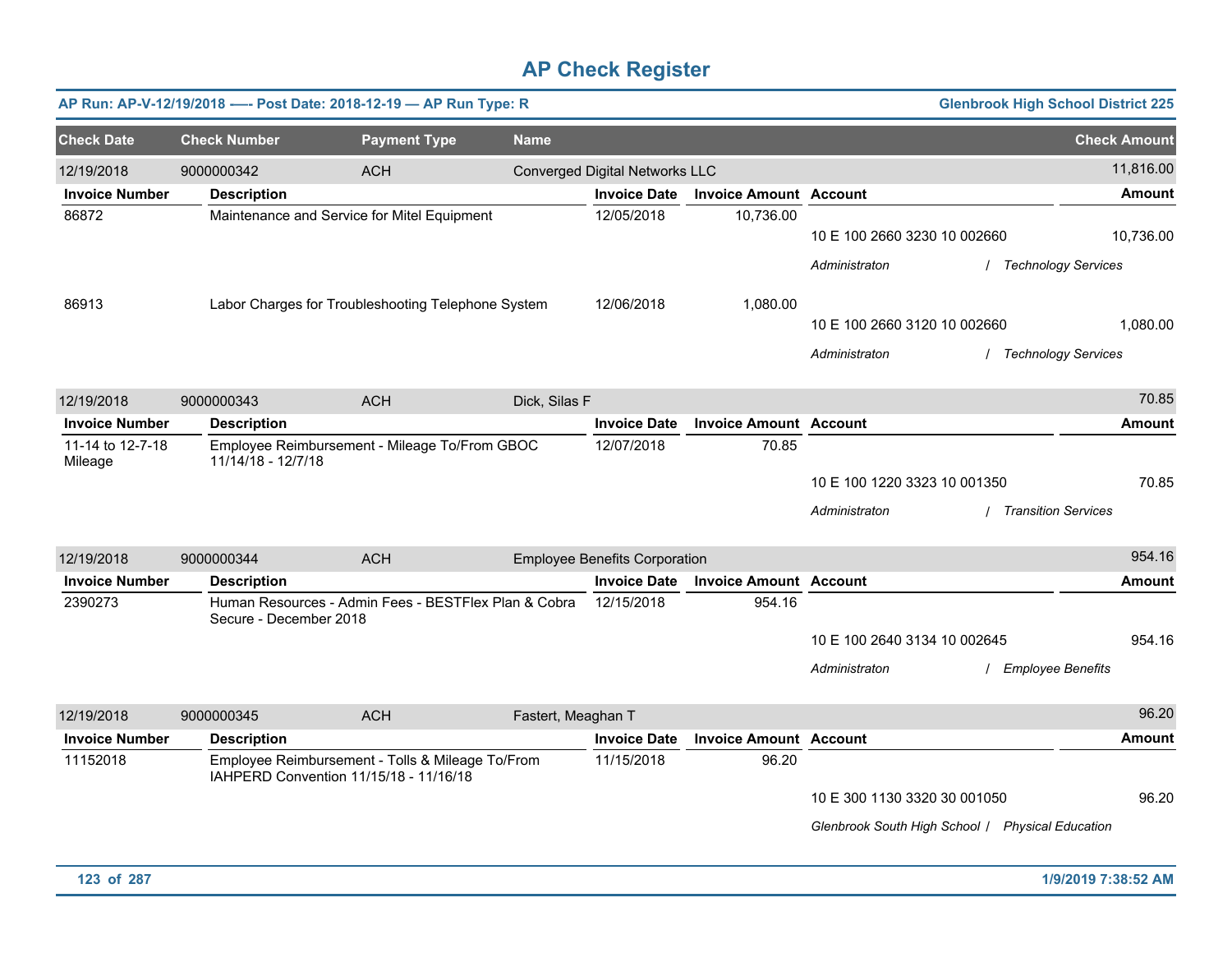|                       |                            | AP Run: AP-V-12/19/2018 ---- Post Date: 2018-12-19 - AP Run Type: R                    |                          |                     |                               |                                                   | <b>Glenbrook High School District 225</b> |                     |
|-----------------------|----------------------------|----------------------------------------------------------------------------------------|--------------------------|---------------------|-------------------------------|---------------------------------------------------|-------------------------------------------|---------------------|
| <b>Check Date</b>     | <b>Check Number</b>        | <b>Payment Type</b>                                                                    | <b>Name</b>              |                     |                               |                                                   |                                           | <b>Check Amount</b> |
| 12/19/2018            | 9000000346                 | <b>ACH</b>                                                                             | <b>First Student Inc</b> |                     |                               |                                                   |                                           | 7,941.34            |
| <b>Invoice Number</b> | <b>Description</b>         |                                                                                        |                          | <b>Invoice Date</b> | <b>Invoice Amount Account</b> |                                                   |                                           | <b>Amount</b>       |
| 091-C-065463          | Convention - Hyatt Regency | GBS - Transportation - Yearbook JEA/NSPA Journalism                                    |                          | 11/02/2018          | 129.00                        |                                                   |                                           |                     |
|                       |                            |                                                                                        |                          |                     |                               | 40 E 300 2550 3310 30 005800                      |                                           | 129.00              |
|                       |                            |                                                                                        |                          |                     |                               | Glenbrook South High School /                     | Extra/Co-Curricular<br>Activities         |                     |
| 091-C-065464          |                            | GBS - Transportation - Yearbook JEA/NSPA Journalism<br>Convention - From Hyatt Regency |                          | 11/02/2018          | 129.00                        |                                                   |                                           |                     |
|                       |                            |                                                                                        |                          |                     |                               | 40 E 300 2550 3310 30 005800                      |                                           | 129.00              |
|                       |                            |                                                                                        |                          |                     |                               | Glenbrook South High School / Extra/Co-Curricular | <b>Activities</b>                         |                     |
| 091-C-065468          |                            | GBS - Transportation - Yearbook JEA/NSPA Journalism<br>Convention - From Hyatt Regency |                          | 11/03/2018          | 186.16                        |                                                   |                                           |                     |
|                       |                            |                                                                                        |                          |                     |                               | 40 E 300 2550 3310 30 005800                      |                                           | 186.16              |
|                       |                            |                                                                                        |                          |                     |                               | Glenbrook South High School / Extra/Co-Curricular | <b>Activities</b>                         |                     |
| 091-C-065469          |                            | GBS - Transportation - Model UN Club - St. Ignatius                                    |                          | 11/03/2018          | 488.74                        |                                                   |                                           |                     |
|                       |                            |                                                                                        |                          |                     |                               | 40 E 300 2550 3310 30 005800                      |                                           | 488.74              |
|                       |                            |                                                                                        |                          |                     |                               | Glenbrook South High School /                     | Extra/Co-Curricular<br><b>Activities</b>  |                     |
| 091-C-065488          |                            | GBS - Transportation - Marketing 161 - United Center                                   |                          | 11/07/2018          | 217.97                        |                                                   |                                           |                     |
|                       |                            |                                                                                        |                          |                     |                               | 40 E 300 2550 3313 30 001000                      |                                           | 217.97              |
|                       |                            |                                                                                        |                          |                     |                               | Glenbrook South High School / General Instruction |                                           |                     |
| 091-C-065491          |                            | GBS - Transportation - Painting 161 - Botanic Gardens                                  |                          | 11/07/2018          | 218.40                        |                                                   |                                           |                     |
|                       |                            |                                                                                        |                          |                     |                               | 40 E 300 2550 3313 30 001000                      |                                           | 218.40              |
|                       |                            |                                                                                        |                          |                     |                               | Glenbrook South High School / General Instruction |                                           |                     |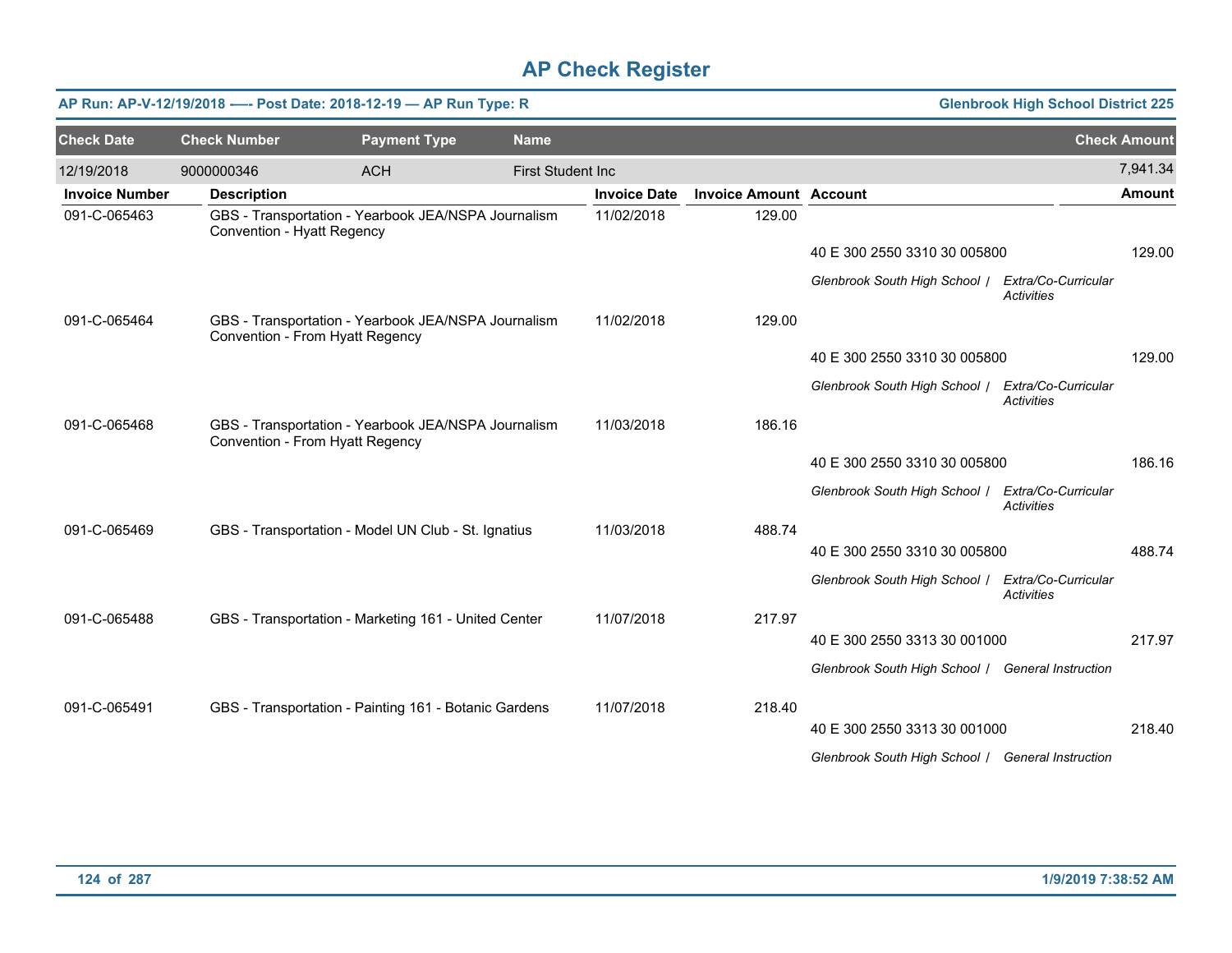|                       |                      | AP Run: AP-V-12/19/2018 ---- Post Date: 2018-12-19 - AP Run Type: R |                          |                     |                               |                                                                                   | <b>Glenbrook High School District 225</b> |                     |
|-----------------------|----------------------|---------------------------------------------------------------------|--------------------------|---------------------|-------------------------------|-----------------------------------------------------------------------------------|-------------------------------------------|---------------------|
| <b>Check Date</b>     | <b>Check Number</b>  | <b>Payment Type</b>                                                 | <b>Name</b>              |                     |                               |                                                                                   |                                           | <b>Check Amount</b> |
| 12/19/2018            | 9000000346           | <b>ACH</b>                                                          | <b>First Student Inc</b> |                     |                               |                                                                                   |                                           | 7,941.34            |
| <b>Invoice Number</b> | <b>Description</b>   |                                                                     |                          | <b>Invoice Date</b> | <b>Invoice Amount Account</b> |                                                                                   |                                           | <b>Amount</b>       |
| 091-C-065498          |                      | GBS - Transportation - SHL Program - Springman                      |                          | 11/09/2018          | 222.27                        | 40 E 300 2550 3313 30 001000<br>Glenbrook South High School / General Instruction |                                           | 222.27              |
| 091-C-065499          |                      | GBS - Transportation - SHL Program - Field Junior High              |                          | 11/09/2018          | 222.27                        | 40 E 300 2550 3313 30 001000                                                      |                                           | 222.27              |
|                       |                      |                                                                     |                          |                     |                               | Glenbrook South High School / General Instruction                                 |                                           |                     |
| 091-C-065500          | School               | GBS - Transportation - Debate - James Madison High                  |                          | 11/09/2018          | 675.60                        |                                                                                   |                                           |                     |
|                       |                      |                                                                     |                          |                     |                               | 40 E 300 2550 3310 30 005820                                                      |                                           | 675.60              |
|                       |                      |                                                                     |                          |                     |                               | Glenbrook South High School / Debate                                              |                                           |                     |
| 091-C-065501          |                      | GBS - Transportation - Key Club - Passage Charter School            |                          | 11/09/2018          | 147.05                        |                                                                                   |                                           |                     |
|                       |                      |                                                                     |                          |                     |                               | 40 E 300 2550 3310 30 005800                                                      |                                           | 147.05              |
|                       |                      |                                                                     |                          |                     |                               | Glenbrook South High School / Extra/Co-Curricular                                 | Activities                                |                     |
| 091-C-065502          |                      | GBS - Transportation - Speech - Prospect High School                |                          | 11/10/2018          | 343.90                        | 40 E 300 1520 3310 30 005835                                                      |                                           | 343.90              |
|                       |                      |                                                                     |                          |                     |                               |                                                                                   |                                           |                     |
|                       |                      |                                                                     |                          |                     |                               | Glenbrook South High School / Forensics                                           |                                           |                     |
| 091-C-065504          |                      | GBS - Transportation - Debate - Grayslake North                     |                          | 11/10/2018          | 534.80                        | 40 E 300 2550 3310 30 005820                                                      |                                           | 534.80              |
|                       |                      |                                                                     |                          |                     |                               |                                                                                   |                                           |                     |
|                       |                      |                                                                     |                          |                     |                               | Glenbrook South High School / Debate                                              |                                           |                     |
| 091-C-065506          | Memorial High School | GBS - Transportation - Debate - From James Madison                  |                          | 11/10/2018          | 744.08                        |                                                                                   |                                           |                     |
|                       |                      |                                                                     |                          |                     |                               | 40 E 300 2550 3310 30 005820                                                      |                                           | 744.08              |
|                       |                      |                                                                     |                          |                     |                               | Glenbrook South High School / Debate                                              |                                           |                     |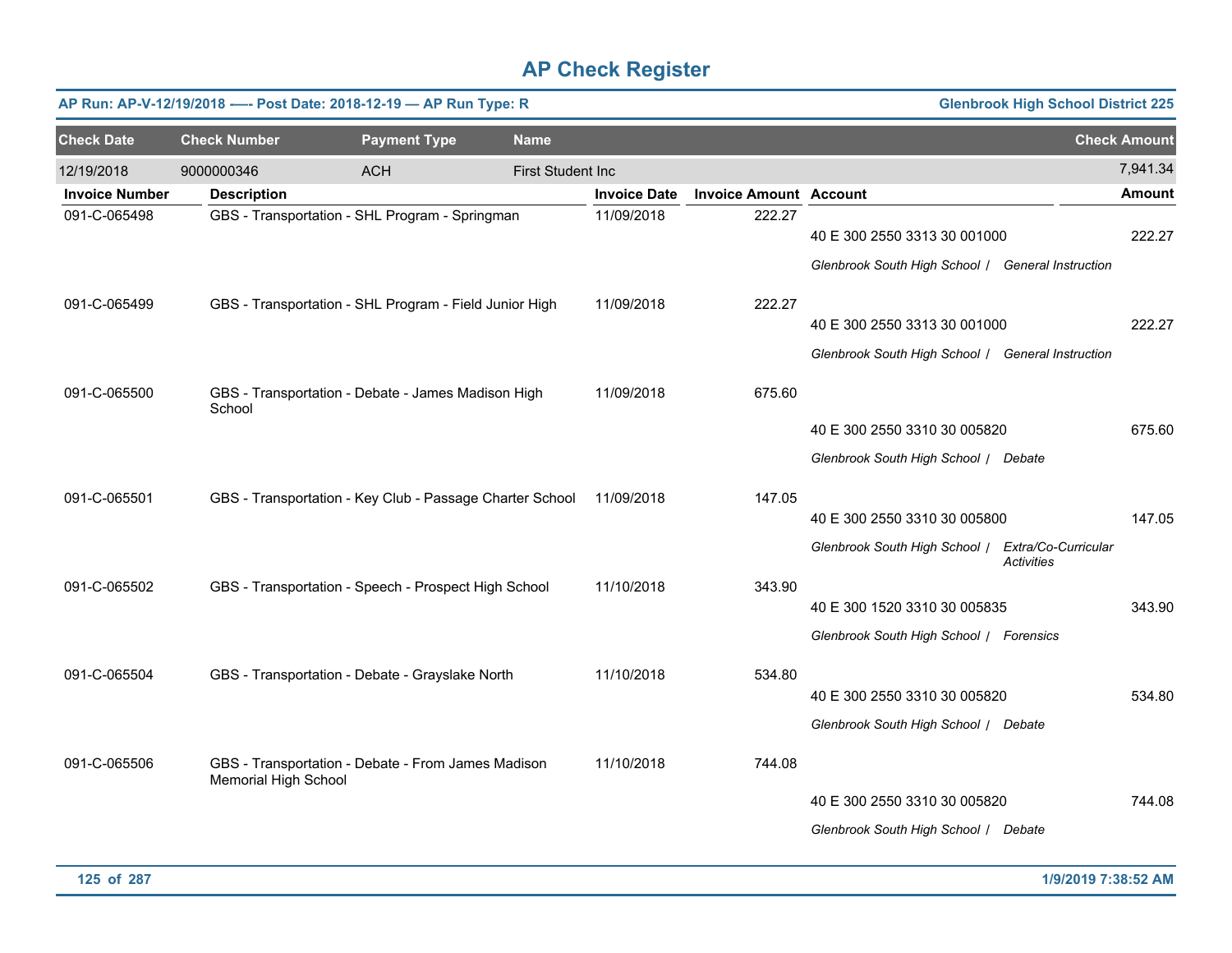|                       |                     | AP Run: AP-V-12/19/2018 ---- Post Date: 2018-12-19 - AP Run Type: R    |                          |                     |                               |                                                   | <b>Glenbrook High School District 225</b> |                     |
|-----------------------|---------------------|------------------------------------------------------------------------|--------------------------|---------------------|-------------------------------|---------------------------------------------------|-------------------------------------------|---------------------|
| <b>Check Date</b>     | <b>Check Number</b> | <b>Payment Type</b>                                                    | <b>Name</b>              |                     |                               |                                                   |                                           | <b>Check Amount</b> |
| 12/19/2018            | 9000000346          | <b>ACH</b>                                                             | <b>First Student Inc</b> |                     |                               |                                                   |                                           | 7,941.34            |
| <b>Invoice Number</b> | <b>Description</b>  |                                                                        |                          | <b>Invoice Date</b> | <b>Invoice Amount Account</b> |                                                   |                                           | Amount              |
| 091-C-065508          |                     | GBS - Transportation - Fencing - Stevenson High School                 |                          | 11/10/2018          | 535.60                        | 40 E 300 2550 3310 30 005800                      |                                           | 535.60              |
|                       |                     |                                                                        |                          |                     |                               | Glenbrook South High School   Extra/Co-Curricular | <b>Activities</b>                         |                     |
| 091-C-065512          |                     | GBS - Transportation - Girls' Basketball - Mundelein                   |                          | 11/12/2018          | 166.39                        |                                                   |                                           |                     |
|                       |                     |                                                                        |                          |                     |                               | 40 E 300 2550 3310 30 005300                      |                                           | 166.39              |
|                       |                     |                                                                        |                          |                     |                               | Glenbrook South High School / Athletics - Girls   |                                           |                     |
| 091-C-065517          |                     | GBS - Transportation - Tutoring Program - Onward House                 |                          | 11/13/2018          | 129.00                        |                                                   |                                           |                     |
|                       |                     |                                                                        |                          |                     |                               | 40 E 300 2550 3310 30 005800                      |                                           | 129.00              |
|                       |                     |                                                                        |                          |                     |                               | Glenbrook South High School /                     | Extra/Co-Curricular<br>Activities         |                     |
| 091-C-065519          |                     | GBS - Transportation - Sp Ed Bowling - Brunswick Lanes                 |                          | 11/13/2018          | 129.00                        |                                                   |                                           |                     |
|                       |                     |                                                                        |                          |                     |                               | 40 E 300 2550 3310 30 005800                      |                                           | 129.00              |
|                       |                     |                                                                        |                          |                     |                               | Glenbrook South High School   Extra/Co-Curricular | <b>Activities</b>                         |                     |
| 091-C-065522          | Chicago             | GBS - Transportation - Spanish 473 - Art Institute of                  |                          | 11/13/2018          | 282.87                        |                                                   |                                           |                     |
|                       |                     |                                                                        |                          |                     |                               | 40 E 300 2550 3313 30 001000                      |                                           | 282.87              |
|                       |                     |                                                                        |                          |                     |                               | Glenbrook South High School / General Instruction |                                           |                     |
| 091-C-065525          |                     | GBS - Transportation - Girls' Basketball - Carmel                      |                          | 11/13/2018          | 207.65                        |                                                   |                                           |                     |
|                       |                     |                                                                        |                          |                     |                               | 40 E 300 2550 3310 30 005300                      |                                           | 207.65              |
|                       |                     |                                                                        |                          |                     |                               | Glenbrook South High School / Athletics - Girls   |                                           |                     |
| 091-C-065530          |                     | GBS - Transportation - Circle of Friends - Glenview Terrace 11/14/2018 |                          |                     | 129.00                        |                                                   |                                           |                     |
|                       |                     |                                                                        |                          |                     |                               | 40 E 300 2550 3310 30 005800                      |                                           | 129.00              |
|                       |                     |                                                                        |                          |                     |                               | Glenbrook South High School /                     | Extra/Co-Curricular<br><b>Activities</b>  |                     |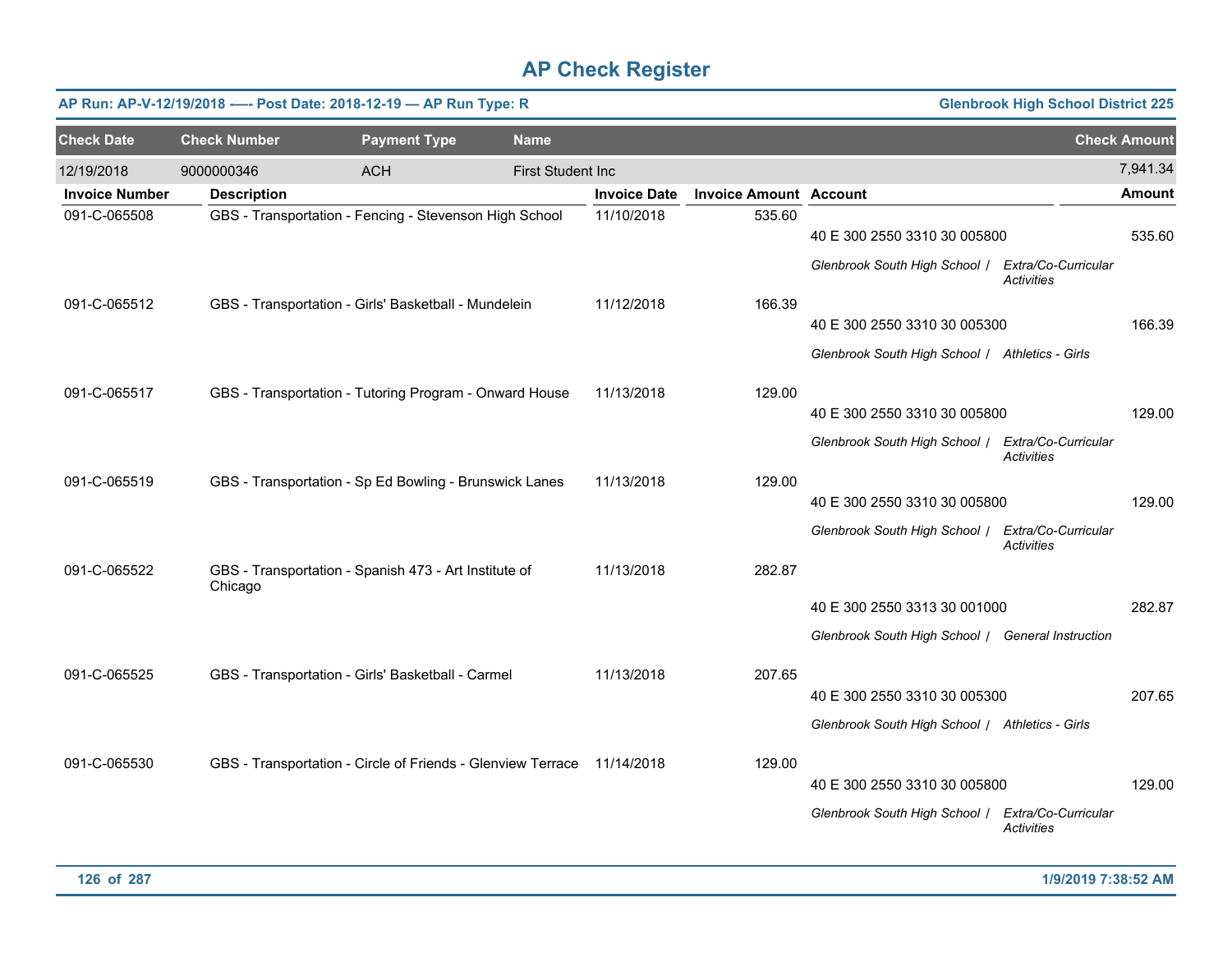|                       |                     | AP Run: AP-V-12/19/2018 ---- Post Date: 2018-12-19 - AP Run Type: R     |                          |                     |                               | <b>Glenbrook High School District 225</b>                                         |                     |
|-----------------------|---------------------|-------------------------------------------------------------------------|--------------------------|---------------------|-------------------------------|-----------------------------------------------------------------------------------|---------------------|
| <b>Check Date</b>     | <b>Check Number</b> | <b>Payment Type</b>                                                     | <b>Name</b>              |                     |                               |                                                                                   | <b>Check Amount</b> |
| 12/19/2018            | 9000000346          | <b>ACH</b>                                                              | <b>First Student Inc</b> |                     |                               |                                                                                   | 7,941.34            |
| <b>Invoice Number</b> | <b>Description</b>  |                                                                         |                          | <b>Invoice Date</b> | <b>Invoice Amount Account</b> |                                                                                   | <b>Amount</b>       |
| 091-C-065533          |                     | GBS - Transportation - Girls' Basketball - Loyola                       |                          | 11/14/2018          | 129.00                        | 40 E 300 2550 3310 30 005300<br>Glenbrook South High School / Athletics - Girls   | 129.00              |
| 091-C-065534          |                     | GBS - Transportation - Girls' Basketball - Highland Park                |                          | 11/14/2018          | 215.32                        | 40 E 300 2550 3310 30 005300<br>Glenbrook South High School / Athletics - Girls   | 215.32              |
| 091-C-065536          |                     | GBS - Transportation - Math Team - Conant High School                   |                          | 11/14/2018          | 225.70                        | 40 E 300 1520 3310 30 005850<br>Glenbrook South High School / Mathletes           | 225.70              |
| 091-C-065540          | of Chicago          | GBS - Transportation - American Experience - Art Institute              |                          | 11/15/2018          | 287.94                        | 40 E 300 2550 3313 30 001000<br>Glenbrook South High School / General Instruction | 287.94              |
| 091-C-065542          | Chicago             | GBS - Transportation - Spanish Honors - Art Institute of                |                          | 11/15/2018          | 279.43                        | 40 E 300 2550 3313 30 001000<br>Glenbrook South High School / General Instruction | 279.43              |
| 091-C-065549          |                     | GBS - Transportation - Girls' Basketball - Loyola                       |                          | 11/16/2018          | 129.00                        | 40 E 300 2550 3310 30 005300<br>Glenbrook South High School / Athletics - Girls   | 129.00              |
| 091-C-065550          |                     | GBS - Transportation - Girls' Basketball - Grant High School 11/16/2018 |                          |                     | 196.48                        | 40 E 300 2550 3310 30 005300<br>Glenbrook South High School / Athletics - Girls   | 196.48              |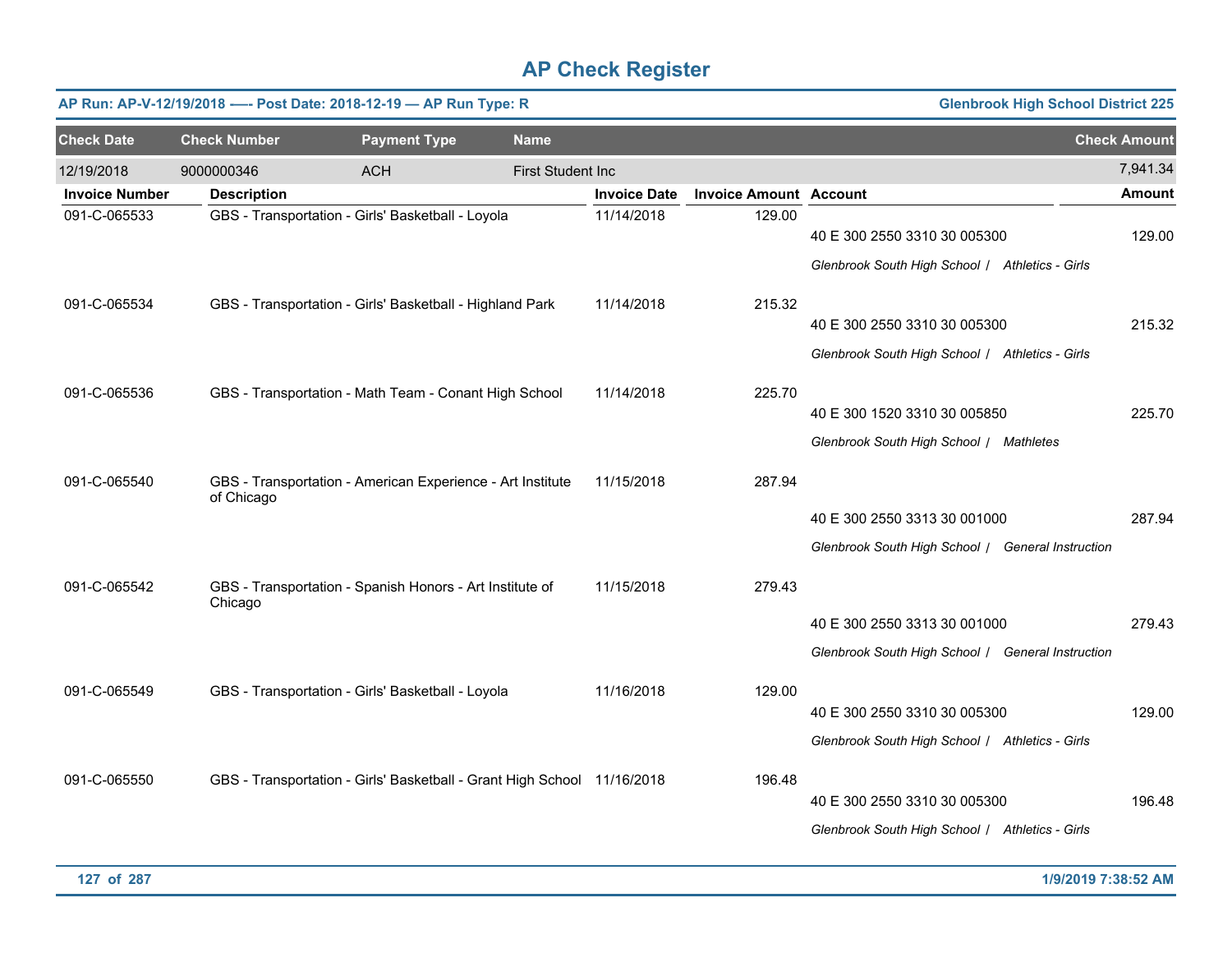|                       | AP Run: AP-V-12/19/2018 ---- Post Date: 2018-12-19 - AP Run Type: R |                                                            |                          |                     |                               | <b>Glenbrook High School District 225</b>       |                     |
|-----------------------|---------------------------------------------------------------------|------------------------------------------------------------|--------------------------|---------------------|-------------------------------|-------------------------------------------------|---------------------|
| <b>Check Date</b>     | <b>Check Number</b>                                                 | <b>Payment Type</b>                                        | <b>Name</b>              |                     |                               |                                                 | <b>Check Amount</b> |
| 12/19/2018            | 9000000346                                                          | <b>ACH</b>                                                 | <b>First Student Inc</b> |                     |                               |                                                 | 7,941.34            |
| <b>Invoice Number</b> | <b>Description</b>                                                  |                                                            |                          | <b>Invoice Date</b> | <b>Invoice Amount Account</b> |                                                 | <b>Amount</b>       |
| 091-C-065558          |                                                                     | GBS - Transportation - Girls' Basketball - Grayslake North |                          | 11/17/2018          | 204.58                        |                                                 |                     |
|                       |                                                                     |                                                            |                          |                     |                               | 40 E 300 2550 3310 30 005300                    | 204.58              |
|                       |                                                                     |                                                            |                          |                     |                               | Glenbrook South High School   Athletics - Girls |                     |
| 091-C-065559          |                                                                     | GBS - Transportation - Girls' Basketball - Loyola          |                          | 11/17/2018          | 150.49                        |                                                 |                     |
|                       |                                                                     |                                                            |                          |                     |                               | 40 E 300 2550 3310 30 005300                    | 150.49              |
|                       |                                                                     |                                                            |                          |                     |                               | Glenbrook South High School   Athletics - Girls |                     |
| 091-C-065570          |                                                                     | GBS - Transportation - Boys' Basketball - St. Viator       |                          | 11/19/2018          | 129.00                        |                                                 |                     |
|                       |                                                                     |                                                            |                          |                     |                               | 40 E 300 2550 3310 30 005200                    | 129.00              |
|                       |                                                                     |                                                            |                          |                     |                               | Glenbrook South High School / Athletics - Boys  |                     |
| 091-C-065571          |                                                                     | GBS - Transportation - Boys' Basketball - Buffalo Grove    |                          | 11/19/2018          | 155.65                        |                                                 |                     |
|                       |                                                                     |                                                            |                          |                     |                               | 40 E 300 2550 3310 30 005200                    | 155.65              |
|                       |                                                                     |                                                            |                          |                     |                               | Glenbrook South High School / Athletics - Boys  |                     |

| 12/19/2018                   | 9000000347         | <b>ACH</b>                                          | Fuja, Stephanie R |                     |                               |                                               | 840.00                               |
|------------------------------|--------------------|-----------------------------------------------------|-------------------|---------------------|-------------------------------|-----------------------------------------------|--------------------------------------|
| <b>Invoice Number</b>        | <b>Description</b> |                                                     |                   | <b>Invoice Date</b> | <b>Invoice Amount Account</b> |                                               | Amount                               |
| TuitionFall18                |                    | Employee Reimbursement - Tuition Fall 2018          |                   | 12/04/2018          | 840.00                        | 10 E 100 2210 2300 10 002210<br>Administraton | 840.00<br>Improvement Of Instruction |
| 12/19/2018                   | 9000000348         | <b>ACH</b>                                          | Gebhardt, Ann     |                     |                               |                                               | 215.14                               |
| <b>Invoice Number</b>        | <b>Description</b> |                                                     |                   | <b>Invoice Date</b> | <b>Invoice Amount Account</b> |                                               | <b>Amount</b>                        |
| Peer Group<br>Halloween 2018 | Supplies 2018      | GBN - Employee Reimbursement - Peer Group Halloween |                   | 10/28/2018          | 215.14                        |                                               |                                      |
|                              |                    |                                                     |                   |                     |                               | 10 E 200 2121 4100 20 002126                  | 215.14                               |
|                              |                    |                                                     |                   |                     |                               | Glenbrook North High School /                 | <b>Peer Group</b>                    |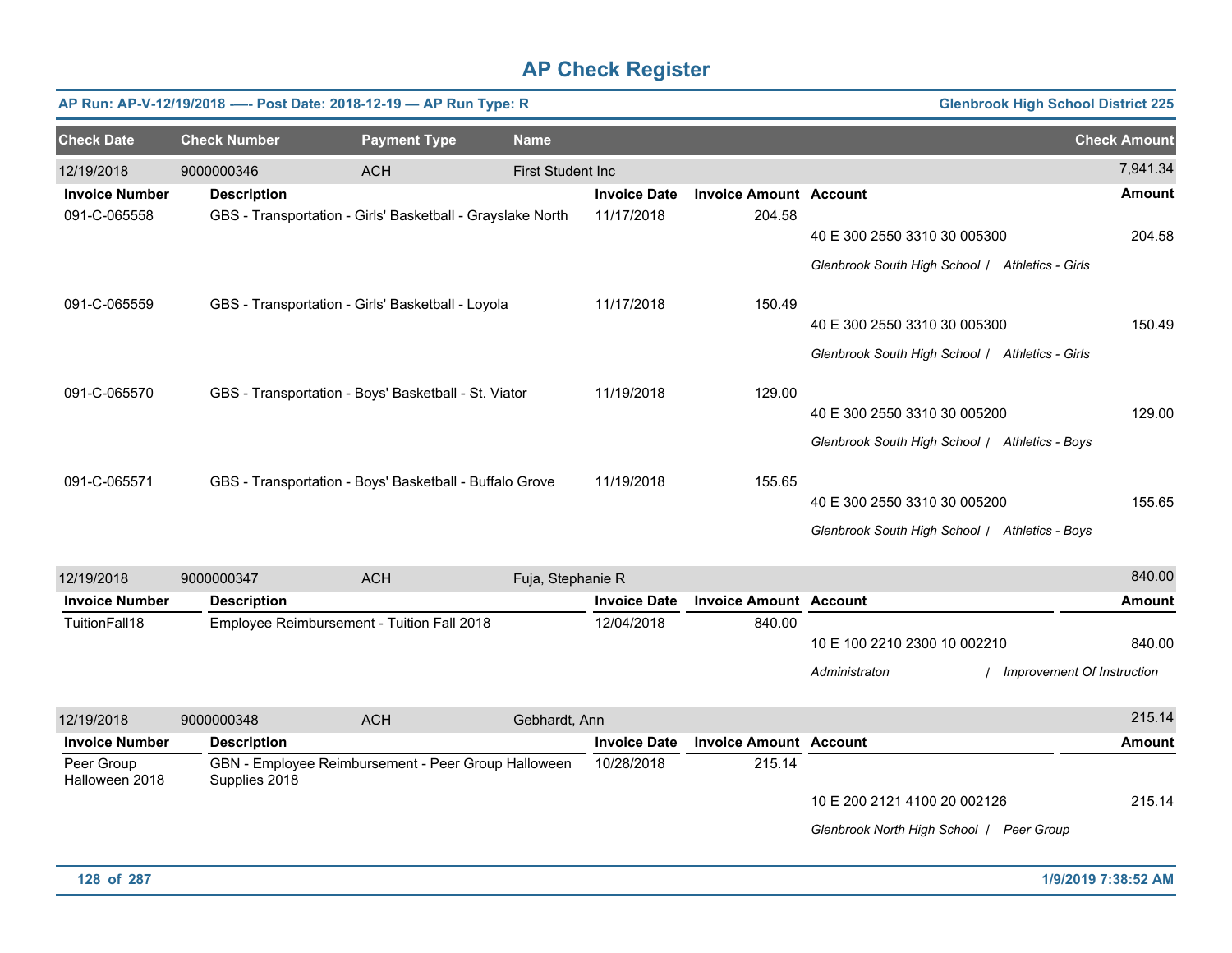|                             |                              | AP Run: AP-V-12/19/2018 ---- Post Date: 2018-12-19 - AP Run Type: R |                    |                                |                               | <b>Glenbrook High School District 225</b>                       |                     |
|-----------------------------|------------------------------|---------------------------------------------------------------------|--------------------|--------------------------------|-------------------------------|-----------------------------------------------------------------|---------------------|
| <b>Check Date</b>           | <b>Check Number</b>          | <b>Payment Type</b>                                                 | <b>Name</b>        |                                |                               |                                                                 | <b>Check Amount</b> |
| 12/19/2018                  | 9000000349                   | <b>ACH</b>                                                          |                    | Gutierrez, Katherine Elizabeth |                               |                                                                 | 34.16               |
| <b>Invoice Number</b>       | <b>Description</b>           |                                                                     |                    | <b>Invoice Date</b>            | <b>Invoice Amount Account</b> |                                                                 | <b>Amount</b>       |
| 12082018                    |                              | Employee Reimbursement - Lab Supplies                               |                    | 12/08/2018                     | 34.16                         | 10 E 200 1130 4100 20 001055                                    | 34.16               |
|                             |                              |                                                                     |                    |                                |                               | Glenbrook North High School   Science                           |                     |
| 12/19/2018                  | 9000000350                   | <b>ACH</b>                                                          | Lazzaro, Tricia M  |                                |                               |                                                                 | 24.00               |
| <b>Invoice Number</b>       | <b>Description</b>           |                                                                     |                    | <b>Invoice Date</b>            | <b>Invoice Amount Account</b> |                                                                 | <b>Amount</b>       |
| 12-13-2018<br>Employee Reim | Conference 9/24/18 - 9/28/18 | Employee Reimbursement - Parking for Restorative Justice            |                    | 09/24/2018                     | 24.00                         |                                                                 |                     |
|                             |                              |                                                                     |                    |                                |                               | 10 E 500 1212 3320 50 001360                                    | 24.00               |
|                             |                              |                                                                     |                    |                                |                               | <b>Glenbrook Off Campus</b><br>Off Campus Instruction<br>Center |                     |
| 12/19/2018                  | 9000000351                   | <b>ACH</b>                                                          | Manning, John      |                                |                               |                                                                 | 175.00              |
| <b>Invoice Number</b>       | <b>Description</b>           |                                                                     |                    | <b>Invoice Date</b>            | <b>Invoice Amount Account</b> |                                                                 | <b>Amount</b>       |
| 12152018                    | Level 10 Games at GBN        | Athletic Official for 12/15/2018 Tournament Wrestling Lower         |                    | 12/15/2018                     | 175.00                        |                                                                 |                     |
|                             |                              |                                                                     |                    |                                |                               | 10 E 200 1510 3105 20 005295                                    | 175.00              |
|                             |                              |                                                                     |                    |                                |                               | Glenbrook North High School   Wrestling                         |                     |
| 12/19/2018                  | 9000000352                   | <b>ACH</b>                                                          | McCaffrey, Kevin M |                                |                               |                                                                 | 212.08              |
| <b>Invoice Number</b>       | <b>Description</b>           |                                                                     |                    | <b>Invoice Date</b>            | <b>Invoice Amount Account</b> |                                                                 | <b>Amount</b>       |
| 121018b                     | 12/2/18                      | Employee Reimbursement - Fuel - MSU Debate 11/30/18 -               |                    | 12/02/2018                     | 62.08                         |                                                                 |                     |
|                             |                              |                                                                     |                    |                                |                               | 10 E 200 1520 3340 20 005820                                    | 62.08               |
|                             |                              |                                                                     |                    |                                |                               | Glenbrook North High School   Debate                            |                     |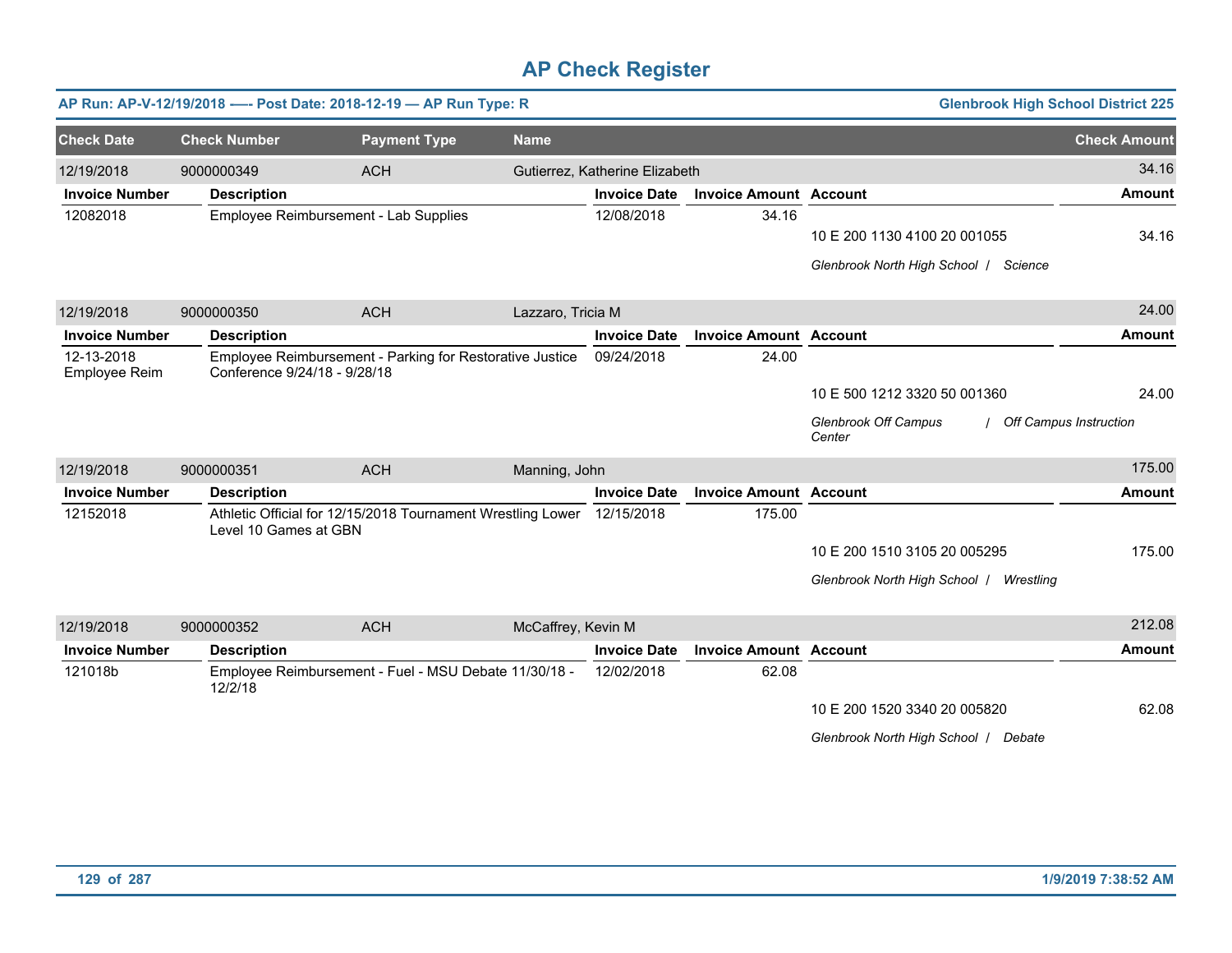|                       |                     | AP Run: AP-V-12/19/2018 ---- Post Date: 2018-12-19 - AP Run Type: R                           |                    |                     |                               | <b>Glenbrook High School District 225</b>   |                     |
|-----------------------|---------------------|-----------------------------------------------------------------------------------------------|--------------------|---------------------|-------------------------------|---------------------------------------------|---------------------|
| <b>Check Date</b>     | <b>Check Number</b> | <b>Payment Type</b>                                                                           | <b>Name</b>        |                     |                               |                                             | <b>Check Amount</b> |
| 12/19/2018            | 9000000352          | <b>ACH</b>                                                                                    | McCaffrey, Kevin M |                     |                               |                                             | 212.08              |
| <b>Invoice Number</b> | <b>Description</b>  |                                                                                               |                    | <b>Invoice Date</b> | <b>Invoice Amount Account</b> |                                             | <b>Amount</b>       |
| nsda121218b           | 3/3/19              | Employee Meal Advance - Debate - NSDA District 3/2/19 -                                       |                    | 03/02/2019          | 60.00                         |                                             |                     |
|                       |                     |                                                                                               |                    |                     |                               | 10 E 200 1520 3340 20 005820                | 60.00               |
|                       |                     |                                                                                               |                    |                     |                               | Glenbrook North High School / Debate        |                     |
| pc121118b             | 2/14/19 - 2/17/19   | Employee Meal Advance - Debate - Crestian Tournament                                          |                    | 02/14/2019          | 90.00                         |                                             |                     |
|                       |                     |                                                                                               |                    |                     |                               | 10 E 200 1520 3340 20 005820                | 90.00               |
|                       |                     |                                                                                               |                    |                     |                               | Glenbrook North High School   Debate        |                     |
| 12/19/2018            | 9000000353          | <b>ACH</b>                                                                                    | McGowan, Matthew   |                     |                               |                                             | 175.00              |
| <b>Invoice Number</b> | <b>Description</b>  |                                                                                               |                    | <b>Invoice Date</b> | <b>Invoice Amount Account</b> |                                             | <b>Amount</b>       |
| 12152018              |                     | Athletic Official for 12/15/2018 Lower Level, 1 Game, 2 or<br>More Officials Wrestling at GBN |                    | 12/15/2018          | 175.00                        |                                             |                     |
|                       |                     |                                                                                               |                    |                     |                               | 10 E 200 1510 3105 20 005295                | 175.00              |
|                       |                     |                                                                                               |                    |                     |                               | Glenbrook North High School   Wrestling     |                     |
| 12/19/2018            | 9000000354          | <b>ACH</b>                                                                                    | Morris, Bonita M   |                     |                               |                                             | 58.00               |
| <b>Invoice Number</b> | <b>Description</b>  |                                                                                               |                    | <b>Invoice Date</b> | <b>Invoice Amount Account</b> |                                             | <b>Amount</b>       |
| 12112018a             |                     | Employee Reimbursement - Office Supplies for Lab Aides                                        |                    | 12/09/2018          | 58.00                         |                                             |                     |
|                       |                     |                                                                                               |                    |                     |                               | 10 E 300 2111 4100 30 002110                | 58.00               |
|                       |                     |                                                                                               |                    |                     |                               | Glenbrook South High School / Dean's Office |                     |
| 12/19/2018            | 9000000355          | <b>ACH</b>                                                                                    | Osterbur, Lucas W  |                     |                               |                                             | 120.42              |
| <b>Invoice Number</b> | <b>Description</b>  |                                                                                               |                    | <b>Invoice Date</b> | <b>Invoice Amount Account</b> |                                             | Amount              |
| 12-12-18              |                     | Employee Reimbursement - Lab Supplies                                                         |                    | 12/12/2018          | 120.42                        | 10 E 300 1130 4200 30 001055                | 120.42              |
|                       |                     |                                                                                               |                    |                     |                               |                                             |                     |
|                       |                     |                                                                                               |                    |                     |                               | Glenbrook South High School / Science       |                     |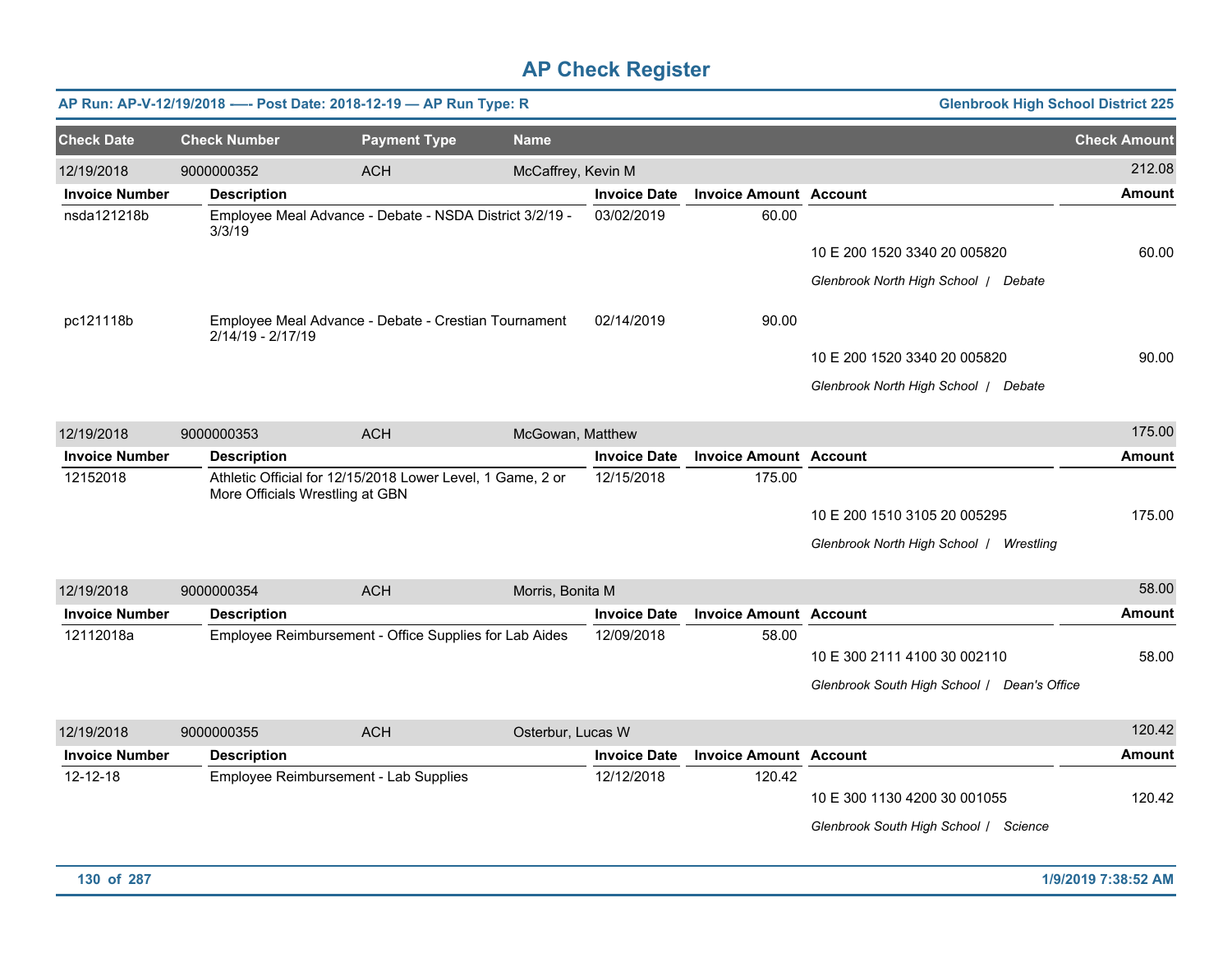|                       |                                | AP Run: AP-V-12/19/2018 ---- Post Date: 2018-12-19 - AP Run Type: R |                          |                     |                               |                                                       | <b>Glenbrook High School District 225</b> |
|-----------------------|--------------------------------|---------------------------------------------------------------------|--------------------------|---------------------|-------------------------------|-------------------------------------------------------|-------------------------------------------|
| <b>Check Date</b>     | <b>Check Number</b>            | <b>Payment Type</b>                                                 | <b>Name</b>              |                     |                               |                                                       | <b>Check Amount</b>                       |
| 12/19/2018            | 9000000356                     | <b>ACH</b>                                                          | Petty, Kim               |                     |                               |                                                       | 110.31                                    |
| <b>Invoice Number</b> | <b>Description</b>             |                                                                     |                          | <b>Invoice Date</b> | <b>Invoice Amount Account</b> |                                                       | <b>Amount</b>                             |
| 113018                | Tea                            | Employee Reimbursement - Culinary Supplies for Holiday              |                          | 11/30/2018          | 110.31                        |                                                       |                                           |
|                       |                                |                                                                     |                          |                     |                               | 10 E 200 1400 4100 20 001425                          | 110.31                                    |
|                       |                                |                                                                     |                          |                     |                               | Glenbrook North High School / Family/Consumer Science |                                           |
| 12/19/2018            | 9000000357                     | <b>ACH</b>                                                          | Pipkin, Stephen R        |                     |                               |                                                       | 300.00                                    |
| <b>Invoice Number</b> | <b>Description</b>             |                                                                     |                          | <b>Invoice Date</b> | <b>Invoice Amount Account</b> |                                                       | <b>Amount</b>                             |
| em121118              | $-1/27/19$                     | Employee Meal Advance - Debate - Barkley Forum 1/25/19              |                          | 01/25/2019          | 90.00                         |                                                       |                                           |
|                       |                                |                                                                     |                          |                     |                               | 10 E 200 1520 3340 20 005820                          | 90.00                                     |
|                       |                                |                                                                     |                          |                     |                               | Glenbrook North High School   Debate                  |                                           |
| nsda121218a           | 3/3/19                         | Employee Meal Advance - Debate - NSDA District 3/2/19 -             |                          | 03/02/2019          | 60.00                         |                                                       |                                           |
|                       |                                |                                                                     |                          |                     |                               | 10 E 200 1520 3340 20 005820                          | 60.00                                     |
|                       |                                |                                                                     |                          |                     |                               | Glenbrook North High School   Debate                  |                                           |
| pc121118              | 2/14/19 - 2/17/19              | Employee Meal Advance - Debate - Crestian Tournament                |                          | 02/13/2019          | 150.00                        |                                                       |                                           |
|                       |                                |                                                                     |                          |                     |                               | 10 E 200 1520 3340 20 005820                          | 150.00                                    |
|                       |                                |                                                                     |                          |                     |                               | Glenbrook North High School   Debate                  |                                           |
| 12/19/2018            | 9000000358                     | <b>ACH</b>                                                          | <b>Rooftop Solutions</b> |                     |                               |                                                       | 131.27                                    |
| <b>Invoice Number</b> | <b>Description</b>             |                                                                     |                          | <b>Invoice Date</b> | <b>Invoice Amount Account</b> |                                                       | <b>Amount</b>                             |
| 19144242              | <b>GBN Grease Guard Repair</b> |                                                                     |                          | 11/19/2018          | 131.27                        | 10 E 100 2560 3230 10 002560                          | 131.27                                    |
|                       |                                |                                                                     |                          |                     |                               | / Food Service<br>Administraton                       |                                           |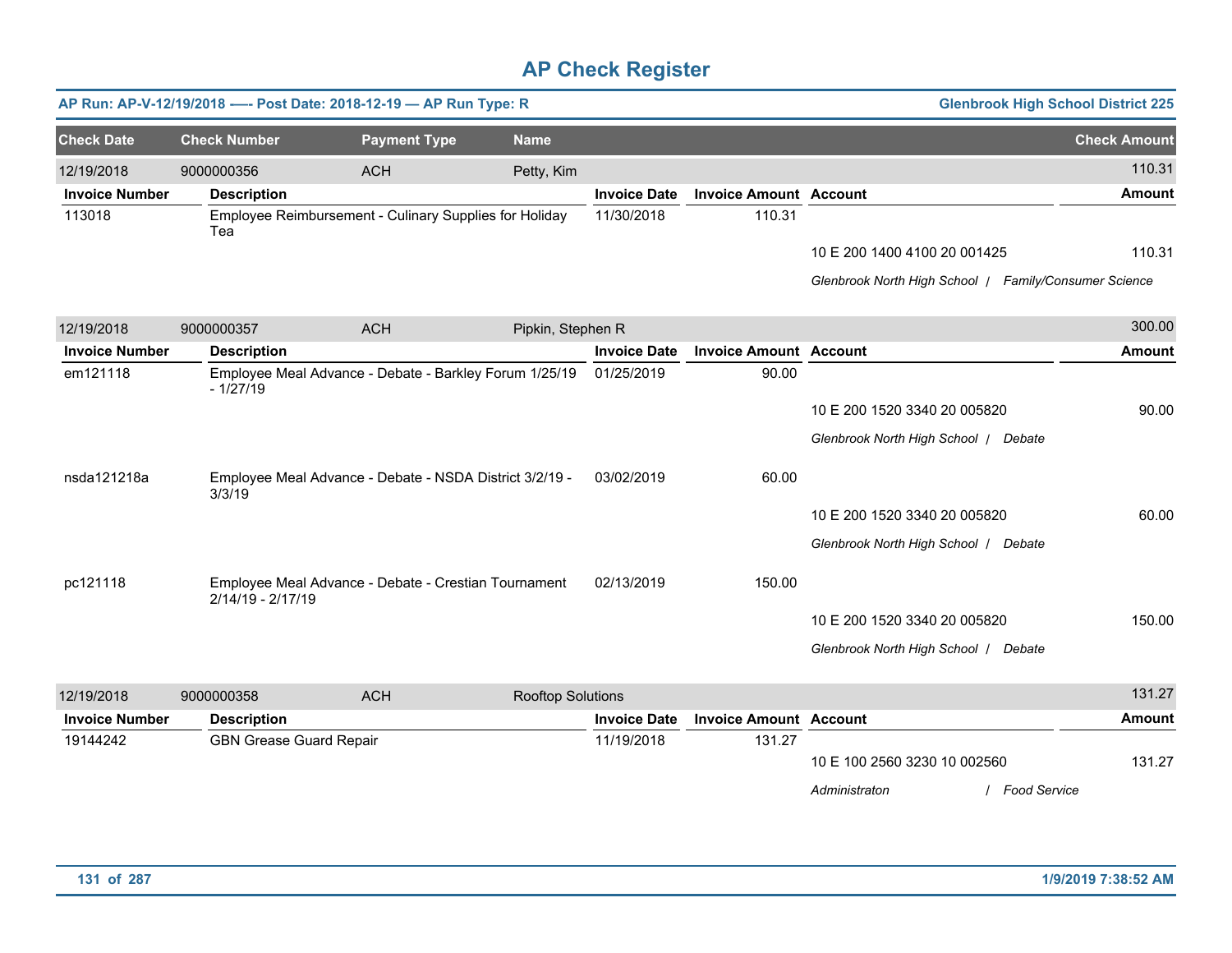|                                          |                     | AP Run: AP-V-12/19/2018 ---- Post Date: 2018-12-19 - AP Run Type: R                            |                     |                              |                               |                                    |                                       | <b>Glenbrook High School District 225</b> |
|------------------------------------------|---------------------|------------------------------------------------------------------------------------------------|---------------------|------------------------------|-------------------------------|------------------------------------|---------------------------------------|-------------------------------------------|
| <b>Check Date</b>                        | <b>Check Number</b> | <b>Payment Type</b>                                                                            | <b>Name</b>         |                              |                               |                                    |                                       | <b>Check Amount</b>                       |
| 12/19/2018                               | 9000000359          | <b>ACH</b>                                                                                     | Rylander, Jeffrey W |                              |                               |                                    |                                       | 66.38                                     |
| <b>Invoice Number</b>                    | <b>Description</b>  |                                                                                                |                     | <b>Invoice Date</b>          | <b>Invoice Amount Account</b> |                                    |                                       | <b>Amount</b>                             |
| $12 - 12 - 18$                           |                     | Employee Reimbursement - Lab Supplies                                                          |                     | 12/11/2018                   | 26.62                         | 10 E 300 1130 4100 30 001055       |                                       | 26.62                                     |
|                                          |                     |                                                                                                |                     |                              |                               |                                    | Glenbrook South High School / Science |                                           |
| $12 - 6 - 18$                            |                     | Employee Reimbursement - SELC Meeting Refreshments                                             |                     | 12/05/2018                   | 12.76                         |                                    |                                       |                                           |
|                                          |                     |                                                                                                |                     |                              |                               | 10 E 300 1130 4900 30 001057       |                                       | 12.76                                     |
|                                          |                     |                                                                                                |                     |                              |                               | Glenbrook South High School / STEM |                                       |                                           |
| RylanderLearningSC<br>APES <sub>18</sub> |                     | Employee Reimbursement - Transportation To/From<br>LearningSCAPES Conference 11/1/18 - 11/4/18 |                     | 11/01/2018                   | 27.00                         |                                    |                                       |                                           |
|                                          |                     |                                                                                                |                     |                              |                               | 10 E 100 2225 3320 10 002665       |                                       | 27.00                                     |
|                                          |                     |                                                                                                |                     |                              |                               | Administraton                      |                                       | Instructional Innovation                  |
| 12/19/2018                               | 9000000360          | <b>ACH</b>                                                                                     |                     | Scariano, Himes And Petrarca |                               |                                    |                                       | 14,619.15                                 |
| <b>Invoice Number</b>                    | <b>Description</b>  |                                                                                                |                     | <b>Invoice Date</b>          | <b>Invoice Amount Account</b> |                                    |                                       | <b>Amount</b>                             |
| 41379                                    |                     | Board of Education - Legal Services                                                            |                     | 12/03/2018                   | 14,619.15                     | 10 E 100 2310 3180 10 002310       |                                       | 14.619.15                                 |
|                                          |                     |                                                                                                |                     |                              |                               | Administraton                      |                                       | <b>Board of Education</b>                 |
| 12/19/2018                               | 9000000361          | <b>ACH</b>                                                                                     |                     | Scholten, Katherine L        |                               |                                    |                                       | 104.42                                    |
| <b>Invoice Number</b>                    | <b>Description</b>  |                                                                                                |                     | <b>Invoice Date</b>          | <b>Invoice Amount Account</b> |                                    |                                       | <b>Amount</b>                             |
| KScholtenLearningS<br>CAPES18            |                     | Employee Reimbursement - Mileage To/From<br>LearningSCAPES Conference 11/1/18 - 11/4/18        |                     | 11/01/2018                   | 104.42                        |                                    |                                       |                                           |
|                                          |                     |                                                                                                |                     |                              |                               | 10 E 100 2225 3320 10 002665       |                                       | 104.42                                    |
|                                          |                     |                                                                                                |                     |                              |                               | Administraton                      |                                       | Instructional Innovation                  |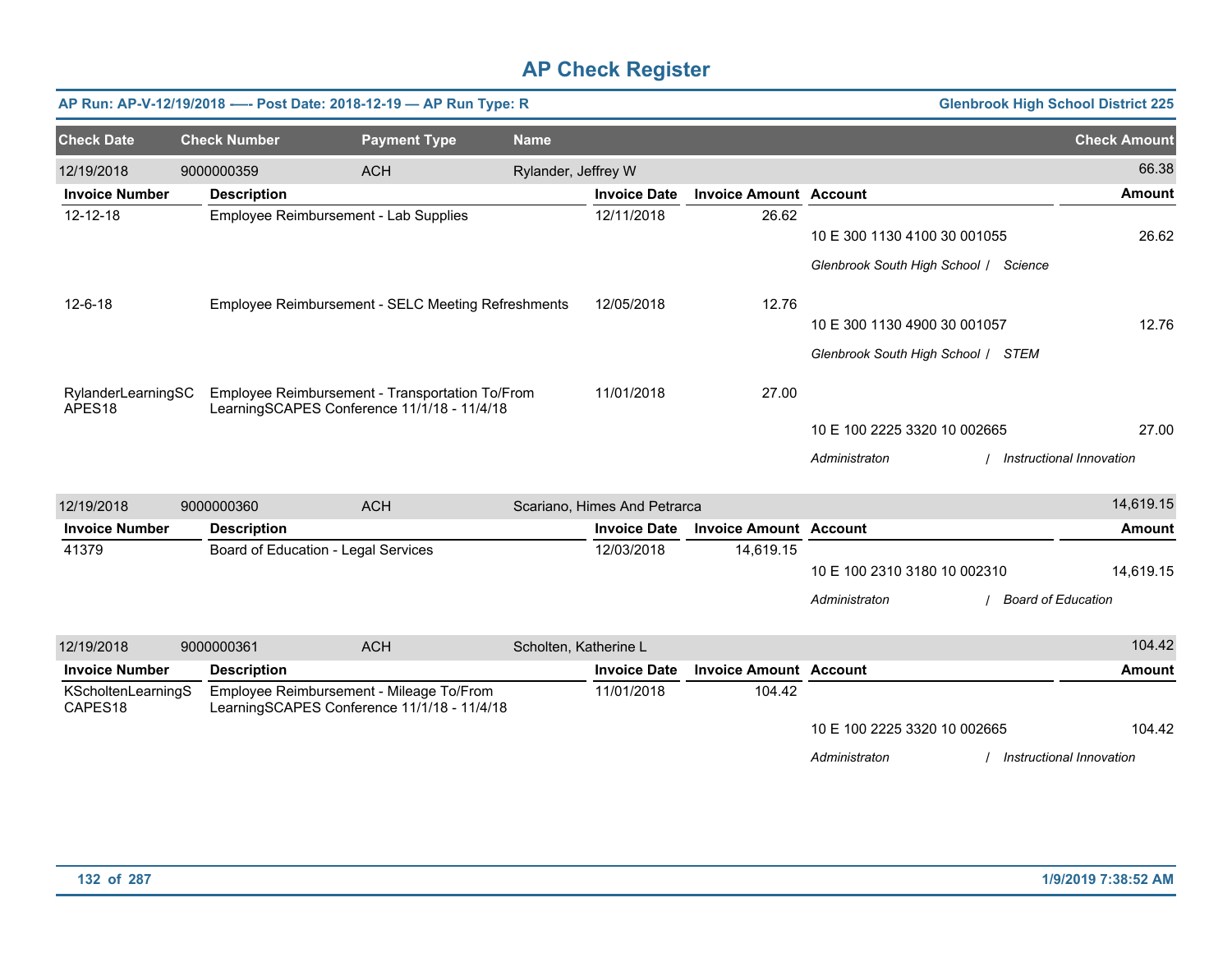|                             |                                | AP Run: AP-V-12/19/2018 ---- Post Date: 2018-12-19 - AP Run Type: R |                        |                     |                               | <b>Glenbrook High School District 225</b>      |                            |
|-----------------------------|--------------------------------|---------------------------------------------------------------------|------------------------|---------------------|-------------------------------|------------------------------------------------|----------------------------|
| <b>Check Date</b>           | <b>Check Number</b>            | <b>Payment Type</b>                                                 | <b>Name</b>            |                     |                               |                                                | <b>Check Amount</b>        |
| 12/19/2018                  | 9000000362                     | <b>ACH</b>                                                          | Soliant Consulting Inc |                     |                               |                                                | 1,914.90                   |
| <b>Invoice Number</b>       | <b>Description</b>             |                                                                     |                        | <b>Invoice Date</b> | <b>Invoice Amount Account</b> |                                                | Amount                     |
| 31811                       | November 2018                  | Technology Services - FileMaker Database Consulting -               |                        | 11/30/2018          | 1,914.90                      |                                                |                            |
|                             |                                |                                                                     |                        |                     |                               | 10 E 100 2660 3120 10 002660                   | 1,914.90                   |
|                             |                                |                                                                     |                        |                     |                               | Administraton<br><b>Technology Services</b>    |                            |
| 12/19/2018                  | 9000000363                     | <b>ACH</b>                                                          | Steinberg, Michelle C  |                     |                               |                                                | 810.00                     |
| <b>Invoice Number</b>       | <b>Description</b>             |                                                                     |                        | <b>Invoice Date</b> | <b>Invoice Amount Account</b> |                                                | <b>Amount</b>              |
| TuitionSpgSumFall18         | 2018, Summer 2018, & Fall 2018 | Employee Reimbursement - Tuition Reimbursement Spring               |                        | 12/17/2018          | 810.00                        |                                                |                            |
|                             |                                |                                                                     |                        |                     |                               | 10 E 100 2210 2300 10 002210                   | 810.00                     |
|                             |                                |                                                                     |                        |                     |                               | Administraton                                  | Improvement Of Instruction |
| 12/19/2018                  | 9000000364                     | <b>ACH</b>                                                          | Szatko, Bogdan S       |                     |                               |                                                | 117.46                     |
| <b>Invoice Number</b>       | <b>Description</b>             |                                                                     |                        | <b>Invoice Date</b> | <b>Invoice Amount Account</b> |                                                | <b>Amount</b>              |
| shoe reimbursement<br>18-19 |                                | Employee Reimbursement - Safety Work Boots                          |                        | 12/07/2018          | 117.46                        |                                                |                            |
|                             |                                |                                                                     |                        |                     |                               | 20 E 300 2530 2310 10 009015                   | 117.46                     |
|                             |                                |                                                                     |                        |                     |                               | Glenbrook South High School / Safety Committee |                            |
| 12/19/2018                  | 9000000365                     | <b>ACH</b>                                                          | Thomas, Madeline C     |                     |                               |                                                | 10.47                      |
| <b>Invoice Number</b>       | <b>Description</b>             |                                                                     |                        | <b>Invoice Date</b> | <b>Invoice Amount Account</b> |                                                | <b>Amount</b>              |
| $12 - 6 - 18$               |                                | Employee Reimbursement - Lab Supplies                               |                        | 11/30/2018          | 10.47                         |                                                |                            |
|                             |                                |                                                                     |                        |                     |                               | 10 E 300 1130 4200 30 001055                   | 10.47                      |
|                             |                                |                                                                     |                        |                     |                               | Glenbrook South High School / Science          |                            |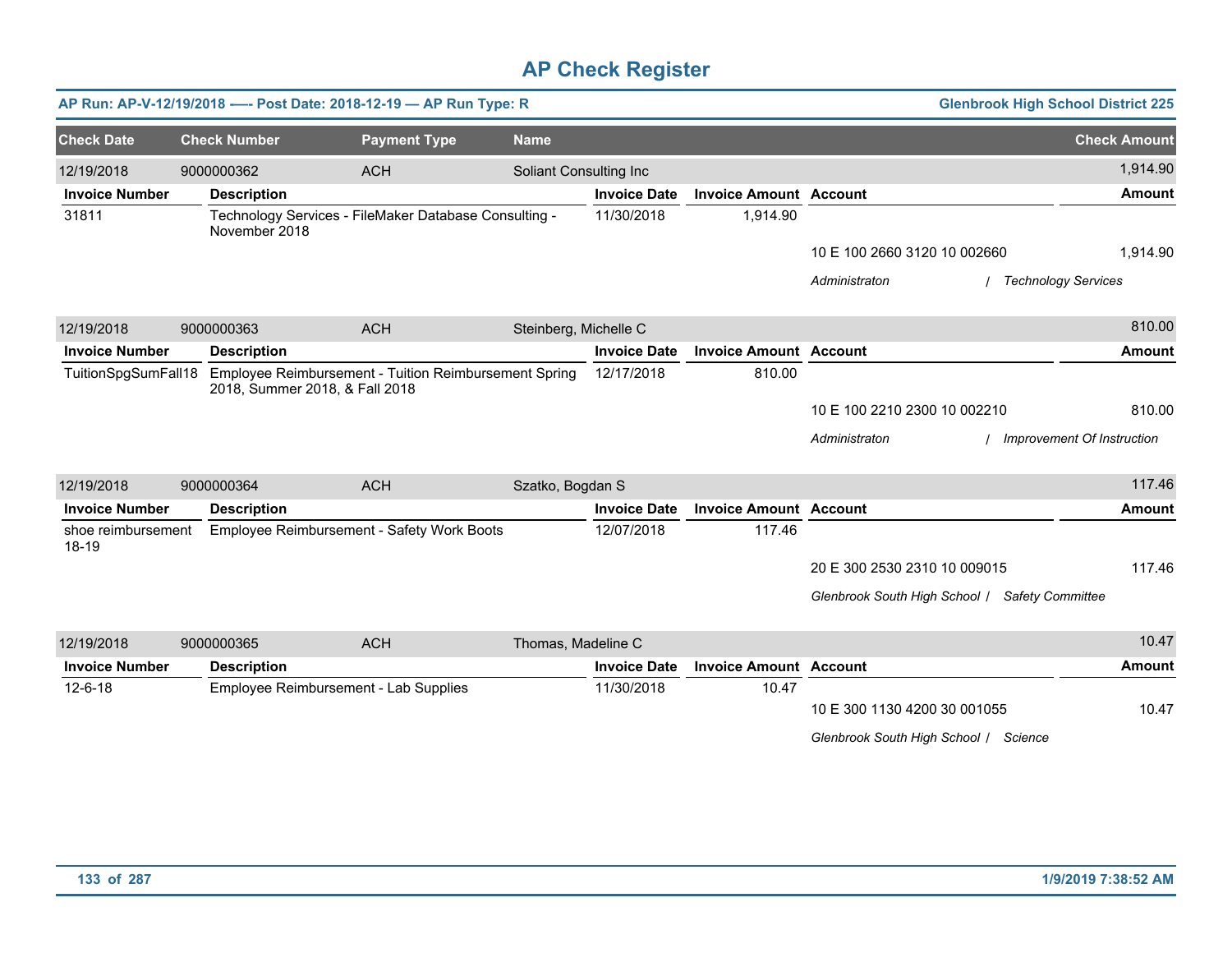|                       |                           | AP Run: AP-V-12/19/2018 ---- Post Date: 2018-12-19 - AP Run Type: R |                       |                     |                               |                                           | <b>Glenbrook High School District 225</b> |
|-----------------------|---------------------------|---------------------------------------------------------------------|-----------------------|---------------------|-------------------------------|-------------------------------------------|-------------------------------------------|
| <b>Check Date</b>     | <b>Check Number</b>       | <b>Payment Type</b>                                                 | <b>Name</b>           |                     |                               |                                           | <b>Check Amount</b>                       |
| 12/19/2018            | 9000000366                | <b>ACH</b>                                                          | Vasilopoulos, Maria J |                     |                               |                                           | 114.00                                    |
| <b>Invoice Number</b> | <b>Description</b>        |                                                                     |                       | <b>Invoice Date</b> | <b>Invoice Amount Account</b> |                                           | <b>Amount</b>                             |
| 12/06/18 MV           | Trauma Conference 2/21/19 | Employee Reimbursement - Registration for Fostering A               |                       | 12/06/2018          | 114.00                        |                                           |                                           |
|                       |                           |                                                                     |                       |                     |                               | 10 E 200 1130 3320 20 001040              | 114.00                                    |
|                       |                           |                                                                     |                       |                     |                               | Glenbrook North High School / Mathematics |                                           |
| 12/19/2018            | 9000000367                | <b>ACH</b>                                                          | Vogg, Amanda M        |                     |                               |                                           | 60.00                                     |
| <b>Invoice Number</b> | <b>Description</b>        |                                                                     |                       | <b>Invoice Date</b> | <b>Invoice Amount Account</b> |                                           | <b>Amount</b>                             |
| Dues2019              |                           | Employee Reimbursement - Professional Dues                          |                       | 12/17/2018          | 60.00                         |                                           |                                           |
|                       |                           |                                                                     |                       |                     |                               | 10 E 100 2640 2404 10 002645              | 60.00                                     |
|                       |                           |                                                                     |                       |                     |                               | Administraton                             | <b>Employee Benefits</b>                  |
| 12/19/2018            | 9000000368                | <b>ACH</b>                                                          | Winston, Carol M      |                     |                               |                                           | 62.62                                     |
| <b>Invoice Number</b> | <b>Description</b>        |                                                                     |                       | <b>Invoice Date</b> | <b>Invoice Amount Account</b> |                                           | <b>Amount</b>                             |
| Nov Mileage           | 11/1/18 - 11/26/18        | Employee Reimbursement - Mileage To/From Transition                 |                       | 11/01/2018          | 62.62                         |                                           |                                           |
|                       |                           |                                                                     |                       |                     |                               | 10 E 100 1220 3323 10 001350              | 62.62                                     |
|                       |                           |                                                                     |                       |                     |                               | Administraton                             | <b>Transition Services</b>                |
| 12/19/2018            | 9000000369                | <b>ACH</b>                                                          | Wysocki, Robert P     |                     |                               |                                           | 65.00                                     |
| <b>Invoice Number</b> | <b>Description</b>        |                                                                     |                       | <b>Invoice Date</b> | <b>Invoice Amount Account</b> |                                           | <b>Amount</b>                             |
| Dues2019              |                           | Employee Reimbursement - Professional Dues                          |                       | 12/17/2018          | 65.00                         |                                           |                                           |
|                       |                           |                                                                     |                       |                     |                               | 10 E 100 2640 2404 10 002645              | 65.00                                     |
|                       |                           |                                                                     |                       |                     |                               | Administraton                             | <b>Employee Benefits</b>                  |
|                       |                           |                                                                     |                       |                     |                               |                                           | Total:<br>\$1,035,633.95                  |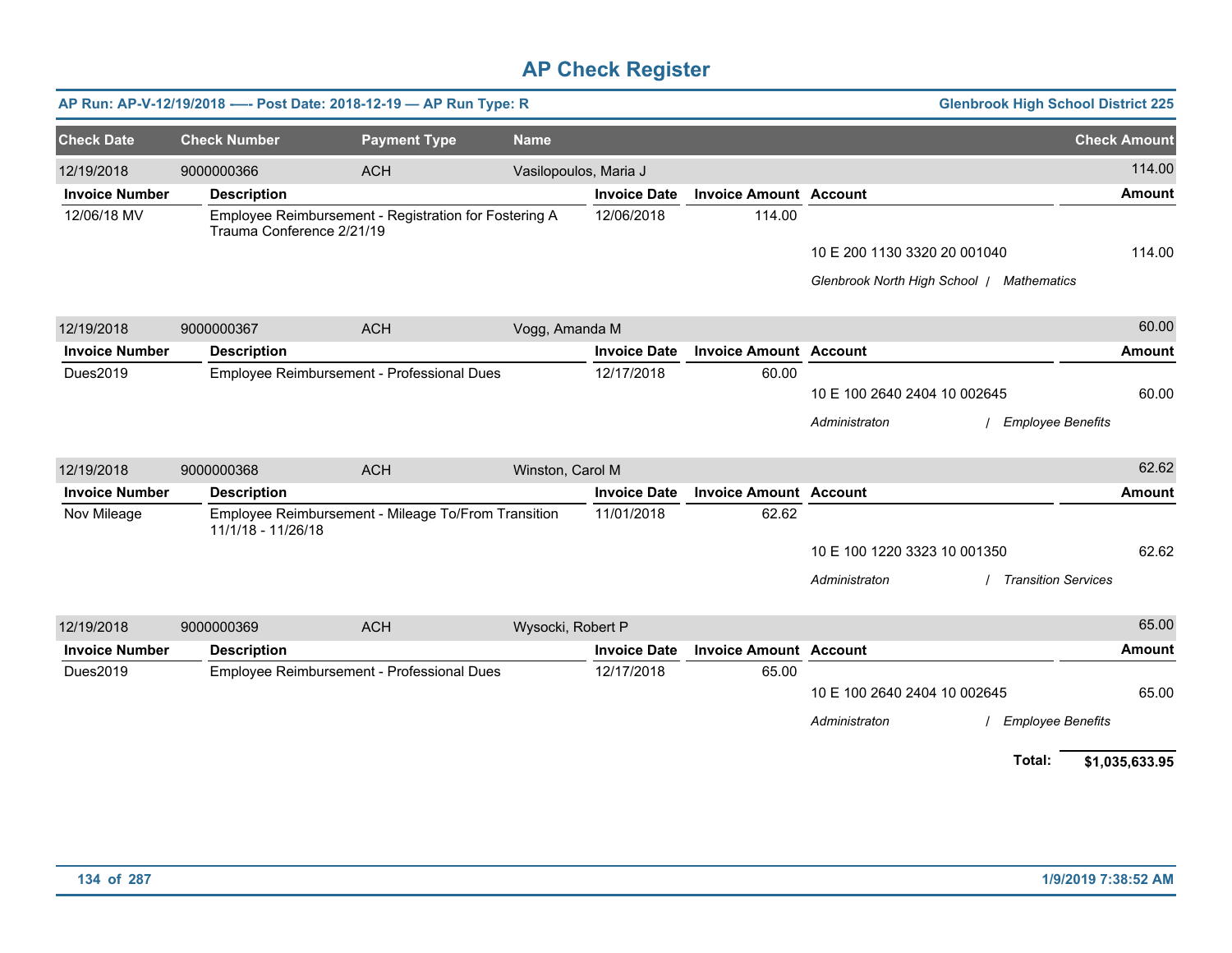|                   |                     | AP Run: AP-V-12/19/2018 ---- Post Date: 2018-12-19 -- AP Run Type: R |             | <b>Glenbrook High School District 225</b> |
|-------------------|---------------------|----------------------------------------------------------------------|-------------|-------------------------------------------|
| <b>Check Date</b> | <b>Check Number</b> | <b>Payment Type</b>                                                  | <b>Name</b> | <b>Check Amount</b>                       |
|                   |                     |                                                                      |             |                                           |

| AP-V-12/19/2018 Summary |       |                |  |  |  |  |  |  |
|-------------------------|-------|----------------|--|--|--|--|--|--|
| <b>Type</b>             | Count | Amount         |  |  |  |  |  |  |
| Regular                 | 364   | 984,715.29     |  |  |  |  |  |  |
| <b>ACH Checks:</b>      | 32    | 50.918.66      |  |  |  |  |  |  |
| Wire Transfers:         | O     | 0.00           |  |  |  |  |  |  |
| Total:                  | 396   | \$1,035,633.95 |  |  |  |  |  |  |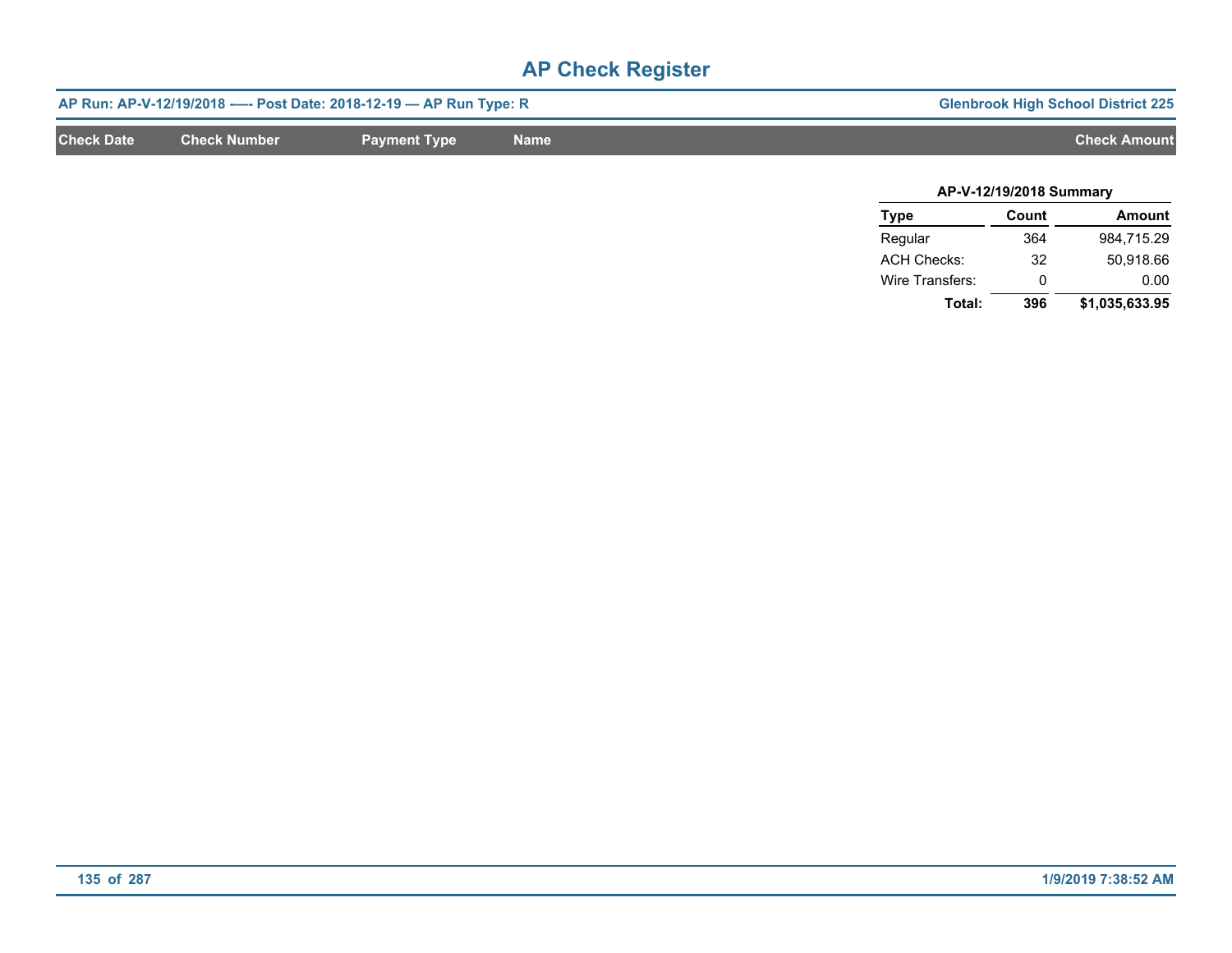|                       |                     | AP Run: AP-V-12/20/2018 ---- Post Date: 2018-12-20 - AP Run Type: R |                        |                     |                               |                                                                                          | <b>Glenbrook High School District 225</b> |                     |
|-----------------------|---------------------|---------------------------------------------------------------------|------------------------|---------------------|-------------------------------|------------------------------------------------------------------------------------------|-------------------------------------------|---------------------|
| <b>Check Date</b>     | <b>Check Number</b> | <b>Payment Type</b>                                                 | <b>Name</b>            |                     |                               |                                                                                          |                                           | <b>Check Amount</b> |
| 12/20/2018            | 201700831           | Wire Transfer                                                       | <b>Bmo Harris Bank</b> |                     |                               |                                                                                          |                                           | 198,795.58          |
| <b>Invoice Number</b> | <b>Description</b>  |                                                                     |                        | <b>Invoice Date</b> | <b>Invoice Amount Account</b> |                                                                                          |                                           | <b>Amount</b>       |
| 701208-1812           |                     | December 2018 Procurement Card                                      |                        | 12/05/2018          | 2,969.41                      | 10 E 200 2210 4900 20 002210<br>Glenbrook North High School   Improvement Of Instruction |                                           | 309.20              |
|                       |                     |                                                                     |                        |                     |                               | 10 E 200 2410 4100 20 002410                                                             |                                           | 462.35              |
|                       |                     |                                                                     |                        |                     |                               | Glenbrook North High School   Principal's Office                                         |                                           |                     |
|                       |                     |                                                                     |                        |                     |                               | 10 E 200 2410 7400 20 002410                                                             |                                           | 2,197.86            |
|                       |                     |                                                                     |                        |                     |                               | Glenbrook North High School   Principal's Office                                         |                                           |                     |
| 701208-1812           |                     | December 2018 Procurement Card                                      |                        | 12/05/2018          | 12,273.47                     |                                                                                          |                                           |                     |
|                       |                     |                                                                     |                        |                     |                               | 10 E 200 1520 3330 20 005820                                                             |                                           | 2,806.64            |
|                       |                     |                                                                     |                        |                     |                               | Glenbrook North High School   Debate                                                     |                                           |                     |
|                       |                     |                                                                     |                        |                     |                               | 10 E 200 1520 3340 20 005820                                                             |                                           | 4,453.50            |
|                       |                     |                                                                     |                        |                     |                               | Glenbrook North High School / Debate                                                     |                                           |                     |
|                       |                     |                                                                     |                        |                     |                               | 40 E 200 2550 3310 20 005820                                                             |                                           | 3,344.96            |
|                       |                     |                                                                     |                        |                     |                               | Glenbrook North High School / Debate                                                     |                                           |                     |
|                       |                     |                                                                     |                        |                     |                               | 99 L 990 1529 0000 20 820739                                                             |                                           | 1,668.37            |
|                       |                     |                                                                     |                        |                     |                               | <b>Student Based Activity</b><br>Account                                                 | / Debate                                  |                     |
| 701208-1812           |                     | December 2018 Procurement Card                                      |                        | 12/05/2018          | 5,678.68                      | 40 E 200 2550 3310 20 005800                                                             |                                           | 2,528.68            |
|                       |                     |                                                                     |                        |                     |                               | Glenbrook North High School /                                                            | Extra/Co-Curricular<br><b>Activities</b>  |                     |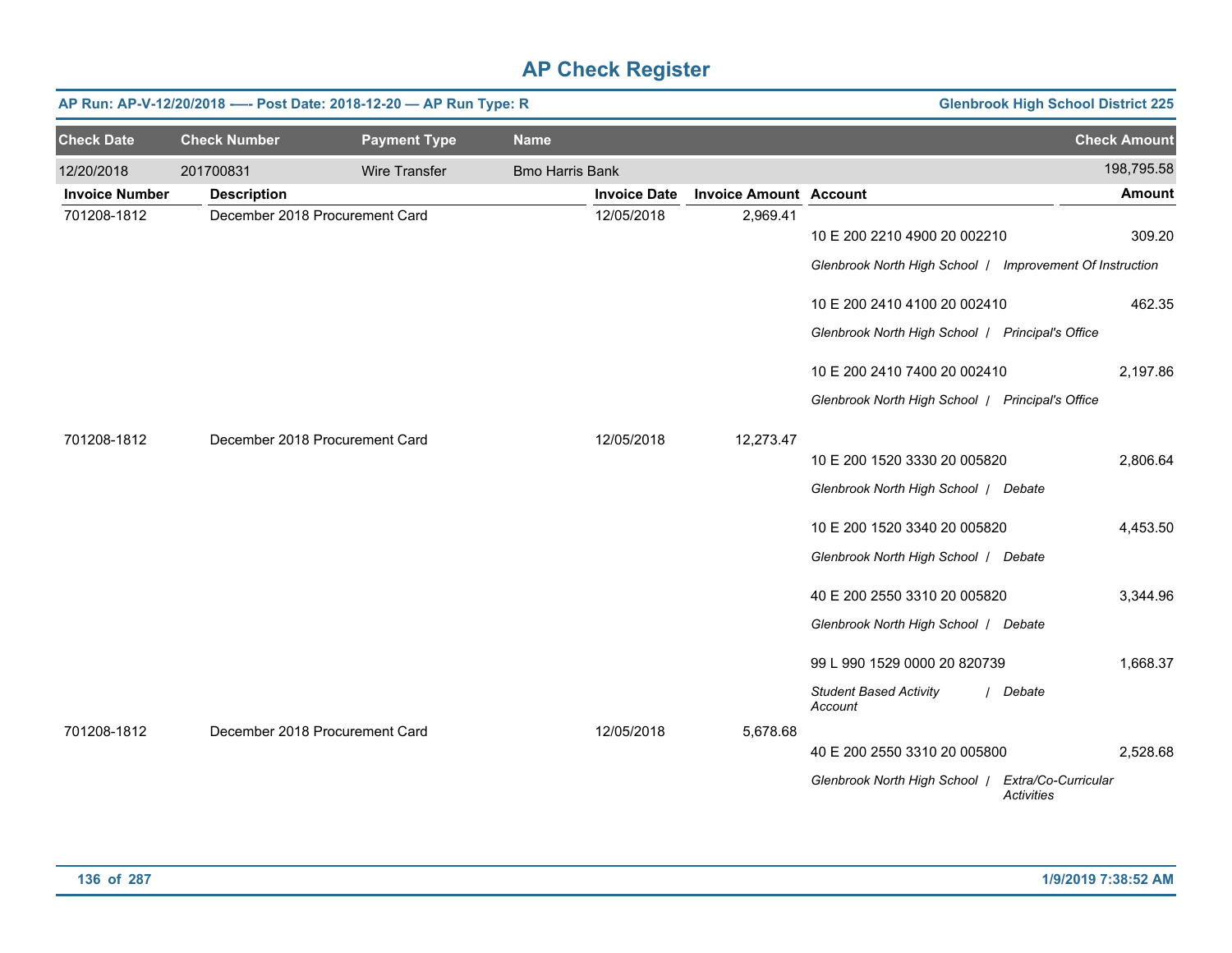|                       |                     | AP Run: AP-V-12/20/2018 ---- Post Date: 2018-12-20 - AP Run Type: R |                        |                     | <b>Glenbrook High School District 225</b> |                                                       |                     |  |
|-----------------------|---------------------|---------------------------------------------------------------------|------------------------|---------------------|-------------------------------------------|-------------------------------------------------------|---------------------|--|
| <b>Check Date</b>     | <b>Check Number</b> | <b>Payment Type</b>                                                 | <b>Name</b>            |                     |                                           |                                                       | <b>Check Amount</b> |  |
| 12/20/2018            | 201700831           | <b>Wire Transfer</b>                                                | <b>Bmo Harris Bank</b> |                     |                                           |                                                       | 198,795.58          |  |
| <b>Invoice Number</b> | <b>Description</b>  |                                                                     |                        | <b>Invoice Date</b> | <b>Invoice Amount Account</b>             |                                                       | <b>Amount</b>       |  |
|                       |                     |                                                                     |                        |                     |                                           | 40 E 200 2550 3310 20 005820                          | 3,150.00            |  |
|                       |                     |                                                                     |                        |                     |                                           | Glenbrook North High School / Debate                  |                     |  |
| 701208-1812           |                     | December 2018 Procurement Card                                      |                        | 12/05/2018          | 84.32                                     |                                                       |                     |  |
|                       |                     |                                                                     |                        |                     |                                           | 40 E 200 2550 3310 20 005820                          | 84.32               |  |
|                       |                     |                                                                     |                        |                     |                                           | Glenbrook North High School / Debate                  |                     |  |
| 701208-1812           |                     | December 2018 Procurement Card                                      |                        | 12/05/2018          | 1,079.88                                  |                                                       |                     |  |
|                       |                     |                                                                     |                        |                     |                                           | 10 E 200 1400 4100 10 003220                          | 243.96              |  |
|                       |                     |                                                                     |                        |                     |                                           | Glenbrook North High School   CTEI Grant              |                     |  |
|                       |                     |                                                                     |                        |                     |                                           | 10 E 200 2210 3320 10 003220                          | 835.92              |  |
|                       |                     |                                                                     |                        |                     |                                           | Glenbrook North High School   CTEI Grant              |                     |  |
| 701208-1812           |                     | December 2018 Procurement Card                                      |                        | 12/05/2018          | 757.68                                    |                                                       |                     |  |
|                       |                     |                                                                     |                        |                     |                                           | 10 E 200 1400 4100 10 003220                          | 502.20              |  |
|                       |                     |                                                                     |                        |                     |                                           | Glenbrook North High School   CTEI Grant              |                     |  |
|                       |                     |                                                                     |                        |                     |                                           | 10 E 200 1400 4100 20 001415                          | 14.99               |  |
|                       |                     |                                                                     |                        |                     |                                           | Glenbrook North High School   Business Education      |                     |  |
|                       |                     |                                                                     |                        |                     |                                           | 10 E 200 1400 4100 20 001425                          | 206.09              |  |
|                       |                     |                                                                     |                        |                     |                                           | Glenbrook North High School   Family/Consumer Science |                     |  |
|                       |                     |                                                                     |                        |                     |                                           | 10 E 200 1400 4100 20 001435                          | 34.40               |  |
|                       |                     |                                                                     |                        |                     |                                           | Glenbrook North High School   PreSchool               |                     |  |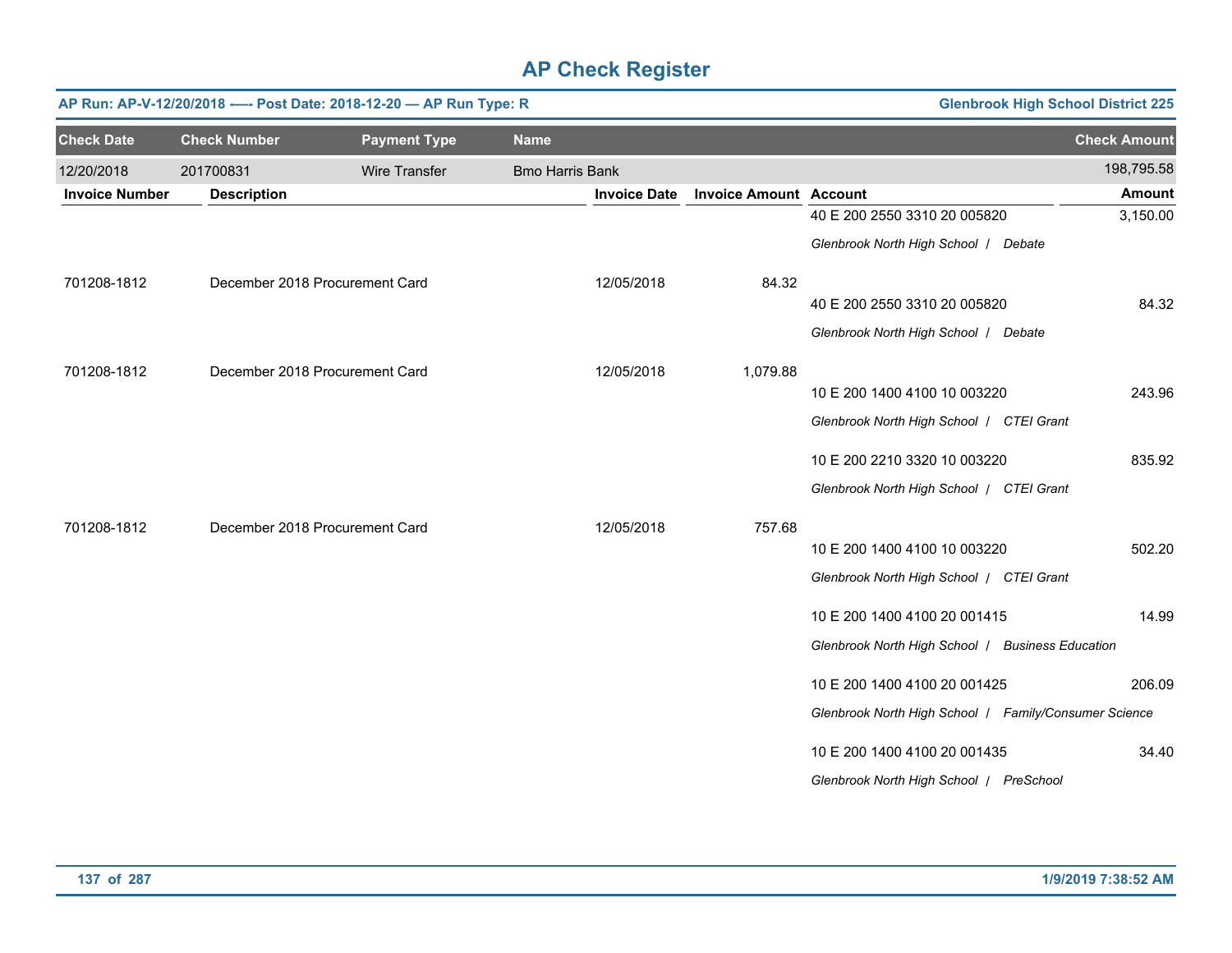|                       |                     | AP Run: AP-V-12/20/2018 ---- Post Date: 2018-12-20 - AP Run Type: R |                        |                     | <b>Glenbrook High School District 225</b> |                                                                                                                               |                     |
|-----------------------|---------------------|---------------------------------------------------------------------|------------------------|---------------------|-------------------------------------------|-------------------------------------------------------------------------------------------------------------------------------|---------------------|
| <b>Check Date</b>     | <b>Check Number</b> | <b>Payment Type</b>                                                 | <b>Name</b>            |                     |                                           |                                                                                                                               | <b>Check Amount</b> |
| 12/20/2018            | 201700831           | Wire Transfer                                                       | <b>Bmo Harris Bank</b> |                     |                                           |                                                                                                                               | 198,795.58          |
| <b>Invoice Number</b> | <b>Description</b>  |                                                                     |                        | <b>Invoice Date</b> | <b>Invoice Amount Account</b>             |                                                                                                                               | <b>Amount</b>       |
| 701208-1812           |                     | December 2018 Procurement Card                                      |                        | 12/05/2018          | 145.56                                    | 10 E 200 1400 4100 20 001405<br>Glenbrook North High School / Technical Education                                             | 26.24               |
|                       |                     |                                                                     |                        |                     |                                           | 10 E 200 1400 4870 20 001405                                                                                                  | 119.32              |
| 701208-1812           |                     | December 2018 Procurement Card                                      |                        | 12/05/2018          | 373.47                                    | Glenbrook North High School / Technical Education<br>10 E 200 1400 4100 10 003220<br>Glenbrook North High School   CTEI Grant | 165.05              |
|                       |                     |                                                                     |                        |                     |                                           | 10 E 200 1400 4100 20 001425<br>Glenbrook North High School   Family/Consumer Science                                         | 85.63               |
|                       |                     |                                                                     |                        |                     |                                           | 10 E 200 1400 4100 20 001435<br>Glenbrook North High School   PreSchool                                                       | 60.85               |
|                       |                     |                                                                     |                        |                     |                                           | 10 E 200 1400 4900 20 001405<br>Glenbrook North High School / Technical Education                                             | 61.94               |
| 701208-1812           |                     | December 2018 Procurement Card                                      |                        | 12/05/2018          | 5,037.48                                  | 10 E 200 1510 3320 20 005100<br>Glenbrook North High School   Athletics                                                       | 2,027.00            |
|                       |                     |                                                                     |                        |                     |                                           | 10 E 200 1510 4100 20 005100<br>Glenbrook North High School   Athletics                                                       | 1,070.87            |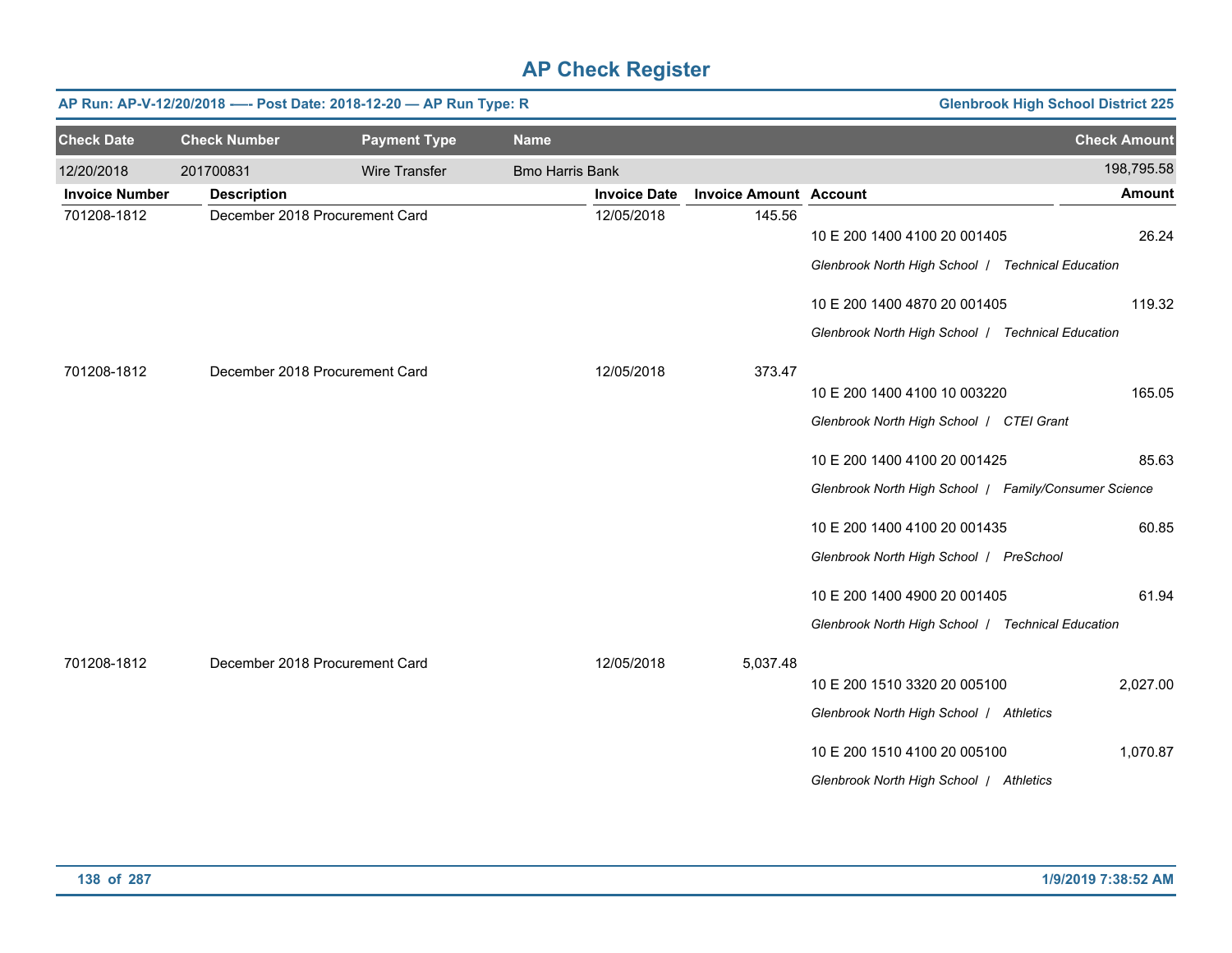|                       | AP Run: AP-V-12/20/2018 ---- Post Date: 2018-12-20 - AP Run Type: R | <b>Glenbrook High School District 225</b> |                        |                     |                               |                                                  |                          |
|-----------------------|---------------------------------------------------------------------|-------------------------------------------|------------------------|---------------------|-------------------------------|--------------------------------------------------|--------------------------|
| <b>Check Date</b>     | <b>Check Number</b>                                                 | <b>Payment Type</b>                       | <b>Name</b>            |                     |                               |                                                  | <b>Check Amount</b>      |
| 12/20/2018            | 201700831                                                           | Wire Transfer                             | <b>Bmo Harris Bank</b> |                     |                               |                                                  | 198,795.58               |
| <b>Invoice Number</b> | <b>Description</b>                                                  |                                           |                        | <b>Invoice Date</b> | <b>Invoice Amount Account</b> |                                                  | <b>Amount</b>            |
|                       |                                                                     |                                           |                        |                     |                               | 10 E 200 1510 4100 20 005216                     | 525.61                   |
|                       |                                                                     |                                           |                        |                     |                               | Glenbrook North High School   Boys Bowling       |                          |
|                       |                                                                     |                                           |                        |                     |                               | 10 E 200 1510 4100 20 005316                     | 70.00                    |
|                       |                                                                     |                                           |                        |                     |                               | Glenbrook North High School   Girls Bowling      |                          |
|                       |                                                                     |                                           |                        |                     |                               | 10 E 200 2410 3340 20 002410                     | $-42.00$                 |
|                       |                                                                     |                                           |                        |                     |                               | Glenbrook North High School   Principal's Office |                          |
|                       |                                                                     |                                           |                        |                     |                               | 99 L 990 1529 0000 20 820200                     | 1,350.00                 |
|                       |                                                                     |                                           |                        |                     |                               | <b>Student Based Activity</b><br>Account         | / Cheerleaders           |
|                       |                                                                     |                                           |                        |                     |                               | 99 L 990 1529 0000 20 820490                     | 36.00                    |
|                       |                                                                     |                                           |                        |                     |                               | <b>Student Based Activity</b><br>Account         | / Gbn Sports Tournaments |
| 701208-1812           |                                                                     | December 2018 Procurement Card            |                        | 12/05/2018          | 177.76                        |                                                  |                          |
|                       |                                                                     |                                           |                        |                     |                               | 10 E 200 2111 4100 20 002110                     | 177.76                   |
|                       |                                                                     |                                           |                        |                     |                               | Glenbrook North High School   Dean's Office      |                          |
| 701208-1812           |                                                                     | December 2018 Procurement Card            |                        | 12/05/2018          | $-5.98$                       |                                                  |                          |
|                       |                                                                     |                                           |                        |                     |                               | 10 E 200 1130 4100 20 001020                     | $-5.98$                  |
|                       |                                                                     |                                           |                        |                     |                               | Glenbrook North High School   English            |                          |
| 701208-1812           |                                                                     | December 2018 Procurement Card            |                        | 12/05/2018          | 956.03                        |                                                  |                          |
|                       |                                                                     |                                           |                        |                     |                               | 10 E 200 1130 3320 20 001020                     | 295.00                   |
|                       |                                                                     |                                           |                        |                     |                               | Glenbrook North High School   English            |                          |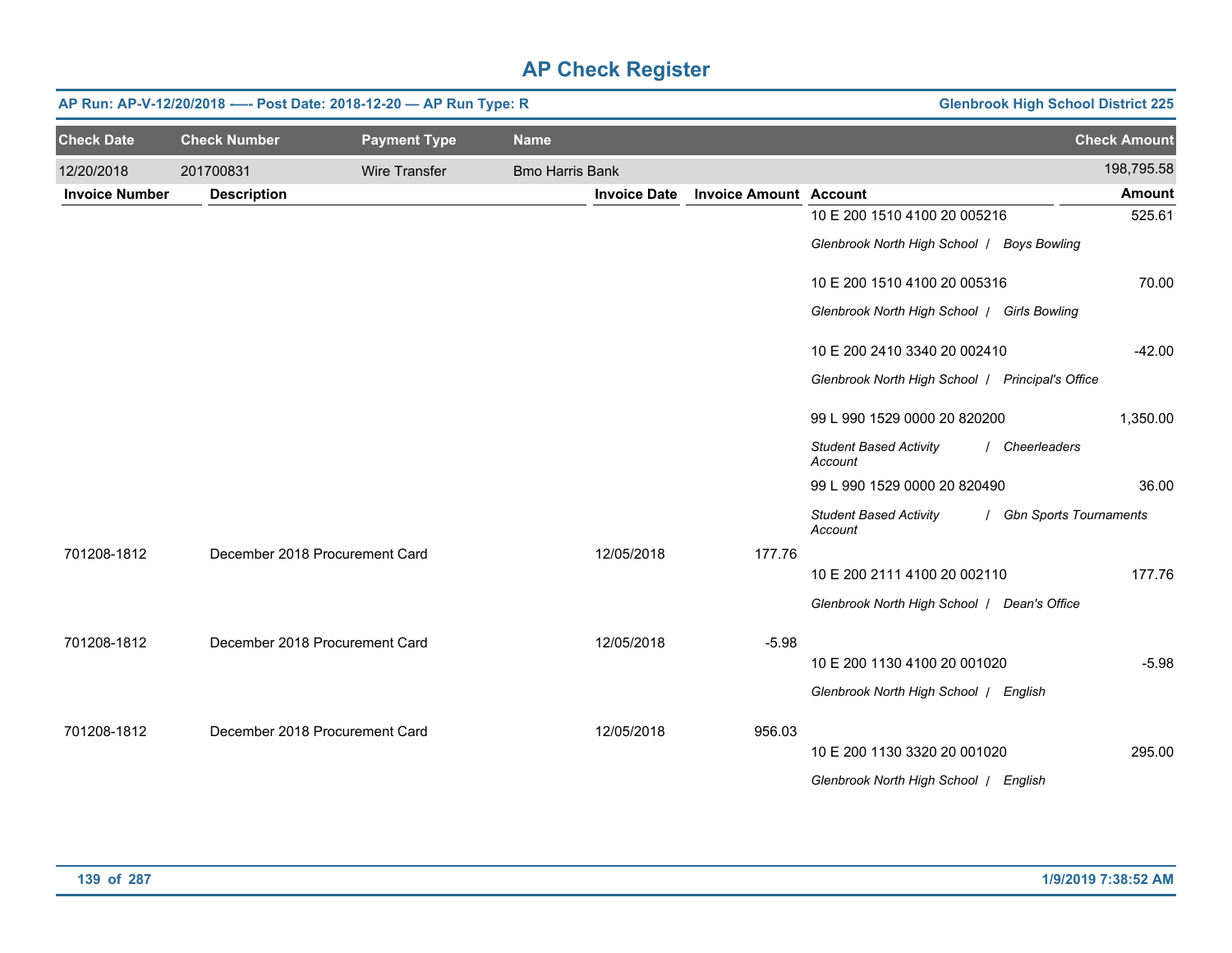|                       | AP Run: AP-V-12/20/2018 ---- Post Date: 2018-12-20 - AP Run Type: R |                      | <b>Glenbrook High School District 225</b> |                     |                               |                                                         |                     |
|-----------------------|---------------------------------------------------------------------|----------------------|-------------------------------------------|---------------------|-------------------------------|---------------------------------------------------------|---------------------|
| <b>Check Date</b>     | <b>Check Number</b>                                                 | <b>Payment Type</b>  | <b>Name</b>                               |                     |                               |                                                         | <b>Check Amount</b> |
| 12/20/2018            | 201700831                                                           | <b>Wire Transfer</b> | <b>Bmo Harris Bank</b>                    |                     |                               |                                                         | 198,795.58          |
| <b>Invoice Number</b> | <b>Description</b>                                                  |                      |                                           | <b>Invoice Date</b> | <b>Invoice Amount Account</b> |                                                         | <b>Amount</b>       |
|                       |                                                                     |                      |                                           |                     |                               | 10 E 200 1130 4100 20 001020                            | 389.10              |
|                       |                                                                     |                      |                                           |                     |                               | Glenbrook North High School / English                   |                     |
|                       |                                                                     |                      |                                           |                     |                               | 10 E 200 1130 4300 20 001020                            | 17.20               |
|                       |                                                                     |                      |                                           |                     |                               | Glenbrook North High School / English                   |                     |
|                       |                                                                     |                      |                                           |                     |                               | 10 E 200 1130 4900 20 001020                            | 28.98               |
|                       |                                                                     |                      |                                           |                     |                               | Glenbrook North High School / English                   |                     |
|                       |                                                                     |                      |                                           |                     |                               | 10 E 200 1800 4900 20 001180                            | 25.75               |
|                       |                                                                     |                      |                                           |                     |                               | Glenbrook North High School / English Language Learners |                     |
|                       |                                                                     |                      |                                           |                     |                               | 10 E 200 2210 3320 10 004909                            | 200.00              |
|                       |                                                                     |                      |                                           |                     |                               | Glenbrook North High School / Title III LipLeps         |                     |
| 701208-1812           | December 2018 Procurement Card                                      |                      |                                           | 12/05/2018          | 2,736.33                      |                                                         |                     |
|                       |                                                                     |                      |                                           |                     |                               | 10 L 200 4830 0000 20 001030                            | 1,292.63            |
|                       |                                                                     |                      |                                           |                     |                               | Glenbrook North High School / World Language            |                     |
|                       |                                                                     |                      |                                           |                     |                               | 10 L 200 4850 0000 00 000000                            | 544.00              |
|                       |                                                                     |                      |                                           |                     |                               | Glenbrook North High School / Undefined                 |                     |
|                       |                                                                     |                      |                                           |                     |                               | 10 E 200 1130 3320 20 001030                            | 216.96              |
|                       |                                                                     |                      |                                           |                     |                               | Glenbrook North High School / World Language            |                     |
|                       |                                                                     |                      |                                           |                     |                               | 10 E 200 1130 4100 20 001030                            | 228.09              |
|                       |                                                                     |                      |                                           |                     |                               | Glenbrook North High School / World Language            |                     |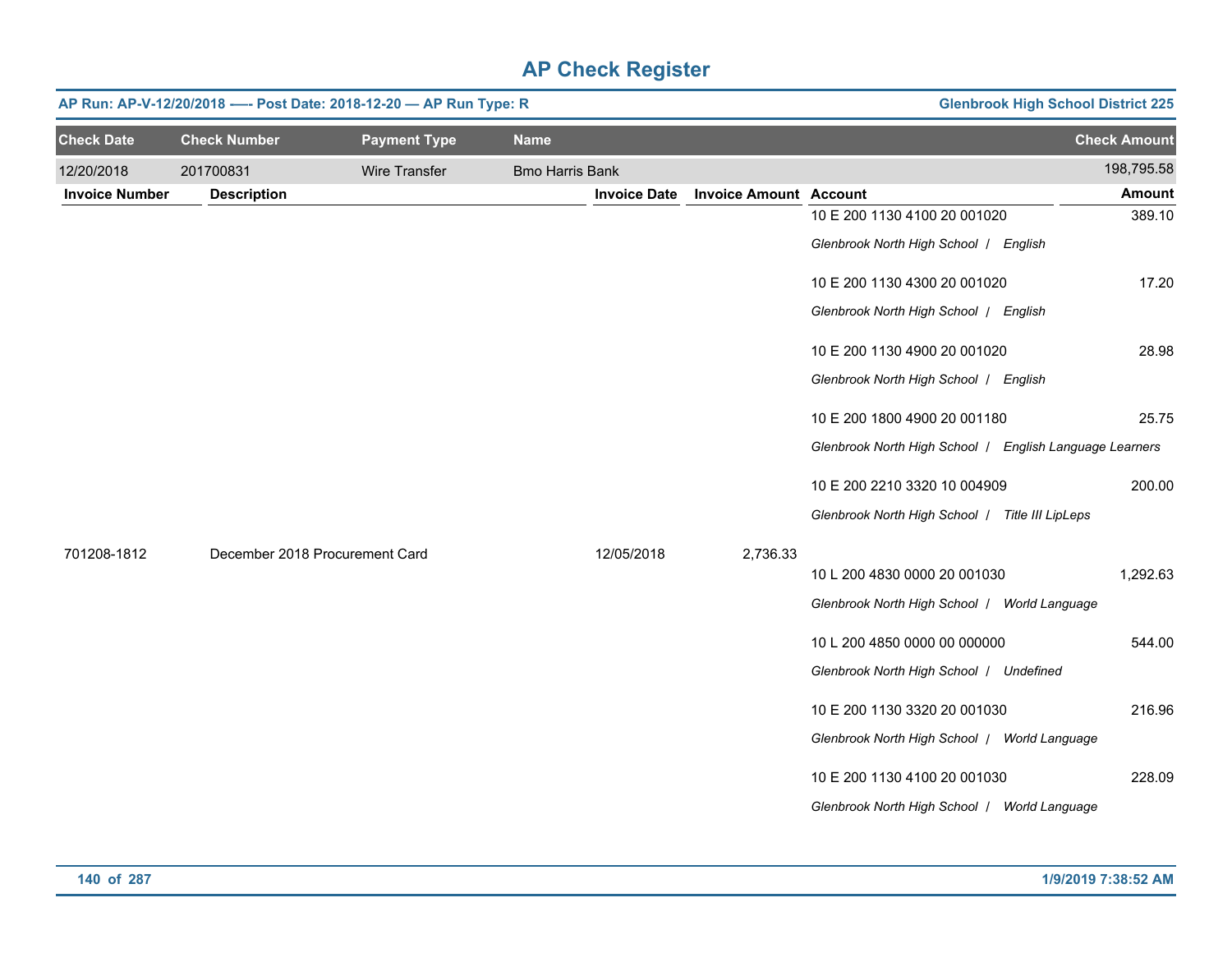| AP Run: AP-V-12/20/2018 ---- Post Date: 2018-12-20 - AP Run Type: R<br><b>Glenbrook High School District 225</b> |                                |                      |                        |                     |                               |                                                          |                     |  |  |  |
|------------------------------------------------------------------------------------------------------------------|--------------------------------|----------------------|------------------------|---------------------|-------------------------------|----------------------------------------------------------|---------------------|--|--|--|
| <b>Check Date</b>                                                                                                | <b>Check Number</b>            | <b>Payment Type</b>  | <b>Name</b>            |                     |                               |                                                          | <b>Check Amount</b> |  |  |  |
| 12/20/2018                                                                                                       | 201700831                      | <b>Wire Transfer</b> | <b>Bmo Harris Bank</b> |                     |                               |                                                          | 198,795.58          |  |  |  |
| <b>Invoice Number</b>                                                                                            | <b>Description</b>             |                      |                        | <b>Invoice Date</b> | <b>Invoice Amount Account</b> |                                                          | <b>Amount</b>       |  |  |  |
|                                                                                                                  |                                |                      |                        |                     |                               | 10 E 200 1130 4200 20 001030                             | 95.00               |  |  |  |
|                                                                                                                  |                                |                      |                        |                     |                               | Glenbrook North High School / World Language             |                     |  |  |  |
|                                                                                                                  |                                |                      |                        |                     |                               | 10 E 200 1130 4900 20 001030                             | 179.83              |  |  |  |
|                                                                                                                  |                                |                      |                        |                     |                               | Glenbrook North High School / World Language             |                     |  |  |  |
|                                                                                                                  |                                |                      |                        |                     |                               | 10 E 300 1130 4900 30 001030                             | 179.82              |  |  |  |
|                                                                                                                  |                                |                      |                        |                     |                               | Glenbrook South High School / World Language             |                     |  |  |  |
| 701208-1812                                                                                                      | December 2018 Procurement Card |                      |                        | 12/05/2018          | 1,122.63                      |                                                          |                     |  |  |  |
|                                                                                                                  |                                |                      |                        |                     |                               | 10 E 200 2121 3320 20 002120                             | 298.99              |  |  |  |
|                                                                                                                  |                                |                      |                        |                     |                               | Glenbrook North High School / Guidance Services          |                     |  |  |  |
|                                                                                                                  |                                |                      |                        |                     |                               | 10 E 200 2121 4100 20 002120                             | $-10.10$            |  |  |  |
|                                                                                                                  |                                |                      |                        |                     |                               | Glenbrook North High School   Guidance Services          |                     |  |  |  |
|                                                                                                                  |                                |                      |                        |                     |                               | 10 E 200 2121 4100 20 002125                             | 114.76              |  |  |  |
|                                                                                                                  |                                |                      |                        |                     |                               | Glenbrook North High School   College Resource Center    |                     |  |  |  |
|                                                                                                                  |                                |                      |                        |                     |                               | 10 E 200 2121 4900 20 002120                             | 183.79              |  |  |  |
|                                                                                                                  |                                |                      |                        |                     |                               | Glenbrook North High School / Guidance Services          |                     |  |  |  |
|                                                                                                                  |                                |                      |                        |                     |                               | 10 E 200 2130 4100 20 002130                             | 79.47               |  |  |  |
|                                                                                                                  |                                |                      |                        |                     |                               | Glenbrook North High School / Health Services            |                     |  |  |  |
|                                                                                                                  |                                |                      |                        |                     |                               | 10 E 200 2210 4900 20 002210                             | 165.00              |  |  |  |
|                                                                                                                  |                                |                      |                        |                     |                               | Glenbrook North High School   Improvement Of Instruction |                     |  |  |  |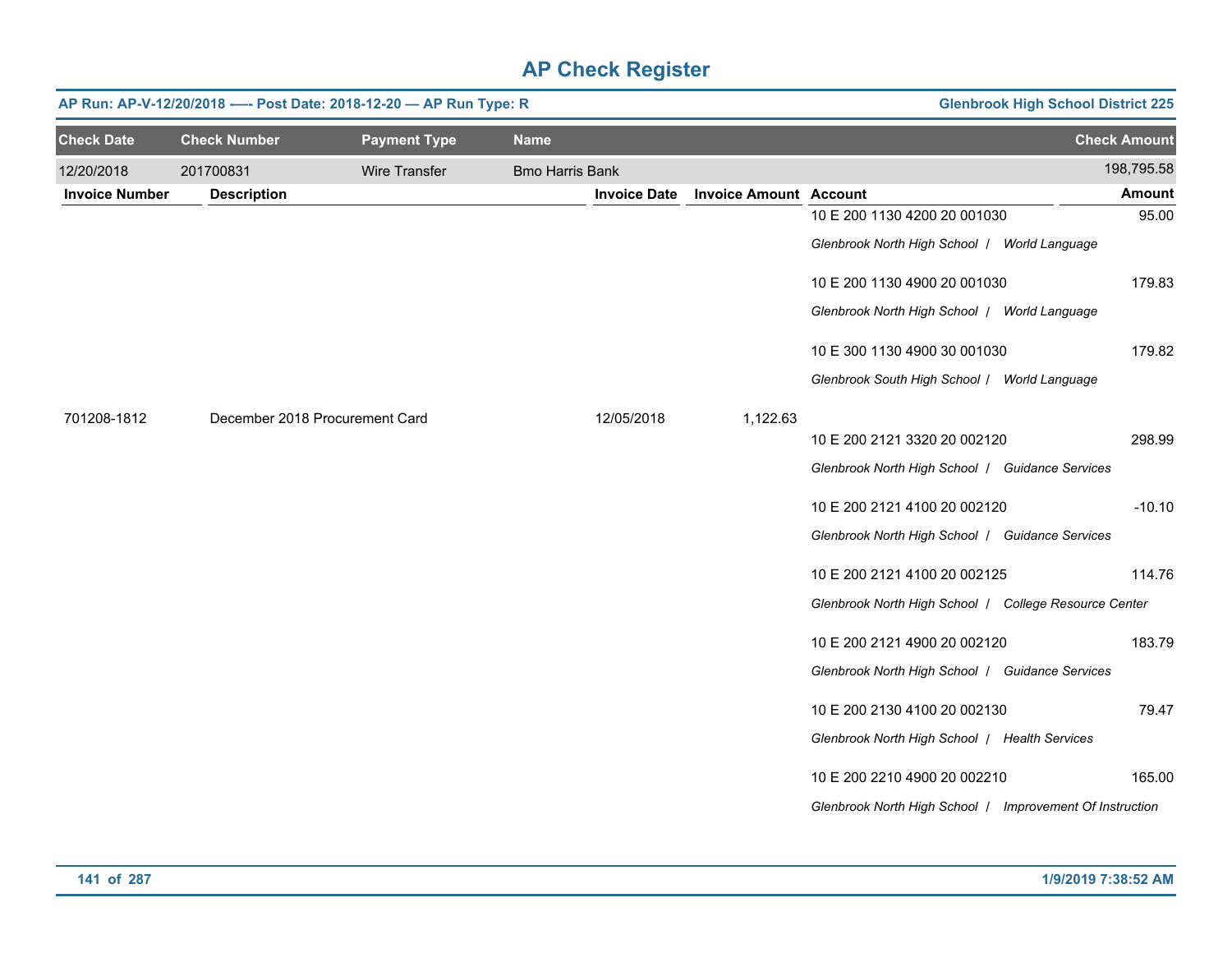| AP Run: AP-V-12/20/2018 ---- Post Date: 2018-12-20 - AP Run Type: R<br><b>Glenbrook High School District 225</b> |                                |                                |                        |                     |                               |                                                        |                                 |  |  |  |
|------------------------------------------------------------------------------------------------------------------|--------------------------------|--------------------------------|------------------------|---------------------|-------------------------------|--------------------------------------------------------|---------------------------------|--|--|--|
| <b>Check Date</b>                                                                                                | <b>Check Number</b>            | <b>Payment Type</b>            | <b>Name</b>            |                     |                               |                                                        | <b>Check Amount</b>             |  |  |  |
| 12/20/2018                                                                                                       | 201700831                      | Wire Transfer                  | <b>Bmo Harris Bank</b> |                     |                               |                                                        | 198,795.58                      |  |  |  |
| <b>Invoice Number</b>                                                                                            | <b>Description</b>             |                                |                        | <b>Invoice Date</b> | <b>Invoice Amount Account</b> |                                                        | <b>Amount</b>                   |  |  |  |
|                                                                                                                  |                                |                                |                        |                     |                               | 10 E 200 2410 4100 20 002410                           | 212.74                          |  |  |  |
|                                                                                                                  |                                |                                |                        |                     |                               | Glenbrook North High School   Principal's Office       |                                 |  |  |  |
|                                                                                                                  |                                |                                |                        |                     |                               | 99 L 990 1529 0000 20 820050                           | 77.98                           |  |  |  |
|                                                                                                                  |                                |                                |                        |                     |                               | <b>Student Based Activity</b><br>Account               | / Advanced Placement<br>Testing |  |  |  |
| 701208-1812                                                                                                      |                                | December 2018 Procurement Card |                        | 12/05/2018          | 1,371.05                      |                                                        |                                 |  |  |  |
|                                                                                                                  |                                |                                |                        |                     |                               | 10 E 100 2225 4310 10 002665                           | 500.00                          |  |  |  |
|                                                                                                                  |                                |                                |                        |                     |                               | Administraton                                          | / Instructional Innovation      |  |  |  |
|                                                                                                                  |                                |                                |                        |                     |                               | 10 E 200 1130 4300 20 001152                           | 73.87                           |  |  |  |
|                                                                                                                  |                                |                                |                        |                     |                               | Glenbrook North High School / Academic Resource Center |                                 |  |  |  |
|                                                                                                                  |                                |                                |                        |                     |                               | 10 E 200 1130 4900 20 001152                           | 377.16                          |  |  |  |
|                                                                                                                  |                                |                                |                        |                     |                               | Glenbrook North High School   Academic Resource Center |                                 |  |  |  |
|                                                                                                                  |                                |                                |                        |                     |                               | 10 E 200 2222 4100 20 002220                           | 60.06                           |  |  |  |
|                                                                                                                  |                                |                                |                        |                     |                               | Glenbrook North High School   Library Services         |                                 |  |  |  |
|                                                                                                                  |                                |                                |                        |                     |                               | 10 E 200 2222 4300 20 002220                           | 359.96                          |  |  |  |
|                                                                                                                  |                                |                                |                        |                     |                               | Glenbrook North High School   Library Services         |                                 |  |  |  |
| 701208-1812                                                                                                      | December 2018 Procurement Card |                                |                        | 12/05/2018          | 2,163.56                      |                                                        |                                 |  |  |  |
|                                                                                                                  |                                |                                |                        |                     |                               | 20 E 200 2543 3250 20 009080                           | 132.00                          |  |  |  |
|                                                                                                                  |                                |                                |                        |                     |                               | Glenbrook North High School   Grounds Maintenance      |                                 |  |  |  |
|                                                                                                                  |                                |                                |                        |                     |                               | 20 E 200 2543 4100 20 009080                           | 284.92                          |  |  |  |
|                                                                                                                  |                                |                                |                        |                     |                               | Glenbrook North High School   Grounds Maintenance      |                                 |  |  |  |
|                                                                                                                  |                                |                                |                        |                     |                               |                                                        |                                 |  |  |  |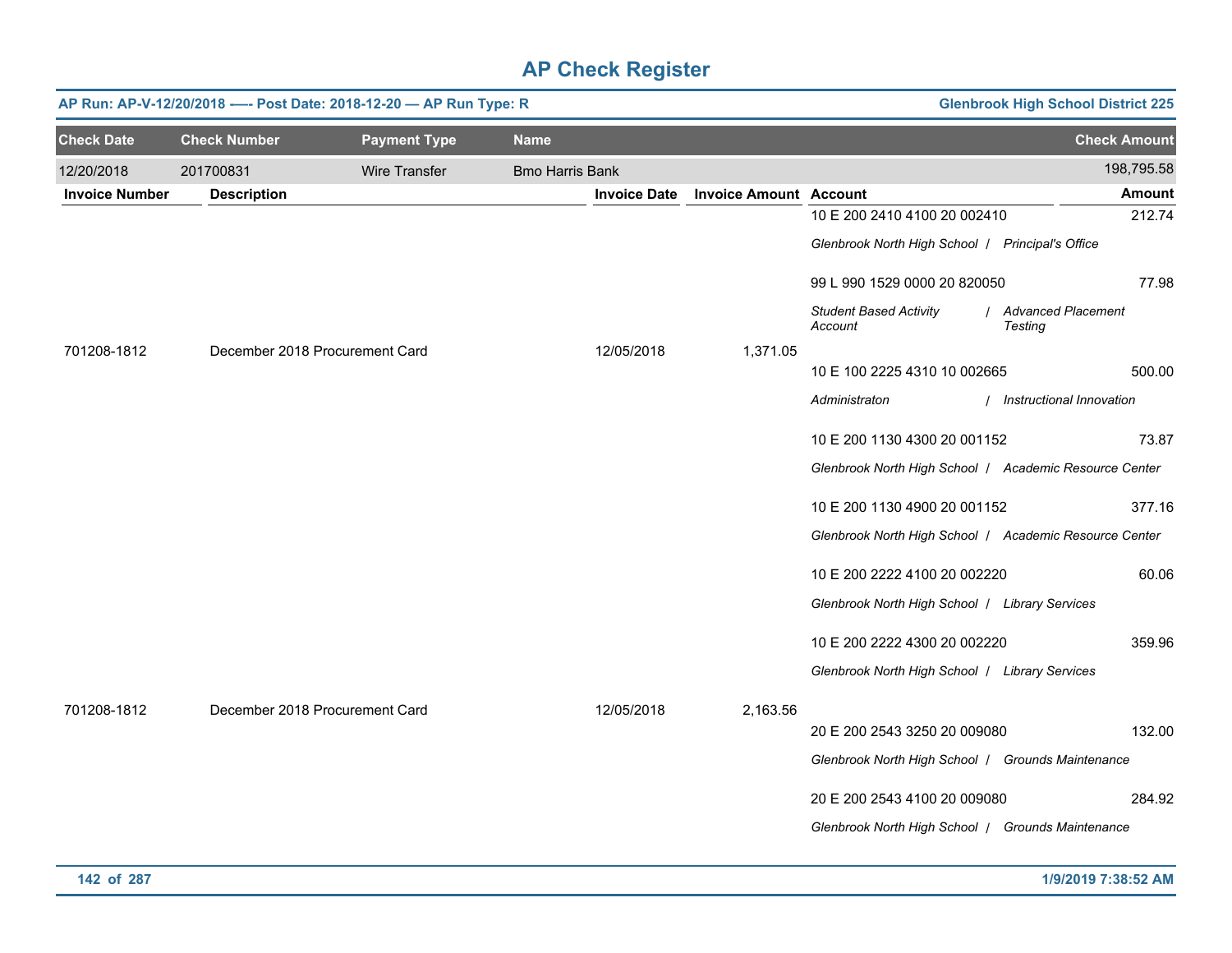|                       | <b>Glenbrook High School District 225</b><br>AP Run: AP-V-12/20/2018 ---- Post Date: 2018-12-20 - AP Run Type: R |                     |                        |                     |                               |                                                    |                     |  |  |  |
|-----------------------|------------------------------------------------------------------------------------------------------------------|---------------------|------------------------|---------------------|-------------------------------|----------------------------------------------------|---------------------|--|--|--|
| <b>Check Date</b>     | <b>Check Number</b>                                                                                              | <b>Payment Type</b> | <b>Name</b>            |                     |                               |                                                    | <b>Check Amount</b> |  |  |  |
| 12/20/2018            | 201700831                                                                                                        | Wire Transfer       | <b>Bmo Harris Bank</b> |                     |                               |                                                    | 198,795.58          |  |  |  |
| <b>Invoice Number</b> | <b>Description</b>                                                                                               |                     |                        | <b>Invoice Date</b> | <b>Invoice Amount Account</b> |                                                    | <b>Amount</b>       |  |  |  |
|                       |                                                                                                                  |                     |                        |                     |                               | 20 E 200 2543 4870 20 009080                       | 264.28              |  |  |  |
|                       |                                                                                                                  |                     |                        |                     |                               | Glenbrook North High School   Grounds Maintenance  |                     |  |  |  |
|                       |                                                                                                                  |                     |                        |                     |                               | 20 E 200 2544 4100 20 009050                       | 797.64              |  |  |  |
|                       |                                                                                                                  |                     |                        |                     |                               | Glenbrook North High School   Building Maintenance |                     |  |  |  |
|                       |                                                                                                                  |                     |                        |                     |                               | 20 E 200 2544 4840 20 009050                       | 372.45              |  |  |  |
|                       |                                                                                                                  |                     |                        |                     |                               | Glenbrook North High School   Building Maintenance |                     |  |  |  |
|                       |                                                                                                                  |                     |                        |                     |                               | 20 E 200 2544 4842 20 009050                       | 15.04               |  |  |  |
|                       |                                                                                                                  |                     |                        |                     |                               | Glenbrook North High School / Building Maintenance |                     |  |  |  |
|                       |                                                                                                                  |                     |                        |                     |                               | 20 E 200 2544 4847 20 009050                       | 179.89              |  |  |  |
|                       |                                                                                                                  |                     |                        |                     |                               | Glenbrook North High School   Building Maintenance |                     |  |  |  |
|                       |                                                                                                                  |                     |                        |                     |                               | 20 E 200 2544 4860 20 009050                       | 117.34              |  |  |  |
|                       |                                                                                                                  |                     |                        |                     |                               | Glenbrook North High School   Building Maintenance |                     |  |  |  |
| 701208-1812           | December 2018 Procurement Card                                                                                   |                     |                        | 12/05/2018          | 419.99                        |                                                    |                     |  |  |  |
|                       |                                                                                                                  |                     |                        |                     |                               | 10 E 200 1520 4100 20 005850                       | 9.99                |  |  |  |
|                       |                                                                                                                  |                     |                        |                     |                               | Glenbrook North High School   Mathletes            |                     |  |  |  |
|                       |                                                                                                                  |                     |                        |                     |                               | 10 E 200 1520 6500 20 005850                       | 410.00              |  |  |  |
|                       |                                                                                                                  |                     |                        |                     |                               | Glenbrook North High School   Mathletes            |                     |  |  |  |
| 701208-1812           | December 2018 Procurement Card                                                                                   |                     |                        | 12/05/2018          | 1,257.49                      |                                                    |                     |  |  |  |
|                       |                                                                                                                  |                     |                        |                     |                               | 10 E 200 1130 3320 20 001040                       | 500.00              |  |  |  |
|                       |                                                                                                                  |                     |                        |                     |                               | Glenbrook North High School   Mathematics          |                     |  |  |  |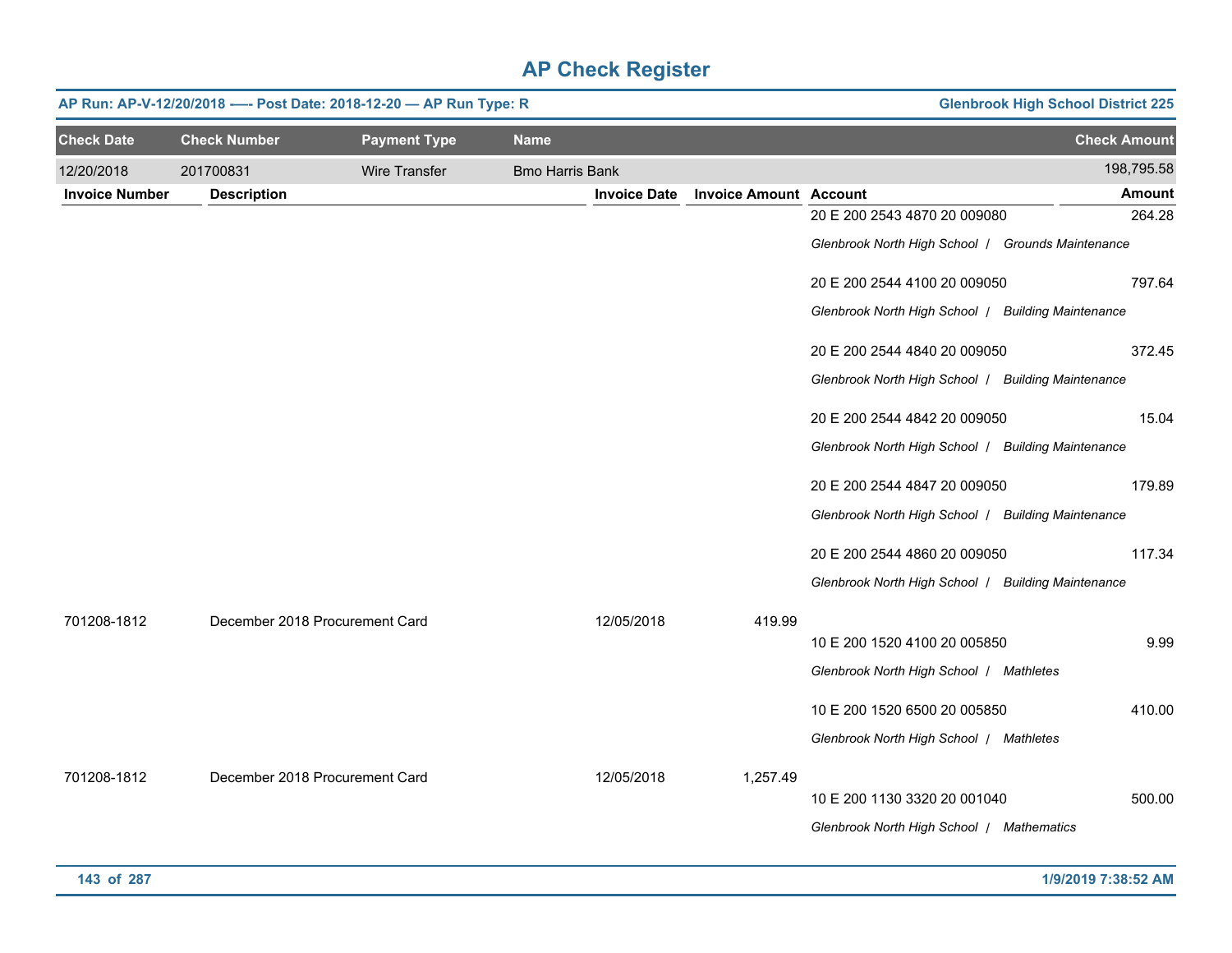|                       | AP Run: AP-V-12/20/2018 ---- Post Date: 2018-12-20 - AP Run Type: R |                                | <b>Glenbrook High School District 225</b> |                     |                               |                                                 |                     |
|-----------------------|---------------------------------------------------------------------|--------------------------------|-------------------------------------------|---------------------|-------------------------------|-------------------------------------------------|---------------------|
| <b>Check Date</b>     | <b>Check Number</b>                                                 | <b>Payment Type</b>            | <b>Name</b>                               |                     |                               |                                                 | <b>Check Amount</b> |
| 12/20/2018            | 201700831                                                           | <b>Wire Transfer</b>           | <b>Bmo Harris Bank</b>                    |                     |                               |                                                 | 198,795.58          |
| <b>Invoice Number</b> | <b>Description</b>                                                  |                                |                                           | <b>Invoice Date</b> | <b>Invoice Amount Account</b> |                                                 | <b>Amount</b>       |
|                       |                                                                     |                                |                                           |                     |                               | 10 E 200 1130 4100 20 001040                    | 108.28              |
|                       |                                                                     |                                |                                           |                     |                               | Glenbrook North High School / Mathematics       |                     |
|                       |                                                                     |                                |                                           |                     |                               | 10 E 200 1130 4200 20 001040                    | 254.21              |
|                       |                                                                     |                                |                                           |                     |                               | Glenbrook North High School / Mathematics       |                     |
|                       |                                                                     |                                |                                           |                     |                               | 10 E 200 1130 6400 20 001040                    | 395.00              |
|                       |                                                                     |                                |                                           |                     |                               | Glenbrook North High School / Mathematics       |                     |
| 701208-1812           |                                                                     | December 2018 Procurement Card |                                           | 12/05/2018          | 3,149.86                      |                                                 |                     |
|                       |                                                                     |                                |                                           |                     |                               | 10 L 200 4850 0000 00 000000                    | 300.00              |
|                       |                                                                     |                                |                                           |                     |                               | Glenbrook North High School / Undefined         |                     |
|                       |                                                                     |                                |                                           |                     |                               | 10 E 200 1130 4100 20 001055                    | 1,519.93            |
|                       |                                                                     |                                |                                           |                     |                               | Glenbrook North High School   Science           |                     |
|                       |                                                                     |                                |                                           |                     |                               | 10 E 200 1130 7400 20 001055                    | 1,329.93            |
|                       |                                                                     |                                |                                           |                     |                               | Glenbrook North High School   Science           |                     |
| 701208-1812           |                                                                     | December 2018 Procurement Card |                                           | 12/05/2018          | 798.67                        |                                                 |                     |
|                       |                                                                     |                                |                                           |                     |                               | 10 L 200 4850 0000 00 000000                    | 348.00              |
|                       |                                                                     |                                |                                           |                     |                               | Glenbrook North High School   Undefined         |                     |
|                       |                                                                     |                                |                                           |                     |                               | 10 E 200 1520 4100 20 005825                    | 450.67              |
|                       |                                                                     |                                |                                           |                     |                               | Glenbrook North High School   Drama Productions |                     |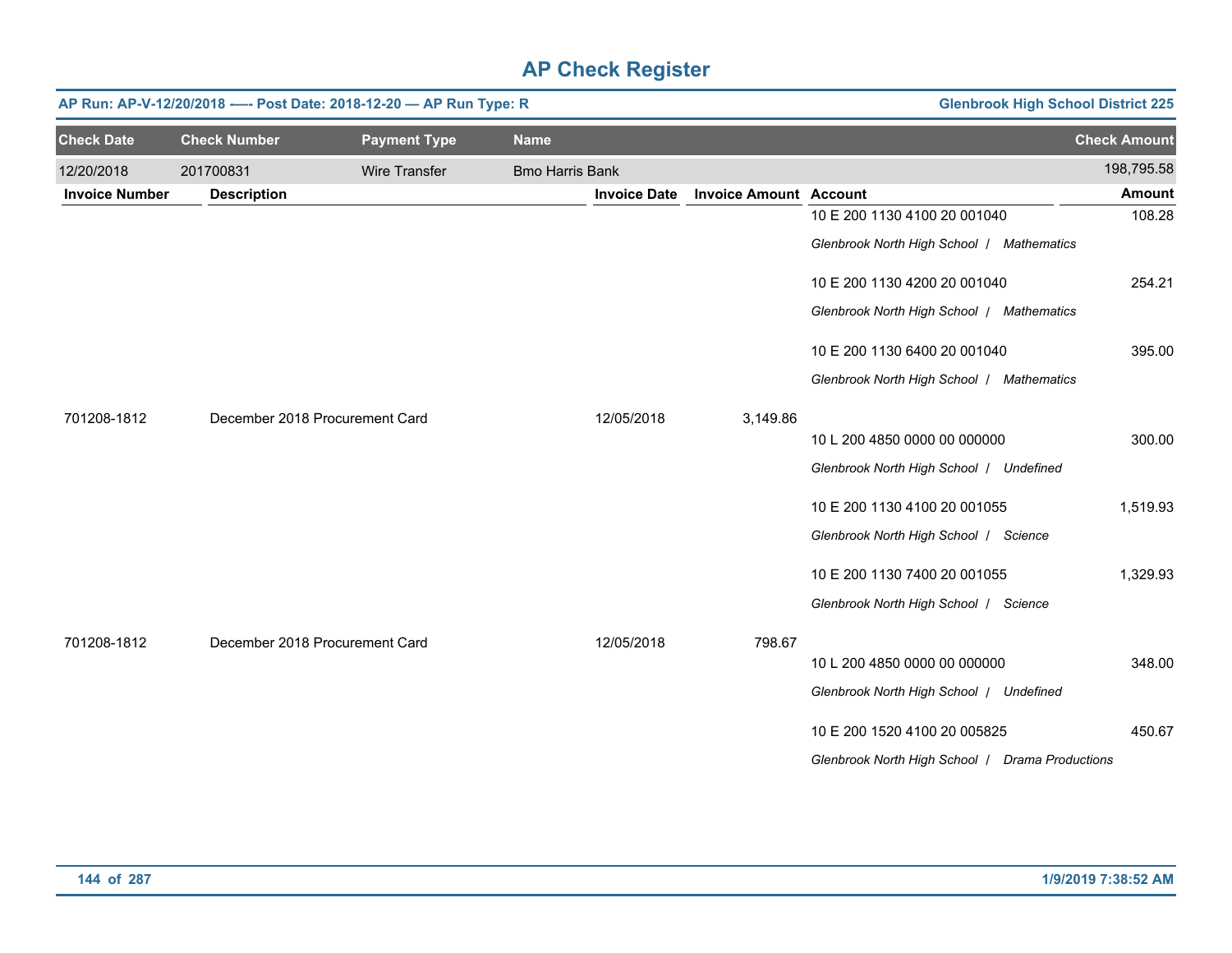|                       | AP Run: AP-V-12/20/2018 ---- Post Date: 2018-12-20 - AP Run Type: R |                     | <b>Glenbrook High School District 225</b> |                     |                               |                                                                                     |                         |
|-----------------------|---------------------------------------------------------------------|---------------------|-------------------------------------------|---------------------|-------------------------------|-------------------------------------------------------------------------------------|-------------------------|
| <b>Check Date</b>     | <b>Check Number</b>                                                 | <b>Payment Type</b> | <b>Name</b>                               |                     |                               |                                                                                     | <b>Check Amount</b>     |
| 12/20/2018            | 201700831                                                           | Wire Transfer       | <b>Bmo Harris Bank</b>                    |                     |                               |                                                                                     | 198,795.58              |
| <b>Invoice Number</b> | <b>Description</b>                                                  |                     |                                           | <b>Invoice Date</b> | <b>Invoice Amount Account</b> |                                                                                     | <b>Amount</b>           |
| 701208-1812           | December 2018 Procurement Card                                      |                     |                                           | 12/05/2018          | 2,423.75                      | 10 E 200 1130 4100 20 001045<br>Glenbrook North High School   Music/Performing Arts | 570.26                  |
|                       |                                                                     |                     |                                           |                     |                               | 10 E 200 1400 3230 20 001410<br>Glenbrook North High School   Broadcasting          | 290.07                  |
|                       |                                                                     |                     |                                           |                     |                               | 10 E 200 1400 4100 20 001410<br>Glenbrook North High School   Broadcasting          | 434.44                  |
|                       |                                                                     |                     |                                           |                     |                               | 10 E 200 1400 4900 20 001410<br>Glenbrook North High School   Broadcasting          | 36.96                   |
|                       |                                                                     |                     |                                           |                     |                               | 99 L 990 1529 0000 20 820250                                                        | 368.16                  |
|                       |                                                                     |                     |                                           |                     |                               | <b>Student Based Activity</b><br>Account                                            | / Color Guard           |
|                       |                                                                     |                     |                                           |                     |                               | 99 L 990 1529 0000 20 820730                                                        | 248.24                  |
|                       |                                                                     |                     |                                           |                     |                               | <b>Student Based Activity</b><br>Account                                            | / Music General Fund    |
|                       |                                                                     |                     |                                           |                     |                               | 99 L 990 1529 0000 20 820925                                                        | 475.62                  |
|                       |                                                                     |                     |                                           |                     |                               | <b>Student Based Activity</b><br>Account                                            | / Spartan Marching Band |
| 701208-1812           | December 2018 Procurement Card                                      |                     |                                           | 12/05/2018          | 1,023.65                      |                                                                                     |                         |
|                       |                                                                     |                     |                                           |                     |                               | 10 E 200 1130 3230 20 001005                                                        | 154.22                  |
|                       |                                                                     |                     |                                           |                     |                               | Glenbrook North High School   Visual Arts                                           |                         |
|                       |                                                                     |                     |                                           |                     |                               | 10 E 200 1130 3320 20 001005                                                        | 246.40                  |
|                       |                                                                     |                     |                                           |                     |                               | Glenbrook North High School / Visual Arts                                           |                         |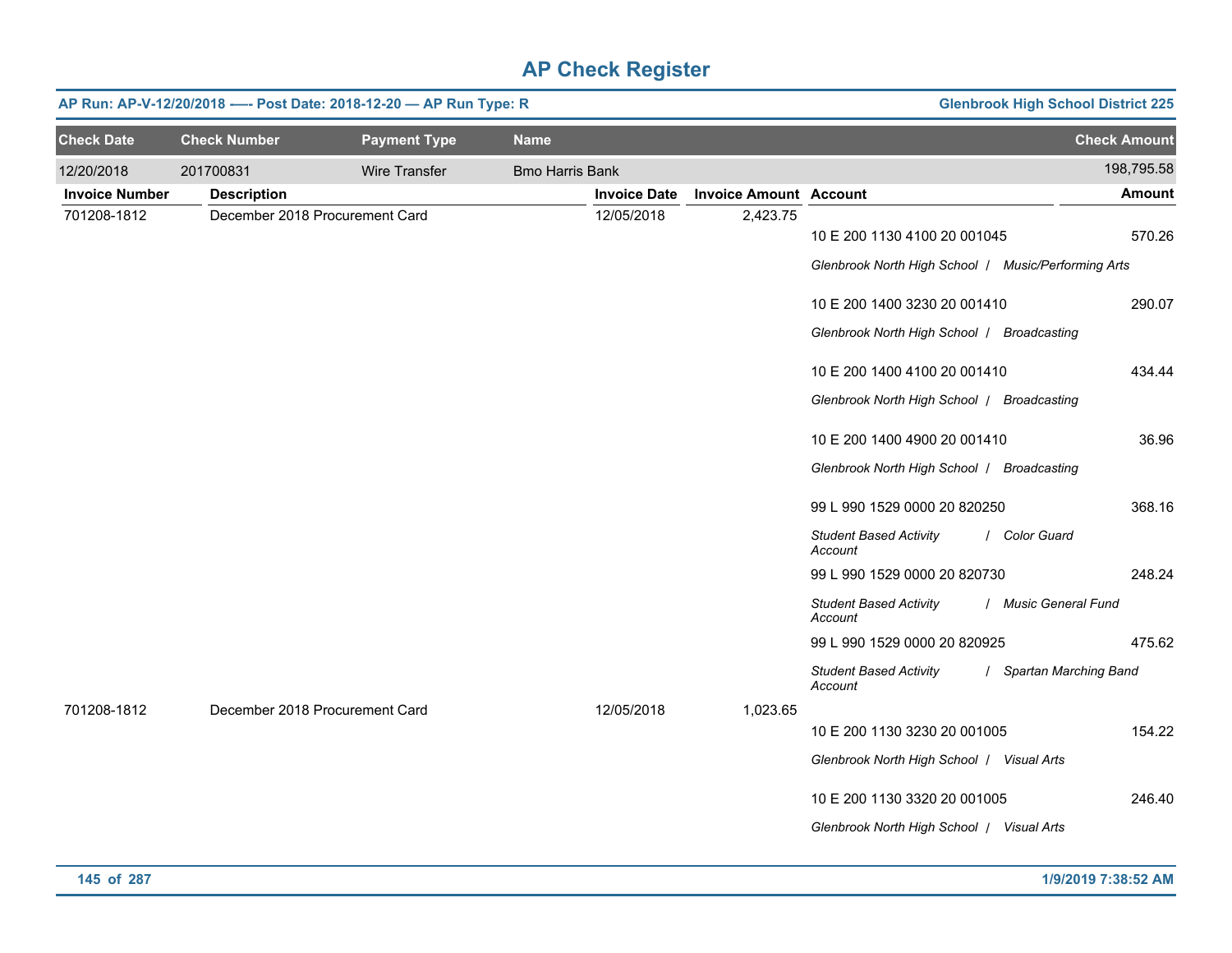|                       | AP Run: AP-V-12/20/2018 ---- Post Date: 2018-12-20 - AP Run Type: R<br><b>Glenbrook High School District 225</b> |                     |                        |                     |                               |                                                        |                     |  |  |  |
|-----------------------|------------------------------------------------------------------------------------------------------------------|---------------------|------------------------|---------------------|-------------------------------|--------------------------------------------------------|---------------------|--|--|--|
| <b>Check Date</b>     | <b>Check Number</b>                                                                                              | <b>Payment Type</b> | <b>Name</b>            |                     |                               |                                                        | <b>Check Amount</b> |  |  |  |
| 12/20/2018            | 201700831                                                                                                        | Wire Transfer       | <b>Bmo Harris Bank</b> |                     |                               |                                                        | 198,795.58          |  |  |  |
| <b>Invoice Number</b> | <b>Description</b>                                                                                               |                     |                        | <b>Invoice Date</b> | <b>Invoice Amount Account</b> |                                                        | <b>Amount</b>       |  |  |  |
|                       |                                                                                                                  |                     |                        |                     |                               | 10 E 200 1130 4100 20 001005                           | 373.03              |  |  |  |
|                       |                                                                                                                  |                     |                        |                     |                               | Glenbrook North High School / Visual Arts              |                     |  |  |  |
|                       |                                                                                                                  |                     |                        |                     |                               | 10 E 200 1130 4100 20 001045                           | 250.00              |  |  |  |
|                       |                                                                                                                  |                     |                        |                     |                               | Glenbrook North High School   Music/Performing Arts    |                     |  |  |  |
| 701208-1812           | December 2018 Procurement Card                                                                                   |                     |                        | 12/05/2018          | 1,057.52                      |                                                        |                     |  |  |  |
|                       |                                                                                                                  |                     |                        |                     |                               | 10 E 200 1130 3230 20 001060                           | 14.48               |  |  |  |
|                       |                                                                                                                  |                     |                        |                     |                               | Glenbrook North High School   Social Studies           |                     |  |  |  |
|                       |                                                                                                                  |                     |                        |                     |                               | 10 E 200 1130 3320 20 001060                           | 225.00              |  |  |  |
|                       |                                                                                                                  |                     |                        |                     |                               | Glenbrook North High School   Social Studies           |                     |  |  |  |
|                       |                                                                                                                  |                     |                        |                     |                               | 10 E 200 1130 3915 10 001001                           | 226.00              |  |  |  |
|                       |                                                                                                                  |                     |                        |                     |                               | Glenbrook North High School   Financial Aid            |                     |  |  |  |
|                       |                                                                                                                  |                     |                        |                     |                               | 10 E 200 1130 4100 20 001060                           | 224.13              |  |  |  |
|                       |                                                                                                                  |                     |                        |                     |                               | Glenbrook North High School   Social Studies           |                     |  |  |  |
|                       |                                                                                                                  |                     |                        |                     |                               | 10 E 200 1130 4200 20 001060                           | 367.91              |  |  |  |
|                       |                                                                                                                  |                     |                        |                     |                               | Glenbrook North High School   Social Studies           |                     |  |  |  |
| 701208-1812           | December 2018 Procurement Card                                                                                   |                     |                        | 12/05/2018          | 512.22                        |                                                        |                     |  |  |  |
|                       |                                                                                                                  |                     |                        |                     |                               | 10 E 200 1212 4100 20 001312                           | 13.08               |  |  |  |
|                       |                                                                                                                  |                     |                        |                     |                               | Glenbrook North High School   Social/Emotional Program |                     |  |  |  |
|                       |                                                                                                                  |                     |                        |                     |                               | 10 E 200 1212 4200 20 001312                           | 121.51              |  |  |  |
|                       |                                                                                                                  |                     |                        |                     |                               | Glenbrook North High School   Social/Emotional Program |                     |  |  |  |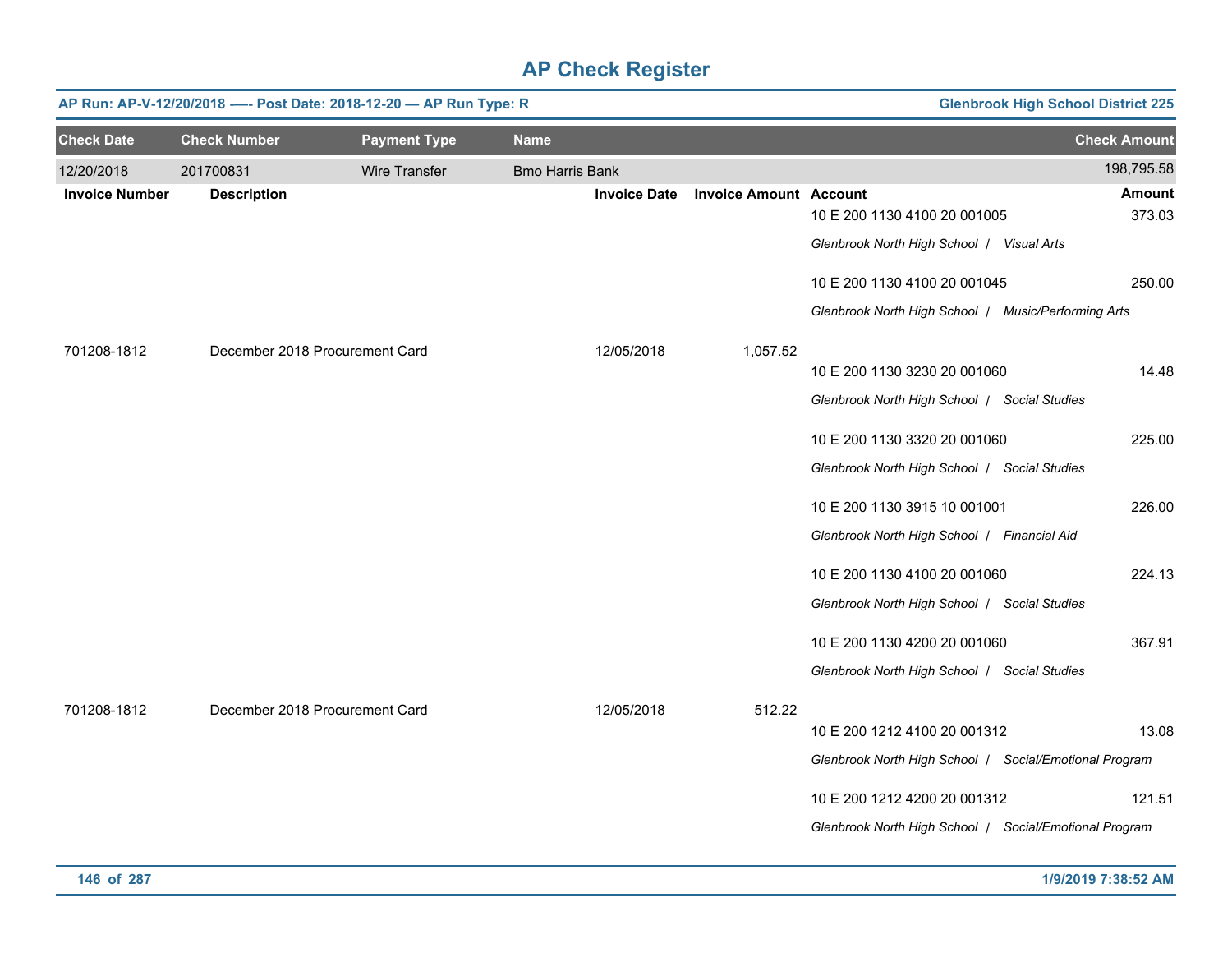|                       | <b>Glenbrook High School District 225</b><br>AP Run: AP-V-12/20/2018 ---- Post Date: 2018-12-20 - AP Run Type: R |                     |                        |                     |                               |                                                 |                                         |  |  |  |
|-----------------------|------------------------------------------------------------------------------------------------------------------|---------------------|------------------------|---------------------|-------------------------------|-------------------------------------------------|-----------------------------------------|--|--|--|
| <b>Check Date</b>     | <b>Check Number</b>                                                                                              | <b>Payment Type</b> | <b>Name</b>            |                     |                               |                                                 | <b>Check Amount</b>                     |  |  |  |
| 12/20/2018            | 201700831                                                                                                        | Wire Transfer       | <b>Bmo Harris Bank</b> |                     |                               |                                                 | 198,795.58                              |  |  |  |
| <b>Invoice Number</b> | <b>Description</b>                                                                                               |                     |                        | <b>Invoice Date</b> | <b>Invoice Amount Account</b> |                                                 | <b>Amount</b>                           |  |  |  |
|                       |                                                                                                                  |                     |                        |                     |                               | 10 E 200 1220 4300 20 001320                    | 25.68                                   |  |  |  |
|                       |                                                                                                                  |                     |                        |                     |                               | Glenbrook North High School /                   | Developmental Learning<br><b>Skills</b> |  |  |  |
|                       |                                                                                                                  |                     |                        |                     |                               | 10 E 200 2330 3320 20 001300                    | 85.00                                   |  |  |  |
|                       |                                                                                                                  |                     |                        |                     |                               | Glenbrook North High School / Special Education |                                         |  |  |  |
|                       |                                                                                                                  |                     |                        |                     |                               | 10 E 200 2330 3323 20 001300                    | 20.00                                   |  |  |  |
|                       |                                                                                                                  |                     |                        |                     |                               | Glenbrook North High School / Special Education |                                         |  |  |  |
|                       |                                                                                                                  |                     |                        |                     |                               | 10 E 200 2330 4100 20 001300                    | 220.00                                  |  |  |  |
|                       |                                                                                                                  |                     |                        |                     |                               | Glenbrook North High School / Special Education |                                         |  |  |  |
|                       |                                                                                                                  |                     |                        |                     |                               | 10 E 200 2330 4200 20 001300                    | 26.95                                   |  |  |  |
|                       |                                                                                                                  |                     |                        |                     |                               | Glenbrook North High School / Special Education |                                         |  |  |  |
|                       |                                                                                                                  |                     |                        |                     |                               |                                                 |                                         |  |  |  |
| 701208-1812           | December 2018 Procurement Card                                                                                   |                     |                        | 12/05/2018          | 620.74                        | 10 E 100 2310 3320 10 002310                    | 563.30                                  |  |  |  |
|                       |                                                                                                                  |                     |                        |                     |                               | Administraton                                   | / Board of Education                    |  |  |  |
|                       |                                                                                                                  |                     |                        |                     |                               |                                                 |                                         |  |  |  |
|                       |                                                                                                                  |                     |                        |                     |                               | 10 E 100 2310 4400 10 002310                    | 18.50                                   |  |  |  |
|                       |                                                                                                                  |                     |                        |                     |                               | Administraton                                   | / Board of Education                    |  |  |  |
|                       |                                                                                                                  |                     |                        |                     |                               | 10 E 100 2321 4100 10 002320                    | 38.94                                   |  |  |  |
|                       |                                                                                                                  |                     |                        |                     |                               | Administraton                                   | / Superintendent's Office               |  |  |  |
|                       |                                                                                                                  |                     |                        |                     |                               |                                                 |                                         |  |  |  |
| 701208-1812           | December 2018 Procurement Card                                                                                   |                     |                        | 12/05/2018          | 997.79                        | 10 E 100 2630 3320 10 002630                    | 864.00                                  |  |  |  |
|                       |                                                                                                                  |                     |                        |                     |                               | Administraton                                   | / PR/Communications                     |  |  |  |
|                       |                                                                                                                  |                     |                        |                     |                               |                                                 |                                         |  |  |  |
| 147 of 287            |                                                                                                                  |                     |                        |                     |                               |                                                 | 1/9/2019 7:38:52 AM                     |  |  |  |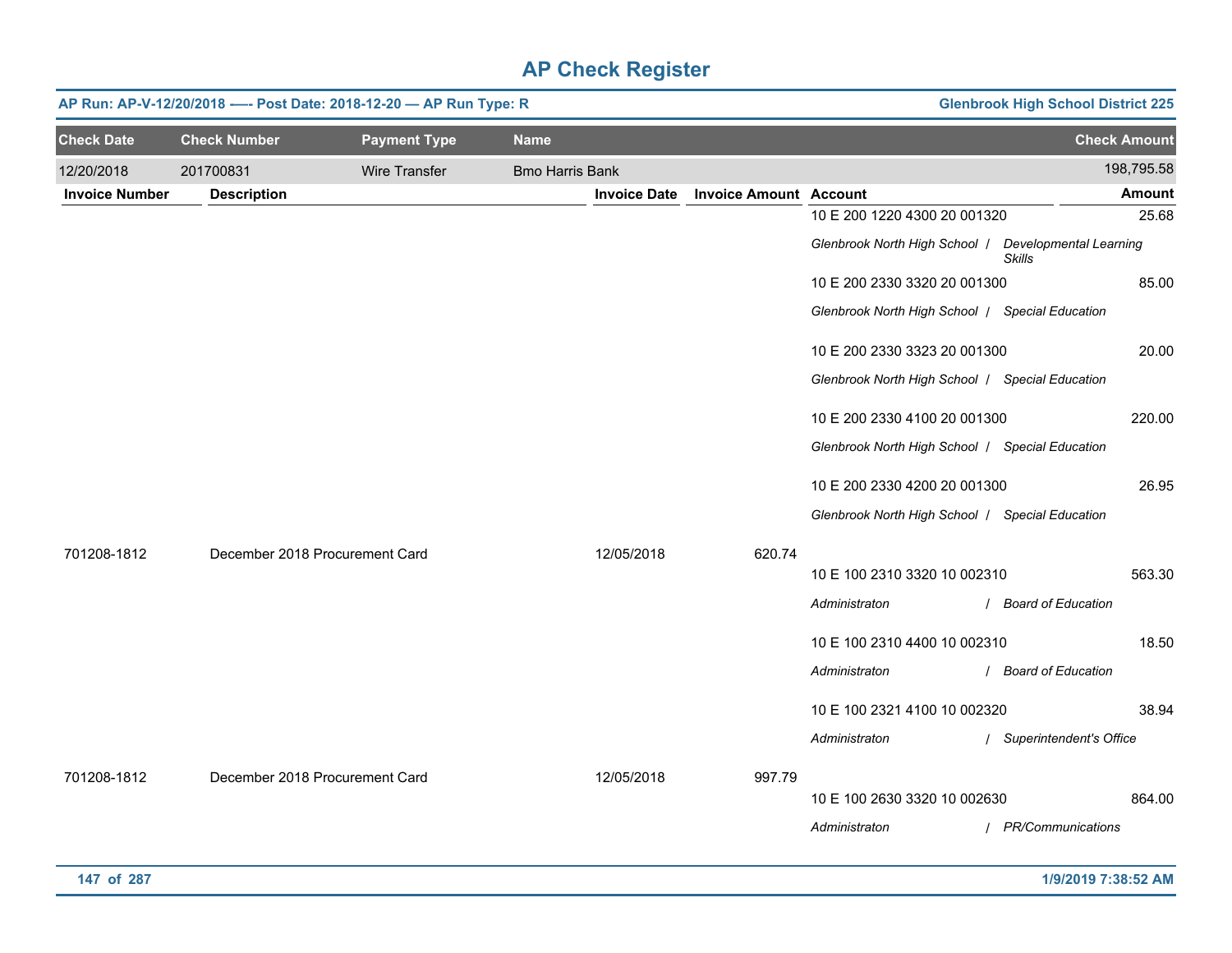|                       | AP Run: AP-V-12/20/2018 ---- Post Date: 2018-12-20 - AP Run Type: R<br><b>Glenbrook High School District 225</b> |                                |                        |                               |                              |  |                           |  |  |  |
|-----------------------|------------------------------------------------------------------------------------------------------------------|--------------------------------|------------------------|-------------------------------|------------------------------|--|---------------------------|--|--|--|
| <b>Check Date</b>     | <b>Check Number</b>                                                                                              | <b>Payment Type</b>            | <b>Name</b>            |                               |                              |  | <b>Check Amount</b>       |  |  |  |
| 12/20/2018            | 201700831                                                                                                        | Wire Transfer                  | <b>Bmo Harris Bank</b> |                               |                              |  | 198,795.58                |  |  |  |
| <b>Invoice Number</b> | <b>Description</b>                                                                                               |                                | <b>Invoice Date</b>    | <b>Invoice Amount Account</b> |                              |  | Amount                    |  |  |  |
|                       |                                                                                                                  |                                |                        |                               | 10 E 100 2630 4100 10 002630 |  | 133.79                    |  |  |  |
|                       |                                                                                                                  |                                |                        |                               | Administraton                |  | / PR/Communications       |  |  |  |
| 701208-1812           |                                                                                                                  | December 2018 Procurement Card | 12/05/2018             | 5,237.95                      |                              |  |                           |  |  |  |
|                       |                                                                                                                  |                                |                        |                               | 10 E 100 2210 3320 10 004620 |  | 4,803.59                  |  |  |  |
|                       |                                                                                                                  |                                |                        |                               | Administraton                |  | / IDEA-PL 94-142          |  |  |  |
|                       |                                                                                                                  |                                |                        |                               | 10 E 100 2330 4900 10 001300 |  | 73.90                     |  |  |  |
|                       |                                                                                                                  |                                |                        |                               | Administraton                |  | / Special Education       |  |  |  |
|                       |                                                                                                                  |                                |                        |                               | 10 E 100 2330 6400 10 001300 |  | 33.34                     |  |  |  |
|                       |                                                                                                                  |                                |                        |                               | Administraton                |  | / Special Education       |  |  |  |
|                       |                                                                                                                  |                                |                        |                               | 10 E 100 3000 4100 10 004090 |  | $-174.68$                 |  |  |  |
|                       |                                                                                                                  |                                |                        |                               | Administraton                |  | / Drug Free Communities   |  |  |  |
|                       |                                                                                                                  |                                |                        |                               | 10 E 100 3000 4145 10 004090 |  | 501.80                    |  |  |  |
|                       |                                                                                                                  |                                |                        |                               | Administraton                |  | / Drug Free Communities   |  |  |  |
| 701208-1812           |                                                                                                                  | December 2018 Procurement Card | 12/05/2018             | 200.25                        |                              |  |                           |  |  |  |
|                       |                                                                                                                  |                                |                        |                               | 10 E 100 1220 4100 10 001350 |  | 26.05                     |  |  |  |
|                       |                                                                                                                  |                                |                        |                               | Administraton                |  | / Transition Services     |  |  |  |
|                       |                                                                                                                  |                                |                        |                               | 10 E 100 2321 4100 10 002320 |  | 33.92                     |  |  |  |
|                       |                                                                                                                  |                                |                        |                               | Administraton                |  | / Superintendent's Office |  |  |  |
|                       |                                                                                                                  |                                |                        |                               | 10 E 100 2321 4900 10 002320 |  | 129.46                    |  |  |  |
|                       |                                                                                                                  |                                |                        |                               | Administraton                |  | / Superintendent's Office |  |  |  |
|                       |                                                                                                                  |                                |                        |                               |                              |  |                           |  |  |  |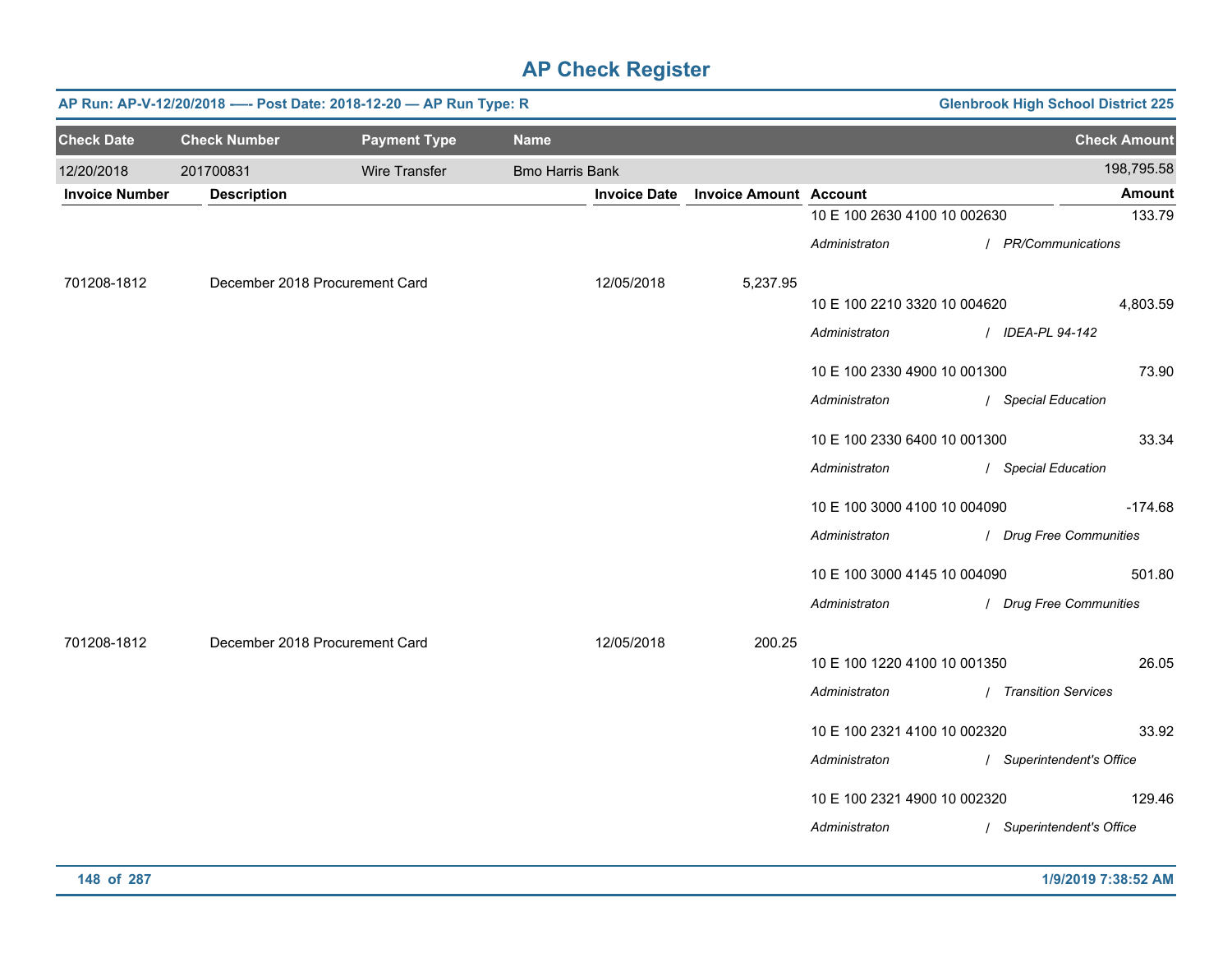|                       |                     | AP Run: AP-V-12/20/2018 ---- Post Date: 2018-12-20 - AP Run Type: R |                        |                     |                               |                                             | <b>Glenbrook High School District 225</b> |
|-----------------------|---------------------|---------------------------------------------------------------------|------------------------|---------------------|-------------------------------|---------------------------------------------|-------------------------------------------|
| <b>Check Date</b>     | <b>Check Number</b> | <b>Payment Type</b>                                                 | <b>Name</b>            |                     |                               |                                             | <b>Check Amount</b>                       |
| 12/20/2018            | 201700831           | <b>Wire Transfer</b>                                                | <b>Bmo Harris Bank</b> |                     |                               |                                             | 198,795.58                                |
| <b>Invoice Number</b> | <b>Description</b>  |                                                                     |                        | <b>Invoice Date</b> | <b>Invoice Amount Account</b> |                                             | <b>Amount</b>                             |
|                       |                     |                                                                     |                        |                     |                               | 10 E 300 1130 3910 10 001001                | 10.82                                     |
|                       |                     |                                                                     |                        |                     |                               | Glenbrook South High School / Financial Aid |                                           |
| 701208-1812           |                     | December 2018 Procurement Card                                      |                        | 12/05/2018          | 4,660.79                      |                                             |                                           |
|                       |                     |                                                                     |                        |                     |                               | 10 E 100 2660 3160 10 002660                | 1,465.95                                  |
|                       |                     |                                                                     |                        |                     |                               | Administraton                               | / Technology Services                     |
|                       |                     |                                                                     |                        |                     |                               | 10 E 100 2660 3230 10 002660                | 23.20                                     |
|                       |                     |                                                                     |                        |                     |                               | Administraton                               | / Technology Services                     |
|                       |                     |                                                                     |                        |                     |                               | 10 E 100 2660 7411 10 002660                | 3,171.64                                  |
|                       |                     |                                                                     |                        |                     |                               | Administraton                               | / Technology Services                     |
| 701208-1812           |                     | December 2018 Procurement Card                                      |                        | 12/05/2018          | 2,084.77                      |                                             |                                           |
|                       |                     |                                                                     |                        |                     |                               | 10 E 100 2660 3160 10 002660                | 96.14                                     |
|                       |                     |                                                                     |                        |                     |                               | Administraton                               | / Technology Services                     |
|                       |                     |                                                                     |                        |                     |                               | 10 E 100 2660 3230 10 002660                | 11.89                                     |
|                       |                     |                                                                     |                        |                     |                               | Administraton                               | / Technology Services                     |
|                       |                     |                                                                     |                        |                     |                               | 10 E 100 2660 4100 10 002660                | 99.14                                     |
|                       |                     |                                                                     |                        |                     |                               | Administraton                               | / Technology Services                     |
|                       |                     |                                                                     |                        |                     |                               | 10 E 100 2660 4900 10 002660                | 555.65                                    |
|                       |                     |                                                                     |                        |                     |                               | Administraton                               | / Technology Services                     |
|                       |                     |                                                                     |                        |                     |                               | 10 E 100 2660 7411 10 002660                | 426.95                                    |
|                       |                     |                                                                     |                        |                     |                               | Administraton                               | / Technology Services                     |
|                       |                     |                                                                     |                        |                     |                               |                                             |                                           |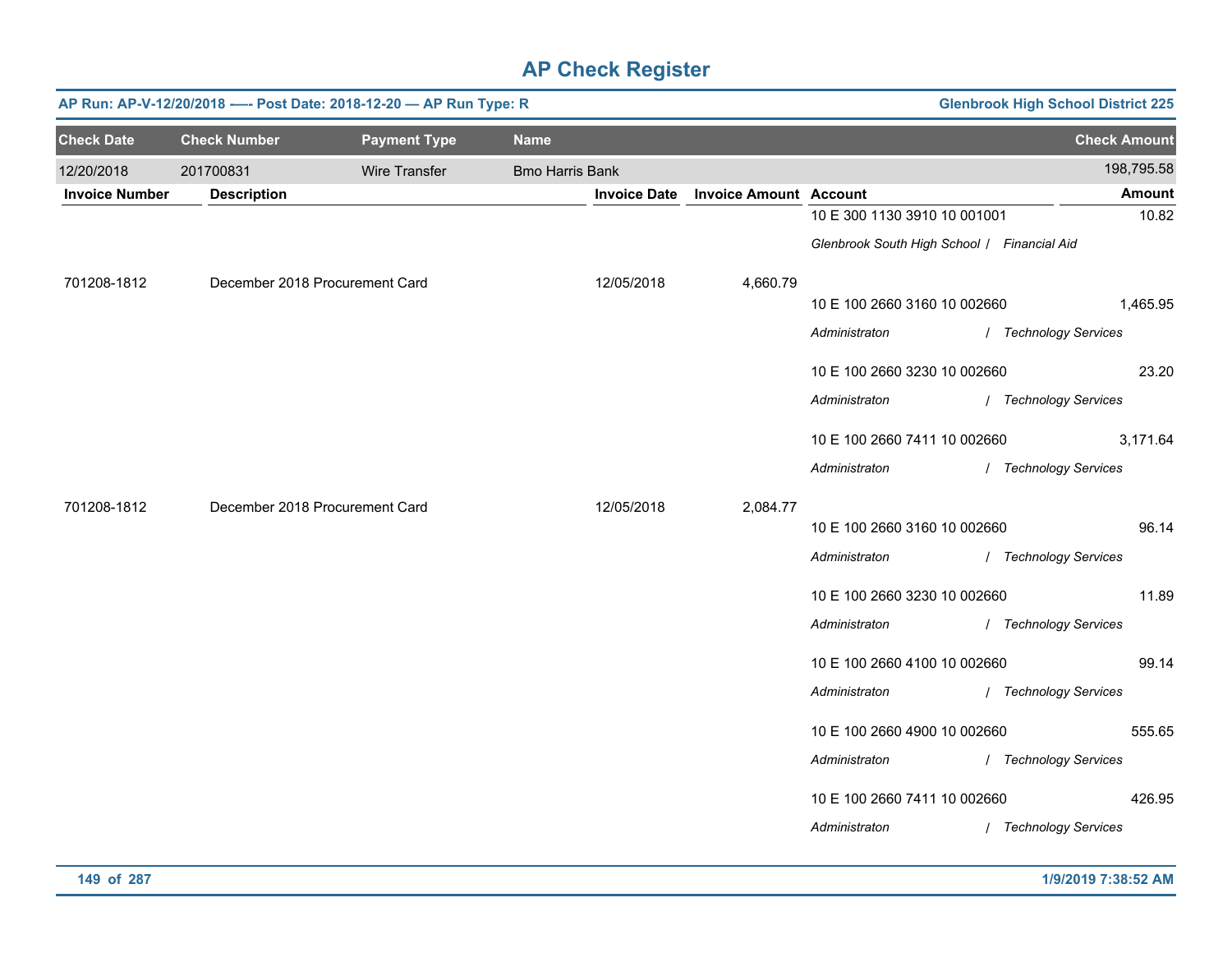|                       |                                | AP Run: AP-V-12/20/2018 ---- Post Date: 2018-12-20 - AP Run Type: R |                        |                     | <b>Glenbrook High School District 225</b> |                                                  |                          |
|-----------------------|--------------------------------|---------------------------------------------------------------------|------------------------|---------------------|-------------------------------------------|--------------------------------------------------|--------------------------|
| <b>Check Date</b>     | <b>Check Number</b>            | <b>Payment Type</b>                                                 | <b>Name</b>            |                     |                                           |                                                  | <b>Check Amount</b>      |
| 12/20/2018            | 201700831                      | <b>Wire Transfer</b>                                                | <b>Bmo Harris Bank</b> |                     |                                           |                                                  | 198,795.58               |
| <b>Invoice Number</b> | <b>Description</b>             |                                                                     |                        | <b>Invoice Date</b> | <b>Invoice Amount Account</b>             |                                                  | <b>Amount</b>            |
|                       |                                |                                                                     |                        |                     |                                           | 10 E 300 1130 7400 30 001050                     | 895.00                   |
|                       |                                |                                                                     |                        |                     |                                           | Glenbrook South High School / Physical Education |                          |
| 701208-1812           | December 2018 Procurement Card |                                                                     |                        | 12/05/2018          | 19,799.00                                 |                                                  |                          |
|                       |                                |                                                                     |                        |                     |                                           | 10 E 100 2660 3160 10 002660                     | 299.00                   |
|                       |                                |                                                                     |                        |                     |                                           | Administraton                                    | / Technology Services    |
|                       |                                |                                                                     |                        |                     |                                           | 10 E 100 2660 4900 10 002660                     | 20.00                    |
|                       |                                |                                                                     |                        |                     |                                           | Administraton                                    | / Technology Services    |
|                       |                                |                                                                     |                        |                     |                                           | 10 E 100 2660 7411 10 002660                     | 19,480.00                |
|                       |                                |                                                                     |                        |                     |                                           | Administraton                                    | / Technology Services    |
| 701208-1812           | December 2018 Procurement Card |                                                                     |                        | 12/05/2018          | 54.01                                     |                                                  |                          |
|                       |                                |                                                                     |                        |                     |                                           | 10 E 400 1130 4100 40 001025                     | 54.01                    |
|                       |                                |                                                                     |                        |                     |                                           | Glenbrook Evening High<br>School                 | / Evening HS Instruction |
| 701208-1812           | December 2018 Procurement Card |                                                                     |                        | 12/05/2018          | 5,110.53                                  |                                                  |                          |
|                       |                                |                                                                     |                        |                     |                                           | 20 E 300 2542 3760 30 009010                     | 3,582.49                 |
|                       |                                |                                                                     |                        |                     |                                           | Glenbrook South High School / Custodial Services |                          |
|                       |                                |                                                                     |                        |                     |                                           | 20 E 300 2542 4130 30 009010                     | 142.90                   |
|                       |                                |                                                                     |                        |                     |                                           | Glenbrook South High School / Custodial Services |                          |
|                       |                                |                                                                     |                        |                     |                                           | 20 E 300 2542 4800 30 009010                     | 78.00                    |
|                       |                                |                                                                     |                        |                     |                                           | Glenbrook South High School / Custodial Services |                          |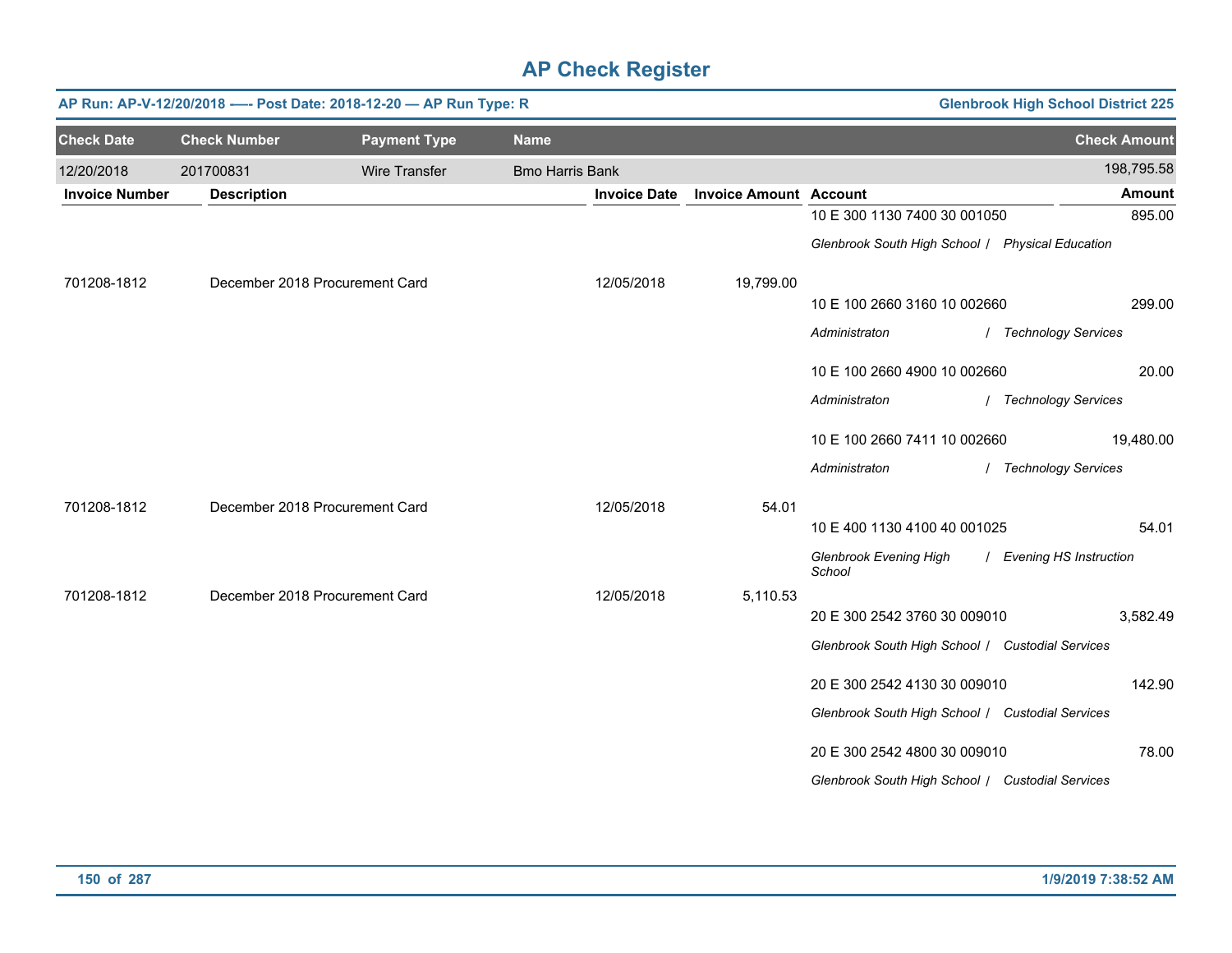|                       | <b>Glenbrook High School District 225</b><br>AP Run: AP-V-12/20/2018 ---- Post Date: 2018-12-20 - AP Run Type: R |                     |                        |                     |                               |                                                    |                     |  |  |
|-----------------------|------------------------------------------------------------------------------------------------------------------|---------------------|------------------------|---------------------|-------------------------------|----------------------------------------------------|---------------------|--|--|
| <b>Check Date</b>     | <b>Check Number</b>                                                                                              | <b>Payment Type</b> | <b>Name</b>            |                     |                               |                                                    | <b>Check Amount</b> |  |  |
| 12/20/2018            | 201700831                                                                                                        | Wire Transfer       | <b>Bmo Harris Bank</b> |                     |                               |                                                    | 198,795.58          |  |  |
| <b>Invoice Number</b> | <b>Description</b>                                                                                               |                     |                        | <b>Invoice Date</b> | <b>Invoice Amount Account</b> |                                                    | Amount              |  |  |
|                       |                                                                                                                  |                     |                        |                     |                               | 20 E 300 2543 4640 30 009080                       | 731.23              |  |  |
|                       |                                                                                                                  |                     |                        |                     |                               | Glenbrook South High School / Grounds Maintenance  |                     |  |  |
|                       |                                                                                                                  |                     |                        |                     |                               | 20 E 300 2544 3320 30 009050                       | 75.00               |  |  |
|                       |                                                                                                                  |                     |                        |                     |                               | Glenbrook South High School / Building Maintenance |                     |  |  |
|                       |                                                                                                                  |                     |                        |                     |                               | 20 E 300 2544 4842 30 009050                       | 197.46              |  |  |
|                       |                                                                                                                  |                     |                        |                     |                               | Glenbrook South High School / Building Maintenance |                     |  |  |
|                       |                                                                                                                  |                     |                        |                     |                               | 20 E 300 2544 4846 30 009050                       | 71.33               |  |  |
|                       |                                                                                                                  |                     |                        |                     |                               | Glenbrook South High School / Building Maintenance |                     |  |  |
|                       |                                                                                                                  |                     |                        |                     |                               | 20 E 300 2544 4847 30 009050                       | 232.12              |  |  |
|                       |                                                                                                                  |                     |                        |                     |                               | Glenbrook South High School / Building Maintenance |                     |  |  |
| 701208-1812           | December 2018 Procurement Card                                                                                   |                     |                        | 12/05/2018          | 2,394.19                      |                                                    |                     |  |  |
|                       |                                                                                                                  |                     |                        |                     |                               | 10 E 300 1130 4200 30 001057                       | 351.36              |  |  |
|                       |                                                                                                                  |                     |                        |                     |                               | Glenbrook South High School / STEM                 |                     |  |  |
|                       |                                                                                                                  |                     |                        |                     |                               | 10 E 300 1400 4100 10 003220                       | 1,396.52            |  |  |
|                       |                                                                                                                  |                     |                        |                     |                               | Glenbrook South High School / CTEI Grant           |                     |  |  |
|                       |                                                                                                                  |                     |                        |                     |                               | 10 E 300 1400 4100 10 004745                       | 338.76              |  |  |
|                       |                                                                                                                  |                     |                        |                     |                               | Glenbrook South High School / Carl Perkins Grant   |                     |  |  |
|                       |                                                                                                                  |                     |                        |                     |                               | 10 E 300 1400 4100 30 001405                       | 114.74              |  |  |
|                       |                                                                                                                  |                     |                        |                     |                               | Glenbrook South High School / Technical Education  |                     |  |  |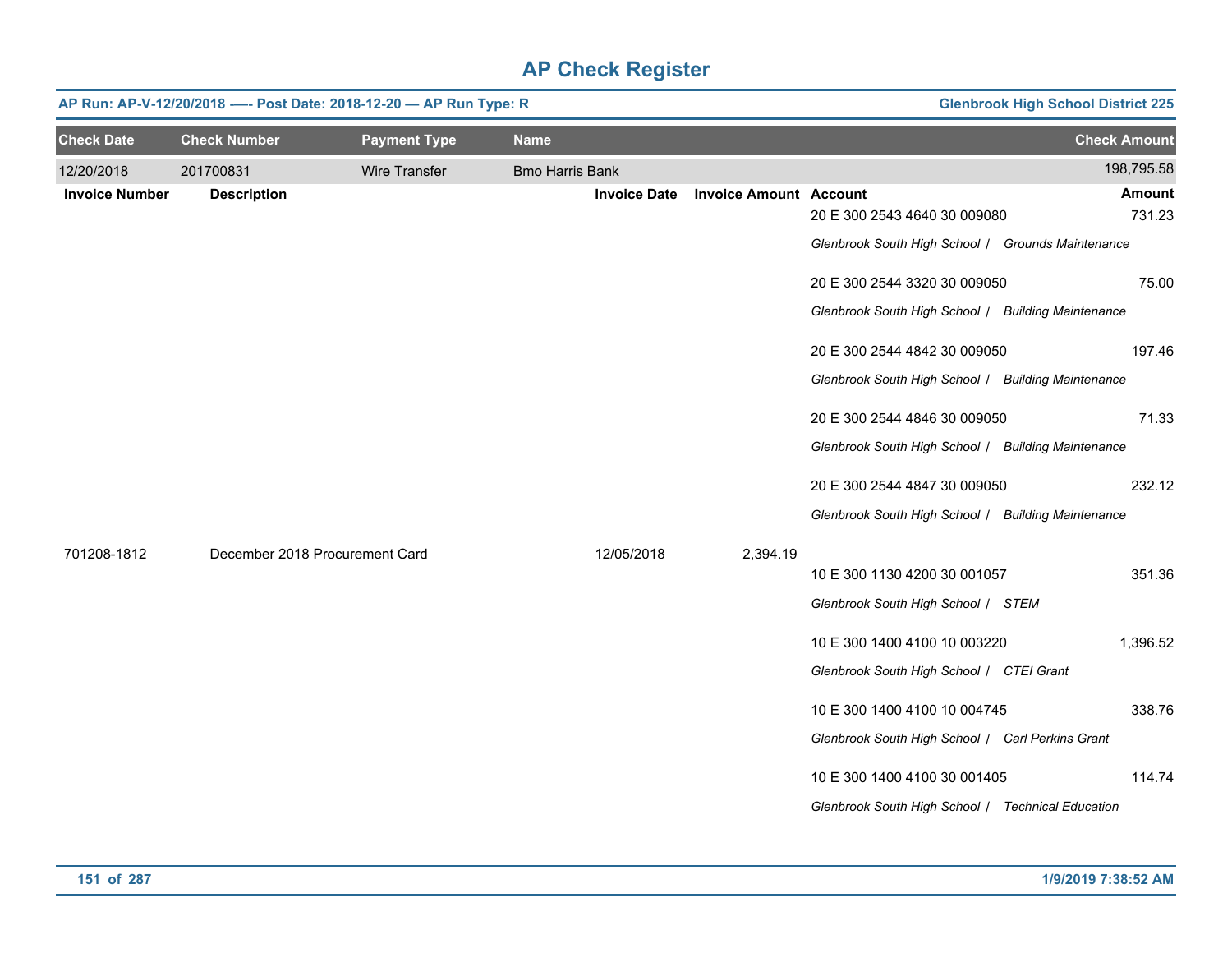|                       | AP Run: AP-V-12/20/2018 ---- Post Date: 2018-12-20 - AP Run Type: R<br><b>Glenbrook High School District 225</b> |                     |                        |                     |                               |                                                       |                     |  |  |  |
|-----------------------|------------------------------------------------------------------------------------------------------------------|---------------------|------------------------|---------------------|-------------------------------|-------------------------------------------------------|---------------------|--|--|--|
| <b>Check Date</b>     | <b>Check Number</b>                                                                                              | <b>Payment Type</b> | <b>Name</b>            |                     |                               |                                                       | <b>Check Amount</b> |  |  |  |
| 12/20/2018            | 201700831                                                                                                        | Wire Transfer       | <b>Bmo Harris Bank</b> |                     |                               |                                                       | 198,795.58          |  |  |  |
| <b>Invoice Number</b> | <b>Description</b>                                                                                               |                     |                        | <b>Invoice Date</b> | <b>Invoice Amount Account</b> |                                                       | <b>Amount</b>       |  |  |  |
|                       |                                                                                                                  |                     |                        |                     |                               | 10 E 300 1400 4100 30 001415                          | 70.19               |  |  |  |
|                       |                                                                                                                  |                     |                        |                     |                               | Glenbrook South High School / Business Education      |                     |  |  |  |
|                       |                                                                                                                  |                     |                        |                     |                               | 10 E 300 1400 4200 30 001415                          | 1.00                |  |  |  |
|                       |                                                                                                                  |                     |                        |                     |                               | Glenbrook South High School / Business Education      |                     |  |  |  |
|                       |                                                                                                                  |                     |                        |                     |                               | 10 E 300 1400 4900 30 001405                          | 31.81               |  |  |  |
|                       |                                                                                                                  |                     |                        |                     |                               | Glenbrook South High School / Technical Education     |                     |  |  |  |
|                       |                                                                                                                  |                     |                        |                     |                               | 10 E 300 2410 4100 30 002410                          | 59.86               |  |  |  |
|                       |                                                                                                                  |                     |                        |                     |                               | Glenbrook South High School / Principal's Office      |                     |  |  |  |
|                       |                                                                                                                  |                     |                        |                     |                               | 10 E 300 2410 4900 30 002410                          | 29.95               |  |  |  |
|                       |                                                                                                                  |                     |                        |                     |                               | Glenbrook South High School / Principal's Office      |                     |  |  |  |
| 701208-1812           | December 2018 Procurement Card                                                                                   |                     |                        | 12/05/2018          | 258.60                        |                                                       |                     |  |  |  |
|                       |                                                                                                                  |                     |                        |                     |                               | 10 E 300 1400 4100 10 003220                          | 215.67              |  |  |  |
|                       |                                                                                                                  |                     |                        |                     |                               | Glenbrook South High School / CTEI Grant              |                     |  |  |  |
|                       |                                                                                                                  |                     |                        |                     |                               | 10 E 300 1400 4200 30 001425                          | 25.08               |  |  |  |
|                       |                                                                                                                  |                     |                        |                     |                               | Glenbrook South High School   Family/Consumer Science |                     |  |  |  |
|                       |                                                                                                                  |                     |                        |                     |                               | 10 E 300 1400 4200 30 001435                          | 17.85               |  |  |  |
|                       |                                                                                                                  |                     |                        |                     |                               | Glenbrook South High School / PreSchool               |                     |  |  |  |
| 701208-1812           | December 2018 Procurement Card                                                                                   |                     |                        | 12/05/2018          | 3,978.00                      |                                                       |                     |  |  |  |
|                       |                                                                                                                  |                     |                        |                     |                               | 10 E 300 1130 4200 30 001057                          | 836.43              |  |  |  |
|                       |                                                                                                                  |                     |                        |                     |                               | Glenbrook South High School / STEM                    |                     |  |  |  |
|                       |                                                                                                                  |                     |                        |                     |                               |                                                       |                     |  |  |  |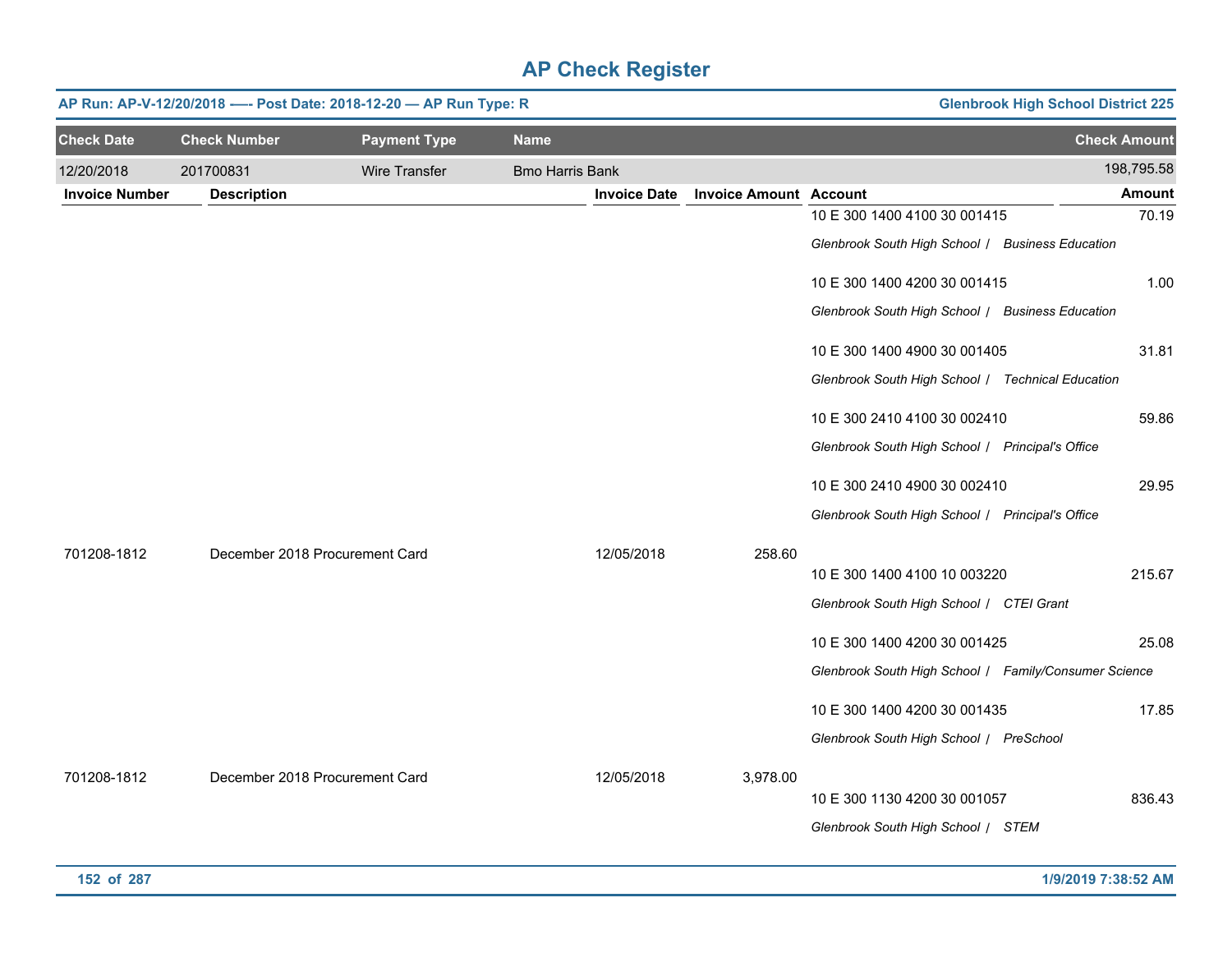|                       | <b>Glenbrook High School District 225</b><br>AP Run: AP-V-12/20/2018 ---- Post Date: 2018-12-20 - AP Run Type: R |                     |                        |                     |                               |                                                       |                     |  |  |  |
|-----------------------|------------------------------------------------------------------------------------------------------------------|---------------------|------------------------|---------------------|-------------------------------|-------------------------------------------------------|---------------------|--|--|--|
| <b>Check Date</b>     | <b>Check Number</b>                                                                                              | <b>Payment Type</b> | <b>Name</b>            |                     |                               |                                                       | <b>Check Amount</b> |  |  |  |
| 12/20/2018            | 201700831                                                                                                        | Wire Transfer       | <b>Bmo Harris Bank</b> |                     |                               |                                                       | 198,795.58          |  |  |  |
| <b>Invoice Number</b> | <b>Description</b>                                                                                               |                     |                        | <b>Invoice Date</b> | <b>Invoice Amount Account</b> |                                                       | Amount              |  |  |  |
|                       |                                                                                                                  |                     |                        |                     |                               | 10 E 300 1400 4100 10 004745                          | 1,499.99            |  |  |  |
|                       |                                                                                                                  |                     |                        |                     |                               | Glenbrook South High School / Carl Perkins Grant      |                     |  |  |  |
|                       |                                                                                                                  |                     |                        |                     |                               | 10 E 300 1400 4100 30 001405                          | 81.69               |  |  |  |
|                       |                                                                                                                  |                     |                        |                     |                               | Glenbrook South High School / Technical Education     |                     |  |  |  |
|                       |                                                                                                                  |                     |                        |                     |                               | 10 E 300 1400 4200 30 001405                          | 1,548.40            |  |  |  |
|                       |                                                                                                                  |                     |                        |                     |                               | Glenbrook South High School / Technical Education     |                     |  |  |  |
|                       |                                                                                                                  |                     |                        |                     |                               | 10 E 300 1400 4200 30 001435                          | 11.49               |  |  |  |
|                       |                                                                                                                  |                     |                        |                     |                               | Glenbrook South High School / PreSchool               |                     |  |  |  |
| 701208-1812           | December 2018 Procurement Card                                                                                   |                     |                        | 12/05/2018          | 159.62                        |                                                       |                     |  |  |  |
|                       |                                                                                                                  |                     |                        |                     |                               | 10 E 300 1400 4200 30 001425                          | 57.93               |  |  |  |
|                       |                                                                                                                  |                     |                        |                     |                               | Glenbrook South High School / Family/Consumer Science |                     |  |  |  |
|                       |                                                                                                                  |                     |                        |                     |                               | 10 E 300 2410 4100 30 002410                          | 53.35               |  |  |  |
|                       |                                                                                                                  |                     |                        |                     |                               | Glenbrook South High School   Principal's Office      |                     |  |  |  |
|                       |                                                                                                                  |                     |                        |                     |                               | 10 E 300 2410 4900 30 002410                          | 48.34               |  |  |  |
|                       |                                                                                                                  |                     |                        |                     |                               | Glenbrook South High School / Principal's Office      |                     |  |  |  |
| 701208-1812           | December 2018 Procurement Card                                                                                   |                     |                        | 12/05/2018          | 561.84                        |                                                       |                     |  |  |  |
|                       |                                                                                                                  |                     |                        |                     |                               | 10 E 300 2111 4100 30 002110                          | 236.81              |  |  |  |
|                       |                                                                                                                  |                     |                        |                     |                               | Glenbrook South High School / Dean's Office           |                     |  |  |  |
|                       |                                                                                                                  |                     |                        |                     |                               | 40 E 100 2550 3305 10 002550                          | 20.00               |  |  |  |
|                       |                                                                                                                  |                     |                        |                     |                               | Administraton                                         | / Transportation    |  |  |  |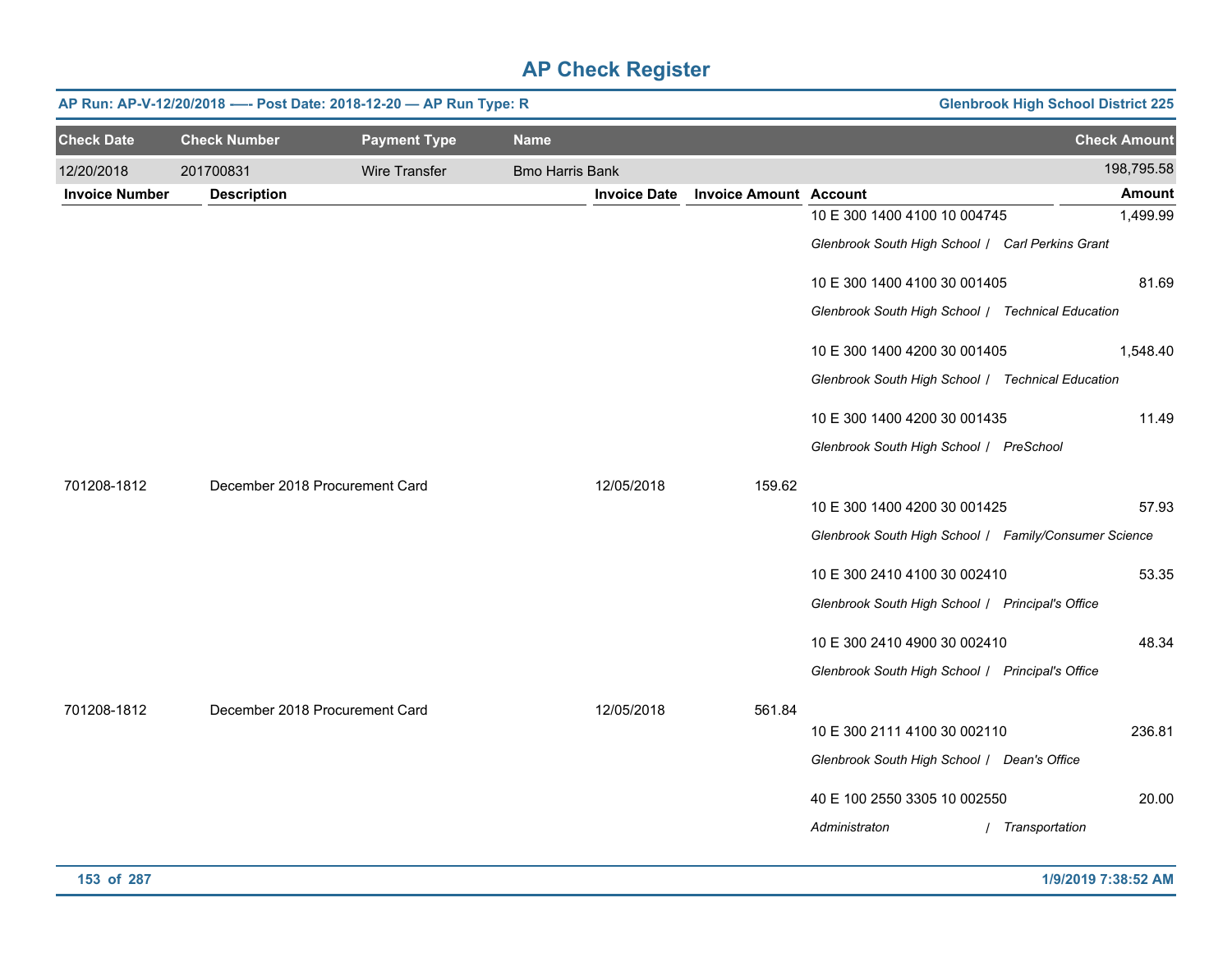|                       |                     | AP Run: AP-V-12/20/2018 ---- Post Date: 2018-12-20 - AP Run Type: R |                        |                     |                               | <b>Glenbrook High School District 225</b>              |                     |
|-----------------------|---------------------|---------------------------------------------------------------------|------------------------|---------------------|-------------------------------|--------------------------------------------------------|---------------------|
| <b>Check Date</b>     | <b>Check Number</b> | <b>Payment Type</b>                                                 | <b>Name</b>            |                     |                               |                                                        | <b>Check Amount</b> |
| 12/20/2018            | 201700831           | Wire Transfer                                                       | <b>Bmo Harris Bank</b> |                     |                               |                                                        | 198,795.58          |
| <b>Invoice Number</b> | <b>Description</b>  |                                                                     |                        | <b>Invoice Date</b> | <b>Invoice Amount Account</b> |                                                        | <b>Amount</b>       |
|                       |                     |                                                                     |                        |                     |                               | 99 L 990 1529 0000 30 830060                           | 305.03              |
|                       |                     |                                                                     |                        |                     |                               | <b>Student Based Activity</b><br>/ Aid Fund<br>Account |                     |
| 701208-1812           |                     | December 2018 Procurement Card                                      |                        | 12/05/2018          | $-37.03$                      |                                                        |                     |
|                       |                     |                                                                     |                        |                     |                               | 10 E 300 1130 3320 30 001020                           | $-211.15$           |
|                       |                     |                                                                     |                        |                     |                               | Glenbrook South High School / English                  |                     |
|                       |                     |                                                                     |                        |                     |                               | 10 E 300 1130 4100 30 001020                           | 147.05              |
|                       |                     |                                                                     |                        |                     |                               | Glenbrook South High School / English                  |                     |
|                       |                     |                                                                     |                        |                     |                               | 10 E 300 1130 4300 30 001020                           | 27.07               |
|                       |                     |                                                                     |                        |                     |                               | Glenbrook South High School / English                  |                     |
| 701208-1812           |                     | December 2018 Procurement Card                                      |                        | 12/05/2018          | 1,998.51                      |                                                        |                     |
|                       |                     |                                                                     |                        |                     |                               | 10 L 300 4850 0000 00 000000                           | 1,371.00            |
|                       |                     |                                                                     |                        |                     |                               | Glenbrook South High School / Undefined                |                     |
|                       |                     |                                                                     |                        |                     |                               | 10 E 300 1130 3320 30 001030                           | 59.40               |
|                       |                     |                                                                     |                        |                     |                               | Glenbrook South High School / World Language           |                     |
|                       |                     |                                                                     |                        |                     |                               | 10 E 300 1130 4100 30 001030                           | 61.93               |
|                       |                     |                                                                     |                        |                     |                               | Glenbrook South High School / World Language           |                     |
|                       |                     |                                                                     |                        |                     |                               | 10 E 300 1130 4300 30 001030                           | 76.47               |
|                       |                     |                                                                     |                        |                     |                               | Glenbrook South High School / World Language           |                     |
|                       |                     |                                                                     |                        |                     |                               | 10 E 300 1130 4900 30 001030                           | 327.44              |
|                       |                     |                                                                     |                        |                     |                               | Glenbrook South High School / World Language           |                     |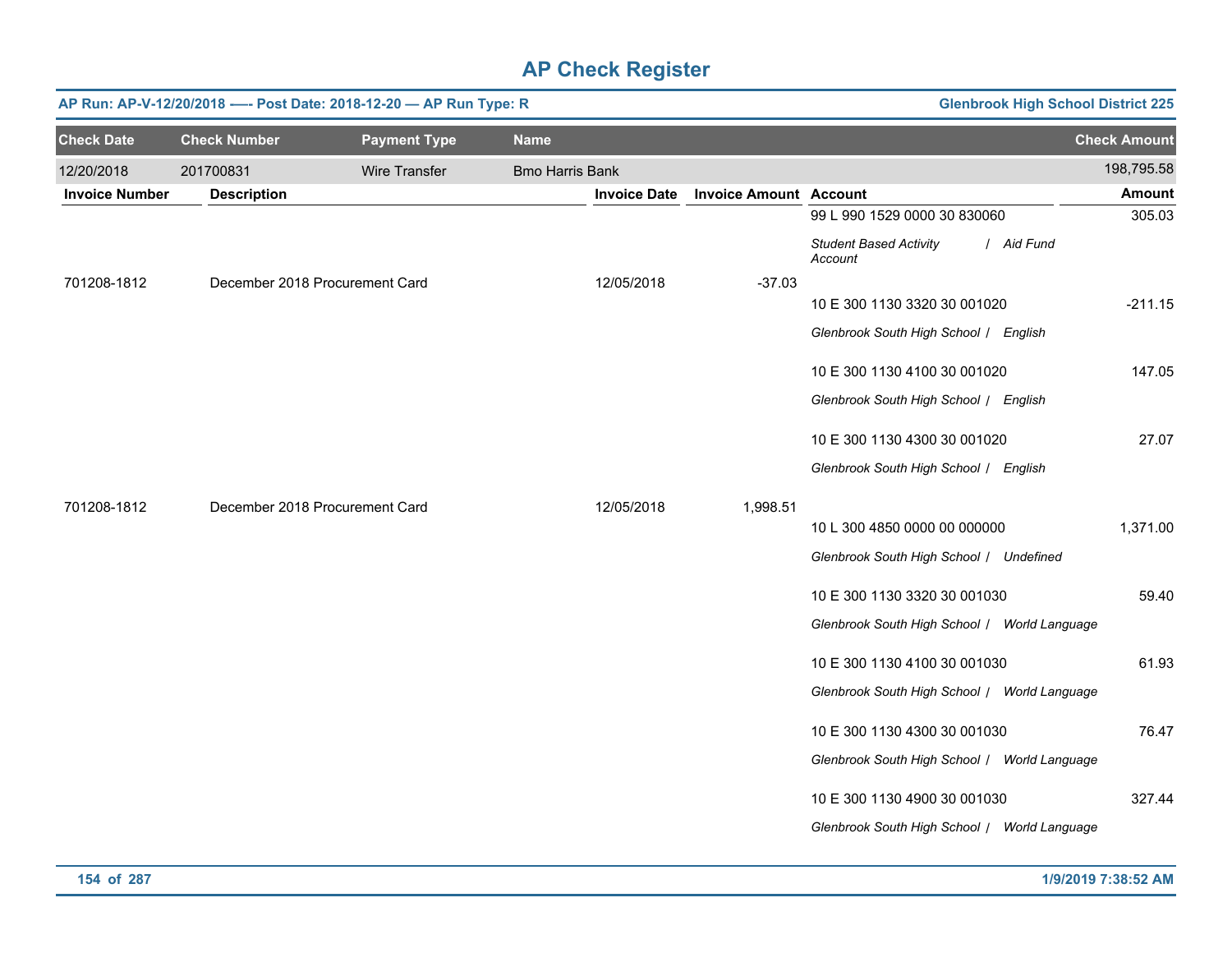|                       |                                | AP Run: AP-V-12/20/2018 ---- Post Date: 2018-12-20 - AP Run Type: R |                        | <b>Glenbrook High School District 225</b> |                                                              |                     |  |
|-----------------------|--------------------------------|---------------------------------------------------------------------|------------------------|-------------------------------------------|--------------------------------------------------------------|---------------------|--|
| <b>Check Date</b>     | <b>Check Number</b>            | <b>Payment Type</b>                                                 | <b>Name</b>            |                                           |                                                              | <b>Check Amount</b> |  |
| 12/20/2018            | 201700831                      | Wire Transfer                                                       | <b>Bmo Harris Bank</b> |                                           |                                                              | 198,795.58          |  |
| <b>Invoice Number</b> | <b>Description</b>             |                                                                     | <b>Invoice Date</b>    | <b>Invoice Amount Account</b>             |                                                              | <b>Amount</b>       |  |
|                       |                                |                                                                     |                        |                                           | 99 L 990 1529 0000 30 830920                                 | 102.27              |  |
|                       |                                |                                                                     |                        |                                           | / Japanese Grant<br><b>Student Based Activity</b><br>Account |                     |  |
| 701208-1812           | December 2018 Procurement Card |                                                                     | 12/05/2018             | 1,668.86                                  |                                                              |                     |  |
|                       |                                |                                                                     |                        |                                           | 10 E 300 2111 3320 30 002110                                 | 120.00              |  |
|                       |                                |                                                                     |                        |                                           | Glenbrook South High School / Dean's Office                  |                     |  |
|                       |                                |                                                                     |                        |                                           | 10 E 300 2121 3320 30 002120                                 | 827.39              |  |
|                       |                                |                                                                     |                        |                                           | Glenbrook South High School / Guidance Services              |                     |  |
|                       |                                |                                                                     |                        |                                           | 10 E 300 2121 4100 30 002120                                 | 495.49              |  |
|                       |                                |                                                                     |                        |                                           | Glenbrook South High School / Guidance Services              |                     |  |
|                       |                                |                                                                     |                        |                                           | 10 E 300 2121 4300 30 002120                                 | 49.55               |  |
|                       |                                |                                                                     |                        |                                           | Glenbrook South High School / Guidance Services              |                     |  |
|                       |                                |                                                                     |                        |                                           | 10 E 300 2121 4900 30 002120                                 | 106.43              |  |
|                       |                                |                                                                     |                        |                                           | Glenbrook South High School / Guidance Services              |                     |  |
|                       |                                |                                                                     |                        |                                           | 40 E 100 2550 3305 10 002550                                 | 70.00               |  |
|                       |                                |                                                                     |                        |                                           | Administraton<br>/ Transportation                            |                     |  |
| 701208-1812           | December 2018 Procurement Card |                                                                     | 12/05/2018             | 2,452.37                                  |                                                              |                     |  |
|                       |                                |                                                                     |                        |                                           | 10 E 300 2222 3320 30 002220                                 | 175.00              |  |
|                       |                                |                                                                     |                        |                                           | Glenbrook South High School / Library Services               |                     |  |
|                       |                                |                                                                     |                        |                                           | 10 E 300 2222 4100 30 002220                                 | 576.89              |  |
|                       |                                |                                                                     |                        |                                           | Glenbrook South High School / Library Services               |                     |  |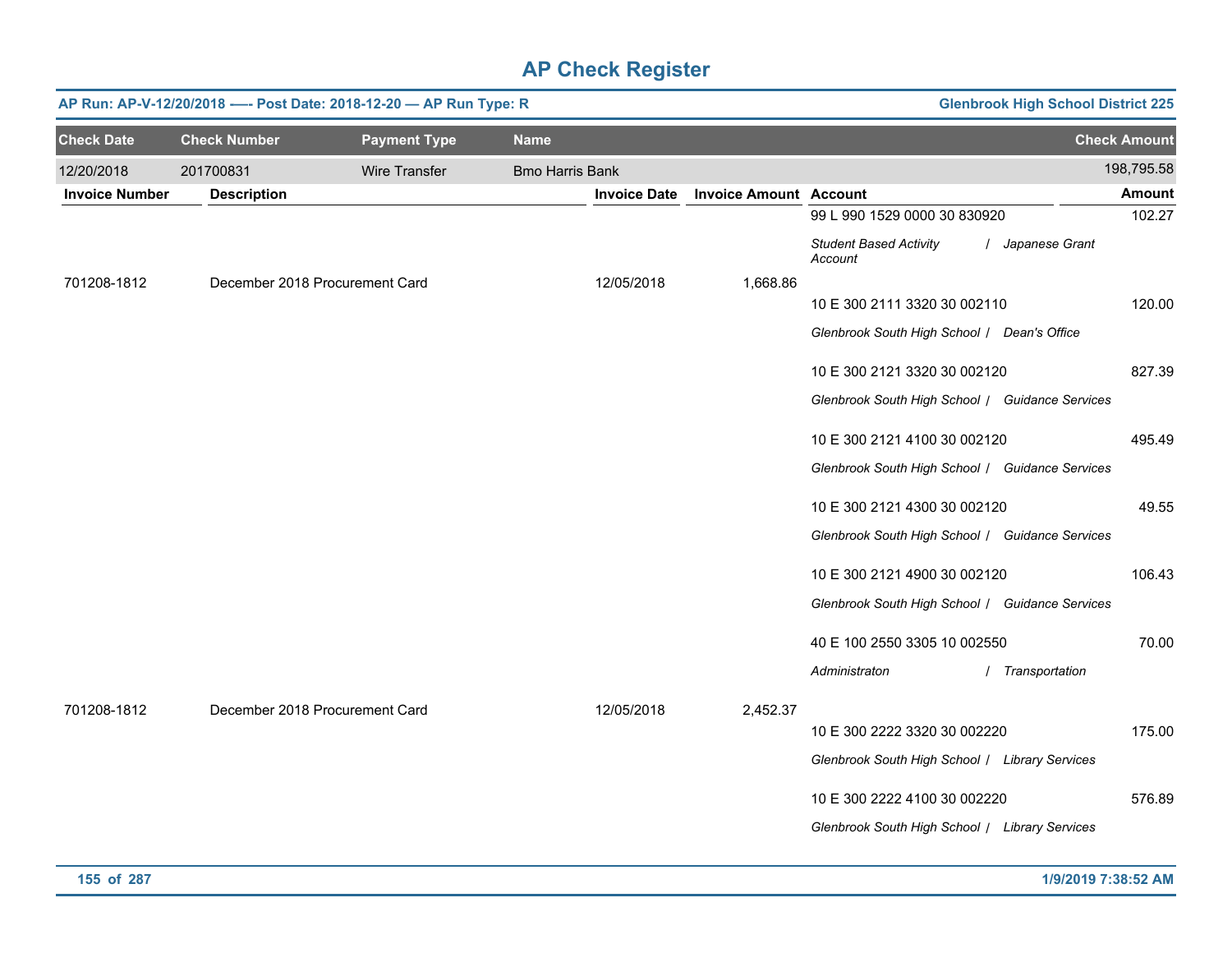|                       | <b>Glenbrook High School District 225</b><br>AP Run: AP-V-12/20/2018 ---- Post Date: 2018-12-20 - AP Run Type: R |                     |                        |                     |                               |                                                     |                     |  |  |  |
|-----------------------|------------------------------------------------------------------------------------------------------------------|---------------------|------------------------|---------------------|-------------------------------|-----------------------------------------------------|---------------------|--|--|--|
| <b>Check Date</b>     | <b>Check Number</b>                                                                                              | <b>Payment Type</b> | <b>Name</b>            |                     |                               |                                                     | <b>Check Amount</b> |  |  |  |
| 12/20/2018            | 201700831                                                                                                        | Wire Transfer       | <b>Bmo Harris Bank</b> |                     |                               |                                                     | 198,795.58          |  |  |  |
| <b>Invoice Number</b> | <b>Description</b>                                                                                               |                     |                        | <b>Invoice Date</b> | <b>Invoice Amount Account</b> |                                                     | <b>Amount</b>       |  |  |  |
|                       |                                                                                                                  |                     |                        |                     |                               | 10 E 300 2222 4200 30 002220                        | 74.36               |  |  |  |
|                       |                                                                                                                  |                     |                        |                     |                               | Glenbrook South High School / Library Services      |                     |  |  |  |
|                       |                                                                                                                  |                     |                        |                     |                               | 10 E 300 2222 4300 30 002220                        | 879.09              |  |  |  |
|                       |                                                                                                                  |                     |                        |                     |                               | Glenbrook South High School / Library Services      |                     |  |  |  |
|                       |                                                                                                                  |                     |                        |                     |                               | 10 E 300 2222 4310 30 002220                        | 46.99               |  |  |  |
|                       |                                                                                                                  |                     |                        |                     |                               | Glenbrook South High School / Library Services      |                     |  |  |  |
|                       |                                                                                                                  |                     |                        |                     |                               | 10 E 300 2222 4400 30 002220                        | 494.45              |  |  |  |
|                       |                                                                                                                  |                     |                        |                     |                               | Glenbrook South High School / Library Services      |                     |  |  |  |
|                       |                                                                                                                  |                     |                        |                     |                               | 10 E 300 2222 4900 30 002220                        | 110.59              |  |  |  |
|                       |                                                                                                                  |                     |                        |                     |                               | Glenbrook South High School / Library Services      |                     |  |  |  |
|                       |                                                                                                                  |                     |                        |                     |                               | 10 E 300 2222 6400 30 002220                        | 95.00               |  |  |  |
|                       |                                                                                                                  |                     |                        |                     |                               | Glenbrook South High School   Library Services      |                     |  |  |  |
| 701208-1812           | December 2018 Procurement Card                                                                                   |                     |                        | 12/05/2018          | 361.85                        |                                                     |                     |  |  |  |
|                       |                                                                                                                  |                     |                        |                     |                               | 10 E 300 1130 4100 30 001040                        | 361.85              |  |  |  |
|                       |                                                                                                                  |                     |                        |                     |                               | Glenbrook South High School / Mathematics           |                     |  |  |  |
| 701208-1812           | December 2018 Procurement Card                                                                                   |                     |                        | 12/05/2018          | 2,021.08                      |                                                     |                     |  |  |  |
|                       |                                                                                                                  |                     |                        |                     |                               | 10 E 300 1130 4100 30 001045                        | 55.39               |  |  |  |
|                       |                                                                                                                  |                     |                        |                     |                               | Glenbrook South High School / Music/Performing Arts |                     |  |  |  |
|                       |                                                                                                                  |                     |                        |                     |                               | 10 E 300 1130 4200 30 001005                        | 237.30              |  |  |  |
|                       |                                                                                                                  |                     |                        |                     |                               | Glenbrook South High School / Visual Arts           |                     |  |  |  |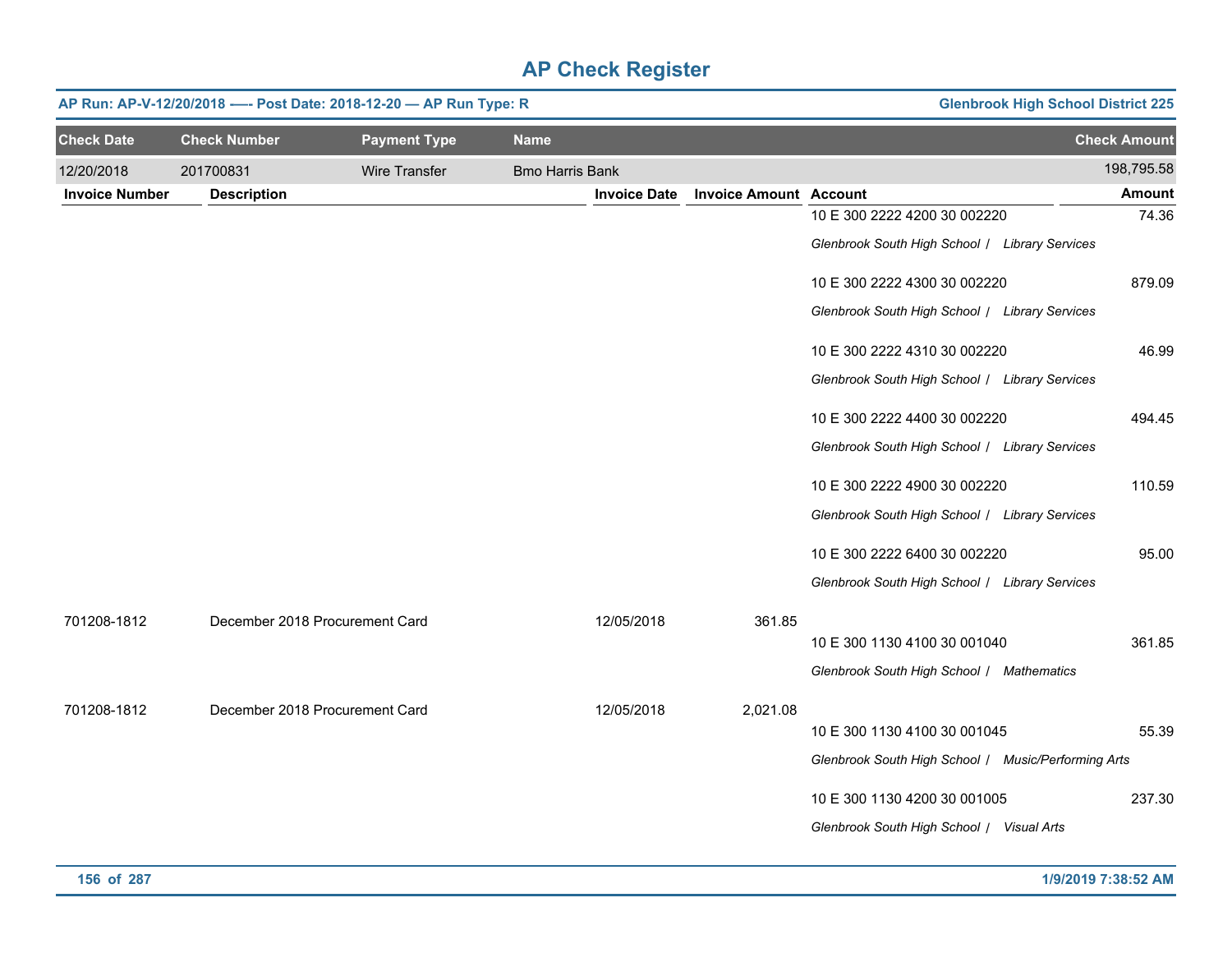|                       | <b>Glenbrook High School District 225</b><br>AP Run: AP-V-12/20/2018 ---- Post Date: 2018-12-20 - AP Run Type: R |                     |                        |                     |                               |                                                     |                     |  |  |  |  |
|-----------------------|------------------------------------------------------------------------------------------------------------------|---------------------|------------------------|---------------------|-------------------------------|-----------------------------------------------------|---------------------|--|--|--|--|
| <b>Check Date</b>     | <b>Check Number</b>                                                                                              | <b>Payment Type</b> | <b>Name</b>            |                     |                               |                                                     | <b>Check Amount</b> |  |  |  |  |
| 12/20/2018            | 201700831                                                                                                        | Wire Transfer       | <b>Bmo Harris Bank</b> |                     |                               |                                                     | 198,795.58          |  |  |  |  |
| <b>Invoice Number</b> | <b>Description</b>                                                                                               |                     |                        | <b>Invoice Date</b> | <b>Invoice Amount Account</b> |                                                     | <b>Amount</b>       |  |  |  |  |
|                       |                                                                                                                  |                     |                        |                     |                               | 10 E 300 1130 4200 30 001045                        | 1,278.20            |  |  |  |  |
|                       |                                                                                                                  |                     |                        |                     |                               | Glenbrook South High School / Music/Performing Arts |                     |  |  |  |  |
|                       |                                                                                                                  |                     |                        |                     |                               | 10 E 300 1130 6500 30 001045                        | 180.00              |  |  |  |  |
|                       |                                                                                                                  |                     |                        |                     |                               | Glenbrook South High School / Music/Performing Arts |                     |  |  |  |  |
|                       |                                                                                                                  |                     |                        |                     |                               | 10 E 300 1400 4100 30 001410                        | 66.44               |  |  |  |  |
|                       |                                                                                                                  |                     |                        |                     |                               | Glenbrook South High School / Broadcasting          |                     |  |  |  |  |
|                       |                                                                                                                  |                     |                        |                     |                               | 99 L 990 1529 0000 30 830195                        | 203.75              |  |  |  |  |
|                       |                                                                                                                  |                     |                        |                     |                               | <b>Student Based Activity</b><br>Account            | / Chamber Singers   |  |  |  |  |
| 701208-1812           | December 2018 Procurement Card                                                                                   |                     |                        | 12/05/2018          | 442.24                        |                                                     |                     |  |  |  |  |
|                       |                                                                                                                  |                     |                        |                     |                               | 10 E 300 1130 4100 30 001045                        | 113.22              |  |  |  |  |
|                       |                                                                                                                  |                     |                        |                     |                               | Glenbrook South High School / Music/Performing Arts |                     |  |  |  |  |
|                       |                                                                                                                  |                     |                        |                     |                               | 10 E 300 1130 4200 30 001010                        | 130.67              |  |  |  |  |
|                       |                                                                                                                  |                     |                        |                     |                               | Glenbrook South High School / Drama Instruction     |                     |  |  |  |  |
|                       |                                                                                                                  |                     |                        |                     |                               | 10 E 300 1400 4200 30 001410                        | 47.88               |  |  |  |  |
|                       |                                                                                                                  |                     |                        |                     |                               | Glenbrook South High School / Broadcasting          |                     |  |  |  |  |
|                       |                                                                                                                  |                     |                        |                     |                               | 10 E 300 1400 7400 30 001410                        | 150.47              |  |  |  |  |
|                       |                                                                                                                  |                     |                        |                     |                               | Glenbrook South High School   Broadcasting          |                     |  |  |  |  |
| 701208-1812           | December 2018 Procurement Card                                                                                   |                     |                        | 12/05/2018          | 369.92                        |                                                     |                     |  |  |  |  |
|                       |                                                                                                                  |                     |                        |                     |                               | 10 E 300 1130 4200 30 001005                        | 144.34              |  |  |  |  |
|                       |                                                                                                                  |                     |                        |                     |                               | Glenbrook South High School / Visual Arts           |                     |  |  |  |  |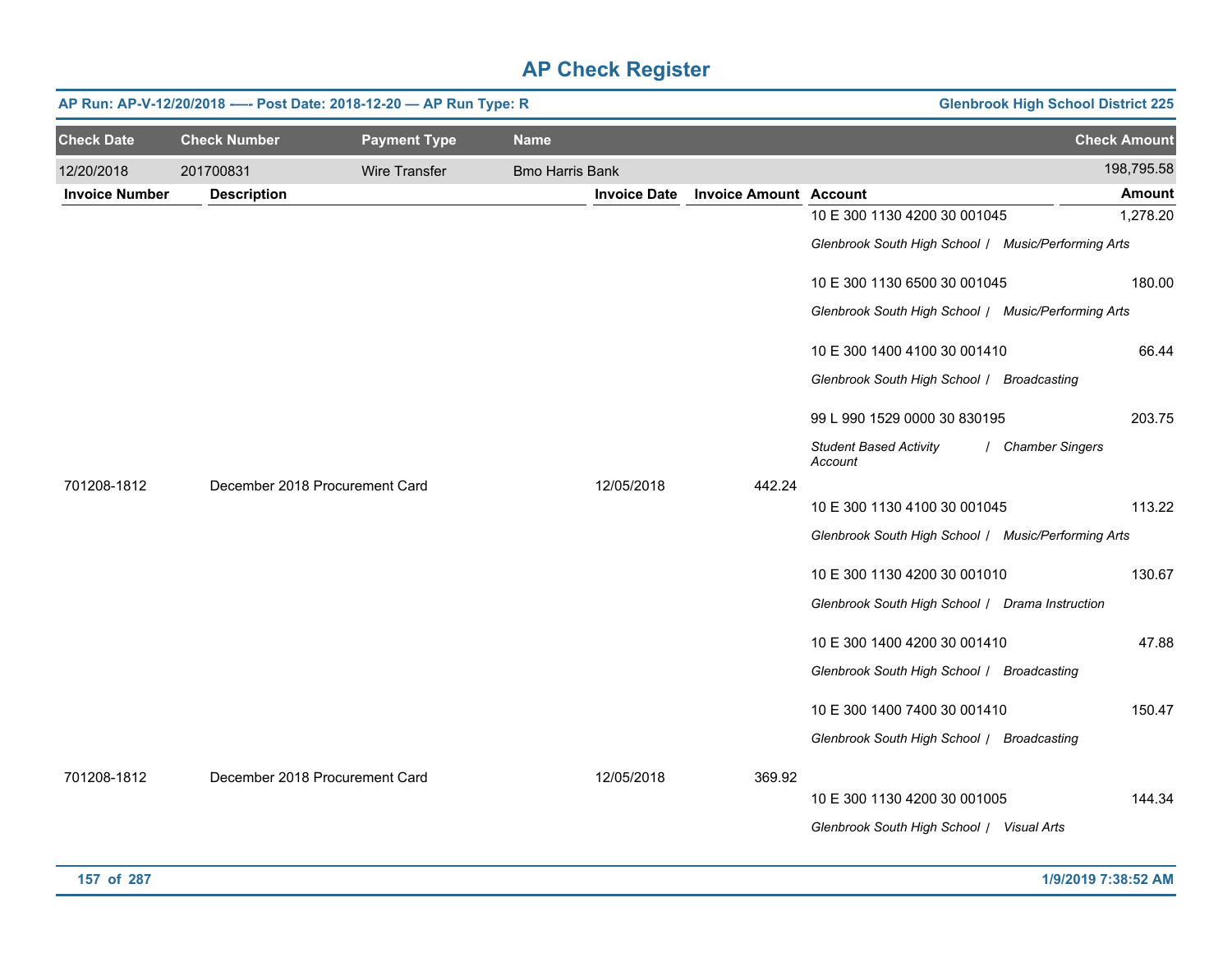|                       | AP Run: AP-V-12/20/2018 ---- Post Date: 2018-12-20 - AP Run Type: R<br><b>Glenbrook High School District 225</b> |                                |                        |                     |                               |                                                  |                          |  |  |  |  |  |
|-----------------------|------------------------------------------------------------------------------------------------------------------|--------------------------------|------------------------|---------------------|-------------------------------|--------------------------------------------------|--------------------------|--|--|--|--|--|
| <b>Check Date</b>     | <b>Check Number</b>                                                                                              | <b>Payment Type</b>            | <b>Name</b>            |                     |                               |                                                  | <b>Check Amount</b>      |  |  |  |  |  |
| 12/20/2018            | 201700831                                                                                                        | Wire Transfer                  | <b>Bmo Harris Bank</b> |                     |                               |                                                  | 198,795.58               |  |  |  |  |  |
| <b>Invoice Number</b> | <b>Description</b>                                                                                               |                                |                        | <b>Invoice Date</b> | <b>Invoice Amount Account</b> |                                                  | Amount                   |  |  |  |  |  |
|                       |                                                                                                                  |                                |                        |                     |                               | 10 E 300 1130 7400 30 001005                     | 225.58                   |  |  |  |  |  |
|                       |                                                                                                                  |                                |                        |                     |                               | Glenbrook South High School / Visual Arts        |                          |  |  |  |  |  |
| 701208-1812           |                                                                                                                  | December 2018 Procurement Card |                        | 12/05/2018          | 206.00                        |                                                  |                          |  |  |  |  |  |
|                       |                                                                                                                  |                                |                        |                     |                               | 10 E 300 1510 3320 30 005210                     | 206.00                   |  |  |  |  |  |
|                       |                                                                                                                  |                                |                        |                     |                               | Glenbrook South High School / Baseball           |                          |  |  |  |  |  |
| 701208-1812           |                                                                                                                  | December 2018 Procurement Card |                        | 12/05/2018          | 152.15                        |                                                  |                          |  |  |  |  |  |
|                       |                                                                                                                  |                                |                        |                     |                               | 10 E 300 1700 4640 30 001015                     | 152.15                   |  |  |  |  |  |
|                       |                                                                                                                  |                                |                        |                     |                               | Glenbrook South High School / Driver Education   |                          |  |  |  |  |  |
| 701208-1812           |                                                                                                                  | December 2018 Procurement Card |                        | 12/05/2018          | 11,716.10                     |                                                  |                          |  |  |  |  |  |
|                       |                                                                                                                  |                                |                        |                     |                               | 10 E 100 2640 2405 10 002645                     | 51.18                    |  |  |  |  |  |
|                       |                                                                                                                  |                                |                        |                     |                               | Administraton                                    | / Employee Benefits      |  |  |  |  |  |
|                       |                                                                                                                  |                                |                        |                     |                               | 10 E 300 1130 3220 30 001050                     | 3,187.46                 |  |  |  |  |  |
|                       |                                                                                                                  |                                |                        |                     |                               | Glenbrook South High School / Physical Education |                          |  |  |  |  |  |
|                       |                                                                                                                  |                                |                        |                     |                               | 10 E 300 1130 4100 30 001035                     | 32.17                    |  |  |  |  |  |
|                       |                                                                                                                  |                                |                        |                     |                               | Glenbrook South High School   Health Education   |                          |  |  |  |  |  |
|                       |                                                                                                                  |                                |                        |                     |                               | 10 E 300 1130 4100 30 001050                     | 30.49                    |  |  |  |  |  |
|                       |                                                                                                                  |                                |                        |                     |                               | Glenbrook South High School   Physical Education |                          |  |  |  |  |  |
|                       |                                                                                                                  |                                |                        |                     |                               | 99 L 990 1529 0000 30 830265                     | 1,735.00                 |  |  |  |  |  |
|                       |                                                                                                                  |                                |                        |                     |                               | <b>Student Based Activity</b><br>Account         | / GBS Cross Country-Boys |  |  |  |  |  |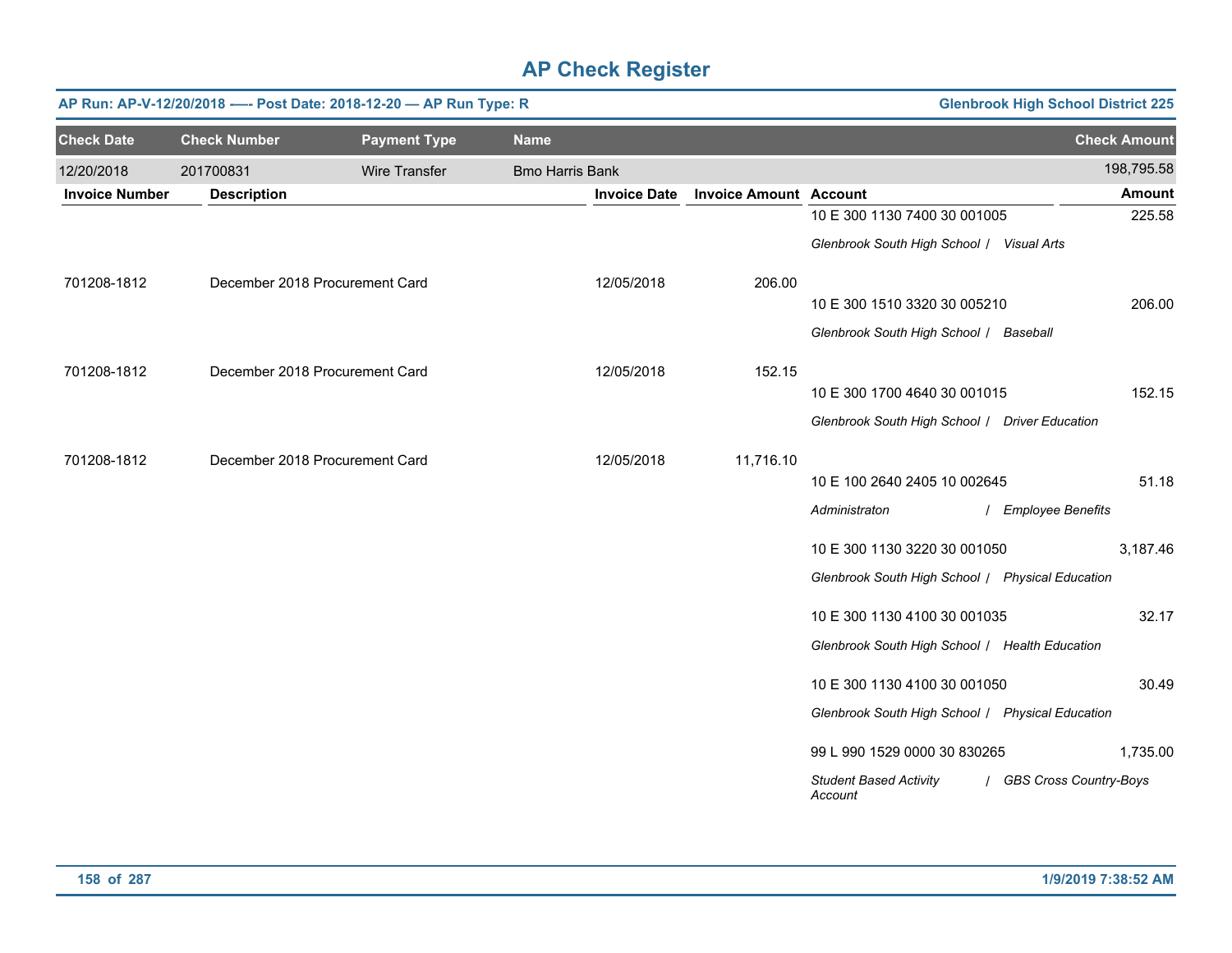|                       |                                | AP Run: AP-V-12/20/2018 ---- Post Date: 2018-12-20 - AP Run Type: R |                        |                     |                               |                                                        | <b>Glenbrook High School District 225</b> |
|-----------------------|--------------------------------|---------------------------------------------------------------------|------------------------|---------------------|-------------------------------|--------------------------------------------------------|-------------------------------------------|
| <b>Check Date</b>     | <b>Check Number</b>            | <b>Payment Type</b>                                                 | <b>Name</b>            |                     |                               |                                                        | <b>Check Amount</b>                       |
| 12/20/2018            | 201700831                      | Wire Transfer                                                       | <b>Bmo Harris Bank</b> |                     |                               |                                                        | 198,795.58                                |
| <b>Invoice Number</b> | <b>Description</b>             |                                                                     |                        | <b>Invoice Date</b> | <b>Invoice Amount Account</b> |                                                        | Amount                                    |
|                       |                                |                                                                     |                        |                     |                               | 99 L 990 1529 0000 30 830490                           | 1,863.00                                  |
|                       |                                |                                                                     |                        |                     |                               | <b>Student Based Activity</b><br>Account               | / Sports Tournaments                      |
|                       |                                |                                                                     |                        |                     |                               | 99 L 990 1529 0000 30 830900                           | 150.00                                    |
|                       |                                |                                                                     |                        |                     |                               | <b>Student Based Activity</b><br>Account               | / Soccer-boys                             |
|                       |                                |                                                                     |                        |                     |                               | 99 L 990 1529 0000 30 831195                           | 4,666.80                                  |
|                       |                                |                                                                     |                        |                     |                               | <b>Student Based Activity</b><br>Account               | / GBS Swim/Diving-Boys                    |
| 701208-1812           | December 2018 Procurement Card |                                                                     |                        | 12/05/2018          | 2,070.30                      |                                                        |                                           |
|                       |                                |                                                                     |                        |                     |                               | 10 E 300 1130 3120 30 001060                           | 150.00                                    |
|                       |                                |                                                                     |                        |                     |                               | Glenbrook South High School / Social Studies           |                                           |
|                       |                                |                                                                     |                        |                     |                               | 10 E 300 1130 3320 30 001060                           | 1,590.52                                  |
|                       |                                |                                                                     |                        |                     |                               | Glenbrook South High School / Social Studies           |                                           |
|                       |                                |                                                                     |                        |                     |                               | 10 E 300 1130 4100 30 001060                           | 274.93                                    |
|                       |                                |                                                                     |                        |                     |                               | Glenbrook South High School / Social Studies           |                                           |
|                       |                                |                                                                     |                        |                     |                               | 10 E 300 1130 4200 30 001060                           | 54.85                                     |
|                       |                                |                                                                     |                        |                     |                               | Glenbrook South High School / Social Studies           |                                           |
| 701208-1812           | December 2018 Procurement Card |                                                                     |                        | 12/05/2018          | 489.35                        |                                                        |                                           |
|                       |                                |                                                                     |                        |                     |                               | 10 E 300 1212 4200 30 001312                           | $-187.90$                                 |
|                       |                                |                                                                     |                        |                     |                               | Glenbrook South High School / Social/Emotional Program |                                           |
|                       |                                |                                                                     |                        |                     |                               | 10 E 300 1220 4200 30 001320                           | 60.53                                     |
|                       |                                |                                                                     |                        |                     |                               | Glenbrook South High School   Developmental Learning   | <b>Skills</b>                             |
| 159 of 287            |                                |                                                                     |                        |                     |                               |                                                        | 1/9/2019 7:38:52 AM                       |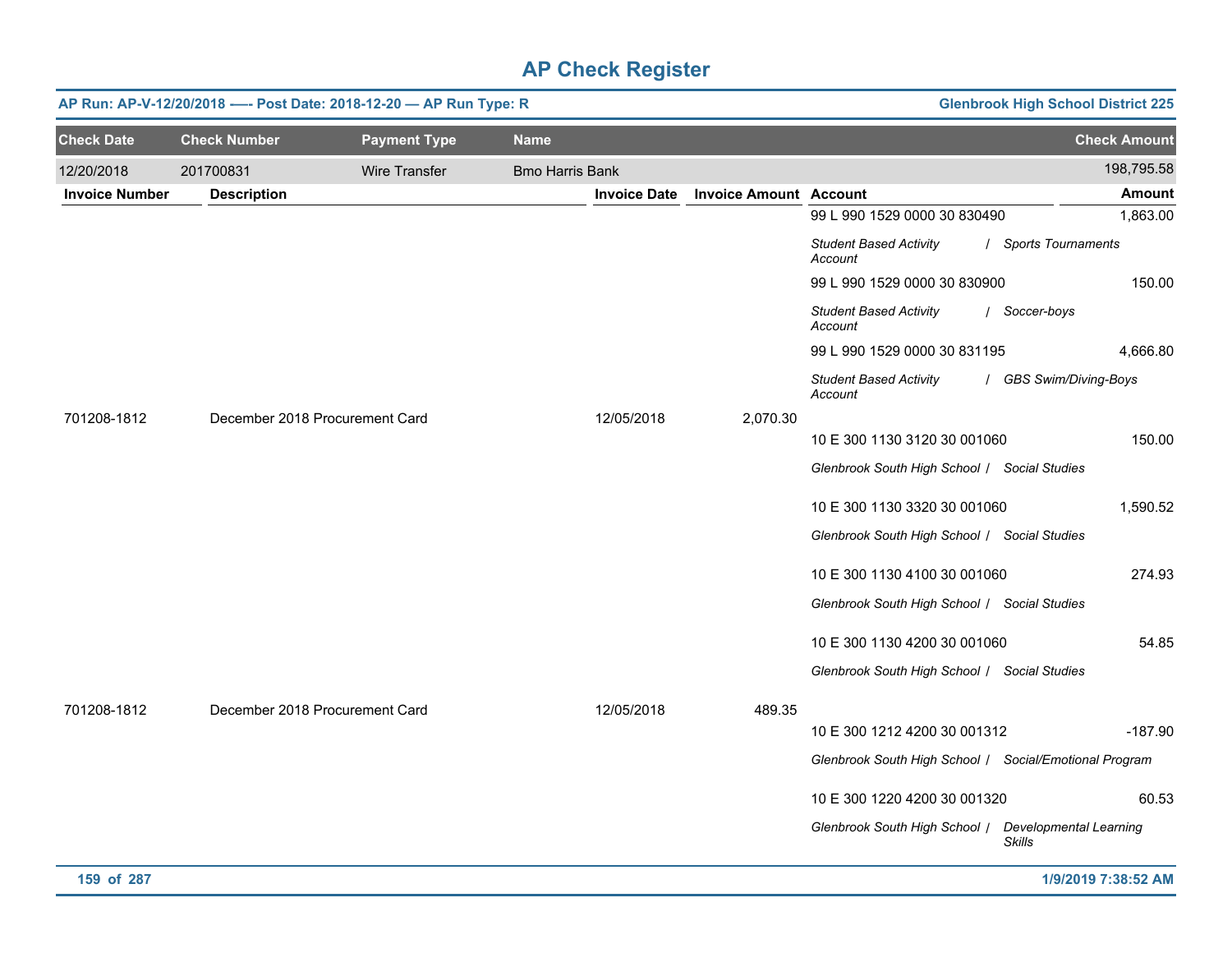|                       | AP Run: AP-V-12/20/2018 ---- Post Date: 2018-12-20 - AP Run Type: R<br><b>Glenbrook High School District 225</b> |                                |                        |                     |                               |                                                  |                     |  |  |  |  |
|-----------------------|------------------------------------------------------------------------------------------------------------------|--------------------------------|------------------------|---------------------|-------------------------------|--------------------------------------------------|---------------------|--|--|--|--|
| <b>Check Date</b>     | <b>Check Number</b>                                                                                              | <b>Payment Type</b>            | <b>Name</b>            |                     |                               |                                                  | <b>Check Amount</b> |  |  |  |  |
| 12/20/2018            | 201700831                                                                                                        | <b>Wire Transfer</b>           | <b>Bmo Harris Bank</b> |                     |                               |                                                  | 198,795.58          |  |  |  |  |
| <b>Invoice Number</b> | <b>Description</b>                                                                                               |                                |                        | <b>Invoice Date</b> | <b>Invoice Amount Account</b> |                                                  | <b>Amount</b>       |  |  |  |  |
|                       |                                                                                                                  |                                |                        |                     |                               | 10 E 300 2330 4100 30 001300                     | 616.72              |  |  |  |  |
|                       |                                                                                                                  |                                |                        |                     |                               | Glenbrook South High School / Special Education  |                     |  |  |  |  |
| 701208-1812           |                                                                                                                  | December 2018 Procurement Card |                        | 12/05/2018          | 14,239.41                     |                                                  |                     |  |  |  |  |
|                       |                                                                                                                  |                                |                        |                     |                               | 10 E 300 1510 4100 30 005100                     | 125.15              |  |  |  |  |
|                       |                                                                                                                  |                                |                        |                     |                               | Glenbrook South High School / Athletics          |                     |  |  |  |  |
|                       |                                                                                                                  |                                |                        |                     |                               | 10 E 300 1510 4100 30 005215                     | 147.99              |  |  |  |  |
|                       |                                                                                                                  |                                |                        |                     |                               | Glenbrook South High School / Boys Basketball    |                     |  |  |  |  |
|                       |                                                                                                                  |                                |                        |                     |                               | 10 E 300 1510 4100 30 005260                     | 54.98               |  |  |  |  |
|                       |                                                                                                                  |                                |                        |                     |                               | Glenbrook South High School / Boys Swimming      |                     |  |  |  |  |
|                       |                                                                                                                  |                                |                        |                     |                               | 10 E 300 1510 4100 30 005305                     | 1,585.00            |  |  |  |  |
|                       |                                                                                                                  |                                |                        |                     |                               | Glenbrook South High School   Badminton          |                     |  |  |  |  |
|                       |                                                                                                                  |                                |                        |                     |                               | 10 E 300 1510 4100 30 005318                     | 500.00              |  |  |  |  |
|                       |                                                                                                                  |                                |                        |                     |                               | Glenbrook South High School / Cheerleading       |                     |  |  |  |  |
|                       |                                                                                                                  |                                |                        |                     |                               | 10 E 300 1510 4130 30 005323                     | 720.35              |  |  |  |  |
|                       |                                                                                                                  |                                |                        |                     |                               | Glenbrook South High School   Field Hockey       |                     |  |  |  |  |
|                       |                                                                                                                  |                                |                        |                     |                               | 10 E 300 1510 4130 30 005355                     | 3,000.00            |  |  |  |  |
|                       |                                                                                                                  |                                |                        |                     |                               | Glenbrook South High School / Poms - Competitive |                     |  |  |  |  |
|                       |                                                                                                                  |                                |                        |                     |                               |                                                  |                     |  |  |  |  |
|                       |                                                                                                                  |                                |                        |                     |                               | 10 E 300 1510 4900 30 005100                     | 316.92              |  |  |  |  |
|                       |                                                                                                                  |                                |                        |                     |                               | Glenbrook South High School / Athletics          |                     |  |  |  |  |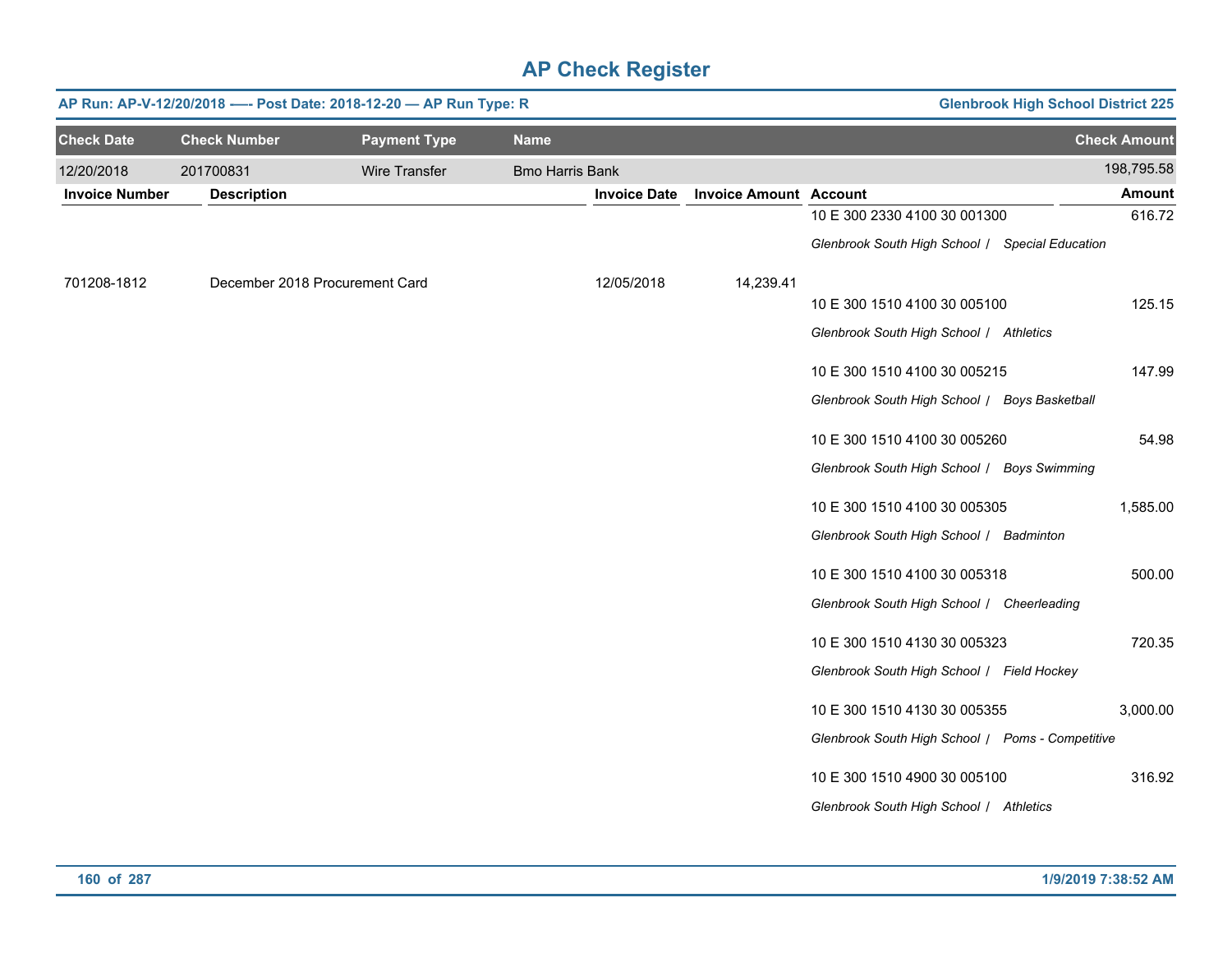|                       | AP Run: AP-V-12/20/2018 ---- Post Date: 2018-12-20 - AP Run Type: R |                      | <b>Glenbrook High School District 225</b> |                     |                               |                                                  |                          |
|-----------------------|---------------------------------------------------------------------|----------------------|-------------------------------------------|---------------------|-------------------------------|--------------------------------------------------|--------------------------|
| <b>Check Date</b>     | <b>Check Number</b>                                                 | <b>Payment Type</b>  | <b>Name</b>                               |                     |                               |                                                  | <b>Check Amount</b>      |
| 12/20/2018            | 201700831                                                           | <b>Wire Transfer</b> | <b>Bmo Harris Bank</b>                    |                     |                               |                                                  | 198,795.58               |
| <b>Invoice Number</b> | <b>Description</b>                                                  |                      |                                           | <b>Invoice Date</b> | <b>Invoice Amount Account</b> |                                                  | <b>Amount</b>            |
|                       |                                                                     |                      |                                           |                     |                               | 40 E 300 2550 4640 30 005100                     | 354.33                   |
|                       |                                                                     |                      |                                           |                     |                               | Glenbrook South High School / Athletics          |                          |
|                       |                                                                     |                      |                                           |                     |                               | 96 R 300 1719 0000 00 005500                     | 1,801.98                 |
|                       |                                                                     |                      |                                           |                     |                               | Glenbrook South High School / GBS Community Swim | Program                  |
|                       |                                                                     |                      |                                           |                     |                               | 99 L 990 1529 0000 30 830105                     | 2,299.36                 |
|                       |                                                                     |                      |                                           |                     |                               | <b>Student Based Activity</b><br>Account         | / GBS Basketball-Boys    |
|                       |                                                                     |                      |                                           |                     |                               | 99 L 990 1529 0000 30 830135                     | 1,764.00                 |
|                       |                                                                     |                      |                                           |                     |                               | <b>Student Based Activity</b><br>Account         | / Titan Booster Club     |
|                       |                                                                     |                      |                                           |                     |                               | 99 L 990 1529 0000 30 830200                     | 528.00                   |
|                       |                                                                     |                      |                                           |                     |                               | <b>Student Based Activity</b><br>Account         | / Cheerleaders           |
|                       |                                                                     |                      |                                           |                     |                               | 99 L 990 1529 0000 30 830265                     | 126.00                   |
|                       |                                                                     |                      |                                           |                     |                               | <b>Student Based Activity</b><br>Account         | / GBS Cross Country-Boys |
|                       |                                                                     |                      |                                           |                     |                               | 99 L 990 1529 0000 30 830490                     | 621.70                   |
|                       |                                                                     |                      |                                           |                     |                               | <b>Student Based Activity</b><br>Account         | / Sports Tournaments     |
|                       |                                                                     |                      |                                           |                     |                               | 99 L 990 1529 0000 30 830515                     | 96.00                    |
|                       |                                                                     |                      |                                           |                     |                               | <b>Student Based Activity</b><br>Account         | / Grid Account           |
|                       |                                                                     |                      |                                           |                     |                               | 99 L 990 1529 0000 30 830620                     | 197.65                   |
|                       |                                                                     |                      |                                           |                     |                               | <b>Student Based Activity</b><br>Account         | / Lacrosse-boys          |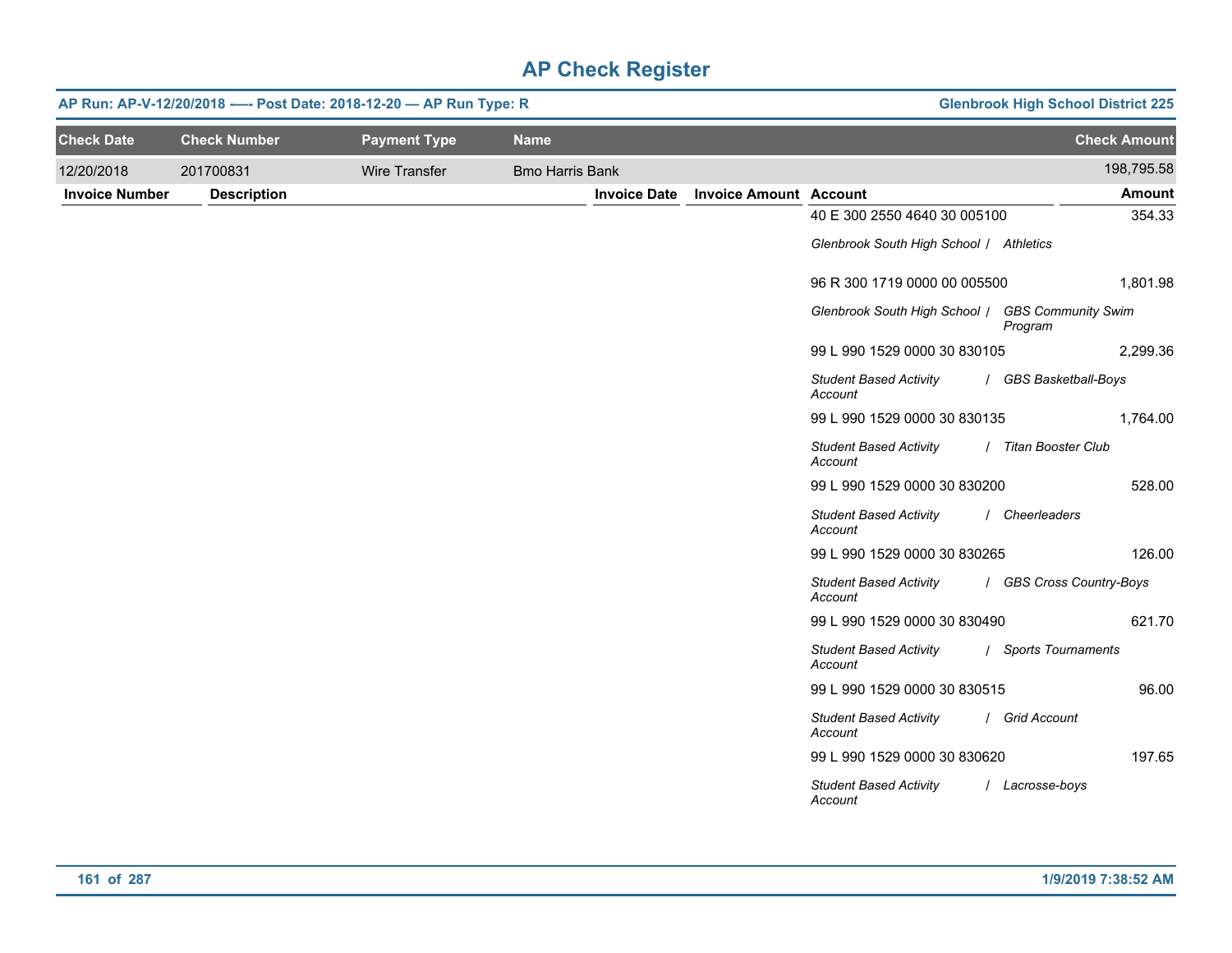|                       | AP Run: AP-V-12/20/2018 ---- Post Date: 2018-12-20 - AP Run Type: R |                     | <b>Glenbrook High School District 225</b> |                     |                               |                                                                          |                             |
|-----------------------|---------------------------------------------------------------------|---------------------|-------------------------------------------|---------------------|-------------------------------|--------------------------------------------------------------------------|-----------------------------|
| <b>Check Date</b>     | <b>Check Number</b>                                                 | <b>Payment Type</b> | <b>Name</b>                               |                     |                               |                                                                          | <b>Check Amount</b>         |
| 12/20/2018            | 201700831                                                           | Wire Transfer       | <b>Bmo Harris Bank</b>                    |                     |                               |                                                                          | 198,795.58                  |
| <b>Invoice Number</b> | <b>Description</b>                                                  |                     |                                           | <b>Invoice Date</b> | <b>Invoice Amount Account</b> |                                                                          | <b>Amount</b>               |
| 701208-1812           | December 2018 Procurement Card                                      |                     |                                           | 12/05/2018          | 2,381.62                      | 10 E 300 1130 3320 30 001055<br>Glenbrook South High School / Science    | 1,065.70                    |
|                       |                                                                     |                     |                                           |                     |                               | 10 E 300 1130 4200 30 001055<br>Glenbrook South High School / Science    | 1,068.60                    |
|                       |                                                                     |                     |                                           |                     |                               | 10 E 300 1130 4200 30 001057<br>Glenbrook South High School / STEM       | 12.00                       |
|                       |                                                                     |                     |                                           |                     |                               | 99 L 990 1529 0000 30 830350<br><b>Student Based Activity</b>            | 12.99<br>/ Engineering Club |
|                       |                                                                     |                     |                                           |                     |                               | Account<br>99 L 990 1529 0000 30 830525<br><b>Student Based Activity</b> | 222.33<br>/ Cure Club       |
| 701208-1812           | December 2018 Procurement Card                                      |                     |                                           | 12/05/2018          | 2,772.42                      | Account                                                                  |                             |
|                       |                                                                     |                     |                                           |                     |                               | 10 E 300 1130 4200 30 001055<br>Glenbrook South High School / Science    | 1,279.41                    |
|                       |                                                                     |                     |                                           |                     |                               | 10 E 300 1130 4200 30 001057<br>Glenbrook South High School / STEM       | 1,258.55                    |
|                       |                                                                     |                     |                                           |                     |                               | 10 E 300 1130 4900 30 001055<br>Glenbrook South High School / Science    | 136.37                      |
|                       |                                                                     |                     |                                           |                     |                               | 99 L 990 1529 0000 30 830350<br><b>Student Based Activity</b><br>Account | 98.09<br>/ Engineering Club |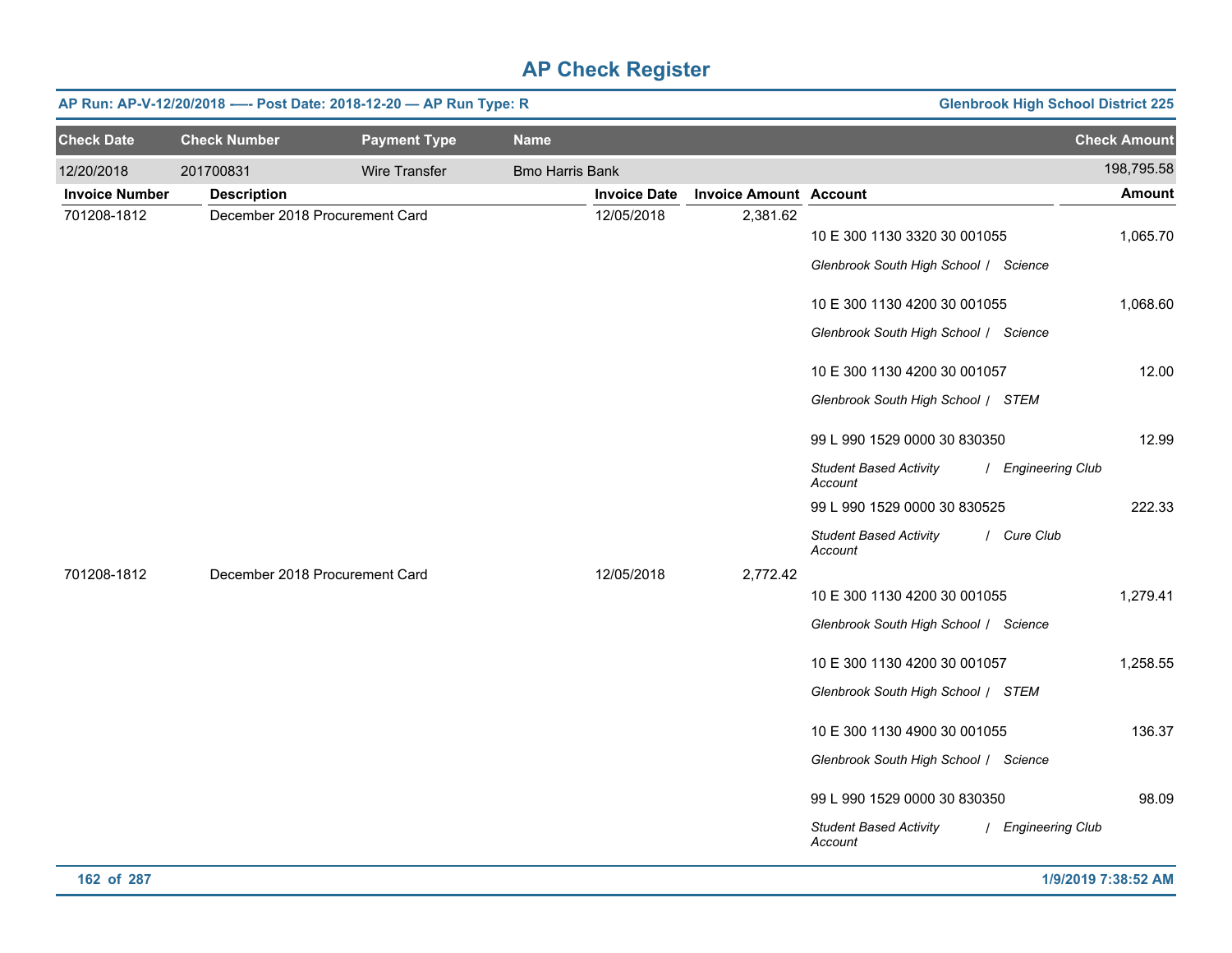|                       | AP Run: AP-V-12/20/2018 ---- Post Date: 2018-12-20 - AP Run Type: R<br><b>Glenbrook High School District 225</b> |                                |                        |                     |                               |                                             |                        |  |  |  |  |  |
|-----------------------|------------------------------------------------------------------------------------------------------------------|--------------------------------|------------------------|---------------------|-------------------------------|---------------------------------------------|------------------------|--|--|--|--|--|
| <b>Check Date</b>     | <b>Check Number</b>                                                                                              | <b>Payment Type</b>            | <b>Name</b>            |                     |                               |                                             | <b>Check Amount</b>    |  |  |  |  |  |
| 12/20/2018            | 201700831                                                                                                        | Wire Transfer                  | <b>Bmo Harris Bank</b> |                     |                               |                                             | 198,795.58             |  |  |  |  |  |
| <b>Invoice Number</b> | <b>Description</b>                                                                                               |                                |                        | <b>Invoice Date</b> | <b>Invoice Amount Account</b> |                                             | <b>Amount</b>          |  |  |  |  |  |
| 701208-1812           |                                                                                                                  | December 2018 Procurement Card |                        | 12/05/2018          | 207.70                        | 10 E 100 1650 4100 10 001650                | 187.78                 |  |  |  |  |  |
|                       |                                                                                                                  |                                |                        |                     |                               | Administraton                               | / Academy              |  |  |  |  |  |
|                       |                                                                                                                  |                                |                        |                     |                               | 10 E 100 1650 4200 10 001650                | 19.92                  |  |  |  |  |  |
|                       |                                                                                                                  |                                |                        |                     |                               | Administraton                               | / Academy              |  |  |  |  |  |
| 701208-1812           |                                                                                                                  | December 2018 Procurement Card |                        | 12/05/2018          | 91.84                         |                                             |                        |  |  |  |  |  |
|                       |                                                                                                                  |                                |                        |                     |                               | 10 E 300 1130 3910 10 001001                | 87.36                  |  |  |  |  |  |
|                       |                                                                                                                  |                                |                        |                     |                               | Glenbrook South High School / Financial Aid |                        |  |  |  |  |  |
|                       |                                                                                                                  |                                |                        |                     |                               | 40 E 100 2550 3300 10 001300                | 4.48                   |  |  |  |  |  |
|                       |                                                                                                                  |                                |                        |                     |                               | Administraton                               | / Special Education    |  |  |  |  |  |
| 701208-1812           |                                                                                                                  | December 2018 Procurement Card |                        | 12/05/2018          | 321.37                        |                                             |                        |  |  |  |  |  |
|                       |                                                                                                                  |                                |                        |                     |                               | 10 E 100 2520 3171 10 002520                | 5.00                   |  |  |  |  |  |
|                       |                                                                                                                  |                                |                        |                     |                               | Administraton                               | / Fiscal Services      |  |  |  |  |  |
|                       |                                                                                                                  |                                |                        |                     |                               | 10 E 100 2540 4660 10 009005                | 269.37                 |  |  |  |  |  |
|                       |                                                                                                                  |                                |                        |                     |                               | Administraton                               | / Utilities            |  |  |  |  |  |
|                       |                                                                                                                  |                                |                        |                     |                               | 20 E 100 2544 4100 10 009050                | 7.00                   |  |  |  |  |  |
|                       |                                                                                                                  |                                |                        |                     |                               | Administraton                               | / Building Maintenance |  |  |  |  |  |
|                       |                                                                                                                  |                                |                        |                     |                               | 40 E 200 2550 6400 20 005100                | 40.00                  |  |  |  |  |  |
|                       |                                                                                                                  |                                |                        |                     |                               | Glenbrook North High School / Athletics     |                        |  |  |  |  |  |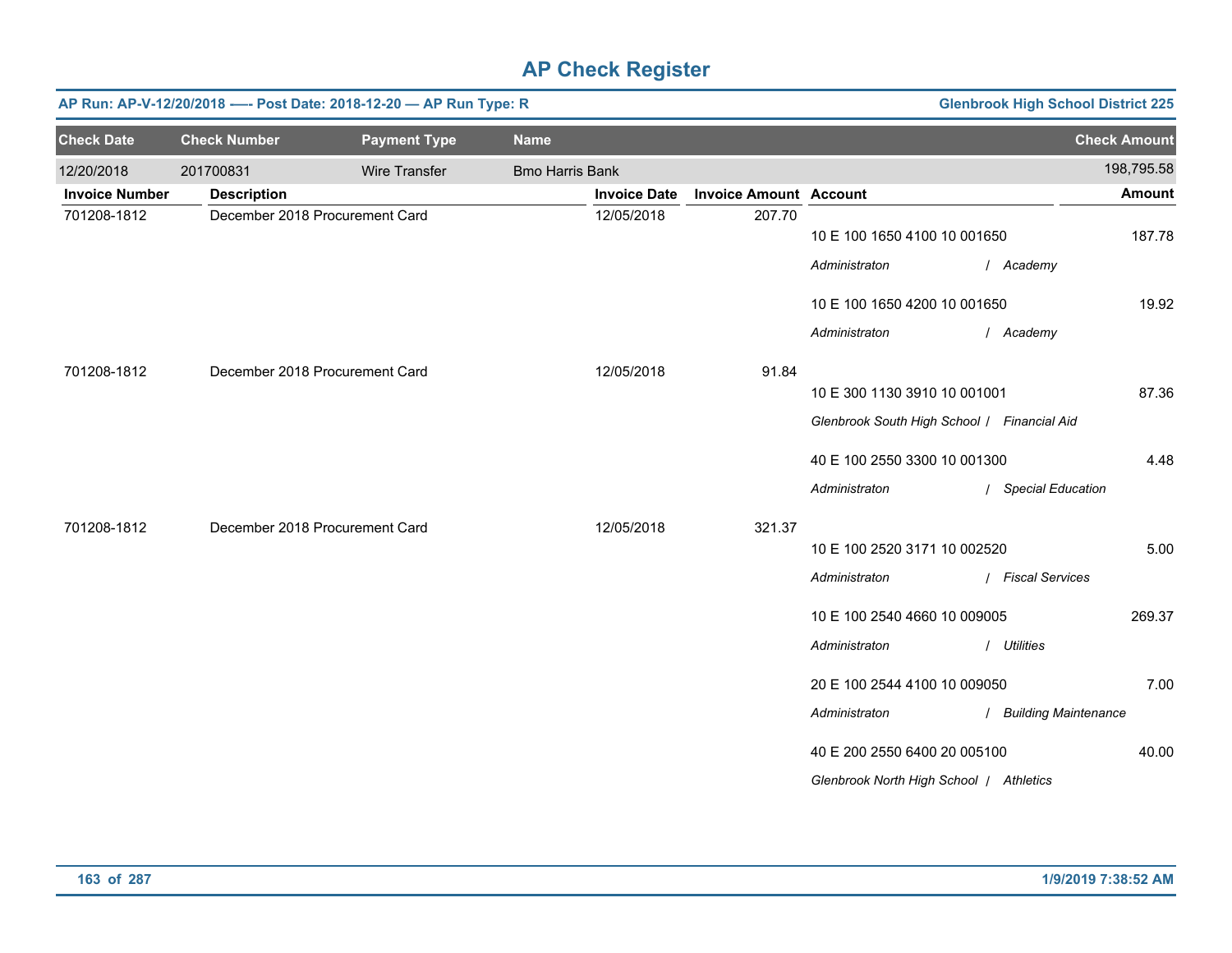| <b>Glenbrook High School District 225</b><br>AP Run: AP-V-12/20/2018 ---- Post Date: 2018-12-20 - AP Run Type: R |                                |                      |                        |                     |                               |                              |                            |  |  |  |
|------------------------------------------------------------------------------------------------------------------|--------------------------------|----------------------|------------------------|---------------------|-------------------------------|------------------------------|----------------------------|--|--|--|
| <b>Check Date</b>                                                                                                | <b>Check Number</b>            | <b>Payment Type</b>  | <b>Name</b>            |                     |                               |                              | <b>Check Amount</b>        |  |  |  |
| 12/20/2018                                                                                                       | 201700831                      | <b>Wire Transfer</b> | <b>Bmo Harris Bank</b> |                     |                               |                              | 198,795.58                 |  |  |  |
| <b>Invoice Number</b>                                                                                            | <b>Description</b>             |                      |                        | <b>Invoice Date</b> | <b>Invoice Amount Account</b> |                              | <b>Amount</b>              |  |  |  |
| 701208-1812                                                                                                      | December 2018 Procurement Card |                      |                        | 12/05/2018          | 3,084.28                      | 10 E 100 2510 3320 10 002510 | 2,822.20                   |  |  |  |
|                                                                                                                  |                                |                      |                        |                     |                               | Administraton                | / Business Services        |  |  |  |
|                                                                                                                  |                                |                      |                        |                     |                               | 10 E 100 2510 4900 10 002510 | 109.91                     |  |  |  |
|                                                                                                                  |                                |                      |                        |                     |                               | Administraton                | / Business Services        |  |  |  |
|                                                                                                                  |                                |                      |                        |                     |                               | 10 E 100 2520 4100 10 002520 | 152.17                     |  |  |  |
|                                                                                                                  |                                |                      |                        |                     |                               | Administraton                | / Fiscal Services          |  |  |  |
| 701208-1812                                                                                                      | December 2018 Procurement Card |                      |                        | 12/05/2018          | 4,366.62                      |                              |                            |  |  |  |
|                                                                                                                  |                                |                      |                        |                     |                               | 10 E 100 2510 4900 10 002510 | 1,354.39                   |  |  |  |
|                                                                                                                  |                                |                      |                        |                     |                               | Administraton                | / Business Services        |  |  |  |
|                                                                                                                  |                                |                      |                        |                     |                               | 10 E 100 2510 6400 10 002510 | 1,807.00                   |  |  |  |
|                                                                                                                  |                                |                      |                        |                     |                               | Administraton                | / Business Services        |  |  |  |
|                                                                                                                  |                                |                      |                        |                     |                               | 10 E 100 2574 4870 10 002574 | 36.04                      |  |  |  |
|                                                                                                                  |                                |                      |                        |                     |                               | Administraton                | / Printing and Duplicating |  |  |  |
|                                                                                                                  |                                |                      |                        |                     |                               | 10 E 100 2610 4100 10 002610 | 990.39                     |  |  |  |
|                                                                                                                  |                                |                      |                        |                     |                               | Administraton                | / General Administration   |  |  |  |
|                                                                                                                  |                                |                      |                        |                     |                               | 10 E 100 2610 4900 10 002610 | 178.80                     |  |  |  |
|                                                                                                                  |                                |                      |                        |                     |                               | Administraton                | / General Administration   |  |  |  |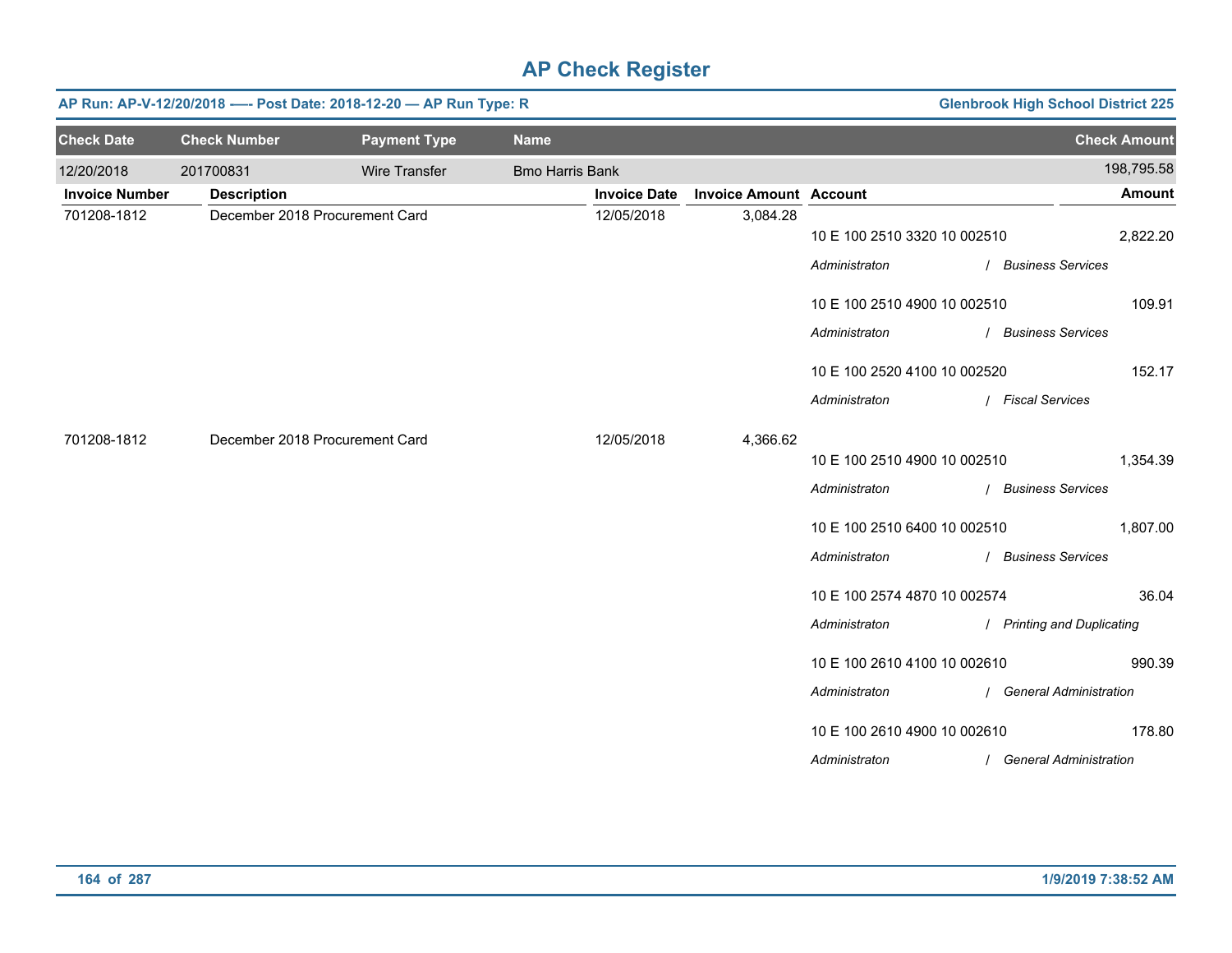|                       | AP Run: AP-V-12/20/2018 ---- Post Date: 2018-12-20 - AP Run Type: R |                      | <b>Glenbrook High School District 225</b> |                     |                               |                                          |                          |
|-----------------------|---------------------------------------------------------------------|----------------------|-------------------------------------------|---------------------|-------------------------------|------------------------------------------|--------------------------|
| <b>Check Date</b>     | <b>Check Number</b>                                                 | <b>Payment Type</b>  | <b>Name</b>                               |                     |                               |                                          | <b>Check Amount</b>      |
| 12/20/2018            | 201700831                                                           | <b>Wire Transfer</b> | <b>Bmo Harris Bank</b>                    |                     |                               |                                          | 198,795.58               |
| <b>Invoice Number</b> | <b>Description</b>                                                  |                      |                                           | <b>Invoice Date</b> | <b>Invoice Amount Account</b> |                                          | Amount                   |
| 701208-1812           | December 2018 Procurement Card                                      |                      |                                           | 12/05/2018          | 1,422.60                      |                                          |                          |
|                       |                                                                     |                      |                                           |                     |                               | 10 E 500 1212 3330 50 001360             | 20.00                    |
|                       |                                                                     |                      |                                           |                     |                               | Glenbrook Off Campus<br>Center           | / Off Campus Instruction |
|                       |                                                                     |                      |                                           |                     |                               | 10 E 500 1212 4100 50 001360             | 544.60                   |
|                       |                                                                     |                      |                                           |                     |                               | <b>Glenbrook Off Campus</b><br>Center    | / Off Campus Instruction |
|                       |                                                                     |                      |                                           |                     |                               | 10 E 500 1212 4200 50 001360             | 2.73                     |
|                       |                                                                     |                      |                                           |                     |                               | <b>Glenbrook Off Campus</b><br>Center    | / Off Campus Instruction |
|                       |                                                                     |                      |                                           |                     |                               | 10 E 500 1212 4900 50 001360             | 668.90                   |
|                       |                                                                     |                      |                                           |                     |                               | <b>Glenbrook Off Campus</b><br>Center    | / Off Campus Instruction |
|                       |                                                                     |                      |                                           |                     |                               | 40 E 500 2550 4640 50 001360             | 186.37                   |
|                       |                                                                     |                      |                                           |                     |                               | <b>Glenbrook Off Campus</b><br>Center    | / Off Campus Instruction |
| 701208-1812           | December 2018 Procurement Card                                      |                      |                                           | 12/05/2018          | 8,956.31                      |                                          |                          |
|                       |                                                                     |                      |                                           |                     |                               | 10 E 300 1520 3330 30 005820             | 3,126.51                 |
|                       |                                                                     |                      |                                           |                     |                               | Glenbrook South High School / Debate     |                          |
|                       |                                                                     |                      |                                           |                     |                               | 10 E 300 1520 4100 30 005820             | 41.20                    |
|                       |                                                                     |                      |                                           |                     |                               | Glenbrook South High School / Debate     |                          |
|                       |                                                                     |                      |                                           |                     |                               | 40 E 300 2550 3310 30 005820             | 3,395.10                 |
|                       |                                                                     |                      |                                           |                     |                               | Glenbrook South High School / Debate     |                          |
|                       |                                                                     |                      |                                           |                     |                               |                                          |                          |
|                       |                                                                     |                      |                                           |                     |                               | 99 L 990 1529 0000 10 810250             | 1,331.11                 |
|                       |                                                                     |                      |                                           |                     |                               | <b>Student Based Activity</b><br>Account | / Debate Tournament      |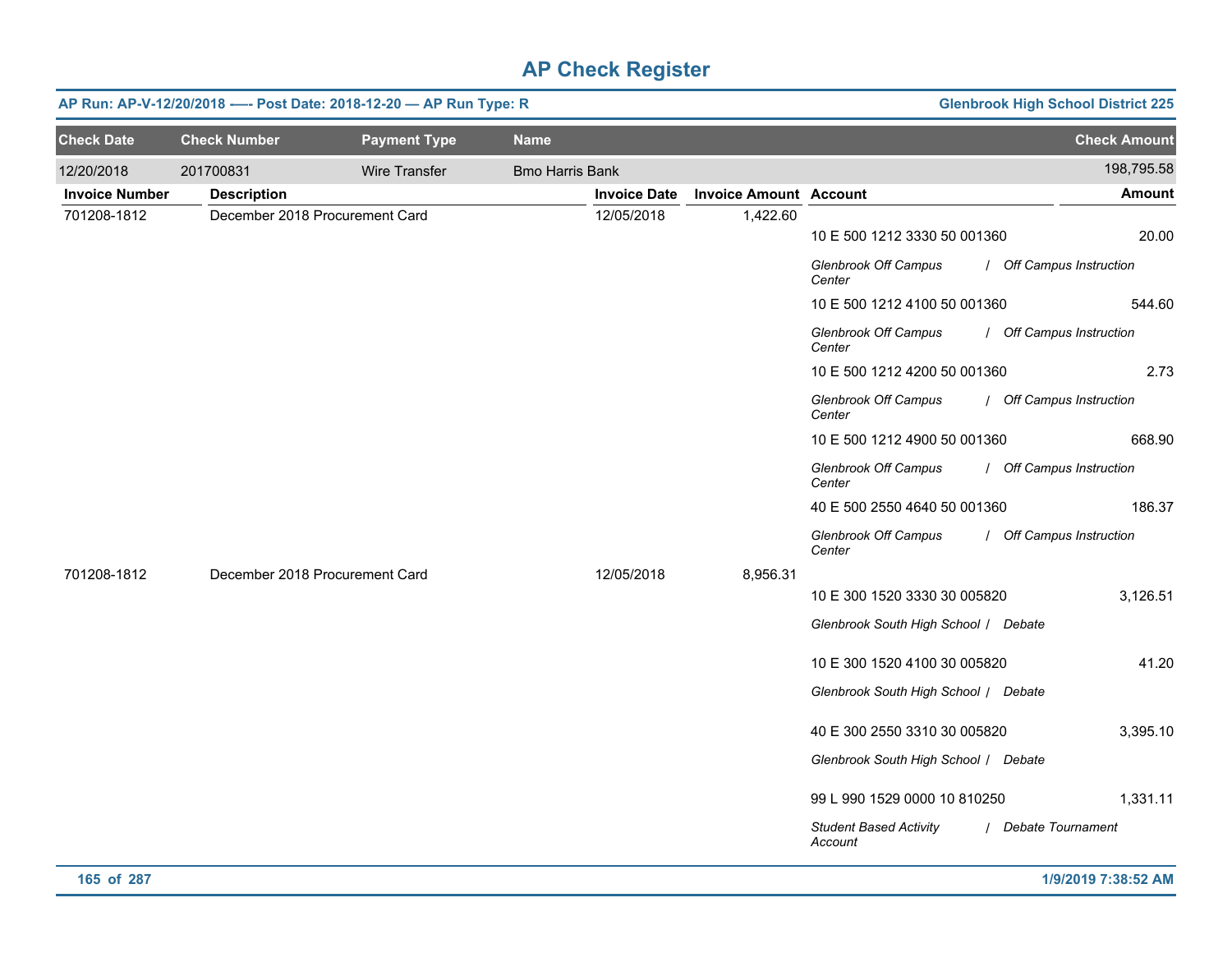|                       | AP Run: AP-V-12/20/2018 ---- Post Date: 2018-12-20 - AP Run Type: R |                      | <b>Glenbrook High School District 225</b> |                     |                               |                                          |                      |                     |
|-----------------------|---------------------------------------------------------------------|----------------------|-------------------------------------------|---------------------|-------------------------------|------------------------------------------|----------------------|---------------------|
| <b>Check Date</b>     | <b>Check Number</b>                                                 | <b>Payment Type</b>  | <b>Name</b>                               |                     |                               |                                          |                      | <b>Check Amount</b> |
| 12/20/2018            | 201700831                                                           | <b>Wire Transfer</b> | <b>Bmo Harris Bank</b>                    |                     |                               |                                          |                      | 198,795.58          |
| <b>Invoice Number</b> | <b>Description</b>                                                  |                      |                                           | <b>Invoice Date</b> | <b>Invoice Amount Account</b> |                                          |                      | <b>Amount</b>       |
|                       |                                                                     |                      |                                           |                     |                               | 99 L 990 1529 0000 30 830290             |                      | 1,062.39            |
|                       |                                                                     |                      |                                           |                     |                               | <b>Student Based Activity</b><br>Account | / Debate Club        |                     |
| 701208-1812           | December 2018 Procurement Card                                      |                      | 12/05/2018                                |                     | 88.07                         |                                          |                      |                     |
|                       |                                                                     |                      |                                           |                     |                               | 99 L 990 1529 0000 30 830260             |                      | 98.00               |
|                       |                                                                     |                      |                                           |                     |                               | <b>Student Based Activity</b><br>Account | Concessions          |                     |
|                       |                                                                     |                      |                                           |                     |                               | 99 L 990 1529 0000 30 830715             |                      | 72.30               |
|                       |                                                                     |                      |                                           |                     |                               | <b>Student Based Activity</b><br>Account | / Model Un           |                     |
|                       |                                                                     |                      |                                           |                     |                               | 99 L 990 1529 0000 30 830790             |                      | $-257.08$           |
|                       |                                                                     |                      |                                           |                     |                               | <b>Student Based Activity</b><br>Account | / Oracle-newspaper   |                     |
|                       |                                                                     |                      |                                           |                     |                               | 99 L 990 1529 0000 30 830796             |                      | 191.31              |
|                       |                                                                     |                      |                                           |                     |                               | <b>Student Based Activity</b><br>Account | / GBS Outdoors Club  |                     |
|                       |                                                                     |                      |                                           |                     |                               | 99 L 990 1529 0000 30 830798             |                      | 71.80               |
|                       |                                                                     |                      |                                           |                     |                               | <b>Student Based Activity</b><br>Account | / GBS Paddle Club    |                     |
|                       |                                                                     |                      |                                           |                     |                               | 99 L 990 1529 0000 30 830990             |                      | 28.32               |
|                       |                                                                     |                      |                                           |                     |                               | <b>Student Based Activity</b><br>Account | / Student Council    |                     |
|                       |                                                                     |                      |                                           |                     |                               | 99 L 990 1529 0000 30 830992             |                      | $-116.58$           |
|                       |                                                                     |                      |                                           |                     |                               | <b>Student Based Activity</b><br>Account | / Student To Student |                     |
| 701208-1812           | December 2018 Procurement Card                                      |                      | 12/05/2018                                |                     | 270.01                        |                                          |                      |                     |
|                       |                                                                     |                      |                                           |                     |                               | 99 L 990 1529 0000 30 830790             |                      | 270.01              |
|                       |                                                                     |                      |                                           |                     |                               | <b>Student Based Activity</b><br>Account | / Oracle-newspaper   |                     |
| 166 of 287            |                                                                     |                      |                                           |                     |                               |                                          | 1/9/2019 7:38:52 AM  |                     |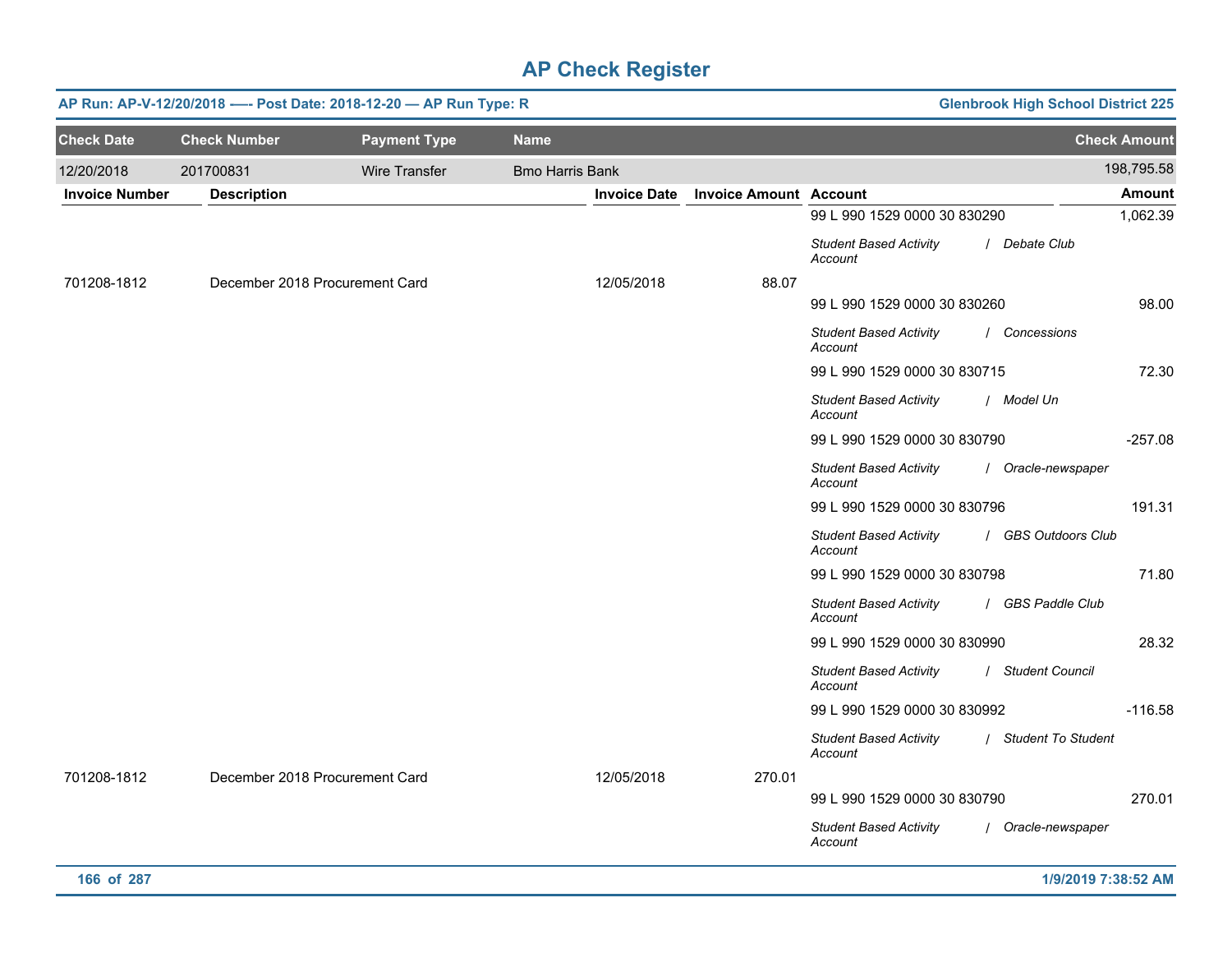|                       | AP Run: AP-V-12/20/2018 ---- Post Date: 2018-12-20 - AP Run Type: R |                     | <b>Glenbrook High School District 225</b> |                     |                               |                                          |                          |                     |
|-----------------------|---------------------------------------------------------------------|---------------------|-------------------------------------------|---------------------|-------------------------------|------------------------------------------|--------------------------|---------------------|
| <b>Check Date</b>     | <b>Check Number</b>                                                 | <b>Payment Type</b> | <b>Name</b>                               |                     |                               |                                          |                          | <b>Check Amount</b> |
| 12/20/2018            | 201700831                                                           | Wire Transfer       | <b>Bmo Harris Bank</b>                    |                     |                               |                                          |                          | 198,795.58          |
| <b>Invoice Number</b> | <b>Description</b>                                                  |                     |                                           | <b>Invoice Date</b> | <b>Invoice Amount Account</b> |                                          |                          | <b>Amount</b>       |
| 701208-1812           | December 2018 Procurement Card                                      |                     |                                           | 12/05/2018          | 3,987.00                      |                                          |                          |                     |
|                       |                                                                     |                     |                                           |                     |                               | 99 L 990 1529 0000 30 830060             |                          | 201.74              |
|                       |                                                                     |                     |                                           |                     |                               | <b>Student Based Activity</b><br>Account | / Aid Fund               |                     |
|                       |                                                                     |                     |                                           |                     |                               | 99 L 990 1529 0000 30 830260             |                          | 138.51              |
|                       |                                                                     |                     |                                           |                     |                               | <b>Student Based Activity</b><br>Account | / Concessions            |                     |
|                       |                                                                     |                     |                                           |                     |                               | 99 L 990 1529 0000 30 830280             |                          | 40.38               |
|                       |                                                                     |                     |                                           |                     |                               | <b>Student Based Activity</b><br>Account | / De La Cru              |                     |
|                       |                                                                     |                     |                                           |                     |                               | 99 L 990 1529 0000 30 830435             |                          | 511.00              |
|                       |                                                                     |                     |                                           |                     |                               | <b>Student Based Activity</b><br>Account | / French Club            |                     |
|                       |                                                                     |                     |                                           |                     |                               | 99 L 990 1529 0000 30 830450             |                          | 21.94               |
|                       |                                                                     |                     |                                           |                     |                               | <b>Student Based Activity</b><br>Account | / Gamers Club            |                     |
|                       |                                                                     |                     |                                           |                     |                               | 99 L 990 1529 0000 30 830747             |                          | 355.00              |
|                       |                                                                     |                     |                                           |                     |                               | <b>Student Based Activity</b><br>Account | / GBS Nat'l Art Honorary |                     |
|                       |                                                                     |                     |                                           |                     |                               | 99 L 990 1529 0000 30 830790             |                          | $-23.28$            |
|                       |                                                                     |                     |                                           |                     |                               | <b>Student Based Activity</b><br>Account | / Oracle-newspaper       |                     |
|                       |                                                                     |                     |                                           |                     |                               | 99 L 990 1529 0000 30 830900             |                          | 892.00              |
|                       |                                                                     |                     |                                           |                     |                               | <b>Student Based Activity</b><br>Account | / Soccer-boys            |                     |
|                       |                                                                     |                     |                                           |                     |                               | 99 L 990 1529 0000 30 830990             |                          | $-57.98$            |
|                       |                                                                     |                     |                                           |                     |                               | <b>Student Based Activity</b><br>Account | / Student Council        |                     |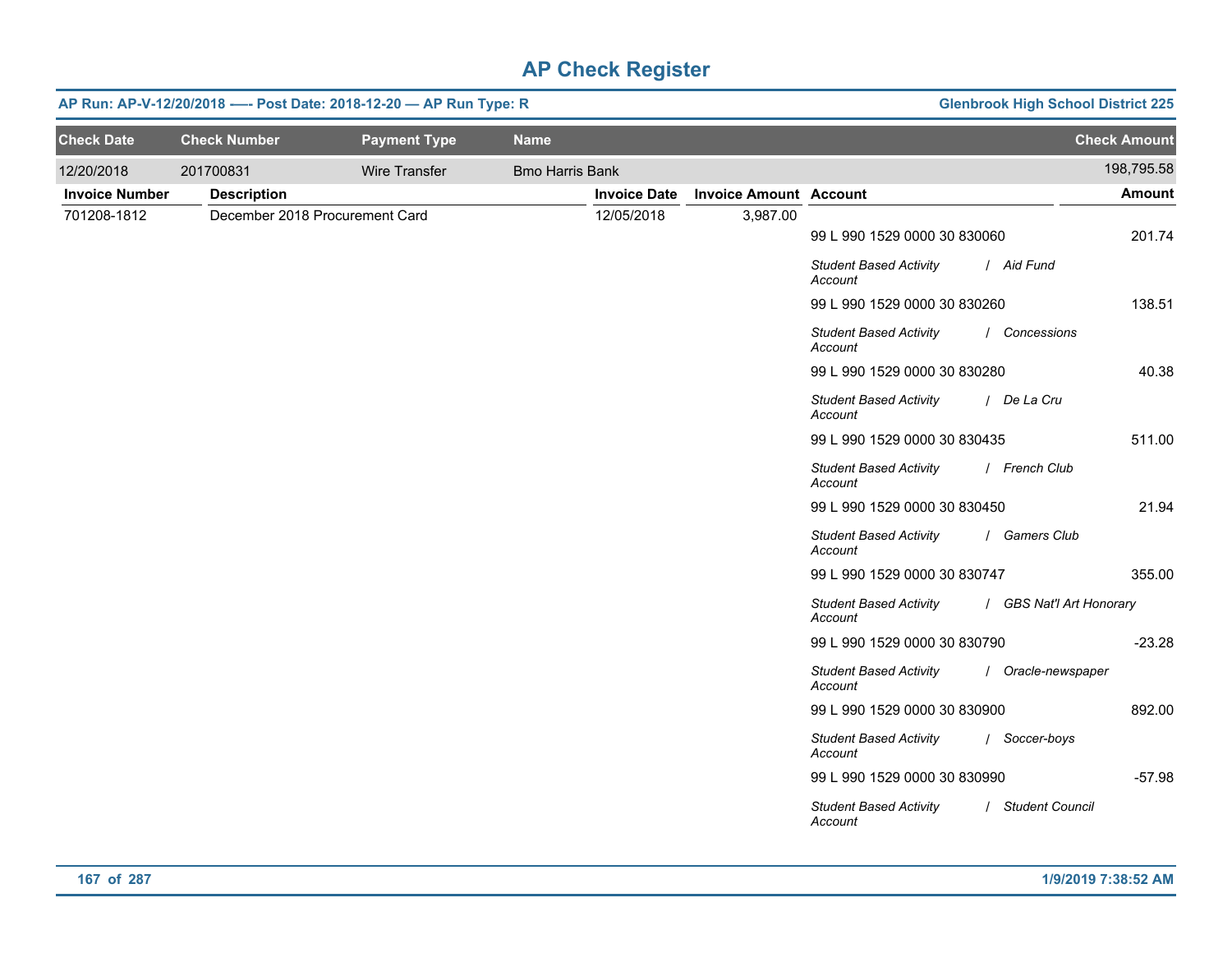|                       | AP Run: AP-V-12/20/2018 ---- Post Date: 2018-12-20 - AP Run Type: R<br><b>Glenbrook High School District 225</b> |                     |                        |                     |                               |                                                   |                                          |  |  |  |
|-----------------------|------------------------------------------------------------------------------------------------------------------|---------------------|------------------------|---------------------|-------------------------------|---------------------------------------------------|------------------------------------------|--|--|--|
| <b>Check Date</b>     | <b>Check Number</b>                                                                                              | <b>Payment Type</b> | <b>Name</b>            |                     |                               |                                                   | <b>Check Amount</b>                      |  |  |  |
| 12/20/2018            | 201700831                                                                                                        | Wire Transfer       | <b>Bmo Harris Bank</b> |                     |                               |                                                   | 198,795.58                               |  |  |  |
| <b>Invoice Number</b> | <b>Description</b>                                                                                               |                     |                        | <b>Invoice Date</b> | <b>Invoice Amount Account</b> |                                                   | <b>Amount</b>                            |  |  |  |
|                       |                                                                                                                  |                     |                        |                     |                               | 99 L 990 1529 0000 30 830992                      | 1,907.69                                 |  |  |  |
|                       |                                                                                                                  |                     |                        |                     |                               | <b>Student Based Activity</b><br>Account          | / Student To Student                     |  |  |  |
| 701208-1812           | December 2018 Procurement Card                                                                                   |                     |                        | 12/05/2018          | 159.04                        |                                                   |                                          |  |  |  |
|                       |                                                                                                                  |                     |                        |                     |                               | 10 E 300 1530 4100 30 005805                      | 20.45                                    |  |  |  |
|                       |                                                                                                                  |                     |                        |                     |                               | Glenbrook South High School   Auditorium          |                                          |  |  |  |
|                       |                                                                                                                  |                     |                        |                     |                               | 99 L 990 1529 0000 30 830335                      | 138.59                                   |  |  |  |
|                       |                                                                                                                  |                     |                        |                     |                               | <b>Student Based Activity</b><br>Account          | / No Drama Productions                   |  |  |  |
| 701208-1812           | December 2018 Procurement Card                                                                                   |                     |                        | 12/05/2018          | 467.26                        |                                                   |                                          |  |  |  |
|                       |                                                                                                                  |                     |                        |                     |                               | 99 L 990 1529 0000 30 830260                      | 467.26                                   |  |  |  |
|                       |                                                                                                                  |                     |                        |                     |                               | <b>Student Based Activity</b><br>Account          | / Concessions                            |  |  |  |
| 701208-1812           | December 2018 Procurement Card                                                                                   |                     |                        | 12/05/2018          | 15,451.75                     |                                                   |                                          |  |  |  |
|                       |                                                                                                                  |                     |                        |                     |                               | 10 L 300 4850 0000 00 000000                      | 2,050.00                                 |  |  |  |
|                       |                                                                                                                  |                     |                        |                     |                               | Glenbrook South High School / Undefined           |                                          |  |  |  |
|                       |                                                                                                                  |                     |                        |                     |                               | 10 E 300 1520 3320 30 005800                      | 290.00                                   |  |  |  |
|                       |                                                                                                                  |                     |                        |                     |                               | Glenbrook South High School /                     | Extra/Co-Curricular<br><b>Activities</b> |  |  |  |
|                       |                                                                                                                  |                     |                        |                     |                               | 10 E 300 1520 4100 30 005800                      | 4.40                                     |  |  |  |
|                       |                                                                                                                  |                     |                        |                     |                               | Glenbrook South High School / Extra/Co-Curricular | <b>Activities</b>                        |  |  |  |
|                       |                                                                                                                  |                     |                        |                     |                               | 10 E 300 1520 6500 30 005800                      | 392.00                                   |  |  |  |
|                       |                                                                                                                  |                     |                        |                     |                               | Glenbrook South High School /                     | Extra/Co-Curricular<br>Activities        |  |  |  |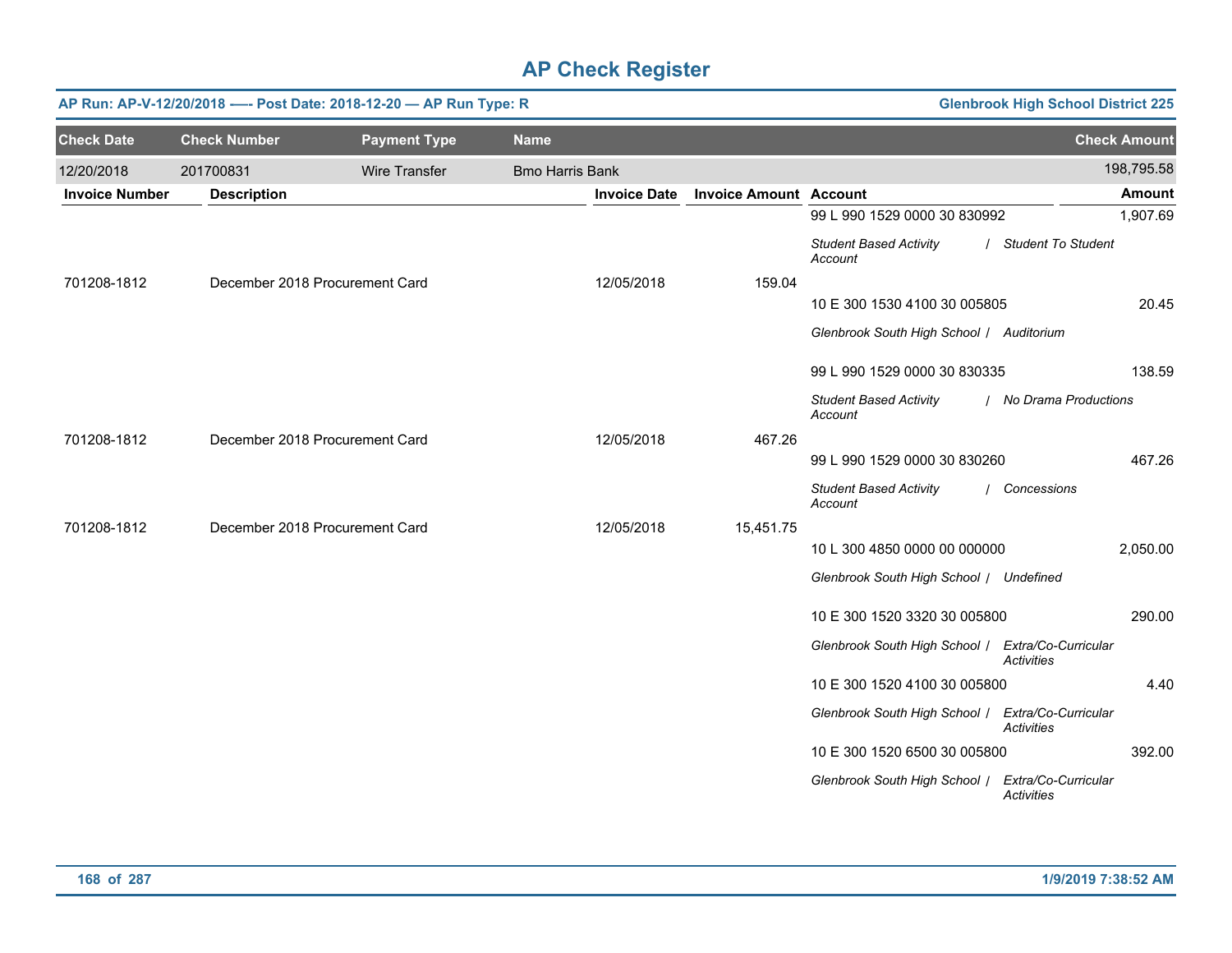| <b>Glenbrook High School District 225</b> |                                          | AP Run: AP-V-12/20/2018 ---- Post Date: 2018-12-20 - AP Run Type: R |                     |                        |                      |                     |                       |
|-------------------------------------------|------------------------------------------|---------------------------------------------------------------------|---------------------|------------------------|----------------------|---------------------|-----------------------|
| <b>Check Amount</b>                       |                                          |                                                                     |                     | <b>Name</b>            | <b>Payment Type</b>  | <b>Check Number</b> | <b>Check Date</b>     |
| 198,795.58                                |                                          |                                                                     |                     | <b>Bmo Harris Bank</b> | <b>Wire Transfer</b> | 201700831           | 12/20/2018            |
| Amount                                    |                                          | <b>Invoice Amount Account</b>                                       | <b>Invoice Date</b> |                        |                      | <b>Description</b>  | <b>Invoice Number</b> |
| 353.07                                    | 99 L 990 1529 0000 10 810250             |                                                                     |                     |                        |                      |                     |                       |
| / Debate Tournament                       | <b>Student Based Activity</b><br>Account |                                                                     |                     |                        |                      |                     |                       |
| 271.25                                    | 99 L 990 1529 0000 30 830010             |                                                                     |                     |                        |                      |                     |                       |
| / GBA Club Starter Account                | <b>Student Based Activity</b><br>Account |                                                                     |                     |                        |                      |                     |                       |
| 1,114.31                                  | 99 L 990 1529 0000 30 830040             |                                                                     |                     |                        |                      |                     |                       |
| / Activity Tickets                        | <b>Student Based Activity</b><br>Account |                                                                     |                     |                        |                      |                     |                       |
| 23.48                                     | 99 L 990 1529 0000 30 830083             |                                                                     |                     |                        |                      |                     |                       |
| / Anime                                   | <b>Student Based Activity</b><br>Account |                                                                     |                     |                        |                      |                     |                       |
| 369.85                                    | 99 L 990 1529 0000 30 830164             |                                                                     |                     |                        |                      |                     |                       |
| / Business Professionals Of<br>Amer       | <b>Student Based Activity</b><br>Account |                                                                     |                     |                        |                      |                     |                       |
| 112.00                                    | 99 L 990 1529 0000 30 830260             |                                                                     |                     |                        |                      |                     |                       |
| / Concessions                             | <b>Student Based Activity</b><br>Account |                                                                     |                     |                        |                      |                     |                       |
| 6.97                                      | 99 L 990 1529 0000 30 830335             |                                                                     |                     |                        |                      |                     |                       |
| / No Drama Productions                    | <b>Student Based Activity</b><br>Account |                                                                     |                     |                        |                      |                     |                       |
| 199.86                                    | 99 L 990 1529 0000 30 830350             |                                                                     |                     |                        |                      |                     |                       |
| / Engineering Club                        | <b>Student Based Activity</b><br>Account |                                                                     |                     |                        |                      |                     |                       |
| 797.50                                    | 99 L 990 1529 0000 30 830382             |                                                                     |                     |                        |                      |                     |                       |
| / GBS Fencing Club                        | <b>Student Based Activity</b><br>Account |                                                                     |                     |                        |                      |                     |                       |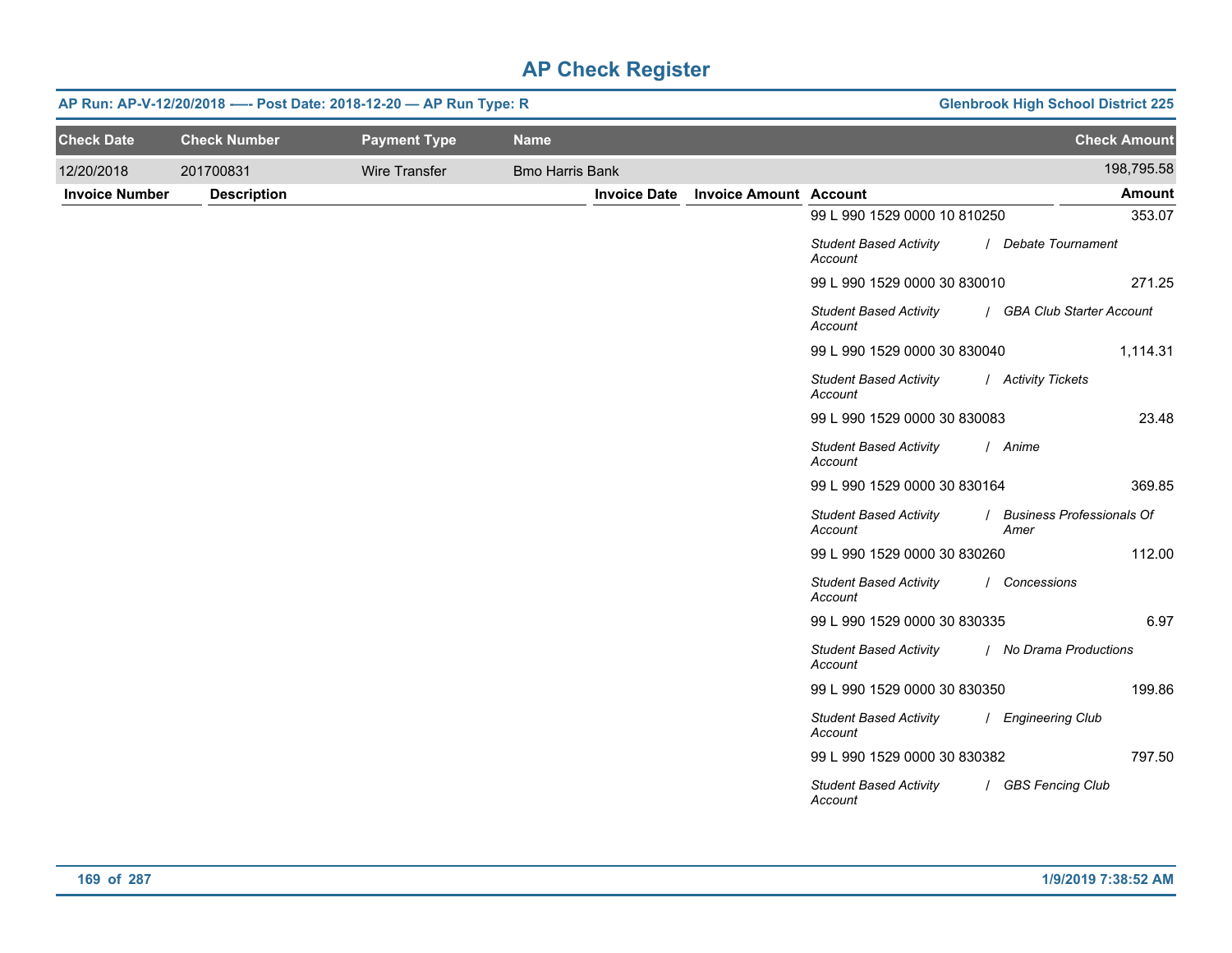|                       | AP Run: AP-V-12/20/2018 ---- Post Date: 2018-12-20 - AP Run Type: R |                      |                        |                     |                               |                                                  |  | <b>Glenbrook High School District 225</b> |                     |
|-----------------------|---------------------------------------------------------------------|----------------------|------------------------|---------------------|-------------------------------|--------------------------------------------------|--|-------------------------------------------|---------------------|
| <b>Check Date</b>     | <b>Check Number</b>                                                 | <b>Payment Type</b>  | <b>Name</b>            |                     |                               |                                                  |  |                                           | <b>Check Amount</b> |
| 12/20/2018            | 201700831                                                           | <b>Wire Transfer</b> | <b>Bmo Harris Bank</b> |                     |                               |                                                  |  |                                           | 198,795.58          |
| <b>Invoice Number</b> | <b>Description</b>                                                  |                      |                        | <b>Invoice Date</b> | <b>Invoice Amount Account</b> |                                                  |  |                                           | <b>Amount</b>       |
|                       |                                                                     |                      |                        |                     |                               | 99 L 990 1529 0000 30 830384                     |  |                                           | 1,706.07            |
|                       |                                                                     |                      |                        |                     |                               | <b>Student Based Activity</b><br>Account         |  | / Fccla-family Career<br>Community        |                     |
|                       |                                                                     |                      |                        |                     |                               | 99 L 990 1529 0000 30 830465                     |  |                                           | 8,247.00            |
|                       |                                                                     |                      |                        |                     |                               | <b>Student Based Activity</b><br>Account         |  | / Girls' Letter Club                      |                     |
|                       |                                                                     |                      |                        |                     |                               | 99 L 990 1529 0000 30 830572                     |  |                                           | 65.00               |
|                       |                                                                     |                      |                        |                     |                               | <b>Student Based Activity</b><br>Account         |  | / Interact Club                           |                     |
|                       |                                                                     |                      |                        |                     |                               | 99 L 990 1529 0000 30 831220                     |  |                                           | $-561.00$           |
|                       |                                                                     |                      |                        |                     |                               | <b>Student Based Activity</b><br>Account         |  | / Titan Poms                              |                     |
|                       |                                                                     |                      |                        |                     |                               | 99 L 990 1529 0000 30 831300                     |  |                                           | 9.99                |
|                       |                                                                     |                      |                        |                     |                               | <b>Student Based Activity</b><br>Account         |  | / Tutoring Project                        |                     |
| 701208-1812           | December 2018 Procurement Card                                      |                      |                        | 12/05/2018          | 550.00                        |                                                  |  |                                           |                     |
|                       |                                                                     |                      |                        |                     |                               | 95 E 950 3200 3330 95 005505                     |  |                                           | 550.00              |
|                       |                                                                     |                      |                        |                     |                               | <b>Glenbrook Aquatics</b>                        |  | / Glenbrook Aquatics                      |                     |
| 701208-1812           | December 2018 Procurement Card                                      |                      |                        | 12/05/2018          | 821.92                        |                                                  |  |                                           |                     |
|                       |                                                                     |                      |                        |                     |                               | 10 E 200 1130 4100 20 001050                     |  |                                           | 73.66               |
|                       |                                                                     |                      |                        |                     |                               | Glenbrook North High School   Physical Education |  |                                           |                     |
|                       |                                                                     |                      |                        |                     |                               |                                                  |  |                                           |                     |
|                       |                                                                     |                      |                        |                     |                               | 95 E 950 3200 3900 95 005505                     |  |                                           | 246.84              |
|                       |                                                                     |                      |                        |                     |                               | <b>Glenbrook Aquatics</b>                        |  | / Glenbrook Aquatics                      |                     |
|                       |                                                                     |                      |                        |                     |                               | 95 E 950 3200 6909 95 005505                     |  |                                           | 501.42              |
|                       |                                                                     |                      |                        |                     |                               | <b>Glenbrook Aquatics</b>                        |  | / Glenbrook Aquatics                      |                     |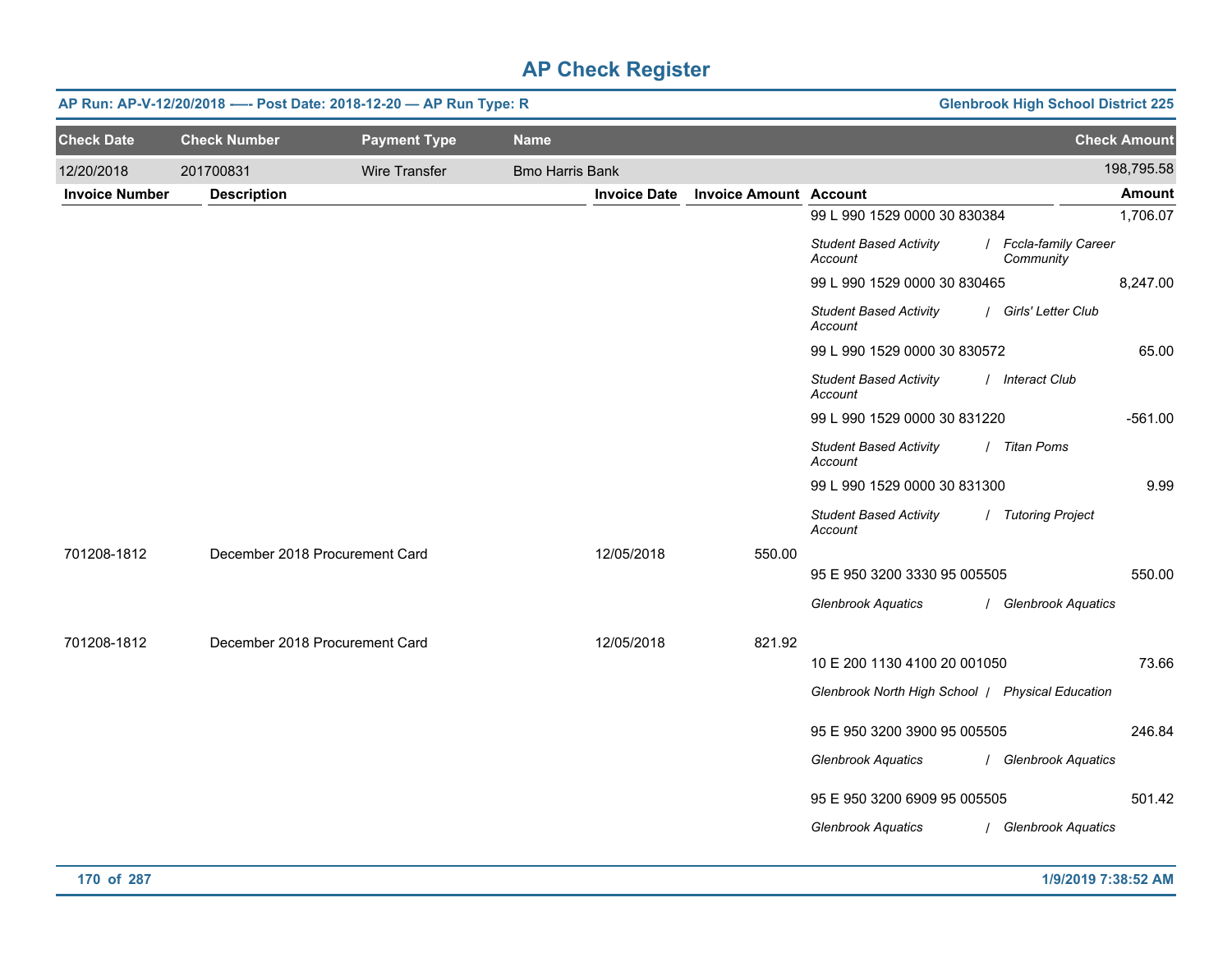|                       | <b>Glenbrook High School District 225</b><br>AP Run: AP-V-12/20/2018 ---- Post Date: 2018-12-20 - AP Run Type: R |                                |                        |                     |                               |                              |  |                                      |                     |
|-----------------------|------------------------------------------------------------------------------------------------------------------|--------------------------------|------------------------|---------------------|-------------------------------|------------------------------|--|--------------------------------------|---------------------|
| <b>Check Date</b>     | <b>Check Number</b>                                                                                              | <b>Payment Type</b>            | <b>Name</b>            |                     |                               |                              |  |                                      | <b>Check Amount</b> |
| 12/20/2018            | 201700831                                                                                                        | Wire Transfer                  | <b>Bmo Harris Bank</b> |                     |                               |                              |  |                                      | 198,795.58          |
| <b>Invoice Number</b> | <b>Description</b>                                                                                               |                                |                        | <b>Invoice Date</b> | <b>Invoice Amount Account</b> |                              |  |                                      | Amount              |
| 701208-1812           |                                                                                                                  | December 2018 Procurement Card |                        | 12/05/2018          | 303.63                        | 95 E 950 3200 6909 95 005505 |  |                                      | 303.63              |
|                       |                                                                                                                  |                                |                        |                     |                               | <b>Glenbrook Aquatics</b>    |  | / Glenbrook Aquatics                 |                     |
| 701208-1812           |                                                                                                                  | December 2018 Procurement Card |                        | 12/05/2018          | 1,082.81                      |                              |  |                                      |                     |
|                       |                                                                                                                  |                                |                        |                     |                               | 10 E 100 2640 4100 10 002640 |  |                                      | 420.15              |
|                       |                                                                                                                  |                                |                        |                     |                               | Administraton                |  | <b>Human Resources</b><br>Department |                     |
|                       |                                                                                                                  |                                |                        |                     |                               | 10 E 100 2640 4400 10 002645 |  |                                      | 139.95              |
|                       |                                                                                                                  |                                |                        |                     |                               | Administraton                |  | <b>Employee Benefits</b>             |                     |
|                       |                                                                                                                  |                                |                        |                     |                               | 10 E 100 2640 4900 10 002640 |  |                                      | 388.70              |
|                       |                                                                                                                  |                                |                        |                     |                               | Administraton                |  | / Human Resources<br>Department      |                     |
|                       |                                                                                                                  |                                |                        |                     |                               | 10 E 100 2640 4900 10 002645 |  |                                      | 134.01              |
|                       |                                                                                                                  |                                |                        |                     |                               | Administraton                |  | / Employee Benefits                  |                     |
| 701208-1812           |                                                                                                                  | December 2018 Procurement Card |                        | 12/05/2018          | 983.00                        |                              |  |                                      |                     |
|                       |                                                                                                                  |                                |                        |                     |                               | 10 E 100 2640 3320 10 002640 |  |                                      | 26.00               |
|                       |                                                                                                                  |                                |                        |                     |                               | Administraton                |  | / Human Resources<br>Department      |                     |
|                       |                                                                                                                  |                                |                        |                     |                               | 10 E 100 2640 3323 10 002640 |  |                                      | 43.00               |
|                       |                                                                                                                  |                                |                        |                     |                               | Administraton                |  | / Human Resources<br>Department      |                     |
|                       |                                                                                                                  |                                |                        |                     |                               | 10 E 100 2640 4100 10 002640 |  |                                      | 914.00              |
|                       |                                                                                                                  |                                |                        |                     |                               | Administraton                |  | <b>Human Resources</b><br>Department |                     |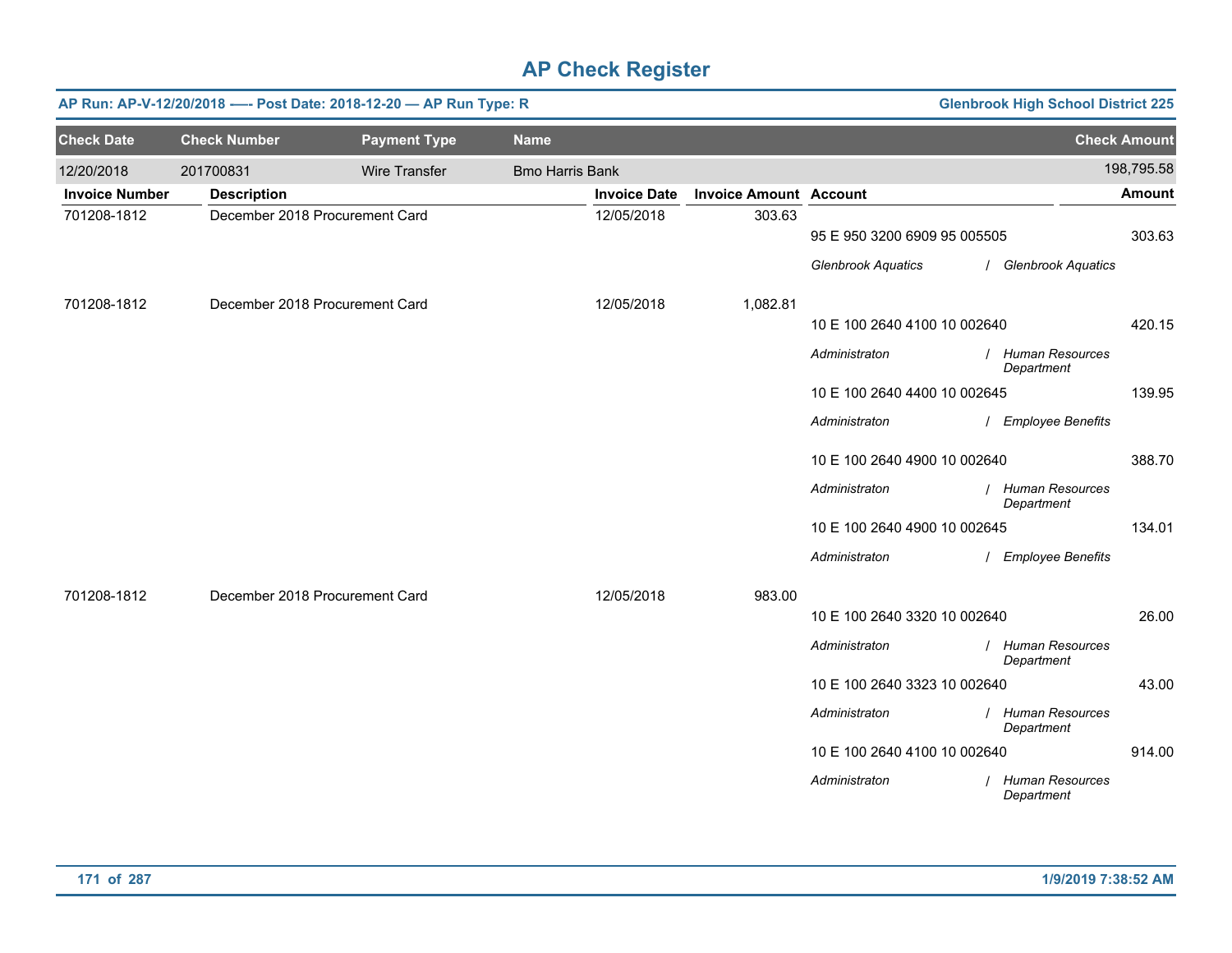|                       | AP Run: AP-V-12/20/2018 ---- Post Date: 2018-12-20 - AP Run Type: R<br><b>Glenbrook High School District 225</b> |                     |                        |                     |                               |                                                                                          |                                 |  |  |
|-----------------------|------------------------------------------------------------------------------------------------------------------|---------------------|------------------------|---------------------|-------------------------------|------------------------------------------------------------------------------------------|---------------------------------|--|--|
| <b>Check Date</b>     | <b>Check Number</b>                                                                                              | <b>Payment Type</b> | <b>Name</b>            |                     |                               |                                                                                          | <b>Check Amount</b>             |  |  |
| 12/20/2018            | 201700831                                                                                                        | Wire Transfer       | <b>Bmo Harris Bank</b> |                     |                               |                                                                                          | 198,795.58                      |  |  |
| <b>Invoice Number</b> | <b>Description</b>                                                                                               |                     |                        | <b>Invoice Date</b> | <b>Invoice Amount Account</b> |                                                                                          | <b>Amount</b>                   |  |  |
| 701208-1812           | December 2018 Procurement Card                                                                                   |                     |                        | 12/05/2018          | 1,840.60                      | 10 E 300 2210 4100 30 002210<br>Glenbrook South High School / Improvement Of Instruction | 52.24                           |  |  |
|                       |                                                                                                                  |                     |                        |                     |                               | 10 E 300 2210 4900 30 002210                                                             | 378.00                          |  |  |
|                       |                                                                                                                  |                     |                        |                     |                               | Glenbrook South High School / Improvement Of Instruction<br>10 E 300 2410 3320 30 002410 | 225.00                          |  |  |
|                       |                                                                                                                  |                     |                        |                     |                               | Glenbrook South High School / Principal's Office                                         |                                 |  |  |
|                       |                                                                                                                  |                     |                        |                     |                               | 10 E 300 2410 4100 30 002410<br>Glenbrook South High School / Principal's Office         | 535.20                          |  |  |
|                       |                                                                                                                  |                     |                        |                     |                               | 10 E 300 2410 4300 30 002410                                                             | 117.58                          |  |  |
|                       |                                                                                                                  |                     |                        |                     |                               | Glenbrook South High School / Principal's Office<br>10 E 300 2410 4900 30 002410         | 482.78                          |  |  |
|                       |                                                                                                                  |                     |                        |                     |                               | Glenbrook South High School / Principal's Office                                         |                                 |  |  |
|                       |                                                                                                                  |                     |                        |                     |                               | 99 L 990 1529 0000 30 830050                                                             | 49.80                           |  |  |
|                       |                                                                                                                  |                     |                        |                     |                               | <b>Student Based Activity</b><br>Account                                                 | / Advanced Placement<br>Testing |  |  |
| 701208-1812           | December 2018 Procurement Card                                                                                   |                     |                        | 12/05/2018          | 224.83                        | 10 E 300 2410 3320 30 002410                                                             | 195.00                          |  |  |
|                       |                                                                                                                  |                     |                        |                     |                               | Glenbrook South High School / Principal's Office                                         |                                 |  |  |
|                       |                                                                                                                  |                     |                        |                     |                               | 10 E 300 2410 4900 30 002410<br>Glenbrook South High School / Principal's Office         | 29.83                           |  |  |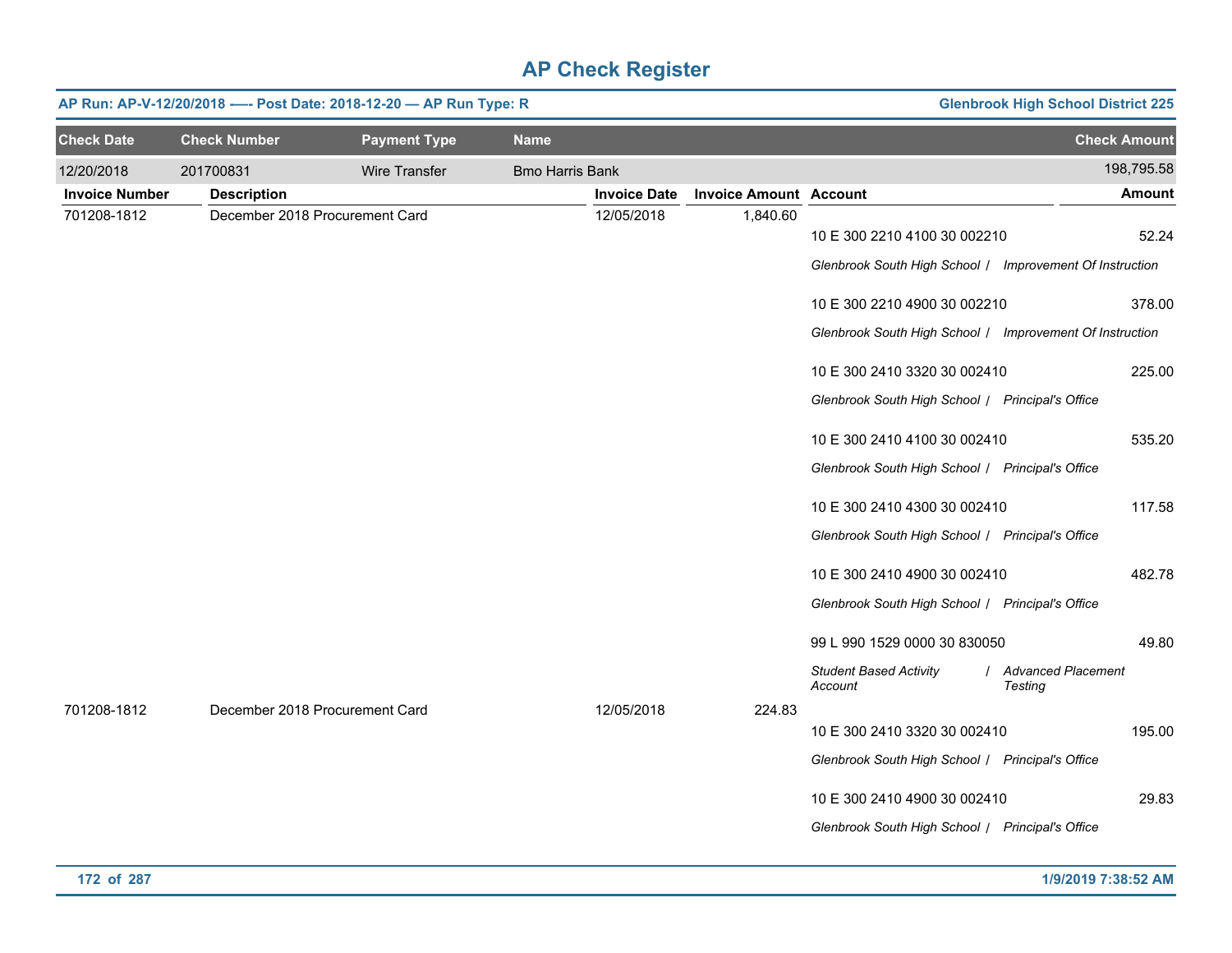|                       | AP Run: AP-V-12/20/2018 ---- Post Date: 2018-12-20 - AP Run Type: R<br><b>Glenbrook High School District 225</b> |                                |                        |                     |                               |                                                                                 |                          |  |  |
|-----------------------|------------------------------------------------------------------------------------------------------------------|--------------------------------|------------------------|---------------------|-------------------------------|---------------------------------------------------------------------------------|--------------------------|--|--|
| <b>Check Date</b>     | <b>Check Number</b>                                                                                              | <b>Payment Type</b>            | <b>Name</b>            |                     |                               |                                                                                 | <b>Check Amount</b>      |  |  |
| 12/20/2018            | 201700831                                                                                                        | Wire Transfer                  | <b>Bmo Harris Bank</b> |                     |                               |                                                                                 | 198,795.58               |  |  |
| <b>Invoice Number</b> | <b>Description</b>                                                                                               |                                |                        | <b>Invoice Date</b> | <b>Invoice Amount Account</b> |                                                                                 | <b>Amount</b>            |  |  |
| 701208-1812           |                                                                                                                  | December 2018 Procurement Card |                        | 12/05/2018          | 168.39                        | 10 E 200 1520 4100 20 005825<br>Glenbrook North High School   Drama Productions | 47.68                    |  |  |
|                       |                                                                                                                  |                                |                        |                     |                               | 10 E 200 1530 3230 20 005805                                                    | 283.34                   |  |  |
|                       |                                                                                                                  |                                |                        |                     |                               | Glenbrook North High School   Auditorium                                        |                          |  |  |
|                       |                                                                                                                  |                                |                        |                     |                               | 10 E 200 1530 4100 20 005805                                                    | $-166.50$                |  |  |
|                       |                                                                                                                  |                                |                        |                     |                               | Glenbrook North High School   Auditorium                                        |                          |  |  |
|                       |                                                                                                                  |                                |                        |                     |                               | 99 L 990 1529 0000 20 820800                                                    | 3.87                     |  |  |
|                       |                                                                                                                  |                                |                        |                     |                               | <b>Student Based Activity</b><br>Account                                        | / Orchesis               |  |  |
| 701208-1812           | December 2018 Procurement Card                                                                                   |                                |                        | 12/05/2018          | 2,274.18                      |                                                                                 |                          |  |  |
|                       |                                                                                                                  |                                |                        |                     |                               | 99 L 990 1529 0000 20 820440                                                    | 55.98                    |  |  |
|                       |                                                                                                                  |                                |                        |                     |                               | <b>Student Based Activity</b><br>Account                                        | / Friends & Company Club |  |  |
|                       |                                                                                                                  |                                |                        |                     |                               | 99 L 990 1529 0000 20 820650                                                    | 118.50                   |  |  |
|                       |                                                                                                                  |                                |                        |                     |                               | <b>Student Based Activity</b><br>Account                                        | / Spartan Spirit Squad   |  |  |
|                       |                                                                                                                  |                                |                        |                     |                               | 99 L 990 1529 0000 20 820800                                                    | 2,099.70                 |  |  |
|                       |                                                                                                                  |                                |                        |                     |                               | <b>Student Based Activity</b><br>Account                                        | / Orchesis               |  |  |
| 701208-1812           | December 2018 Procurement Card                                                                                   |                                |                        | 12/05/2018          | 1,931.91                      |                                                                                 |                          |  |  |
|                       |                                                                                                                  |                                |                        |                     |                               | 99 L 990 1529 0000 20 820055                                                    | 932.43                   |  |  |
|                       |                                                                                                                  |                                |                        |                     |                               | <b>Student Based Activity</b><br>Account                                        | / After School Allstars  |  |  |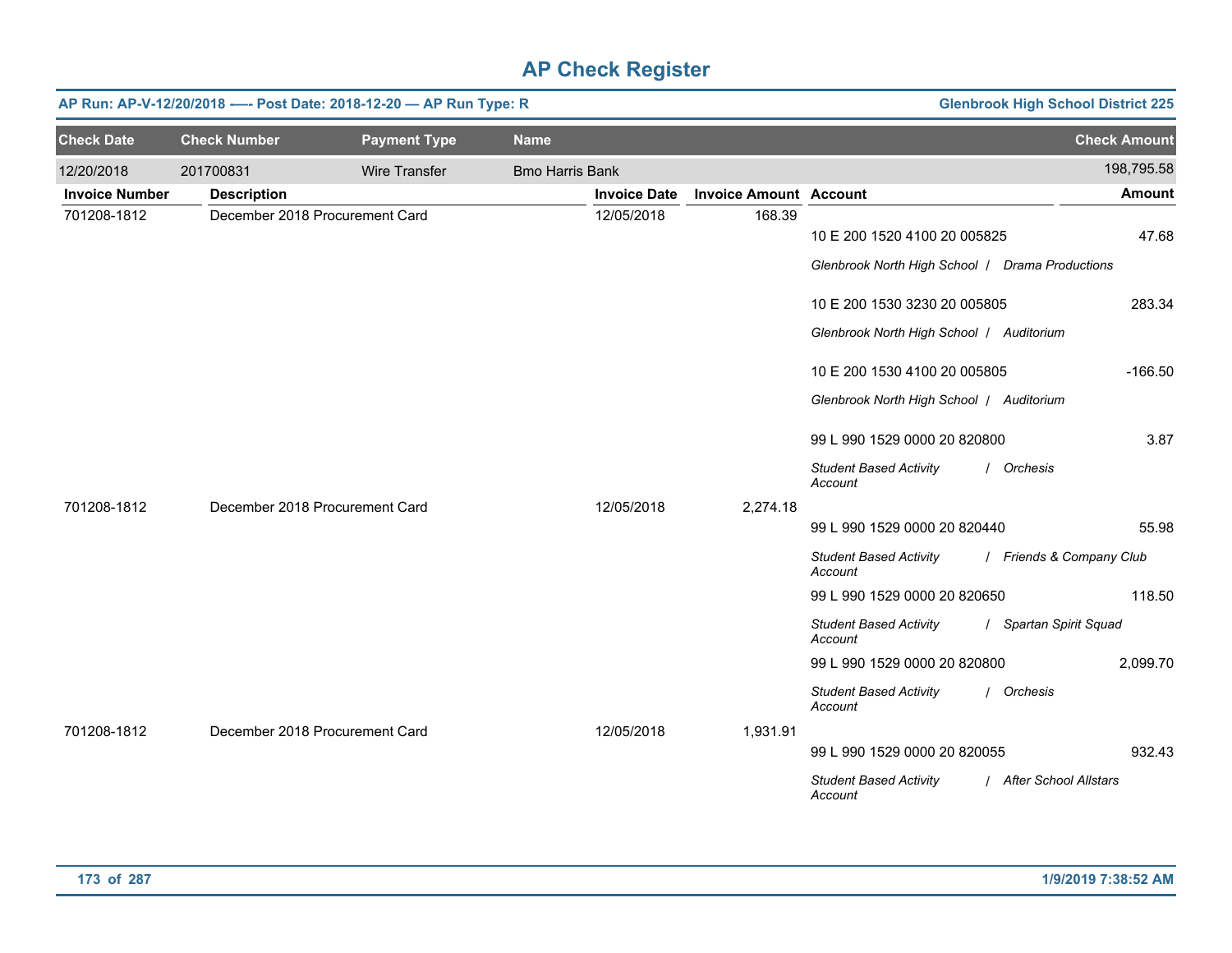|                       |                     | AP Run: AP-V-12/20/2018 ---- Post Date: 2018-12-20 - AP Run Type: R |                        |                     |                               |                                          | <b>Glenbrook High School District 225</b> |
|-----------------------|---------------------|---------------------------------------------------------------------|------------------------|---------------------|-------------------------------|------------------------------------------|-------------------------------------------|
| <b>Check Date</b>     | <b>Check Number</b> | <b>Payment Type</b>                                                 | <b>Name</b>            |                     |                               |                                          | <b>Check Amount</b>                       |
| 12/20/2018            | 201700831           | Wire Transfer                                                       | <b>Bmo Harris Bank</b> |                     |                               |                                          | 198,795.58                                |
| <b>Invoice Number</b> | <b>Description</b>  |                                                                     |                        | <b>Invoice Date</b> | <b>Invoice Amount Account</b> |                                          | <b>Amount</b>                             |
|                       |                     |                                                                     |                        |                     |                               | 99 L 990 1529 0000 20 820600             | 595.97                                    |
|                       |                     |                                                                     |                        |                     |                               | <b>Student Based Activity</b><br>Account | / Key Club                                |
|                       |                     |                                                                     |                        |                     |                               | 99 L 990 1529 0000 20 820990             | 403.51                                    |
|                       |                     |                                                                     |                        |                     |                               | <b>Student Based Activity</b><br>Account | / Student Association                     |
| 701208-1812           |                     | December 2018 Procurement Card                                      |                        | 12/05/2018          | 8,190.97                      |                                          |                                           |
|                       |                     |                                                                     |                        |                     |                               | 10 E 200 1520 3330 20 005820             | 354.40                                    |
|                       |                     |                                                                     |                        |                     |                               | Glenbrook North High School / Debate     |                                           |
|                       |                     |                                                                     |                        |                     |                               | 40 E 200 2550 3310 20 005820             | 1,594.80                                  |
|                       |                     |                                                                     |                        |                     |                               | Glenbrook North High School / Debate     |                                           |
|                       |                     |                                                                     |                        |                     |                               | 99 L 990 1529 0000 20 820572             | 141.19                                    |
|                       |                     |                                                                     |                        |                     |                               | <b>Student Based Activity</b><br>Account | / Interact Club-rotary                    |
|                       |                     |                                                                     |                        |                     |                               | 99 L 990 1529 0000 20 820600             | 1,252.86                                  |
|                       |                     |                                                                     |                        |                     |                               | <b>Student Based Activity</b><br>Account | / Key Club                                |
|                       |                     |                                                                     |                        |                     |                               | 99 L 990 1529 0000 20 820707             | 2,450.30                                  |
|                       |                     |                                                                     |                        |                     |                               | <b>Student Based Activity</b><br>Account | / Math Team                               |
|                       |                     |                                                                     |                        |                     |                               | 99 L 990 1529 0000 20 820723             | 321.78                                    |
|                       |                     |                                                                     |                        |                     |                               | <b>Student Based Activity</b><br>Account | / Model Un Club                           |
|                       |                     |                                                                     |                        |                     |                               | 99 L 990 1529 0000 20 820739             | 531.60                                    |
|                       |                     |                                                                     |                        |                     |                               | <b>Student Based Activity</b><br>Account | / Debate                                  |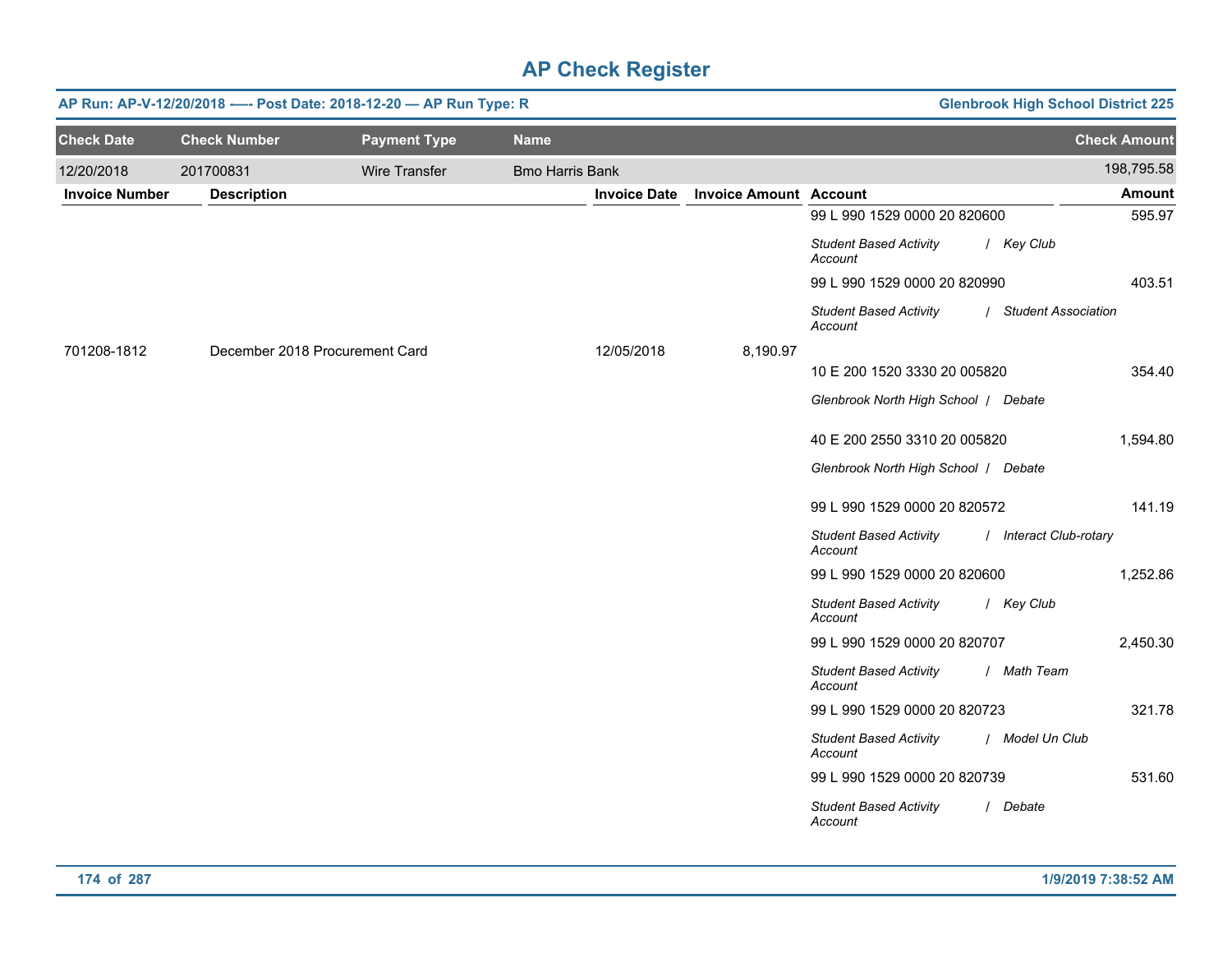|                       | <b>Glenbrook High School District 225</b><br>AP Run: AP-V-12/20/2018 ---- Post Date: 2018-12-20 - AP Run Type: R |                      |                        |                     |                               |                                          |             |                            |  |
|-----------------------|------------------------------------------------------------------------------------------------------------------|----------------------|------------------------|---------------------|-------------------------------|------------------------------------------|-------------|----------------------------|--|
| <b>Check Date</b>     | <b>Check Number</b>                                                                                              | <b>Payment Type</b>  | <b>Name</b>            |                     |                               |                                          |             | <b>Check Amount</b>        |  |
| 12/20/2018            | 201700831                                                                                                        | <b>Wire Transfer</b> | <b>Bmo Harris Bank</b> |                     |                               |                                          |             | 198,795.58                 |  |
| <b>Invoice Number</b> | <b>Description</b>                                                                                               |                      |                        | <b>Invoice Date</b> | <b>Invoice Amount Account</b> |                                          |             | Amount                     |  |
|                       |                                                                                                                  |                      |                        |                     |                               | 99 L 990 1529 0000 20 820800             |             | 1,391.52                   |  |
|                       |                                                                                                                  |                      |                        |                     |                               | <b>Student Based Activity</b><br>Account | / Orchesis  |                            |  |
|                       |                                                                                                                  |                      |                        |                     |                               | 99 L 990 1529 0000 20 820990             |             | 152.52                     |  |
|                       |                                                                                                                  |                      |                        |                     |                               | <b>Student Based Activity</b><br>Account |             | / Student Association      |  |
| 701208-1812           | December 2018 Procurement Card                                                                                   |                      |                        | 12/05/2018          | 799.21                        |                                          |             |                            |  |
|                       |                                                                                                                  |                      |                        |                     |                               | 10 E 100 2210 3320 10 004400             |             | $-100.00$                  |  |
|                       |                                                                                                                  |                      |                        |                     |                               | Administraton                            |             | / Title IV A SSAE          |  |
|                       |                                                                                                                  |                      |                        |                     |                               | 10 E 100 2225 4100 10 002665             |             | 634.28                     |  |
|                       |                                                                                                                  |                      |                        |                     |                               | Administraton                            |             | / Instructional Innovation |  |
|                       |                                                                                                                  |                      |                        |                     |                               | 10 E 100 2225 4900 10 002665             |             | 264.93                     |  |
|                       |                                                                                                                  |                      |                        |                     |                               | Administraton                            |             | / Instructional Innovation |  |
| 701208-1812           | December 2018 Procurement Card                                                                                   |                      |                        | 12/05/2018          | 481.02                        |                                          |             |                            |  |
|                       |                                                                                                                  |                      |                        |                     |                               | 10 L 100 4999 0000 00 000000             |             | 7.41                       |  |
|                       |                                                                                                                  |                      |                        |                     |                               | Administraton                            | / Undefined |                            |  |
|                       |                                                                                                                  |                      |                        |                     |                               | 10 E 100 2510 3320 10 002510             |             | 190.89                     |  |
|                       |                                                                                                                  |                      |                        |                     |                               | Administraton                            |             | / Business Services        |  |
|                       |                                                                                                                  |                      |                        |                     |                               | 10 E 100 2510 4900 10 002510             |             | 25.85                      |  |
|                       |                                                                                                                  |                      |                        |                     |                               | Administraton                            |             | / Business Services        |  |
|                       |                                                                                                                  |                      |                        |                     |                               |                                          |             |                            |  |
|                       |                                                                                                                  |                      |                        |                     |                               | 10 E 100 2510 6400 10 002510             |             | 195.00                     |  |
|                       |                                                                                                                  |                      |                        |                     |                               | Administraton                            |             | / Business Services        |  |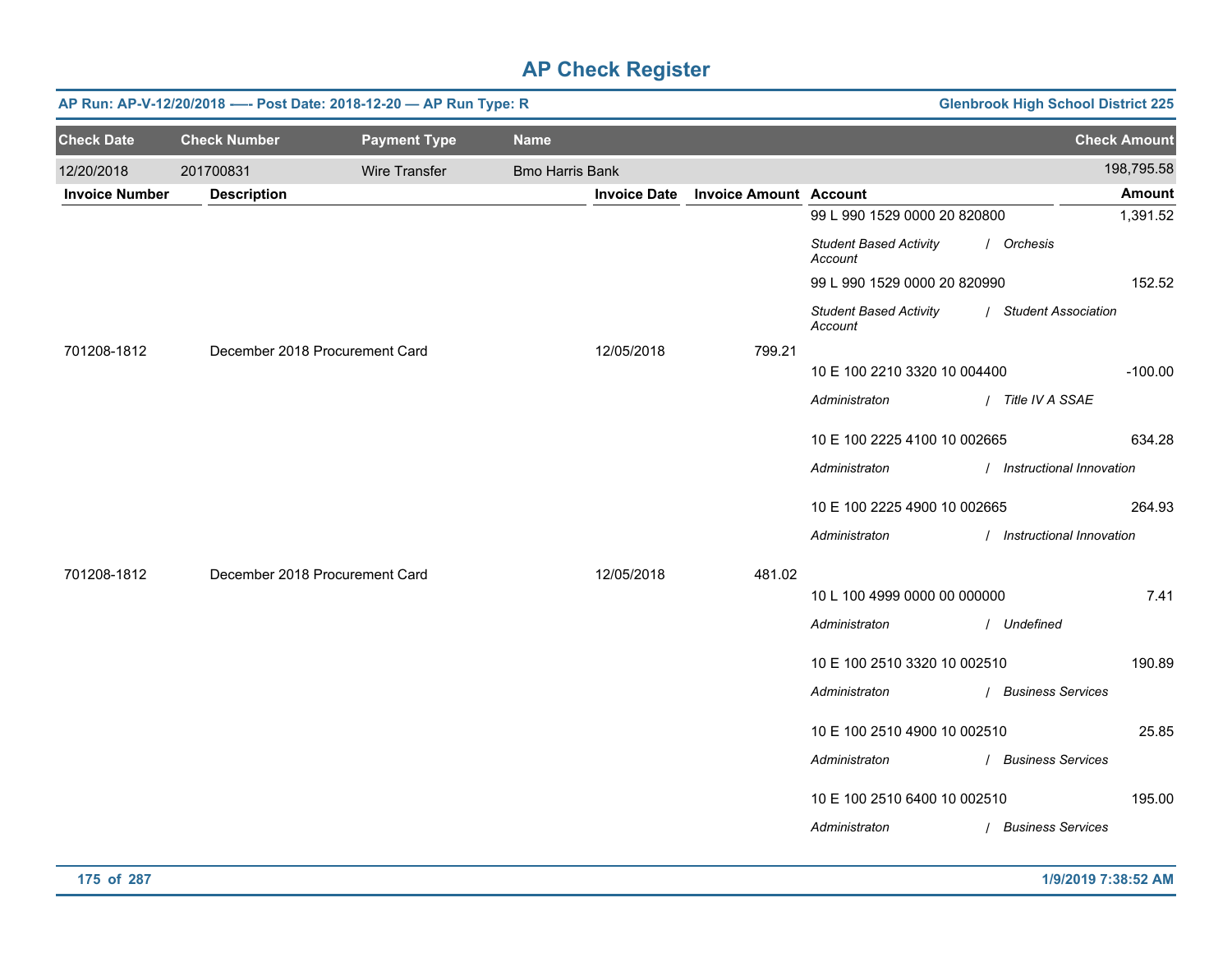|                       | AP Run: AP-V-12/20/2018 ---- Post Date: 2018-12-20 - AP Run Type: R<br><b>Glenbrook High School District 225</b> |                                |                        |                     |                               |                                                       |                          |  |  |
|-----------------------|------------------------------------------------------------------------------------------------------------------|--------------------------------|------------------------|---------------------|-------------------------------|-------------------------------------------------------|--------------------------|--|--|
| <b>Check Date</b>     | <b>Check Number</b>                                                                                              | <b>Payment Type</b>            | <b>Name</b>            |                     |                               |                                                       | <b>Check Amount</b>      |  |  |
| 12/20/2018            | 201700831                                                                                                        | Wire Transfer                  | <b>Bmo Harris Bank</b> |                     |                               |                                                       | 198,795.58               |  |  |
| <b>Invoice Number</b> | <b>Description</b>                                                                                               |                                |                        | <b>Invoice Date</b> | <b>Invoice Amount Account</b> |                                                       | <b>Amount</b>            |  |  |
|                       |                                                                                                                  |                                |                        |                     |                               | 10 E 100 2610 4100 10 002610                          | 15.93                    |  |  |
|                       |                                                                                                                  |                                |                        |                     |                               | Administraton                                         | / General Administration |  |  |
|                       |                                                                                                                  |                                |                        |                     |                               | 99 L 990 1529 0000 30 830382                          | 45.94                    |  |  |
|                       |                                                                                                                  |                                |                        |                     |                               | <b>Student Based Activity</b><br>Account              | / GBS Fencing Club       |  |  |
| 701208-1812           |                                                                                                                  | December 2018 Procurement Card |                        | 12/05/2018          | 16.50                         |                                                       | 16.50                    |  |  |
|                       |                                                                                                                  |                                |                        |                     |                               | 10 E 200 1510 4100 20 005100                          |                          |  |  |
|                       |                                                                                                                  |                                |                        |                     |                               | Glenbrook North High School / Athletics               |                          |  |  |
| 701208-1812           |                                                                                                                  | December 2018 Procurement Card |                        | 12/05/2018          | 542.89                        |                                                       |                          |  |  |
|                       |                                                                                                                  |                                |                        |                     |                               | 10 E 200 1130 4100 20 001035                          | 33.19                    |  |  |
|                       |                                                                                                                  |                                |                        |                     |                               | Glenbrook North High School   Health Education        |                          |  |  |
|                       |                                                                                                                  |                                |                        |                     |                               | 10 E 200 1130 4100 20 001050                          | 509.70                   |  |  |
|                       |                                                                                                                  |                                |                        |                     |                               | Glenbrook North High School   Physical Education      |                          |  |  |
| 701208-1812           |                                                                                                                  | December 2018 Procurement Card |                        | 12/05/2018          | 274.37                        |                                                       |                          |  |  |
|                       |                                                                                                                  |                                |                        |                     |                               | 10 E 200 1400 4100 10 003220                          | 156.37                   |  |  |
|                       |                                                                                                                  |                                |                        |                     |                               | Glenbrook North High School   CTEI Grant              |                          |  |  |
|                       |                                                                                                                  |                                |                        |                     |                               | 10 E 200 1400 4100 20 001425                          | 118.00                   |  |  |
|                       |                                                                                                                  |                                |                        |                     |                               | Glenbrook North High School   Family/Consumer Science |                          |  |  |
| 701208-1812           |                                                                                                                  | December 2018 Procurement Card |                        | 12/05/2018          | 1,908.39                      |                                                       |                          |  |  |
|                       |                                                                                                                  |                                |                        |                     |                               | 10 E 300 1510 3320 30 005210                          | 1,498.44                 |  |  |
|                       |                                                                                                                  |                                |                        |                     |                               | Glenbrook South High School / Baseball                |                          |  |  |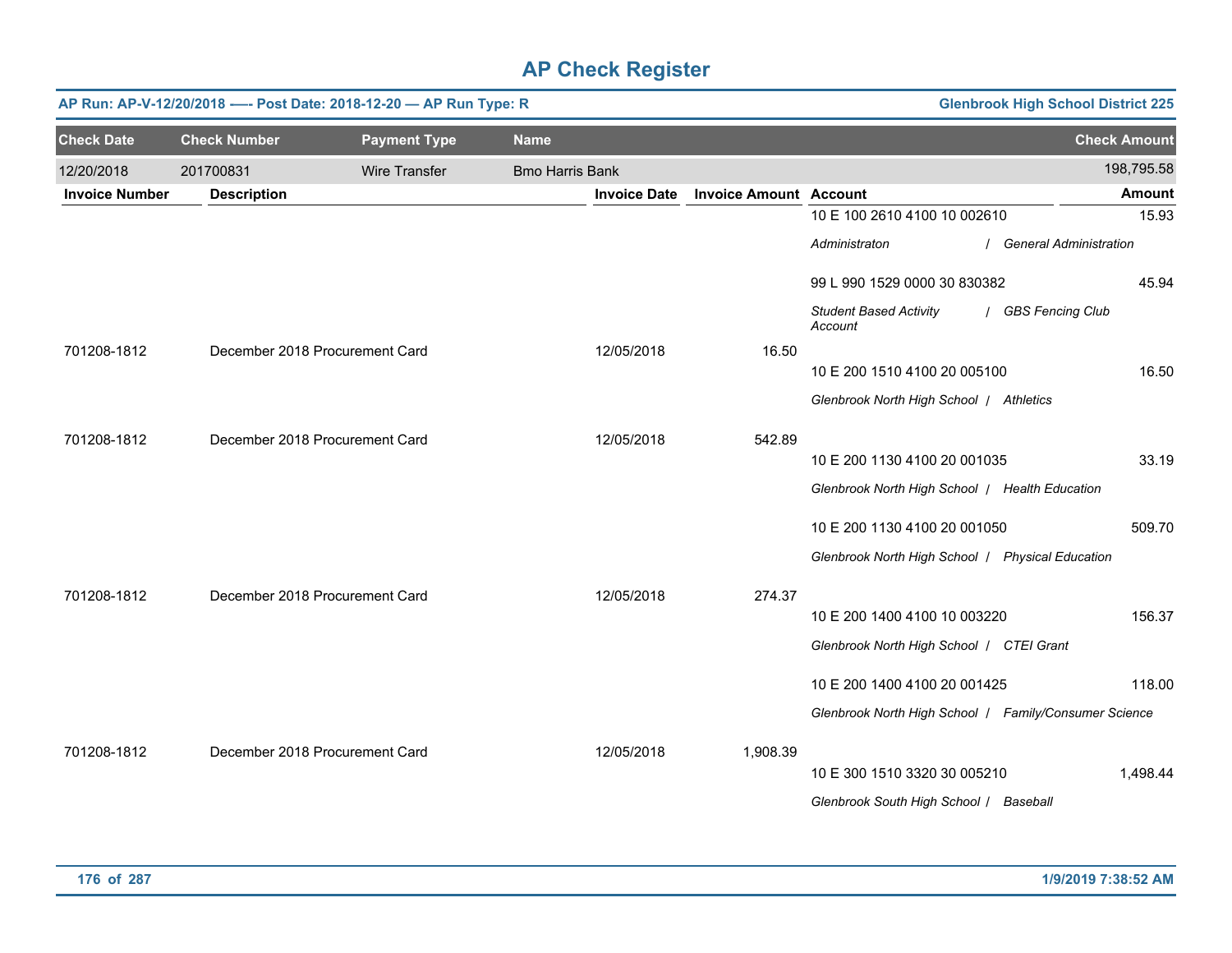|                       | AP Run: AP-V-12/20/2018 ---- Post Date: 2018-12-20 - AP Run Type: R | <b>Glenbrook High School District 225</b> |                        |                               |                                                      |                                |
|-----------------------|---------------------------------------------------------------------|-------------------------------------------|------------------------|-------------------------------|------------------------------------------------------|--------------------------------|
| <b>Check Date</b>     | <b>Check Number</b>                                                 | <b>Payment Type</b>                       | <b>Name</b>            |                               |                                                      | <b>Check Amount</b>            |
| 12/20/2018            | 201700831                                                           | Wire Transfer                             | <b>Bmo Harris Bank</b> |                               |                                                      | 198,795.58                     |
| <b>Invoice Number</b> | <b>Description</b>                                                  |                                           | <b>Invoice Date</b>    | <b>Invoice Amount Account</b> |                                                      | <b>Amount</b>                  |
|                       |                                                                     |                                           |                        |                               | 99 L 990 1529 0000 30 830100                         | 409.95                         |
|                       |                                                                     |                                           |                        |                               | <b>Student Based Activity</b><br>Baseball<br>Account |                                |
| 701208-1812           | December 2018 Procurement Card                                      |                                           | 12/05/2018             | 539.40                        |                                                      |                                |
|                       |                                                                     |                                           |                        |                               | 10 E 200 2121 3320 20 002125                         | 334.40                         |
|                       |                                                                     |                                           |                        |                               | Glenbrook North High School /                        | <b>College Resource Center</b> |
|                       |                                                                     |                                           |                        |                               | 10 E 200 2121 6400 20 002125                         | 205.00                         |
|                       |                                                                     |                                           |                        |                               | Glenbrook North High School /                        | <b>College Resource Center</b> |
|                       |                                                                     |                                           |                        |                               | Total:                                               | \$198,795.58                   |

| AP-V-12/20/2018 Summary |       |               |  |  |  |  |  |  |
|-------------------------|-------|---------------|--|--|--|--|--|--|
| <b>Type</b>             | Count | <b>Amount</b> |  |  |  |  |  |  |
| Regular                 | O     | 0.00          |  |  |  |  |  |  |
| <b>ACH Checks:</b>      | 0     | 0.00          |  |  |  |  |  |  |
| Wire Transfers:         | 1     | 198,795.58    |  |  |  |  |  |  |
| Total:                  | 1     | \$198,795.58  |  |  |  |  |  |  |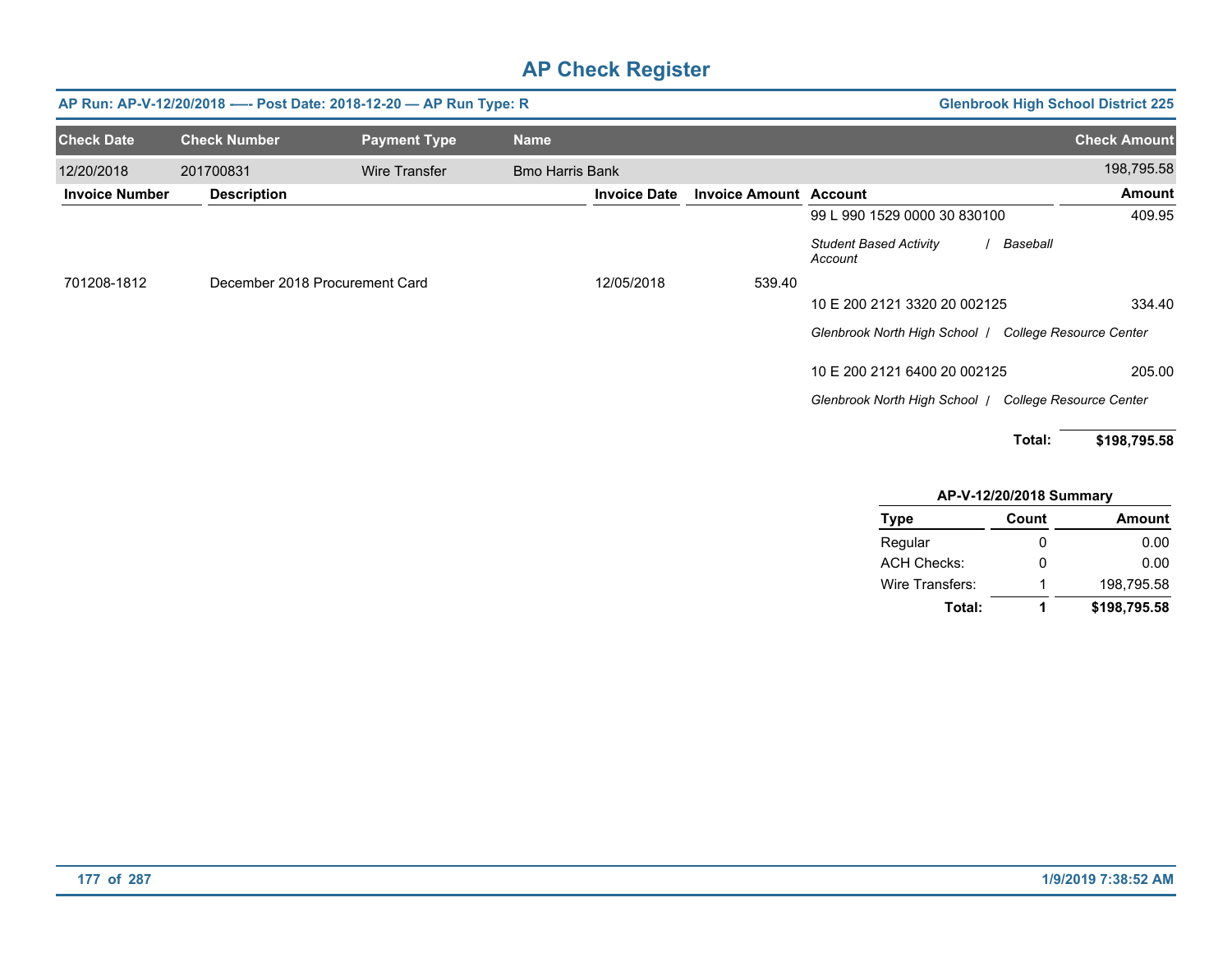| <b>Glenbrook High School District 225</b><br>AP Run: AP-V-01/15/2019 ---- Post Date: 2019-01-15 - AP Run Type: R |                                                     |                                                     |              |                     |                               |                              |                          |                     |
|------------------------------------------------------------------------------------------------------------------|-----------------------------------------------------|-----------------------------------------------------|--------------|---------------------|-------------------------------|------------------------------|--------------------------|---------------------|
| <b>Check Date</b>                                                                                                | <b>Check Number</b>                                 | <b>Payment Type</b>                                 | <b>Name</b>  |                     |                               |                              |                          | <b>Check Amount</b> |
| 01/15/2019                                                                                                       | 104271                                              | Check                                               | 303 Taxi LLC |                     |                               |                              |                          | 51,180.56           |
| <b>Invoice Number</b>                                                                                            | <b>Description</b>                                  |                                                     |              | <b>Invoice Date</b> | <b>Invoice Amount Account</b> |                              |                          | <b>Amount</b>       |
| 2000209352                                                                                                       |                                                     | Special Education - Transportation - September 2018 |              | 09/30/2018          | 8,277.14                      | 40 E 100 2550 3300 10 001300 |                          | 8,277.14            |
|                                                                                                                  |                                                     |                                                     |              |                     |                               | Administraton                | <b>Special Education</b> |                     |
| 2000209353                                                                                                       | Special Education - Transportation - September 2018 |                                                     |              | 09/30/2018          | 7,159.38                      |                              |                          |                     |
|                                                                                                                  |                                                     |                                                     |              |                     |                               | 40 E 100 2550 3300 10 001300 |                          | 7,159.38            |
|                                                                                                                  |                                                     |                                                     |              |                     |                               | Administraton                | <b>Special Education</b> |                     |
| 2000209625                                                                                                       | Special Education - Transportation - October 2018   |                                                     |              | 10/31/2018          | 10,115.48                     |                              |                          |                     |
|                                                                                                                  |                                                     |                                                     |              |                     |                               | 40 E 100 2550 3300 10 001300 |                          | 10.115.48           |
|                                                                                                                  |                                                     |                                                     |              |                     |                               | Administraton                | <b>Special Education</b> |                     |
| 2000209626                                                                                                       |                                                     | Special Education - Transportation - October 2018   |              | 10/31/2018          | 9,265.08                      |                              |                          |                     |
|                                                                                                                  |                                                     |                                                     |              |                     |                               | 40 E 100 2550 3300 10 001300 |                          | 9,265.08            |
|                                                                                                                  |                                                     |                                                     |              |                     |                               | Administraton                | <b>Special Education</b> |                     |
| 2000209978                                                                                                       |                                                     | Special Education - Transportation - November 2018  |              | 11/30/2018          | 8,782.96                      |                              |                          |                     |
|                                                                                                                  |                                                     |                                                     |              |                     |                               | 40 E 100 2550 3300 10 001300 |                          | 8,782.96            |
|                                                                                                                  |                                                     |                                                     |              |                     |                               | Administraton                | <b>Special Education</b> |                     |
| 2000209979                                                                                                       |                                                     | Special Education - Transportation - November 2018  |              | 11/30/2018          | 7,580.52                      |                              |                          |                     |
|                                                                                                                  |                                                     |                                                     |              |                     |                               | 40 E 100 2550 3300 10 001300 |                          | 7,580.52            |
|                                                                                                                  |                                                     |                                                     |              |                     |                               | Administraton                | <b>Special Education</b> |                     |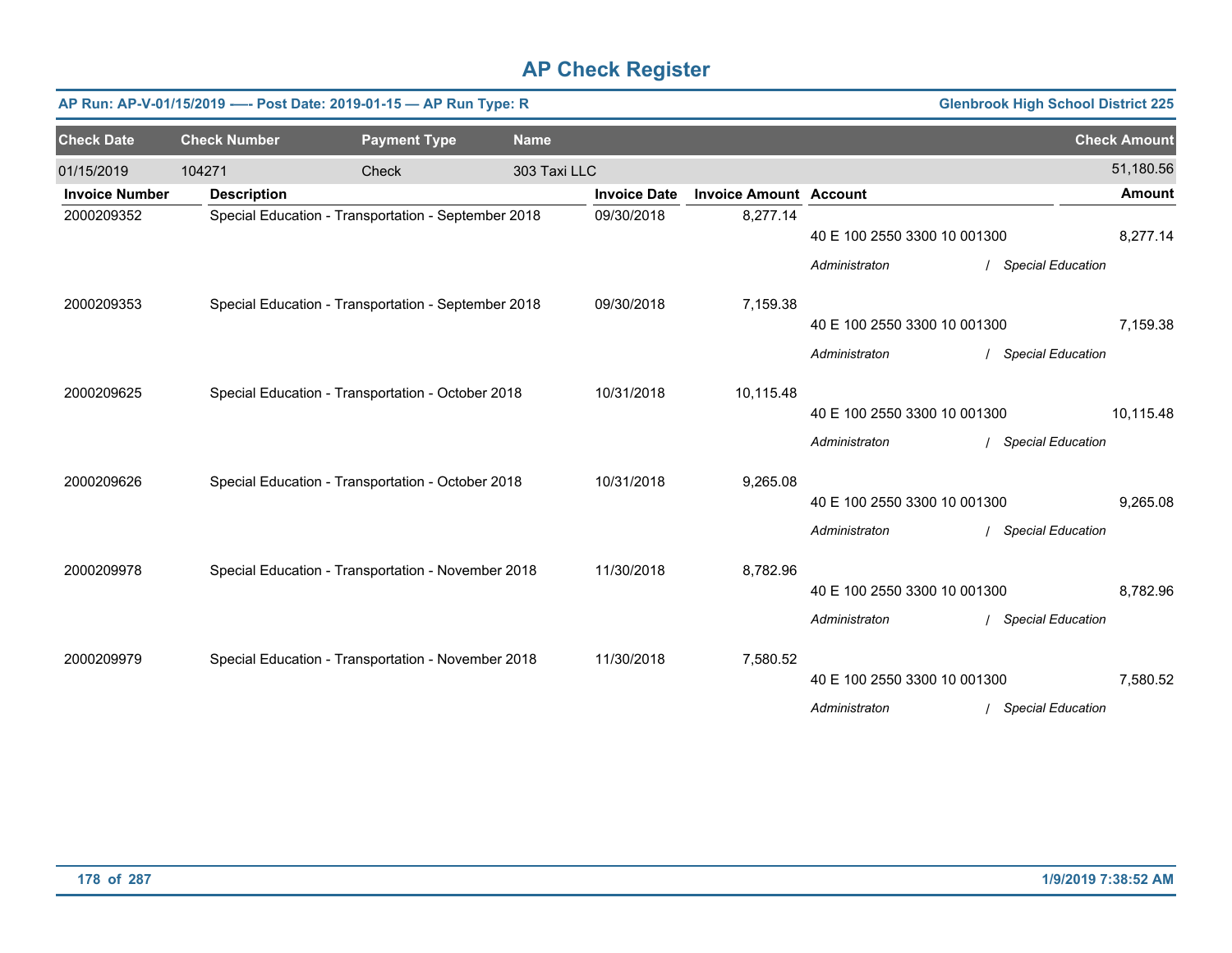|                       |                              | AP Run: AP-V-01/15/2019 ---- Post Date: 2019-01-15 - AP Run Type: R |                            |                                      |                               |                                                          | <b>Glenbrook High School District 225</b> |
|-----------------------|------------------------------|---------------------------------------------------------------------|----------------------------|--------------------------------------|-------------------------------|----------------------------------------------------------|-------------------------------------------|
| <b>Check Date</b>     | <b>Check Number</b>          | <b>Payment Type</b>                                                 | <b>Name</b>                |                                      |                               |                                                          | <b>Check Amount</b>                       |
| 01/15/2019            | 104272                       | Check                                                               |                            | A Messe Supply Corporation           |                               |                                                          | 87.06                                     |
| <b>Invoice Number</b> | <b>Description</b>           |                                                                     |                            | <b>Invoice Date</b>                  | <b>Invoice Amount Account</b> |                                                          | <b>Amount</b>                             |
| 00291295              | <b>GBN Plumbing Supplies</b> |                                                                     |                            | 12/28/2018                           | 87.06                         |                                                          |                                           |
|                       |                              |                                                                     |                            |                                      |                               | 20 E 200 2544 4847 20 009050                             | 87.06                                     |
|                       |                              |                                                                     |                            |                                      |                               | Glenbrook North High School   Building Maintenance       |                                           |
| 01/15/2019            | 104273                       | Check                                                               | <b>AEI Speakers Bureau</b> |                                      |                               |                                                          | 3,000.00                                  |
| <b>Invoice Number</b> | <b>Description</b>           |                                                                     |                            | <b>Invoice Date</b>                  | <b>Invoice Amount Account</b> |                                                          | <b>Amount</b>                             |
| B MC016117            | Payment                      | GBN March Institute Guest Speaker Fee for 3/4/19 - Final            |                            | 01/04/2019                           | 3,000.00                      |                                                          |                                           |
|                       |                              |                                                                     |                            |                                      |                               | 10 E 200 2210 3320 20 002210                             | 820.47                                    |
|                       |                              |                                                                     |                            |                                      |                               | Glenbrook North High School   Improvement Of Instruction |                                           |
|                       |                              |                                                                     |                            |                                      |                               | 10 E 200 2410 3320 20 002410                             | 2,179.53                                  |
|                       |                              |                                                                     |                            |                                      |                               | Glenbrook North High School   Principal's Office         |                                           |
| 01/15/2019            | 104274                       | Check                                                               |                            | Alexian Brothers Behavioral Hospital |                               |                                                          | 200.00                                    |
| <b>Invoice Number</b> | <b>Description</b>           |                                                                     |                            | <b>Invoice Date</b>                  | <b>Invoice Amount Account</b> |                                                          | <b>Amount</b>                             |
| 105091002             |                              | Hospital Instruction Services - November 2018                       |                            | 11/28/2018                           | 200.00                        |                                                          |                                           |
|                       |                              |                                                                     |                            |                                      |                               | 10 E 100 1213 3111 10 001370                             | 200.00                                    |
|                       |                              |                                                                     |                            |                                      |                               | Administraton                                            | / Hospital Instruction Services           |
| 01/15/2019            | 104275                       | Check                                                               |                            | <b>Alliance Creative Group</b>       |                               |                                                          | 1,043.96                                  |
| <b>Invoice Number</b> | <b>Description</b>           |                                                                     |                            | <b>Invoice Date</b>                  | <b>Invoice Amount Account</b> |                                                          | <b>Amount</b>                             |
| 18-57476              | GBN - Payment Voucher Forms  |                                                                     |                            | 12/11/2018                           | 704.00                        | 99 L 990 1529 0000 20 820490                             | 704.00                                    |
|                       |                              |                                                                     |                            |                                      |                               |                                                          |                                           |

*Student Based Activity Account* / *Gbn Sports Tournaments*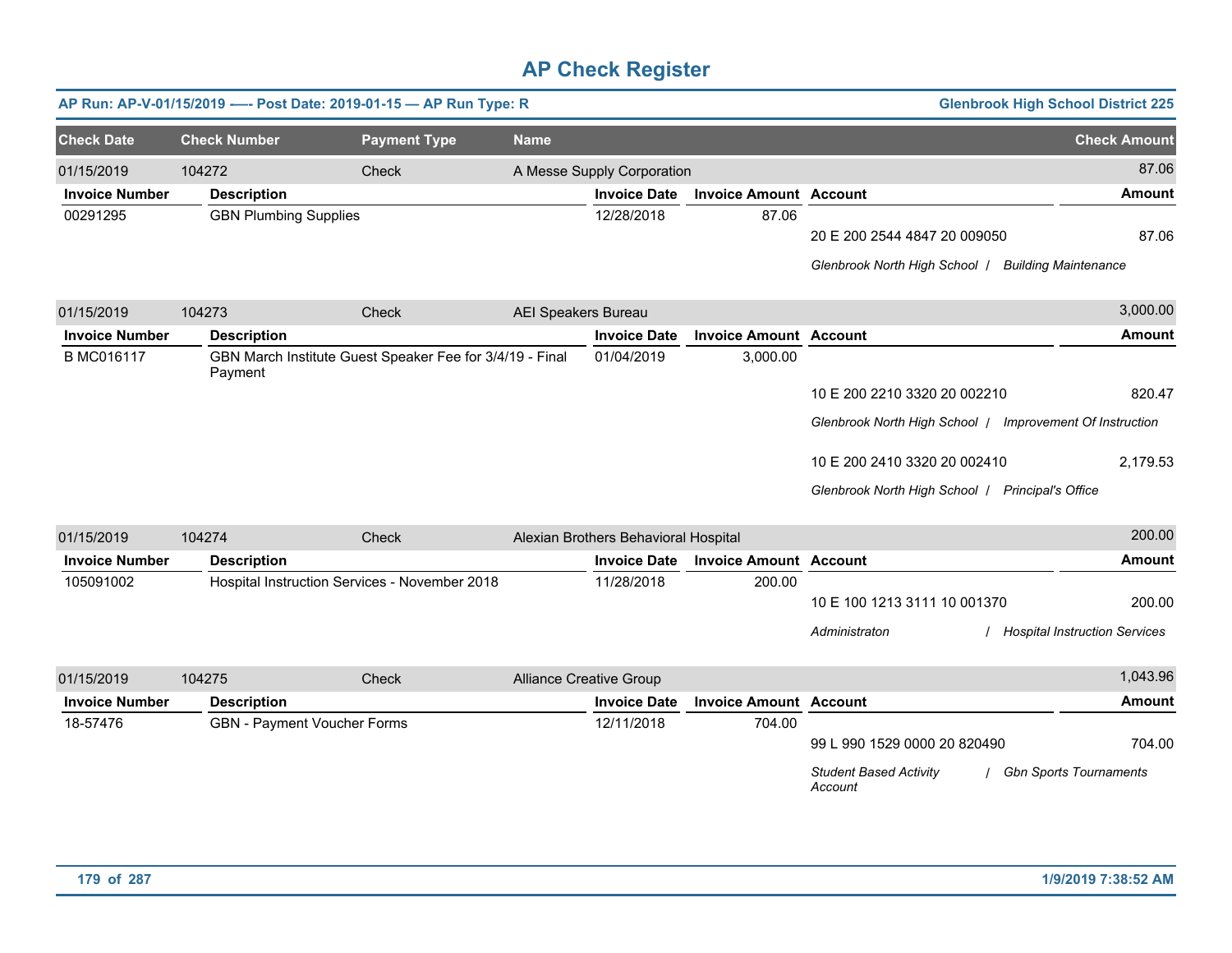|                       |                             | AP Run: AP-V-01/15/2019 ---- Post Date: 2019-01-15 - AP Run Type: R |             |                                    |                               |                                                          | <b>Glenbrook High School District 225</b> |
|-----------------------|-----------------------------|---------------------------------------------------------------------|-------------|------------------------------------|-------------------------------|----------------------------------------------------------|-------------------------------------------|
| <b>Check Date</b>     | <b>Check Number</b>         | <b>Payment Type</b>                                                 | <b>Name</b> |                                    |                               |                                                          | <b>Check Amount</b>                       |
| 01/15/2019            | 104275                      | Check                                                               |             | <b>Alliance Creative Group</b>     |                               |                                                          | 1,043.96                                  |
| <b>Invoice Number</b> | <b>Description</b>          |                                                                     |             | <b>Invoice Date</b>                | <b>Invoice Amount Account</b> |                                                          | <b>Amount</b>                             |
| 18-57485              | GBN - Athletic Door Signs   |                                                                     |             | 12/12/2018                         | 339.96                        | 99 L 990 1529 0000 20 820490                             | 339.96                                    |
|                       |                             |                                                                     |             |                                    |                               | <b>Student Based Activity</b><br>Account                 | / Gbn Sports Tournaments                  |
| 01/15/2019            | 104276                      | Check                                                               |             | Alpha Prime Communications         |                               |                                                          | 18,525.00                                 |
| <b>Invoice Number</b> | <b>Description</b>          |                                                                     |             | <b>Invoice Date</b>                | <b>Invoice Amount Account</b> |                                                          | <b>Amount</b>                             |
| 115140                | GBS Antenna Upgrade Project |                                                                     |             | 12/20/2018                         | 1,485.00                      | 10 E 100 2660 3120 10 002660                             | 400.00                                    |
|                       |                             |                                                                     |             |                                    |                               | Administraton                                            | / Technology Services                     |
|                       |                             |                                                                     |             |                                    |                               | 10 E 100 2660 7411 10 002660                             | 1,085.00                                  |
|                       |                             |                                                                     |             |                                    |                               | Administraton                                            | / Technology Services                     |
| 115547                | Purchase of Radio for GBN   |                                                                     |             | 12/10/2018                         | 495.00                        |                                                          |                                           |
|                       |                             |                                                                     |             |                                    |                               | 10 E 100 2660 7411 10 002660                             | 495.00                                    |
|                       |                             |                                                                     |             |                                    |                               | Administraton                                            | / Technology Services                     |
| 51453D                | System                      | Custom Engineered and Manufactured Radio Antenna                    |             | 12/17/2018                         | 16,545.00                     |                                                          |                                           |
|                       |                             |                                                                     |             |                                    |                               | 10 E 100 2660 5411 10 002660                             | 16,545.00                                 |
|                       |                             |                                                                     |             |                                    |                               | Administraton                                            | / Technology Services                     |
| 01/15/2019            | 104277                      | Check                                                               |             | American Academy of Gymnastics LLC |                               |                                                          | 2,000.00                                  |
| <b>Invoice Number</b> | <b>Description</b>          |                                                                     |             | <b>Invoice Date</b>                | <b>Invoice Amount Account</b> |                                                          | <b>Amount</b>                             |
| $\mathbf{1}$          |                             | GBS Athletics - Gymnastics Consultant Services                      |             | 11/19/2018                         | 2,000.00                      | 10 E 300 2210 3120 30 002210                             | 2,000.00                                  |
|                       |                             |                                                                     |             |                                    |                               | Glenbrook South High School / Improvement Of Instruction |                                           |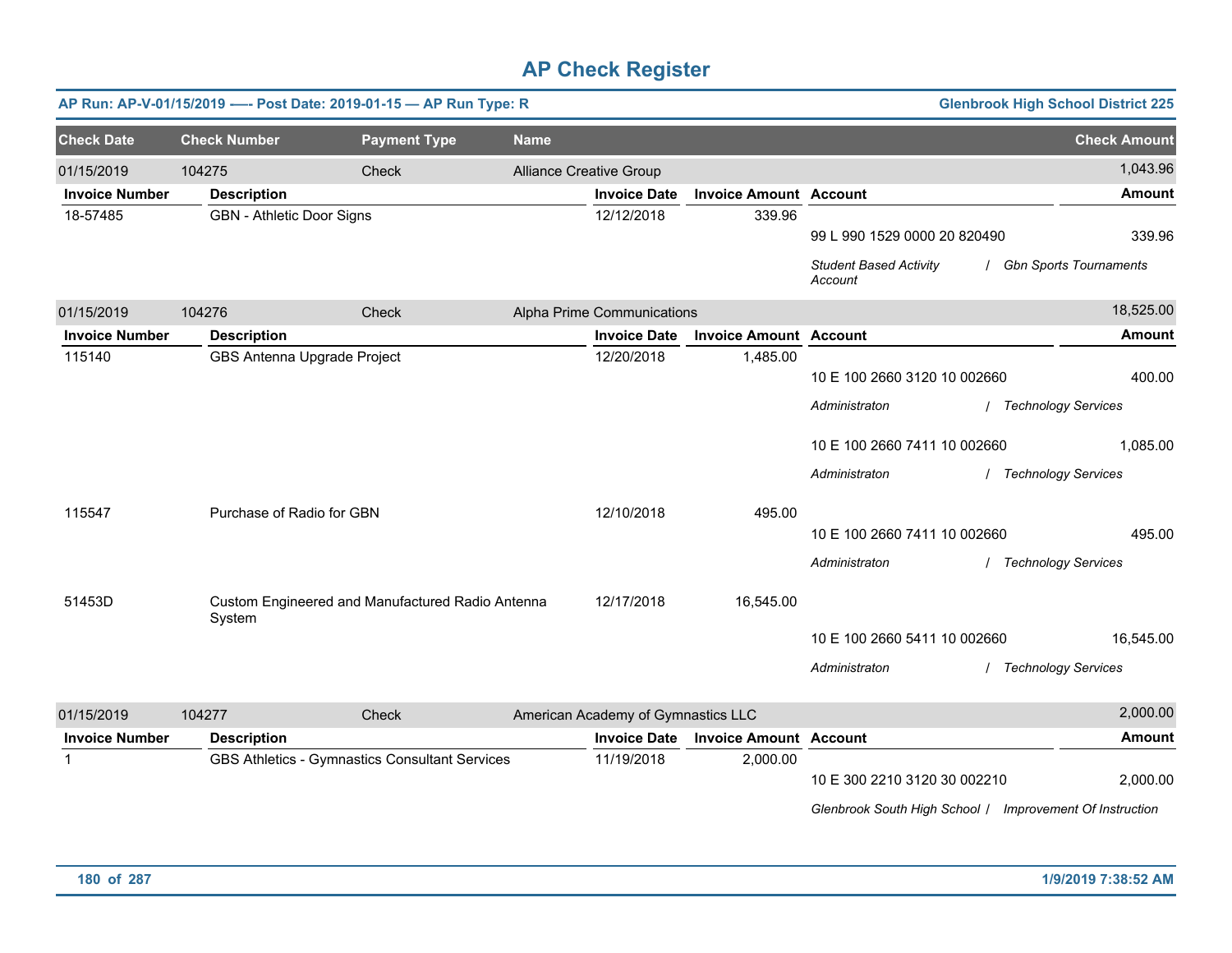|                       |                         | AP Run: AP-V-01/15/2019 ---- Post Date: 2019-01-15 - AP Run Type: R                                   |                   |                                           |                                              | <b>Glenbrook High School District 225</b>          |                     |
|-----------------------|-------------------------|-------------------------------------------------------------------------------------------------------|-------------------|-------------------------------------------|----------------------------------------------|----------------------------------------------------|---------------------|
| <b>Check Date</b>     | <b>Check Number</b>     | <b>Payment Type</b>                                                                                   | <b>Name</b>       |                                           |                                              |                                                    | <b>Check Amount</b> |
| 01/15/2019            | 104278                  | Check                                                                                                 |                   | American Heritage Protective Services Inc |                                              |                                                    | 9,348.48            |
| <b>Invoice Number</b> | <b>Description</b>      |                                                                                                       |                   | <b>Invoice Date</b>                       | <b>Invoice Amount Account</b>                |                                                    | <b>Amount</b>       |
| 71740                 |                         | GBN & GBS - Security Services Week of 12/9/18 - 12/15/18 12/17/2018                                   |                   |                                           | 9,348.48                                     |                                                    |                     |
|                       |                         |                                                                                                       |                   |                                           |                                              | 20 E 100 2542 3770 10 009010                       | 9,348.48            |
|                       |                         |                                                                                                       |                   |                                           |                                              | Administraton<br><b>Custodial Services</b>         |                     |
| 01/15/2019            | 104279                  | Check                                                                                                 |                   |                                           | AMI - Accomplished Mechanical Industries Ltd |                                                    | 904.00              |
| <b>Invoice Number</b> | <b>Description</b>      |                                                                                                       |                   | <b>Invoice Date</b>                       | <b>Invoice Amount Account</b>                |                                                    | <b>Amount</b>       |
| 5239c                 |                         | GBN Heat Exchanger Gasket Replacement - Music                                                         |                   | 11/15/2018                                | 904.00                                       |                                                    |                     |
|                       |                         |                                                                                                       |                   |                                           |                                              | 20 E 200 2544 3275 20 009050                       | 904.00              |
|                       |                         |                                                                                                       |                   |                                           |                                              | Glenbrook North High School   Building Maintenance |                     |
| 01/15/2019            | 104280                  | Check                                                                                                 | Anbarchian, Gevik |                                           |                                              |                                                    | 52.00               |
| <b>Invoice Number</b> | <b>Description</b>      |                                                                                                       |                   | <b>Invoice Date</b>                       | <b>Invoice Amount Account</b>                |                                                    | Amount              |
| 12122018              |                         | Athletic Official for 12/12/2018 Lower Level, 1 Game, 2 or<br>More Officials Basketball (Boys) at GBS |                   | 12/12/2018                                | 52.00                                        |                                                    |                     |
|                       |                         |                                                                                                       |                   |                                           |                                              | 10 E 300 1510 3105 30 005215                       | 52.00               |
|                       |                         |                                                                                                       |                   |                                           |                                              | Glenbrook South High School   Boys Basketball      |                     |
| 01/15/2019            | 104281                  | Check                                                                                                 |                   | Anderson Lock Company                     |                                              |                                                    | 165.74              |
| <b>Invoice Number</b> | <b>Description</b>      |                                                                                                       |                   | <b>Invoice Date</b>                       | <b>Invoice Amount Account</b>                |                                                    | <b>Amount</b>       |
| 0995019               | <b>GBN Locker Locks</b> |                                                                                                       |                   | 12/07/2018                                | 165.74                                       |                                                    |                     |
|                       |                         |                                                                                                       |                   |                                           |                                              | 20 E 200 2544 4840 20 009050                       | 165.74              |
|                       |                         |                                                                                                       |                   |                                           |                                              | Glenbrook North High School   Building Maintenance |                     |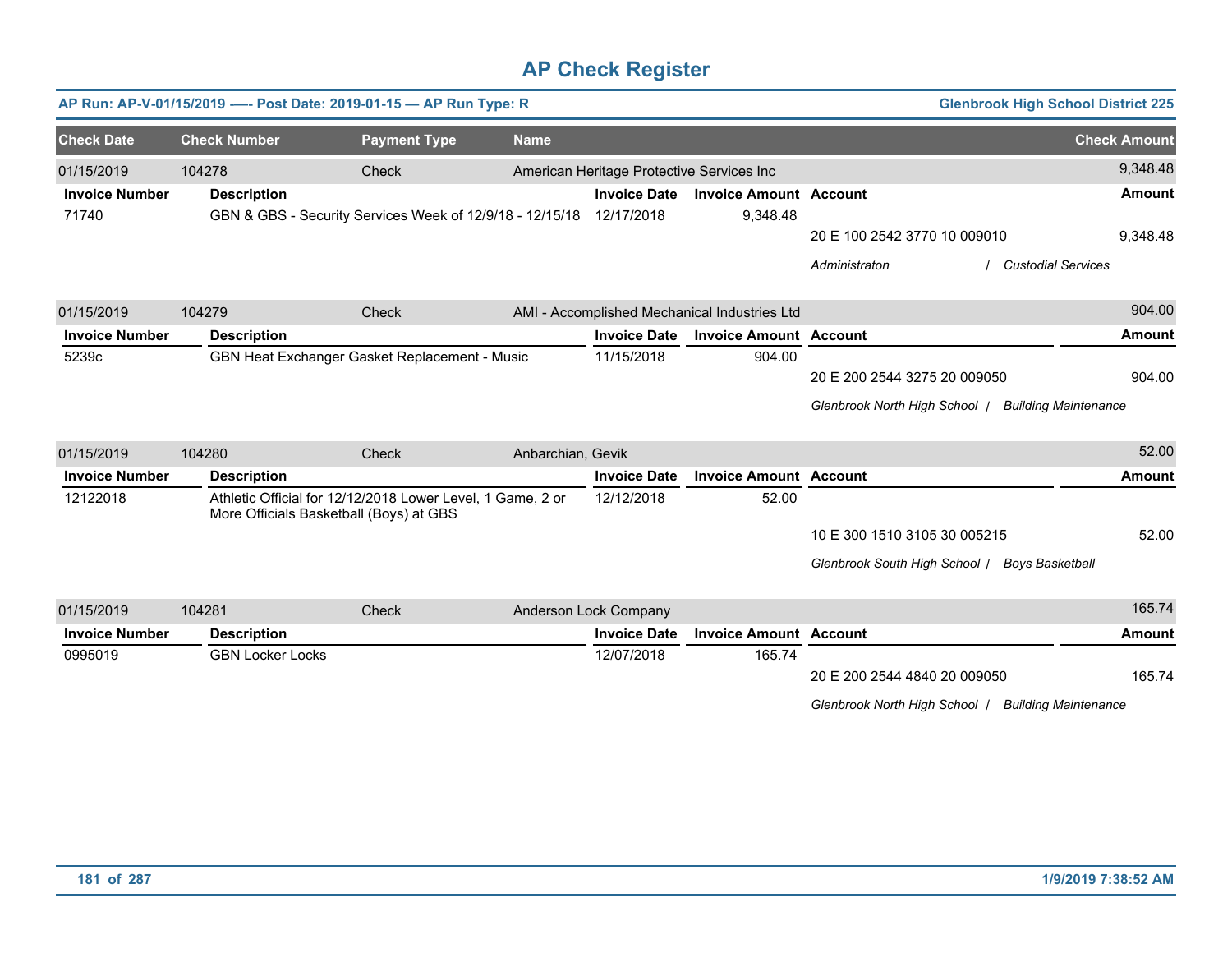|                       |                     | AP Run: AP-V-01/15/2019 ---- Post Date: 2019-01-15 - AP Run Type: R |                     |                                |                               |                                                    | <b>Glenbrook High School District 225</b> |                     |
|-----------------------|---------------------|---------------------------------------------------------------------|---------------------|--------------------------------|-------------------------------|----------------------------------------------------|-------------------------------------------|---------------------|
| <b>Check Date</b>     | <b>Check Number</b> | <b>Payment Type</b>                                                 | <b>Name</b>         |                                |                               |                                                    |                                           | <b>Check Amount</b> |
| 01/15/2019            | 104282              | Check                                                               |                     | <b>Anderson Pest Solutions</b> |                               |                                                    |                                           | 423.23              |
| <b>Invoice Number</b> | <b>Description</b>  |                                                                     |                     | <b>Invoice Date</b>            | <b>Invoice Amount Account</b> |                                                    |                                           | <b>Amount</b>       |
| 5019781               |                     | Pest Management Services - December 2018                            |                     | 12/03/2018                     | 218.77                        | 20 E 300 2544 3270 30 009050                       |                                           | 218.77              |
|                       |                     |                                                                     |                     |                                |                               | Glenbrook South High School / Building Maintenance |                                           |                     |
| 5052759               |                     | GBN Pest Management Services - January 2019                         |                     | 01/01/2019                     | 204.46                        |                                                    |                                           |                     |
|                       |                     |                                                                     |                     |                                |                               | 20 E 200 2544 3270 20 009050                       |                                           | 204.46              |
|                       |                     |                                                                     |                     |                                |                               | Glenbrook North High School   Building Maintenance |                                           |                     |
| 01/15/2019            | 104283              | Check                                                               | Anderson, Lars D    |                                |                               |                                                    |                                           | 30.00               |
| <b>Invoice Number</b> | <b>Description</b>  |                                                                     |                     | <b>Invoice Date</b>            | <b>Invoice Amount</b>         | <b>Account</b>                                     |                                           | <b>Amount</b>       |
| LIC2019               |                     | Employee Reimbursement - ISBE License ELS-PARA                      |                     | 01/07/2019                     | 30.00                         | 10 E 100 2640 2405 10 002645                       |                                           | 30.00               |
|                       |                     |                                                                     |                     |                                |                               | Administraton                                      | <b>Employee Benefits</b>                  |                     |
| 01/15/2019            | 104284              | Check                                                               | Antolovic, Halina M |                                |                               |                                                    |                                           | 22.35               |
| <b>Invoice Number</b> | <b>Description</b>  |                                                                     |                     | <b>Invoice Date</b>            | <b>Invoice Amount Account</b> |                                                    |                                           | <b>Amount</b>       |
| Dec 2018 Mileage      | 12/3/18 - 12/18/18  | Employee Reimbursement - Mileage To/From Transition                 |                     | 12/03/2018                     | 22.35                         |                                                    |                                           |                     |
|                       |                     |                                                                     |                     |                                |                               | 10 E 100 1220 3323 10 001350                       |                                           | 22.35               |
|                       |                     |                                                                     |                     |                                |                               | Administraton                                      | <b>Transition Services</b>                |                     |
| 01/15/2019            | 104285              | Check                                                               |                     | Aronson and Associates Ltd     |                               |                                                    |                                           | 1,000.00            |
| <b>Invoice Number</b> | <b>Description</b>  |                                                                     |                     | <b>Invoice Date</b>            | <b>Invoice Amount</b>         | <b>Account</b>                                     |                                           | Amount              |
| 11984                 |                     | Appraisal Fees - 1455 Lake Cook Road - Northbrook                   |                     | 12/19/2018                     | 1,000.00                      | 10 E 100 2310 3860 10 002310                       |                                           | 1,000.00            |
|                       |                     |                                                                     |                     |                                |                               | Administraton                                      | / Board of Education                      |                     |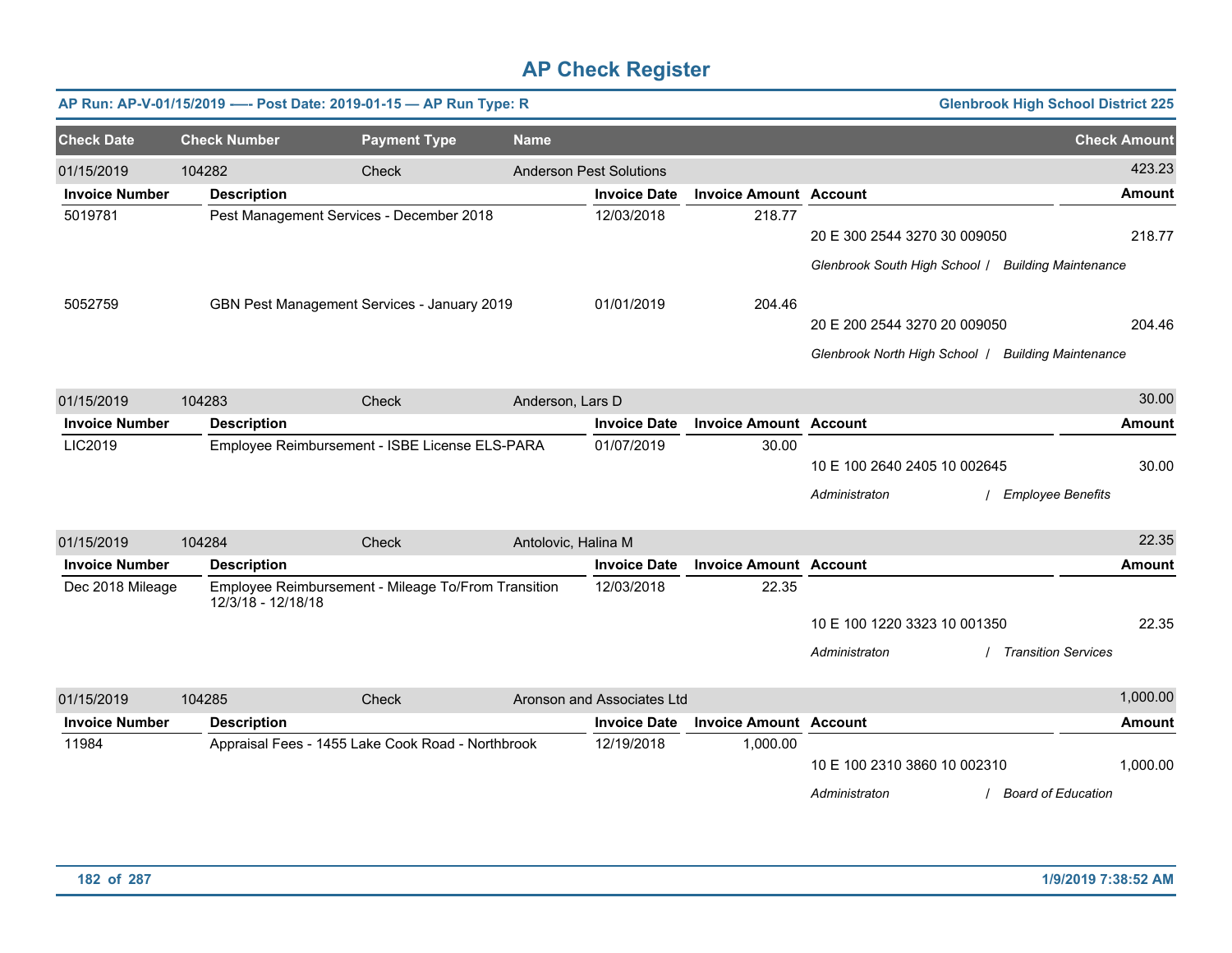|                         |                      | AP Run: AP-V-01/15/2019 ---- Post Date: 2019-01-15 - AP Run Type: R |                       |                            |                               | <b>Glenbrook High School District 225</b>                  |                     |
|-------------------------|----------------------|---------------------------------------------------------------------|-----------------------|----------------------------|-------------------------------|------------------------------------------------------------|---------------------|
| <b>Check Date</b>       | <b>Check Number</b>  | <b>Payment Type</b>                                                 | <b>Name</b>           |                            |                               |                                                            | <b>Check Amount</b> |
| 01/15/2019              | 104286               | Check                                                               | Aschkenase, Michele B |                            |                               |                                                            | 37.89               |
| <b>Invoice Number</b>   | <b>Description</b>   |                                                                     |                       | <b>Invoice Date</b>        | <b>Invoice Amount Account</b> |                                                            | <b>Amount</b>       |
| Aschkenase/Decemb<br>er |                      | <b>Employee Reimbursement - ARC Hospitality</b>                     |                       | 12/18/2018                 | 37.89                         |                                                            |                     |
|                         |                      |                                                                     |                       |                            |                               | 10 E 200 1130 4900 20 001152                               | 37.89               |
|                         |                      |                                                                     |                       |                            |                               | Glenbrook North High School / Academic Resource Center     |                     |
| 01/15/2019              | 104287               | Check                                                               | At&T                  |                            |                               |                                                            | 132.48              |
| <b>Invoice Number</b>   | <b>Description</b>   |                                                                     |                       | <b>Invoice Date</b>        | <b>Invoice Amount Account</b> |                                                            | <b>Amount</b>       |
| 847Z99086612            |                      | GBN - Main Telephone Number - 12/16/18 through 1/15/19              |                       | 12/16/2018                 | 132.48                        |                                                            |                     |
|                         |                      |                                                                     |                       |                            |                               | 10 E 100 2660 3430 10 002660                               | 132.48              |
|                         |                      |                                                                     |                       |                            |                               | <b>Technology Services</b><br>Administraton                |                     |
| 01/15/2019              | 104288               | Check                                                               | Beam, Bruce           |                            |                               |                                                            | 137.00              |
| <b>Invoice Number</b>   | <b>Description</b>   |                                                                     |                       | <b>Invoice Date</b>        | <b>Invoice Amount Account</b> |                                                            | <b>Amount</b>       |
| 12222018                | Level 2 Games at GBN | Athletic Official for 12/22/2018 Tournament Wrestling Lower         |                       | 12/22/2018                 | 137.00                        |                                                            |                     |
|                         |                      |                                                                     |                       |                            |                               | 10 E 200 1510 3105 20 005295                               | 137.00              |
|                         |                      |                                                                     |                       |                            |                               | Glenbrook North High School   Wrestling                    |                     |
| 01/15/2019              | 104289               | Check                                                               |                       | Berkowitz, David or Andrea |                               |                                                            | 20.00               |
| <b>Invoice Number</b>   | <b>Description</b>   |                                                                     |                       | <b>Invoice Date</b>        | <b>Invoice Amount Account</b> |                                                            | <b>Amount</b>       |
| snowball 2018           |                      | Parent Reimbursement - Snowball Supplies                            |                       | 11/09/2018                 | 20.00                         |                                                            |                     |
|                         |                      |                                                                     |                       |                            |                               | 99 L 990 1529 0000 20 820890                               | 20.00               |
|                         |                      |                                                                     |                       |                            |                               | <b>Student Based Activity</b><br>Snowball/reach<br>Account |                     |
|                         |                      |                                                                     |                       |                            |                               |                                                            |                     |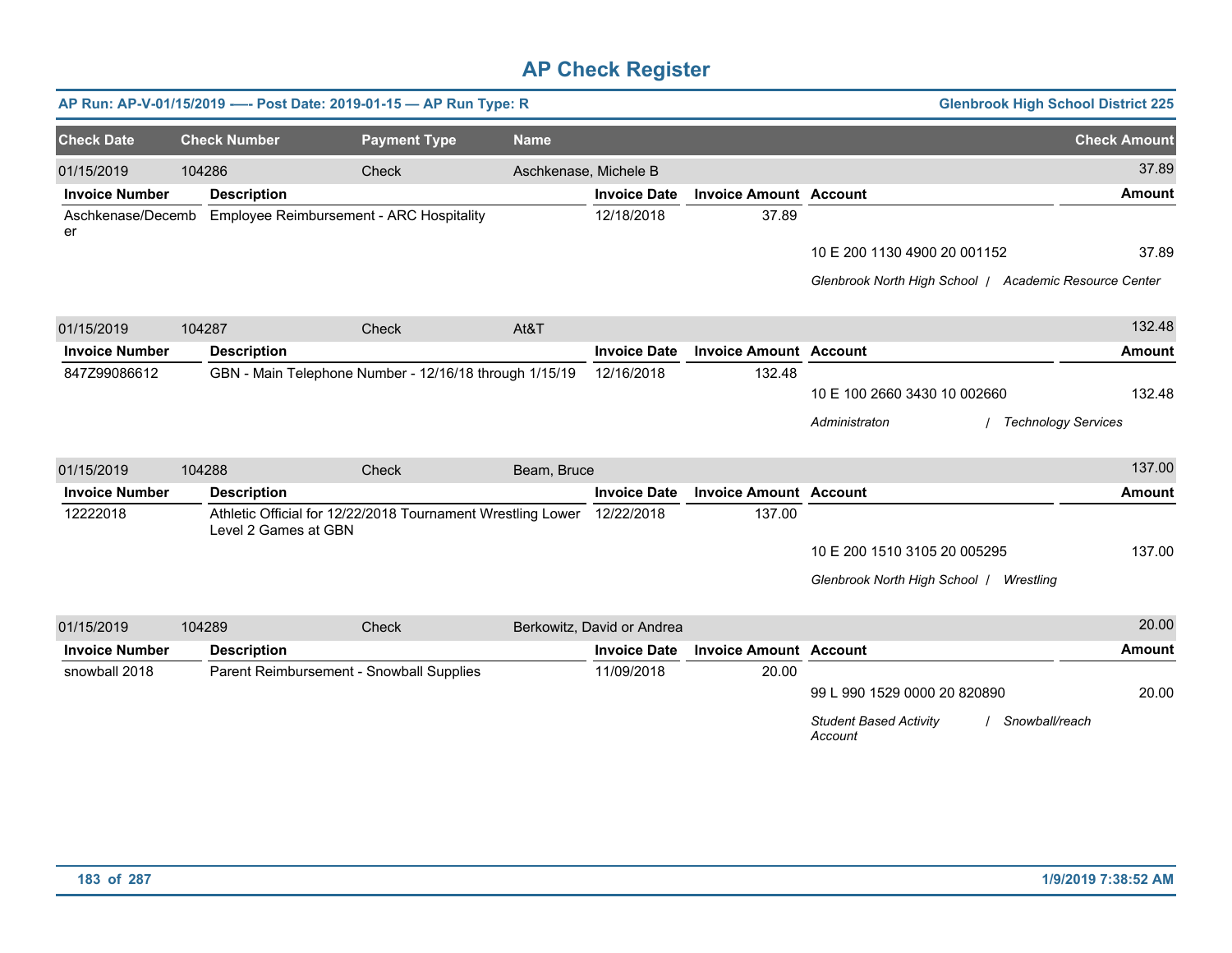|                       | AP Run: AP-V-01/15/2019 ---- Post Date: 2019-01-15 - AP Run Type: R |                                                      |                |                                      |                               |                                                    | <b>Glenbrook High School District 225</b> |
|-----------------------|---------------------------------------------------------------------|------------------------------------------------------|----------------|--------------------------------------|-------------------------------|----------------------------------------------------|-------------------------------------------|
| <b>Check Date</b>     | <b>Check Number</b>                                                 | <b>Payment Type</b>                                  | <b>Name</b>    |                                      |                               |                                                    | <b>Check Amount</b>                       |
| 01/15/2019            | 104290                                                              | <b>Check</b>                                         |                | <b>Best Plumbing Specialties Inc</b> |                               |                                                    | 493.98                                    |
| <b>Invoice Number</b> | <b>Description</b>                                                  |                                                      |                | <b>Invoice Date</b>                  | <b>Invoice Amount Account</b> |                                                    | <b>Amount</b>                             |
| 5840133               | Maintenance Supplies for Stock                                      |                                                      |                | 12/19/2018                           | 493.98                        | 20 E 300 2544 4840 30 009050                       | 493.98                                    |
|                       |                                                                     |                                                      |                |                                      |                               | Glenbrook South High School / Building Maintenance |                                           |
| 01/15/2019            | 104291                                                              | Check                                                |                | Biernacki, Adam or Andrea            |                               |                                                    | 120.60                                    |
| <b>Invoice Number</b> | <b>Description</b>                                                  |                                                      |                | <b>Invoice Date</b>                  | <b>Invoice Amount Account</b> |                                                    | <b>Amount</b>                             |
| Invoice-12122018a     |                                                                     | Parent Reimbursement - Band Camp Supplies            |                | 11/04/2018                           | 120.60                        | 99 L 990 1529 0000 20 820925                       | 120.60                                    |
|                       |                                                                     |                                                      |                |                                      |                               | <b>Student Based Activity</b><br>Account           | Spartan Marching Band                     |
| 01/15/2019            | 104292                                                              | Check                                                | Bieschke, Kate |                                      |                               |                                                    | 400.00                                    |
| <b>Invoice Number</b> | <b>Description</b>                                                  |                                                      |                | <b>Invoice Date</b>                  | <b>Invoice Amount Account</b> |                                                    | <b>Amount</b>                             |
| 0001                  | <b>Development Services</b>                                         | GBS - Restorative Practice Consulting and Program    |                | 12/06/2018                           | 400.00                        |                                                    |                                           |
|                       |                                                                     |                                                      |                |                                      |                               | 10 E 300 2111 3120 30 002110                       | 400.00                                    |
|                       |                                                                     |                                                      |                |                                      |                               | Glenbrook South High School / Dean's Office        |                                           |
| 01/15/2019            | 104293                                                              | Check                                                |                | Block, Leanne Kuhlman                |                               |                                                    | 293.56                                    |
| <b>Invoice Number</b> | <b>Description</b>                                                  |                                                      |                | <b>Invoice Date</b>                  | <b>Invoice Amount Account</b> |                                                    | <b>Amount</b>                             |
| Invoice-01072019b     |                                                                     | Employee Reimbursement - Classroom Supplies          |                | 12/20/2018                           | 98.88                         | 10 E 200 1130 4100 20 001005                       | 98.88                                     |
| Invoice-12192018a     |                                                                     | Employee Reimbursement - Winter Art Exhibit Supplies |                | 12/19/2018                           | 194.68                        | Glenbrook North High School   Visual Arts          |                                           |
|                       |                                                                     |                                                      |                |                                      |                               | 10 E 200 1130 4100 20 001005                       | 194.68                                    |
|                       |                                                                     |                                                      |                |                                      |                               | Glenbrook North High School / Visual Arts          |                                           |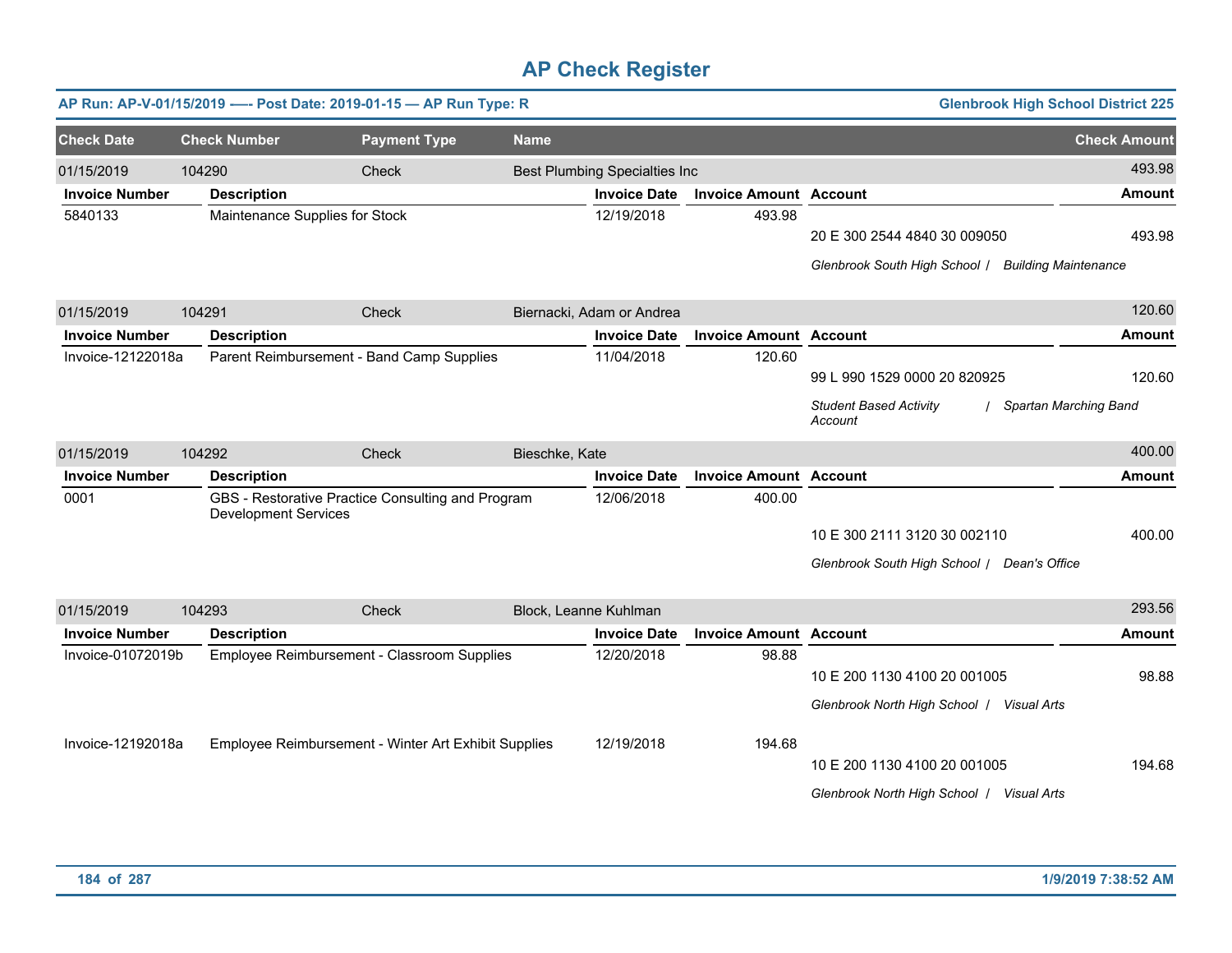|                       |                     | AP Run: AP-V-01/15/2019 ---- Post Date: 2019-01-15 - AP Run Type: R |                      |                               |                                           | <b>Glenbrook High School District 225</b>              |                                   |
|-----------------------|---------------------|---------------------------------------------------------------------|----------------------|-------------------------------|-------------------------------------------|--------------------------------------------------------|-----------------------------------|
| <b>Check Date</b>     | <b>Check Number</b> | <b>Payment Type</b>                                                 | <b>Name</b>          |                               |                                           |                                                        | <b>Check Amount</b>               |
| 01/15/2019            | 104294              | Check                                                               | Brosnan, Renee       |                               |                                           |                                                        | 51.94                             |
| <b>Invoice Number</b> | <b>Description</b>  |                                                                     |                      | <b>Invoice Date</b>           | <b>Invoice Amount Account</b>             |                                                        | <b>Amount</b>                     |
| SAP 12-18             | Hospitality         | Employee Reimbursement - SAP New Teacher Training                   |                      | 12/04/2018                    | 51.94                                     |                                                        |                                   |
|                       |                     |                                                                     |                      |                               |                                           | 10 E 200 2210 4900 20 002210                           | 51.94                             |
|                       |                     |                                                                     |                      |                               |                                           | Glenbrook North High School /                          | <b>Improvement Of Instruction</b> |
| 01/15/2019            | 104295              | Check                                                               |                      |                               | Bsn Sport Supply Group Inc/Varsity Brands |                                                        | 261.90                            |
| <b>Invoice Number</b> | <b>Description</b>  |                                                                     |                      | <b>Invoice Date</b>           | <b>Invoice Amount Account</b>             |                                                        | <b>Amount</b>                     |
| 903914096             |                     | GBN - Boys' Basketball Coaches' Clothing                            |                      | 12/13/2018                    | 261.90                                    |                                                        |                                   |
|                       |                     |                                                                     |                      |                               |                                           | 99 L 990 1529 0000 20 820490                           | 261.90                            |
|                       |                     |                                                                     |                      |                               |                                           | <b>Student Based Activity</b><br>Account               | / Gbn Sports Tournaments          |
| 01/15/2019            | 104296              | Check                                                               | <b>Buck Bros Inc</b> |                               |                                           |                                                        | 80.27                             |
| <b>Invoice Number</b> | <b>Description</b>  |                                                                     |                      | <b>Invoice Date</b>           | <b>Invoice Amount Account</b>             |                                                        | <b>Amount</b>                     |
| 201466                |                     | <b>GBN Grounds Vehicle Repair Parts</b>                             |                      | 12/13/2018                    | 80.27                                     |                                                        |                                   |
|                       |                     |                                                                     |                      |                               |                                           | 20 E 200 2543 4870 20 009080                           | 80.27                             |
|                       |                     |                                                                     |                      |                               |                                           | Glenbrook North High School   Grounds Maintenance      |                                   |
| 01/15/2019            | 104297              | Check                                                               |                      | <b>Cancer Wellness Center</b> |                                           |                                                        | 500.00                            |
| <b>Invoice Number</b> | <b>Description</b>  |                                                                     |                      | <b>Invoice Date</b>           | <b>Invoice Amount Account</b>             |                                                        | <b>Amount</b>                     |
| Invoice-12202018      |                     | GBN - Pink Shirts Sold - Donating Funds Raised                      |                      | 12/20/2018                    | 500.00                                    |                                                        |                                   |
|                       |                     |                                                                     |                      |                               |                                           | 99 L 990 1529 0000 20 821333                           | 500.00                            |
|                       |                     |                                                                     |                      |                               |                                           | <b>Student Based Activity</b><br>Wgbk Radio<br>Account |                                   |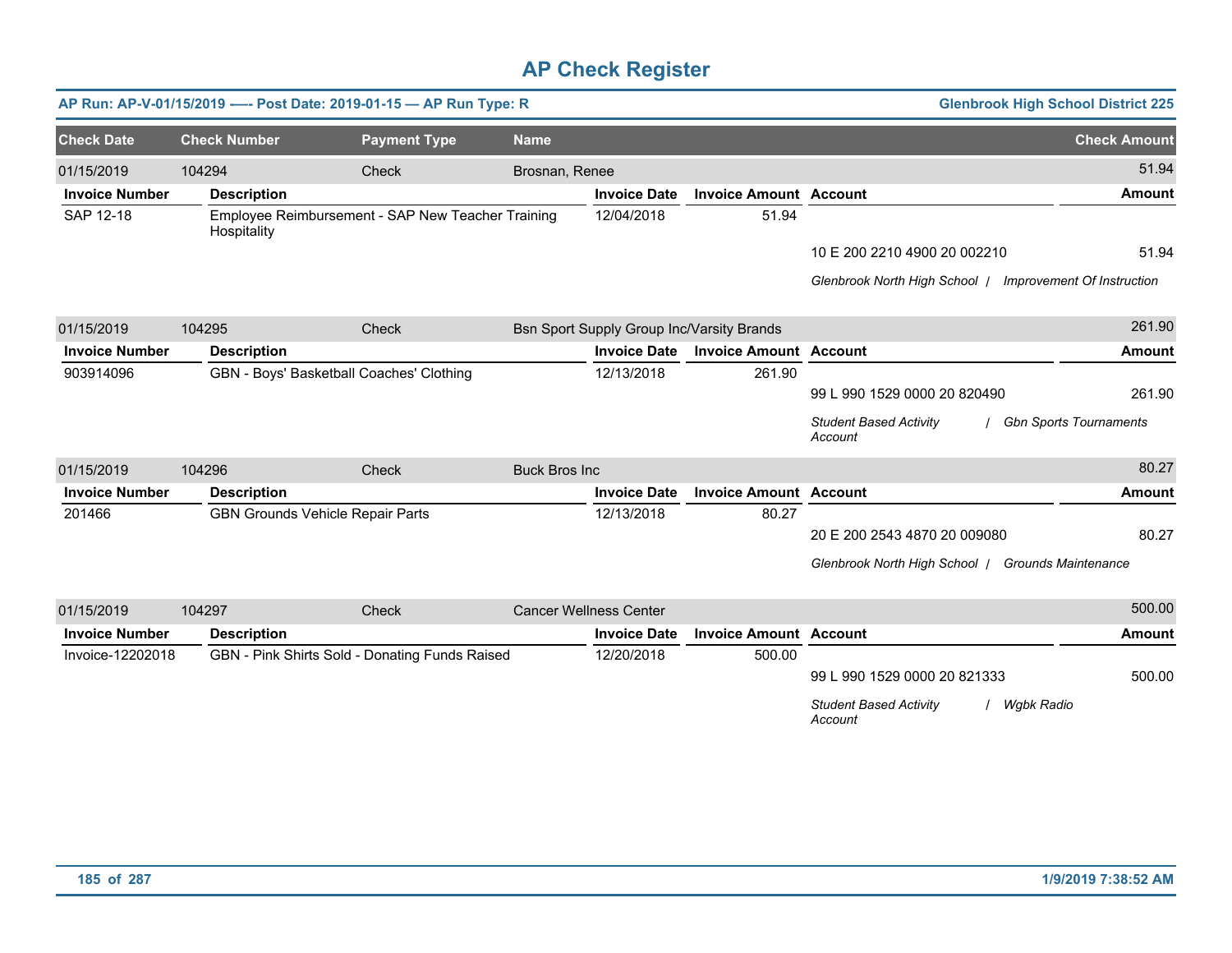|                       | AP Run: AP-V-01/15/2019 ---- Post Date: 2019-01-15 - AP Run Type: R |                                                         |                     |                               |                               |                                                        | <b>Glenbrook High School District 225</b> |
|-----------------------|---------------------------------------------------------------------|---------------------------------------------------------|---------------------|-------------------------------|-------------------------------|--------------------------------------------------------|-------------------------------------------|
| <b>Check Date</b>     | <b>Check Number</b>                                                 | <b>Payment Type</b>                                     | <b>Name</b>         |                               |                               |                                                        | <b>Check Amount</b>                       |
| 01/15/2019            | 104298                                                              | <b>Check</b>                                            |                     | Canon Solutions America, Inc. |                               |                                                        | 782.00                                    |
| <b>Invoice Number</b> | <b>Description</b>                                                  |                                                         |                     | <b>Invoice Date</b>           | <b>Invoice Amount Account</b> |                                                        | <b>Amount</b>                             |
| 146180641             | <b>GBS - Copier Staples</b>                                         |                                                         |                     | 12/19/2018                    | 782.00                        | 10 E 300 2574 4100 30 002574                           | 782.00                                    |
|                       |                                                                     |                                                         |                     |                               |                               |                                                        |                                           |
|                       |                                                                     |                                                         |                     |                               |                               | Glenbrook South High School / Printing and Duplicating |                                           |
| 01/15/2019            | 104299                                                              | Check                                                   | Carpenter, Daniel J |                               |                               |                                                        | 55.93                                     |
| <b>Invoice Number</b> | <b>Description</b>                                                  |                                                         |                     | <b>Invoice Date</b>           | <b>Invoice Amount Account</b> |                                                        | <b>Amount</b>                             |
| Nov 2018 Mileage      | 11/5/18 - 11/27/18                                                  | Employee Reimbursement - Mileage To/From Transition     |                     | 11/05/2018                    | 55.93                         |                                                        |                                           |
|                       |                                                                     |                                                         |                     |                               |                               | 10 E 100 2330 3323 10 001300                           | 55.93                                     |
|                       |                                                                     |                                                         |                     |                               |                               | Administraton                                          | <b>Special Education</b>                  |
| 01/15/2019            | 104300                                                              | Check                                                   | Castelli, Paul R    |                               |                               |                                                        | 51.97                                     |
| <b>Invoice Number</b> | <b>Description</b>                                                  |                                                         |                     | <b>Invoice Date</b>           | <b>Invoice Amount Account</b> |                                                        | <b>Amount</b>                             |
| 12-21-2018            |                                                                     | Employee Reimbursement - Biology Instructional Supplies |                     | 12/18/2018                    | 51.97                         |                                                        |                                           |
|                       |                                                                     |                                                         |                     |                               |                               | 10 E 500 1212 4200 50 001360                           | 51.97                                     |
|                       |                                                                     |                                                         |                     |                               |                               | <b>Glenbrook Off Campus</b><br>Center                  | Off Campus Instruction                    |
| 01/15/2019            | 104301                                                              | Check                                                   | Cataudella, Frank M |                               |                               |                                                        | 52.00                                     |
| <b>Invoice Number</b> | <b>Description</b>                                                  |                                                         |                     | <b>Invoice Date</b>           | <b>Invoice Amount Account</b> |                                                        | <b>Amount</b>                             |
| 12212018              | Official Basketball (Boys) at GBN                                   | Athletic Official for 12/21/2018 Lower Level, 1 Game, 1 |                     | 12/21/2018                    | 52.00                         |                                                        |                                           |
|                       |                                                                     |                                                         |                     |                               |                               | 10 E 200 1510 3105 20 005215                           | 52.00                                     |
|                       |                                                                     |                                                         |                     |                               |                               | Glenbrook North High School   Boys Basketball          |                                           |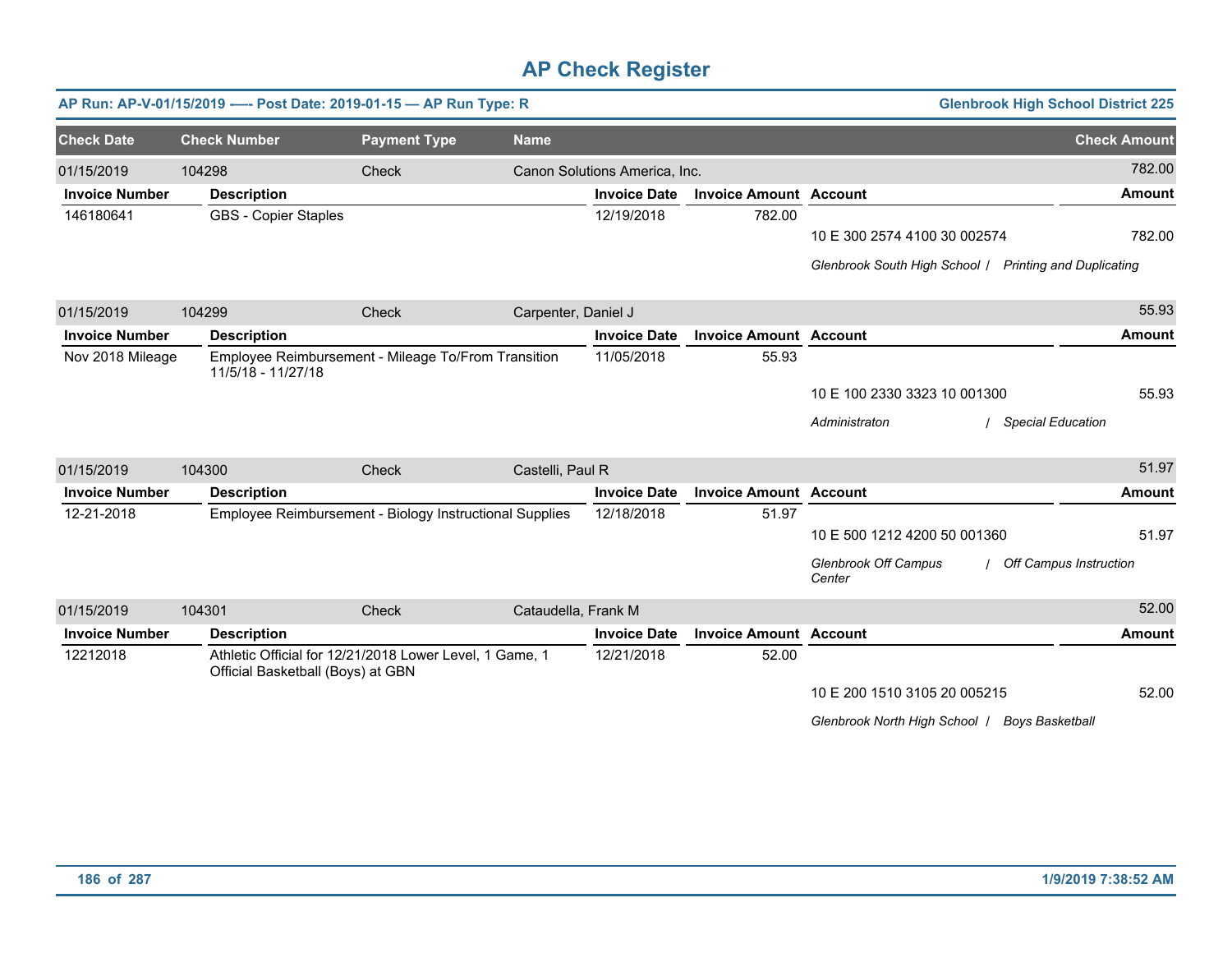|                       |                     | AP Run: AP-V-01/15/2019 ---- Post Date: 2019-01-15 - AP Run Type: R                            |                 |                                  |                               |                                                   | <b>Glenbrook High School District 225</b> |
|-----------------------|---------------------|------------------------------------------------------------------------------------------------|-----------------|----------------------------------|-------------------------------|---------------------------------------------------|-------------------------------------------|
| <b>Check Date</b>     | <b>Check Number</b> | <b>Payment Type</b>                                                                            | <b>Name</b>     |                                  |                               |                                                   | <b>Check Amount</b>                       |
| 01/15/2019            | 104302              | Check                                                                                          | Chalekian, John |                                  |                               |                                                   | 137.00                                    |
| <b>Invoice Number</b> | <b>Description</b>  |                                                                                                |                 | <b>Invoice Date</b>              | <b>Invoice Amount Account</b> |                                                   | <b>Amount</b>                             |
| 12222018              |                     | Athletic Official for 12/22/2018 Lower Level, 2 Games, 2 or<br>More Officials Wrestling at GBN |                 | 12/22/2018                       | 137.00                        |                                                   |                                           |
|                       |                     |                                                                                                |                 |                                  |                               | 10 E 200 1510 3105 20 005295                      | 137.00                                    |
|                       |                     |                                                                                                |                 |                                  |                               | Glenbrook North High School   Wrestling           |                                           |
| 01/15/2019            | 104303              | Check                                                                                          |                 | City Welding Sales & Service Inc |                               |                                                   | 721.34                                    |
| <b>Invoice Number</b> | <b>Description</b>  |                                                                                                |                 | <b>Invoice Date</b>              | <b>Invoice Amount Account</b> |                                                   | <b>Amount</b>                             |
| 65194                 |                     | Welding and Autos Class Gas Tank Refills - Dec 2018                                            |                 | 12/13/2018                       | 721.34                        | 10 E 200 1400 4100 20 001405                      | 721.34                                    |
|                       |                     |                                                                                                |                 |                                  |                               | Glenbrook North High School   Technical Education |                                           |
| 01/15/2019            | 104304              | Check                                                                                          |                 | Compass Health Center LLC        |                               |                                                   | 1,440.00                                  |
| <b>Invoice Number</b> | <b>Description</b>  |                                                                                                |                 | <b>Invoice Date</b>              | <b>Invoice Amount Account</b> |                                                   | <b>Amount</b>                             |
| 6626                  |                     | Hospital Instruction Services - Oct & Nov 2018                                                 |                 | 12/12/2018                       | 640.00                        |                                                   |                                           |
|                       |                     |                                                                                                |                 |                                  |                               | 10 E 100 1213 3111 10 001370                      | 640.00                                    |
|                       |                     |                                                                                                |                 |                                  |                               | Administraton                                     | / Hospital Instruction Services           |
| 6631                  |                     | Hospital Instruction Services - Oct & Nov 2018                                                 |                 | 12/12/2018                       | 800.00                        |                                                   |                                           |
|                       |                     |                                                                                                |                 |                                  |                               | 10 E 100 1213 3111 10 001370                      | 800.00                                    |
|                       |                     |                                                                                                |                 |                                  |                               | Administraton                                     | / Hospital Instruction Services           |
| 01/15/2019            | 104305              | Check                                                                                          |                 | Computer Drive of Skokie, Inc    |                               |                                                   | 1,437.00                                  |
| <b>Invoice Number</b> | <b>Description</b>  |                                                                                                |                 | <b>Invoice Date</b>              | <b>Invoice Amount Account</b> |                                                   | <b>Amount</b>                             |
| 231075                |                     | Repair of District-Wide Computer Equipment                                                     |                 | 11/12/2018                       | 285.00                        | 10 E 100 2660 3120 10 002660                      | 225.00                                    |
|                       |                     |                                                                                                |                 |                                  |                               | Administraton                                     | <b>Technology Services</b>                |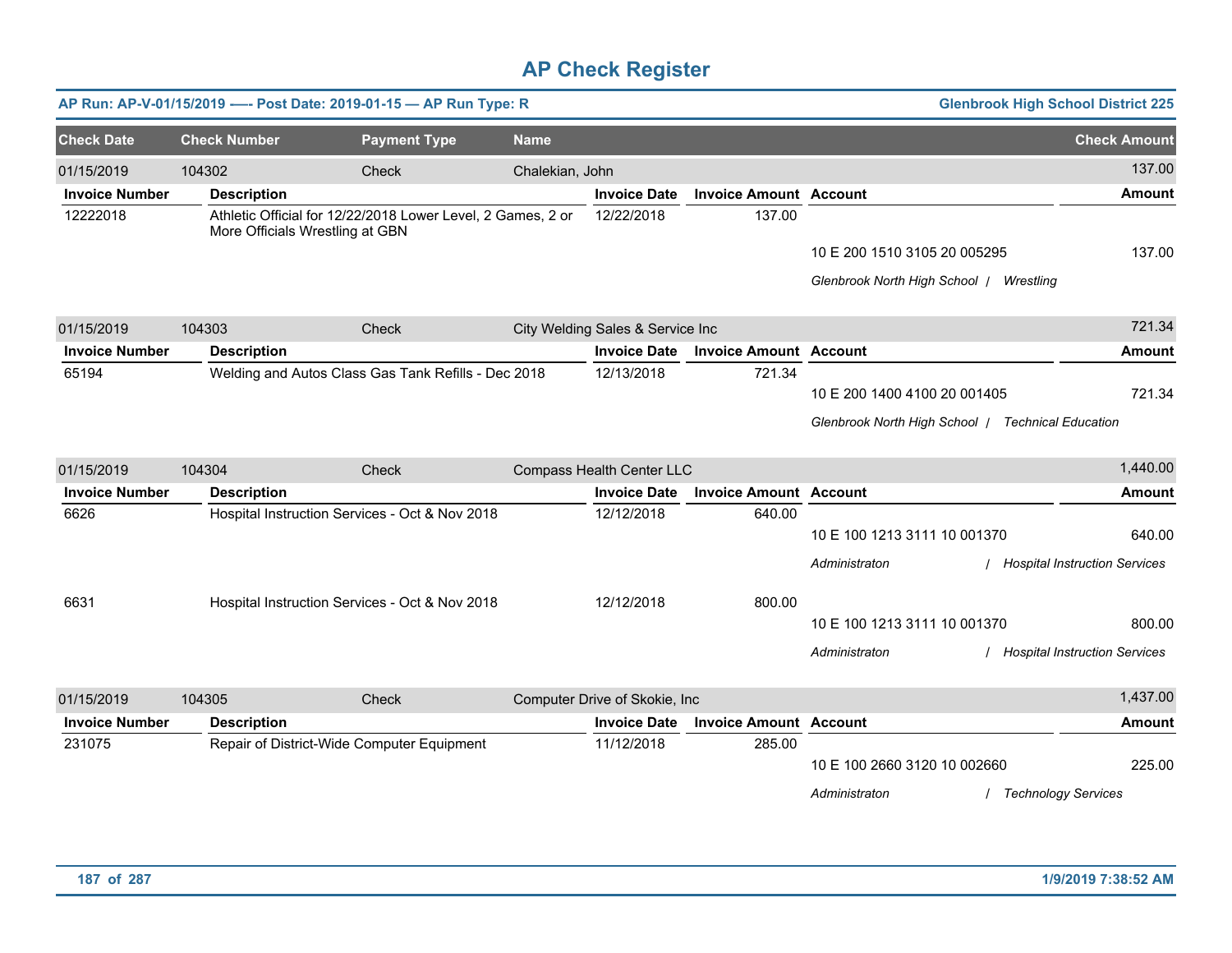|                           |                     | AP Run: AP-V-01/15/2019 ---- Post Date: 2019-01-15 - AP Run Type: R                             |                    |                               |                               |                                          |                    | <b>Glenbrook High School District 225</b> |
|---------------------------|---------------------|-------------------------------------------------------------------------------------------------|--------------------|-------------------------------|-------------------------------|------------------------------------------|--------------------|-------------------------------------------|
| <b>Check Date</b>         | <b>Check Number</b> | <b>Payment Type</b>                                                                             | <b>Name</b>        |                               |                               |                                          |                    | <b>Check Amount</b>                       |
| 01/15/2019                | 104305              | Check                                                                                           |                    | Computer Drive of Skokie, Inc |                               |                                          |                    | 1,437.00                                  |
| <b>Invoice Number</b>     | <b>Description</b>  |                                                                                                 |                    | <b>Invoice Date</b>           | <b>Invoice Amount Account</b> |                                          |                    | <b>Amount</b>                             |
|                           |                     |                                                                                                 |                    |                               |                               | 10 E 100 2660 7411 10 002660             |                    | 60.00                                     |
|                           |                     |                                                                                                 |                    |                               |                               | Administraton                            |                    | <b>Technology Services</b>                |
| 231156                    |                     | Repair of District-Wide Computer Equipment                                                      |                    | 12/06/2018                    | 1,152.00                      |                                          |                    |                                           |
|                           |                     |                                                                                                 |                    |                               |                               | 10 E 100 2660 3120 10 002660             |                    | 450.00                                    |
|                           |                     |                                                                                                 |                    |                               |                               | Administraton                            |                    | / Technology Services                     |
|                           |                     |                                                                                                 |                    |                               |                               | 10 E 100 2660 7411 10 002660             |                    | 702.00                                    |
|                           |                     |                                                                                                 |                    |                               |                               | Administraton                            |                    | / Technology Services                     |
| 01/15/2019                | 104306              | Check                                                                                           | Corrigan, Alyssa V |                               |                               |                                          |                    | 160.00                                    |
| <b>Invoice Number</b>     | <b>Description</b>  |                                                                                                 |                    | <b>Invoice Date</b>           | <b>Invoice Amount Account</b> |                                          |                    | <b>Amount</b>                             |
| 01072019                  |                     | Employee Meal Advance - Debate - Crestian Policy Classic<br>and Round Robin - 2/13/19 - 2/17/19 |                    | 02/13/2019                    | 160.00                        |                                          |                    |                                           |
|                           |                     |                                                                                                 |                    |                               |                               | 10 E 300 1520 3330 30 005820             |                    | 160.00                                    |
|                           |                     |                                                                                                 |                    |                               |                               | Glenbrook South High School / Debate     |                    |                                           |
| 01/15/2019                | 104307              | Check                                                                                           | Cowell, Robert R   |                               |                               |                                          |                    | 60.60                                     |
| <b>Invoice Number</b>     | <b>Description</b>  |                                                                                                 |                    | <b>Invoice Date</b>           | <b>Invoice Amount Account</b> |                                          |                    | <b>Amount</b>                             |
| michaels dec 14 and<br>15 | Supplies            | Employee Reimbursement - Onward House Goodie Bag                                                |                    | 12/14/2018                    | 60.60                         |                                          |                    |                                           |
|                           |                     |                                                                                                 |                    |                               |                               | 99 L 990 1529 0000 30 831300             |                    | 60.60                                     |
|                           |                     |                                                                                                 |                    |                               |                               | <b>Student Based Activity</b><br>Account | / Tutoring Project |                                           |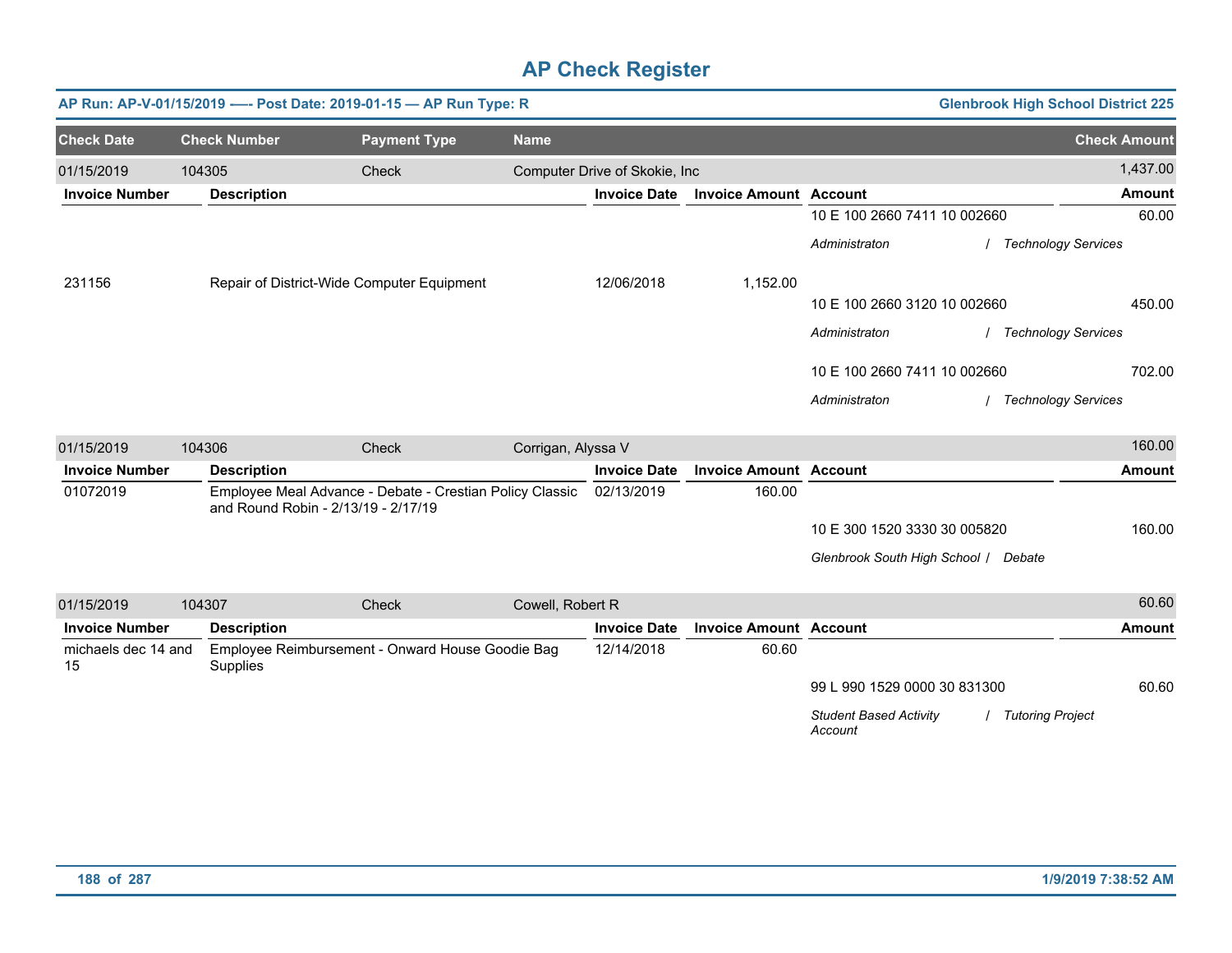|                       |                        | AP Run: AP-V-01/15/2019 ---- Post Date: 2019-01-15 - AP Run Type: R                                   |             |                            |                               |                                                                                        | <b>Glenbrook High School District 225</b> |
|-----------------------|------------------------|-------------------------------------------------------------------------------------------------------|-------------|----------------------------|-------------------------------|----------------------------------------------------------------------------------------|-------------------------------------------|
| <b>Check Date</b>     | <b>Check Number</b>    | <b>Payment Type</b>                                                                                   | <b>Name</b> |                            |                               |                                                                                        | <b>Check Amount</b>                       |
| 01/15/2019            | 104308                 | Check                                                                                                 |             | Creasey, Gareth or Melissa |                               |                                                                                        | 100.00                                    |
| <b>Invoice Number</b> | <b>Description</b>     |                                                                                                       |             | <b>Invoice Date</b>        | <b>Invoice Amount Account</b> |                                                                                        | <b>Amount</b>                             |
| PA122118b             |                        | <b>GBN</b> - Student Permanent Art Collection Purchase                                                |             | 12/21/2018                 | 100.00                        | 10 E 200 2410 4100 20 002410<br>Glenbrook North High School   Principal's Office       | 100.00                                    |
| 01/15/2019            | 104309                 | Check                                                                                                 |             | Creative Graphic Arts Inc  |                               |                                                                                        | 1,635.00                                  |
| <b>Invoice Number</b> | <b>Description</b>     |                                                                                                       |             | <b>Invoice Date</b>        | <b>Invoice Amount Account</b> |                                                                                        | <b>Amount</b>                             |
| 113018-3              | GBS 2018-2019 Profiles |                                                                                                       |             | 11/30/2018                 | 610.00                        | 10 E 300 2121 3600 30 002125<br>Glenbrook South High School / College Resource Center  | 610.00                                    |
| GBS2017-07-17         |                        | GBS - Typesetting, Design, Color Film, and Photo Film for<br>2017-18 Student Activities Calendar      |             | 07/17/2017                 | 1,025.00                      | 10 E 300 2410 3600 30 002410<br>Glenbrook South High School / Principal's Office       | 1,025.00                                  |
| 01/15/2019            | 104310                 | <b>Check</b>                                                                                          | Csuri, Tim  |                            |                               |                                                                                        | 91.00                                     |
| <b>Invoice Number</b> | <b>Description</b>     |                                                                                                       |             | <b>Invoice Date</b>        | <b>Invoice Amount Account</b> |                                                                                        | <b>Amount</b>                             |
| 12212018              |                        | Athletic Official for 12/21/2018 Lower Level, 1 Game, 2 or<br>More Officials Basketball (Boys) at GBN |             | 12/21/2018                 | 91.00                         | 10 E 200 1510 3105 20 005215<br>Glenbrook North High School   Boys Basketball          | 91.00                                     |
| 01/15/2019            | 104311                 | Check                                                                                                 |             | Cytrynbaum Ph D, Solomon   |                               |                                                                                        | 2,225.00                                  |
| <b>Invoice Number</b> | <b>Description</b>     |                                                                                                       |             | <b>Invoice Date</b>        | <b>Invoice Amount Account</b> |                                                                                        | <b>Amount</b>                             |
| 12012018              |                        | GBN - Psychologist Consultant Services - 9/21/18 - 12/1/18                                            |             | 12/01/2018                 | 2,225.00                      | 10 E 200 1212 3120 20 001312<br>Glenbrook North High School / Social/Emotional Program | 2,225.00                                  |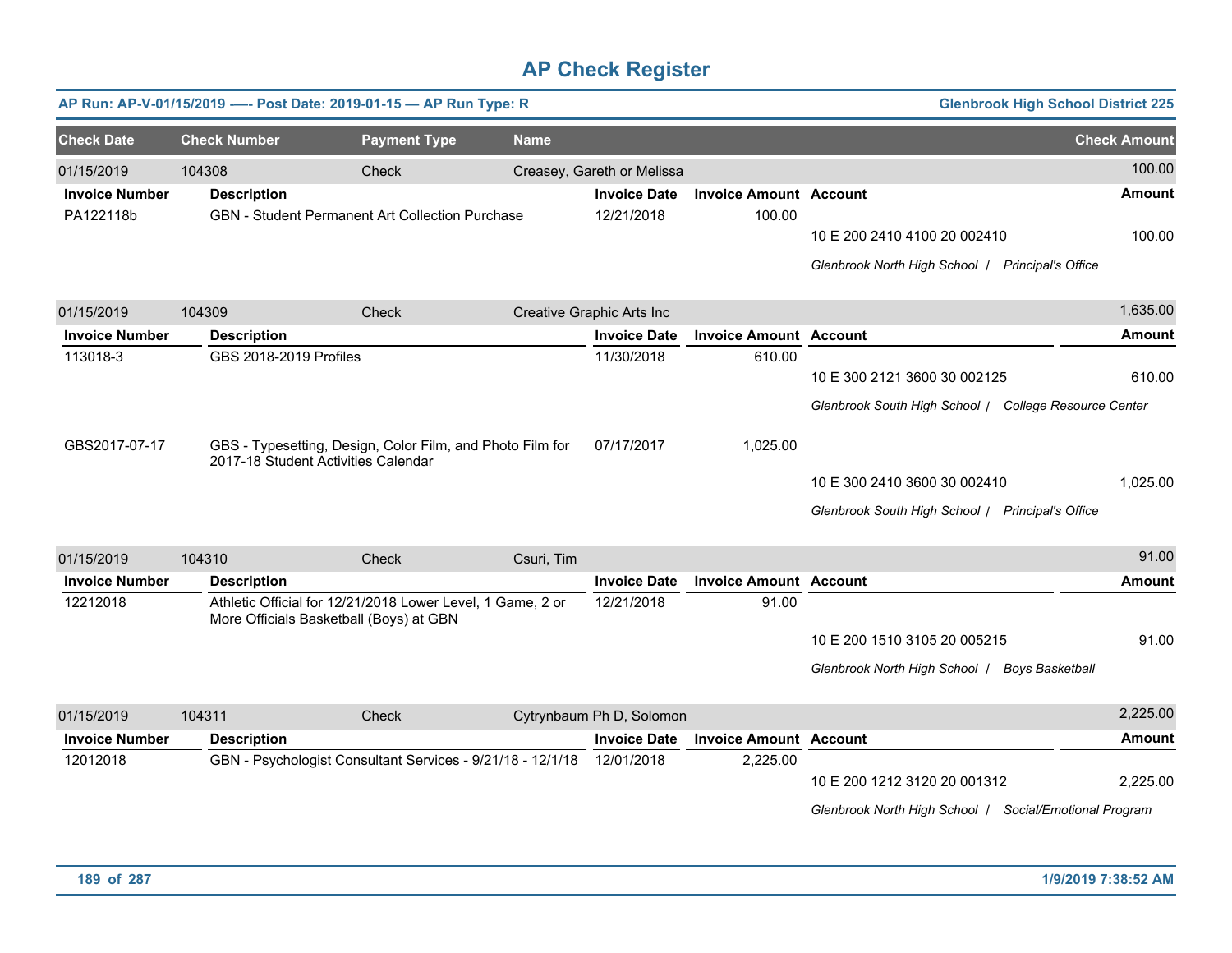|                       |                     | AP Run: AP-V-01/15/2019 ---- Post Date: 2019-01-15 - AP Run Type: R   |                     |                                  |                               | <b>Glenbrook High School District 225</b>        |                     |
|-----------------------|---------------------|-----------------------------------------------------------------------|---------------------|----------------------------------|-------------------------------|--------------------------------------------------|---------------------|
| <b>Check Date</b>     | <b>Check Number</b> | <b>Payment Type</b>                                                   | <b>Name</b>         |                                  |                               |                                                  | <b>Check Amount</b> |
| 01/15/2019            | 104312              | Check                                                                 |                     | De Wolfe Music USA Inc.          |                               |                                                  | 825.00              |
| <b>Invoice Number</b> | <b>Description</b>  |                                                                       |                     | <b>Invoice Date</b>              | <b>Invoice Amount Account</b> |                                                  | <b>Amount</b>       |
| 00014044              |                     | GBN/GBS - Broadcasting TV Annual License Fee                          |                     | 12/01/2018                       | 825.00                        | 10 E 200 1400 6400 20 001410                     | 412.50              |
|                       |                     |                                                                       |                     |                                  |                               | Glenbrook North High School   Broadcasting       |                     |
|                       |                     |                                                                       |                     |                                  |                               | 10 E 300 1400 6400 30 001410                     | 412.50              |
|                       |                     |                                                                       |                     |                                  |                               | Glenbrook South High School / Broadcasting       |                     |
| 01/15/2019            | 104313              | Check                                                                 | Dec, Mark E         |                                  |                               |                                                  | 370.00              |
| <b>Invoice Number</b> | <b>Description</b>  |                                                                       |                     | <b>Invoice Date</b>              | <b>Invoice Amount Account</b> |                                                  | <b>Amount</b>       |
| TuitionFall18         |                     | Employee Reimbursement - Tuition Fall 2018                            |                     | 12/19/2018                       | 370.00                        |                                                  |                     |
|                       |                     |                                                                       |                     |                                  |                               | 10 E 100 2210 2300 10 002210                     | 370.00              |
|                       |                     |                                                                       |                     |                                  |                               | Administraton<br>Improvement Of Instruction      |                     |
| 01/15/2019            | 104314              | Check                                                                 |                     | Desert Springs Water Company Inc |                               |                                                  | 90.00               |
| <b>Invoice Number</b> | <b>Description</b>  |                                                                       |                     | <b>Invoice Date</b>              | <b>Invoice Amount Account</b> |                                                  | <b>Amount</b>       |
| 1462                  | 3/31/19             | GBS Social Studies - Water Cooler Rental Services 1/1/19 - 12/31/2018 |                     |                                  | 90.00                         |                                                  |                     |
|                       |                     |                                                                       |                     |                                  |                               | 10 E 300 1130 4900 30 001060                     | 90.00               |
|                       |                     |                                                                       |                     |                                  |                               | Glenbrook South High School / Social Studies     |                     |
| 01/15/2019            | 104315              | Check                                                                 | Donaubauer, Susan C |                                  |                               |                                                  | 109.34              |
| <b>Invoice Number</b> | <b>Description</b>  |                                                                       |                     | <b>Invoice Date</b>              | <b>Invoice Amount Account</b> |                                                  | <b>Amount</b>       |
| class act 12-19-18    |                     | Employee Reimbursement - Class Act Supplies                           |                     | 12/19/2018                       | 109.34                        | 10 E 200 2410 4100 20 002410                     | 109.34              |
|                       |                     |                                                                       |                     |                                  |                               | Glenbrook North High School   Principal's Office |                     |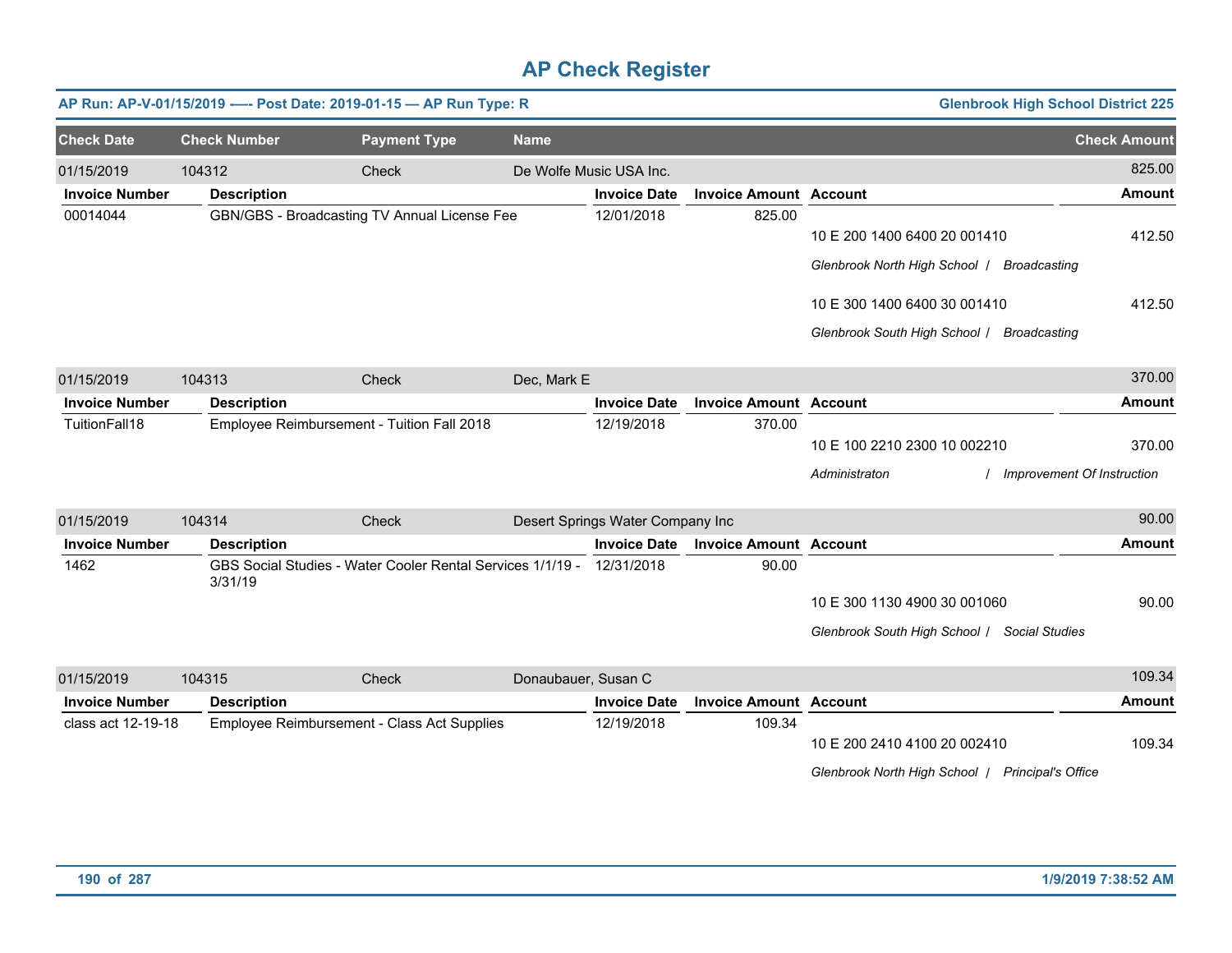|                       |                     | AP Run: AP-V-01/15/2019 ---- Post Date: 2019-01-15 - AP Run Type: R                                    |                    |                     |                               | <b>Glenbrook High School District 225</b>                  |                     |
|-----------------------|---------------------|--------------------------------------------------------------------------------------------------------|--------------------|---------------------|-------------------------------|------------------------------------------------------------|---------------------|
| <b>Check Date</b>     | <b>Check Number</b> | <b>Payment Type</b>                                                                                    | <b>Name</b>        |                     |                               |                                                            | <b>Check Amount</b> |
| 01/15/2019            | 104316              | Check                                                                                                  | Dote, Joseph P     |                     |                               |                                                            | 91.00               |
| <b>Invoice Number</b> | <b>Description</b>  |                                                                                                        |                    | <b>Invoice Date</b> | <b>Invoice Amount Account</b> |                                                            | <b>Amount</b>       |
| 12212018              |                     | Athletic Official for 12/21/2018 Lower Level, 2 Games, 2 or<br>More Officials Basketball (Boys) at GBS |                    | 12/21/2018          | 91.00                         |                                                            |                     |
|                       |                     |                                                                                                        |                    |                     |                               | 10 E 300 1510 3105 30 005215                               | 91.00               |
|                       |                     |                                                                                                        |                    |                     |                               | Glenbrook South High School / Boys Basketball              |                     |
| 01/15/2019            | 104317              | Check                                                                                                  | Dunn II, Eugene C  |                     |                               |                                                            | 52.00               |
| <b>Invoice Number</b> | <b>Description</b>  |                                                                                                        |                    | <b>Invoice Date</b> | <b>Invoice Amount Account</b> |                                                            | <b>Amount</b>       |
| 12212018              |                     | Athletic Official for 12/21/2018 Lower Level, 1 Game, 2 or<br>More Officials Basketball (Boys) at GBS  |                    | 12/21/2018          | 52.00                         |                                                            |                     |
|                       |                     |                                                                                                        |                    |                     |                               | 10 E 300 1510 3105 30 005215                               | 52.00               |
|                       |                     |                                                                                                        |                    |                     |                               | Glenbrook South High School   Boys Basketball              |                     |
| 01/15/2019            | 104318              | Check                                                                                                  | Dunne, Lee or Liza |                     |                               |                                                            | 43.96               |
| <b>Invoice Number</b> | <b>Description</b>  |                                                                                                        |                    | <b>Invoice Date</b> | <b>Invoice Amount Account</b> |                                                            | <b>Amount</b>       |
| snowball 2018         |                     | Parent Reimbursement - Snowball Supplies                                                               |                    | 12/17/2018          | 43.96                         |                                                            |                     |
|                       |                     |                                                                                                        |                    |                     |                               | 99 L 990 1529 0000 20 820890                               | 43.96               |
|                       |                     |                                                                                                        |                    |                     |                               | <b>Student Based Activity</b><br>Snowball/reach<br>Account |                     |
| 01/15/2019            | 104319              | Check                                                                                                  | Edgenuity Inc.     |                     |                               |                                                            | 500.00              |
| <b>Invoice Number</b> | <b>Description</b>  |                                                                                                        |                    | <b>Invoice Date</b> | <b>Invoice Amount Account</b> |                                                            | <b>Amount</b>       |
| 52079                 | Rasavong            | GBN - Online Testing Webinar for Non-Cert Employee C                                                   |                    | 12/13/2018          | 500.00                        |                                                            |                     |
|                       |                     |                                                                                                        |                    |                     |                               | 10 E 200 2121 3113 20 002120                               | 500.00              |
|                       |                     |                                                                                                        |                    |                     |                               | Glenbrook North High School   Guidance Services            |                     |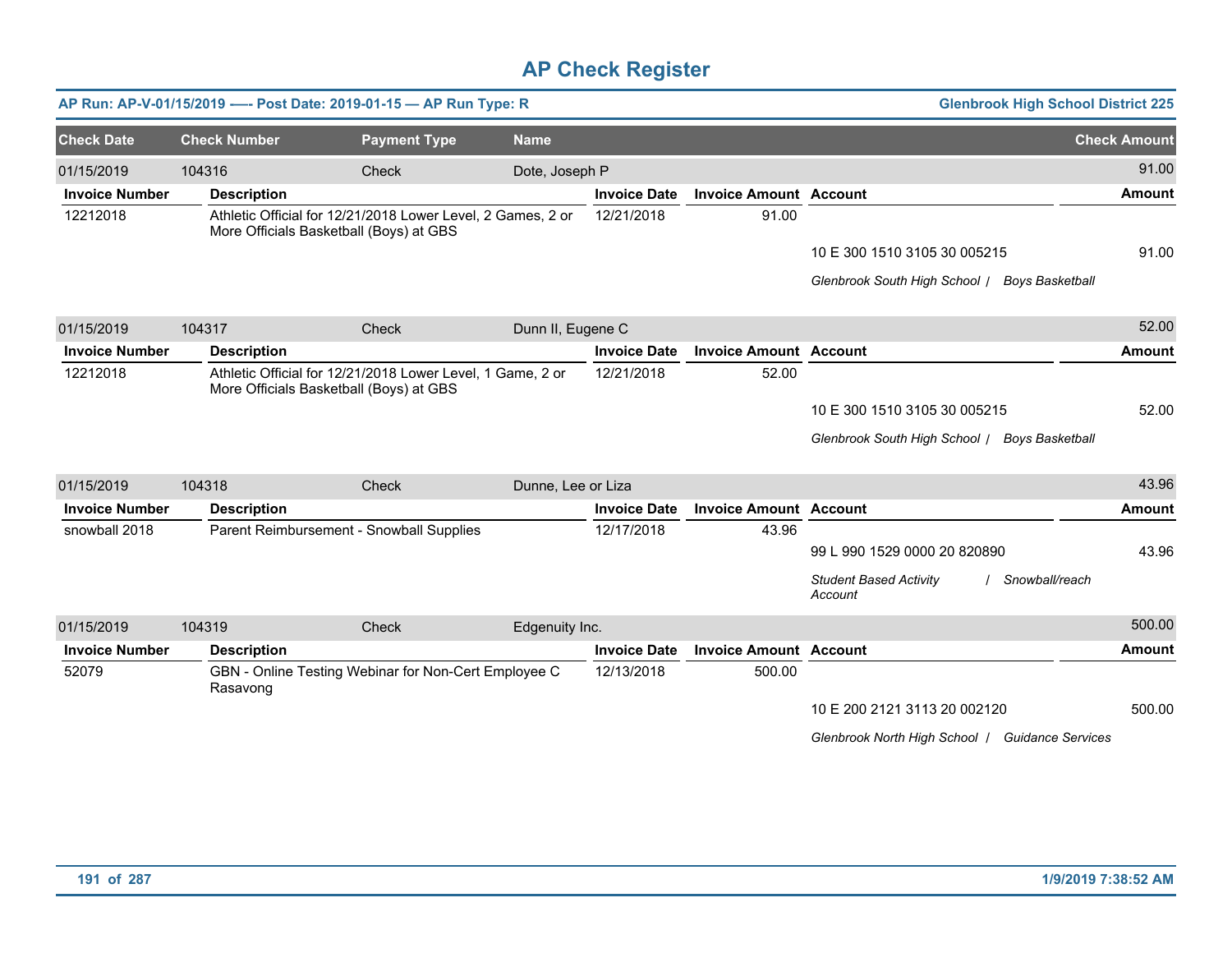|                       |                            | AP Run: AP-V-01/15/2019 ---- Post Date: 2019-01-15 - AP Run Type: R |                   |                                       |                               | <b>Glenbrook High School District 225</b>          |                     |
|-----------------------|----------------------------|---------------------------------------------------------------------|-------------------|---------------------------------------|-------------------------------|----------------------------------------------------|---------------------|
| <b>Check Date</b>     | <b>Check Number</b>        | <b>Payment Type</b>                                                 | <b>Name</b>       |                                       |                               |                                                    | <b>Check Amount</b> |
| 01/15/2019            | 104320                     | Check                                                               |                   | Engler Callaway Baasten and Sraga LLC |                               |                                                    | 3,102.00            |
| <b>Invoice Number</b> | <b>Description</b>         |                                                                     |                   | <b>Invoice Date</b>                   | <b>Invoice Amount Account</b> |                                                    | <b>Amount</b>       |
| 24622                 |                            | Legal Services - Special Education                                  |                   | 12/05/2018                            | 3,102.00                      |                                                    |                     |
|                       |                            |                                                                     |                   |                                       |                               | 10 E 100 2330 3180 10 001300                       | 3,102.00            |
|                       |                            |                                                                     |                   |                                       |                               | <b>Special Education</b><br>Administraton          |                     |
| 01/15/2019            | 104321                     | Check                                                               |                   | Evanston Township HS                  |                               |                                                    | 1,680.00            |
| <b>Invoice Number</b> | <b>Description</b>         |                                                                     |                   | <b>Invoice Date</b>                   | <b>Invoice Amount Account</b> |                                                    | <b>Amount</b>       |
| ED122118              | Tournament 2/1/19 - 2/3/19 | GBN Debate - Entry Fees - Evanston Superb Owl                       |                   | 12/21/2018                            | 1,680.00                      |                                                    |                     |
|                       |                            |                                                                     |                   |                                       |                               | 99 L 990 1529 0000 20 820739                       | 1,680.00            |
|                       |                            |                                                                     |                   |                                       |                               | <b>Student Based Activity</b><br>Debate<br>Account |                     |
| 01/15/2019            | 104322                     | Check                                                               | Fallico, Craig R  |                                       |                               |                                                    | 350.00              |
| <b>Invoice Number</b> | <b>Description</b>         |                                                                     |                   | <b>Invoice Date</b>                   | <b>Invoice Amount Account</b> |                                                    | <b>Amount</b>       |
| 12142018              | Varsity 10 Games at GBS    | Athletic Official for 12/14/2018 Tournament Wrestling               |                   | 12/14/2018                            | 350.00                        |                                                    |                     |
|                       |                            |                                                                     |                   |                                       |                               | 10 E 300 1510 3105 30 005295                       | 350.00              |
|                       |                            |                                                                     |                   |                                       |                               | Glenbrook South High School /<br>Wrestling         |                     |
| 01/15/2019            | 104323                     | Check                                                               | Fellinger, Dave W |                                       |                               |                                                    | 350.00              |
| <b>Invoice Number</b> | <b>Description</b>         |                                                                     |                   | <b>Invoice Date</b>                   | <b>Invoice Amount Account</b> |                                                    | <b>Amount</b>       |
| 12142018              | Varsity 10 Games at GBS    | Athletic Official for 12/14/2018 Tournament Wrestling               |                   | 12/14/2018                            | 350.00                        |                                                    |                     |
|                       |                            |                                                                     |                   |                                       |                               | 10 E 300 1510 3105 30 005295                       | 350.00              |
|                       |                            |                                                                     |                   |                                       |                               | Glenbrook South High School / Wrestling            |                     |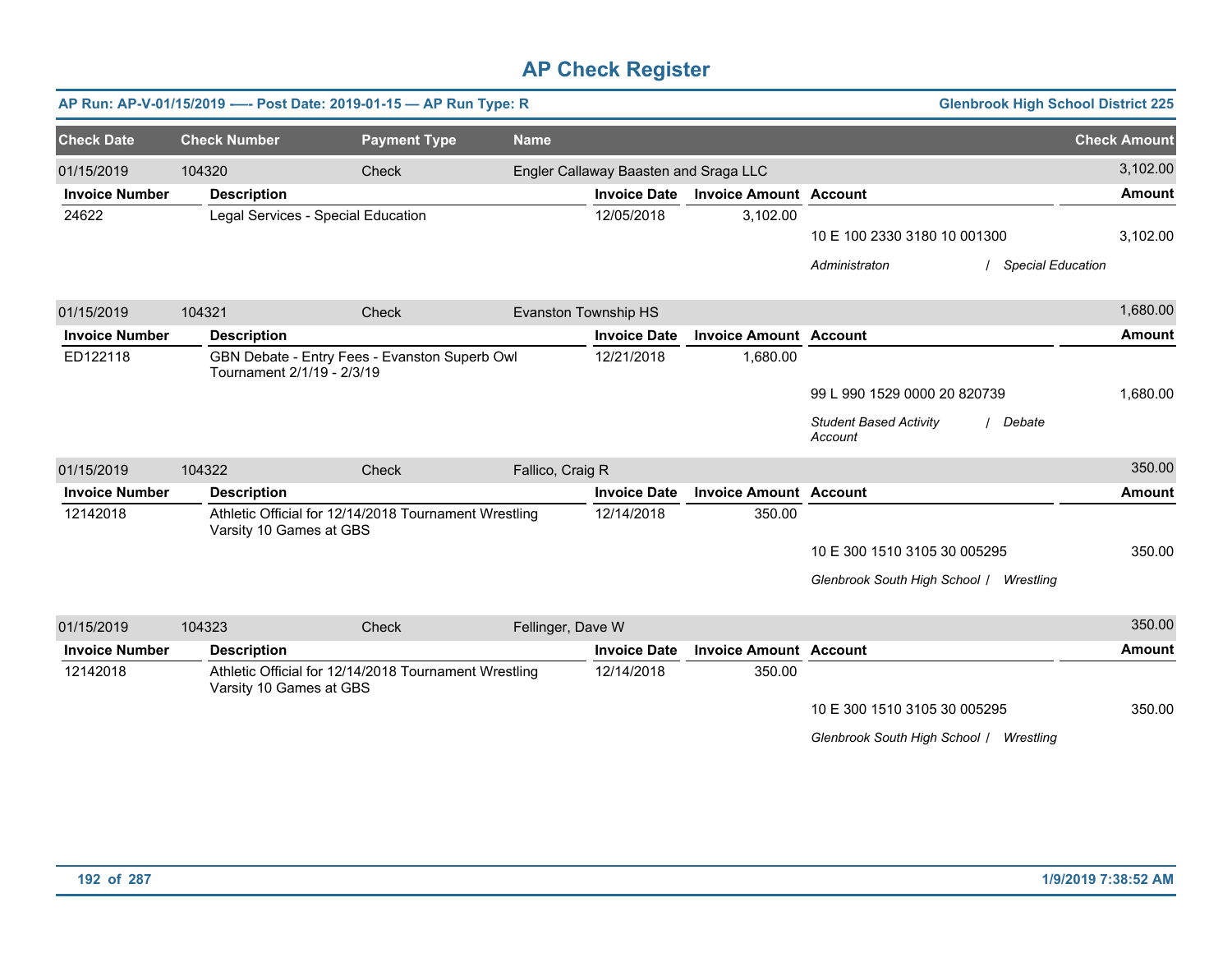|                       |                                   | AP Run: AP-V-01/15/2019 ---- Post Date: 2019-01-15 - AP Run Type: R                                    |                      |                     |                               | <b>Glenbrook High School District 225</b>                                          |                     |
|-----------------------|-----------------------------------|--------------------------------------------------------------------------------------------------------|----------------------|---------------------|-------------------------------|------------------------------------------------------------------------------------|---------------------|
| <b>Check Date</b>     | <b>Check Number</b>               | <b>Payment Type</b>                                                                                    | <b>Name</b>          |                     |                               |                                                                                    | <b>Check Amount</b> |
| 01/15/2019            | 104324                            | Check                                                                                                  | Fifelski, Kurt D     |                     |                               |                                                                                    | 96.00               |
| <b>Invoice Number</b> | <b>Description</b>                |                                                                                                        |                      | <b>Invoice Date</b> | <b>Invoice Amount Account</b> |                                                                                    | <b>Amount</b>       |
| 01072019              | 2/15/19 - 2/17/19                 | Employee Meal Advance - Debate - Crestian Policy Classic                                               |                      | 02/15/2019          | 96.00                         | 10 E 300 1520 3330 30 005820<br>Glenbrook South High School   Debate               | 96.00               |
| 01/15/2019            | 104325                            | Check                                                                                                  | Fishbain, Mike       |                     |                               |                                                                                    | 104.00              |
| <b>Invoice Number</b> | <b>Description</b>                |                                                                                                        |                      | <b>Invoice Date</b> | <b>Invoice Amount Account</b> |                                                                                    | <b>Amount</b>       |
| 12132018              |                                   | Athletic Official for 12/13/2018 Lower Level, 1 Game, 2 or<br>More Officials Basketball (Girls) at GBS |                      | 12/13/2018          | 52.00                         | 10 E 300 1510 3105 30 005315<br>Glenbrook South High School / Girls Basketball     | 52.00               |
| 12182018              |                                   | Athletic Official for 12/18/2018 Lower Level, 1 Game, 2 or<br>More Officials Basketball (Girls) at GBN |                      | 12/18/2018          | 52.00                         | 10 E 200 1510 3105 20 005315<br>Glenbrook North High School   Girls Basketball     | 52.00               |
| 01/15/2019            | 104326                            | Check                                                                                                  | Flinn Scientific Inc |                     |                               |                                                                                    | 38.55               |
| <b>Invoice Number</b> | <b>Description</b>                |                                                                                                        |                      | <b>Invoice Date</b> | <b>Invoice Amount Account</b> |                                                                                    | <b>Amount</b>       |
| 2299181               | <b>GBN</b> - Biology Lab Supplies |                                                                                                        |                      | 12/14/2018          | 38.55                         | 10 E 200 1130 4100 20 001055<br>Glenbrook North High School   Science              | 38.55               |
| 01/15/2019            | 104327                            | <b>Check</b>                                                                                           | Flolo Corporation    |                     |                               |                                                                                    | 411.82              |
| <b>Invoice Number</b> | <b>Description</b>                |                                                                                                        |                      | <b>Invoice Date</b> | <b>Invoice Amount Account</b> |                                                                                    | <b>Amount</b>       |
| 437692                | <b>GBN HVAC V Belts</b>           |                                                                                                        |                      | 12/18/2018          | 411.82                        | 20 E 200 2544 4844 20 009050<br>Glenbrook North High School   Building Maintenance | 411.82              |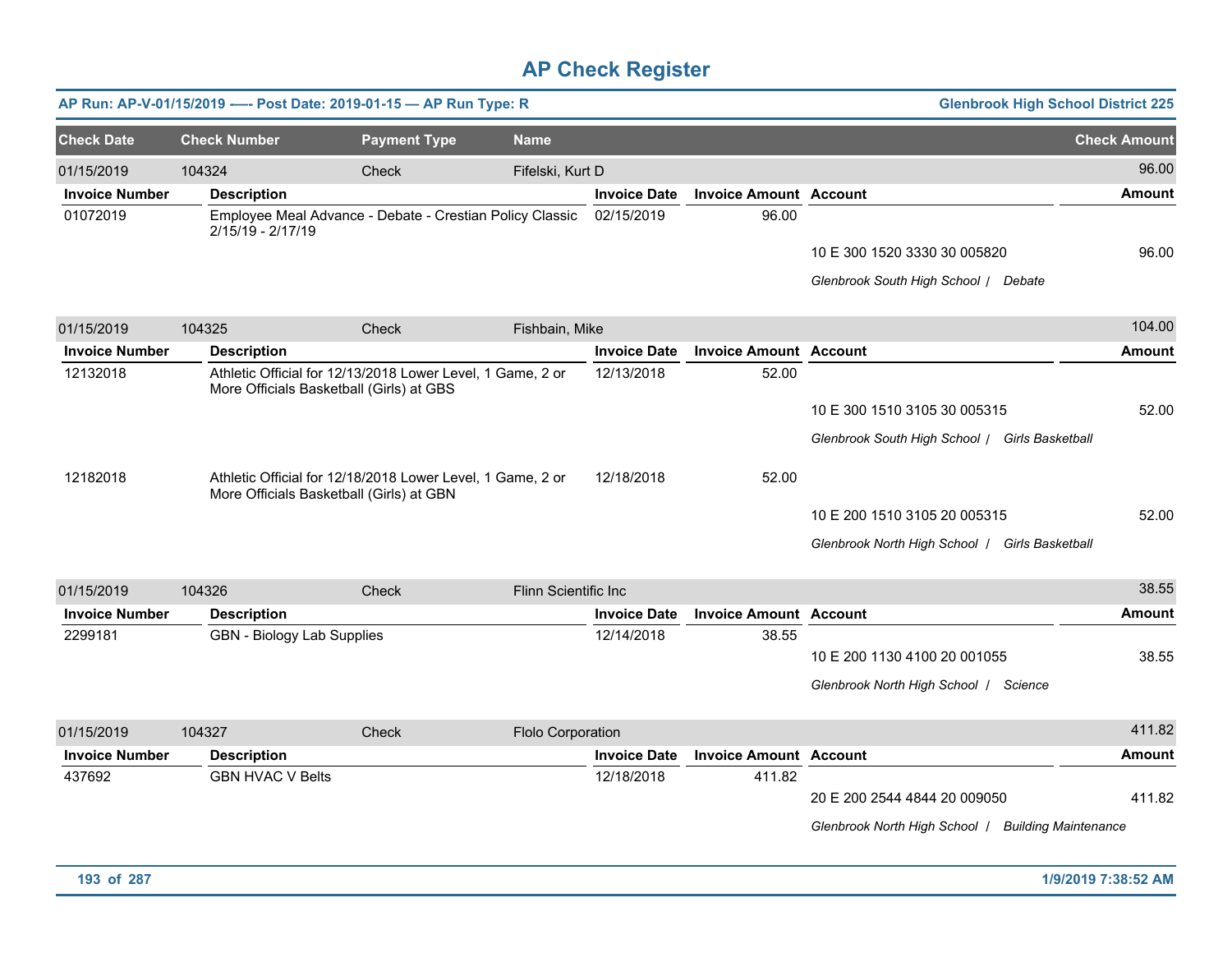|                             |                     | AP Run: AP-V-01/15/2019 ---- Post Date: 2019-01-15 - AP Run Type: R                                   |                  |                             |                               |                                                  | <b>Glenbrook High School District 225</b> |
|-----------------------------|---------------------|-------------------------------------------------------------------------------------------------------|------------------|-----------------------------|-------------------------------|--------------------------------------------------|-------------------------------------------|
| <b>Check Date</b>           | <b>Check Number</b> | <b>Payment Type</b>                                                                                   | <b>Name</b>      |                             |                               |                                                  | <b>Check Amount</b>                       |
| 01/15/2019                  | 104328              | Check                                                                                                 |                  | Fox Valley Fire & Safety    |                               |                                                  | 720.00                                    |
| <b>Invoice Number</b>       | <b>Description</b>  |                                                                                                       |                  | <b>Invoice Date</b>         | <b>Invoice Amount Account</b> |                                                  | <b>Amount</b>                             |
| IN00224218                  |                     | Annual Fire Alarm Radio Monitoring                                                                    |                  | 12/05/2018                  | 720.00                        |                                                  |                                           |
|                             |                     |                                                                                                       |                  |                             |                               | 20 E 300 2544 3270 30 009050                     | 720.00                                    |
|                             |                     |                                                                                                       |                  |                             |                               | Glenbrook South High School /                    | <b>Building Maintenance</b>               |
| 01/15/2019                  | 104329              | Check                                                                                                 | Frankel, Susan M |                             |                               |                                                  | 87.31                                     |
| <b>Invoice Number</b>       | <b>Description</b>  |                                                                                                       |                  | <b>Invoice Date</b>         | <b>Invoice Amount Account</b> |                                                  | <b>Amount</b>                             |
| 12-14-2018<br>Employee Reim |                     | Employee Reimbursement - Mileage To/From Cognitive<br>Behavioral Certificate Course 12/5/18 - 12/7/18 |                  | 12/05/2018                  | 87.31                         |                                                  |                                           |
|                             |                     |                                                                                                       |                  |                             |                               | 10 E 500 1212 3320 50 001360                     | 87.31                                     |
|                             |                     |                                                                                                       |                  |                             |                               | <b>Glenbrook Off Campus</b><br>Center            | / Off Campus Instruction                  |
| 01/15/2019                  | 104330              | Check                                                                                                 |                  | <b>FSS Technologies LLC</b> |                               |                                                  | 98.25                                     |
| <b>Invoice Number</b>       | <b>Description</b>  |                                                                                                       |                  | <b>Invoice Date</b>         | <b>Invoice Amount Account</b> |                                                  | <b>Amount</b>                             |
| 344183                      |                     | GBN Fire Dept Monitoring 1/1/19 - 3/31/19                                                             |                  | 12/15/2018                  | 98.25                         |                                                  |                                           |
|                             |                     |                                                                                                       |                  |                             |                               | 20 E 200 2544 3270 20 009050                     | 98.25                                     |
|                             |                     |                                                                                                       |                  |                             |                               | Glenbrook North High School /                    | <b>Building Maintenance</b>               |
| 01/15/2019                  | 104331              | Check                                                                                                 | Fuechsl, Megan   |                             |                               |                                                  | 350.00                                    |
| <b>Invoice Number</b>       | <b>Description</b>  |                                                                                                       |                  | <b>Invoice Date</b>         | <b>Invoice Amount Account</b> |                                                  | <b>Amount</b>                             |
| 12092018                    | 10 Games at GBS     | Athletic Official for 12/09/2018 Tournament Dance Varsity                                             |                  | 12/09/2018                  | 350.00                        |                                                  |                                           |
|                             |                     |                                                                                                       |                  |                             |                               | 10 E 300 1510 3105 30 005355                     | 350.00                                    |
|                             |                     |                                                                                                       |                  |                             |                               | Glenbrook South High School / Poms - Competitive |                                           |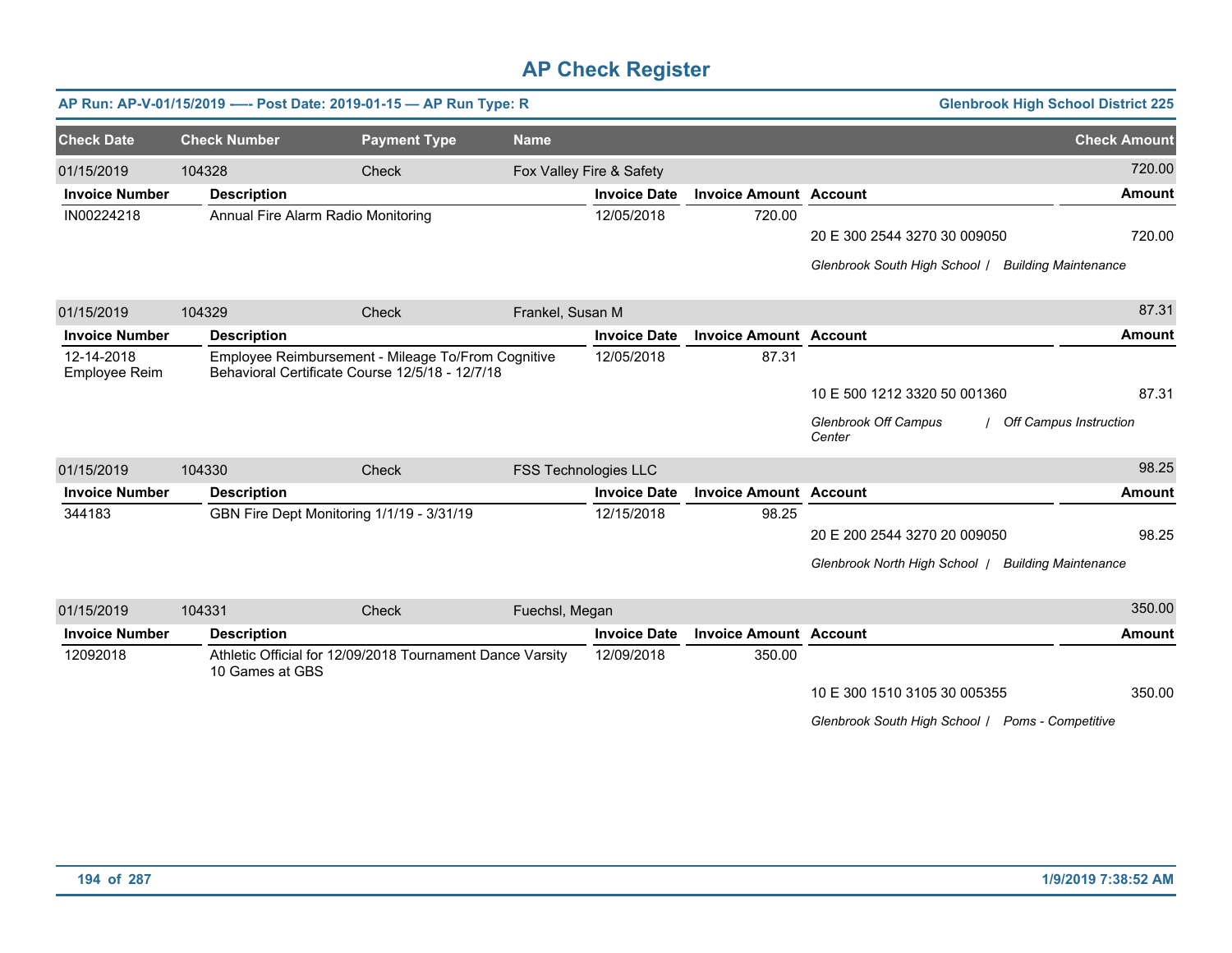|                       |                       | AP Run: AP-V-01/15/2019 ---- Post Date: 2019-01-15 - AP Run Type: R                                      |                |                     |                               | <b>Glenbrook High School District 225</b>   |                     |
|-----------------------|-----------------------|----------------------------------------------------------------------------------------------------------|----------------|---------------------|-------------------------------|---------------------------------------------|---------------------|
| <b>Check Date</b>     | <b>Check Number</b>   | <b>Payment Type</b>                                                                                      | <b>Name</b>    |                     |                               |                                             | <b>Check Amount</b> |
| 01/15/2019            | 104332                | Check                                                                                                    | Futris, Tom    |                     |                               |                                             | 487.00              |
| <b>Invoice Number</b> | <b>Description</b>    |                                                                                                          |                | <b>Invoice Date</b> | <b>Invoice Amount Account</b> |                                             | <b>Amount</b>       |
| 12142018              | Varsity 1 Game at GBS | Athletic Official for 12/14/2018 Tournament Wrestling                                                    |                | 12/14/2018          | 350.00                        |                                             |                     |
|                       |                       |                                                                                                          |                |                     |                               | 10 E 300 1510 3105 30 005295                | 350.00              |
|                       |                       |                                                                                                          |                |                     |                               | Glenbrook South High School / Wrestling     |                     |
| 12202018              | Wrestling at GBN      | Athletic Official for 12/20/2018 Varsity, 1 Game, 1 Official                                             |                | 12/20/2018          | 137.00                        |                                             |                     |
|                       |                       |                                                                                                          |                |                     |                               | 10 E 200 1510 3105 20 005295                | 137.00              |
|                       |                       |                                                                                                          |                |                     |                               | Glenbrook North High School   Wrestling     |                     |
| 01/15/2019            | 104333                | Check                                                                                                    | Gafrick, Fred  |                     |                               |                                             | 98.00               |
| <b>Invoice Number</b> | <b>Description</b>    |                                                                                                          |                | <b>Invoice Date</b> | <b>Invoice Amount Account</b> |                                             | <b>Amount</b>       |
| 1042019               |                       | Athletic Official for 01/04/2019 Varsity, 1 Game, 2 or More<br>Officials Swimming / Diving (Boys) at GBS |                | 01/04/2019          | 98.00                         |                                             |                     |
|                       |                       |                                                                                                          |                |                     |                               | 10 E 300 1510 3105 30 005260                | 98.00               |
|                       |                       |                                                                                                          |                |                     |                               | Glenbrook South High School / Boys Swimming |                     |
| 01/15/2019            | 104334                | Check                                                                                                    | Galassini, Tim |                     |                               |                                             | 91.00               |
| <b>Invoice Number</b> | <b>Description</b>    |                                                                                                          |                | <b>Invoice Date</b> | <b>Invoice Amount Account</b> |                                             | <b>Amount</b>       |
| 12132018              |                       | Athletic Official for 12/13/2018 Lower Level, 2 Games, 2 or<br>More Officials Basketball (Girls) at GBS  |                | 12/13/2018          | 91.00                         |                                             |                     |
|                       |                       |                                                                                                          |                |                     |                               | 10 E 300 1510 3105 30 005315                | 91.00               |
|                       |                       |                                                                                                          |                |                     |                               |                                             |                     |

*Glenbrook South High School* / *Girls Basketball*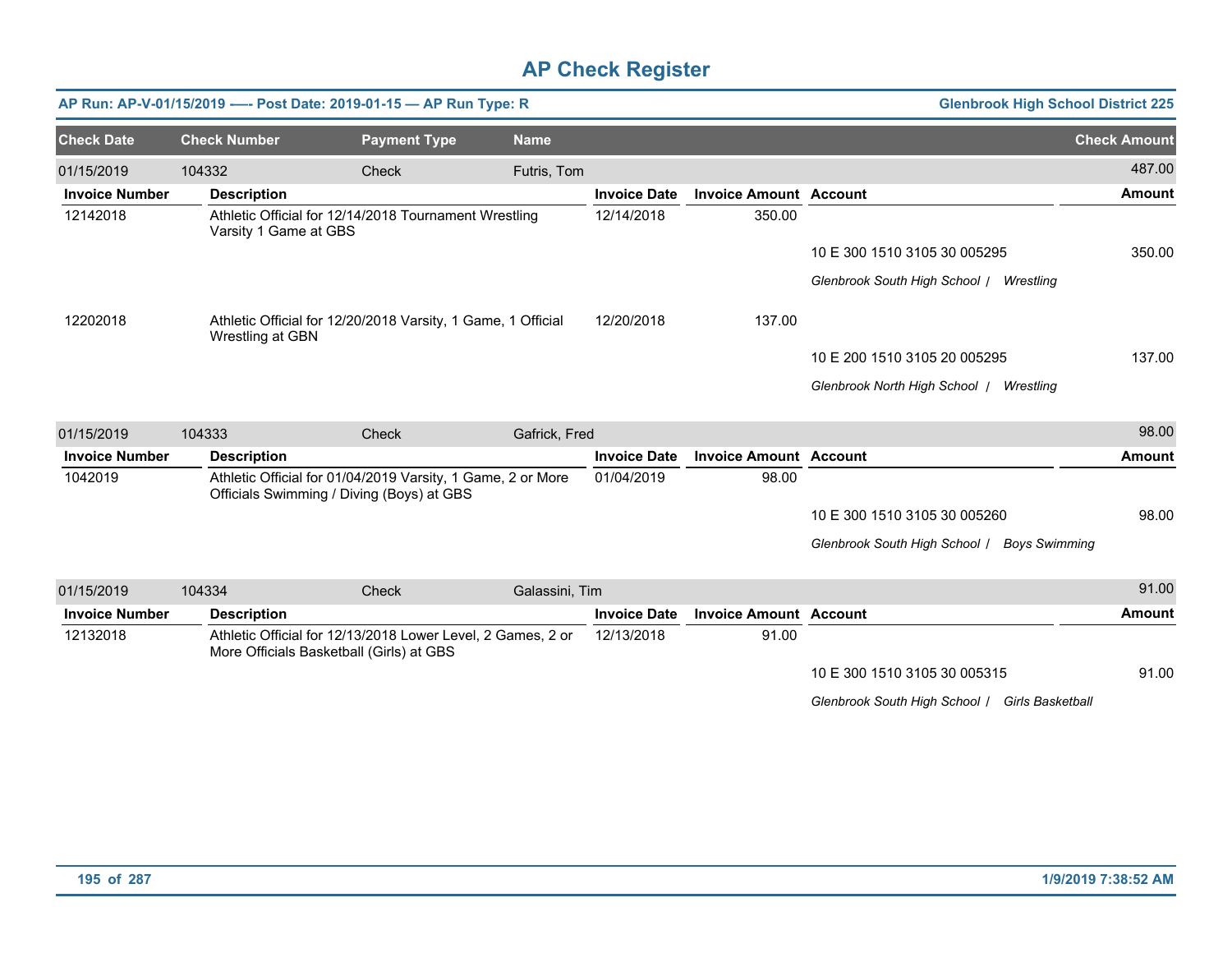|                       |                          | AP Run: AP-V-01/15/2019 ---- Post Date: 2019-01-15 - AP Run Type: R                                     |                  |                       |                               | <b>Glenbrook High School District 225</b>          |                     |
|-----------------------|--------------------------|---------------------------------------------------------------------------------------------------------|------------------|-----------------------|-------------------------------|----------------------------------------------------|---------------------|
| <b>Check Date</b>     | <b>Check Number</b>      | <b>Payment Type</b>                                                                                     | <b>Name</b>      |                       |                               |                                                    | <b>Check Amount</b> |
| 01/15/2019            | 104335                   | Check                                                                                                   | Garcia, Johnny   |                       |                               |                                                    | 65.00               |
| <b>Invoice Number</b> | <b>Description</b>       |                                                                                                         |                  | <b>Invoice Date</b>   | <b>Invoice Amount Account</b> |                                                    | <b>Amount</b>       |
| 12212018              | Basketball (Boys) at GBS | Athletic Official for 12/21/2018 Varsity, 1 Game, 1 Official                                            |                  | 12/21/2018            | 65.00                         |                                                    |                     |
|                       |                          |                                                                                                         |                  |                       |                               | 10 E 300 1510 3105 30 005215                       | 65.00               |
|                       |                          |                                                                                                         |                  |                       |                               | Glenbrook South High School / Boys Basketball      |                     |
| 01/15/2019            | 104336                   | Check                                                                                                   | George, Nikola   |                       |                               |                                                    | 91.00               |
| <b>Invoice Number</b> | <b>Description</b>       |                                                                                                         |                  | <b>Invoice Date</b>   | <b>Invoice Amount Account</b> |                                                    | <b>Amount</b>       |
| 12182018              |                          | Athletic Official for 12/18/2018 Lower Level, 2 Games, 2 or<br>More Officials Basketball (Girls) at GBN |                  | 12/18/2018            | 91.00                         |                                                    |                     |
|                       |                          |                                                                                                         |                  |                       |                               | 10 E 200 1510 3105 20 005315                       | 91.00               |
|                       |                          |                                                                                                         |                  |                       |                               | Glenbrook North High School / Girls Basketball     |                     |
| 01/15/2019            | 104337                   | <b>Check</b>                                                                                            | Geske, Michael S |                       |                               |                                                    | 65.00               |
| <b>Invoice Number</b> | <b>Description</b>       |                                                                                                         |                  | <b>Invoice Date</b>   | <b>Invoice Amount Account</b> |                                                    | Amount              |
| 12212018              |                          | Athletic Official for 12/21/2018 Varsity, 1 Game, 2 or More<br>Officials Basketball (Boys) at GBN       |                  | 12/21/2018            | 65.00                         |                                                    |                     |
|                       |                          |                                                                                                         |                  |                       |                               | 10 E 200 1510 3105 20 005215                       | 65.00               |
|                       |                          |                                                                                                         |                  |                       |                               | Glenbrook North High School   Boys Basketball      |                     |
| 01/15/2019            | 104338                   | Check                                                                                                   |                  | Glenbrook Hs Dist 225 |                               |                                                    | 50.00               |
| <b>Invoice Number</b> | <b>Description</b>       |                                                                                                         |                  | <b>Invoice Date</b>   | <b>Invoice Amount Account</b> |                                                    | <b>Amount</b>       |
| 2413                  | <b>ENBE4900</b>          | Funds Transfer - Donation from Women in Engineering to<br>Women in Business - Debit ANACT3900 & Credit  |                  | 12/21/2018            | 50.00                         |                                                    |                     |
|                       |                          |                                                                                                         |                  |                       |                               | 99 L 200 4930 0000 20 493900                       | 50.00               |
|                       |                          |                                                                                                         |                  |                       |                               | Glenbrook North High School / Women in Engineering |                     |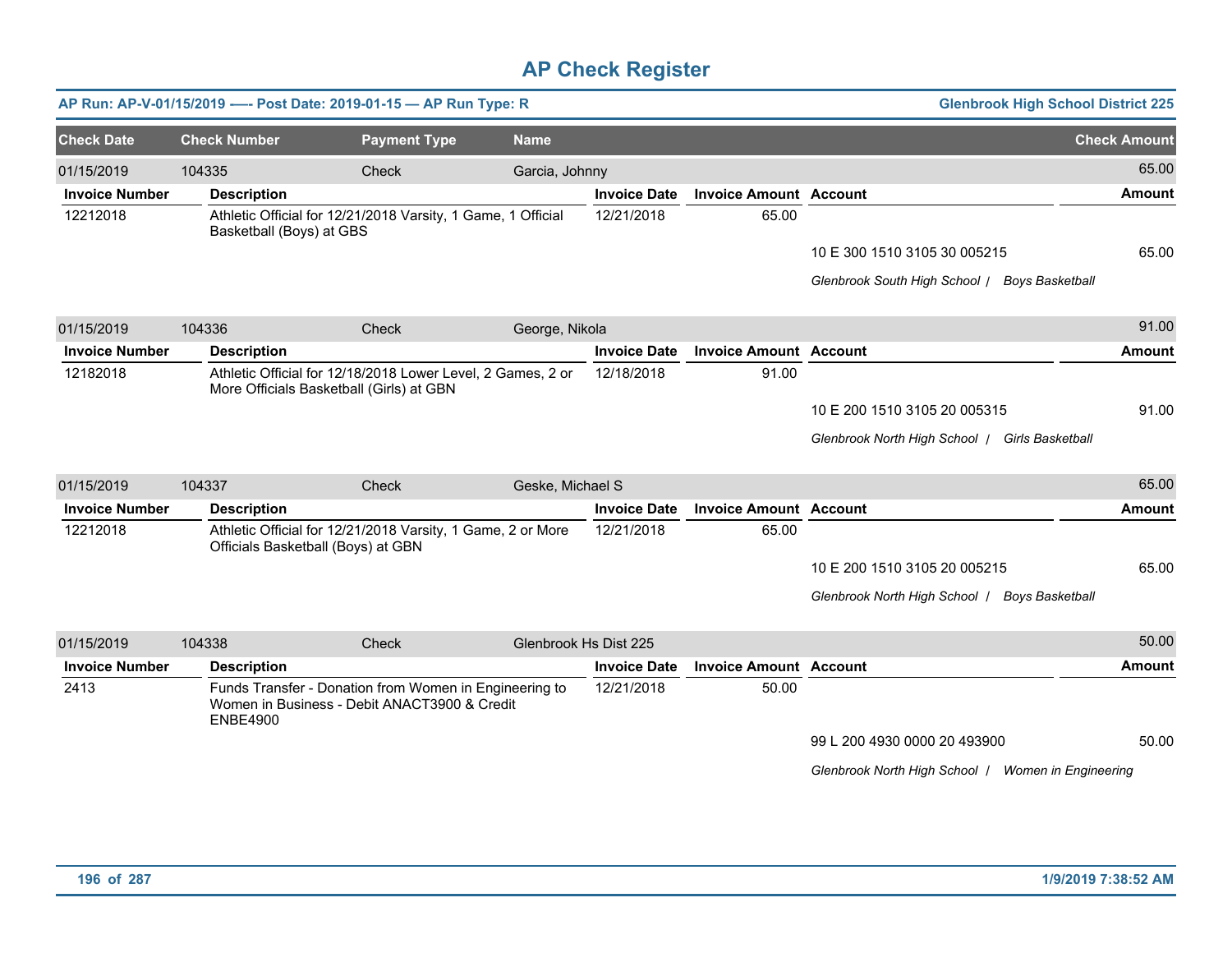|                       |                     | AP Run: AP-V-01/15/2019 ---- Post Date: 2019-01-15 - AP Run Type: R                                                      |             |                                       |                               |                                          | <b>Glenbrook High School District 225</b> |
|-----------------------|---------------------|--------------------------------------------------------------------------------------------------------------------------|-------------|---------------------------------------|-------------------------------|------------------------------------------|-------------------------------------------|
| <b>Check Date</b>     | <b>Check Number</b> | <b>Payment Type</b>                                                                                                      | <b>Name</b> |                                       |                               |                                          | <b>Check Amount</b>                       |
| 01/15/2019            | 104339              | Check                                                                                                                    |             | Glenbrook HSD 225 - Business Services |                               |                                          | 23.65                                     |
| <b>Invoice Number</b> | <b>Description</b>  |                                                                                                                          |             | <b>Invoice Date</b>                   | <b>Invoice Amount Account</b> |                                          | <b>Amount</b>                             |
| 20181220SAF           |                     | Repayment of Payroll Account from Student Activity Funded 12/20/2018<br>Employee Compensation (11/30/2018 Payroll Cycle) |             |                                       | 23.65                         |                                          |                                           |
|                       |                     |                                                                                                                          |             |                                       |                               | 99 L 990 1529 0000 30 830685             | 23.65                                     |
|                       |                     |                                                                                                                          |             |                                       |                               | <b>Student Based Activity</b><br>Account | / Master Singers                          |
| 01/15/2019            | 104340              | Check                                                                                                                    |             | Glenbrook HSD 225 - Business Services |                               |                                          | 3,454.25                                  |
| <b>Invoice Number</b> | <b>Description</b>  |                                                                                                                          |             | <b>Invoice Date</b>                   | <b>Invoice Amount Account</b> |                                          | <b>Amount</b>                             |
| 20181221SAF           | Payroll Cycles)     | Repayment of Payroll Account from Student Activity Funded 12/21/2018<br>Employee Compensation (12/14/2018 and 12/21/2018 |             |                                       | 3,454.25                      |                                          |                                           |
|                       |                     |                                                                                                                          |             |                                       |                               | 99 L 990 1529 0000 10 810250             | 2,779.60                                  |
|                       |                     |                                                                                                                          |             |                                       |                               | <b>Student Based Activity</b><br>Account | / Debate Tournament                       |
|                       |                     |                                                                                                                          |             |                                       |                               | 99 L 990 1529 0000 10 810550             | 53.83                                     |
|                       |                     |                                                                                                                          |             |                                       |                               | <b>Student Based Activity</b><br>Account | / Sunset on the Prairie                   |
|                       |                     |                                                                                                                          |             |                                       |                               | 99 L 990 1529 0000 30 830195             | 132.23                                    |
|                       |                     |                                                                                                                          |             |                                       |                               | <b>Student Based Activity</b><br>Account | / Chamber Singers                         |
|                       |                     |                                                                                                                          |             |                                       |                               | 99 L 990 1529 0000 30 830490             | 170.01                                    |
|                       |                     |                                                                                                                          |             |                                       |                               | <b>Student Based Activity</b><br>Account | / Sports Tournaments                      |
|                       |                     |                                                                                                                          |             |                                       |                               | 99 L 990 1529 0000 30 830685             | 47.30                                     |
|                       |                     |                                                                                                                          |             |                                       |                               | <b>Student Based Activity</b><br>Account | / Master Singers                          |
|                       |                     |                                                                                                                          |             |                                       |                               | 99 L 990 1529 0000 30 831207             | 271.28                                    |
|                       |                     |                                                                                                                          |             |                                       |                               | <b>Student Based Activity</b><br>Account | / Test Prep Programs                      |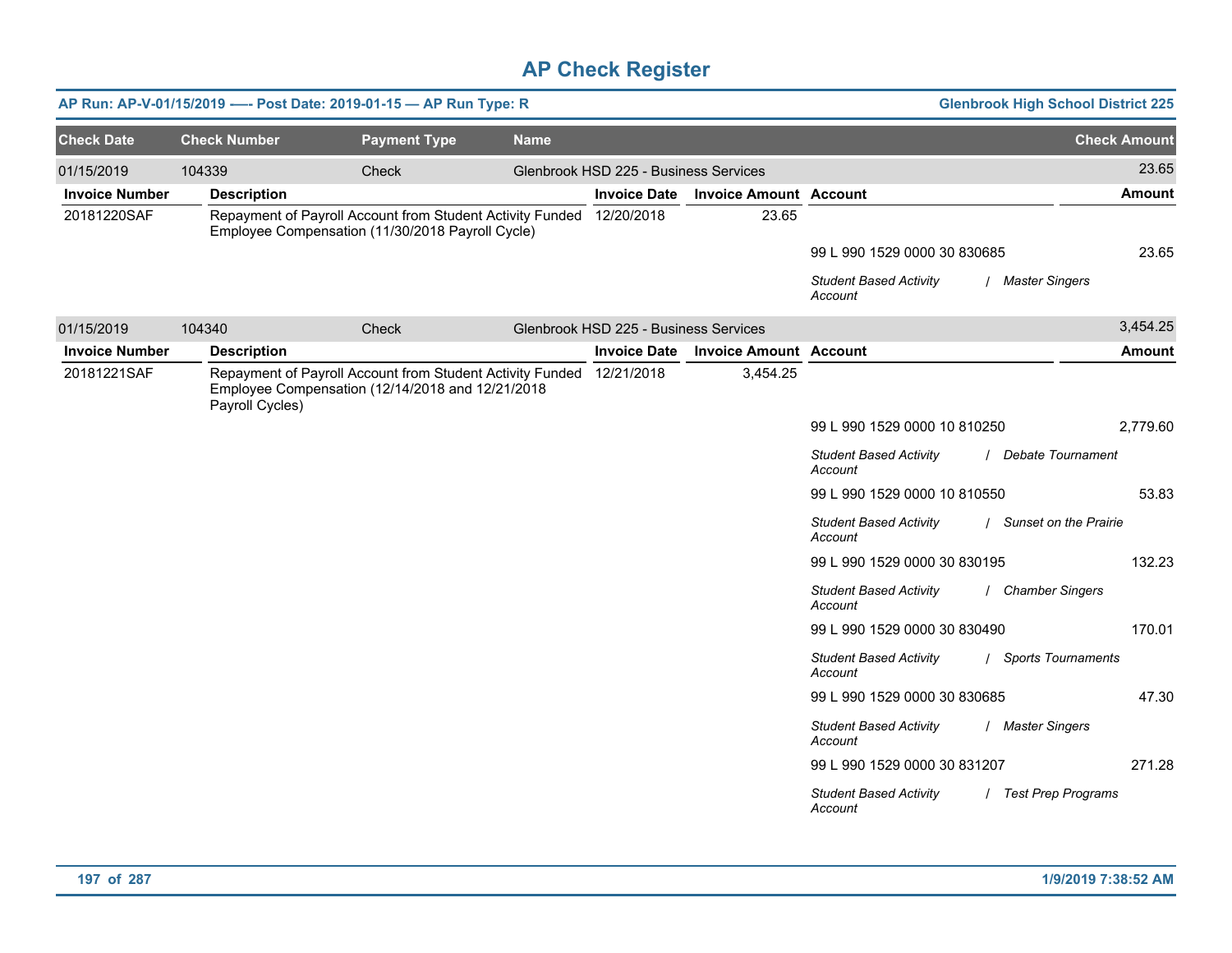|                       |                       | AP Run: AP-V-01/15/2019 ---- Post Date: 2019-01-15 - AP Run Type: R     |                   |                                |                               |                                                                          | <b>Glenbrook High School District 225</b> |                     |
|-----------------------|-----------------------|-------------------------------------------------------------------------|-------------------|--------------------------------|-------------------------------|--------------------------------------------------------------------------|-------------------------------------------|---------------------|
| <b>Check Date</b>     | <b>Check Number</b>   | <b>Payment Type</b>                                                     | <b>Name</b>       |                                |                               |                                                                          |                                           | <b>Check Amount</b> |
| 01/15/2019            | 104341                | Check                                                                   |                   | Glenbrook North High School    |                               |                                                                          |                                           | 75.00               |
| <b>Invoice Number</b> | <b>Description</b>    |                                                                         |                   | <b>Invoice Date</b>            | <b>Invoice Amount Account</b> |                                                                          |                                           | <b>Amount</b>       |
| <b>NSCL122018</b>     |                       | GBN - NSCL Chess Dues for 2018/2019                                     |                   | 10/05/2018                     | 75.00                         | 10 E 200 1520 6500 20 005810<br>Glenbrook North High School   Chess Team |                                           | 75.00               |
| 01/15/2019            | 104342                | Check                                                                   | Goldstein, Reegan |                                |                               |                                                                          |                                           | 650.00              |
| <b>Invoice Number</b> | <b>Description</b>    |                                                                         |                   | <b>Invoice Date</b>            | <b>Invoice Amount Account</b> |                                                                          |                                           | <b>Amount</b>       |
| 3                     | ,11/16/18, & 11/20/18 | Alternative Placement - Tutoring Services 11/13/18                      |                   | 11/28/2018                     | 300.00                        |                                                                          |                                           |                     |
|                       |                       |                                                                         |                   |                                |                               | 10 E 300 2210 3110 10 004300                                             |                                           | 300.00              |
|                       |                       |                                                                         |                   |                                |                               | Glenbrook South High School / Title I - Basic                            |                                           |                     |
| 4                     | 12/11/18              | Alternative Placement - Tutoring Services 11/30, 12/4, 12/7, 12/18/2018 |                   |                                | 350.00                        |                                                                          |                                           |                     |
|                       |                       |                                                                         |                   |                                |                               | 10 E 300 2210 3110 10 004300                                             |                                           | 350.00              |
|                       |                       |                                                                         |                   |                                |                               | Glenbrook South High School   Title I - Basic                            |                                           |                     |
| 01/15/2019            | 104343                | Check                                                                   |                   | Goode & Fresh Pizza Bakery Inc |                               |                                                                          |                                           | 385.63              |
| <b>Invoice Number</b> | <b>Description</b>    |                                                                         |                   | <b>Invoice Date</b>            | <b>Invoice Amount Account</b> |                                                                          |                                           | <b>Amount</b>       |
| 2413                  |                       | GBS - Paranormal and Anime Party Hospitality                            |                   | 12/23/2018                     | 99.79                         |                                                                          |                                           |                     |
|                       |                       |                                                                         |                   |                                |                               | 99 L 990 1529 0000 30 830083                                             |                                           | 63.59               |
|                       |                       |                                                                         |                   |                                |                               | <b>Student Based Activity</b><br>Account                                 | / Anime                                   |                     |
|                       |                       |                                                                         |                   |                                |                               | 99 L 990 1529 0000 30 830805                                             |                                           | 36.20               |
|                       |                       |                                                                         |                   |                                |                               | <b>Student Based Activity</b><br>Account                                 | / GBS Paranormal Club                     |                     |
| 2421                  |                       | GBS - Poms Rehearsal Hospitality                                        |                   | 12/21/2018                     | 285.84                        |                                                                          |                                           |                     |
|                       |                       |                                                                         |                   |                                |                               | 99 L 990 1529 0000 30 831220                                             |                                           | 285.84              |
|                       |                       |                                                                         |                   |                                |                               | <b>Student Based Activity</b><br>Account                                 | / Titan Poms                              |                     |
| 198 of 287            |                       |                                                                         |                   |                                |                               |                                                                          |                                           | 1/9/2019 7:38:52 AM |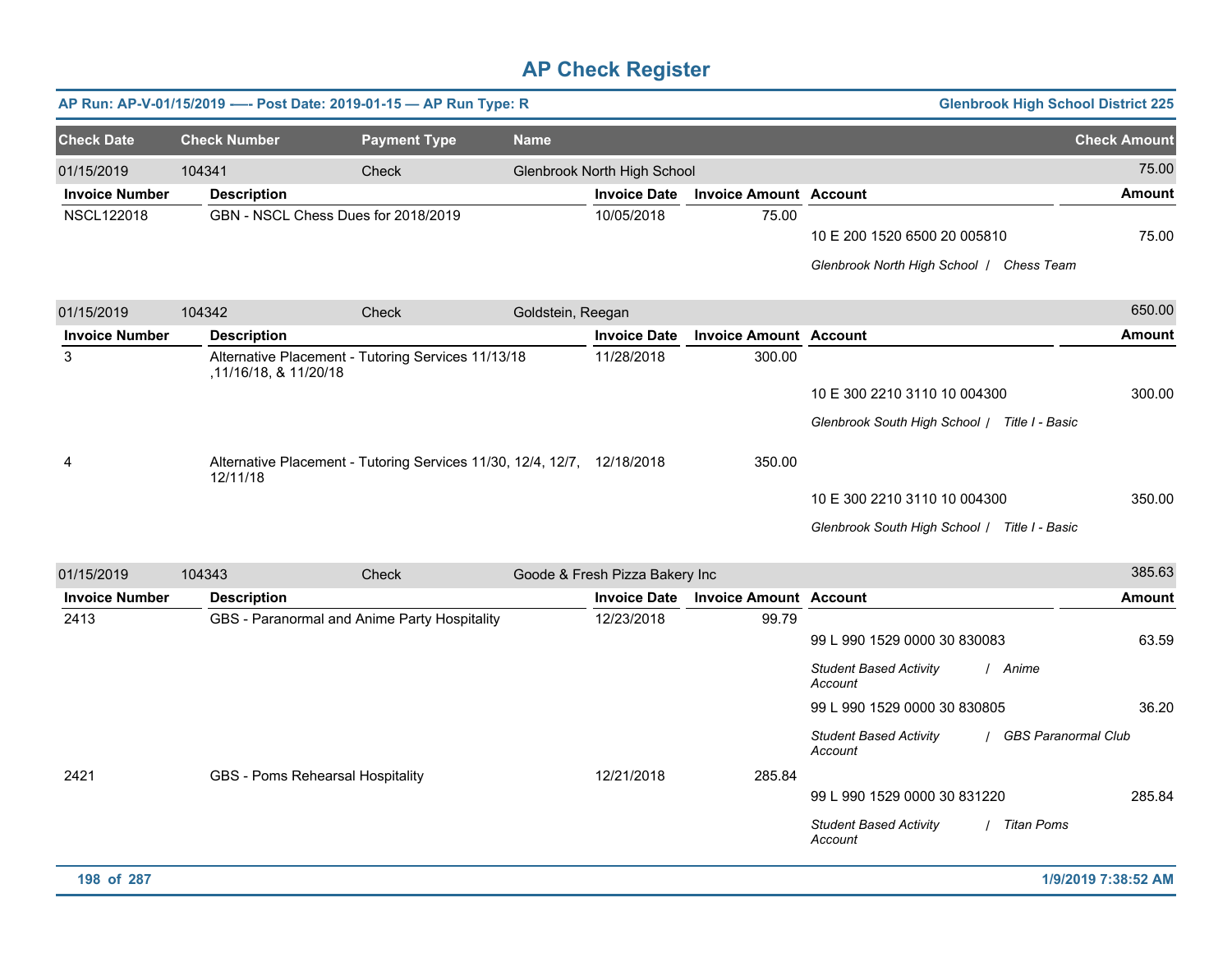|                       |                                       | AP Run: AP-V-01/15/2019 ---- Post Date: 2019-01-15 - AP Run Type: R |              |                         |                               |                                                                                    | <b>Glenbrook High School District 225</b> |               |
|-----------------------|---------------------------------------|---------------------------------------------------------------------|--------------|-------------------------|-------------------------------|------------------------------------------------------------------------------------|-------------------------------------------|---------------|
| <b>Check Date</b>     | <b>Check Number</b>                   | <b>Payment Type</b>                                                 | <b>Name</b>  |                         |                               |                                                                                    | <b>Check Amount</b>                       |               |
| 01/15/2019            | 104344                                | Check                                                               |              | Gordon Food Service Inc |                               |                                                                                    |                                           | 127.88        |
| <b>Invoice Number</b> | <b>Description</b>                    |                                                                     |              | <b>Invoice Date</b>     | <b>Invoice Amount Account</b> |                                                                                    |                                           | <b>Amount</b> |
| 190719006             |                                       | GBS - Groceries for Holiday Luncheon                                |              | 12/10/2018              | 127.88                        | 10 E 300 2410 4900 30 002410<br>Glenbrook South High School / Principal's Office   |                                           | 127.88        |
| 01/15/2019            | 104345                                | Check                                                               | Grainger Inc |                         |                               |                                                                                    |                                           | 385.82        |
| <b>Invoice Number</b> | <b>Description</b>                    |                                                                     |              | <b>Invoice Date</b>     | <b>Invoice Amount Account</b> |                                                                                    |                                           | <b>Amount</b> |
| 9022630074            | <b>GBN Electric Motor Grease</b>      |                                                                     |              | 12/04/2018              | 59.64                         | 20 E 200 2544 4842 20 009050<br>Glenbrook North High School / Building Maintenance |                                           | 59.64         |
| 9023822548            | <b>GBN Light Lamps</b>                |                                                                     |              | 12/05/2018              | 7.55                          | 20 E 200 2544 4842 20 009050<br>Glenbrook North High School / Building Maintenance |                                           | 7.55          |
| 9024185903            | <b>GBN Light Lamps</b>                |                                                                     |              | 12/06/2018              | 67.95                         | 20 E 200 2544 4842 20 009050<br>Glenbrook North High School   Building Maintenance |                                           | 67.95         |
| 9035060574            | <b>GBN Plant Operations Batteries</b> |                                                                     |              | 12/17/2018              | 177.58                        | 20 E 200 2544 4842 20 009050<br>Glenbrook North High School   Building Maintenance |                                           | 177.58        |
| 9036550052            |                                       | GBN Boiler Room Fuses & Couplings                                   |              | 12/18/2018              | 73.10                         | 20 E 200 2544 4844 20 009050<br>Glenbrook North High School   Building Maintenance |                                           | 73.10         |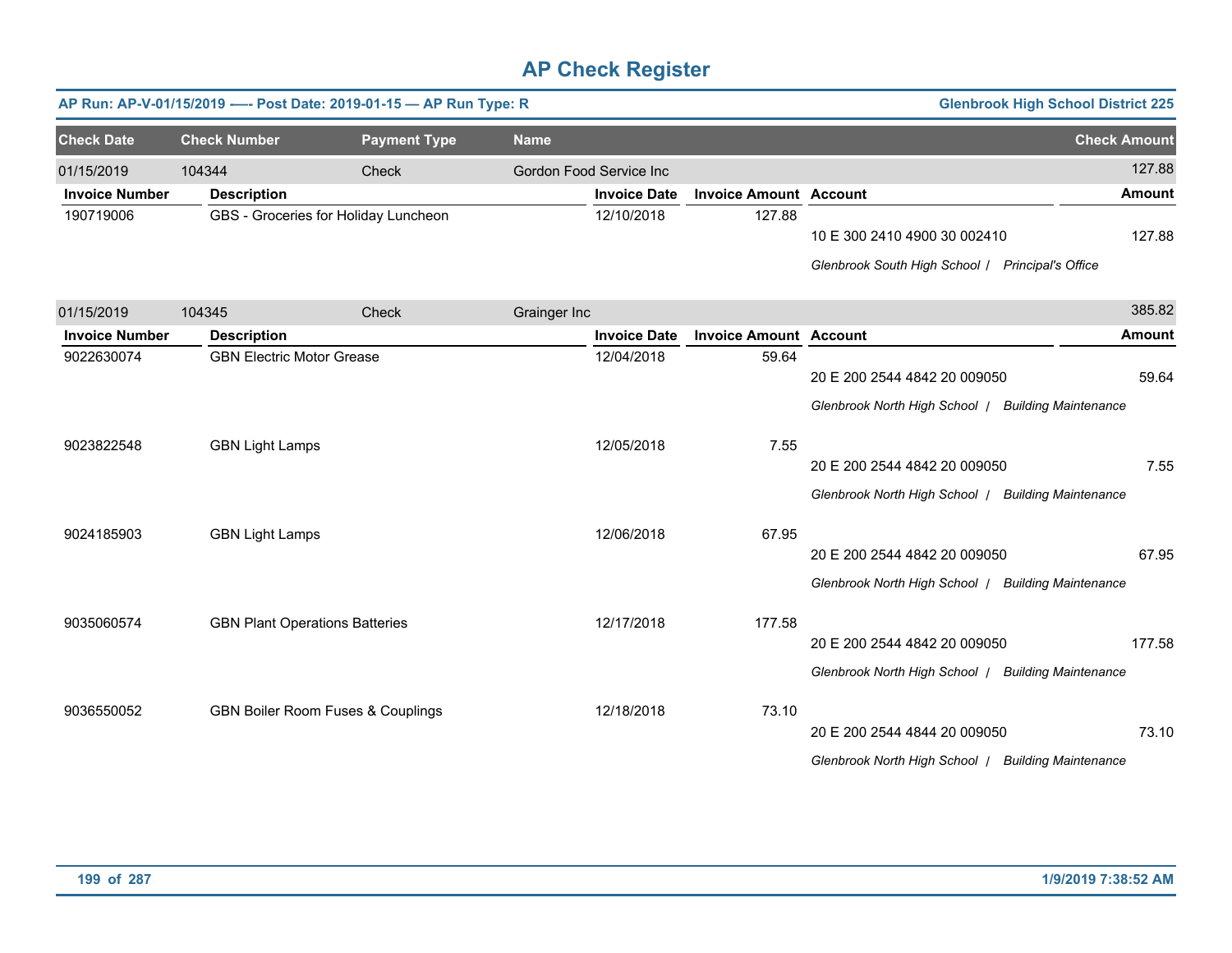|                       |                     | AP Run: AP-V-01/15/2019 ---- Post Date: 2019-01-15 - AP Run Type: R                            |                       |                             |                               | <b>Glenbrook High School District 225</b>                                            |                     |
|-----------------------|---------------------|------------------------------------------------------------------------------------------------|-----------------------|-----------------------------|-------------------------------|--------------------------------------------------------------------------------------|---------------------|
|                       |                     |                                                                                                |                       |                             |                               |                                                                                      |                     |
| <b>Check Date</b>     | <b>Check Number</b> | <b>Payment Type</b>                                                                            | <b>Name</b>           |                             |                               |                                                                                      | <b>Check Amount</b> |
| 01/15/2019            | 104346              | Check                                                                                          |                       | Greenberg, Samuel or Judith |                               |                                                                                      | 50.00               |
| <b>Invoice Number</b> | <b>Description</b>  |                                                                                                |                       | <b>Invoice Date</b>         | <b>Invoice Amount Account</b> |                                                                                      | <b>Amount</b>       |
| PA122118              |                     | <b>GBN</b> - Student Permanent Art Collection Purchase                                         |                       | 12/21/2018                  | 50.00                         | 10 E 200 2410 4100 20 002410                                                         | 50.00               |
|                       |                     |                                                                                                |                       |                             |                               | Glenbrook North High School   Principal's Office                                     |                     |
| 01/15/2019            | 104347              | Check                                                                                          | Greenstein, Michael B |                             |                               |                                                                                      | 180.00              |
| <b>Invoice Number</b> | <b>Description</b>  |                                                                                                |                       | <b>Invoice Date</b>         | <b>Invoice Amount Account</b> |                                                                                      | <b>Amount</b>       |
| Gbnc121818a           |                     | Employee Meal Advance - Debate - GBN Congress 2/20/19                                          |                       | 02/20/2019                  | 30.00                         | 10 E 200 1520 3340 20 005820<br>Glenbrook North High School   Debate                 | 30.00               |
| ma020219              | 2/24/19             | Employee Meal Advance - Debate - Iowa City 2/22/19 -                                           |                       | 02/22/2019                  | 90.00                         | 99 L 990 1529 0000 20 820739<br><b>Student Based Activity</b><br>/ Debate<br>Account | 90.00               |
| ME121918a             | 2/8/19 - 2/9/19     | Employee Meal Advance - Debate - Maine East Regatta                                            |                       | 02/08/2019                  | 60.00                         | 10 E 200 1520 3340 20 005820<br>Glenbrook North High School   Debate                 | 60.00               |
| 01/15/2019            | 104348              | Check                                                                                          | Gutierrez, Dino       |                             |                               |                                                                                      | 137.00              |
| <b>Invoice Number</b> | <b>Description</b>  |                                                                                                |                       | <b>Invoice Date</b>         | <b>Invoice Amount Account</b> |                                                                                      | <b>Amount</b>       |
| 12222018              |                     | Athletic Official for 12/22/2018 Lower Level, 2 Games, 2 or<br>More Officials Wrestling at GBN |                       | 12/22/2018                  | 137.00                        | 10 E 200 1510 3105 20 005295<br>Glenbrook North High School   Wrestling              | 137.00              |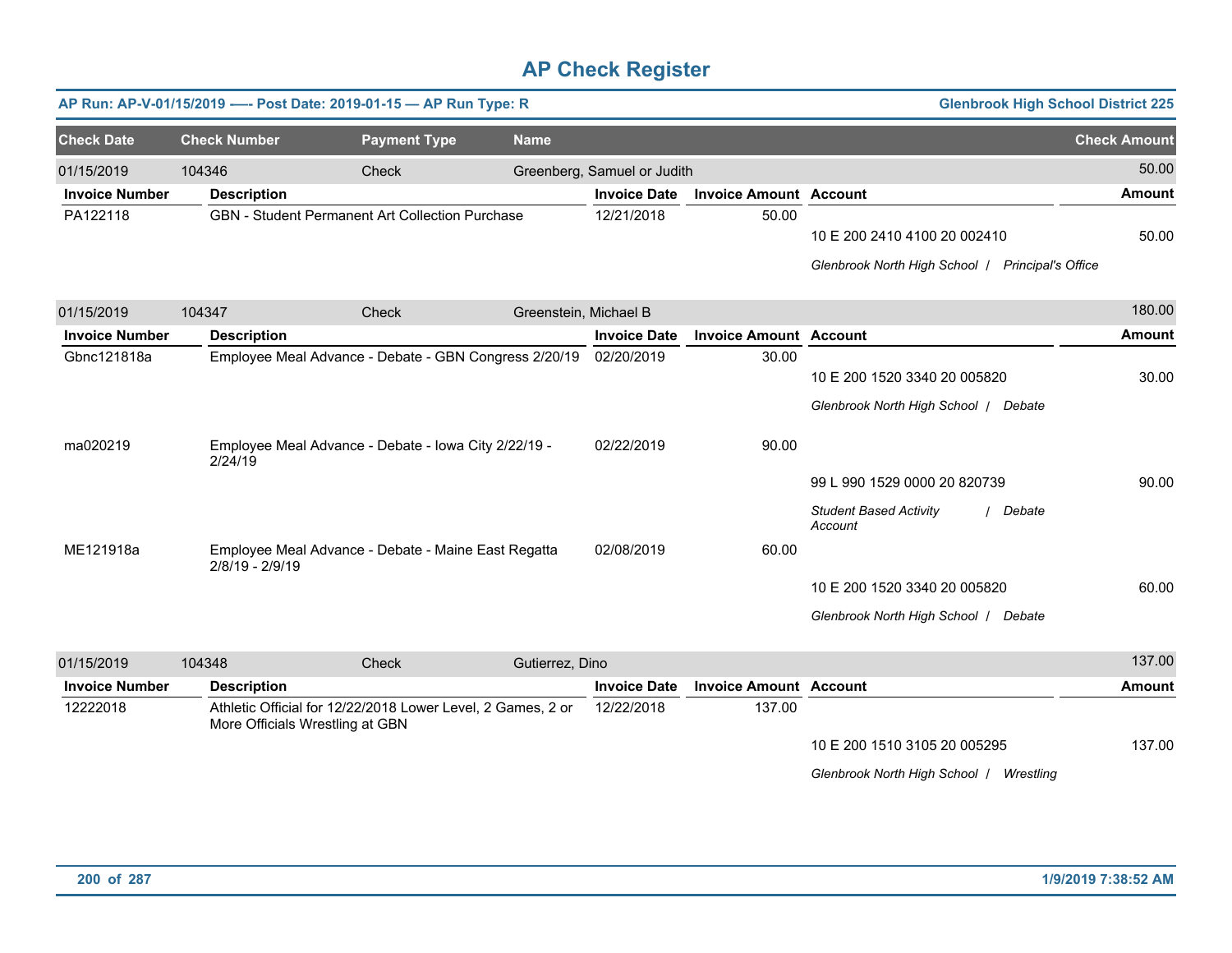|                              |        | AP Run: AP-V-01/15/2019 ---- Post Date: 2019-01-15 - AP Run Type: R                       |                     |                        |                     |                               |                                         | <b>Glenbrook High School District 225</b> |
|------------------------------|--------|-------------------------------------------------------------------------------------------|---------------------|------------------------|---------------------|-------------------------------|-----------------------------------------|-------------------------------------------|
| <b>Check Date</b>            |        | <b>Check Number</b>                                                                       | <b>Payment Type</b> | <b>Name</b>            |                     |                               |                                         | <b>Check Amount</b>                       |
| 01/15/2019                   | 104349 |                                                                                           | Check               | Ha, Sueng or Christine |                     |                               |                                         | 100.00                                    |
| <b>Invoice Number</b>        |        | <b>Description</b>                                                                        |                     |                        | <b>Invoice Date</b> | <b>Invoice Amount Account</b> |                                         | <b>Amount</b>                             |
| pa122118e                    |        | GBN - Student Permanent Art Collection Purchase                                           |                     |                        | 12/21/2018          | 100.00                        |                                         |                                           |
|                              |        |                                                                                           |                     |                        |                     |                               | 10 E 200 2410 4100 20 002410            | 100.00                                    |
|                              |        |                                                                                           |                     |                        |                     |                               | Glenbrook North High School             | <b>Principal's Office</b>                 |
| 01/15/2019                   | 104350 |                                                                                           | Check               | Haefke, Tim R          |                     |                               |                                         | 100.00                                    |
| <b>Invoice Number</b>        |        | <b>Description</b>                                                                        |                     |                        | <b>Invoice Date</b> | <b>Invoice Amount Account</b> |                                         | <b>Amount</b>                             |
| 12132018                     |        | Athletic Official for 12/13/2018 Varsity, 1 Game, 2 or More<br>Officials Wrestling at GBS |                     |                        | 12/13/2018          | 100.00                        |                                         |                                           |
|                              |        |                                                                                           |                     |                        |                     |                               | 10 E 300 1510 3105 30 005295            | 100.00                                    |
|                              |        |                                                                                           |                     |                        |                     |                               | Glenbrook South High School / Wrestling |                                           |
| 01/15/2019                   | 104351 |                                                                                           | Check               | Halm, Steven V         |                     |                               |                                         | 82.68                                     |
| <b>Invoice Number</b>        |        | <b>Description</b>                                                                        |                     |                        | <b>Invoice Date</b> | <b>Invoice Amount Account</b> |                                         | <b>Amount</b>                             |
| 12/3-12/14/18<br>Mileage     |        | Employee Reimbursement - Mileage To/From GBOC<br>12/3/18 - 12/14/18                       |                     |                        | 12/03/2018          | 57.28                         |                                         |                                           |
|                              |        |                                                                                           |                     |                        |                     |                               | 10 E 100 1220 3323 10 001350            | 57.28                                     |
|                              |        |                                                                                           |                     |                        |                     |                               | Administraton                           | <b>Transition Services</b>                |
| 12/7 to 12/21/2018<br>Mileag |        | Employee Reimbursement - Mileage To/From GBOC<br>12/17/18 - 12/21/18                      |                     |                        | 12/17/2018          | 25.40                         |                                         |                                           |
|                              |        |                                                                                           |                     |                        |                     |                               | 10 E 100 1220 3323 10 001350            | 25.40                                     |
|                              |        |                                                                                           |                     |                        |                     |                               | Administraton                           | <b>Transition Services</b>                |
|                              |        |                                                                                           |                     |                        |                     |                               |                                         |                                           |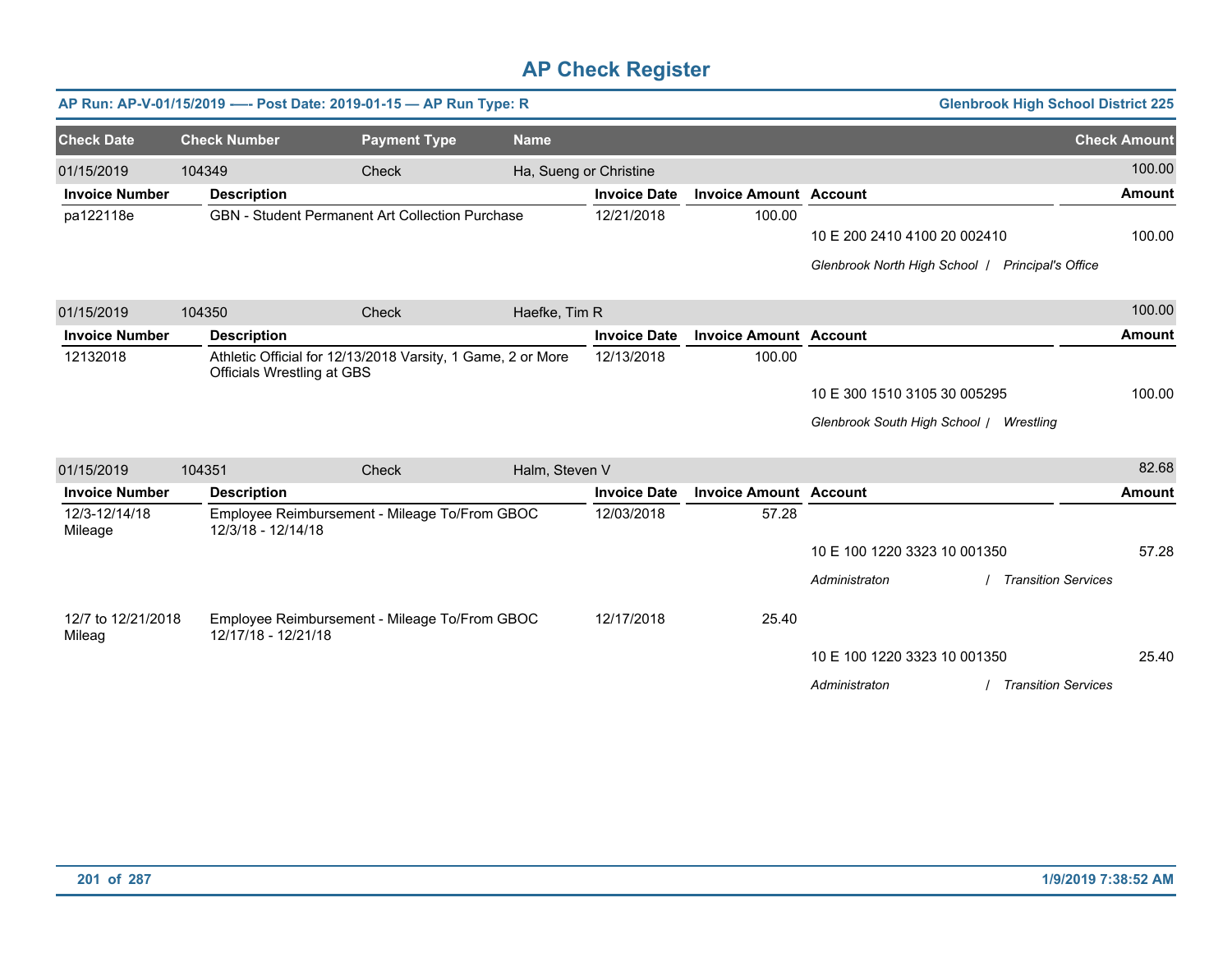|                       |                                      | AP Run: AP-V-01/15/2019 ---- Post Date: 2019-01-15 - AP Run Type: R |                      |                                     |                               |                                                                                           | <b>Glenbrook High School District 225</b> |
|-----------------------|--------------------------------------|---------------------------------------------------------------------|----------------------|-------------------------------------|-------------------------------|-------------------------------------------------------------------------------------------|-------------------------------------------|
| <b>Check Date</b>     | <b>Check Number</b>                  | <b>Payment Type</b>                                                 | <b>Name</b>          |                                     |                               |                                                                                           | <b>Check Amount</b>                       |
| 01/15/2019            | 104352                               | Check                                                               | Head, Chris S        |                                     |                               |                                                                                           | 65.00                                     |
| <b>Invoice Number</b> | <b>Description</b>                   |                                                                     |                      | <b>Invoice Date</b>                 | <b>Invoice Amount Account</b> |                                                                                           | Amount                                    |
| 12212018              | Officials Basketball (Boys) at GBS   | Athletic Official for 12/21/2018 Varsity, 1 Game, 2 or More         |                      | 12/21/2018                          | 65.00                         | 10 E 300 1510 3105 30 005215<br>Glenbrook South High School   Boys Basketball             | 65.00                                     |
| 01/15/2019            | 104353                               | Check                                                               | High 5 Printwear Inc |                                     |                               |                                                                                           | 704.00                                    |
| <b>Invoice Number</b> | <b>Description</b>                   |                                                                     |                      | <b>Invoice Date</b>                 | <b>Invoice Amount Account</b> |                                                                                           | <b>Amount</b>                             |
| 181149                |                                      | GBN - Girls' Volleyball Conference T-Shirts                         |                      | 12/01/2018                          | 704.00                        | 99 L 990 1529 0000 20 820490<br><b>Student Based Activity</b><br>Account                  | 704.00<br>/ Gbn Sports Tournaments        |
| 01/15/2019            | 104354                               | Check                                                               |                      | <b>Hlavacek Florist Of Glenview</b> |                               |                                                                                           | 193.00                                    |
| <b>Invoice Number</b> | <b>Description</b>                   |                                                                     |                      | <b>Invoice Date</b>                 | <b>Invoice Amount Account</b> |                                                                                           | <b>Amount</b>                             |
| 005152                | For K. Kirch                         | GBN Congratulatory Plant for A. Lazzaro & Get Well Plant            |                      | 12/04/2018                          | 125.00                        | 99 L 990 1529 0000 20 821330<br><b>Student Based Activity</b><br>Account                  | 125.00<br><b>Welfare Memorial Fund</b>    |
| 005271                |                                      | GBN Congratulatory Plant for C. Woods                               |                      | 12/21/2018                          | 68.00                         | 99 L 990 1529 0000 20 821330<br><b>Student Based Activity</b><br>Account                  | 68.00<br>/ Welfare Memorial Fund          |
| 01/15/2019            | 104355                               | Check                                                               |                      | HockeyJerseyOutlet.com              |                               |                                                                                           | 704.87                                    |
| <b>Invoice Number</b> | <b>Description</b>                   |                                                                     |                      | <b>Invoice Date</b>                 | <b>Invoice Amount Account</b> |                                                                                           | <b>Amount</b>                             |
| Invoice-01072019a     | <b>Glenbrook Color Guard Jackets</b> |                                                                     |                      | 12/17/2018                          | 704.87                        | 99 L 990 1529 0000 20 820250<br><b>Student Based Activity</b><br>/ Color Guard<br>Account | 704.87                                    |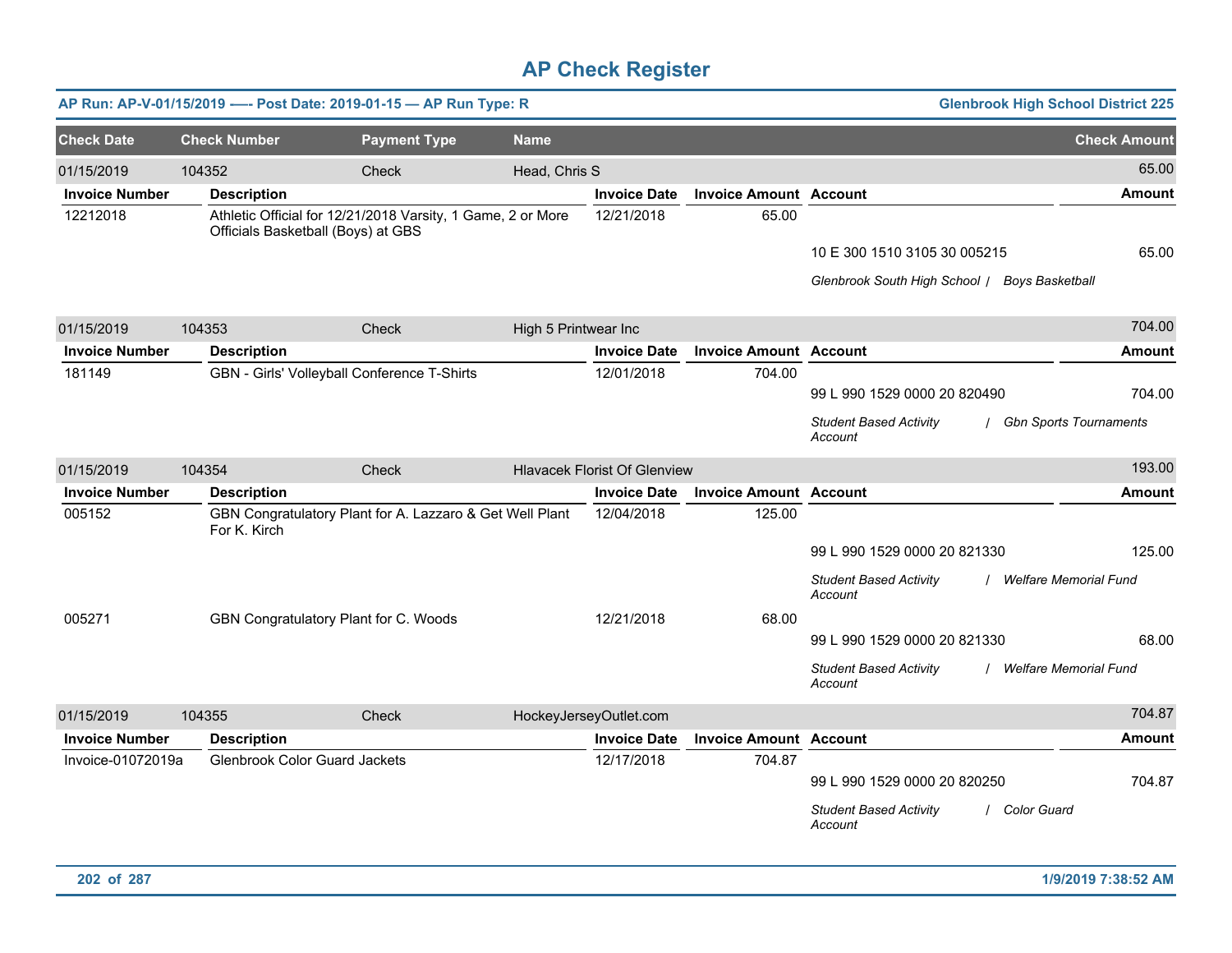|                       |                                    | AP Run: AP-V-01/15/2019 ---- Post Date: 2019-01-15 - AP Run Type: R |             |                              |                               |                                                    | <b>Glenbrook High School District 225</b> |
|-----------------------|------------------------------------|---------------------------------------------------------------------|-------------|------------------------------|-------------------------------|----------------------------------------------------|-------------------------------------------|
| <b>Check Date</b>     | <b>Check Number</b>                | <b>Payment Type</b>                                                 | <b>Name</b> |                              |                               |                                                    | <b>Check Amount</b>                       |
| 01/15/2019            | 104356                             | Check                                                               |             | Home Depot Credit Services   |                               |                                                    | 139.06                                    |
| <b>Invoice Number</b> | <b>Description</b>                 |                                                                     |             | <b>Invoice Date</b>          | <b>Invoice Amount Account</b> |                                                    | <b>Amount</b>                             |
| 2431401               |                                    | GBS - Credit for Return of Auditorium Set Building Supplies         |             | 10/03/2018                   | $-64.95$                      | 10 E 300 1530 4100 30 005805                       | $-64.95$                                  |
|                       |                                    |                                                                     |             |                              |                               | Glenbrook South High School / Auditorium           |                                           |
| 7431427               |                                    | GBS - Credit for Return of Auditorium Set Building Supplies         |             | 10/08/2018                   | $-5.13$                       |                                                    |                                           |
|                       |                                    |                                                                     |             |                              |                               | 10 E 300 1530 4100 30 005805                       | $-5.13$                                   |
|                       |                                    |                                                                     |             |                              |                               | Glenbrook South High School / Auditorium           |                                           |
| November 2018         |                                    | GBN Fine Arts - November 2018 Statement                             |             | 11/28/2018                   | 209.14                        |                                                    |                                           |
|                       |                                    |                                                                     |             |                              |                               | 10 E 200 1520 4100 20 005825                       | 209.14                                    |
|                       |                                    |                                                                     |             |                              |                               | Glenbrook North High School   Drama Productions    |                                           |
| 01/15/2019            | 104357                             | Check                                                               |             | Hp Products Corporation      |                               |                                                    | 215.65                                    |
| <b>Invoice Number</b> | <b>Description</b>                 |                                                                     |             | <b>Invoice Date</b>          | <b>Invoice Amount Account</b> |                                                    | <b>Amount</b>                             |
| 14258262              | <b>Custodial Cleaning Supplies</b> |                                                                     |             | 12/20/2018                   | 215.65                        |                                                    |                                           |
|                       |                                    |                                                                     |             |                              |                               | 20 E 300 2542 4822 30 009010                       | 215.65                                    |
|                       |                                    |                                                                     |             |                              |                               | Glenbrook South High School / Custodial Services   |                                           |
| 01/15/2019            | 104358                             | Check                                                               |             | Idlewood Electric Supply Inc |                               |                                                    | 90.34                                     |
| <b>Invoice Number</b> | <b>Description</b>                 |                                                                     |             | <b>Invoice Date</b>          | <b>Invoice Amount Account</b> |                                                    | <b>Amount</b>                             |
| 505113                | <b>GBN Lamps and Fuses</b>         |                                                                     |             | 12/05/2018                   | 34.74                         |                                                    |                                           |
|                       |                                    |                                                                     |             |                              |                               | 20 E 200 2544 4842 20 009050                       | 34.74                                     |
|                       |                                    |                                                                     |             |                              |                               | Glenbrook North High School   Building Maintenance |                                           |
| 509701                | <b>GBN Boiler Fuses</b>            |                                                                     |             | 12/21/2018                   | 55.60                         |                                                    |                                           |
|                       |                                    |                                                                     |             |                              |                               | 20 E 200 2544 4844 20 009050                       | 55.60                                     |
|                       |                                    |                                                                     |             |                              |                               | Glenbrook North High School   Building Maintenance |                                           |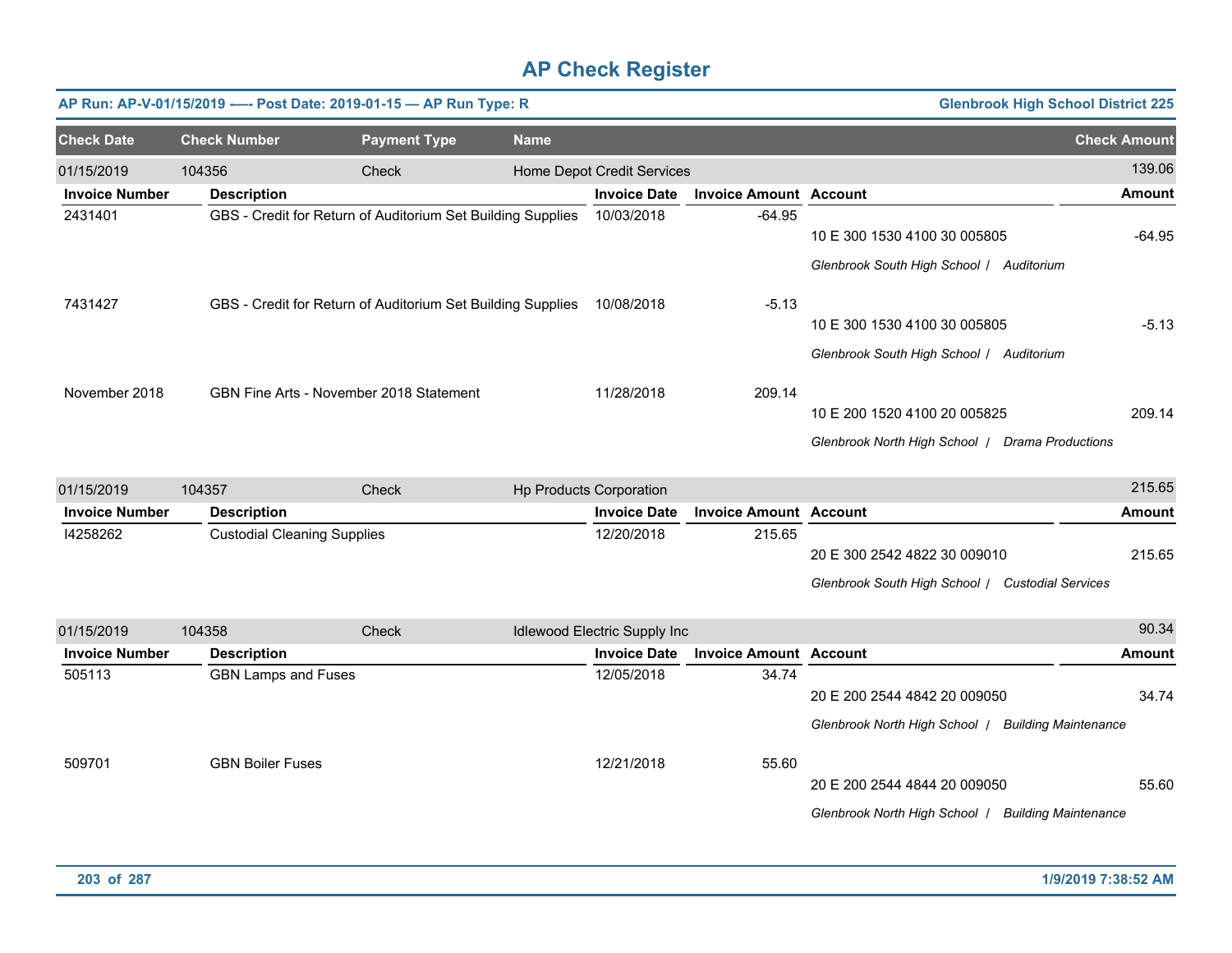|                       |                                          | AP Run: AP-V-01/15/2019 ---- Post Date: 2019-01-15 - AP Run Type: R |                              |                              |                                                |                                         | <b>Glenbrook High School District 225</b> |
|-----------------------|------------------------------------------|---------------------------------------------------------------------|------------------------------|------------------------------|------------------------------------------------|-----------------------------------------|-------------------------------------------|
| <b>Check Date</b>     | <b>Check Number</b>                      | <b>Payment Type</b>                                                 | <b>Name</b>                  |                              |                                                |                                         | <b>Check Amount</b>                       |
| 01/15/2019            | 104359                                   | Check                                                               |                              |                              | <b>IHSTCA/IL HS Tennis Coaches Association</b> |                                         | 100.00                                    |
| <b>Invoice Number</b> | <b>Description</b>                       |                                                                     |                              | <b>Invoice Date</b>          | <b>Invoice Amount Account</b>                  |                                         | <b>Amount</b>                             |
| 2/1/19                | Ahlgrim                                  | GBS - Tennis Coaching Conference Registration - M                   |                              | 02/01/2019                   | 100.00                                         |                                         |                                           |
|                       |                                          |                                                                     |                              |                              |                                                | 10 E 300 1510 3320 30 005100            | 100.00                                    |
|                       |                                          |                                                                     |                              |                              |                                                | Glenbrook South High School / Athletics |                                           |
| 01/15/2019            | 104360                                   | Check                                                               | Ilie, Petru                  |                              |                                                |                                         | 120.00                                    |
| <b>Invoice Number</b> | <b>Description</b>                       |                                                                     |                              | <b>Invoice Date</b>          | <b>Invoice Amount Account</b>                  |                                         | <b>Amount</b>                             |
| Ilie 12_15            |                                          | GBN Speech - Judging Fee - Glenbard West 12/15/18                   |                              | 12/15/2018                   | 120.00                                         |                                         |                                           |
|                       |                                          |                                                                     |                              |                              |                                                | 10 E 200 1520 3105 20 005835            | 120.00                                    |
|                       |                                          |                                                                     |                              |                              |                                                | Glenbrook North High School   Forensics |                                           |
| 01/15/2019            | 104361                                   | Check                                                               | <b>Illini Power Products</b> |                              |                                                |                                         | 857.00                                    |
| <b>Invoice Number</b> | <b>Description</b>                       |                                                                     |                              | <b>Invoice Date</b>          | <b>Invoice Amount Account</b>                  |                                         | <b>Amount</b>                             |
| SWO021807-1           | <b>District Office Generator Repairs</b> |                                                                     |                              | 12/08/2018                   | 857.00                                         |                                         |                                           |
|                       |                                          |                                                                     |                              |                              |                                                | 20 E 100 2544 3270 10 009050            | 857.00                                    |
|                       |                                          |                                                                     |                              |                              |                                                | Administraton                           | <b>Building Maintenance</b>               |
| 01/15/2019            | 104362                                   | Check                                                               |                              | Illinois School for the Deaf |                                                |                                         | 490.00                                    |
| <b>Invoice Number</b> | <b>Description</b>                       |                                                                     |                              | <b>Invoice Date</b>          | <b>Invoice Amount Account</b>                  |                                         | <b>Amount</b>                             |
| <b>Nvv 2016</b>       | October 2018                             | Special Education - Transportation - August 2018 through            |                              | 11/16/2018                   | 490.00                                         |                                         |                                           |
|                       |                                          |                                                                     |                              |                              |                                                | 40 E 100 2550 3300 10 001300            | 490.00                                    |
|                       |                                          |                                                                     |                              |                              |                                                | Administraton<br>/ Special Education    |                                           |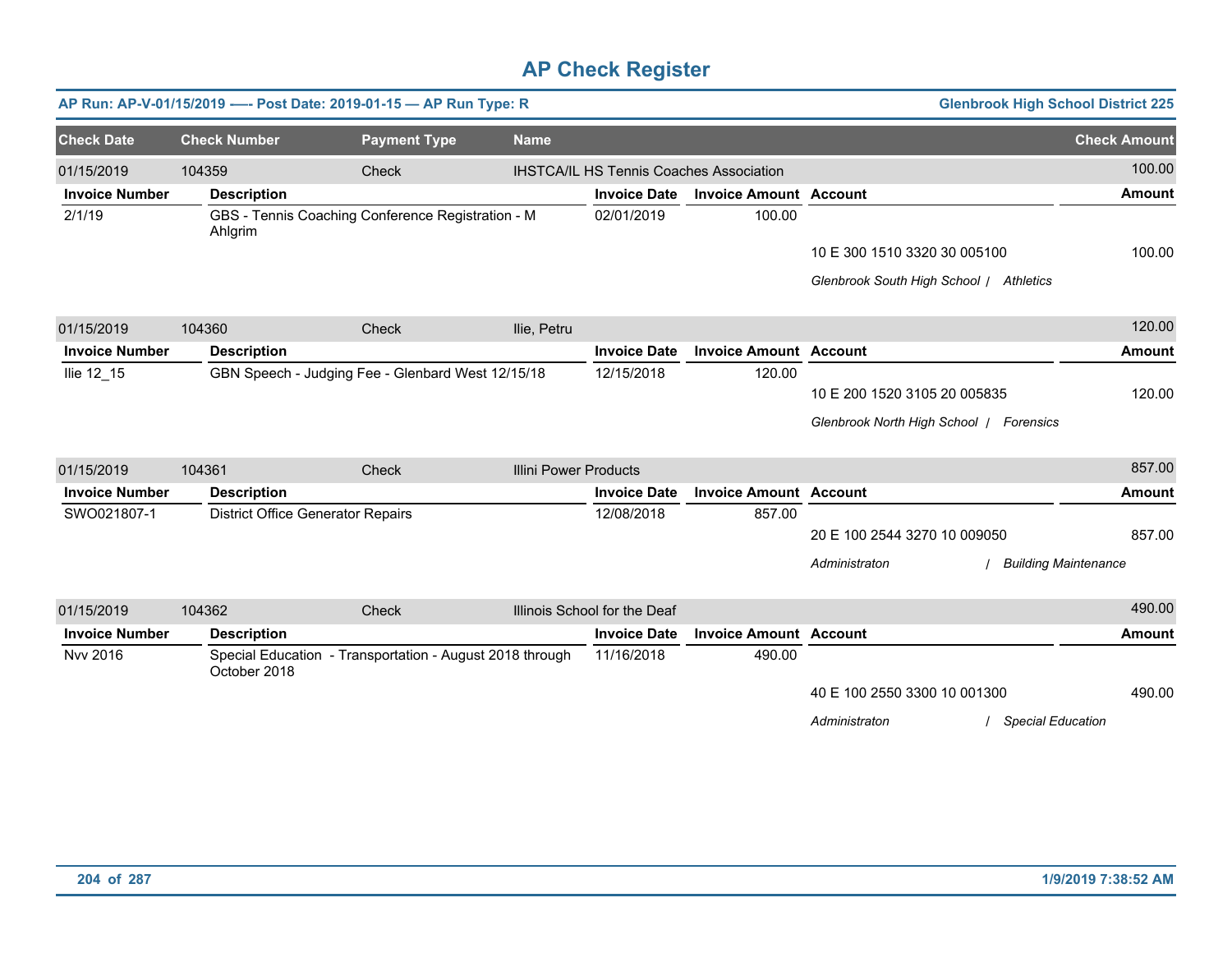|                       |                     | AP Run: AP-V-01/15/2019 ---- Post Date: 2019-01-15 - AP Run Type: R |                   |                                   |                               | <b>Glenbrook High School District 225</b>            |                     |
|-----------------------|---------------------|---------------------------------------------------------------------|-------------------|-----------------------------------|-------------------------------|------------------------------------------------------|---------------------|
| <b>Check Date</b>     | <b>Check Number</b> | <b>Payment Type</b>                                                 | <b>Name</b>       |                                   |                               |                                                      | <b>Check Amount</b> |
| 01/15/2019            | 104363              | Check                                                               |                   | Image Specialties Of Glenview Inc |                               |                                                      | 54.00               |
| <b>Invoice Number</b> | <b>Description</b>  |                                                                     |                   | <b>Invoice Date</b>               | <b>Invoice Amount Account</b> |                                                      | <b>Amount</b>       |
| 2018-12-19            | Tournament          | GBN Debate - Trophies for our February Congress                     |                   | 12/13/2018                        | 54.00                         |                                                      |                     |
|                       |                     |                                                                     |                   |                                   |                               | 99 L 990 1529 0000 20 820739                         | 54.00               |
|                       |                     |                                                                     |                   |                                   |                               | <b>Student Based Activity</b><br>/ Debate<br>Account |                     |
| 01/15/2019            | 104364              | Check                                                               |                   | Ingram Library Services           |                               |                                                      | 82.50               |
| <b>Invoice Number</b> | <b>Description</b>  |                                                                     |                   | <b>Invoice Date</b>               | <b>Invoice Amount Account</b> |                                                      | <b>Amount</b>       |
| 62542621              |                     | GBN - Tuesday Book Order                                            |                   | 12/13/2018                        | 41.90                         |                                                      |                     |
|                       |                     |                                                                     |                   |                                   |                               | 10 E 200 2222 4300 20 002220                         | 41.90               |
|                       |                     |                                                                     |                   |                                   |                               | Glenbrook North High School   Library Services       |                     |
| 67029201              |                     | GBN - Tuesday Book Order                                            |                   | 12/07/2018                        | 40.60                         |                                                      |                     |
|                       |                     |                                                                     |                   |                                   |                               | 10 E 200 2222 4300 20 002220                         | 40.60               |
|                       |                     |                                                                     |                   |                                   |                               | Glenbrook North High School   Library Services       |                     |
| 01/15/2019            | 104365              | Check                                                               |                   | Iowa City West High School        |                               |                                                      | 2,120.00            |
| <b>Invoice Number</b> | <b>Description</b>  |                                                                     |                   | <b>Invoice Date</b>               | <b>Invoice Amount Account</b> |                                                      | <b>Amount</b>       |
| 239508                | 2/22/19 - 2/24/19   | GBN Debate - Entry Fees - Iowa City West Tournament                 |                   | 12/19/2018                        | 2,120.00                      |                                                      |                     |
|                       |                     |                                                                     |                   |                                   |                               | 99 L 990 1529 0000 20 820739                         | 2,120.00            |
|                       |                     |                                                                     |                   |                                   |                               | <b>Student Based Activity</b><br>/ Debate<br>Account |                     |
| 01/15/2019            | 104366              | Check                                                               | Ixl Learning/Quia |                                   |                               |                                                      | 49.00               |
| <b>Invoice Number</b> | <b>Description</b>  |                                                                     |                   | <b>Invoice Date</b>               | <b>Invoice Amount Account</b> |                                                      | <b>Amount</b>       |
| 11181-1118            | 11/28/19            | Quia Online Web Access for Team Teacher 11/28/18 -                  |                   | 11/28/2018                        | 49.00                         |                                                      |                     |
|                       |                     |                                                                     |                   |                                   |                               | 10 E 200 2330 4200 20 001300                         | 49.00               |
|                       |                     |                                                                     |                   |                                   |                               | Glenbrook North High School / Special Education      |                     |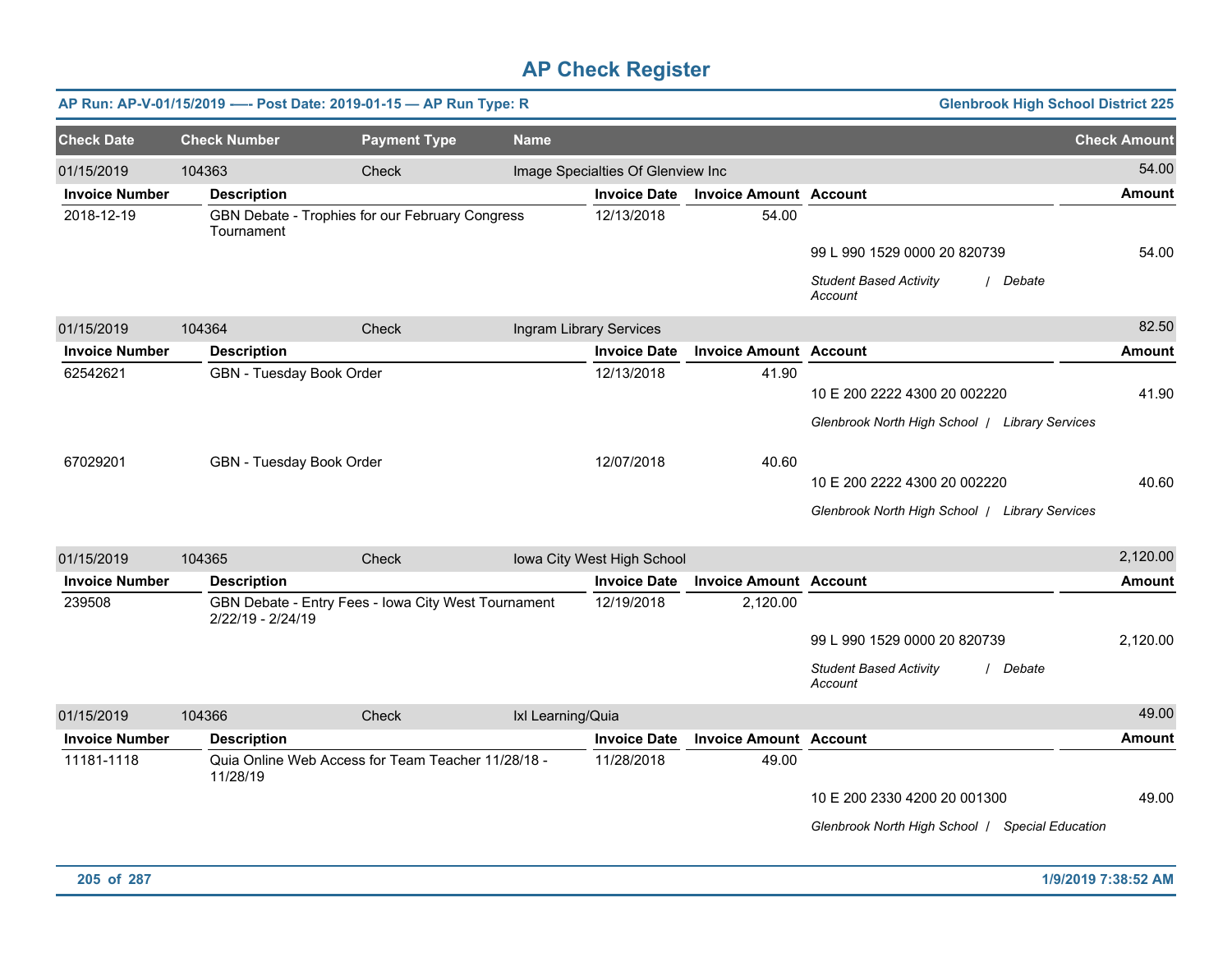|                       |                       | AP Run: AP-V-01/15/2019 ---- Post Date: 2019-01-15 - AP Run Type: R                                   |                  |                     |                               | <b>Glenbrook High School District 225</b>                                        |                     |
|-----------------------|-----------------------|-------------------------------------------------------------------------------------------------------|------------------|---------------------|-------------------------------|----------------------------------------------------------------------------------|---------------------|
| <b>Check Date</b>     | <b>Check Number</b>   | <b>Payment Type</b>                                                                                   | <b>Name</b>      |                     |                               |                                                                                  | <b>Check Amount</b> |
| 01/15/2019            | 104367                | Check                                                                                                 | Jasmin, Christen |                     |                               |                                                                                  | 120.00              |
| <b>Invoice Number</b> | <b>Description</b>    |                                                                                                       |                  | <b>Invoice Date</b> | <b>Invoice Amount Account</b> |                                                                                  | <b>Amount</b>       |
| Jasmin 12 8           |                       | GBN Speech - Judging Fee - Palatine Tournament 12/8/18                                                |                  | 12/08/2018          | 120.00                        | 10 E 200 1520 3105 20 005835<br>Glenbrook North High School   Forensics          | 120.00              |
| 01/15/2019            | 104368                | <b>Check</b>                                                                                          | Jostens          |                     |                               |                                                                                  | 14.66               |
| <b>Invoice Number</b> | <b>Description</b>    |                                                                                                       |                  | <b>Invoice Date</b> | <b>Invoice Amount Account</b> |                                                                                  | <b>Amount</b>       |
| 22263831              | GBS - Student Diploma |                                                                                                       |                  | 12/10/2018          | 14.66                         | 10 E 300 2410 4121 30 002410<br>Glenbrook South High School / Principal's Office | 14.66               |
| 01/15/2019            | 104369                | <b>Check</b>                                                                                          | Kalfas, Thomas A |                     |                               |                                                                                  | 247.00              |
| <b>Invoice Number</b> | <b>Description</b>    |                                                                                                       |                  | <b>Invoice Date</b> | <b>Invoice Amount Account</b> |                                                                                  | <b>Amount</b>       |
| 11192018              |                       | Athletic Official for 11/19/2018 Lower Level, 1 Game, 2 or<br>More Officials Basketball (Boys) at GBN |                  | 11/19/2018          | 52.00                         | 10 E 200 1510 3105 20 005215<br>Glenbrook North High School   Boys Basketball    | 52.00               |
| 12152018              |                       | Athletic Official for 12/15/2018 Lower Level, 1 Game, 2 or<br>More Officials Basketball (Boys) at GBS |                  | 12/15/2018          | 91.00                         | 10 E 300 1510 3105 30 005315<br>Glenbrook South High School / Girls Basketball   | 91.00               |
| 12152018              |                       | Athletic Official for 12/15/2018 Lower Level, 1 Game, 2 or<br>More Officials Basketball (Boys) at GBN |                  | 12/15/2018          | 52.00                         | 10 E 200 1510 3105 20 005215<br>Glenbrook North High School   Boys Basketball    | 52.00               |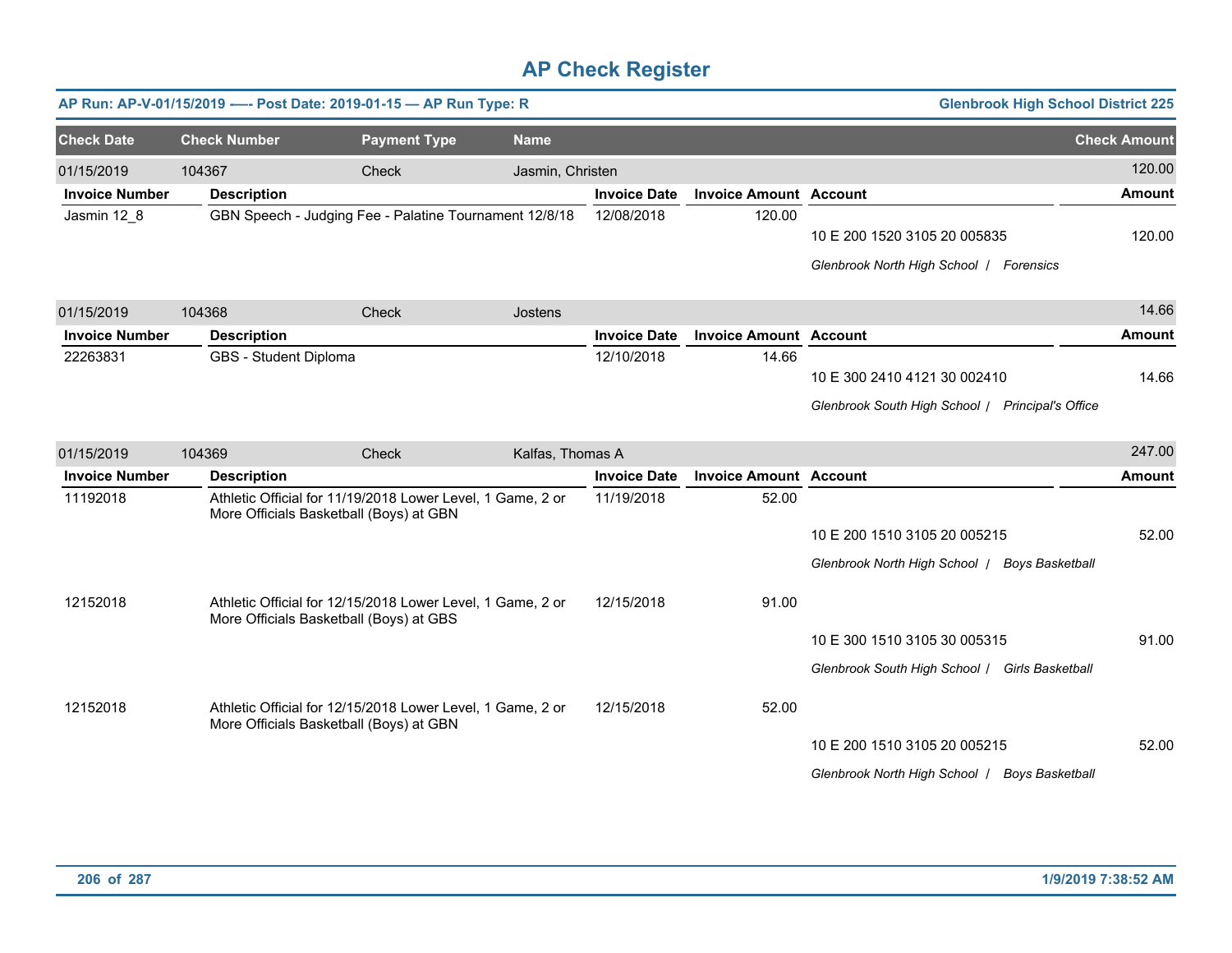|                       |                     | AP Run: AP-V-01/15/2019 ---- Post Date: 2019-01-15 - AP Run Type: R                                     |                    |                     |                               | <b>Glenbrook High School District 225</b>                |                     |
|-----------------------|---------------------|---------------------------------------------------------------------------------------------------------|--------------------|---------------------|-------------------------------|----------------------------------------------------------|---------------------|
| <b>Check Date</b>     | <b>Check Number</b> | <b>Payment Type</b>                                                                                     | <b>Name</b>        |                     |                               |                                                          | <b>Check Amount</b> |
| 01/15/2019            | 104369              | Check                                                                                                   | Kalfas, Thomas A   |                     |                               |                                                          | 247.00              |
| <b>Invoice Number</b> | <b>Description</b>  |                                                                                                         |                    | <b>Invoice Date</b> | <b>Invoice Amount Account</b> |                                                          | <b>Amount</b>       |
| 12222018              |                     | Athletic Official for 12/22/2018 Lower Level, 1 Game, 2 or<br>More Officials Basketball (Girls) at GBN  |                    | 12/22/2018          | 52.00                         |                                                          |                     |
|                       |                     |                                                                                                         |                    |                     |                               | 10 E 200 1510 3105 20 005315                             | 52.00               |
|                       |                     |                                                                                                         |                    |                     |                               | Glenbrook North High School /<br>Girls Basketball        |                     |
| 01/15/2019            | 104370              | Check                                                                                                   | Kalka, Lora Boehne |                     |                               |                                                          | 184.00              |
| <b>Invoice Number</b> | <b>Description</b>  |                                                                                                         |                    | <b>Invoice Date</b> | <b>Invoice Amount Account</b> |                                                          | <b>Amount</b>       |
| 12192018              |                     | Athletic Official for 12/19/2018 Lower Level, 2 Games, 2 or<br>More Officials Gymnastics (Girls) at GBS |                    | 12/19/2018          | 92.00                         |                                                          |                     |
|                       |                     |                                                                                                         |                    |                     |                               | 10 E 300 1510 3105 30 005335                             | 92.00               |
|                       |                     |                                                                                                         |                    |                     |                               | Glenbrook South High School /<br><b>Girls Gymnastics</b> |                     |
| 12202018              |                     | Athletic Official for 12/20/2018 Lower Level, 2 Games, 2 or<br>More Officials Gymnastics (Girls) at GBN |                    | 12/20/2018          | 92.00                         |                                                          |                     |
|                       |                     |                                                                                                         |                    |                     |                               | 10 E 200 1510 3105 20 005335                             | 92.00               |
|                       |                     |                                                                                                         |                    |                     |                               | Glenbrook North High School   Girls Gymnastics           |                     |
| 01/15/2019            | 104371              | <b>Check</b>                                                                                            | Kasper, George     |                     |                               |                                                          | 65.00               |
| <b>Invoice Number</b> | <b>Description</b>  |                                                                                                         |                    | <b>Invoice Date</b> | <b>Invoice Amount Account</b> |                                                          | <b>Amount</b>       |
| 12122018              |                     | Athletic Official for 12/12/2018 Varsity, 1 Game, 2 or More<br>Officials Basketball (Boys) at GBS       |                    | 12/12/2018          | 65.00                         |                                                          |                     |
|                       |                     |                                                                                                         |                    |                     |                               | 10 E 300 1510 3105 30 005215                             | 65.00               |

*Glenbrook South High School* / *Boys Basketball*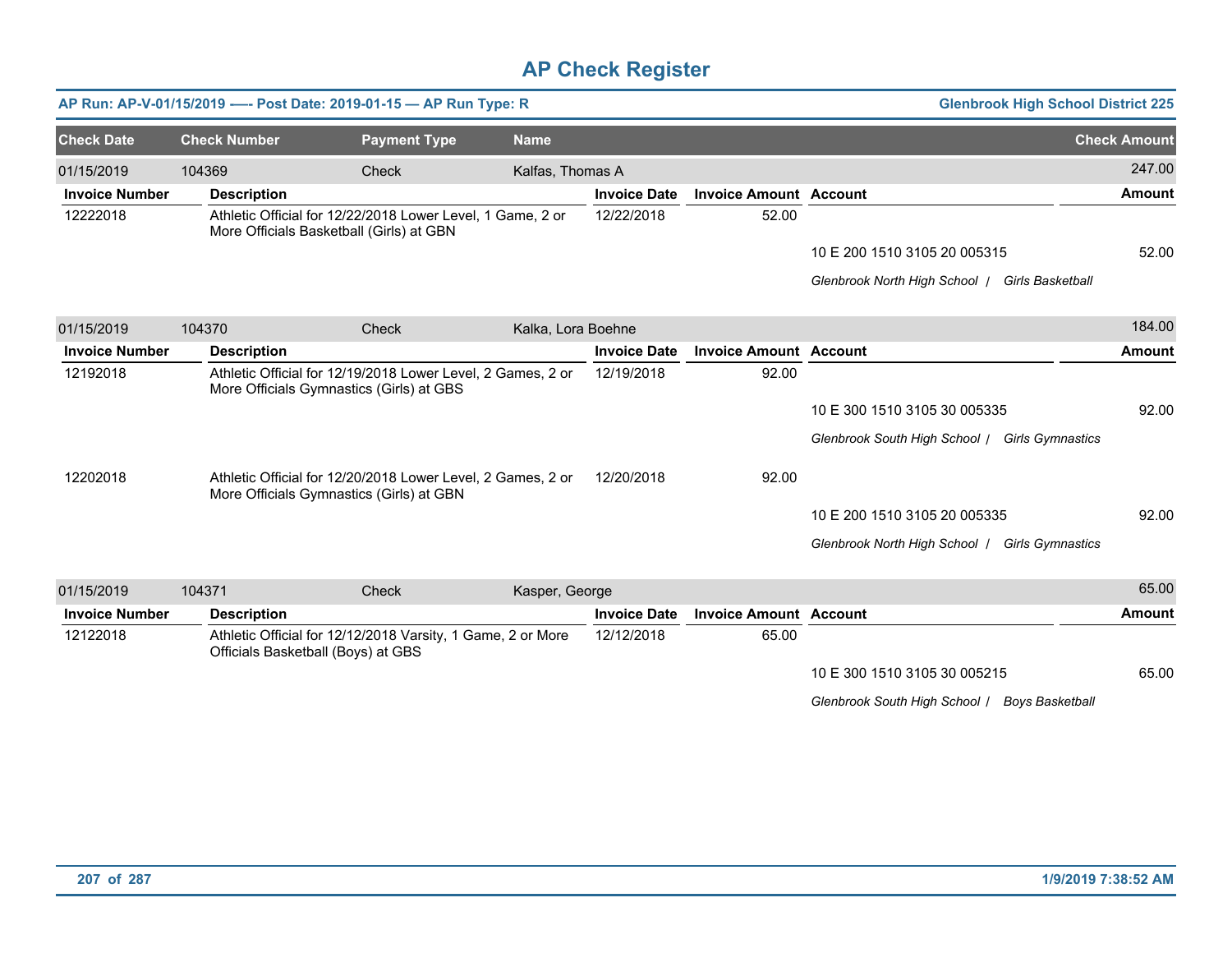|                       |                     | AP Run: AP-V-01/15/2019 ---- Post Date: 2019-01-15 - AP Run Type: R                                    |                     |                           |                        |                               | <b>Glenbrook High School District 225</b>                      |                     |
|-----------------------|---------------------|--------------------------------------------------------------------------------------------------------|---------------------|---------------------------|------------------------|-------------------------------|----------------------------------------------------------------|---------------------|
| <b>Check Date</b>     | <b>Check Number</b> |                                                                                                        | <b>Payment Type</b> | <b>Name</b>               |                        |                               |                                                                | <b>Check Amount</b> |
| 01/15/2019            | 104372              | <b>Check</b>                                                                                           |                     | Katz, Ron                 |                        |                               |                                                                | 52.00               |
| <b>Invoice Number</b> | <b>Description</b>  |                                                                                                        |                     |                           | <b>Invoice Date</b>    | <b>Invoice Amount Account</b> |                                                                | <b>Amount</b>       |
| 12182018              |                     | Athletic Official for 12/18/2018 Lower Level, 1 Game, 2 or<br>More Officials Basketball (Girls) at GBN |                     |                           | 12/18/2018             | 52.00                         |                                                                |                     |
|                       |                     |                                                                                                        |                     |                           |                        |                               | 10 E 200 1510 3105 20 005315                                   | 52.00               |
|                       |                     |                                                                                                        |                     |                           |                        |                               | Glenbrook North High School   Girls Basketball                 |                     |
| 01/15/2019            | 104373              | Check                                                                                                  |                     | <b>KC Fitness Service</b> |                        |                               |                                                                | 91.25               |
| <b>Invoice Number</b> | <b>Description</b>  |                                                                                                        |                     |                           | <b>Invoice Date</b>    | <b>Invoice Amount Account</b> |                                                                | <b>Amount</b>       |
| 61713                 |                     | GBN PE - Fitness Center Repair                                                                         |                     |                           | 12/20/2018             | 91.25                         |                                                                |                     |
|                       |                     |                                                                                                        |                     |                           |                        |                               | 10 E 200 1130 3230 20 001050                                   | 91.25               |
|                       |                     |                                                                                                        |                     |                           |                        |                               | Glenbrook North High School   Physical Education               |                     |
| 01/15/2019            | 104374              | Check                                                                                                  |                     | Kennedy, Matthew          |                        |                               |                                                                | 240.00              |
| <b>Invoice Number</b> | <b>Description</b>  |                                                                                                        |                     |                           | <b>Invoice Date</b>    | <b>Invoice Amount Account</b> |                                                                | <b>Amount</b>       |
| Kennedy 12_8-15       |                     | GBN Speech - Judging Fees - Palatine Tournament 12/8/18<br>& Glenbard West 12/15/18                    |                     |                           | 12/08/2018             | 240.00                        |                                                                |                     |
|                       |                     |                                                                                                        |                     |                           |                        |                               | 10 E 200 1520 3105 20 005835                                   | 240.00              |
|                       |                     |                                                                                                        |                     |                           |                        |                               | Glenbrook North High School   Forensics                        |                     |
| 01/15/2019            | 104375              | Check                                                                                                  |                     |                           | Langas, Peter or Tammy |                               |                                                                | 200.00              |
| <b>Invoice Number</b> | <b>Description</b>  |                                                                                                        |                     |                           | <b>Invoice Date</b>    | <b>Invoice Amount Account</b> |                                                                | <b>Amount</b>       |
| 12112018              |                     | Parent Reimbursement - Spanish Exchange Overpayment                                                    |                     |                           | 12/11/2018             | 200.00                        |                                                                |                     |
|                       |                     |                                                                                                        |                     |                           |                        |                               | 99 L 990 1529 0000 30 830925                                   | 200.00              |
|                       |                     |                                                                                                        |                     |                           |                        |                               | <b>Student Based Activity</b><br>/ Spanish Exchange<br>Account |                     |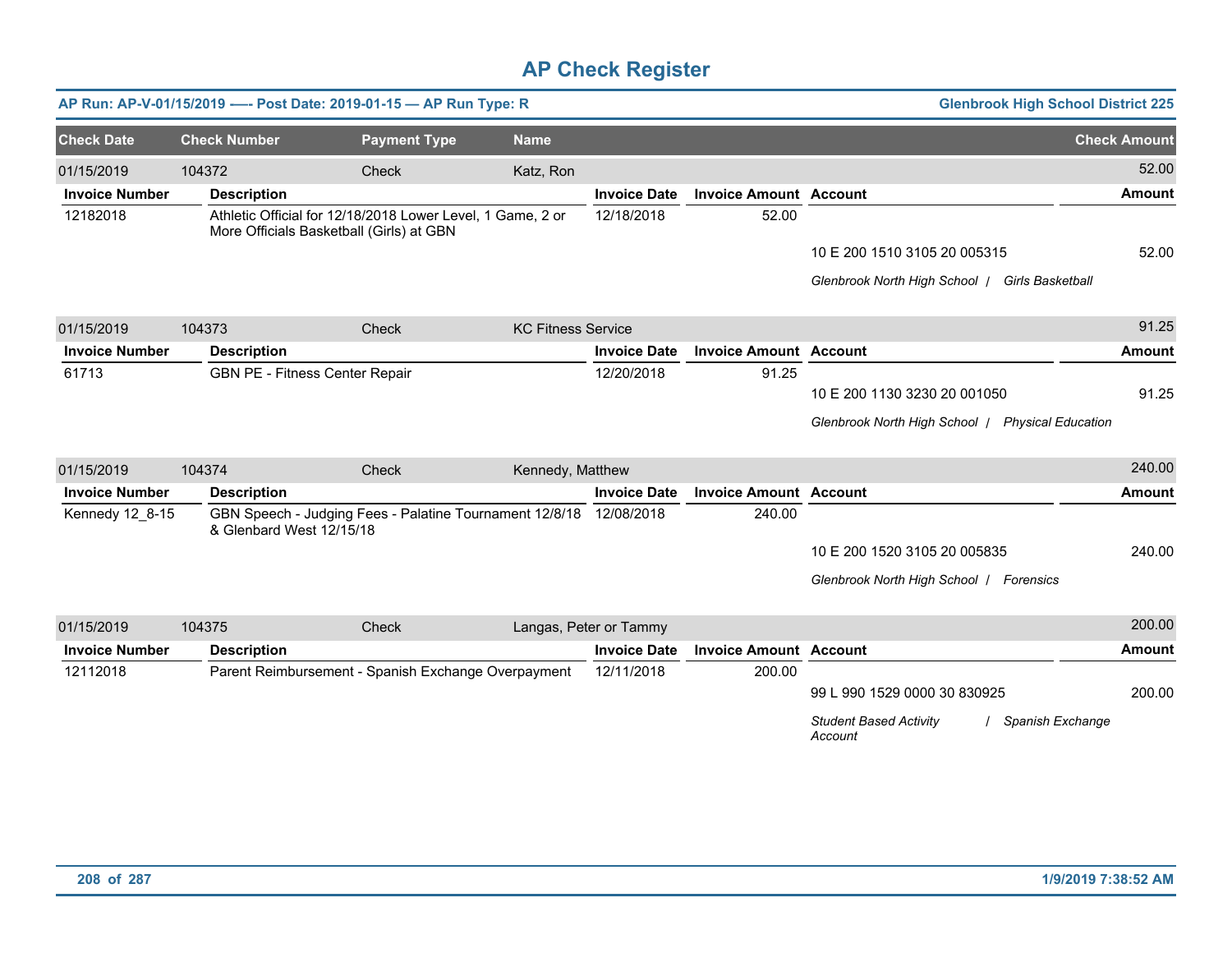|                       |                                 | AP Run: AP-V-01/15/2019 ---- Post Date: 2019-01-15 - AP Run Type: R |                     |                                     |                               |                                                    | <b>Glenbrook High School District 225</b> |
|-----------------------|---------------------------------|---------------------------------------------------------------------|---------------------|-------------------------------------|-------------------------------|----------------------------------------------------|-------------------------------------------|
| <b>Check Date</b>     | <b>Check Number</b>             | <b>Payment Type</b>                                                 | <b>Name</b>         |                                     |                               |                                                    | <b>Check Amount</b>                       |
| 01/15/2019            | 104376                          | Check                                                               |                     | Language Testing Interrnational Inc |                               |                                                    | 230.00                                    |
| <b>Invoice Number</b> | <b>Description</b>              |                                                                     |                     | <b>Invoice Date</b>                 | <b>Invoice Amount Account</b> |                                                    | Amount                                    |
| L21494-IN             | <b>Biliteracy Testing Fees</b>  |                                                                     |                     | 10/02/2018                          | 230.00                        |                                                    |                                           |
|                       |                                 |                                                                     |                     |                                     |                               | 10 L 200 4830 0000 00 000000                       | 230.00                                    |
|                       |                                 |                                                                     |                     |                                     |                               | Glenbrook North High School   Undefined            |                                           |
| 01/15/2019            | 104377                          | Check                                                               |                     | Lauterbach & Amen LLP               |                               |                                                    | 5,500.00                                  |
| <b>Invoice Number</b> | <b>Description</b>              |                                                                     |                     | <b>Invoice Date</b>                 | <b>Invoice Amount Account</b> |                                                    | <b>Amount</b>                             |
| 32874                 | 6/30/18                         | Audit of Financial Statements for the Fiscal Year Ending            |                     | 12/18/2018                          | 5,500.00                      |                                                    |                                           |
|                       |                                 |                                                                     |                     |                                     |                               | 10 E 100 2310 3170 10 002310                       | 5,500.00                                  |
|                       |                                 |                                                                     |                     |                                     |                               | Administraton                                      | <b>Board of Education</b>                 |
| 01/15/2019            | 104378                          | Check                                                               | Lawson Products Inc |                                     |                               |                                                    | 204.50                                    |
| <b>Invoice Number</b> | <b>Description</b>              |                                                                     |                     | <b>Invoice Date</b>                 | <b>Invoice Amount Account</b> |                                                    | <b>Amount</b>                             |
| 9306329592            |                                 | Maintenance Hardware Supplies for Stock                             |                     | 12/06/2018                          | 184.96                        |                                                    |                                           |
|                       |                                 |                                                                     |                     |                                     |                               | 20 E 300 2544 4840 30 009050                       | 184.96                                    |
|                       |                                 |                                                                     |                     |                                     |                               | Glenbrook South High School / Building Maintenance |                                           |
| 9306361370            | <b>GBN Maintenance Hardware</b> |                                                                     |                     | 12/19/2018                          | 19.54                         |                                                    |                                           |
|                       |                                 |                                                                     |                     |                                     |                               | 20 E 200 2544 4840 20 009050                       | 19.54                                     |
|                       |                                 |                                                                     |                     |                                     |                               | Glenbrook North High School /                      | <b>Building Maintenance</b>               |
| 01/15/2019            | 104379                          | Check                                                               | LD Trading Inc      |                                     |                               |                                                    | 452.90                                    |
| <b>Invoice Number</b> | <b>Description</b>              |                                                                     |                     | <b>Invoice Date</b>                 | <b>Invoice Amount Account</b> |                                                    | <b>Amount</b>                             |
| 374001                |                                 | GBN - Plant Science Holiday Tea Centerpieces                        |                     | 12/17/2018                          | 413.50                        |                                                    |                                           |
|                       |                                 |                                                                     |                     |                                     |                               | 10 E 200 1130 4100 20 001055                       | 413.50                                    |
|                       |                                 |                                                                     |                     |                                     |                               | Glenbrook North High School   Science              |                                           |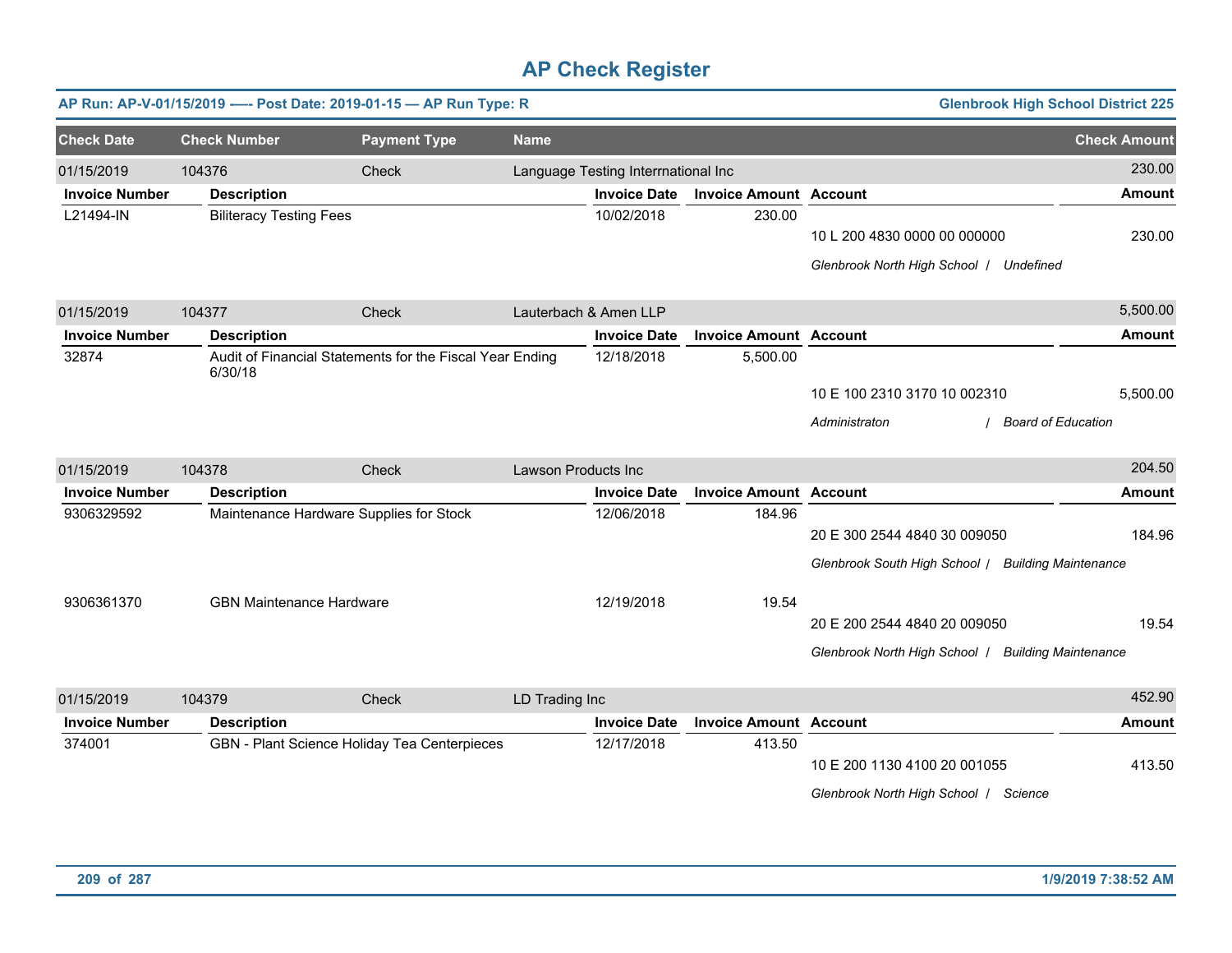|                       |                        | AP Run: AP-V-01/15/2019 ---- Post Date: 2019-01-15 - AP Run Type: R                                |                       |                         |                               | <b>Glenbrook High School District 225</b>                       |                     |
|-----------------------|------------------------|----------------------------------------------------------------------------------------------------|-----------------------|-------------------------|-------------------------------|-----------------------------------------------------------------|---------------------|
| <b>Check Date</b>     | <b>Check Number</b>    | <b>Payment Type</b>                                                                                | <b>Name</b>           |                         |                               |                                                                 | <b>Check Amount</b> |
| 01/15/2019            | 104379                 | Check                                                                                              | LD Trading Inc        |                         |                               |                                                                 | 452.90              |
| <b>Invoice Number</b> | <b>Description</b>     |                                                                                                    |                       | <b>Invoice Date</b>     | <b>Invoice Amount Account</b> |                                                                 | Amount              |
| 374015                |                        | GBN - Plant Science Supplies for Holiday Tea                                                       |                       | 12/17/2018              | 39.40                         | 10 E 200 1130 4100 20 001055                                    | 39.40               |
|                       |                        |                                                                                                    |                       |                         |                               |                                                                 |                     |
|                       |                        |                                                                                                    |                       |                         |                               | Glenbrook North High School   Science                           |                     |
| 01/15/2019            | 104380                 | Check                                                                                              | Leffler, Mark         |                         |                               |                                                                 | 65.00               |
| <b>Invoice Number</b> | <b>Description</b>     |                                                                                                    |                       | <b>Invoice Date</b>     | <b>Invoice Amount Account</b> |                                                                 | <b>Amount</b>       |
| 12132018              |                        | Athletic Official for 12/13/2018 Varsity, 1 Game, 2 or More<br>Officials Basketball (Girls) at GBS |                       | 12/13/2018              | 65.00                         |                                                                 |                     |
|                       |                        |                                                                                                    |                       |                         |                               | 10 E 300 1510 3105 30 005315                                    | 65.00               |
|                       |                        |                                                                                                    |                       |                         |                               | Glenbrook South High School / Girls Basketball                  |                     |
| 01/15/2019            | 104381                 | Check                                                                                              | Levin, David or Karen |                         |                               |                                                                 | 20.00               |
| <b>Invoice Number</b> | <b>Description</b>     |                                                                                                    |                       | <b>Invoice Date</b>     | <b>Invoice Amount Account</b> |                                                                 | <b>Amount</b>       |
| 12112018              |                        | Parent Reimbursement - Field Trip Ticket Price Change -                                            |                       | 12/11/2018              | 20.00                         |                                                                 |                     |
|                       | TC the Play 12/11/18   |                                                                                                    |                       |                         |                               |                                                                 |                     |
|                       |                        |                                                                                                    |                       |                         |                               | 99 L 990 1529 0000 20 821220                                    | 20.00               |
|                       |                        |                                                                                                    |                       |                         |                               | <b>Student Based Activity</b><br><b>Theater Club</b><br>Account |                     |
| 01/15/2019            | 104382                 | Check                                                                                              |                       | Lewis Paper Corporation |                               |                                                                 | 7,733.54            |
| <b>Invoice Number</b> | <b>Description</b>     |                                                                                                    |                       | <b>Invoice Date</b>     | <b>Invoice Amount</b>         | <b>Account</b>                                                  | <b>Amount</b>       |
| 245744                | <b>Specialty Paper</b> |                                                                                                    |                       | 11/19/2018              | 59.54                         |                                                                 |                     |
|                       |                        |                                                                                                    |                       |                         |                               | 10 E 200 1520 4100 20 005825                                    | 59.54               |
|                       |                        |                                                                                                    |                       |                         |                               | Glenbrook North High School   Drama Productions                 |                     |
| 249427                | GBS - Paper for School |                                                                                                    |                       | 11/30/2018              | 3,327.50                      |                                                                 |                     |
|                       |                        |                                                                                                    |                       |                         |                               | 10 E 300 2574 4100 30 002574                                    | 3,327.50            |
|                       |                        |                                                                                                    |                       |                         |                               | Glenbrook South High School / Printing and Duplicating          |                     |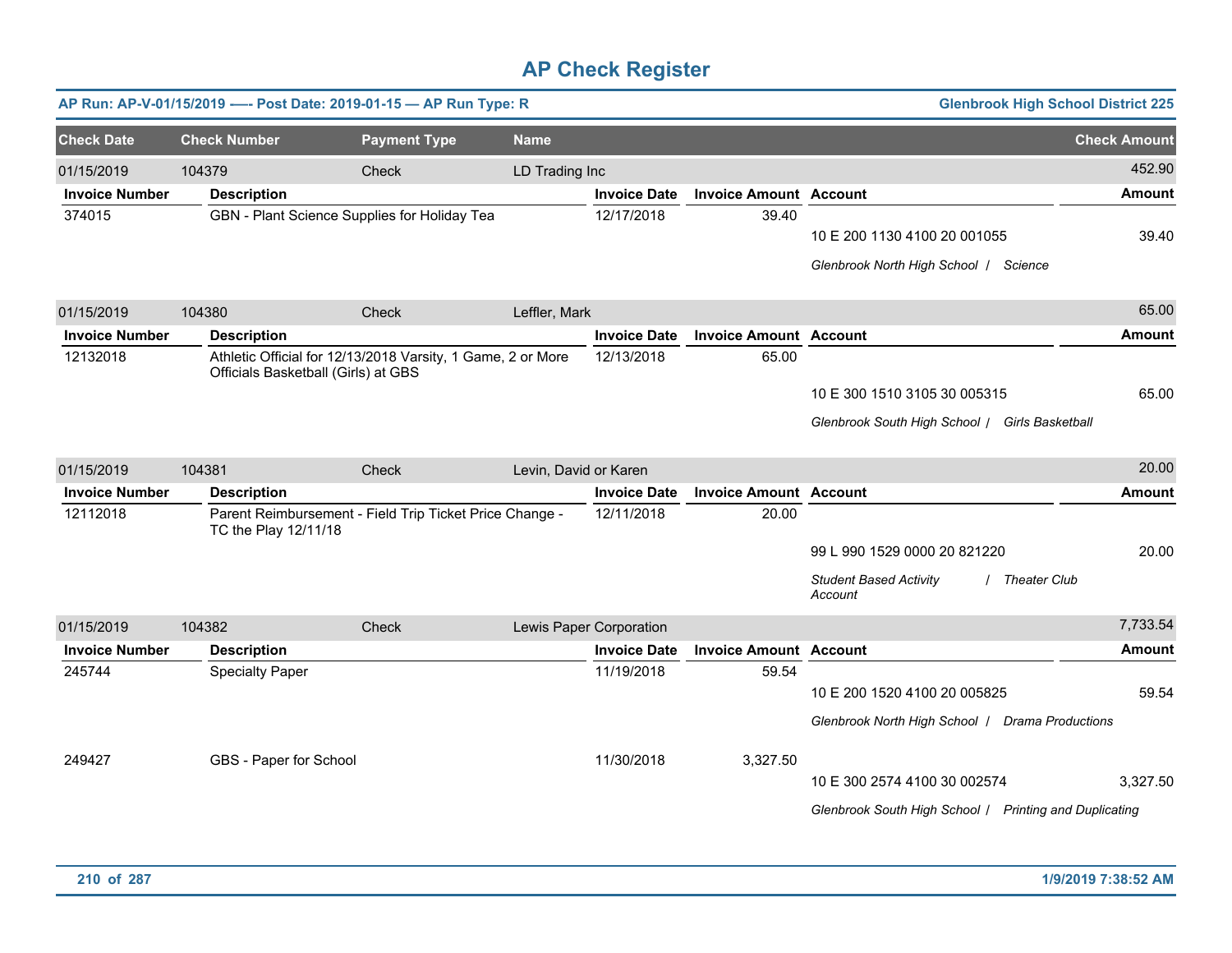|                       |                                   | AP Run: AP-V-01/15/2019 ---- Post Date: 2019-01-15 - AP Run Type: R |                |                         |                               | <b>Glenbrook High School District 225</b>                                              |                     |
|-----------------------|-----------------------------------|---------------------------------------------------------------------|----------------|-------------------------|-------------------------------|----------------------------------------------------------------------------------------|---------------------|
| <b>Check Date</b>     | <b>Check Number</b>               | <b>Payment Type</b>                                                 | <b>Name</b>    |                         |                               |                                                                                        | <b>Check Amount</b> |
| 01/15/2019            | 104382                            | Check                                                               |                | Lewis Paper Corporation |                               |                                                                                        | 7,733.54            |
| <b>Invoice Number</b> | <b>Description</b>                |                                                                     |                | <b>Invoice Date</b>     | <b>Invoice Amount Account</b> |                                                                                        | <b>Amount</b>       |
| 256582                | GBS - Paper for School            |                                                                     |                | 12/18/2018              | 4,346.50                      | 10 E 300 2574 4100 30 002574<br>Glenbrook South High School / Printing and Duplicating | 4,346.50            |
| 01/15/2019            | 104383                            | Check                                                               | LibrariesFirst |                         |                               |                                                                                        | 650.00              |
| <b>Invoice Number</b> | <b>Description</b>                |                                                                     |                | <b>Invoice Date</b>     | <b>Invoice Amount Account</b> |                                                                                        | <b>Amount</b>       |
| 7205                  |                                   | GBN - GVRL 2019 Online Hosting Fee                                  |                | 12/07/2018              | 325.00                        | 10 E 100 2225 4310 10 002665<br>Instructional Innovation<br>Administraton              | 325.00              |
| 7206                  |                                   | GBS - GVRL 2019 Online Hosting Fee                                  |                | 12/07/2018              | 325.00                        | 10 E 100 2225 4310 10 002665<br>Administraton<br>Instructional Innovation              | 325.00              |
| 01/15/2019            | 104384                            | Check                                                               | Lindell, Kevin |                         |                               |                                                                                        | 350.00              |
| <b>Invoice Number</b> | <b>Description</b>                |                                                                     |                | <b>Invoice Date</b>     | <b>Invoice Amount Account</b> |                                                                                        | <b>Amount</b>       |
| 12152018              | Varsity 10 Games at GBS           | Athletic Official for 12/15/2018 Tournament Wrestling               |                | 12/15/2018              | 350.00                        | 10 E 300 1510 3105 30 005295<br>Glenbrook South High School   Wrestling                | 350.00              |
| 01/15/2019            | 104385                            | Check                                                               | Lobono, Jeff   |                         |                               |                                                                                        | 214.00              |
| <b>Invoice Number</b> | <b>Description</b>                |                                                                     |                | <b>Invoice Date</b>     | <b>Invoice Amount Account</b> |                                                                                        | <b>Amount</b>       |
| 1042019               | <b>Officials Wrestling at GBS</b> | Athletic Official for 01/04/2019 Varsity, 1 Game, 2 or More         |                | 01/04/2019              | 107.00                        | 10 E 300 1510 3105 30 005295<br>Glenbrook South High School   Wrestling                | 107.00              |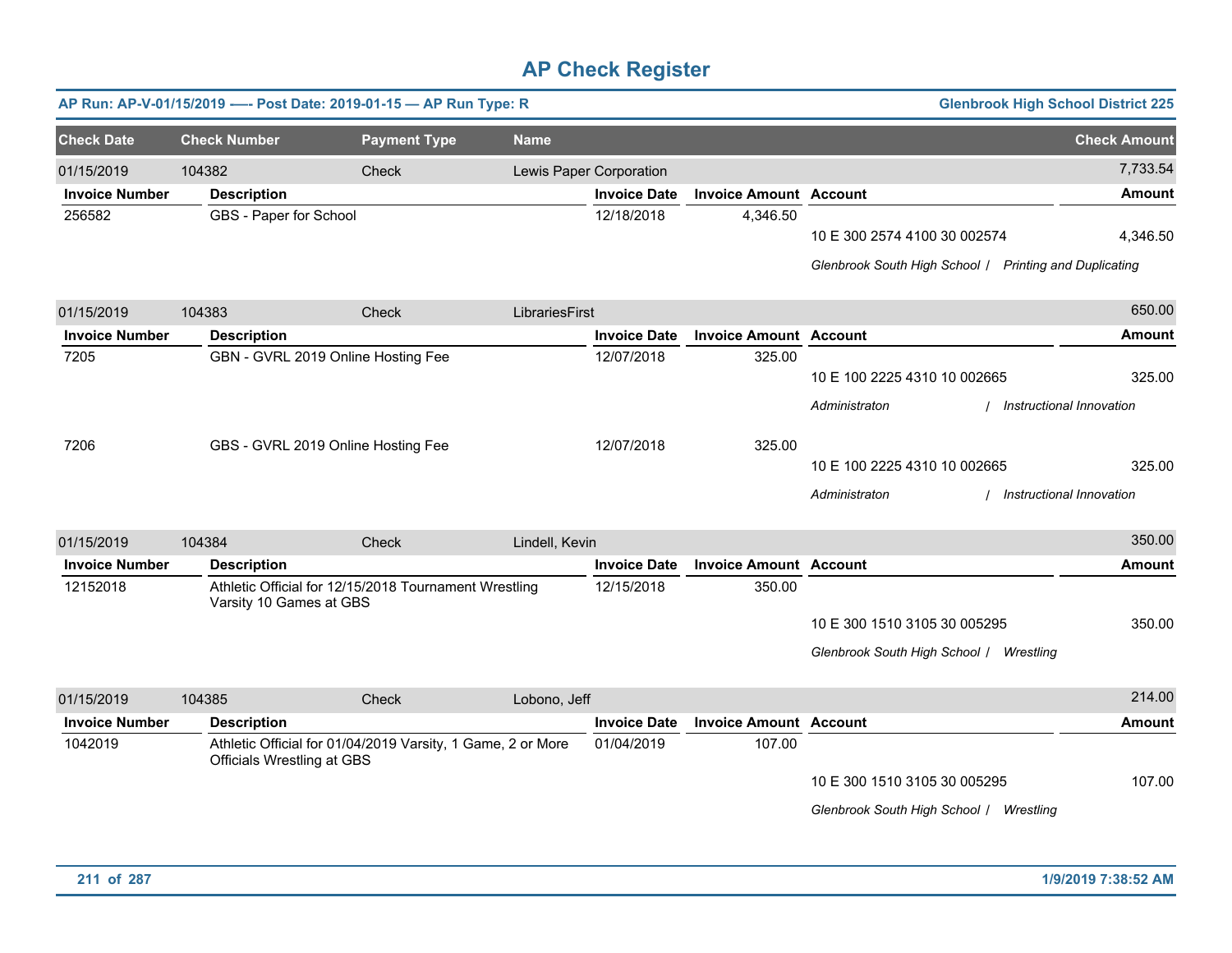|                       |                                   | AP Run: AP-V-01/15/2019 ---- Post Date: 2019-01-15 - AP Run Type: R |                   |                           |                               | <b>Glenbrook High School District 225</b>                       |                                      |
|-----------------------|-----------------------------------|---------------------------------------------------------------------|-------------------|---------------------------|-------------------------------|-----------------------------------------------------------------|--------------------------------------|
| <b>Check Date</b>     | <b>Check Number</b>               | <b>Payment Type</b>                                                 | <b>Name</b>       |                           |                               |                                                                 | <b>Check Amount</b>                  |
| 01/15/2019            | 104385                            | Check                                                               | Lobono, Jeff      |                           |                               |                                                                 | 214.00                               |
| <b>Invoice Number</b> | <b>Description</b>                |                                                                     |                   | <b>Invoice Date</b>       | <b>Invoice Amount Account</b> |                                                                 | <b>Amount</b>                        |
| 12132018              | <b>Officials Wrestling at GBS</b> | Athletic Official for 12/13/2018 Varsity, 1 Game, 2 or More         |                   | 12/13/2018                | 107.00                        |                                                                 |                                      |
|                       |                                   |                                                                     |                   |                           |                               | 10 E 300 1510 3105 30 005295                                    | 107.00                               |
|                       |                                   |                                                                     |                   |                           |                               | Glenbrook South High School /<br>Wrestling                      |                                      |
| 01/15/2019            | 104386                            | Check                                                               | Lombardo, Anthony |                           |                               |                                                                 | 137.00                               |
| <b>Invoice Number</b> | <b>Description</b>                |                                                                     |                   | <b>Invoice Date</b>       | <b>Invoice Amount Account</b> |                                                                 | <b>Amount</b>                        |
| 12202018              | Official Wrestling at GBN         | Athletic Official for 12/20/2018 Lower Level, 2 Games, 1            |                   | 12/20/2018                | 137.00                        |                                                                 |                                      |
|                       |                                   |                                                                     |                   |                           |                               | 10 E 200 1510 3105 20 005295                                    | 137.00                               |
|                       |                                   |                                                                     |                   |                           |                               | Glenbrook North High School /<br>Wrestling                      |                                      |
| 01/15/2019            | 104387                            | <b>Check</b>                                                        |                   | Lutheran General Hospital |                               |                                                                 | 800.00                               |
| <b>Invoice Number</b> | <b>Description</b>                |                                                                     |                   | <b>Invoice Date</b>       | <b>Invoice Amount Account</b> |                                                                 | <b>Amount</b>                        |
| 2018 Oct              |                                   | Hospital Instruction Services - Oct & Nov 2018                      |                   | 10/17/2018                | 800.00                        |                                                                 |                                      |
|                       |                                   |                                                                     |                   |                           |                               | 10 E 100 1213 3111 10 001370                                    | 800.00                               |
|                       |                                   |                                                                     |                   |                           |                               | Administraton                                                   | <b>Hospital Instruction Services</b> |
| 01/15/2019            | 104388                            | Check                                                               | MacDonald, Keith  |                           |                               |                                                                 | 20.00                                |
| <b>Invoice Number</b> | <b>Description</b>                |                                                                     |                   | <b>Invoice Date</b>       | <b>Invoice Amount Account</b> |                                                                 | Amount                               |
| 12112018              | TC the Play 12/11/18              | Parent Reimbursement - Field Trip Ticket Price Change -             |                   | 12/11/2018                | 20.00                         |                                                                 |                                      |
|                       |                                   |                                                                     |                   |                           |                               | 99 L 990 1529 0000 20 821220                                    | 20.00                                |
|                       |                                   |                                                                     |                   |                           |                               | <b>Student Based Activity</b><br><b>Theater Club</b><br>Account |                                      |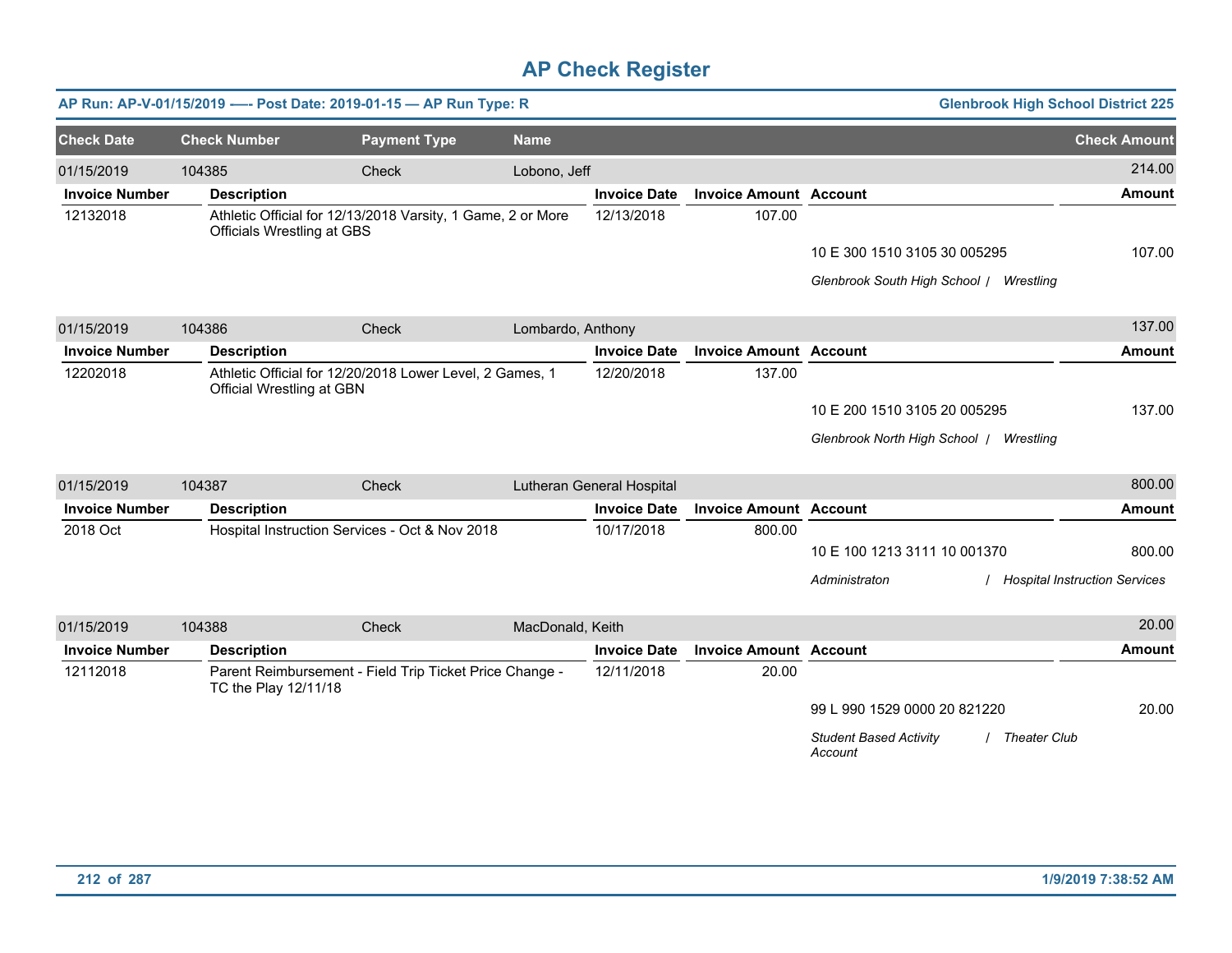|                       |                     | AP Run: AP-V-01/15/2019 ---- Post Date: 2019-01-15 - AP Run Type: R                             |                |                          |                               |                                               | <b>Glenbrook High School District 225</b> |
|-----------------------|---------------------|-------------------------------------------------------------------------------------------------|----------------|--------------------------|-------------------------------|-----------------------------------------------|-------------------------------------------|
| <b>Check Date</b>     | <b>Check Number</b> | <b>Payment Type</b>                                                                             | <b>Name</b>    |                          |                               |                                               | <b>Check Amount</b>                       |
| 01/15/2019            | 104389              | Check                                                                                           | Mache, Michael |                          |                               |                                               | 65.00                                     |
| <b>Invoice Number</b> | <b>Description</b>  |                                                                                                 |                | <b>Invoice Date</b>      | <b>Invoice Amount Account</b> |                                               | <b>Amount</b>                             |
| 12212018              |                     | Athletic Official for 12/21/18 Varsity, 1 Game, 2 or More<br>Officials Basketball (Boys) at GBN |                | 12/21/2018               | 65.00                         |                                               |                                           |
|                       |                     |                                                                                                 |                |                          |                               | 10 E 200 1510 3105 20 005215                  | 65.00                                     |
|                       |                     |                                                                                                 |                |                          |                               | Glenbrook North High School   Boys Basketball |                                           |
| 01/15/2019            | 104390              | <b>Check</b>                                                                                    |                | Maine East High School   |                               |                                               | 330.00                                    |
| <b>Invoice Number</b> | <b>Description</b>  |                                                                                                 |                | <b>Invoice Date</b>      | <b>Invoice Amount Account</b> |                                               | <b>Amount</b>                             |
| 245582                | 2/9/19              | GBN Debate - Entry Fees - Maine East Regatta 2/8/19 -                                           |                | 12/19/2018               | 330.00                        |                                               |                                           |
|                       |                     |                                                                                                 |                |                          |                               | 10 E 200 1520 6500 20 005820                  | 330.00                                    |
|                       |                     |                                                                                                 |                |                          |                               | Glenbrook North High School   Debate          |                                           |
| 01/15/2019            | 104391              | Check                                                                                           |                | Malnati Organization LLC |                               |                                               | 309.80                                    |
| <b>Invoice Number</b> | <b>Description</b>  |                                                                                                 |                | <b>Invoice Date</b>      | <b>Invoice Amount Account</b> |                                               | <b>Amount</b>                             |
| 707320                |                     | <b>GBN - Swim Sectional Hospitality</b>                                                         |                | 11/10/2018               | 309.80                        |                                               |                                           |
|                       |                     |                                                                                                 |                |                          |                               | 99 L 990 1529 0000 20 820490                  | 309.80                                    |
|                       |                     |                                                                                                 |                |                          |                               | <b>Student Based Activity</b><br>Account      | <b>Gbn Sports Tournaments</b>             |
| 01/15/2019            | 104392              | Check                                                                                           | Manly, Ryan M  |                          |                               |                                               | 52.93                                     |
| <b>Invoice Number</b> | <b>Description</b>  |                                                                                                 |                | <b>Invoice Date</b>      | <b>Invoice Amount Account</b> |                                               | <b>Amount</b>                             |
| RM Mileage 12-2018    |                     | Employee Reimbursement - Mileage To/From Various<br>Technology Vendors 12/18/18 - 12/21/18      |                | 12/18/2018               | 52.93                         |                                               |                                           |
|                       |                     |                                                                                                 |                |                          |                               | 10 E 100 2660 3323 10 002660                  | 52.93                                     |
|                       |                     |                                                                                                 |                |                          |                               | Administraton                                 | <b>Technology Services</b>                |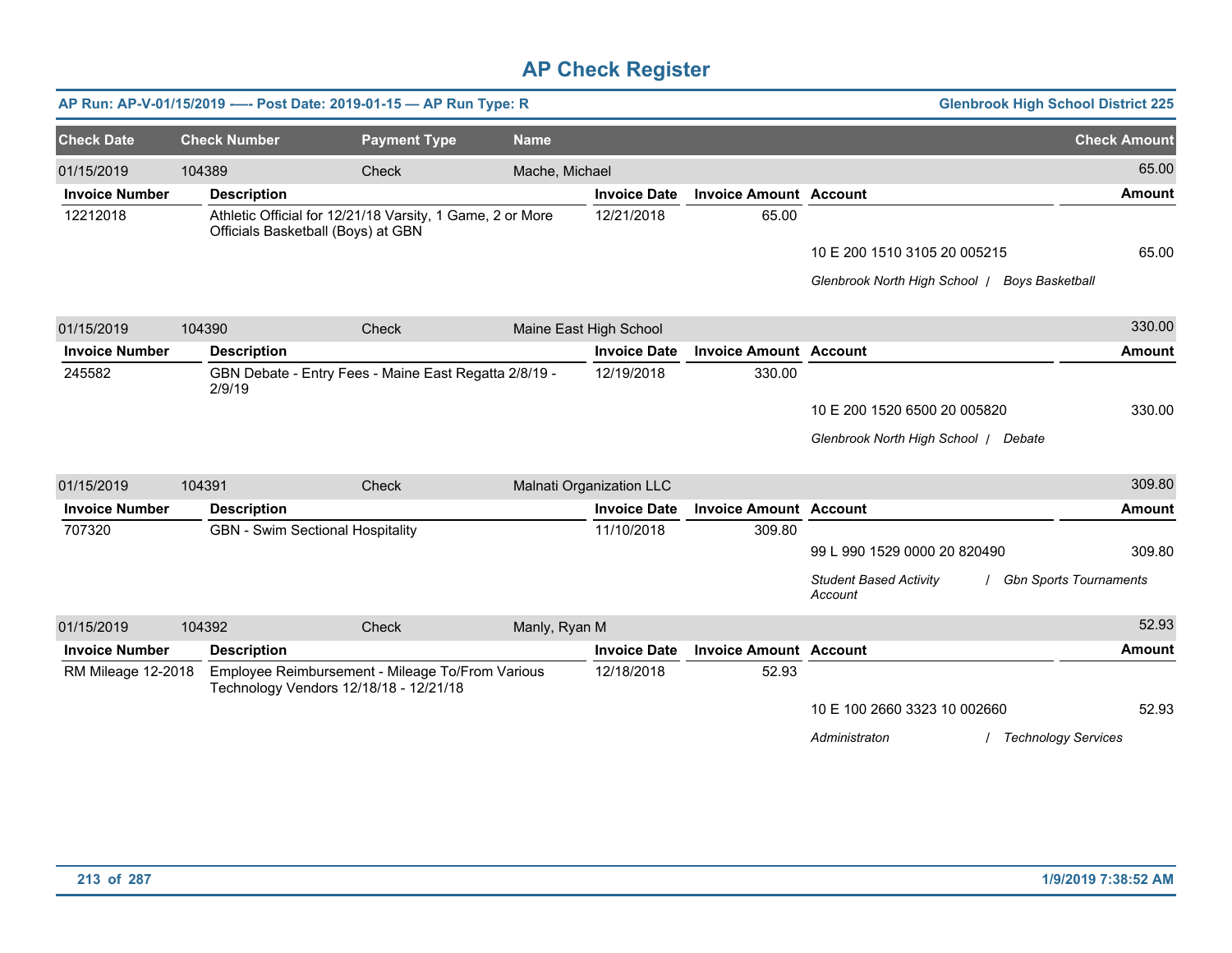|                       |                        | AP Run: AP-V-01/15/2019 ---- Post Date: 2019-01-15 - AP Run Type: R |                             |                        |                               |                                                                | <b>Glenbrook High School District 225</b> |
|-----------------------|------------------------|---------------------------------------------------------------------|-----------------------------|------------------------|-------------------------------|----------------------------------------------------------------|-------------------------------------------|
| <b>Check Date</b>     | <b>Check Number</b>    | <b>Payment Type</b>                                                 | <b>Name</b>                 |                        |                               |                                                                | <b>Check Amount</b>                       |
| 01/15/2019            | 104393                 | Check                                                               | Mark's Plumbing Parts       |                        |                               |                                                                | 790.85                                    |
| <b>Invoice Number</b> | <b>Description</b>     |                                                                     |                             | <b>Invoice Date</b>    | <b>Invoice Amount Account</b> |                                                                | <b>Amount</b>                             |
| INV001764374          |                        | <b>GBN Plumbing Supply Stock Replenishment</b>                      |                             | 12/26/2018             | 790.85                        |                                                                |                                           |
|                       |                        |                                                                     |                             |                        |                               | 20 E 200 2544 4847 20 009050                                   | 790.85                                    |
|                       |                        |                                                                     |                             |                        |                               | Glenbrook North High School /                                  | <b>Building Maintenance</b>               |
| 01/15/2019            | 104394                 | <b>Check</b>                                                        | <b>Marlin Business Bank</b> |                        |                               |                                                                | 260.00                                    |
| <b>Invoice Number</b> | <b>Description</b>     |                                                                     |                             | <b>Invoice Date</b>    | <b>Invoice Amount Account</b> |                                                                | <b>Amount</b>                             |
| 16573408              | GBN Baler January 2019 |                                                                     |                             | 12/24/2018             | 260.00                        |                                                                |                                           |
|                       |                        |                                                                     |                             |                        |                               | 10 E 100 2560 3250 10 002560                                   | 260.00                                    |
|                       |                        |                                                                     |                             |                        |                               | <b>Food Service</b><br>Administraton                           |                                           |
| 01/15/2019            | 104395                 | Check                                                               | Marushka, Lydia D           |                        |                               |                                                                | 123.44                                    |
| <b>Invoice Number</b> | <b>Description</b>     |                                                                     |                             | <b>Invoice Date</b>    | <b>Invoice Amount Account</b> |                                                                | <b>Amount</b>                             |
| Dec 18 Mileage        | 11/28/18 - 12/20/18    | Employee Reimbursement - Mileage To/From Transition                 |                             | 11/28/2018             | 123.44                        |                                                                |                                           |
|                       |                        |                                                                     |                             |                        |                               | 10 E 100 1220 3323 10 001350                                   | 123.44                                    |
|                       |                        |                                                                     |                             |                        |                               | Administraton                                                  | <b>Transition Services</b>                |
| 01/15/2019            | 104396                 | Check                                                               |                             | McCormick's Group, LLC |                               |                                                                | 539.64                                    |
| <b>Invoice Number</b> | <b>Description</b>     |                                                                     |                             | <b>Invoice Date</b>    | <b>Invoice Amount Account</b> |                                                                | <b>Amount</b>                             |
| 421438                |                        | Color Guard Gloves, Shoes, Tape & Bags                              |                             | 12/19/2018             | 539.64                        |                                                                |                                           |
|                       |                        |                                                                     |                             |                        |                               | 99 L 990 1529 0000 20 820250                                   | 539.64                                    |
|                       |                        |                                                                     |                             |                        |                               | <b>Student Based Activity</b><br><b>Color Guard</b><br>Account |                                           |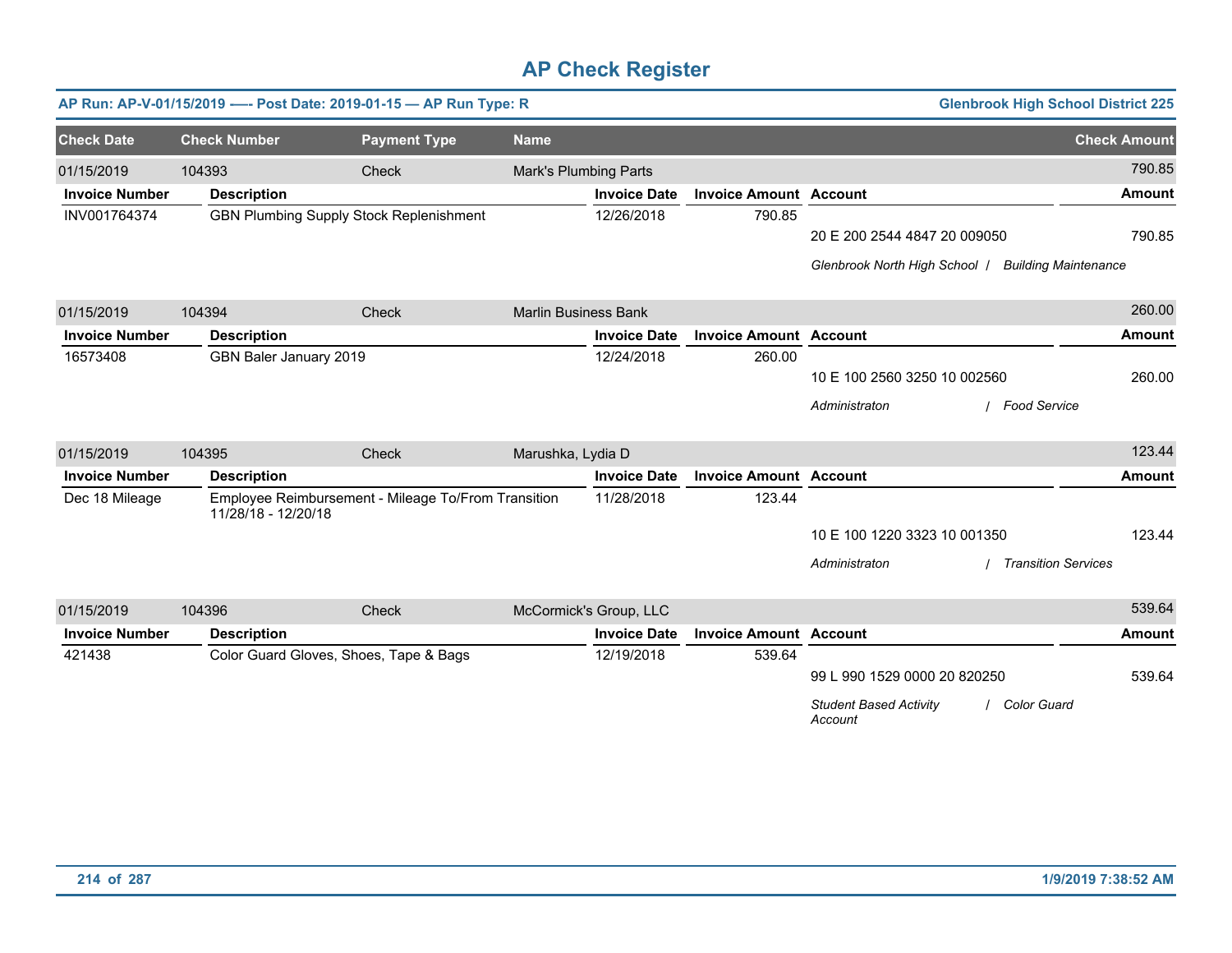|                       |                     | AP Run: AP-V-01/15/2019 ---- Post Date: 2019-01-15 - AP Run Type: R                               |                     |                                 |                               | <b>Glenbrook High School District 225</b>              |                     |
|-----------------------|---------------------|---------------------------------------------------------------------------------------------------|---------------------|---------------------------------|-------------------------------|--------------------------------------------------------|---------------------|
| <b>Check Date</b>     | <b>Check Number</b> | <b>Payment Type</b>                                                                               | <b>Name</b>         |                                 |                               |                                                        | <b>Check Amount</b> |
| 01/15/2019            | 104397              | Check                                                                                             | McKee, Robert       |                                 |                               |                                                        | 550.00              |
| <b>Invoice Number</b> | <b>Description</b>  |                                                                                                   |                     | <b>Invoice Date</b>             | <b>Invoice Amount Account</b> |                                                        | <b>Amount</b>       |
| 12182018a             |                     | GBN - Orchesis Dance Show Choreography                                                            |                     | 12/03/2018                      | 550.00                        |                                                        |                     |
|                       |                     |                                                                                                   |                     |                                 |                               | 99 L 990 1529 0000 20 820800                           | 550.00              |
|                       |                     |                                                                                                   |                     |                                 |                               | <b>Student Based Activity</b><br>/ Orchesis<br>Account |                     |
| 01/15/2019            | 104398              | Check                                                                                             | Meyers-Levy, Dustin |                                 |                               |                                                        | 147.20              |
| <b>Invoice Number</b> | <b>Description</b>  |                                                                                                   |                     | <b>Invoice Date</b>             | <b>Invoice Amount Account</b> |                                                        | <b>Amount</b>       |
| BT010719              |                     | GBN Debate Judge - Travel Reimbursement - Blake<br>Tournament 12/14/18 - 12/16/18                 |                     | 12/13/2018                      | 147.20                        |                                                        |                     |
|                       |                     |                                                                                                   |                     |                                 |                               | 10 E 200 1520 3340 20 005820                           | 147.20              |
|                       |                     |                                                                                                   |                     |                                 |                               | Glenbrook North High School   Debate                   |                     |
| 01/15/2019            | 104399              | Check                                                                                             |                     | MidAmerican Energy Services LLC |                               |                                                        | 58.13               |
| <b>Invoice Number</b> | <b>Description</b>  |                                                                                                   |                     | <b>Invoice Date</b>             | <b>Invoice Amount Account</b> |                                                        | <b>Amount</b>       |
| 9094393               |                     | GBA Electricity 11/09/18 - 12/12/18                                                               |                     | 12/14/2018                      | 58.13                         |                                                        |                     |
|                       |                     |                                                                                                   |                     |                                 |                               | 10 E 100 2540 4660 10 009005                           | 58.13               |
|                       |                     |                                                                                                   |                     |                                 |                               | Administraton<br><b>Utilities</b>                      |                     |
| 01/15/2019            | 104400              | Check                                                                                             | Miles, Larhone      |                                 |                               |                                                        | 65.00               |
| <b>Invoice Number</b> | <b>Description</b>  |                                                                                                   |                     | <b>Invoice Date</b>             | <b>Invoice Amount Account</b> |                                                        | <b>Amount</b>       |
| 12212018              |                     | Athletic Official for 12/21/2018 Varsity, 1 Game, 2 or More<br>Officials Basketball (Boys) at GBS |                     | 12/21/2018                      | 65.00                         |                                                        |                     |
|                       |                     |                                                                                                   |                     |                                 |                               | 10 E 300 1510 3105 30 005215                           | 65.00               |
|                       |                     |                                                                                                   |                     |                                 |                               | Glenbrook South High School / Boys Basketball          |                     |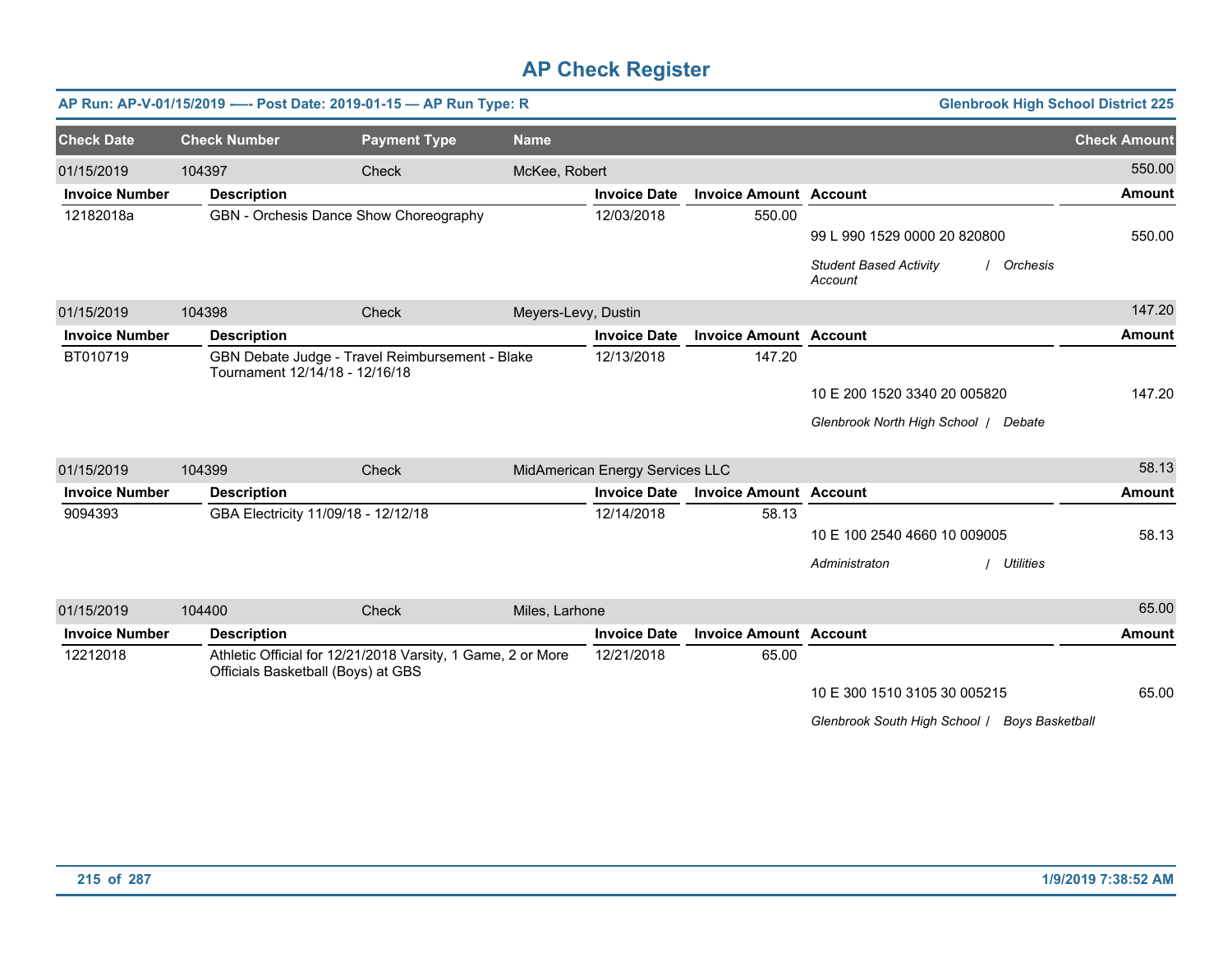|                       |                     | AP Run: AP-V-01/15/2019 ---- Post Date: 2019-01-15 - AP Run Type: R                               |                   |                     |                               | <b>Glenbrook High School District 225</b>         |                     |
|-----------------------|---------------------|---------------------------------------------------------------------------------------------------|-------------------|---------------------|-------------------------------|---------------------------------------------------|---------------------|
| <b>Check Date</b>     | <b>Check Number</b> | <b>Payment Type</b>                                                                               | <b>Name</b>       |                     |                               |                                                   | <b>Check Amount</b> |
| 01/15/2019            | 104401              | <b>Check</b>                                                                                      | Mitchell1         |                     |                               |                                                   | 1,469.00            |
| <b>Invoice Number</b> | <b>Description</b>  |                                                                                                   |                   | <b>Invoice Date</b> | <b>Invoice Amount Account</b> |                                                   | <b>Amount</b>       |
| 22314767              |                     | <b>GBS - ProDemand Software License</b>                                                           |                   | 12/10/2018          | 1,469.00                      |                                                   |                     |
|                       |                     |                                                                                                   |                   |                     |                               | 10 E 300 1400 3160 30 001405                      | 1,469.00            |
|                       |                     |                                                                                                   |                   |                     |                               | Glenbrook South High School / Technical Education |                     |
| 01/15/2019            | 104402              | <b>Check</b>                                                                                      | Mortensen, Arthur |                     |                               |                                                   | 52.00               |
| <b>Invoice Number</b> | <b>Description</b>  |                                                                                                   |                   | <b>Invoice Date</b> | <b>Invoice Amount Account</b> |                                                   | <b>Amount</b>       |
| 12222018              |                     | Athletic Official for 12/22/2018 Varsity, 1 Game, 2 or More<br>Officials Basketball (Boys) at GBN |                   | 12/22/2018          | 52.00                         |                                                   |                     |
|                       |                     |                                                                                                   |                   |                     |                               | 10 E 200 1510 3105 20 005215                      | 52.00               |
|                       |                     |                                                                                                   |                   |                     |                               | Glenbrook North High School   Boys Basketball     |                     |
| 01/15/2019            | 104403              | Check                                                                                             | Moseley, Paul     |                     |                               |                                                   | 65.00               |
| <b>Invoice Number</b> | <b>Description</b>  |                                                                                                   |                   | <b>Invoice Date</b> | <b>Invoice Amount Account</b> |                                                   | Amount              |
| 12212018              |                     | Athletic Official for 12/21/2018 Varsity, 1 Game, 2 or More<br>Officials Basketball (Boys) at GBN |                   | 12/21/2018          | 65.00                         |                                                   |                     |
|                       |                     |                                                                                                   |                   |                     |                               | 10 E 200 1510 3105 20 005215                      | 65.00               |
|                       |                     |                                                                                                   |                   |                     |                               | Glenbrook North High School   Boys Basketball     |                     |
| 01/15/2019            | 104404              | Check                                                                                             | Muir, Cameron D   |                     |                               |                                                   | 710.00              |
| <b>Invoice Number</b> | <b>Description</b>  |                                                                                                   |                   | <b>Invoice Date</b> | <b>Invoice Amount Account</b> |                                                   | <b>Amount</b>       |
| TuitionSummer18       |                     | Employee Reimbursement - Tuition Summer 2018                                                      |                   | 12/19/2018          | 710.00                        |                                                   |                     |
|                       |                     |                                                                                                   |                   |                     |                               | 10 E 100 2210 2300 10 002210                      | 710.00              |
|                       |                     |                                                                                                   |                   |                     |                               | Administraton<br>Improvement Of Instruction       |                     |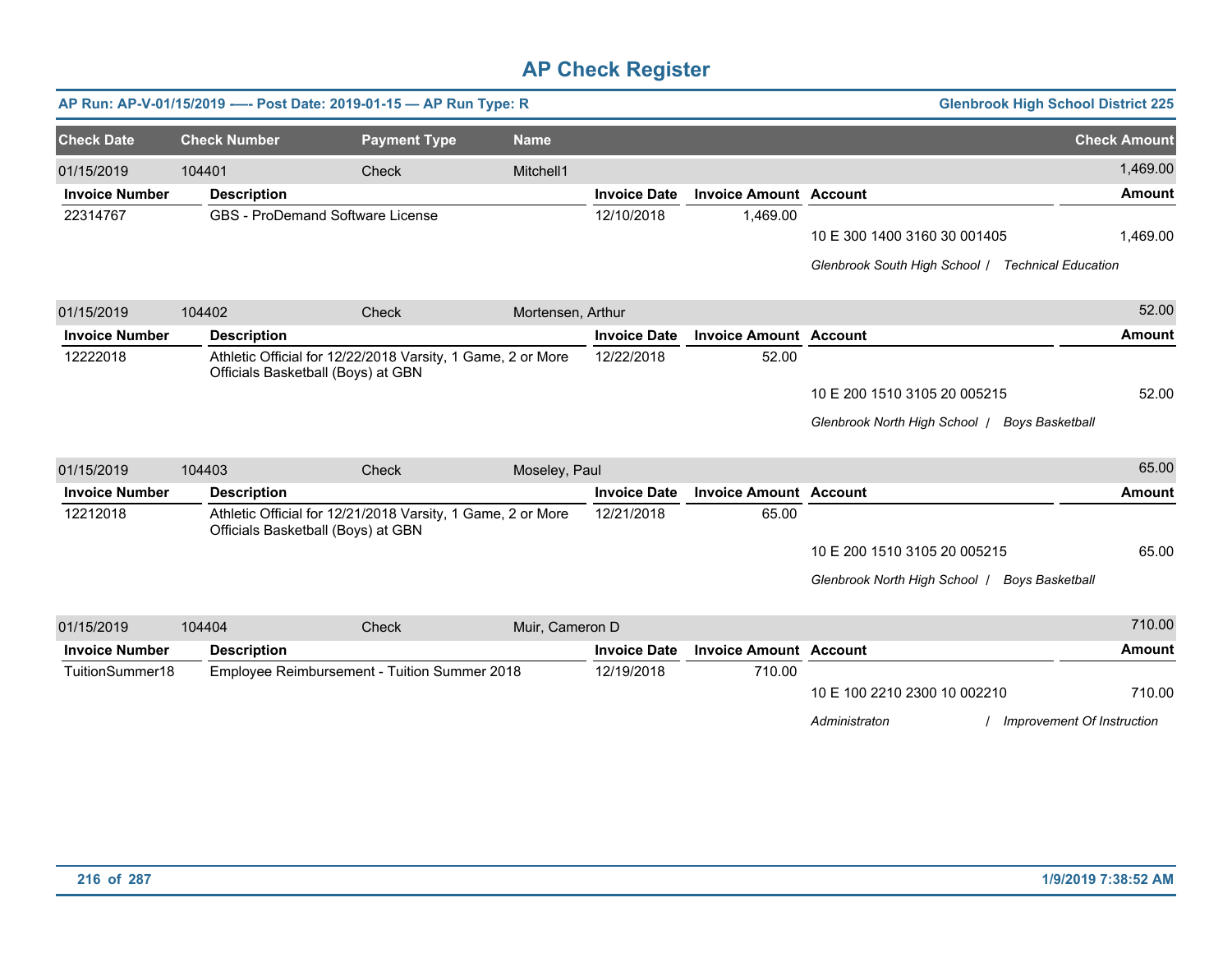|                       |                     | AP Run: AP-V-01/15/2019 ---- Post Date: 2019-01-15 - AP Run Type: R                                   |               |                                      |                               | <b>Glenbrook High School District 225</b>                                  |                     |
|-----------------------|---------------------|-------------------------------------------------------------------------------------------------------|---------------|--------------------------------------|-------------------------------|----------------------------------------------------------------------------|---------------------|
| <b>Check Date</b>     | <b>Check Number</b> | <b>Payment Type</b>                                                                                   | <b>Name</b>   |                                      |                               |                                                                            | <b>Check Amount</b> |
| 01/15/2019            | 104405              | Check                                                                                                 |               | Multisystem Management Inc           |                               |                                                                            | 2,650.00            |
| <b>Invoice Number</b> | <b>Description</b>  |                                                                                                       |               | <b>Invoice Date</b>                  | <b>Invoice Amount Account</b> |                                                                            | <b>Amount</b>       |
| 1943                  |                     | GBA & GBOC - Janitorial Services - December 2018                                                      |               | 12/31/2018                           | 2,650.00                      | 20 E 100 2542 3220 10 009010<br><b>Custodial Services</b><br>Administraton | 1,325.00            |
|                       |                     |                                                                                                       |               |                                      |                               | 20 E 500 2542 3220 10 009010                                               | 1,325.00            |
|                       |                     |                                                                                                       |               |                                      |                               | Glenbrook Off Campus<br><b>Custodial Services</b><br>Center                |                     |
| 01/15/2019            | 104406              | Check                                                                                                 | Munch, Vicki  |                                      |                               |                                                                            | 92.00               |
| <b>Invoice Number</b> | <b>Description</b>  |                                                                                                       |               | <b>Invoice Date</b>                  | <b>Invoice Amount Account</b> |                                                                            | <b>Amount</b>       |
| 12202018              |                     | Athletic Official for 12/20/2018 Varsity, 1 Game, 2 or More<br>Officials Gymnastics (Girls) at GBN    |               | 12/20/2018                           | 92.00                         |                                                                            |                     |
|                       |                     |                                                                                                       |               |                                      |                               | 10 E 200 1510 3105 20 005335                                               | 92.00               |
|                       |                     |                                                                                                       |               |                                      |                               | Glenbrook North High School   Girls Gymnastics                             |                     |
| 01/15/2019            | 104407              | Check                                                                                                 |               | National Speech & Debate Association |                               |                                                                            | 140.00              |
| <b>Invoice Number</b> | <b>Description</b>  |                                                                                                       |               | <b>Invoice Date</b>                  | <b>Invoice Amount Account</b> |                                                                            | <b>Amount</b>       |
| 29251                 |                     | GBS - Lifetime Membership Dues for Speech Team                                                        |               | 12/15/2018                           | 140.00                        | 99 L 990 1529 0000 30 830410                                               | 140.00              |
|                       |                     |                                                                                                       |               |                                      |                               | <b>Student Based Activity</b><br>/ Forensics<br>Account                    |                     |
| 01/15/2019            | 104408              | Check                                                                                                 | Nielsen, Glen |                                      |                               |                                                                            | 52.00               |
| <b>Invoice Number</b> | <b>Description</b>  |                                                                                                       |               | <b>Invoice Date</b>                  | <b>Invoice Amount Account</b> |                                                                            | <b>Amount</b>       |
| 12222018              |                     | Athletic Official for 12/22/2018 Lower Level, 1 Game, 2 or<br>More Officials Basketball (Boys) at GBN |               | 12/22/2018                           | 52.00                         |                                                                            |                     |
|                       |                     |                                                                                                       |               |                                      |                               | 10 E 200 1510 3105 20 005215                                               | 52.00               |
|                       |                     |                                                                                                       |               |                                      |                               | Glenbrook North High School   Boys Basketball                              |                     |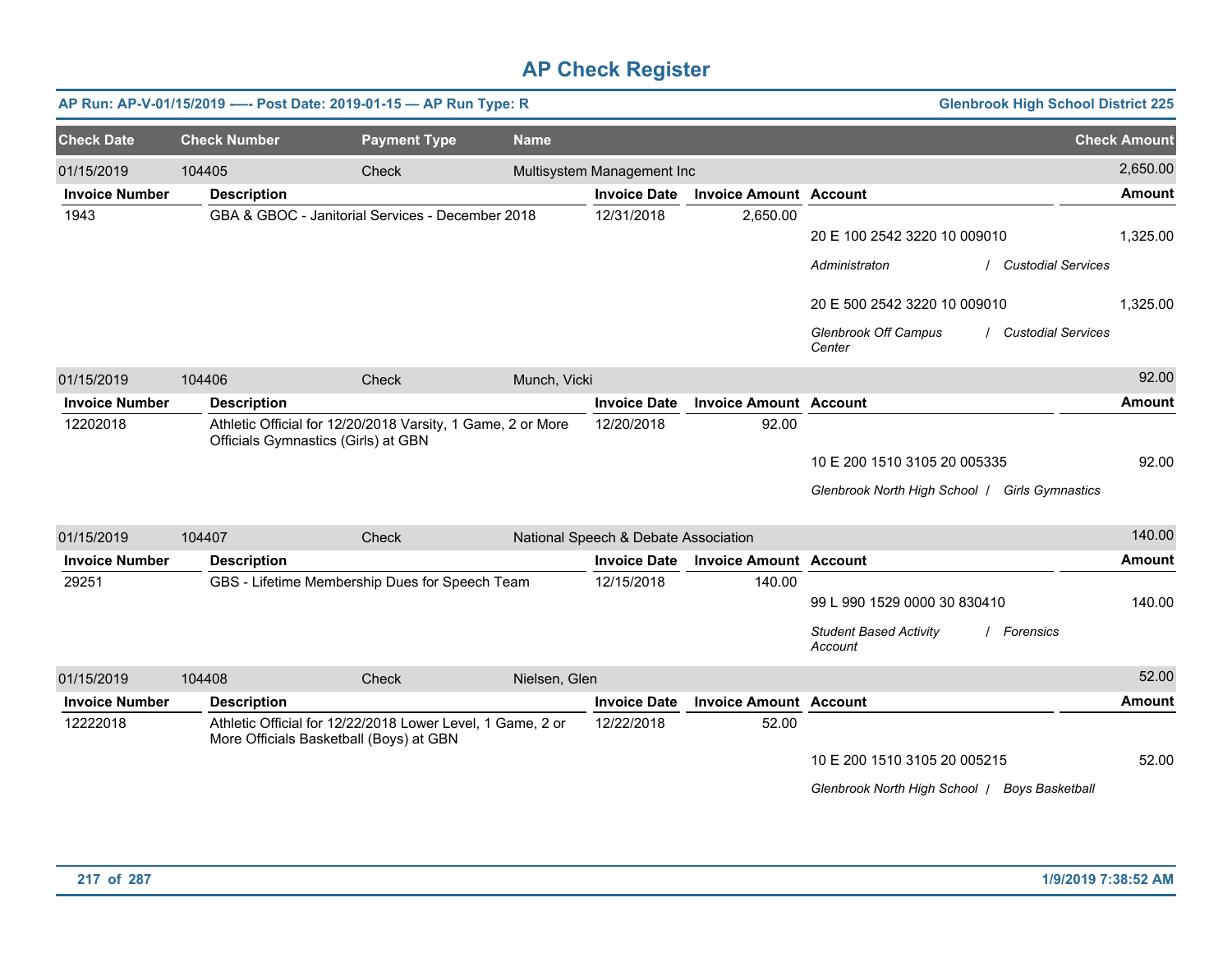|                       |                     | AP Run: AP-V-01/15/2019 ---- Post Date: 2019-01-15 - AP Run Type: R                           |                       |                            |                               |                                                                                   | <b>Glenbrook High School District 225</b> |                     |
|-----------------------|---------------------|-----------------------------------------------------------------------------------------------|-----------------------|----------------------------|-------------------------------|-----------------------------------------------------------------------------------|-------------------------------------------|---------------------|
| <b>Check Date</b>     | <b>Check Number</b> | <b>Payment Type</b>                                                                           | <b>Name</b>           |                            |                               |                                                                                   |                                           | <b>Check Amount</b> |
| 01/15/2019            | 104409              | Check                                                                                         |                       | North American Corporation |                               |                                                                                   |                                           | 2,730.98            |
| <b>Invoice Number</b> | <b>Description</b>  |                                                                                               |                       | <b>Invoice Date</b>        | <b>Invoice Amount Account</b> |                                                                                   |                                           | <b>Amount</b>       |
| 9552056               |                     | <b>GBN Custodial Disposable Supplies</b>                                                      |                       | 12/18/2018                 | 1,383.48                      | 20 E 200 2542 4100 20 009010<br>Glenbrook North High School / Custodial Services  |                                           | 1,383.48            |
| 9554570               |                     | <b>GBN Laundry and Custodial Chemicals</b>                                                    |                       | 12/27/2018                 | 1,347.50                      | 20 E 200 2542 4822 20 009010<br>Glenbrook North High School / Custodial Services  |                                           | 1,347.50            |
| 01/15/2019            | 104410              | Check                                                                                         |                       | North Shore Turf Care      |                               |                                                                                   |                                           | 900.00              |
| <b>Invoice Number</b> | <b>Description</b>  |                                                                                               |                       | <b>Invoice Date</b>        | <b>Invoice Amount Account</b> |                                                                                   |                                           | <b>Amount</b>       |
| 4247                  |                     | GBN - Damaged Pear Tree Removal                                                               |                       | 01/01/2019                 | 900.00                        | 20 E 200 2543 3270 20 009080<br>Glenbrook North High School   Grounds Maintenance |                                           | 900.00              |
| 01/15/2019            | 104411              | Check                                                                                         | <b>Notary Express</b> |                            |                               |                                                                                   |                                           | 59.99               |
| <b>Invoice Number</b> | <b>Description</b>  |                                                                                               |                       | <b>Invoice Date</b>        | <b>Invoice Amount Account</b> |                                                                                   |                                           | Amount              |
| 01082019              | <b>Renewal Fees</b> | Business Services - Notary Public Membership and                                              |                       | 01/08/2019                 | 59.99                         | 10 E 100 2510 6400 10 002510<br>Administraton                                     | <b>Business Services</b>                  | 59.99               |
| 01/15/2019            | 104412              | Check                                                                                         | O'Beirne, Matthew     |                            |                               |                                                                                   |                                           | 52.00               |
| <b>Invoice Number</b> | <b>Description</b>  |                                                                                               |                       | <b>Invoice Date</b>        | <b>Invoice Amount Account</b> |                                                                                   |                                           | <b>Amount</b>       |
| 12012018              |                     | Athletic Official for 12/01/2018 Lower Level, 1 Game, 1<br>Official Basketball (Girls) at GBN |                       | 12/01/2018                 | 52.00                         | 10 E 200 1510 3105 20 005315<br>Glenbrook North High School   Girls Basketball    |                                           | 52.00               |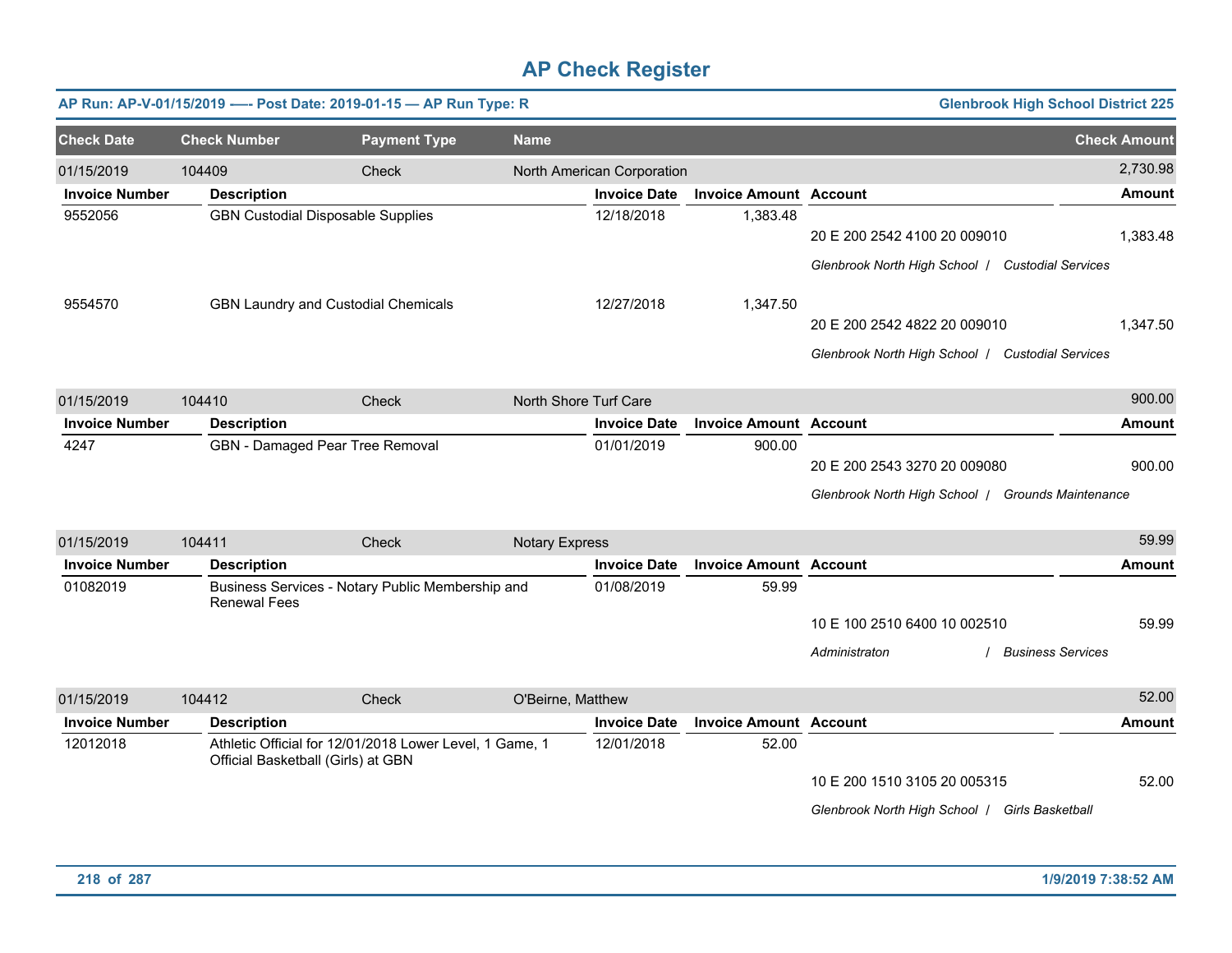|                       |                     | AP Run: AP-V-01/15/2019 ---- Post Date: 2019-01-15 - AP Run Type: R |                 |                                         |                               | <b>Glenbrook High School District 225</b>                    |                     |
|-----------------------|---------------------|---------------------------------------------------------------------|-----------------|-----------------------------------------|-------------------------------|--------------------------------------------------------------|---------------------|
| <b>Check Date</b>     | <b>Check Number</b> | <b>Payment Type</b>                                                 | <b>Name</b>     |                                         |                               |                                                              | <b>Check Amount</b> |
| 01/15/2019            | 104413              | Check                                                               | Pagano, Nick    |                                         |                               |                                                              | 107.00              |
| <b>Invoice Number</b> | <b>Description</b>  |                                                                     |                 | <b>Invoice Date</b>                     | <b>Invoice Amount Account</b> |                                                              | <b>Amount</b>       |
| 1042019               | Wrestling at GBN    | Athletic Official for 01/04/2019 Varsity, 1 Game, 1 Official        |                 | 01/04/2019                              | 107.00                        |                                                              |                     |
|                       |                     |                                                                     |                 |                                         |                               | 10 E 200 1510 3105 20 005295                                 | 107.00              |
|                       |                     |                                                                     |                 |                                         |                               | Glenbrook North High School / Wrestling                      |                     |
| 01/15/2019            | 104414              | Check                                                               | Park, Jeung-Hee |                                         |                               |                                                              | 375.00              |
| <b>Invoice Number</b> | <b>Description</b>  |                                                                     |                 | <b>Invoice Date</b>                     | <b>Invoice Amount Account</b> |                                                              | Amount              |
| 83890                 |                     | Reimbursement - Bus for Japanese Quiz Bowl 12/8/18                  |                 | 12/08/2018                              | 375.00                        |                                                              |                     |
|                       |                     |                                                                     |                 |                                         |                               | 99 L 990 1529 0000 30 830920                                 | 375.00              |
|                       |                     |                                                                     |                 |                                         |                               | <b>Student Based Activity</b><br>/ Japanese Grant<br>Account |                     |
| 01/15/2019            | 104415              | Check                                                               |                 | Paul Langford Music Inc, c/o P Langford |                               |                                                              | 75.00               |
| <b>Invoice Number</b> | <b>Description</b>  |                                                                     |                 | <b>Invoice Date</b>                     | <b>Invoice Amount Account</b> |                                                              | <b>Amount</b>       |
| 1014                  |                     | GBS Choir - Nine Musical Arrangement                                |                 | 12/18/2018                              | 75.00                         |                                                              |                     |
|                       |                     |                                                                     |                 |                                         |                               | 99 L 990 1529 0000 30 830765                                 | 75.00               |
|                       |                     |                                                                     |                 |                                         |                               | <b>Student Based Activity</b><br>/ Nine<br>Account           |                     |
| 01/15/2019            | 104416              | <b>Check</b>                                                        | Peapod LLC      |                                         |                               |                                                              | 1,065.48            |
| <b>Invoice Number</b> | <b>Description</b>  |                                                                     |                 | <b>Invoice Date</b>                     | <b>Invoice Amount Account</b> |                                                              | Amount              |
| a127134938            |                     | GBS - Groceries for Holiday Luncheon                                |                 | 12/11/2018                              | 892.24                        |                                                              |                     |
|                       |                     |                                                                     |                 |                                         |                               | 10 E 300 2410 4900 30 002410                                 | 892.24              |
|                       |                     |                                                                     |                 |                                         |                               | Glenbrook South High School   Principal's Office             |                     |
| a127349162            |                     | GBS - Culinary Class Groceries                                      |                 | 12/18/2018                              | 173.24                        |                                                              |                     |
|                       |                     |                                                                     |                 |                                         |                               | 10 E 300 1400 4200 30 001425                                 | 173.24              |
|                       |                     |                                                                     |                 |                                         |                               | Glenbrook South High School / Family/Consumer Science        |                     |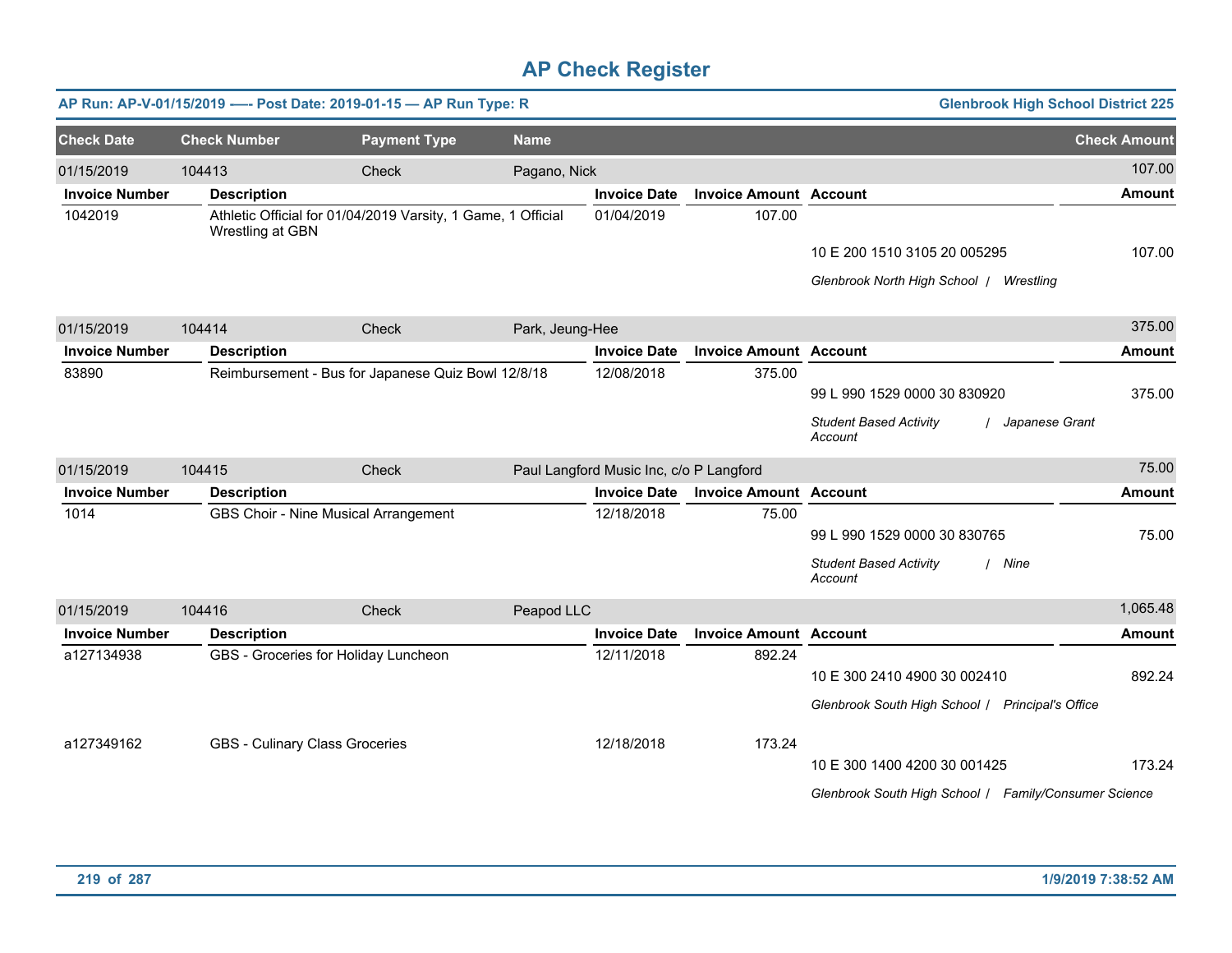|                       |                             | AP Run: AP-V-01/15/2019 ---- Post Date: 2019-01-15 - AP Run Type: R |             |                      |                               |                                         | <b>Glenbrook High School District 225</b> |                     |
|-----------------------|-----------------------------|---------------------------------------------------------------------|-------------|----------------------|-------------------------------|-----------------------------------------|-------------------------------------------|---------------------|
| <b>Check Date</b>     | <b>Check Number</b>         | <b>Payment Type</b>                                                 | <b>Name</b> |                      |                               |                                         |                                           | <b>Check Amount</b> |
| 01/15/2019            | 104417                      | Check                                                               |             | Pearson, Jennifer M  |                               |                                         |                                           | 396.82              |
| <b>Invoice Number</b> | <b>Description</b>          |                                                                     |             | <b>Invoice Date</b>  | <b>Invoice Amount Account</b> |                                         |                                           | <b>Amount</b>       |
| Aug-Sept 18 Mileage   | Meetings 8/30/18 - 9/28/18  | Employee Reimbursement - Mileage To/From Various                    |             | 08/30/2018           | 126.24                        |                                         |                                           |                     |
|                       |                             |                                                                     |             |                      |                               | 10 E 100 2330 3323 10 001300            |                                           | 126.24              |
|                       |                             |                                                                     |             |                      |                               | Administraton                           | / Special Education                       |                     |
| Dec 18 Mileage        | Meetings 12/3/18 - 12/20/18 | Employee Reimbursement - Mileage To/From Various                    |             | 12/03/2018           | 90.23                         |                                         |                                           |                     |
|                       |                             |                                                                     |             |                      |                               | 10 E 100 2330 3323 10 001300            |                                           | 90.23               |
|                       |                             |                                                                     |             |                      |                               | Administraton                           | <b>Special Education</b>                  |                     |
| Nov 18 Mileage        | Meetings 11/1/18 - 11/30/18 | Employee Reimbursement - Mileage To/From Various                    |             | 11/01/2018           | 103.47                        |                                         |                                           |                     |
|                       |                             |                                                                     |             |                      |                               | 10 E 100 2330 3323 10 001300            |                                           | 103.47              |
|                       |                             |                                                                     |             |                      |                               | Administraton                           | / Special Education                       |                     |
| Oct 18- Mileage       | Meetings 10/3/18 - 10/22/18 | Employee Reimbursement - Mileage To/From Various                    |             | 10/03/2018           | 76.88                         |                                         |                                           |                     |
|                       |                             |                                                                     |             |                      |                               | 10 E 100 2330 3323 10 001300            |                                           | 76.88               |
|                       |                             |                                                                     |             |                      |                               | Administraton                           | / Special Education                       |                     |
| 01/15/2019            | 104418                      | Check                                                               |             | Perkowski, Stephanie |                               |                                         |                                           | 120.00              |
| <b>Invoice Number</b> | <b>Description</b>          |                                                                     |             | <b>Invoice Date</b>  | <b>Invoice Amount Account</b> |                                         |                                           | <b>Amount</b>       |
| Perkowski 12 15       |                             | GBN Speech - Judging Fee - Glenbard West 12/15/18                   |             | 12/15/2018           | 120.00                        |                                         |                                           |                     |
|                       |                             |                                                                     |             |                      |                               | 10 E 200 1520 3105 20 005835            |                                           | 120.00              |
|                       |                             |                                                                     |             |                      |                               | Glenbrook North High School   Forensics |                                           |                     |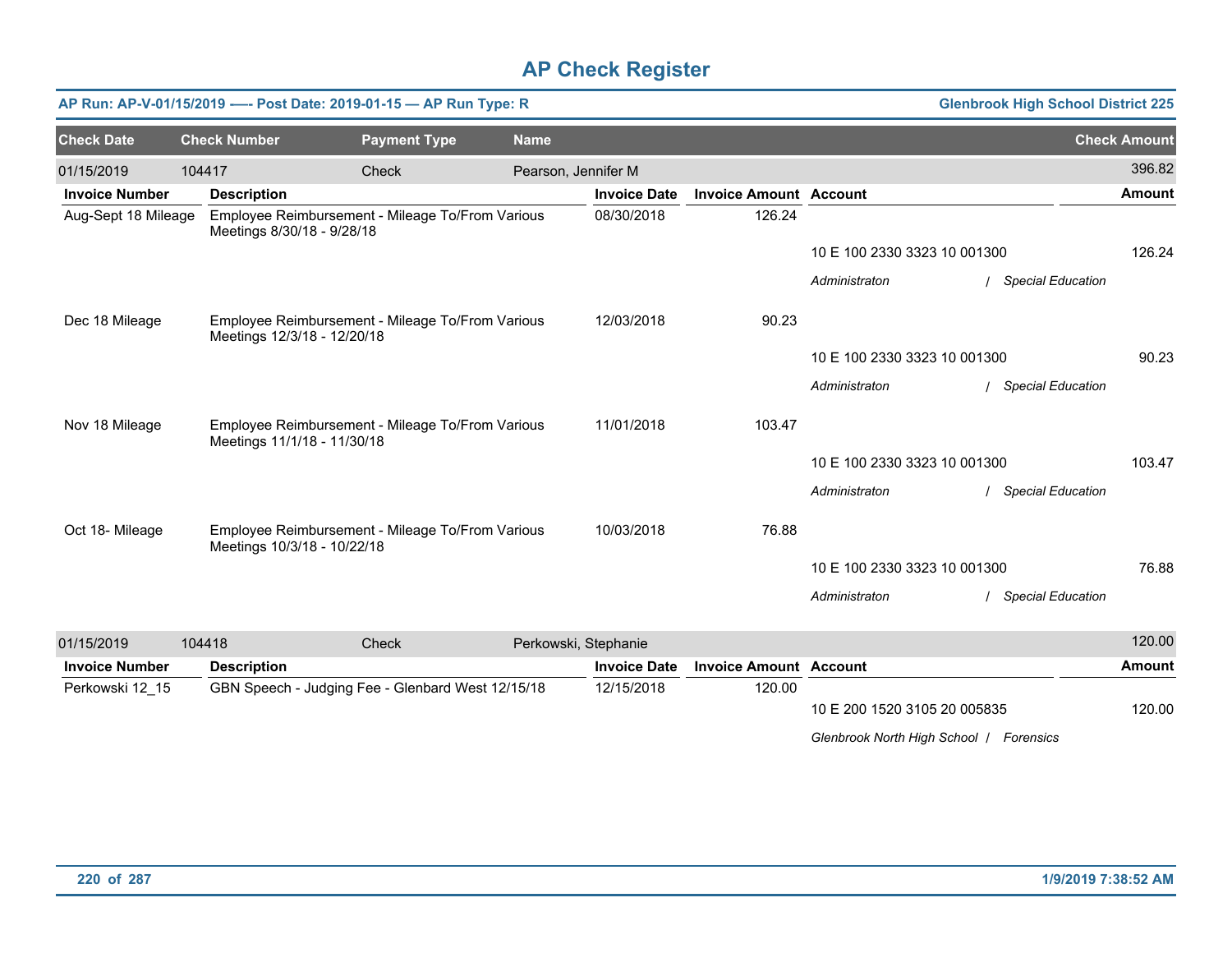|                       |                               | AP Run: AP-V-01/15/2019 ---- Post Date: 2019-01-15 - AP Run Type: R |                 |                            |                               |                                                     | <b>Glenbrook High School District 225</b> |
|-----------------------|-------------------------------|---------------------------------------------------------------------|-----------------|----------------------------|-------------------------------|-----------------------------------------------------|-------------------------------------------|
| <b>Check Date</b>     | <b>Check Number</b>           | <b>Payment Type</b>                                                 | <b>Name</b>     |                            |                               |                                                     | <b>Check Amount</b>                       |
| 01/15/2019            | 104419                        | Check                                                               |                 | Personnel Planners Inc     |                               |                                                     | 300.00                                    |
| <b>Invoice Number</b> | <b>Description</b>            |                                                                     |                 | <b>Invoice Date</b>        | <b>Invoice Amount Account</b> |                                                     | <b>Amount</b>                             |
| 140268                | Mgmt Fee - 1/1/2019-3/31/2019 | Human Resources - Unemployment Insurance Claims                     |                 | 01/02/2019                 | 300.00                        | 10 E 100 2640 3134 10 002645                        | 300.00                                    |
|                       |                               |                                                                     |                 |                            |                               | Administraton                                       | <b>Employee Benefits</b>                  |
| 01/15/2019            | 104420                        | Check                                                               | Pm Music Center |                            |                               |                                                     | 163.00                                    |
| <b>Invoice Number</b> | <b>Description</b>            |                                                                     |                 | <b>Invoice Date</b>        | <b>Invoice Amount Account</b> |                                                     | Amount                                    |
| 1590208               | GBS Band - Instrument Repairs |                                                                     |                 | 12/05/2018                 | 103.00                        | 10 E 300 1130 3230 30 001045                        | 103.00                                    |
|                       |                               |                                                                     |                 |                            |                               | Glenbrook South High School / Music/Performing Arts |                                           |
| 1596022               | GBS Band - Instrument Repairs |                                                                     |                 | 12/05/2018                 | 60.00                         |                                                     |                                           |
|                       |                               |                                                                     |                 |                            |                               | 10 E 300 1130 3230 30 001045                        | 60.00                                     |
|                       |                               |                                                                     |                 |                            |                               | Glenbrook South High School / Music/Performing Arts |                                           |
| 01/15/2019            | 104421                        | Check                                                               | Poklop, Joseph  |                            |                               |                                                     | 100.00                                    |
| <b>Invoice Number</b> | <b>Description</b>            |                                                                     |                 | <b>Invoice Date</b>        | <b>Invoice Amount Account</b> |                                                     | <b>Amount</b>                             |
| pa122118d             |                               | <b>GBN</b> - Student Permanent Art Collection Purchase              |                 | 12/21/2018                 | 100.00                        | 10 E 200 2410 4100 20 002410                        | 100.00                                    |
|                       |                               |                                                                     |                 |                            |                               | Glenbrook North High School   Principal's Office    |                                           |
| 01/15/2019            | 104422                        | Check                                                               |                 | PPG Architectural Coatings |                               |                                                     | 1,414.60                                  |
| <b>Invoice Number</b> | <b>Description</b>            |                                                                     |                 | <b>Invoice Date</b>        | <b>Invoice Amount Account</b> |                                                     | <b>Amount</b>                             |
| 824603047832          |                               | GBN - Paint for Learning Spaces                                     |                 | 12/14/2018                 | 860.20                        | 60 E 100 2530 5200 10 009823<br>Administraton       | 860.20<br><b>Construction Projects</b>    |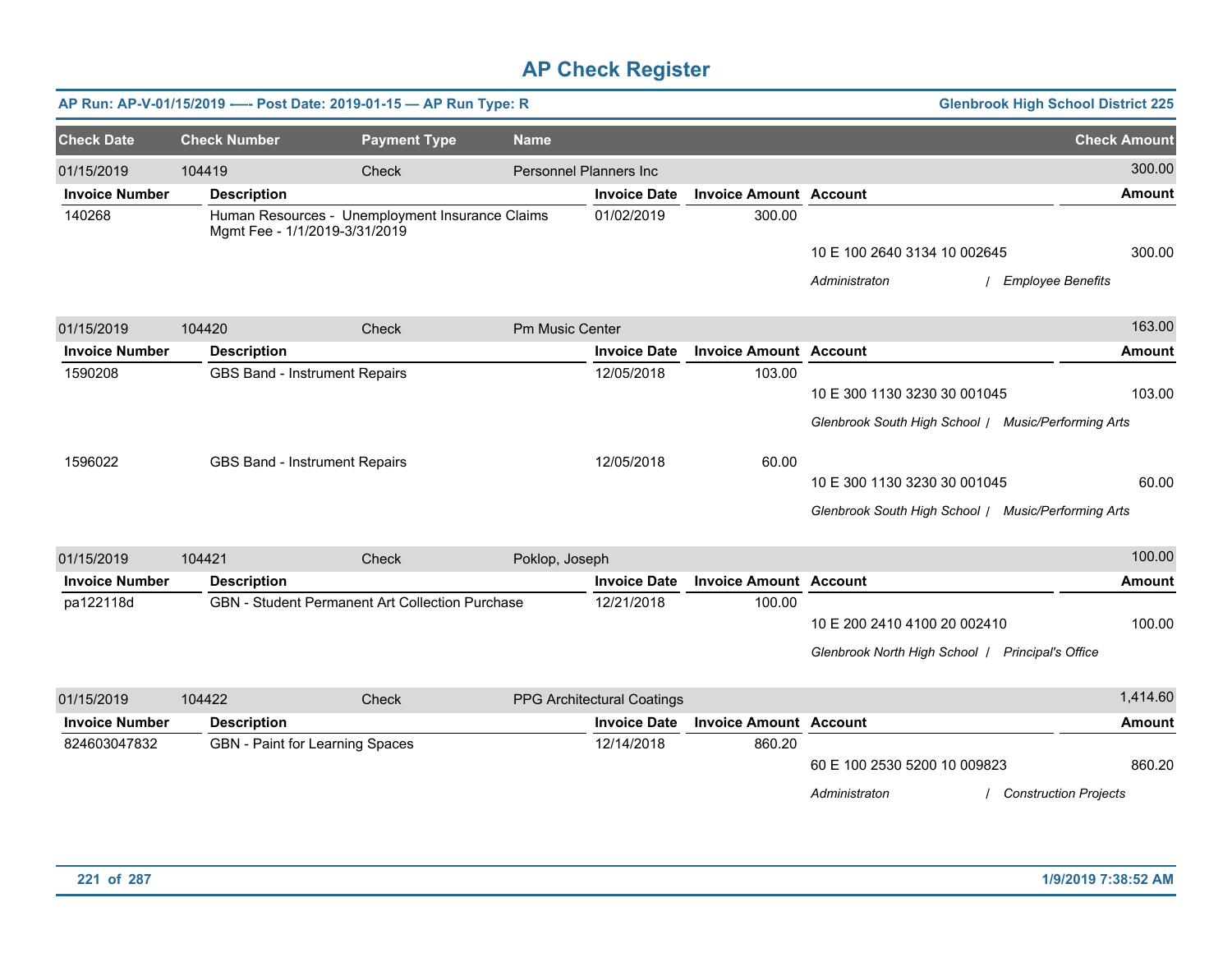|                       |                     | AP Run: AP-V-01/15/2019 ---- Post Date: 2019-01-15 - AP Run Type: R |                                |                               |                                                                                  | <b>Glenbrook High School District 225</b>                |                     |
|-----------------------|---------------------|---------------------------------------------------------------------|--------------------------------|-------------------------------|----------------------------------------------------------------------------------|----------------------------------------------------------|---------------------|
| <b>Check Date</b>     | <b>Check Number</b> | <b>Payment Type</b>                                                 | <b>Name</b>                    |                               |                                                                                  |                                                          | <b>Check Amount</b> |
| 01/15/2019            | 104422              | Check                                                               | PPG Architectural Coatings     |                               |                                                                                  |                                                          | 1,414.60            |
| <b>Invoice Number</b> | <b>Description</b>  |                                                                     | <b>Invoice Date</b>            | <b>Invoice Amount Account</b> |                                                                                  |                                                          | <b>Amount</b>       |
| 824603047904          |                     | GBN - Paint for Learning Spaces                                     | 12/18/2018                     | 554.40                        | 60 E 100 2530 5200 10 009823                                                     |                                                          | 554.40              |
|                       |                     |                                                                     |                                |                               | Administraton                                                                    | <b>Construction Projects</b>                             |                     |
| 01/15/2019            | 104423              | Check                                                               | Quest Food Management Services |                               |                                                                                  |                                                          | 8,427.50            |
| <b>Invoice Number</b> | <b>Description</b>  |                                                                     | <b>Invoice Date</b>            | <b>Invoice Amount Account</b> |                                                                                  |                                                          | <b>Amount</b>       |
| IN101931              |                     | Quest Catering Services - December 2018                             | 12/31/2018                     | 55.80                         | 10 E 100 2310 4900 10 002310<br>Administraton                                    | / Board of Education                                     | 55.80               |
| IN101931              |                     | Quest Catering Services - December 2018                             | 12/31/2018                     | 55.80                         | 10 E 100 2310 4900 10 002310<br>Administraton                                    | / Board of Education                                     | 55.80               |
| IN101931              |                     | Quest Catering Services - December 2018                             | 12/31/2018                     | 1,296.00                      | 10 E 300 1400 4900 30 001415                                                     | Glenbrook South High School / Business Education         | 1,296.00            |
| IN101931              |                     | Quest Catering Services - December 2018                             | 12/31/2018                     | 525.00                        | 10 E 300 2210 4900 30 002210                                                     | Glenbrook South High School / Improvement Of Instruction | 525.00              |
| IN101931              |                     | Quest Catering Services - December 2018                             | 12/31/2018                     | 60.00                         | 10 E 300 2410 4900 30 002410<br>Glenbrook South High School / Principal's Office |                                                          | 60.00               |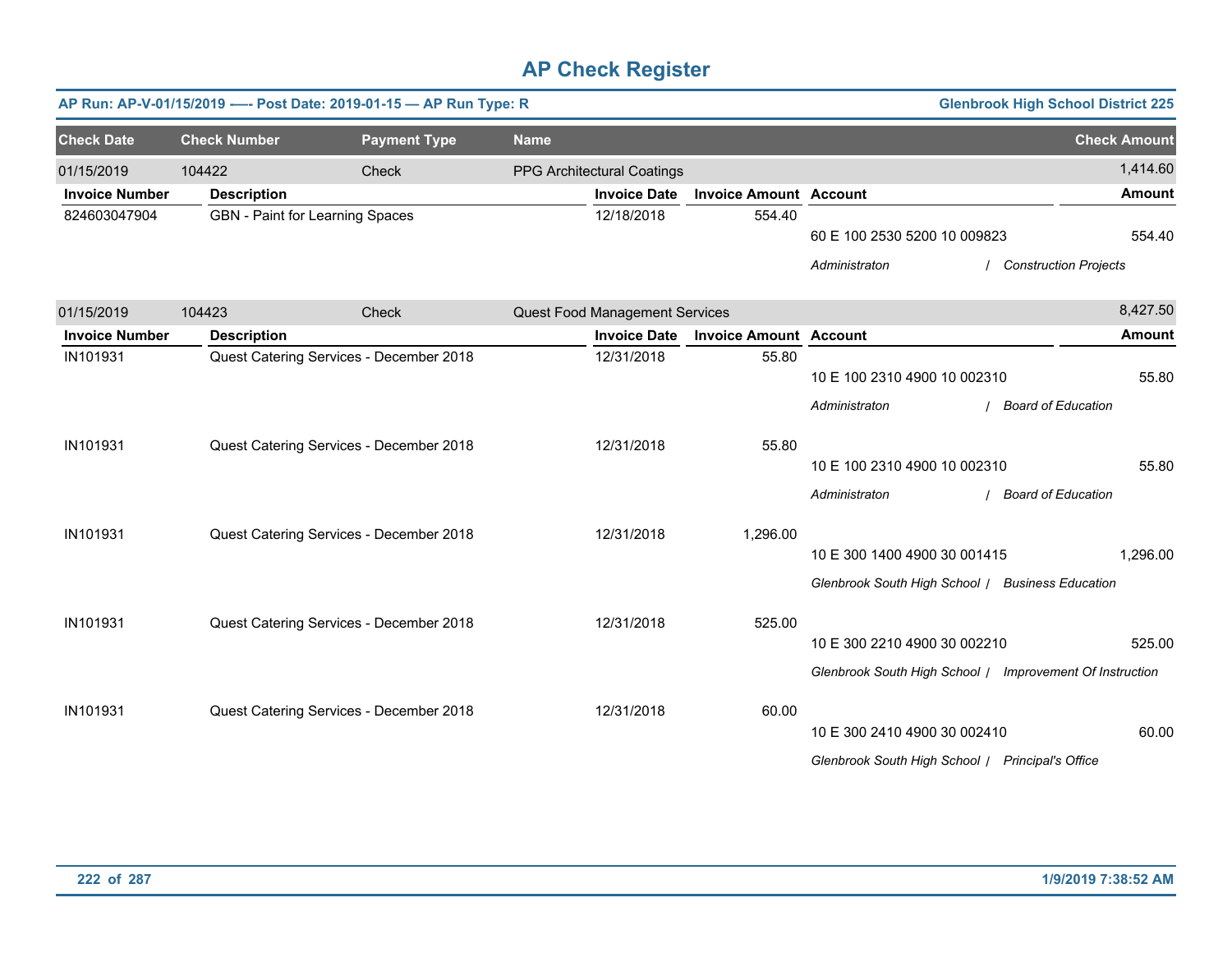|                       | AP Run: AP-V-01/15/2019 ---- Post Date: 2019-01-15 - AP Run Type: R<br><b>Glenbrook High School District 225</b> |                                         |             |                                |                               |                                                          |                           |                     |  |  |
|-----------------------|------------------------------------------------------------------------------------------------------------------|-----------------------------------------|-------------|--------------------------------|-------------------------------|----------------------------------------------------------|---------------------------|---------------------|--|--|
| <b>Check Date</b>     | <b>Check Number</b>                                                                                              | <b>Payment Type</b>                     | <b>Name</b> |                                |                               |                                                          |                           | <b>Check Amount</b> |  |  |
| 01/15/2019            | 104423                                                                                                           | Check                                   |             | Quest Food Management Services |                               |                                                          |                           | 8,427.50            |  |  |
| <b>Invoice Number</b> | <b>Description</b>                                                                                               |                                         |             | <b>Invoice Date</b>            | <b>Invoice Amount Account</b> |                                                          |                           | <b>Amount</b>       |  |  |
| IN101931              |                                                                                                                  | Quest Catering Services - December 2018 |             | 12/31/2018                     | 12.00                         | 10 E 300 2210 4900 30 002210                             |                           | 12.00               |  |  |
|                       |                                                                                                                  |                                         |             |                                |                               | Glenbrook South High School / Improvement Of Instruction |                           |                     |  |  |
| IN101931              |                                                                                                                  | Quest Catering Services - December 2018 |             | 12/31/2018                     | 95.00                         | 10 E 300 2121 4900 30 002120                             |                           | 95.00               |  |  |
|                       |                                                                                                                  |                                         |             |                                |                               | Glenbrook South High School / Guidance Services          |                           |                     |  |  |
| IN101931              |                                                                                                                  | Quest Catering Services - December 2018 |             | 12/31/2018                     | 55.80                         | 10 E 100 2310 4900 10 002310                             |                           | 55.80               |  |  |
|                       |                                                                                                                  |                                         |             |                                |                               | Administraton                                            | / Board of Education      |                     |  |  |
| IN101931              |                                                                                                                  | Quest Catering Services - December 2018 |             | 12/31/2018                     | 55.80                         | 10 E 100 2310 4900 10 002310                             |                           | 55.80               |  |  |
|                       |                                                                                                                  |                                         |             |                                |                               | Administraton                                            | / Board of Education      |                     |  |  |
| IN101931              |                                                                                                                  | Quest Catering Services - December 2018 |             | 12/31/2018                     | 75.00                         | 99 L 990 1529 0000 30 830992                             |                           | 75.00               |  |  |
|                       |                                                                                                                  |                                         |             |                                |                               | <b>Student Based Activity</b><br>Account                 | / Student To Student      |                     |  |  |
| IN101931              |                                                                                                                  | Quest Catering Services - December 2018 |             | 12/31/2018                     | 55.80                         | 10 E 100 2310 4900 10 002310                             |                           | 55.80               |  |  |
|                       |                                                                                                                  |                                         |             |                                |                               | Administraton                                            | / Board of Education      |                     |  |  |
|                       |                                                                                                                  |                                         |             |                                |                               |                                                          |                           |                     |  |  |
| IN101931              |                                                                                                                  | Quest Catering Services - December 2018 |             | 12/31/2018                     | 100.00                        | 99 L 990 1529 0000 30 830992                             |                           | 100.00              |  |  |
|                       |                                                                                                                  |                                         |             |                                |                               | <b>Student Based Activity</b><br>Account                 | <b>Student To Student</b> |                     |  |  |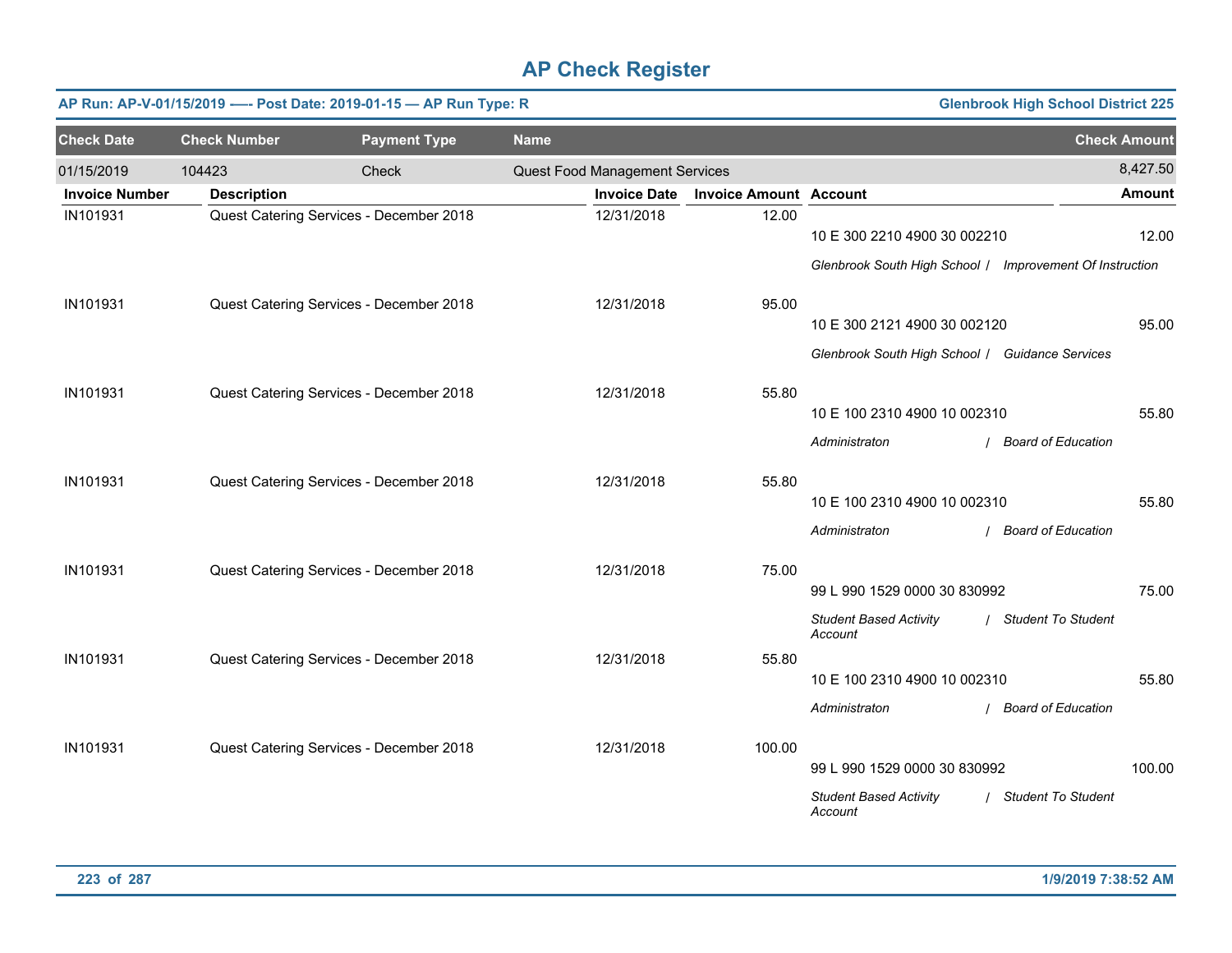|                       | AP Run: AP-V-01/15/2019 ---- Post Date: 2019-01-15 - AP Run Type: R<br><b>Glenbrook High School District 225</b> |                                         |             |                                |                               |                                                                                                                             |                                      |  |  |  |  |
|-----------------------|------------------------------------------------------------------------------------------------------------------|-----------------------------------------|-------------|--------------------------------|-------------------------------|-----------------------------------------------------------------------------------------------------------------------------|--------------------------------------|--|--|--|--|
| <b>Check Date</b>     | <b>Check Number</b>                                                                                              | <b>Payment Type</b>                     | <b>Name</b> |                                |                               |                                                                                                                             | <b>Check Amount</b>                  |  |  |  |  |
| 01/15/2019            | 104423                                                                                                           | Check                                   |             | Quest Food Management Services |                               |                                                                                                                             | 8,427.50                             |  |  |  |  |
| <b>Invoice Number</b> | <b>Description</b>                                                                                               |                                         |             | <b>Invoice Date</b>            | <b>Invoice Amount Account</b> |                                                                                                                             | Amount                               |  |  |  |  |
| IN101931              |                                                                                                                  | Quest Catering Services - December 2018 |             | 12/31/2018                     | 44.00                         | 10 E 100 2310 4900 10 002310<br>Administraton                                                                               | 44.00<br>/ Board of Education        |  |  |  |  |
| IN101931              |                                                                                                                  | Quest Catering Services - December 2018 |             | 12/31/2018                     | 12.00                         | 10 E 300 2210 4900 30 002210                                                                                                | 12.00                                |  |  |  |  |
| IN101931              |                                                                                                                  | Quest Catering Services - December 2018 |             | 12/31/2018                     | 44.00                         | Glenbrook South High School / Improvement Of Instruction<br>10 E 100 2310 4900 10 002310                                    | 44.00                                |  |  |  |  |
| IN101931              |                                                                                                                  | Quest Catering Services - December 2018 |             | 12/31/2018                     | 81.00                         | Administraton<br>10 E 300 2121 4900 30 002120<br>Glenbrook South High School / Guidance Services                            | / Board of Education<br>81.00        |  |  |  |  |
| IN101931              |                                                                                                                  | Quest Catering Services - December 2018 |             | 12/31/2018                     | 212.00                        | 10 E 400 1130 4900 40 001025                                                                                                | 212.00                               |  |  |  |  |
| IN101931              |                                                                                                                  | Quest Catering Services - December 2018 |             | 12/31/2018                     | 3,500.00                      | <b>Glenbrook Evening High</b><br>School<br>10 E 300 2410 4900 30 002410<br>Glenbrook South High School / Principal's Office | / Evening HS Instruction<br>3,500.00 |  |  |  |  |
| IN101931              |                                                                                                                  | Quest Catering Services - December 2018 |             | 12/31/2018                     | 20.25                         | 10 E 300 2111 4900 30 002110<br>Glenbrook South High School   Dean's Office                                                 | 20.25                                |  |  |  |  |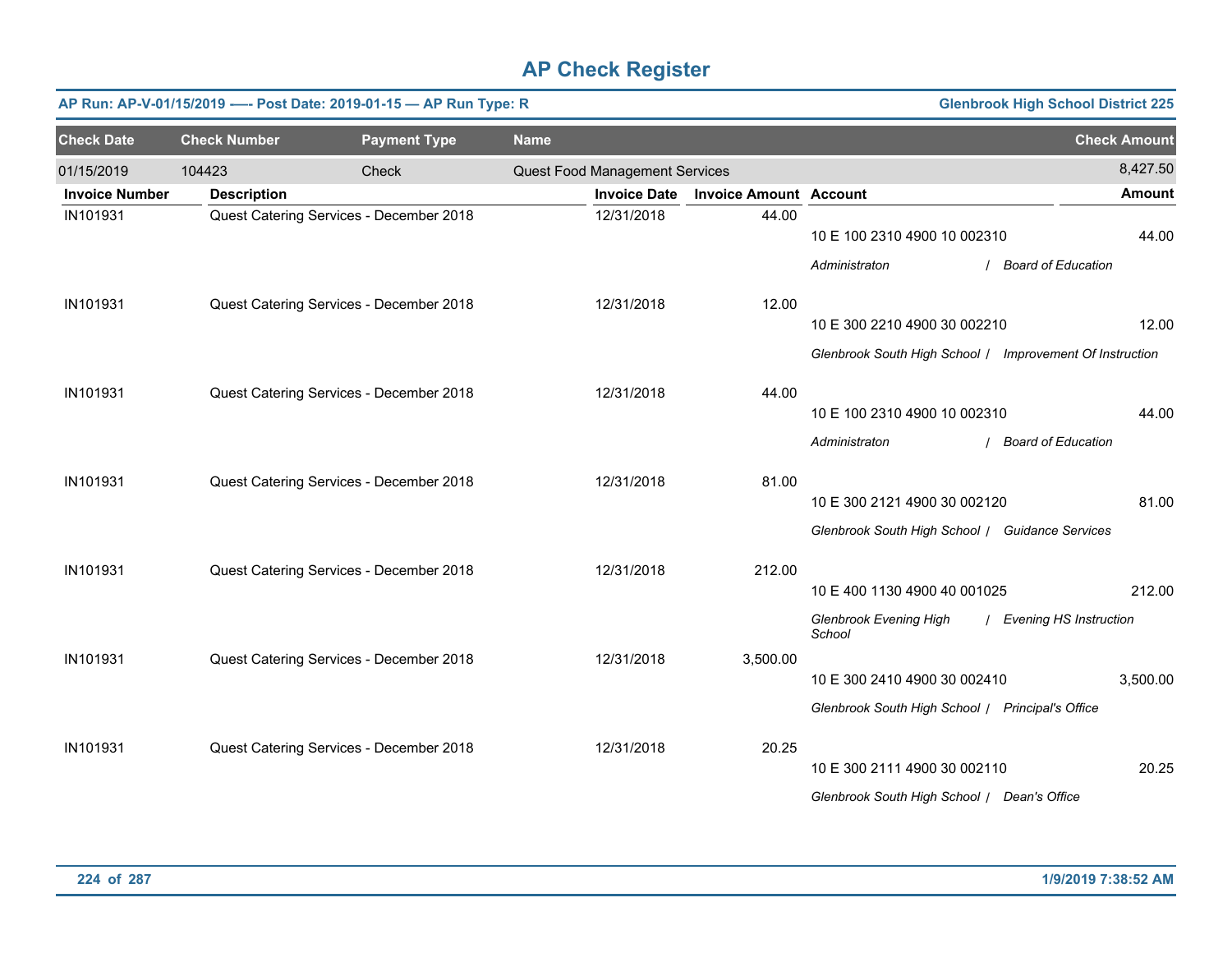|                       |                     | AP Run: AP-V-01/15/2019 ---- Post Date: 2019-01-15 - AP Run Type: R |             |                                |                               |                                                                                                     | <b>Glenbrook High School District 225</b> |                     |
|-----------------------|---------------------|---------------------------------------------------------------------|-------------|--------------------------------|-------------------------------|-----------------------------------------------------------------------------------------------------|-------------------------------------------|---------------------|
| <b>Check Date</b>     | <b>Check Number</b> | <b>Payment Type</b>                                                 | <b>Name</b> |                                |                               |                                                                                                     |                                           | <b>Check Amount</b> |
| 01/15/2019            | 104423              | Check                                                               |             | Quest Food Management Services |                               |                                                                                                     |                                           | 8,427.50            |
| <b>Invoice Number</b> | <b>Description</b>  |                                                                     |             | <b>Invoice Date</b>            | <b>Invoice Amount Account</b> |                                                                                                     |                                           | <b>Amount</b>       |
| IN101931              |                     | Quest Catering Services - December 2018                             |             | 12/31/2018                     | 5.00                          | 10 E 300 1130 4900 30 001035<br>Glenbrook South High School / Health Education                      |                                           | 5.00                |
| IN101931              |                     | Quest Catering Services - December 2018                             |             | 12/31/2018                     | 1,078.00                      | 10 E 100 2560 4900 10 002560<br>Administraton                                                       | / Food Service                            | 1,078.00            |
| IN101932              |                     | Quest Catering Services - December 2018                             |             | 12/31/2018                     | 345.00                        | 10 E 200 1400 4900 20 001415<br>Glenbrook North High School / Business Education                    |                                           | 345.00              |
| IN101932              |                     | Quest Catering Services - December 2018                             |             | 12/31/2018                     | 162.50                        | 10 E 200 2410 4900 20 002410<br>Glenbrook North High School   Principal's Office                    |                                           | 162.50              |
| IN101932              |                     | Quest Catering Services - December 2018                             |             | 12/31/2018                     | 96.75                         | 10 E 200 2210 4900 20 002210<br>Glenbrook North High School   Improvement Of Instruction            |                                           | 96.75               |
| IN101932              |                     | Quest Catering Services - December 2018                             |             | 12/31/2018                     | 35.00                         | 99 L 990 1529 0000 20 820610<br><b>Student Based Activity</b>                                       | Laconian-yearbook                         | 35.00               |
| IN101932              |                     | Quest Catering Services - December 2018                             |             | 12/31/2018                     | 350.00                        | Account<br>10 E 200 2210 4900 20 002210<br>Glenbrook North High School   Improvement Of Instruction |                                           | 350.00              |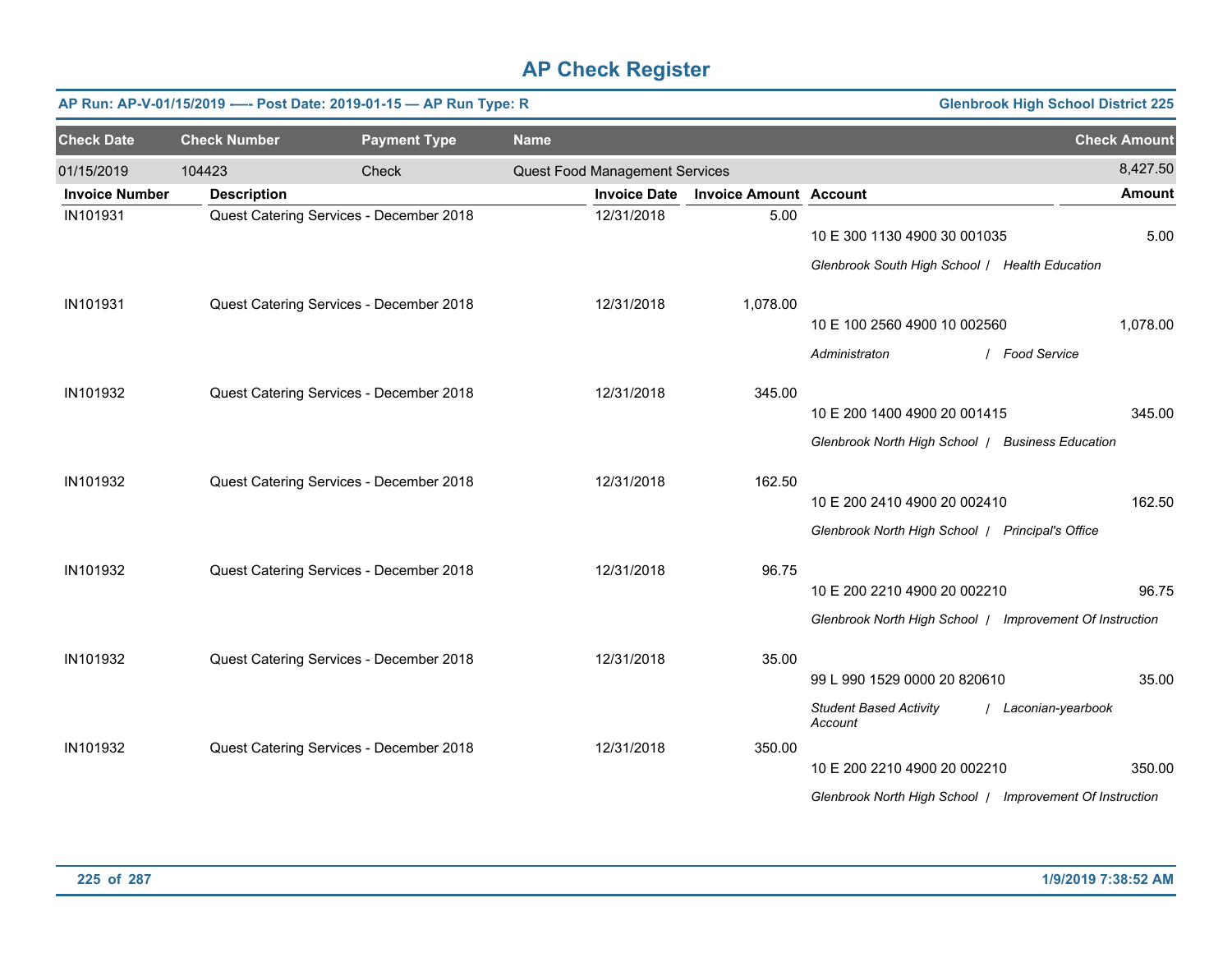|                       |                           | AP Run: AP-V-01/15/2019 ---- Post Date: 2019-01-15 - AP Run Type: R                            |                                |                     |                               | <b>Glenbrook High School District 225</b>                              |                     |
|-----------------------|---------------------------|------------------------------------------------------------------------------------------------|--------------------------------|---------------------|-------------------------------|------------------------------------------------------------------------|---------------------|
| <b>Check Date</b>     | <b>Check Number</b>       | <b>Payment Type</b>                                                                            | <b>Name</b>                    |                     |                               |                                                                        | <b>Check Amount</b> |
| 01/15/2019            | 104424                    | Check                                                                                          | <b>R&amp;M Specialties Ltd</b> |                     |                               |                                                                        | 860.00              |
| <b>Invoice Number</b> | <b>Description</b>        |                                                                                                |                                | <b>Invoice Date</b> | <b>Invoice Amount Account</b> |                                                                        | <b>Amount</b>       |
| 68782                 |                           | <b>GBN Activity Night Drawstring Bags</b>                                                      |                                | 12/21/2018          | 860.00                        |                                                                        |                     |
|                       |                           |                                                                                                |                                |                     |                               | 99 L 990 1529 0000 20 820990                                           | 860.00              |
|                       |                           |                                                                                                |                                |                     |                               | <b>Student Based Activity</b><br><b>Student Association</b><br>Account |                     |
| 01/15/2019            | 104425                    | Check                                                                                          | Reczek, Bob                    |                     |                               |                                                                        | 65.00               |
| <b>Invoice Number</b> | <b>Description</b>        |                                                                                                |                                | <b>Invoice Date</b> | <b>Invoice Amount Account</b> |                                                                        | <b>Amount</b>       |
| 12142018              | Basketball (Girls) at GBS | Athletic Official for 12/14/2018 Varsity, 1 Game, 1 Official                                   |                                | 12/14/2018          | 65.00                         |                                                                        |                     |
|                       |                           |                                                                                                |                                |                     |                               | 10 E 300 1510 3105 30 005315                                           | 65.00               |
|                       |                           |                                                                                                |                                |                     |                               | Glenbrook South High School / Girls Basketball                         |                     |
|                       |                           |                                                                                                |                                |                     |                               |                                                                        |                     |
| 01/15/2019            | 104426                    | Check                                                                                          | Reda, Anthony                  |                     |                               |                                                                        | 237.00              |
| <b>Invoice Number</b> | <b>Description</b>        |                                                                                                |                                | <b>Invoice Date</b> | <b>Invoice Amount Account</b> |                                                                        | <b>Amount</b>       |
| 1042019               |                           | Athletic Official for 01/04/2019 Lower Level, 2 Games, 2 or<br>More Officials Wrestling at GBS |                                | 01/04/2019          | 100.00                        |                                                                        |                     |
|                       |                           |                                                                                                |                                |                     |                               | 10 E 300 1510 3105 30 005295                                           | 100.00              |
|                       |                           |                                                                                                |                                |                     |                               | Glenbrook South High School / Wrestling                                |                     |
| 12222018              | Level 2 Games at GBN      | Athletic Official for 12/22/2018 Tournament Wrestling Lower 12/22/2018                         |                                |                     | 137.00                        |                                                                        |                     |
|                       |                           |                                                                                                |                                |                     |                               | 10 E 200 1510 3105 20 005295                                           | 137.00              |
|                       |                           |                                                                                                |                                |                     |                               | Glenbrook North High School  <br>Wrestling                             |                     |
|                       |                           |                                                                                                |                                |                     |                               |                                                                        |                     |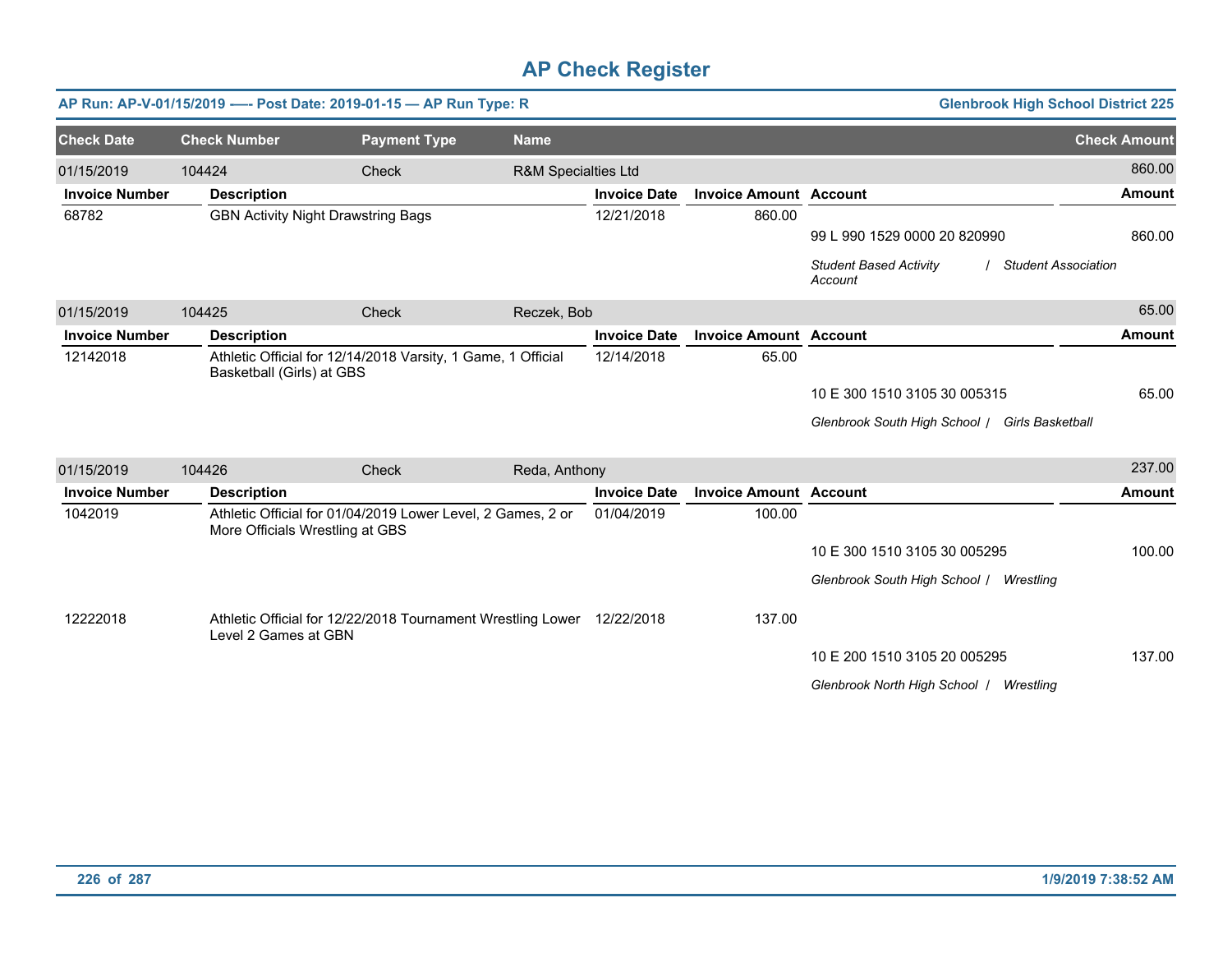|                       |                          | AP Run: AP-V-01/15/2019 ---- Post Date: 2019-01-15 - AP Run Type: R                                        |                    |                             |                               |                                         | <b>Glenbrook High School District 225</b> |
|-----------------------|--------------------------|------------------------------------------------------------------------------------------------------------|--------------------|-----------------------------|-------------------------------|-----------------------------------------|-------------------------------------------|
| <b>Check Date</b>     | <b>Check Number</b>      | <b>Payment Type</b>                                                                                        | <b>Name</b>        |                             |                               |                                         | <b>Check Amount</b>                       |
| 01/15/2019            | 104427                   | Check                                                                                                      |                    | Rockford Board Of Education |                               |                                         | 1,753.86                                  |
| <b>Invoice Number</b> | <b>Description</b>       |                                                                                                            |                    | <b>Invoice Date</b>         | <b>Invoice Amount Account</b> |                                         | <b>Amount</b>                             |
| R19-8226              | September 2018           | Hospital Instruction Services - Rosecrance Center -                                                        |                    | 12/13/2018                  | 153.86                        |                                         |                                           |
|                       |                          |                                                                                                            |                    |                             |                               | 10 E 100 1213 3111 10 001370            | 153.86                                    |
|                       |                          |                                                                                                            |                    |                             |                               | Administraton                           | / Hospital Instruction Services           |
| R19-8259              | & September 2018         | Hospital Instruction Services - Rosecrance Center - August                                                 |                    | 12/13/2018                  | 800.00                        |                                         |                                           |
|                       |                          |                                                                                                            |                    |                             |                               | 10 E 100 1213 3111 10 001370            | 800.00                                    |
|                       |                          |                                                                                                            |                    |                             |                               | Administraton                           | / Hospital Instruction Services           |
| R19-8287              | 2018                     | Hospital Instruction Services - Rosecrance Center - August                                                 |                    | 12/13/2018                  | 800.00                        |                                         |                                           |
|                       |                          |                                                                                                            |                    |                             |                               | 10 E 100 1213 3111 10 001370            | 800.00                                    |
|                       |                          |                                                                                                            |                    |                             |                               | Administraton                           | / Hospital Instruction Services           |
| 01/15/2019            | 104428                   | Check                                                                                                      | Rockrohr, Steven D |                             |                               |                                         | 1,263.10                                  |
| <b>Invoice Number</b> | <b>Description</b>       |                                                                                                            |                    | <b>Invoice Date</b>         | <b>Invoice Amount Account</b> |                                         | <b>Amount</b>                             |
| 122118 SRockrohr      |                          | Employee Reimbursement - Hotel, Parking, and Flight<br>To/From NIAAA Annual Conference 12/14/18 - 12/19/18 |                    | 12/14/2018                  | 1,263.10                      |                                         |                                           |
|                       |                          |                                                                                                            |                    |                             |                               | 10 E 300 1510 3320 30 005100            | 1,263.10                                  |
|                       |                          |                                                                                                            |                    |                             |                               | Glenbrook South High School / Athletics |                                           |
| 01/15/2019            | 104429                   | Check                                                                                                      | Roepke, Mary       |                             |                               |                                         | 210.00                                    |
| <b>Invoice Number</b> | <b>Description</b>       |                                                                                                            |                    | <b>Invoice Date</b>         | <b>Invoice Amount Account</b> |                                         | <b>Amount</b>                             |
| Roepke 12 8-15        | & Glenbard West 12/15/18 | GBN Speech - Judging Fees - Palatine Tournament 12/8/18 12/08/2018                                         |                    |                             | 210.00                        |                                         |                                           |
|                       |                          |                                                                                                            |                    |                             |                               | 10 E 200 1520 3105 20 005835            | 210.00                                    |
|                       |                          |                                                                                                            |                    |                             |                               | Glenbrook North High School / Forensics |                                           |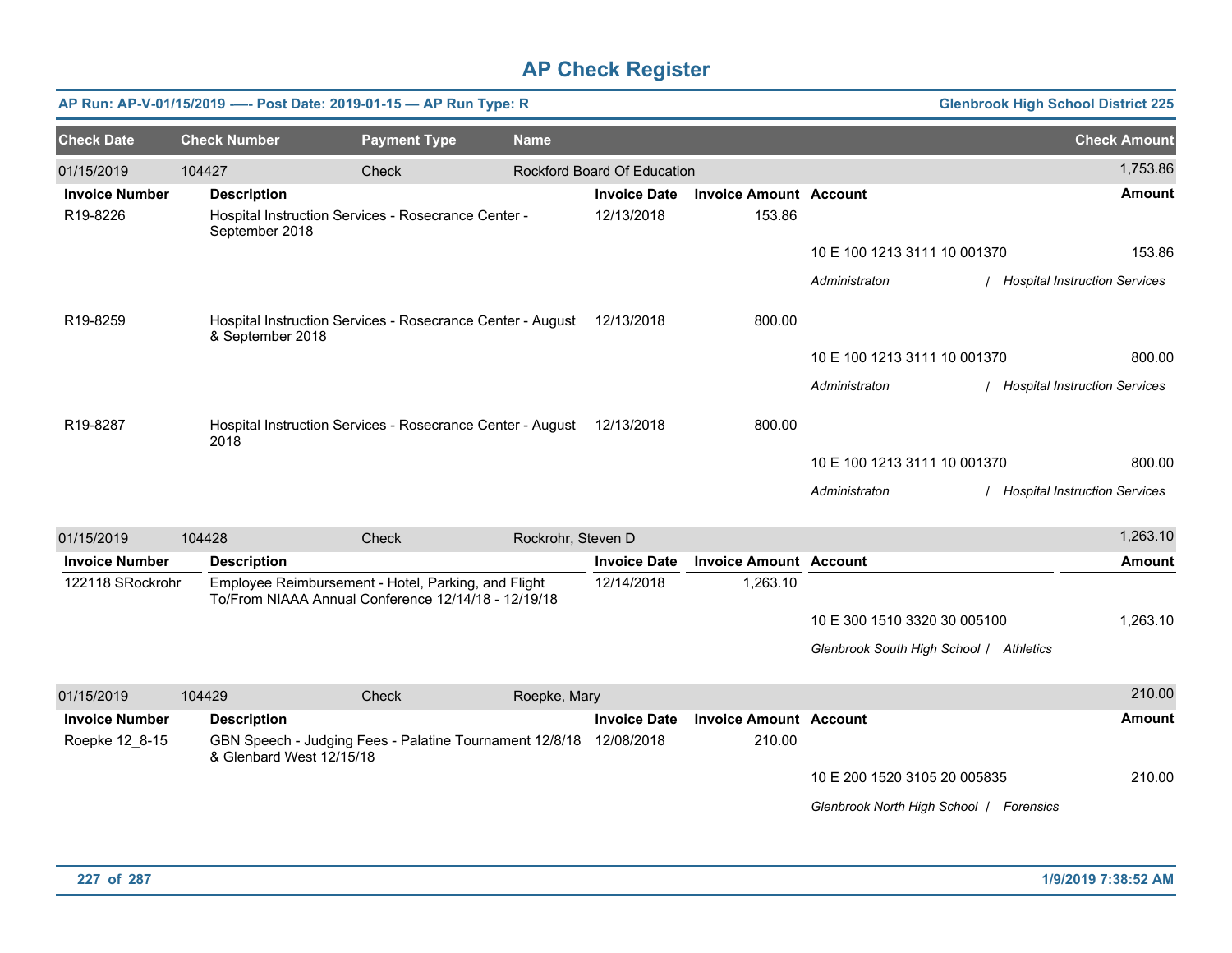|                       |                                    | AP Run: AP-V-01/15/2019 ---- Post Date: 2019-01-15 - AP Run Type: R                                   |                  |                           |                               |                                                  | <b>Glenbrook High School District 225</b> |
|-----------------------|------------------------------------|-------------------------------------------------------------------------------------------------------|------------------|---------------------------|-------------------------------|--------------------------------------------------|-------------------------------------------|
| <b>Check Date</b>     | <b>Check Number</b>                | <b>Payment Type</b>                                                                                   | <b>Name</b>      |                           |                               |                                                  | <b>Check Amount</b>                       |
| 01/15/2019            | 104430                             | Check                                                                                                 |                  | Rogers, Rebecca Silverman |                               |                                                  | 45.73                                     |
| <b>Invoice Number</b> | <b>Description</b>                 |                                                                                                       |                  | <b>Invoice Date</b>       | <b>Invoice Amount Account</b> |                                                  | <b>Amount</b>                             |
| December 2018         | 12/6/18 & Conference 12/7/18       | Employee Reimbursement - Mileage To/From Workshop                                                     |                  | 12/06/2018                | 45.73                         |                                                  |                                           |
|                       |                                    |                                                                                                       |                  |                           |                               | 10 E 200 2121 3320 20 002120                     | 45.73                                     |
|                       |                                    |                                                                                                       |                  |                           |                               | Glenbrook North High School / Guidance Services  |                                           |
| 01/15/2019            | 104431                             | Check                                                                                                 | Rowland, Jake    |                           |                               |                                                  | 52.00                                     |
| <b>Invoice Number</b> | <b>Description</b>                 |                                                                                                       |                  | <b>Invoice Date</b>       | <b>Invoice Amount Account</b> |                                                  | <b>Amount</b>                             |
| 12212018              |                                    | Athletic Official for 12/21/2018 Lower Level, 1 Game, 2 or<br>More Officials Basketball (Boys) at GBN |                  | 12/21/2018                | 52.00                         |                                                  |                                           |
|                       |                                    |                                                                                                       |                  |                           |                               | 10 E 200 1510 3105 20 005215                     | 52.00                                     |
|                       |                                    |                                                                                                       |                  |                           |                               | Glenbrook North High School   Boys Basketball    |                                           |
| 01/15/2019            | 104432                             | Check                                                                                                 | Ryan, James Kile |                           |                               |                                                  | 140.00                                    |
| <b>Invoice Number</b> | <b>Description</b>                 |                                                                                                       |                  | <b>Invoice Date</b>       | <b>Invoice Amount Account</b> |                                                  | <b>Amount</b>                             |
| 12-19-2018            |                                    | GBS - Private Lesson Student Scholarship                                                              |                  | 01/07/2019                | 140.00                        | 99 L 990 1529 0000 30 830720                     | 140.00                                    |
|                       |                                    |                                                                                                       |                  |                           |                               | <b>Student Based Activity</b><br>Fund<br>Account | / Music Choir Scholarship                 |
| 01/15/2019            | 104433                             | Check                                                                                                 |                  | Santucci Plumbing Inc     |                               |                                                  | 1,364.00                                  |
| <b>Invoice Number</b> | <b>Description</b>                 |                                                                                                       |                  | <b>Invoice Date</b>       | <b>Invoice Amount Account</b> |                                                  | <b>Amount</b>                             |
| 30107                 | <b>GBN Plumbing Repairs - Pool</b> |                                                                                                       |                  | 12/23/2018                | 1,364.00                      |                                                  |                                           |
|                       |                                    |                                                                                                       |                  |                           |                               | 20 E 200 2544 3277 20 009050                     | 1,364.00                                  |
|                       |                                    |                                                                                                       |                  |                           |                               | Glenbrook North High School /                    | <b>Building Maintenance</b>               |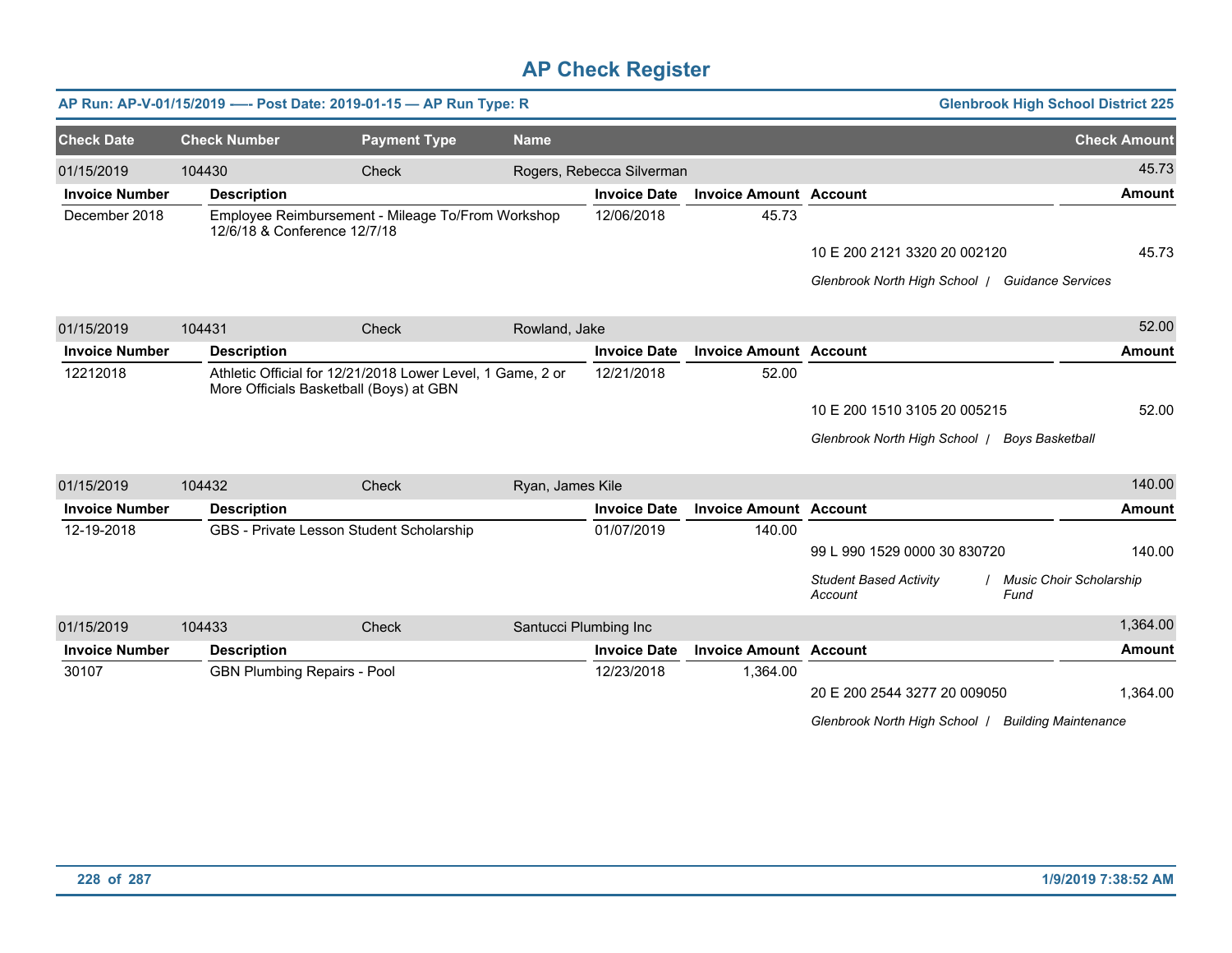|                       |        |                                           | AP Run: AP-V-01/15/2019 ---- Post Date: 2019-01-15 - AP Run Type: R |                        |                           |                               | <b>Glenbrook High School District 225</b>                  |                     |
|-----------------------|--------|-------------------------------------------|---------------------------------------------------------------------|------------------------|---------------------------|-------------------------------|------------------------------------------------------------|---------------------|
| <b>Check Date</b>     |        | <b>Check Number</b>                       | <b>Payment Type</b>                                                 | <b>Name</b>            |                           |                               |                                                            | <b>Check Amount</b> |
| 01/15/2019            | 104434 |                                           | Check                                                               | Schaller, Curt         |                           |                               |                                                            | 100.00              |
| <b>Invoice Number</b> |        | <b>Description</b>                        |                                                                     |                        | <b>Invoice Date</b>       | <b>Invoice Amount Account</b> |                                                            | <b>Amount</b>       |
| PA122118c             |        |                                           | <b>GBN</b> - Student Permanent Art Collection Purchase              |                        | 12/21/2018                | 100.00                        |                                                            |                     |
|                       |        |                                           |                                                                     |                        |                           |                               | 10 E 200 2410 4100 20 002410                               | 100.00              |
|                       |        |                                           |                                                                     |                        |                           |                               | Glenbrook North High School /<br><b>Principal's Office</b> |                     |
| 01/15/2019            | 104435 |                                           | Check                                                               |                        | Schmidt, Carrie and Steve |                               |                                                            | 11,469.50           |
| <b>Invoice Number</b> |        | <b>Description</b>                        |                                                                     |                        | <b>Invoice Date</b>       | <b>Invoice Amount Account</b> |                                                            | <b>Amount</b>       |
| 12202018              |        |                                           | Parent Reimbursement - Alternative Placement Tuition                |                        | 12/20/2018                | 11,469.50                     |                                                            |                     |
|                       |        |                                           |                                                                     |                        |                           |                               | 10 E 100 2310 6550 10 002311                               | 11,469.50           |
|                       |        |                                           |                                                                     |                        |                           |                               | Administraton<br>Tort                                      |                     |
| 01/15/2019            | 104436 |                                           | Check                                                               | Schneider, Greg or Lee |                           |                               |                                                            | 125.00              |
| <b>Invoice Number</b> |        | <b>Description</b>                        |                                                                     |                        | <b>Invoice Date</b>       | <b>Invoice Amount Account</b> |                                                            | <b>Amount</b>       |
| pa122718              |        |                                           | GBN - Student Permanent Art Collection Purchase                     |                        | 12/27/2018                | 125.00                        |                                                            |                     |
|                       |        |                                           |                                                                     |                        |                           |                               | 10 E 200 2410 4100 20 002410                               | 125.00              |
|                       |        |                                           |                                                                     |                        |                           |                               | Glenbrook North High School   Principal's Office           |                     |
| 01/15/2019            | 104437 |                                           | <b>Check</b>                                                        | Scott, Mardi           |                           |                               |                                                            | 27.63               |
| <b>Invoice Number</b> |        | <b>Description</b>                        |                                                                     |                        | <b>Invoice Date</b>       | <b>Invoice Amount Account</b> |                                                            | <b>Amount</b>       |
| 12012018              |        | To/From Special Needs Conference 10/12/18 | Employee Reimbursement - Registration & Mileage                     |                        | 10/12/2018                | 27.63                         |                                                            |                     |
|                       |        |                                           |                                                                     |                        |                           |                               | 10 E 200 2330 3320 20 001300                               | 27.63               |

*Glenbrook North High School* / *Special Education*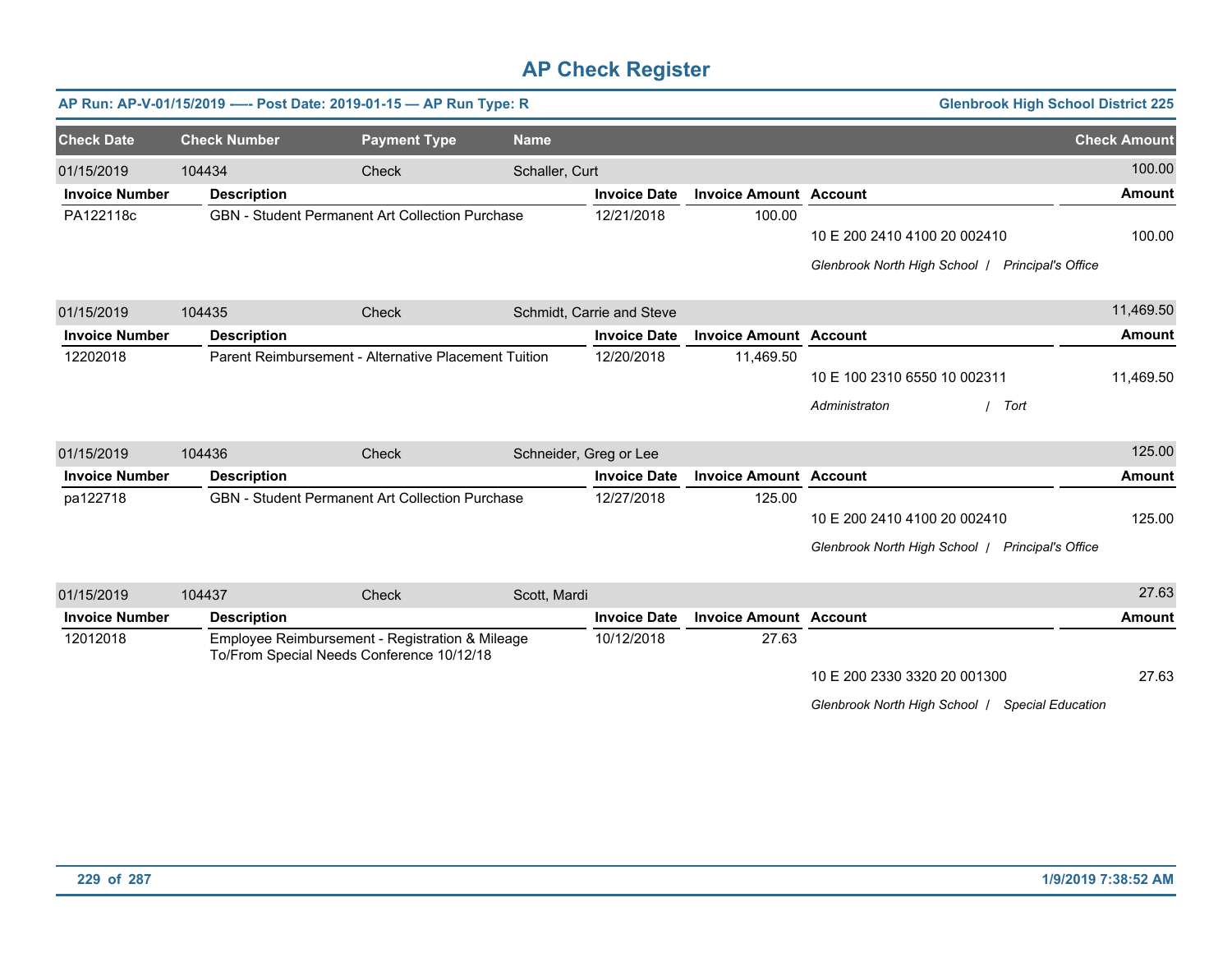|                       |                     | AP Run: AP-V-01/15/2019 ---- Post Date: 2019-01-15 - AP Run Type: R |                   |                          |                               | <b>Glenbrook High School District 225</b>                |                     |
|-----------------------|---------------------|---------------------------------------------------------------------|-------------------|--------------------------|-------------------------------|----------------------------------------------------------|---------------------|
| <b>Check Date</b>     | <b>Check Number</b> | <b>Payment Type</b>                                                 | <b>Name</b>       |                          |                               |                                                          | <b>Check Amount</b> |
| 01/15/2019            | 104438              | Check                                                               | Serdar, Zachary S |                          |                               |                                                          | 120.00              |
| <b>Invoice Number</b> | <b>Description</b>  |                                                                     |                   | <b>Invoice Date</b>      | <b>Invoice Amount Account</b> |                                                          | <b>Amount</b>       |
| <b>GBN Plant Ops</b>  |                     | Employee Reimbursement - Safety Work Boots                          |                   | 12/24/2018               | 120.00                        |                                                          |                     |
|                       |                     |                                                                     |                   |                          |                               | 20 E 200 2530 2310 10 009015                             | 120.00              |
|                       |                     |                                                                     |                   |                          |                               | Glenbrook North High School /<br><b>Safety Committee</b> |                     |
| 01/15/2019            | 104439              | Check                                                               | Sesac             |                          |                               |                                                          | 159.00              |
| <b>Invoice Number</b> | <b>Description</b>  |                                                                     |                   | <b>Invoice Date</b>      | <b>Invoice Amount Account</b> |                                                          | <b>Amount</b>       |
| 10245772              | 2019                | Broadcasting - Compulsory License Fee for WGBK-FM -                 |                   | 12/12/2018               | 159.00                        |                                                          |                     |
|                       |                     |                                                                     |                   |                          |                               | 10 E 100 1400 3160 10 001410                             | 159.00              |
|                       |                     |                                                                     |                   |                          |                               | Administraton<br><b>Broadcasting</b>                     |                     |
| 01/15/2019            | 104440              | Check                                                               |                   | Sew'n Save of Racine Inc |                               |                                                          | 73.90               |
| <b>Invoice Number</b> | <b>Description</b>  |                                                                     |                   | <b>Invoice Date</b>      | <b>Invoice Amount Account</b> |                                                          | Amount              |
| 201901-02             |                     | GBS - Replace Two Foot Pedals                                       |                   | 01/02/2019               | 73.90                         |                                                          |                     |
|                       |                     |                                                                     |                   |                          |                               | 10 E 300 1400 4100 10 003220                             | 73.90               |
|                       |                     |                                                                     |                   |                          |                               | Glenbrook South High School / CTEI Grant                 |                     |
| 01/15/2019            | 104441              | Check                                                               | Share Corporation |                          |                               |                                                          | 1,552.86            |
| <b>Invoice Number</b> | <b>Description</b>  |                                                                     |                   | <b>Invoice Date</b>      | <b>Invoice Amount Account</b> |                                                          | <b>Amount</b>       |
| 77726                 |                     | <b>GBN Custodial Cleaning Chemicals</b>                             |                   | 12/28/2018               | 1,552.86                      |                                                          |                     |
|                       |                     |                                                                     |                   |                          |                               | 20 E 200 2542 4822 20 009010                             | 1,552.86            |
|                       |                     |                                                                     |                   |                          |                               | Glenbrook North High School   Custodial Services         |                     |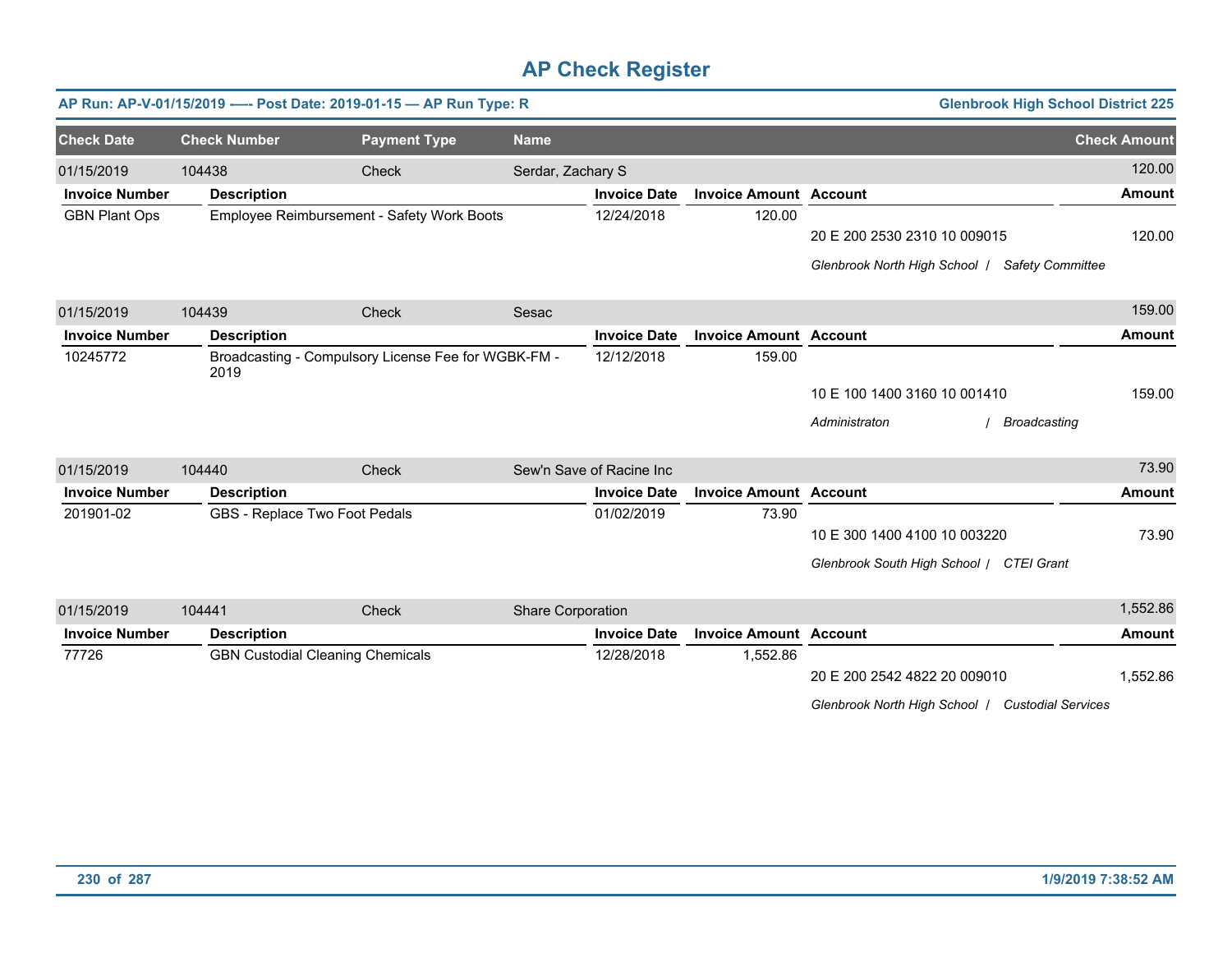|                       |                     | AP Run: AP-V-01/15/2019 ---- Post Date: 2019-01-15 - AP Run Type: R                                      |                     |                     |                               | <b>Glenbrook High School District 225</b>                    |                     |
|-----------------------|---------------------|----------------------------------------------------------------------------------------------------------|---------------------|---------------------|-------------------------------|--------------------------------------------------------------|---------------------|
| <b>Check Date</b>     | <b>Check Number</b> | <b>Payment Type</b>                                                                                      | <b>Name</b>         |                     |                               |                                                              | <b>Check Amount</b> |
| 01/15/2019            | 104442              | <b>Check</b>                                                                                             | Sherwin-Williams Co |                     |                               |                                                              | 225.17              |
| <b>Invoice Number</b> | <b>Description</b>  |                                                                                                          |                     | <b>Invoice Date</b> | <b>Invoice Amount Account</b> |                                                              | <b>Amount</b>       |
| 3826-4                |                     | Paint for Principal's Office Pedestals                                                                   |                     | 12/05/2018          | 225.17                        |                                                              |                     |
|                       |                     |                                                                                                          |                     |                     |                               | 20 E 300 2544 4846 30 009050                                 | 225.17              |
|                       |                     |                                                                                                          |                     |                     |                               | Glenbrook South High School /<br><b>Building Maintenance</b> |                     |
| 01/15/2019            | 104443              | Check                                                                                                    | Shipp, Megan C      |                     |                               |                                                              | 100.00              |
| <b>Invoice Number</b> | <b>Description</b>  |                                                                                                          |                     | <b>Invoice Date</b> | <b>Invoice Amount Account</b> |                                                              | <b>Amount</b>       |
| Dues2019              |                     | Employee Reimbursement - Professional Dues                                                               |                     | 12/19/2018          | 100.00                        |                                                              |                     |
|                       |                     |                                                                                                          |                     |                     |                               | 10 E 100 2640 2404 10 002645                                 | 100.00              |
|                       |                     |                                                                                                          |                     |                     |                               | Administraton<br><b>Employee Benefits</b>                    |                     |
| 01/15/2019            | 104444              | Check                                                                                                    | Silkaitis, Gary     |                     |                               |                                                              | 98.00               |
| <b>Invoice Number</b> | <b>Description</b>  |                                                                                                          |                     | <b>Invoice Date</b> | <b>Invoice Amount Account</b> |                                                              | <b>Amount</b>       |
| 12212018              |                     | Athletic Official for 12/21/2018 Varsity, 1 Game, 2 or More<br>Officials Swimming / Diving (Boys) at GBS |                     | 12/21/2018          | 98.00                         |                                                              |                     |
|                       |                     |                                                                                                          |                     |                     |                               | 10 E 300 1510 3105 30 005260                                 | 98.00               |
|                       |                     |                                                                                                          |                     |                     |                               | Glenbrook South High School /<br><b>Boys Swimming</b>        |                     |
| 01/15/2019            | 104445              | Check                                                                                                    | Simon, Cheryl       |                     |                               |                                                              | 119.98              |
| <b>Invoice Number</b> | <b>Description</b>  |                                                                                                          |                     | <b>Invoice Date</b> | <b>Invoice Amount Account</b> |                                                              | <b>Amount</b>       |
| 12-21-18              |                     | Employee Reimbursement - Department Supplies                                                             |                     | 12/21/2018          | 119.98                        |                                                              |                     |
|                       |                     |                                                                                                          |                     |                     |                               | 10 E 300 1130 4100 30 001055                                 | 119.98              |
|                       |                     |                                                                                                          |                     |                     |                               | Glenbrook South High School / Science                        |                     |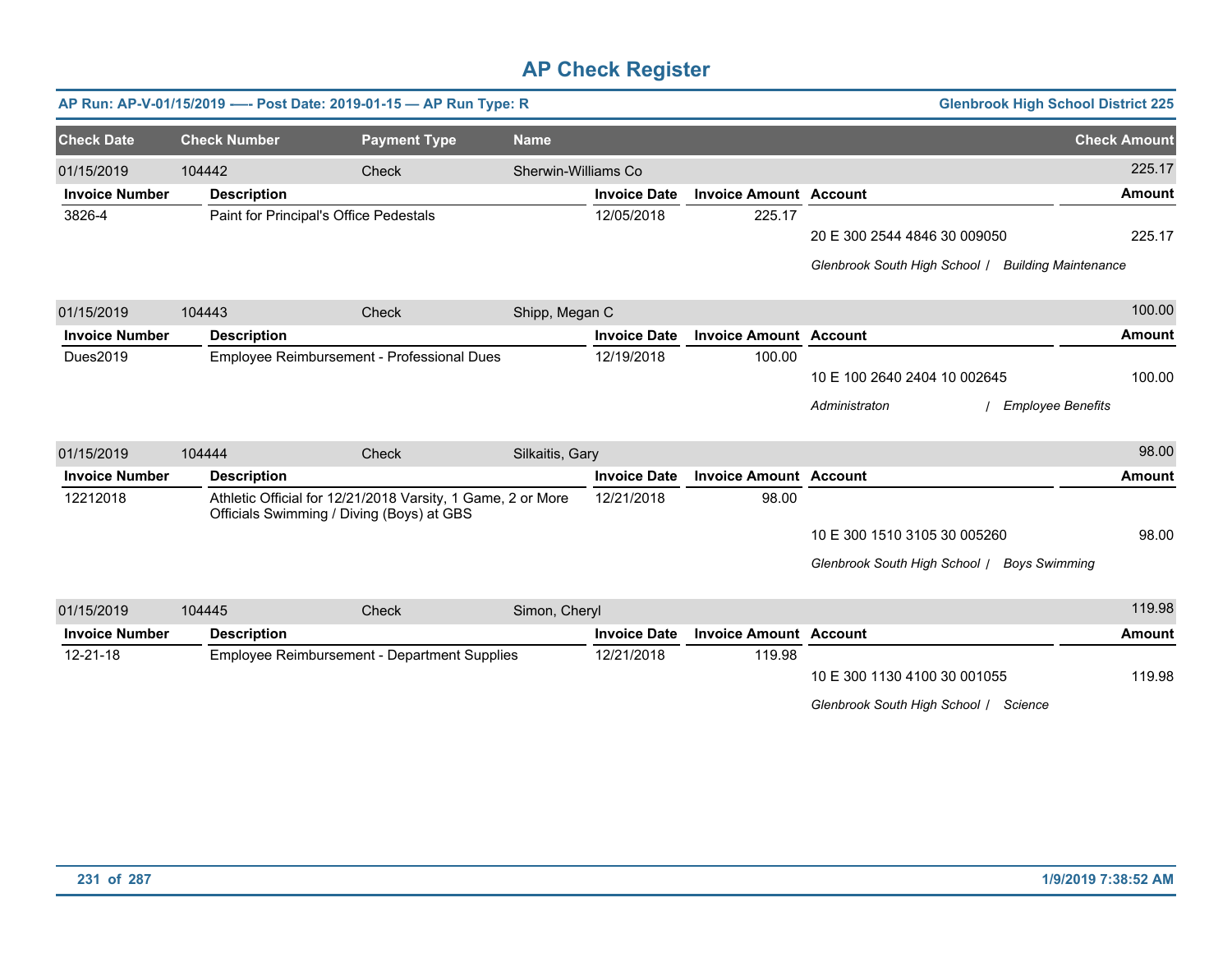|                       |                                    | AP Run: AP-V-01/15/2019 ---- Post Date: 2019-01-15 - AP Run Type: R |                 |                               |                               |                                                                                 | <b>Glenbrook High School District 225</b> |
|-----------------------|------------------------------------|---------------------------------------------------------------------|-----------------|-------------------------------|-------------------------------|---------------------------------------------------------------------------------|-------------------------------------------|
| <b>Check Date</b>     | <b>Check Number</b>                | <b>Payment Type</b>                                                 | <b>Name</b>     |                               |                               |                                                                                 | <b>Check Amount</b>                       |
| 01/15/2019            | 104446                             | Check                                                               | Smith, Julie M  |                               |                               |                                                                                 | 95.38                                     |
| <b>Invoice Number</b> | <b>Description</b>                 |                                                                     |                 | <b>Invoice Date</b>           | <b>Invoice Amount Account</b> |                                                                                 | <b>Amount</b>                             |
| Mileage Dec 18        | 11/1/18 - 11/29/18                 | Employee Reimbursement - Mileage To/From Transition                 |                 | 11/01/2018                    | 95.38                         | 10 E 300 2330 3323 30 001300<br>Glenbrook South High School / Special Education | 95.38                                     |
| 01/15/2019            | 104447                             | Check                                                               | Snyder, Larry   |                               |                               |                                                                                 | 52.00                                     |
| <b>Invoice Number</b> | <b>Description</b>                 |                                                                     |                 | <b>Invoice Date</b>           | <b>Invoice Amount Account</b> |                                                                                 | <b>Amount</b>                             |
| 12222018              | Official Basketball (Girls) at GBN | Athletic Official for 12/22/2018 Lower Level, 1 Game, 1             |                 | 12/22/2018                    | 52.00                         | 10 E 200 1510 3105 20 005315<br>Glenbrook North High School / Girls Basketball  | 52.00                                     |
| 01/15/2019            | 104448                             | Check                                                               | Sovitzky, Peter |                               |                               |                                                                                 | 490.00                                    |
| <b>Invoice Number</b> | <b>Description</b>                 |                                                                     |                 | <b>Invoice Date</b>           | <b>Invoice Amount Account</b> |                                                                                 | <b>Amount</b>                             |
| 12-21-2018            |                                    | GBS - Private Lesson Student Scholarship                            |                 | 12/21/2018                    | 294.00                        | 99 L 990 1529 0000 30 830720<br><b>Student Based Activity</b><br>Account        | 294.00<br>Music Choir Scholarship<br>Fund |
| 12-21-2018 Sirvatka   |                                    | GBS - Private Lesson Student Scholarship                            |                 | 12/21/2018                    | 196.00                        | 99 L 990 1529 0000 30 830720<br><b>Student Based Activity</b><br>Account        | 196.00<br>Music Choir Scholarship<br>Fund |
| 01/15/2019            | 104449                             | Check                                                               |                 | Special Education Systems Inc |                               |                                                                                 | 756.00                                    |
| <b>Invoice Number</b> | <b>Description</b>                 |                                                                     |                 | <b>Invoice Date</b>           | <b>Invoice Amount</b>         | <b>Account</b>                                                                  | <b>Amount</b>                             |
| SYSINV-002645         |                                    | Special Education - Transportation - December 2018                  |                 | 12/21/2018                    | 756.00                        | 40 E 100 2550 3300 10 001300<br>Administraton                                   | 756.00<br><b>Special Education</b>        |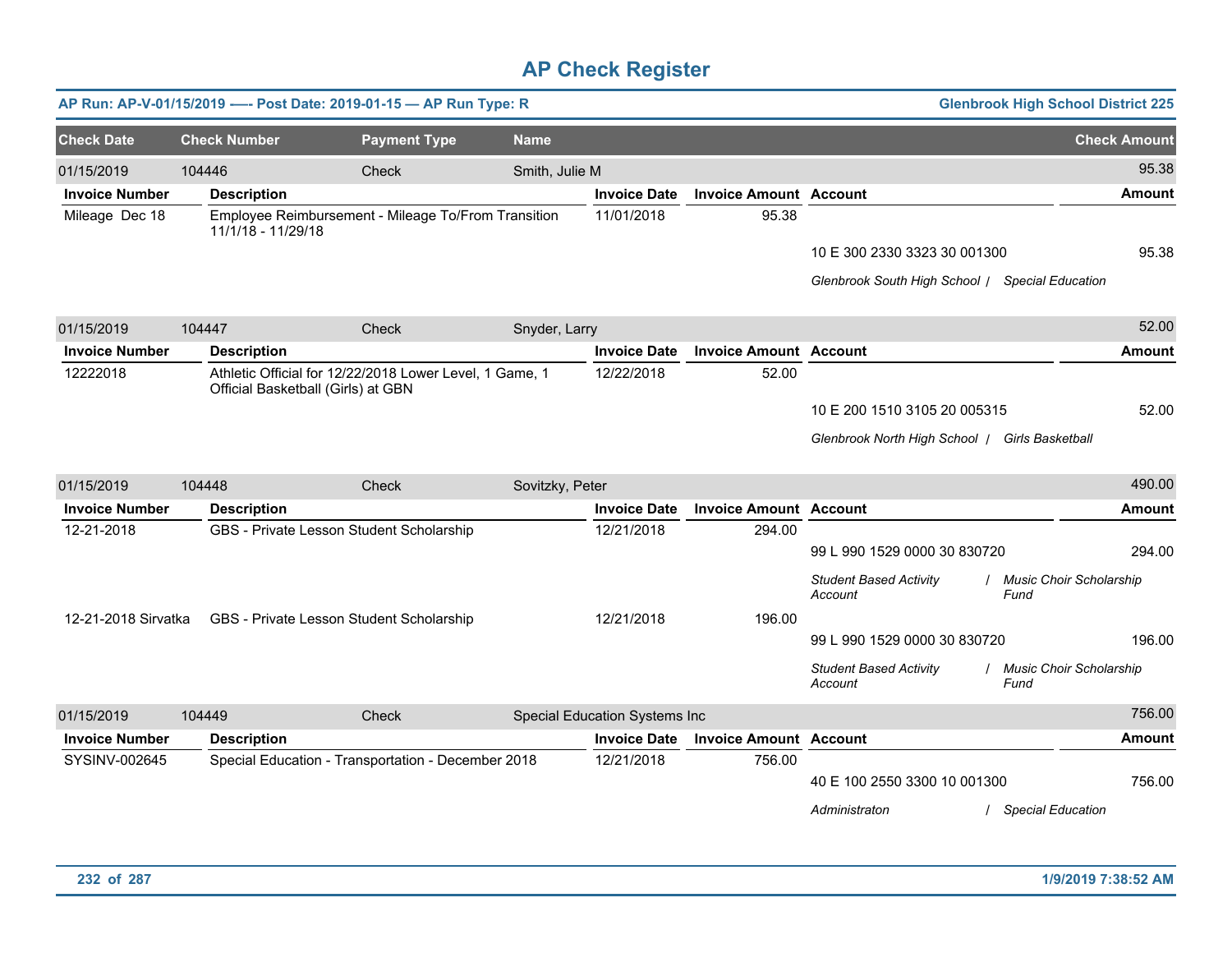|                             |                                | AP Run: AP-V-01/15/2019 ---- Post Date: 2019-01-15 - AP Run Type: R |                      |                                 |                               |                                                        | <b>Glenbrook High School District 225</b> |
|-----------------------------|--------------------------------|---------------------------------------------------------------------|----------------------|---------------------------------|-------------------------------|--------------------------------------------------------|-------------------------------------------|
| <b>Check Date</b>           | <b>Check Number</b>            | <b>Payment Type</b>                                                 | <b>Name</b>          |                                 |                               |                                                        | <b>Check Amount</b>                       |
| 01/15/2019                  | 104450                         | Check                                                               | Sports Huddle Inc    |                                 |                               |                                                        | 2,974.00                                  |
| <b>Invoice Number</b>       | <b>Description</b>             |                                                                     |                      | <b>Invoice Date</b>             | <b>Invoice Amount Account</b> |                                                        | <b>Amount</b>                             |
| 53743                       | <b>GBS - Baseball T-Shirts</b> |                                                                     |                      | 12/03/2018                      | 2,409.00                      | 99 L 990 1529 0000 30 830100                           | 2,409.00                                  |
|                             |                                |                                                                     |                      |                                 |                               | <b>Student Based Activity</b><br>/ Baseball<br>Account |                                           |
| 53744                       | <b>GBS</b> - Baseball Jackets  |                                                                     |                      | 12/03/2018                      | 565.00                        |                                                        |                                           |
|                             |                                |                                                                     |                      |                                 |                               | 99 L 990 1529 0000 30 830100                           | 565.00                                    |
|                             |                                |                                                                     |                      |                                 |                               | <b>Student Based Activity</b><br>Baseball<br>Account   |                                           |
| 01/15/2019                  | 104451                         | Check                                                               |                      | <b>Steiner Electric Company</b> |                               |                                                        | 1,214.58                                  |
| <b>Invoice Number</b>       | <b>Description</b>             |                                                                     |                      | <b>Invoice Date</b>             | <b>Invoice Amount Account</b> |                                                        | <b>Amount</b>                             |
| S006233878.001              |                                | <b>GBS</b> - Supplies for Electrical Stock                          |                      | 12/18/2018                      | 824.18                        |                                                        |                                           |
|                             |                                |                                                                     |                      |                                 |                               | 20 E 300 2544 4842 30 009050                           | 824.18                                    |
|                             |                                |                                                                     |                      |                                 |                               | Glenbrook South High School / Building Maintenance     |                                           |
| S006233878.002              | <b>GBS</b> - Electrical Stock  |                                                                     |                      | 12/18/2018                      | 390.40                        |                                                        |                                           |
|                             |                                |                                                                     |                      |                                 |                               | 20 E 300 2544 4842 30 009050                           | 390.40                                    |
|                             |                                |                                                                     |                      |                                 |                               | Glenbrook South High School / Building Maintenance     |                                           |
| 01/15/2019                  | 104452                         | Check                                                               | Strong, Douglas Ward |                                 |                               |                                                        | 31.07                                     |
| <b>Invoice Number</b>       | <b>Description</b>             |                                                                     |                      | <b>Invoice Date</b>             | <b>Invoice Amount Account</b> |                                                        | <b>Amount</b>                             |
| 11/1 to 12/18/18<br>Mileage | 11/1/18 - 12/18/18             | Employee Reimbursement - Mileage To/From GBN & GBS                  |                      | 11/01/2018                      | 31.07                         |                                                        |                                           |
|                             |                                |                                                                     |                      |                                 |                               | 10 E 500 1212 3323 50 001360                           | 31.07                                     |
|                             |                                |                                                                     |                      |                                 |                               | <b>Glenbrook Off Campus</b><br>Center                  | Off Campus Instruction                    |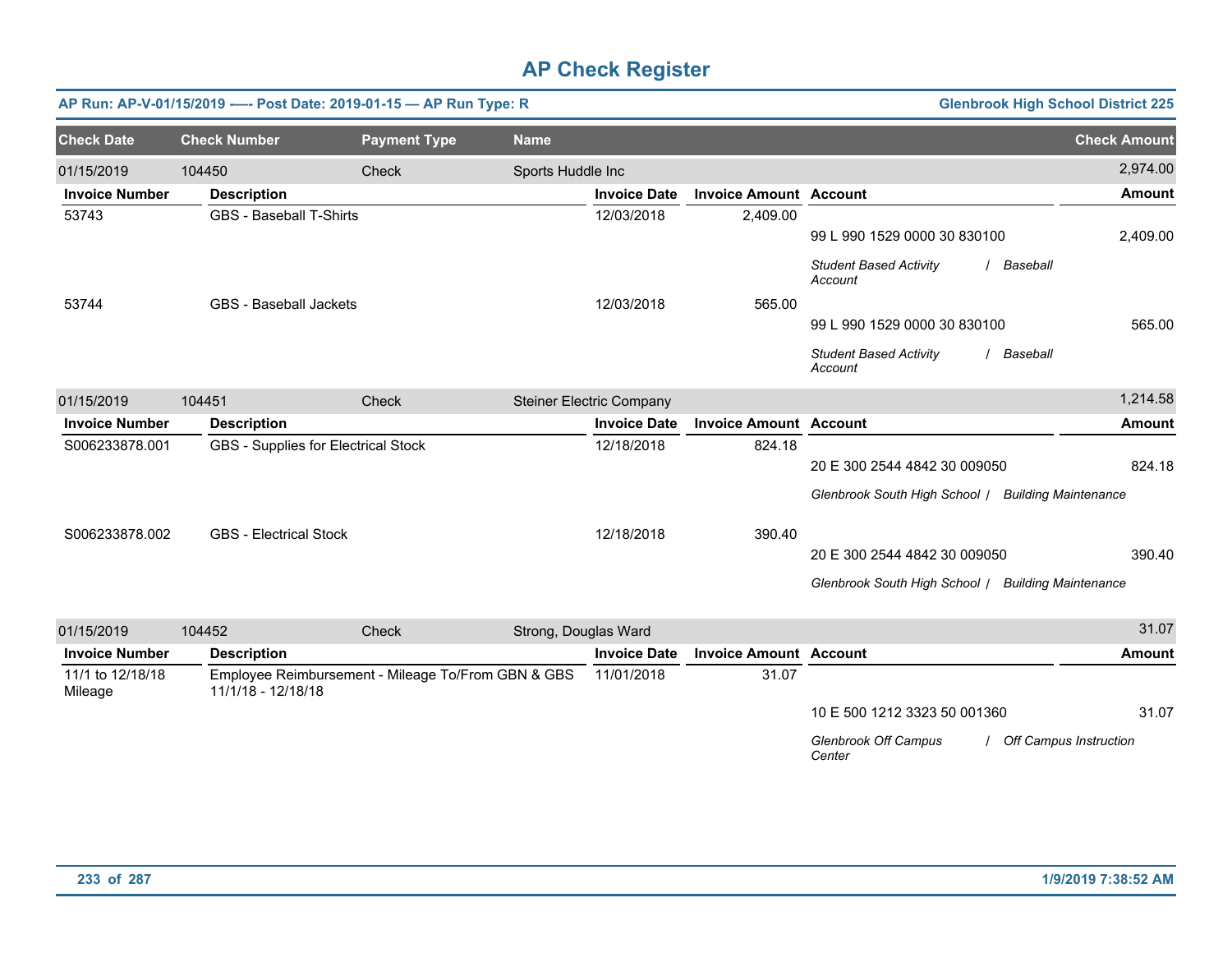|                       | AP Run: AP-V-01/15/2019 ---- Post Date: 2019-01-15 - AP Run Type: R |                                                         |                    |                                |                               |                                                            | <b>Glenbrook High School District 225</b> |
|-----------------------|---------------------------------------------------------------------|---------------------------------------------------------|--------------------|--------------------------------|-------------------------------|------------------------------------------------------------|-------------------------------------------|
| <b>Check Date</b>     | <b>Check Number</b>                                                 | <b>Payment Type</b>                                     | <b>Name</b>        |                                |                               |                                                            | <b>Check Amount</b>                       |
| 01/15/2019            | 104453                                                              | Check                                                   | Sullivan, Angela L |                                |                               |                                                            | 150.00                                    |
| <b>Invoice Number</b> | <b>Description</b>                                                  |                                                         |                    | <b>Invoice Date</b>            | <b>Invoice Amount Account</b> |                                                            | <b>Amount</b>                             |
| Sullivan 12_8         |                                                                     | GBN Speech - Judging Fee - Palatine Tournament 12/8/18  |                    | 12/08/2018                     | 150.00                        |                                                            |                                           |
|                       |                                                                     |                                                         |                    |                                |                               | 10 E 200 1520 3105 20 005835                               | 150.00                                    |
|                       |                                                                     |                                                         |                    |                                |                               | Glenbrook North High School   Forensics                    |                                           |
| 01/15/2019            | 104454                                                              | Check                                                   | Supplyworks        |                                |                               |                                                            | 11.67                                     |
| <b>Invoice Number</b> | <b>Description</b>                                                  |                                                         |                    | <b>Invoice Date</b>            | <b>Invoice Amount Account</b> |                                                            | <b>Amount</b>                             |
| 467051736             | District Office Air Freshener                                       |                                                         |                    | 11/30/2018                     | 11.67                         |                                                            |                                           |
|                       |                                                                     |                                                         |                    |                                |                               | 20 E 100 2542 4800 10 009010                               | 11.67                                     |
|                       |                                                                     |                                                         |                    |                                |                               | Administraton                                              | <b>Custodial Services</b>                 |
| 01/15/2019            | 104455                                                              | Check                                                   | Swanson, Brad      |                                |                               |                                                            | 88.84                                     |
| <b>Invoice Number</b> | <b>Description</b>                                                  |                                                         |                    | <b>Invoice Date</b>            | <b>Invoice Amount Account</b> |                                                            | <b>Amount</b>                             |
| 11182018              | Conference 11/16/18 - 11/18/18                                      | Employee Reimbursement - Mileage To/From Triple I       |                    | 11/16/2018                     | 88.84                         |                                                            |                                           |
|                       |                                                                     |                                                         |                    |                                |                               | 10 E 100 2640 3323 10 002640                               | 88.84                                     |
|                       |                                                                     |                                                         |                    |                                |                               | Administraton<br>Department                                | <b>Human Resources</b>                    |
| 01/15/2019            | 104456                                                              | Check                                                   |                    | Sztainberg, Marcelo or Marcela |                               |                                                            | 20.00                                     |
| <b>Invoice Number</b> | <b>Description</b>                                                  |                                                         |                    | <b>Invoice Date</b>            | <b>Invoice Amount Account</b> |                                                            | <b>Amount</b>                             |
| 12112018              | TC the Play 12/11/18                                                | Parent Reimbursement - Field Trip Ticket Price Change - |                    | 12/11/2018                     | 20.00                         |                                                            |                                           |
|                       |                                                                     |                                                         |                    |                                |                               | 99 L 990 1529 0000 20 821220                               | 20.00                                     |
|                       |                                                                     |                                                         |                    |                                |                               | <b>Student Based Activity</b><br>/ Theater Club<br>Account |                                           |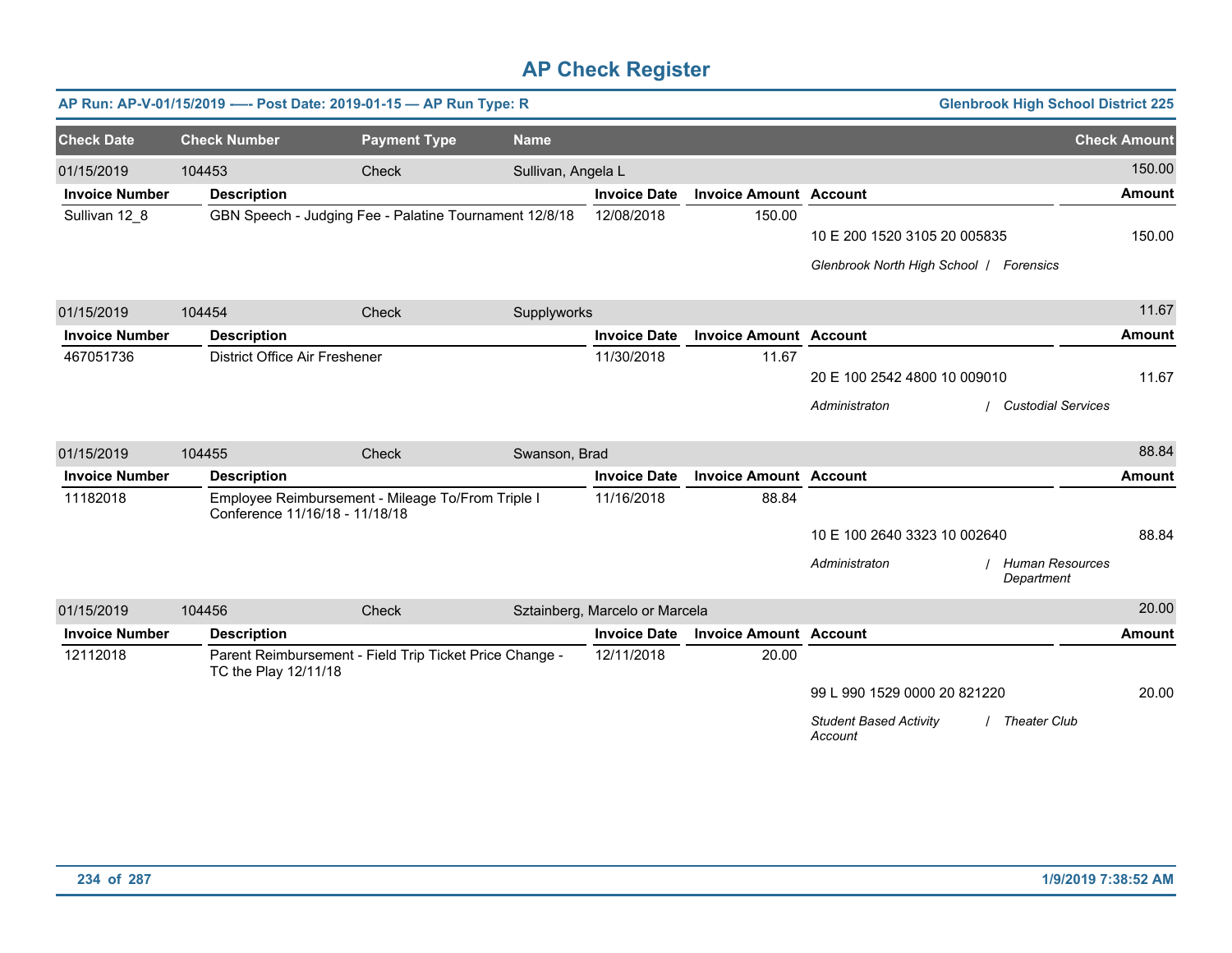|                       |                     | AP Run: AP-V-01/15/2019 ---- Post Date: 2019-01-15 - AP Run Type: R |             |                                   |                               |                                                  | <b>Glenbrook High School District 225</b> |
|-----------------------|---------------------|---------------------------------------------------------------------|-------------|-----------------------------------|-------------------------------|--------------------------------------------------|-------------------------------------------|
| <b>Check Date</b>     | <b>Check Number</b> | <b>Payment Type</b>                                                 | <b>Name</b> |                                   |                               |                                                  | <b>Check Amount</b>                       |
| 01/15/2019            | 104457              | Check                                                               |             | Tennant Sales And Service Company |                               |                                                  | 1,682.65                                  |
| <b>Invoice Number</b> | <b>Description</b>  |                                                                     |             | <b>Invoice Date</b>               | <b>Invoice Amount Account</b> |                                                  | <b>Amount</b>                             |
| 915943019             |                     | Maintenance on the T15 Power Scrubber                               |             | 12/18/2018                        | 445.68                        |                                                  |                                           |
|                       |                     |                                                                     |             |                                   |                               | 20 E 300 2542 3230 30 009010                     | 445.68                                    |
|                       |                     |                                                                     |             |                                   |                               | Glenbrook South High School /                    | <b>Custodial Services</b>                 |
| 915943020             |                     | Maintenance on the Tennant Readyspace Extractor                     |             | 12/18/2018                        | 538.18                        |                                                  |                                           |
|                       |                     |                                                                     |             |                                   |                               | 20 E 300 2542 3230 30 009010                     | 538.18                                    |
|                       |                     |                                                                     |             |                                   |                               | Glenbrook South High School / Custodial Services |                                           |
| 915943021             |                     | Maintenance on Tennant Riding Power Scrubber                        |             | 12/18/2018                        | 362.24                        |                                                  |                                           |
|                       |                     |                                                                     |             |                                   |                               | 20 E 300 2542 3230 30 009010                     | 362.24                                    |
|                       |                     |                                                                     |             |                                   |                               | Glenbrook South High School / Custodial Services |                                           |
| 915943022             |                     | Maintenance on the Tennant Readyspace Extractor                     |             | 12/18/2018                        | 336.55                        |                                                  |                                           |
|                       |                     |                                                                     |             |                                   |                               | 20 E 300 2542 3230 30 009010                     | 336.55                                    |
|                       |                     |                                                                     |             |                                   |                               | Glenbrook South High School / Custodial Services |                                           |

| 01/15/2019            | 104458 |                                               | Check | <b>TLK Marketing Inc</b> |                     |                               |                                          |                           | 696.00        |
|-----------------------|--------|-----------------------------------------------|-------|--------------------------|---------------------|-------------------------------|------------------------------------------|---------------------------|---------------|
| <b>Invoice Number</b> |        | <b>Description</b>                            |       |                          | <b>Invoice Date</b> | <b>Invoice Amount Account</b> |                                          |                           | <b>Amount</b> |
| 13248                 |        | Glenbrook Swim Club - Polo's for Swim Coaches |       |                          | 12/11/2018          | 235.00                        |                                          |                           |               |
|                       |        |                                               |       |                          |                     |                               | 95 E 950 3200 6909 95 005505             |                           | 235.00        |
|                       |        |                                               |       |                          |                     |                               | <b>Glenbrook Aquatics</b>                | <b>Glenbrook Aquatics</b> |               |
| 13283                 |        | <b>GBN PE - CrossFit T-Shirts</b>             |       |                          | 01/07/2019          | 461.00                        |                                          |                           |               |
|                       |        |                                               |       |                          |                     |                               | 99 L 990 1529 0000 20 820145             |                           | 461.00        |
|                       |        |                                               |       |                          |                     |                               | <b>Student Based Activity</b><br>Account | <b>GBN PE Rental</b>      |               |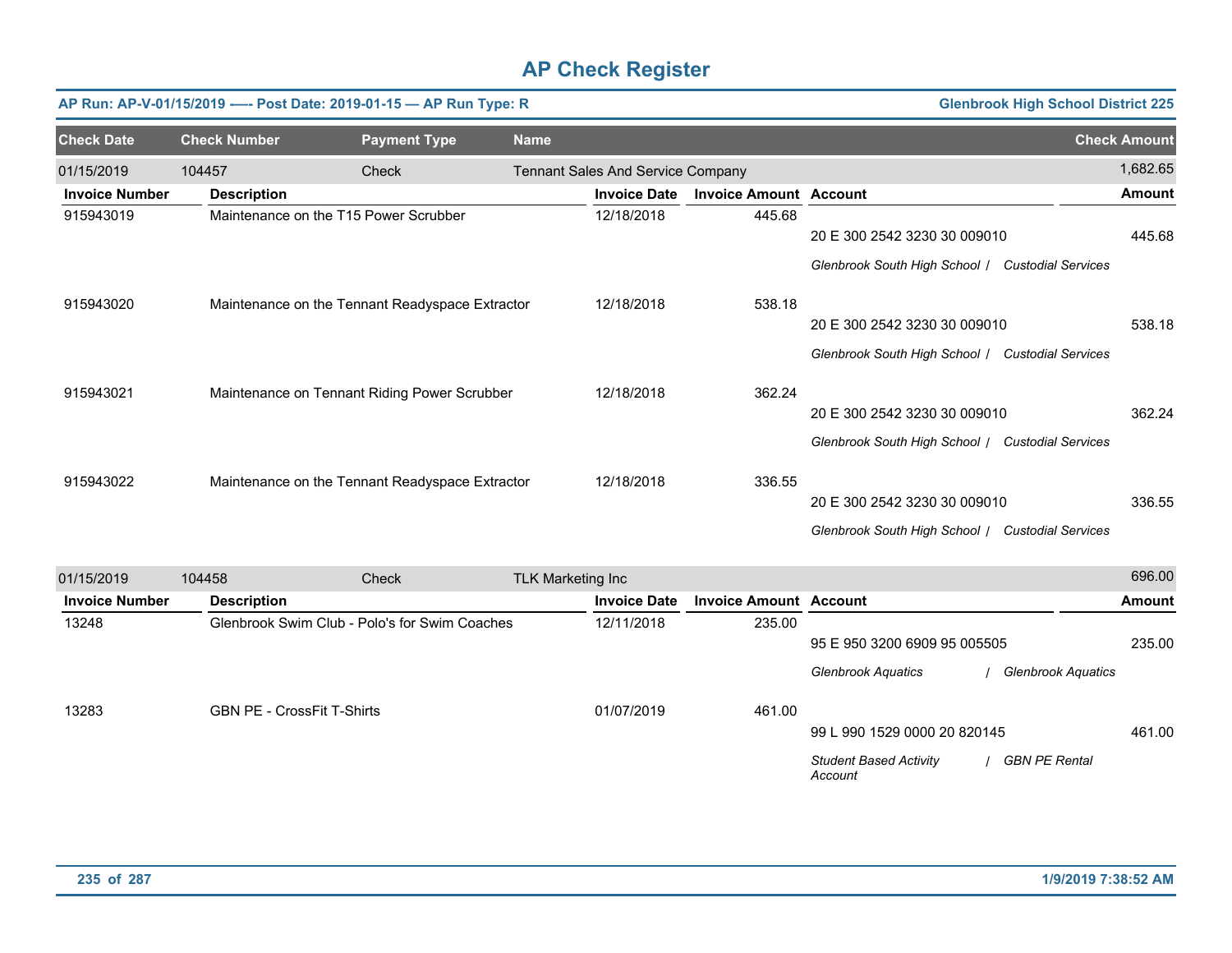|                       |                           | AP Run: AP-V-01/15/2019 ---- Post Date: 2019-01-15 - AP Run Type: R |                   |                          |                               | <b>Glenbrook High School District 225</b>                  |                     |
|-----------------------|---------------------------|---------------------------------------------------------------------|-------------------|--------------------------|-------------------------------|------------------------------------------------------------|---------------------|
| <b>Check Date</b>     | <b>Check Number</b>       | <b>Payment Type</b>                                                 | <b>Name</b>       |                          |                               |                                                            | <b>Check Amount</b> |
| 01/15/2019            | 104459                    | Check                                                               | Toniolo, Andrew J |                          |                               |                                                            | 100.00              |
| <b>Invoice Number</b> | <b>Description</b>        |                                                                     |                   | <b>Invoice Date</b>      | <b>Invoice Amount Account</b> |                                                            | <b>Amount</b>       |
| Dues2019              |                           | Employee Reimbursement - Professional Dues                          |                   | 01/07/2019               | 100.00                        |                                                            |                     |
|                       |                           |                                                                     |                   |                          |                               | 10 E 100 2640 2404 10 002645                               | 100.00              |
|                       |                           |                                                                     |                   |                          |                               | Administraton<br><b>Employee Benefits</b>                  |                     |
| 01/15/2019            | 104460                    | Check                                                               | Tucker, Ryan      |                          |                               |                                                            | 150.00              |
| <b>Invoice Number</b> | <b>Description</b>        |                                                                     |                   | <b>Invoice Date</b>      | <b>Invoice Amount Account</b> |                                                            | <b>Amount</b>       |
| Tucker 12_15          |                           | GBN Speech - Judging Fee - Glenbard West 12/15/18                   |                   | 12/15/2018               | 150.00                        |                                                            |                     |
|                       |                           |                                                                     |                   |                          |                               | 10 E 200 1520 3105 20 005835                               | 150.00              |
|                       |                           |                                                                     |                   |                          |                               | Glenbrook North High School   Forensics                    |                     |
| 01/15/2019            | 104461                    | Check                                                               | Turner, Risa      |                          |                               |                                                            | 299.00              |
| <b>Invoice Number</b> | <b>Description</b>        |                                                                     |                   | <b>Invoice Date</b>      | <b>Invoice Amount Account</b> |                                                            | <b>Amount</b>       |
| 171020                | to Mini Quiz Bowl 12/8/18 | Vendor Reimbursement - Bus Service from Whitney Young               |                   | 12/10/2018               | 299.00                        |                                                            |                     |
|                       |                           |                                                                     |                   |                          |                               | 99 L 990 1529 0000 30 830920                               | 299.00              |
|                       |                           |                                                                     |                   |                          |                               | <b>Student Based Activity</b><br>Japanese Grant<br>Account |                     |
| 01/15/2019            | 104462                    | Check                                                               |                   | Ungerleider, Dan or Lisa |                               |                                                            | 50.00               |
| <b>Invoice Number</b> | <b>Description</b>        |                                                                     |                   | <b>Invoice Date</b>      | <b>Invoice Amount Account</b> |                                                            | <b>Amount</b>       |
| PA122118              |                           | GBN - Student Permanent Art Collection Purchase                     |                   | 12/21/2018               | 50.00                         |                                                            |                     |
|                       |                           |                                                                     |                   |                          |                               | 10 E 200 2410 4100 20 002410                               | 50.00               |
|                       |                           |                                                                     |                   |                          |                               | Glenbrook North High School /<br><b>Principal's Office</b> |                     |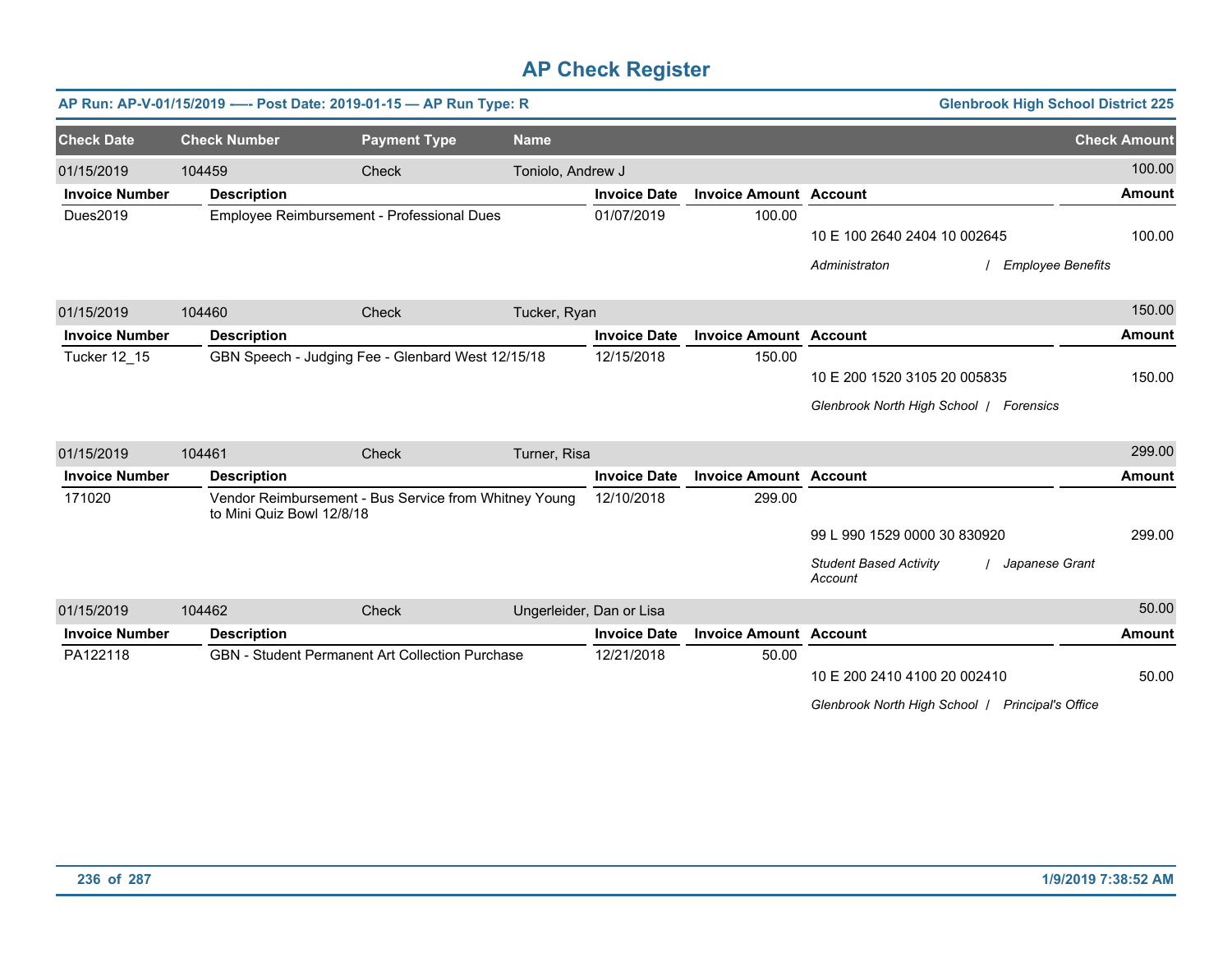|                       |                       | AP Run: AP-V-01/15/2019 ---- Post Date: 2019-01-15 - AP Run Type: R |                    |                         |                               | <b>Glenbrook High School District 225</b>                                          |                     |
|-----------------------|-----------------------|---------------------------------------------------------------------|--------------------|-------------------------|-------------------------------|------------------------------------------------------------------------------------|---------------------|
| <b>Check Date</b>     | <b>Check Number</b>   | <b>Payment Type</b>                                                 | <b>Name</b>        |                         |                               |                                                                                    | <b>Check Amount</b> |
| 01/15/2019            | 104463                | Check                                                               | Vermillion, Ronald |                         |                               |                                                                                    | 350.00              |
| <b>Invoice Number</b> | <b>Description</b>    |                                                                     |                    | <b>Invoice Date</b>     | <b>Invoice Amount Account</b> |                                                                                    | <b>Amount</b>       |
| 12142018              | Varsity 1 Game at GBS | Athletic Official for 12/14/2018 Tournament Wrestling               |                    | 12/14/2018              | 350.00                        |                                                                                    |                     |
|                       |                       |                                                                     |                    |                         |                               | 10 E 300 1510 3105 30 005295                                                       | 350.00              |
|                       |                       |                                                                     |                    |                         |                               | Glenbrook South High School /<br>Wrestling                                         |                     |
| 01/15/2019            | 104464                | Check                                                               |                    | Wasserstrom, Marlene A  |                               |                                                                                    | 250.00              |
| <b>Invoice Number</b> | <b>Description</b>    |                                                                     |                    | <b>Invoice Date</b>     | <b>Invoice Amount Account</b> |                                                                                    | <b>Amount</b>       |
| 3                     | 11/13/18              | Alternative Placement - Tutoring Services 11/6/18 &                 |                    | 11/14/2018              | 250.00                        |                                                                                    |                     |
|                       |                       |                                                                     |                    |                         |                               | 10 E 300 2210 3110 10 004300                                                       | 250.00              |
|                       |                       |                                                                     |                    |                         |                               | Glenbrook South High School / Title I - Basic                                      |                     |
| 01/15/2019            | 104465                | Check                                                               |                    | Waste Management        |                               |                                                                                    | 2,578.59            |
| <b>Invoice Number</b> | <b>Description</b>    |                                                                     |                    | <b>Invoice Date</b>     | <b>Invoice Amount Account</b> |                                                                                    | <b>Amount</b>       |
| 2374144-2008-1        |                       | GBN Waste Disposal Compactor Services - Nov 2018                    |                    | 12/03/2018              | 2,578.59                      |                                                                                    |                     |
|                       |                       |                                                                     |                    |                         |                               | 20 E 200 2542 3760 20 009010                                                       | 2,578.59            |
|                       |                       |                                                                     |                    |                         |                               | Glenbrook North High School / Custodial Services                                   |                     |
| 01/15/2019            | 104466                | Check                                                               |                    | Weingart, Erick & Sarah |                               |                                                                                    | 19.84               |
| <b>Invoice Number</b> | <b>Description</b>    |                                                                     |                    | <b>Invoice Date</b>     | <b>Invoice Amount Account</b> |                                                                                    | <b>Amount</b>       |
| 12172018c             |                       | Parent Reimbursement - WLHS Event Supplies                          |                    | 12/12/2018              | 19.84                         |                                                                                    |                     |
|                       |                       |                                                                     |                    |                         |                               | 99 L 990 1529 0000 20 821335                                                       | 19.84               |
|                       |                       |                                                                     |                    |                         |                               | <b>Student Based Activity</b><br><b>GBN World Lang Honor</b><br>Society<br>Account |                     |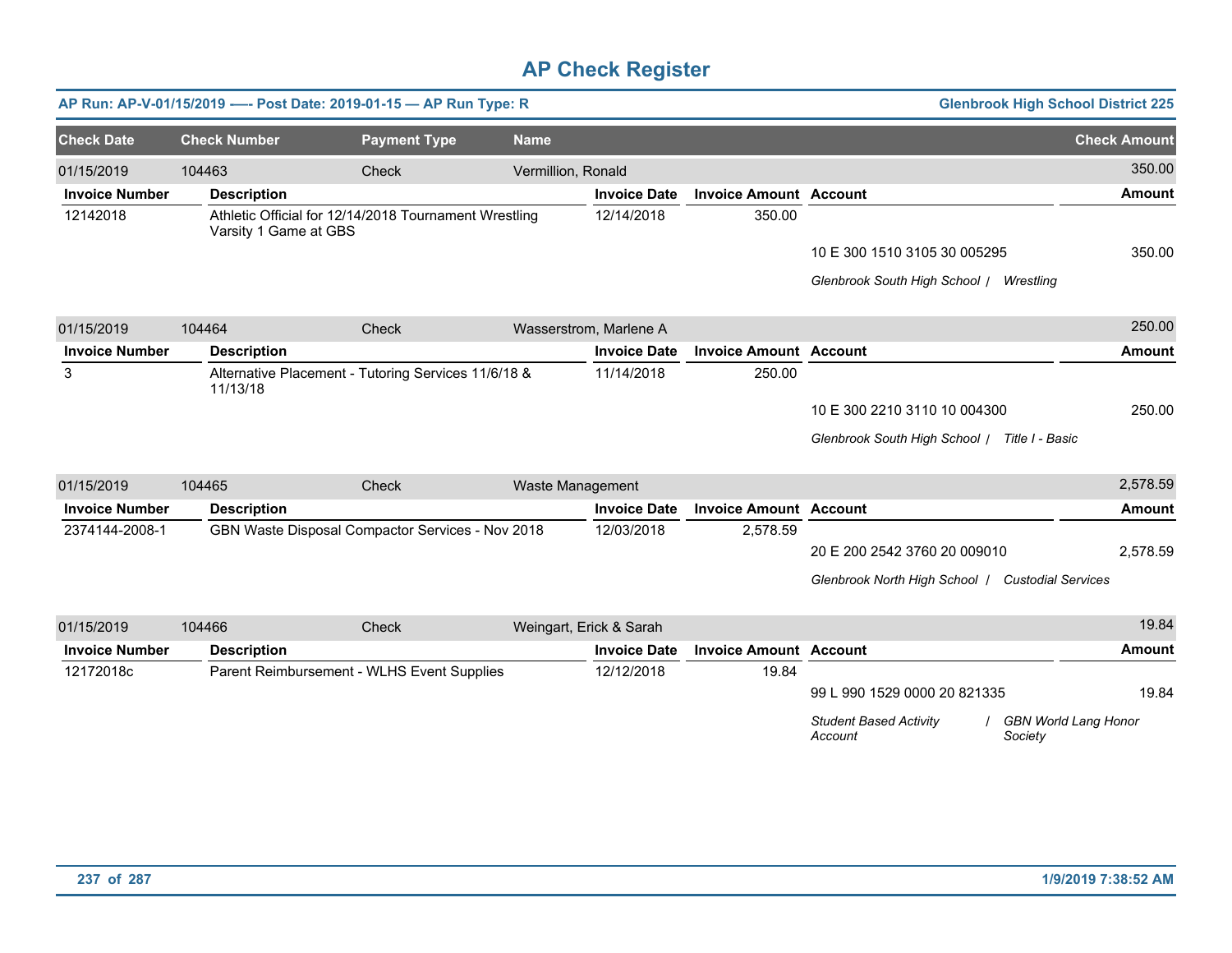|                       |                     | AP Run: AP-V-01/15/2019 ---- Post Date: 2019-01-15 - AP Run Type: R                                     |                     |                           |                               | <b>Glenbrook High School District 225</b>      |                     |
|-----------------------|---------------------|---------------------------------------------------------------------------------------------------------|---------------------|---------------------------|-------------------------------|------------------------------------------------|---------------------|
| <b>Check Date</b>     | <b>Check Number</b> | <b>Payment Type</b>                                                                                     | <b>Name</b>         |                           |                               |                                                | <b>Check Amount</b> |
| 01/15/2019            | 104467              | Check                                                                                                   |                     | Wheaton North High School |                               |                                                | 240.00              |
| <b>Invoice Number</b> | <b>Description</b>  |                                                                                                         |                     | <b>Invoice Date</b>       | <b>Invoice Amount Account</b> |                                                | <b>Amount</b>       |
| 03012019              |                     | GBS - Registration Fees for Six Teachers - DuPage County<br>Social Studies Conference 3/1/19            |                     | 12/21/2018                | 240.00                        |                                                |                     |
|                       |                     |                                                                                                         |                     |                           |                               | 10 E 300 1130 3320 30 001060                   | 240.00              |
|                       |                     |                                                                                                         |                     |                           |                               | Glenbrook South High School / Social Studies   |                     |
| 01/15/2019            | 104468              | Check                                                                                                   | Whitlock, Brooks    |                           |                               |                                                | 150.00              |
| <b>Invoice Number</b> | <b>Description</b>  |                                                                                                         |                     | <b>Invoice Date</b>       | <b>Invoice Amount Account</b> |                                                | <b>Amount</b>       |
| Whitlock 12 15        |                     | GBN Speech - Judging Fee - Glenbard West 12/15/18                                                       |                     | 12/15/2018                | 150.00                        |                                                |                     |
|                       |                     |                                                                                                         |                     |                           |                               | 10 E 200 1520 3105 20 005835                   | 150.00              |
|                       |                     |                                                                                                         |                     |                           |                               | Glenbrook North High School   Forensics        |                     |
| 01/15/2019            | 104469              | Check                                                                                                   |                     | William V MacGill & Co    |                               |                                                | 907.25              |
| <b>Invoice Number</b> | <b>Description</b>  |                                                                                                         |                     | <b>Invoice Date</b>       | <b>Invoice Amount Account</b> |                                                | <b>Amount</b>       |
| IN0660470             |                     | GBS - Audiometer for Nurses' Office                                                                     |                     | 12/18/2018                | 907.25                        |                                                |                     |
|                       |                     |                                                                                                         |                     |                           |                               | 10 E 300 2130 7400 30 002130                   | 907.25              |
|                       |                     |                                                                                                         |                     |                           |                               | Glenbrook South High School / Health Services  |                     |
| 01/15/2019            | 104470              | Check                                                                                                   | Williams Jr, Prince |                           |                               |                                                | 91.00               |
| <b>Invoice Number</b> | <b>Description</b>  |                                                                                                         |                     | <b>Invoice Date</b>       | <b>Invoice Amount Account</b> |                                                | Amount              |
| 12182018              |                     | Athletic Official for 12/18/2018 Lower Level, 2 Games, 2 or<br>More Officials Basketball (Girls) at GBN |                     | 12/18/2018                | 91.00                         |                                                |                     |
|                       |                     |                                                                                                         |                     |                           |                               | 10 E 200 1510 3105 20 005315                   | 91.00               |
|                       |                     |                                                                                                         |                     |                           |                               | Glenbrook North High School   Girls Basketball |                     |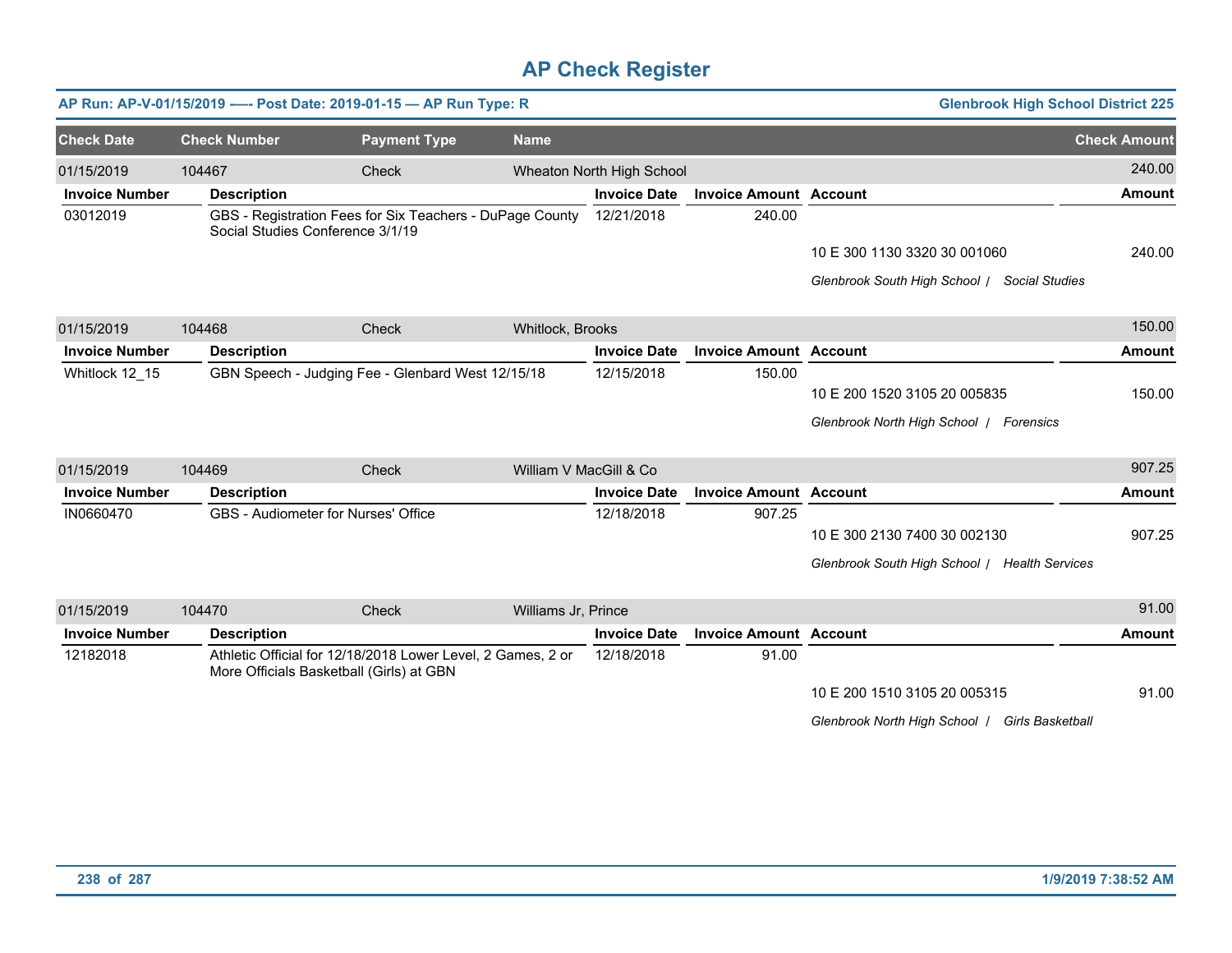|                       |                     | AP Run: AP-V-01/15/2019 ---- Post Date: 2019-01-15 - AP Run Type: R                                      |                    |                                          |                               |                                                      | <b>Glenbrook High School District 225</b> |
|-----------------------|---------------------|----------------------------------------------------------------------------------------------------------|--------------------|------------------------------------------|-------------------------------|------------------------------------------------------|-------------------------------------------|
| <b>Check Date</b>     | <b>Check Number</b> | <b>Payment Type</b>                                                                                      | <b>Name</b>        |                                          |                               |                                                      | <b>Check Amount</b>                       |
| 01/15/2019            | 104471              | Check                                                                                                    |                    | Wilmette Truck & Bus Sales & Service Inc |                               |                                                      | 150.00                                    |
| <b>Invoice Number</b> | <b>Description</b>  |                                                                                                          |                    | <b>Invoice Date</b>                      | <b>Invoice Amount Account</b> |                                                      | <b>Amount</b>                             |
| 1237                  |                     | GBN & GBOC - Minibus Safety Tests                                                                        |                    | 12/19/2018                               | 150.00                        |                                                      |                                           |
|                       |                     |                                                                                                          |                    |                                          |                               | 20 E 200 2543 3270 20 009080                         | 150.00                                    |
|                       |                     |                                                                                                          |                    |                                          |                               | Glenbrook North High School   Grounds Maintenance    |                                           |
| 01/15/2019            | 104472              | Check                                                                                                    |                    | Wood / Vavloukis, John or Christy        |                               |                                                      | 185.00                                    |
| <b>Invoice Number</b> | <b>Description</b>  |                                                                                                          |                    | <b>Invoice Date</b>                      | <b>Invoice Amount Account</b> |                                                      | <b>Amount</b>                             |
| 01072019              |                     | Parent Refund - ACT/SAT Prep Package 1                                                                   |                    | 01/07/2019                               | 185.00                        |                                                      |                                           |
|                       |                     |                                                                                                          |                    |                                          |                               | 99 L 990 1529 0000 30 831207                         | 185.00                                    |
|                       |                     |                                                                                                          |                    |                                          |                               | <b>Student Based Activity</b><br>Account             | <b>Test Prep Programs</b>                 |
| 01/15/2019            | 104473              | Check                                                                                                    | Ytzen, Charles M   |                                          |                               |                                                      | 98.00                                     |
| <b>Invoice Number</b> | <b>Description</b>  |                                                                                                          |                    | <b>Invoice Date</b>                      | <b>Invoice Amount Account</b> |                                                      | <b>Amount</b>                             |
| 12212018              |                     | Athletic Official for 12/21/2018 Varsity, 1 Game, 2 or More<br>Officials Swimming / Diving (Boys) at GBS |                    | 12/21/2018                               | 98.00                         |                                                      |                                           |
|                       |                     |                                                                                                          |                    |                                          |                               | 10 E 300 1510 3105 30 005260                         | 98.00                                     |
|                       |                     |                                                                                                          |                    |                                          |                               | Glenbrook South High School / Boys Swimming          |                                           |
| 01/15/2019            | 104474              | Check                                                                                                    | Zuckerman, Jared J |                                          |                               |                                                      | 90.00                                     |
| <b>Invoice Number</b> | <b>Description</b>  |                                                                                                          |                    | <b>Invoice Date</b>                      | <b>Invoice Amount Account</b> |                                                      | <b>Amount</b>                             |
| ma020319              | 2/3/19              | Employee Meal Advance - Debate - Evanston 2/1/19 -                                                       |                    | 02/01/2019                               | 90.00                         |                                                      |                                           |
|                       |                     |                                                                                                          |                    |                                          |                               | 99 L 990 1529 0000 20 820739                         | 90.00                                     |
|                       |                     |                                                                                                          |                    |                                          |                               | <b>Student Based Activity</b><br>/ Debate<br>Account |                                           |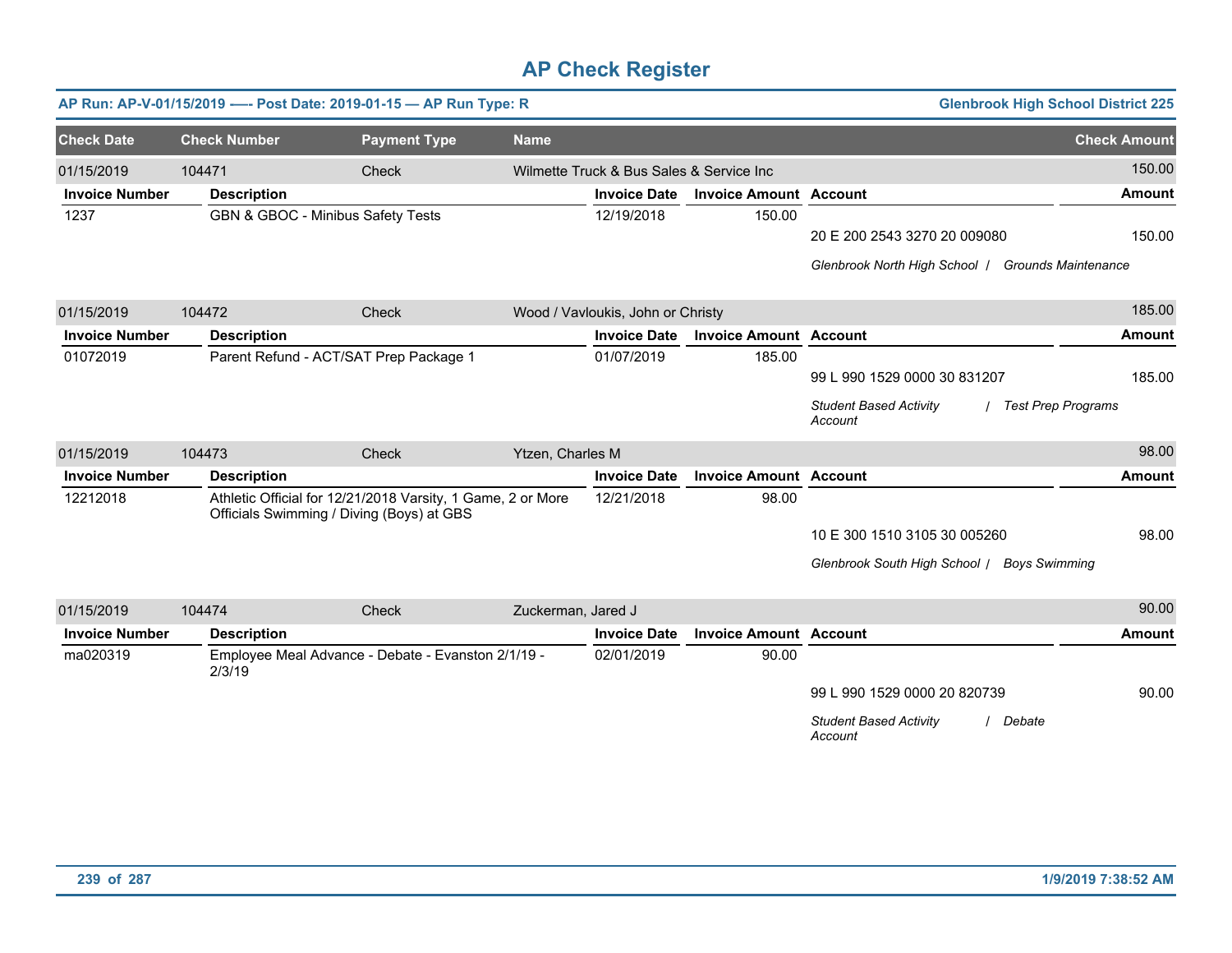|                       |                     | AP Run: AP-V-01/15/2019 ---- Post Date: 2019-01-15 - AP Run Type: R |                       |                     |                               |                                                                                           | <b>Glenbrook High School District 225</b>       |                     |
|-----------------------|---------------------|---------------------------------------------------------------------|-----------------------|---------------------|-------------------------------|-------------------------------------------------------------------------------------------|-------------------------------------------------|---------------------|
| <b>Check Date</b>     | <b>Check Number</b> | <b>Payment Type</b>                                                 | <b>Name</b>           |                     |                               |                                                                                           |                                                 | <b>Check Amount</b> |
| 01/15/2019            | 9000000370          | <b>ACH</b>                                                          | Anderson, Amanda L    |                     |                               |                                                                                           |                                                 | 100.00              |
| <b>Invoice Number</b> | <b>Description</b>  |                                                                     |                       | <b>Invoice Date</b> | <b>Invoice Amount Account</b> |                                                                                           |                                                 | <b>Amount</b>       |
| Dues2019              |                     | Employee Reimbursement - Professional Dues                          |                       | 12/19/2018          | 100.00                        | 10 E 100 2640 2404 10 002645                                                              |                                                 | 100.00              |
|                       |                     |                                                                     |                       |                     |                               | Administraton                                                                             | / Employee Benefits                             |                     |
| 01/15/2019            | 9000000371          | <b>ACH</b>                                                          | Beck's Book Store Inc |                     |                               |                                                                                           |                                                 | 1,343.48            |
| <b>Invoice Number</b> | <b>Description</b>  |                                                                     |                       | <b>Invoice Date</b> | <b>Invoice Amount Account</b> |                                                                                           |                                                 | <b>Amount</b>       |
| 122018                |                     | Becks Department Charges - December 2018                            |                       | 01/02/2019          | 50.00                         | 10 E 100 2664 3810 10 002664<br>Administraton                                             | Student 1:1 Technology                          | 50.00               |
| 122018                |                     | Becks Department Charges - December 2018                            |                       | 01/02/2019          | 89.00                         | 10 E 100 2664 3810 10 002664<br>Administraton                                             | / Student 1:1 Technology                        | 89.00               |
| 122018                |                     | Becks Department Charges - December 2018                            |                       | 01/02/2019          | 89.00                         | 10 E 100 2664 3810 10 002664                                                              |                                                 | 89.00               |
| 122018                |                     | Becks Department Charges - December 2018                            |                       | 01/02/2019          | 38.00                         | Administraton<br>99 L 990 1529 0000 20 820610                                             | / Student 1:1 Technology                        | 38.00               |
| 122018                |                     | Becks Department Charges - December 2018                            |                       | 01/02/2019          | 38.00                         | <b>Student Based Activity</b><br>Account<br>10 E 100 2664 3810 10 002664<br>Administraton | / Laconian-yearbook<br>/ Student 1:1 Technology | 38.00               |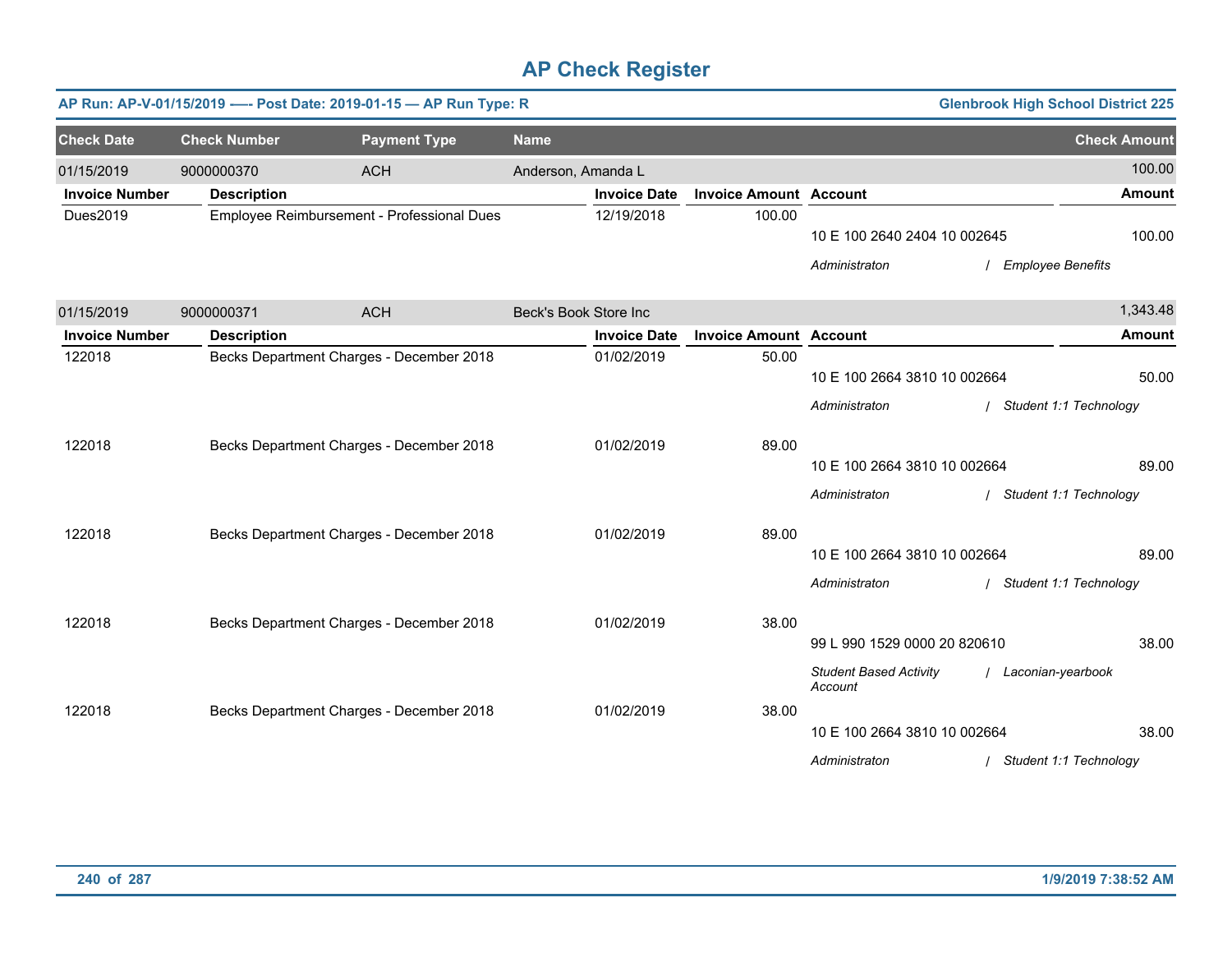|                       | <b>Glenbrook High School District 225</b><br>AP Run: AP-V-01/15/2019 ---- Post Date: 2019-01-15 - AP Run Type: R |                                          |                       |                     |                               |                                                                       |                          |  |  |  |  |
|-----------------------|------------------------------------------------------------------------------------------------------------------|------------------------------------------|-----------------------|---------------------|-------------------------------|-----------------------------------------------------------------------|--------------------------|--|--|--|--|
| <b>Check Date</b>     | <b>Check Number</b>                                                                                              | <b>Payment Type</b>                      | <b>Name</b>           |                     |                               |                                                                       | <b>Check Amount</b>      |  |  |  |  |
| 01/15/2019            | 9000000371                                                                                                       | <b>ACH</b>                               | Beck's Book Store Inc |                     |                               |                                                                       | 1,343.48                 |  |  |  |  |
| <b>Invoice Number</b> | <b>Description</b>                                                                                               |                                          |                       | <b>Invoice Date</b> | <b>Invoice Amount Account</b> |                                                                       | <b>Amount</b>            |  |  |  |  |
| 122018                |                                                                                                                  | Becks Department Charges - December 2018 |                       | 01/02/2019          | 4.55                          | 10 E 300 1130 4300 30 001020<br>Glenbrook South High School / English | 4.55                     |  |  |  |  |
| 122018                |                                                                                                                  | Becks Department Charges - December 2018 |                       | 01/02/2019          | 13.60                         |                                                                       |                          |  |  |  |  |
|                       |                                                                                                                  |                                          |                       |                     |                               | 10 E 300 1130 4300 30 001020<br>Glenbrook South High School / English | 13.60                    |  |  |  |  |
| 122018                |                                                                                                                  | Becks Department Charges - December 2018 |                       | 01/02/2019          | 21.00                         | 10 E 100 2664 3810 10 002664                                          | 21.00                    |  |  |  |  |
|                       |                                                                                                                  |                                          |                       |                     |                               | Administraton                                                         | / Student 1:1 Technology |  |  |  |  |
| 122018                |                                                                                                                  | Becks Department Charges - December 2018 |                       | 01/02/2019          | 21.00                         | 10 E 100 2664 3810 10 002664                                          | 21.00                    |  |  |  |  |
|                       |                                                                                                                  |                                          |                       |                     |                               | Administraton                                                         | / Student 1:1 Technology |  |  |  |  |
| 122018                |                                                                                                                  | Becks Department Charges - December 2018 |                       | 01/02/2019          | 3.96                          | 99 L 990 1529 0000 30 830375                                          | 3.96                     |  |  |  |  |
|                       |                                                                                                                  |                                          |                       |                     |                               | <b>Student Based Activity</b><br>Account                              | / Helios                 |  |  |  |  |
| 122018                |                                                                                                                  | Becks Department Charges - December 2018 |                       | 01/02/2019          | 89.00                         | 10 E 100 2664 3810 10 002664                                          | 89.00                    |  |  |  |  |
|                       |                                                                                                                  |                                          |                       |                     |                               | Administraton                                                         | / Student 1:1 Technology |  |  |  |  |
| 122018                |                                                                                                                  | Becks Department Charges - December 2018 |                       | 01/02/2019          | 89.00                         | 10 E 100 2664 3810 10 002664                                          | 89.00                    |  |  |  |  |
|                       |                                                                                                                  |                                          |                       |                     |                               | Administraton                                                         | / Student 1:1 Technology |  |  |  |  |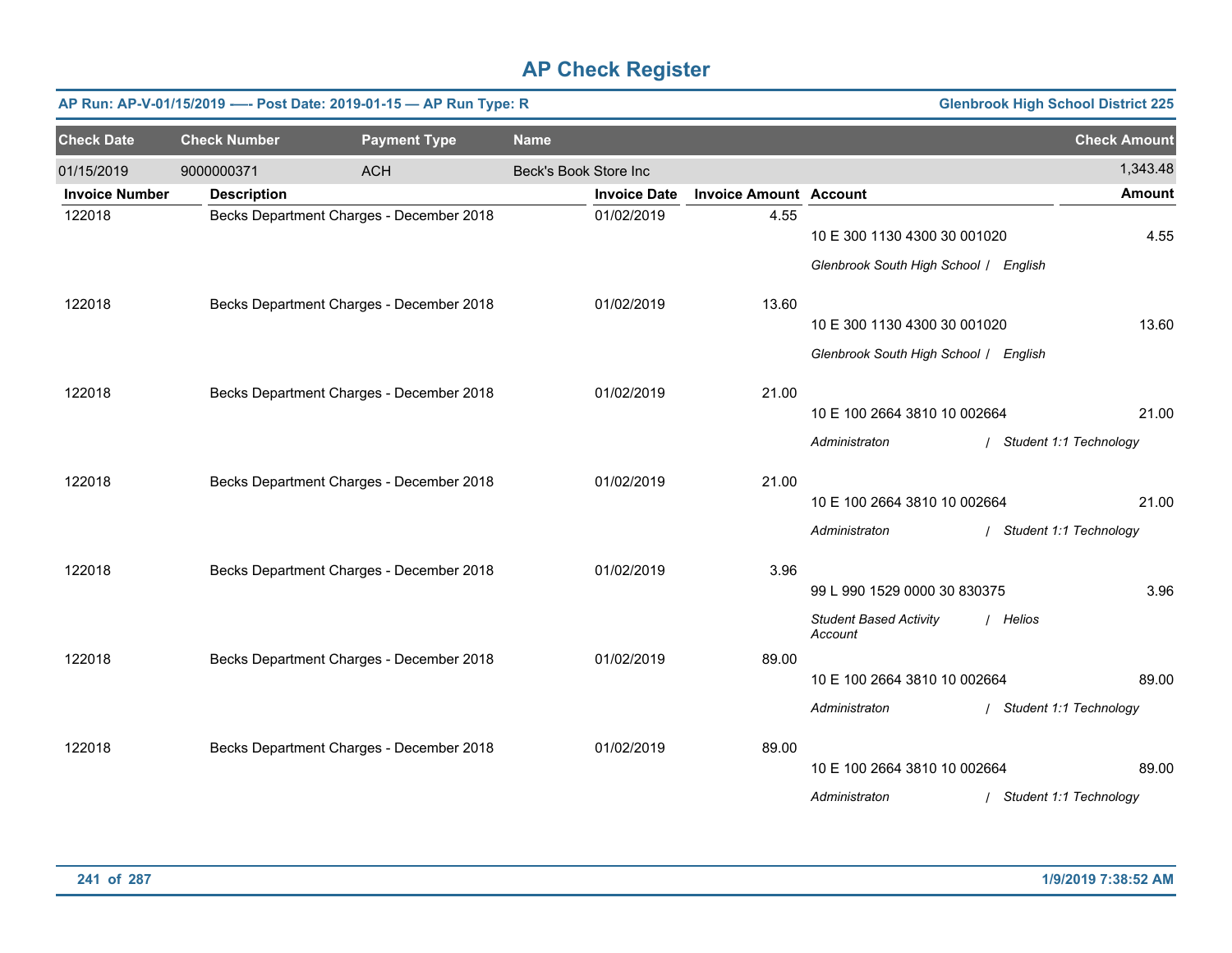|                       |                     | AP Run: AP-V-01/15/2019 ---- Post Date: 2019-01-15 - AP Run Type: R |                       |                     |                               |                                             | <b>Glenbrook High School District 225</b> |
|-----------------------|---------------------|---------------------------------------------------------------------|-----------------------|---------------------|-------------------------------|---------------------------------------------|-------------------------------------------|
| <b>Check Date</b>     | <b>Check Number</b> | <b>Payment Type</b>                                                 | <b>Name</b>           |                     |                               |                                             | <b>Check Amount</b>                       |
| 01/15/2019            | 9000000371          | <b>ACH</b>                                                          | Beck's Book Store Inc |                     |                               |                                             | 1,343.48                                  |
| <b>Invoice Number</b> | <b>Description</b>  |                                                                     |                       | <b>Invoice Date</b> | <b>Invoice Amount Account</b> |                                             | <b>Amount</b>                             |
| 122018                |                     | Becks Department Charges - December 2018                            |                       | 01/02/2019          | 89.00                         | 10 E 100 2664 3810 10 002664                | 89.00                                     |
|                       |                     |                                                                     |                       |                     |                               | Administraton                               | / Student 1:1 Technology                  |
| 122018                |                     | Becks Department Charges - December 2018                            |                       | 01/02/2019          | 89.00                         |                                             |                                           |
|                       |                     |                                                                     |                       |                     |                               | 10 E 100 2664 3810 10 002664                | 89.00                                     |
|                       |                     |                                                                     |                       |                     |                               | Administraton                               | / Student 1:1 Technology                  |
| 122018                |                     | Becks Department Charges - December 2018                            |                       | 01/02/2019          | 89.00                         |                                             |                                           |
|                       |                     |                                                                     |                       |                     |                               | 10 E 100 2664 3810 10 002664                | 89.00                                     |
|                       |                     |                                                                     |                       |                     |                               | Administraton                               | / Student 1:1 Technology                  |
| 122018                |                     | Becks Department Charges - December 2018                            |                       | 01/02/2019          | 89.00                         |                                             |                                           |
|                       |                     |                                                                     |                       |                     |                               | 10 E 100 2664 3810 10 002664                | 89.00                                     |
|                       |                     |                                                                     |                       |                     |                               | Administraton                               | / Student 1:1 Technology                  |
| 122018                |                     | Becks Department Charges - December 2018                            |                       | 01/02/2019          | 38.00                         |                                             |                                           |
|                       |                     |                                                                     |                       |                     |                               | 10 E 100 2664 3810 10 002664                | 38.00                                     |
|                       |                     |                                                                     |                       |                     |                               | Administraton                               | / Student 1:1 Technology                  |
| 122018                |                     | Becks Department Charges - December 2018                            |                       | 01/02/2019          | 38.00                         |                                             |                                           |
|                       |                     |                                                                     |                       |                     |                               | 10 E 100 2664 3810 10 002664                | 38.00                                     |
|                       |                     |                                                                     |                       |                     |                               | Administraton                               | / Student 1:1 Technology                  |
| 122018                |                     | Becks Department Charges - December 2018                            |                       | 01/02/2019          | 6.99                          |                                             |                                           |
|                       |                     |                                                                     |                       |                     |                               | 10 E 300 2111 4100 30 002110                | 6.99                                      |
|                       |                     |                                                                     |                       |                     |                               | Glenbrook South High School   Dean's Office |                                           |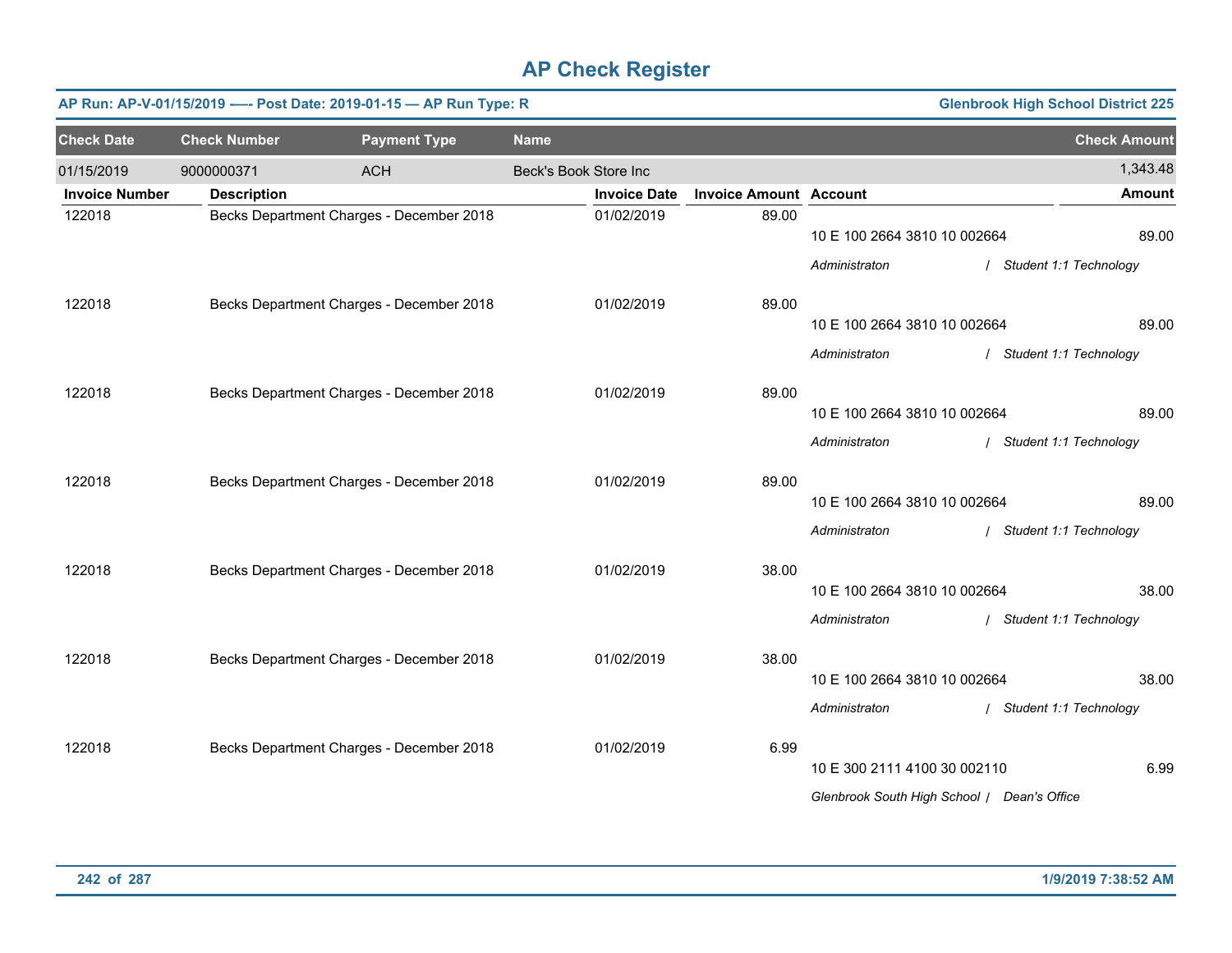|                       | <b>Glenbrook High School District 225</b><br>AP Run: AP-V-01/15/2019 ---- Post Date: 2019-01-15 - AP Run Type: R |                                          |                       |                     |                               |                                                                             |                          |  |  |  |  |
|-----------------------|------------------------------------------------------------------------------------------------------------------|------------------------------------------|-----------------------|---------------------|-------------------------------|-----------------------------------------------------------------------------|--------------------------|--|--|--|--|
| <b>Check Date</b>     | <b>Check Number</b>                                                                                              | <b>Payment Type</b>                      | <b>Name</b>           |                     |                               |                                                                             | <b>Check Amount</b>      |  |  |  |  |
| 01/15/2019            | 9000000371                                                                                                       | <b>ACH</b>                               | Beck's Book Store Inc |                     |                               |                                                                             | 1,343.48                 |  |  |  |  |
| <b>Invoice Number</b> | <b>Description</b>                                                                                               |                                          |                       | <b>Invoice Date</b> | <b>Invoice Amount Account</b> |                                                                             | <b>Amount</b>            |  |  |  |  |
| 122018                |                                                                                                                  | Becks Department Charges - December 2018 |                       | 01/02/2019          | 11.99                         | 10 E 300 2111 4100 30 002110<br>Glenbrook South High School   Dean's Office | 11.99                    |  |  |  |  |
| 122018                |                                                                                                                  | Becks Department Charges - December 2018 |                       | 01/02/2019          | 4.55                          |                                                                             |                          |  |  |  |  |
|                       |                                                                                                                  |                                          |                       |                     |                               | 10 E 300 2111 4100 30 002110                                                | 4.55                     |  |  |  |  |
|                       |                                                                                                                  |                                          |                       |                     |                               | Glenbrook South High School / Dean's Office                                 |                          |  |  |  |  |
| 122018                |                                                                                                                  | Becks Department Charges - December 2018 |                       | 01/02/2019          | 21.00                         |                                                                             |                          |  |  |  |  |
|                       |                                                                                                                  |                                          |                       |                     |                               | 10 E 100 2664 3810 10 002664                                                | 21.00                    |  |  |  |  |
|                       |                                                                                                                  |                                          |                       |                     |                               | Administraton                                                               | / Student 1:1 Technology |  |  |  |  |
| 122018                |                                                                                                                  | Becks Department Charges - December 2018 |                       | 01/02/2019          | 15.99                         |                                                                             |                          |  |  |  |  |
|                       |                                                                                                                  |                                          |                       |                     |                               | 99 L 990 1529 0000 30 831330                                                | 15.99                    |  |  |  |  |
|                       |                                                                                                                  |                                          |                       |                     |                               | <b>Student Based Activity</b><br>Account                                    | / Welfare Fund-teachers  |  |  |  |  |
| 122018                |                                                                                                                  | Becks Department Charges - December 2018 |                       | 01/02/2019          | 10.66                         |                                                                             |                          |  |  |  |  |
|                       |                                                                                                                  |                                          |                       |                     |                               | 99 L 990 1529 0000 30 831330                                                | 10.66                    |  |  |  |  |
|                       |                                                                                                                  |                                          |                       |                     |                               | <b>Student Based Activity</b><br>Account                                    | / Welfare Fund-teachers  |  |  |  |  |
| 122018                |                                                                                                                  | Becks Department Charges - December 2018 |                       | 01/02/2019          | 21.00                         |                                                                             |                          |  |  |  |  |
|                       |                                                                                                                  |                                          |                       |                     |                               | 10 E 100 2664 3810 10 002664                                                | 21.00                    |  |  |  |  |
|                       |                                                                                                                  |                                          |                       |                     |                               | Administraton                                                               | / Student 1:1 Technology |  |  |  |  |
| 122018                |                                                                                                                  | Becks Department Charges - December 2018 |                       | 01/02/2019          | 21.00                         |                                                                             |                          |  |  |  |  |
|                       |                                                                                                                  |                                          |                       |                     |                               | 10 E 100 2664 3810 10 002664                                                | 21.00                    |  |  |  |  |
|                       |                                                                                                                  |                                          |                       |                     |                               | Administraton                                                               | / Student 1:1 Technology |  |  |  |  |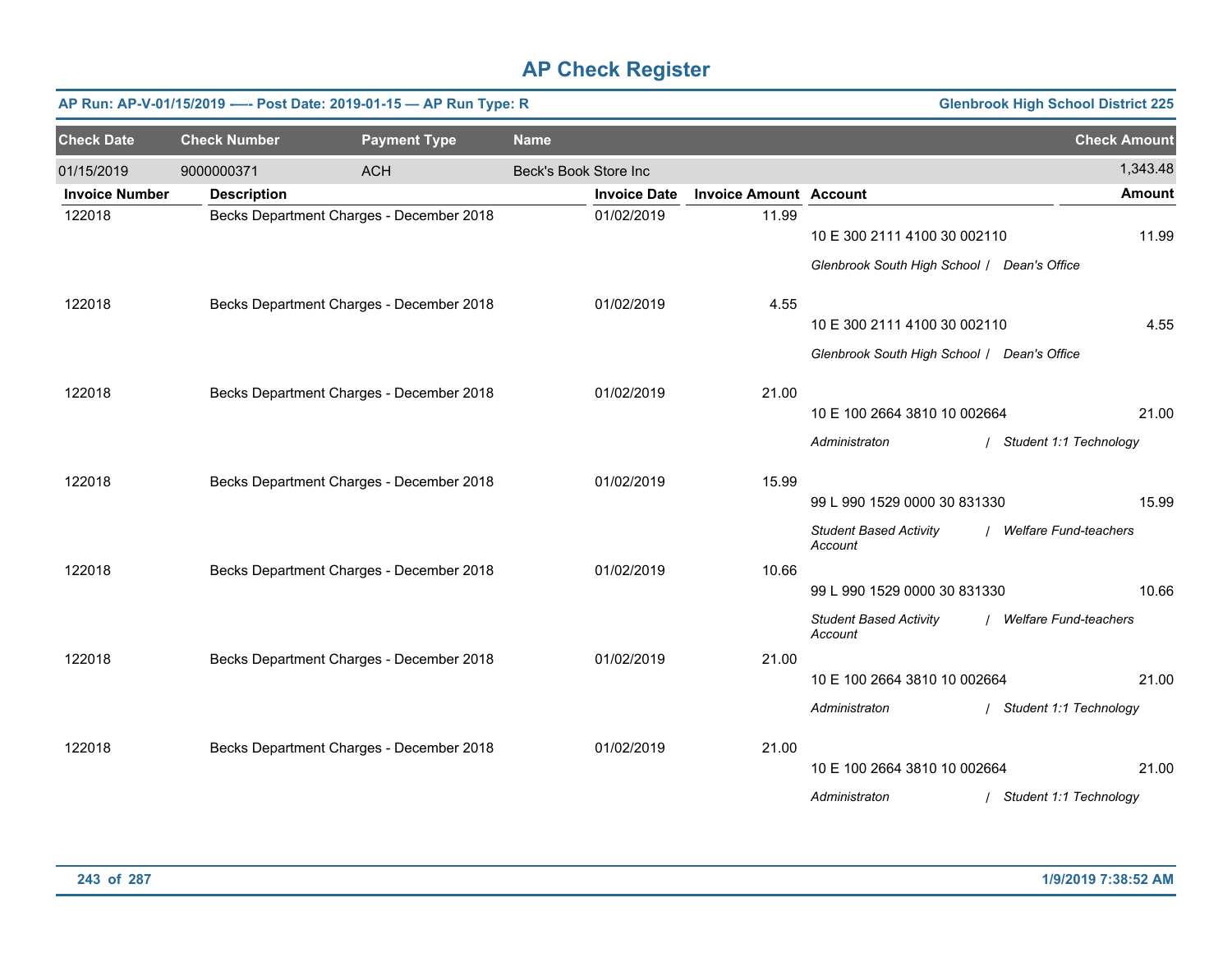|                       |                     | AP Run: AP-V-01/15/2019 ---- Post Date: 2019-01-15 - AP Run Type: R |                       |                     |                               |                                                          | <b>Glenbrook High School District 225</b> |               |
|-----------------------|---------------------|---------------------------------------------------------------------|-----------------------|---------------------|-------------------------------|----------------------------------------------------------|-------------------------------------------|---------------|
| <b>Check Date</b>     | <b>Check Number</b> | <b>Payment Type</b>                                                 | <b>Name</b>           |                     |                               |                                                          | <b>Check Amount</b>                       |               |
| 01/15/2019            | 9000000371          | <b>ACH</b>                                                          | Beck's Book Store Inc |                     |                               |                                                          |                                           | 1,343.48      |
| <b>Invoice Number</b> | <b>Description</b>  |                                                                     |                       | <b>Invoice Date</b> | <b>Invoice Amount Account</b> |                                                          |                                           | <b>Amount</b> |
| 122018                |                     | Becks Department Charges - December 2018                            |                       | 01/02/2019          | 98.00                         |                                                          |                                           |               |
|                       |                     |                                                                     |                       |                     |                               | 99 L 990 1529 0000 30 831207                             |                                           | 98.00         |
|                       |                     |                                                                     |                       |                     |                               | <b>Student Based Activity</b><br>Account                 | / Test Prep Programs                      |               |
| 122018                |                     | Becks Department Charges - December 2018                            |                       | 01/02/2019          | 32.22                         |                                                          |                                           |               |
|                       |                     |                                                                     |                       |                     |                               | 99 L 990 1529 0000 30 831207                             |                                           | 32.22         |
|                       |                     |                                                                     |                       |                     |                               | <b>Student Based Activity</b><br>Account                 | / Test Prep Programs                      |               |
| 122018                |                     | Becks Department Charges - December 2018                            |                       | 01/02/2019          | 30.00                         |                                                          |                                           |               |
|                       |                     |                                                                     |                       |                     |                               | 10 E 300 2111 4100 30 002110                             |                                           | 30.00         |
|                       |                     |                                                                     |                       |                     |                               | Glenbrook South High School / Dean's Office              |                                           |               |
| 122018                |                     | Becks Department Charges - December 2018                            |                       | 01/02/2019          | 19.99                         |                                                          |                                           |               |
|                       |                     |                                                                     |                       |                     |                               | 10 E 200 2410 4100 20 002410                             |                                           | 19.99         |
|                       |                     |                                                                     |                       |                     |                               | Glenbrook North High School   Principal's Office         |                                           |               |
| 122018                |                     | Becks Department Charges - December 2018                            |                       | 01/02/2019          | 2.00                          |                                                          |                                           |               |
|                       |                     |                                                                     |                       |                     |                               | 10 E 300 1130 4100 30 001030                             |                                           | 2.00          |
|                       |                     |                                                                     |                       |                     |                               | Glenbrook South High School / World Language             |                                           |               |
| 122018                |                     | Becks Department Charges - December 2018                            |                       | 01/02/2019          | 39.98                         |                                                          |                                           |               |
|                       |                     |                                                                     |                       |                     |                               | 10 E 200 2410 4100 20 002410                             |                                           | 39.98         |
|                       |                     |                                                                     |                       |                     |                               | Glenbrook North High School   Principal's Office         |                                           |               |
| 122018                |                     | Becks Department Charges - December 2018                            |                       | 01/02/2019          | 30.00                         |                                                          |                                           |               |
|                       |                     |                                                                     |                       |                     |                               | 10 E 300 2210 4100 30 002210                             |                                           | 30.00         |
|                       |                     |                                                                     |                       |                     |                               | Glenbrook South High School / Improvement Of Instruction |                                           |               |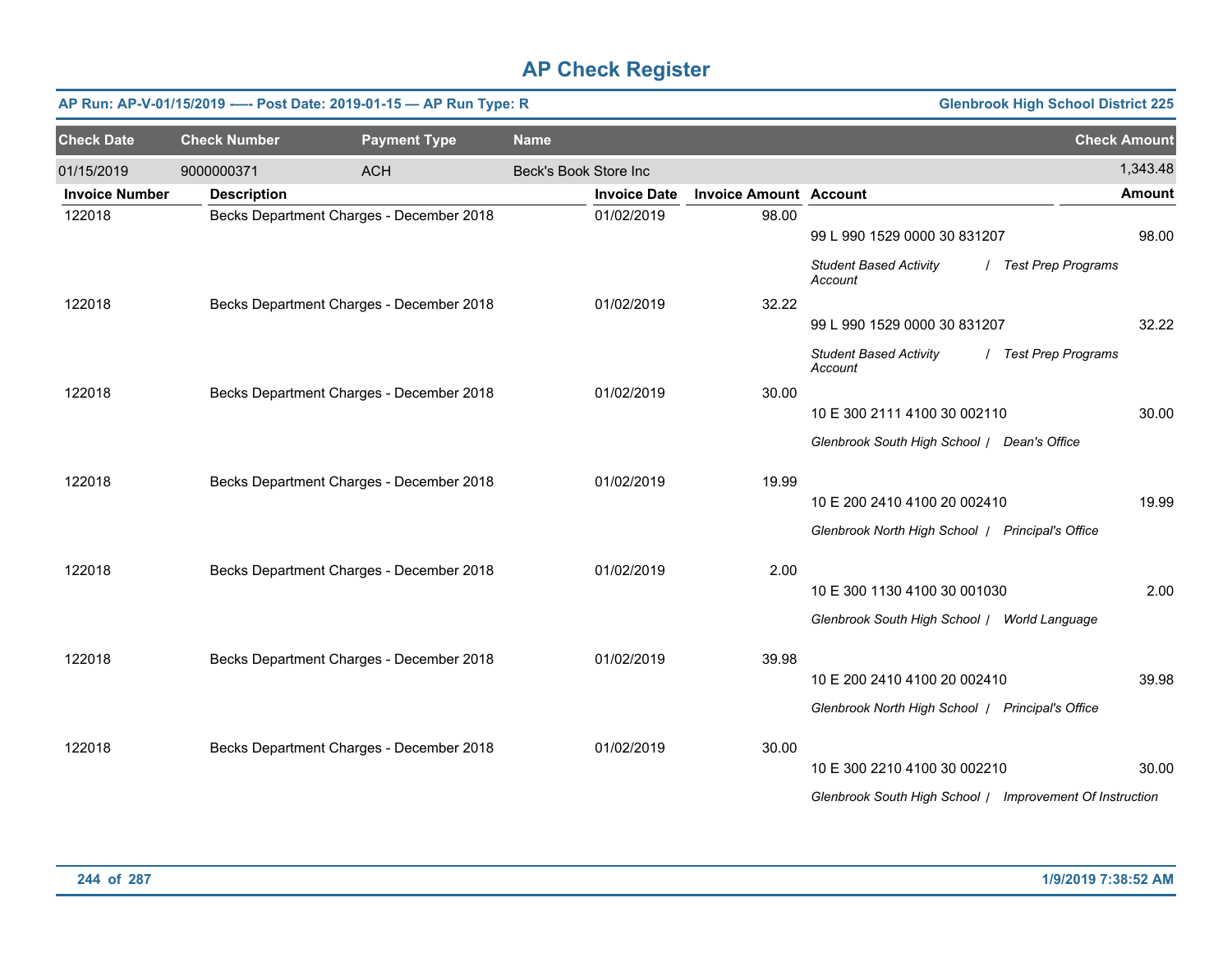|                       |                                  | AP Run: AP-V-01/15/2019 ---- Post Date: 2019-01-15 - AP Run Type: R |                           |                             |                                                     |                              | <b>Glenbrook High School District 225</b>             |                     |
|-----------------------|----------------------------------|---------------------------------------------------------------------|---------------------------|-----------------------------|-----------------------------------------------------|------------------------------|-------------------------------------------------------|---------------------|
| <b>Check Date</b>     | <b>Check Number</b>              | <b>Payment Type</b>                                                 | <b>Name</b>               |                             |                                                     |                              |                                                       | <b>Check Amount</b> |
| 01/15/2019            | 9000000372                       | <b>ACH</b>                                                          | Boyle, David              |                             |                                                     |                              |                                                       | 33.34               |
| <b>Invoice Number</b> | <b>Description</b>               |                                                                     |                           | <b>Invoice Date</b>         | <b>Invoice Amount Account</b>                       |                              |                                                       | <b>Amount</b>       |
| December 2018         | College Visits 12/6/18 & 12/7/18 | Employee Reimbursement - Mileage To/From Various                    |                           | 12/06/2018                  | 33.34                                               |                              |                                                       |                     |
|                       |                                  |                                                                     |                           |                             |                                                     | 10 E 200 2121 3323 20 002125 |                                                       | 33.34               |
|                       |                                  |                                                                     |                           |                             |                                                     |                              | Glenbrook North High School / College Resource Center |                     |
| 01/15/2019            | 9000000373                       | <b>ACH</b>                                                          |                           |                             | <b>CCSMI/Cannon Cochran Management Services Inc</b> |                              |                                                       | 27,197.18           |
| <b>Invoice Number</b> | <b>Description</b>               |                                                                     |                           | <b>Invoice Date</b>         | <b>Invoice Amount Account</b>                       |                              |                                                       | <b>Amount</b>       |
| 0064518-IN            | Issued December 2018             | Workers' Compensation - Funding Reimbursement - Checks 12/31/2018   |                           |                             | 27,197.18                                           |                              |                                                       |                     |
|                       |                                  |                                                                     |                           |                             |                                                     | 10 E 100 2310 3830 10 002311 |                                                       | 27,197.18           |
|                       |                                  |                                                                     |                           |                             |                                                     | Administraton                | / Tort                                                |                     |
| 01/15/2019            | 9000000374                       | <b>ACH</b>                                                          | <b>Cdw Government Inc</b> |                             |                                                     |                              |                                                       | 1,141.20            |
| <b>Invoice Number</b> | <b>Description</b>               |                                                                     |                           | <b>Invoice Date</b>         | <b>Invoice Amount Account</b>                       |                              |                                                       | <b>Amount</b>       |
| QHF8242               | Adapters)                        | Lenovo Adapter Cables (HDMI to VGA & USB-C AC                       |                           | 12/07/2018                  | 709.49                                              |                              |                                                       |                     |
|                       |                                  |                                                                     |                           |                             |                                                     | 10 E 100 2660 7411 10 002660 |                                                       | 709.49              |
|                       |                                  |                                                                     |                           |                             |                                                     | Administraton                | / Technology Services                                 |                     |
| QJT8912               |                                  | Cables & Adapters for GBS Newspaper and Magazine Lab                |                           | 12/13/2018                  | 431.71                                              |                              |                                                       |                     |
|                       |                                  |                                                                     |                           |                             |                                                     | 10 E 100 2660 4100 10 002660 |                                                       | 431.71              |
|                       |                                  |                                                                     |                           |                             |                                                     | Administraton                | / Technology Services                                 |                     |
| 01/15/2019            | 9000000375                       | <b>ACH</b>                                                          |                           | Conduent HR Consulting, LLC |                                                     |                              |                                                       | 222.75              |
| <b>Invoice Number</b> | <b>Description</b>               |                                                                     |                           | <b>Invoice Date</b>         | <b>Invoice Amount Account</b>                       |                              |                                                       | <b>Amount</b>       |
| 2404000               |                                  | Human Resources - BCBS Service Fees - November 2018                 |                           | 12/20/2018                  | 222.75                                              | 10 E 100 2640 3134 10 002645 |                                                       | 222.75              |
|                       |                                  |                                                                     |                           |                             |                                                     | Administraton                | / Employee Benefits                                   |                     |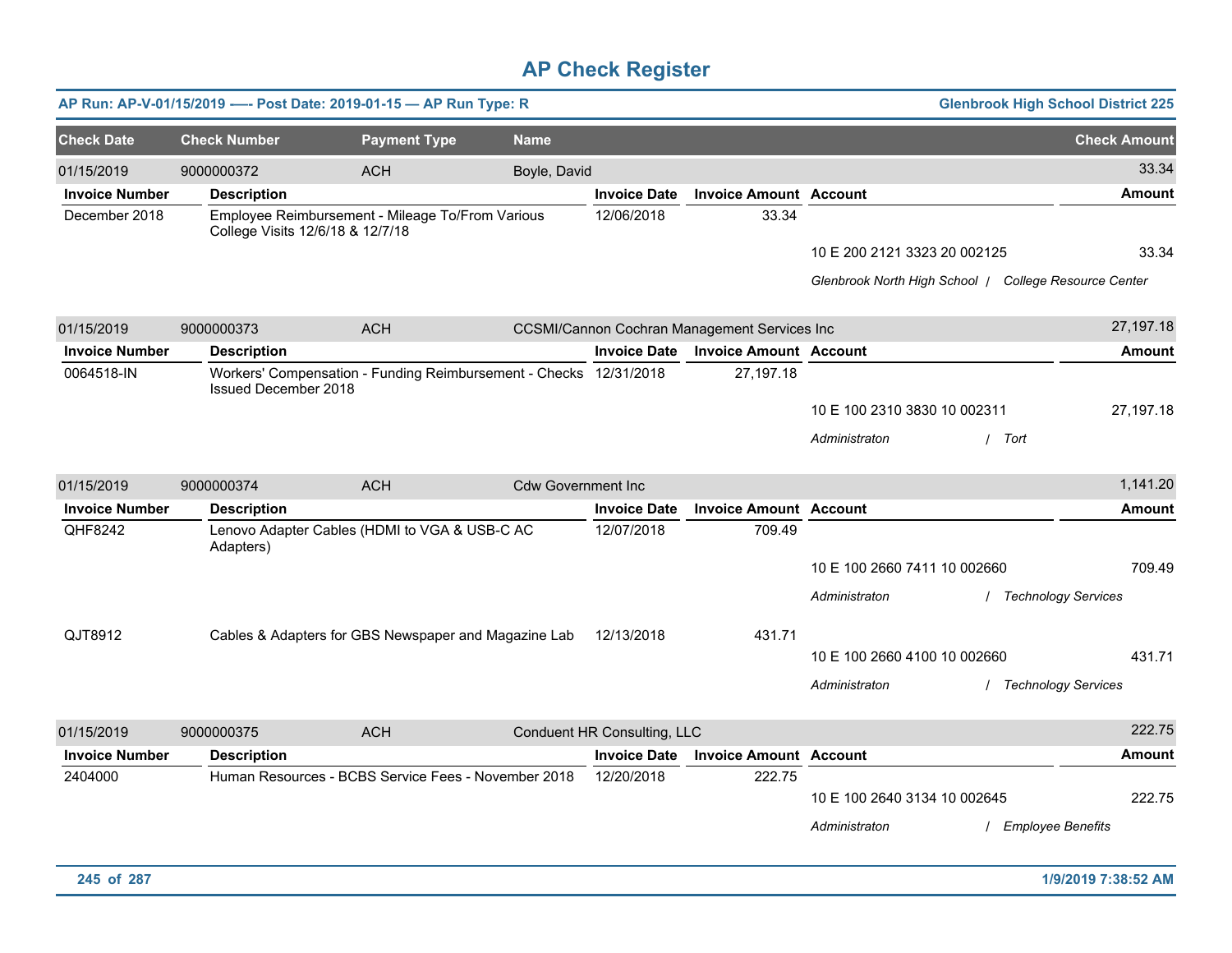|                       |                                    | AP Run: AP-V-01/15/2019 ---- Post Date: 2019-01-15 - AP Run Type: R |                          |                                       |                               |                                                   | <b>Glenbrook High School District 225</b> |
|-----------------------|------------------------------------|---------------------------------------------------------------------|--------------------------|---------------------------------------|-------------------------------|---------------------------------------------------|-------------------------------------------|
| <b>Check Date</b>     | <b>Check Number</b>                | <b>Payment Type</b>                                                 | <b>Name</b>              |                                       |                               |                                                   | <b>Check Amount</b>                       |
| 01/15/2019            | 9000000376                         | <b>ACH</b>                                                          |                          | <b>Converged Digital Networks LLC</b> |                               |                                                   | 8,738.71                                  |
| <b>Invoice Number</b> | <b>Description</b>                 |                                                                     |                          | <b>Invoice Date</b>                   | <b>Invoice Amount Account</b> |                                                   | <b>Amount</b>                             |
| 86967                 | Notifications - 50% Deposit        | Upgrade to Telephone System Emergency Alert                         |                          | 12/18/2018                            | 8,738.71                      |                                                   |                                           |
|                       |                                    |                                                                     |                          |                                       |                               | 10 E 100 2660 3160 10 002660                      | 8,738.71                                  |
|                       |                                    |                                                                     |                          |                                       |                               | Administraton                                     | <b>Technology Services</b>                |
| 01/15/2019            | 9000000377                         | <b>ACH</b>                                                          | Curtin, Jeffrey          |                                       |                               |                                                   | 65.00                                     |
| <b>Invoice Number</b> | <b>Description</b>                 |                                                                     |                          | <b>Invoice Date</b>                   | <b>Invoice Amount Account</b> |                                                   | <b>Amount</b>                             |
| 11302018              | Officials Basketball (Boys) at GBN | Athletic Official for 11/30/2018 Varsity, 1 Game, 2 or More         |                          | 11/30/2018                            | 65.00                         |                                                   |                                           |
|                       |                                    |                                                                     |                          |                                       |                               | 10 E 200 1510 3105 20 005215                      | 65.00                                     |
|                       |                                    |                                                                     |                          |                                       |                               | Glenbrook North High School   Boys Basketball     |                                           |
| 01/15/2019            | 9000000378                         | <b>ACH</b>                                                          | <b>First Student Inc</b> |                                       |                               |                                                   | 42,364.36                                 |
| <b>Invoice Number</b> | <b>Description</b>                 |                                                                     |                          | <b>Invoice Date</b>                   | <b>Invoice Amount Account</b> |                                                   | <b>Amount</b>                             |
| 091-C-065400          | Schaumburg High School             | Glenbrook South - Transportation - Girls' Volleyball -              |                          | 10/23/2018                            | 130.29                        |                                                   |                                           |
|                       |                                    |                                                                     |                          |                                       |                               | 40 E 300 2550 3310 30 005300                      | 130.29                                    |
|                       |                                    |                                                                     |                          |                                       |                               | Glenbrook South High School / Athletics - Girls   |                                           |
| 091-C-065401          | Lanes                              | Glenbrook North - Transportation - Bowling - Brunswick              |                          | 10/23/2018                            | 129.00                        |                                                   |                                           |
|                       |                                    |                                                                     |                          |                                       |                               | 40 E 200 2550 3310 20 005200                      | 129.00                                    |
|                       |                                    |                                                                     |                          |                                       |                               | Glenbrook North High School / Athletics - Boys    |                                           |
| 091-C-065406          | <b>Light Theater</b>               | Glenbrook North - Transportation - World Languages - Arc            |                          | 10/24/2018                            | 193.47                        |                                                   |                                           |
|                       |                                    |                                                                     |                          |                                       |                               | 40 E 200 2550 3313 20 001000                      | 193.47                                    |
|                       |                                    |                                                                     |                          |                                       |                               | Glenbrook North High School   General Instruction |                                           |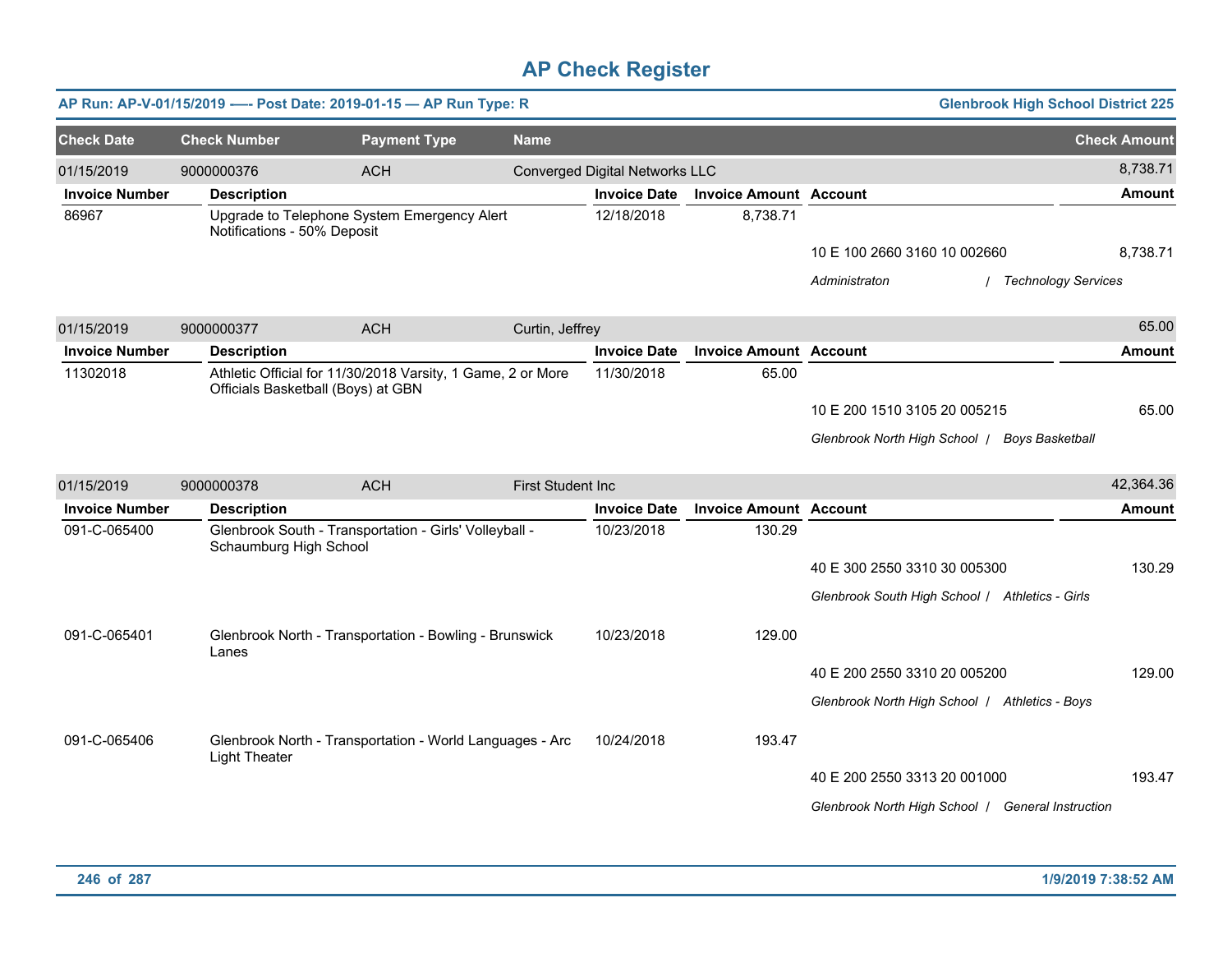| AP Run: AP-V-01/15/2019 ---- Post Date: 2019-01-15 - AP Run Type: R<br><b>Glenbrook High School District 225</b><br><b>Check Date</b><br><b>Check Number</b><br><b>Payment Type</b><br><b>Name</b> |                              |                                                                      |                          |                     |                               |                                                   |  |                     |
|----------------------------------------------------------------------------------------------------------------------------------------------------------------------------------------------------|------------------------------|----------------------------------------------------------------------|--------------------------|---------------------|-------------------------------|---------------------------------------------------|--|---------------------|
|                                                                                                                                                                                                    |                              |                                                                      |                          |                     |                               |                                                   |  | <b>Check Amount</b> |
| 01/15/2019                                                                                                                                                                                         | 9000000378                   | <b>ACH</b>                                                           | <b>First Student Inc</b> |                     |                               |                                                   |  | 42,364.36           |
| <b>Invoice Number</b>                                                                                                                                                                              | <b>Description</b>           |                                                                      |                          | <b>Invoice Date</b> | <b>Invoice Amount Account</b> |                                                   |  | <b>Amount</b>       |
| 091-C-065407                                                                                                                                                                                       | Lanes                        | Glenbrook North - Transportation - Bowling - Brunswick               |                          | 10/24/2018          | 136.31                        |                                                   |  |                     |
|                                                                                                                                                                                                    |                              |                                                                      |                          |                     |                               | 40 E 200 2550 3310 20 005200                      |  | 136.31              |
|                                                                                                                                                                                                    |                              |                                                                      |                          |                     |                               | Glenbrook North High School   Athletics - Boys    |  |                     |
| 091-C-065411                                                                                                                                                                                       | University of Health Science | Glenbrook North - Transportation - Science - National                |                          | 10/25/2018          | 471.46                        |                                                   |  |                     |
|                                                                                                                                                                                                    |                              |                                                                      |                          |                     |                               | 40 E 200 2550 3313 20 001000                      |  | 471.46              |
|                                                                                                                                                                                                    |                              |                                                                      |                          |                     |                               | Glenbrook North High School   General Instruction |  |                     |
| 091-C-065415                                                                                                                                                                                       | <b>Religious Buildings</b>   | Glenbrook North - Transportation - Social Studies - Various          |                          | 10/25/2018          | 479.78                        |                                                   |  |                     |
|                                                                                                                                                                                                    |                              |                                                                      |                          |                     |                               | 40 E 200 2550 3313 20 001000                      |  | 479.78              |
|                                                                                                                                                                                                    |                              |                                                                      |                          |                     |                               | Glenbrook North High School   General Instruction |  |                     |
| 091-C-065416                                                                                                                                                                                       | Schaumburg High School       | Glenbrook South - Transportation - Girls' Volleyball -               |                          | 10/25/2018          | 150.49                        |                                                   |  |                     |
|                                                                                                                                                                                                    |                              |                                                                      |                          |                     |                               | 40 E 300 2550 3310 30 005300                      |  | 150.49              |
|                                                                                                                                                                                                    |                              |                                                                      |                          |                     |                               | Glenbrook South High School / Athletics - Girls   |  |                     |
| 091-C-065418                                                                                                                                                                                       |                              | Glenbrook South - Transportation - Swim - Glenbrook North 10/26/2018 |                          |                     | 335.36                        |                                                   |  |                     |
|                                                                                                                                                                                                    |                              |                                                                      |                          |                     |                               | 40 E 300 2550 3310 30 005300                      |  | 335.36              |
|                                                                                                                                                                                                    |                              |                                                                      |                          |                     |                               | Glenbrook South High School / Athletics - Girls   |  |                     |
| 091-C-065423                                                                                                                                                                                       |                              | Glenbrook South - Transportation - Swim - New Trier                  |                          | 10/27/2018          | 266.54                        |                                                   |  |                     |
|                                                                                                                                                                                                    |                              |                                                                      |                          |                     |                               | 40 E 300 2550 3310 30 005300                      |  | 266.54              |
|                                                                                                                                                                                                    |                              |                                                                      |                          |                     |                               | Glenbrook South High School / Athletics - Girls   |  |                     |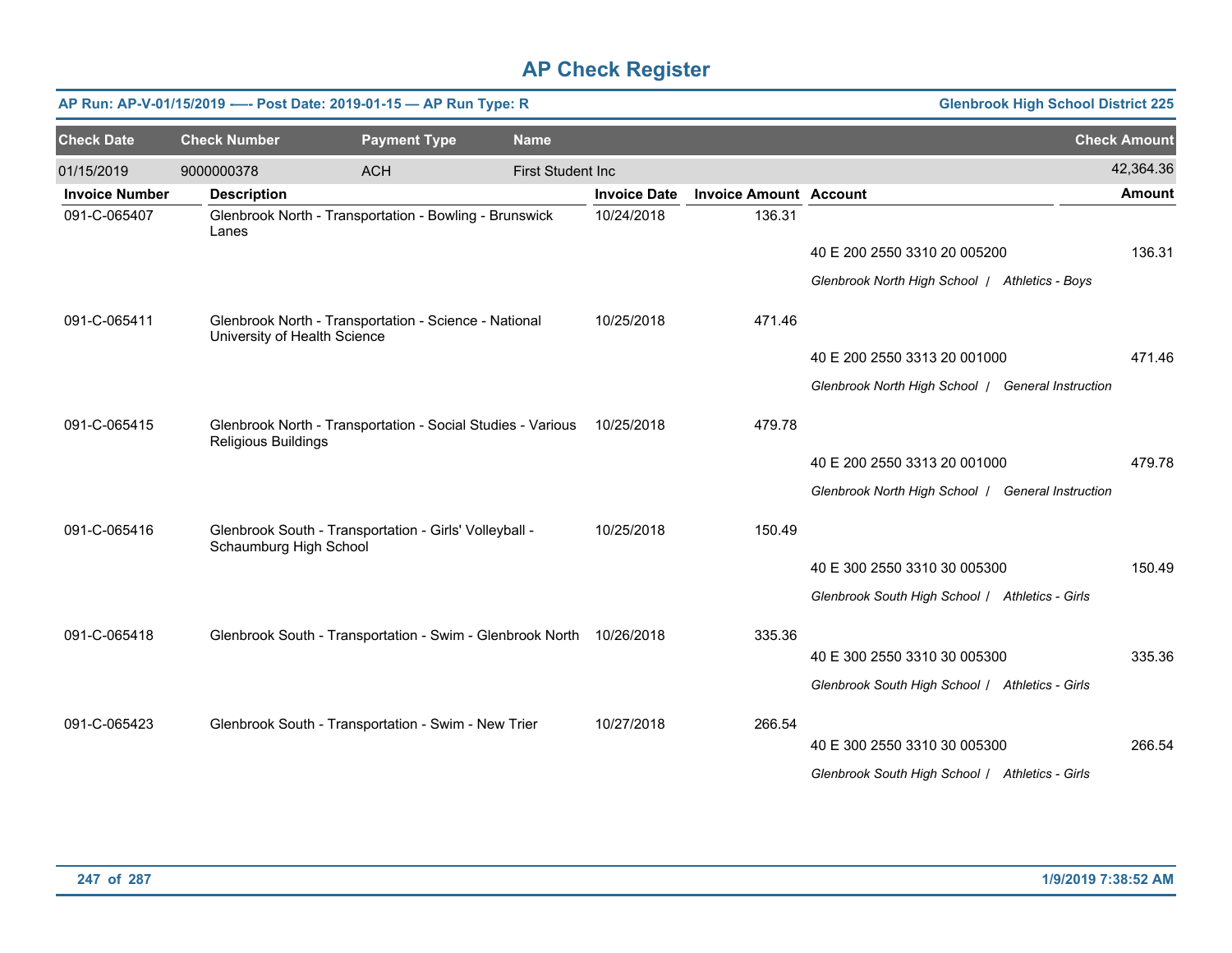|                       |                           | AP Run: AP-V-01/15/2019 ---- Post Date: 2019-01-15 - AP Run Type: R |                          |                     |                               |                                                   | <b>Glenbrook High School District 225</b> |                     |
|-----------------------|---------------------------|---------------------------------------------------------------------|--------------------------|---------------------|-------------------------------|---------------------------------------------------|-------------------------------------------|---------------------|
| <b>Check Date</b>     | <b>Check Number</b>       | <b>Payment Type</b>                                                 | <b>Name</b>              |                     |                               |                                                   |                                           | <b>Check Amount</b> |
| 01/15/2019            | 9000000378                | <b>ACH</b>                                                          | <b>First Student Inc</b> |                     |                               |                                                   |                                           | 42,364.36           |
| <b>Invoice Number</b> | <b>Description</b>        |                                                                     |                          | <b>Invoice Date</b> | <b>Invoice Amount Account</b> |                                                   |                                           | <b>Amount</b>       |
| 091-C-065424          | Winnetka                  | Glenbrook North - Transportation - Girls' Swim - New Trier          |                          | 10/27/2018          | 304.36                        |                                                   |                                           |                     |
|                       |                           |                                                                     |                          |                     |                               | 40 E 200 2550 3310 20 005300                      |                                           | 304.36              |
|                       |                           |                                                                     |                          |                     |                               | Glenbrook North High School   Athletics - Girls   |                                           |                     |
| 091-C-065430          | Lanes                     | Glenbrook North - Transportation - Bowling - Brunswick              |                          | 10/29/2018          | 139.74                        |                                                   |                                           |                     |
|                       |                           |                                                                     |                          |                     |                               | 40 E 200 2550 3310 20 005200                      |                                           | 139.74              |
|                       |                           |                                                                     |                          |                     |                               | Glenbrook North High School   Athletics - Boys    |                                           |                     |
| 091-C-065433          |                           | Glenbrook South - Transportation - Swim - Evanston                  |                          | 10/30/2018          | 200.78                        |                                                   |                                           |                     |
|                       |                           |                                                                     |                          |                     |                               | 40 E 300 2550 3310 30 005300                      |                                           | 200.78              |
|                       |                           |                                                                     |                          |                     |                               | Glenbrook South High School / Athletics - Girls   |                                           |                     |
| 091-C-065434          | <b>Vertical Endeavors</b> | Glenbrook North - Transportation - Physical Education -             |                          | 10/30/2018          | 282.87                        |                                                   |                                           |                     |
|                       |                           |                                                                     |                          |                     |                               | 40 E 200 2550 3313 20 001000                      |                                           | 282.87              |
|                       |                           |                                                                     |                          |                     |                               | Glenbrook North High School   General Instruction |                                           |                     |
|                       |                           |                                                                     |                          |                     |                               |                                                   |                                           |                     |
| 091-C-065435          | Onward House              | Glenbrook North - Transportation - Tutoring Program -               |                          | 10/30/2018          | 129.00                        |                                                   |                                           |                     |
|                       |                           |                                                                     |                          |                     |                               | 40 E 300 2550 3310 30 005800                      |                                           | 129.00              |
|                       |                           |                                                                     |                          |                     |                               | Glenbrook South High School /                     | Extra/Co-Curricular<br>Activities         |                     |
| 091-C-065436          |                           | Glenbrook North - Transportation - Girls' Swim - Evanston           |                          | 10/30/2018          | 236.45                        |                                                   |                                           |                     |
|                       |                           |                                                                     |                          |                     |                               | 40 E 200 2550 3310 20 005300                      |                                           | 236.45              |
|                       |                           |                                                                     |                          |                     |                               | Glenbrook North High School   Athletics - Girls   |                                           |                     |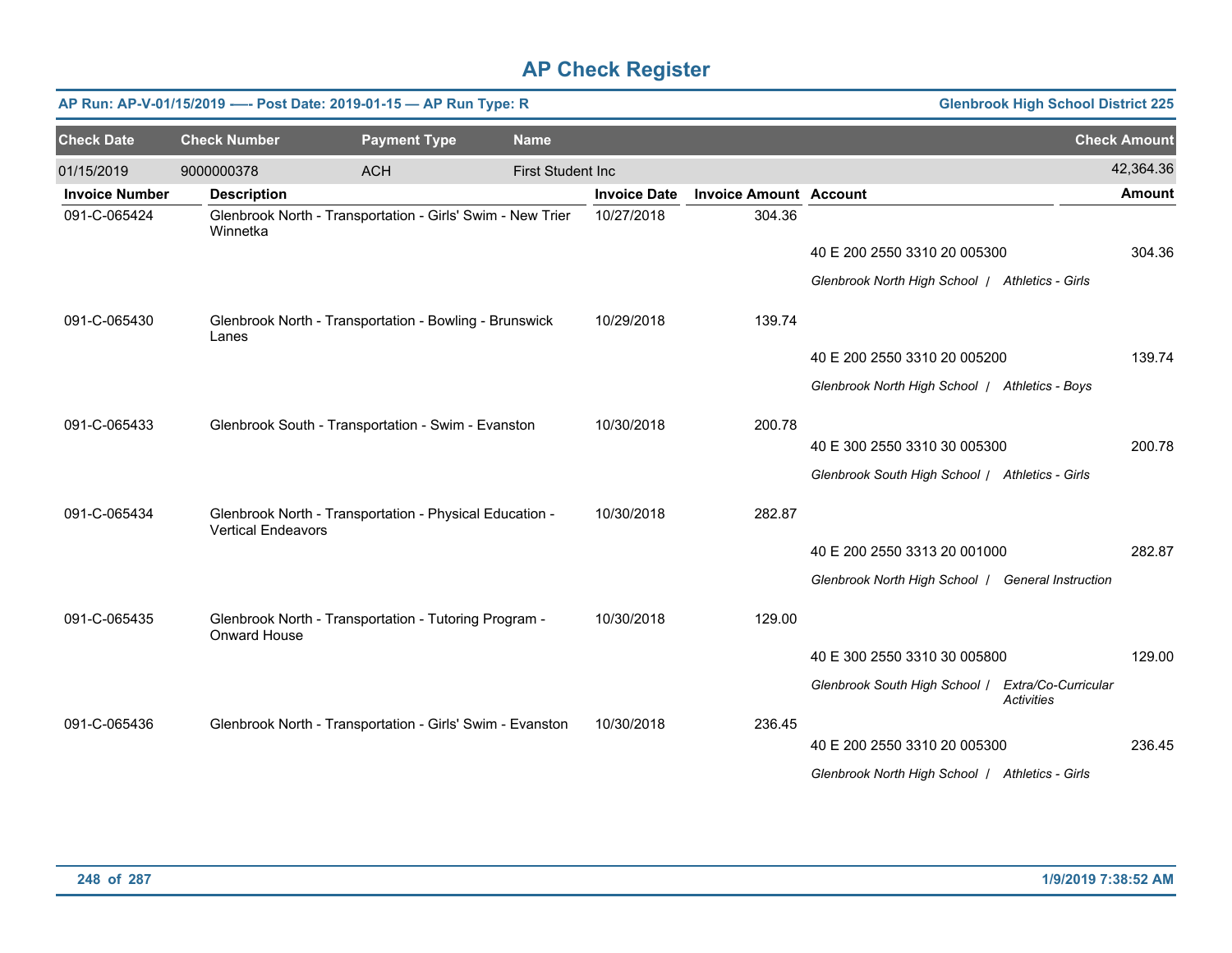|                       |                                    | AP Run: AP-V-01/15/2019 ---- Post Date: 2019-01-15 - AP Run Type: R                          |                          |                     |                               |                                                   | <b>Glenbrook High School District 225</b> |                     |
|-----------------------|------------------------------------|----------------------------------------------------------------------------------------------|--------------------------|---------------------|-------------------------------|---------------------------------------------------|-------------------------------------------|---------------------|
| <b>Check Date</b>     | <b>Check Number</b>                | <b>Payment Type</b>                                                                          | <b>Name</b>              |                     |                               |                                                   |                                           | <b>Check Amount</b> |
| 01/15/2019            | 9000000378                         | <b>ACH</b>                                                                                   | <b>First Student Inc</b> |                     |                               |                                                   |                                           | 42,364.36           |
| <b>Invoice Number</b> | <b>Description</b>                 |                                                                                              |                          | <b>Invoice Date</b> | <b>Invoice Amount Account</b> |                                                   |                                           | Amount              |
| 091-C-065439          | <b>Education - Brunswick Lanes</b> | Glenbrook South - Transportation - Fall Bowling - Special                                    |                          | 10/30/2018          | 129.00                        |                                                   |                                           |                     |
|                       |                                    |                                                                                              |                          |                     |                               | 40 E 300 2550 3310 30 005800                      |                                           | 129.00              |
|                       |                                    |                                                                                              |                          |                     |                               | Glenbrook South High School   Extra/Co-Curricular | <b>Activities</b>                         |                     |
| 091-C-065443          |                                    | Glenbrook North - Transportation - Special Education -<br>University of Wisconsin Whitewater |                          | 10/30/2018          | 327.46                        |                                                   |                                           |                     |
|                       |                                    |                                                                                              |                          |                     |                               | 40 E 200 2550 3313 20 001000                      |                                           | 327.46              |
|                       |                                    |                                                                                              |                          |                     |                               | Glenbrook North High School   General Instruction |                                           |                     |
| 091-C-065445          | Lanes                              | Glenbrook North - Transportation - Bowling - Brunswick                                       |                          | 10/30/2018          | 129.00                        |                                                   |                                           |                     |
|                       |                                    |                                                                                              |                          |                     |                               | 40 E 200 2550 3310 20 005200                      |                                           | 129.00              |
|                       |                                    |                                                                                              |                          |                     |                               | Glenbrook North High School   Athletics - Boys    |                                           |                     |
| 091-C-065447          | North                              | Glenbrook South - Transportation - Orchestra - Glenbrook                                     |                          | 10/30/2018          | 156.08                        |                                                   |                                           |                     |
|                       |                                    |                                                                                              |                          |                     |                               | 40 E 300 2550 3313 30 001000                      |                                           | 156.08              |
|                       |                                    |                                                                                              |                          |                     |                               | Glenbrook South High School / General Instruction |                                           |                     |
| 091-C-065451          |                                    | Glenbrook South - Transportation - Oracle - Hyatt Regency                                    |                          | 11/01/2018          | 129.00                        |                                                   |                                           |                     |
|                       |                                    |                                                                                              |                          |                     |                               | 40 E 300 2550 3310 30 005800                      |                                           | 129.00              |
|                       |                                    |                                                                                              |                          |                     |                               | Glenbrook South High School   Extra/Co-Curricular | <b>Activities</b>                         |                     |
| 091-C-065452          |                                    | Glenbrook South - Transportation - Oracle - Hyatt Regency                                    |                          | 11/01/2018          | 143.18                        |                                                   |                                           | 143.18              |
|                       |                                    |                                                                                              |                          |                     |                               | 40 E 300 2550 3310 30 005800                      |                                           |                     |
|                       |                                    |                                                                                              |                          |                     |                               | Glenbrook South High School /                     | Extra/Co-Curricular<br><b>Activities</b>  |                     |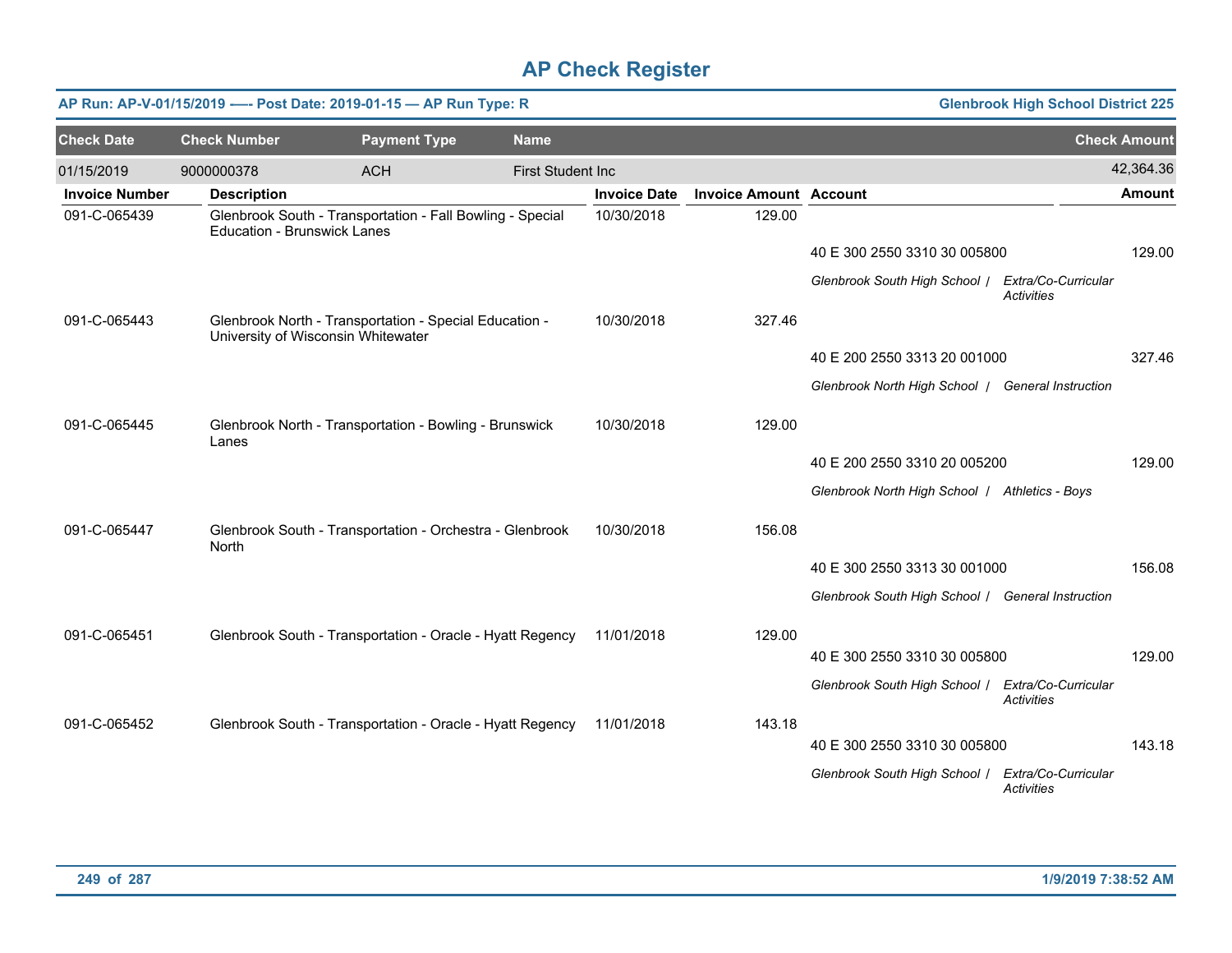| <b>Glenbrook High School District 225</b><br>AP Run: AP-V-01/15/2019 ---- Post Date: 2019-01-15 - AP Run Type: R |                         |                                                           |                           |                     |                               |                                                     |                     |
|------------------------------------------------------------------------------------------------------------------|-------------------------|-----------------------------------------------------------|---------------------------|---------------------|-------------------------------|-----------------------------------------------------|---------------------|
| <b>Check Date</b>                                                                                                | <b>Check Number</b>     | <b>Payment Type</b>                                       | <b>Name</b>               |                     |                               |                                                     | <b>Check Amount</b> |
| 01/15/2019                                                                                                       | 9000000378              | <b>ACH</b>                                                | <b>First Student Inc.</b> |                     |                               |                                                     | 42,364.36           |
| <b>Invoice Number</b>                                                                                            | <b>Description</b>      |                                                           |                           | <b>Invoice Date</b> | <b>Invoice Amount Account</b> |                                                     | Amount              |
| 091-C-065456                                                                                                     | Lanes                   | Glenbrook North - Transportation - Bowling - Brunswick    |                           | 11/01/2018          | 129.00                        |                                                     |                     |
|                                                                                                                  |                         |                                                           |                           |                     |                               | 40 E 200 2550 3310 20 005200                        | 129.00              |
|                                                                                                                  |                         |                                                           |                           |                     |                               | Glenbrook North High School / Athletics - Boys      |                     |
| 091-C-065462                                                                                                     | Junior High & Wood Oaks | Glenbrook North - Transportation - Music - Northbrook     |                           | 11/02/2018          | 545.24                        |                                                     |                     |
|                                                                                                                  |                         |                                                           |                           |                     |                               | 40 E 200 2550 3310 20 001045                        | 545.24              |
|                                                                                                                  |                         |                                                           |                           |                     |                               | Glenbrook North High School / Music/Performing Arts |                     |
| 091-C-065465                                                                                                     | Lanes                   | Glenbrook North - Transportation - Bowling - Brunswick    |                           | 11/02/2018          | 129.00                        |                                                     |                     |
|                                                                                                                  |                         |                                                           |                           |                     |                               | 40 E 200 2550 3310 20 005200                        | 129.00              |
|                                                                                                                  |                         |                                                           |                           |                     |                               | Glenbrook North High School   Athletics - Boys      |                     |
| 091-C-065466                                                                                                     |                         | Glenbrook South - Transportation - Swim - Niles West      |                           | 11/03/2018          | 308.23                        |                                                     |                     |
|                                                                                                                  |                         |                                                           |                           |                     |                               | 40 E 300 2550 3310 30 005300                        | 308.23              |
|                                                                                                                  |                         |                                                           |                           |                     |                               | Glenbrook South High School / Athletics - Girls     |                     |
| 091-C-065467                                                                                                     | Park                    | Glenbrook North - Transportation - Girls' Swim - Highland |                           | 11/03/2018          | 384.64                        |                                                     |                     |
|                                                                                                                  |                         |                                                           |                           |                     |                               | 40 E 200 2550 3310 20 005300                        | 384.64              |
|                                                                                                                  |                         |                                                           |                           |                     |                               | Glenbrook North High School   Athletics - Girls     |                     |
| 091-C-065472                                                                                                     | Grove North             | Glenbrook North - Transportation - Speech - Downers       |                           | 11/03/2018          | 547.41                        |                                                     |                     |
|                                                                                                                  |                         |                                                           |                           |                     |                               | 40 E 200 2550 3310 20 005835                        | 547.41              |
|                                                                                                                  |                         |                                                           |                           |                     |                               | Glenbrook North High School   Forensics             |                     |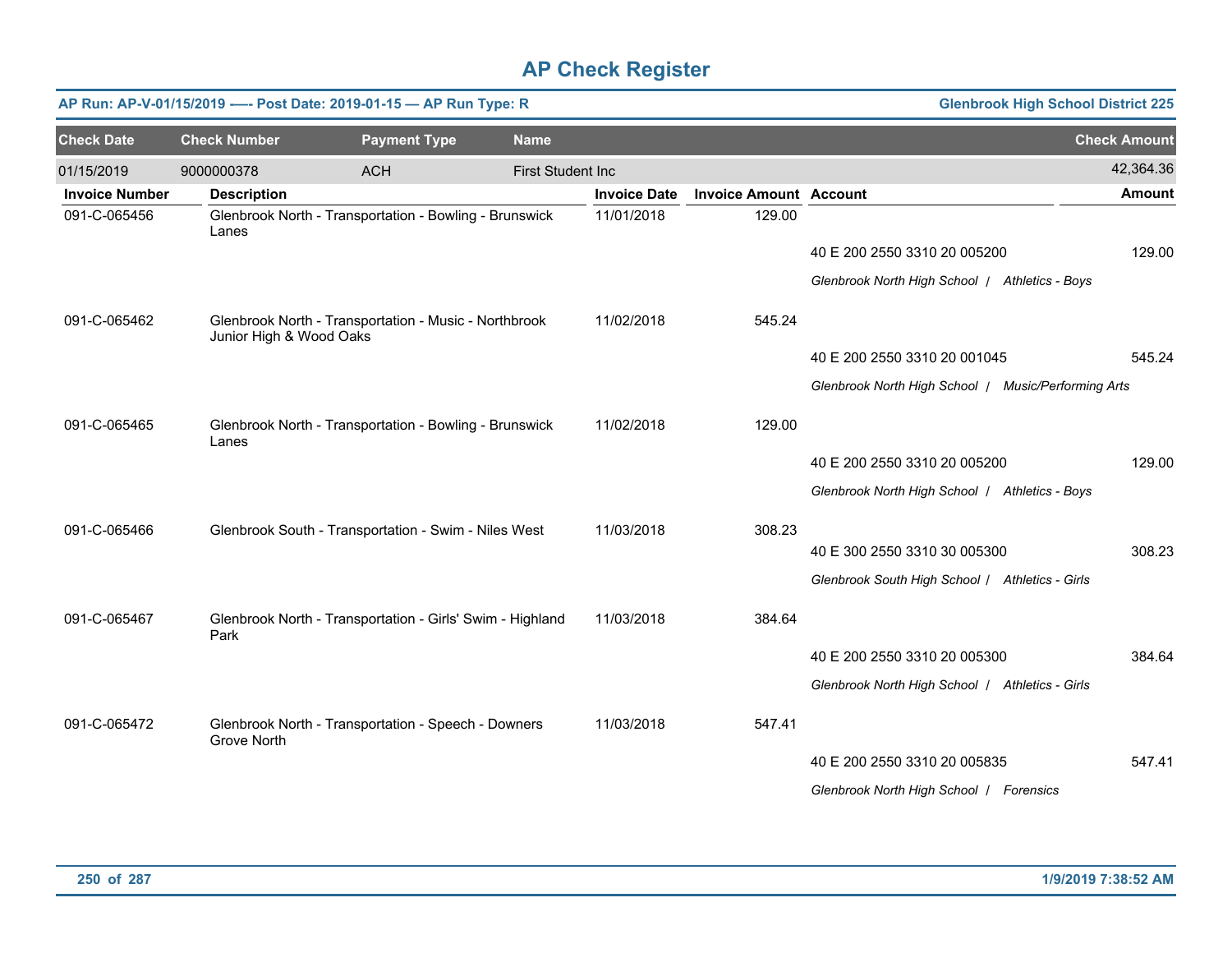|                       |                     | AP Run: AP-V-01/15/2019 ---- Post Date: 2019-01-15 - AP Run Type: R |                          |                     |                               | <b>Glenbrook High School District 225</b>         |                     |
|-----------------------|---------------------|---------------------------------------------------------------------|--------------------------|---------------------|-------------------------------|---------------------------------------------------|---------------------|
| <b>Check Date</b>     | <b>Check Number</b> | <b>Payment Type</b>                                                 | <b>Name</b>              |                     |                               |                                                   | <b>Check Amount</b> |
| 01/15/2019            | 9000000378          | <b>ACH</b>                                                          | <b>First Student Inc</b> |                     |                               |                                                   | 42,364.36           |
| <b>Invoice Number</b> | <b>Description</b>  |                                                                     |                          | <b>Invoice Date</b> | <b>Invoice Amount Account</b> |                                                   | <b>Amount</b>       |
| 091-C-065478          | Lanes               | Glenbrook North - Transportation - Bowling - Brunswick              |                          | 11/05/2018          | 129.00                        |                                                   |                     |
|                       |                     |                                                                     |                          |                     |                               | 40 E 200 2550 3310 20 005200                      | 129.00              |
|                       |                     |                                                                     |                          |                     |                               | Glenbrook North High School   Athletics - Boys    |                     |
| 091-C-065482          | Lanes               | Glenbrook North - Transportation - Bowling - Brunswick              |                          | 11/06/2018          | 163.90                        |                                                   |                     |
|                       |                     |                                                                     |                          |                     |                               | 40 E 200 2550 3310 20 005200                      | 163.90              |
|                       |                     |                                                                     |                          |                     |                               | Glenbrook North High School   Athletics - Boys    |                     |
| 091-C-065486          | Contemporary Art    | Glenbrook North - Transportation - English - Museum of              |                          | 11/07/2018          | 834.85                        |                                                   |                     |
|                       |                     |                                                                     |                          |                     |                               | 40 E 200 2550 3313 20 001000                      | 834.85              |
|                       |                     |                                                                     |                          |                     |                               | Glenbrook North High School   General Instruction |                     |
| 091-C-065490          | Lanes               | Glenbrook North - Transportation - Bowling - Brunswick              |                          | 11/07/2018          | 129.00                        |                                                   |                     |
|                       |                     |                                                                     |                          |                     |                               | 40 E 200 2550 3310 20 005200                      | 129.00              |
|                       |                     |                                                                     |                          |                     |                               | Glenbrook North High School   Athletics - Boys    |                     |
| 091-C-065496          | Lanes               | Glenbrook North - Transportation - Bowling - Brunswick              |                          | 11/08/2018          | 129.00                        |                                                   |                     |
|                       |                     |                                                                     |                          |                     |                               | 40 E 200 2550 3310 20 005200                      | 129.00              |
|                       |                     |                                                                     |                          |                     |                               | Glenbrook North High School   Athletics - Boys    |                     |
| 091-C-065503          | School              | Glenbrook North - Transportation - Speech - Prospect High           |                          | 11/10/2018          | 343.90                        |                                                   |                     |
|                       |                     |                                                                     |                          |                     |                               | 40 E 200 2550 3310 20 005835                      | 343.90              |
|                       |                     |                                                                     |                          |                     |                               | Glenbrook North High School   Forensics           |                     |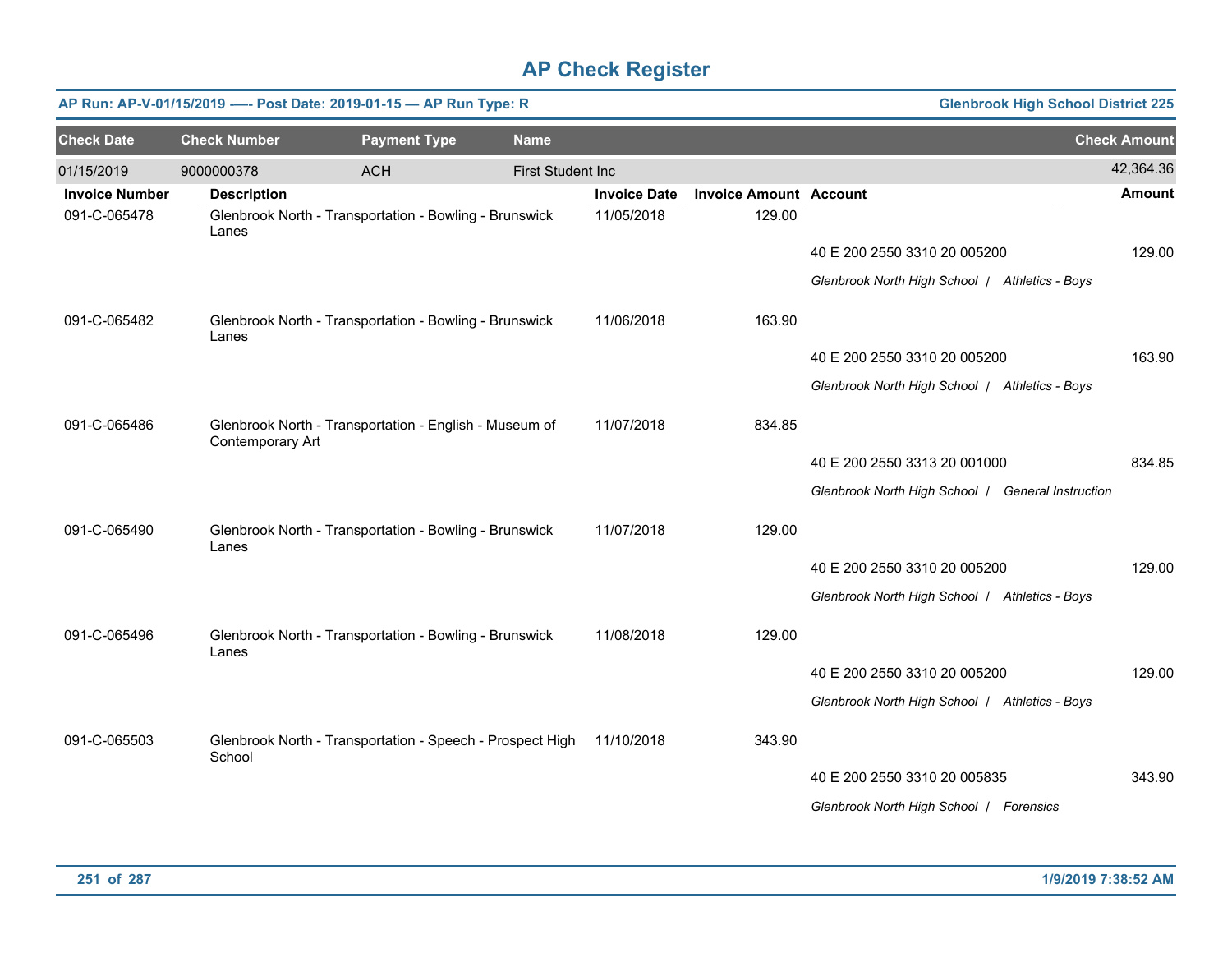|                       | <b>Glenbrook High School District 225</b><br>AP Run: AP-V-01/15/2019 ---- Post Date: 2019-01-15 - AP Run Type: R |                                                              |                          |                     |                               |                                                     |                     |  |  |  |  |
|-----------------------|------------------------------------------------------------------------------------------------------------------|--------------------------------------------------------------|--------------------------|---------------------|-------------------------------|-----------------------------------------------------|---------------------|--|--|--|--|
| <b>Check Date</b>     | <b>Check Number</b>                                                                                              | <b>Payment Type</b>                                          | <b>Name</b>              |                     |                               |                                                     | <b>Check Amount</b> |  |  |  |  |
| 01/15/2019            | 9000000378                                                                                                       | <b>ACH</b>                                                   | <b>First Student Inc</b> |                     |                               |                                                     | 42,364.36           |  |  |  |  |
| <b>Invoice Number</b> | <b>Description</b>                                                                                               |                                                              |                          | <b>Invoice Date</b> | <b>Invoice Amount Account</b> |                                                     | <b>Amount</b>       |  |  |  |  |
| 091-C-065505          | Winnetka                                                                                                         | Glenbrook North - Transportation - Music - New Trier         |                          | 11/10/2018          | 540.75                        |                                                     |                     |  |  |  |  |
|                       |                                                                                                                  |                                                              |                          |                     |                               | 40 E 200 2550 3310 20 001045                        | 540.75              |  |  |  |  |
|                       |                                                                                                                  |                                                              |                          |                     |                               | Glenbrook North High School / Music/Performing Arts |                     |  |  |  |  |
| 091-C-065513          | <b>Bowl</b>                                                                                                      | Glenbrook North - Transportation - Boys' Bowling - Classic   |                          | 11/12/2018          | 136.31                        |                                                     |                     |  |  |  |  |
|                       |                                                                                                                  |                                                              |                          |                     |                               | 40 E 200 2550 3310 20 005200                        | 136.31              |  |  |  |  |
|                       |                                                                                                                  |                                                              |                          |                     |                               | Glenbrook North High School   Athletics - Boys      |                     |  |  |  |  |
| 091-C-065514          | Lanes                                                                                                            | Glenbrook North - Transportation - Bowling - Brunswick       |                          | 11/12/2018          | 129.00                        |                                                     |                     |  |  |  |  |
|                       |                                                                                                                  |                                                              |                          |                     |                               | 40 E 200 2550 3310 20 005300                        | 129.00              |  |  |  |  |
|                       |                                                                                                                  |                                                              |                          |                     |                               | Glenbrook North High School   Athletics - Girls     |                     |  |  |  |  |
| 091-C-065515          | South                                                                                                            | Glenbrook North - Transportation - Girls' Basketball - Maine |                          | 11/12/2018          | 129.00                        |                                                     |                     |  |  |  |  |
|                       |                                                                                                                  |                                                              |                          |                     |                               | 40 E 200 2550 3310 20 005300                        | 129.00              |  |  |  |  |
|                       |                                                                                                                  |                                                              |                          |                     |                               | Glenbrook North High School / Athletics - Girls     |                     |  |  |  |  |
| 091-C-065516          | South                                                                                                            | Glenbrook North - Transportation - Girls' Basketball - Maine |                          | 11/12/2018          | 129.00                        |                                                     |                     |  |  |  |  |
|                       |                                                                                                                  |                                                              |                          |                     |                               | 40 E 200 2550 3310 20 005300                        | 129.00              |  |  |  |  |
|                       |                                                                                                                  |                                                              |                          |                     |                               | Glenbrook North High School / Athletics - Girls     |                     |  |  |  |  |
| 091-C-065526          |                                                                                                                  | Glenbrook North - Transportation - Bowling - Classic Bowl    |                          | 11/13/2018          | 143.18                        |                                                     |                     |  |  |  |  |
|                       |                                                                                                                  |                                                              |                          |                     |                               | 40 E 200 2550 3310 20 005200                        | 143.18              |  |  |  |  |
|                       |                                                                                                                  |                                                              |                          |                     |                               | Glenbrook North High School   Athletics - Boys      |                     |  |  |  |  |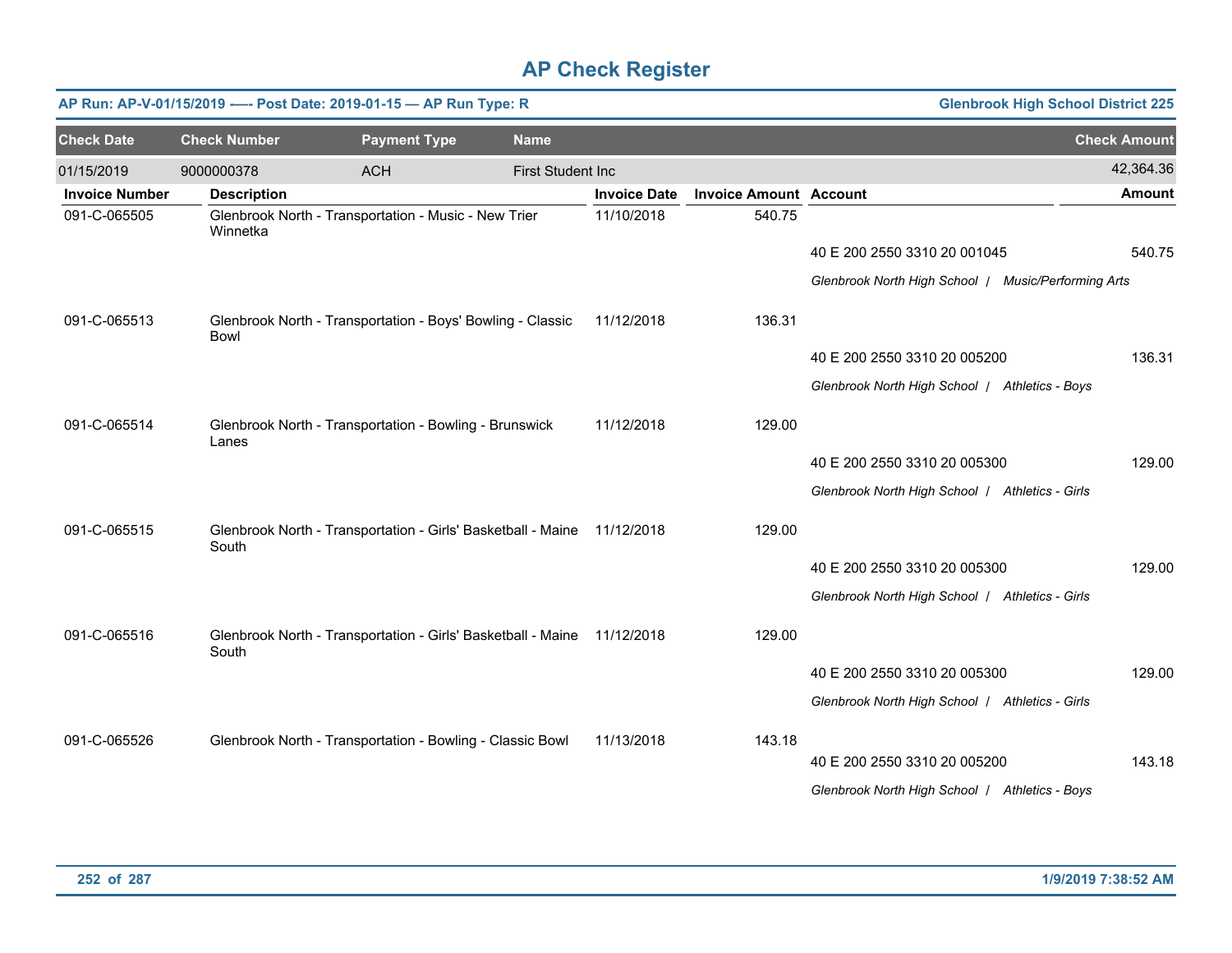| AP Run: AP-V-01/15/2019 ---- Post Date: 2019-01-15 - AP Run Type: R<br><b>Glenbrook High School District 225</b> |                       |                                                                         |                          |                     |                               |                                                   |                     |  |  |
|------------------------------------------------------------------------------------------------------------------|-----------------------|-------------------------------------------------------------------------|--------------------------|---------------------|-------------------------------|---------------------------------------------------|---------------------|--|--|
| <b>Check Date</b>                                                                                                | <b>Check Number</b>   | <b>Payment Type</b>                                                     | <b>Name</b>              |                     |                               |                                                   | <b>Check Amount</b> |  |  |
| 01/15/2019                                                                                                       | 9000000378            | <b>ACH</b>                                                              | <b>First Student Inc</b> |                     |                               |                                                   | 42,364.36           |  |  |
| <b>Invoice Number</b>                                                                                            | <b>Description</b>    |                                                                         |                          | <b>Invoice Date</b> | <b>Invoice Amount Account</b> |                                                   | <b>Amount</b>       |  |  |
| 091-C-065527                                                                                                     | Lanes                 | Glenbrook North - Transportation - Bowling - Brunswick                  |                          | 11/13/2018          | 129.00                        |                                                   |                     |  |  |
|                                                                                                                  |                       |                                                                         |                          |                     |                               | 40 E 200 2550 3310 20 005300                      | 129.00              |  |  |
|                                                                                                                  |                       |                                                                         |                          |                     |                               | Glenbrook North High School   Athletics - Girls   |                     |  |  |
| 091-C-065528                                                                                                     | East                  | Glenbrook North - Transportation - Girls' Basketball - Maine 11/13/2018 |                          |                     | 153.93                        |                                                   |                     |  |  |
|                                                                                                                  |                       |                                                                         |                          |                     |                               | 40 E 200 2550 3310 20 005300                      | 153.93              |  |  |
|                                                                                                                  |                       |                                                                         |                          |                     |                               | Glenbrook North High School / Athletics - Girls   |                     |  |  |
| 091-C-065532                                                                                                     | of Chicago Lab School | Glenbrook North - Transportation - Math Team - University               |                          | 11/14/2018          | 257.94                        |                                                   |                     |  |  |
|                                                                                                                  |                       |                                                                         |                          |                     |                               | 40 E 200 2550 3310 20 005850                      | 257.94              |  |  |
|                                                                                                                  |                       |                                                                         |                          |                     |                               | Glenbrook North High School / Mathletes           |                     |  |  |
| 091-C-065535                                                                                                     | Lanes                 | Glenbrook North - Transportation - Bowling - Brunswick                  |                          | 11/14/2018          | 129.00                        |                                                   |                     |  |  |
|                                                                                                                  |                       |                                                                         |                          |                     |                               | 40 E 200 2550 3310 20 005200                      | 129.00              |  |  |
|                                                                                                                  |                       |                                                                         |                          |                     |                               | Glenbrook North High School   Athletics - Boys    |                     |  |  |
| 091-C-065541                                                                                                     | Contemporary Art      | Glenbrook North - Transportation - English - Museum of                  |                          | 11/15/2018          | 272.12                        |                                                   |                     |  |  |
|                                                                                                                  |                       |                                                                         |                          |                     |                               | 40 E 200 2550 3313 20 001000                      | 272.12              |  |  |
|                                                                                                                  |                       |                                                                         |                          |                     |                               | Glenbrook North High School   General Instruction |                     |  |  |
| 091-C-065545                                                                                                     | <b>Bowl</b>           | Glenbrook North - Transportation - Boys' Bowling - Classic              |                          | 11/15/2018          | 149.20                        |                                                   |                     |  |  |
|                                                                                                                  |                       |                                                                         |                          |                     |                               | 40 E 200 2550 3310 20 005200                      | 149.20              |  |  |
|                                                                                                                  |                       |                                                                         |                          |                     |                               | Glenbrook North High School / Athletics - Boys    |                     |  |  |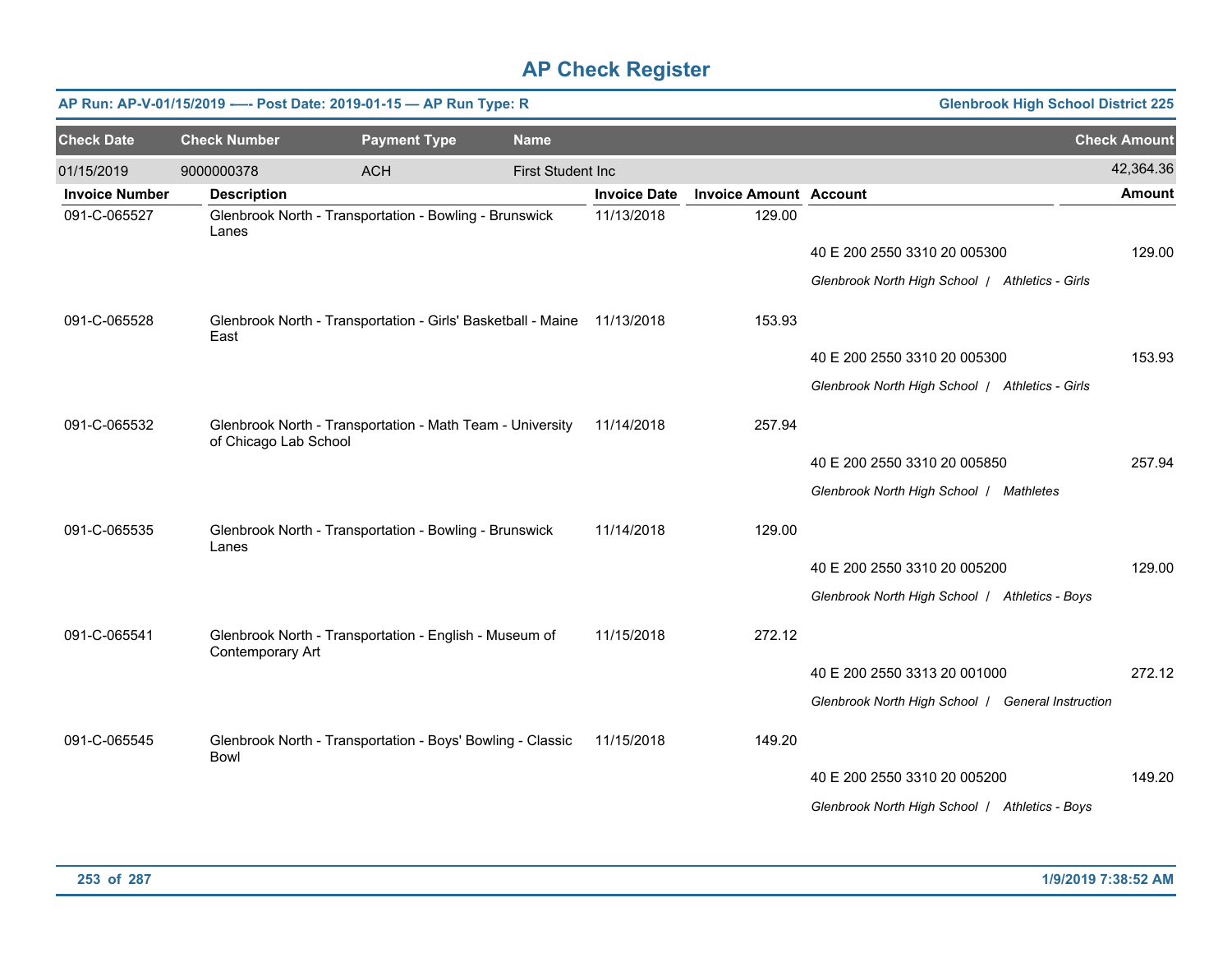| <b>Glenbrook High School District 225</b><br>AP Run: AP-V-01/15/2019 ---- Post Date: 2019-01-15 - AP Run Type: R |                           |                                                                         |                   |                     |                               |                                                     |                     |  |  |  |
|------------------------------------------------------------------------------------------------------------------|---------------------------|-------------------------------------------------------------------------|-------------------|---------------------|-------------------------------|-----------------------------------------------------|---------------------|--|--|--|
| <b>Check Date</b>                                                                                                | <b>Check Number</b>       | <b>Payment Type</b>                                                     | <b>Name</b>       |                     |                               |                                                     | <b>Check Amount</b> |  |  |  |
| 01/15/2019                                                                                                       | 9000000378                | <b>ACH</b>                                                              | First Student Inc |                     |                               |                                                     | 42,364.36           |  |  |  |
| <b>Invoice Number</b>                                                                                            | <b>Description</b>        |                                                                         |                   | <b>Invoice Date</b> | <b>Invoice Amount Account</b> |                                                     | <b>Amount</b>       |  |  |  |
| 091-C-065546                                                                                                     | Lanes                     | Glenbrook North - Transportation - Bowling - Brunswick                  |                   | 11/15/2018          | 129.00                        |                                                     |                     |  |  |  |
|                                                                                                                  |                           |                                                                         |                   |                     |                               | 40 E 200 2550 3310 20 005300                        | 129.00              |  |  |  |
|                                                                                                                  |                           |                                                                         |                   |                     |                               | Glenbrook North High School   Athletics - Girls     |                     |  |  |  |
| 091-C-065547                                                                                                     | East                      | Glenbrook North - Transportation - Girls' Basketball - Maine 11/15/2018 |                   |                     | 209.37                        |                                                     |                     |  |  |  |
|                                                                                                                  |                           |                                                                         |                   |                     |                               | 40 E 200 2550 3310 20 005300                        | 209.37              |  |  |  |
|                                                                                                                  |                           |                                                                         |                   |                     |                               | Glenbrook North High School   Athletics - Girls     |                     |  |  |  |
| 091-C-065548                                                                                                     |                           | Glenbrook North - Transportation - Music - Glenbrook North 11/16/2018   |                   |                     | 467.04                        |                                                     |                     |  |  |  |
|                                                                                                                  |                           |                                                                         |                   |                     |                               | 40 E 200 2550 3310 20 001045                        | 467.04              |  |  |  |
|                                                                                                                  |                           |                                                                         |                   |                     |                               | Glenbrook North High School / Music/Performing Arts |                     |  |  |  |
| 091-C-065551                                                                                                     | <b>Forest East Campus</b> | Glenbrook North - Transportation - Girls' Basketball - Lake             |                   | 11/16/2018          | 204.22                        |                                                     |                     |  |  |  |
|                                                                                                                  |                           |                                                                         |                   |                     |                               | 40 E 200 2550 3310 20 005300                        | 204.22              |  |  |  |
|                                                                                                                  |                           |                                                                         |                   |                     |                               | Glenbrook North High School / Athletics - Girls     |                     |  |  |  |
| 091-C-065552                                                                                                     | Class - Hanul Alliance    | Glenbrook South - Transportation - Pacific Rim Honors                   |                   | 11/16/2018          | 161.24                        |                                                     |                     |  |  |  |
|                                                                                                                  |                           |                                                                         |                   |                     |                               | 40 E 300 2550 3313 30 001000                        | 161.24              |  |  |  |
|                                                                                                                  |                           |                                                                         |                   |                     |                               | Glenbrook South High School / General Instruction   |                     |  |  |  |
| 091-C-065553                                                                                                     | Estates & Schaumburg      | Glenbrook South - Transportation - Speech - Hoffman                     |                   | 11/17/2018          | 515.82                        |                                                     |                     |  |  |  |
|                                                                                                                  |                           |                                                                         |                   |                     |                               | 40 E 300 1520 3310 30 005835                        | 515.82              |  |  |  |
|                                                                                                                  |                           |                                                                         |                   |                     |                               | Glenbrook South High School / Forensics             |                     |  |  |  |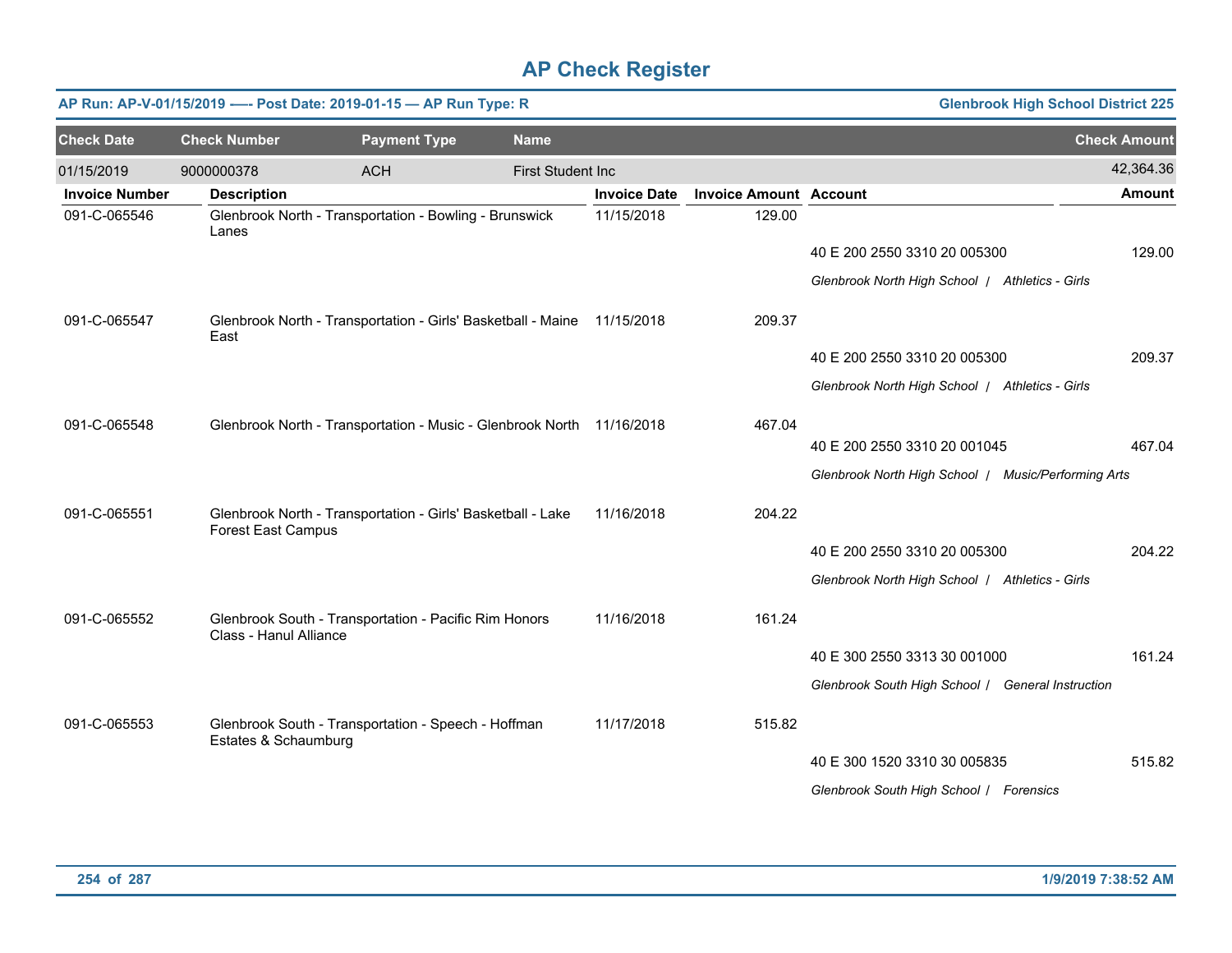|                       | AP Run: AP-V-01/15/2019 ---- Post Date: 2019-01-15 - AP Run Type: R<br><b>Glenbrook High School District 225</b> |                                                                         |                          |                     |                               |                                                   |                                          |                     |  |  |
|-----------------------|------------------------------------------------------------------------------------------------------------------|-------------------------------------------------------------------------|--------------------------|---------------------|-------------------------------|---------------------------------------------------|------------------------------------------|---------------------|--|--|
| <b>Check Date</b>     | <b>Check Number</b>                                                                                              | <b>Payment Type</b>                                                     | <b>Name</b>              |                     |                               |                                                   |                                          | <b>Check Amount</b> |  |  |
| 01/15/2019            | 9000000378                                                                                                       | <b>ACH</b>                                                              | <b>First Student Inc</b> |                     |                               |                                                   |                                          | 42,364.36           |  |  |
| <b>Invoice Number</b> | <b>Description</b>                                                                                               |                                                                         |                          | <b>Invoice Date</b> | <b>Invoice Amount Account</b> |                                                   |                                          | <b>Amount</b>       |  |  |
| 091-C-065554          | North                                                                                                            | Glenbrook South - Transportation - SHL Program - Niles                  |                          | 11/17/2018          | 129.00                        |                                                   |                                          |                     |  |  |
|                       |                                                                                                                  |                                                                         |                          |                     |                               | 40 E 300 2550 3313 30 001000                      |                                          | 129.00              |  |  |
|                       |                                                                                                                  |                                                                         |                          |                     |                               | Glenbrook South High School / General Instruction |                                          |                     |  |  |
| 091-C-065555          | <b>Edwards</b>                                                                                                   | Glenbrook North - Transportation - Snowball - Camp                      |                          | 11/17/2018          | 1,350.14                      |                                                   |                                          |                     |  |  |
|                       |                                                                                                                  |                                                                         |                          |                     |                               | 40 E 200 2550 3310 20 005800                      |                                          | 1,350.14            |  |  |
|                       |                                                                                                                  |                                                                         |                          |                     |                               | Glenbrook North High School /                     | Extra/Co-Curricular<br><b>Activities</b> |                     |  |  |
| 091-C-065556          | <b>Estates</b>                                                                                                   | Glenbrook North - Transportation - Speech - Hoffman                     |                          | 11/17/2018          | 490.89                        |                                                   |                                          |                     |  |  |
|                       |                                                                                                                  |                                                                         |                          |                     |                               | 40 E 200 2550 3310 20 005835                      |                                          | 490.89              |  |  |
|                       |                                                                                                                  |                                                                         |                          |                     |                               | Glenbrook North High School   Forensics           |                                          |                     |  |  |
| 091-C-065557          | Endeavors                                                                                                        | Glenbrook South - Transportation - Outdoor Club - Vertical              |                          | 11/17/2018          | 136.31                        |                                                   |                                          |                     |  |  |
|                       |                                                                                                                  |                                                                         |                          |                     |                               | 40 E 300 2550 3310 30 005800                      |                                          | 136.31              |  |  |
|                       |                                                                                                                  |                                                                         |                          |                     |                               | Glenbrook South High School / Extra/Co-Curricular | <b>Activities</b>                        |                     |  |  |
| 091-C-065560          | <b>Country Lanes</b>                                                                                             | Glenbrook North - Transportation - Bowling - Town &                     |                          | 11/17/2018          | 533.33                        |                                                   |                                          |                     |  |  |
|                       |                                                                                                                  |                                                                         |                          |                     |                               | 40 E 200 2550 3310 20 005200                      |                                          | 533.33              |  |  |
|                       |                                                                                                                  |                                                                         |                          |                     |                               | Glenbrook North High School   Athletics - Boys    |                                          |                     |  |  |
| 091-C-065561          | East                                                                                                             | Glenbrook North - Transportation - Girls' Basketball - Maine 11/17/2018 |                          |                     | 136.31                        |                                                   |                                          |                     |  |  |
|                       |                                                                                                                  |                                                                         |                          |                     |                               | 40 E 200 2550 3310 20 005300                      |                                          | 136.31              |  |  |
|                       |                                                                                                                  |                                                                         |                          |                     |                               | Glenbrook North High School   Athletics - Girls   |                                          |                     |  |  |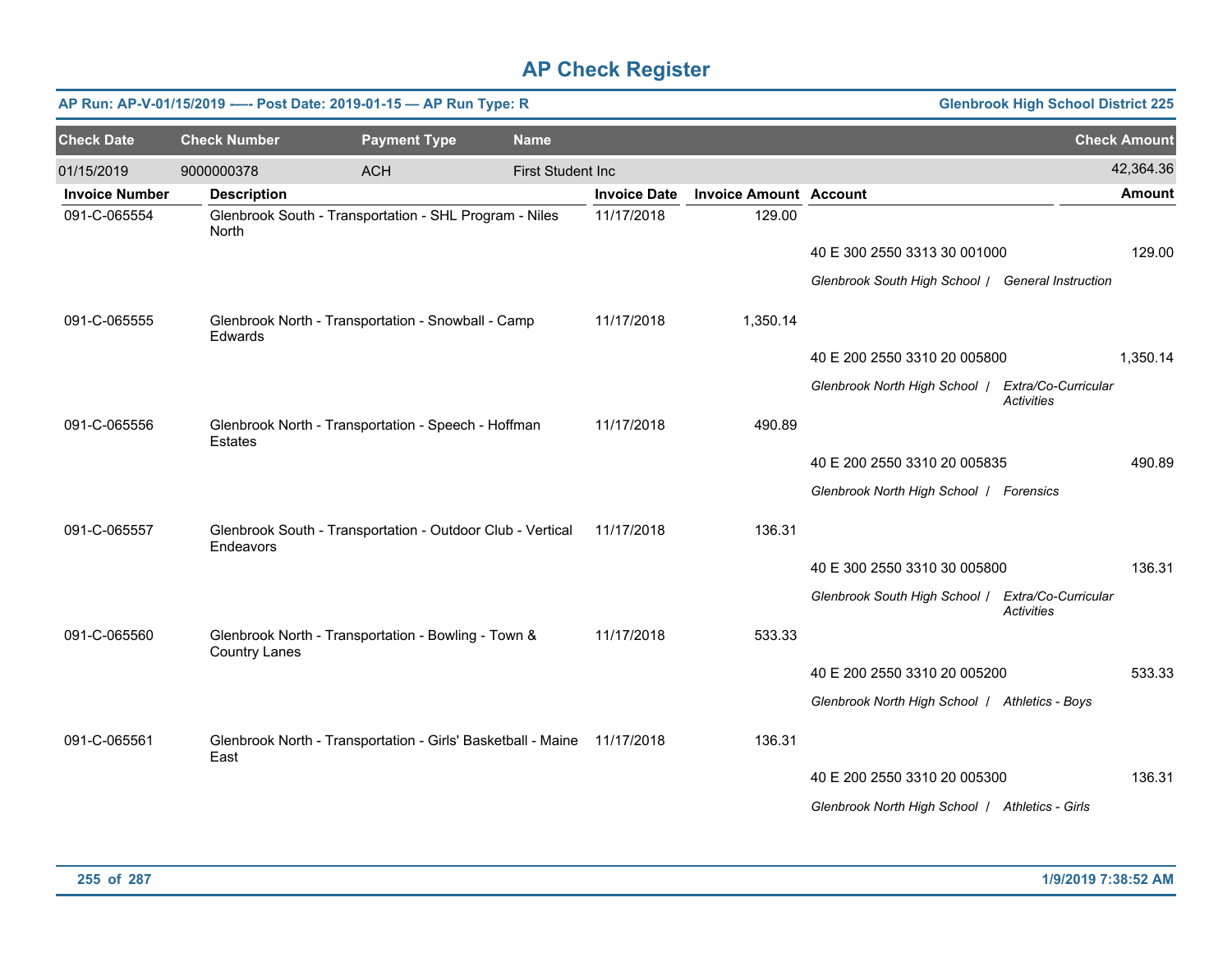|                       | <b>Glenbrook High School District 225</b><br>AP Run: AP-V-01/15/2019 ---- Post Date: 2019-01-15 - AP Run Type: R |                                                                         |                          |                     |                               |                                                   |                   |                     |  |  |  |
|-----------------------|------------------------------------------------------------------------------------------------------------------|-------------------------------------------------------------------------|--------------------------|---------------------|-------------------------------|---------------------------------------------------|-------------------|---------------------|--|--|--|
| <b>Check Date</b>     | <b>Check Number</b>                                                                                              | <b>Payment Type</b>                                                     | <b>Name</b>              |                     |                               |                                                   |                   | <b>Check Amount</b> |  |  |  |
| 01/15/2019            | 9000000378                                                                                                       | <b>ACH</b>                                                              | <b>First Student Inc</b> |                     |                               |                                                   |                   | 42,364.36           |  |  |  |
| <b>Invoice Number</b> | <b>Description</b>                                                                                               |                                                                         |                          | <b>Invoice Date</b> | <b>Invoice Amount Account</b> |                                                   |                   | <b>Amount</b>       |  |  |  |
| 091-C-065562          | <b>Forest East Campus</b>                                                                                        | Glenbrook North - Transportation - Girls' Basketball - Lake             |                          | 11/17/2018          | 257.94                        |                                                   |                   |                     |  |  |  |
|                       |                                                                                                                  |                                                                         |                          |                     |                               | 40 E 200 2550 3310 20 005300                      |                   | 257.94              |  |  |  |
|                       |                                                                                                                  |                                                                         |                          |                     |                               | Glenbrook North High School   Athletics - Girls   |                   |                     |  |  |  |
| 091-C-065563          | <b>Brunswick Lanes</b>                                                                                           | Glenbrook South - Transportation - Student to Student -                 |                          | 11/17/2018          | 136.31                        |                                                   |                   |                     |  |  |  |
|                       |                                                                                                                  |                                                                         |                          |                     |                               | 40 E 300 2550 3310 30 005800                      |                   | 136.31              |  |  |  |
|                       |                                                                                                                  |                                                                         |                          |                     |                               | Glenbrook South High School / Extra/Co-Curricular | Activities        |                     |  |  |  |
| 091-C-065565          | <b>Canned Food Drive</b>                                                                                         | Glenbrook South - Transportation - Student Council -                    |                          | 11/18/2018          | 171.98                        |                                                   |                   |                     |  |  |  |
|                       |                                                                                                                  |                                                                         |                          |                     |                               | 40 E 300 2550 3310 30 005800                      |                   | 171.98              |  |  |  |
|                       |                                                                                                                  |                                                                         |                          |                     |                               | Glenbrook South High School / Extra/Co-Curricular | <b>Activities</b> |                     |  |  |  |
| 091-C-065572          | Lanes                                                                                                            | Glenbrook North - Transportation - Bowling - Brunswick                  |                          | 11/19/2018          | 129.00                        |                                                   |                   |                     |  |  |  |
|                       |                                                                                                                  |                                                                         |                          |                     |                               | 40 E 200 2550 3310 20 005200                      |                   | 129.00              |  |  |  |
|                       |                                                                                                                  |                                                                         |                          |                     |                               | Glenbrook North High School / Athletics - Boys    |                   |                     |  |  |  |
| 091-C-065573          | East                                                                                                             | Glenbrook North - Transportation - Girls' Basketball - Maine 11/19/2018 |                          |                     | 129.00                        |                                                   |                   |                     |  |  |  |
|                       |                                                                                                                  |                                                                         |                          |                     |                               | 40 E 200 2550 3310 20 005300                      |                   | 129.00              |  |  |  |
|                       |                                                                                                                  |                                                                         |                          |                     |                               | Glenbrook North High School   Athletics - Girls   |                   |                     |  |  |  |
| 091-C-065574          | <b>Forest East Campus</b>                                                                                        | Glenbrook North - Transportation - Boys' Basketball - Lake              |                          | 11/19/2018          | 207.12                        |                                                   |                   |                     |  |  |  |
|                       |                                                                                                                  |                                                                         |                          |                     |                               | 40 E 200 2550 3310 20 005200                      |                   | 207.12              |  |  |  |
|                       |                                                                                                                  |                                                                         |                          |                     |                               | Glenbrook North High School   Athletics - Boys    |                   |                     |  |  |  |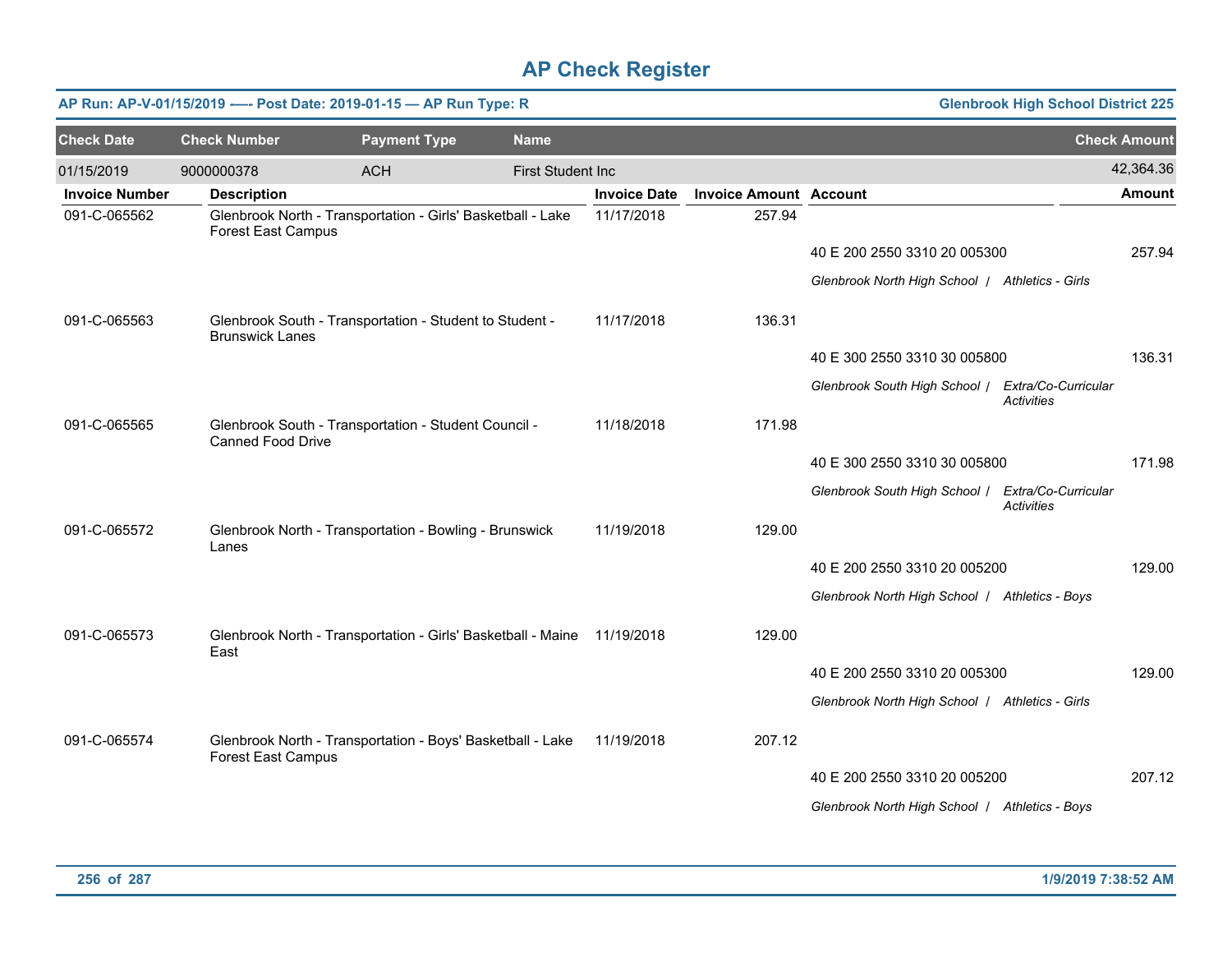|                       |                           | AP Run: AP-V-01/15/2019 ---- Post Date: 2019-01-15 - AP Run Type: R |                          | <b>Glenbrook High School District 225</b> |                               |                                                |                     |
|-----------------------|---------------------------|---------------------------------------------------------------------|--------------------------|-------------------------------------------|-------------------------------|------------------------------------------------|---------------------|
| <b>Check Date</b>     | <b>Check Number</b>       | <b>Payment Type</b>                                                 | <b>Name</b>              |                                           |                               |                                                | <b>Check Amount</b> |
| 01/15/2019            | 9000000378                | <b>ACH</b>                                                          | <b>First Student Inc</b> |                                           |                               |                                                | 42,364.36           |
| <b>Invoice Number</b> | <b>Description</b>        |                                                                     |                          | <b>Invoice Date</b>                       | <b>Invoice Amount Account</b> |                                                | <b>Amount</b>       |
| 091-C-065575          | Wheeling High School      | Glenbrook North - Transportation - Boys' Basketball -               |                          | 11/19/2018                                | 164.24                        |                                                |                     |
|                       |                           |                                                                     |                          |                                           |                               | 40 E 200 2550 3310 20 005200                   | 164.24              |
|                       |                           |                                                                     |                          |                                           |                               | Glenbrook North High School   Athletics - Boys |                     |
| 091-C-065579          |                           | Glenbrook South - Transportation - Wrestling - Niles West           |                          | 11/20/2018                                | 179.29                        |                                                |                     |
|                       |                           |                                                                     |                          |                                           |                               | 40 E 300 2550 3310 30 005200                   | 179.29              |
|                       |                           |                                                                     |                          |                                           |                               | Glenbrook South High School / Athletics - Boys |                     |
| 091-C-065580          | <b>Estates</b>            | Glenbrook South - Transportation - Wrestling - Hoffman              |                          | 11/20/2018                                | 225.70                        |                                                |                     |
|                       |                           |                                                                     |                          |                                           |                               | 40 E 300 2550 3310 30 005200                   | 225.70              |
|                       |                           |                                                                     |                          |                                           |                               | Glenbrook South High School / Athletics - Boys |                     |
| 091-C-065581          | Viator                    | Glenbrook South - Transportation - Boys' Basketball - St.           |                          | 11/20/2018                                | 139.74                        |                                                |                     |
|                       |                           |                                                                     |                          |                                           |                               | 40 E 300 2550 3310 30 005200                   | 139.74              |
|                       |                           |                                                                     |                          |                                           |                               | Glenbrook South High School / Athletics - Boys |                     |
| 091-C-065582          | <b>Buffalo Grove</b>      | Glenbrook South - Transportation - Boys' Basketball -               |                          | 11/20/2018                                | 161.24                        |                                                |                     |
|                       |                           |                                                                     |                          |                                           |                               | 40 E 300 2550 3310 30 005200                   | 161.24              |
|                       |                           |                                                                     |                          |                                           |                               | Glenbrook South High School / Athletics - Boys |                     |
| 091-C-065583          | <b>Forest East Campus</b> | Glenbrook North - Transportation - Boys' Basketball - Lake          |                          | 11/20/2018                                | 176.28                        |                                                |                     |
|                       |                           |                                                                     |                          |                                           |                               | 40 E 200 2550 3310 20 005200                   | 176.28              |
|                       |                           |                                                                     |                          |                                           |                               | Glenbrook North High School / Athletics - Boys |                     |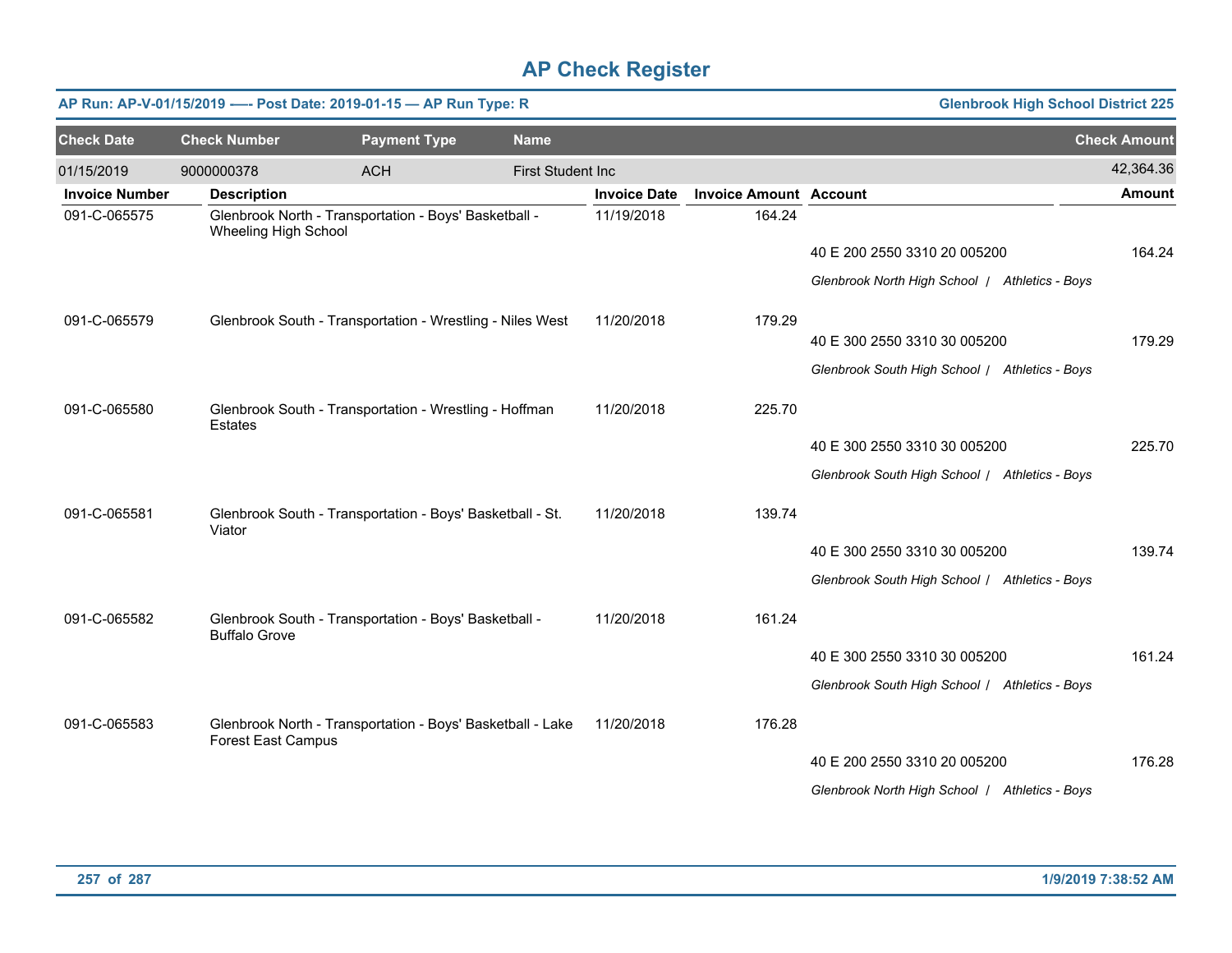| AP Run: AP-V-01/15/2019 ---- Post Date: 2019-01-15 - AP Run Type: R<br><b>Glenbrook High School District 225</b> |                         |                                                                                                    |                   |                     |                               |                                                   |                                          |                     |  |
|------------------------------------------------------------------------------------------------------------------|-------------------------|----------------------------------------------------------------------------------------------------|-------------------|---------------------|-------------------------------|---------------------------------------------------|------------------------------------------|---------------------|--|
| <b>Check Date</b>                                                                                                | <b>Check Number</b>     | <b>Payment Type</b>                                                                                | <b>Name</b>       |                     |                               |                                                   |                                          | <b>Check Amount</b> |  |
| 01/15/2019                                                                                                       | 9000000378              | <b>ACH</b>                                                                                         | First Student Inc |                     |                               |                                                   |                                          | 42,364.36           |  |
| <b>Invoice Number</b>                                                                                            | <b>Description</b>      |                                                                                                    |                   | <b>Invoice Date</b> | <b>Invoice Amount Account</b> |                                                   |                                          | <b>Amount</b>       |  |
| 091-C-065584                                                                                                     | Wheeling High School    | Glenbrook North - Transportation - Boys' Basketball -                                              |                   | 11/20/2018          | 131.15                        |                                                   |                                          |                     |  |
|                                                                                                                  |                         |                                                                                                    |                   |                     |                               | 40 E 200 2550 3310 20 005200                      |                                          | 131.15              |  |
|                                                                                                                  |                         |                                                                                                    |                   |                     |                               | Glenbrook North High School   Athletics - Boys    |                                          |                     |  |
| 091-C-065585                                                                                                     | School                  | Glenbrook North - Transportation - Wrestling - Argo High                                           |                   | 11/20/2018          | 504.08                        |                                                   |                                          |                     |  |
|                                                                                                                  |                         |                                                                                                    |                   |                     |                               | 40 E 200 2550 3310 20 005200                      |                                          | 504.08              |  |
|                                                                                                                  |                         |                                                                                                    |                   |                     |                               | Glenbrook North High School   Athletics - Boys    |                                          |                     |  |
| 091-C-065586                                                                                                     | <b>Cancellation Fee</b> | Glenbrook North - Transportation - Swim - Lyons -                                                  |                   | 11/20/2018          | 60.00                         |                                                   |                                          |                     |  |
|                                                                                                                  |                         |                                                                                                    |                   |                     |                               | 40 E 200 2550 3310 20 005200                      |                                          | 60.00               |  |
|                                                                                                                  |                         |                                                                                                    |                   |                     |                               | Glenbrook North High School / Athletics - Boys    |                                          |                     |  |
| 091-C-065588                                                                                                     |                         | Glenbrook South - Transportation - Student Council -<br>Annual Food Drive - 2805 N Linden Chicago  |                   | 11/20/2018          | 358.58                        |                                                   |                                          |                     |  |
|                                                                                                                  |                         |                                                                                                    |                   |                     |                               | 40 E 300 2550 3310 30 005800                      |                                          | 358.58              |  |
|                                                                                                                  |                         |                                                                                                    |                   |                     |                               | Glenbrook South High School   Extra/Co-Curricular | <b>Activities</b>                        |                     |  |
| 091-C-065589                                                                                                     |                         | Glenbrook South - Transportation - Student Council -<br>Annual Food Drive - Northfield Food Pantry |                   | 11/20/2018          | 129.00                        |                                                   |                                          |                     |  |
|                                                                                                                  |                         |                                                                                                    |                   |                     |                               | 40 E 300 2550 3310 30 005800                      |                                          | 129.00              |  |
|                                                                                                                  |                         |                                                                                                    |                   |                     |                               | Glenbrook South High School / Extra/Co-Curricular | <b>Activities</b>                        |                     |  |
| 091-C-065590                                                                                                     | Memorial                | Glenbrook South - Transportation - Fencing Team - Catholic 11/17/2018                              |                   |                     | 570.30                        |                                                   |                                          |                     |  |
|                                                                                                                  |                         |                                                                                                    |                   |                     |                               | 40 E 300 2550 3310 30 005800                      |                                          | 570.30              |  |
|                                                                                                                  |                         |                                                                                                    |                   |                     |                               | Glenbrook South High School /                     | Extra/Co-Curricular<br><b>Activities</b> |                     |  |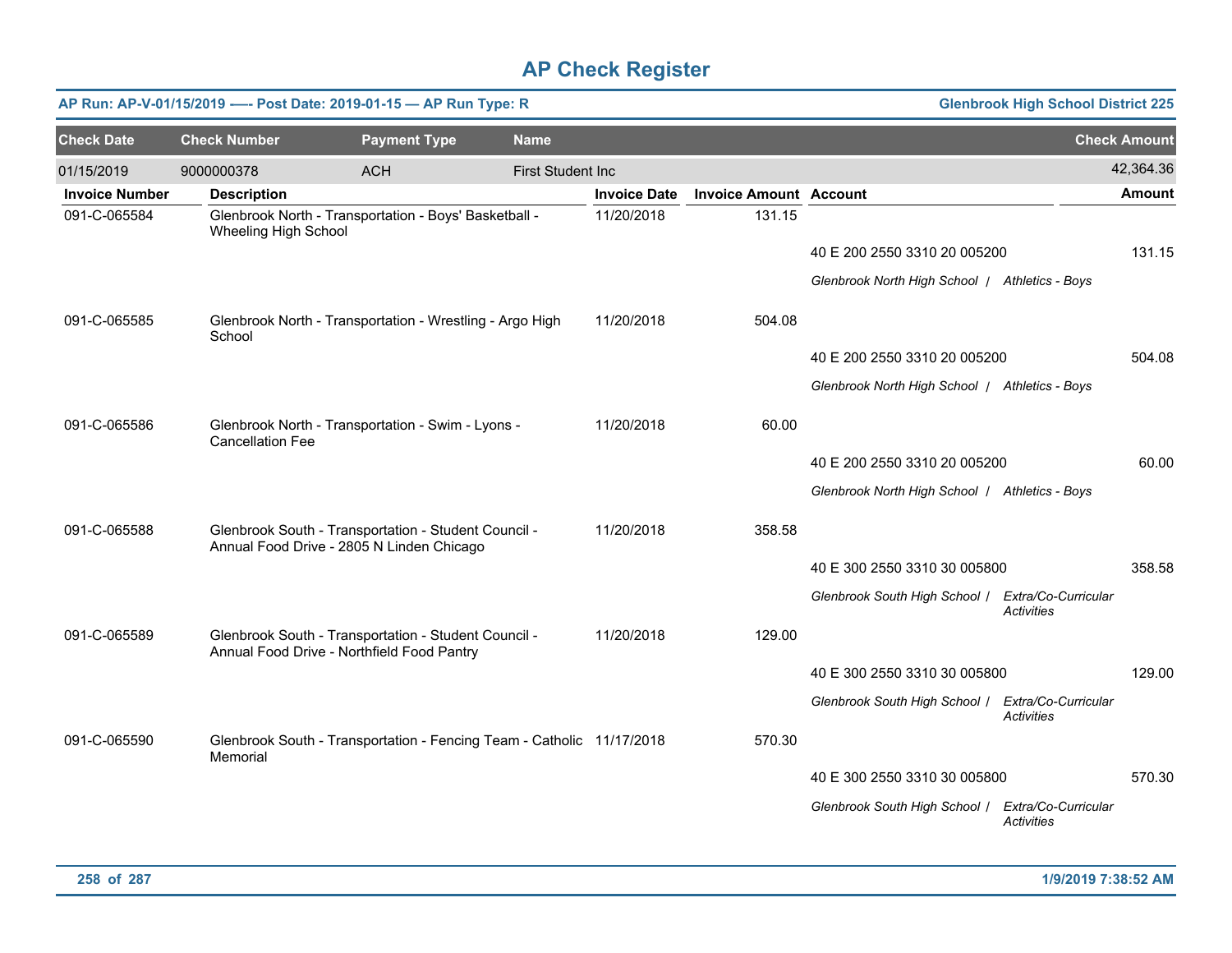|                       |                           | AP Run: AP-V-01/15/2019 ---- Post Date: 2019-01-15 - AP Run Type: R |                          |                     |                               | <b>Glenbrook High School District 225</b>      |                     |
|-----------------------|---------------------------|---------------------------------------------------------------------|--------------------------|---------------------|-------------------------------|------------------------------------------------|---------------------|
| <b>Check Date</b>     | <b>Check Number</b>       | <b>Payment Type</b>                                                 | <b>Name</b>              |                     |                               |                                                | <b>Check Amount</b> |
| 01/15/2019            | 9000000378                | <b>ACH</b>                                                          | <b>First Student Inc</b> |                     |                               |                                                | 42,364.36           |
| <b>Invoice Number</b> | <b>Description</b>        |                                                                     |                          | <b>Invoice Date</b> | <b>Invoice Amount Account</b> |                                                | <b>Amount</b>       |
| 091-C-065593          | <b>Buffalo Grove</b>      | Glenbrook South - Transportation - Boys' Basketball -               |                          | 11/21/2018          | 153.93                        |                                                |                     |
|                       |                           |                                                                     |                          |                     |                               | 40 E 300 2550 3310 30 005200                   | 153.93              |
|                       |                           |                                                                     |                          |                     |                               | Glenbrook South High School / Athletics - Boys |                     |
| 091-C-065594          | Viator                    | Glenbrook South - Transportation - Boys' Basketball - St.           |                          | 11/21/2018          | 134.16                        |                                                |                     |
|                       |                           |                                                                     |                          |                     |                               | 40 E 300 2550 3310 30 005200                   | 134.16              |
|                       |                           |                                                                     |                          |                     |                               | Glenbrook South High School / Athletics - Boys |                     |
| 091-C-065596          | <b>Forest East Campus</b> | Glenbrook North - Transportation - Boys' Basketball - Lake          |                          | 11/21/2018          | 145.33                        |                                                |                     |
|                       |                           |                                                                     |                          |                     |                               | 40 E 200 2550 3310 20 005200                   | 145.33              |
|                       |                           |                                                                     |                          |                     |                               | Glenbrook North High School   Athletics - Boys |                     |
| 091-C-065597          | Wheeling High School      | Glenbrook North - Transportation - Boys' Basketball -               |                          | 11/21/2018          | 129.00                        |                                                |                     |
|                       |                           |                                                                     |                          |                     |                               | 40 E 200 2550 3310 20 005200                   | 129.00              |
|                       |                           |                                                                     |                          |                     |                               | Glenbrook North High School   Athletics - Boys |                     |
| 091-C-065598          |                           | Glenbrook South - Transportation - Wrestling - Vernon Hills         |                          | 11/23/2018          | 364.08                        |                                                |                     |
|                       |                           |                                                                     |                          |                     |                               | 40 E 300 2550 3310 30 005200                   | 364.08              |
|                       |                           |                                                                     |                          |                     |                               | Glenbrook South High School / Athletics - Boys |                     |
| 091-C-065599          | Viator - Cancellation Fee | Glenbrook South - Transportation - Boys' Basketball - St.           |                          | 11/23/2018          | 30.00                         |                                                |                     |
|                       |                           |                                                                     |                          |                     |                               | 40 E 300 2550 3310 30 005200                   | 30.00               |
|                       |                           |                                                                     |                          |                     |                               | Glenbrook South High School / Athletics - Boys |                     |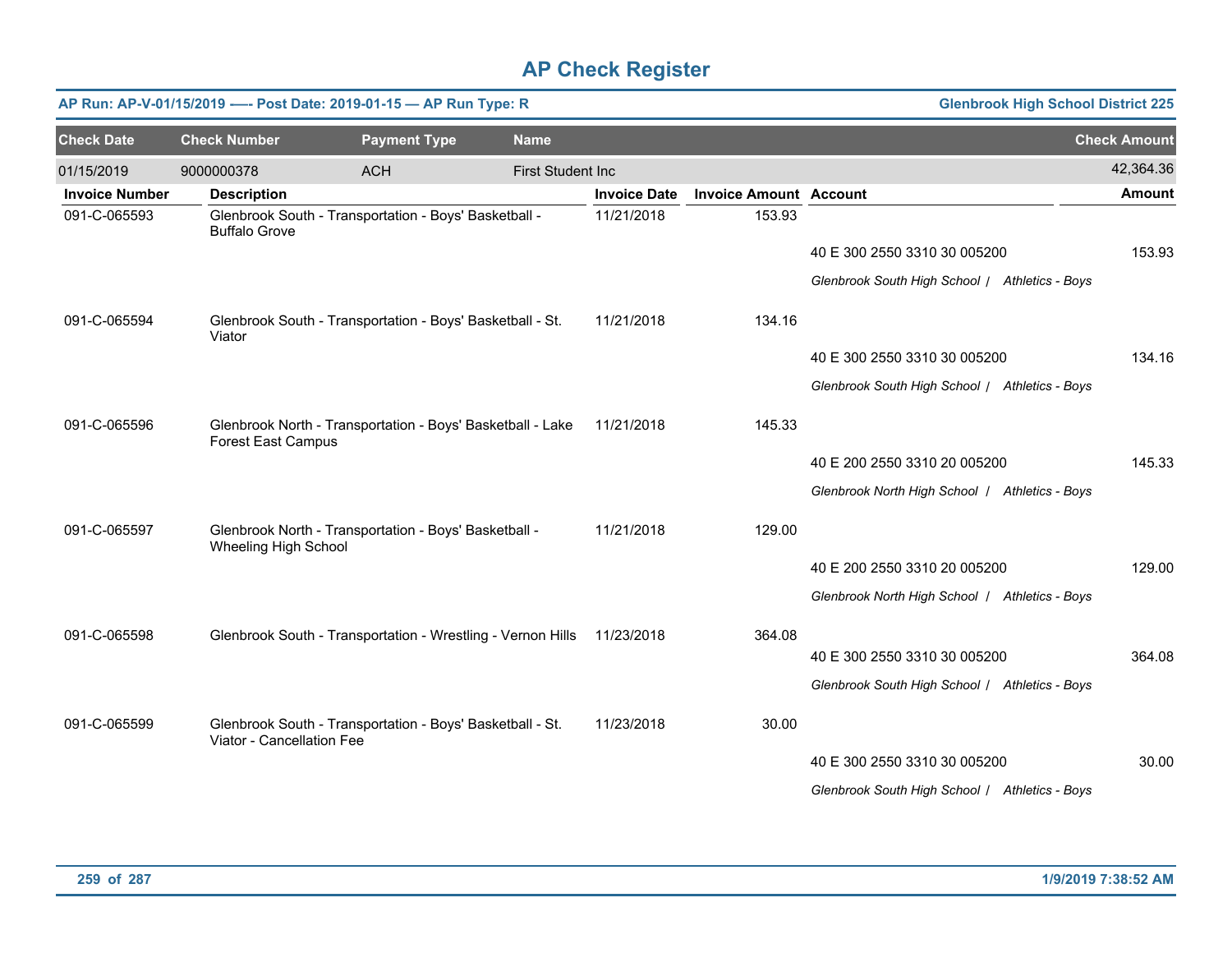|                       | <b>Glenbrook High School District 225</b><br>AP Run: AP-V-01/15/2019 ---- Post Date: 2019-01-15 - AP Run Type: R |                                                                         |  |                          |                     |                               |                                                     |                   |                     |  |  |
|-----------------------|------------------------------------------------------------------------------------------------------------------|-------------------------------------------------------------------------|--|--------------------------|---------------------|-------------------------------|-----------------------------------------------------|-------------------|---------------------|--|--|
| <b>Check Date</b>     | <b>Check Number</b>                                                                                              | <b>Payment Type</b>                                                     |  | <b>Name</b>              |                     |                               |                                                     |                   | <b>Check Amount</b> |  |  |
| 01/15/2019            | 9000000378                                                                                                       | <b>ACH</b>                                                              |  | <b>First Student Inc</b> |                     |                               |                                                     |                   | 42,364.36           |  |  |
| <b>Invoice Number</b> | <b>Description</b>                                                                                               |                                                                         |  |                          | <b>Invoice Date</b> | <b>Invoice Amount Account</b> |                                                     |                   | <b>Amount</b>       |  |  |
| 091-C-065600          | <b>Glenview Chamber of Commerce</b>                                                                              | Glenbrook South - Transportation - Marching Band -                      |  |                          | 11/24/2018          | 774.00                        |                                                     |                   |                     |  |  |
|                       |                                                                                                                  |                                                                         |  |                          |                     |                               | 40 E 300 2550 3310 30 001045                        |                   | 774.00              |  |  |
|                       |                                                                                                                  |                                                                         |  |                          |                     |                               | Glenbrook South High School / Music/Performing Arts |                   |                     |  |  |
| 091-C-065601          | School                                                                                                           | Glenbrook South - Transportation - Wrestling - Palatine High 11/24/2018 |  |                          |                     | 214.96                        |                                                     |                   |                     |  |  |
|                       |                                                                                                                  |                                                                         |  |                          |                     |                               | 40 E 300 2550 3310 30 005200                        |                   | 214.96              |  |  |
|                       |                                                                                                                  |                                                                         |  |                          |                     |                               | Glenbrook South High School / Athletics - Boys      |                   |                     |  |  |
| 091-C-065602          | <b>Buffalo Grove</b>                                                                                             | Glenbrook South - Transportation - Boys' Basketball -                   |  |                          | 11/24/2018          | 164.67                        |                                                     |                   |                     |  |  |
|                       |                                                                                                                  |                                                                         |  |                          |                     |                               | 40 E 300 2550 3310 30 005200                        |                   | 164.67              |  |  |
|                       |                                                                                                                  |                                                                         |  |                          |                     |                               | Glenbrook South High School / Athletics - Boys      |                   |                     |  |  |
| 091-C-065604          | Onward House                                                                                                     | Glenbrook South - Transportation - Tutoring Program -                   |  |                          | 11/27/2018          | 129.00                        |                                                     |                   |                     |  |  |
|                       |                                                                                                                  |                                                                         |  |                          |                     |                               | 40 E 300 2550 3310 30 005800                        |                   | 129.00              |  |  |
|                       |                                                                                                                  |                                                                         |  |                          |                     |                               | Glenbrook South High School / Extra/Co-Curricular   | <b>Activities</b> |                     |  |  |
| 091-C-065609          | Bank                                                                                                             | Glenbrook North - Transportation - English - Bernies Book               |  |                          | 11/27/2018          | 139.74                        |                                                     |                   |                     |  |  |
|                       |                                                                                                                  |                                                                         |  |                          |                     |                               | 40 E 200 2550 3313 20 001000                        |                   | 139.74              |  |  |
|                       |                                                                                                                  |                                                                         |  |                          |                     |                               | Glenbrook North High School   General Instruction   |                   |                     |  |  |
| 091-C-065610          |                                                                                                                  | Glenbrook South - Transportation - Wrestling - CSL                      |  |                          | 11/27/2018          | 246.34                        |                                                     |                   |                     |  |  |
|                       |                                                                                                                  |                                                                         |  |                          |                     |                               | 40 E 300 2550 3310 30 005200                        |                   | 246.34              |  |  |
|                       |                                                                                                                  |                                                                         |  |                          |                     |                               | Glenbrook South High School / Athletics - Boys      |                   |                     |  |  |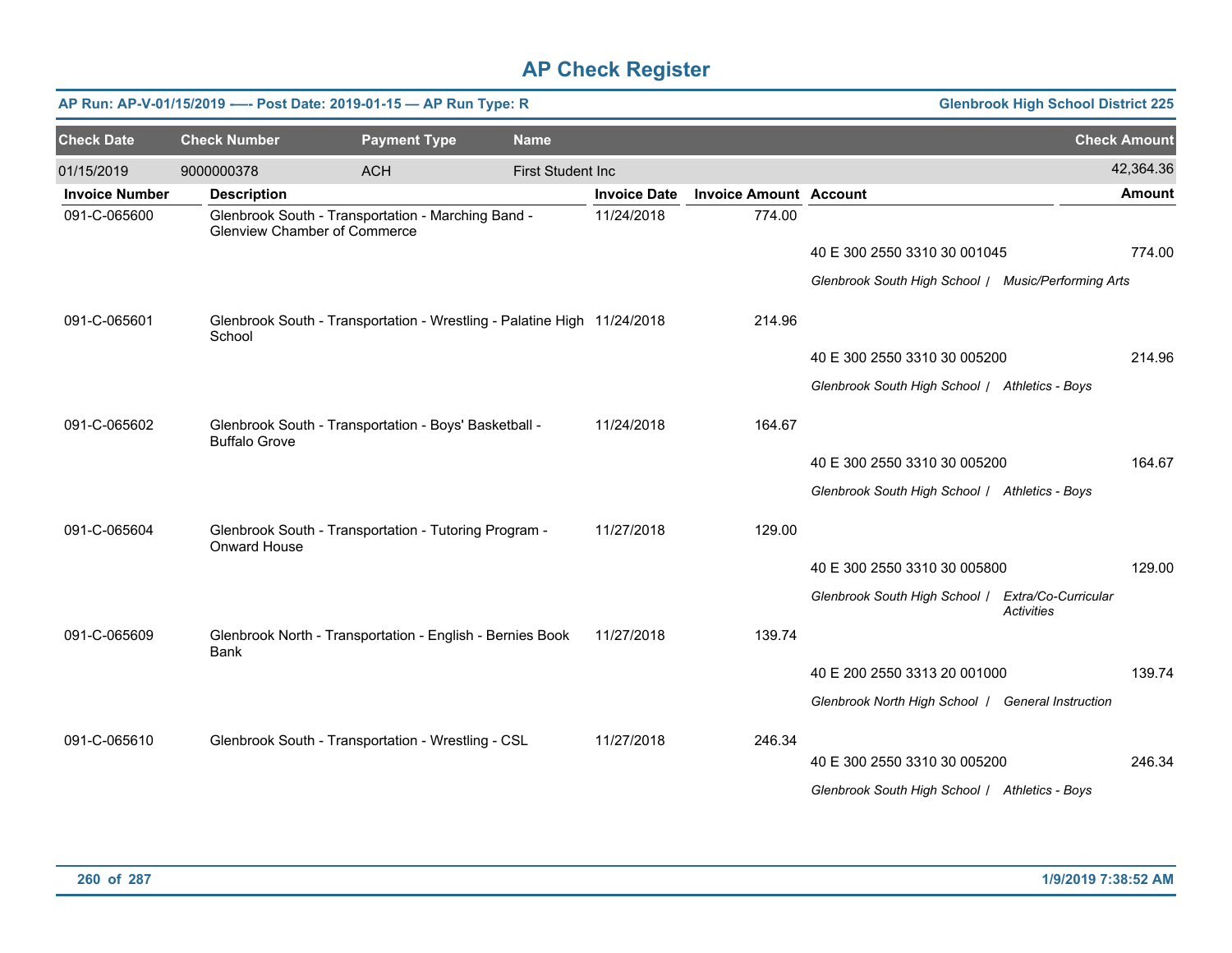|                       |                     | AP Run: AP-V-01/15/2019 ---- Post Date: 2019-01-15 - AP Run Type: R |                   |                     |                               | <b>Glenbrook High School District 225</b>                              |                     |
|-----------------------|---------------------|---------------------------------------------------------------------|-------------------|---------------------|-------------------------------|------------------------------------------------------------------------|---------------------|
| <b>Check Date</b>     | <b>Check Number</b> | <b>Payment Type</b>                                                 | <b>Name</b>       |                     |                               |                                                                        | <b>Check Amount</b> |
| 01/15/2019            | 9000000378          | <b>ACH</b>                                                          | First Student Inc |                     |                               |                                                                        | 42,364.36           |
| <b>Invoice Number</b> | <b>Description</b>  |                                                                     |                   | <b>Invoice Date</b> | <b>Invoice Amount Account</b> |                                                                        | <b>Amount</b>       |
| 091-C-065611          | <b>Brunswick</b>    | Glenbrook North - Transportation - Bowling - Hawthorn               |                   | 11/27/2018          | 164.67                        |                                                                        |                     |
|                       |                     |                                                                     |                   |                     |                               | 40 E 200 2550 3310 20 005200                                           | 164.67              |
|                       |                     |                                                                     |                   |                     |                               | Glenbrook North High School   Athletics - Boys                         |                     |
| 091-C-065612          | Lanes               | Glenbrook North - Transportation - Bowling - Brunswick              |                   | 11/27/2018          | 129.00                        |                                                                        |                     |
|                       |                     |                                                                     |                   |                     |                               | 40 E 200 2550 3310 20 005300                                           | 129.00              |
|                       |                     |                                                                     |                   |                     |                               | Glenbrook North High School   Athletics - Girls                        |                     |
| 091-C-065613          | North               | Glenbrook North - Transportation - Girls' Basketball - Niles        |                   | 11/27/2018          | 129.00                        |                                                                        |                     |
|                       |                     |                                                                     |                   |                     |                               | 40 E 200 2550 3310 20 005300                                           | 129.00              |
|                       |                     |                                                                     |                   |                     |                               | Glenbrook North High School / Athletics - Girls                        |                     |
| 091-C-065614          | <b>North</b>        | Glenbrook North - Transportation - Girls' Basketball - Niles        |                   | 11/27/2018          | 129.00                        |                                                                        |                     |
|                       |                     |                                                                     |                   |                     |                               | 40 E 200 2550 3310 20 005300                                           | 129.00              |
|                       |                     |                                                                     |                   |                     |                               | Glenbrook North High School / Athletics - Girls                        |                     |
|                       |                     |                                                                     |                   |                     |                               |                                                                        |                     |
| 091-C-065615          | North               | Glenbrook North - Transportation - Girls' Basketball - Niles        |                   | 11/27/2018          | 150.49                        |                                                                        |                     |
|                       |                     |                                                                     |                   |                     |                               | 40 E 200 2550 3310 20 005300                                           | 150.49              |
|                       |                     |                                                                     |                   |                     |                               | Glenbrook North High School   Athletics - Girls                        |                     |
|                       |                     |                                                                     |                   |                     |                               |                                                                        |                     |
| 091-C-065618          | Katzenmaier         | Glenbrook North - Transportation - All Stars - AJ                   |                   | 11/28/2018          | 132.44                        |                                                                        |                     |
|                       |                     |                                                                     |                   |                     |                               | 40 E 200 2550 3310 20 005800                                           | 132.44              |
|                       |                     |                                                                     |                   |                     |                               | Glenbrook North High School   Extra/Co-Curricular<br><b>Activities</b> |                     |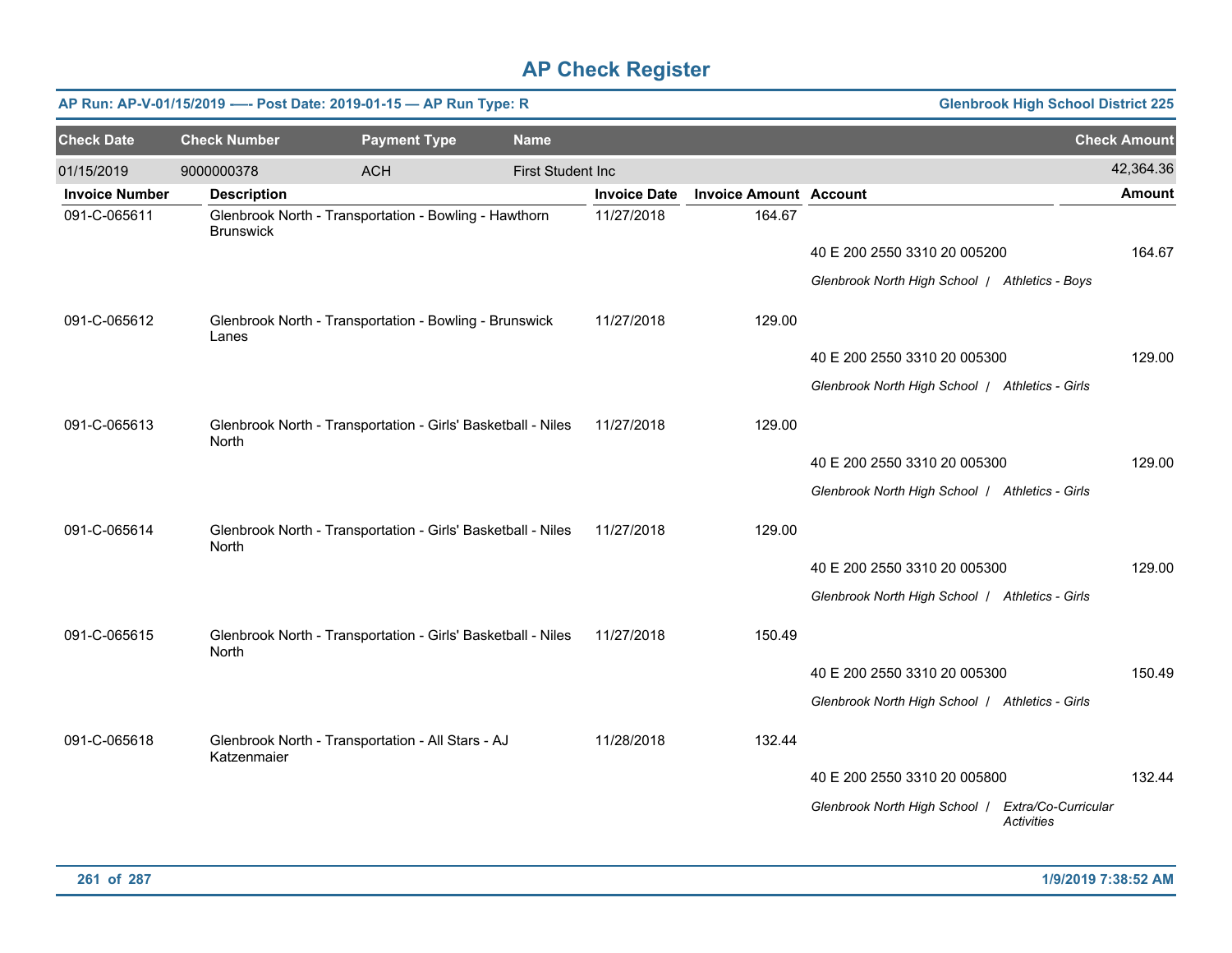|                       |                         | AP Run: AP-V-01/15/2019 ---- Post Date: 2019-01-15 - AP Run Type: R |                          |                     |                               | <b>Glenbrook High School District 225</b>         |                   |                     |
|-----------------------|-------------------------|---------------------------------------------------------------------|--------------------------|---------------------|-------------------------------|---------------------------------------------------|-------------------|---------------------|
| <b>Check Date</b>     | <b>Check Number</b>     | <b>Payment Type</b>                                                 | <b>Name</b>              |                     |                               |                                                   |                   | <b>Check Amount</b> |
| 01/15/2019            | 9000000378              | <b>ACH</b>                                                          | <b>First Student Inc</b> |                     |                               |                                                   |                   | 42,364.36           |
| <b>Invoice Number</b> | <b>Description</b>      |                                                                     |                          | <b>Invoice Date</b> | <b>Invoice Amount Account</b> |                                                   |                   | <b>Amount</b>       |
| 091-C-065621          | Lanes                   | Glenbrook North - Transportation - Bowling - Brunswick              |                          | 11/28/2018          | 129.00                        |                                                   |                   |                     |
|                       |                         |                                                                     |                          |                     |                               | 40 E 200 2550 3310 20 005200                      |                   | 129.00              |
|                       |                         |                                                                     |                          |                     |                               | Glenbrook North High School / Athletics - Boys    |                   |                     |
| 091-C-065623          | Theater                 | Glenbrook North - Transportation - Fine Arts - Citadell             |                          | 11/28/2018          | 175.42                        |                                                   |                   |                     |
|                       |                         |                                                                     |                          |                     |                               | 40 E 200 2550 3313 20 001000                      |                   | 175.42              |
|                       |                         |                                                                     |                          |                     |                               | Glenbrook North High School   General Instruction |                   |                     |
| 091-C-065627          | Café                    | Glenbrook North - Transportation - World Languages - Jilly          |                          | 11/29/2018          | 168.54                        |                                                   |                   |                     |
|                       |                         |                                                                     |                          |                     |                               | 40 E 200 2550 3313 20 001000                      |                   | 168.54              |
|                       |                         |                                                                     |                          |                     |                               | Glenbrook North High School   General Instruction |                   |                     |
| 091-C-065628          | Chicago                 | Glenbrook South - Transportation - Model UN - Hilton                |                          | 11/29/2018          | 147.05                        |                                                   |                   |                     |
|                       |                         |                                                                     |                          |                     |                               | 40 E 300 2550 3310 30 005800                      |                   | 147.05              |
|                       |                         |                                                                     |                          |                     |                               | Glenbrook South High School   Extra/Co-Curricular | <b>Activities</b> |                     |
| 091-C-065632          | <b>Holocaust Museum</b> | Glenbrook North - Transportation - Social Studies - Illinois        |                          | 11/29/2018          | 225.70                        |                                                   |                   |                     |
|                       |                         |                                                                     |                          |                     |                               | 40 E 200 2550 3313 20 001000                      |                   | 225.70              |
|                       |                         |                                                                     |                          |                     |                               | Glenbrook North High School   General Instruction |                   |                     |
| 091-C-065634          | Lanes                   | Glenbrook North - Transportation - Bowling - Brunswick              |                          | 11/29/2018          | 129.00                        |                                                   |                   |                     |
|                       |                         |                                                                     |                          |                     |                               | 40 E 200 2550 3310 20 005200                      |                   | 129.00              |
|                       |                         |                                                                     |                          |                     |                               | Glenbrook North High School   Athletics - Boys    |                   |                     |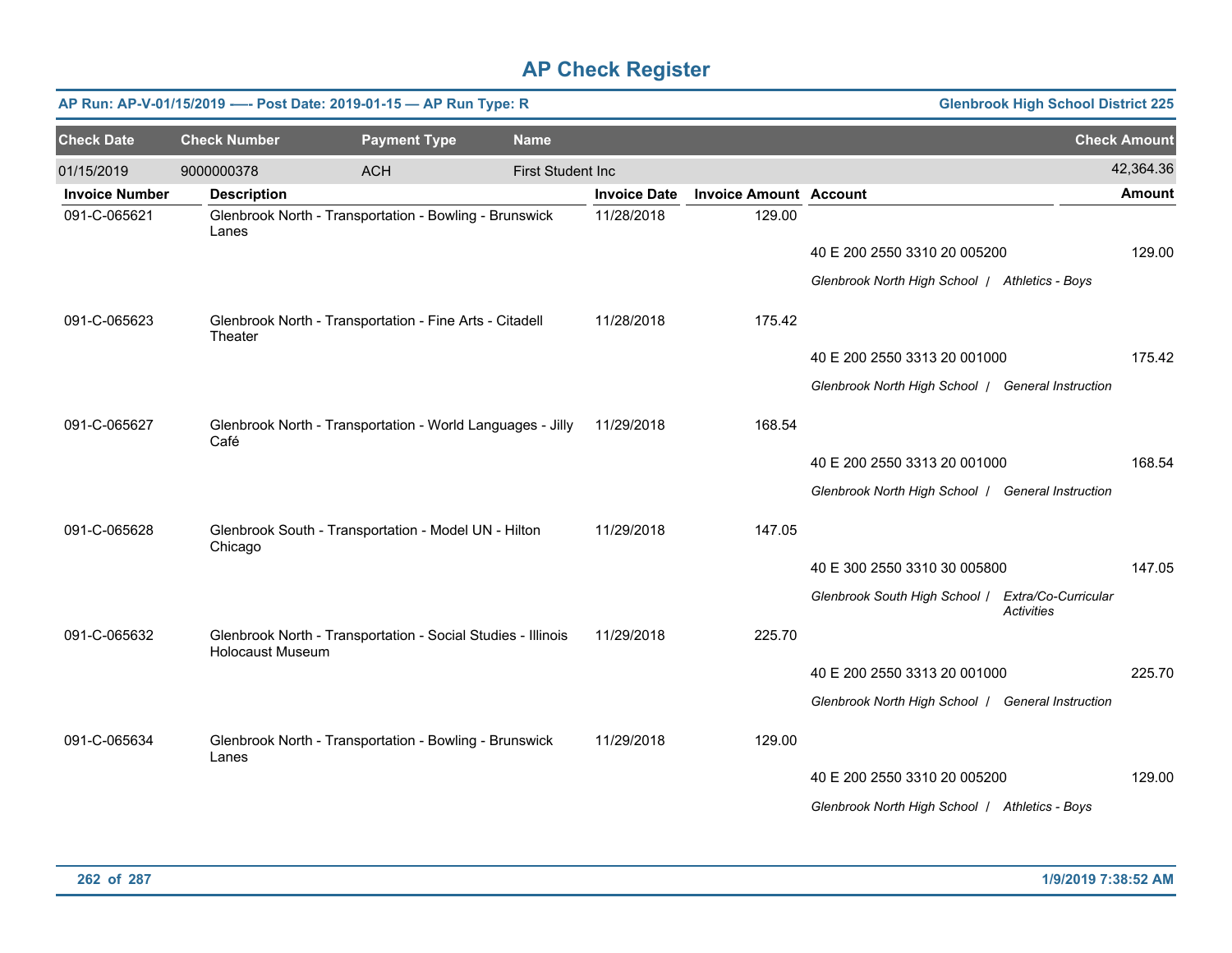|                       | AP Run: AP-V-01/15/2019 ---- Post Date: 2019-01-15 - AP Run Type: R<br><b>Glenbrook High School District 225</b> |                                                                         |                           |                     |                               |                                                   |                   |                     |  |  |  |
|-----------------------|------------------------------------------------------------------------------------------------------------------|-------------------------------------------------------------------------|---------------------------|---------------------|-------------------------------|---------------------------------------------------|-------------------|---------------------|--|--|--|
| <b>Check Date</b>     | <b>Check Number</b>                                                                                              | <b>Payment Type</b>                                                     | <b>Name</b>               |                     |                               |                                                   |                   | <b>Check Amount</b> |  |  |  |
| 01/15/2019            | 9000000378                                                                                                       | <b>ACH</b>                                                              | <b>First Student Inc.</b> |                     |                               |                                                   |                   | 42,364.36           |  |  |  |
| <b>Invoice Number</b> | <b>Description</b>                                                                                               |                                                                         |                           | <b>Invoice Date</b> | <b>Invoice Amount Account</b> |                                                   |                   | <b>Amount</b>       |  |  |  |
| 091-C-065635          | West                                                                                                             | Glenbrook North - Transportation - Girls' Gymnastics - Niles 11/29/2018 |                           |                     | 247.20                        |                                                   |                   |                     |  |  |  |
|                       |                                                                                                                  |                                                                         |                           |                     |                               | 40 E 200 2550 3310 20 005300                      |                   | 247.20              |  |  |  |
|                       |                                                                                                                  |                                                                         |                           |                     |                               | Glenbrook North High School   Athletics - Girls   |                   |                     |  |  |  |
| 091-C-065636          | Chicago                                                                                                          | Glenbrook North - Transportation - Model UN - Hilton                    |                           | 11/29/2018          | 171.98                        |                                                   |                   |                     |  |  |  |
|                       |                                                                                                                  |                                                                         |                           |                     |                               | 40 E 200 2550 3310 20 005800                      |                   | 171.98              |  |  |  |
|                       |                                                                                                                  |                                                                         |                           |                     |                               | Glenbrook North High School   Extra/Co-Curricular | <b>Activities</b> |                     |  |  |  |
| 091-C-065638          | Class - 4427 N Clark Chicago                                                                                     | Glenbrook South - Transportation - Pacific Rim Honors                   |                           | 11/29/2018          | 153.93                        |                                                   |                   |                     |  |  |  |
|                       |                                                                                                                  |                                                                         |                           |                     |                               | 40 E 300 2550 3313 30 001000                      |                   | 153.93              |  |  |  |
|                       |                                                                                                                  |                                                                         |                           |                     |                               | Glenbrook South High School / General Instruction |                   |                     |  |  |  |
| 091-C-065640          | Maine West                                                                                                       | Glenbrook South - Transportation - Girls' Gymnastics -                  |                           | 11/29/2018          | 214.96                        |                                                   |                   |                     |  |  |  |
|                       |                                                                                                                  |                                                                         |                           |                     |                               | 40 E 300 2550 3310 30 005300                      |                   | 214.96              |  |  |  |
|                       |                                                                                                                  |                                                                         |                           |                     |                               | Glenbrook South High School / Athletics - Girls   |                   |                     |  |  |  |
| 091-C-065642          | School of Medicine                                                                                               | Glenbrook South - Transportation - Med Tech - Strich                    |                           | 11/30/2018          | 427.50                        |                                                   |                   |                     |  |  |  |
|                       |                                                                                                                  |                                                                         |                           |                     |                               | 40 E 300 2550 3313 30 001000                      |                   | 427.50              |  |  |  |
|                       |                                                                                                                  |                                                                         |                           |                     |                               | Glenbrook South High School / General Instruction |                   |                     |  |  |  |
| 091-C-065643          | Winnetka                                                                                                         | Glenbrook South - Transportation - Wrestling - New Trier                |                           | 11/30/2018          | 377.48                        |                                                   |                   |                     |  |  |  |
|                       |                                                                                                                  |                                                                         |                           |                     |                               | 40 E 300 2550 3310 30 005200                      |                   | 377.48              |  |  |  |
|                       |                                                                                                                  |                                                                         |                           |                     |                               | Glenbrook South High School / Athletics - Boys    |                   |                     |  |  |  |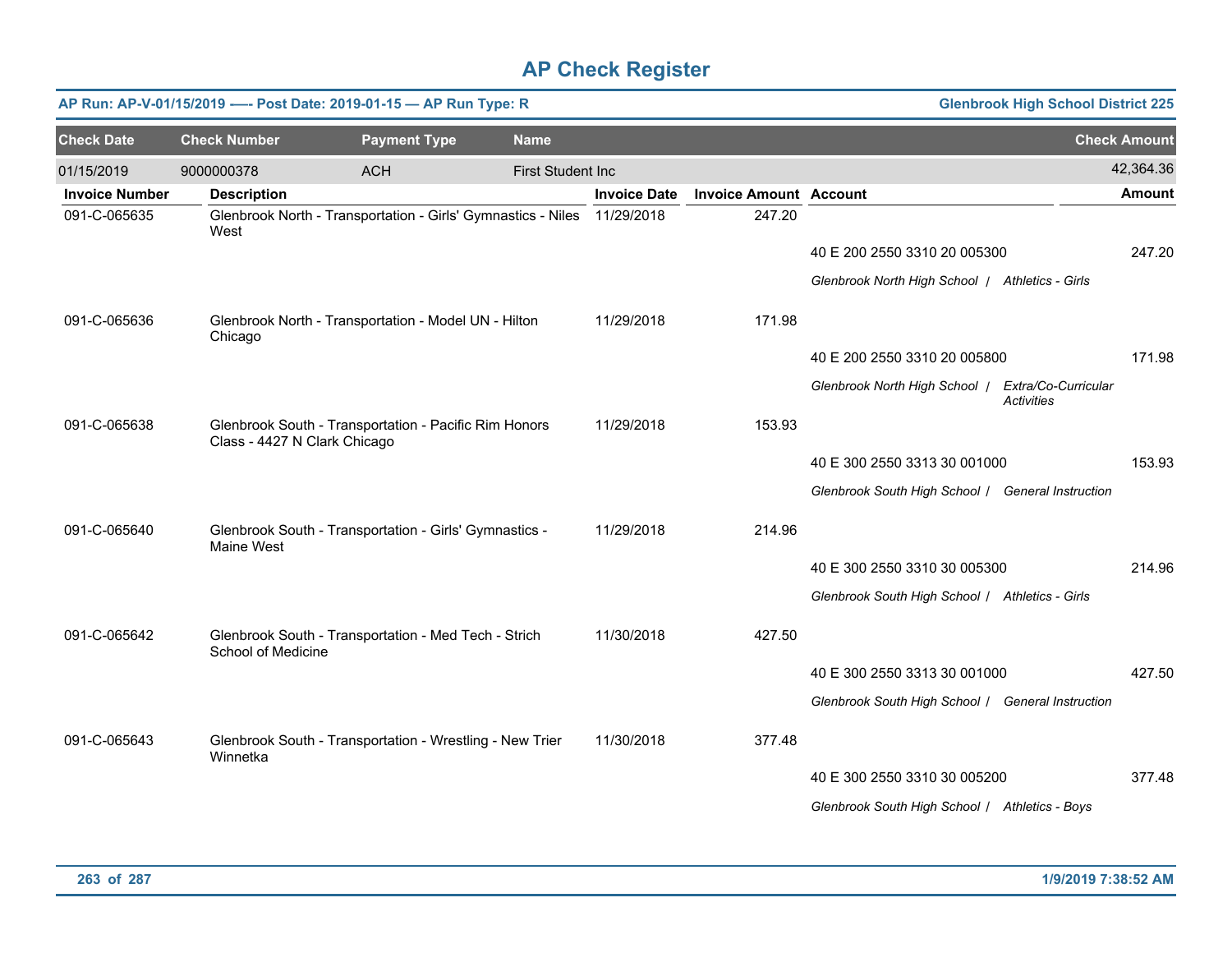|                       |                     | AP Run: AP-V-01/15/2019 ---- Post Date: 2019-01-15 - AP Run Type: R                    |                          |                     | <b>Glenbrook High School District 225</b> |                                                   |                     |  |
|-----------------------|---------------------|----------------------------------------------------------------------------------------|--------------------------|---------------------|-------------------------------------------|---------------------------------------------------|---------------------|--|
| <b>Check Date</b>     | <b>Check Number</b> | <b>Payment Type</b>                                                                    | <b>Name</b>              |                     |                                           |                                                   | <b>Check Amount</b> |  |
| 01/15/2019            | 9000000378          | <b>ACH</b>                                                                             | <b>First Student Inc</b> |                     |                                           |                                                   | 42,364.36           |  |
| <b>Invoice Number</b> | <b>Description</b>  |                                                                                        |                          | <b>Invoice Date</b> | <b>Invoice Amount Account</b>             |                                                   | <b>Amount</b>       |  |
| 091-C-065644          |                     | Glenbrook South - Transportation - Boys' Swim - Deerfield                              |                          | 11/30/2018          | 129.00                                    | 40 E 300 2550 3310 30 005200                      | 129.00              |  |
|                       |                     |                                                                                        |                          |                     |                                           | Glenbrook South High School / Athletics - Boys    |                     |  |
| 091-C-065645          |                     | Glenbrook North - Transportation - Swim - Lyons                                        |                          | 11/30/2018          | 524.34                                    |                                                   |                     |  |
|                       |                     |                                                                                        |                          |                     |                                           | 40 E 200 2550 3310 20 005200                      | 524.34              |  |
|                       |                     |                                                                                        |                          |                     |                                           | Glenbrook North High School   Athletics - Boys    |                     |  |
| 091-C-065646          | West                | Glenbrook North - Transportation - Girls' Basketball - Maine                           |                          | 11/30/2018          | 131.15                                    |                                                   |                     |  |
|                       |                     |                                                                                        |                          |                     |                                           | 40 E 200 2550 3310 20 005300                      | 131.15              |  |
|                       |                     |                                                                                        |                          |                     |                                           | Glenbrook North High School   Athletics - Girls   |                     |  |
| 091-C-065647          | West                | Glenbrook North - Transportation - Girls' Basketball - Maine 11/30/2018                |                          |                     | 141.03                                    |                                                   |                     |  |
|                       |                     |                                                                                        |                          |                     |                                           | 40 E 200 2550 3310 20 005300                      | 141.03              |  |
|                       |                     |                                                                                        |                          |                     |                                           | Glenbrook North High School   Athletics - Girls   |                     |  |
| 091-C-065648          | West                | Glenbrook North - Transportation - Girls' Basketball - Maine 11/30/2018                |                          |                     | 147.05                                    |                                                   |                     |  |
|                       |                     |                                                                                        |                          |                     |                                           | 40 E 200 2550 3310 20 005300                      | 147.05              |  |
|                       |                     |                                                                                        |                          |                     |                                           | Glenbrook North High School   Athletics - Girls   |                     |  |
| 091-C-065650          |                     | Glenbrook South - Transportation - AP American<br>Government - Northwestern Law School |                          | 11/30/2018          | 322.41                                    |                                                   |                     |  |
|                       |                     |                                                                                        |                          |                     |                                           | 40 E 300 2550 3313 30 001000                      | 322.41              |  |
|                       |                     |                                                                                        |                          |                     |                                           | Glenbrook South High School / General Instruction |                     |  |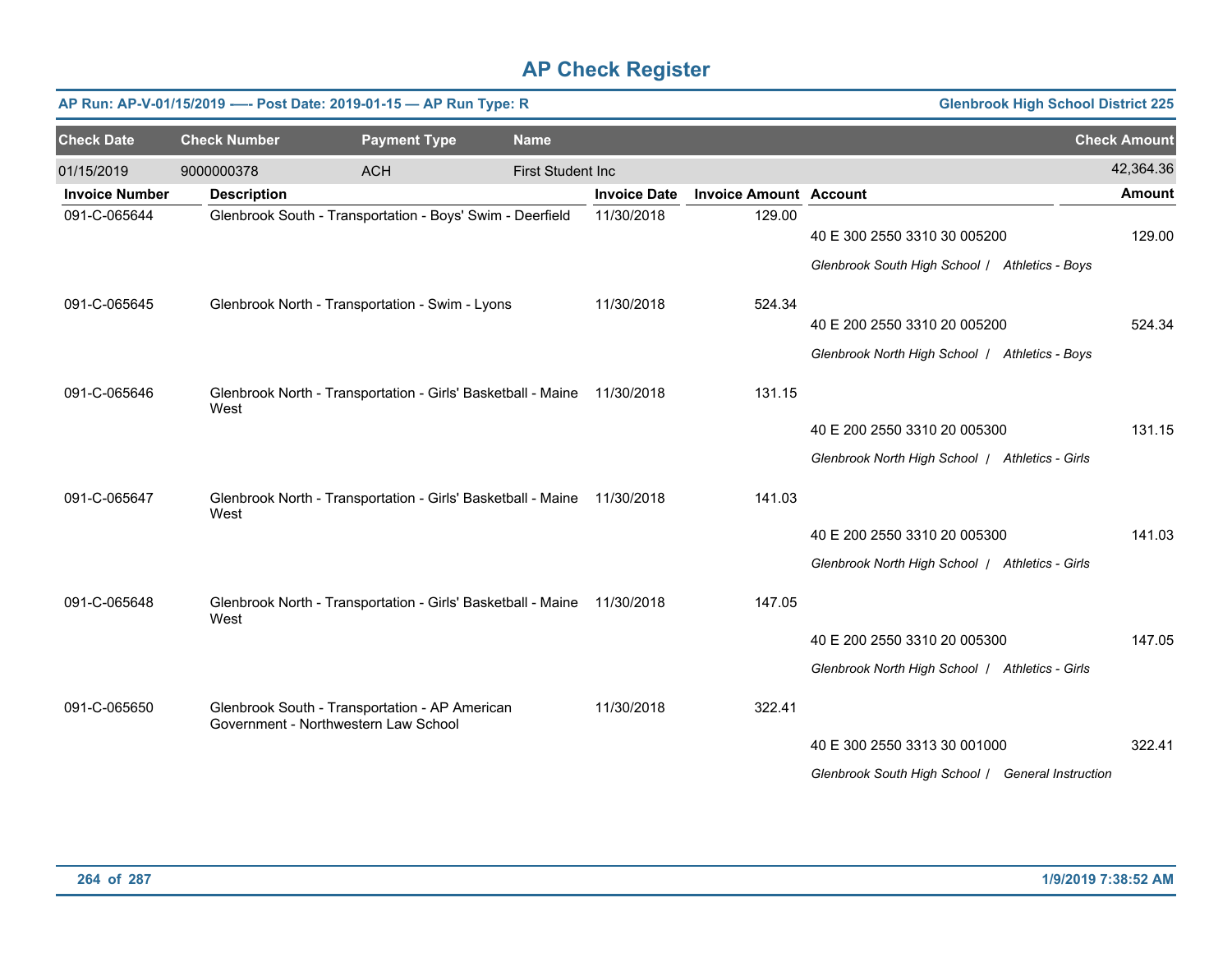|                       |                     | AP Run: AP-V-01/15/2019 ---- Post Date: 2019-01-15 - AP Run Type: R |                          |                     | <b>Glenbrook High School District 225</b> |                                                   |                                          |                     |
|-----------------------|---------------------|---------------------------------------------------------------------|--------------------------|---------------------|-------------------------------------------|---------------------------------------------------|------------------------------------------|---------------------|
| <b>Check Date</b>     | <b>Check Number</b> | <b>Payment Type</b>                                                 | <b>Name</b>              |                     |                                           |                                                   |                                          | <b>Check Amount</b> |
| 01/15/2019            | 9000000378          | <b>ACH</b>                                                          | <b>First Student Inc</b> |                     |                                           |                                                   |                                          | 42,364.36           |
| <b>Invoice Number</b> | <b>Description</b>  |                                                                     |                          | <b>Invoice Date</b> | <b>Invoice Amount Account</b>             |                                                   |                                          | <b>Amount</b>       |
| 091-C-065653          | Hanekamp            | Glenbrook North - Transportation - FACS - NH Scott                  |                          | 11/30/2018          | 129.00                                    |                                                   |                                          |                     |
|                       |                     |                                                                     |                          |                     |                                           | 40 E 200 2550 3313 20 001000                      |                                          | 129.00              |
|                       |                     |                                                                     |                          |                     |                                           | Glenbrook North High School   General Instruction |                                          |                     |
| 091-C-065654          |                     | Glenbrook South - Transportation - Speech - Elk Grove               |                          | 12/01/2018          | 523.13                                    |                                                   |                                          |                     |
|                       |                     |                                                                     |                          |                     |                                           | 40 E 300 1520 3310 30 005835                      |                                          | 523.13              |
|                       |                     |                                                                     |                          |                     |                                           | Glenbrook South High School / Forensics           |                                          |                     |
| 091-C-065655          | Hersey              | Glenbrook North - Transportation - Speech - Elk Grove &             |                          | 12/01/2018          | 505.08                                    |                                                   |                                          |                     |
|                       |                     |                                                                     |                          |                     |                                           | 40 E 200 2550 3310 20 005835                      |                                          | 505.08              |
|                       |                     |                                                                     |                          |                     |                                           | Glenbrook North High School   Forensics           |                                          |                     |
| 091-C-065657          | Conant High School  | Glenbrook South - Transportation - Science Olympiad -               |                          | 12/01/2018          | 515.82                                    |                                                   |                                          |                     |
|                       |                     |                                                                     |                          |                     |                                           | 40 E 300 2550 3310 30 005800                      |                                          | 515.82              |
|                       |                     |                                                                     |                          |                     |                                           | Glenbrook South High School /                     | Extra/Co-Curricular<br><b>Activities</b> |                     |
| 091-C-065658          | <b>Brunswick</b>    | Glenbrook North - Transportation - Bowling - Hawthorn               |                          | 12/01/2018          | 419.12                                    |                                                   |                                          |                     |
|                       |                     |                                                                     |                          |                     |                                           | 40 E 200 2550 3310 20 005200                      |                                          | 419.12              |
|                       |                     |                                                                     |                          |                     |                                           | Glenbrook North High School   Athletics - Boys    |                                          |                     |
| 091-C-065659          | Libertyville        | Glenbrook North - Transportation - Boys' Basketball -               |                          | 12/01/2018          | 200.42                                    |                                                   |                                          |                     |
|                       |                     |                                                                     |                          |                     |                                           | 40 E 200 2550 3310 20 005200                      |                                          | 200.42              |
|                       |                     |                                                                     |                          |                     |                                           | Glenbrook North High School / Athletics - Boys    |                                          |                     |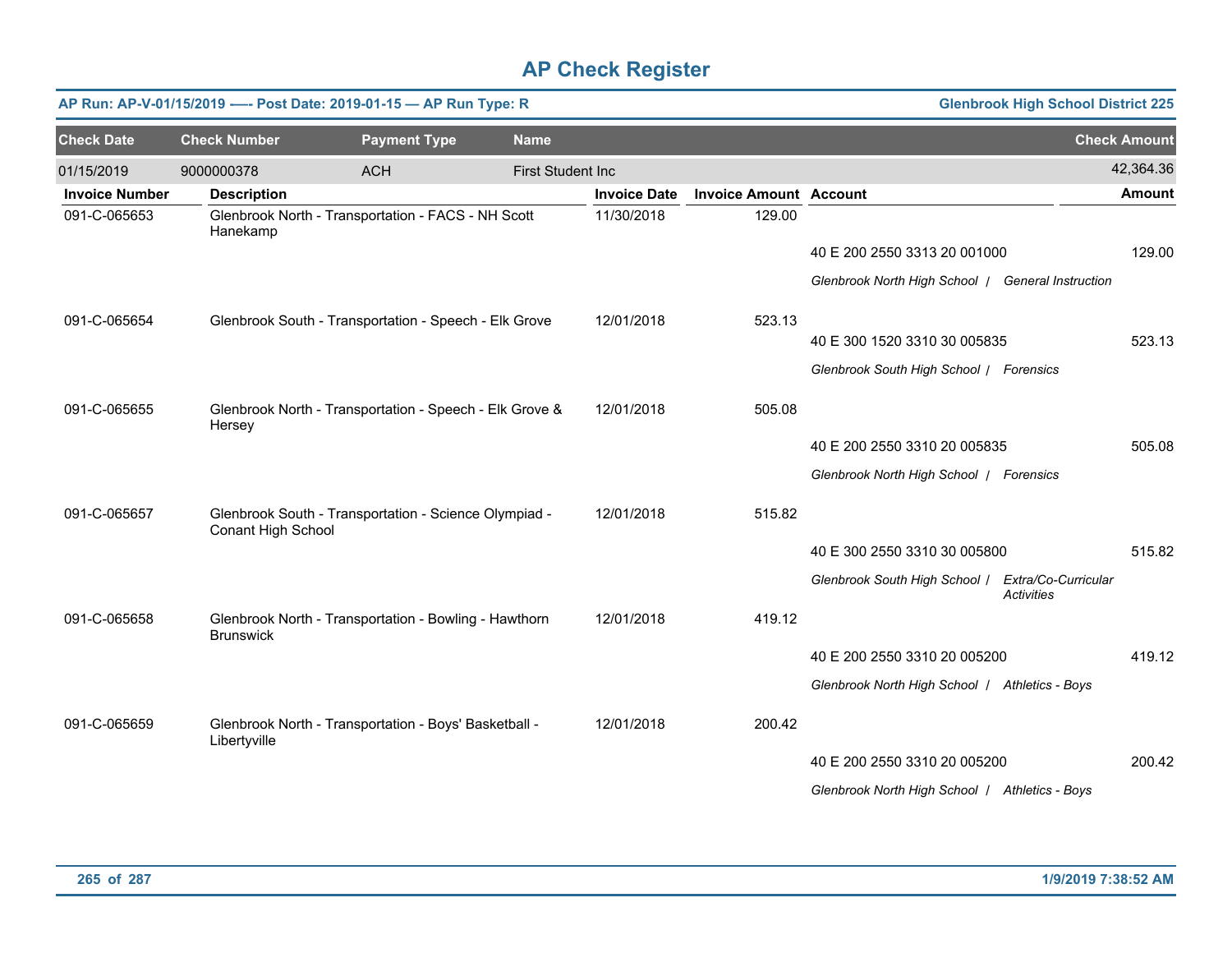|                       |                     | AP Run: AP-V-01/15/2019 ---- Post Date: 2019-01-15 - AP Run Type: R                   |                          |                     |                               | <b>Glenbrook High School District 225</b>         |                                          |                     |
|-----------------------|---------------------|---------------------------------------------------------------------------------------|--------------------------|---------------------|-------------------------------|---------------------------------------------------|------------------------------------------|---------------------|
| <b>Check Date</b>     | <b>Check Number</b> | <b>Payment Type</b>                                                                   | <b>Name</b>              |                     |                               |                                                   |                                          | <b>Check Amount</b> |
| 01/15/2019            | 9000000378          | <b>ACH</b>                                                                            | <b>First Student Inc</b> |                     |                               |                                                   |                                          | 42,364.36           |
| <b>Invoice Number</b> | <b>Description</b>  |                                                                                       |                          | <b>Invoice Date</b> | <b>Invoice Amount Account</b> |                                                   |                                          | <b>Amount</b>       |
| 091-C-065660          | Libertyville        | Glenbrook North - Transportation - Boys' Basketball -                                 |                          | 12/01/2018          | 192.61                        |                                                   |                                          |                     |
|                       |                     |                                                                                       |                          |                     |                               | 40 E 200 2550 3310 20 005200                      |                                          | 192.61              |
|                       |                     |                                                                                       |                          |                     |                               | Glenbrook North High School   Athletics - Boys    |                                          |                     |
| 091-C-065661          | Trier Winnetka      | Glenbrook South - Transportation - Fencing Team - New                                 |                          | 12/01/2018          | 358.08                        |                                                   |                                          |                     |
|                       |                     |                                                                                       |                          |                     |                               | 40 E 300 2550 3310 30 005800                      |                                          | 358.08              |
|                       |                     |                                                                                       |                          |                     |                               | Glenbrook South High School / Extra/Co-Curricular | <b>Activities</b>                        |                     |
| 091-C-065663          |                     | Glenbrook South - Transportation - Model UN Team<br>Conference - From Glenbrook South |                          | 12/02/2018          | 129.00                        |                                                   |                                          |                     |
|                       |                     |                                                                                       |                          |                     |                               | 40 E 300 2550 3310 30 005800                      |                                          | 129.00              |
|                       |                     |                                                                                       |                          |                     |                               | Glenbrook South High School / Extra/Co-Curricular | <b>Activities</b>                        |                     |
| 091-C-065664          | North               | Glenbrook North - Transportation - Model UN - Glenbrook                               |                          | 12/02/2018          | 129.00                        |                                                   |                                          |                     |
|                       |                     |                                                                                       |                          |                     |                               | 40 E 200 2550 3310 20 005800                      |                                          | 129.00              |
|                       |                     |                                                                                       |                          |                     |                               | Glenbrook North High School /                     | Extra/Co-Curricular<br><b>Activities</b> |                     |
| 091-C-065665          |                     | Glenbrook North - Transportation - Cheer - Sandburg                                   |                          | 12/02/2018          | 225.70                        |                                                   |                                          |                     |
|                       |                     |                                                                                       |                          |                     |                               | 40 E 200 2550 3310 20 005300                      |                                          | 225.70              |
|                       |                     |                                                                                       |                          |                     |                               | Glenbrook North High School   Athletics - Girls   |                                          |                     |
| 091-C-065666          |                     | Glenbrook North - Transportation - Cheer - Sandburg                                   |                          | 12/02/2018          | 285.88                        |                                                   |                                          |                     |
|                       |                     |                                                                                       |                          |                     |                               | 40 E 200 2550 3310 20 005300                      |                                          | 285.88              |
|                       |                     |                                                                                       |                          |                     |                               | Glenbrook North High School   Athletics - Girls   |                                          |                     |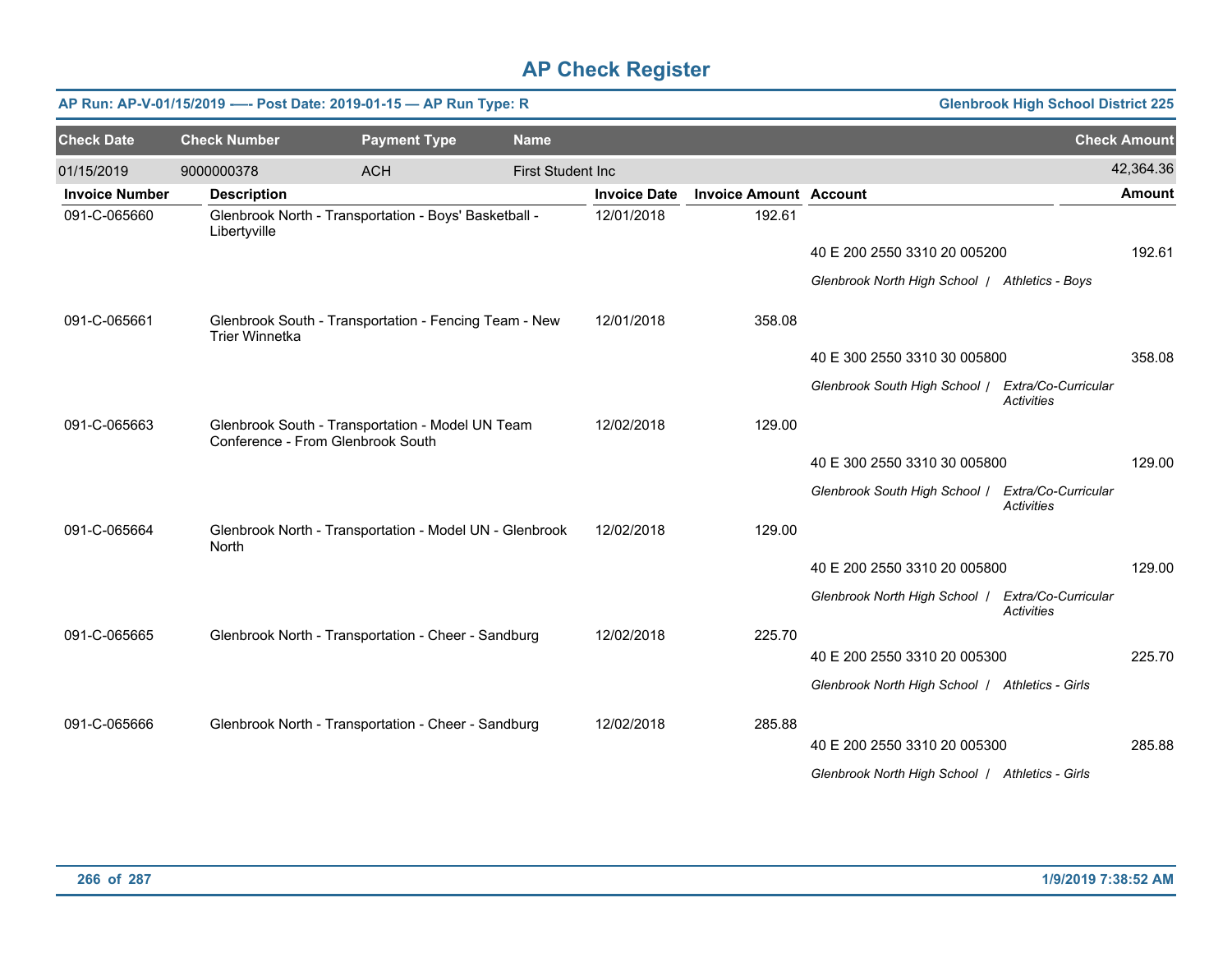|                       |                     | AP Run: AP-V-01/15/2019 ---- Post Date: 2019-01-15 - AP Run Type: R | <b>Glenbrook High School District 225</b> |                     |                               |                                                   |                     |               |
|-----------------------|---------------------|---------------------------------------------------------------------|-------------------------------------------|---------------------|-------------------------------|---------------------------------------------------|---------------------|---------------|
| <b>Check Date</b>     | <b>Check Number</b> | <b>Payment Type</b>                                                 | <b>Name</b>                               |                     |                               |                                                   | <b>Check Amount</b> |               |
| 01/15/2019            | 9000000378          | <b>ACH</b>                                                          | <b>First Student Inc</b>                  |                     |                               |                                                   |                     | 42,364.36     |
| <b>Invoice Number</b> | <b>Description</b>  |                                                                     |                                           | <b>Invoice Date</b> | <b>Invoice Amount Account</b> |                                                   |                     | <b>Amount</b> |
| 091-C-065667          |                     | Glenbrook South - Transportation - Cheer - Barrington               |                                           | 12/02/2018          | 247.20                        | 40 E 300 2550 3310 30 005300                      |                     | 247.20        |
|                       |                     |                                                                     |                                           |                     |                               | Glenbrook South High School / Athletics - Girls   |                     |               |
| 091-C-065670          | Prospect Brunswick  | Glenbrook North - Transportation - Bowling - Mount                  |                                           | 12/03/2018          | 129.00                        |                                                   |                     |               |
|                       |                     |                                                                     |                                           |                     |                               | 40 E 200 2550 3310 20 005200                      |                     | 129.00        |
|                       |                     |                                                                     |                                           |                     |                               | Glenbrook North High School / Athletics - Boys    |                     |               |
| 091-C-065671          |                     | Glenbrook North - Transportation - Bowling - Classic Bowl           |                                           | 12/03/2018          | 149.63                        |                                                   |                     |               |
|                       |                     |                                                                     |                                           |                     |                               | 40 E 200 2550 3310 20 005300                      |                     | 149.63        |
|                       |                     |                                                                     |                                           |                     |                               | Glenbrook North High School   Athletics - Girls   |                     |               |
|                       |                     |                                                                     |                                           |                     |                               |                                                   |                     |               |
| 091-C-065672          | Glenbrook South     | Glenbrook North - Transportation - Girls' Basketball -              |                                           | 12/03/2018          | 129.00                        |                                                   |                     |               |
|                       |                     |                                                                     |                                           |                     |                               | 40 E 200 2550 3310 20 005300                      |                     | 129.00        |
|                       |                     |                                                                     |                                           |                     |                               | Glenbrook North High School   Athletics - Girls   |                     |               |
| 091-C-065674          | Onward House        | Glenbrook South - Transportation - Tutoring Program -               |                                           | 12/04/2018          | 129.00                        |                                                   |                     |               |
|                       |                     |                                                                     |                                           |                     |                               | 40 E 300 2550 3310 30 005800                      |                     | 129.00        |
|                       |                     |                                                                     |                                           |                     |                               | Glenbrook South High School / Extra/Co-Curricular | <b>Activities</b>   |               |
| 091-C-065677          | Evanston            | Glenbrook South - Transportation - Girls' Basketball -              |                                           | 12/04/2018          | 190.03                        |                                                   |                     |               |
|                       |                     |                                                                     |                                           |                     |                               | 40 E 300 2550 3310 30 005300                      |                     | 190.03        |
|                       |                     |                                                                     |                                           |                     |                               | Glenbrook South High School / Athletics - Girls   |                     |               |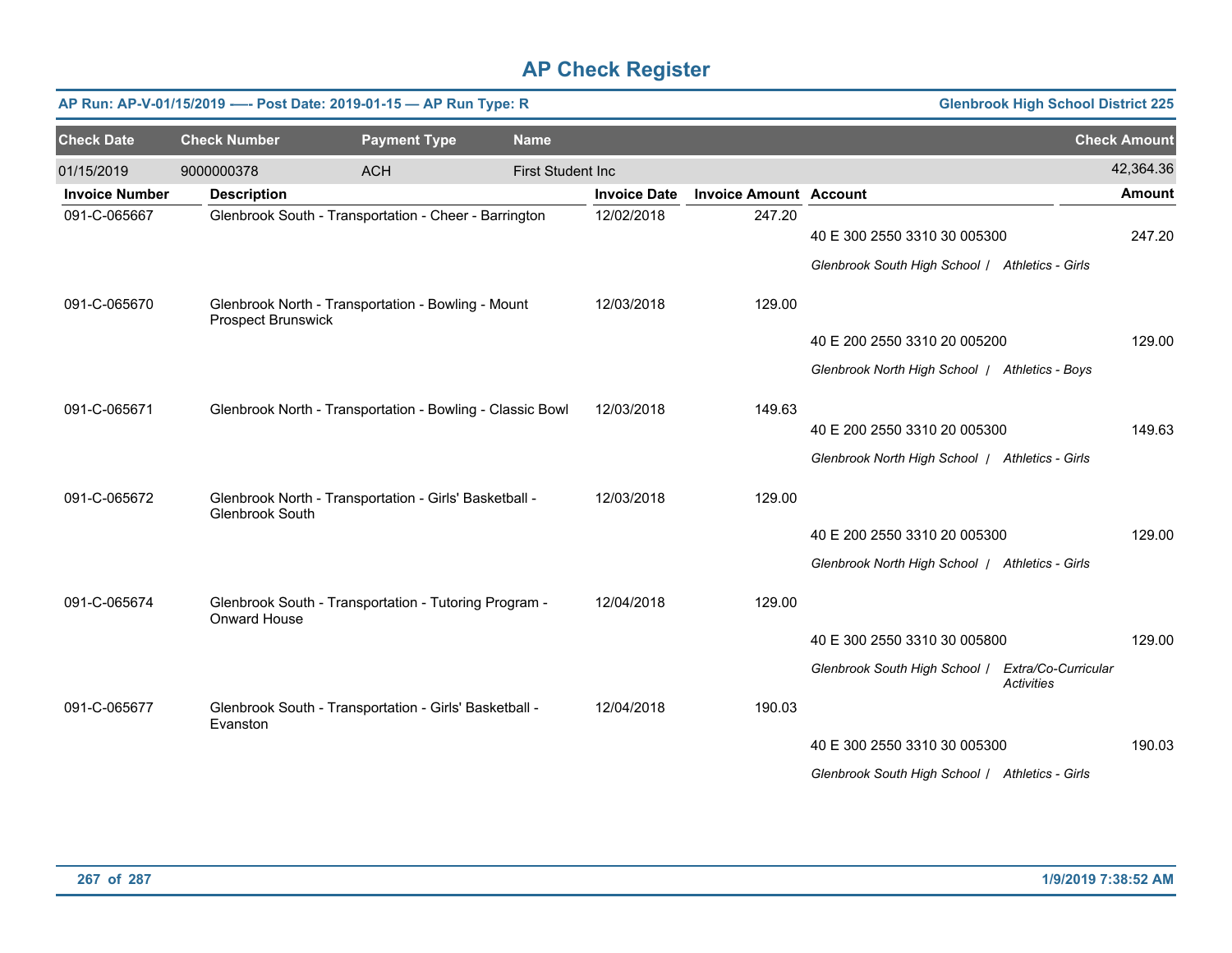|                       | AP Run: AP-V-01/15/2019 ---- Post Date: 2019-01-15 - AP Run Type: R<br><b>Glenbrook High School District 225</b> |                                                                         |                          |                     |                               |                                                                        |                     |  |  |  |  |
|-----------------------|------------------------------------------------------------------------------------------------------------------|-------------------------------------------------------------------------|--------------------------|---------------------|-------------------------------|------------------------------------------------------------------------|---------------------|--|--|--|--|
| <b>Check Date</b>     | <b>Check Number</b>                                                                                              | <b>Payment Type</b>                                                     | <b>Name</b>              |                     |                               |                                                                        | <b>Check Amount</b> |  |  |  |  |
| 01/15/2019            | 9000000378                                                                                                       | <b>ACH</b>                                                              | <b>First Student Inc</b> |                     |                               |                                                                        | 42,364.36           |  |  |  |  |
| <b>Invoice Number</b> | <b>Description</b>                                                                                               |                                                                         |                          | <b>Invoice Date</b> | <b>Invoice Amount Account</b> |                                                                        | <b>Amount</b>       |  |  |  |  |
| 091-C-065678          | Prospect Brunswick                                                                                               | Glenbrook North - Transportation - Bowling - Mount                      |                          | 12/04/2018          | 129.00                        |                                                                        |                     |  |  |  |  |
|                       |                                                                                                                  |                                                                         |                          |                     |                               | 40 E 200 2550 3310 20 005200                                           | 129.00              |  |  |  |  |
|                       |                                                                                                                  |                                                                         |                          |                     |                               | Glenbrook North High School   Athletics - Boys                         |                     |  |  |  |  |
| 091-C-065679          | East                                                                                                             | Glenbrook North - Transportation - Girls' Basketball - Maine 12/04/2018 |                          |                     | 146.19                        |                                                                        |                     |  |  |  |  |
|                       |                                                                                                                  |                                                                         |                          |                     |                               | 40 E 200 2550 3310 20 005300                                           | 146.19              |  |  |  |  |
|                       |                                                                                                                  |                                                                         |                          |                     |                               | Glenbrook North High School   Athletics - Girls                        |                     |  |  |  |  |
| 091-C-065680          | East                                                                                                             | Glenbrook North - Transportation - Girls' Basketball - Maine 12/04/2018 |                          |                     | 171.98                        |                                                                        |                     |  |  |  |  |
|                       |                                                                                                                  |                                                                         |                          |                     |                               | 40 E 200 2550 3310 20 005300                                           | 171.98              |  |  |  |  |
|                       |                                                                                                                  |                                                                         |                          |                     |                               | Glenbrook North High School   Athletics - Girls                        |                     |  |  |  |  |
| 091-C-065681          | West                                                                                                             | Glenbrook South - Transportation - Girls' Gymnastics - Niles 12/04/2018 |                          |                     | 193.47                        |                                                                        |                     |  |  |  |  |
|                       |                                                                                                                  |                                                                         |                          |                     |                               | 40 E 300 2550 3310 30 005300                                           | 193.47              |  |  |  |  |
|                       |                                                                                                                  |                                                                         |                          |                     |                               | Glenbrook South High School / Athletics - Girls                        |                     |  |  |  |  |
| 091-C-065682          | Katzenmaier                                                                                                      | Glenbrook North - Transportation - All Stars - AJ                       |                          | 12/05/2018          | 134.00                        |                                                                        |                     |  |  |  |  |
|                       |                                                                                                                  |                                                                         |                          |                     |                               | 40 E 200 2550 3310 20 005800                                           | 134.00              |  |  |  |  |
|                       |                                                                                                                  |                                                                         |                          |                     |                               | Glenbrook North High School   Extra/Co-Curricular<br><b>Activities</b> |                     |  |  |  |  |
| 091-C-065683          | Prospect Brunswick                                                                                               | Glenbrook North - Transportation - Bowling - Mount                      |                          | 12/05/2018          | 129.00                        |                                                                        |                     |  |  |  |  |
|                       |                                                                                                                  |                                                                         |                          |                     |                               | 40 E 200 2550 3310 20 005200                                           | 129.00              |  |  |  |  |
|                       |                                                                                                                  |                                                                         |                          |                     |                               | Glenbrook North High School   Athletics - Boys                         |                     |  |  |  |  |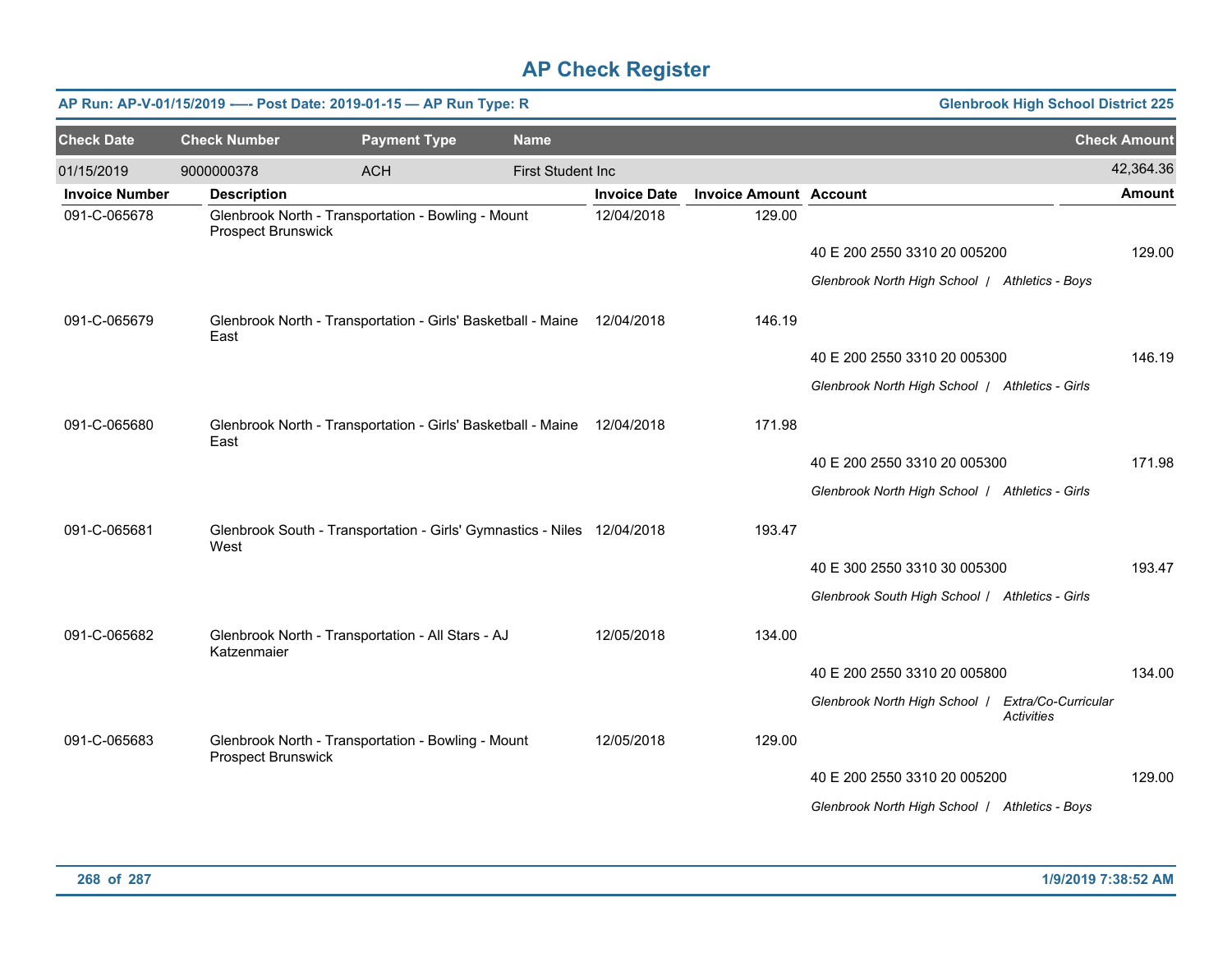|                       | AP Run: AP-V-01/15/2019 ---- Post Date: 2019-01-15 - AP Run Type: R |                                                              | <b>Glenbrook High School District 225</b> |                     |                               |                                                     |                     |
|-----------------------|---------------------------------------------------------------------|--------------------------------------------------------------|-------------------------------------------|---------------------|-------------------------------|-----------------------------------------------------|---------------------|
| <b>Check Date</b>     | <b>Check Number</b>                                                 | <b>Payment Type</b>                                          | <b>Name</b>                               |                     |                               |                                                     | <b>Check Amount</b> |
| 01/15/2019            | 9000000378                                                          | <b>ACH</b>                                                   | <b>First Student Inc</b>                  |                     |                               |                                                     | 42,364.36           |
| <b>Invoice Number</b> | <b>Description</b>                                                  |                                                              |                                           | <b>Invoice Date</b> | <b>Invoice Amount Account</b> |                                                     | <b>Amount</b>       |
| 091-C-065684          | Deerfield                                                           | Glenbrook North - Transportation - Girls' Gymnastics -       |                                           | 12/05/2018          | 224.85                        |                                                     |                     |
|                       |                                                                     |                                                              |                                           |                     |                               | 40 E 200 2550 3310 20 005300                        | 224.85              |
|                       |                                                                     |                                                              |                                           |                     |                               | Glenbrook North High School   Athletics - Girls     |                     |
| 091-C-065691          | <b>Prospect Brunswick</b>                                           | Glenbrook North - Transportation - Bowling - Mount           |                                           | 12/06/2018          | 129.00                        |                                                     |                     |
|                       |                                                                     |                                                              |                                           |                     |                               | 40 E 200 2550 3310 20 005200                        | 129.00              |
|                       |                                                                     |                                                              |                                           |                     |                               | Glenbrook North High School   Athletics - Boys      |                     |
| 091-C-065693          |                                                                     | Glenbrook North - Transportation - Music - Glenview Club     |                                           | 12/06/2018          | 129.00                        |                                                     |                     |
|                       |                                                                     |                                                              |                                           |                     |                               | 40 E 200 2550 3310 20 001045                        | 129.00              |
|                       |                                                                     |                                                              |                                           |                     |                               | Glenbrook North High School / Music/Performing Arts |                     |
| 091-C-065696          | North                                                               | Glenbrook South - Transportation - Girls' Basketball - Niles |                                           | 12/07/2018          | 147.73                        |                                                     |                     |
|                       |                                                                     |                                                              |                                           |                     |                               | 40 E 300 2550 3310 30 005300                        | 147.73              |
|                       |                                                                     |                                                              |                                           |                     |                               | Glenbrook South High School / Athletics - Girls     |                     |
| 091-C-065697          | North                                                               | Glenbrook South - Transportation - Girls' Basketball - Niles |                                           | 12/07/2018          | 137.18                        |                                                     |                     |
|                       |                                                                     |                                                              |                                           |                     |                               | 40 E 300 2550 3310 30 005300                        | 137.18              |
|                       |                                                                     |                                                              |                                           |                     |                               | Glenbrook South High School / Athletics - Girls     |                     |
| 091-C-065702          |                                                                     | Glenbrook South - Transportation - Guitar Lab - Sam Ash      |                                           | 12/07/2018          | 137.18                        |                                                     |                     |
|                       |                                                                     |                                                              |                                           |                     |                               | 40 E 300 2550 3313 30 001000                        | 137.18              |
|                       |                                                                     |                                                              |                                           |                     |                               | Glenbrook South High School / General Instruction   |                     |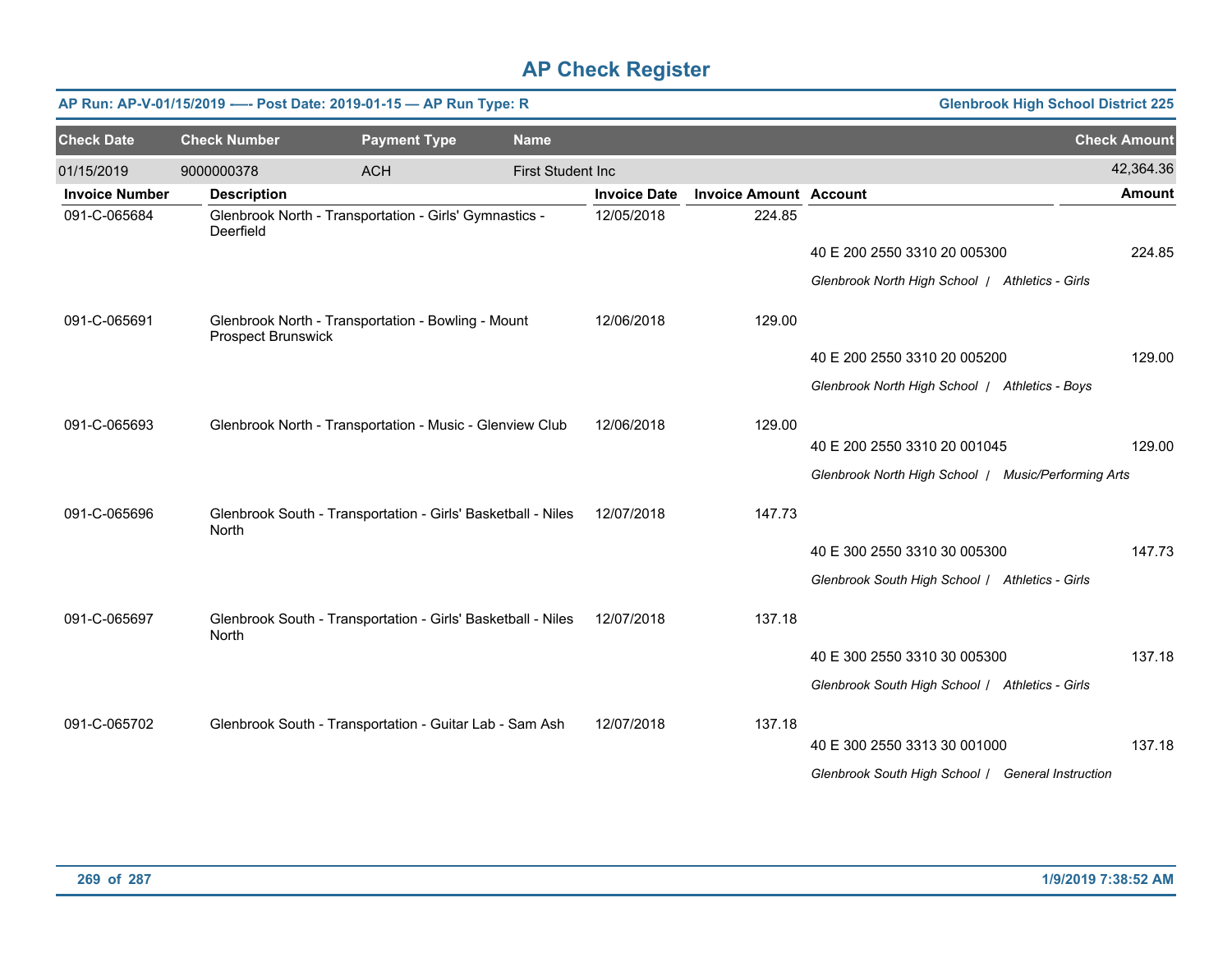|                       | AP Run: AP-V-01/15/2019 ---- Post Date: 2019-01-15 - AP Run Type: R |                                                       |                                                           |                     | <b>Glenbrook High School District 225</b> |                                                   |                   |                     |
|-----------------------|---------------------------------------------------------------------|-------------------------------------------------------|-----------------------------------------------------------|---------------------|-------------------------------------------|---------------------------------------------------|-------------------|---------------------|
| <b>Check Date</b>     | <b>Check Number</b>                                                 | <b>Payment Type</b>                                   | <b>Name</b>                                               |                     |                                           |                                                   |                   | <b>Check Amount</b> |
| 01/15/2019            | 9000000378                                                          | <b>ACH</b>                                            | <b>First Student Inc</b>                                  |                     |                                           |                                                   |                   | 42,364.36           |
| <b>Invoice Number</b> | <b>Description</b>                                                  |                                                       |                                                           | <b>Invoice Date</b> | <b>Invoice Amount Account</b>             |                                                   |                   | <b>Amount</b>       |
| 091-C-065703          | of America - DeVry University                                       |                                                       | Glenbrook South - Transportation - Business Professionals | 12/07/2018          | 353.59                                    |                                                   |                   |                     |
|                       |                                                                     |                                                       |                                                           |                     |                                           | 40 E 300 2550 3310 30 005800                      |                   | 353.59              |
|                       |                                                                     |                                                       |                                                           |                     |                                           | Glenbrook South High School / Extra/Co-Curricular | <b>Activities</b> |                     |
| 091-C-065709          |                                                                     |                                                       | Glenbrook South - Transportation - Wrestling - Evanston   | 12/07/2018          | 370.18                                    |                                                   |                   |                     |
|                       |                                                                     |                                                       |                                                           |                     |                                           | 40 E 300 2550 3310 30 005200                      |                   | 370.18              |
|                       |                                                                     |                                                       |                                                           |                     |                                           | Glenbrook South High School / Athletics - Boys    |                   |                     |
| 091-C-065710          | School                                                              |                                                       | Glenbrook South - Transportation - Speech - Palatine High | 12/08/2018          | 450.38                                    |                                                   |                   |                     |
|                       |                                                                     |                                                       |                                                           |                     |                                           | 40 E 300 1520 3310 30 005835                      |                   | 450.38              |
|                       |                                                                     |                                                       |                                                           |                     |                                           | Glenbrook South High School / Forensics           |                   |                     |
| 091-C-065712          |                                                                     |                                                       | Glenbrook South - Transportation - Wrestling - Deerfield  | 12/08/2018          | 316.57                                    |                                                   |                   |                     |
|                       |                                                                     |                                                       |                                                           |                     |                                           | 40 E 300 2550 3310 30 005200                      |                   | 316.57              |
|                       |                                                                     |                                                       |                                                           |                     |                                           | Glenbrook South High School / Athletics - Boys    |                   |                     |
|                       |                                                                     |                                                       |                                                           |                     |                                           |                                                   |                   |                     |
| 091-C-065713          | Glenbrook North                                                     | Glenbrook South - Transportation - Boys' Basketball - |                                                           | 12/08/2018          | 182.77                                    |                                                   |                   |                     |
|                       |                                                                     |                                                       |                                                           |                     |                                           | 40 E 300 2550 3310 30 005200                      |                   | 182.77              |
|                       |                                                                     |                                                       |                                                           |                     |                                           | Glenbrook South High School / Athletics - Boys    |                   |                     |
| 091-C-065714          | <b>Glenbrook North</b>                                              | Glenbrook South - Transportation - Boys' Basketball - |                                                           | 12/08/2018          | 126.63                                    |                                                   |                   |                     |
|                       |                                                                     |                                                       |                                                           |                     |                                           | 40 E 300 2550 3310 30 005200                      |                   | 126.63              |
|                       |                                                                     |                                                       |                                                           |                     |                                           | Glenbrook South High School / Athletics - Boys    |                   |                     |
|                       |                                                                     |                                                       |                                                           |                     |                                           |                                                   |                   |                     |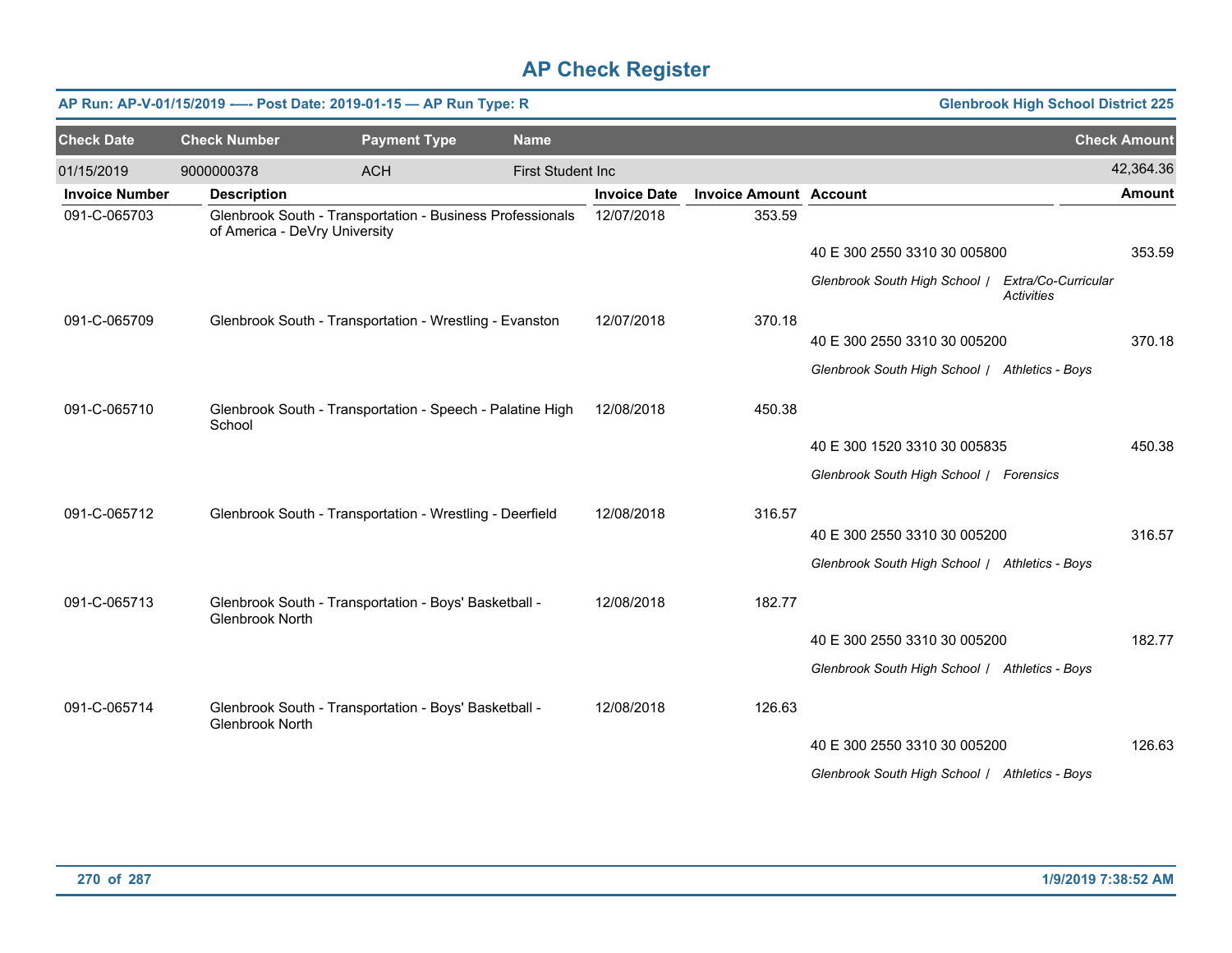|                       |                     | AP Run: AP-V-01/15/2019 ---- Post Date: 2019-01-15 - AP Run Type: R  |                          |                     | <b>Glenbrook High School District 225</b> |                                                   |                     |  |
|-----------------------|---------------------|----------------------------------------------------------------------|--------------------------|---------------------|-------------------------------------------|---------------------------------------------------|---------------------|--|
| <b>Check Date</b>     | <b>Check Number</b> | <b>Payment Type</b>                                                  | <b>Name</b>              |                     |                                           |                                                   | <b>Check Amount</b> |  |
| 01/15/2019            | 9000000378          | <b>ACH</b>                                                           | <b>First Student Inc</b> |                     |                                           |                                                   | 42,364.36           |  |
| <b>Invoice Number</b> | <b>Description</b>  |                                                                      |                          | <b>Invoice Date</b> | <b>Invoice Amount Account</b>             |                                                   | <b>Amount</b>       |  |
| 091-C-065715          |                     | Glenbrook South - Transportation - Boys' Swim - Deerfield            |                          | 12/08/2018          | 176.02                                    | 40 E 300 2550 3310 30 005200                      | 176.02              |  |
|                       |                     |                                                                      |                          |                     |                                           | Glenbrook South High School / Athletics - Boys    |                     |  |
| 091-C-065716          | North               | Glenbrook South - Transportation - Boys' Swim - Glenbrook 12/08/2018 |                          |                     | 168.84                                    |                                                   |                     |  |
|                       |                     |                                                                      |                          |                     |                                           | 40 E 300 2550 3310 30 005200                      | 168.84              |  |
|                       |                     |                                                                      |                          |                     |                                           | Glenbrook South High School / Athletics - Boys    |                     |  |
| 091-C-065726          |                     | Glenbrook South - Transportation - Cheer - Stevenson                 |                          | 12/09/2018          | 300.27                                    |                                                   |                     |  |
|                       |                     |                                                                      |                          |                     |                                           | 40 E 300 2550 3310 30 005300                      | 300.27              |  |
|                       |                     |                                                                      |                          |                     |                                           | Glenbrook South High School / Athletics - Girls   |                     |  |
| 091-C-065729          | Center              | Glenbrook South - Transportation - Marketing 161 - United            |                          | 12/10/2018          | 222.27                                    |                                                   |                     |  |
|                       |                     |                                                                      |                          |                     |                                           | 40 E 300 2550 3313 30 001000                      | 222.27              |  |
|                       |                     |                                                                      |                          |                     |                                           | Glenbrook South High School / General Instruction |                     |  |
| 091-C-065734          | Onward House        | Glenbrook South - Transportation - Tutoring Program -                |                          | 12/11/2018          | 126.63                                    |                                                   |                     |  |
|                       |                     |                                                                      |                          |                     |                                           | 40 E 300 2550 3313 30 001000                      | 126.63              |  |
|                       |                     |                                                                      |                          |                     |                                           | Glenbrook South High School / General Instruction |                     |  |
| 091-C-065739          | Deerfield           | Glenbrook South - Transportation - Girls' Basketball -               |                          | 12/11/2018          | 168.84                                    |                                                   |                     |  |
|                       |                     |                                                                      |                          |                     |                                           | 40 E 300 2550 3310 30 005300                      | 168.84              |  |
|                       |                     |                                                                      |                          |                     |                                           | Glenbrook South High School / Athletics - Girls   |                     |  |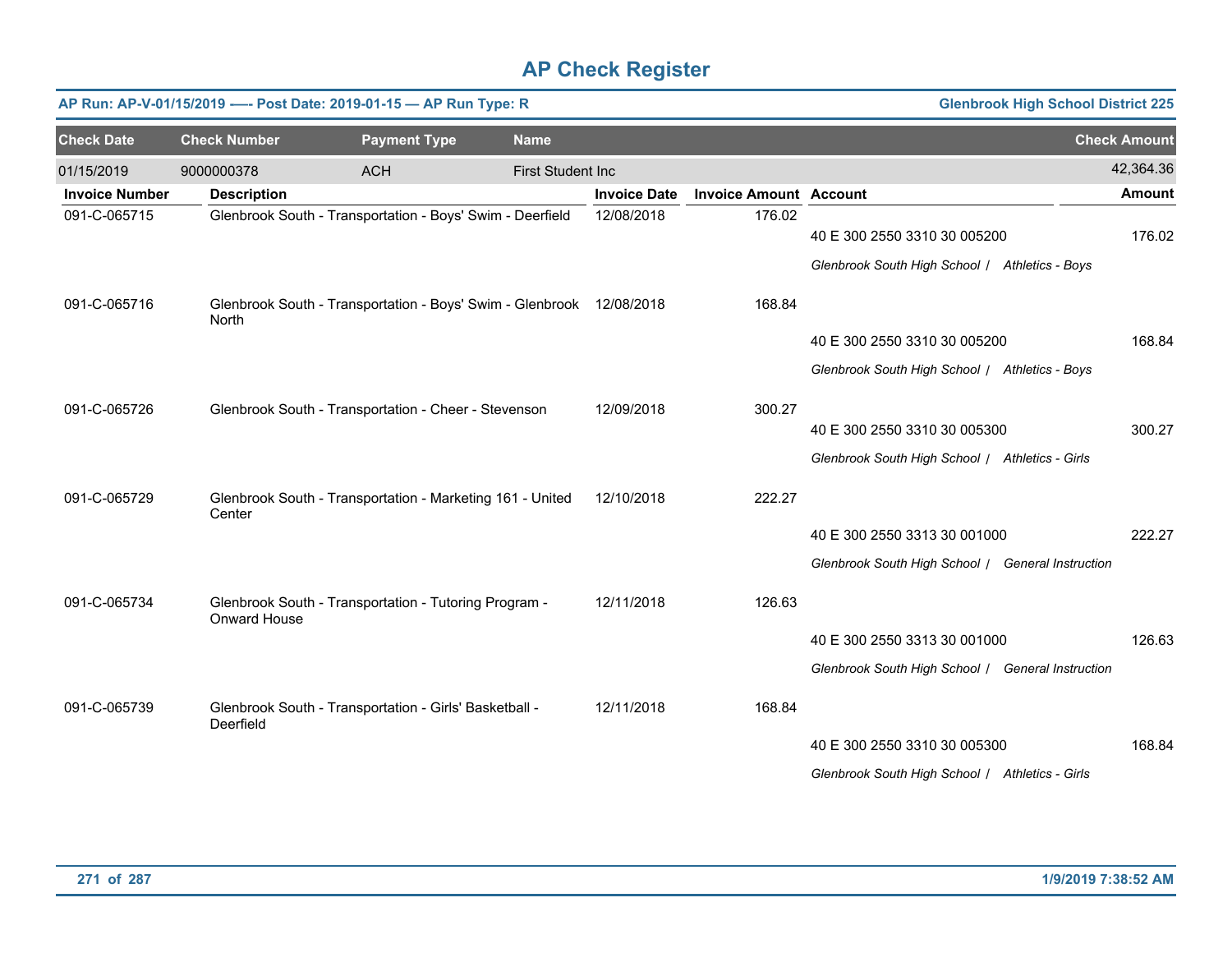|                       |                              | AP Run: AP-V-01/15/2019 ---- Post Date: 2019-01-15 - AP Run Type: R                     |                          |                     |                               |                                                   | <b>Glenbrook High School District 225</b> |                     |
|-----------------------|------------------------------|-----------------------------------------------------------------------------------------|--------------------------|---------------------|-------------------------------|---------------------------------------------------|-------------------------------------------|---------------------|
| <b>Check Date</b>     | <b>Check Number</b>          | <b>Payment Type</b>                                                                     | <b>Name</b>              |                     |                               |                                                   |                                           | <b>Check Amount</b> |
| 01/15/2019            | 9000000378                   | <b>ACH</b>                                                                              | <b>First Student Inc</b> |                     |                               |                                                   |                                           | 42,364.36           |
| <b>Invoice Number</b> | <b>Description</b>           |                                                                                         |                          | <b>Invoice Date</b> | <b>Invoice Amount Account</b> |                                                   |                                           | <b>Amount</b>       |
| 091-C-065740          | Deerfield                    | Glenbrook South - Transportation - Girls' Basketball -                                  |                          | 12/11/2018          | 190.37                        |                                                   |                                           |                     |
|                       |                              |                                                                                         |                          |                     |                               | 40 E 300 2550 3310 30 005300                      |                                           | 190.37              |
|                       |                              |                                                                                         |                          |                     |                               | Glenbrook South High School / Athletics - Girls   |                                           |                     |
| 091-C-065745          | <b>Restoration Hardware</b>  | Glenbrook South - Transportation - Interior Design -                                    |                          | 12/11/2018          | 274.37                        |                                                   |                                           |                     |
|                       |                              |                                                                                         |                          |                     |                               | 40 E 300 2550 3313 30 001000                      |                                           | 274.37              |
|                       |                              |                                                                                         |                          |                     |                               | Glenbrook South High School / General Instruction |                                           |                     |
| 091-C-065746          | <b>Hawthorn Mall</b>         | Glenbrook South - Transportation - Circle of Friends -                                  |                          | 12/11/2018          | 194.17                        |                                                   |                                           |                     |
|                       |                              |                                                                                         |                          |                     |                               | 40 E 300 2550 3310 30 005800                      |                                           | 194.17              |
|                       |                              |                                                                                         |                          |                     |                               | Glenbrook South High School   Extra/Co-Curricular | <b>Activities</b>                         |                     |
| 091-C-065749          |                              | Glenbrook South - Transportation - Urban Studies -<br>Millennium Park & Thompson Center |                          | 12/11/2018          | 569.84                        |                                                   |                                           |                     |
|                       |                              |                                                                                         |                          |                     |                               | 40 E 300 2550 3313 30 001000                      |                                           | 569.84              |
|                       |                              |                                                                                         |                          |                     |                               | Glenbrook South High School / General Instruction |                                           |                     |
| 091-C-065750          | Marketplace                  | Glenbrook South - Transportation - Japanese 163 - Mitsuwa 12/11/2018                    |                          |                     | 147.73                        |                                                   |                                           |                     |
|                       |                              |                                                                                         |                          |                     |                               | 40 E 300 2550 3313 30 001000                      |                                           | 147.73              |
|                       |                              |                                                                                         |                          |                     |                               | Glenbrook South High School / General Instruction |                                           |                     |
| 091-C-065756          | Museum of Science & Industry | Glenbrook South - Transportation - German 263/273 -                                     |                          | 12/12/2018          | 306.02                        |                                                   |                                           |                     |
|                       |                              |                                                                                         |                          |                     |                               | 40 E 300 2550 3313 30 001000                      |                                           | 306.02              |
|                       |                              |                                                                                         |                          |                     |                               | Glenbrook South High School / General Instruction |                                           |                     |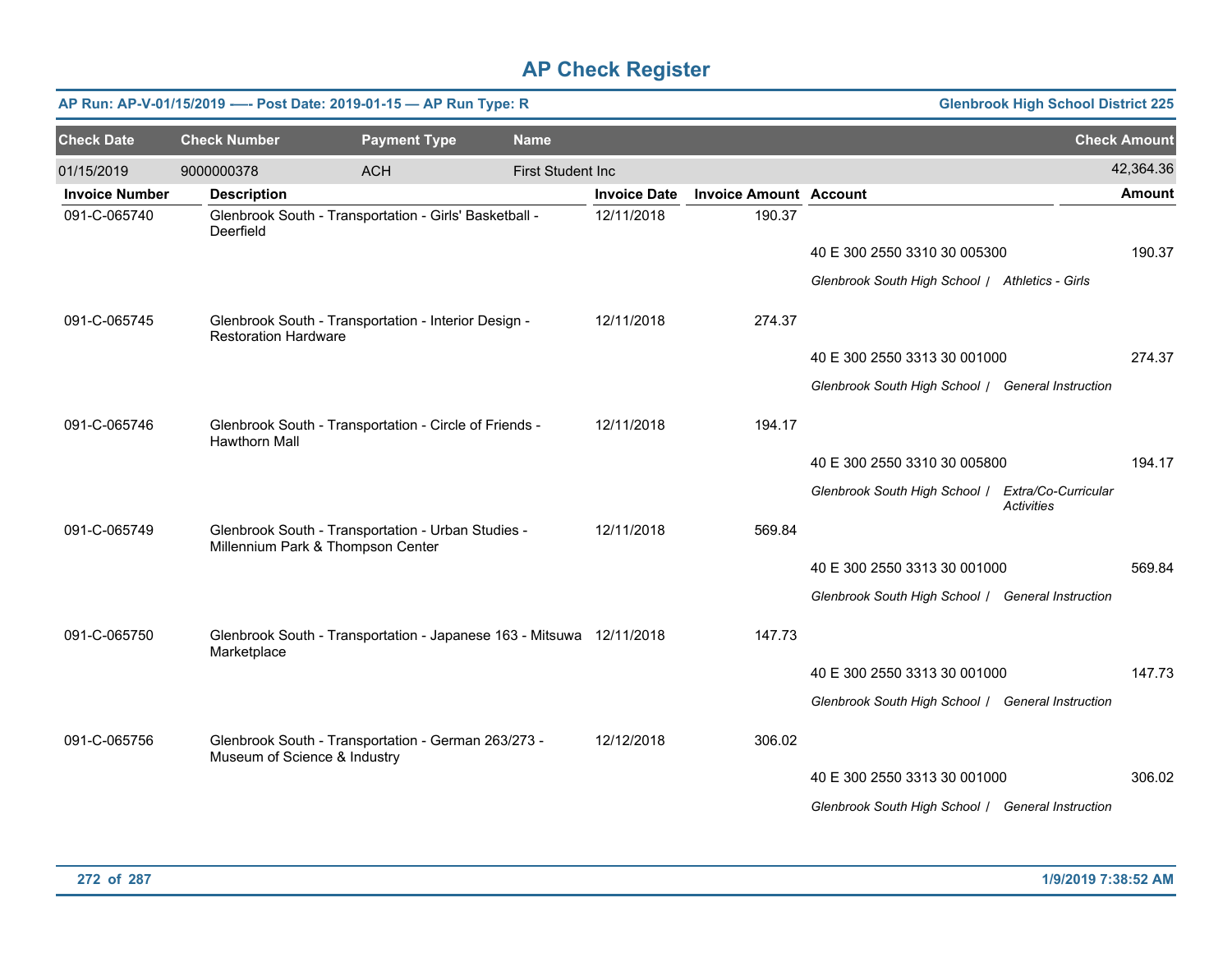|                       | AP Run: AP-V-01/15/2019 ---- Post Date: 2019-01-15 - AP Run Type: R<br><b>Glenbrook High School District 225</b> |                                                                                              |                          |                     |                               |                                                   |                                          |                     |  |  |  |
|-----------------------|------------------------------------------------------------------------------------------------------------------|----------------------------------------------------------------------------------------------|--------------------------|---------------------|-------------------------------|---------------------------------------------------|------------------------------------------|---------------------|--|--|--|
| <b>Check Date</b>     | <b>Check Number</b>                                                                                              | <b>Payment Type</b>                                                                          | <b>Name</b>              |                     |                               |                                                   |                                          | <b>Check Amount</b> |  |  |  |
| 01/15/2019            | 9000000378                                                                                                       | <b>ACH</b>                                                                                   | <b>First Student Inc</b> |                     |                               |                                                   |                                          | 42,364.36           |  |  |  |
| <b>Invoice Number</b> | <b>Description</b>                                                                                               |                                                                                              |                          | <b>Invoice Date</b> | <b>Invoice Amount Account</b> |                                                   |                                          | <b>Amount</b>       |  |  |  |
| 091-C-065757          |                                                                                                                  | Glenbrook South - Transportation - Urban Studies -<br>Millennium Park & Thompson Center      |                          | 12/12/2018          | 293.36                        |                                                   |                                          |                     |  |  |  |
|                       |                                                                                                                  |                                                                                              |                          |                     |                               | 40 E 300 2550 3313 30 001000                      |                                          | 293.36              |  |  |  |
|                       |                                                                                                                  |                                                                                              |                          |                     |                               | Glenbrook South High School / General Instruction |                                          |                     |  |  |  |
| 091-C-065765          |                                                                                                                  | Glenbrook South - Transportation - French Club - 50 W<br>Washington & 50 Ida B Wells Chicago |                          | 12/13/2018          | 281.54                        |                                                   |                                          |                     |  |  |  |
|                       |                                                                                                                  |                                                                                              |                          |                     |                               | 40 E 300 2550 3310 30 005800                      |                                          | 281.54              |  |  |  |
|                       |                                                                                                                  |                                                                                              |                          |                     |                               | Glenbrook South High School   Extra/Co-Curricular | <b>Activities</b>                        |                     |  |  |  |
| 091-C-065767          |                                                                                                                  | Glenbrook South - Transportation - Math Team - Evanston                                      |                          | 12/13/2018          | 221.60                        |                                                   |                                          |                     |  |  |  |
|                       |                                                                                                                  |                                                                                              |                          |                     |                               | 40 E 300 2550 3310 30 005800                      |                                          | 221.60              |  |  |  |
|                       |                                                                                                                  |                                                                                              |                          |                     |                               | Glenbrook South High School   Extra/Co-Curricular | <b>Activities</b>                        |                     |  |  |  |
| 091-C-065768          |                                                                                                                  | Glenbrook South - Transportation - Boys' Swim - Niles North 12/14/2018                       |                          |                     | 307.71                        |                                                   |                                          |                     |  |  |  |
|                       |                                                                                                                  |                                                                                              |                          |                     |                               | 40 E 300 2550 3310 30 005200                      |                                          | 307.71              |  |  |  |
|                       |                                                                                                                  |                                                                                              |                          |                     |                               | Glenbrook South High School / Athletics - Boys    |                                          |                     |  |  |  |
| 091-C-065771          | Northbrook Covenant Church                                                                                       | Glenbrook South - Transportation - Student to Student -                                      |                          | 12/14/2018          | 622.60                        |                                                   |                                          |                     |  |  |  |
|                       |                                                                                                                  |                                                                                              |                          |                     |                               | 40 E 300 2550 3310 30 005800                      |                                          | 622.60              |  |  |  |
|                       |                                                                                                                  |                                                                                              |                          |                     |                               | Glenbrook South High School /                     | Extra/Co-Curricular<br><b>Activities</b> |                     |  |  |  |
| 091-C-065772          | School                                                                                                           | Glenbrook South - Transportation - Concert Band - Kirk                                       |                          | 12/14/2018          | 197.12                        |                                                   |                                          |                     |  |  |  |
|                       |                                                                                                                  |                                                                                              |                          |                     |                               | 40 E 300 2550 3310 30 005800                      |                                          | 197.12              |  |  |  |
|                       |                                                                                                                  |                                                                                              |                          |                     |                               | Glenbrook South High School /                     | Extra/Co-Curricular<br>Activities        |                     |  |  |  |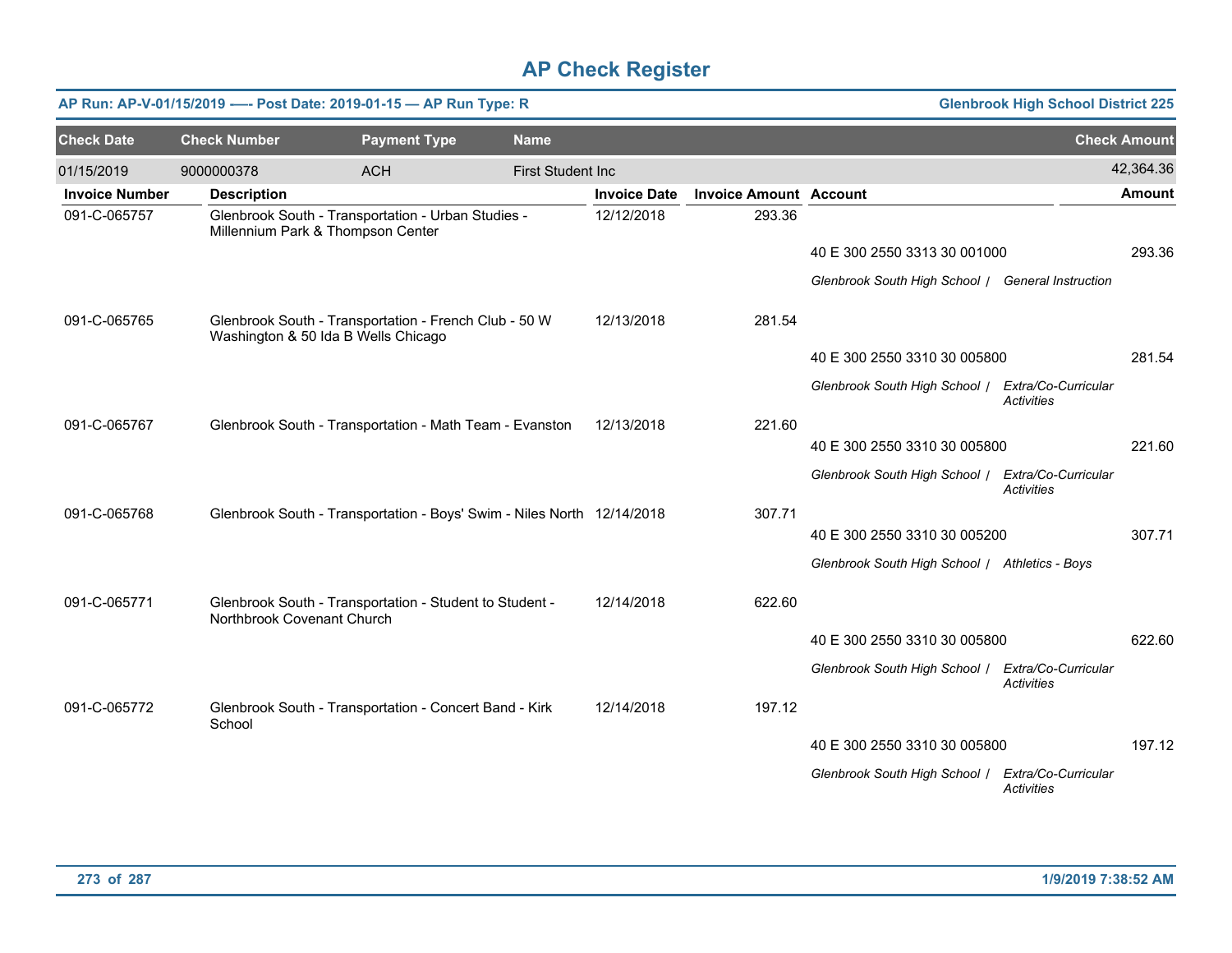|                       |                     | AP Run: AP-V-01/15/2019 ---- Post Date: 2019-01-15 - AP Run Type: R                                   |                          |                     | <b>Glenbrook High School District 225</b> |                                                   |                   |                     |
|-----------------------|---------------------|-------------------------------------------------------------------------------------------------------|--------------------------|---------------------|-------------------------------------------|---------------------------------------------------|-------------------|---------------------|
| <b>Check Date</b>     | <b>Check Number</b> | <b>Payment Type</b>                                                                                   | <b>Name</b>              |                     |                                           |                                                   |                   | <b>Check Amount</b> |
| 01/15/2019            | 9000000378          | <b>ACH</b>                                                                                            | <b>First Student Inc</b> |                     |                                           |                                                   |                   | 42,364.36           |
| <b>Invoice Number</b> | <b>Description</b>  |                                                                                                       |                          | <b>Invoice Date</b> | <b>Invoice Amount Account</b>             |                                                   |                   | <b>Amount</b>       |
| 091-C-065773          |                     | Glenbrook South - Transportation - World Religions of the<br>West Class - Various Religious Buildings |                          | 12/14/2018          | 298.85                                    |                                                   |                   |                     |
|                       |                     |                                                                                                       |                          |                     |                                           | 40 E 300 2550 3313 30 001000                      |                   | 298.85              |
|                       |                     |                                                                                                       |                          |                     |                                           | Glenbrook South High School / General Instruction |                   |                     |
| 091-C-065775          | Theater             | Glenbrook South - Transportation - Stage Crew - Oriental                                              |                          | 12/15/2018          | 208.94                                    |                                                   |                   |                     |
|                       |                     |                                                                                                       |                          |                     |                                           | 40 E 300 2550 3310 30 005800                      |                   | 208.94              |
|                       |                     |                                                                                                       |                          |                     |                                           | Glenbrook South High School   Extra/Co-Curricular | <b>Activities</b> |                     |
| 091-C-065777          | North               | Glenbrook South - Transportation - Wrestling - Glenbrook                                              |                          | 12/15/2018          | 215.27                                    |                                                   |                   |                     |
|                       |                     |                                                                                                       |                          |                     |                                           | 40 E 300 2550 3310 30 005200                      |                   | 215.27              |
|                       |                     |                                                                                                       |                          |                     |                                           | Glenbrook South High School / Athletics - Boys    |                   |                     |
| 091-C-065778          |                     | Glenbrook South - Transportation - Swim - Glenbrook North 12/15/2018                                  |                          |                     | 168.84                                    |                                                   |                   |                     |
|                       |                     |                                                                                                       |                          |                     |                                           | 40 E 300 2550 3310 30 005200                      |                   | 168.84              |
|                       |                     |                                                                                                       |                          |                     |                                           | Glenbrook South High School / Athletics - Boys    |                   |                     |
| 091-C-065786          | <b>Meadows</b>      | Glenbrook South - Transportation - Cheer - Rolling                                                    |                          | 12/15/2018          | 332.19                                    |                                                   |                   |                     |
|                       |                     |                                                                                                       |                          |                     |                                           | 40 E 300 2550 3310 30 005300                      |                   | 332.19              |
|                       |                     |                                                                                                       |                          |                     |                                           | Glenbrook South High School / Athletics - Girls   |                   |                     |
| 091-C-065787          | <b>Meadows</b>      | Glenbrook South - Transportation - Cheer - Rolling                                                    |                          | 12/15/2018          | 355.41                                    |                                                   |                   |                     |
|                       |                     |                                                                                                       |                          |                     |                                           | 40 E 300 2550 3310 30 005300                      |                   | 355.41              |
|                       |                     |                                                                                                       |                          |                     |                                           | Glenbrook South High School   Athletics - Girls   |                   |                     |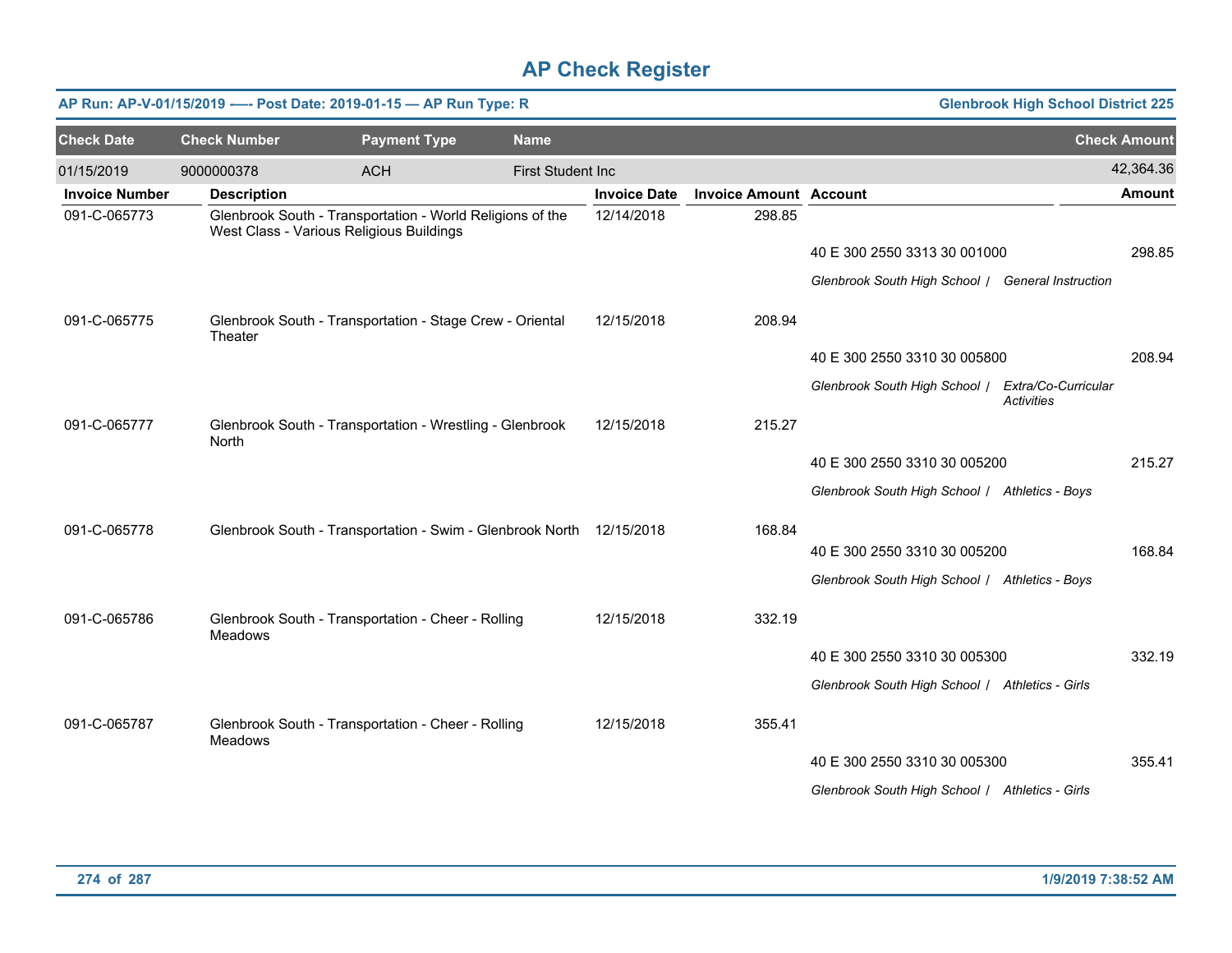|                       | AP Run: AP-V-01/15/2019 ---- Post Date: 2019-01-15 - AP Run Type: R |                                                                             |                          | <b>Glenbrook High School District 225</b> |                               |                                                 |                                          |                     |
|-----------------------|---------------------------------------------------------------------|-----------------------------------------------------------------------------|--------------------------|-------------------------------------------|-------------------------------|-------------------------------------------------|------------------------------------------|---------------------|
| <b>Check Date</b>     | <b>Check Number</b>                                                 | <b>Payment Type</b>                                                         | <b>Name</b>              |                                           |                               |                                                 |                                          | <b>Check Amount</b> |
| 01/15/2019            | 9000000378                                                          | <b>ACH</b>                                                                  | <b>First Student Inc</b> |                                           |                               |                                                 |                                          | 42,364.36           |
| <b>Invoice Number</b> | <b>Description</b>                                                  |                                                                             |                          | <b>Invoice Date</b>                       | <b>Invoice Amount Account</b> |                                                 |                                          | <b>Amount</b>       |
| 091-C-065788          | Evanston                                                            | Glenbrook South - Transportation - Fencing Team -                           |                          | 12/15/2018                                | 341.06                        |                                                 |                                          |                     |
|                       |                                                                     |                                                                             |                          |                                           |                               | 40 E 300 2550 3310 30 005800                    |                                          | 341.06              |
|                       |                                                                     |                                                                             |                          |                                           |                               | Glenbrook South High School /                   | Extra/Co-Curricular<br><b>Activities</b> |                     |
| 091-C-065789          |                                                                     | Glenbrook South - Transportation - Model UN - Walter<br>Payton College Prep |                          | 12/15/2018                                | 429.28                        |                                                 |                                          |                     |
|                       |                                                                     |                                                                             |                          |                                           |                               | 40 E 300 2550 3310 30 005800                    |                                          | 429.28              |
|                       |                                                                     |                                                                             |                          |                                           |                               | Glenbrook South High School /                   | Extra/Co-Curricular<br><b>Activities</b> |                     |
| 091-C-065791          |                                                                     | Glenbrook South - Transportation - Poms - Warren Almond                     |                          | 12/16/2018                                | 398.62                        |                                                 |                                          |                     |
|                       |                                                                     |                                                                             |                          |                                           |                               | 40 E 300 2550 3310 30 005300                    |                                          | 398.62              |
|                       |                                                                     |                                                                             |                          |                                           |                               | Glenbrook South High School / Athletics - Girls |                                          |                     |
| 091-C-065793          | South                                                               | Glenbrook South - Transportation - Boys' Basketball - Maine 12/17/2018      |                          |                                           | 137.18                        |                                                 |                                          |                     |
|                       |                                                                     |                                                                             |                          |                                           |                               | 40 E 300 2550 3310 30 005200                    |                                          | 137.18              |
|                       |                                                                     |                                                                             |                          |                                           |                               | Glenbrook South High School / Athletics - Boys  |                                          |                     |
| 091-C-065797          | Onward House                                                        | Glenbrook South - Transportation - Tutoring Program -                       |                          | 12/18/2018                                | 126.63                        |                                                 |                                          |                     |
|                       |                                                                     |                                                                             |                          |                                           |                               | 40 E 300 2550 3310 30 005800                    |                                          | 126.63              |
|                       |                                                                     |                                                                             |                          |                                           |                               | Glenbrook South High School /                   | Extra/Co-Curricular<br><b>Activities</b> |                     |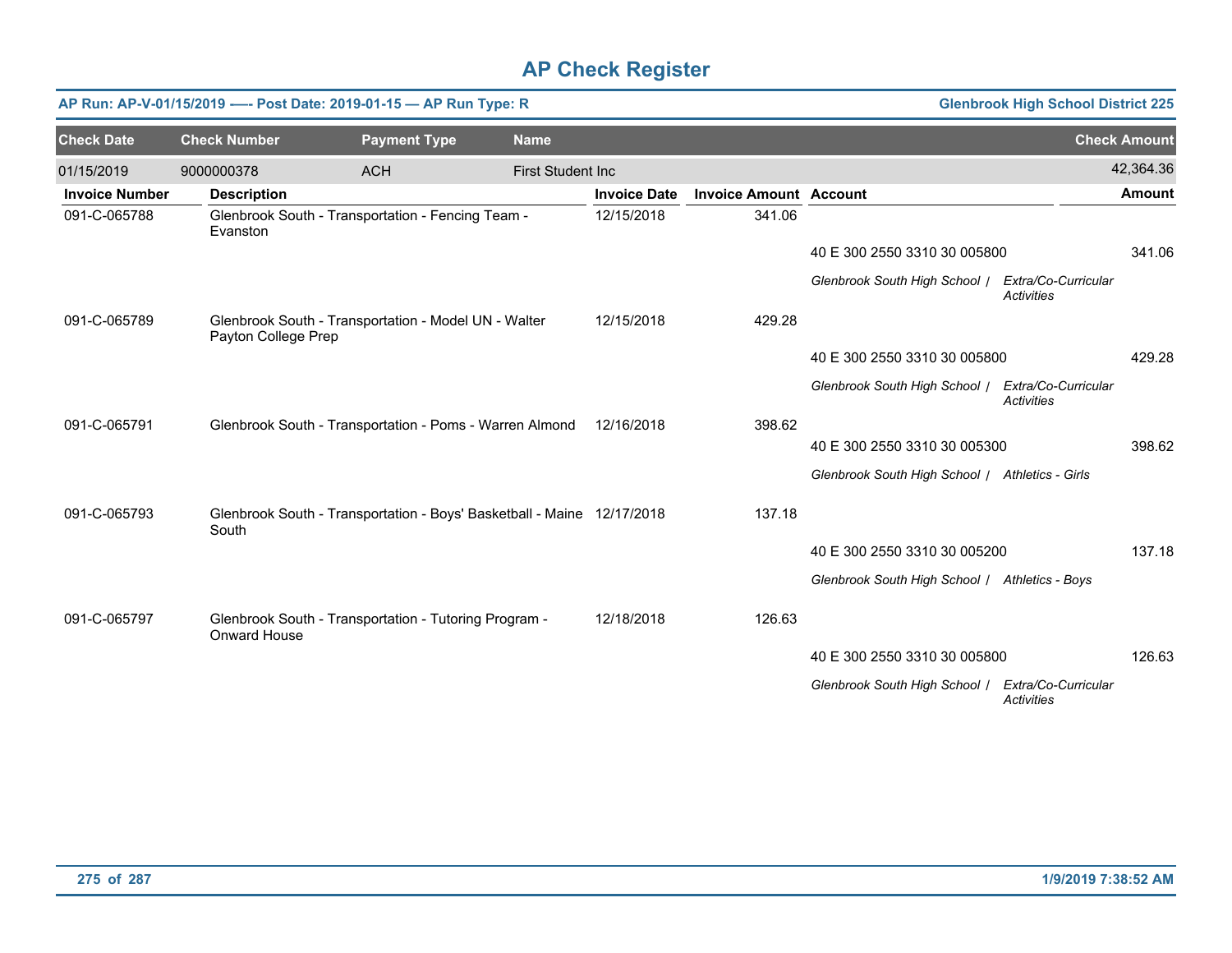| <b>Glenbrook High School District 225</b><br>AP Run: AP-V-01/15/2019 ---- Post Date: 2019-01-15 - AP Run Type: R |  |                                     |                                                              |                 |                                |                               |                                             |                           |                     |
|------------------------------------------------------------------------------------------------------------------|--|-------------------------------------|--------------------------------------------------------------|-----------------|--------------------------------|-------------------------------|---------------------------------------------|---------------------------|---------------------|
| <b>Check Date</b>                                                                                                |  | <b>Check Number</b>                 | <b>Payment Type</b>                                          | <b>Name</b>     |                                |                               |                                             |                           | <b>Check Amount</b> |
| 01/15/2019                                                                                                       |  | 9000000379                          | <b>ACH</b>                                                   | Gray, Todd      |                                |                               |                                             |                           | 98.00               |
| <b>Invoice Number</b>                                                                                            |  | <b>Description</b>                  |                                                              |                 | <b>Invoice Date</b>            | <b>Invoice Amount Account</b> |                                             |                           | <b>Amount</b>       |
| 1042019                                                                                                          |  | Swimming / Diving (Boys) at GBS     | Athletic Official for 01/04/2019 Varsity, 1 Game, 1 Official |                 | 01/04/2019                     | 98.00                         |                                             |                           |                     |
|                                                                                                                  |  |                                     |                                                              |                 |                                |                               | 10 E 300 1510 3105 30 005260                |                           | 98.00               |
|                                                                                                                  |  |                                     |                                                              |                 |                                |                               | Glenbrook South High School   Boys Swimming |                           |                     |
| 01/15/2019                                                                                                       |  | 9000000380                          | <b>ACH</b>                                                   |                 | Gutierrez, Katherine Elizabeth |                               |                                             |                           | 26.51               |
| <b>Invoice Number</b>                                                                                            |  | <b>Description</b>                  |                                                              |                 | <b>Invoice Date</b>            | <b>Invoice Amount Account</b> |                                             |                           | <b>Amount</b>       |
| 12182018                                                                                                         |  |                                     | Employee Reimbursement - Biology Lab Supplies                |                 | 12/18/2018                     | 26.51                         |                                             |                           |                     |
|                                                                                                                  |  |                                     |                                                              |                 |                                |                               | 10 E 200 1130 4100 20 001055                |                           | 26.51               |
|                                                                                                                  |  |                                     |                                                              |                 |                                |                               | Glenbrook North High School   Science       |                           |                     |
| 01/15/2019                                                                                                       |  | 9000000381                          | <b>ACH</b>                                                   | Hague, Amy T    |                                |                               |                                             |                           | 14.95               |
| <b>Invoice Number</b>                                                                                            |  | <b>Description</b>                  |                                                              |                 | <b>Invoice Date</b>            | <b>Invoice Amount Account</b> |                                             |                           | <b>Amount</b>       |
| Nov Mileage                                                                                                      |  | 11/7/18 - 11/20/18                  | Employee Reimbursement - Mileage To/From Transition          |                 | 11/07/2018                     | 14.95                         |                                             |                           |                     |
|                                                                                                                  |  |                                     |                                                              |                 |                                |                               | 10 E 100 2330 3323 10 001300                |                           | 14.95               |
|                                                                                                                  |  |                                     |                                                              |                 |                                |                               | Administraton                               | / Special Education       |                     |
| 01/15/2019                                                                                                       |  | 9000000382                          | <b>ACH</b>                                                   | Hauser Izzo LLC |                                |                               |                                             |                           | 6,534.00            |
| <b>Invoice Number</b>                                                                                            |  | <b>Description</b>                  |                                                              |                 | <b>Invoice Date</b>            | <b>Invoice Amount Account</b> |                                             |                           | <b>Amount</b>       |
| 22452                                                                                                            |  | Legal Services - Board of Education |                                                              |                 | 12/07/2018                     | 1,342.00                      |                                             |                           |                     |
|                                                                                                                  |  |                                     |                                                              |                 |                                |                               | 10 E 100 2310 3180 10 002310                |                           | 1,342.00            |
|                                                                                                                  |  |                                     |                                                              |                 |                                |                               | Administraton                               | / Board of Education      |                     |
| 22483                                                                                                            |  | Legal Services - Board of Education |                                                              |                 | 12/07/2018                     | 5,192.00                      |                                             |                           |                     |
|                                                                                                                  |  |                                     |                                                              |                 |                                |                               | 10 E 100 2310 3180 10 002310                |                           | 5,192.00            |
|                                                                                                                  |  |                                     |                                                              |                 |                                |                               | Administraton                               | <b>Board of Education</b> |                     |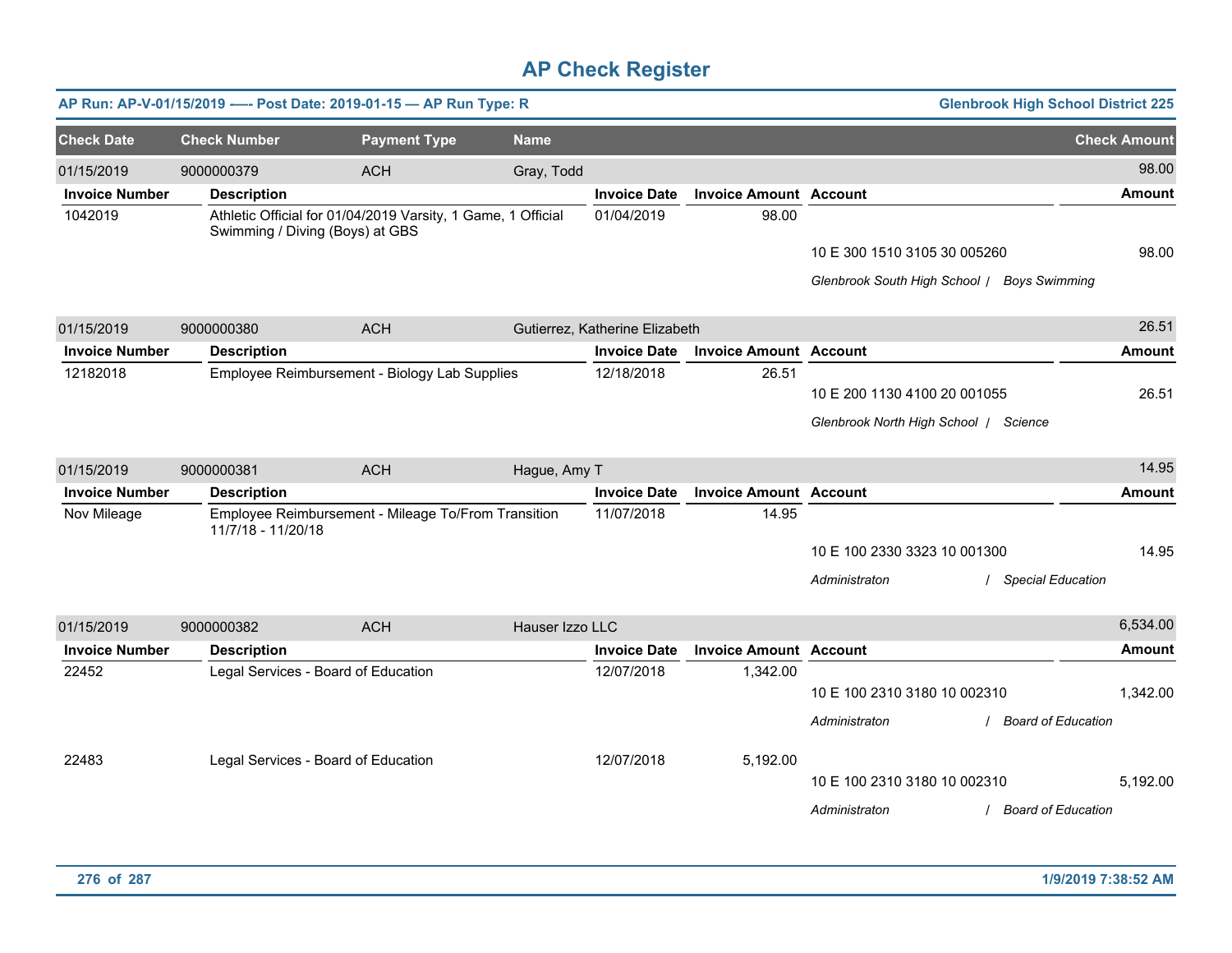|                       |                     | AP Run: AP-V-01/15/2019 ---- Post Date: 2019-01-15 - AP Run Type: R |                    | <b>Glenbrook High School District 225</b> |                               |                                                                                  |                     |
|-----------------------|---------------------|---------------------------------------------------------------------|--------------------|-------------------------------------------|-------------------------------|----------------------------------------------------------------------------------|---------------------|
| <b>Check Date</b>     | <b>Check Number</b> | <b>Payment Type</b>                                                 | <b>Name</b>        |                                           |                               |                                                                                  | <b>Check Amount</b> |
| 01/15/2019            | 9000000383          | <b>ACH</b>                                                          | Kiraly, Kimberly A |                                           |                               |                                                                                  | 16.80               |
| <b>Invoice Number</b> | <b>Description</b>  |                                                                     |                    | <b>Invoice Date</b>                       | <b>Invoice Amount Account</b> |                                                                                  | Amount              |
| 122118 KKiraly        |                     | Employee Reimbursement - Supplies for Holiday Luncheon              |                    | 12/19/2018                                | 16.80                         | 10 E 300 2410 4100 30 002410<br>Glenbrook South High School   Principal's Office | 16.80               |
| 01/15/2019            | 9000000384          | <b>ACH</b>                                                          | Lazzaro, Tricia M  |                                           |                               |                                                                                  | 273.65              |
| <b>Invoice Number</b> |                     |                                                                     |                    | <b>Invoice Date</b>                       | <b>Invoice Amount Account</b> |                                                                                  | <b>Amount</b>       |
| snowball 2018         | <b>Description</b>  | Employee Reimbursement - Snowball Supplies                          |                    | 11/11/2018                                | 273.65                        |                                                                                  |                     |
|                       |                     |                                                                     |                    |                                           |                               | 99 L 990 1529 0000 20 820890                                                     | 273.65              |
|                       |                     |                                                                     |                    |                                           |                               | <b>Student Based Activity</b><br>Snowball/reach<br>Account                       |                     |
| 01/15/2019            | 9000000385          | <b>ACH</b>                                                          | McCaffrey, Kevin M |                                           |                               |                                                                                  | 210.00              |
| <b>Invoice Number</b> | <b>Description</b>  |                                                                     |                    | <b>Invoice Date</b>                       | <b>Invoice Amount</b>         | <b>Account</b>                                                                   | <b>Amount</b>       |
| gbnc121818            |                     | Employee Meal Advance - Debate - GBN Congress 2/20/19               |                    | 02/20/2019                                | 30.00                         |                                                                                  |                     |
|                       |                     |                                                                     |                    |                                           |                               | 10 E 200 1520 3340 20 005820                                                     | 30.00               |
|                       |                     |                                                                     |                    |                                           |                               | Glenbrook North High School   Debate                                             |                     |
| ma020119              | 2/3/19              | Employee Meal Advance - Debate - Evanston 2/1/19 -                  |                    | 02/01/2019                                | 90.00                         |                                                                                  |                     |
|                       |                     |                                                                     |                    |                                           |                               | 99 L 990 1529 0000 20 820739                                                     | 90.00               |
|                       |                     |                                                                     |                    |                                           |                               | <b>Student Based Activity</b><br>Debate<br>Account                               |                     |
| ma022419              | 2/24/19             | Employee Meal Advance - Debate - Iowa City 2/22/19 -                |                    | 02/22/2019                                | 90.00                         |                                                                                  |                     |
|                       |                     |                                                                     |                    |                                           |                               | 99 L 990 1529 0000 20 820739                                                     | 90.00               |
|                       |                     |                                                                     |                    |                                           |                               | <b>Student Based Activity</b><br>Debate<br>Account                               |                     |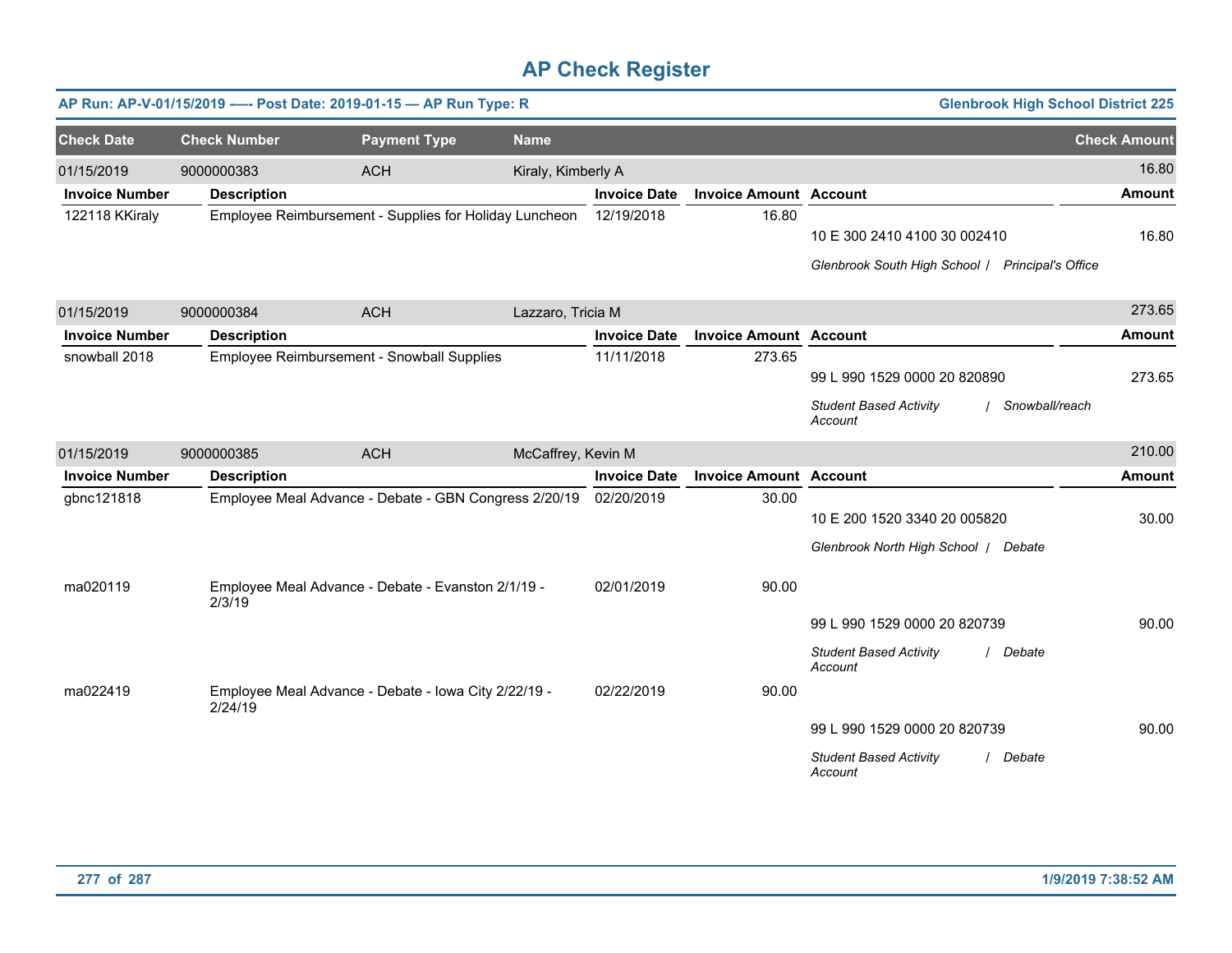|                       |                                 | AP Run: AP-V-01/15/2019 ---- Post Date: 2019-01-15 - AP Run Type: R |                      |                     | <b>Glenbrook High School District 225</b> |                                                                                                                                                                     |                                   |
|-----------------------|---------------------------------|---------------------------------------------------------------------|----------------------|---------------------|-------------------------------------------|---------------------------------------------------------------------------------------------------------------------------------------------------------------------|-----------------------------------|
| <b>Check Date</b>     | <b>Check Number</b>             | <b>Payment Type</b>                                                 | <b>Name</b>          |                     |                                           |                                                                                                                                                                     | <b>Check Amount</b>               |
| 01/15/2019            | 9000000386                      | <b>ACH</b>                                                          | O'Dwyer, Catherine C |                     |                                           |                                                                                                                                                                     | 78.00                             |
| <b>Invoice Number</b> | <b>Description</b>              |                                                                     |                      | <b>Invoice Date</b> | <b>Invoice Amount Account</b>             |                                                                                                                                                                     | <b>Amount</b>                     |
| Dues2019              |                                 | Employee Reimbursement - Professional Dues                          |                      | 01/07/2019          | 35.00                                     | 10 E 100 2640 2404 10 002645<br>Administraton                                                                                                                       | 35.00<br><b>Employee Benefits</b> |
| <b>GBS</b>            |                                 | Employee Reimbursement - MMC Dinner Meeting 12/14/18  12/14/2018    |                      |                     | 43.00                                     | 10 E 300 1130 3320 30 001040<br>Glenbrook South High School / Mathematics                                                                                           | 43.00                             |
| 01/15/2019            | 9000000387                      | <b>ACH</b>                                                          | Office Depot         |                     |                                           |                                                                                                                                                                     | 270.21                            |
| <b>Invoice Number</b> | <b>Description</b>              |                                                                     |                      | <b>Invoice Date</b> | <b>Invoice Amount Account</b>             |                                                                                                                                                                     | <b>Amount</b>                     |
| 10555168              | Office Supplies - December 2018 |                                                                     |                      | 12/31/2018          | 270.21                                    | 10 E 200 2410 4100 20 002410<br>Glenbrook North High School   Principal's Office<br>10 E 300 2121 4100 30 002120<br>Glenbrook South High School / Guidance Services | 56.97<br>71.67                    |
|                       |                                 |                                                                     |                      |                     |                                           | 10 E 300 2130 4100 30 002130<br>Glenbrook South High School / Health Services                                                                                       | 141.57                            |
| 01/15/2019            | 9000000388                      | <b>ACH</b>                                                          | Pipkin, Stephen R    |                     |                                           |                                                                                                                                                                     | 240.00                            |
| <b>Invoice Number</b> | <b>Description</b>              |                                                                     |                      | <b>Invoice Date</b> | <b>Invoice Amount Account</b>             |                                                                                                                                                                     | <b>Amount</b>                     |
| ma020219              | 2/3/19                          | Employee Meal Advance - Debate - Evanston 2/1/19 -                  |                      | 02/01/2019          | 90.00                                     | 99 L 990 1529 0000 20 820739<br><b>Student Based Activity</b><br>Account                                                                                            | 90.00<br>Debate                   |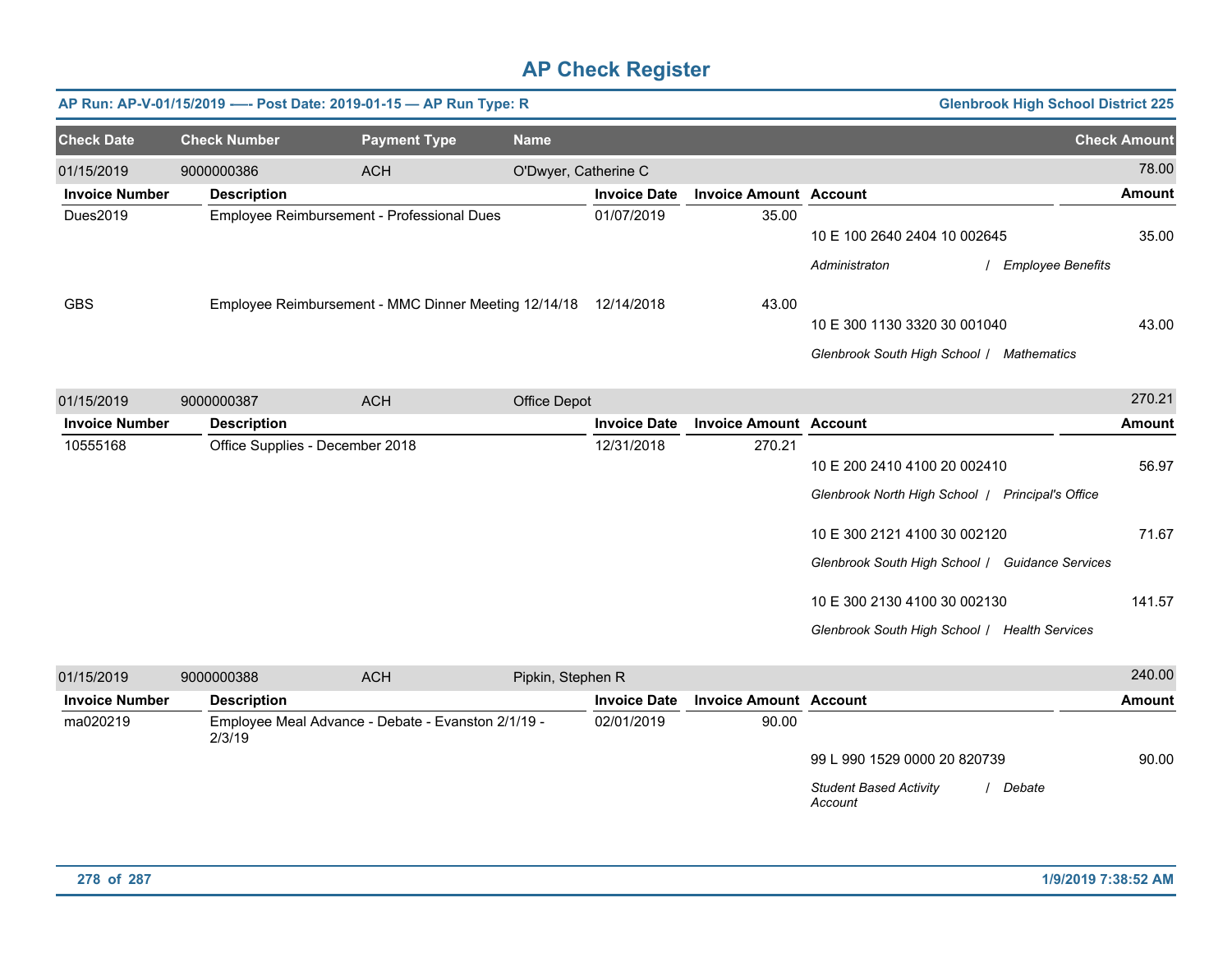|                       |                     | AP Run: AP-V-01/15/2019 ---- Post Date: 2019-01-15 - AP Run Type: R |                     |                     |                               |                                                        | <b>Glenbrook High School District 225</b> |
|-----------------------|---------------------|---------------------------------------------------------------------|---------------------|---------------------|-------------------------------|--------------------------------------------------------|-------------------------------------------|
| <b>Check Date</b>     | <b>Check Number</b> | <b>Payment Type</b>                                                 | <b>Name</b>         |                     |                               |                                                        | <b>Check Amount</b>                       |
| 01/15/2019            | 9000000388          | <b>ACH</b>                                                          | Pipkin, Stephen R   |                     |                               |                                                        | 240.00                                    |
| <b>Invoice Number</b> | <b>Description</b>  |                                                                     |                     | <b>Invoice Date</b> | <b>Invoice Amount Account</b> |                                                        | <b>Amount</b>                             |
| ma022319              | 2/24/19             | Employee Meal Advance - Debate - Iowa City 2/22/19 -                |                     | 02/22/2019          | 90.00                         |                                                        |                                           |
|                       |                     |                                                                     |                     |                     |                               | 99 L 990 1529 0000 20 820739                           | 90.00                                     |
|                       |                     |                                                                     |                     |                     |                               | <b>Student Based Activity</b><br>/ Debate<br>Account   |                                           |
| ME121918              | 2/8/19 - 2/9/19     | Employee Meal Advance - Debate - Maine East Regatta                 |                     | 02/08/2019          | 60.00                         |                                                        |                                           |
|                       |                     |                                                                     |                     |                     |                               | 10 E 200 1520 3340 20 005820                           | 60.00                                     |
|                       |                     |                                                                     |                     |                     |                               | Glenbrook North High School / Debate                   |                                           |
| 01/15/2019            | 9000000389          | <b>ACH</b>                                                          | Pritzker, Jessica O |                     |                               |                                                        | 121.50                                    |
| <b>Invoice Number</b> | <b>Description</b>  |                                                                     |                     | <b>Invoice Date</b> | <b>Invoice Amount Account</b> |                                                        | <b>Amount</b>                             |
| costco dec 21         | Club RAK Week       | Employee Reimbursement - Hot Chocolate Cups for Key                 |                     | 12/21/2018          | 30.71                         |                                                        |                                           |
|                       |                     |                                                                     |                     |                     |                               | 99 L 990 1529 0000 30 830600                           | 30.71                                     |
|                       |                     |                                                                     |                     |                     |                               | <b>Student Based Activity</b><br>/ Key Club<br>Account |                                           |
| jewel dec 18          | Club RAK Week       | Employee Reimbursement - Breakfast Supplies for Key                 |                     | 12/18/2018          | 90.79                         |                                                        |                                           |
|                       |                     |                                                                     |                     |                     |                               | 99 L 990 1529 0000 30 830600                           | 90.79                                     |
|                       |                     |                                                                     |                     |                     |                               | <b>Student Based Activity</b><br>/ Key Club<br>Account |                                           |
| 01/15/2019            | 9000000390          | <b>ACH</b>                                                          | Ruder, Brian M      |                     |                               |                                                        | 57.25                                     |
| <b>Invoice Number</b> | <b>Description</b>  |                                                                     |                     | <b>Invoice Date</b> | <b>Invoice Amount Account</b> |                                                        | <b>Amount</b>                             |
| Dec 18 Mileage        | 12/3/18 - 12/14/18  | Employee Reimbursement - Mileage To/From Transition                 |                     | 12/03/2018          | 40.45                         |                                                        |                                           |
|                       |                     |                                                                     |                     |                     |                               | 10 E 100 1220 3323 10 001350                           | 40.45                                     |
|                       |                     |                                                                     |                     |                     |                               | Administraton                                          | <b>Transition Services</b>                |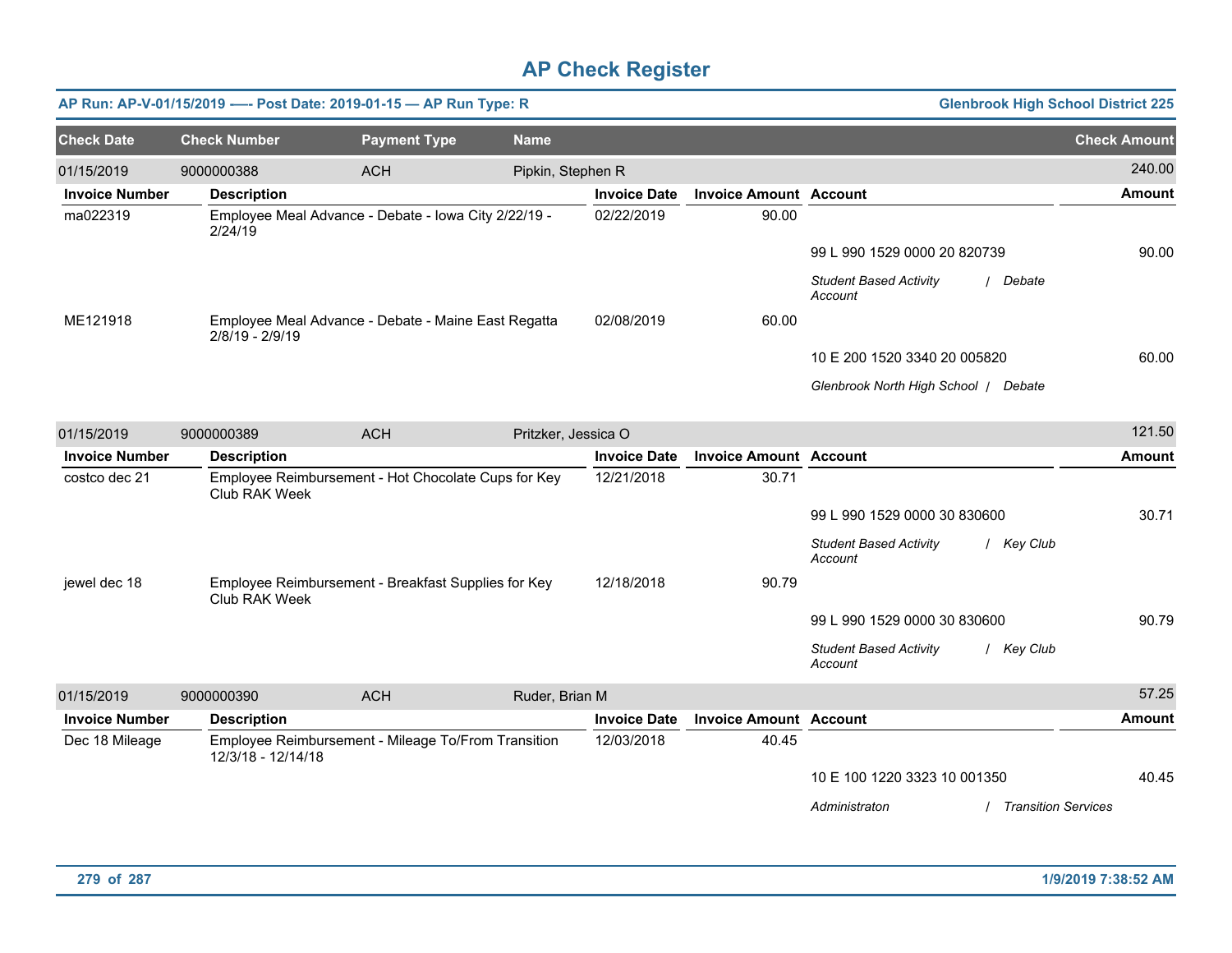|                       |                     | AP Run: AP-V-01/15/2019 ---- Post Date: 2019-01-15 - AP Run Type: R |                |                                  |                               |                                       | <b>Glenbrook High School District 225</b> |
|-----------------------|---------------------|---------------------------------------------------------------------|----------------|----------------------------------|-------------------------------|---------------------------------------|-------------------------------------------|
| <b>Check Date</b>     | <b>Check Number</b> | <b>Payment Type</b>                                                 | <b>Name</b>    |                                  |                               |                                       | <b>Check Amount</b>                       |
| 01/15/2019            | 9000000390          | <b>ACH</b>                                                          | Ruder, Brian M |                                  |                               |                                       | 57.25                                     |
| <b>Invoice Number</b> | <b>Description</b>  |                                                                     |                | <b>Invoice Date</b>              | <b>Invoice Amount Account</b> |                                       | <b>Amount</b>                             |
| Mileage - Dec 18 (2)  | 12/17/18 - 12/20/18 | Employee Reimbursement - Mileage To/From Transition                 |                | 12/17/2018                       | 16.80                         |                                       |                                           |
|                       |                     |                                                                     |                |                                  |                               | 10 E 100 1220 3323 10 001350          | 16.80                                     |
|                       |                     |                                                                     |                |                                  |                               | Administraton                         | <b>Transition Services</b>                |
| 01/15/2019            | 9000000391          | <b>ACH</b>                                                          |                | Safeway Transportation Svcs Corp |                               |                                       | 98,409.50                                 |
| <b>Invoice Number</b> | <b>Description</b>  |                                                                     |                | <b>Invoice Date</b>              | <b>Invoice Amount Account</b> |                                       | <b>Amount</b>                             |
| 100963                |                     | Special Education - Transportation - December 2018                  |                | 12/31/2018                       | 98,409.50                     |                                       |                                           |
|                       |                     |                                                                     |                |                                  |                               | 40 E 100 2550 3300 10 001300          | 87,537.50                                 |
|                       |                     |                                                                     |                |                                  |                               | Administraton                         | <b>Special Education</b>                  |
|                       |                     |                                                                     |                |                                  |                               | 40 E 100 2550 3300 10 001900          | 2,210.00                                  |
|                       |                     |                                                                     |                |                                  |                               | Administraton                         | / Alternative Programs                    |
|                       |                     |                                                                     |                |                                  |                               | 40 E 500 2550 3312 10 001360          | 8,662.00                                  |
|                       |                     |                                                                     |                |                                  |                               | <b>Glenbrook Off Campus</b><br>Center | / Off Campus Instruction                  |
| 01/15/2019            | 9000000392          | <b>ACH</b>                                                          |                | Schoenberger, Kristen S          |                               |                                       | 100.00                                    |
| <b>Invoice Number</b> | <b>Description</b>  |                                                                     |                | <b>Invoice Date</b>              | <b>Invoice Amount Account</b> |                                       | <b>Amount</b>                             |
| Dues2019              |                     | Employee Reimbursement - Professional Dues                          |                | 01/07/2019                       | 100.00                        |                                       |                                           |
|                       |                     |                                                                     |                |                                  |                               | 10 E 100 2640 2404 10 002645          | 100.00                                    |
|                       |                     |                                                                     |                |                                  |                               | Administraton                         | <b>Employee Benefits</b>                  |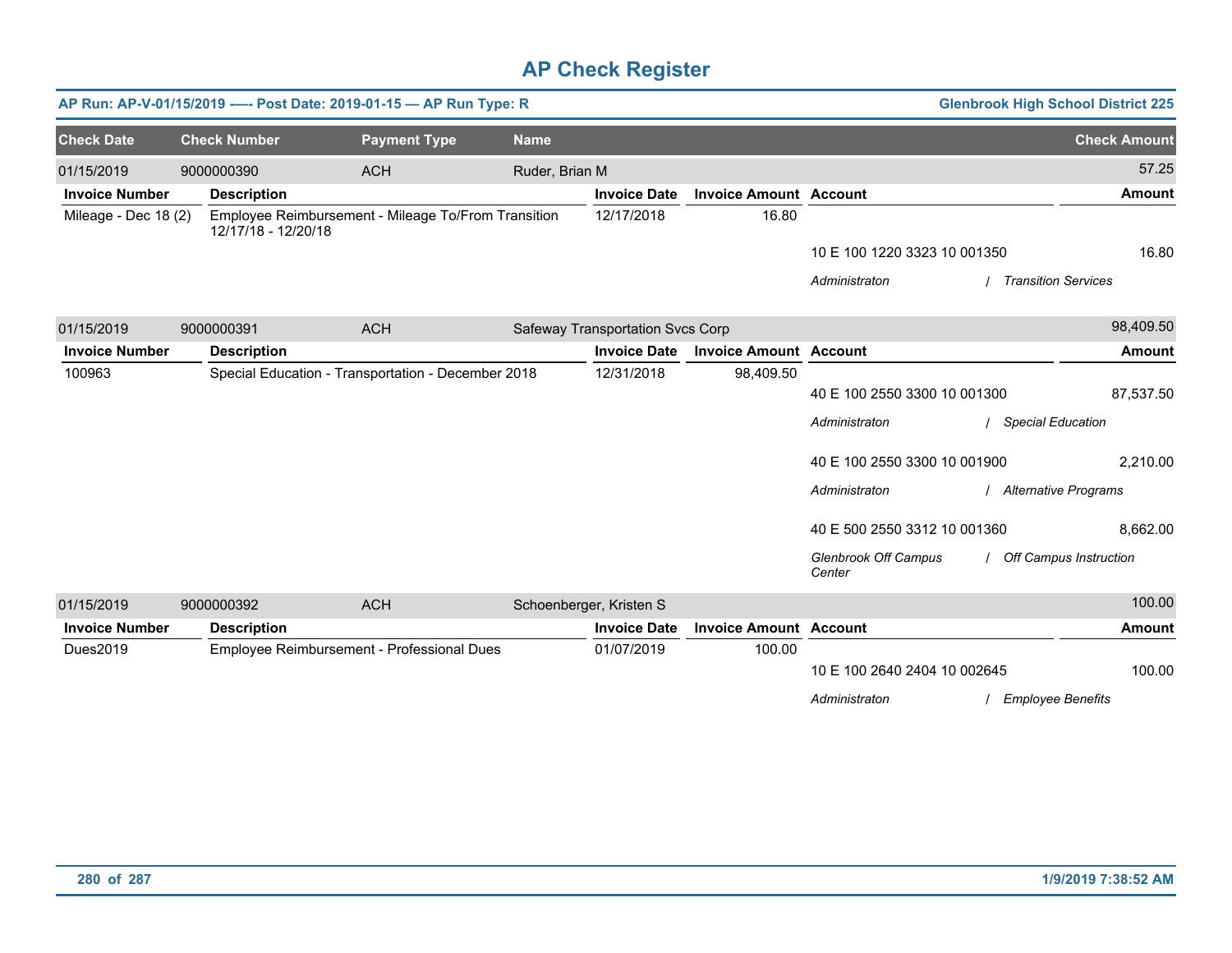|                       |                     | AP Run: AP-V-01/15/2019 ---- Post Date: 2019-01-15 - AP Run Type: R |                        |                     |                               |                              | <b>Glenbrook High School District 225</b> |                     |
|-----------------------|---------------------|---------------------------------------------------------------------|------------------------|---------------------|-------------------------------|------------------------------|-------------------------------------------|---------------------|
| <b>Check Date</b>     | <b>Check Number</b> | <b>Payment Type</b>                                                 | <b>Name</b>            |                     |                               |                              |                                           | <b>Check Amount</b> |
| 01/15/2019            | 9000000393          | <b>ACH</b>                                                          | Sly, Lisa Meinhard     |                     |                               |                              |                                           | 6.34                |
| <b>Invoice Number</b> | <b>Description</b>  |                                                                     |                        | <b>Invoice Date</b> | <b>Invoice Amount Account</b> |                              |                                           | <b>Amount</b>       |
| Lisa Sly              | 12/7/18 - 12/18/18  | Employee Reimbursement - Mileage To/From GBN & GBO                  |                        | 12/07/2018          | 6.34                          |                              |                                           |                     |
|                       |                     |                                                                     |                        |                     |                               | 10 E 100 2660 3323 10 002660 |                                           | 6.34                |
|                       |                     |                                                                     |                        |                     |                               | Administraton                | / Technology Services                     |                     |
|                       |                     |                                                                     |                        |                     |                               |                              |                                           |                     |
| 01/15/2019            | 9000000394          | <b>ACH</b>                                                          | Soliant Consulting Inc |                     |                               |                              |                                           | 1,363.05            |
| <b>Invoice Number</b> | <b>Description</b>  |                                                                     |                        | <b>Invoice Date</b> | <b>Invoice Amount Account</b> |                              |                                           | <b>Amount</b>       |
| 32106                 | Nov & Dec 2018      | Technology Services - FileMaker Database Consulting -               |                        | 12/31/2018          | 1,021.80                      |                              |                                           |                     |
|                       |                     |                                                                     |                        |                     |                               | 10 E 100 2660 3120 10 002660 |                                           | 1,021.80            |
|                       |                     |                                                                     |                        |                     |                               | Administraton                | / Technology Services                     |                     |
|                       |                     |                                                                     |                        |                     |                               |                              |                                           |                     |
| 32164                 | December 2018       | Technology Services - FileMaker Database Consulting -               |                        | 12/18/2018          | 341.25                        |                              |                                           |                     |
|                       |                     |                                                                     |                        |                     |                               | 10 E 100 2660 3120 10 002660 |                                           | 341.25              |
|                       |                     |                                                                     |                        |                     |                               | Administraton                | / Technology Services                     |                     |
| 01/15/2019            | 9000000395          | <b>ACH</b>                                                          | Sorkin, Karla M        |                     |                               |                              |                                           | 74.39               |
| <b>Invoice Number</b> | <b>Description</b>  |                                                                     |                        | <b>Invoice Date</b> | <b>Invoice Amount Account</b> |                              |                                           | <b>Amount</b>       |
| 12/17 to 12/21/18     |                     | Employee Reimbursement - Mileage To/From GBOC                       |                        | 12/17/2018          | 17.49                         |                              |                                           |                     |
| Mileage               | 12/17/18 - 12/21/18 |                                                                     |                        |                     |                               | 10 E 100 1220 3323 10 001350 |                                           | 17.49               |
|                       |                     |                                                                     |                        |                     |                               | Administraton                | / Transition Services                     |                     |
|                       |                     |                                                                     |                        |                     |                               |                              |                                           |                     |
| 12/3 to 12/14/2018    |                     | Employee Reimbursement - Mileage To/From 12/3/18 -                  |                        | 12/03/2018          | 56.90                         |                              |                                           |                     |
| Mileag                | 12/14/18            |                                                                     |                        |                     |                               | 10 E 100 1220 3323 10 001350 |                                           | 56.90               |
|                       |                     |                                                                     |                        |                     |                               | Administraton                | / Transition Services                     |                     |
|                       |                     |                                                                     |                        |                     |                               |                              |                                           |                     |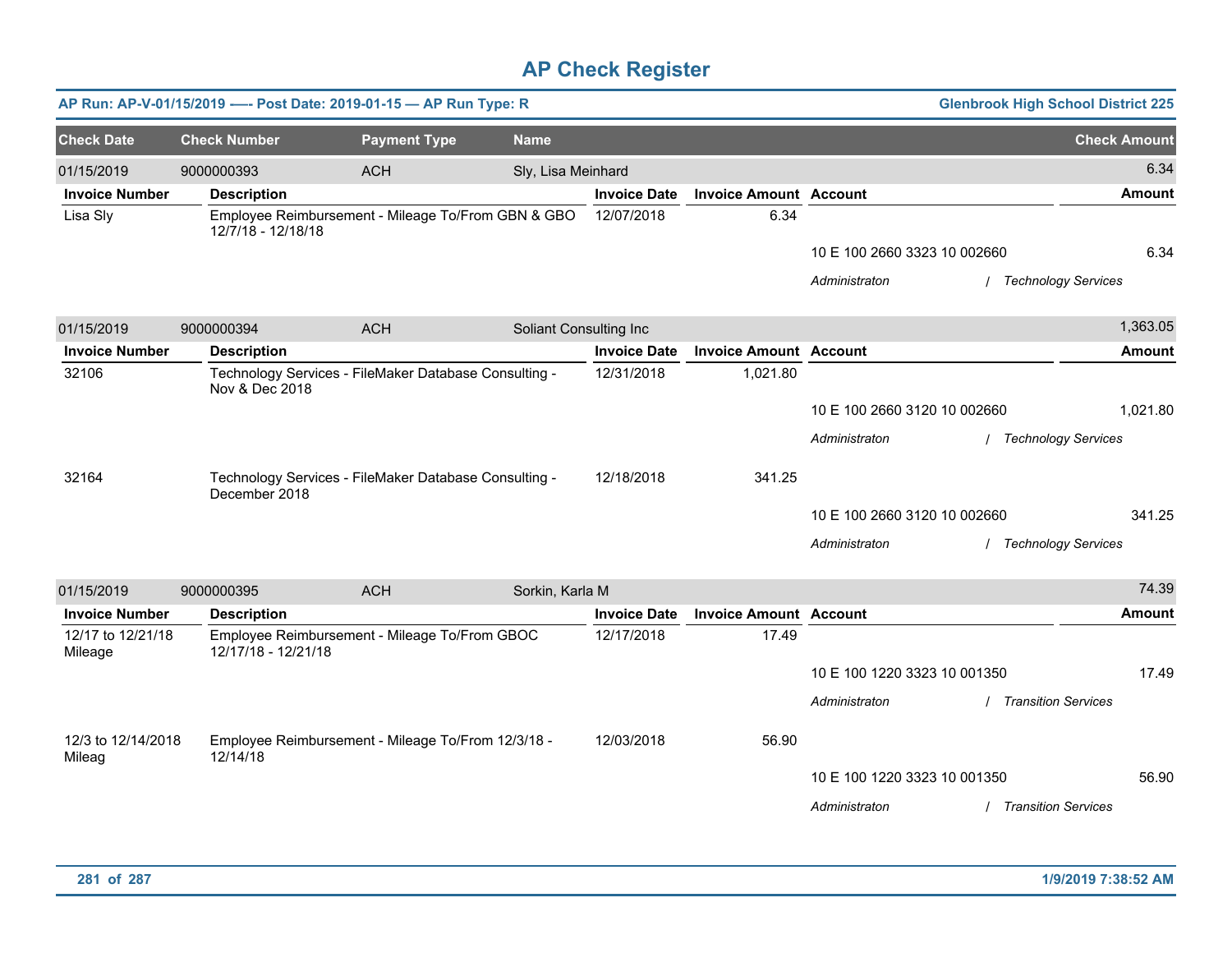|                       |                     | AP Run: AP-V-01/15/2019 ---- Post Date: 2019-01-15 - AP Run Type: R                                       |                       |                     |                               | <b>Glenbrook High School District 225</b>   |                     |
|-----------------------|---------------------|-----------------------------------------------------------------------------------------------------------|-----------------------|---------------------|-------------------------------|---------------------------------------------|---------------------|
| <b>Check Date</b>     | <b>Check Number</b> | <b>Payment Type</b>                                                                                       | <b>Name</b>           |                     |                               |                                             | <b>Check Amount</b> |
| 01/15/2019            | 9000000396          | <b>ACH</b>                                                                                                | Tate, Tara            |                     |                               |                                             | 280.24              |
| <b>Invoice Number</b> | <b>Description</b>  |                                                                                                           |                       | <b>Invoice Date</b> | <b>Invoice Amount Account</b> |                                             | <b>Amount</b>       |
| 12282018              |                     | Employee Reimbursement - Debate - Hotel for the Dowling<br>Catholic Paradigm Tournament 12/7/18 - 12/9/18 |                       | 12/28/2018          | 280.24                        |                                             |                     |
|                       |                     |                                                                                                           |                       |                     |                               | 10 E 300 1520 3330 30 005820                | 280.24              |
|                       |                     |                                                                                                           |                       |                     |                               | Glenbrook South High School / Debate        |                     |
| 01/15/2019            | 9000000397          | <b>ACH</b>                                                                                                | Turbov, Elizabeth T   |                     |                               |                                             | 49.98               |
| <b>Invoice Number</b> | <b>Description</b>  |                                                                                                           |                       | <b>Invoice Date</b> | <b>Invoice Amount Account</b> |                                             | <b>Amount</b>       |
| Dec 19 Mileage        | 11/27/18 - 12/7/18  | Employee Reimbursement - Mileage To/From Transition                                                       |                       | 11/27/2018          | 49.98                         |                                             |                     |
|                       |                     |                                                                                                           |                       |                     |                               | 10 E 100 1220 3323 10 001350                | 49.98               |
|                       |                     |                                                                                                           |                       |                     |                               | Administraton<br><b>Transition Services</b> |                     |
| 01/15/2019            | 9000000398          | <b>ACH</b>                                                                                                | Vasilopoulos, Maria J |                     |                               |                                             | 300.00              |
| <b>Invoice Number</b> | <b>Description</b>  |                                                                                                           |                       | <b>Invoice Date</b> | <b>Invoice Amount Account</b> |                                             | <b>Amount</b>       |
| 12/20/18 MJV          |                     | Employee Reimbursement - Professional Dues/Fees for<br>Northwestern University - Council of 100           |                       | 12/19/2018          | 300.00                        |                                             |                     |
|                       |                     |                                                                                                           |                       |                     |                               | 10 E 200 1130 6400 20 001040                | 300.00              |
|                       |                     |                                                                                                           |                       |                     |                               | Glenbrook North High School   Mathematics   |                     |
| 01/15/2019            | 9000000399          | <b>ACH</b>                                                                                                | Winston, Carol M      |                     |                               |                                             | 41.58               |
| <b>Invoice Number</b> | <b>Description</b>  |                                                                                                           |                       | <b>Invoice Date</b> | <b>Invoice Amount Account</b> |                                             | <b>Amount</b>       |
| Dec 18 - Winston      | 11/28/18 - 12/19/18 | Employee Reimbursement - Mileage To/From Transition                                                       |                       | 11/28/2018          | 41.58                         |                                             |                     |
|                       |                     |                                                                                                           |                       |                     |                               | 10 E 100 1220 3323 10 001350                | 41.58               |
|                       |                     |                                                                                                           |                       |                     |                               | Administraton<br><b>Transition Services</b> |                     |
|                       |                     |                                                                                                           |                       |                     |                               | Total:                                      | \$387,918.18        |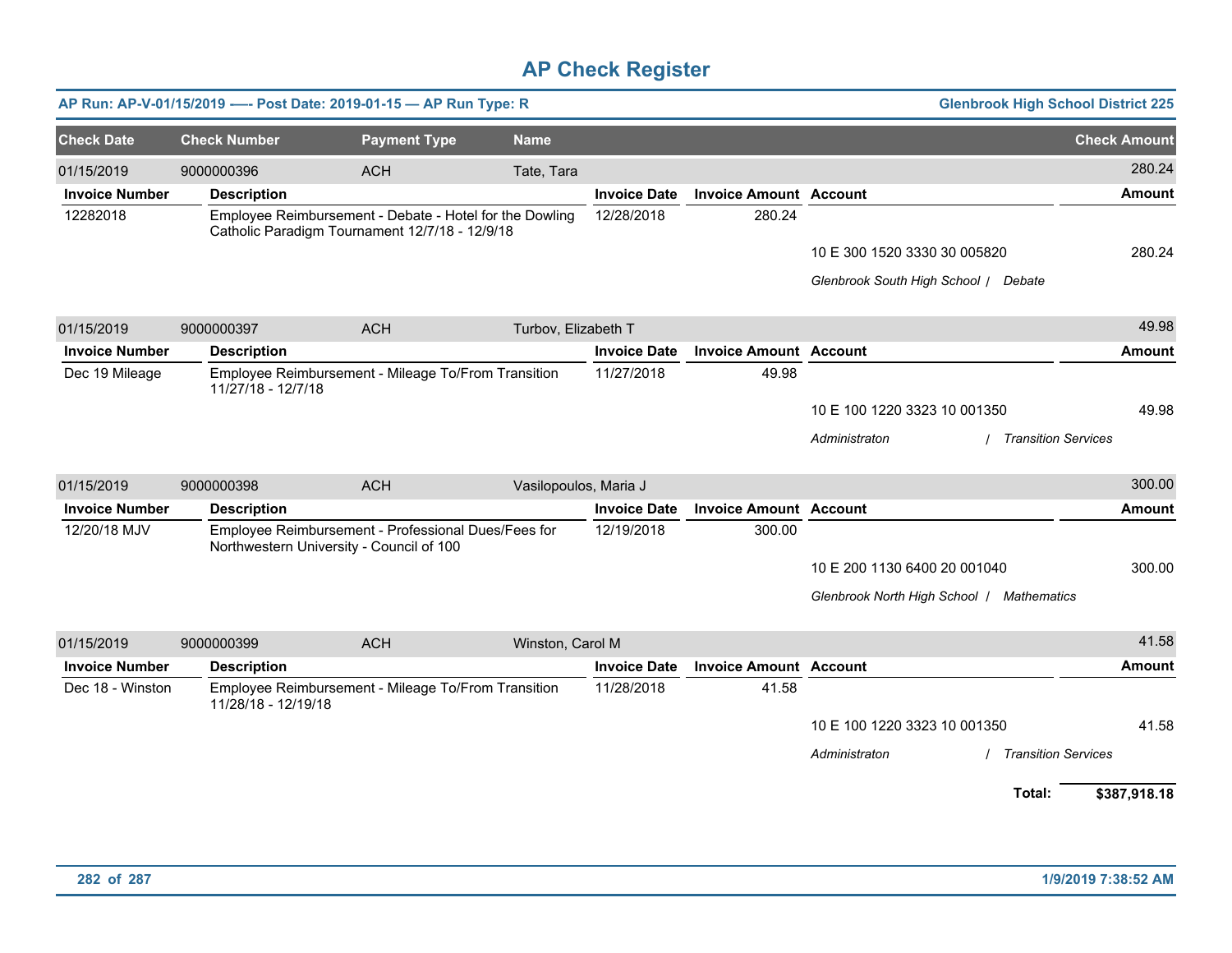|                   |                     | AP Run: AP-V-01/15/2019 ---- Post Date: 2019-01-15 -- AP Run Type: R |             | <b>Glenbrook High School District 225</b> |
|-------------------|---------------------|----------------------------------------------------------------------|-------------|-------------------------------------------|
| <b>Check Date</b> | <b>Check Number</b> | <b>Payment Type</b>                                                  | <b>Name</b> | <b>Check Amount</b>                       |
|                   |                     |                                                                      |             |                                           |

| AP-V-01/15/2019 Summary |       |              |  |  |  |  |
|-------------------------|-------|--------------|--|--|--|--|
| <b>Type</b>             | Count | Amount       |  |  |  |  |
| Regular                 | 204   | 198,146.21   |  |  |  |  |
| <b>ACH Checks:</b>      | 30    | 189.771.97   |  |  |  |  |
| Wire Transfers:         | O     | 0.00         |  |  |  |  |
| Total:                  | 234   | \$387,918.18 |  |  |  |  |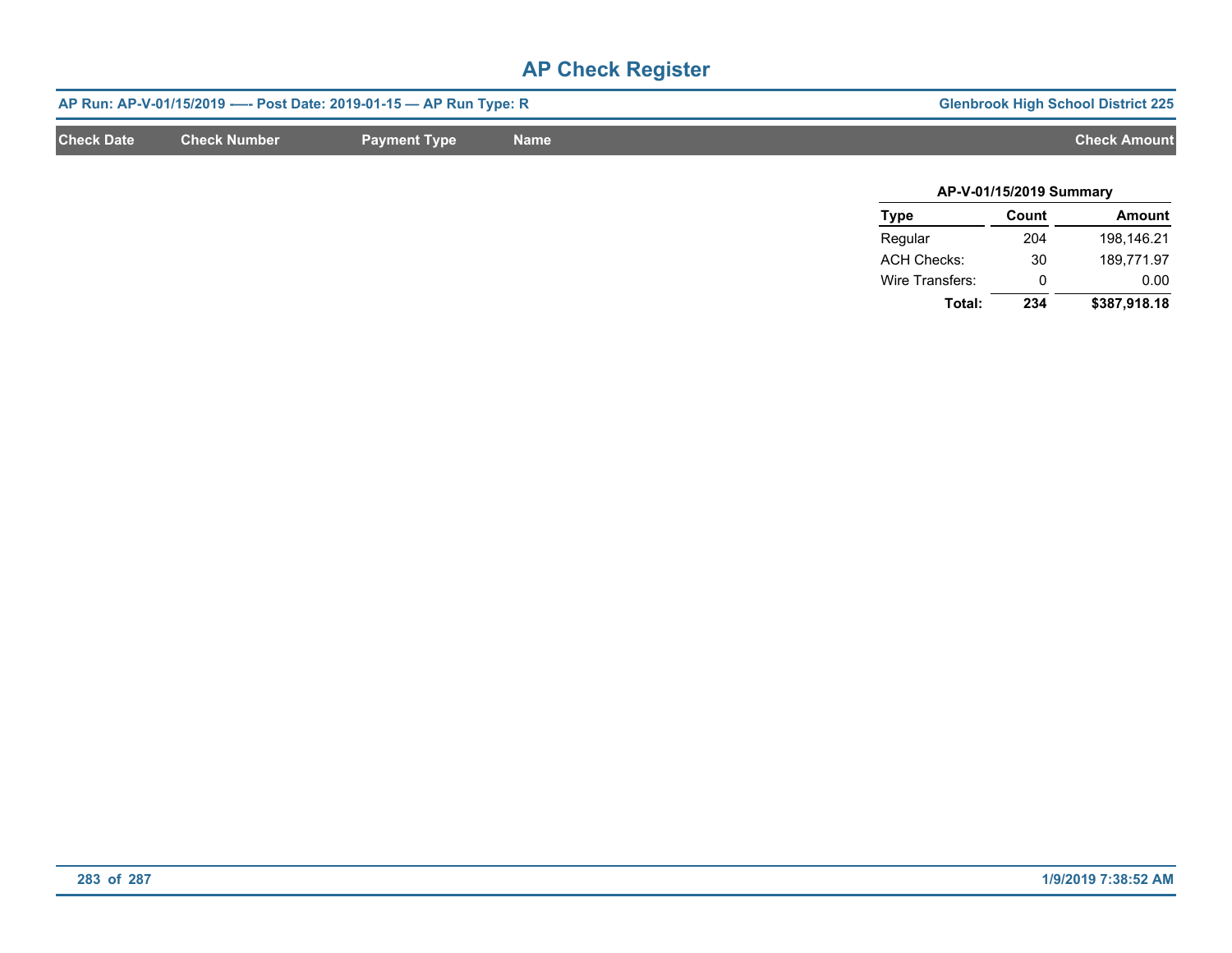|                       | AP Run: AP-V-01/15/19b ---- Post Date: 2019-01-15 - AP Run Type: R |                                                      |                         | <b>Glenbrook High School District 225</b> |                               |                                                                |                     |
|-----------------------|--------------------------------------------------------------------|------------------------------------------------------|-------------------------|-------------------------------------------|-------------------------------|----------------------------------------------------------------|---------------------|
| <b>Check Date</b>     | <b>Check Number</b>                                                | <b>Payment Type</b>                                  | <b>Name</b>             |                                           |                               |                                                                | <b>Check Amount</b> |
| 01/15/2019            |                                                                    | Check                                                |                         | <b>Evanston Township HS</b>               |                               |                                                                | 180.00              |
| <b>Invoice Number</b> | <b>Description</b>                                                 |                                                      |                         | <b>Invoice Date</b>                       | <b>Invoice Amount Account</b> |                                                                | <b>Amount</b>       |
| 12152018              |                                                                    | GBS - Entry Fees - Fencing Dual Meet 12/15/18        |                         | 12/15/2018                                | 180.00                        |                                                                |                     |
|                       |                                                                    |                                                      |                         |                                           |                               | 99 L 990 1529 0000 30 830382                                   | 180.00              |
|                       |                                                                    |                                                      |                         |                                           |                               | <b>Student Based Activity</b><br>/ GBS Fencing Club<br>Account |                     |
| 01/15/2019            |                                                                    | Check                                                |                         | Ingram Library Services                   |                               |                                                                | 75.45               |
| <b>Invoice Number</b> | <b>Description</b>                                                 |                                                      |                         | <b>Invoice Date</b>                       | <b>Invoice Amount Account</b> |                                                                | Amount              |
| 62541551              | GBN - Tuesday Book Order                                           |                                                      |                         | 12/06/2018                                | 75.45                         |                                                                |                     |
|                       |                                                                    |                                                      |                         |                                           |                               | 10 E 200 2222 4300 20 002220                                   | 75.45               |
|                       |                                                                    |                                                      |                         |                                           |                               | Glenbrook North High School / Library Services                 |                     |
| 01/15/2019            |                                                                    | Check                                                | Layfield, Christopher T |                                           |                               |                                                                | 13.03               |
| <b>Invoice Number</b> | <b>Description</b>                                                 |                                                      |                         | <b>Invoice Date</b>                       | <b>Invoice Amount Account</b> |                                                                | <b>Amount</b>       |
| Nov2018               | $-11/9/18$                                                         | Employee Reimbursement - Mileage To/From GBN 11/1/18 |                         | 11/01/2018                                | 13.03                         |                                                                |                     |
|                       |                                                                    |                                                      |                         |                                           |                               | 10 E 200 2330 3323 20 001300                                   | 13.03               |
|                       |                                                                    |                                                      |                         |                                           |                               | Glenbrook North High School / Special Education                |                     |
| 01/15/2019            |                                                                    | Check                                                | Trane                   |                                           |                               |                                                                | 83.60               |
| <b>Invoice Number</b> | <b>Description</b>                                                 |                                                      |                         | <b>Invoice Date</b>                       | <b>Invoice Amount Account</b> |                                                                | Amount              |
| 5234209               | <b>Heater Crankcases</b>                                           |                                                      |                         | 10/26/2018                                | 83.60                         |                                                                |                     |
|                       |                                                                    |                                                      |                         |                                           |                               | 20 E 300 2544 4844 30 009050                                   | 83.60               |
|                       |                                                                    |                                                      |                         |                                           |                               | Glenbrook South High School /<br><b>Building Maintenance</b>   |                     |
|                       |                                                                    |                                                      |                         |                                           |                               | Total:                                                         | \$352.08            |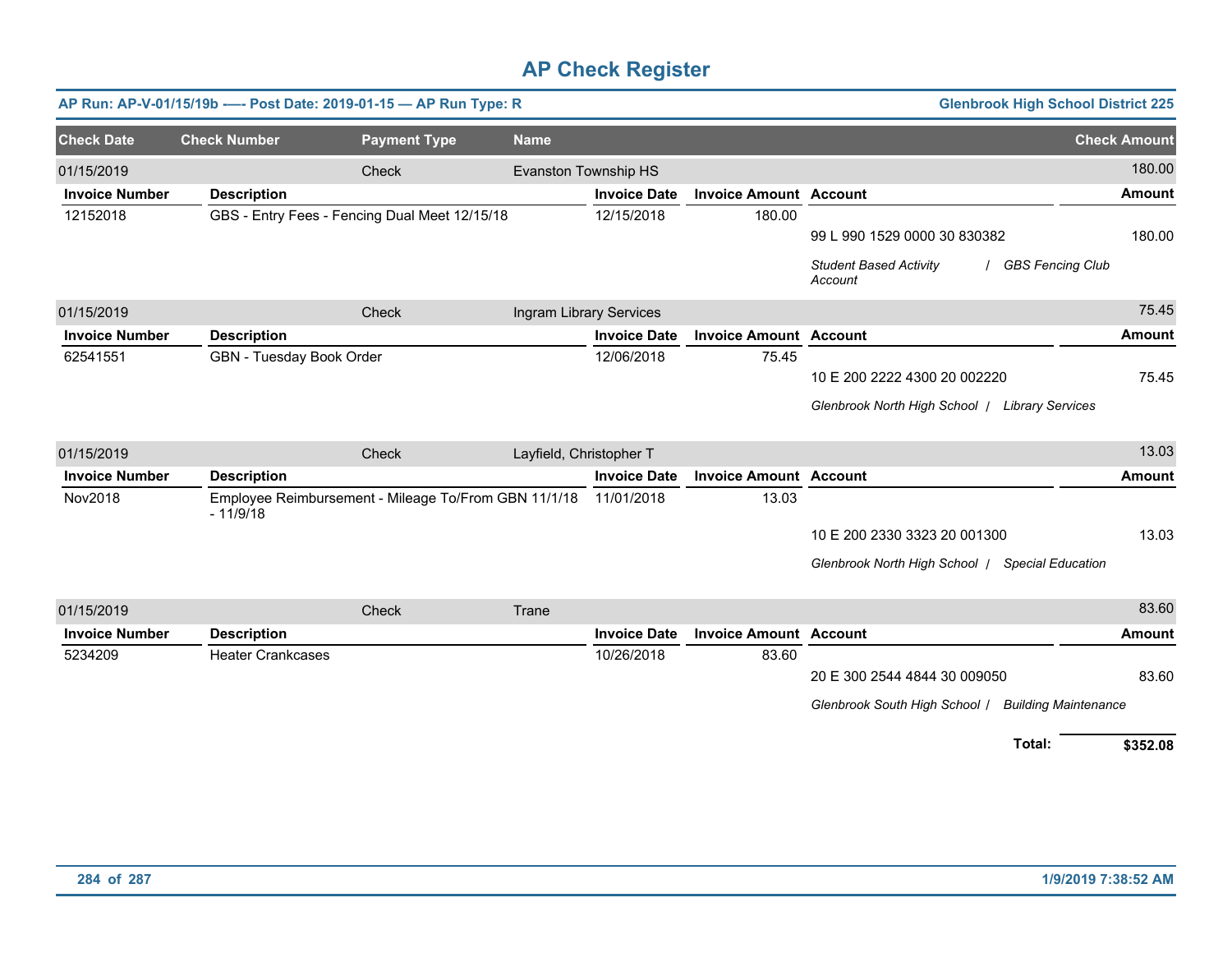|                   |                     | AP Run: AP-V-01/15/19b ---- Post Date: 2019-01-15 -- AP Run Type: R | <b>Glenbrook High School District 225</b> |                     |
|-------------------|---------------------|---------------------------------------------------------------------|-------------------------------------------|---------------------|
| <b>Check Date</b> | <b>Check Number</b> | <b>Payment Type</b>                                                 | <b>Name</b>                               | <b>Check Amount</b> |
|                   |                     |                                                                     |                                           |                     |

| AP-V-01/15/19b Summary |       |               |  |  |  |
|------------------------|-------|---------------|--|--|--|
| <b>Type</b>            | Count | <b>Amount</b> |  |  |  |
| Regular                |       | 352.08        |  |  |  |
| <b>ACH Checks:</b>     | ŋ     | 0.00          |  |  |  |
| Wire Transfers:        | ŋ     | 0.00          |  |  |  |
| Total:                 |       | \$352.08      |  |  |  |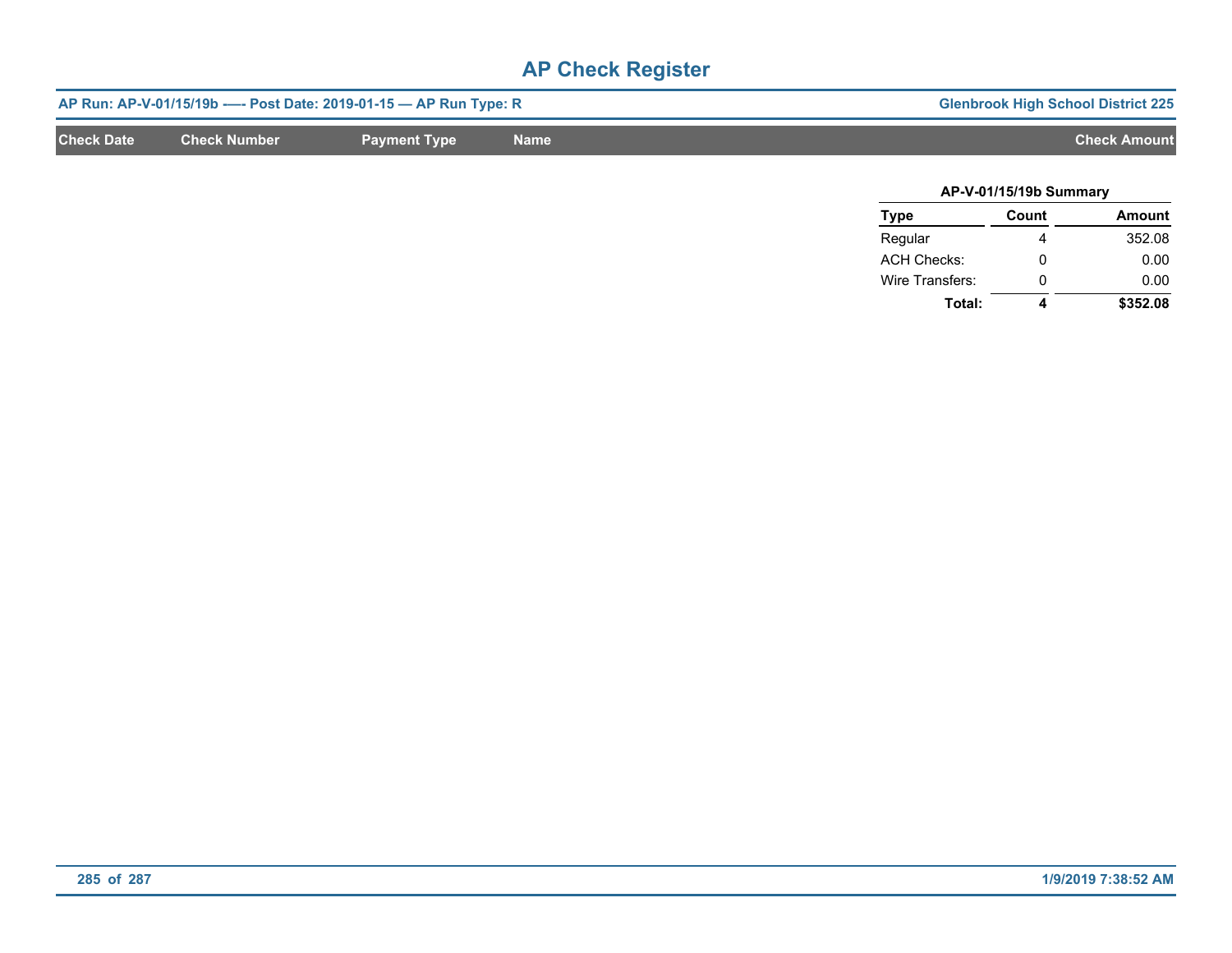| AP Run: AP-V-01/15/19c ---- Post Date: 2019-01-15 - AP Run Type: R<br><b>Glenbrook High School District 225</b> |  |                     |                     |             |                                 |                               |                              |                        |                     |
|-----------------------------------------------------------------------------------------------------------------|--|---------------------|---------------------|-------------|---------------------------------|-------------------------------|------------------------------|------------------------|---------------------|
| <b>Check Date</b>                                                                                               |  | <b>Check Number</b> | <b>Payment Type</b> | <b>Name</b> |                                 |                               |                              |                        | <b>Check Amount</b> |
| 01/15/2019                                                                                                      |  | 9000000400          | <b>ACH</b>          |             | <b>Glenbrook Revolving Fund</b> |                               |                              |                        | 9,593.95            |
| <b>Invoice Number</b>                                                                                           |  | <b>Description</b>  |                     |             | <b>Invoice Date</b>             | <b>Invoice Amount Account</b> |                              |                        | Amount              |
| Funds to Reimburse Revolving Account for January 2019<br>January 2019                                           |  |                     | 01/15/2019          | 9,593.95    |                                 |                               |                              |                        |                     |
|                                                                                                                 |  |                     |                     |             |                                 |                               | 10 A 100 1055 0000 00 000000 |                        |                     |
|                                                                                                                 |  |                     |                     |             |                                 |                               | Administraton                | Undefined              |                     |
|                                                                                                                 |  |                     |                     |             |                                 |                               |                              | Total:                 | \$9,593.95          |
|                                                                                                                 |  |                     |                     |             |                                 |                               |                              | AP-V-01/15/19c Summary |                     |

| Type               | Count | <b>Amount</b> |
|--------------------|-------|---------------|
| Regular            | O     | 0.00          |
| <b>ACH Checks:</b> | 1     | 9.593.95      |
| Wire Transfers:    | O     | 0.00          |
| Total:             | 1     | \$9,593.95    |